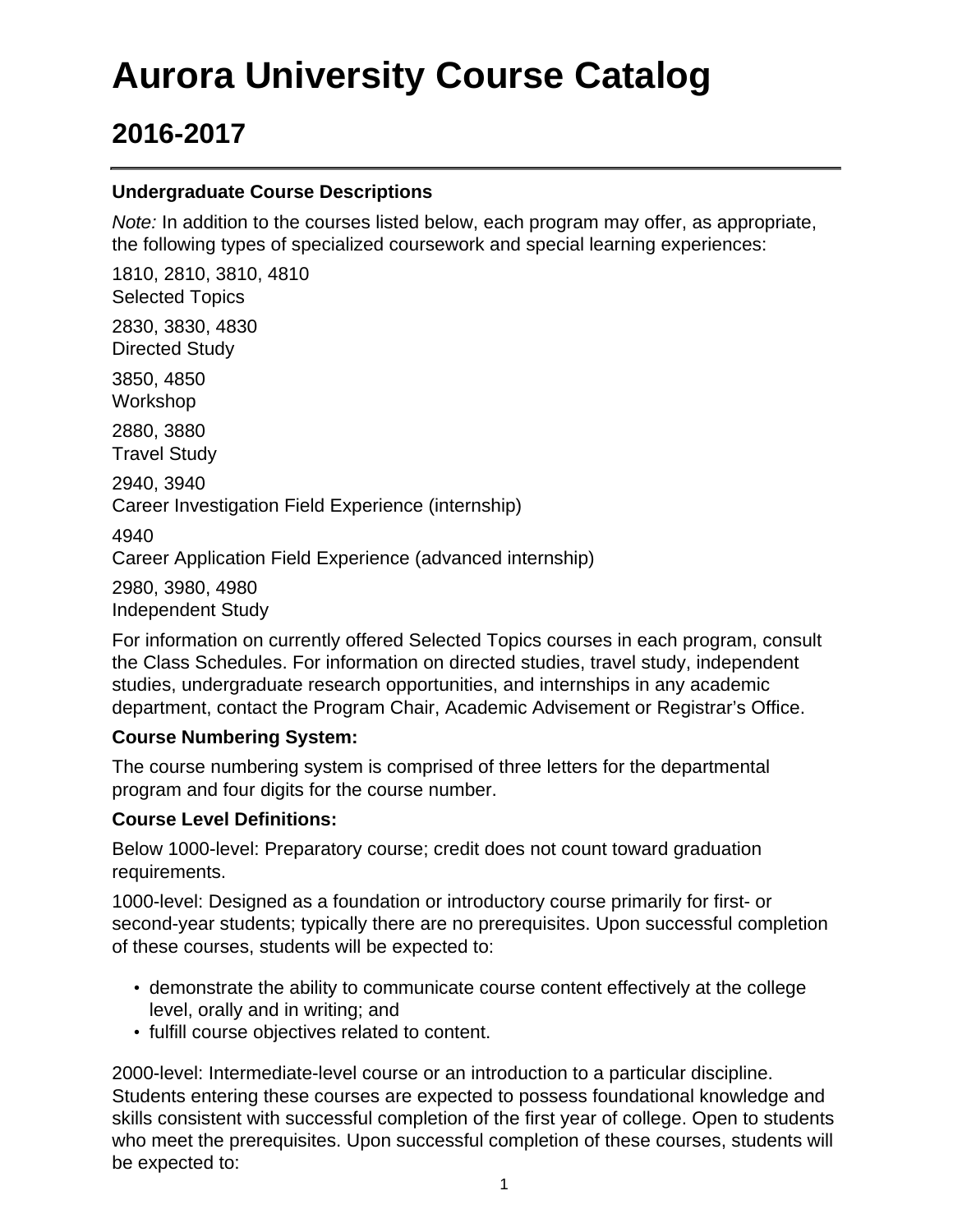- write at a level exceeding first-year proficiency; and
- demonstrate skills of analysis and application in regard to course content.

3000-level: Designed to focus on specific topics, methods and approaches within a particular academic discipline. Typically designed for upper-class students. In general, may be open to second-year students who have completed prerequisites. Upon successful completion of these courses, students will be expected to:

• engage in critical thinking, reading and writing that is consistent with the academic discipline.

4000-level: Designed as advanced courses within a major or minor for upper-class students who meet appropriate prerequisites. Students will be expected to synthesize, integrate and apply prior coursework to the academic discipline and professional field.

Courses bearing numbers in the 5000 series are open to advanced under graduates who meet the prerequisites, or with permission from the program chair. Courses with 5000 numbers that are integral to undergraduate programs are listed by title following the undergraduate descriptions for each program. Courses bearing numbers in the 6000 series are open to graduate students only and courses bearing numbers 7000 and 8000 are open to doctoral students only.

#### **Prerequisites:**

In most cases, prerequisites are expressed in terms of Aurora University courses that students are required to have completed before entering a given course. Except where noted, successful completion of a transfer course that is deemed by Aurora University to be equivalent to the prerequisite course is considered to meet prerequisite requirements. Faculty have established specific alternative means of meeting prerequisites (e.g., portfolio evaluation, placement test or permission of instructor) as noted within the prerequisites for the course.

In all cases, prerequisites may be waived or modified by the academic dean responsible for a course, or by the dean's designate. Aurora University recognizes that prerequisite learning may occur in many settings. If you believe that your prior learning from noncollege sources may have prepared you to succeed in advanced coursework, you should contact the academic dean offering the course for information about waiver of prerequisites in specific instances.

# **Major and Minor Programs**

## **Accounting**

### **Bachelor of Arts — Bachelor of Science**

#### This major is offered in the Traditional and Adult Degree Completion format.

Accounting is an influential profession affording real opportunities to contribute to the profitability and operational effectiveness of organizations. As organizations and the economic environment become more complex, accounting records, analyses and reports become more critical to guiding and controlling the organization. According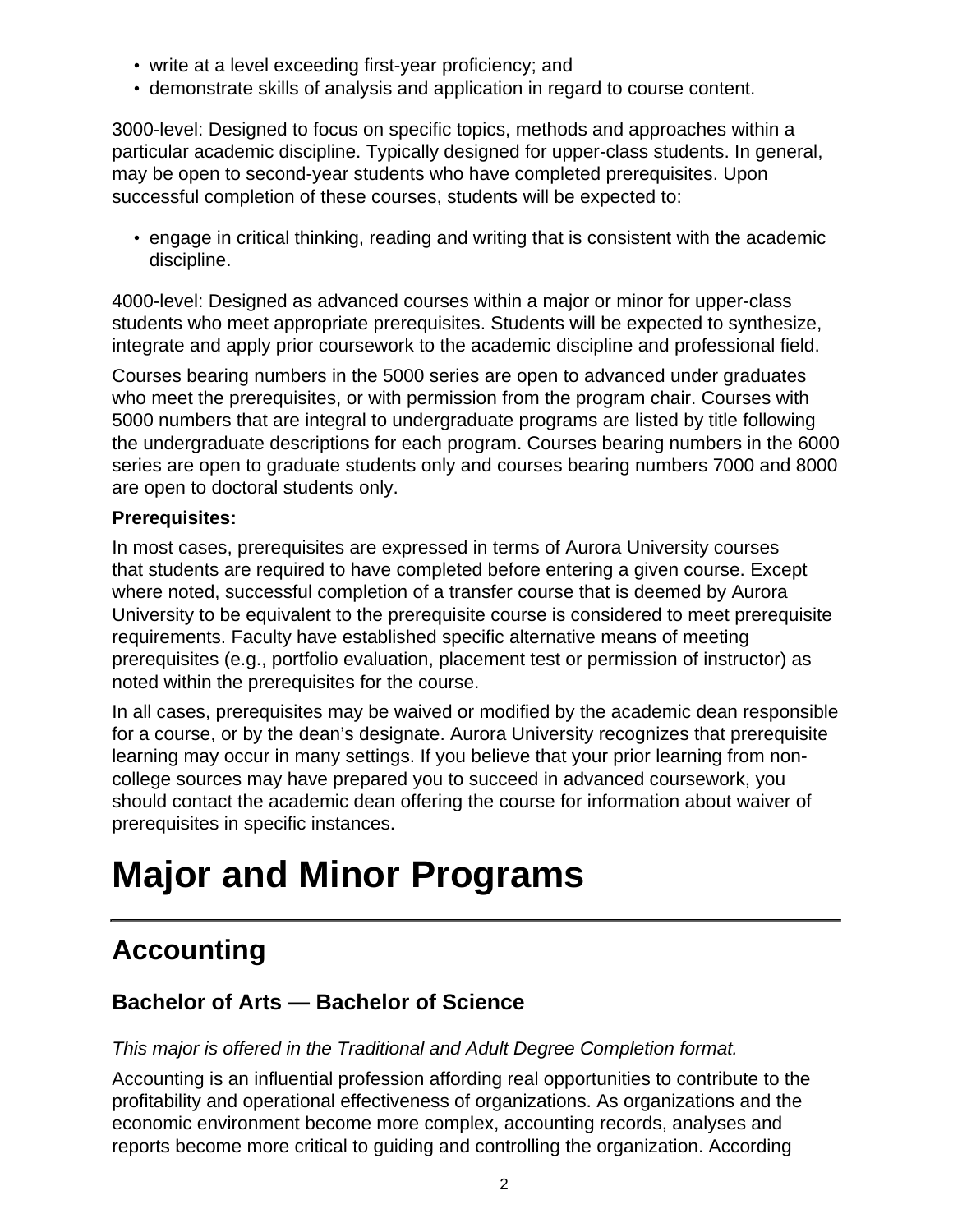to the U.S. Department of Commerce, Bureau of Labor Statistics, the demand for accountants has been increasing for a number of years and is expected to continue rising. The accountant's activities address two major concerns in the organization. First, the accountant reports at regular intervals on the progress and financial situation of the organization in order to inform the decisions made by management, creditors, investors, government agencies and employees. Second, the accountant provides expertise in the interpretation of financial information to answer questions, solve problems, and project future trends.

The Aurora University accounting major is designed to prepare students for careers in public accounting firms, corporations, not-for-profit organizations and in government service. Students take courses emphasizing managerial and financial accounting to prepare for the Certified Management Accountant (CMA) or Certified Public Accountant (CPA) professional examinations. Undergraduate students also benefit from a required professional internship experience, research, or project in the accounting field.

Students who are planning on becoming a Certified Public Accountant will be required to complete 30 additional semester hours to be eligible to sit for the CPA exam in Illinois. The undergraduate accounting program prepares students to continue their studies in Aurora University's Master of Science in Accountancy program (or other graduate program), which fulfills the additional semester hour CPA exam requirement.

\*\*\*The admission requirements for the Adult Degree Completion program are two years of demonstrated work experience, military service or other relevant adult responsibilities, and 15 semester hours of transferable college credit with a GPA of 2.0 or higher. Individual circumstances can be reviewed by an admission counselor. (See program requirements below)

### **Accounting Major – Traditional Program**

**Required Business Foundation Courses:** 36 semester hours BUS1020 Foundations of Management (4) BUS1070 Business Communication (2) BUS2010 Legal Environment of Business (4) BUS4230 Operations Management (4) BUS4990 Strategy and Business Planning (4) ECN2030 Principles of Economics (4) FIN3400 Principles of Finance (4) MIT1200 Business Computer Software Applications (2) MKT2300 Principles of Marketing (4) MTH2320 General Statistics (4) **Required Discipline Courses:** 38-40 semester hours ACC2010 Principles of Financial Accounting (4) ACC2020 Principles of Managerial Accounting (4) ACC3110 Intermediate Accounting I (4) ACC3120 Intermediate Accounting II (4) ACC3210 Cost Accounting (4) ACC3310 Federal and State Taxation of Individuals (4) ACC3320 Federal Taxation of Business Entities (4) ACC3940 Accounting Internship (4)\* or Accounting Research Project (2) with departmental approval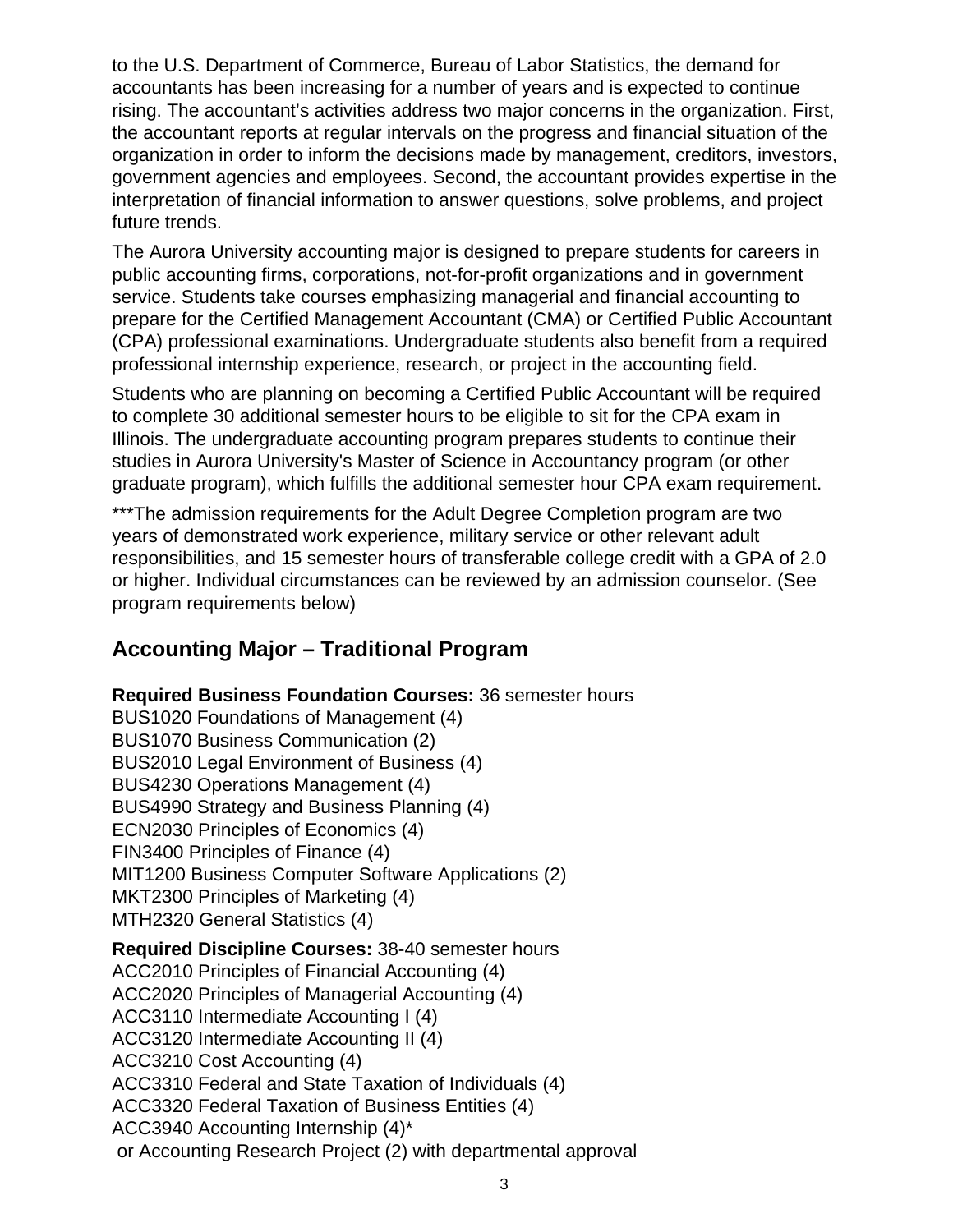or ACC3810 Special Topics in Accounting (4) with departmental approval or BUS3880 Travel Study (4) with departmental approval ACC4140 Advanced Accounting (4) ACC4410 Auditing (4)

\* The internship/research project must be completed during the junior or senior year.

#### **To earn a BS, the following two courses are required:**

BUS3550 Operational Metrics (4) MTH3590 Business Analytics (4)

### **Accounting Major – Adult Degree Completion CPA Track**

The Adult Degree Completion (ADC) program – CPA Track in accounting is a fastpaced, year-round program for adults who work full time, and are planning to work in public accounting and/or sit for the CPA exam. Students are challenged to combine their prior learning (informal and formal) with theory, concepts and history to maximize their effectiveness. Part of the process involves participation in team projects during which they apply their learning to both hypothetical and actual challenges, in order to prepare for work in environments that are increasingly complex and reliant on this skillset. Classes meet year-round in eight-week modules, allowing steady progress toward educational goals while still maintaining work and family life.

#### **Required Business Foundation Courses:** 36 semester hours

BUS1020 Foundations of Management (4) BUS1070 Business Communication (2) BUS2010 Legal Environment of Business (4) BUS4230 Operations Management (4) BUS4990 Strategy and Business Planning (4) ECN2030 Principles of Economics (4) FIN3400 Principles of Finance (4) MIT1200 Business Computer Software Applications (2) MKT2300 Principles of Marketing (4) MTH2320 General Statistics (4)

#### **Required Discipline Courses:** 36 semester hours

ACC2010 Principles of Financial Accounting (4) ACC2020 Principles of Managerial Accounting (4) ACC3110 Intermediate Accounting I (4) ACC3120 Intermediate Accounting II (4) ACC3210 Cost Accounting (4) ACC3310 Federal and State Taxation of Individuals (4) ACC3320 Federal Taxation of Business Entities (4) ACC4140 Advanced Accounting (4) ACC4410 Auditing (4)

#### **To earn a BS, the following two courses are required:**

BUS3550 Operational Metrics (4)

MTH3590 Business Analytics (4)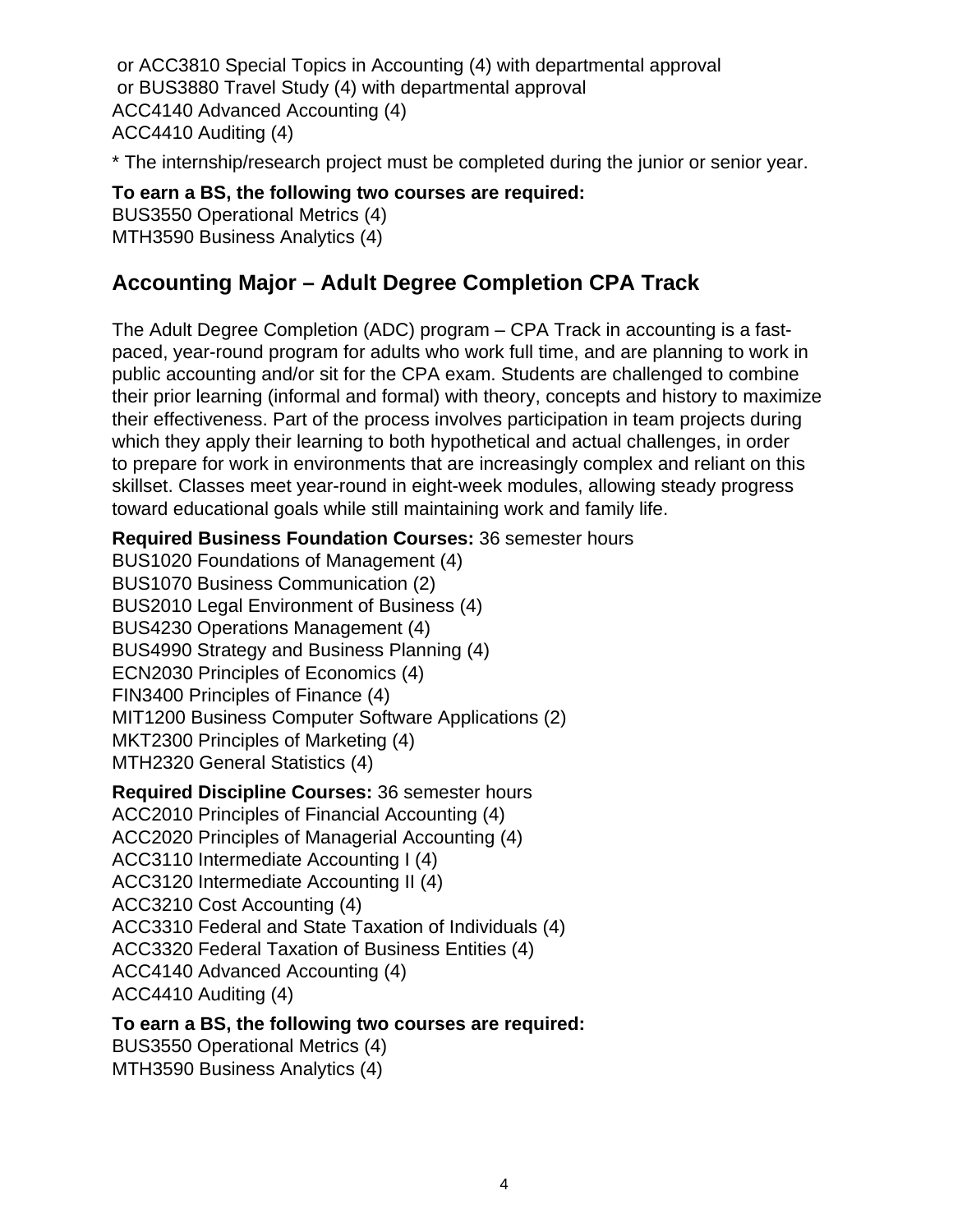### **Accounting Major – Adult Degree Completion Corporate Track**

The Adult Degree Completion (ADC) program - Corporate Track in accounting is a fastpaced, year-round program for adults who work full time, and are planning to work in a private/corporate setting. Students are challenged to combine their prior learning (informal and formal) with theory, concepts and history to maximize their effectiveness. Part of the process involves participation in team projects during which they apply their learning to both hypothetical and actual challenges, in order to prepare for work in environments that are increasingly complex and reliant on this skillset. Classes meet year-round in eight-week modules, allowing steady progress toward educational goals while still maintaining work and family life.

#### **Required Business Foundation Courses:** 26 semester hours

BUS1020 Foundations of Management (4) BUS2010 Legal Environment of Business (4) ECN2030 Principles of Economics (4) FIN3400 Principles of Finance (4) MKT2300 Principles of Marketing (4) MTH2320 General Statistics (4)

#### **Choose 1 course:**

BUS1070 Business Communication (2) MIT1200 Business Computer Software Applications (2)

**Required Discipline Courses:** 28 semester hours ACC2010 Principles of Financial Accounting (4) ACC2020 Principles of Managerial Accounting (4) ACC3110 Intermediate Accounting I (4) ACC3120 Intermediate Accounting II (4) ACC3210 Cost Accounting (4)

**Selected Courses:** Choose 2 additional courses ACC3310 Federal and State Taxation of Individuals (4) ACC3320 Federal Taxation of Business Entities (4) ACC4140 Advanced Accounting (4) ACC4410 Auditing (4)

**To earn a BS, the following two courses are required:** BUS3550 Operational Metrics (4) MTH3590 Business Analytics (4)

## **Accounting Minor**

#### **Not open to accounting majors.**

**Required Courses:** 16 semester hours ACC2010 Principles of Financial Accounting (4) ACC2020 Principles of Managerial Accounting (4) ACC3110 Intermediate Accounting I (4) ACC3120 Intermediate Accounting II (4)

**Selected Courses:** Choose one additional course ACC3210 Cost Accounting (4) ACC3310 Federal and State Taxation of Individuals (4)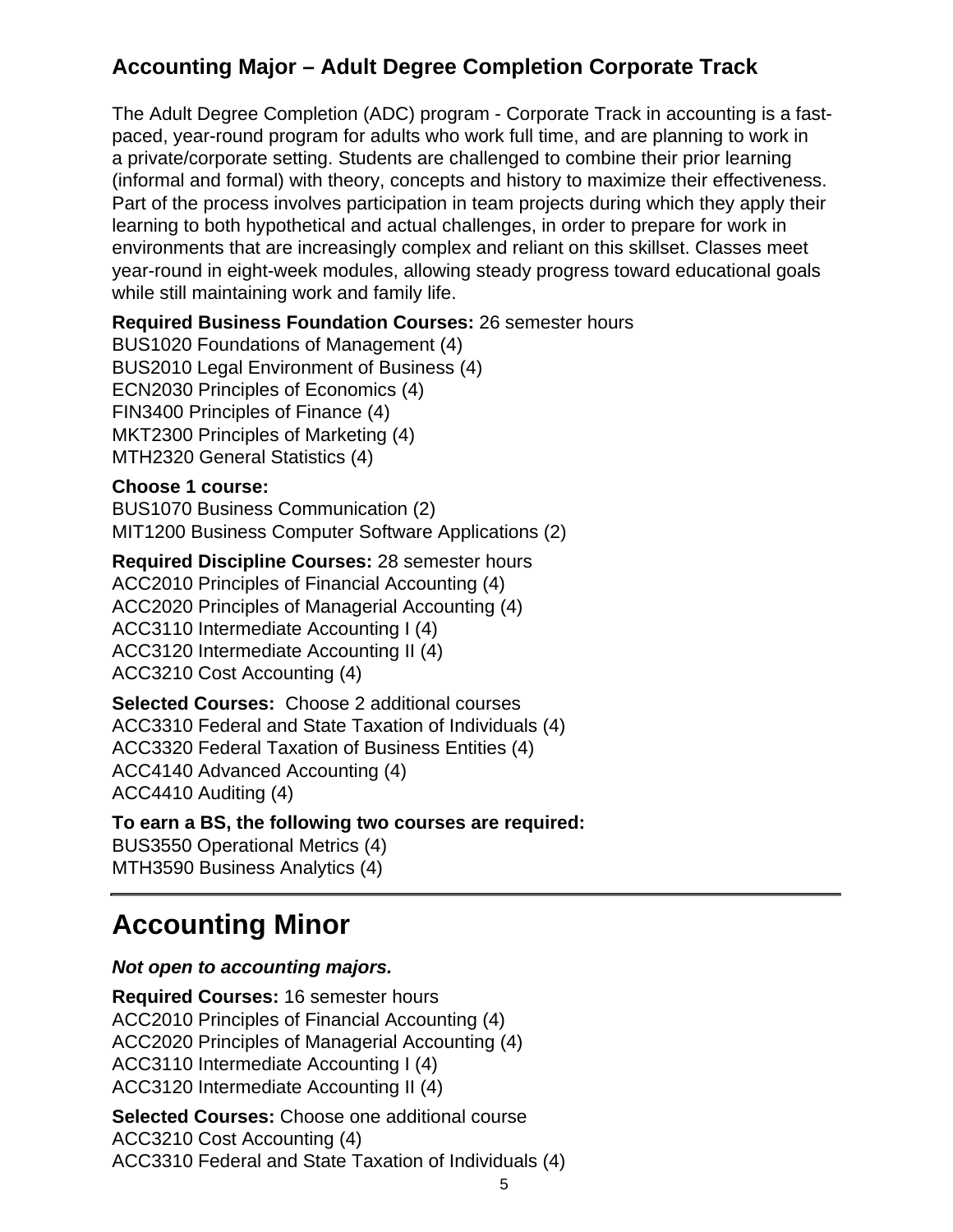## **Actuarial Science**

### **Bachelor of Science**

The actuarial science major provides students with a strong analytical foundation with which to solve the problems encountered in the quantification of risk and the management of investments. To be a successful actuary, a strong business and finance background must be combined with the analytical skills developed in mathematics and economics courses. The courses selected below will prepare students for successful careers in the field of actuarial science and prepare them for the first two actuarial examinations required by the Casualty Actuarial Society (CAS) and the Society of Actuaries (SOA). An internship experience is encouraged which will give students the opportunity to take the skills and knowledge learned in the classroom, and apply them in a workplace environment.

A major in actuarial science will prepare students for a professional career that is consistently rated among the top professions in terms of employment outlook, salary, professional development and job satisfaction.

#### **Mathematics Courses:** 36 semester hours

MTH2210 Calculus I (4) MTH2220 Calculus II (4) MTH2230 Calculus III (4) MTH3100 Theory of Interest (4) MTH3200 Actuarial Mathematics I (4) MTH3220 Actuarial Mathematics II (4) MTH3240 Probability and Statistics I (4) MTH3260 Probability and Statistics II (4) MTH4990 Senior Capstone in the Mathematical Sciences I (2) MTH4991 Senior Capstone in the Mathematical Sciences II (2) **Business Courses:** 24 semester hours ACC2010 Principles of Financial Accounting (4) ACC2020 Principles of Managerial Accounting (4) ECN2030 Principles of Economics (4) FIN3400 Principles of Finance (4) FIN4250 Investments and Portfolio Management (4) FIN4430 Advanced Corporate Finance (4) **Select Courses:** Select one additional course CSC1010 Introduction to Computer Science (4)

CSC1700 Introduction to Computer Programming (4)

## **American Culture and Ethnic Studies Minor**

**Required Courses:** 8 semester hours HIS1210 American History II (since 1877) (4)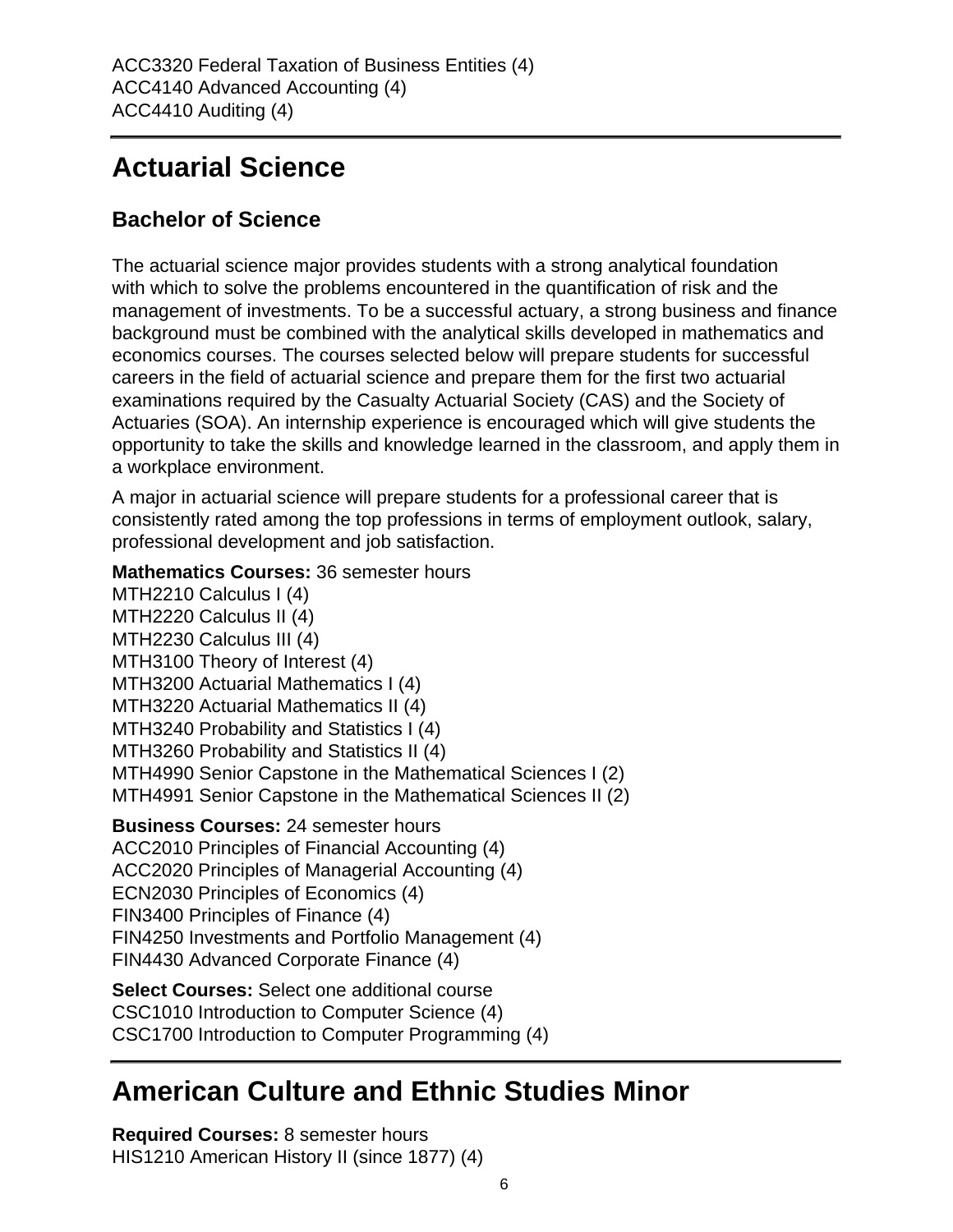SOC3350 Race, Ethnicity and Culture (4)

**Selected Courses:** Choose 12 semester hours LTS1300 Latinos and Latinas in the U.S. (4) SOC2150 Cultural Anthropology (4) ART2530 Introduction to Native American Art (4) HIS/REL2760 Religion in America (4) HIS3050 American Urban History (4) HIS3100 The African American Experience (4) PSC/LTS3200 Contemporary Latin American Politics (4) HIS3300 The American West (4) HIS3450 Latin American History (4) SOC3480 Globalization and Social Change (4) COM3500 Intercultural Communication (4) ENG3520 Racial and Ethnic Themes in Literature (4) SPN3600 Latin American Civilization and Culture (4)

### **American Sign Language Minor**

#### **20 semester hours**

#### **Required Courses:**

CSD1100-01 Introduction to Communication Sciences and Disorders CSD1000-01 Introduction to American Sign Language CSD2000-01 Intermediate American Sign Language CSD3000-01 Advanced American Sign Language CSD3050-01 Deaf Culture

## **Applied Psychology**

#### **Bachelor of Arts**

#### **This major is only offered on the George Williams College campus.**

Psychology is the scientific study of the mind and behavior. The applied psychology major emphasizes the theories and principles of psychology and how they can be utilized in real world settings. The program prepares students for a wide range of immediate employment opportunities in psychology-related fields, such as human services, business, or research settings. The major is also an excellent preparation for graduate study in a variety of areas, including psychology, business, education, social work and law. Applied psychology students will complete eight credit hours of internship, which provides them an opportunity to apply knowledge and skills in a safe and supportive environment, to develop networks and mentoring relationships, to appraise and calculate future vocational plans, and to gain work experience.

The program offers great flexibility for personalizing the major with many course combination offerings. Applied psychology majors can choose to emphasize a human services or industrial/organizational (business and workplace psychology) application. Those who choose a human services emphasis can take courses that concentrate on counseling, human development, abnormal psychology, personality, and assessment. They may prefer an internship at a mental health clinic, counseling center, camp, or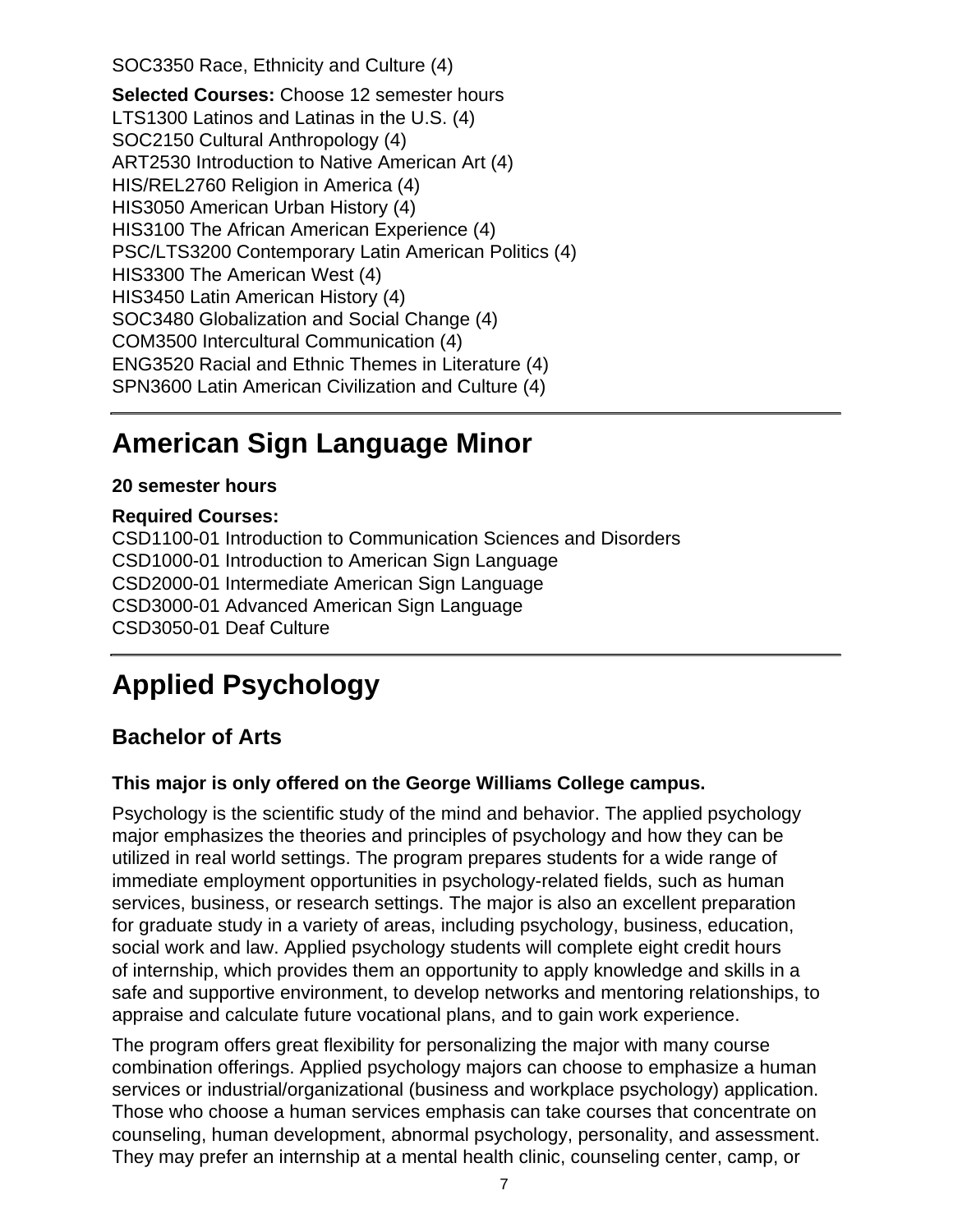correctional facility. Students who choose an industrial/organizational emphasis can take courses that emphasize learning, decision making and judgment, motivation, cognitive psychology, and social psychology. They may prefer an internship in a business, corporate, or research setting.

All applied psychology students will learn research and statistical skills, experience designing and running experiments, learn about psychological assessment, and take part in an individual senior capstone project.

**Required Courses:** 42 semester hours PSY1100 General Psychology (4) PSY2210 Careers in Psychology (1) PSY2250 Introduction to Applied Psychology (4) SOC1100 Introduction to Society (4) PSY3700 Clinical and Counseling Psychology (4) or PSY3470 Industrial/Organizational Psychology (4) PSY3500 Research and Statistical Methods (4) PSY3520 Experimental Psychology PSY3800 Pre-Practicum (1) PSY4520 Psychological Assessment (4) PSY3940/4940 Internship in Psychology (8) PSY4700 Contemporary Issues in Psychology (Senior Capstone) (4)

**Selected Courses:** Choose 20 semester hours PSY2300 Learning and Motivation (4)\* PSY2340 Personality (4)\*\* PSY 3350 Child and Adolescent Development (4)\*\* or PSY3360 Adult Development and Aging (4) PSY3380 Brain and Behavior (4) PSY3400 Cognitive Psychology (4)\* PSY/SOC3430 Gender, Sexuality and Society (4) PSY3440 Social Psychology (4)\* PSY3460 Exceptional Individual (4)\*\* PSY3660 Abnormal Psychology (4)\*\* PSY4200 Sensation and Perception (4) PSY3940/4940 Internship in Psychology (1-4) SWK2050 Drugs and Human Behavior (4)\*\*

\* Elective recommended for those who took Clinical & Counseling Psychology

\*\* Elective recommended for those who took Industrial/Organizational Psychology

### **Art**

### **Bachelor of Arts**

The art major is designed to help students develop as artists and scholars, and the program emphasizes the integration of making and meaning. Students begin by gaining familiarity with materials and methods of art-making and then learn to experiment and take risks as part of the art-making process. Independent projects ask students to combine methods of art-making with critical thinking about the world. In this way, students learn to manipulate form and content in order to locate and convey personal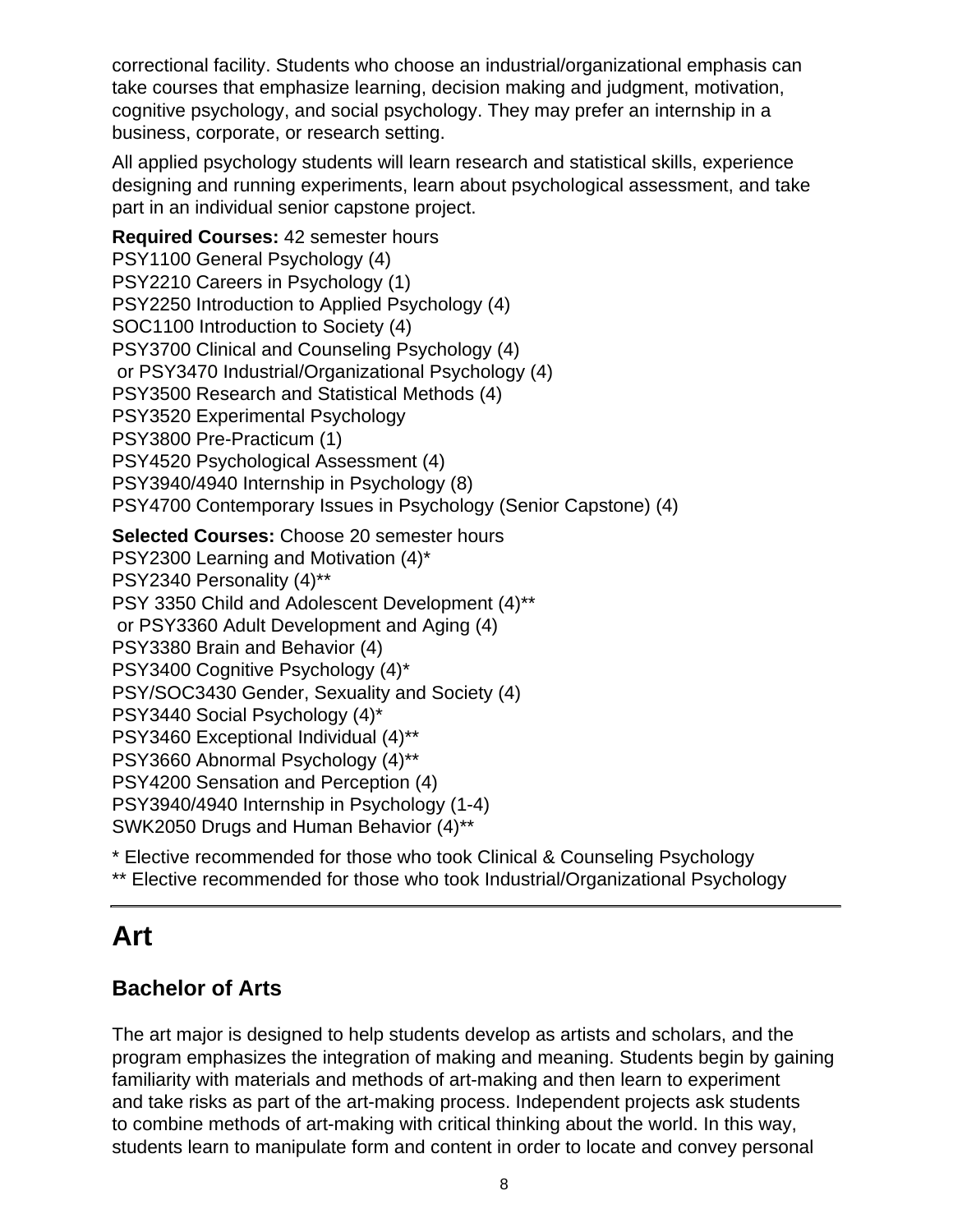subject matter in their work. Courses in art history further emphasize the ways historical, cultural, and interpretive contexts influence how meaning is revealed in the visual arts.

All art majors will have regular portfolio reviews. Transfer students or students entering the program after their sophomore year, are required to do a portfolio review before enter the program. Faculty will offer suggestions on the student's work and recommendations toward future work.

#### **Total Required Hours:** 44 semester hours

**Total Required Courses:** 28 semester hours ART2100 Introduction to Drawing (4) OR ART2120 Figure Drawing (4) ART2510 Introduction to Painting (4) ART2610 Introduction to Sculpture (4) ART2670 Introduction to Digital Photography (4) ART2500 Art History: Prehistoric to Medieval (4) ART2600 Art History: Renaissance to Contemporary(4) ART4910 Senior Seminar Preparation (2) ART4920 Senior Seminar (2)

#### **Selected Courses:**

Select 16 semester hours from any courses with an ART designation, 12 hours of which must be at the 3000-level or higher.

## **Art History Minor**

#### **20 semester hours**

The art history minor offers students a program of study designed to encourage aesthetic appreciation, sensitivity and a deeper understanding of the ways art has influenced and contributed to the human experience. Art historians work in museums, publishing, galleries and archives. As art, aesthetic sensitivity and visual culture contribute to the quality of life for all people, a minor in art history can be beneficial to all students regardless of their academic major or career aspirations. Study of art history also fosters intellectual growth and critical thinking and writing skills, which have a high practical value in all fields. As a result, art history complements major study in other disciplines.

Students may complete a minor in art history with 20 semester hours of coursework in art history.

**Required Courses:** 8 semester hours ART2500 Art History: Prehistoric to Medieval (4) ART2600 Art History: Renaissance to Contemporary(4)

**Selected Courses:** 12 semester hours ART2530 Introduction to Native American Art (4) ART/PHL2700 Art and Philosophy (4) ART/HIS3360 Renaissance, Renovation and Revival (4) ART/REL3450 Icons and Idols: Critical Approaches to Religious Art (4) ART3540 Photography and Society (4) ART3810 Special Topics (4)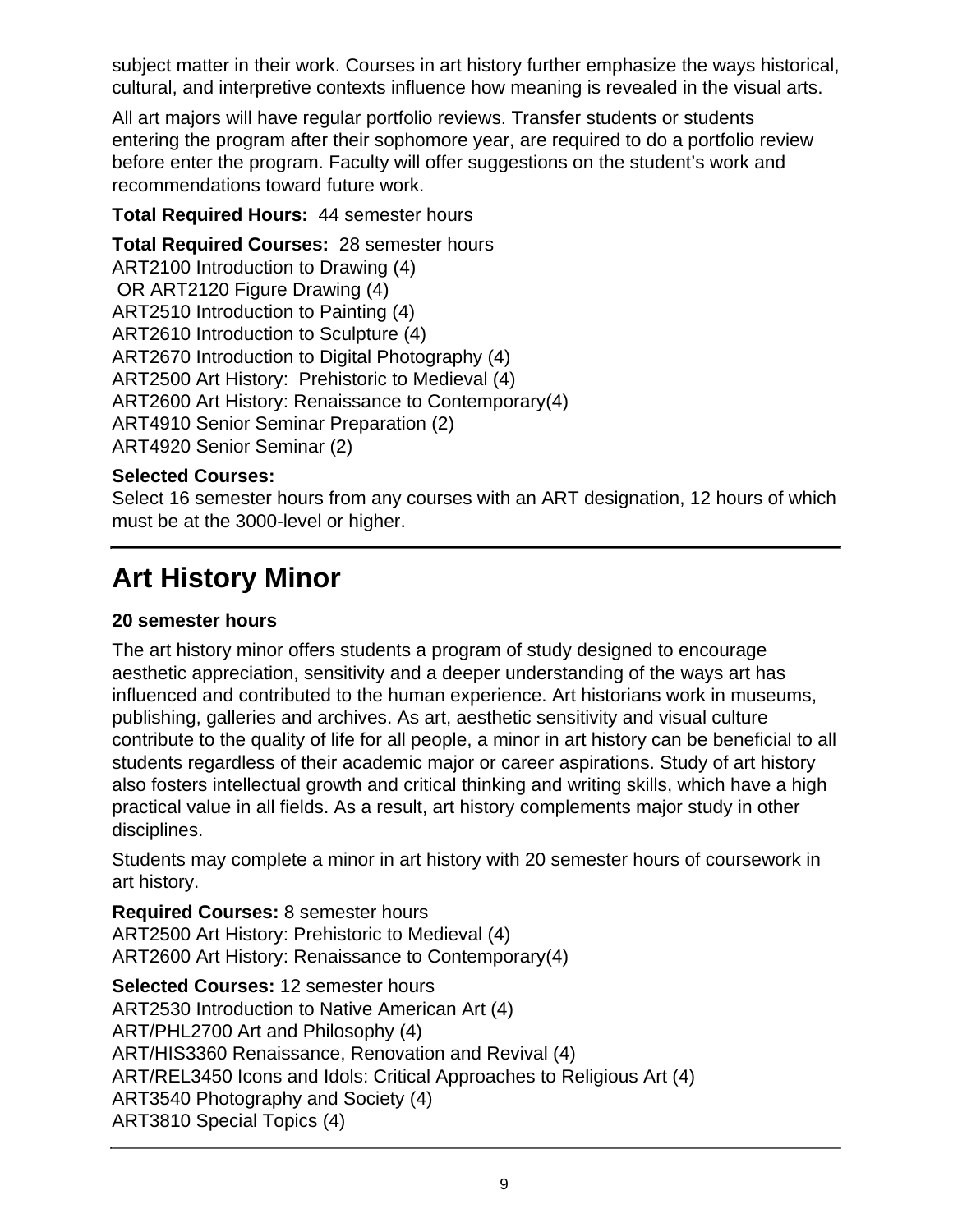## **Art Minor**

#### **20 semester hours**

The Art Department at Aurora University offers students a broad-based foundation program designed to encourage aesthetic appreciation, sensitivity and skill building in the visual arts through study in the classroom, art studio and computer lab. Because art and aesthetic sensitivity contribute to the quality of life for all people, a minor in art can be beneficial to all students regardless of their academic major or career aspirations. A minor in art can also have practical value when skills and knowledge of graphic communication or art education are used to supplement a student's major. Education and communication are two majors that readily benefit from an art minor.

**Required Courses:** 4 semester hours ART1000 Art Appreciation (4) or ART2500 Art History: Prehistoric to Medieval (4) or ART2600 Art History: Renaissance to Contemporary(4)

**Selected Courses:** 16 semester hours

**Choose from additional courses in the [art program](/undergrad-catalog-2016-2017/art/index.html).**

## **Athletic Training**

### **Bachelor of Science**

Athletic training is an allied health profession dedicated to the prevention, care and rehabilitation of injuries to people who are physically active. Potential employment opportunities include working in high schools, colleges, universities, sports medicine clinics, hospital-based physical therapy clinics, fitness centers, industrial health care facilities, law enforcement, the military, and professional sports. Entry-level athletic trainers must successfully pass the Board of Certification (BOC) examination to practice athletic training.

The Bachelor of Science degree in athletic training is designed to fulfill BOC examination eligibility and Illinois state licensing requirements necessary to practice in the state of Illinois. Students completing a Bachelor of Science Degree in athletic training will also be prepared for advanced graduate study in various health-related fields. The Aurora University Athletic Training program is nationally accredited by the Commission on Accreditation of Athletic Training Education (CAATE). Students will participate in a rigorous academic program that includes practicum course clinical rotations to area physical therapy clinics, high schools, colleges, hospitals and physician offices.

Following admission to the university, applicants will formally apply for acceptance into the athletic training major. Prerequisite requirements will be completed during the student's first year. Application procedures into the program include, passing a certified criminal background/sex offender check, passing a TB test, and proof of current immunization or waiver. The minimum grade point average for admission and progression through the program is a cumulative 2.75/4.0 scale. Students will be accepted into the program following the spring semester of their first year. Aurora University maintains the right to admit only the most highly qualified students from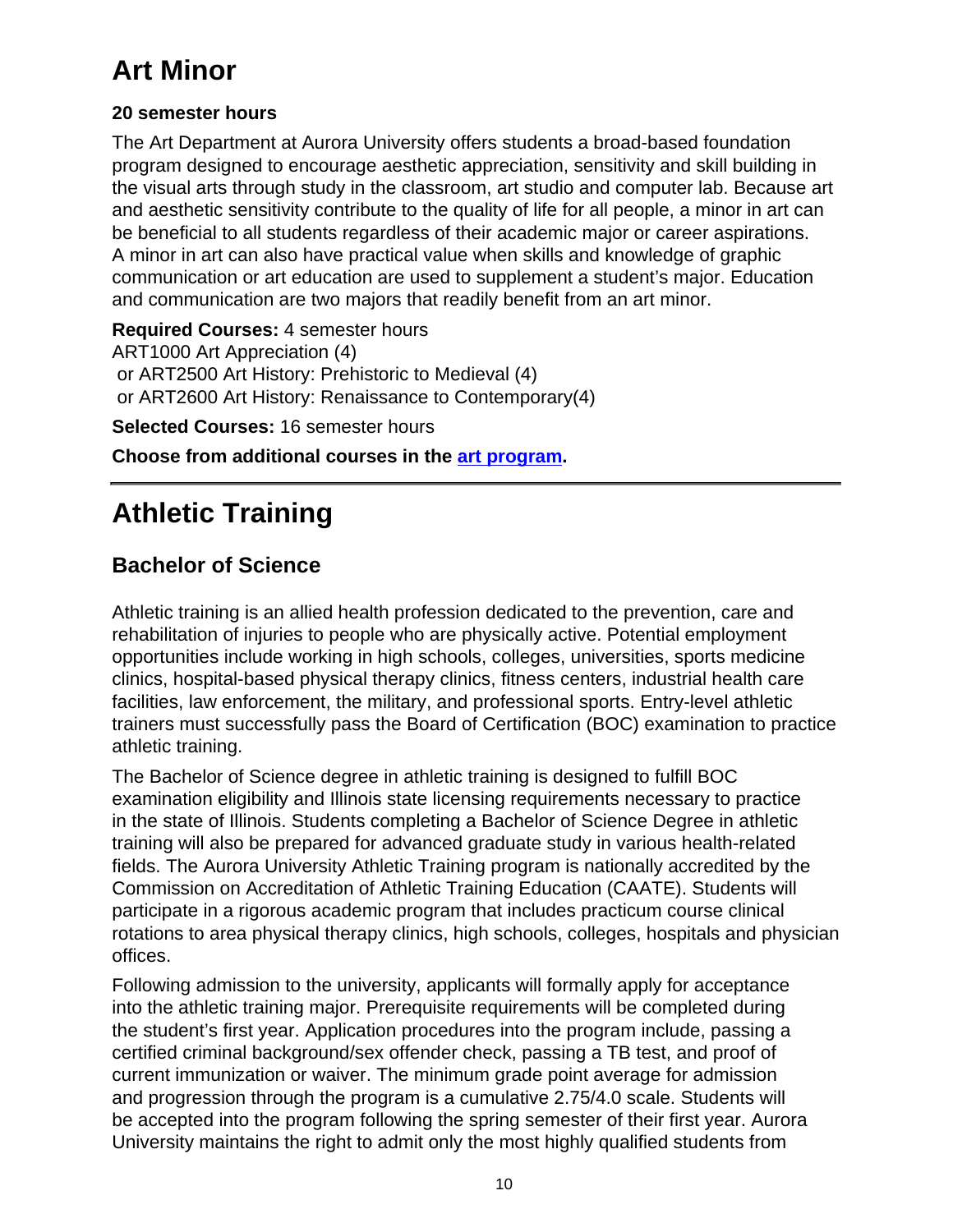those who have met the above requirements. Students are encouraged to review Aurora University's Policy for Students with Disabilities found in the university catalog. Admission requirements and technical standards for athletic training students are found in the Athletic Training Program Policies and Procedures Handbook and on the program website.

#### **Science Core Courses:** 16–20 semester hours

BIO1210 Biology of Cells (4)

BIO2660 Anatomy and Physiology I (4)

BIO2670 Anatomy and Physiology II (4)

BIO2080 Nutrition and Health Promotion (4)

MTH1100 College Algebra (4) or successful placement according to the Mathematics placement policy

#### **Additional Core Courses for Athletic Training Majors:** 8 semester hours

PED3210 Kinesiology for Athletic Training, Fitness and Health Sciences (4) PED3225 Physiology of Exercise for Athletic Training, Fitness and Health Sciences (4);

### **Professional Core Courses for Athletic Training Majors:** 63 semester hours

ATR1760 Athletic Training Practicum I (1) ATR1800 Responding to Emergencies (2) ATR2050 Foundations of Athletic Training (2) ATR2500 Prevention and Care-Acute Athletic Injuries/Illness (4) PED2550 Advanced Strength Training and Conditioning: Certification Preparation (4) ATR2750 Athletic Training Practicum II (2) ATR2760 Athletic Training Practicum III (2) ATR3200 Emergency Medical Response (4) PED3480 Sport Psychology (4) ATR3500 Medical Aspects in Athletic Training (4) ATR3510/3510z Assessment-Lower Extremity/Viscera and Lab (4) ATR3530/3530z Assessment-Upper Extremity/Axial Skeleton and Lab (4) ATR3550/3550z Therapeutic Exercise and Lab (4) ATR3600/3600z Therapeutic Modalities and Lab (4) ATR3750 Athletic Training Practicum IV (3) ATR3760 Athletic Training Practicum V (3) ATR4150 Administration of Athletic Training (4) ATR4750 Athletic Training Practicum VI (3) ATR4760 Athletic Training Practicum VII (3) ATR4990 Athletic Training Senior Seminar/Board of Certification Preparation (2)

## **Bilingual/English as a Second Language Education Minor**

#### **20-22 semester hours**

The minor in bilingual and/or English as a Second Language (ESL) education prepares teacher candidates to meet the academic and linguistic needs of English Language Learners (ELLs) in their classrooms. Candidates do not need to be bilingual to seek an ESL endorsement. This minor is designed to prepare candidates to meet state requirements for a bilingual and/or ESL endorsement at the elementary or secondary level. This makes the minor an endorsement program. It will also enable teacher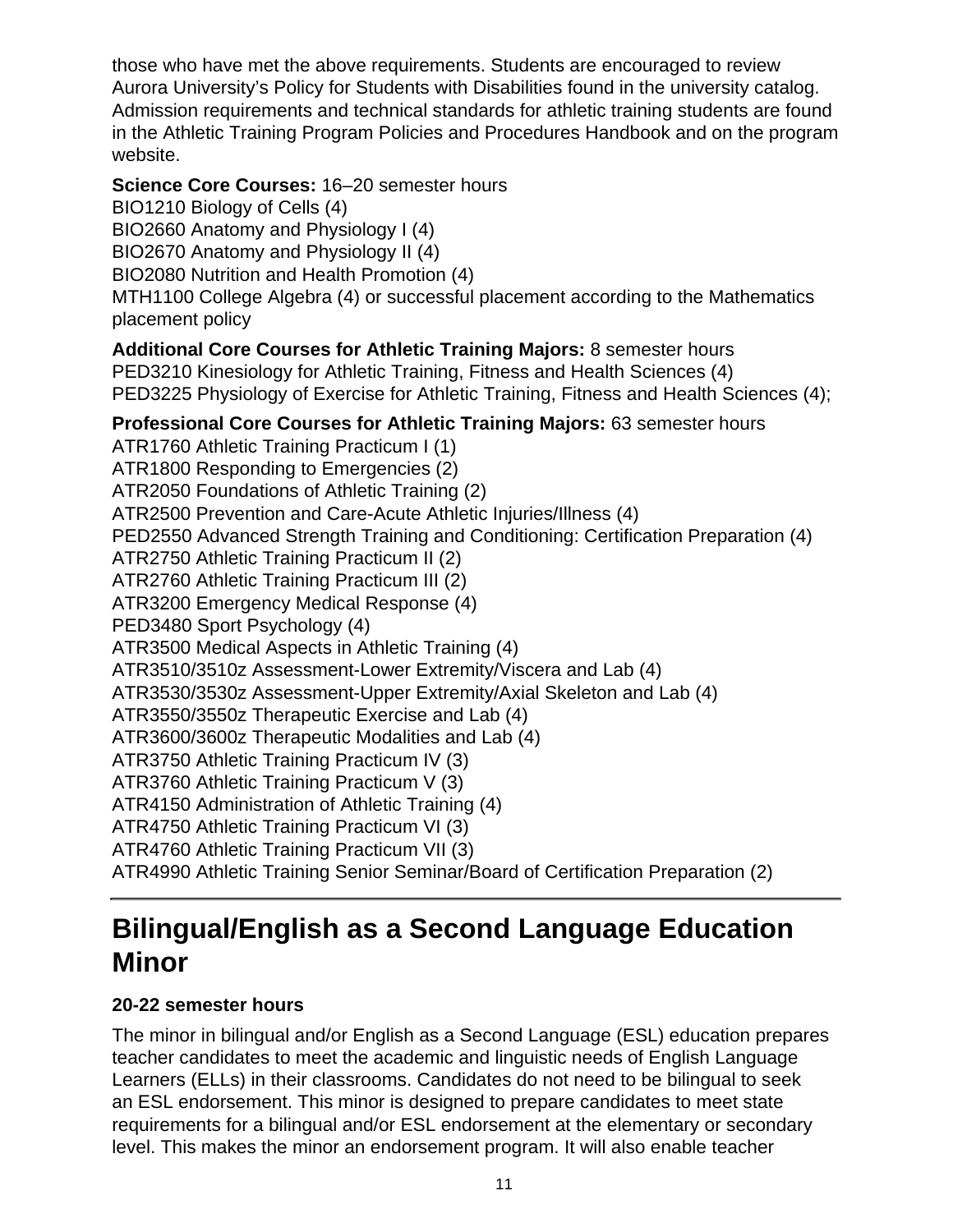candidates to enter the work force with a bilingual and/or ESL endorsement in addition to their elementary or secondary education licensure.

The coursework meets the Illinois State Board of Education (ISBE) requirements for the endorsement needed to work in a Preschool and/or a K–12 setting for ELLs.

Candidates who speak a target language will qualify for the bilingual endorsement after passing the Illinois Target Language Proficiency Test in their target language.

**Required Courses:** 14 semester hours EDU3110 Foundations for Language Minority Education (2)\* EDU3120 Methods and Materials for Teaching ESL (4)\* EDU3140 Assessment of Bilingual Students (4)\* EDU3170 Methods and Materials for Teaching ELLs in Bilingual Programs (4)\*

**Select Courses:** 6-8 semester hours

#### **Choose one of the following:**

EDU3510 Cross Cultural Studies for Teaching ELLs/SPED3510 Diversity Studies for Teaching ELLs and Students with Disabilities (4 )\*\* EDU3130 Cross Cultural Studies for Teaching ELLs (2)\*

#### **Choose one of the following:**

EDU3610 Linguistics for ELLs/SPED3610 Oral Language Development for Special Education and ELLs (4)\*\*

EDU3150 Linguistics for Teaching English Language Learners (4)\*

\*Course also includes clinical experience with ESL.

\*\*Course fulfills requirements for ESL/BL endorsement and Special Education minor.

The endorsement requires a valid Illinois Professional Educator License.

Note: Some courses may require acceptance into the School of Education and/or passage of the TAP (or equivalent ACT/SAT scores as defined by ISBE). Students should plan coursework carefully in consultation with their academic advisor.

## **Biology**

### **Bachelor of Science**

The BS in biology provides a firm foundation in several different fields of science, including biology, chemistry, mathematics and physics. The BS degree in biology is recommended for students who are interested in pursuing a career in the biological sciences, attending graduate school or entering into a pre-medical profession (i.e., medicine, veterinary, dental, optometry) program and those who want a strong, broadbased degree in the natural sciences.

Biologists feel a sense of adventure in the search to understand the living world. The study of biology increases your awareness and appreciation of the living world, enhances your problem-solving abilities, introduces you to the practice of the scientific method, and forms the foundation for a challenging and rewarding career. Students in the BS biology program can choose one of several specific advising tracks depending on their interest, including Molecular and Cellular Biology, Ecology and Organismal Biology, or Pre-Medical Professions (i.e., medicine, veterinary medicine, dentistry, optometry).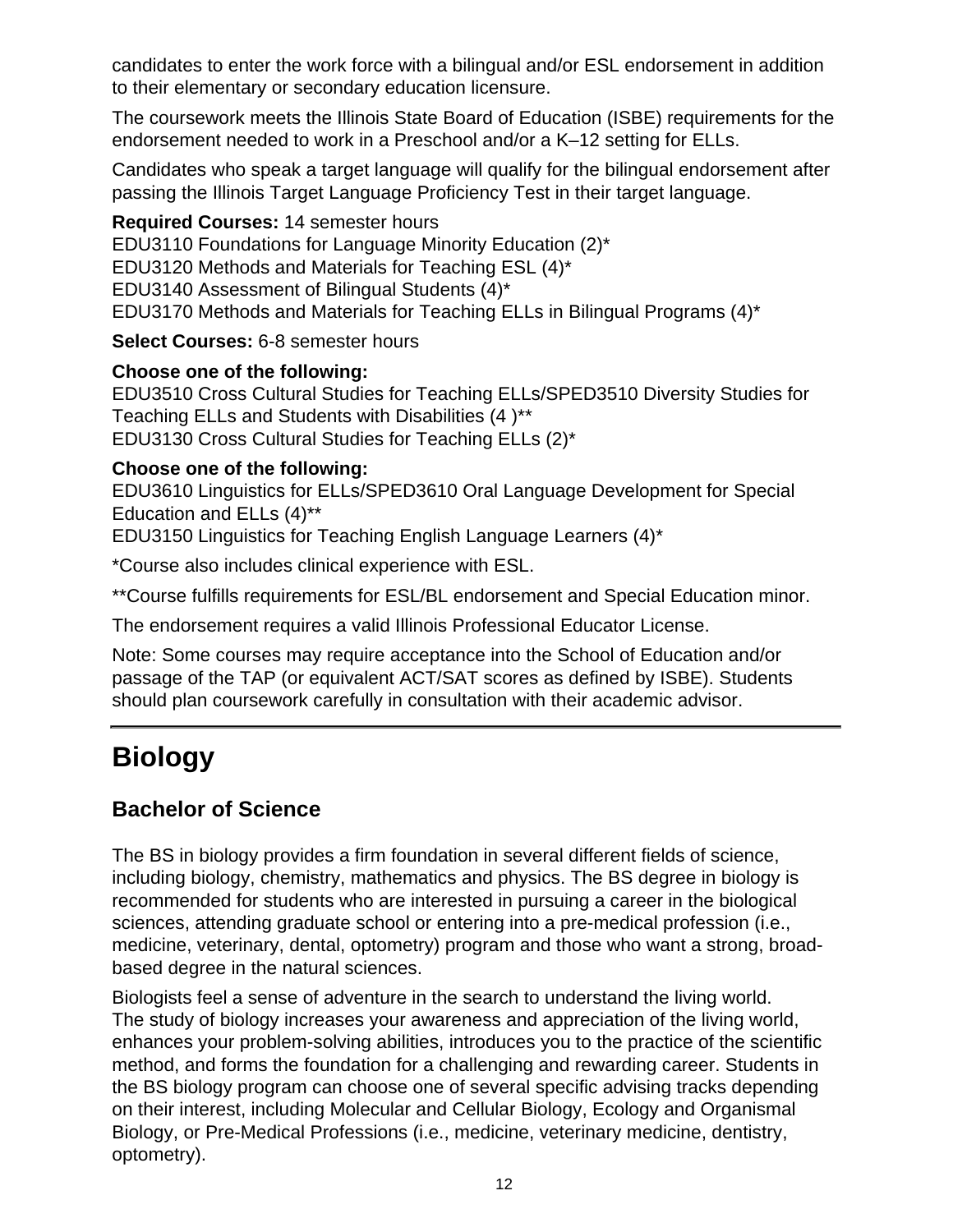The following courses are required for the BS degree in biology (recommendations for advising tracks can be obtained from the Crouse Center for Student Success).

**Required Biology Courses:** 23 semester hours BIO1050 Life Sciences Seminar (1) BIO1210/1210Z Biology of Cells/Biology of Cells Laboratory (3/1) BIO1220/1220Z Biology of Organisms/Biology of Organisms Laboratory (3/1) BIO2300/2300Z Introduction to Zoology/Introduction to Zoology Laboratory (3/1) BIO2350/2350Z Introduction to Botany/Introduction to Botany Laboratory (3/1) BIO2400 Genetics (4) BIO4990 Senior Capstone in the Biological Sciences (2)

**Required Courses Outside Biology Department:** 28 semester hours CHM1310/1310Z General Chemistry I/General Chemistry I Laboratory (3/1) CHM1320/1320Z General Chemistry II/General Chemistry II Laboratory (3/1) CHM2410/2410Z Organic Chemistry I/Organic Chemistry I Laboratory (3/1) CHM2420/2420Z Organic Chemistry II/Organic Chemistry II Laboratory (3/1) PHY2210/2210Z General Physics I/General Physics I Laboratory (3/1) PHY2220/2220Z General Physics II/General Physics II Laboratory (3/1) COM1550 Professional Communication (4)

#### **Mathematics Selected Course:** 4 semester hours

One of the following mathematics courses, based on results of the Mathematics Competency Examination (4 semester hours) MTH2120 Calculus for Management and Sciences (4) MTH2210 Calculus I (4) MTH2700 Statistics for Research (4)

**Additional Selected Courses:** Minimum of four courses (16 semester hours)

BIO2280 Microbiology (4) \*BIO2650 Essentials of Anatomy and Physiology (4) BIO2660 Anatomy and Physiology I (4) BIO2670 Anatomy and Physiology II (4) BIO3040 Immunology (4) BIO3100 Human Physiology (4) BIO3150 Invertebrate Zoology (4) BIO3250 Vertebrate Zoology (4) BIO3260 Systematic Botany (4) BIO3370 Conservation Biology (4) BIO3450 Advanced Cell Biology (4) BIO3510 Ecology (4) BIO3520 Animal Behavior (4) BIO3530 Evolution (4) BIO/CHM3550 Biochemistry (4) BIO3600 Molecular Biology (4)

#### **Other courses which may be used up to a maximum of six semester hours from this group:**

BIO2830; 3830; 4830 Directed Study (1–4) BIO3940; 4940 Internship in Biology (2–4) BIO3970 Research in Biology (1–4) BIO3980; 4980 Independent Study (1–4) BIO3790 ACCA Affiliated Course (2–4)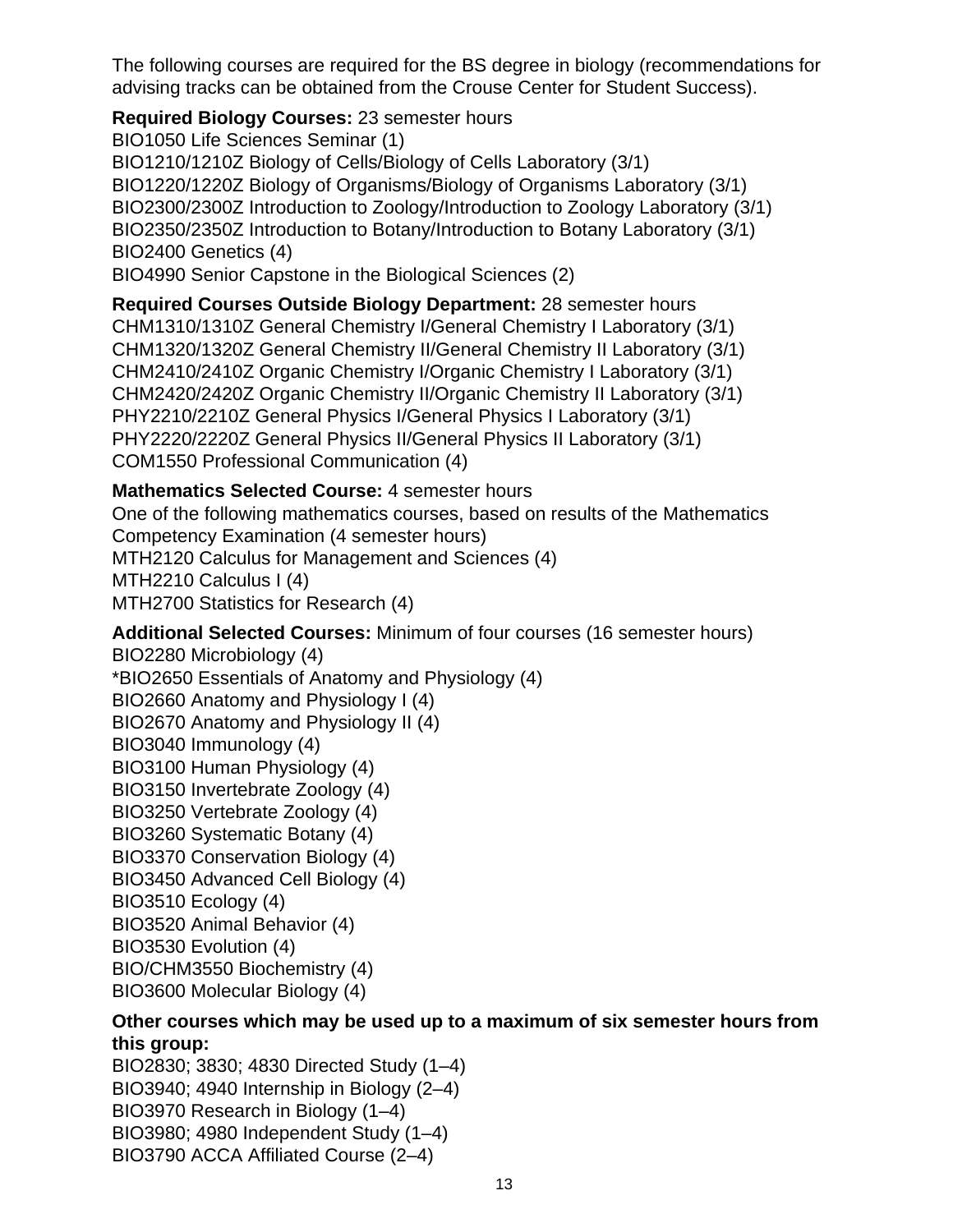## **Biology Minor**

#### **20 semester hours**

**Required Courses:** 8 semester hours BIO1210/1210Z Biology of Cells/Biology of Cells Laboratory (3/1) BIO1220/1220Z Biology of Organisms/Biology of Organisms Laboratory (3/1) **Selected Courses:** Minimum of three courses (12 semester hours) BIO2280/2280Z Microbiology/Microbiology Laboratory (3/1) BIO2300/2300Z Introduction to Zoology/Introduction to Zoology Laboratory (3/1) BIO2350/2350Z Introduction to Botany/Introduction to Botany Laboratory (3/1) BIO2400 Genetics (4) BO3150 Invertebrate Zoology (4) BIO3250 Vertebrate Zoology (4) BIO3260 Systematic Botany (4) BIO3510 Ecology (4) BIO3530 Evolution (4) BIO3540 Biological Anthropology (4) BIO3600 Molecular Biology (4)

## **Biotechnology Minor**

#### **20 semester hours**

Rapid advances in science require skilled and competitive professionals able to execute laboratory work, transfer technologies and innovate. The minor in biotechnology offers students an opportunity to explore the technological applications and techniques of the biological and health sciences. Students will acquire hands-on and researchtype experiences while deepening their understanding of the biological world. The biotechnology minor will also guide students through the analysis of ethical issues that arise with a variety of biotechnologies.

#### **Required Courses:** 16 semester hours

BIO/CHM3550 Biochemistry (4) BIO3600 Molecular Biology (4) BIO3610 Selected Topics in Biotechnology (2) Prerequisite: BIO2400. BIO3620 Techniques in Biotechnology (2) Prerequisite: BIO 2400. BIO/CHM3650/3650Z Instrumental Methods of Analysis/ Instrumental Methods of Analysis Laboratory (3/1)

**Selected Courses:** Choose 4 semester hours BIO3040 Immunology (4) BIO3450 Advanced Cellular Biology (4) CHM3570/3570Z Inorganic Chemistry of Materials/Inorganic Chemistry of Materials Laboratory (3/1) CHM2450/2450Z Analytical Chemistry/Analytical Chemistry Laboratory (3/1) BIO/CHM3810 Special topic courses approved by departmental chairs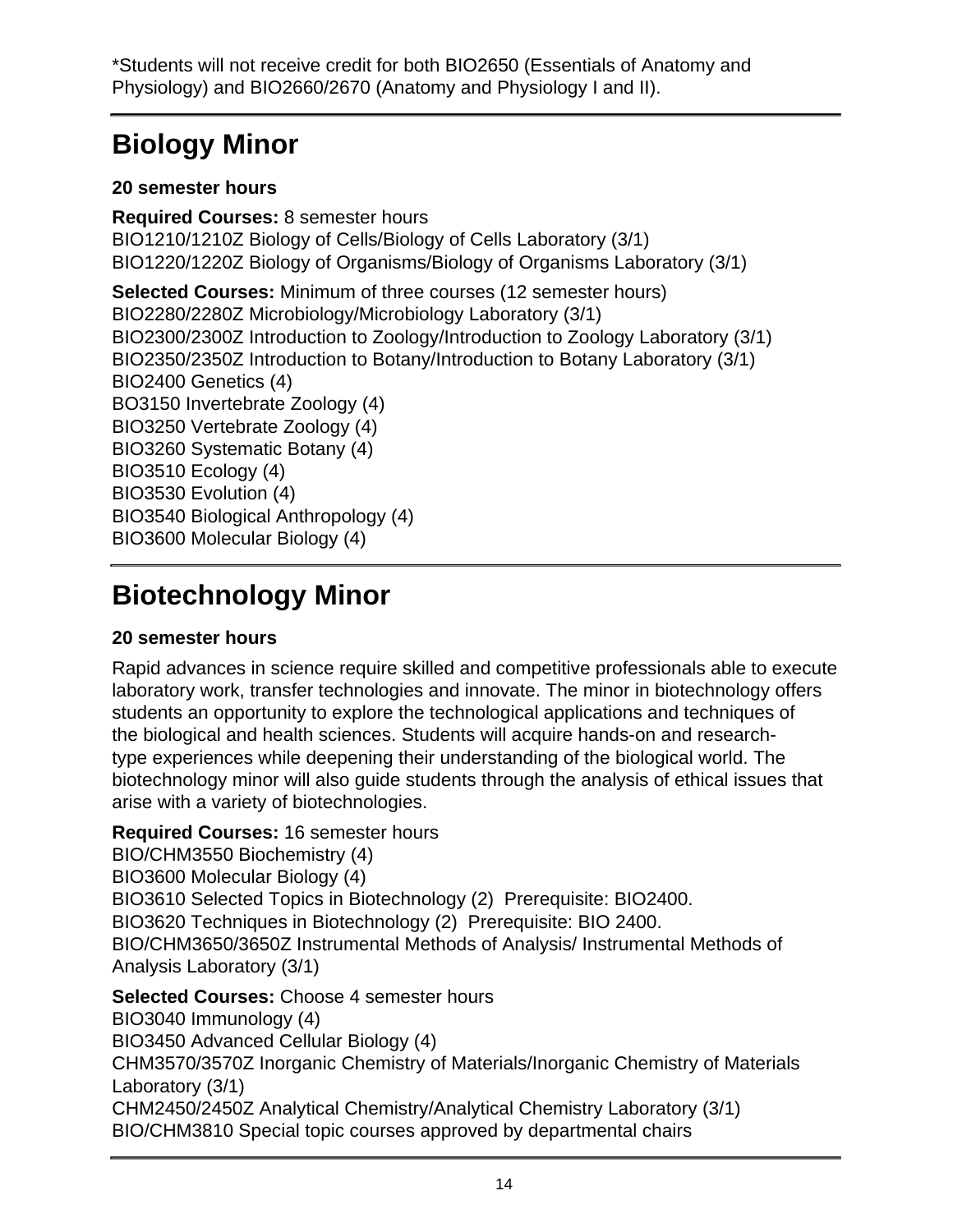### **Black Studies Minor**

#### **20 semester hours**

The Black Studies program explores the experiences of people of African descent throughout the world. The goal of the minor is to make our students knowledgeable of how the black experience has influenced the world psychologically, culturally, spiritually, politically, historically, and artistically. This program integrates research and scholarship on the black experience and encourages students to ask questions about how the black experience has influenced society and been influenced by society. This interdisciplinary minor prepares students for careers or graduate work in the social sciences and humanities.

**Required Courses:** 8 semester hours BST2010 Introduction to Black Studies (4) SOC3350 Race, Ethnicity, and Culture (4)

**Selected Courses:** Choose 12 semester hours BST2001 Survey of African American Literature (4) BST3001 The Harlem Renaissance BST3002 Literature of the Diaspora (4) BST3003 The Black Intellectual Tradition (4) BST3810/COM 3810 African Americans in Film (4) ENG3520 Racial and Ethnic Themes in Literature (4) HIS2350 Africa in World History (4) HIS2360 Black Chicago (4) HIS3200 The African American Experience (4) HIS3120 History of African American Masculinity (4) SOC2250 Social Inequalities (4)

## **Business Administration**

### **Bachelor of Arts — Bachelor of Science**

#### This major is offered in the Traditional, Adult Degree Completion, and AU Online format.

The business administration major provides a broad exposure to the functional areas of business. The foundational courses focus on business theory and principles as well as practical skills needed for success in the professional workplace. Students can then tailor additional course offerings in the major to meet their particular interests and career goals. Students completing the major will be prepared for a wide range of job opportunities in small, medium and large business organizations as well as graduate level programs in business, public administration or other graduate school programs.

\*\*\*The admission requirements for the Adult Degree Completion program are two years of demonstrated work experience, military service or other relevant adult responsibilities, and 15 semester hours of transferable college credit with a GPA of 2.0 or higher. Individual circumstances can be reviewed by an admission counselor. (See program requirements below)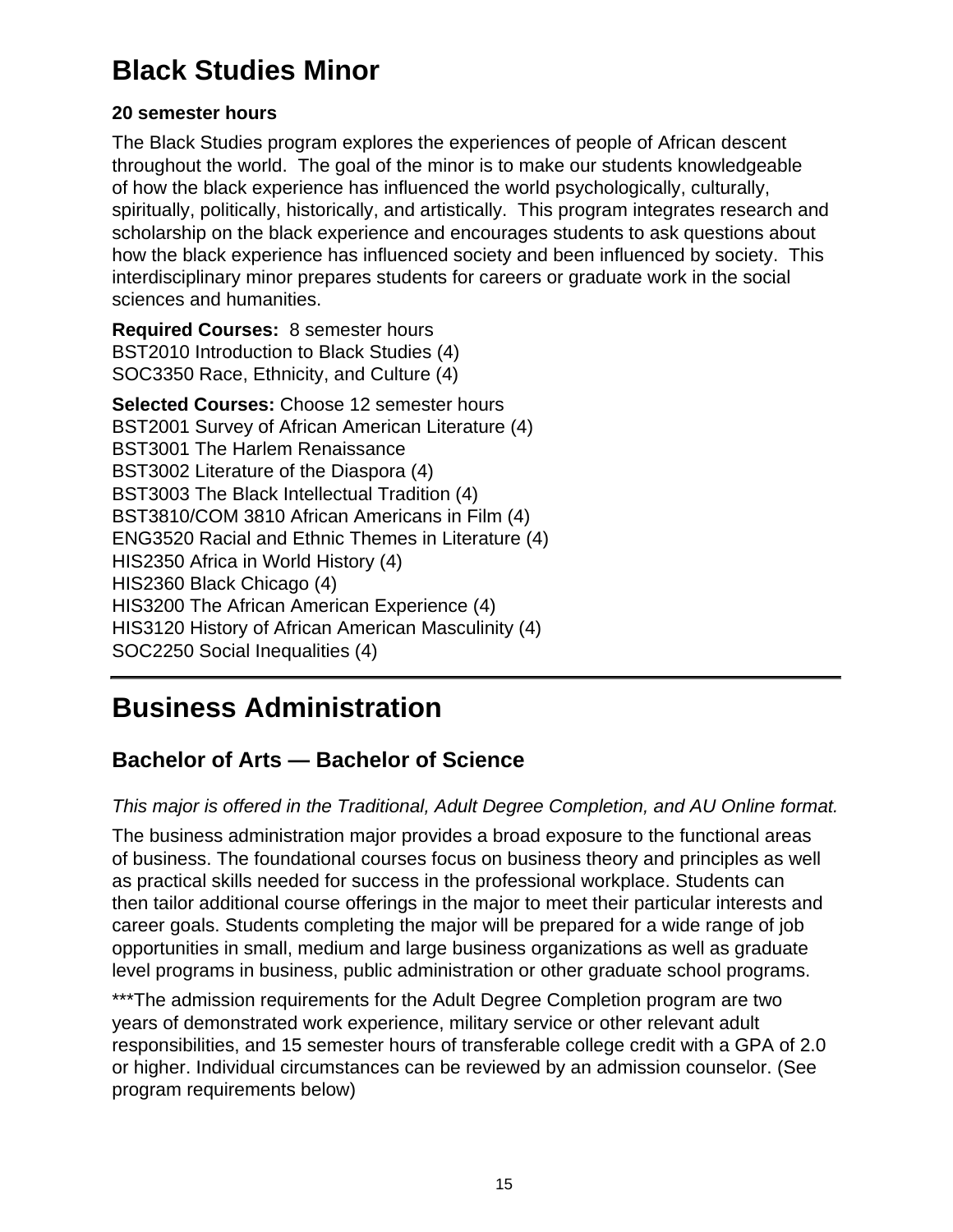### **Business Administration Major – Traditional Program**

#### **Required Business Foundation Courses:** 28 semester hours

ACC2010 Principles of Financial Accounting (4) ACC2020 Principles of Managerial Accounting (4) BUS1070 Business Communication (2) MIT1200 Business Computer Software Applications (2) ECN2030 Principles of Economics (4) FIN3400 Principles of Finance (4) MKT2300 Principles of Marketing (4) MTH2320 General Statistics (4)

#### **Required Discipline Courses:** 28 semester hours

BUS1020 Foundations of Management (4) BUS3280 Organizational Behavior (4) BUS3500 International Business (4) BUS3940 Business Internship or any 3000- or 4000-level ACC, BUS, FIN, MIT or MKT course (4)\* BUS4990 Strategy and Business Planning (4)

#### **Selected Courses:** Choose two additional courses

ACC3210 Cost Accounting (4)

BUS3010 Dynamics of Leading Organizations (4)

BUS3250 Human Resource Management (4)

BUS3810 Special Topics in Business Administration (4)

BUS3880 Travel Study (with departmental approval) (4)

BUS4200 Not-for-Profit Strategic Management (4)

BUS4230 Operations Management (4)

MKT3320 The Professional Sales Process (4)

MKT3350 Consumer Behavior (4)

\*The internship experience must be completed during the junior or senior year.

#### **To earn a BS, the following two courses are required:**

BUS3550 Operational Metrics (4) MTH3590 Business Analytics (4)

### **Business Administration Major – Adult Degree Completion and AU Online Program**

**Required Business Foundation Courses:** 28 semester hours

ACC2010 Principles of Financial Accounting (4) ACC2020 Principles of Managerial Accounting (4) BUS1070 Business Communication (2) MIT1200 Business Computer Software Applications (2) ECN2030 Principles of Economics (4) FIN3400 Principles of Finance (4) MKT2300 Principles of Marketing (4) MTH2320 General Statistics (4)

**Required Discipline Courses:** 24 semester hours BUS1020 Foundations of Management (4)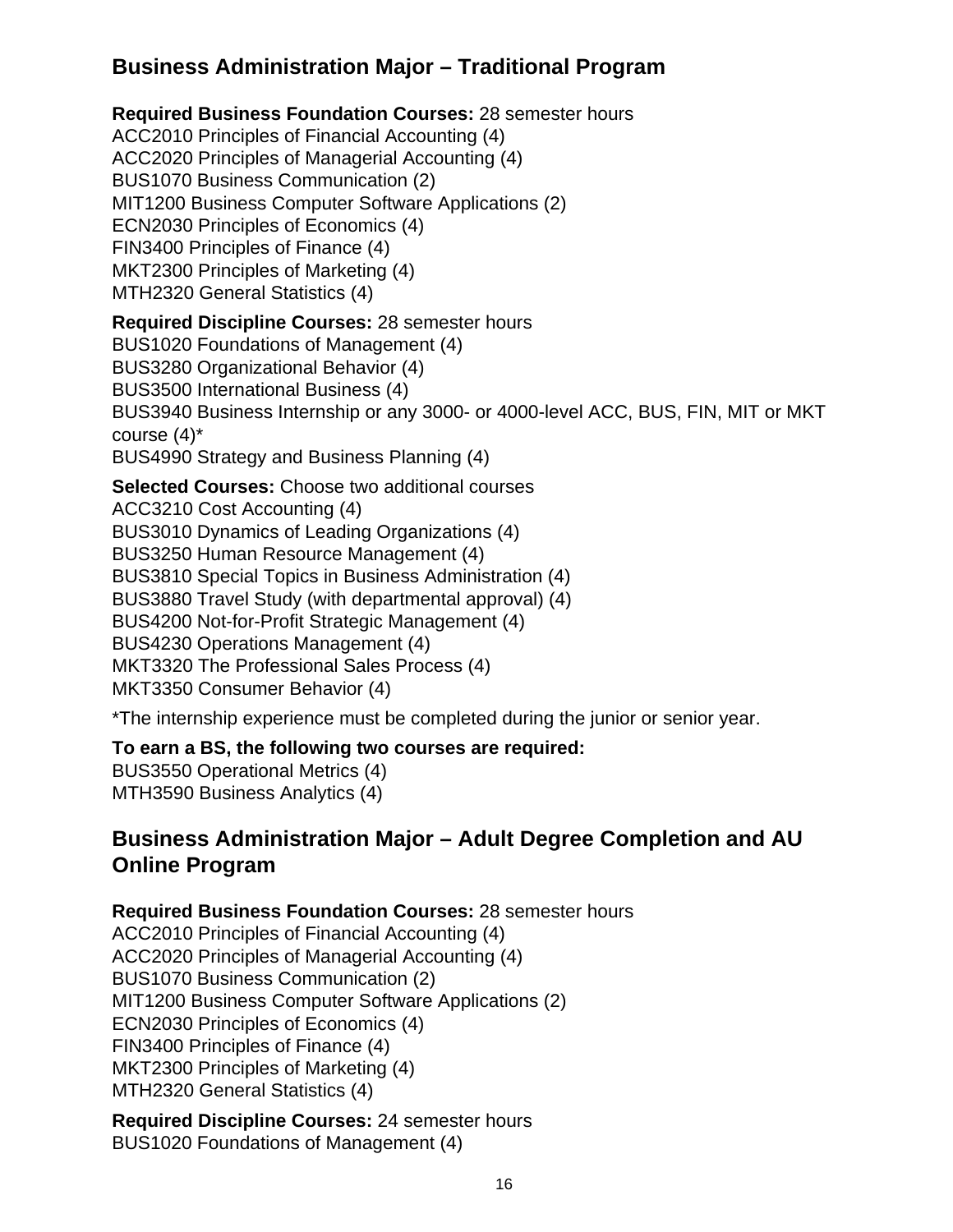BUS3280 Organizational Behavior (4) BUS3500 International Business (4) BUS4990 Strategy and Business Planning (4)

**Selected Courses:** Choose two additional courses ACC3210 Cost Accounting (4) BUS3010 Dynamics of Leading Organizations (4) BUS3250 Human Resource Management (4) BUS3810 Special Topics in Business Administration (4) BUS3880 Travel Study (with departmental approval) (4) BUS4200 Not-for-Profit Strategic Management (4) BUS4230 Operations Management (4) MKT3320 The Professional Sales Process (4) MKT3350 Consumer Behavior (4)

#### **To earn a BS, the following two courses are required:**

BUS3550 Operational Metrics (4) MTH3590 Business Analytics (4)

## **Business Administration Minor**

#### **20 semester hours**

Not open to accounting, business administration, finance or marketing majors.

ACC2020 Principles of Managerial Accounting (4) BUS1020 Foundations of Management (4) ECN2030 Principles of Economics (4) MKT2300 Principles of Marketing (4) MTH2320 General Statistics (4)

## **Chemistry Minor**

#### **20 semester hours**

#### **Required Courses:**

CHM1310/1310Z General Chemistry I (4) CHM1320/1320Z General Chemistry II (4) CHM2410/2410Z Organic Chemistry I (4) CHM2420/2420Z Organic Chemistry II (4)

#### **Selected Courses:**

Students must choose at least four semester hours offered in the chemistry program at the 2000-level or above.

## **Coaching and Youth Sport Development Minor**

**19 semester hours** PED2300 Coaching Principles (4)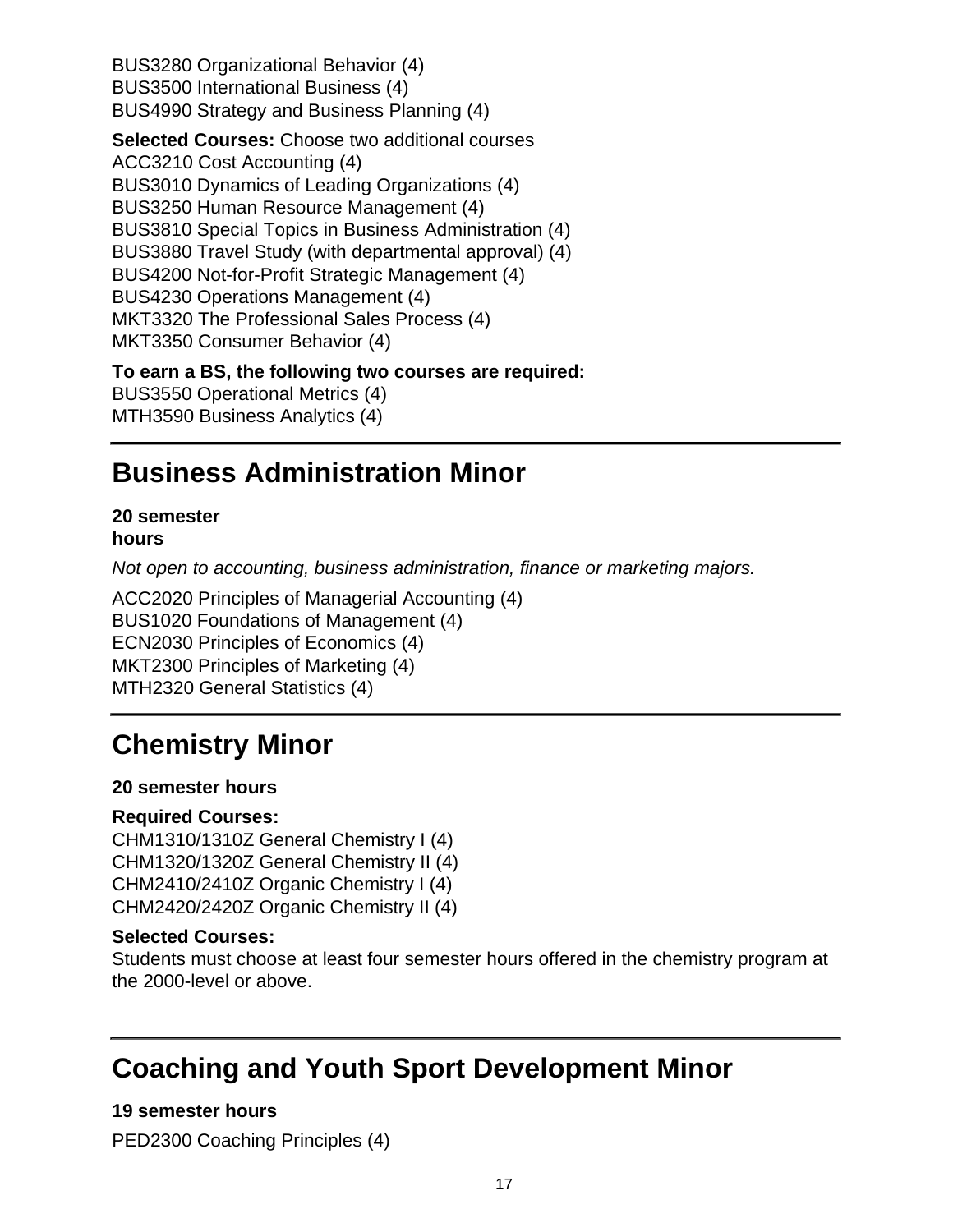PED2210 Sports In Society (4) PED2330 Officiating Team Sports (2) PED2340 Sport Statistics (1) PED2500 Prevention and Care of Athletic Injuries (4) PED3480 Sport Psychology (4)

## **Communication**

### **Bachelor of Arts**

With effective communication and writing skills in high demand in nearly every aspect of the modern economy, a degree in communication offers career versatility. The Aurora University communication program focuses on the core competencies of public speaking and oral communication, professional and academic writing, media production, academic research, and knowledge of communication theory. Students have the opportunity to take a selection of elective courses that will prepare them for careers in public relations, advertising, strategic or corporate communications, human relations and other fields. This degree also prepares students for graduate study in any area of communication.

Communication coursework is grounded in a liberal-arts tradition while also offering courses that give students real-world skills and experiences. Students may spend one term working on a team to create a social media strategy for a non-profit organization or analyzing the intercultural communication challenges a company would face if expanding operations in another country. Upon completion of the program, students will have demonstrable skills in critical analysis, persuasive theory, and academic research as well as in professional writing, project management, and organizational leadership. Students also have the option to complete an internship with one of the many professional or nonprofit organizations in the Chicago area.

The program culminates in an intensive senior experience that gives students the chance to plan and implement a year-long communication project in their area of study.

#### **Total Communication Major Requirements:** 40 semester hours

**Required Core Courses**: 20 semester hours COM1550 Professional Communication (4) COM2150 Human Relationships and Interactions (4) COM2200 Writing for Communication (4) COM2850 Visual Communication (4) COM3200 Persuasion and Consumer Culture (4)

**Selected Courses:** Choose 12 semester hours including at least 4 semester hours at the 3000-level or higher\* COM2300 The Art of Film (4) COM2240 Public Relations (4) COM2250 Advertising (4) COM3000 Navigating Organizations (4) COM3140 Multimedia Journalism (4) COM3245 Strategic Writing and Production (4) COM3250 Digital Design (4) COM3500 Intercultural Communication (4)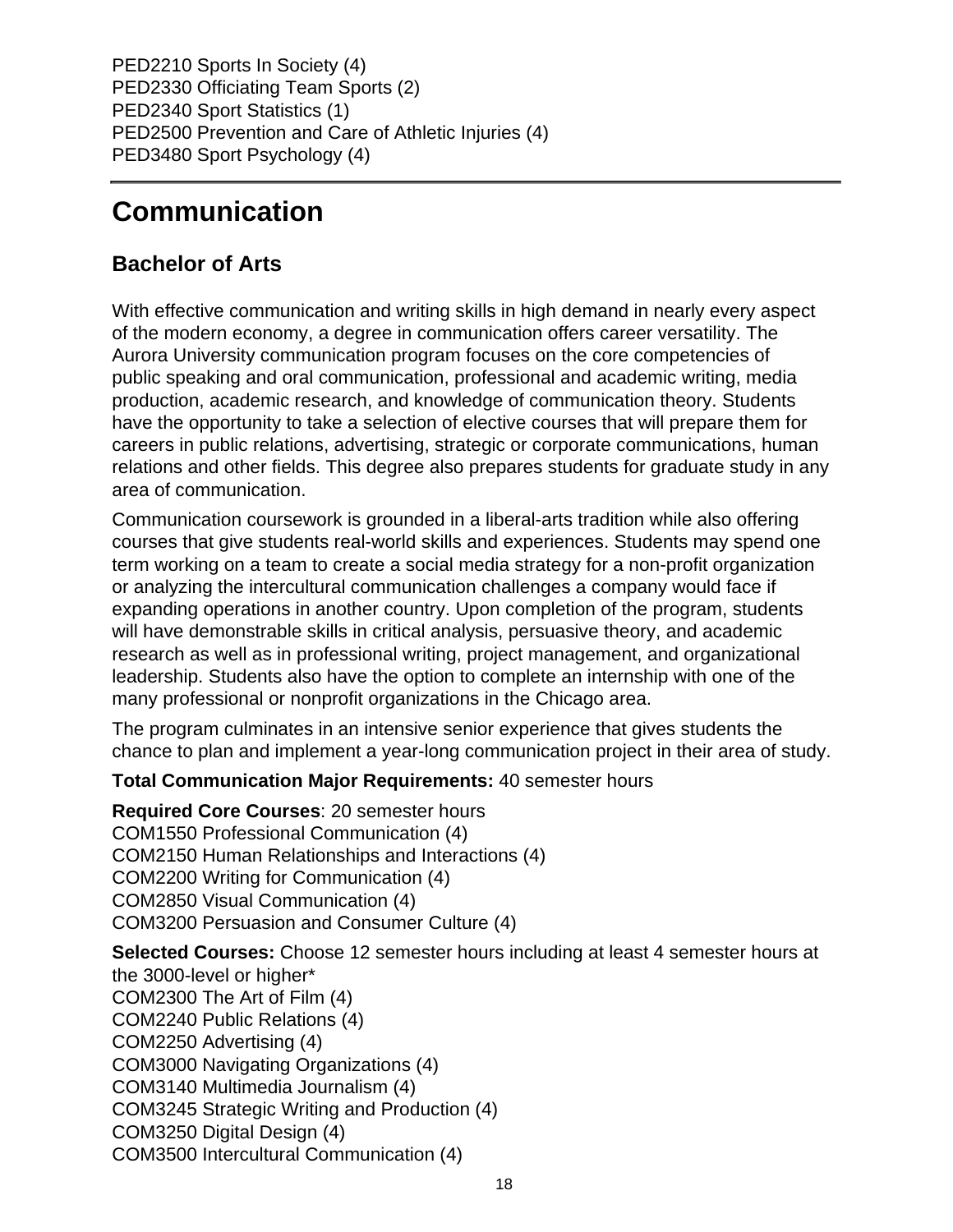COM3810 Special Topics in Communication (4) COM4100 Communication Research (4) COM4240 Strategic Campaigns (4) COM4940 Communication Internship (4)

\*Students double majoring in communication and media studies cannot use the same three electives to meet the requirements of both majors. In this case of double majoring, the student is required to have six electives, three unique to each major.

**Required Senior Experience:** 8 semester hours COM4992 Communication Project Planning (2) COM4994 Communication Project Implementation (2) COM4996 Media Production Seminar (2) COM4998 Media Production Management (2)

### **Computer Science**

### **Bachelor of Science**

#### This major is offered in the Traditional and Online format.

The Bachelor of Science degree program in computer science is designed to provide students with a strong background in both mathematics and computer science. The fundamentals of the program include computer architecture, software engineering, database systems, algorithm design and analysis, multiple language study, and web development. Additionally, students can choose from a variety of elective courses such as network communication, security, operating systems, artificial intelligence, and system analysis and design.

Ethical and social issues in computer science are discussed throughout the curriculum, along with current technologies and practices being utilized in the field. Senior courses include team-based software engineering and development projects, designed to simulate the expectations of the job market upon graduation. The program is intended to provide students experience with current technologies in order to prepare them for the changing expectations of employers, or as strong preparation for graduate study in computer science.

#### **Required Mathematics Courses:** 12 semester hours

MTH2210 Calculus I (4) MTH2220 Calculus II (4) MTH3270 Discrete Mathematics (4)

**Required Computer Science Courses:** 36 semester hours

CSC1010 Introduction to Computer Science (4) CSC1700 Introduction to Computer Programming (4) CSC2200 Web Application Development (4) CSC2300 Computer Architecture (4) CSC2650 Data Structures and Algorithms (4) CSC3610 Advanced Programming (4) CSC4350 Software Engineering (4) CSC4500 Database Design and Implementation (4) CSC4990 Computer Science Capstone (4)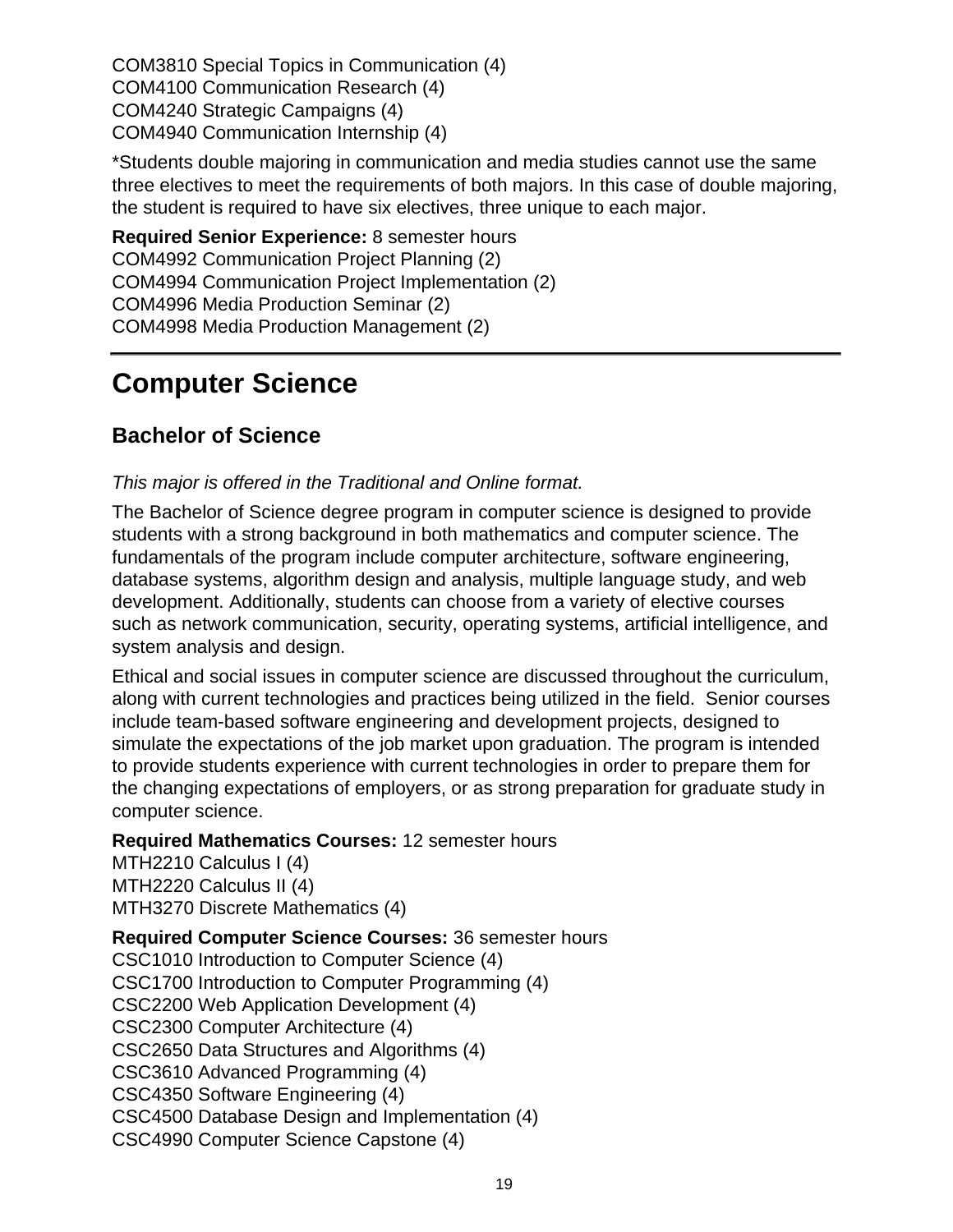**Selected Computer Science Courses:** Choose 12 semester hours from the following: CSC2400 C++ for Java Developers (4) CSC2550 Network Communications (4) CSC3100 Operating Systems (4) CSC3200 UNIX/LINUX Administration (4) CSC3400 Computer Security (4) CSC3700 Advanced Web Application Development (4) CSC3800 Artificial Intelligence (4) CSC3850 Introduction to Robotics (4) CSC3810, 4810 Selected Topic in Computer Science (1-4) CSC3830, 4830 Directed Study (1–4) CSC4100 Systems Analysis and Design (4) CSC4210 Introduction to Mobile Application Development (4) CSC4940 Computer Science Internship (1–4)

#### **Other Required Course:**

COM1550 Professional Communication (4)

### **Computer Science Minor**

#### **20 semester hours**

**Required Courses:** 16 semester hours CSC1010 Introduction to Computer Science (4) CSC1700 Introduction to Computer Programming (4) CSC2300 Computer Architecture (4) CSC2650 Data Structures and Algorithms (4)

**Selected Courses:** 4 semester hours Students must choose at least four semester hours offered in the computer science program at the 2000-level or above.

## **Creative Writing Minor**

#### **20 semester hours**

Students may complete a minor in creative writing by choosing a minimum of 20 semester hours from the courses in English, excluding ENG1000, ENG1060, ENG2010 and ENG/EDU3180. At least 12 semester hours must be in creative writing courses, and at least 12 semester hours of courses must be at the 3000-level or above.

## **Criminal Justice**

### **Bachelor of Arts**

#### This major is offered in the Traditional, Adult Degree Completion, and AU Online format.

The criminal justice program has two aspects to its mission. First, it provides a broad academic background for students in the area of criminal justice so that they have maximum flexibility while in college and after they graduate, regardless of whether they intend to undertake a career in law enforcement, corrections, probation, parole,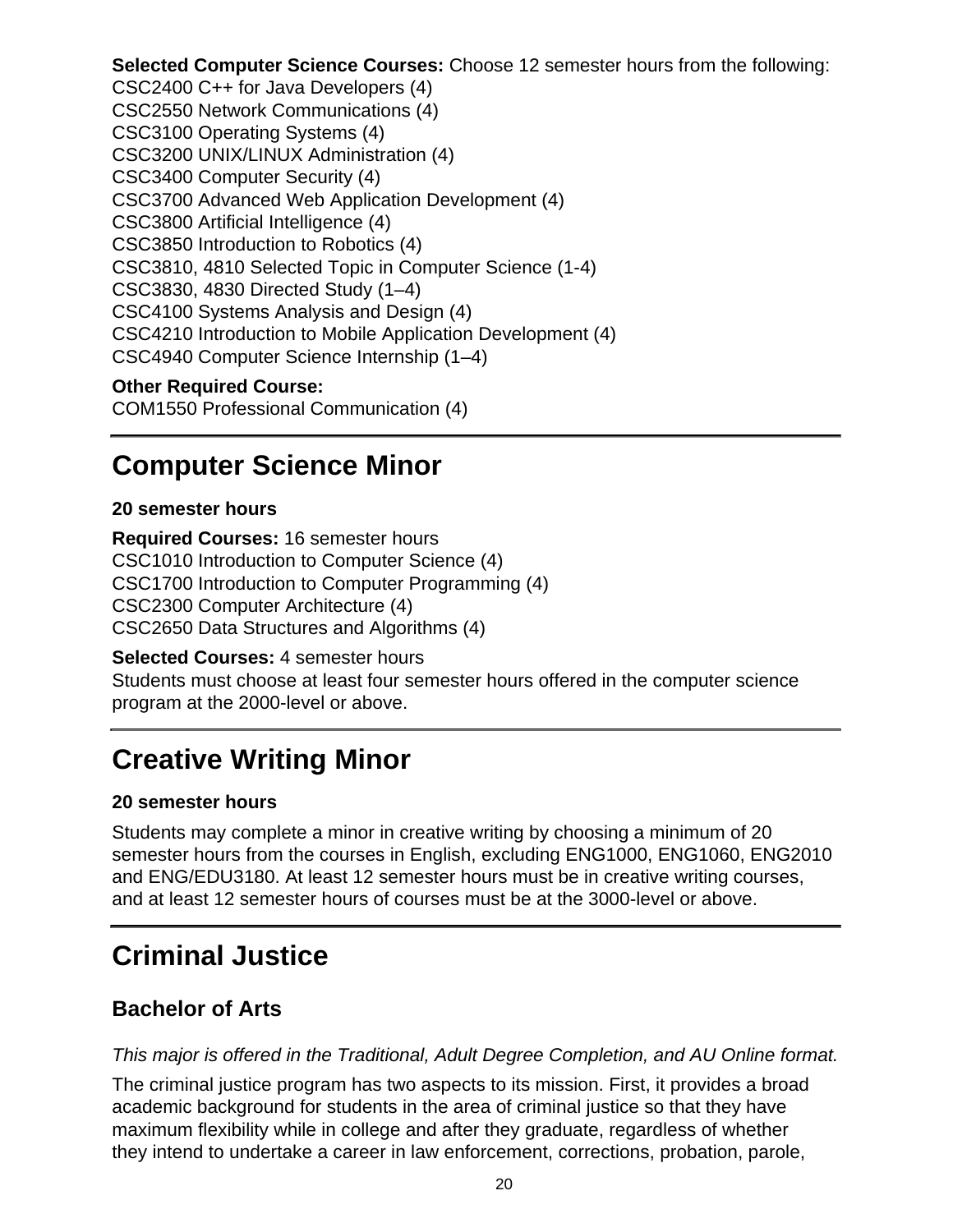homeland security, or federal service, or attend graduate school. Second, the program provides criminal justice practitioners with related and pertinent college courses to assist them in the performance of public service.

With these purposes in mind, the goal of the criminal justice program is to provide students with opportunities to develop both a theoretical and a practical understanding of the complexities involved in the processes of the justice system. Criminal justice majors are encouraged to seek and secure internship opportunities in one or more professional capacities within the functional agencies of the criminal justice system and in other community service agencies.

\*\*\*The admission requirements for the Adult Degree Completion program are two years of demonstrated work experience, military service or other relevant adult responsibilities, and 15 semester hours of transferable college credit with a GPA of 2.0 or higher. Individual circumstances can be reviewed by an admission counselor. (See program requirements below)

#### **Total Criminal Justice Major Requirements:** 40 semester hours

**Required Courses:** 28 semester hours CRJ1010 Introduction to Criminal Justice System (4) CRJ2150 Correctional Services (4) CRJ/SOC2300 Criminology (4) CRJ2420 Criminal Law (4) CRJ2500 Policing America (4) CRJ3610 Research Methods (4) CRJ4800 Strategic Planning and Ethics (4)

**Selected Courses:** Choose 12 semester hours including at least 8 semester hours at the 3000-level or higher. CRJ2210 Courts and Justice (4) CRJ2310 Juvenile Justice (4) CRJ2400 Principles of Emergency Management (4) CRJ2810/3810/4810 Selected Topics (4) CRJ3010 International Crime and Justice (4) CRJ3100 Security Leadership (4) CRJ3150 Probation and Parole (4) CRJ/PSC3180 Constitutional Law and the Judicial System (4) CRJ3200 Homeland Security (4) CRJ3300 Criminal Investigation (4) CRJ3310 Forensic Science (4) CRJ3350 Terrorism and Counterterrorism (4) CRJ3400 Criminal Evidence and Procedure (4) CRJ3500 Organized Crime (4) CRJ3550 Cyber Crime Investigations (4) CRJ3605/PSC/SOC3600 Methods of Social Scientific Research (4) CRJ3700 Forensic Investigation of Child Abuse and Neglect (4) CRJ3710 Serial and Mass Murder (4) CRJ3720 Criminal Profiling (4) CRJ4200 Administration of Criminal Justice Agencies (4) CRJ4400 Introduction to Intelligence Policy (4) CRJ4900 Criminal Justice Internship (4–12)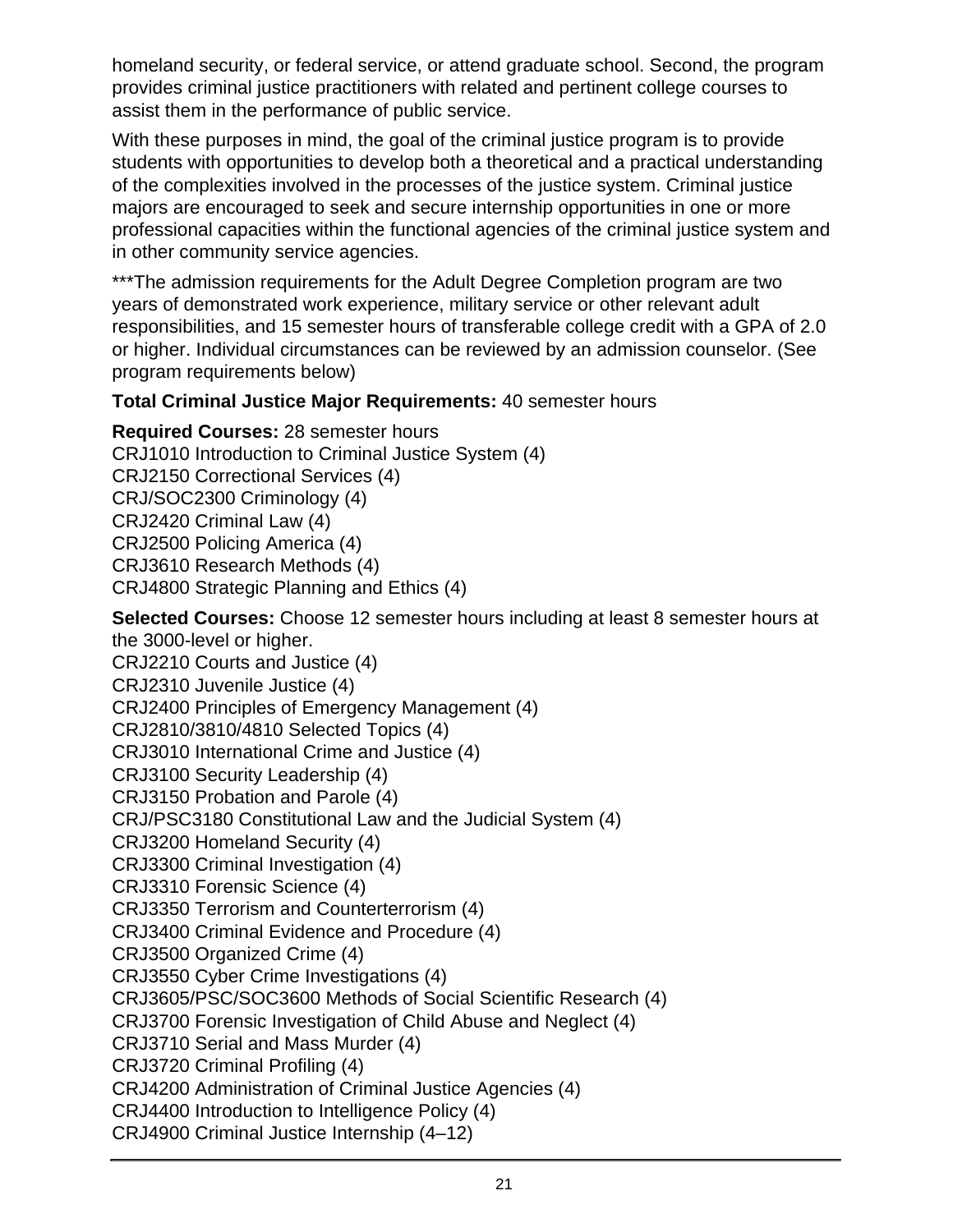## **Criminal Justice Minor**

#### **20 semester hours**

**Required Course:**

CRJ1010 Introduction to Criminal Justice (4)

#### **Selected Courses:**

Choose 16 semester hours from criminal justice courses except CRJ4940.

## **Digital Marketing Minor**

#### **20 semester hours**

A minor in digital marketing introduces students to the traditional concepts and practices of marketing and applies these principles to the modern digital environment. The curriculum includes courses that focus on digital communication and social media. Students will also learn about the data-driven analytical approaches to marketing that drive contemporary business.

COM2850 Visual Communication (4) MKT2300 Principles of Marketing (4) MKT3370 Integrated Marketing Communication (4) MKT3610 Internet Marketing (4) MKT4610 Social Media Marketing (4)

## **Disabilities Studies**

### **Bachelor of Arts**

This major prepares Aurora University candidates for careers in agencies working with people with disabilities, primarily adults but also children. Agencies for people with disabilities provide a variety of services: education, advocacy, case management, job training and support, residential services, and social/leisure services. If a candidate is interested in working with individuals with disabilities, but not in the public schools, this would be an appropriate major. Because the major is interdisciplinary, the candidate will benefit from relevant courses in related disciplines within the university in addition to special education, including options in psychology, social work, sociology and criminal justice. The orientation of this major strongly favors a goal of inclusive practices for all people with disabilities; therefore, it is not merely a mechanism to relate researchbased practices but also to promote self-advocacy for social justice and integration in all aspects of life for people with disabilities.

Given the interdisciplinary nature of the program, introductory courses are needed in more than one major area. For that reason, the total required hours for the major is somewhat higher than for some majors. Additionally, an internship is required, where in some majors it is optional, because it will help the candidate apply and provide a forum for discussion of the theoretical principles encountered in earlier coursework. Note that this degree does not carry Illinois State Board of Education licensure.

**Total Disability Studies Major Requirements:** 44 semester hours

**Required Courses Special Education Courses:** 24 semester hours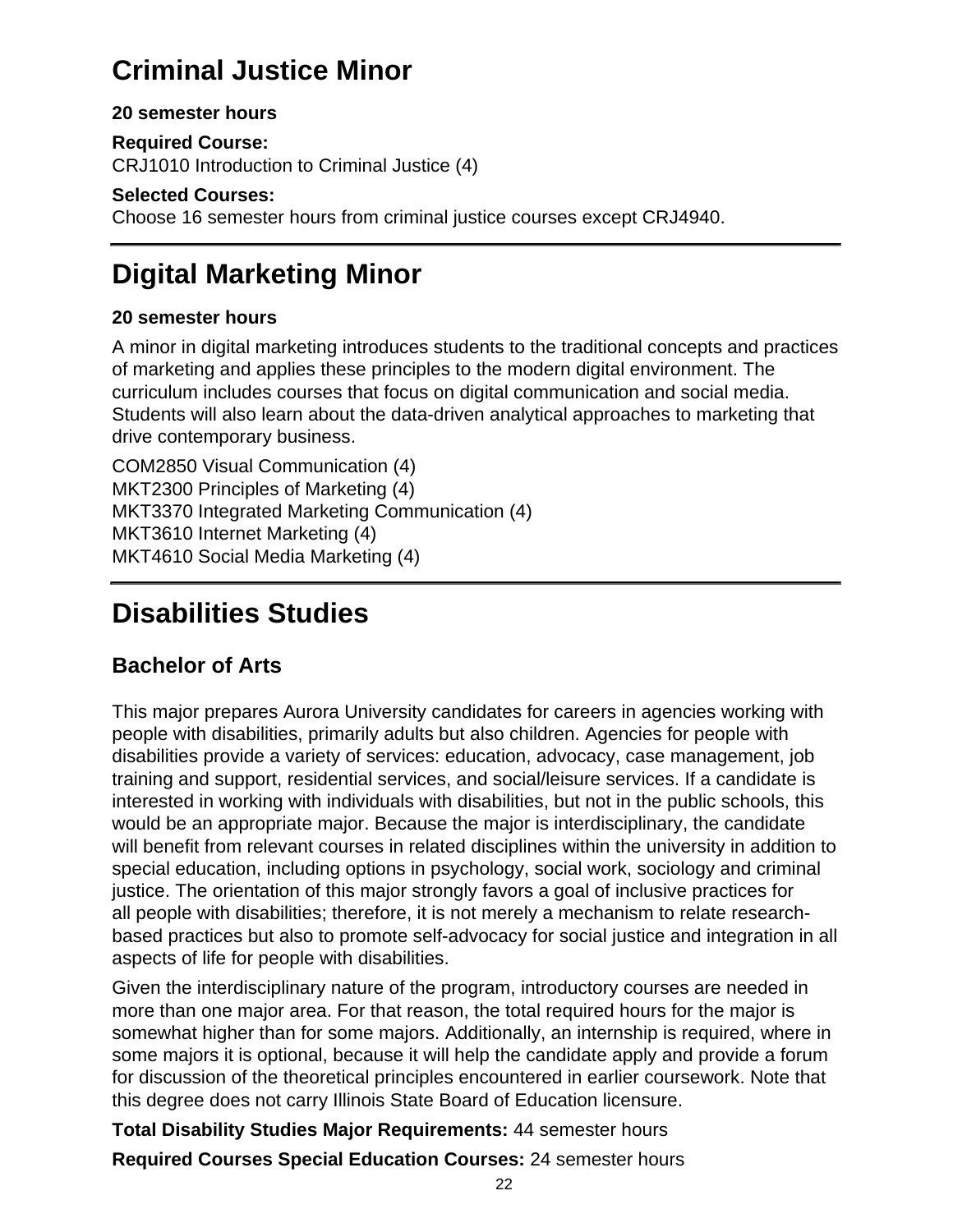SPED2120 Characteristics and Identification of People with Disabilities (4)

or PSY3460 Exceptional Individual (4)

SPED3750 Prosocial Skills and Challenging Behavior (4)

SPED3815 Strategies and Assistive Technology for Students with Low Incidence Disabilities (4)

SPED4300 Advocacy of and Models for Vocational, Social/Leisure, and Residential Needs of People with Disabilities (4)

SPED4400 Internship in Vocational, Social/Leisure, and/or Residential Agencies Serving People with Disabilities (4) (two eight-week placements, with a two-semester hour support seminar)

SPED4620 Collaboration Models for Inclusion (4)

**Required Interdisciplinary Courses:** 12 semester hours PSY1100 General Psychology (4) or EDU2260 Learning, Theories and Application K–12 (4)

PSY3660 Abnormal Psychology (4)

SWK2050 Drugs and Human Behavior: Substance Abuse, Evaluation and Treatment (4)

**Selected Courses:** Choose 2 of the following courses

CRJ3840 Issues in Criminal Justice (4)

PSY3250 Lifespan Development (4)

or PSY3360 Adult Development and Aging (4)

SWK2500 Survey of Social Work (4)

SWK3760 Effects of Trauma on Children

SPED3510 Diversity Studies for Teaching ELLs and Students with Disabilities (4)

or SOC3350 Race, Ethnicity and Power (4)

or SOC3550 Women, Men, Family and Diversity (4)

SPED4200 Introduction to Lifespan Work with People with Autism Spectrum Disorders (4)

## **Early Childhood Special Education with Bilingual/ESL**

### **Bachelor of Arts**

The Early Childhood Special Education with ESL/Bilingual major will prepare candidates to utilize social and emotional learning competencies to educate the whole child. Coursework is designed to focus on typical and atypical development with an emphasis on research.

Aurora University has designed its licensure programs around the concept of achieving excellence in teaching and learning through "professional education communities." The unit has identified three major concepts at the heart of the Early Childhood Special Education program: collaboration, curriculum, and community. The proposed Early Childhood Special Education program aligns with the unit's conceptual framework by providing candidates with a well-designed program of study that includes major theorists and approaches to early childhood education. Introduced and reinforced within the program will include theorists and researchers like Vygotsky, Piaget, Bronfenbrenner, Bloom, Gardner, Erikson, Montessori and Reggio. The unit's philosophy mirrors the university's commitment to inclusiveness. Teacher candidates in the Early Childhood Special Education with ESL/Bilingual program will purposefully **collaborate** with all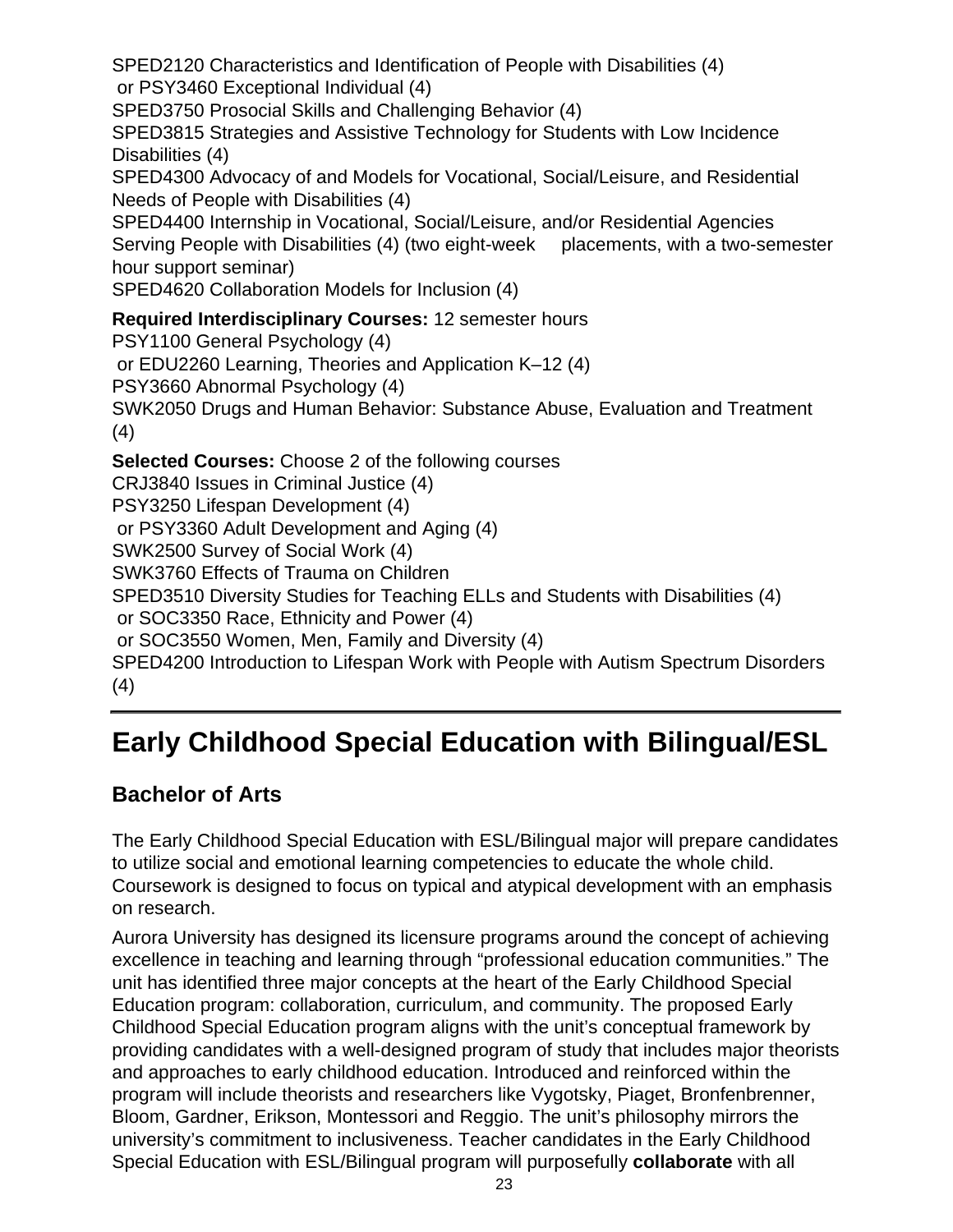others, design and implement **curriculum** to meet the needs of all children Birth-Gr. 2 and work to enrich the lives and learning of all children in their diverse **communities**. The unit's philosophy holds that the fundamental purpose of educating the whole child, Birth-Gr. 2 is to foster and facilitate the developmental potential of all children, typical and atypical. Moreover, teacher candidates will bring to their classrooms the power to transform the lives of their early learners. This approach honors the mission of Aurora University: "An inclusive community dedicated to the transformative power of learning."

The Early Childhood Special Education with ESL/Bilingual major leads to a Professional Educator License (PEL). An Early Childhood Special Education with ESL/Bilingual major must satisfy requirements set forth by the state of Illinois and Aurora University in both Early Childhood Special Education with ESL/Bilingual, and General Education. It is therefore essential, all freshmen meet often and work with their academic adviser from the Crouse Center to ensure that all course requirements will be met, and for all candidates to understand that some courses will only be offered in fall and some courses offered only in spring semester. It is advisable for teacher candidates to work toward fulfillment of state requirements early in their academic careers, in particular, passing the Test of Academic Proficiency (TAP), OR having an ACTPlus Writing score of 22 or higher and a combined English/Writing score of 16, OR having an SAT score of:

If SAT taken before March 5, 2016:

- Composite score of 1030 (Critical Reading + Mathematics = 1030 or higher)
- Minimum score of 450 on Writing

If SAT taken on or after March 5, 2016:

- Composite score of 1110 (Evidence-based Reading and Writing + Mathematics = 1110 or higher)
- Minimum score of 26 on Writing and Language Test

### **Admission to the School of Education**

Admission to Aurora University does not guarantee admission to a major in the School of Education. Only teacher candidates who have been accepted into the School of Education may take methods courses.

#### **Admission Criteria**

There are two levels of admission to the School of Education: 1) to be conditionally admitted, the teacher candidate must have a GPA between 2.50-2.75. When the GPA reaches 2.75 and all other admission requirements are met, the teacher candidate is fully admitted to the School of Education. 2) To be fully admitted to the Early Childhood Special Education with ESL/Bilingual, the teacher candidate must have completed an application form to the School of Education; passed a Criminal Background Check and Sex Offender Check through the Kane County Regional Office of Education and passed the TB Test; earned a cumulative GPA of 2.75 or higher; and passed TAP OR ACTPlus Writing OR SAT with Essay (see above).

#### **Retention Criteria**

Teacher candidates must maintain an overall GPA of 2.75 to remain as an Early Childhood Special Education with ESL/Bilingual major. Teacher candidates must earn a grade of "C" or better in all General Education and School of Education courses.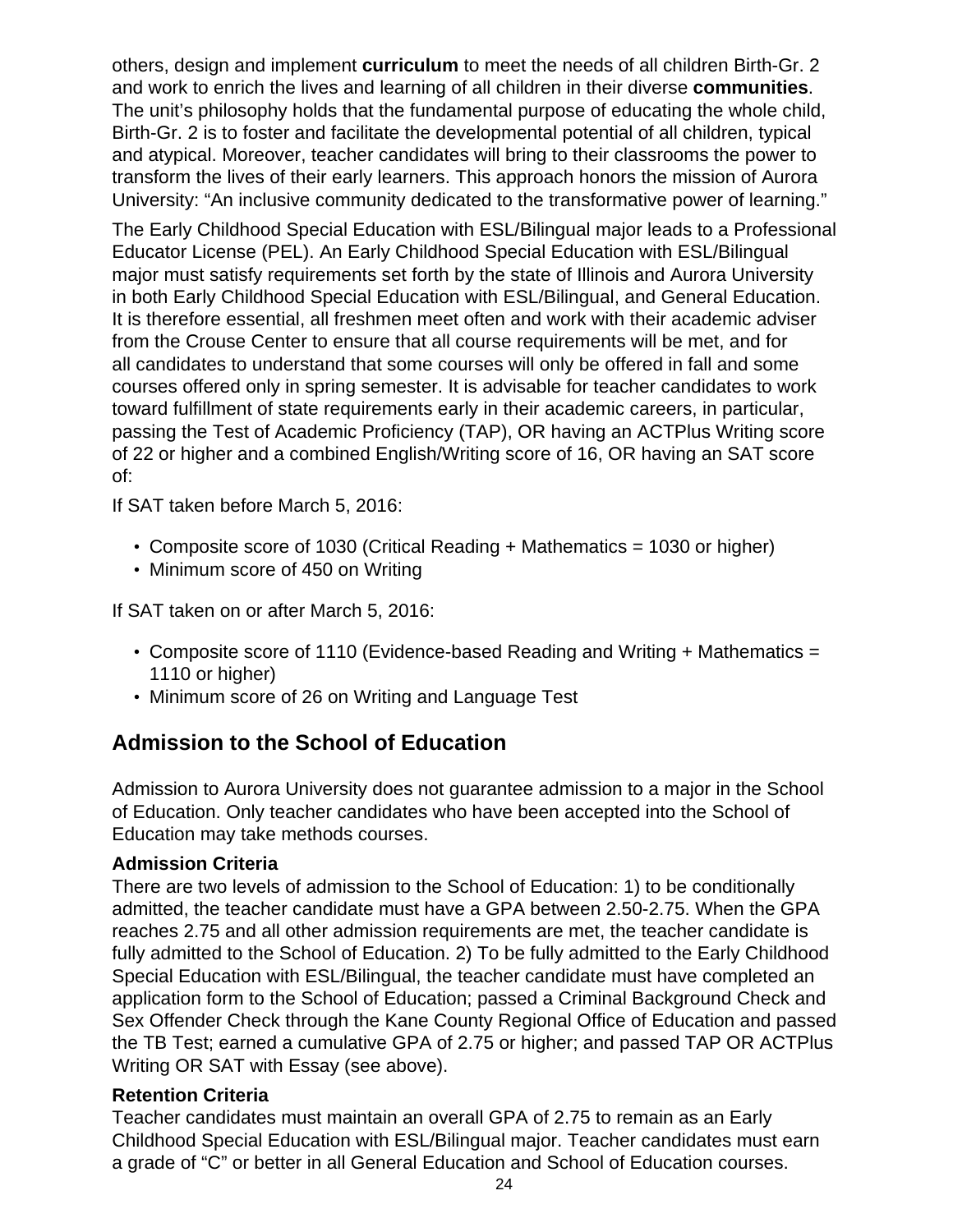In order to enroll in methods courses, a teacher candidate must be fully admitted to the School of Education. Candidates must have passed the Illinois State Board of Education Content Area Test. and have no outstanding Disposition Alerts in order to student teach.

#### **Exit Criteria**

Candidates must demonstrate satisfactory progress through completion of all required coursework and credit hours, including student teaching and successful completion of the edTPA, in order to be recommended for teacher licensure.

#### **Illinois State Board of Education Program Changes**

The School of Education is continuously redesigning its programs based on current research, ISBE mandates, state law and the university's conceptual framework. All teacher candidates must be cognizant of the possibility that a redesign may alter requirements listed in the catalog and the program of study could be subjected to new required program changes.

#### **Required Early Childhood Special Education with ESL/Bilingual Courses**

#### **General Education and Common Courses:** Total 56 semester hours

ECS3100 Curriculum and Classroom Environment (16 weeks) (4) IDS1610 Being Human (4) IDS2020 Trajectories of Human History (4) ENG1030 Grammar (2) IDS3040 Global Justice (4) PSY1100 Introduction to Psychology (4) ENG1000 Composition (4) NSM1400 Earth and Space Science (4) NSM2500 Integrated Math & Science for Teachers (4) EDU2300 Technology for Teachers (4) HIS1210 American History II (4) MTH1210 Mth for Teachers I (4) MTH1220 Mth for Teachers II (4) BIO1150 Biology for Teachers (4) ENG3180 Children's Literature (2) EDU3380 Methods of Content Reading and Language Arts for Grades 3-6 (4) **ESL/Bilingual Courses:** Total 22 semester hours EDU3110 Foundations for Language Minority Education (2) EDU3150/SPED Cross Cultural Studies for Teaching ELLs/Diversity & Disabilities (4) EDU3140 Assessment of Bilingual Students (4) EDU3610 Linguistics for Teaching English Language Learners (4) EDU3120 Methods and Materials for Teaching ESL (4) EDU3170 Methods and Materials for Teaching ELLs in Bilingual Programs (4) **Early Childhood Special Education Courses:** Total 57 semester hours ECS2050 Introduction to Early Childhood Education (2) ECS2100 Child Growth and Development and the Social and Emotional Characteristics of the Young Child – Birth to Gr. 2 (16 weeks) (4) ECS2200 Legal Aspects of Early Childhood Education (8 weeks) (2) ECS2300 Speech and Language Development of the Young Child – Birth to Gr. 2 (16 weeks) (4) ESC2400 Infants and Children with Special Needs (8 weeks) (2) ECS2500 Health, Safety and Nutrition for the Young Child Birth to Gr. 2 (2)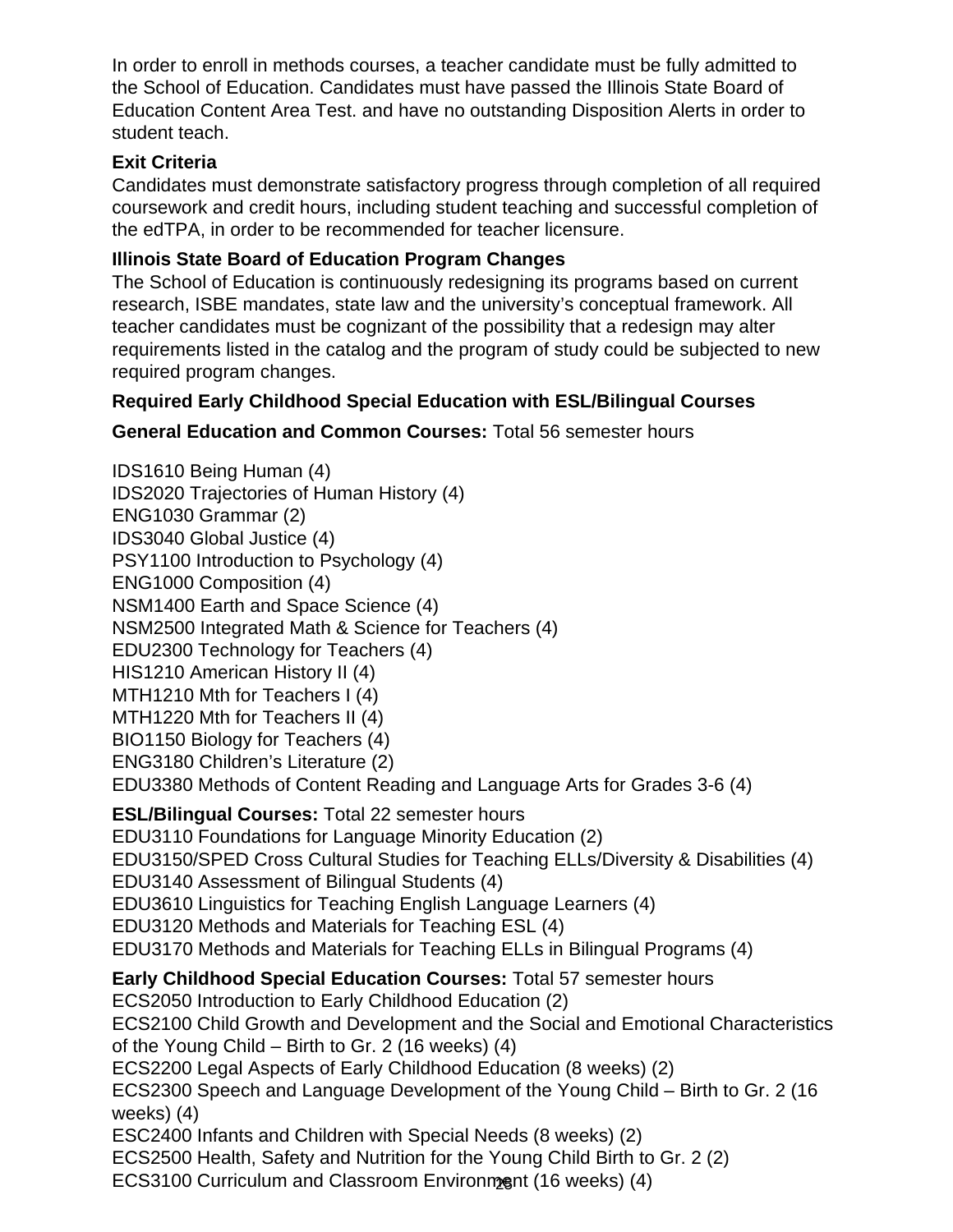ECS3200 Observation and Assessment of the Young Child (8 weeks) (2) ECS3300 Collaborating with Families, Professionals and the Community (8 weeks) (2) ECS3400 Methods and Practices for Infants and Toddlers (8 weeks) (2) ECS3410 Methods and Practices for Preschoolers (8 weeks) (2) ECS3420 Methods of Teaching Early Reading and Writing (16 weeks) (4) ECS3430 Methods of Teaching Early Mathematical Thinking (8 weeks) (2) ECS3440 Methods of Teaching Early Science, Social Studies and the Arts (8 weeks) (2) ECS4100 Practicum for Birth-age 3 (16 weeks) (2) ECS4200 Practicum for ages 3-5 (16 weeks) (2) ECS4300 Practicum for K-2 (16 weeks) (2) ECS4750 Student Teaching (13) ECS4760 Student Teaching Seminar (2)

#### **Areas of Endorsement/Minor**

Art, biology, English, health education, STEM, general science, history, mathematics, music, physical science, political science, social studies, sociology, Spanish and theatre.

#### **Courses Required for Professional Educator License (PEL)**

The requirements of the State of Illinois for licensure in Early Childhood Special Education with ESL/Bilingual are outcome based. Our program consists of a series of courses that enable teacher candidates to meet the required outcomes. The outcomes of these courses are aligned with the Illinois Professional Teaching Standards; Council on Exceptional Children; Early Learning Standards, ACEI and the National Association for the Education of Young Children. The outcomes are met in both the core major and the general education coursework. The following courses are required for graduation:

6 semester hours in English

- A course in English Composition (4)
- ENG1030 Grammar (2)

12 semester hours in Mathematics

- MTH1210 Mathematics for Elementary Teachers I (4)
- MTH1220 Mathematics for Elementary Teachers II (4)
- NSM2500 Integrated Mathematics and Science for Teachers (4)

12 semester hours in Social Sciences

- HIS1210 American History II (4)
- IDS2020 Trajectories of Human History (4)
- IDS3040 Global Justice (4)

16 semester hours in Science

- NSM1400 Earth and Space Science (4)
- BIO1150 Life Science for Teachers (4)
- NSM2500 Integrated Math and Science for Teachers (4)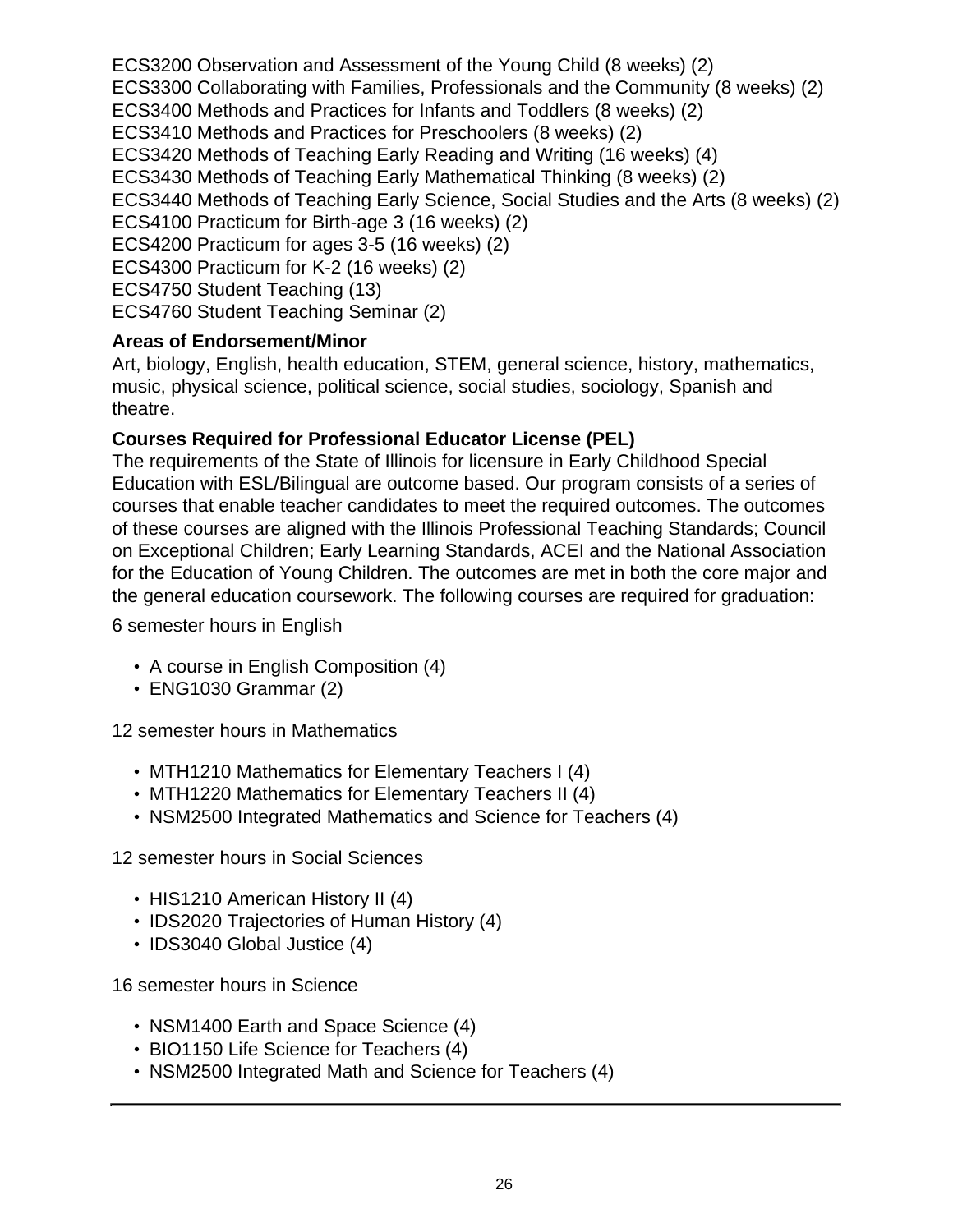## **Elementary Education**

### **Bachelor of Arts**

The career of a teacher requires intellectual competence, dedication to service, and a commitment to student learning. For those willing and able to meet the rigorous standards for teacher licensure, the joys of helping students grow and learn are lifelong rewards.

Aurora University has designed its licensure programs around the concept of achieving excellence in teaching and learning through "professional education communities." To achieve the unit's overarching goal of a collaborative community of learners, we have developed the elementary education major around three main organizing concepts: the collaborative educator, curriculum, and community and society. These concepts, taken together, are the foundation of experiences designed to transform the candidates who study with us; ultimately, these educators will also have the disposition to be lifelong learners. Moreover, they will bring to their classrooms the power to transform the lives of their students. All of this is in keeping with the mission of Aurora University: "An inclusive community dedicated to the transformative power of learning."

The Elementary Education major leads to a Professional Educator License (PEL). An Elementary Education major must satisfy requirements for both the state and the university in both Elementary Education and General Education. It is therefore essential that the entering freshman work closely with an academic adviser from the Crouse Center in order to ensure that all course requirements will be met, and for all candidates to understand that some courses will only be offered in fall and some courses offered only in spring semester. It is advisable for students to work toward fulfillment of state requirements early in their academic careers, in particular, passing the Illinois Test of Academic Proficiency (TAP), OR having an ACTPlus Writing score of 22 or higher and a combined English/Writing score of 16, OR having an SAT score of:

If SAT taken before March 5, 2016:

- Composite score of 1030 (Critical Reading + Mathematics = 1030 or higher)
- Minimum score of 450 on Writing

If SAT taken on or after March 5, 2016:

- Composite score of 1110 (Evidence-based Reading and Writing + Mathematics = 1110 or higher)
- Minimum score of 26 on Writing and Language Test

### **Admission to the School of Education**

Admission to the university does not guarantee admission to a major in the School of Education.

#### **Admission Criteria**

There are two levels of admission to the School of Education: 1) to be conditionally admitted, the candidate must have a cumulative GPA between 2.50 and 2.75. Once an individual has declared pre-education as a major, an advisor is able to advise each candidate to help ensure completion of the program in a timely fashion. As soon as a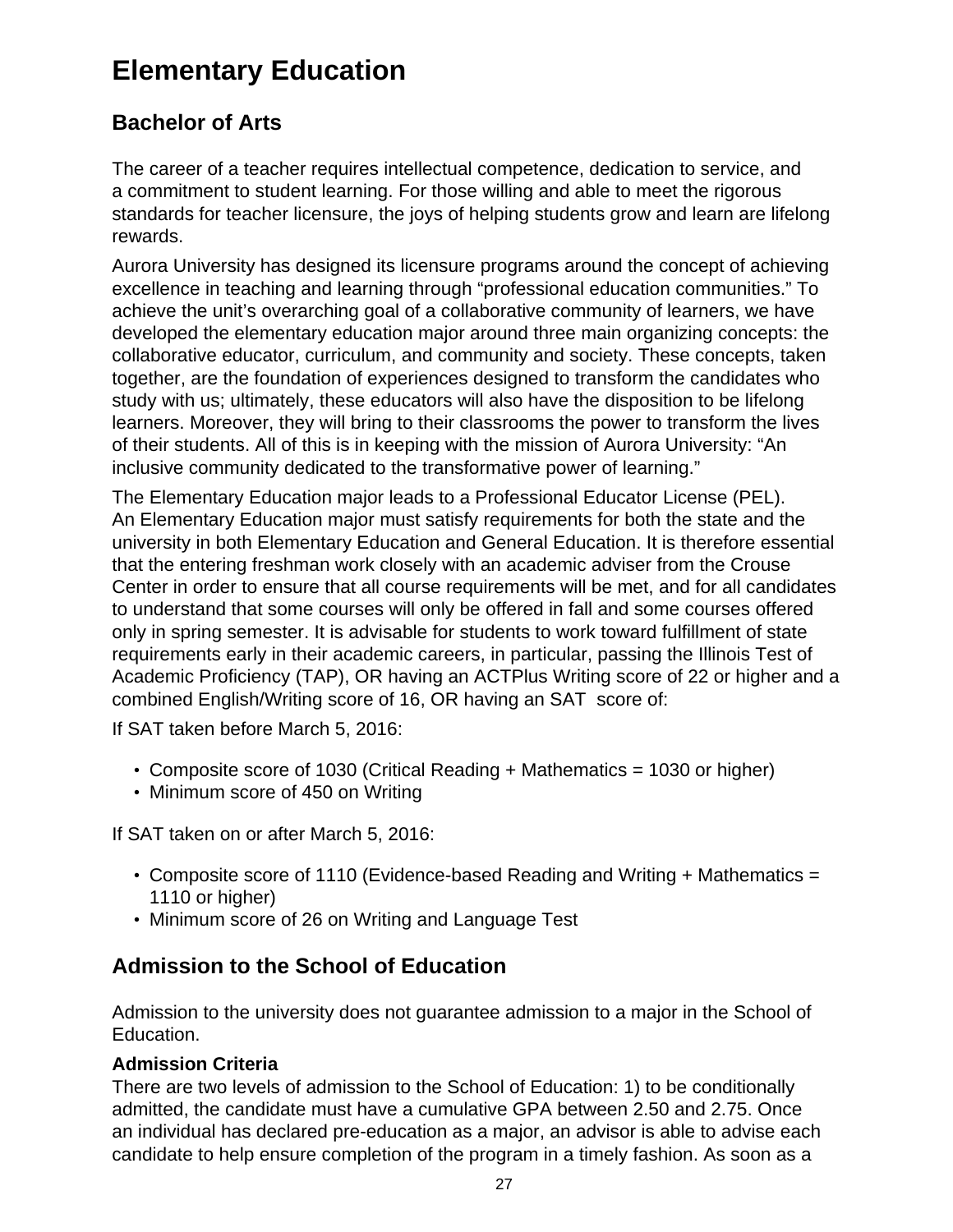candidate's GPA reaches a minimum of 2.75 and all the other requirements are met, the candidate is fully admitted. 2) To be fully admitted to the elementary education program, a candidate must have completed an application form to the School of Education; passed a Criminal Background Check and Sex Offender Check through the Kane County Regional Office of Education and passed the TB Test; earned a cumulative GPA of 2.75 or higher; and passed TAP OR ACTPlus Writing OR SAT with Essay (see above).

#### **Retention Criteria**

Candidates must maintain an overall GPA of 2.75 to remain in the elementary education major. Students must earn a grade of "C" or better in all General Education and School of Education (EDU) courses. In order to enroll in methods courses, a candidate must be fully admitted to the School of Education. Candidates must have passed the Illinois State Board of Education Content Area Test. and have no outstanding Disposition Alerts in order to student teach.

#### **Exit Criteria**

Candidates must demonstrate satisfactory progress through completion of all required coursework and credit hours, including student teaching and successful completion of the edTPA, in order to be recommended for teacher licensure.

#### **Illinois State Board of Education Program Changes**

The School of Education is continuously redesigning its programs based on current research, ISBE mandates, state law and the university's conceptual framework. All teacher candidates must be cognizant of the possibility that a redesign may alter requirements listed in the catalog and the program of study could be subjected to new required program changes.

#### **Required Elementary Education Courses:** 59 semester hours

EDU2100 Foundations of Teaching and Learning (4) EDU2260 Learning Theories and Application K–12 (4) EDU2300 Technology for Teachers (4) EDU3330 Science Inquiry Methods (4) EDU3350 Democracy, Diversity and Social Justice for Teachers (4) EDU3355 Assessment (4) EDU3360 Mathematics Methods (4) EDU3365 Reading/Language Arts in Primary Grades (4) EDU3380 Reading/Language Arts for Teaching Reading/LA Grades 3-6 (4) EDU3420 Fine Arts Methods (2) EDU3500 Physical Education Methods (2) EDU4750 Student Teaching (13) EDU4760 Student Teaching Seminar/Capstone (2) SPED2120 Characteristics and Identification of Disabilities and the Law (4)

#### **Areas of Endorsement/Minor**

The following are acceptable areas of endorsement/minor:

Art, biology, English, ESL/bilingual, STEM health education, general science, history, mathematics, mathematics, music, physical science, political science, social studies, sociology, Spanish, theatre, special education, and others approved by the student's advisor.

It is strongly advised candidates take the required coursework necessary for an ESL/ Bilingual, STEM, and/or special education endorsement to make them more marketable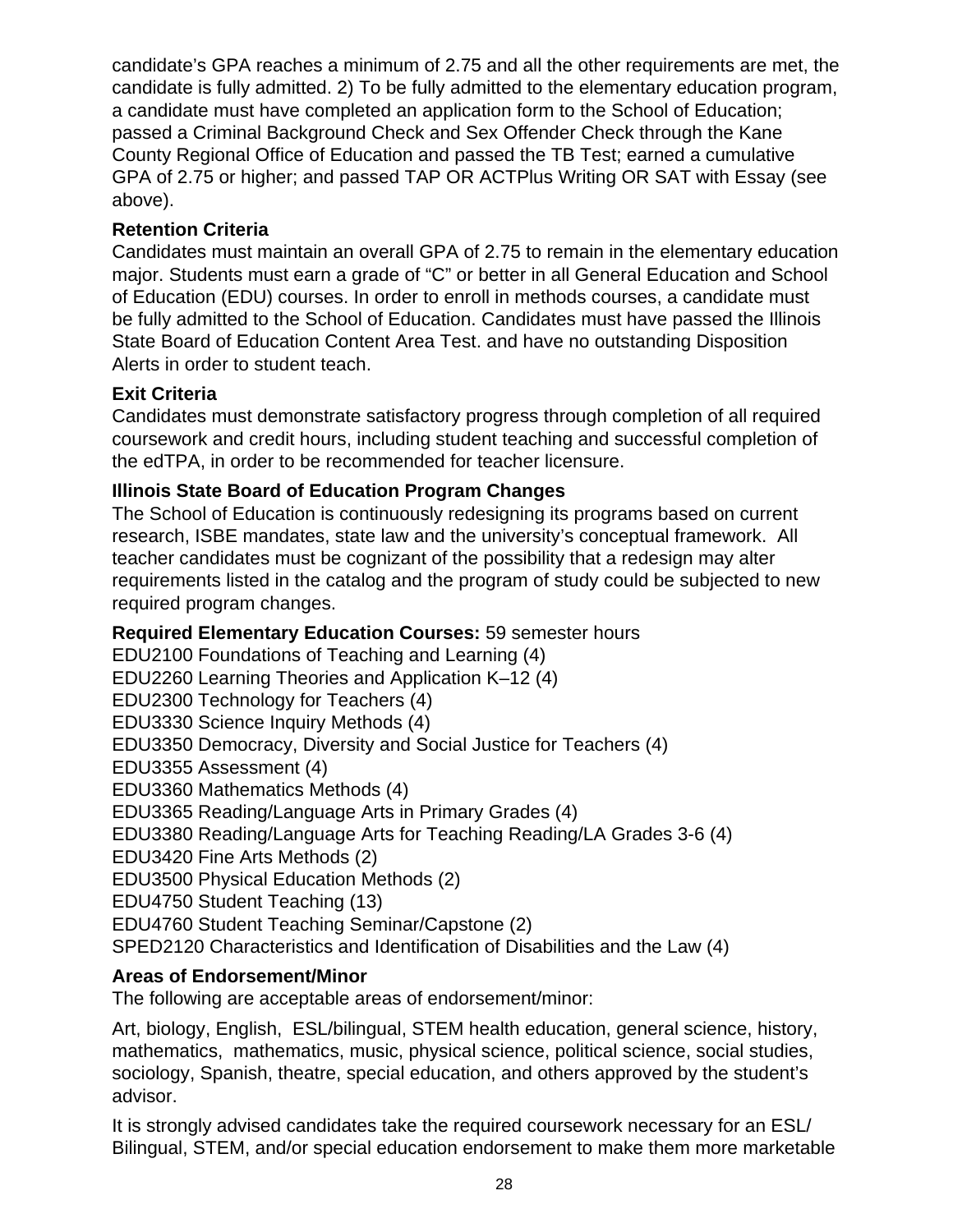and more highly qualified. The Crouse Center can provide advisement about specific requirements for endorsements.

#### **Courses Required for Professional Educator License:** 97-105 semester hours

The requirements of the State of Illinois for licensure in elementary education are outcome based. Our program consists of a series of courses that enable candidates to meet the required outcomes. The outcomes of these courses are aligned with both the Illinois Professional Teaching Standards (IPTS) and the Association of Childhood Education International (ACEI) standards. These outcomes are met not only in Aurora University's education courses, but also in many of the courses required to meet Aurora University's General Education requirements. In meeting the requirements of licensure, candidates also meet the requirements of General Education. The following courses are required to meet these outcomes:

8 semester hours in English

- A course in English composition (4)
- ENG3180 Multicultural Literature for Children (2)
- ENG3190 Multicultural Literature for Young Adults (2)

12 semester hours in mathematics

- MTH1210 Mathematics for Elementary Teachers I (4)
- MTH1220 Mathematics for Elementary Teachers II (4)
- NSM2500 Integrated Mathematics and Science for Teachers (4)

12-16 semester hours in social sciences

- HIS1210 American History II (4)
- IDS2020 Trajectories of Human History (4) or IDS2030 Science and Society (4)
- IDS3040 Global Justice (4)
- PSY3350 Child and Adolescent Psychology (4)

8-12 semester hours in science

- NSM1400 Earth and Space Science (4)
- BIO1150 Life Science for Teachers (4)
- NSM2500 Integrated Math and Science for Teachers (4)

Note: For those individuals seeking a middle school endorsement, completion of EDU3440 Middle School Missions and Methods (4) and PSY3350 Child and Adolescent Psychology (4) are required. This option is only available for teacher candidates who complete all elementary education program and middle school endorsement requirements prior to December 31, 2017.

**Elective Courses:** Candidates will have 16-20 hours of electives. They are encouraged to use these electives towards a STEM or Special Education Minor, or an ESL/Bilingual Endorsement.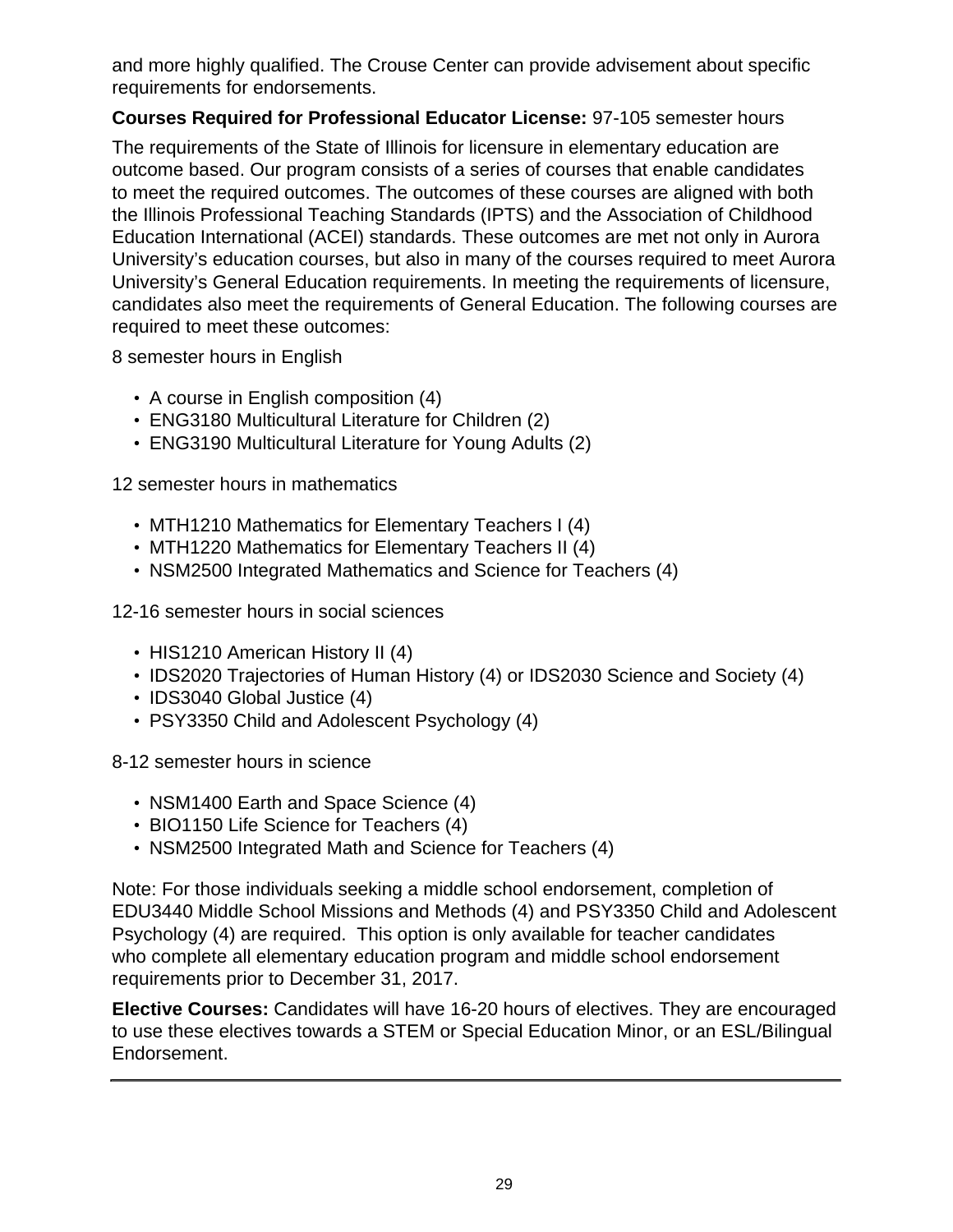## **English**

### **Bachelor of Arts**

The English program offers courses in the study of literature, in the production of various kinds of writing, and in the analysis of language. Students who choose to major in English will take courses in all three areas, thereby encompassing both breadth and depth. The latitude offered in the distribution of the required credit hours will enable the student to place the desired emphasis upon any of the three areas within the major. Students are required to complete 40 semester hours in English coursework.

In literature courses, students will pay special attention to the form and language of literary works in several genres; they will study the relationships among works written during major periods of English and American literature; and they will explore the ways in which works of literature are related to other cultural products with which they share these periods.

In writing and language courses, students will study the structure, history and functions of the English language. Depending upon their needs and interests, they will also learn about, and gain proficiency in, several of the major forms of writing practiced both in and outside of the university curriculum. A track within the major is specifically designed for the study of creative writing.

Successful completion of the English major will require large quantities of reading and writing; both of these activities will in turn require close, critical thinking and reasoned assessment. The knowledge acquired and the skills developed through these activities will equip students for a variety of career paths: teaching, law, journalism, technical writing—indeed, any profession whose pursuit involves written communication and the careful reading of what others have written. More important, this knowledge and these skills will provide resources for a lifetime of reflection and productive participation in a diverse, dynamic, continually evolving culture.

**Total English Major Requirements:** 38–40 semester hours

#### **Core Requirements:** 20 semester hours

One genre course: ENG2200; ENG/THE2220 or ENG2240 (4) Note: Creative writing students should take ENG2200 or ENG2240. One American Literature course: ENG3320; ENG3350 or ENG3370 (4) Note: Creative writing students should take ENG3370. One British literature course: ENG3400; ENG3420; ENG3440 or ENG3460 (4) One course in literature outside the Anglo-American canon: ENG3200; ENG3500; ENG3510 or ENG3520 (4) One capstone course: ENG4990 (4)

**Selected Emphasis:** 18-20 semester hours

#### **General Studies Emphasis:** 20 semester hours

One language course (4)

 ENG2100 Linguistics; ENG3100 Stylistics; or ENG3550 Language, Literacy and **Cognition** 

One writing course (4)

 ENG2060 Introduction to Creative Writing; ENG2400, Grammar and Composition for Teachers; or ENG3020 Advanced Academic Writing

One course in literary criticism (4)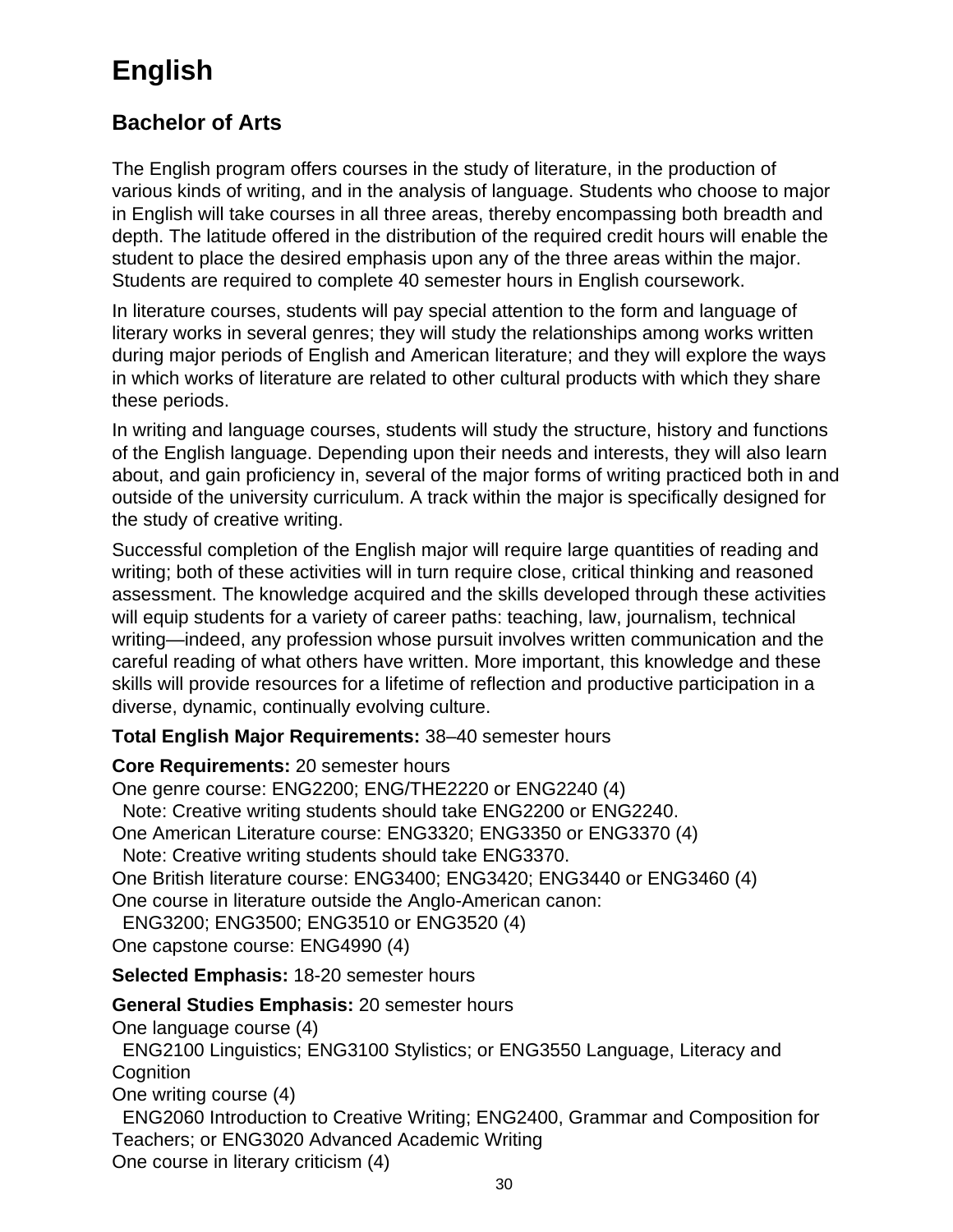ENG2260 Critical Approaches to Literature Eight additional hours of ENG courses, excluding ENG1000; ENG1060; ENG2010 and ENG/EDU3180

**Creative Writing Emphasis:** 20 semester hours ENG2060 Introduction to Creative Writing (4) ENG3060 Intermediate Fiction Writing (4) ENG3100 Stylistics (4) ENG3240 Intermediate Poetry Writing (4) ENG4060 Advanced Creative Writing (4) **Secondary Education Licensure Emphasis:** 18 semester hours\* ENG2260 Critical Approaches to Literature (4) ENG2400 Grammar and Composition for Teachers (4)

ENG/EDU3190 Multicultural Young Adult Literature (2)

ENG3550 Language, Literacy, and Cognition (4)

ENG3820 Secondary Methods in English (4)

\*Secondary education candidates will also complete the supplemental major in secondary education.

## **English Minor**

#### **20 semester hours**

Students may complete a minor in English by choosing a minimum of 20 semester hours from the courses in English (at least four semester hours must be in literature, at least four semester hours in writing or language, and at least 12 semester hours at the 3000-level or above) excluding ENG1000, ENG1060, ENG2010, ENG/EDU3180 and ENG/EDU3190.

## **Environmental Science (Sustainability)**

### **Bachelor of Science**

#### This major is only available on the George Williams College campus.

As the world continues to explore and address the impacts of environmental and human sustainability, it is important to provide a program that give students the tools to deal with these critical issues in society. These critical issues include: air pollution, climate change, water and land resource change, energy production change, consumerism and societal needs for adaptation. Such issues can cross environmental, economic and societal borders and it is important to look at these issues holistically. The major in environmental science takes both an interdisciplinary and a multidisciplinary approach to environmental issues so students can identify problems, propose solutions and inform others of such possible solutions.

Classes focus on academic content and allow students opportunities for experiential learning both in the community and the unique landscape of George Williams College. As students reach completion of the program, opportunities for internships allow further experiential development to prepare the student for the workforce or for the rigors of graduate school.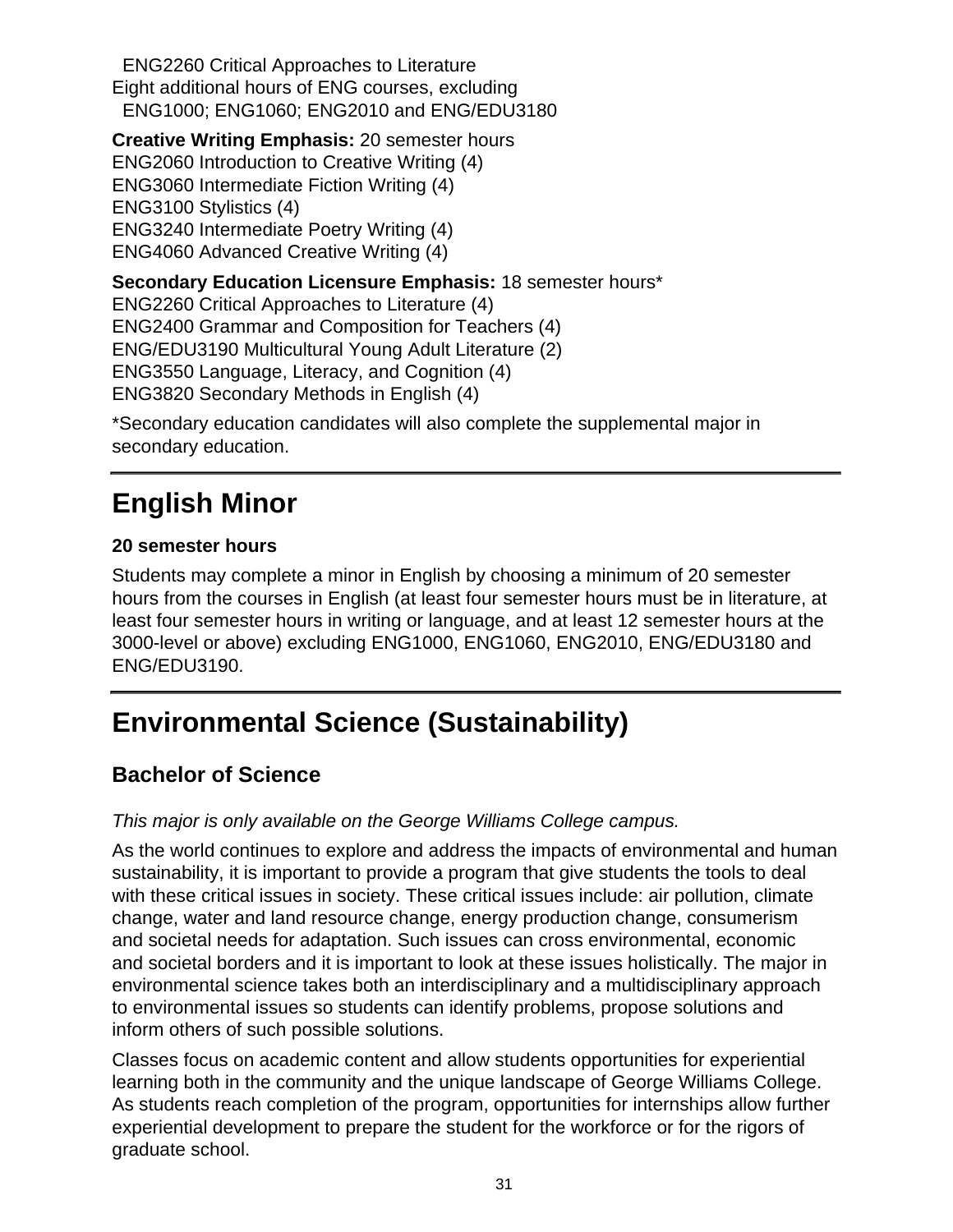After program completion, students may pursue an environmental career in government, industry, public policy, advertising, environmental consulting, community development or urban and rural land-use planning. Students will also be well prepared to pursue graduate studies including environmental law or environmental studies with degree concentrations such as advocacy, biology, education, management, policy or sustainability.

**Required Core Courses:** 48 semester hours SUS2100 Environmental Ethics (4) SUS2200 Environmental Chemistry (4) SUS3100 Introduction to Geographic Information Systems (4) SUS3200 Ecology and Conservation Biology (4) SUS3300 Environmental Statistics (4) SUS3400 Environmental Soils and Food Production (4) SUS4100 Grant Writing and Fundraising (4) SUS4200 Water Resources and Environment (4) SUS4210 Terrestrial Ecosystems (4) SUS4300 Senior Capstone in Environmental Issues (4) SUS4500 Environmental Management (4) SUS4700 Energy and Changing Technology (4)

**Required Support Courses:** 20 semester hours BIO1210/1210Z Biology of Cells/Biology of Cells Laboratory (3/1) BIO1220/1220Z Biology of Organisms/Biology of Organisms Laboratory (3/1) CHM1200/1200Z Principles of Chemistry/Principles of Chemistry Laboratory (3/1) BIO2200 Humans and the Environment (4) NSM1300 Earth Science (4)

#### **Optional Elective courses:**

SUS2300 Natural Resources Economics (4) SUS2400 Literature and the Environment (4) SUS4400 Environmental Literacy and Critical Inquiry (4) SUS4600 Civilizations and Their Environment (4)

## **Equine Studies Minor**

#### **18 semester hours**

The primary goal of The Equine Studies minor will be to provide students with the knowledge and experience to work in equine facilities, including but not limited to facilities that stress equine therapy and equine assisted learning. Students within the program will learn horsemanship skills, equine management skills, and pedagogical skills within an equine setting. This program will be hybrid in its delivery and available for students across all campuses, but will require experiential learning opportunities over the course of multiple semesters. The minor in Equine Studies requires students to complete 18 credits from the following list of classes that may be completed over 3 consecutive semesters, including a May Term and a Summer Term (May Term and Summer Term classes conducted at Wisconsin Campus). At the conclusion of the program, students should be prepared to take PATH (The Professional Association of Therapeutic Horsemanship) certification, EAGALA (Equine Assisted Growth and Learning Association) certification, or CHA (Certified Horsemanship Association) certification.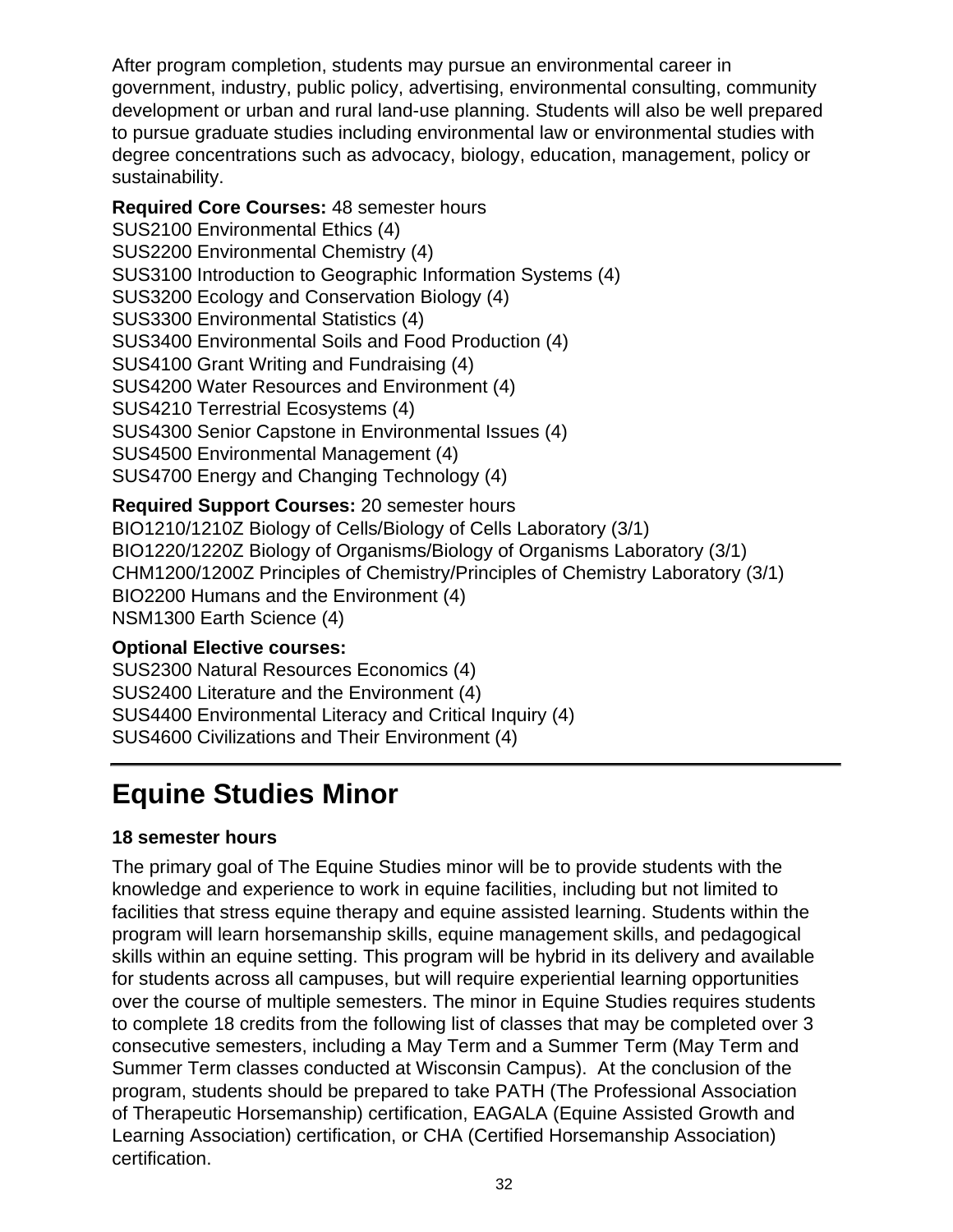#### **Required Courses:**

EQS1200 Fundamentals of Equine Studies (4) EQS1300/1300Z Introduction to Horsemanship and Basic Equitation/Laboratory (2/2)\* EQS3300/3300Z Teaching Methodology for Riding Instruction/Laboratory (2/2) EQS3400/3400Z Introduction to Equine-Assisted Activities and Therapies/Laboratory  $(3/1)$ 

EQS4940 Internship in Equine Studies (2)

\*This course is for students who lack a foundation in horsemanship skills and may be waived through an evaluation process, for students who have these skills.

#### **Optional Electives:**

EQS2200 Equine Business Management (4) EQS4200 Psychology, Health and Therapeutic Riding Instruction (4) EQS4300 Intermediate Equitation and Horsemanship Activity (2)

## **Exercise Science**

### **Bachelor of Science**

Exercise science is defined by the American College of Sports Medicine (ACSM) as "the study of physiological and functional adaptations to movement." A student majoring is exercise science will work with individuals to develop fitness and exercise programs. Others will help patients recover from chronic diseases and improve cardiovascular function, body composition and flexibility. In addition to working with this population, exercise science majors will work with athletes in developing sports-specific strength and conditioning programs to improve sports performance. Students graduating with a degree in exercise science are prepared to sit for the Health Fitness Instructor Certification through the American College of Sports Medicine (ACSM) and become a Certified Strength and Conditioning Specialist through the National Strength and Conditioning Association (NSCA) required for employment by most agencies in the fitness industry.

Students majoring in exercise science will chose one of three emphases: (1) preprofessional, (2) sports performance, or (3) fitness and wellness promotion. Graduates will work as certified personal trainers, certified strength and conditioning specialists, wellness or health promotion coordinators, certified cancer exercise trainers, or fitness experts in corporate or government facilities and military bases. This major is also a great launching pad for graduate studies in exercise science, sports psychology, exercise physiology, nutrition or physical therapy school.

**Total Exercise Science Major Requirements:** 81-87 semester hours

**Science Core Courses:** 22 semester hours BIO1210 Biology of Cells (4) BIO2660 Anatomy and Physiology I (4) BIO2670 Anatomy and Physiology II (4) BIO2080 Nutrition and Health Promotion (4) BIO/PED3460 Sports Nutrition (4) BIO1100 Medical Terminology (2)

**Additional Core Courses for Exercise Science Majors:** 27 semester hours PED2080 First Aid/CPR (1)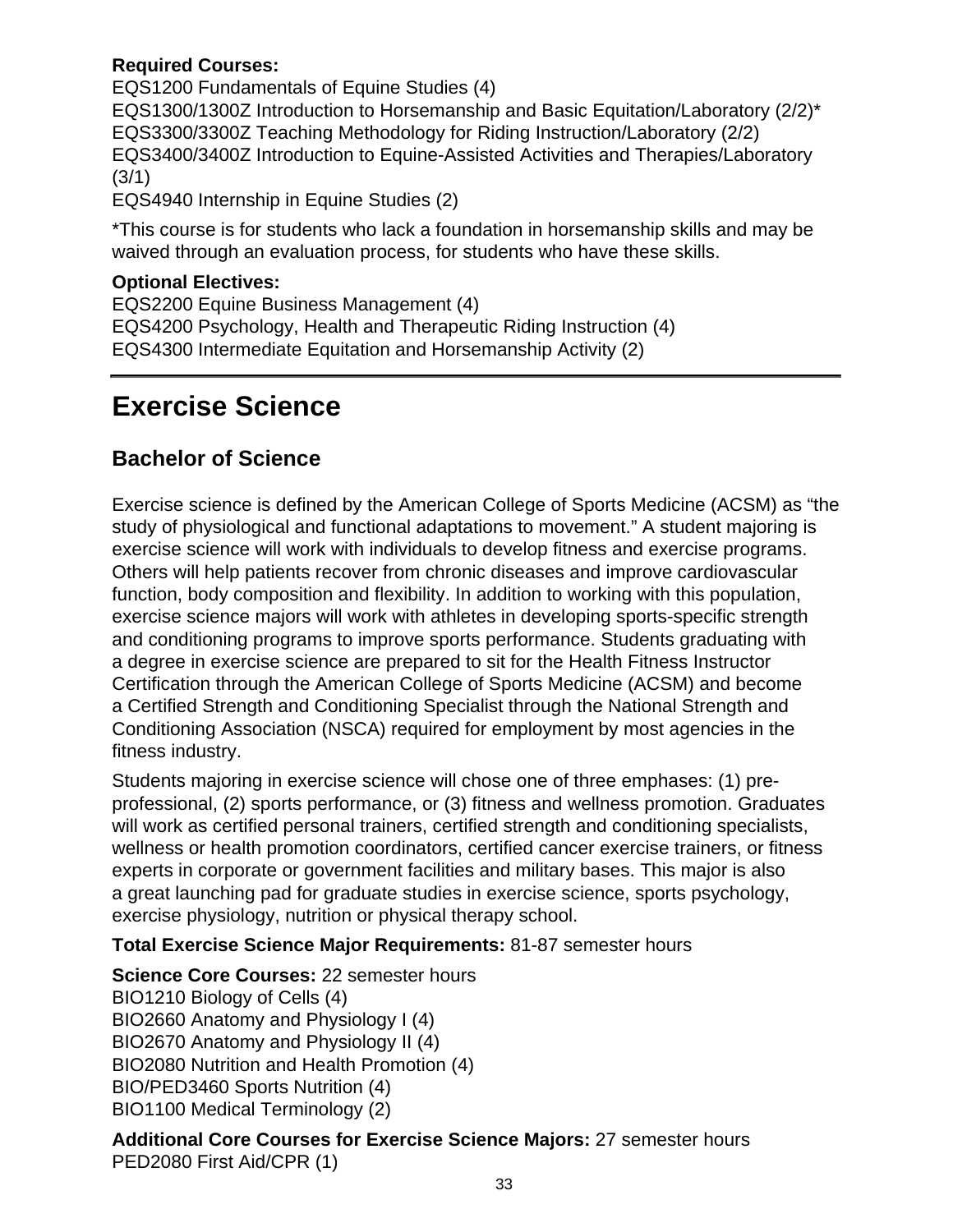PED2500 Prevention and Care of Athletic Injuries (4) PED2550 Advanced Strength Training and Conditioning Cert. Prep. (4) PED2230 Olympic Style Weightlifting I (1) PED2235 Olympic Style Weightlifting II (1) PED3210 Kinesiology (4) PED3225 Physiology of Exercise (4) PED3480 Sport Psychology (4) PED4110 Administration of Health and Human Performance (4)

**Selected Emphasis:** 32-38 semester hours

**Emphasis I: Pre-Professional:** 38 semester hours PSY1100 General Psychology (4) PSY3250 Lifespan Development (4) CHM1310 General Chemistry I (4) CHM1320 General Chemistry II (4) PHY2210 General Physics I (4) PHY2220 General Physics II (4) MTH1310 Precalculus MTH2320 Statistics (4) BIO/PED3240 Biomechanics (4) PED4200 Pre-Professional Practicum (2)

#### **Emphasis II: Sports Performance:** 32 semester hours

BIO/PED3240 Biomechanics (4) PED4010 Applied Exercise Physiology (4) PED3350 Advanced Sports Performance and Program Design (4) MTH2320 Statistics (4) PED3045 Sport Law (4) PED4250 Internship (12)

#### **Emphasis III: Fitness and Wellness Promotion:** 32 semester hours PED1420 Step and Train (2) HED1500 Health Behaviors and Social Responsibility (2) PED3045 Sport Law (4) PED3250 Fitness Assessment and Program Design (4) HED3260 Strategies for Health Promotion (4) PED3300 Advanced Program Design for Special Populations (4) PED4250 Internship (12)

## **Film Studies Minor**

#### **20 semester hours**

The minor in film studies allows students to select a program of study that examines the many facets of American and international film. The program features courses that emphasize media production and different approaches to film study, including film aesthetics, film theory, film genres, film and cultural difference, film history and basic film vocabulary.

**Required Courses:** 12 semester hours COM2300 The Art of Film (4) COM3410 Survey of European Film (4)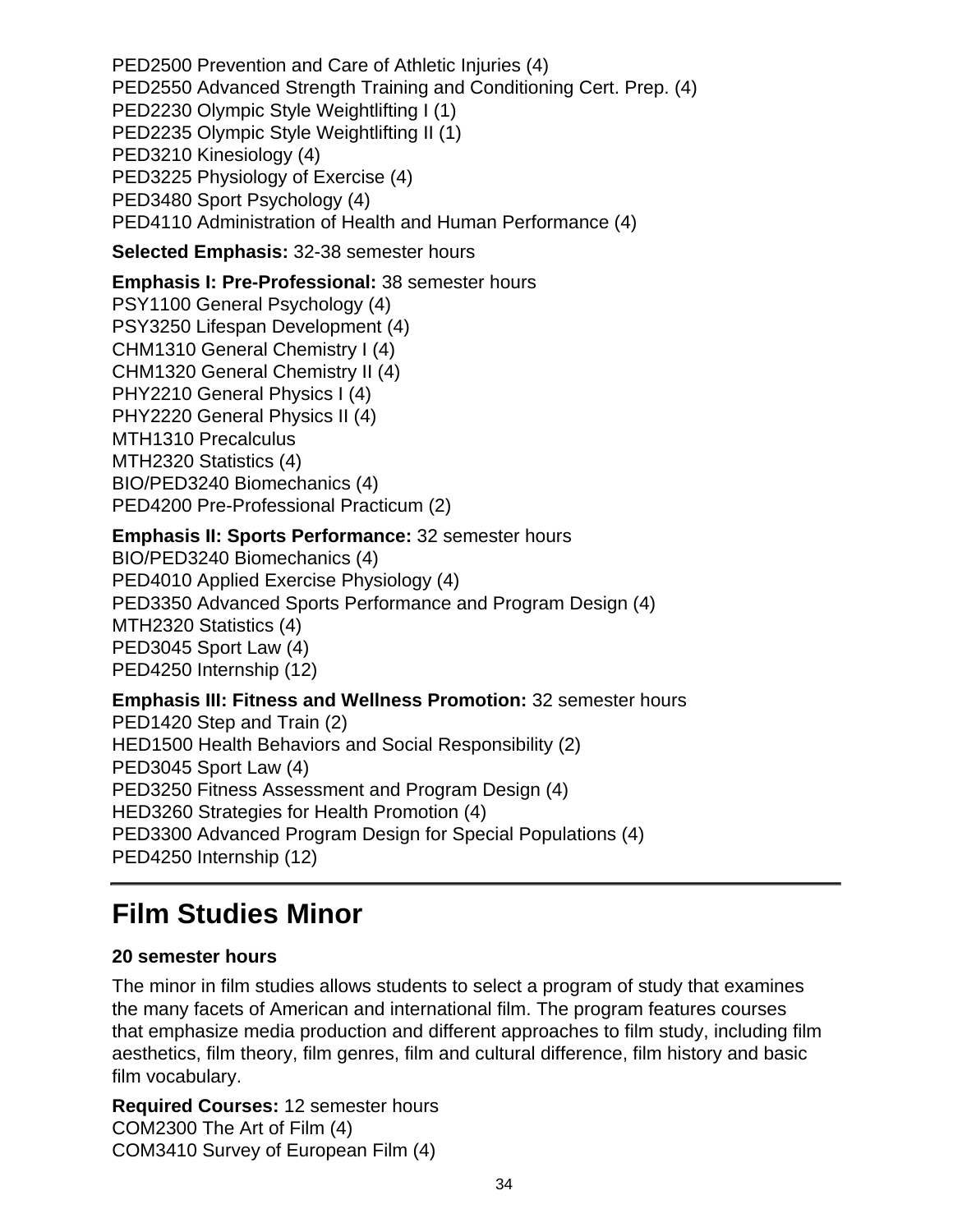COM3420 Survey of Non-Western Film (4)

**Selected Courses:** Choose 8 semester hours\* COM2850 Visual Communication (4) COM3310 Media Criticism (4) COM3710 Screenwriting and Cinema Production (4) COM3810 Special Topics in Communication (4)\*\* COM4100 Communication Research (4) COM4940 Communication Internship (4)\*\* SPN3450 Spanish Language Films (4)

\*Communication or media studies majors must select two unique electives not already used to fulfill the requirements of the major or another minor.

\*\*To be eligible for the minor, this course requires approval of course/internship content as relevant to minor.

## **Finance**

### **Bachelor of Arts — Bachelor of Science**

The finance major prepares students to assume the various positions available in financial management. A career in finance is both challenging and rewarding, and successful majors in this field are in high demand. Study in finance requires careful attention to detail since finance blends concepts from accounting, economics and statistics into the coursework. For those who enjoy the challenge of analytical work and the responsibility of managing financial resources, finance is a great fit.

Students enrolled in this program take basic coursework in the functional areas of business: accounting, economics, management, marketing and information systems.

In-depth study in finance includes coursework in corporate finance, investments and portfolio management, financial markets and taxation. Additional courses may be taken in accounting, management and economics. Students will also benefit from the required professional internship experience in the finance field.

**Required Business Foundation Courses:** 28 semester hours ACC2010 Principles of Financial Accounting (4) ACC2020 Principles of Managerial Accounting (4) BUS1020 Foundations of Management (4) BUS1070 Business Communication (2) ECN2030 Principles of Economics (4) MIT1200 Business Computer Software Applications (2) MKT2300 Principles of Marketing (4) MTH2320 General Statistics (4)

**Required Discipline Courses:** 28 semester hours FIN3400 Principles of Finance (4) FIN3480 Financial Markets and Institutions (4) FIN3940 Finance Internship (4)\* FIN4250 Investments and Portfolio Management (4) FIN4430 Advanced Corporate Finance (4)

\* The internship experience must be completed during the junior or senior year.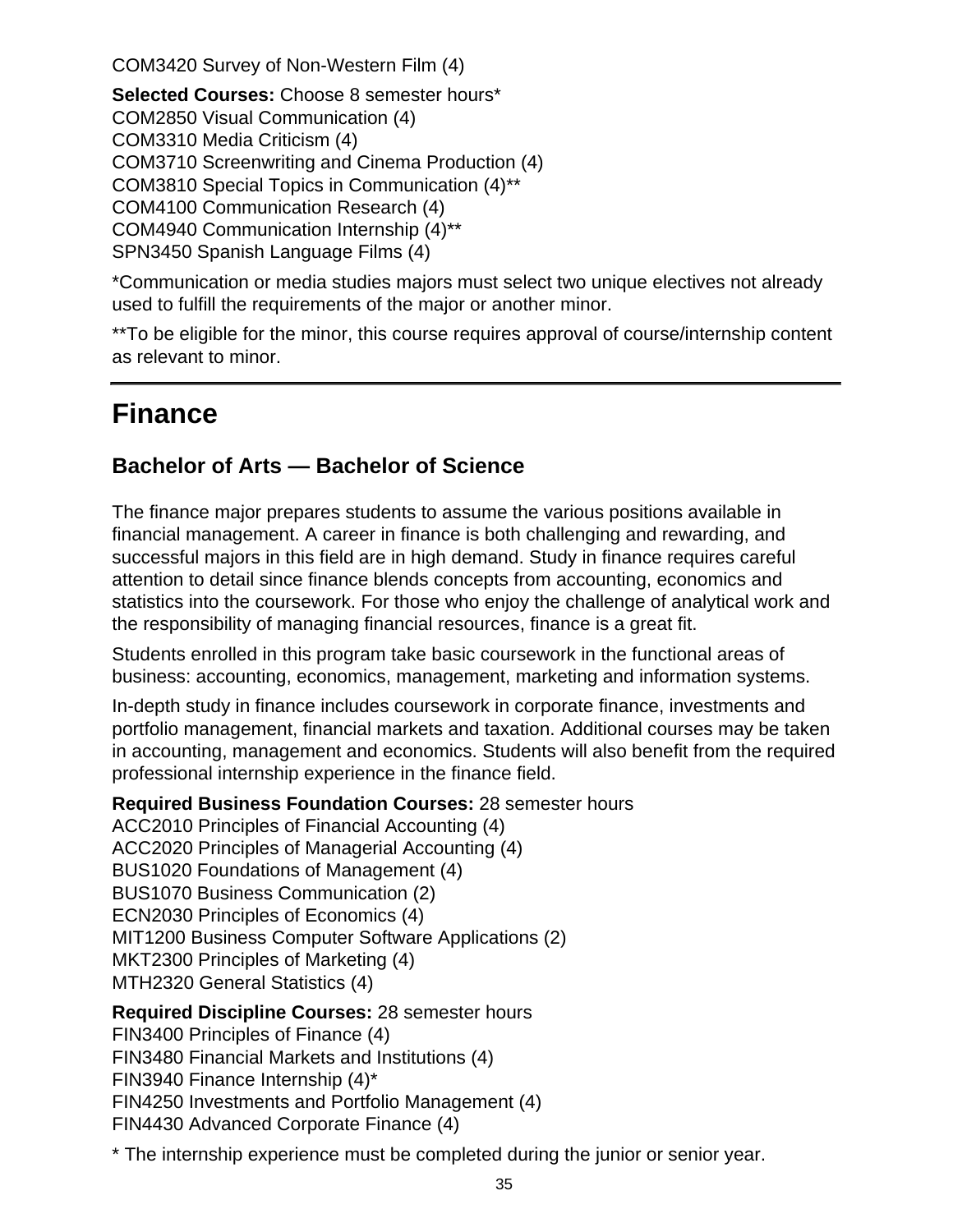**Selected Courses:** Choose two additional courses ACC3110 Intermediate Accounting I (4) ACC3310 Federal and State Taxation of Individuals (4) ACC3320 Federal Taxation of Business Entities (4) BUS2010 Legal Environment of Business (4) FIN3450 Personal Financial Management (4) FIN3560 International Finance (4) BUS3880 Travel Study (\*\*with departmental approval) (4) FIN3810 Special Topics in Finance (4)

**To earn a BS, the following two courses are required:** BUS3550 Operational Metrics (4) MTH3590 Business Analytics (4)

## **Finance Minor**

#### **20 semester hours**

Not open to finance majors.

**Required Courses:** 12 semester hours ACC2020 Principles of Managerial Accounting (4) ECN2030 Principles of Economics (4) FIN3400 Principles of Finance (4)

**Selected Courses:** Choose two additional courses FIN3450 Personal Financial Management (4) FIN3480 Financial Markets and Institutions (4) FIN3560 International Finance (4) FIN4250 Investments and Portfolio Management (4) FIN4430 Advanced Corporate Finance (4)

### **French Minor**

#### **20 semester hours**

**Required Courses:** 20 semester hours FRN1120 Elementary French (4) FRN1220 Elementary French II (4) FRN2200 Intermediate French (4) FRN2500 French Composition and Conversation (4)

#### **Selected Course:**

Any other 3000-level French course.

### **Gender Studies Minor**

#### **20 semester hours**

**Required Courses:** 8 semester hours SOC/PSY3430 Issues in the Study of Gender and Sexuality (4) ENG3510 Gender and Literature (4)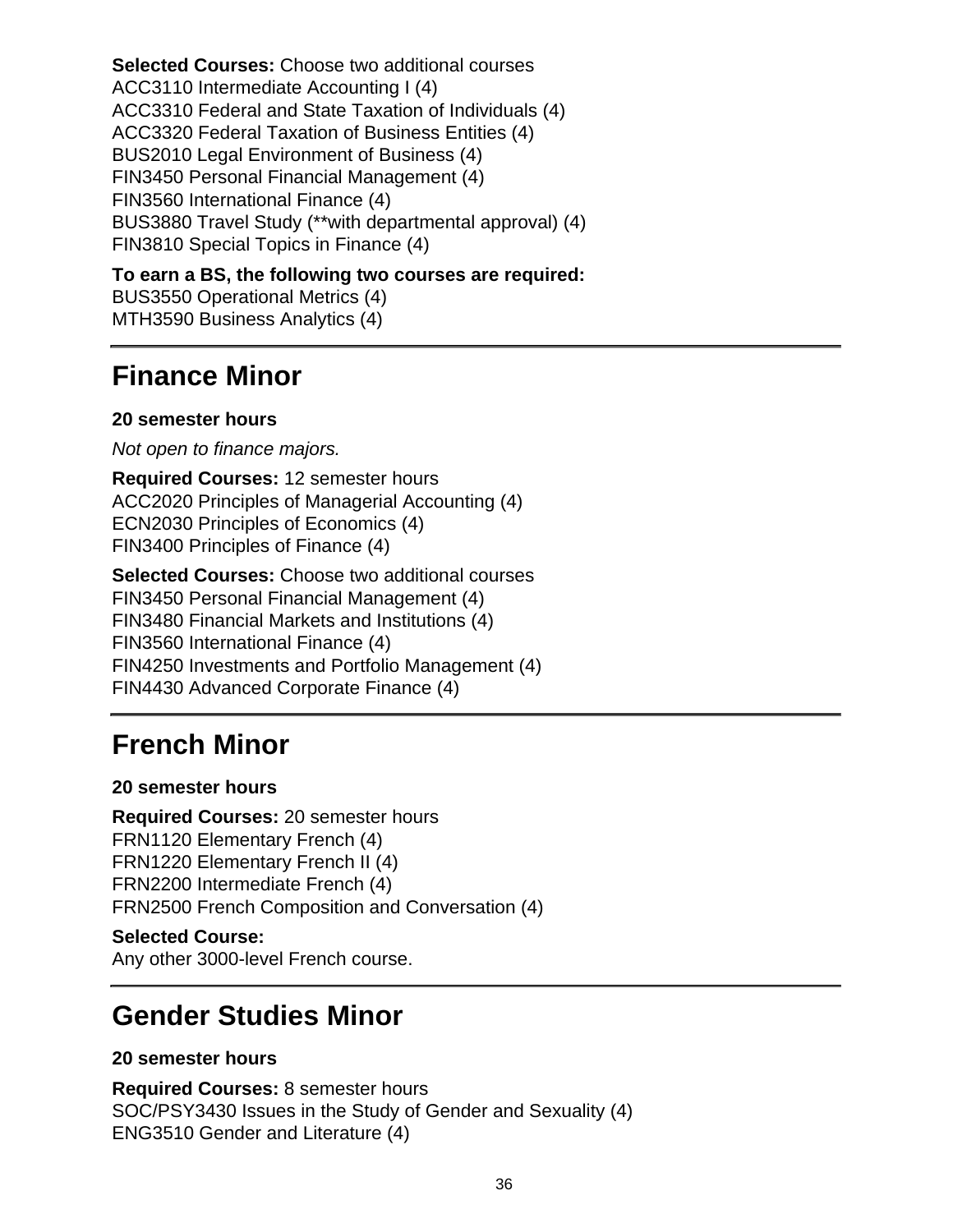**Selected Courses:** Choose 12 semester hours LTS1300 Latinas and Latinos in the U.S. (4) LTS2100 Latina Writers (4) SOC2150 Cultural Anthropology (4) HIS3150 Women in American History (4) COM3500 Intercultural Communication (4) PHL3500 Philosophy of Love and Sex (4) BIO3540 Biological Anthropology (4) PSC2130 Introduction to Comparative Politics (4) SOC3550 Politics of Intimate Relations (4)

In addition to these, selected topics courses in various disciplines with content related to gender studies may count for the minor hours with prior approval of the Department Chair.

## **General Education**

### **General Education at Aurora University**

The university's approach to general education reflects a commitment to the transformative power of learning. Grounded in the university's core values of integrity, citizenship, continuous learning and excellence, the General Education program and the university's degree programs seek to develop and graduate responsible citizens who discover and reflect, communicate effectively, and think critically.

Students in their first year at Aurora University develop foundational academic skills in quantitative reasoning, argument-based writing, discussion and critical reading. Specifically, students satisfy the mathematical competency requirement through coursework or examination. They take the university's core composition course, ENG1000 Introduction to Academic Writing. They also take the first of four interdisciplinary core courses within the General Education program, IDS1610 Being Human: Ethics and Morality. While the mathematics requirement and composition course focus on key academic skills, the Being Human course allows students to engage with fundamental questions about who they are and how they view the world. The course sets a tone of inquiry, careful reading, critical thinking, and the communication and application of ideas.

Students in their second year gain greater context about our society and the world and have the opportunity to develop their ability to make connections and to engage with global perspectives. They choose between two interdisciplinary core courses that provide this global context via the exploration of topics in relation to history or science, IDS2020 Trajectories of Human History and IDS2030 Science and Society. One course allows students to examine the interconnectedness of ideas and events across time and cultures, while the other course speaks to scientific literacy, the value of evidence, and ways that scientific discovery and technology shape, and are shaped by, the societies in which we live.

In the third and final year of the General Education curriculum, all students take IDS3040 Global Justice as the capstone of their General Education experience. This course goes beyond reflection on ideas and values by emphasizing well considered actions and their consequences. In the course, students explore questions in regard to justice and dignity. They look at local and global challenges, recognizing the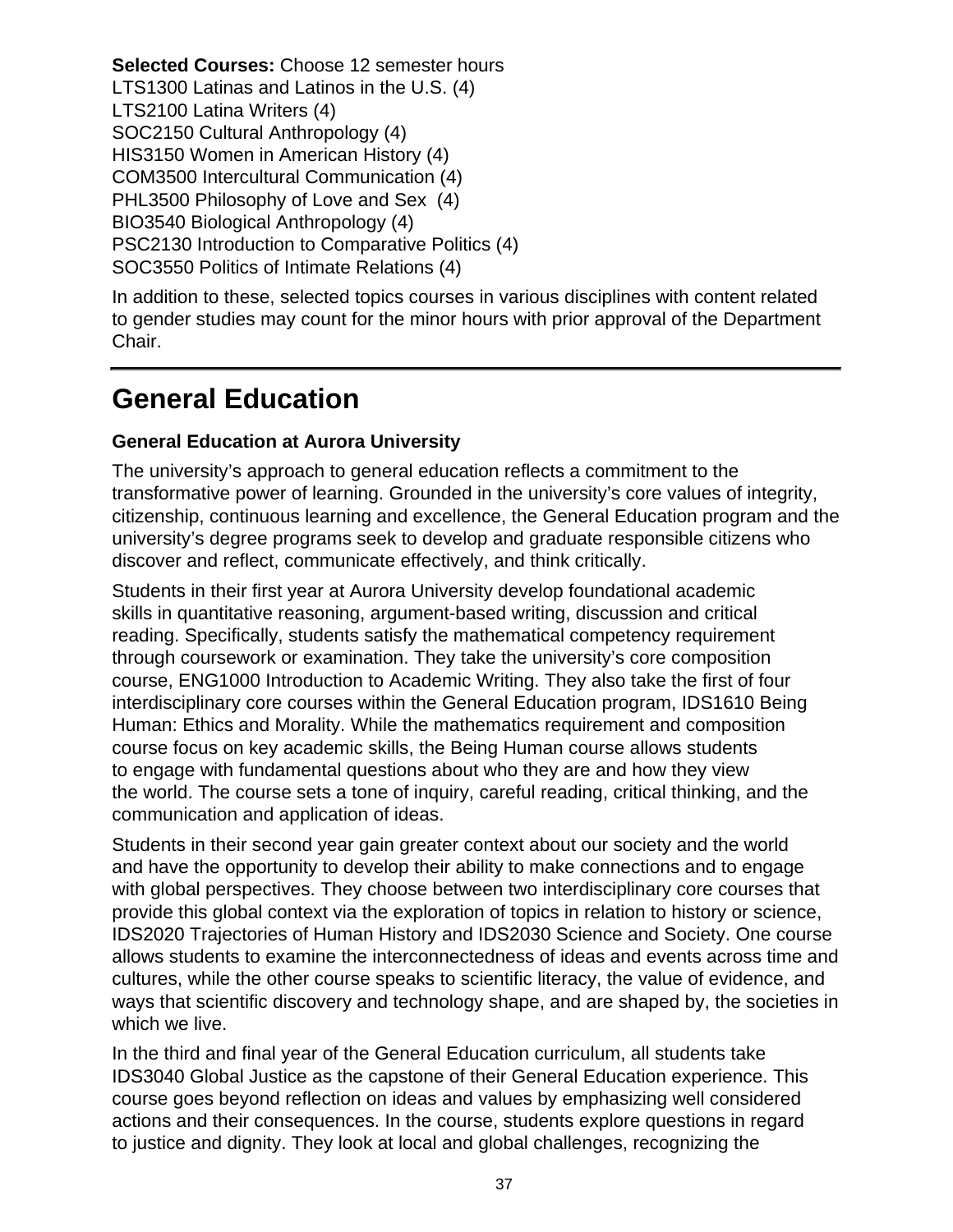complexities of any challenge, and considering both opportunities for change and obstacles to change. The course is a place for students across majors, including transfer students new to Aurora University, to participate in a shared curricular experience as they move fully into their majors.

During their junior year, students also participate in an assessment, advising and mentoring process. Students demonstrate their learning to this point in the curriculum through campus-wide assessment. They receive guidance in relation to their final two years of study, including ways they can broaden their experiences or strengthen their skill sets. Attention is given to the steps students need to take to pursue their interests beyond college, whether in their lives, careers or graduate study. Students also receive one-on-one mentoring with major faculty where these conversations may best take place.

The university is committed to assessing within its General Education program four categories of learning outcomes. These include:

- Responsible Citizenship
- Discovery and Reflection
- Effective Communication
- Critical Thinking

At each level of study in the first three years of the curriculum, students will need to demonstrate achievement of specific outcomes within each of these four categories. The university is committed to measuring the achievement of the program's outcomes and using assessment as a rationale for program revisions.

These four categories are a distillation and reflection of careful discussion among faculty and staff as to what skills and characteristics ought to represent an Aurora University graduate. What has emerged is a picture of a graduate who demonstrates intellectual and ethical integrity; who is well informed and seeks quality evidence; who reflects critically on values, actions and consequences; who engages with those holding values and perspectives different from his or her own and seeks out alternative perspectives; who participates responsibly in the community and world; and who contributes to a culture of compassion and respect for dignity. Students who demonstrate effective communication and critical thinking can be characterized as those who read and listen critically; who discuss ideas with respect and openness; who pose and pursue meaningful questions in a range of areas; who analyze, synthesize and evaluate information and arguments; who make connections among academic and nonacademic experiences; who use technology responsibly; who collaborate and exhibit creativity; and who write and speak with clarity and purpose.

Finally, there is a commitment within the core curriculum to engage with primary sources, i.e., original writings, research or productions by scholars, experts, artists or thinkers. Interaction with primary sources, rather than other people's interpretations of them only, marks the entry into the process of inquiry and critical thinking. The ultimate aim is a curriculum grounded in the university's core values, which provides the kind of transformative education articulated in the university's mission and vision statements.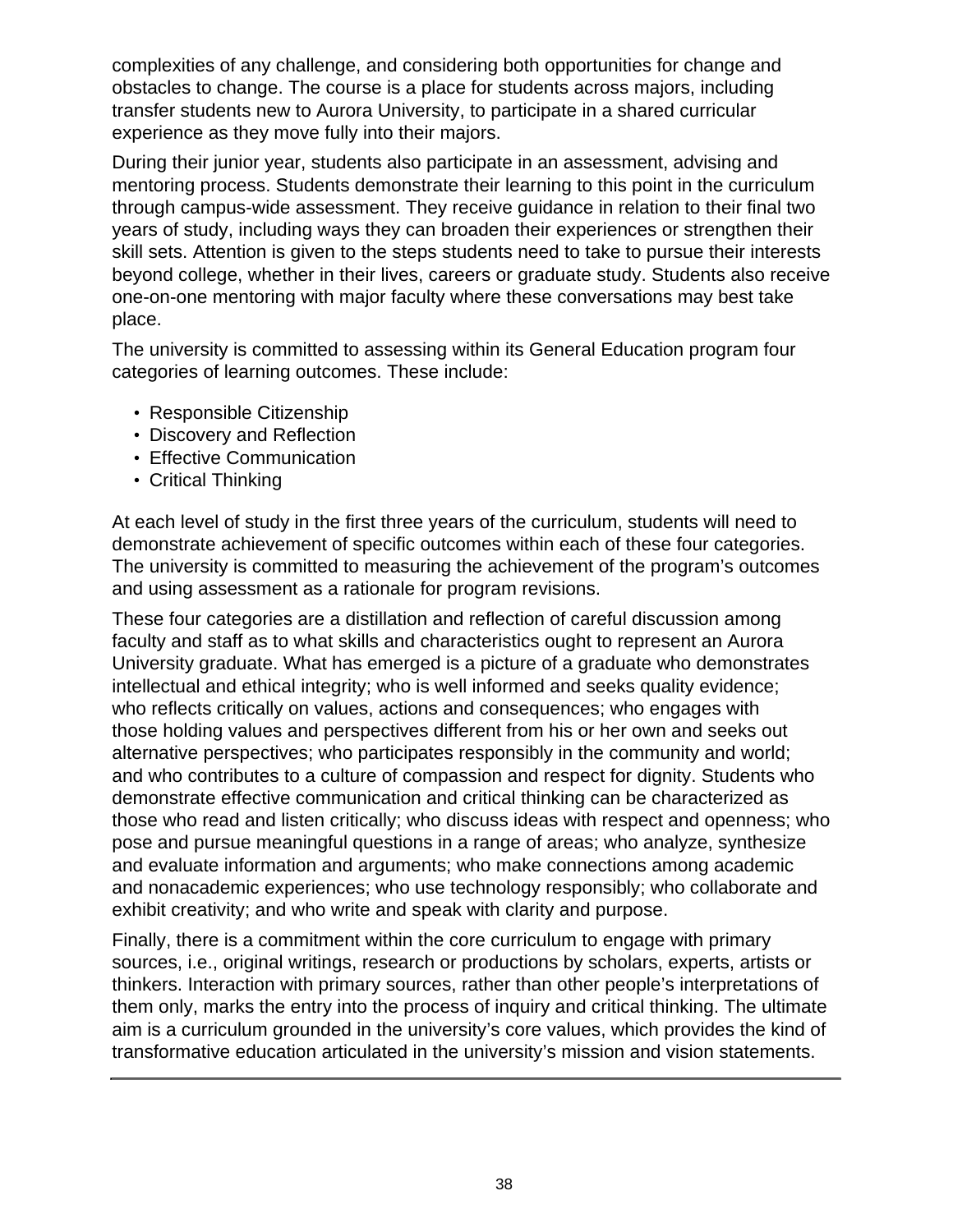# **General Studies**

## **Bachelor of Arts**

### This major is offered in the Traditional and AU Online format.

The online general studies degree is a bachelor of arts completion program that allows students to tailor their bachelor's degree to meet their personal and professional goals using the student-initiated major at Aurora University. This interdivisional major allows for maximum transfer credit application and course option flexibility.

### **Program Requirements**

Courses completed at regionally accredited colleges or universities are considered for articulation into AU credit. All students pursuing this option must complete all interdisciplinary general education courses at Aurora University regardless of the amount of transfer credit earned with a "C" or better.

### **Admission Requirements**

- Two years demonstrated work experience, military service or other relevant adult responsibilities
- 15 semester hours of transferable college or university credit from a regionally accredited institution with a minimum 2.0 GPA on a 4.0 scale\*
- Transcripts (official, sealed in envelope) from all previously attended colleges and/ or universities

\* Individual circumstances may be reviewed by your admission counselor.

**Required Core Courses:** 20-24 semester hours ENG1000 Introduction to Academic Writing (4) IDS1610 Being Human: Ethics and Morality (4) IDS2020 Trajectories of Human History (4) IDS2030 Science and Society (4) IDS3040 Global Justice (4) Mathematical Competency\*\*

### **Other Requirements:**

- Minimum of 120 semester hours total
- Minimum of 30 semester hours at Aurora University (includes above courses)
- Minimum of 30 semester hours numbered 3000 or above (15 must be completed at Aurora University)
- Minimum 2.0/4.0 GPA

\*\*Mathematics Competency Requirement can be met by earning a "C" or better in MTH1100 College Algebra, MTH1110: Quantitative Reasoning, any other mathematics course for which MTH1100 or MTH1110 is a prerequisite, or demonstrated mathematics competency via the AU mathematical competency examination.

# **Graphic Design Minor**

### **20 semester hours**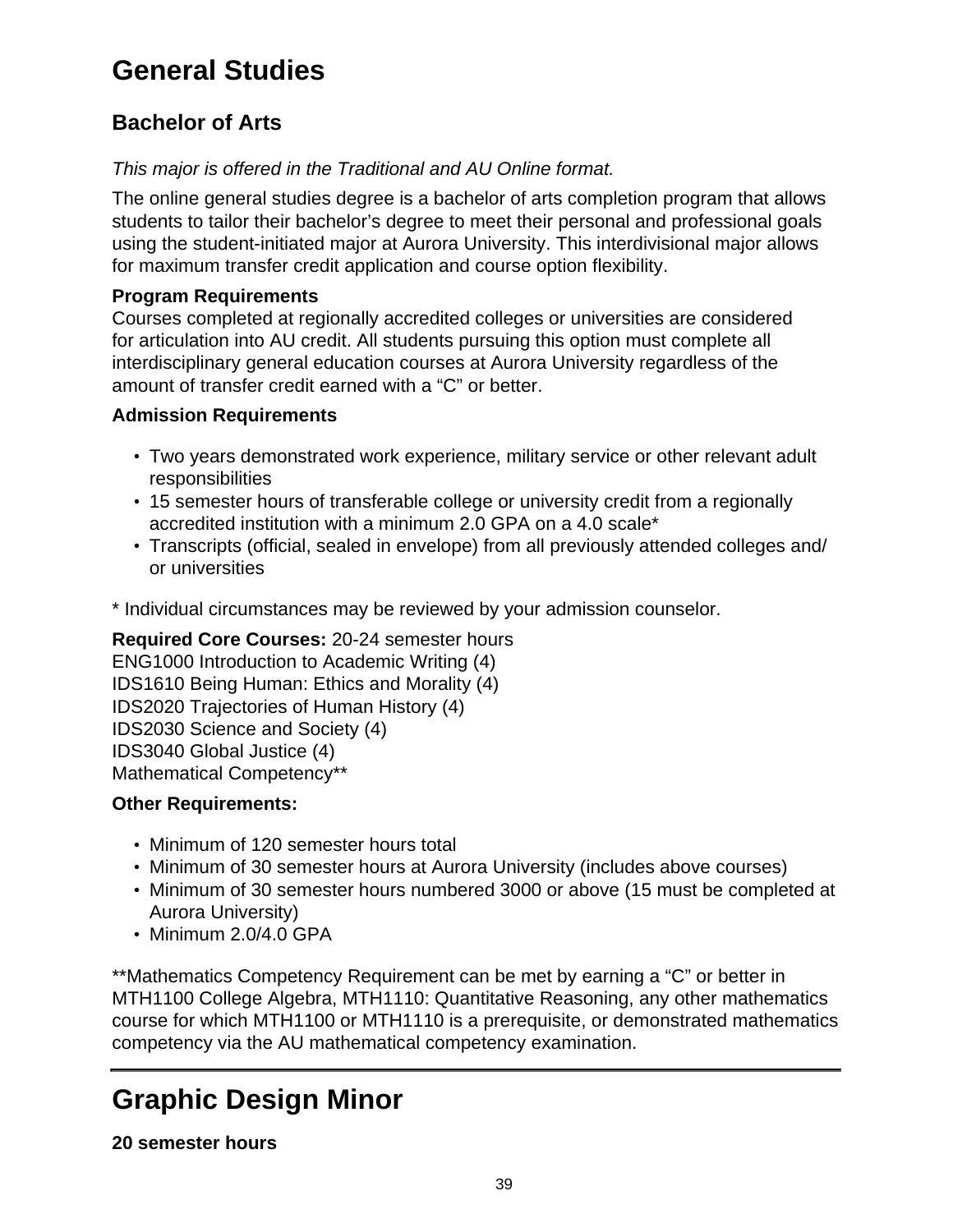A minor in graphic design will supplement majors from art, computer science, business, marketing and other fields. The minor provides the necessary skill set needed in visual communication and the tools to contribute to information/marketing campaigns and work with creative professionals. Interdisciplinary courses in communication and art will help students develop exceptional skills and the ability to verbalize creative ideas on a variety of platforms.

#### **Required Courses:**

COM2850 Visual Communication (4) COM3250 Digital Design (4) COM3350 Interactive Media (4)

**Selected Courses:** Choose two courses\* ART1210 Two Dimensional Design (4) ART2670 Photography I (4) COM3710 Screenwriting and Cinema Production (4) COM3810 Special Topics in Communication (4)\*\* COM4940 Communication Internship (4)\*\*

\*Communication or media studies majors must select two unique electives not already used to fulfill the requirements of the major or another minor.

\*\*To be eligible for the minor, this course requires approval of course/internship content as relevant to minor.

## **Health Promotion Minor**

### **22 semester hours**

**Required Courses:** PED1200 Fitness for Life (2) BIO1060 Human Biology (4) HED1500 Health Behaviors and Social Responsibility (2) BIO1100 Medical Terminology (2) SWK2050 Drugs and Human Behavior (4) BIO2080 Nutrition and Health Promotion (4) HED3260 Strategies in Health Promotion (4)

## **Health Science**

### **Bachelor of Science**

A challenging career in the health sciences rewards those with a passion for science and service. Strong performance in academic coursework is essential, as are personal qualities, such as integrity, concern for the wellbeing of others and a commitment to lifelong service. Career options include pharmacy, physical and occupational therapy, speech and language therapy, dietetics, physician's assistant, chiropractic, podiatry, public health and many others. Students in the BS health science program can choose one of several specific advising tracks depending on their career interest, including general health professions (i.e., public health, dietetics), master's-level health professions (require master's program; i.e., physician's assistant, occupational therapy,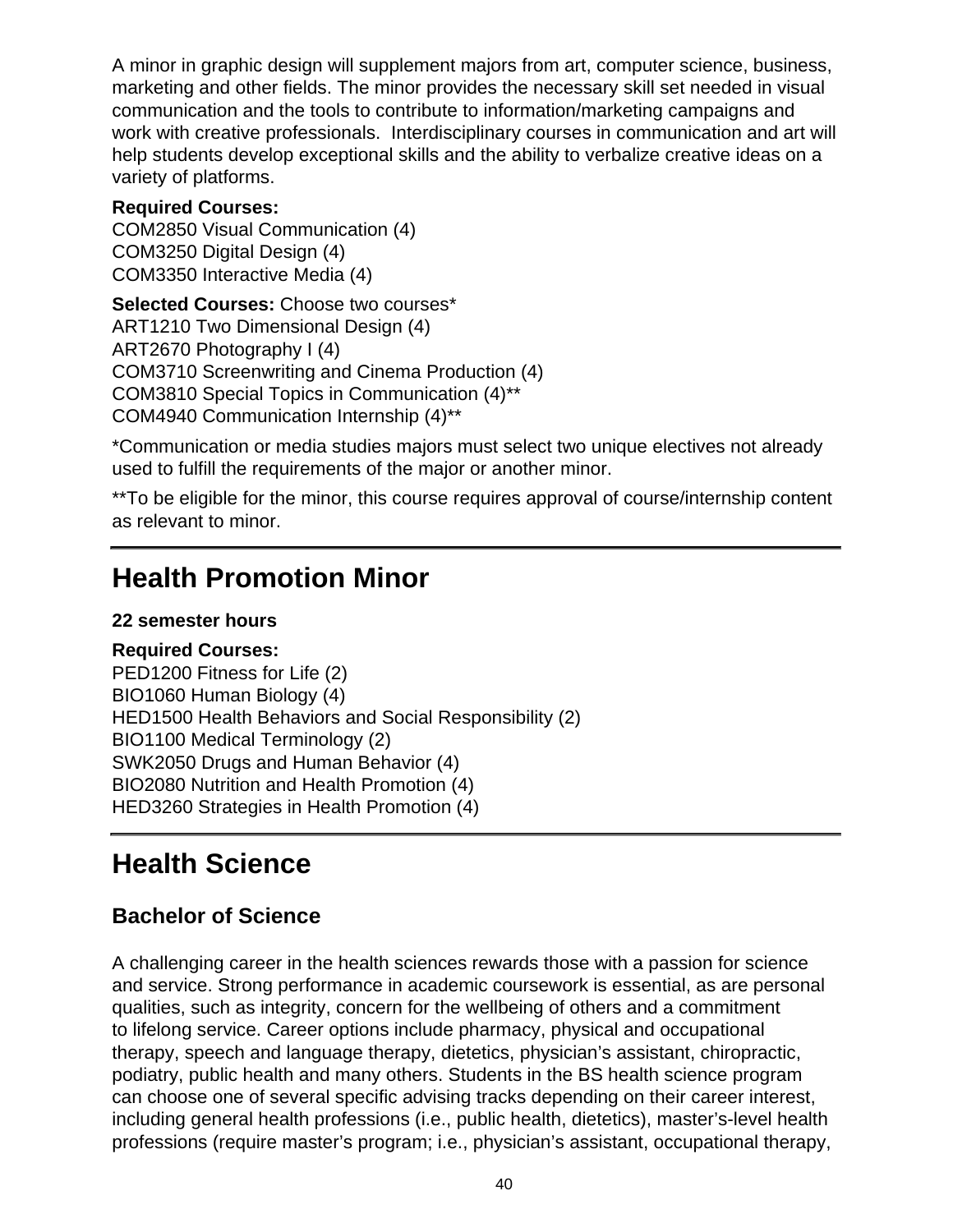and Masters of Public Health), and doctoral-level health professions (require doctoral program; i.e., pharmacy, physical therapy, podiatry, chiropractic). A clinical experience or internship in one of the health care professions is highly recommended for all health science students.

The following courses are required for the BS degree in health science (recommendations for advising tracks can be obtained from the Crouse Center for Student Success).

**Required Science Courses:** 29 semester hours BIO1050 Life Sciences Seminar (1) BIO1210/1210Z Biology of Cells with laboratory (4) BIO1220/1220Z Biology of Organisms with laboratory (4) BIO2660 Anatomy and Physiology I with laboratory (4) BIO2670 Anatomy and Physiology II with laboratory (4) BIO2750 Health Professions Seminar (2) CHM1310/1310Z General Chemistry I with laboratory (4) CHM1320/1320Z General Chemistry II with laboratory (4) BIO4985 Senior Capstone in Health Sciences (2)

**Required Mathematics Courses:** Choose 1 of the following mathematics courses based on results of the Mathematics Competency Examination (4 semester hours) MTH2320 General Statistics (4) MTH2700 Statistics for Research (4)

#### **Additional Required Courses:** 16 semester hours COM1550 Professional Communication (4) PSY1100 General Psychology (4) PSY3250 Lifespan Development (4) PSY3660 Abnormal Psychology (4)

**Selected Courses:** Choose six courses - 24 semester hours BIO2080 Nutrition and Health Promotion (4) BIO2280 Microbiology with laboratory (4) BIO2400 Genetics (4) BIO3050 Pathophysiology (4) BIO3100 Human Physiology (4) BIO3360 Biogerontology (4) BIO/CHM3550 Biochemistry (4) BIO/PSC/SOC3700 Politics of Global Health and Medicine (4) CHM2410/2410Z Organic Chemistry I with laboratory (4) CHM2420/2420Z Organic Chemistry II with laboratory (4) PHY2210/2210Z Physics I with laboratory (4) PHY2220/2220Z Physics II with laboratory (4)

### **Other courses which may be used up to a maximum of six semester hours from this group:**

BIO2830, 3830, 4830 Directed Study (1–4) BIO3940, 4940 Internship in Biology (2–4) BIO3970 Research in Biology (1–4) BIO3980, 4980 Independent Study (1–4) BIO3790 ACCA Affiliated Course (2–4)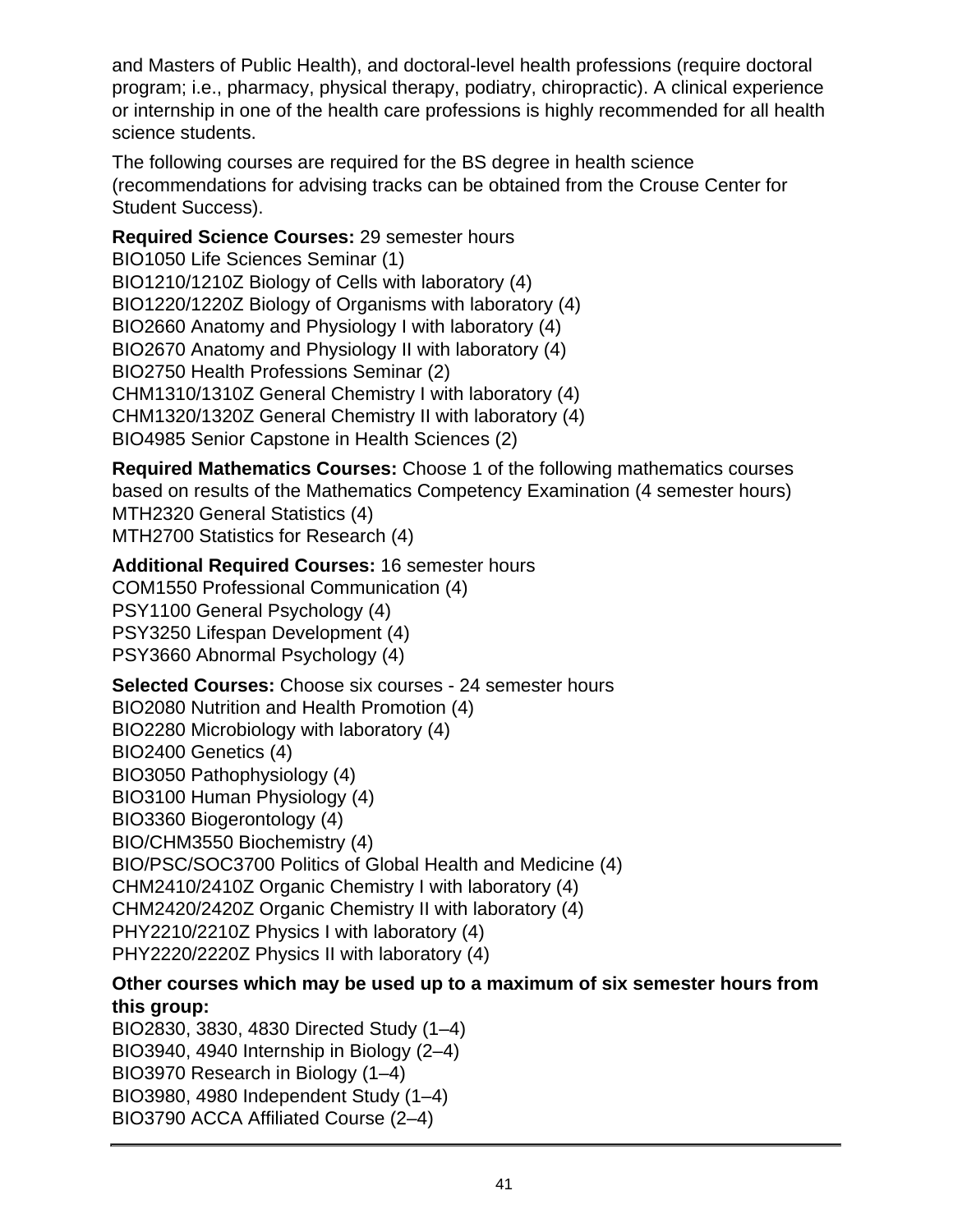# **History**

## **Bachelor of Arts**

The Bachelor of Arts in History program at AU is designed to provide students with a strong foundation in research, methodology, critical thinking, writing, and public speaking. The rigorous curriculum ensures breadth and depth of preparation, geared to prepare students for graduate studies or careers in a variety of fields. Through an array of course choices covering all regions of the world and exciting topics, students can customize the major to suit their interests, while developing the knowledge of history needed to be productive global citizens.

Those who love history constantly ask: "What can I do with a history major?" The answer is "Quite a lot!" Some history majors pursue a course of study that will bring them licensure to teach social studies at the secondary level. Others pursue satisfying career opportunities in such fields as museum and archival work, government, communications, publishing, law, historical administration, and the travel industry. For students who are considering graduate school, the program is very effective in preparing students for the rigors of master's or doctoral-level programs. AU graduates successfully compete for admission at the national and international level and have been accepted to outstanding graduate schools across the U.S. and abroad.

In addition to covering the essential bases, the history program is also highly individualized. Close relationships between students and faculty mentors are central to the program, and though coursework and on-campus activities and organizations, students have abundant opportunities to gain practical experience. Many also participate in independent study coursework to explore areas of particular interest. Exciting off-campus experiences are available as well, including internships and studyabroad programs. Aurora University history students have interned at such places as the Aurora Historical Society, the Chicago Historical Society, Naper Settlement, and the National Archives in Washington D.C. Archives on campus, including the Doris M. Colby Memorial Archives and the Jenks Memorial Collection of Adventual Materials, as well as the Schingoethe Center for Native American Cultures, also enable students to do hands-on research and gain practical work experience.

Students majoring in history are also encouraged to combine the history major with another major or with one or more minors. Several minors mesh especially well with a history major: American culture and ethnic studies; international studies; gender studies; religion; political science; film studies; philosophy; art history; and museum studies. Bringing this kind of variety into a program greatly enhances the history major and stimulates students' thoughts about how they could turn their love of history into a rewarding career.

### **MAJOR IN HISTORY** — 44 semester hours

**Required Courses:** 28 semester hours HIS1200 American History I (to 1877) (4) HIS1210 American History II (since 1877) (4) HIS1300 World History I (to 1500) (4) HIS1400 World History II (since 1500) (4) HIS2200 Introduction to Historical Methods (4) HIS3400 Problems in History (4)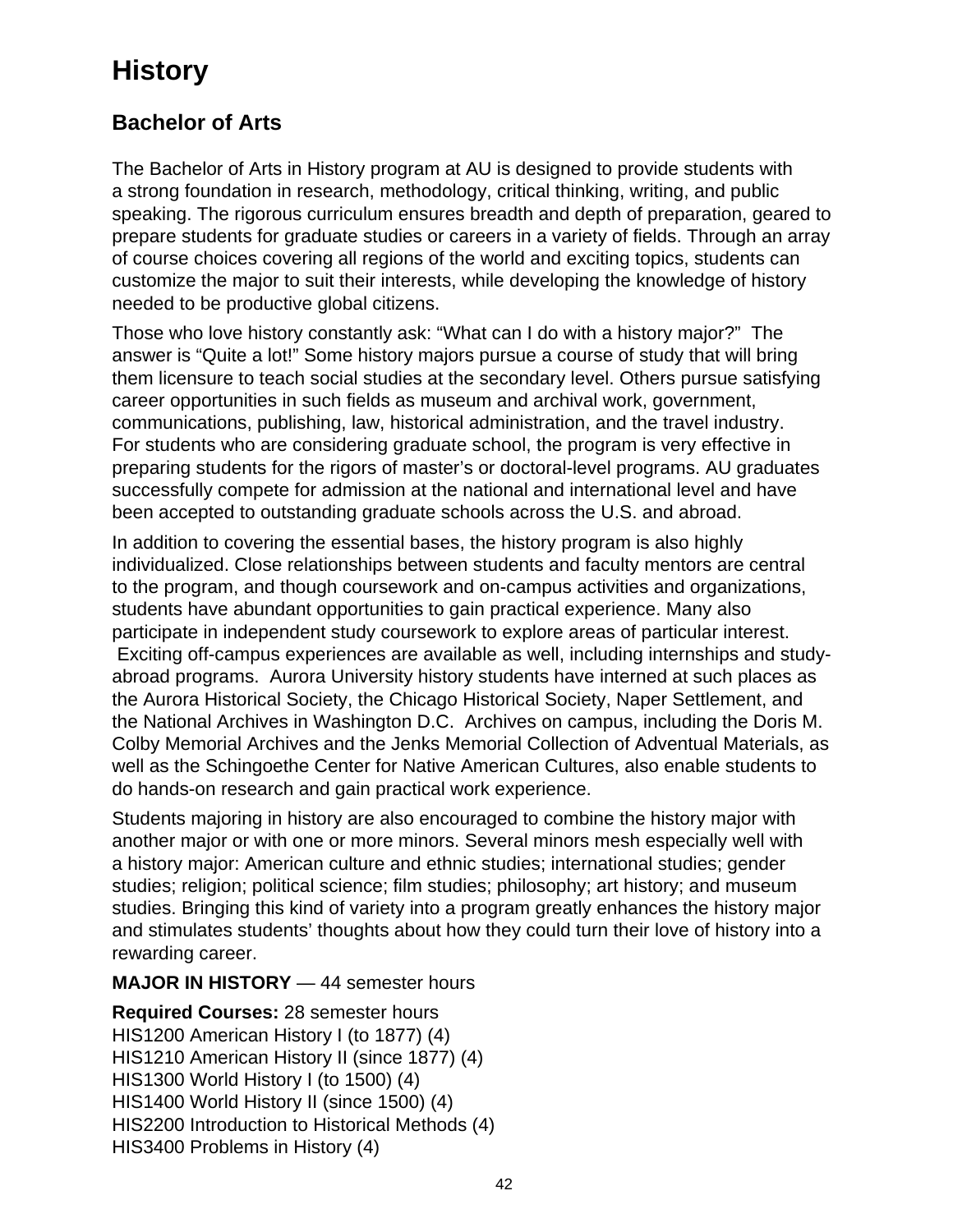HIS4990 Senior Seminar in History (4)

**Selected Courses:** Choose 16 semester hours with at least four semester hours in non-Western history. Note for Secondary Education Social Science-History Licensure Students - HIS 3250 is a required select course. HIS/PHL2250 Ancient Philosophy: History of Philosophy I (4) HIS2310 Early Modern British History (4) HIS2320 Modern British History (4) HIS2400 History of the Ancient Mediterranean World (4) HIS2700 20th Century European History (4) HIS2350 Africa in World History (4) HIS2360 Black Chicago (4) HIS/REL2750 Topics in Religious History (4) HIS/REL2760 Religion in America (4) \*HIS2900 Topics in U.S., European, Non-Western or Latin American History (4) HIS3050 American Urban History (4) HIS3100 The African-American Experience (4) HIS3150 Women in American History (4) HIS3200 United States History since the 1960s (4) HIS3250 Illinois History and Government (2) HIS3300 The American West (4) HIS3120 History of African-American Masculinity (4) HIS/SBS3350 The Native Americans (4) HIS/ART3360 Renaissance, Renovation and Revival (4) \*HIS3450 Latin American History (4) HIS3650 Hitler and the Nazi Revolution (4) \*HIS3700 History of the Middle East (4) \*HIS3750 History of East Asia (4) HIS/REL3800 Reformation Europe (4) \*HIS3900 Advanced Topics in U.S., European, Non-Western or Latin American History (4) \*HIS4100 Readings Seminars in U.S., European, Non-Western, Latin American or Intellectual History (4) HIS4940 History Internship (1–4)

\*Non-Western history courses (HIS2900, HIS3900 and HIS4100 sometimes fulfill this requirement depending on the topic offered.)

# **History Minor**

### **18 semester hours**

**Required Courses:** 4 semester hours HIS1200 American History I (to 1877) (4) or HIS1210 American History II (since 1877) (4)

**Selected Courses:** 14 semester hours

Choose additional courses from the history program, excluding HIS4990.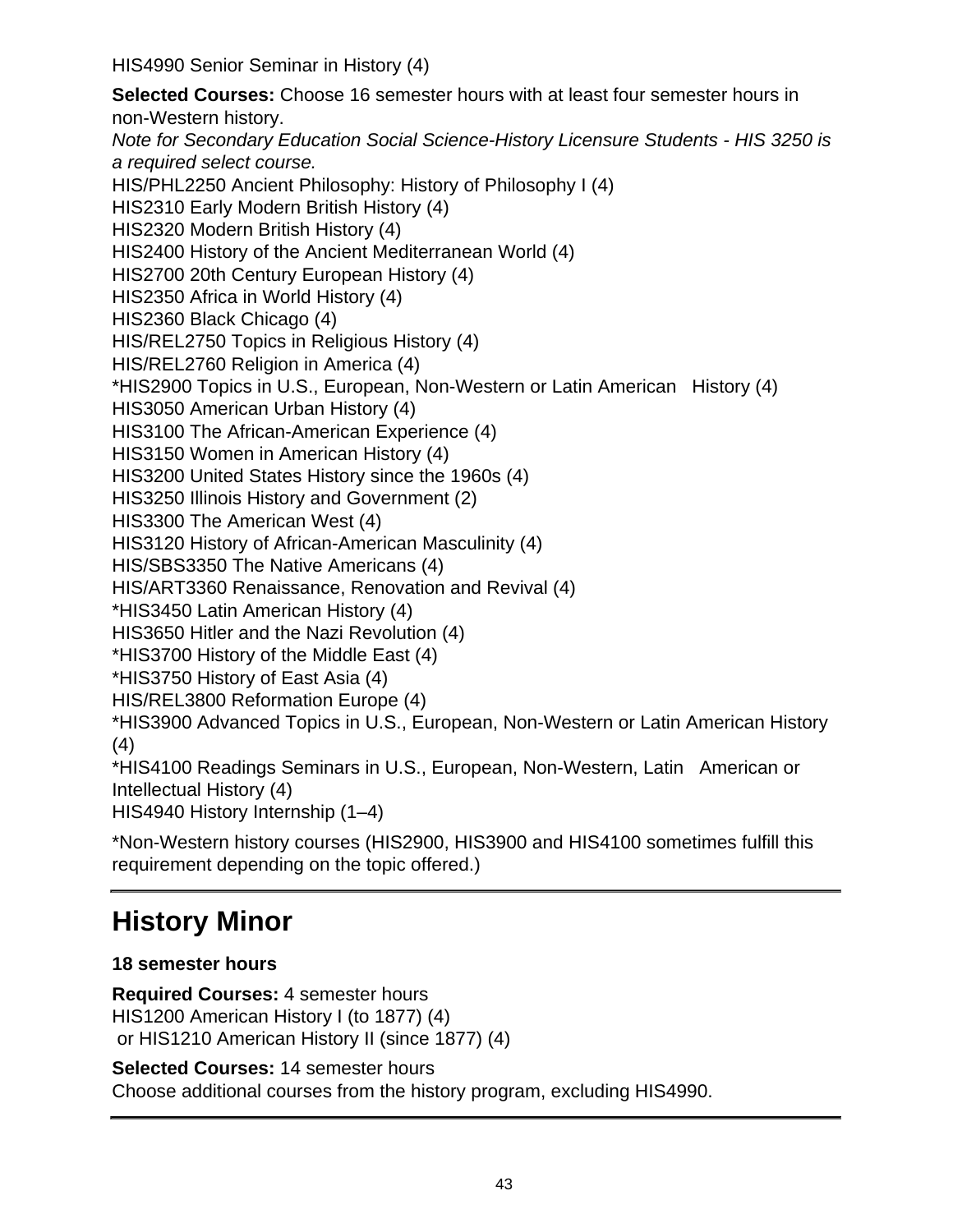# **Homeland Security Minor**

### **20 semester hours**

The minor in homeland security is built on the existing body of knowledge in homeland security and emergency management as well as developing research, with an emphasis on lessening the impacts of disasters on society's most vulnerable citizens. The proposed minor prepares students for public service and partnership with the local community (private, nonprofit and public), and will provide opportunities for students to transfer acquired skills into the work environment, thereby contributing to economic development and a society more prepared to meet hazards, emergencies, terrorist threats or disasters.

**Required Courses:** 8 semester hours CRJ3200 Homeland Security (4) CRJ3350 Terrorism and Counterterrorism (4)

**Selected Courses:** Choose 12 semester hours\* CRJ2400 Principles of Emergency Management (4) CRJ3100 Security Leadership (4) CRJ3550 Cyber Crime Investigations (4) CRJ4400 Introduction to Intelligence Policy (4)

# **Human Animal Studies**

## **Bachelor of Science**

The Human-Animal Studies Major is an interdisciplinary major designed to give students a variety of skills allowing them to become professionals in animal related fields. After a core of courses addressing the human animal bond and animal care, as well as business and psychology, in the third year of study students will choose either the Animal Assisted Therapy Track, or the Animal Welfare Track. Each track involves more interdisciplinary courses, and each requires two semester long four credit hour internships. Experiential learning and a familiarity with the relevant literature is addressed throughout the program.

**Required Core Courses:** 32 semester hours HAS2810/BIO2810 Animals in Society (4) HAS1200/BIO1810 Introduction to Animal Science (4) HAS3200 Animal Welfare (4) HAS2400 Animal Nutrition and Fitness (4) ACC2010 Principles of Financial Accounting (4) BUS1020 Foundations of Management (4) MTH2320 General Statistics (4) PSY1100 General Psych (4)

**Professional Track Courses:** Choose a track for 24 semester hours **Therapy Track:** SWK3600 Animal Assisted Therapy (4)

REC2500 Working with Diverse Populations in Parks and Recreation (4) CSD1100 Communication Science Disorders (4) PSY3460 Exceptional Individual (4)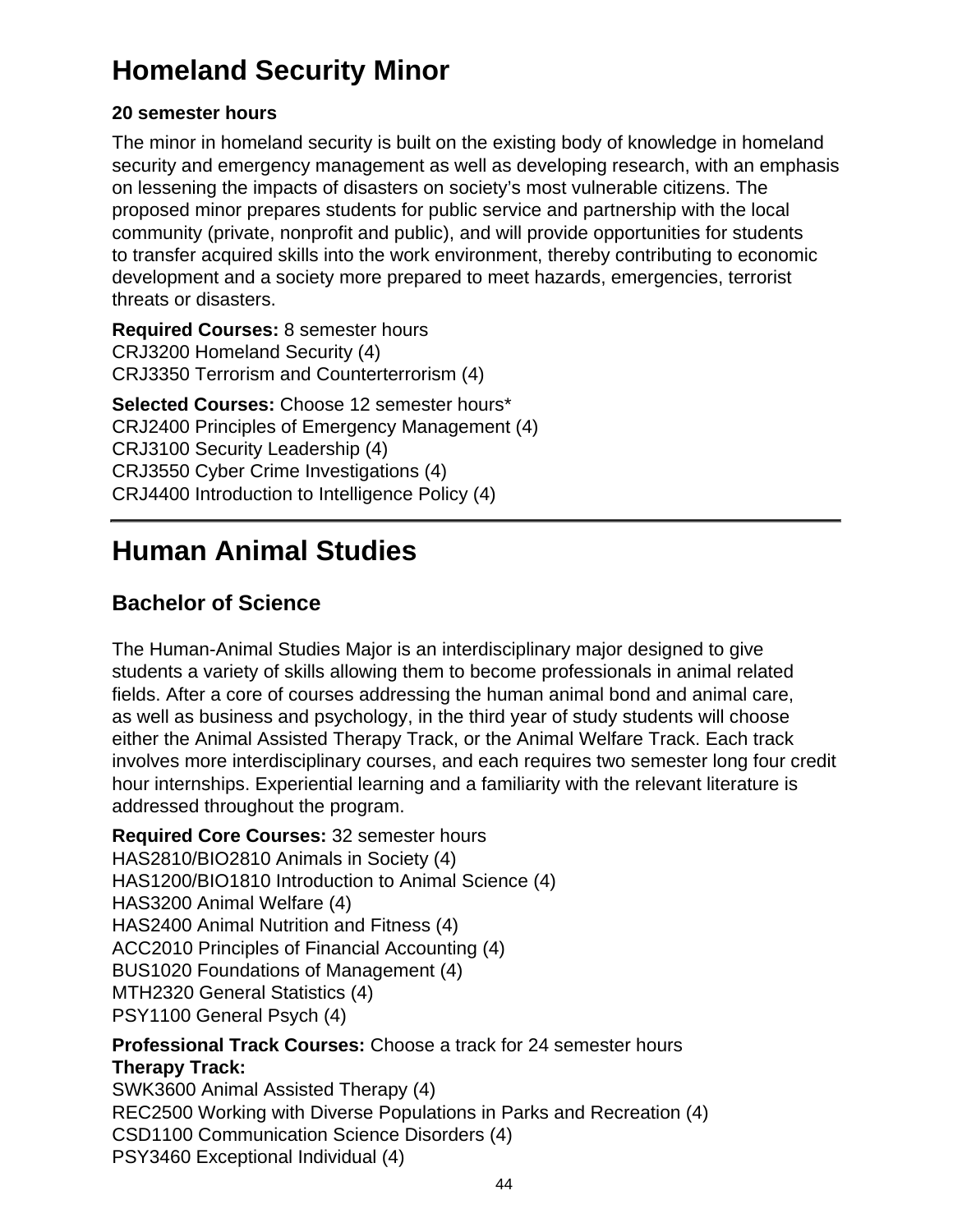HAS4940 Internship I (4)\* HAS4950 Internship II (4)\*

### **Welfare and Bonding Track:**

CRJ3320 Forensic Investigations Involving Animals (4) HAS3300 Prevention and Control of Animal and Zoonotic Diseases (4) HAS3400 Animals in Public Policy (4) HAS3500 Behavior, Training and Rehabilitation of Animals (4) HAS4940 Internship I (4) HAS4950 Internship II (4)

\*The internships could be combined with the beginning of PATH Certification classes (the "teachers" of Therapeutic Riding) or the minor at GWC.

## **Human Animal Studies Minor**

### **20 semester hours**

**Required Courses:** 16 semester hours HAS2810/ BIO2810 Animals in Society (4) HAS1200/BIO 1810 Animal Science (4) HAS3200 Animal Welfare (4) HAS4940 Internship (4)

**Select Course:** Choose one SWK3600 Animal Assisted Therapy (4) CRJ3320 Forensic Investigations Involving Animals (4) HAS3400 Animals in Public Policy (4) HAS3300 Prevention and Control of Animal and Zoonotic Diseases (4) HAS2400 Animal Nutrition and Fitness(4)

# **Integrated Marketing Communication Minor**

### **20 semester hours**

Integrated marketing communication blends coursework in message creation, such as public relations and advertising, with instruction in the fundamental concepts of marketing and selling. A minor in integrated marketing will help prepare students for positions in social media, branding, and advertising.

COM2240 Public Relations (4) COM2250 Advertising (4) MKT2300 Principles of Marketing (4) MKT3320 The Professional Sales Process (4) MKT3370 Integrated Marketing Communication (4)

## **International Business Minor**

### **24 semester hours**

ACC2020 Principles of Managerial Accounting (4) BUS1020 Foundations of Management (4) BUS3500 International Business (4)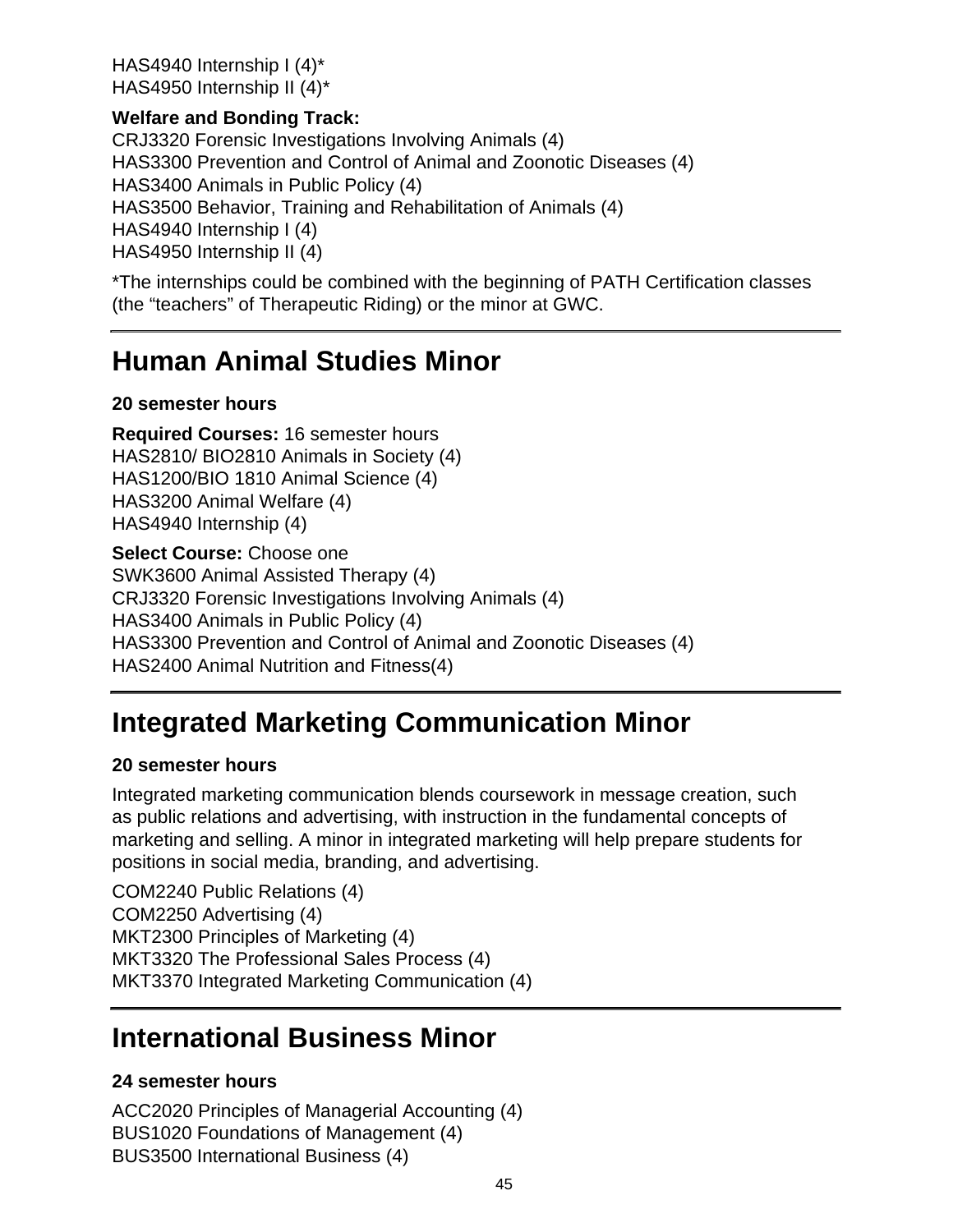BUS3880 International Business Trip (4) or one course of foreign language (4) FIN3560 International Finance (4) MKT2300 Principles of Marketing (4)

## **International Studies Minor**

### **20 semester hours**

**Required courses:** 8 semester hours PSC1500 Introduction to International Relations (4) PSC2130 Introduction to Comparative Politics (4)

**Selected Courses:** Choose 12 semester hours REL1050 An Introduction to World Religions (4) MUS1400 World Music (4) SOC2150 Cultural Anthropology (4) FRN2200 Intermediate French (4) REL2310 The Faiths of Abraham (4) REL2320 The Faiths of India (4) SPN2400 Intermediate Spanish II (4) SOC/PSC/CRJ3510 Human Rights and Responsibilities (4) CRJ3010 International Crime and Justice (4) PSC/LTS3200 Contemporary Latin American Politics (4) HIS3450 Latin American History (4) SOC3480 Globalization and Social Change (4) BUS3500 International Business (4) COM3500 Intercultural Communication (4) ENG3500 Contemporary World Literature (4) SPN3600 Latin American Civilization and Culture PSC/SOC3610 European Politics (4) PSC3650 Capitalism vs. Communism (4) FRN3700 Survey of Francophone Literature (4) HIS3700 History of the Middle East (4) HIS3750 History of East Asia (4) SOC/PSC/BIO3700 Politics of Global Health and Medicine (4)

Students may earn credits towards the international studies minor by taking any course within the AU Study Abroad Program, with the approval of the chair of the program that offers that course.

## **Latin American and Latino/a Studies Minor**

### **20 semester hours**

**Required Courses:** 16 semester hours LTS1200 Introduction to Latino Cultural Studies (4) LTS/PSC3200 Contemporary Latin American Politics (4) HIS3450 Latin American History (4) LTS4800 Introduction to Community-Based Research (4)

**Selected Course:** Choose one course: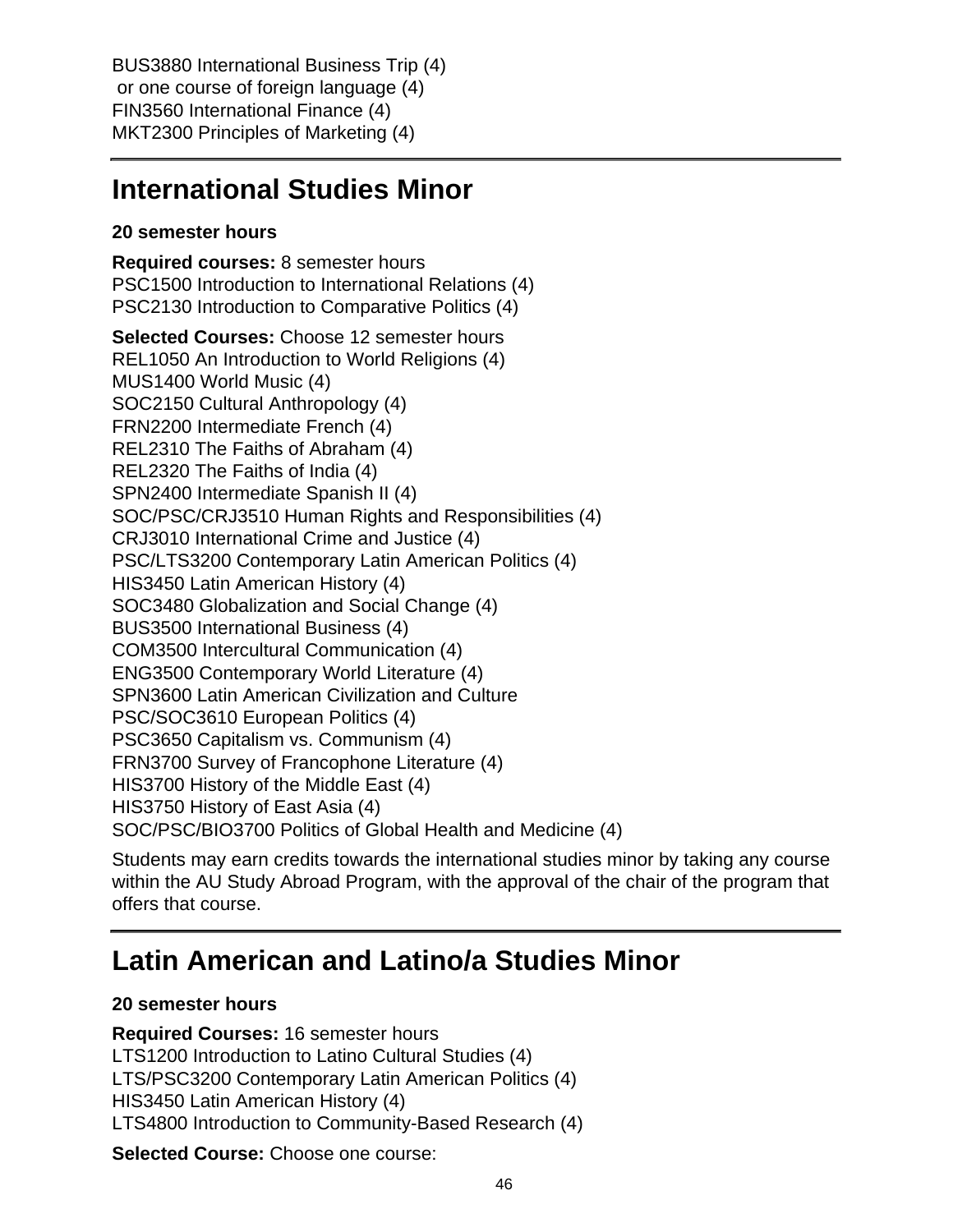LTS1300 Latinos and Latinas in the United States (4) LTS2100 Latina Writers (4) SPN1120 Elementary Spanish I (4) SPN1220 Elementary Spanish II (4) SPN2200 Intermediate Spanish I (4) SPN2300 Intermediate Spanish II (4) SPN3600 Latin American Civilization and Culture (4)

# **Leadership Studies**

## **Bachelor of Arts**

The Leadership Studies program is a multidisciplinary program that includes coursework exposing students to potential careers in business and social services sectors, with specific focus on nonprofit leadership and foreign service. The focus of this program is in various service-oriented disciplines while preparing students for leadership positions in both local communities and globally. Courses concentrate on both the theoretical and applied areas of leadership strategies, group work and community development, ethics and morality, and globalization. Leadership Studies majors will develop valuable skills in the areas of communication, conflict management and negotiation, teamwork, and ethical decision making, allowing students a diversified skill set to be applied toward multiple career paths.

Students enrolled in this program complete a Leadership Studies core curriculum of study along with choosing between two concentrations: Global Service and Nonprofit Leadership. Students choosing Global Service will take courses focusing on intercultural competence and specific service work sectors, including health, education, and the environment. In partnership with the United States Peace Corps, students enrolled in this concentration will be completing requirements toward a Peace Corps Prep certificate, a vital first step to successful entry into the United States Peace Corp. Students choosing the Nonprofit Leadership concentration will take courses on nonprofit governance, strategic management, professional communication, and financial resource development. In partnership with the Nonprofit Leadership Alliance, students completing coursework in this program will be eligible to apply for the Nonprofit Leadership Alliance's Certified Nonprofit Professional (CNP) credential.

### **Required Core Courses:** 24 semester hours

LED1500 Foundations of Leadership (4) LED2100 Leadership Ethics (4) COM3200 Persuasion and Consumer Culture (4) LED3880 Leadership Principles in Practice (4) SOC/PSC3480 Globalization and Social Change (4) LED4940 Capstone in Leadership Studies (4)

### **Choose One of Two Concentrations:**

### **Nonprofit Leadership concentration:** 16 semester hours

This concentration is appropriate for students seeking to apply for external Certification as a Nonprofit Professional (CNP), conferred by the Nonprofit Leadership Alliance.

COM1550 Professional Communication (4) -or- COM 2240 Public Relations (4) ACC2010 Principles of Financial Accounting (4)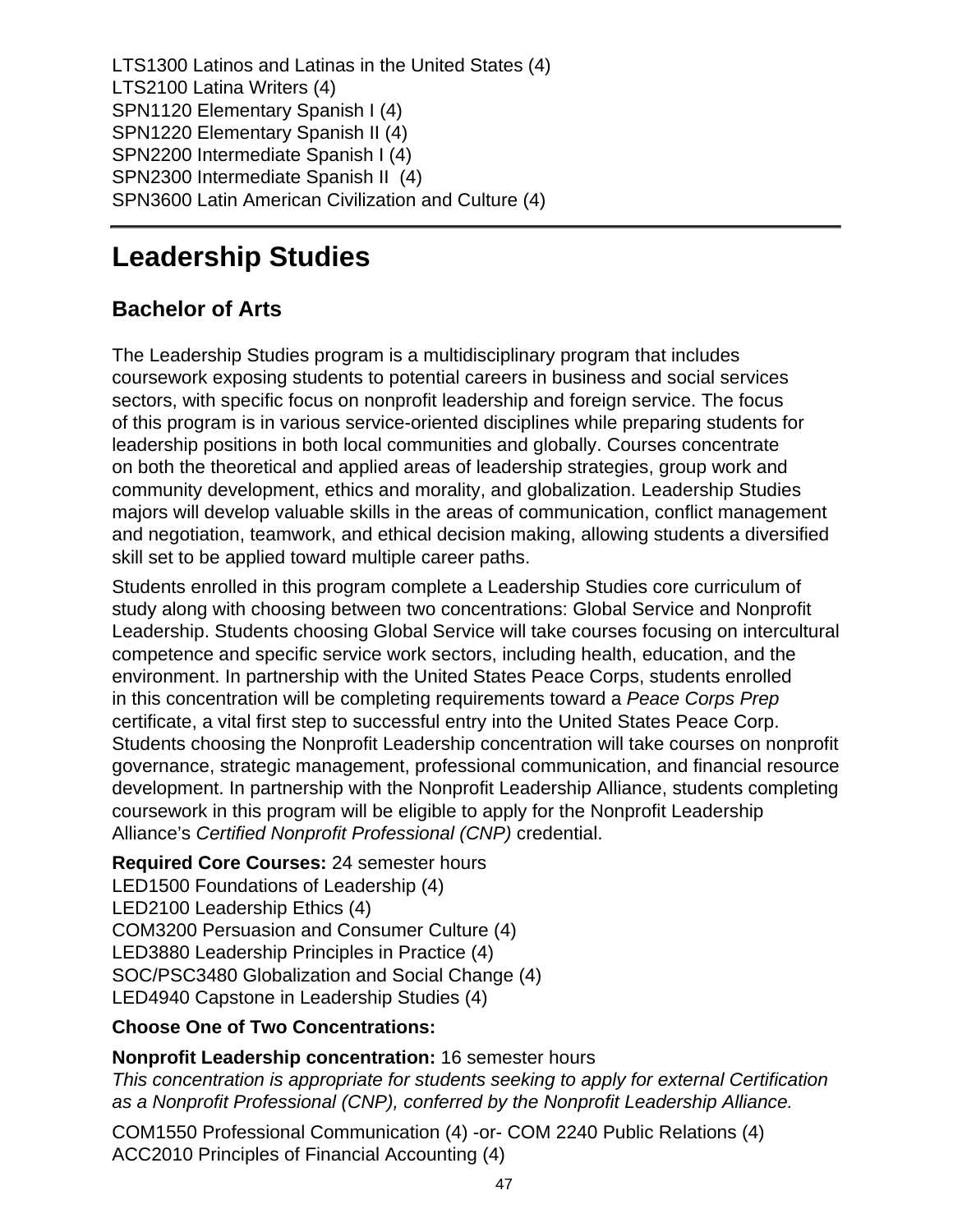LED2320 Introduction to Nonprofit Leadership (4) BUS4200 Not-for-Profit Strategic Management (4)

### **Global Service Concentration:** 20 semester hours

This concentration is appropriate for students engaged in Peace Corp preparation or other forms of preparation for foreign service.

There are three parts that each student must complete to fulfill the requirements of the Global Services concentration.

#### **Part 1 - Complete any two (2) of the following intercultural competence courses:** 8 semester hours

LTS1200 Introduction to Latino Cultural Studies (4) LTS/PSC3200 Contemporary Latin American Politics (4) ENG3520 Racial and Ethnic Themes in Literature (4) COM3500 Intercultural Communication (4) HIS3100 The African American Experience (4) HIS/SBS3350 The Native Americans (4) HIS3450 Latin American History (4) SBS2100 Human Geography (4) SOC1100 Introduction to Society (4) SOC2150 Cultural Anthropology (4) SOC2250 Social Inequalities (4) SOC/PSC2500 Human Rights and Responsibilities (4) SPN3600 Latin American Civilization & Culture (4)

### **Part 2 - Complete a minimum of three (3) courses from one of the following areas of focus: Education, Health, or Environment:** 12 semester hours in the same track

### **Global Service Concentration - Education Track**

PED1510 Foundations of Teaching K-12 Physical Education (2) PED2510 K-12 Learning through Fitness Activities (4) PED2520 K-12 Learning through Sport Activities (4) EDU2100 Foundations of Teaching and Learning (4) EDU2260 Learning Theories and Application K-12 (4) EDU3110 Foundations for Language Minority Education (2) EDU3120 Methods and Materials for Teaching ESL (4) EDU/ENG3180 Multicultural Literature for Children (2) EDU3350 Democracy, Diversity and Social Justice for Teachers (4)

### **Global Service Concentration - Health Track**

PED1200 Fitness for Life (2) HED1500 Health Behaviors & Social Responsibility (2) HED3260 Strategies in Health Promotion (4) HED3300 Planning for Health Education (4) SWK2050 Drugs and Human Behavior: Substance Abuse Eval. & Treatment (4) BIO1060 Human Biology (4) BIO2080 Nutrition & Health Promotion (4) BIO/PSC/SOC3700 Politics of Global Health & Medicine (4) PSY1100 General Psychology (4) PSY3250 Lifespan Development (4) PSY3430 Gender, Sexuality and Society (4)

### **Global Service Concentration - Environment Track**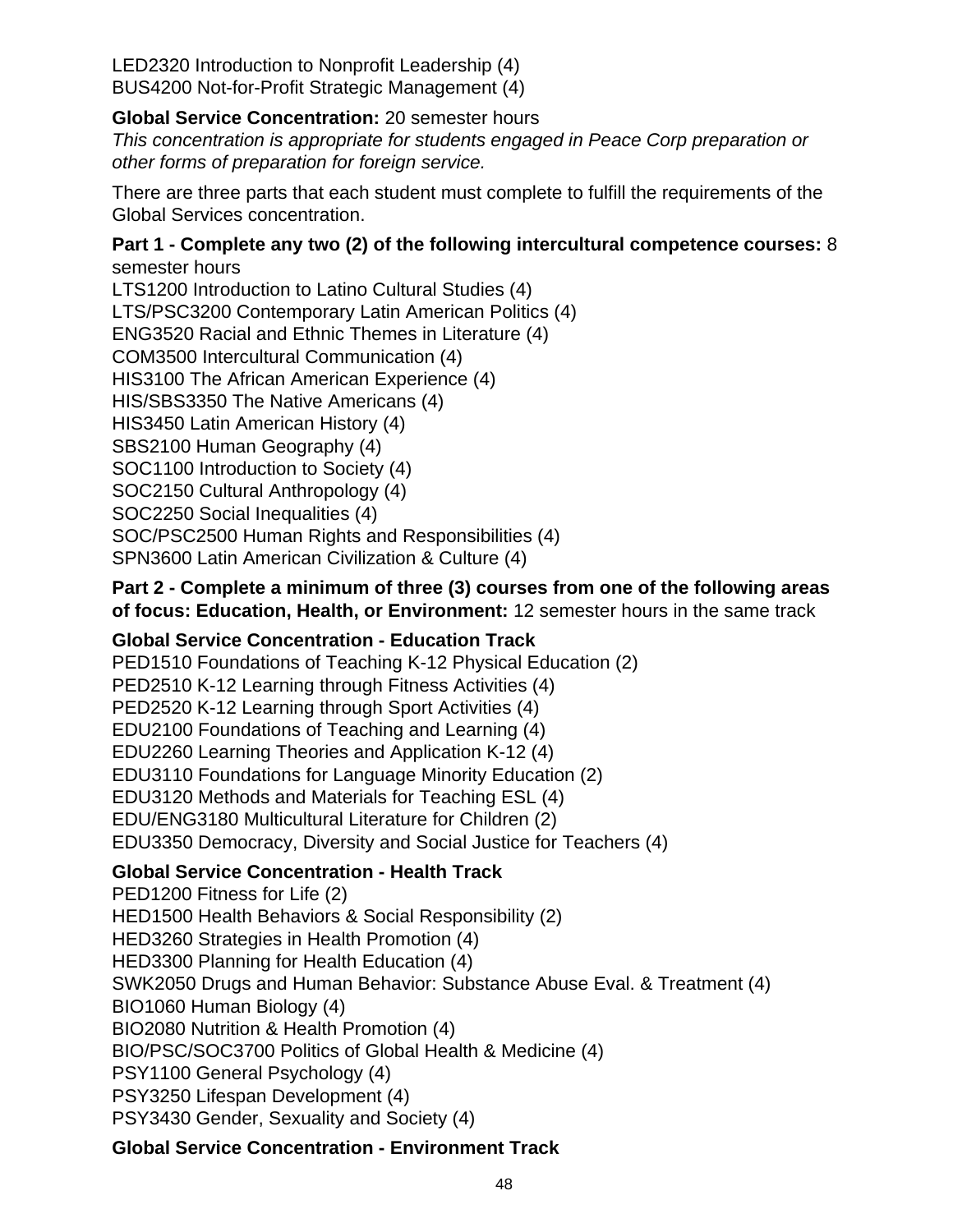BIO1220/1220Z Biology of Organisms/Biology of Organisms Lab (4) BIO2200 Humans and the Environment (4) BIO2350/2350Z Introduction to Botany/Introduction to Botany Lab (4) BIO3370 Conservation Biology (4) BIO3510 Ecology (4)

**Part 3 - Complete two (2) foreign language courses at or above the 2000-level or test out at a strong intermediate proficiency level.**

## **Leadership Studies Minor**

### **20 semester hours**

The minor in Leadership Studies is a good compliment to any major, as it brings the academic training needed to compliment any undergraduate's major area of study. The minor provides an introduction to the foundational principles needed for future leadership in a student's chosen career.

**Required Courses:** 12 semester hours LED1500 Foundations of Leadership (4) LED2100 Leadership Ethics (4) LED3880 Leadership Principles in Practice (4)

**Selected Courses:** Choose 8 semester hours COM3200 Persuasion and Consumer Culture (4) LED2320 Introduction to Nonprofit Leadership (4) LED3810 Special Topics in Leadership Studies (4) LED4240 Leadership Studies Field Experience (4) LED4940 Capstone in Leadership Studies (4) SOC/PSC3480 Globalization and Social Change (4)

# **Marketing**

## **Bachelor of Arts — Bachelor of Science**

### This major is offered in the Traditional and Adult Degree Completion format.

Marketing is a fundamental activity in corporate and not-for-profit organizations. The emphasis on metrics, cost-effective operations, value delivery systems, customer satisfaction and brand loyalty in today's economy make marketing a priority in all business settings. The marketing major prepares students for careers in digital marketing, product development, brand management, advertising, personal selling and consumer research. Students considering a career in creative advertising are encouraged to complete a minor in communication or art. Practical application of marketing theory is highlighted in the required professional internship experience in the marketing field. The optional digital marketing minor prepares students for positions in social media, internet marketing and online community development. The integrated marketing communication minor is beneficial for advertising account management. The professional selling minor is also available to develop interpersonal skills needed for success in all areas of business.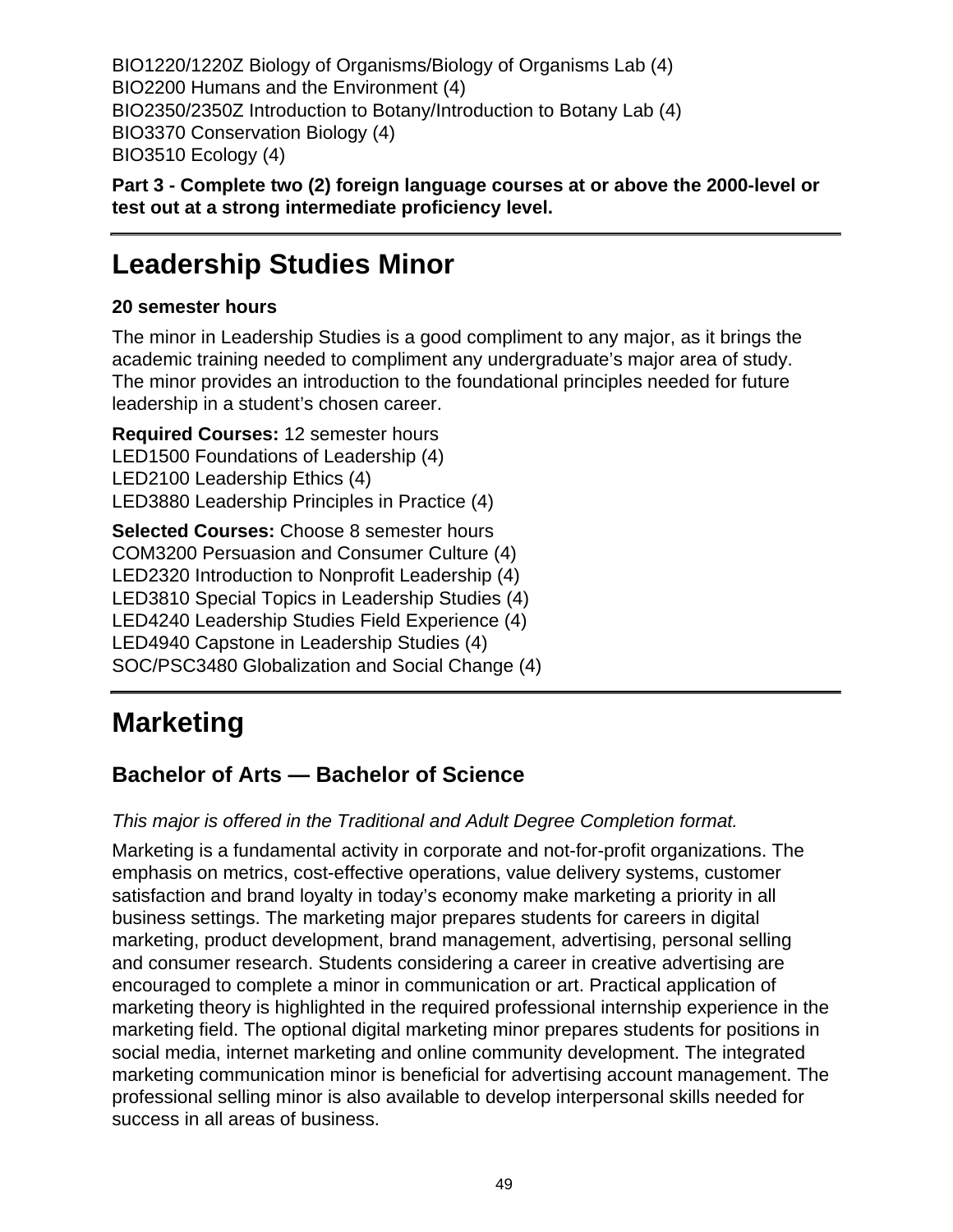\*\*\*The admission requirements for the Adult Degree Completion program are two years of demonstrated work experience, military service or other relevant adult responsibilities, and 15 semester hours of transferable college credit with a GPA of 2.0 or higher. Individual circumstances can be reviewed by an admission counselor. (See program requirements below)

### **Marketing Major – Traditional Program**

**Required Business Foundation Courses:** 24 semester hours

ACC2020 Principles of Managerial Accounting (4) BUS1020 Foundations of Management (4) BUS1070 Business Communication (2) ECN2030 Principles of Economics (4) FIN3400 Principles of Finance (4) MIT1200 Business Computer Software Applications (2) MTH2320 General Statistics (4)

**Required Discipline Courses:** 36 semester hours

MKT2300 Principles of Marketing (4) MKT3320 The Professional Sales Process (4) MKT3350 Consumer Behavior (4) MKT3370 Integrated Marketing Communication (4) MKT3610 Internet Marketing (4) MKT3940 Marketing Internship (4)\* MKT4350 Marketing Research (4)

**Selected Courses:** Choose two additional courses: BUS3880 Travel Study (4) \*\*with departmental approval COM2240 Public Relations (4) COM2250 Advertising (4) COM2850 Visual Communication (4) MKT3360 Sales Management and Motivation (4) MKT3810 Special Topics in Marketing (4) MKT4320 Advanced Business Selling (4) MKT4610 Social Media Marketing (4)

\*The internship experience must be completed during the junior or senior year.

### **To earn a BS, the following two courses are required:**

BUS3550 Operational Metrics (4) MTH3590 Business Analytics (4)

### **Marketing Major – Adult Degree Completion**

**Required Business Foundation Courses:** 24 semester hours

ACC2020 Principles of Managerial Accounting (4) BUS1020 Foundations of Management (4) BUS1070 Business Communication (2) ECN2030 Principles of Economics (4) FIN3400 Principles of Finance (4) MIT1200 Business Computer Software Applications (2) MTH2320 General Statistics (4)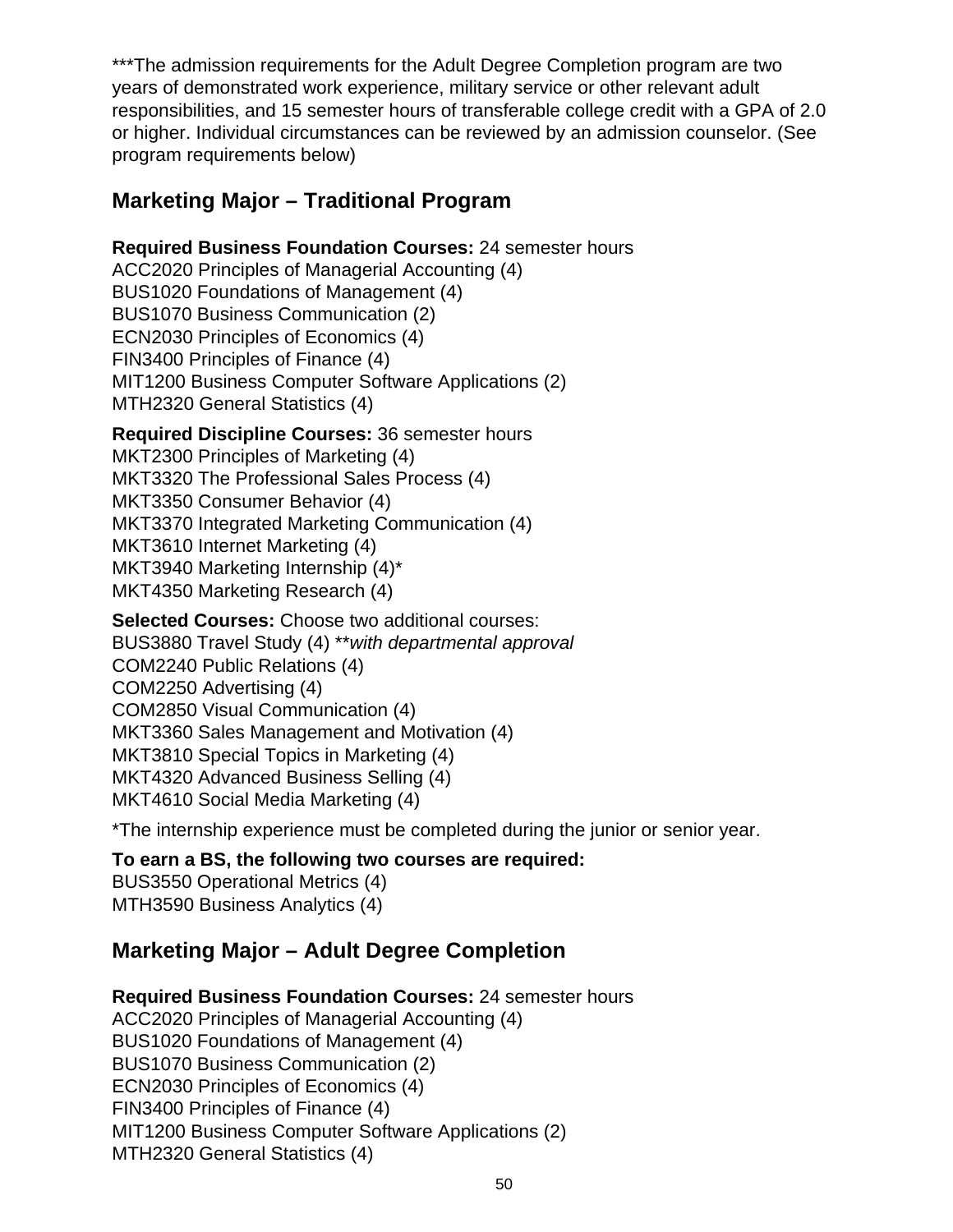**Required Discipline Courses:** 32 semester hours MKT2300 Principles of Marketing (4) MKT3320 The Professional Sales Process (4) MKT3350 Consumer Behavior (4) MKT3370 Integrated Marketing Communication (4) MKT3610 Internet Marketing (4) MKT4350 Marketing Research (4) **Selected Courses:** Choose two additional courses: BUS3880 Travel Study (4) \*\*with departmental approval COM2240 Public Relations (4) COM2250 Advertising (4)

COM2850 Visual Communication (4) MKT3360 Sales Management and Motivation (4)

MKT3810 Special Topics in Marketing (4)

MKT4320 Advanced Business Selling (4)

MKT4610 Social Media Marketing (4)

**To earn a BS, the following two courses are required:**

BUS3550 Operational Metrics (4) MTH3590 Business Analytics (4)

## **Marketing Minor**

### **20 semester hours**

### Not open to marketing majors.

A minor in marketing provides an introduction to core marketing concepts along with relevant coursework in sales, consumer behavior, or integrated marketing campaigns. This minor can serve as an excellent supplement to many other majors, as effective marketing practices are essential to any business.

**Required Courses:** 8 semester hours MKT2300 Principles of Marketing (4) MKT4350 Marketing Research (4)

**Selected Courses:** Choose three additional courses MKT3320 The Professional Sales Process (4) MKT3350 Consumer Behavior (4) MKT3370 Integrated Marketing Communication (4) MKT3610 Internet Marketing (4)

## **Mathematics**

Note: All entering students without accepted transfer work at the level of college algebra (or the equivalent in contemporary mathematics) or above, must complete the Aurora University Mathematics Competency Examination. Successful completion of the Mathematics Competency Examination meets the Aurora University General Education mathematics requirement. Additional coursework in mathematics may be required as prerequisites to courses in specific majors.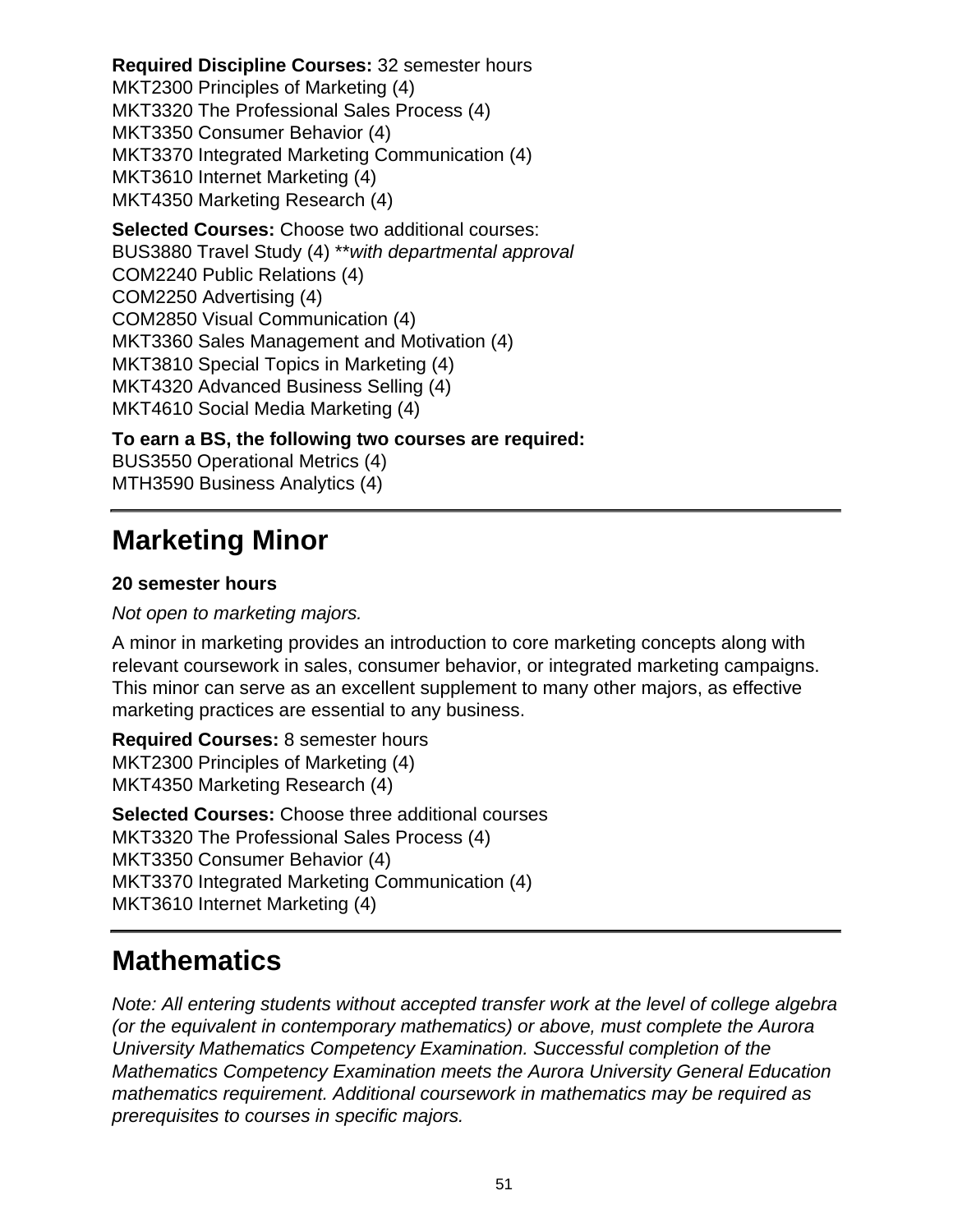### **Bachelor of Science**

The mathematics program is designed for students interested in entering careers in business and industry requiring strong analytical and problem-solving skills, or pursuing graduate degrees in mathematics or other disciplines requiring a robust background in the mathematical sciences. Three emphases are available if students wish to focus on a particular area of mathematics, which including statistics, pure and applied mathematics. Career areas for which the mathematics major is appropriate preparation include actuarial science, computer science, operations research, and a variety of research and engineering applications. Students considering pursuing a mathematics degree should plan to begin the calculus sequence as early as possible in their college careers.

**Total Mathematics Major Requirements:** 52 semester hours

**Required Courses:** 28 semester hours MTH2210 Calculus I (4) MTH2220 Calculus II (4) MTH2230 Calculus III (4) MTH3240 Probability and Statistics I (4) MTH3250 Linear Algebra (4) MTH3270 Discrete Mathematics (4) MTH4990 Senior Capstone in the Mathematical Sciences I (2) MTH4991 Senior Capstone in the Mathematical Sciences II (2)

**Selected Courses:** Choose 16 semester hours\* CSC2650 Data Structures and Algorithms (4) MTH2810, 3810, 4810 Selected Topic in Mathematics (4) MTH3200 Actuarial Mathematics I (4) MTH3260 Probability and Statistics II (4) MTH3280 Biostatistics (4) MTH3300 Differential Equations (4) MTH3320 Modern Geometry (4) MTH3350 History of Mathematics (4) MTH3490 Numerical Analysis (4) MTH3500 Applied Statistical Methods (4) MTH3590 Business Analytics (4) MTH4450 Abstract Algebra (4) MTH3830, 4830 Directed Study (1–4) MTH4260 Number Theory (4) MTH4300 Introduction to Real Analysis (4) MTH4970 Research in Mathematics (1–4) MTH4980 Independent Study (1–4)

**Other Required Courses:** 8 semester hours COM1550 Professional Communication (4) CSC1700 Introduction to Computer Programming (4)

\*Students may choose to focus their study of mathematics by selecting one of the following three emphases:

**Pure Mathematics Emphasis:** Fulfilled by taking the three selected courses.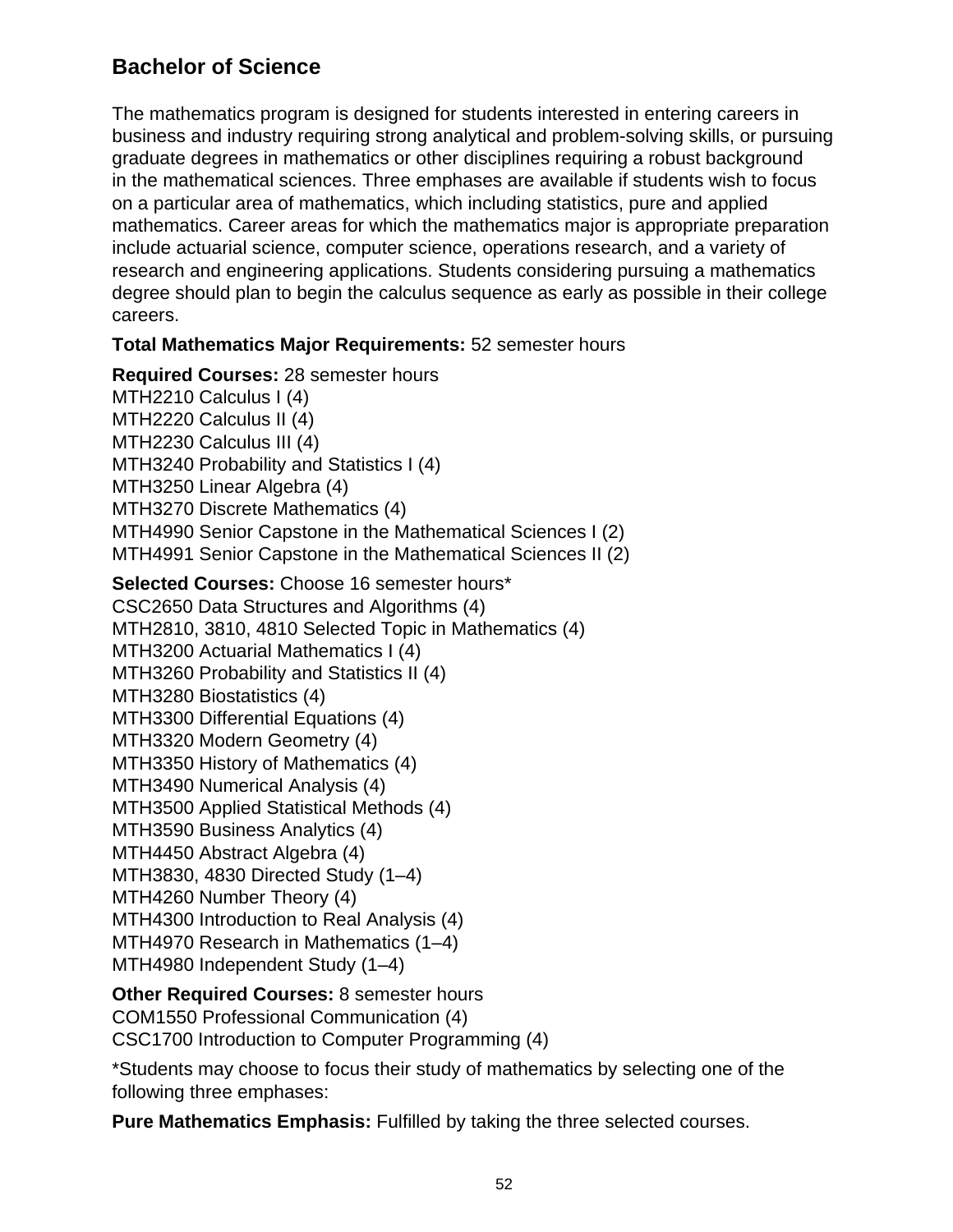This is especially appropriate for students wishing to pursue graduate studies in mathematics.

MTH3320 Modern Geometry (4) MTH4300 Introduction to Real Analysis (4) MTH4450 Abstract Algebra (4)

**Applied Mathematics Emphasis:** Fulfilled by taking the three selected courses.

This is especially appropriate for students wishing to pursue careers in business and industry or applied graduate degrees.

MTH3300 Differential Equations (4)

MTH3490 Numerical Analysis (4)

MTH4300 Introduction to Real Analysis (4)

**Statistics Emphasis:** Fulfilled by taking the three selected courses.

This is especially appropriate for students wishing to pursue careers in quantitative analysis or a graduate degree in statistics.

MTH3200 Actuarial Mathematics I (4)

MTH3260 Probability and Statistics II (4)

MTH3500 Applied Statistical Methods (4)

### **Bachelor of Science — Secondary Education Licensure**

The mathematics program with secondary licensure is for students seeking teacher certification in mathematics at the pre-college level. This degree prepares students with a strong background in analytical and problem-solving skills that allows them to be successful in the classroom. Students considering pursuing a mathematics degree should plan to begin the calculus sequence as early as possible in their college careers.

**Total Mathematics Major for Secondary Licensure Requirements:** 48 semester hours\*

**Required Core:** 40 semester hours MTH2210 Calculus I (4) MTH2220 Calculus II (4) MTH2230 Calculus III (4) MTH3240 Probability and Statistics I (4) MTH3250 Linear Algebra (4) MTH3270 Discrete Mathematics (4) MTH3320 Modern Geometry (4) MTH3820 Methods for Teaching Secondary Mathematics (4) MTH4260 Number Theory (4) MTH4450 Abstract Algebra (4) **Selected Course:** Choose 4 semester hours MTH2810, 3810, 4810 Selected Topic in Mathematics (4) MTH3260 Probability and Statistics II (4) MTH3300 Differential Equations (4) MTH3350 History of Mathematics (4) MTH3490 Numerical Analysis (4) MTH3500 Applied Statistical Methods (4) MTH3830, 4830 Directed Study (1–4) MTH4300 Introduction to Real Analysis (4) MTH4970 Research in Mathematics (1–4)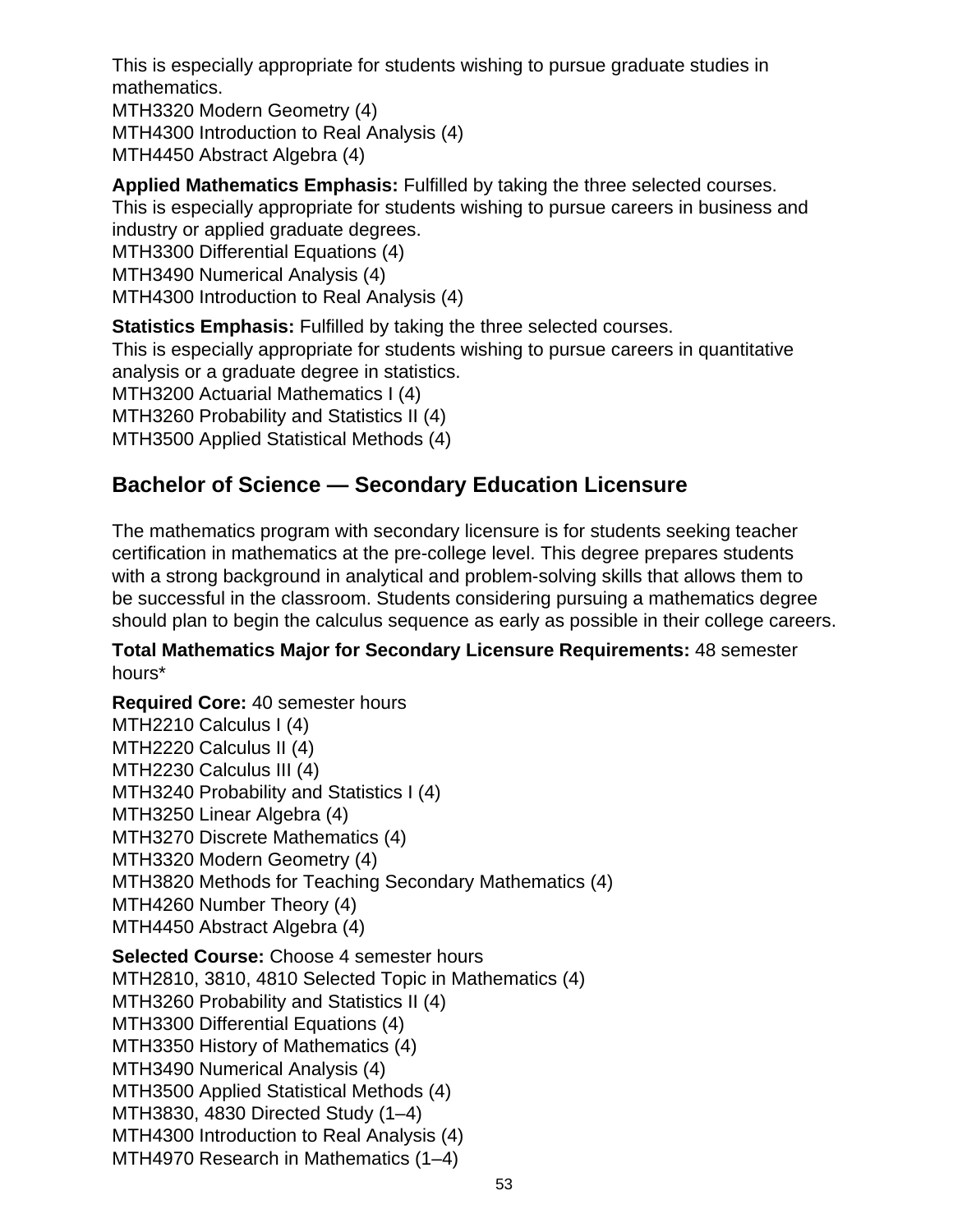MTH4980 Independent Study (1–4)

**Other Required Course:** 4 semester hours CSC1010 Introduction to Computer Science (4)

\*Refer to Secondary Education section for EDU requirements.

## **Mathematics Minor**

**20 semester hours**

**Required Courses:** 12 semester hours MTH2210 Calculus I (4) MTH2220 Calculus II (4) MTH2230 Calculus III (4)

**Selected Courses:** 8 semester hours Choose additional courses offered in the mathematics program at the 3000-level or above, excluding MTH2810/3810/4810, MTH3820, MTH3830/4830, MTH4970, MTH4980, MTH4990 and MTH4991.

# **Media Studies**

## **Bachelor of Arts**

A degree in media studies builds upon the core competencies of the communication program to develop the critical mind, aesthetic sensibilities and technical skills needed to work and create in modern media industries. Students of the media studies program have the opportunity to gain practical experience in many areas of media design and development, such as broadcast production for television and radio, digital graphic design, multimedia journalism and cinematic film production. Students will exit the program with a high degree of technological facility in multiple modes of message delivery, but they will also gain an education grounded in the liberal-arts tradition, along with demonstrable abilities in critical analysis, mass media writing and research, project management and professional leadership.

Students will engage in a sequence of courses designed to develop their skills over multiple years of study. Media studies courses are structured around challenging, creative projects that reflect the kinds of work done in the industry, so that students will leave with well-developed portfolios that showcase their abilities. A student may spend a term writing, directing and editing a short documentary film or working on a team to design a comprehensive brand identity package for an organization. The diverse skill sets that are fostered in the media studies program will prepare students for the dynamic, constantly evolving mass media workplace.

The program culminates in an intensive senior experience, which combines a major individual project with a year-long residency as a member of the university's digital media outlet. Students also have the option to complete an internship with one of the many professional media organizations in the Chicago area.

**Total Media Studies Major Requirements:** 40 semester hours

**Required Core Courses:** 20 semester hours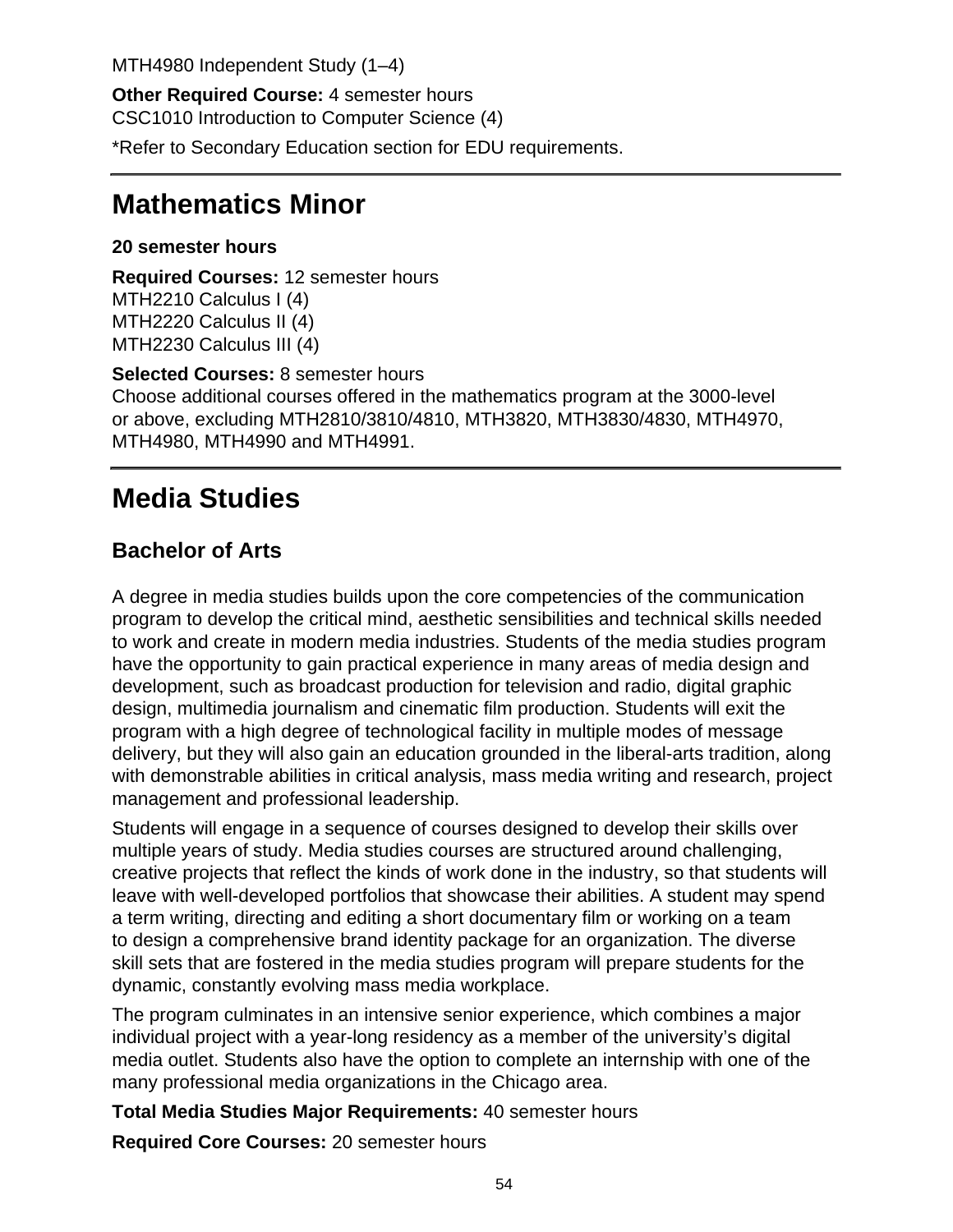COM1550 Professional Communication (4) COM2150 Human Relationships and Interactions (4) COM2200 Writing for Communication (4) COM2850 Visual Communication (4) COM3200 Persuasion and Consumer Culture (4)

**Media Studies Select Courses:** Choose 12 semester hours\* COM2300 The Art of Film (4) COM3140 Multimedia Journalism (4) COM3250 Digital Design (4) COM3310 Media Criticism (4) COM3350 Interactive Media (4) COM3410 Survey of European Film (4) COM3420 Survey of Non-Western Film (4) COM3700 Broadcast Media Production (4) COM3710 Screenwriting and Cinema Production (4) COM3810 Special Topics in Communication (4) COM4940 Communication Internship (4)

\* Students double majoring in communication and media studies cannot use the same three electives to meet the requirements of both majors. In this case of double majoring, the student is required to have six electives, three unique to each major. Also, at least 4 semester hours of Media Studies electives must be at the 3000+ level

**Media Studies Senior Experience:** 8 semester hours COM4992 Communication Project Planning (2) COM4994 Communication Project Implementation (2) COM4996 Media Production Seminar (2) COM4998 Media Production Management (2)

## **Multimedia Journalism Minor**

### **20 semester hours**

The minor in multimedia journalism gives students a solid foundation for succeeding in the field of journalism or broadcast media. The minor produces graduates who are multifaceted in their skills and prepared for entry-level positions with media outlets. It also offers expertise to students who plan to pursue careers in other disciplines that intersect with the media, such as English, history, political science and business.

### **Required Courses:**

COM2200 Writing for Communication (4) COM2850 Visual Communication (4) COM3140 Multimedia Journalism (4)

### **Selected Courses:** Choose two\*

COM3250 Digital Design (4) COM3350 Interactive Media (4) COM3700 Broadcast Media Production (4) COM3810 Special Topics in Communication (4)\*\* COM4940 Communication Internship\*\* ENG2060 Introduction to Creative Writing (4)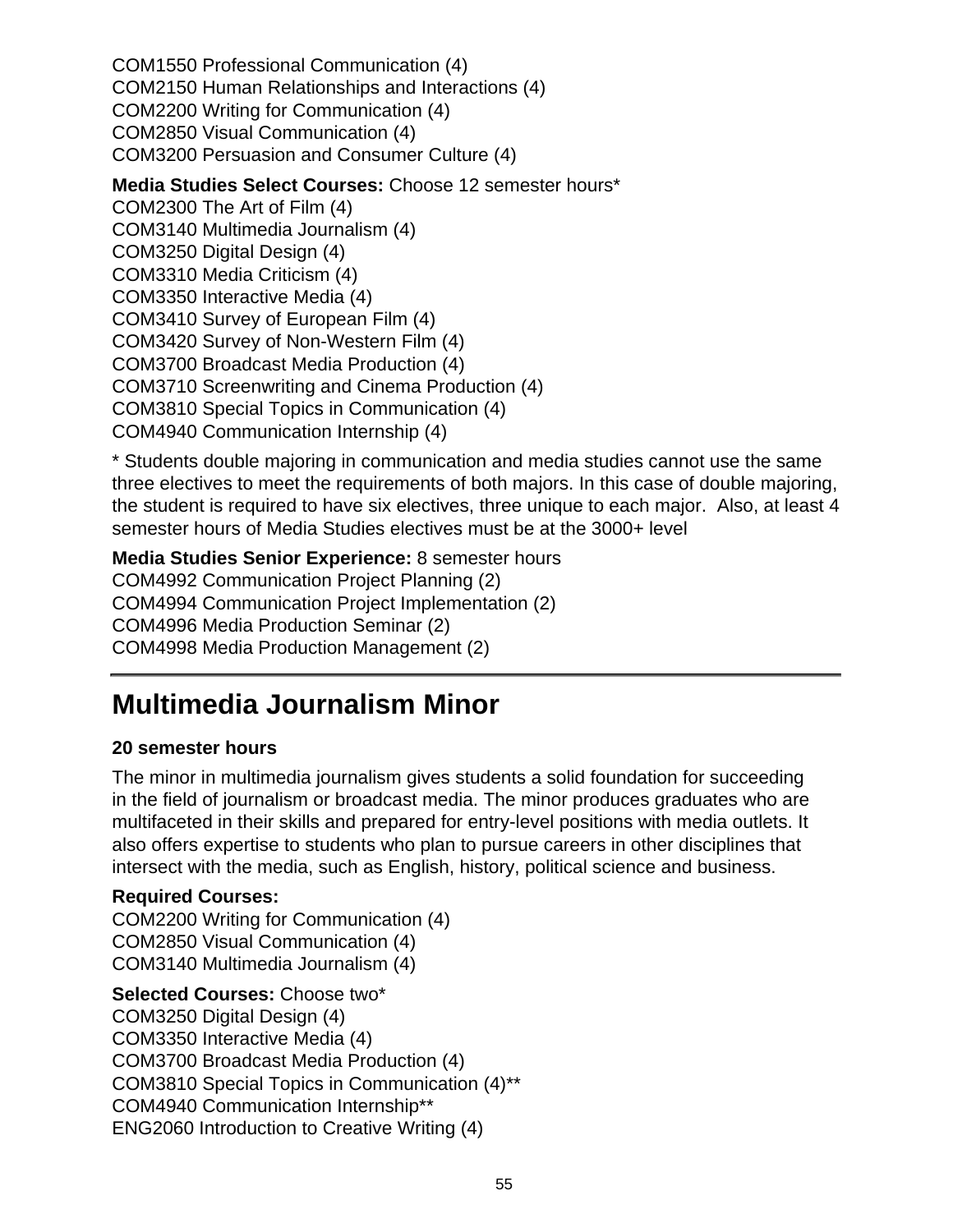\*Communication or media studies majors must select two unique electives not already used to fulfill the requirements of the major or another minor.

\*\*This course requires approval of content, to be eligible to count toward the minor.

# **Museum Studies Minor**

### **20 semester hours**

The Aurora University museum studies minor is designed to train students for entrylevel jobs in museums and to prepare them for graduate school. It is designed to fit with the student's major area of study. The core courses provide a working knowledge and historic foundation of the role of museums in society and the variety of jobs held by museum professionals. The program offers extensive opportunities for experiential learning through practical application and internships in area museums and in the collections of Aurora University: The Schingoethe Center for Native American Cultures and the Jenks Memorial Collection of Adventual Materials. Students majoring in history, art, English, education, and the sciences may desire a minor in museum studies.

**Required Courses:** 8 semester hours MST1110 Introduction to Museum Studies (4) MST3940 Internship in Museum Studies (4)

**Selected Courses:** Choose 8 semester hours MST2200 Museum Exhibitions (4) MST2250 Museum Methods (4) MST2300 Museum Education (4)

**Additional Selected Course:** Choose 4 semester hours ART1210 Two-Dimensional Design ART2100 Introduction to Drawing ART1310 Three-Dimensional Design (4) ART2500 Art History: Prehistoric to Medieval (4) ART2530 Introduction to Native American Art (4) ART2600 Art History: Renaissance to Contemporary(4) COM3250 Digital Design for Print and the Web (4) COM3500 Intercultural Communication (4) HIS1200 American History I (4) HIS1210 American History II (4) HIS2500 Western Civilization I (4) HIS2550 Western Civilization II (4) HIS3300 The American West (4) HIS/SBS3350 The Native Americans (4) SOC2150 Cultural Anthropology (4)

## **Music**

## **Bachelor of Arts**

Music is an extraordinary intellectual discipline that combines creativity, technique, historical awareness and a fascinating perpetual investigation of the human condition.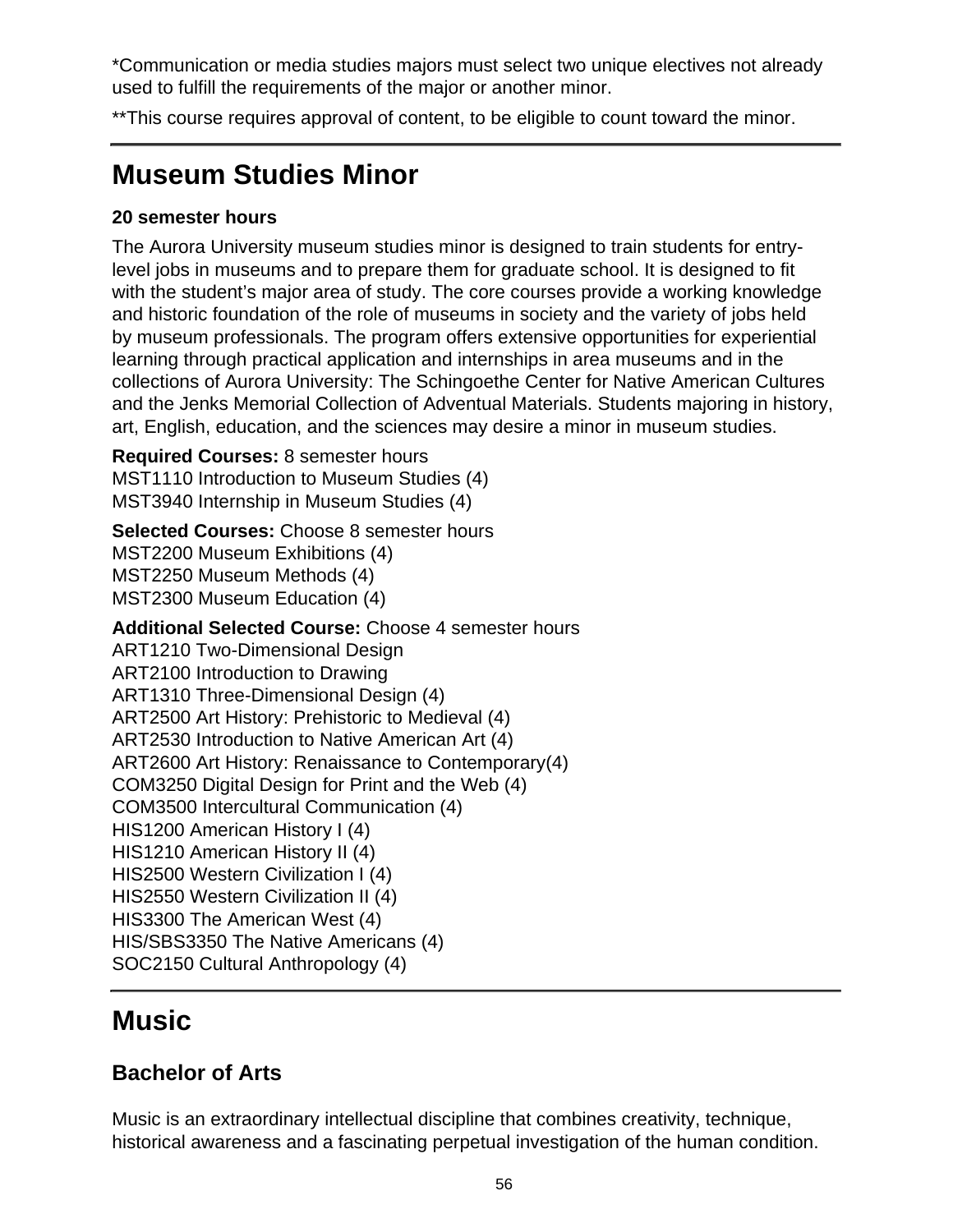The faculty of the Music Department at Aurora University is committed to providing students with solid academic scholarship and continuing opportunities to learn about and appreciate the many facets that music presents as a discipline.

The Music Department offers all Aurora University students the opportunity to develop a refined understanding and appreciation of music, while providing its majors with serious, sustained and comprehensive musical training. For students focusing their academic studies in music, Aurora University offers a Bachelor of Arts degree with a broad-based core that combines the study of music history, music theory and performance. Music students may choose between vocal and keyboard studies. The major was created to offer flexibility for students who wish for greater elective choice or the possibility of combining music with another major. Beyond the stated requirements, there are many electives students can choose to amplify and define the degree. For the fulfillment of the degree, the department offers a wide range of music courses, various collaborative activities, numerous performance opportunities, and impressive performance halls, including the stunning Crimi Auditorium which offers superb acoustics and is the oncampus venue for most concerts performed by guest artists, music faculty and students. This artistic environment provides a rich educational context where students have the potential to achieve the highest results and develop into professional musicians and well-rounded artists.

The experiential learning at Aurora University gives students the tools they need to hold leadership positions in the field of private music instruction, music performance as a soloist and collaborator, music administration and myriad other ways in which musically trained professionals can enrich the lives of others.

#### **Total Music Major Requirements:** 51 semester hours

#### **Required Music Courses:**

MUS1070 Recital Attendance (0) (P/F for all semesters enrolled) MUS2400 Musicianship I (4) MUS2610 Musicianship II (4) MUS2620 Musicianship III (4) MUS2630 Musicianship IV (4) MUS3400 Conducting (2) MUS3410 Music History I (4) MUS3450 Music History II (4) MUS3510 Music History III (4) MUS4400 Audio Recording and the Business of Music (2) MUS4100/4300 Vocal/Keyboard Pedagogy (2) MUS4990 Recital/Senior Capstone (1)

8 semester hours of Ensemble (1 each) (Ensemble must be approved by Music Department faculty)

7 semester hours of Applied Music Courses (see course descriptions)

Pianists must take one semester of Choral Ensemble and MUS2300 Accompanying (1).

Vocalists must take two semesters of Applied Piano Study (.5 hours each) or placement by instructor permission.

### **Recommended Electives:**

MUS2100 Diction for Singers I (2) MUS2110 Diction for Singers II (2) MUS3130 Vocal Literature (2)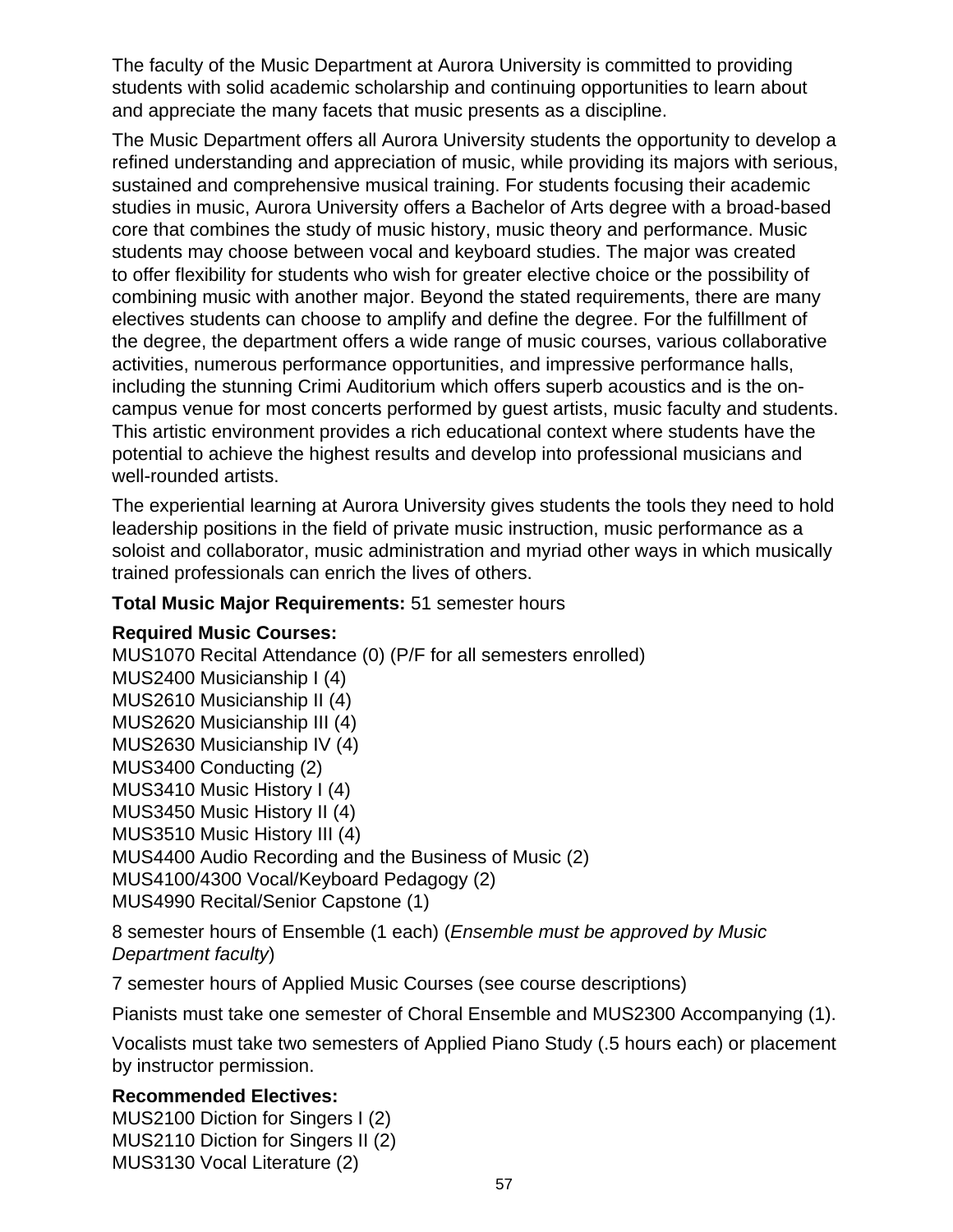MUS3330 Keyboard Literature (2) MUS3500 Applied Conducting (1) MUS1930 Additional ensembles - Opera Workshop, Chamber Choir, AU Band

**Music lessons:** For courses in the list below, applied music study is offered in the form of a weekly individual lesson for either .5 semester hour for one 30-minute lesson or 1.0 semester hour for one 60-minute lesson (except where noted). A final jury examination is required. Applied lessons may require attendance at studio classes and/or live concerts, some of which may be off-campus and/or evenings with additional ticket charges.

MUS1410 Beginning Classical Guitar (.5 semester hours only) MUS2200 Applied Piano for Non-Majors MUS2030 Applied Voice for Non-Majors MUS2230 Applied Woodwinds MUS2240 Applied Brass MUS2250 Applied Strings MUS2260 Applied Classical Guitar MUS2270 Applied Organ MUS3030 Intermediate Applied Voice MUS3200 Intermediate Applied Piano MUS4030 Advanced Applied Voice MUS4200 Advanced Applied Piano

## **Musical Theatre**

### **Bachelor of Arts**

It is the belief of the AU theatre faculty that the best musical theatre artist will develop through a combination of rigorous interdisciplinary study and performance opportunities.

 A professional career in musical theatre begins with a core understanding and practical application of acting, vocal performance, musicianship and dance. In professional quality productions and in musical theatre specific classes, students will learn and develop the skills needed for a career in musical theatre and a variety of other arts and non-arts affiliated fields. As students progress through the program, faculty will work collaboratively with them to prepare them for entrance into the world of performing arts, graduate study, and/or any career goal that could be enhanced with musical theatre training.

On stage, students are provided the opportunity to be involved in high caliber productions and work directly with professional directors, designers and other theatre artists and musicians. The theatre department explores a variety of themes and styles in these productions while maintaining a very high standard for everyone involved. Each year students and faculty also participate in many other special activities, such as student productions, collaborations with the music department and special events on campus. A student's activity level is only limited by his or her desire to be involved.

Musical Theatre students must also be actively involved in productions presented by the department. Each musical theatre major must substantially participate in at least four main stage productions (and at least one of those must include backstage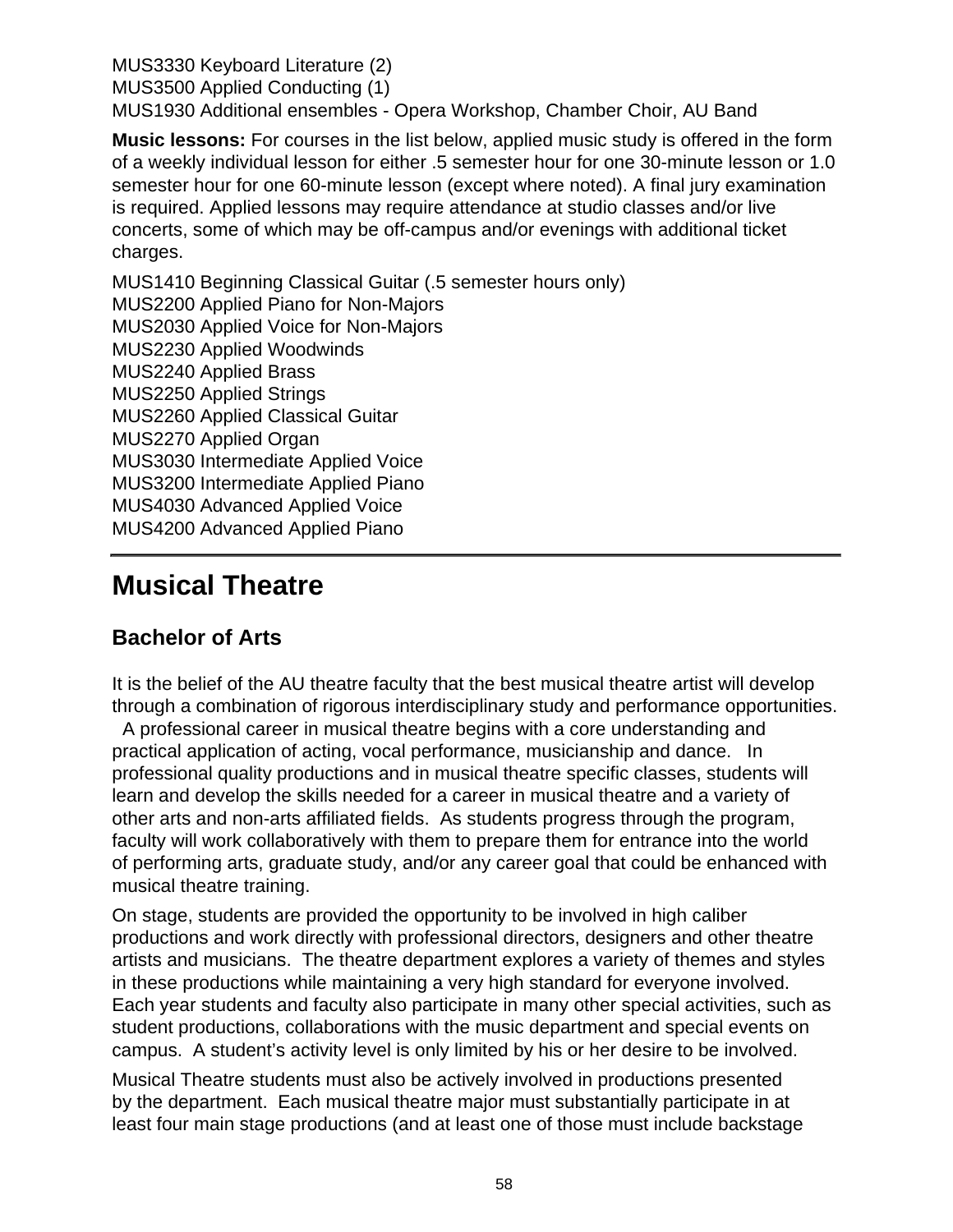or responsible front of house work). Quality of student participation will be gauged by theatre faculty and will be assessed as part of annual reviews.

Students are also required to complete an annual review. For transfer students, the first review must be completed upon entry into the program. In these reviews, the students present musical theatre audition packages. Faculty members work with the students to improve their presentation skills and discuss their progress in the program and their future goals. Students are also given the opportunity to provide feedback about the program. In their final semester, all majors complete an exit interview as a final step toward future employment.

### **Required Courses:** 63 semester hours THE1300 Introduction to Acting (4) THE1500 Stagecraft I (4) THE2300 Scene Study for the Actor (4) THE2310 Voice and Movement for the Actor (4) THE2400 Introduction to Musical Theatre Performance (4) THE2440 Musical Theatre Dance Styles I (2) THE3400 Musical Theatre Scene Study (4) THE3440 Musical Theatre Dance Styles II (2) THE3640 Musical Theatre History (4) THE4400 Advanced Musical Theatre Performance (4) THE4440 Musical Theatre Dance Styles III (2) THE4900 Senior Capstone Preparation (1) THE4990 Senior Capstone (3) MUS2030 Applied Voice (8) 1 credit per semester x 8 semesters MUS1910 University Chorale (4) 1 credit hour per semester x 4 semesters MUS2200 Applied Piano (1) MUS2600 Musicianship I (4) MUS2610 Musicianship II (4)

# **Music Minor**

### **20–24.5 semester hours**

### **Required Courses:**

MUS2600 Musicianship I (4) MUS2610 Musicianship II (4)

## **Selected Courses:** Choose two courses

MUS3410 Music History I (4) MUS3450 Music History II (4) MUS3510 Music History III (4)

### **Ensemble Requirement:**

Four semesters of Ensemble approved by faculty. Pianists may use Accompanying as their ensemble.

### **Applied Music Requirement:**

Four semesters of a single instrument or voice course (.5 or 1 semester hour per semester) plus MUS2200 Applied Piano for non-majors or above with instructor permission (.5)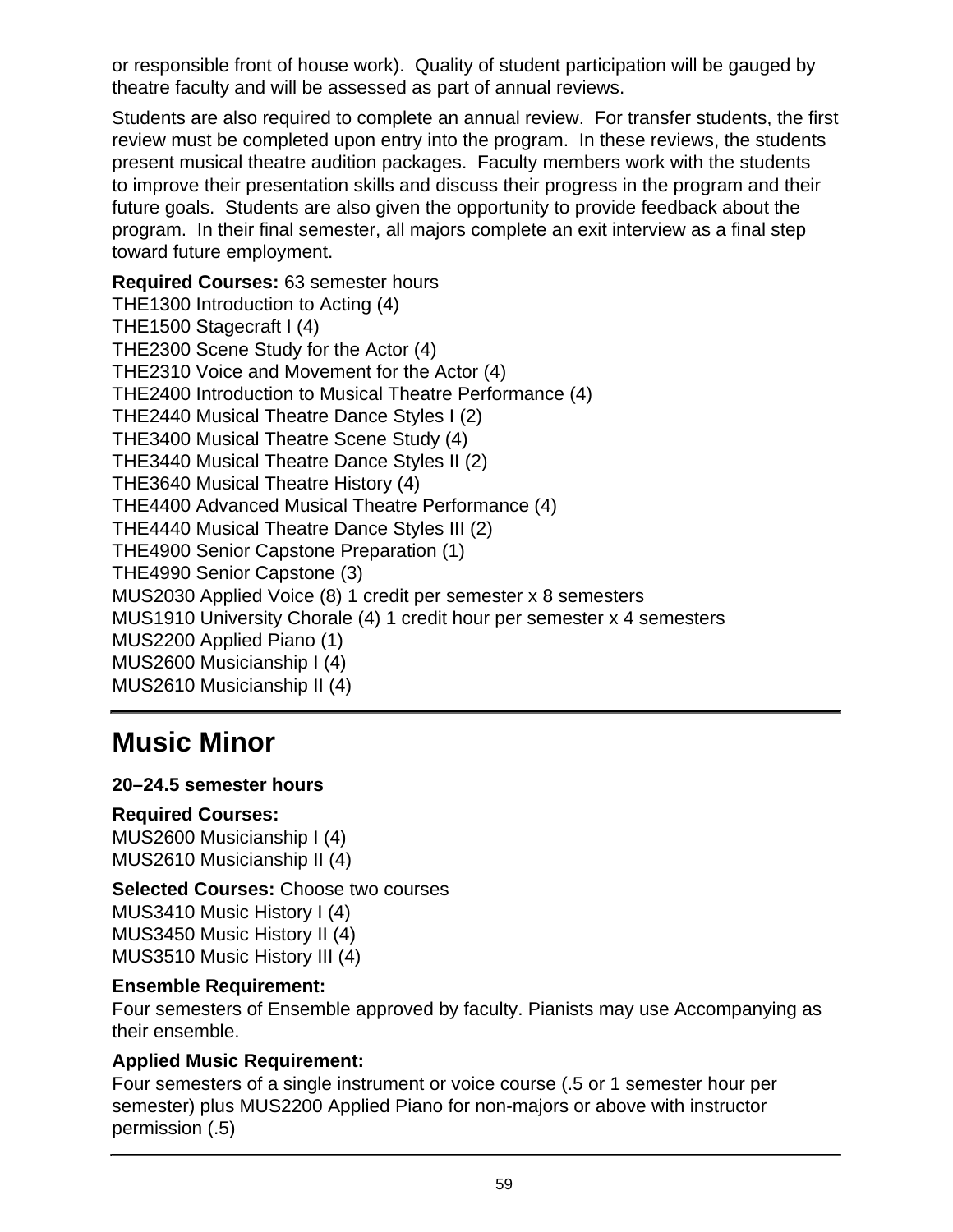# **Nursing**

## **Bachelor of Science in Nursing**

This major is available on the Aurora and George Williams College campuses.

## **RN to BSN Completion Track**

This major is available on the Aurora, Woodstock, George Williams College campuses, and additional sites in Illinois and Wisconsin.

This major is offered in the Adult Degree Completion and AU Online format.

The practice of nursing is both an art and a science. Nursing is a therapeutic helping relationship devoted to promoting, restoring, and maintaining the health of individuals, families, groups and communities. The mission of the School of Nursing is to support the mission of the university in providing an inclusive community dedicated to the transformative power of learning. Five themes serve to provide recurrent foci throughout the program: caring, health, learning, commitment to human dignity, and nursing. The nursing faculty is committed to a collaborative learning environment for students. The nursing faculty seeks to accommodate the learning needs and professional aspirations of students with varied educational backgrounds.

Aurora University offers a four-year Bachelor of Science in Nursing degree. Two admission tracks are available. High School seniors may apply for direct admission to the BSN program if they have a minimum ACT score of 23 and a minimum GPA of 3.2. Other students may apply for admission prior to beginning their first nursing courses. Deadlines for admission are found on the nursing web page. Transfer applicants may also apply following admission to the university. All applicants are reviewed for acceptance to the School of Nursing. Successful achievement in the standardized entrance exam is required for acceptance to the School of Nursing. The minimum grade point average (GPA) for admission is 2.75/4.0 scale. Applicants will be expected to maintain a successful academic profile in order to progress into nursing courses at the junior level.

An RN to BSN completion track is available to registered nurses with an associate's degree or diploma in nursing. Coursework is designed to build on prior learning and provides opportunities for accelerated, individualized study. Following admission to the University, applicants are reviewed for acceptance to the School of Nursing. The minimum grade point average (GPA) for admission into the RN to BSN completion program is 2.5/4.0 scale. The RN-BSN completion student must maintain a current, active unrestricted license to practice as a RN in the student's state of residence for admission into the School of Nursing. Registered nurses completing a bachelor's degree in nursing earn 40 semester hours as block credit in the transfer evaluation process for prior nursing education. Provisional admission determined by the RN-BSN chair may be granted to a student completing their and/or preparing to take the NCLEX exam. Students may enroll in the program and take the first two nursing courses with special permission from the RN-BSN chair. Progression in the program will occur following an unrestricted RN license, final transcripts submission, and a 3.0 GPA in the first two nursing courses taken at AU/GWC.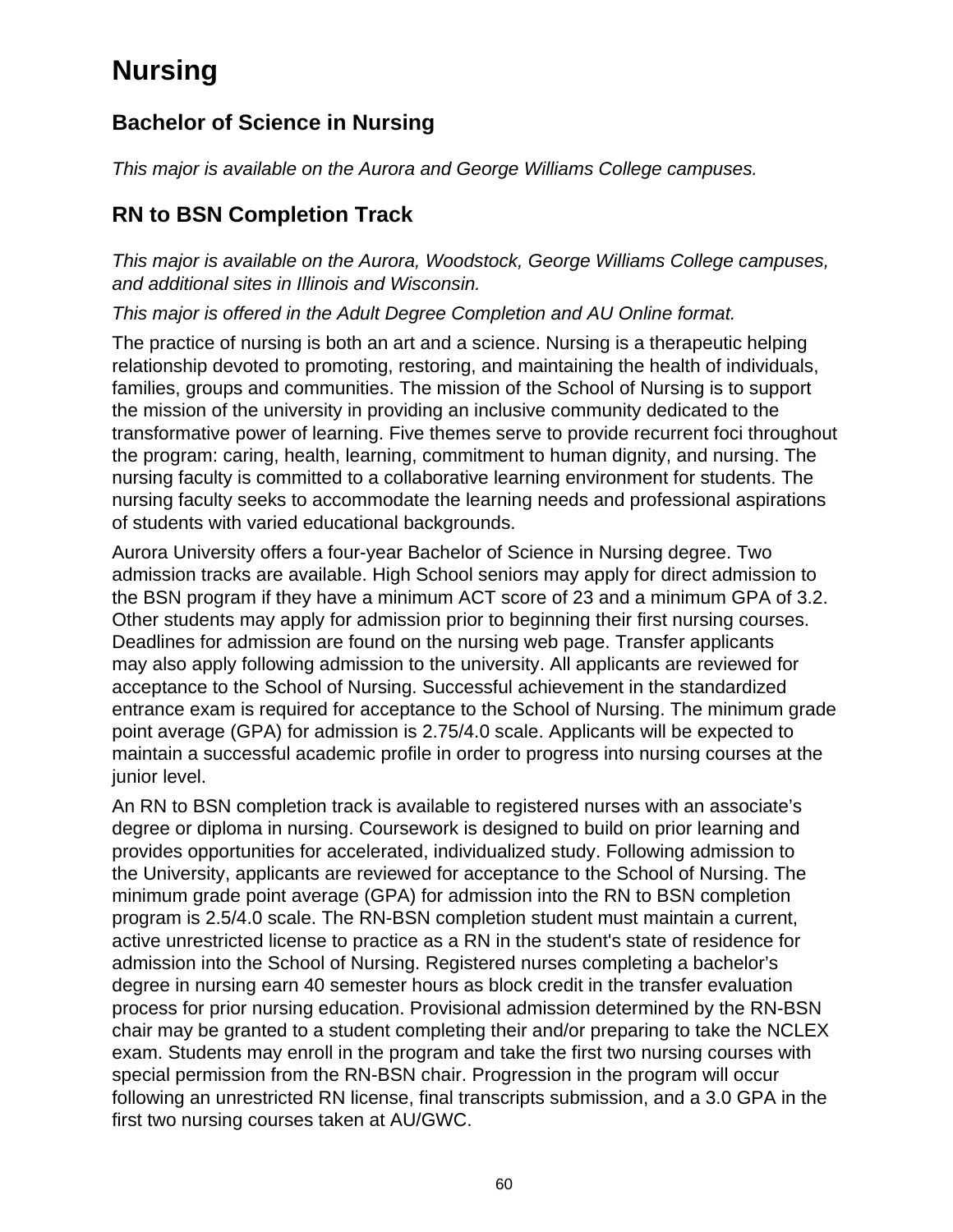\*\*\*The admission requirements for the Adult Degree Completion program are two years of demonstrated work experience, military service or other relevant adult responsibilities, and 15 semester hours of transferable college credit with a GPA of 2.0 or higher. Individual circumstances can be reviewed by an admission counselor. (See program requirements below)

#### **Program Outcomes**

Graduates of this CCNE-accredited program are prepared to enter the profession of nursing as contributing members of the discipline to promote, maintain and restore the health of patients. Graduates are prepared for practice in a variety of care settings, participation in a wide range of health promotion and teaching activities, and advancement to graduate study in nursing.

Graduates are prepared to:

- Integrate knowledge from the liberal arts and sciences education into one's professional nursing practice.
- Demonstrate caring and culturally sensitive behaviors that create an environment of respect for the dignity of patients, families, self and others.
- Utilize multiple interprofessional and intraprofessional methods of communication to collaborate effectively in delivering safe, patient-centered care throughout the lifespan and in a variety of settings.
- Articulate a philosophy of nursing which guides one's practice as an educator, researcher, advocate, manager and provider of care.
- Ethically manage data, information, knowledge and technology to achieve desired quality outcomes.
- Integrate scholarly inquiry and research into evidence-based nursing practice.
- Integrate critical thinking and professional values into the clinical decision-making process.
- Perform competently, effectively and ethically as a baccalaureate nurse to promote, maintain and restore the health of vulnerable populations.
- Accept responsibility for lifelong learning, global citizenship and service in the nursing profession.
- Assume a professional nurse leadership role to assure quality nursing practice in the delivery of health services.

Note: Additional information about the program and policies are contained in the current Aurora University Baccalaureate Nursing Student Handbook.

### **Nursing Major – Pre-licensure Program**

### **BSN Core Course Prerequisites:** 40 semester hours\*

BIO1210 Biology of Cells (4) BIO2280 Microbiology (4) BIO2660 Anatomy and Physiology I (4) BIO2670 Anatomy and Physiology II (4) BIO3050 Pathophysiology (4) CHM1200 Principles of Chemistry (4) MTH2320 General Statistics (4) PSY1100 General Psychology (4) PSY3250 Lifespan Development (4)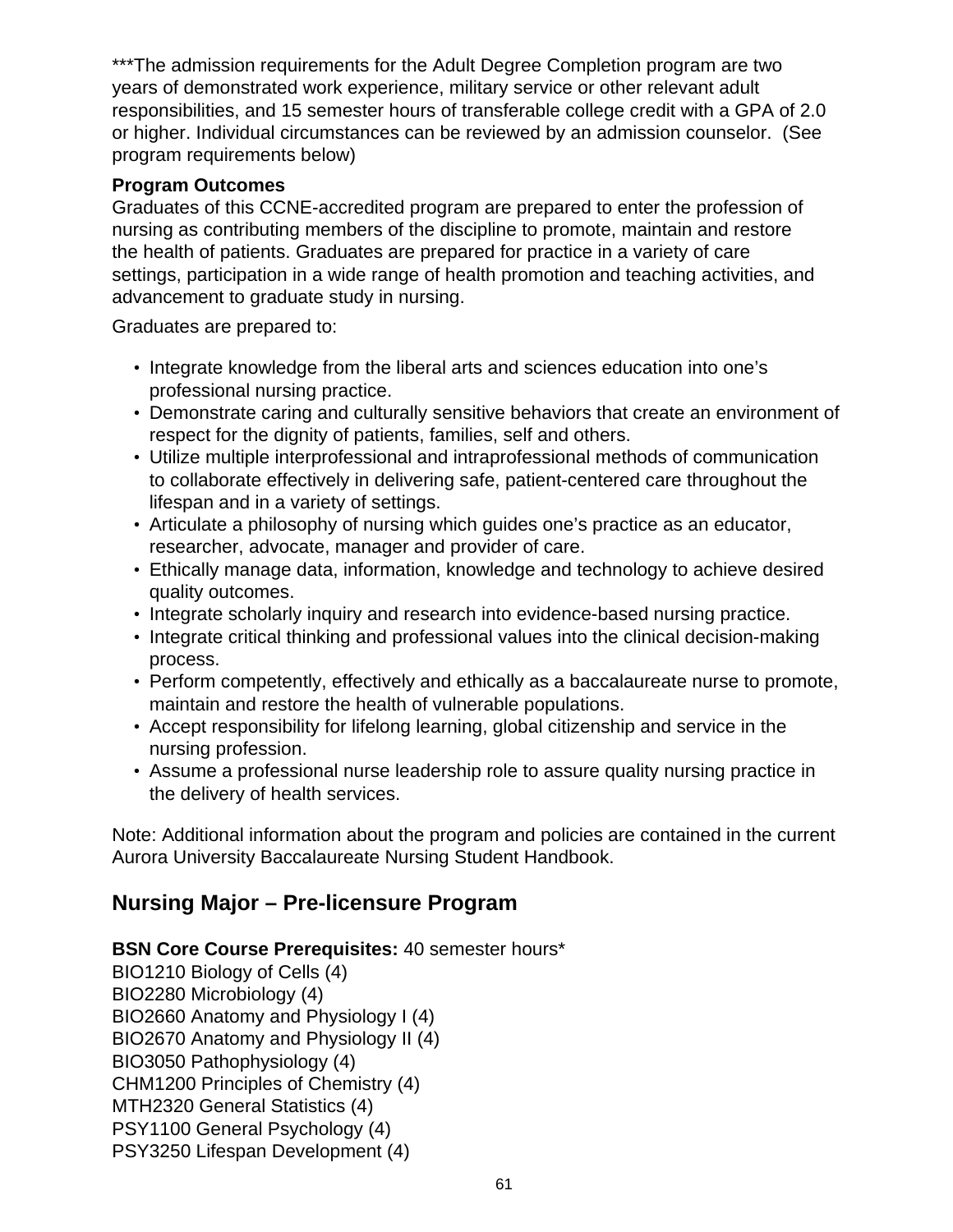**Select Course:** ART, COM, ENG, HUM, MUS, THE, or SPA (4)

\*All pre-requisite courses must be taken prior to beginning nursing courses.

**Nursing Course Requirements:** 60 semester hours NUR3000 Introduction to Professional Nursing (3) NUR3100/Z Principles of Nursing I (6) NUR3110/Z Principles of Nursing II (6) NUR3160 Pharmacological Concepts (4) NUR3260/Z Health Assessment, Education and Promotion (4) NUR3400/Z Psychiatric/Mental Health Nursing (5) NUR4050 Nursing Research (3) NUR4200/Z Nursing: A Global Community Outlook (5) NUR4300/Z Medical Surgical Nursing I: Collaborative Practice in Health and Illness (7) NUR4500/Z Nursing Care of the Family (7) NUR4600 Leadership Ethics & Policy (3) NUR4605 NCLEX Review (1) NUR4800/Z Medical Surgical Nursing II: Collaborative Practice in Health and Illness (6)

### **Nursing Major – RN to BSN Program**

**Requirements for Registered Nurse Students:** Forty (40) semester hours for prior nursing education are received as block credit in the transfer evaluation. RN to BSN completion students complete the core requirements as part of their degree completion program or in transfer equivalency.

**Core Course Requirements:** 24 semester hours BIO3050 Pathophysiology (4)\* MTH2320 General Statistics (4)\* PSY3250 Lifespan Development (4) IDS3040 Global Justice (4)\*

**Eight semester hours from the following:** Human Biology, Microbiology, Biology of Cells, Anatomy and Physiology I and II or course equivalency (8)

**RN to BSN Course Requirements:** 30 semester hours NUR3015 Introduction to Nursing Informatics (4) NUR3030 Dimensions of Professional Practice (4) NUR3280/Z Health Assessment, Education and Promotion (4) NUR4060 Nursing Research/RN (4) NUR4620 Leadership and Management/RN (6) NUR4780 Ethical, Cultural, and Policy Considerations in Healthcare (4) NUR4850 Nursing: A Global Community Outlook/RN (4)

## **Organizational Management Minor**

### **20 semester hours**

**Required Courses:** 16 semester hours ACC2020 Principles of Managerial Accounting (4) BUS1020 Foundations of Management (4) BUS3280 Organizational Behavior (4) BUS4230 Operations Management (4)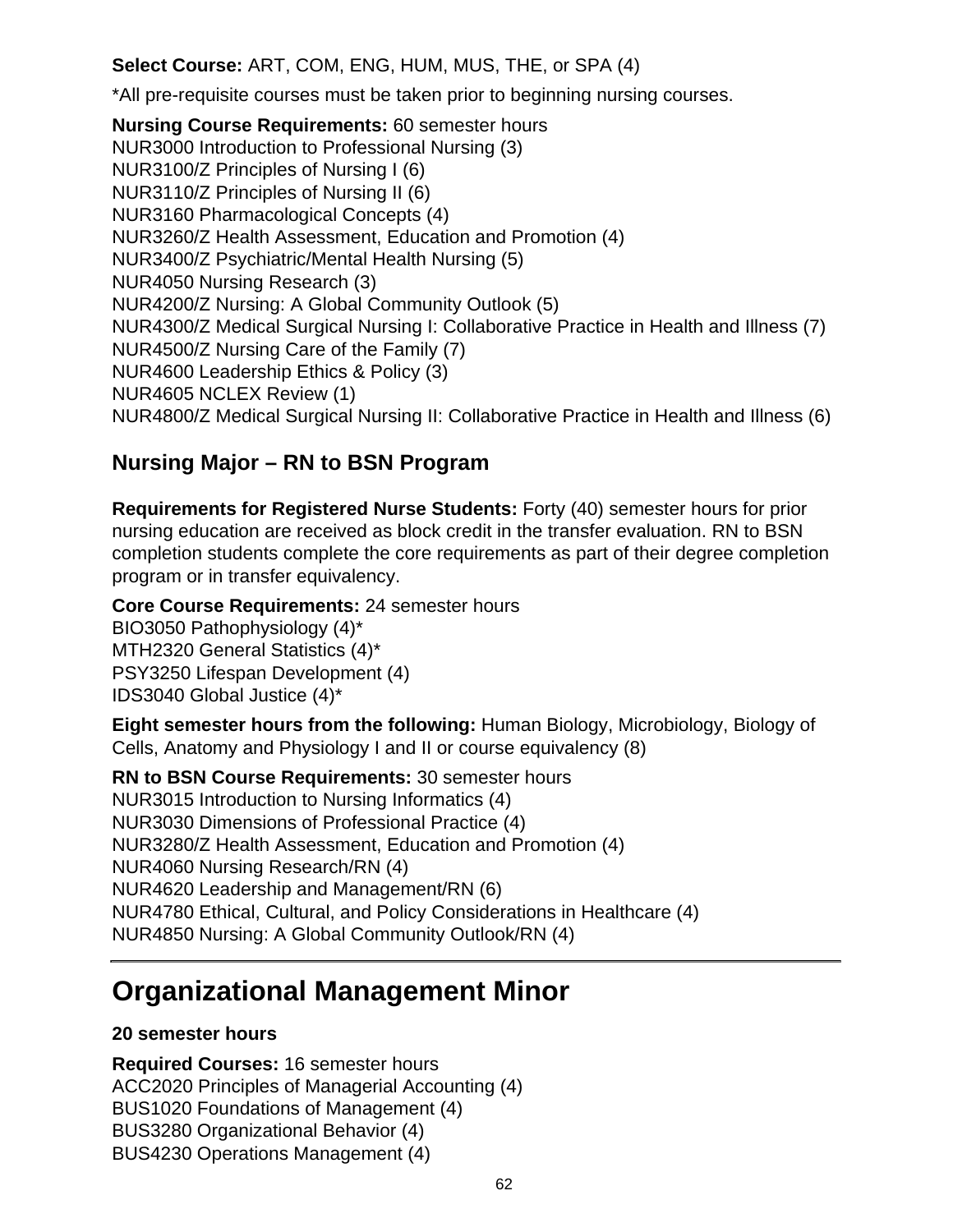**Selected Courses:** Choose one additional course BUS3010 Dynamics of Leading Organizations (4) BUS3250 Human Resource Management (4) BUS4200 Not-for-Profit Strategic Management (4)

## **Parks and Recreation Leadership**

## **Bachelor of Science**

This major is only available on the George Williams College campus.

The parks and recreation field involves managing and leading the recreation programs and business operating systems in settings such as community, state and national parks, resorts, youth camps, college campuses, assisted living centers, outdoor education centers and nature centers. The Parks and Recreation Leadership program prepares students to design, manage and lead recreation programs in all of those settings. The program enables students to develop core values of integrity, citizenship, excellence and lifelong learning and acquire foundational parks and recreation knowledge and skills. Additionally, the development of critical thinking, written and oral communication skills are addressed throughout the curriculum.

**Required Courses**: 48 semester hours of coursework and internship REC1750 Practicum in Outdoor Living Skills (4) REC1760 Leisure and Society (4) REC2220 Recreation Leadership (4) REC2500 Working with Diverse Populations in Parks and Recreation (4) REC3330 Recreation Programming (4) REC3990 Recreation Administration: Issues and Ethics (4) REC3400 Outdoor Recreation and Education (4) REC3500 Outdoor Recreation Skills I (4) REC3510 Outdoor Recreation Skills II (4) REC4400 Camp and Outdoor Center Administration (4) REC4780 Parks and Recreation Leadership Internship (4) REC4980 Senior Seminar in Parks and Recreation Leadership (4) **Required Supportive Courses:** 12 semester hours

BIO2200 Humans and the Environment (4) PSY3250 Lifespan Development (4) SUS3300 Environmental Statistics (4)

# **Philosophy**

## **Bachelor of Arts**

Philosophy is the study of the grounds of knowledge about ourselves, our world and our values. As the most fundamental of the sciences, it seeks answers to the most profound questions of human existence through the use of rational argument. Aurora University's major in philosophy serves students whose personal or professional interests would be furthered by careful training in close reading, critical analysis, logical reasoning, effective argumentation, and broad and creative thinking.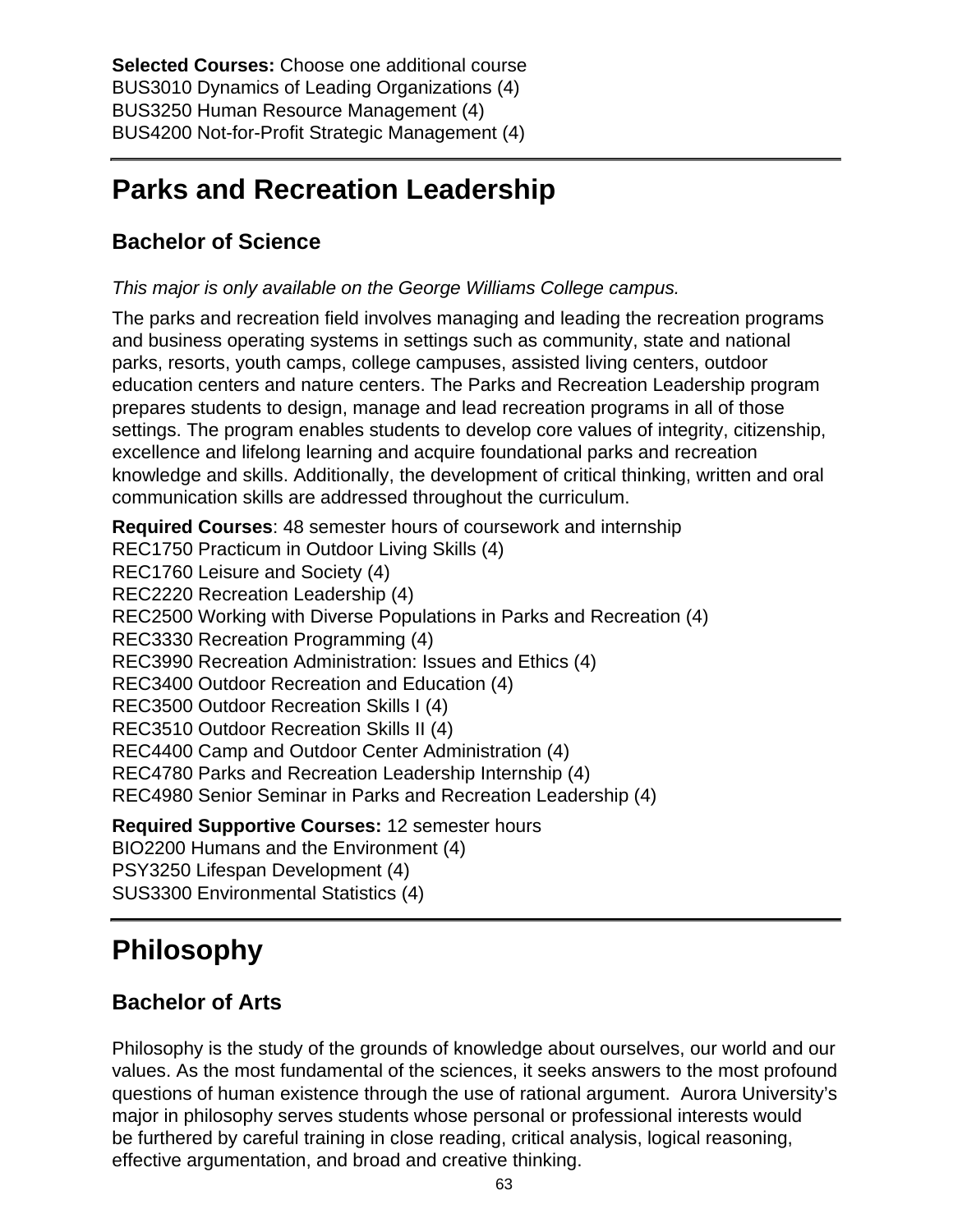The major emphasizes study in the history of philosophy, offering students a comprehensive grasp of the major thinkers and themes of the past two and a half millennia. It is designed to foster a deepened understanding of the contexts and issues that have shaped our thinking, while training students to approach philosophical questioning with insight, rational acuity and intellectual rigor.

The philosophy major is an excellent preparation for careers in law, politics, medicine, public service and business, as well as for those who aim to pursue graduate studies in the field. Because of its focus on understanding the roots and contexts of ideas, the major also offers itself as a useful complement to other studies in the sciences and humanities.

**Required Courses:** 20 semester hours PHL1200 Logic (4) PHL/HST2250 Ancient Philosophy: History of Philosophy I (4) PHL3300 Modern Philosophy: History of Philosophy II (4) PHL3350 History of Philosophy III (4) PHL4990 Senior Seminar in Philosophy (4)

**Selected Courses:** Choose 12 semester hours with at least one class at the 3000-level or higher PHL1100 Problems of Philosophy (4) PHL2100 Ethics (4)

PHL/PSC2200 Introduction to Political Philosophy (4)

PHL/ART2700 Art and Philosophy (4)

PHL/REL3100 Philosophy of Religion (4)

PHL3150 Professional Ethics (4)

PHL3200 Business Ethics (4)

PHL3400 The Good Life? (4)

PHL3500 Philosophy of Love and Sex (4)

PHL3600 Analytic Philosophy (4)

PHL3800 Special Topics in Philosophy (4) PHL/PSC4650 Classics in Political Philosophy (4)

PHL/PSC4660 Modern Political Philosophy (4)

# **Philosophy Minor**

### **20 semester hours**

Aurora University's minor in philosophy serves students whose personal or professional interests would be furthered by careful training in close reading, critical analysis, logical reasoning, effective argumentation, and broad and creative thinking.

A minor in philosophy is eminently helpful for students planning careers in law, politics, medicine, public service and business. Because of its focus on understanding the roots and contexts of ideas, the minor also offers itself as a useful complement to other studies in the sciences and humanities.

**Required Courses:** 8 semester hours PHL1200 Logic (4) PHL/HST2250 Ancient Philosophy: History of Philosophy I (4) or PHL3300 Modern Philosophy: History of Philosophy II (4) or PHL3350 History of Philosophy III (4)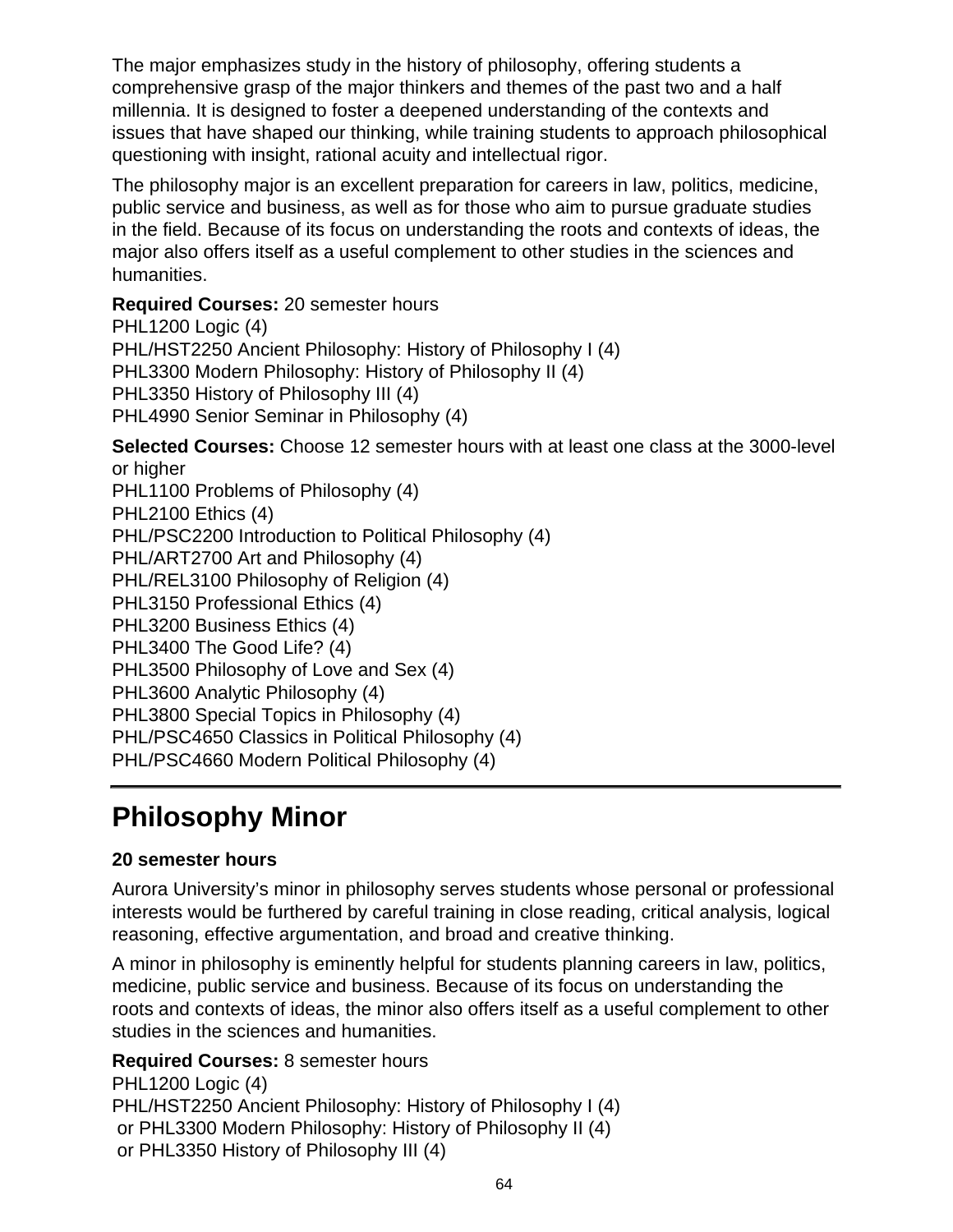**Selected Courses:** Choose 12 semester hours with at least one class at the 3000-level or higher PHL1100 Problems of Philosophy (4) PHL2100 Ethics (4) PHL/PSC2200 Introduction to Political Philosophy (4) PHL/ART2700 Art and Philosophy (4) PHL/REL3100 Philosophy of Religion (4) PHL3150 Professional Ethics (4) PHL3200 Business Ethics (4) PHL3400 The Good Life? (4) PHL3500 Philosophy of Love and Sex (4) PHL3600 Analytic Philosophy (4) PHL3800 Special Topics in Philosophy (4) PHL/PSC4650 Classics in Political Philosophy (4) PHL/PSC4660 Modern Political Philosophy (4) PHL4990 Senior Seminar in Philosophy (4)

# **Physical Education**

### **Bachelor of Arts — Special Teaching Licensure K-12 Major**

The preparation of a competent and caring physical educator is accomplished through a comprehensive curriculum requiring a rigorous, interdisciplinary academic program. The learning environment, inclusive of classroom and field experiences, is structured to develop within the individual, measurable behaviors in effective communication, critical thinking, problem solving, creative planning, and leadership skills. Student development is nurtured through close, personal contact with faculty in an authentic learning environment, characterized by opportunities for applied learning and dynamic delivery systems based upon learner needs and characteristics. Students who desire to teach physical education must possess a strong commitment to meeting the learning needs of the "whole child" through physically oriented activities that are appropriate for the age, ability, capability, and interests of their students. The Physical Education Teacher Licensure K–12 program is closely aligned with the School of Education and promotes the philosophy of "Achieving Excellence in Teaching and Learning through Professional Education Communities." This major encompasses an endorsement in middle school health education and a state-required endorsement in coaching from the American Sport Education Program. Majors will engage in clinical experiences at the elementary, middle school and high school levels.

### **Special Teaching Licensure K–12 Major**

**Professional Core Courses for Teaching:** 47–50 semester hours\*

BIO1060 Human Biology (4) PED1320 Foundations of Dance (1) PED1510 Foundations of Teaching K–12 Physical Education (2) PED2080 First Aid (1) or current American Red Cross First Aid/CPR card on file PED2300 Coaching Principles and Techniques (2) or current online certificate on file PED2400 Inclusive Physical Education Characteristics/ID Disability and the Law (4)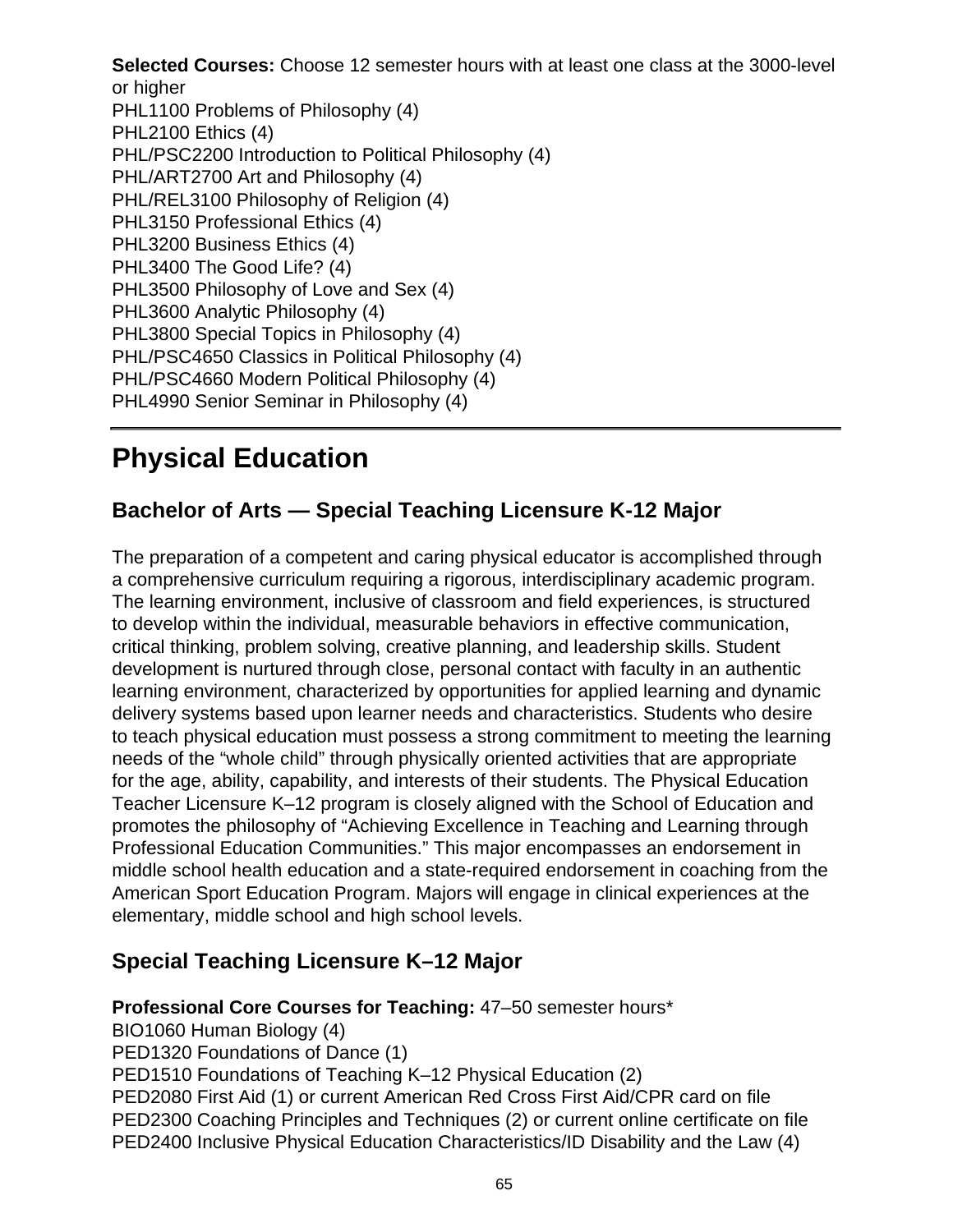PED2510 K–12 Student Learning Through Fitness Activities (4) PED2520 K–12 Student Learning Through Sport Activities (4) PED2600 Motor Development (2) PED3000 An Integrated Approach to Teaching K–5 Physical Education (4) PED3025 Enhancing Cultural Awareness through Dance (2) PED3050 An Integrated Approach to Teaching 6–12 Physical Education (4) PED3060 Curriculum Development and Administration of K-12 Physical Education (2) PED3150 Assessing Student Learning in Health and Physical Education (4) PED/HED3215 Kinesiology for Physical Education and Coaching (4) PED/HED3230 Physiology of Exercise for Physical Education and Coaching (4) PED4760 Student Teaching Seminar for Physical Education K–12 (2)

\*Refer to Secondary Education Major and School Health Education Minor sections.

**Education Core Courses:** 34 semester hours EDU2260 Learning Theories and Application (4) PSY3350 Child and Adolescent Development (4) EDU/SPED3510 Cross Cultural and SPED Diversity (4) EDU3720 Reading Across the Curriculum (4) SPED3750 Prosocial Skills and Challenging Behaviors (4) SPED3620 Language Development and Diversity (4) EDU4750 Student Teaching Internship (10)

**Required Minor in School Health Education:** 24 semester hours HED/IDS1610 Being Human: Ethics and Morality (4) BIO2080 Nutrition and Health Promotion (4) HED3300 Planning for Health Education (4) SWK2050 Drugs and Human Behavior (4) HED3260 Strategies in Health Promotion (4) HED4300 Methods in Health Education (4)

Individuals wanting the secondary health endorsement must also pass the ISBE Health Content Area Exam.

### **Activity Courses**

PED1000 Beginning Tennis PED<sub>1110</sub> Golf PED1120 Business Golf PED1130 Yoga I PED1140 Yoga II PED1150 Pilates I PED1160 Pilates II PED1170 Cardio Kick and Sculpt PED1180 Cardiovascular Training PED1190 Wellness Walking PED1200 Fitness for Life PED1210 Strength Training PED1220 Self-Defense PED1230 Core Strengthening PED1240 Aerobic Dance PED1250 Ninjutsu as Self Defense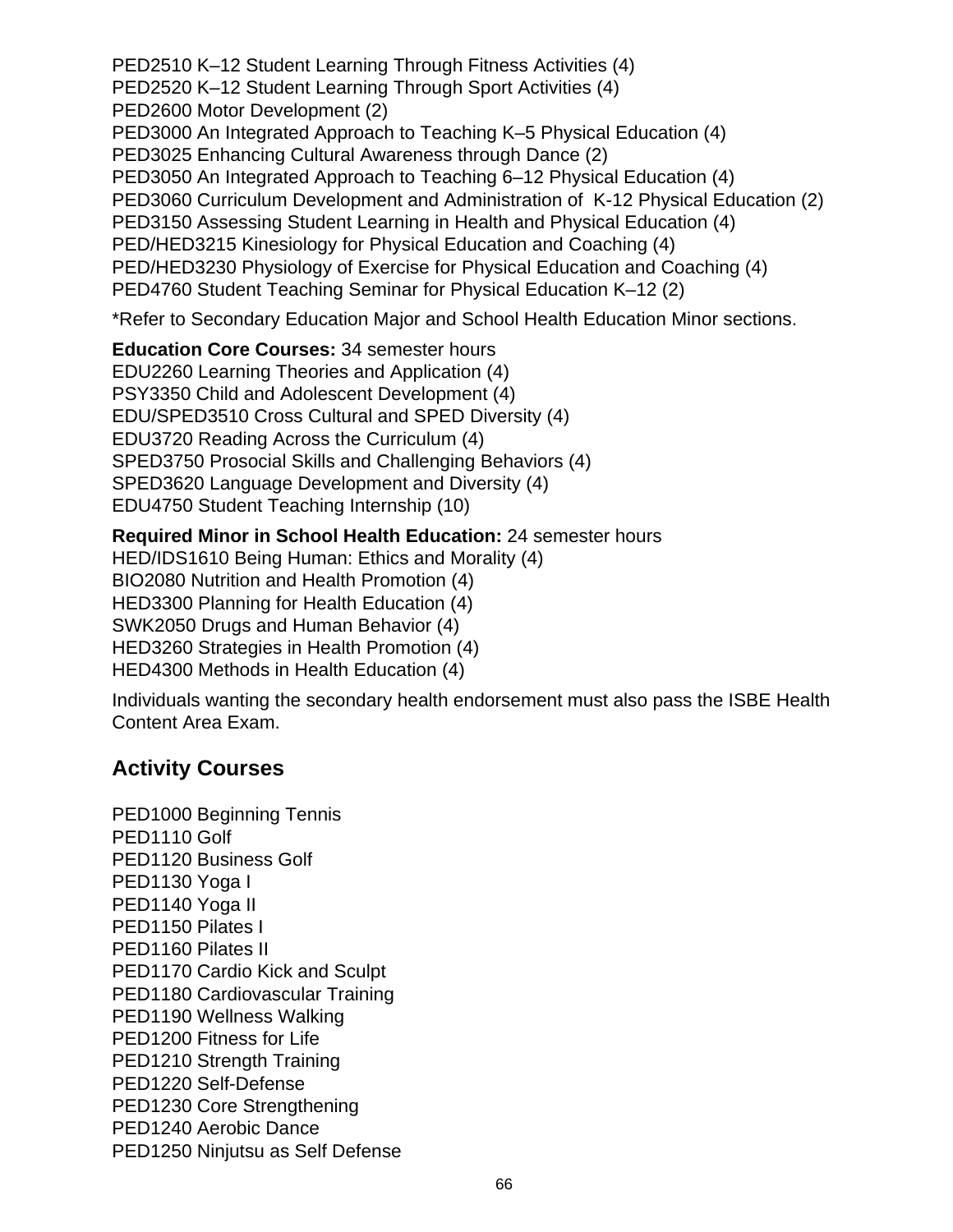PED1310 Step Aerobics PED1320 Foundation of Dance PED1400 Lifeguarding PED1410 Cardiovascular Training Inside and Out PED1420 Step and Train PED1450 Train and Tee-Off PED2230 Olympic Style Weightlifting I PED2235 Olympic Style Weightlifting II

### **Professional Courses**

The following courses are designed primarily for sport management, exercise science and physical education majors/minors. See prerequisites for courses that are available to non-majors.

PED1510 Foundations of Teaching K–12 Physical Education PED1600 Career Exploration in Sport Management PED2080 First Aid/CPR PED2210 Sports in Society PED2260 Technology in Sport Promotion and Programming PED2300 Coaching Principles and Techniques PED2330 Officiating Team Sports PED2340 Sports Statistics PED2400 Inclusive PE Characteristics/ID Disability and the Law PED2500 Prevention and Care of Athletic Injuries and Illness PED2510 K–12 Learning through Fitness Activities PED2520 K–12 Student Learning through Sport Activities PED2550 Advanced Strength Training and Conditioning: Certification Preparation PED2600 Motor Development PED2860 Intercollegiate Participation Courses PED2942 Sport Management Field Experience PED3000 An Integrated Approach to Teaching K–5 Physical Education PED3025 Enhancing Cultural Awareness through Dance PED3040 Sport Management PED3045 Sport Law PED3050 An Integrated Approach to Teaching 6–12 Physical Education PED3060 Curriculum Development and Administration of K–12 Physical Education PED3150 Assessing Student learning in Health and Physical Education PED3210 Kinesiology for Athletic Training, Fitness and Health Sciences PED/HED3215 Kinesiology for Physical Education and Coaching PED3225 Physiology of Exercise for Athletic Training, Fitness and Health Sciences PED/HED3230 Physiology of Exercise for Physical Education and Coaching PED/BIO3240 Biomechanics PED3250 Fitness Assessment and Program Design PED3300 Advanced Program Design for Special Populations PED3350 Advanced Sports Performance and Program Design PED/BIO3460 Sports Nutrition PED3480 Sport Psychology PED4010 Applied Exercise Physiology PED4110 Administration of Health and Human Performance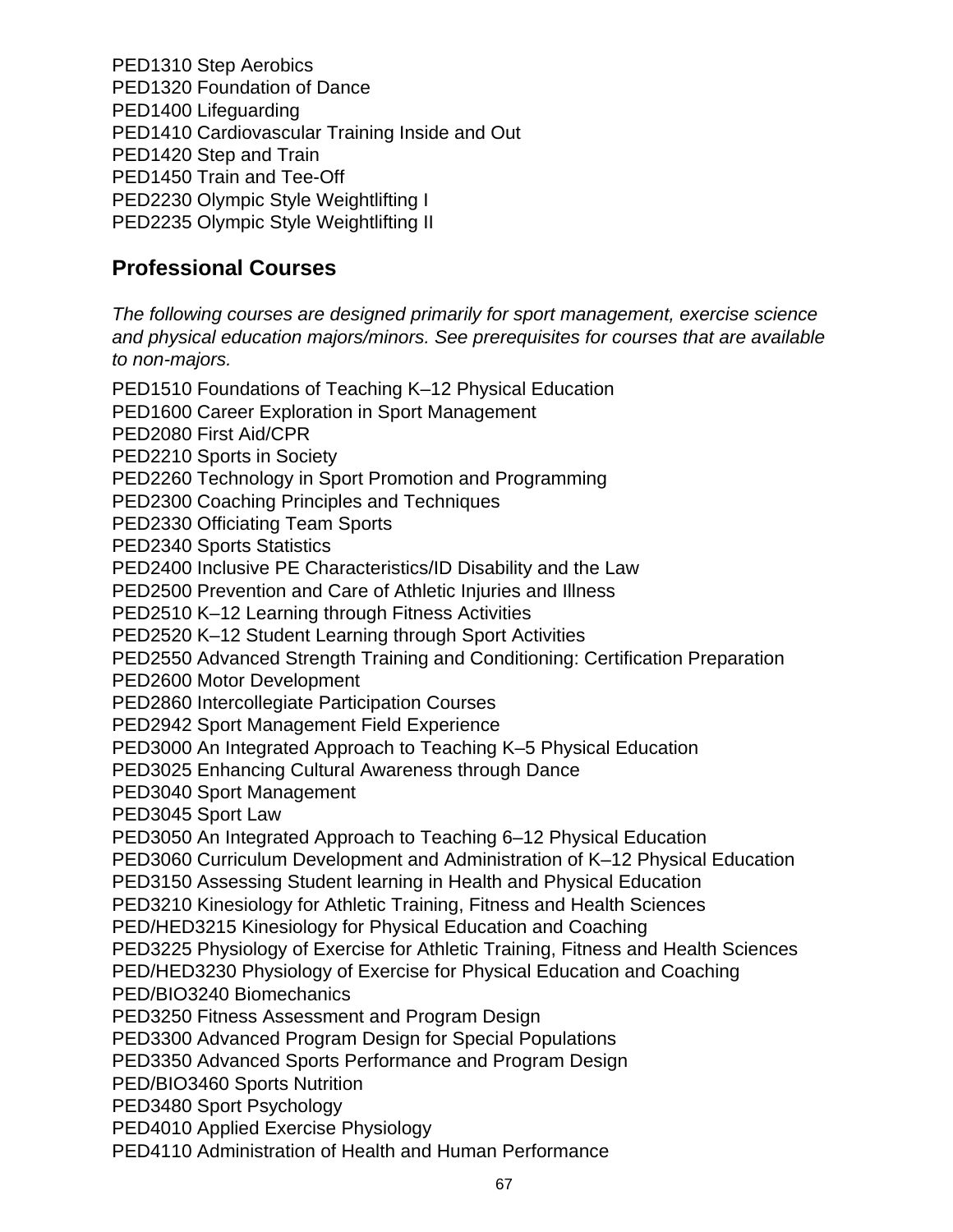PED4200 Pre-Professional Practicum PED4250 Internship PED4370 Facilities and Special Events PED4760 Student Teaching Seminar for PED K–12 PED4945 Sport Management Internship

## **Physiology Minor**

### **20 semester hours**

**Required Courses:** 4 semester hours BIO1210/1210Z Biology of Cells with laboratory (4)

**Selected Courses:** Choose 4 courses - 16 semester hours BIO2080 Nutrition and Health Promotion (4) \*BIO2650 Essentials of Anatomy and Physiology (4) BIO2660/2660Z Anatomy and Physiology I with laboratory (4) BIO2670/2670Z Anatomy and Physiology II with laboratory (4) BIO3050 Pathophysiology (4) BIO3100 Human Physiology (4) BIO3270 Plant Physiology (4) BIO3360 Biogerontology (4) BIO3790 ACCA Affiliated Course (2–4) (requires permission of department chair) BIO3810 Special Topic in Anatomy and Physiology (4) (requires permission of department chair) PED3225 Physiology of Exercise for Athletic Training, Fitness, and Health Sciences (4) \*Students will not receive credit for both BIO2650 (Essentials of Anatomy and

## Physiology) and BIO2660/2670 (Anatomy and Physiology I and II)

# **Political Science**

## **Bachelor of Arts**

The political science program at Aurora University is designed to prepare students for business and industry, criminal justice, government service, and graduate or law school. The majority of political science majors enter the business and professional world immediately upon graduation. The program is designed to prepare students to meet these goals, and students are encouraged to have a double major or minor to increase their opportunities in today's competitive job market. For example, students are urged to consider business, communication, computer science, criminal justice, history, psychology, social work and sociology as second majors or minors, or the international studies minor.

For students who are considering graduate or law school, the program is very effective in preparing them for the highly competitive Graduate Record Examination and the Law School Admissions Test. Our graduates are able to successfully compete for admission at the national level. Aurora University political science graduates have been accepted to outstanding graduate and law schools across the U.S.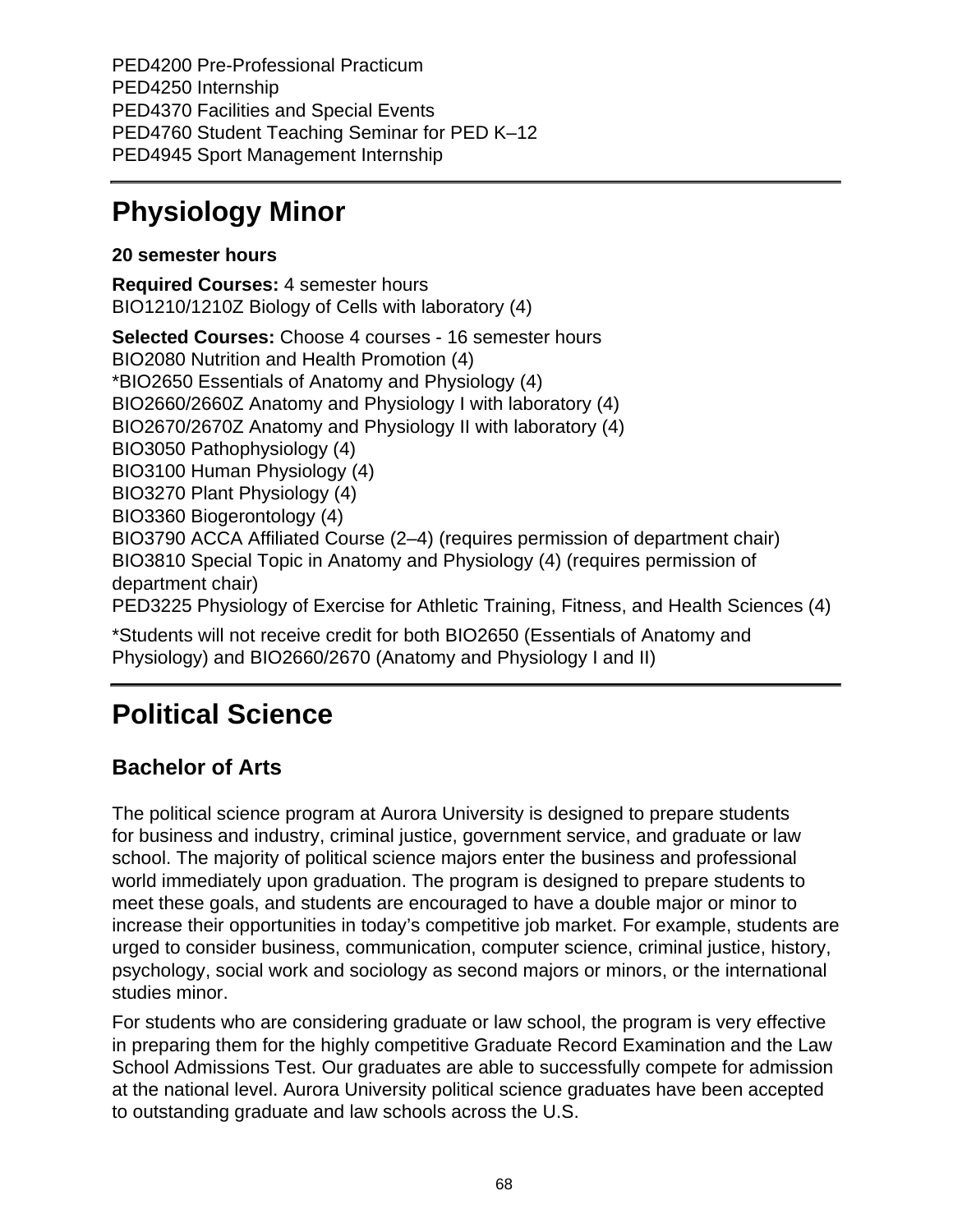The political science program is highly individualized. In addition to coursework and on-campus activities and organizations, students have the opportunity to gain practical experience through a variety of off-campus experiences, including work-study terms, both state and national internship programs, and study-abroad programs. Students also have the opportunity to participate in independent study coursework designed to explore areas of particular interests.

**Required Courses:** 24 semester hours PSC1300 Introduction to U.S. Government (4) PSC1500 Introduction to International Relations (4) PSC2130 Introduction to Comparative Politics (4) PSC2200 Introduction to Political Theory (4) PSC/SOC/CRJ3600 Methods of Social Scientific Research (4) PSC4700 Senior Thesis Seminar (4)

**Selected Courses:** Choose 20 semester hours from any of the following

### 1. **U.S. Government Electives**

PSC3140 Campaigns, Elections, and Voting (4) PSC/CRJ3180 Constitutional Law and the Judicial System (4) PSC/HIS3250 Illinois History and Government (4) PSC3260 American Political Culture (4) PSC3270 The American Presidency (4) PSC3280 State and Local Politics (4)

2. **International Relations Electives** PSC3320 International Organizations and Human Rights (4) PSC3330 Anti-Americanism (4) PSC/SOC/BIO3700 Politics of Global Health and Medicine (4)

### 3. **Comparative Politics Electives** PSC/LTS3200 Contemporary Latin American Politics (4) PSC/SOC3610 European Politics (4) PSC3520 African Politics (4) PSC3530 Middle Eastern Politics (4) PSC3520 Asian Politics (4)

- PSC3650 Capitalism vs. Communism (4) 4. **Political Philosophy Electives**
	- PSC/PHL4650 Classical Political Philosophy (4) PSC/PHL4660 Modern Political Philosophy (4)

### 5. **Other Electives**

SOC/PSC/CRJ3510 Human Rights and Responsibilities (4) PSC2400 Special Topics in Political Science (4) PSC/SOC3400 Social Problems and Public Policies (4) PSC3810 Advanced Topics in Political Science (4) PSC4410 Readings Seminars in Political Science (4) PSC4830 Internship in Political Science (2-4) PSC4980 Independent Study (2-4)

## **Pre-Law Concentration**

**Required Courses:** 8 semester hours PHL1200 Logic (4)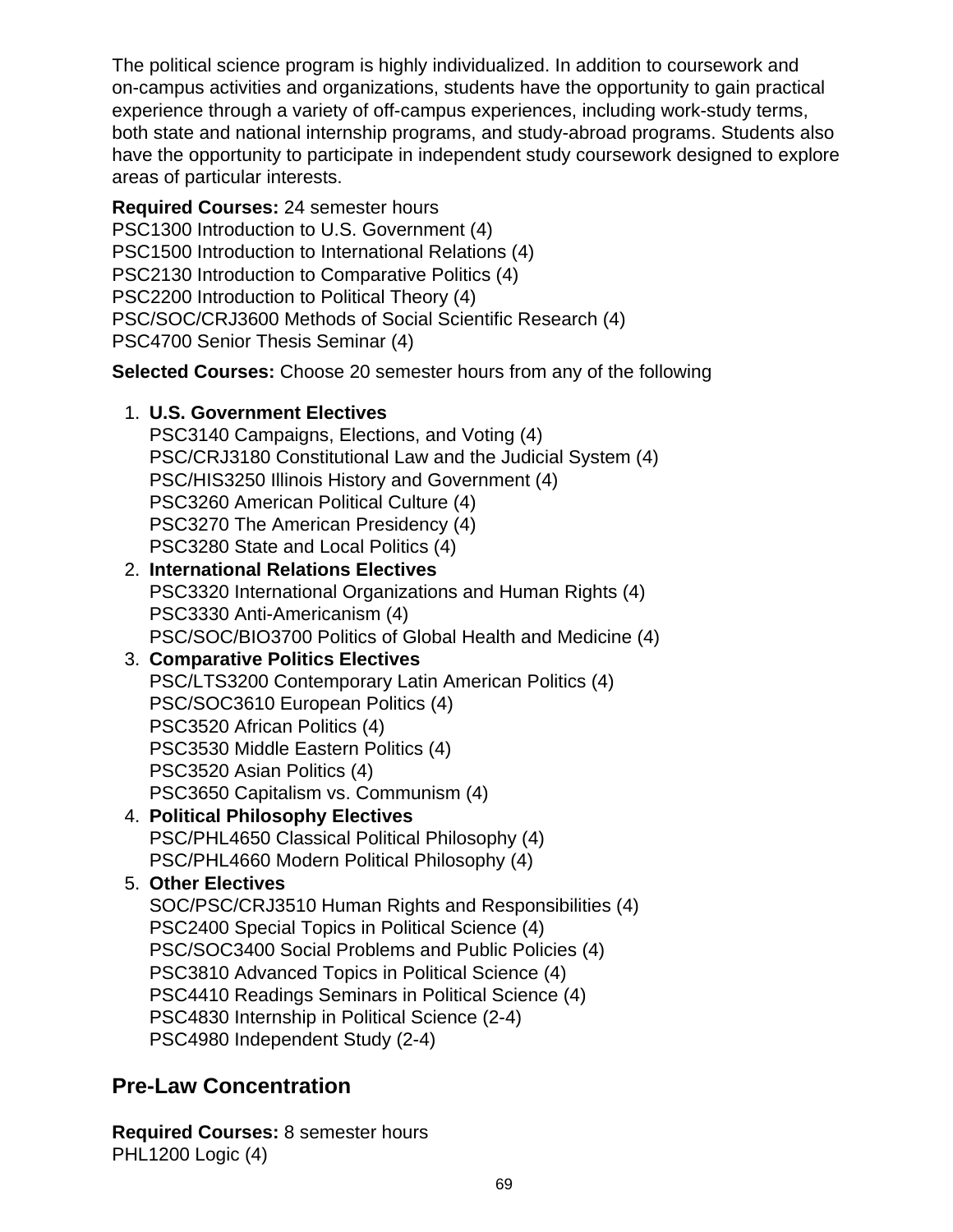## **Political Science Minor**

### **20 semester hours**

**Required Courses:** 8 semester hours PSC1300 Introduction to U.S. Government (4) PSC1500 Introduction to International Relations (4)

**Selected Courses:** 12 semester hours Choose from additional courses in the political science program.

## **Pre-Law Minor**

### **20 semester hours**

**Required Courses:** 12 semester hours PHL1200 Logic (4) PSC/PHL2200 Introduction to Political Theory (4) PSC3180 Constitutional Law and the Judicial System (4)

### **Selected Courses:** 8 semester hours

Choose from additional courses in the political science program.

Note: Students transferring PSC credits from other institutions may apply for substitution of courses listed as prerequisites.

## **Professional Selling Minor**

### **20 semester hours**

The professional selling minor at AU is designed for students who are interested in developing stronger sales and prospecting skills, including tools for motivation and effective selling systems. The minor provides focused coursework to enhance other business majors or add another skill set to a major outside the business school.

MKT2300 Principles of Marketing (4) MKT3320 The Professional Sales Process (4) MKT3350 Consumer Behavior (4) MKT3360 Sales Management and Motivation (4) MKT4320 Advanced Business Selling (4)

# **Psychology**

### **Bachelor of Arts**

This major is offered in the Traditional and Adult Degree Completion format.

Psychology is the scientific study of the mind and behavior. A bachelor of arts degree in psychology can prepare students for a variety of career options, including careers in the human services, business management, personnel, counseling, behavioral instruction, or as a family worker and youth advocate. The major is also an excellent preparation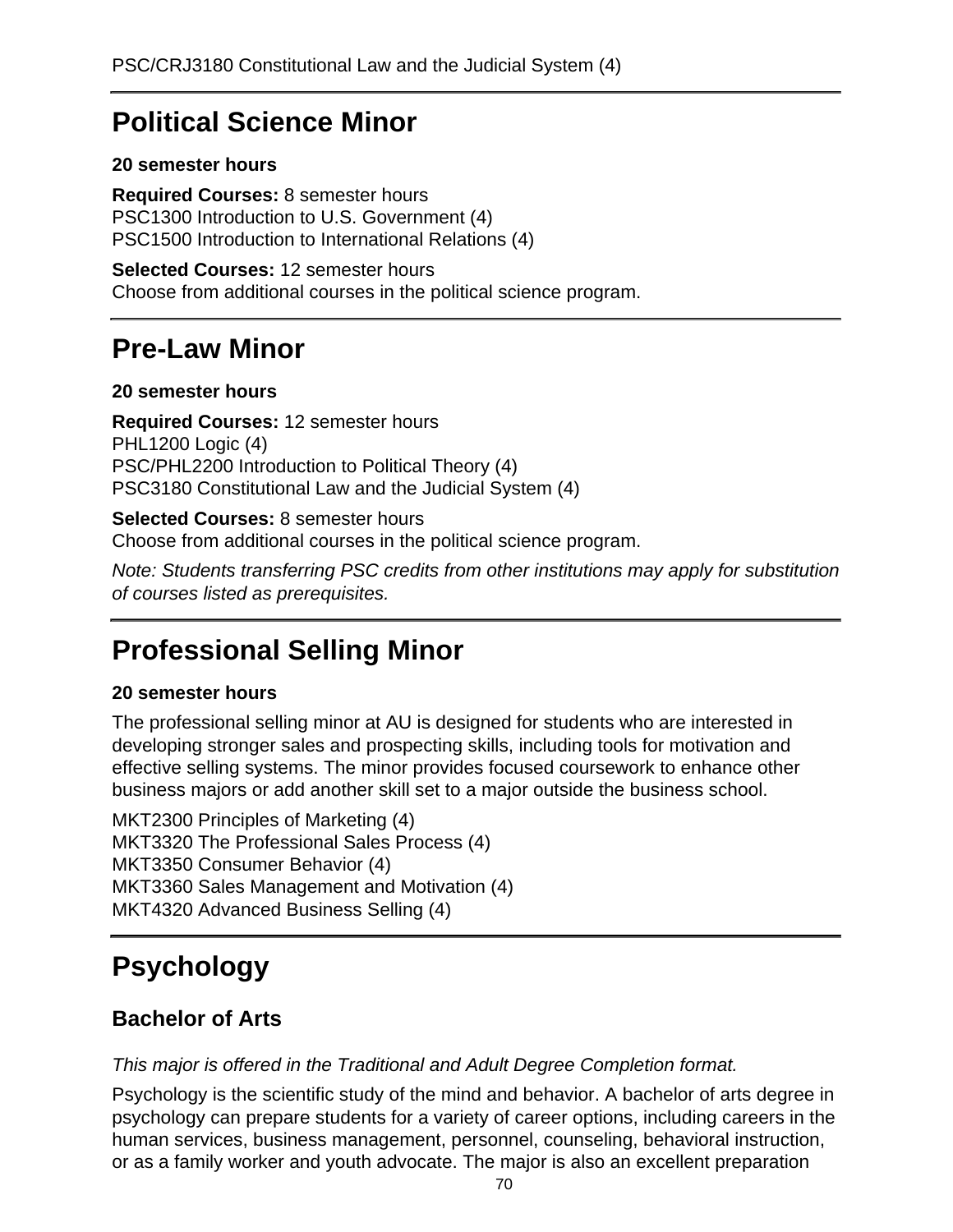for graduate study in a variety of areas, including psychology, business, education, social work and law. As a psychology major, students will study human behavior from a lifespan developmental perspective; including both abnormal and normal behavior as it is affected by the learning process, personality development, motivation, the cultural environment, and interaction with others.

This dynamic field has long been one of the most popular areas of study for Aurora University students. Because of the flexible program requirements and the opportunity to develop individual interests, the psychology major is often teamed with criminal justice, sociology, social work, recreation, political science, business, or communication in a student's pursuit of a double major or a minor. Independent study and internship opportunities are readily available. Aurora University students have worked in local hospitals, social service agencies, group homes and schools, as well as in various businesses, state institutions and government offices. The major can be completed with evening classes.

\*\*\*The admission requirements for the Adult Degree Completion program are two years of demonstrated work experience, military service or other relevant adult responsibilities, and 15 semester hours of transferable college credit with a GPA of 2.0 or higher. Individual circumstances can be reviewed by an admission counselor. (See program requirements below)

### **Total Psychology Major Requirements:** 37 semester hours

**Required Courses:** 21 semester hours PSY1100 General Psychology (4) PSY2210 Careers in Psychology (1) PSY3380 Brain and Behavior (4) PSY/SOC3500 Research and Statistical Methods (4) PSY3520 Experimental Psychology (4) PSY4700 Contemporary Issues in Psychology (4)

**Two courses from Group A:** 8 semester hours PSY/SOC3450 Social and Applied Psychology (4) PSY2340 Personality (4) PSY3660 Abnormal Psychology (4) PSY3350 Child and Adolescent Development (4) or PSY3360 Adult Development and Aging (4)

### **One course from Group B:** 4 semester hours

PSY2300 Learning and Motivation (4) PSY3400 Cognitive Psychology (4) PSY4200 Sensation and Perception (4)

**Selected Courses:** 4 semester hours PSY/SOC3430 Issues in the Study of Gender and Sexuality (4) PSY3460 Exceptional Individual (4) PSY3470 Industrial/Organizational Psychology (4) PSY3700 Clinical and Counseling Psychology (4) PSY3810; 4810 Special Topics in Psychology (4) PSY3940; 4940 Internship in Psychology (1–4) PSY4520 Psychological Assessment (4) or Another four-hour course from Group A or B list, excluding PSY3250 Lifespan Development.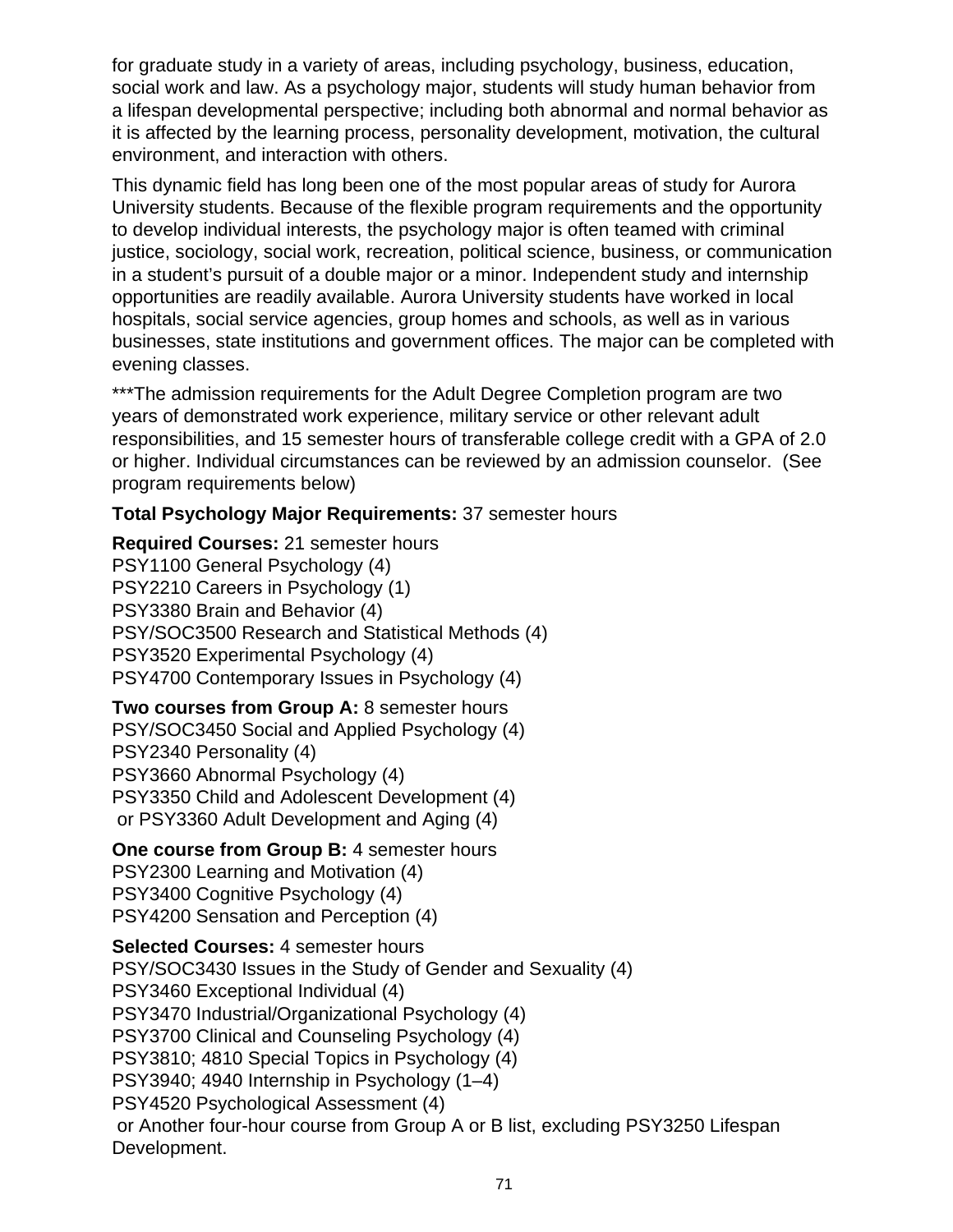## **Psychology Minor**

### **18 semester hours**

This minor is available on the Aurora and George Williams College campuses.

**Required Course:**

PSY1100 General Psychology (4)

#### **Selected Courses:**

Choose 14 semester hours in the psychology program.

# **Religion**

### **Bachelor of Arts**

The religion major at Aurora University is intended to provide a broad training in the study of religion, offering students a wide range of classes taught by a diverse and committed faculty. The university's Christian roots are reflected in courses which focus on Christianity from a variety of perspectives, while courses on other families of faith and individual faith traditions, such as East Asian and Indian religions, Islam, and Judaism, permit students the opportunity to study religion closely within its global context. Overall, the major emphasizes the encounter of the world's religions, and the ways in which religious people seek to understand diversity and the beliefs of others.

Students majoring in Religion will deal with pressing issues facing religions in the modern world, such as evil and suffering, gender and sexuality, and ethical and moral formation. They will seek to understand the core notions of religion itself: our yearning for perfection and continued awareness of imperfection, our sense of the transcendent and its implications for the mundane, our search for guidance in our judgments and behavior.

Whatever your background or motivation in studying religion, we aim to provide opportunities for you to ask some of life's biggest questions, to critically engage with some of the most enduring answers that human beings have offered in response to those questions, and to re-imagine your life and work in light of these encounters. Many of our students pursue interdisciplinary studies by combining the Religion major with another undergraduate major.

The Bachelor of Arts in Religion requires at least 32 semester hours of study, including 12 hours of required courses and 20 hours of selected elective courses, of which at least twelve hours must be at 3000-level or above.

**Required Courses:** 12 semester hours REL2060 Exploring Religion (4) REL2200 The Shaping of Christian Identity (4) REL4990 Seminar in Religious Studies (4)

**Select Courses:** Choose 20 semester hours from the following groups, with at least 12 hours from courses numbered at the 3000-level or higher:

**Group A:** Global Families of Faith — Choose at least one REL2310 The Faiths of Abraham (4) REL2320 The Faiths of India (4)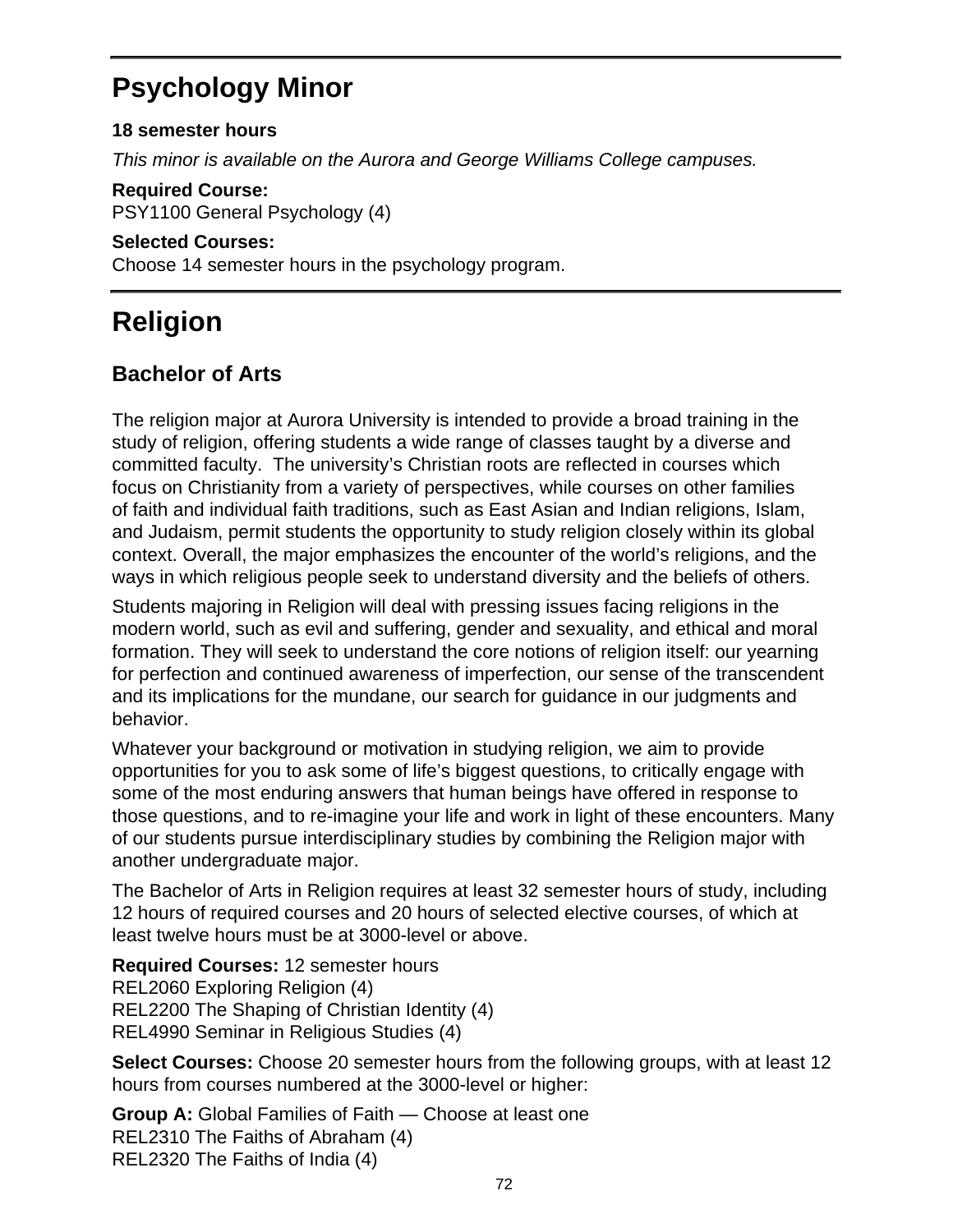REL2330 The Faiths of East Asia (4)

**Group B:** Religion in Today's World — Choose at least one REL1400 Spirituality for Today's World (4) REL3360 Jewish and Christian Responses to the Holocaust (4) REL3400 Love the Stranger: the History and Significance of Interfaith Dialogue (4) REL4200 Topics in Contemporary Religion (4)

**Group C:** Topics in Religion — Choose at least one REL1050 An Introduction to World Religions (4) REL1100 The Christian Bible (4) REL/HIS2760 Religion in America (4) REL/PHL3100 Philosophy of Religion (4) REL3350 Jesus (4) REL/ART3450 Icons and Idols: Religion and Art (4) REL/HIS3750 Topics in Religious History (4) REL/HIS3800 Reformation Europe (4)

# **Religion Minor**

## **20 semester hours**

The religion minor at Aurora University is intended to provide a broad training in the study of religion, offering students a wide range of classes taught by a diverse and committed faculty. The university's Christian roots are reflected in courses which focus on Christianity from a variety of perspectives, while courses on other families of faith and individual faith traditions, such as East Asian and Indian religions, Islam, and Judaism, permit students the opportunity to study religion closely within its global context. Overall, the minor emphasizes the encounter of the world's religions, and the ways in which religious people seek to understand diversity and the beliefs of others.

Students who minor in religion will deal with pressing issues facing religions in the modern world, such as evil and suffering, gender and sexuality, and ethical and moral formation. They will seek to understand the core notions of religion itself: our yearning for perfection and continued awareness of imperfection, our sense of the transcendent and its implications for the mundane, our search for guidance in our judgments and behavior.

Whatever your background or motivation in studying religion, we aim to provide opportunities for you to ask some of life's biggest questions, to critically engage with some of the most enduring answers that human beings have offered in response to those questions, and to re-imagine your life and work in light of these encounters. Many of our students pursue interdisciplinary studies by combining the religion minor with their other undergraduate disciplines.

## **Required Courses:**

REL2060 Exploring Religion (4)

**Select an additional 16 semester hours from the religion program, including at least eight hours at the 3000-level or higher.**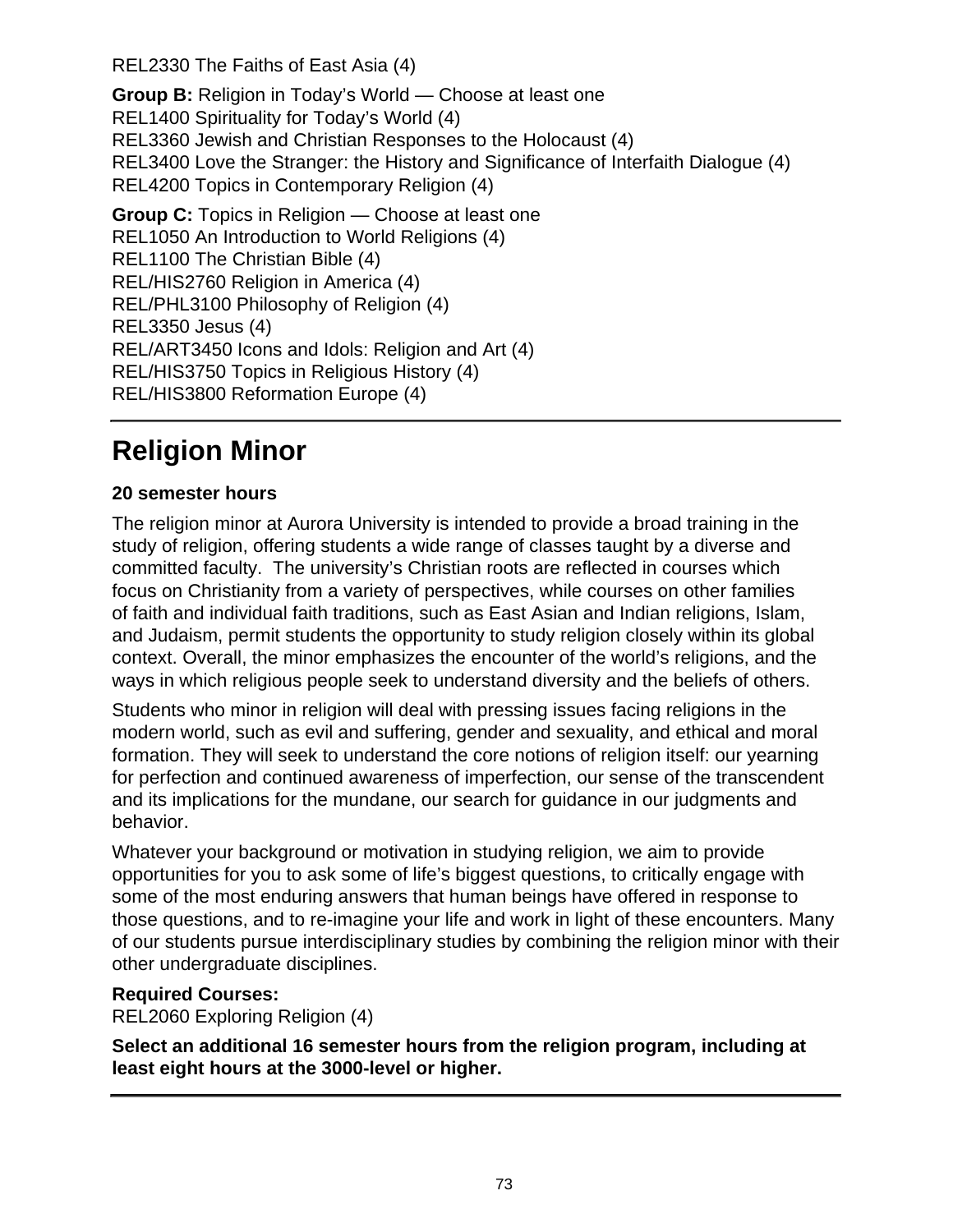# **School Health Education Minor**

## **24 semester hours**

This minor qualifies an individual for a middle school health endorsement in the state of Illinois. An endorsement allows a licensed educator to teach health education in the middle school full time, but in the high school a licensed educator may teach health education only part time. If a student majoring in K–12 physical education would like to qualify for the secondary school health endorsement, he/she must also pass the ISBE Health Content Area Exam.

IDS1610 Being Human: Ethics and Morality (4) HED3300 Planning for Health Education (4) SWK2050 Drugs and Human Behavior (4) BIO2080 Nutrition and Health Promotion (4) HED3260 Strategies in Health Promotion (4) HED4300 Methods in Health Education (4)

# **Secondary Education - Supplemental Major (English, Mathematics, Social Science-History)**

Students seeking professional preparation in secondary education may complete a supplemental major in addition to an appropriate major offered by Aurora University. In the case of secondary education, the choice of the major is linked to subsequent licensure. For specific requirements, consult a Crouse Center advisor.

The career of a high school teacher requires intellectual competence and dedication to service. For those willing and able to meet the rigorous standards for Professional Educator Licensure, the contribution of helping students grow and learn during their teen years result in lifelong rewards.

Aurora University has designed its Professional Educator Licensure programs around the concept of achieving excellence in teaching and learning through collaboration in professional learning communities. To achieve the unit's overarching goal of a collaborative community of learners, we have developed our programs around three main organizing concepts: the collaborative educator; the curriculum; and the community and society. These concepts, taken together, are the foundation of experiences designed to transform teacher candidates who will make a difference in the lives of 9–12 students. They will facilitate their influence to transform the lives of their students. Our program goals complement the mission of Aurora University: An inclusive community dedicated to the transformative power of learning.

A student seeking a Professional Educator Licensure with a grade-level endorsement of secondary level (grades 9–12) must satisfy state requirements both in the primary major, the supplemental major and the General Education requirements. It is therefore essential the entering freshman work closely with an academic advisor to ensure all course requirements will be achieved. It is advisable for students to work toward fulfillment of Illinois State Board of Education (ISBE) requirements early in their academic careers. It is also essential teacher candidates apply to the School of Education as soon as the decision to teach is made. Candidates seeking licensure in one of the Aurora University ISBE-approved secondary subject areas must apply to the School of Education for acceptance no later than the end of the sophomore year,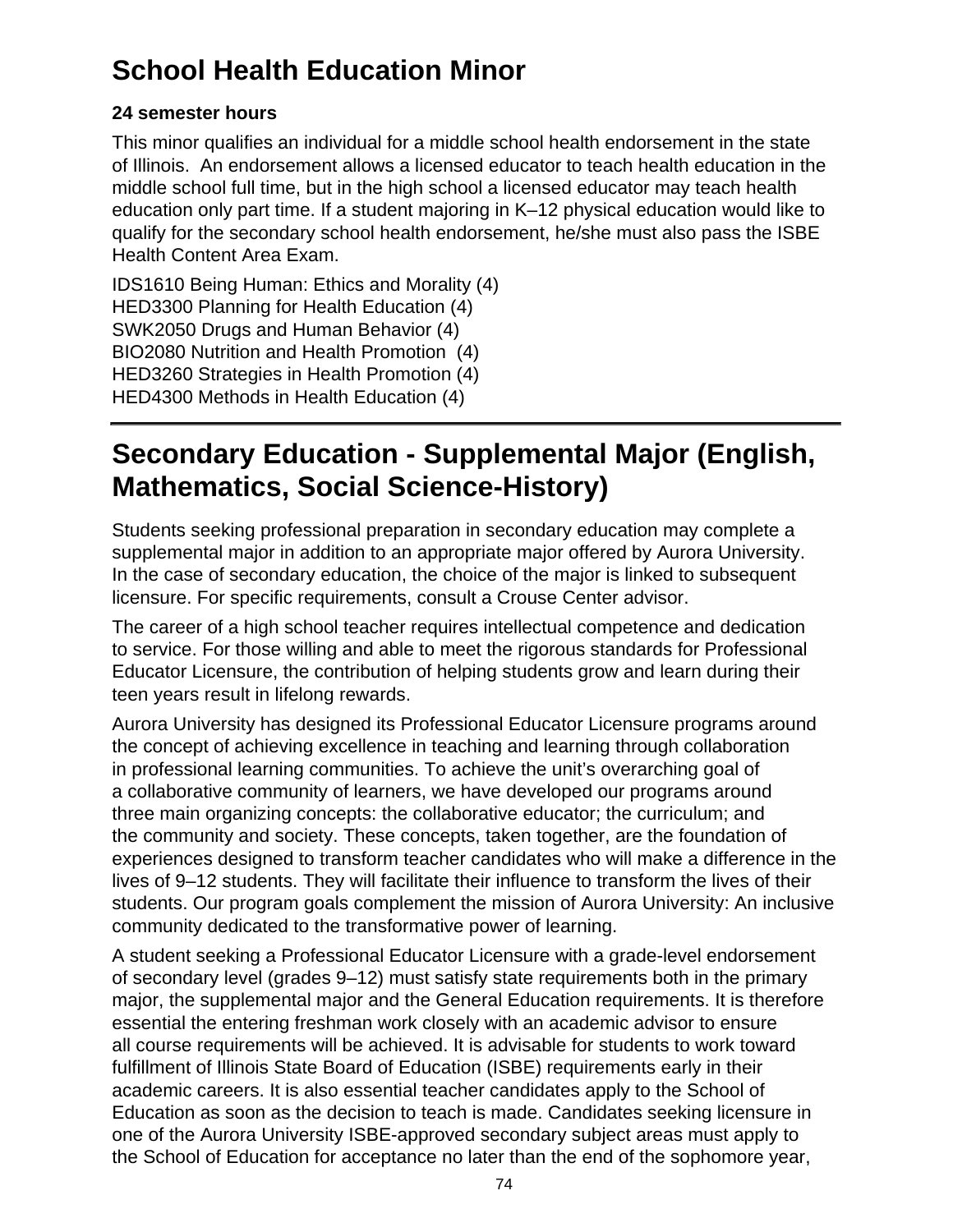or upon admission to the university as a transfer student in the case of those who have completed the sophomore year. Aurora University is approved by ISBE to offer the following secondary teacher licensure programs: English, mathematics, physical education, and social science-history.

# **Admission to the School of Education**

Admission to the university does not guarantee admission to a major in the School of Education. Only students who have been accepted into the School of Education may take methods courses.

### **Admission Criteria**

All secondary education students in English, mathematics, and social science-history must have a cumulative GPA of 2.75 to be admitted to secondary teacher education in the School of Education. In addition, to be fully admitted to the secondary teacher education program, a candidate must have completed an application form from the School of Education; passed a Criminal Background Check and Sex Offender Check through the Kane County Regional Office of Education and passed the TB Test; passed the Test of Academic Proficiency (TAP) OR have an ACTPlus Writing score of 22 or higher and a combined English/Writing score of 16, OR have an SAT score of:

If SAT taken before March 5, 2016:

- Composite score of 1030 (Critical Reading + Mathematics = 1030 or higher)
- Minimum score of 450 on Writing

If SAT taken on or after March 5, 2016:

- Composite score of 1110 (Evidence-based Reading and Writing + Mathematics = 1110 or higher)
- Minimum score of 26 on Writing and Language Test

## **Retention and Exit Criteria**

Students admitted into secondary teacher education must maintain a cumulative GPA of 3.0 in their major courses, and 2.75 overall, to remain in the teacher education program. In order to enroll in methods courses and/or student teaching, a candidate must be a fully admitted School of Education student. Candidates must demonstrate satisfactory progress, through completion of all required coursework and credit hours, including student teaching, successful completion of all Illinois State Board of Education Licensure exams, including successful completion of edTPA as determined by ISBE and Pearson, in order to be recommended for Professional Educator Licensure.

The School of Education is continuously redesigning its programs based on current research, state law and our conceptual framework. Students must be aware a mandated ISBE redesign may alter some of the requirements currently stated in this catalog, and programs are subject to newly adopted changes.

## **Courses Required for State Licensure in Secondary Education**

The required and selected courses in the "approved" major plus the following professional education courses must be satisfactorily completed for state licensure (total number of semester hours varies according to each program):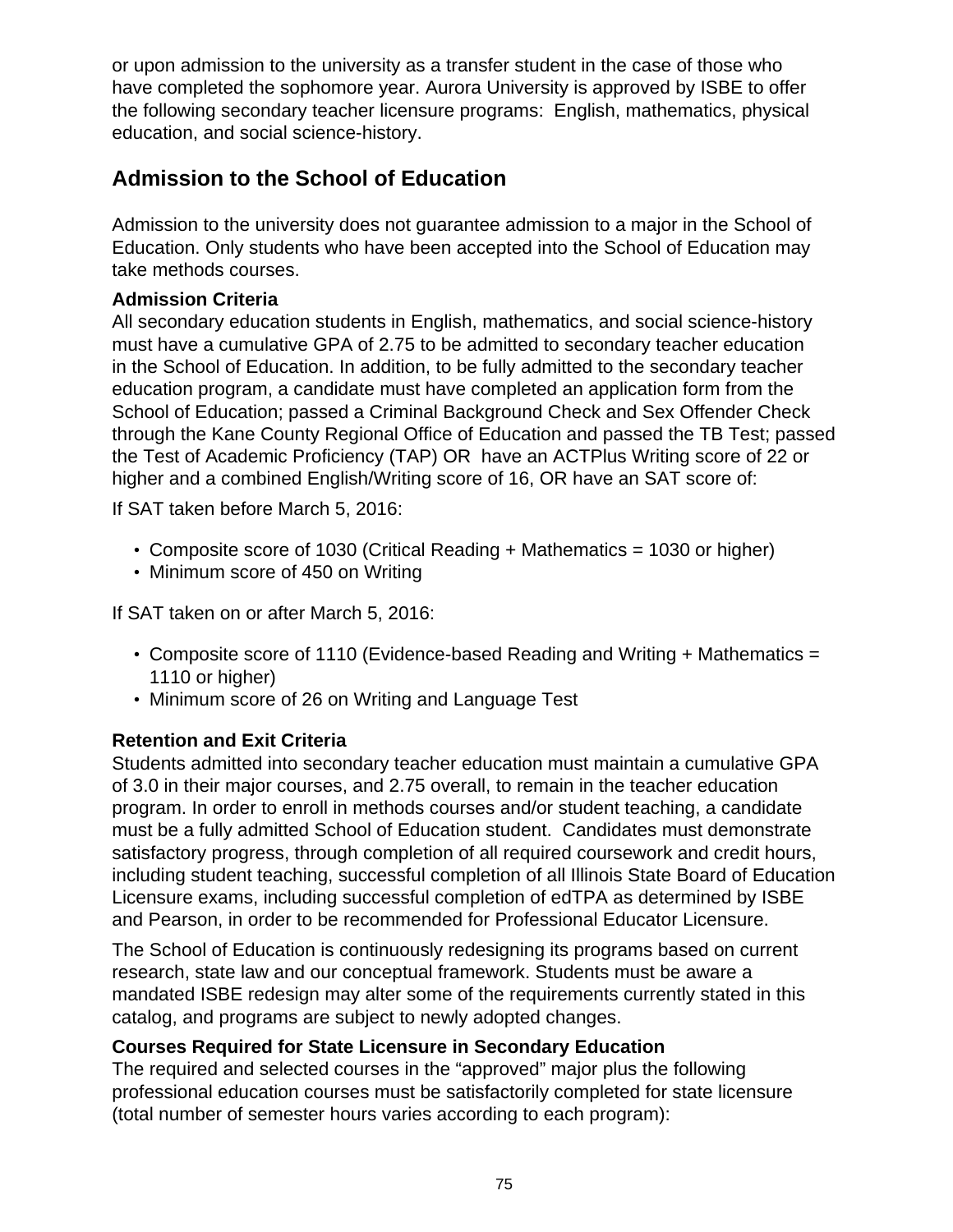### **Education Courses for English, Mathematics, and Social Science-History Licensure Students:**

- EDU2100 Foundations of Teaching and Learning (4)
- EDU2260 Theories of Learning (4)
- EDU3720 Reading Across the Curriculum (4)
- EDU3620 Secondary Methods of Teaching, Learning, Motivation and Assessment (4)
- SPED2120 Characteristics and Identification of Disabilities and the Law (4)
- SPED3750 Prosocial Skills and Challenging Behaviors (4)
- SPED4620 Collaboration Models for Inclusion (4)
- EDU4750 Student Teaching (13)
- EDU4760 Student Teaching Seminar (2)
- Junior Cornerstone Collaborative Research (.5)

## **Candidates will choose according to major:**

- English: ENG3820 Secondary Methods in English (4)
- Social Science-History: SBS3820 Secondary Methods in Social Studies (4)
- Mathematics: MTH3820 Secondary Methods in Mathematics (4)
- COM1550 Professional Communication (4) \*Required for Mathematics and English only

### **Additional Required Courses for Secondary Education English Licensure Students:**

- ENG2260 Critical Approaches to Literature (4)
- ENG2400 Grammar and Composition for Teachers (4)
- ENG/EDU3190 Multicultural Young Adult Literature (2)
- ENG3550 Language, Literacy, and Cognition (4)

### **Additional Required Courses for Secondary Education Social Science-History Licensure Students:**

- ECN2030 Principles of Economics (4)
- PSC1300 Introduction to U.S. Government (4)
- PSC1500 Introduction to International Relations (4)
- SOC1100 Introduction to Society (4)
- SBS2100 Human Geography (4)

### **Education and Other Courses for Physical Education Licensure Students:**

- EDU2260 Theories of Learning (4)
- PSY3350 Child and Adolescent Development (4)
- EDU/SPED3510 Cross Cultural and SPED Diversity (4)
- EDU3720 Reading Across the Curriculum (4)
- SPED3620 Language, Development and Diversity (4)
- SPED3750 Prosocial Skills and Challenging Behaviors (4)
- EDU4750 Student Teaching (10)

## **Approved Professional Educator Licensure Grade-Level Endorsements:**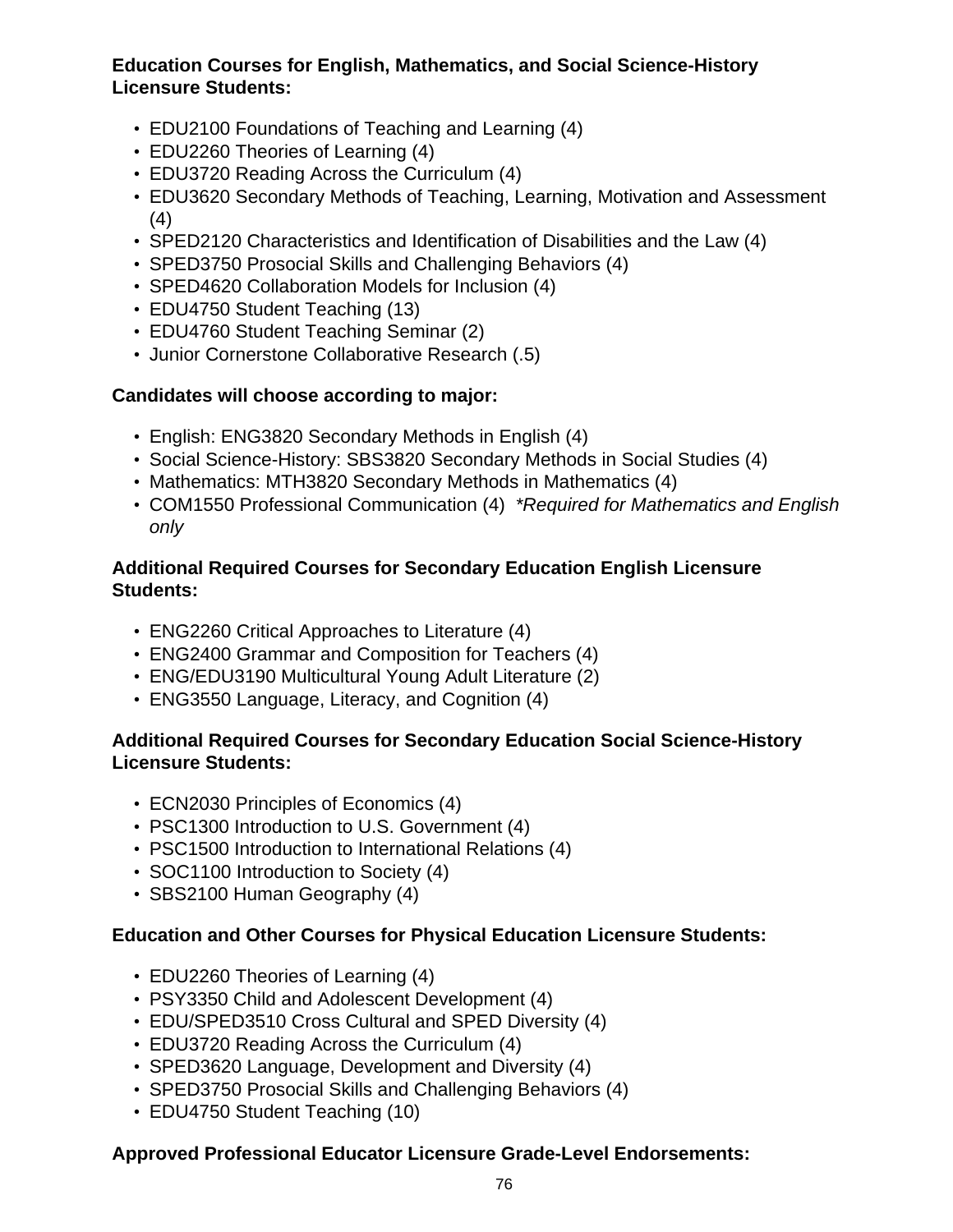Aurora University offers ISBE- and NCATE-approved licensure programs in: Early Childhood Special Education with ESL/Bilingual Birth-Grade 2 Elementary Education 1-6: Secondary Education 9–12 - Content Areas of:

- English
- Social Science-History
- Mathematics

Special Education pre-K–age 21: Type 10 Learning Behavior Specialist 1 Physical Education K–12: Type 10 (no second major possible)

Students who wish to add an endorsement to their 9-12 PEL (Professional Educator License) are required to make an appointment to meet with their advisor in the Crouse Center to:

- receive information about the specific courses required by the State of Illinois;
- receive information about endorsements offered by Aurora University; and
- receive information about requirements and prerequisites.

## **Approved Endorsement Areas**

Aurora University offers ISBE- and NCATE-approved endorsement areas in:

- Bilingual/ESL (can be added to elementary and secondary)
- Special Education (may require additional semesters to complete; can be added to elementary and secondary)
- Health Education
- Art
- Biology
- English
- General Science
- Social Science-History
- Mathematics
- Physical Science
- Spanish
- Theatre

# **Servant Leadership Minor**

## **20 semester hours**

The minor in servant leadership will guide students through a multi-year process of character examination facilitated by the exploration of the roles of commendable exemplars of citizenship, stewardship, and excellence. The program model provides an experiential opportunity through which the value of continuous learning can be reinforced beyond biographical examples. The overall goal of this program is to provide a path for students to define and claim the elements that will define their own integrity, all with an air of intentionality rather than default. There is no more appropriate way to begin the lifelong practice of citizenship, excellence, continuous learning and integrity, than to be asked to examine and demonstrate those practices for oneself. The requirements for completion stipulate 20 semester hours. The curriculum draws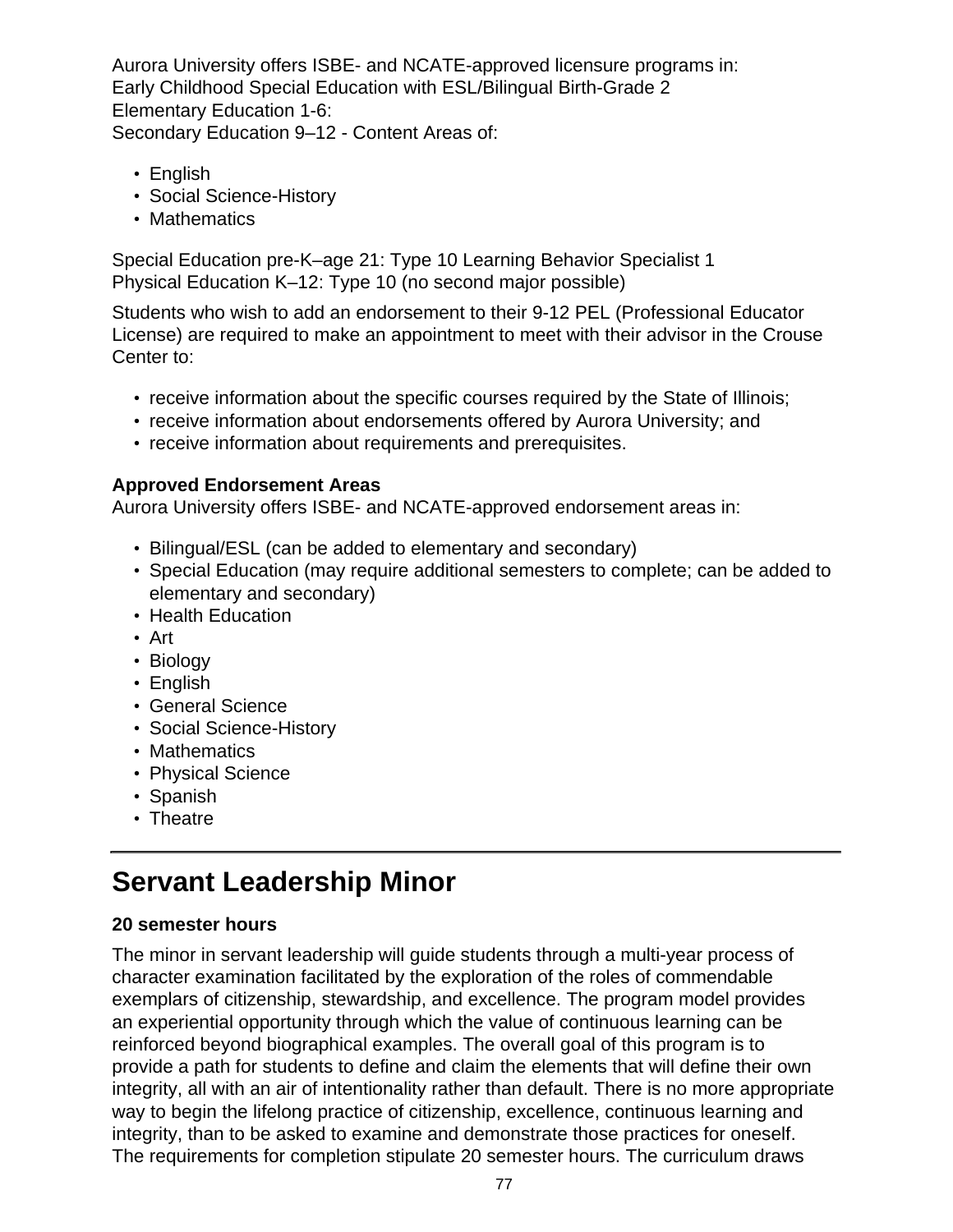from classic and current literature, and historical and contemporary biographies to build a philosophical premise for navigation of leadership rights and responsibilities, exemplifying servant leadership and stewardship.

**Required Courses:** 20 semester hours SVL2300 Servant Leadership: Philosophy and Action (4) SVL3100 Servant Leadership Capstone (4) PSY1100 General Psychology (4) SOC1100 Introduction to Society (4) REL3350 Jesus (4)

# **Social Work**

# **Bachelor of Social Work**

This major is available on the Aurora, Woodstock, George Williams College campuses.

This major is offered in the Traditional, Adult Degree Completion, and AU Online format.

The Bachelor of Social Work degree is a four-year program accredited by the Council on Social Work Education. It is built on a strong liberal arts base that prepares students for beginning social work practice with communities, groups, families, and individuals in a variety of settings with diverse populations and problems. This program also prepares students to pursue graduate study in social work. Graduates with the BSW degree are eligible to take the examination for the state social work license (LSW) and to apply for advanced standing in the George Williams College or Aurora University MSW programs. Excellent scholarship in coursework and in the field is required to be eligible for advanced standing.

The curriculum offers basic liberal arts education in the first two years with a professional orientation during the third and fourth years. This provides the option for students to transfer in or out of the program without loss of credit until the beginning of their junior year. The educational components of the BSW degree program include the general liberal arts and sciences, supportive liberal arts requirements, and the social work curriculum foundation, which includes a field work component.

\*\*\*The admission requirements for the Adult Degree Completion program are two years of demonstrated work experience, military service or other relevant adult responsibilities, and 15 semester hours of transferable college credit with a GPA of 2.0 or higher. Individual circumstances can be reviewed by an admission counselor. (See program requirements below)

The focus of the program is on understanding how people function in relation to their environment and on developing growth-enhancing professional relationships. Students develop an understanding and appreciation of human diversity and are able to practice effective social work with vulnerable populations especially those experiencing social and economic oppression. In developing professional competency, a strong emphasis is placed on the student's interpersonal effectiveness and self-awareness.

Career opportunities for graduates with a BSW degree cover a wide variety of social services in private and public agencies, including general social services, addictions, health services and rehabilitation, child and family welfare, youth services, geriatric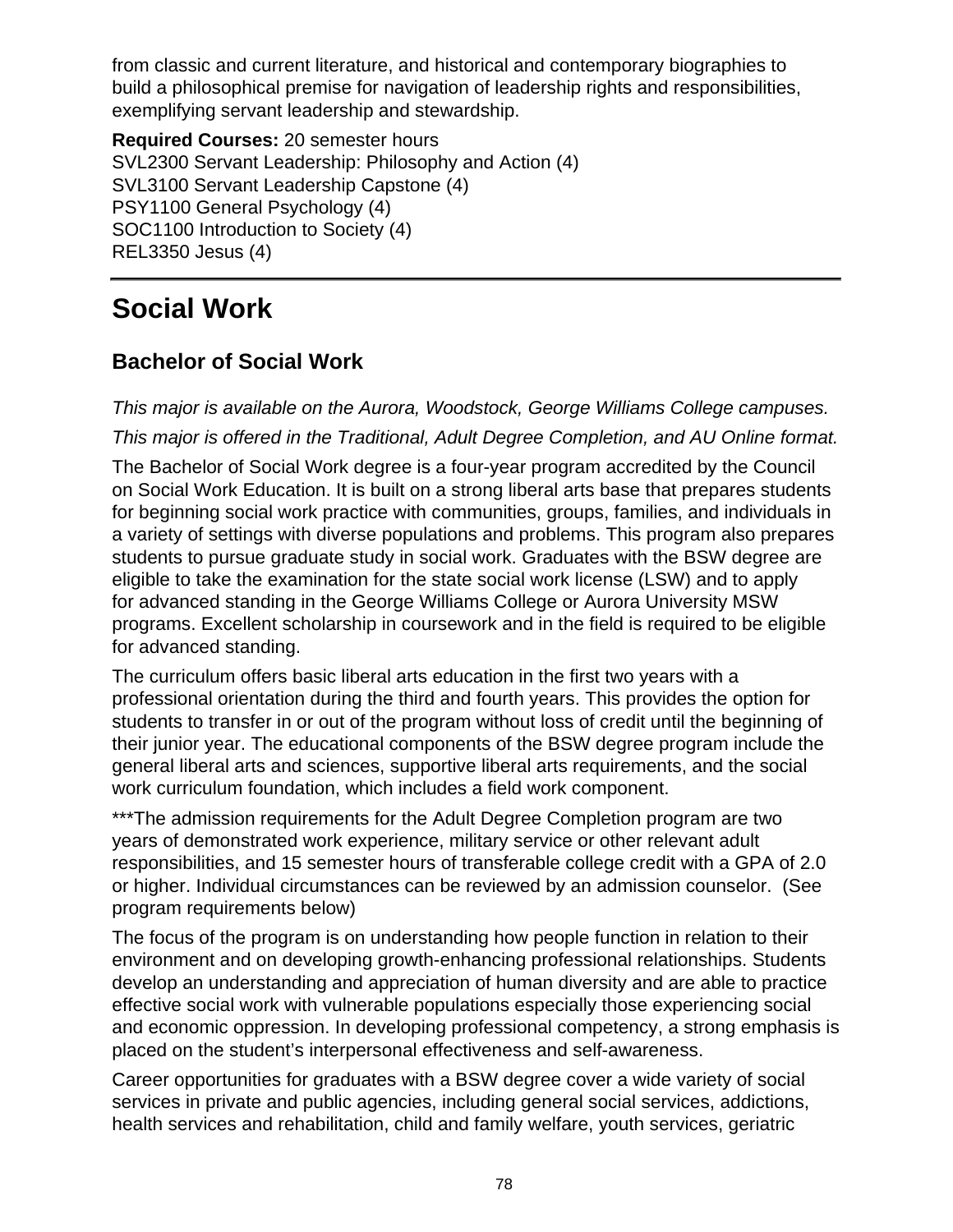services, juvenile justice services and services to women, homeless, refugees, and other populations living in poverty

### **Supportive Liberal Arts Requirements**

Specific liberal arts courses are required to support the social work required (foundation) coursework. These include: PSY1100 General Psychology (or suitable transfer course) SOC1100 Principles of Sociology (or suitable transfer course)

PSC1300 United States Government (or suitable transfer course)

SOC2150 Cultural Anthropology (GWC students only)

## **Addictions Specialization**

BSW students in the Addictions specialization take four courses in the Addictions sequence as well as complete their BSW field placement in an addictions-approved agency. Students must clock an additional 50 hours of field work towards the addictions specialization. This will qualify them to sit for the Illinois Professional Credential in Addictions: the Certified Alcohol and other Drug Abuse Counselor certification (CADC). The courses can be taken as part of the elective requirements for the BSW. The School of Social Work is accredited by the Illinois Alcohol and Other Drug Abuse Professional Certification Association, Inc (IAODAPCA) at the advanced accreditation level. This means students successfully completing our program will sit for the exam at the CADC level.

## **Child Welfare Specialization**

The Child Welfare specialization is available to BSW students. The specialization of child welfare addresses the educational needs of the students interested in child welfare by ensuring an understanding of the needed skills and in order to work toward improving the lives of children and their families. The courses can be taken as part of the elective requirements for the BSW. Students in the specialization must complete their BSW field placement in an agency that focuses on child welfare services. The three courses in the specialization are designed to provide comprehensive child welfare education and experiences.

### **Admission to the BSW Program**

Students must be admitted to the School of Social Work before beginning the social work coursework in the junior year. Students declare their intention to pursue social work as their major in their freshman and sophomore years and can begin taking 1000- and 2000-level social work classes prior to formal admission to the BSW program. Formal admission to the School of Social Work occurs during the fall or spring semester of the sophomore year. Applicants to the BSW program are expected to have completed approximately 60 semester hours of General Education coursework and have an overall grade point average of 2.50 on a 4.0 scale. Students must submit the required program application materials (obtained from the School of Social Work or online from the school's web page). The formal admission process may include an interview with a BSW faculty member once application materials are submitted. Students may apply for fall or spring admission. A criminal background check is required at the time of admission to the program.

In accordance with Aurora University regulations, the School of Social Work reserves the right to maintain academic standards for admission and retention in the social work program, above and beyond compliance with the general academic regulations of the university.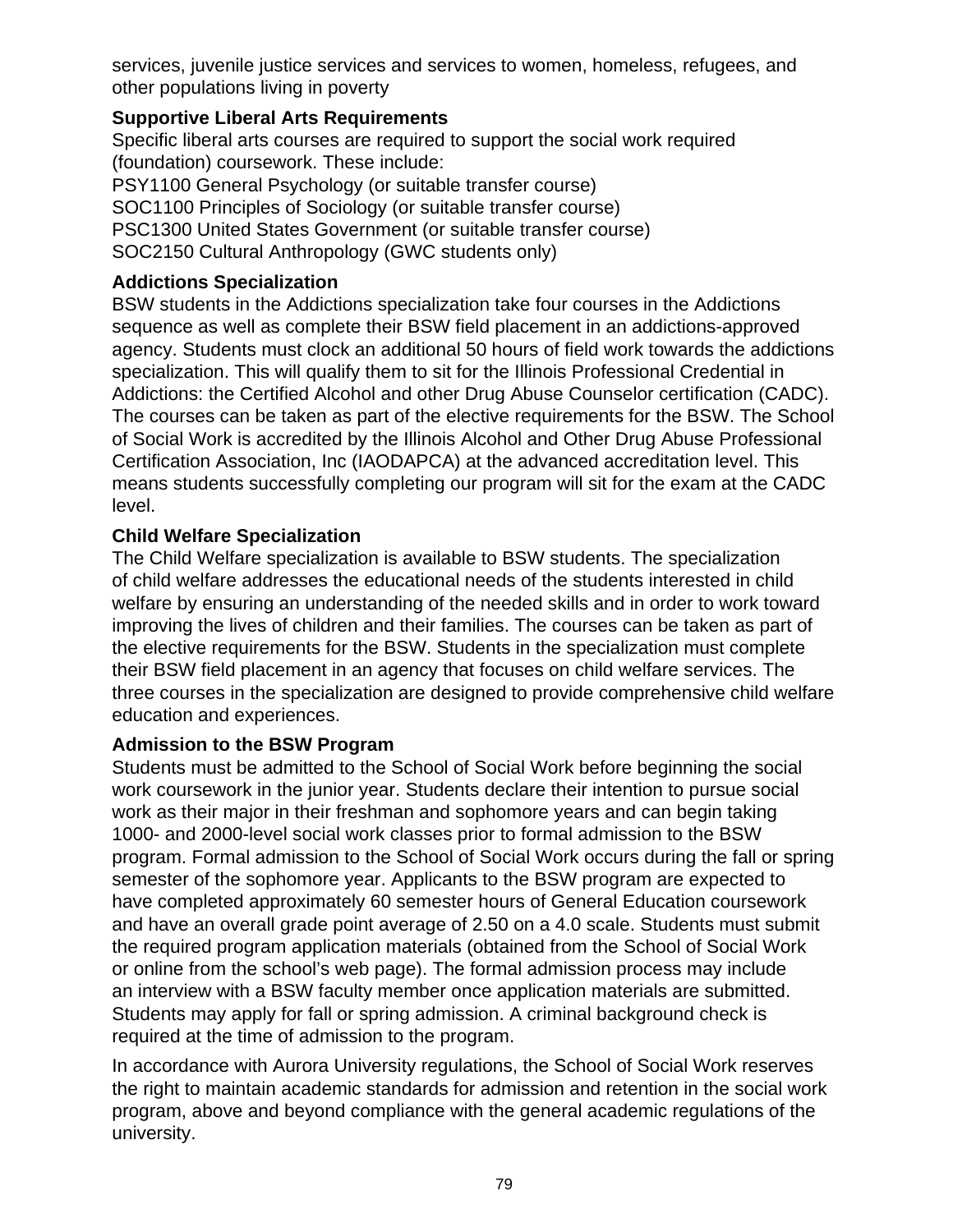Also recognizing that there are professional competencies and conduct not measurable by academic achievement alone, the School of Social Work reserves the right to make decisions regarding admission and retention based on high standards of personal and professional conduct. Because social work education involves a significant amount of internship experience, and preparation for helping vulnerable populations, student evaluation will honor not only the rights of students, but also the rights and well-being of clients and others to whom students relate in a professional role.

## **Statement of Criminal Background Notification**

Aurora University, and the School of Social Work, reserves the right to deny admission to the BSW program based on application materials, previous academic record, and records of past conduct including but not limited to the results of a national background check or registration of a sex offense. Full regulations are contained in the BSW Handbook.

## **Full-Time/Part-Time Study**

Students can complete the BSW program either as full- or part-time students. Required coursework must be completed within five years. Many required courses beyond the introductory course (s) are sequenced and begin in the fall semester of each year. However, students may be admitted to begin the BSW program in either the fall or spring semester.

## **BSW Social Work Curriculum Foundation**

The program emphasizes generalist practice. Students are taught to examine problems from an ecological perspective and to effectively intervene in ways that are preventive, build on strengths and promote healing. The social work curriculum integrates knowledge, values and skills related to the eight basic components necessary for preparation for social work practice: values and ethics, diversity, populations-at-risk and social and economic justice, human behavior and the social environment, social welfare, social work practice, research and field education.

## **Total Social Work Major Requirements:** 60-64 semester hours

### **Required Foundation Knowledge, Values, and Skills Courses:** 40-44 semester hours

SWK2500 Survey of Social Work (4)

 or SWK1100 Careers in Social Work (4) and SWK2100 Social Work in American Society (4)

SWK3140 Social Work with Groups (4)

SWK3150 Social Welfare: Institutions and Policies (4)

SWK3210 Human Behavior in the Social Environment: Infancy Adolescence (HBSE I) (4)

SWK3400 Human Behavior in the Social Environment: Adult Lifespan (HBSE II) (4) SWK4010 Social Work with Communities and Organizations (4)

SWK4110 Individuals and Families (4)

SWK4120 Integrative Seminar in Social Work (4)

SWK4200 Social Work Research I (4)

SWK4300 Social Work Research II (4)

### **Required Field Instruction (concurrent with SWK4110 and 4120):** 8 semester hours SWK4210 Field Instruction I (4)

SWK4220 Field Instruction II (4)

**Selected Courses:** Choose 12 semester hours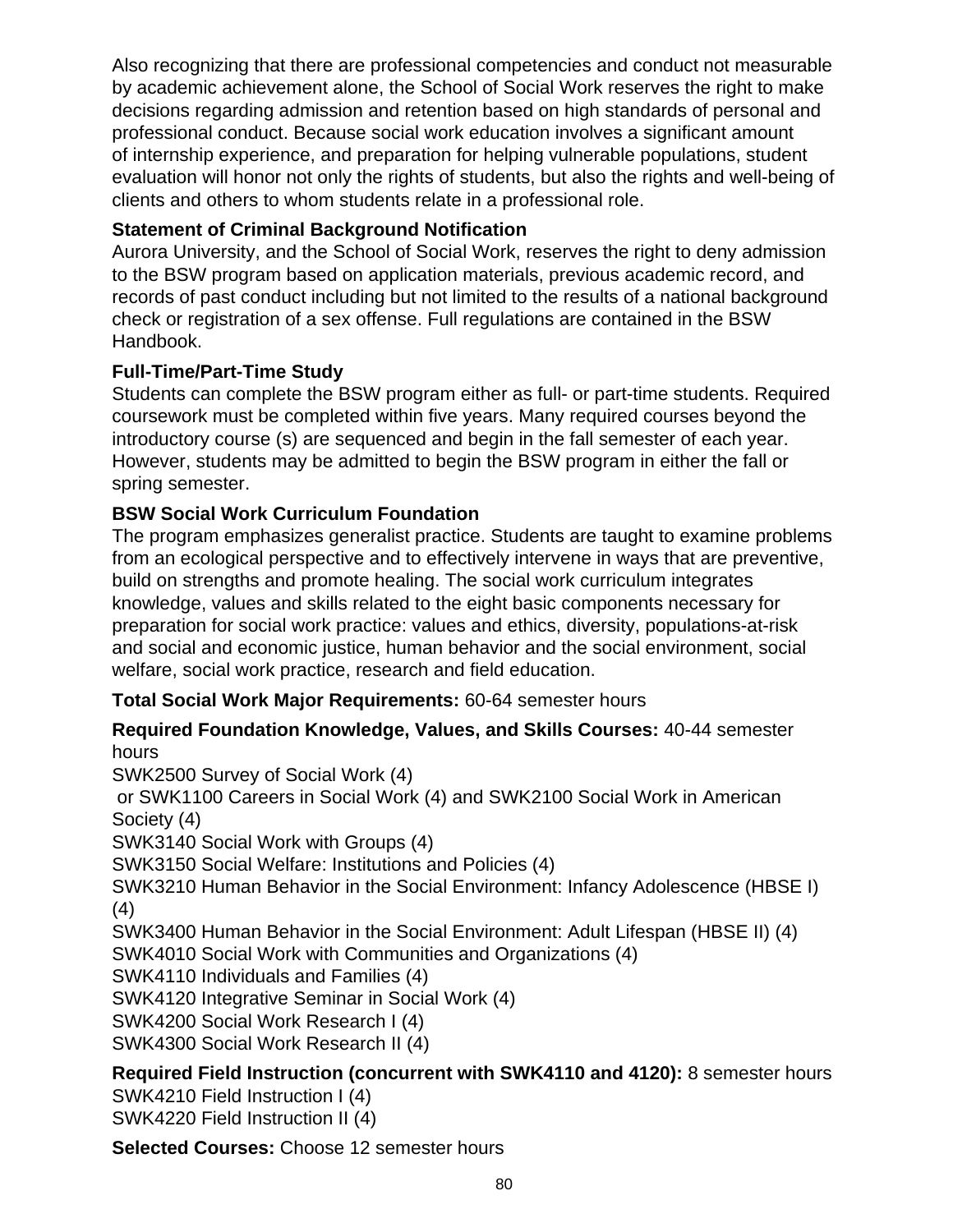SWK2050 Drugs and Human Behavior: Substance Abuse Evaluation and Treatment (4) SWK2150 Violence in America (4) SWK3730 Social Development and Prevention Programs (4) - GWC students only SWK3760 Effects of Trauma on Children (4) SWK3770 Social Work Practice with Older Adults (4) SWK3810/481 Selected Topics (4) SWK4710 Expressive Therapy for Children (4) SWK4720 Social Work with Vulnerable Children and Families (4) SWK4725 Child Welfare Services (4) SWK4740 Family Violence: Issues and Intervention (4)

#### **Addictions Specialization:** 16 semester hours

SWK2050 Drugs and Human Behavior: Substance Abuse Evaluation and Treatment (4) SWK3200 Psychopharmacology (4) SWK3750 Addictions Counseling I (4) SWK4700 Addictions Counseling II (4)

**Child Welfare Specialization:** 12 semester hours SWK3760 Effects of Trauma on Children (4) SWK4720 Social Work with Vulnerable Children and Families (4) SWK4725 Child Welfare Services (4)

#### **Field Instruction**

Field instruction is an integral part of the BSW curriculum. BSW students are placed in an agency where they receive instruction from a qualified, approved field instructor holding an MSW degree. Students are required to complete a minimum of 15 hours per week in their field placement during fall and spring semesters for a total of 450 clock hours while enrolled concurrently in classes on campus. Students completing the Addictions specialization must complete a minimum of 500 hours. In order to begin an addiction placement, students MUST have the first two specialization courses completed and meet with either the Addictions Training Director or his/her designee. A weekly, one hour class session is held to engage students in discussion about their field learning with peers and with the field liaison/course instructor.

A wide variety of field practice settings are available, reflecting the fields of service and social service agencies available for beginning careers in social work. A series of theory and practice-related courses help the student to prepare for and make productive use of the field learning experience.

### **Advanced Standing for Graduate Work**

Students who have earned a BSW degree at Aurora University, or through other BSW programs accredited by the Council on Social Work Education, and who have demonstrated excellence in scholarship in coursework and in the field are eligible to apply for advanced standing in the MSW program at Aurora University. If granted, advanced standing allows the student to apply BSW courses toward a maximum of 30 semester hours of the MSW degree. The MSW degree at Aurora University consists of 60 semester hours.

### **Transfer Credit**

1. Experiential Credit

Academic credit for life experience and previous work experience may not be applied in lieu of any portion of the field practicum requirements nor may it be substituted for any of the social work courses.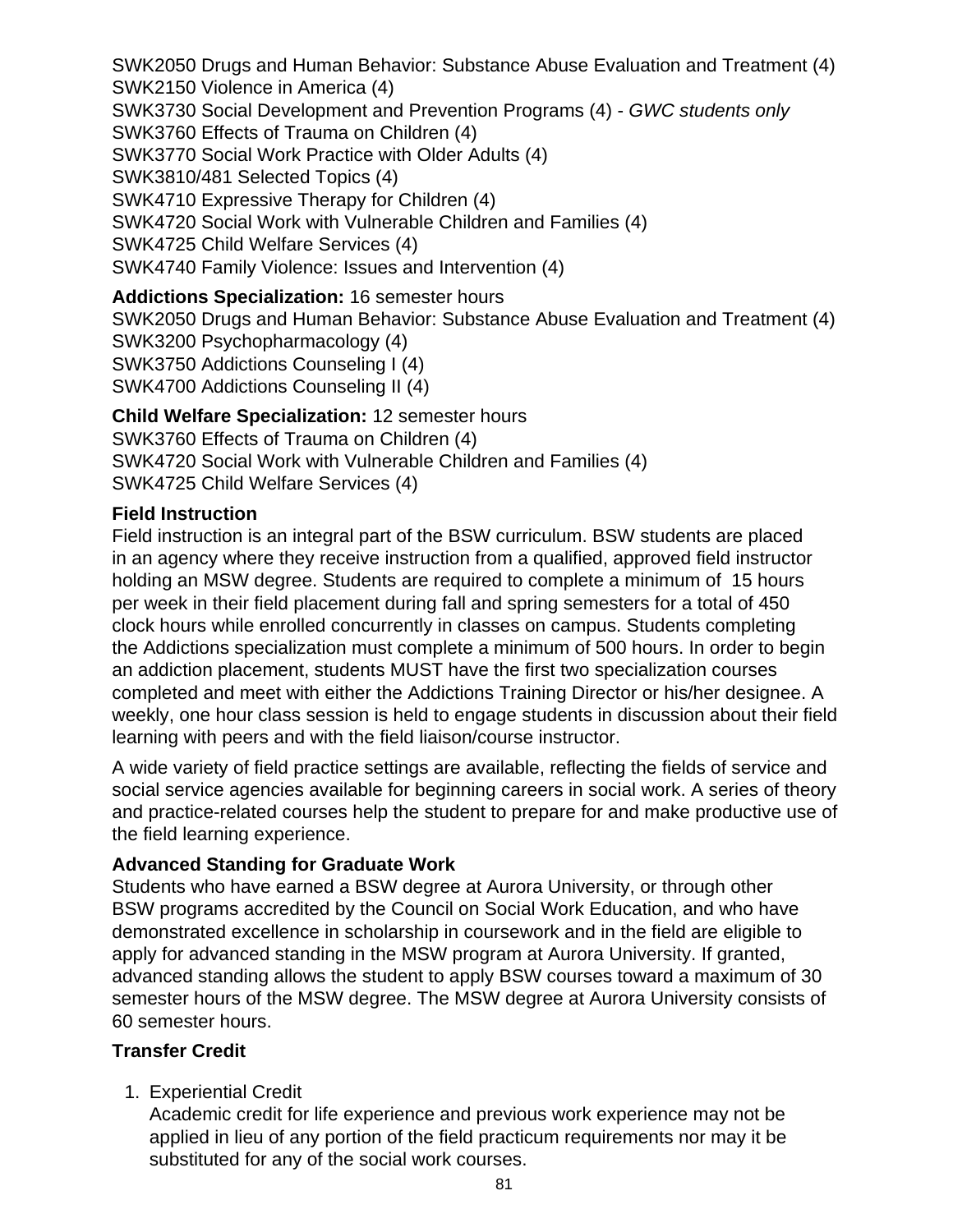2. From a Community College

Students transferring with an associate of arts or science degree may be ready to start the social work curriculum provided they have completed sufficient General Education coursework that also serves as social work prerequisites/co-requisites. Students transferring with an applied degree in human services or a specific area of the human services may apply their coursework toward general elective credit. Specific questions about transfer procedures should be directed to the Director of Transfer Admission in the Office of Admission.

3. From an accredited BSW Program Social work courses completed no more than five years before the date of the student's first enrollment in the BSW program and satisfying the social work foundation requirements may be substituted with the approval of the BSW Program Director.

## **Criteria for Academic Performance**

The BSW degree program requires all students enrolled in the program to earn a minimum cumulative grade point average of 2.5 in the three prerequisite liberal arts General Education supportive courses. In addition, students are expected to maintain a cumulative grade point average of 2.80 in all social work coursework. Full regulations are contained in the BSW Handbook.

## **Criteria for Personal/Professional Performance**

Students in the BSW program are evaluated, and may be dismissed from the program, on the basis of standards of personal and professional behavior, lack of adherence to ethical standards, and on the basis of certain civil and criminal records. Full regulations are contained in the BSW Handbook.

### **Leave of Absence**

If a student wishes to take a leave of absence of more than one term excluding Summer Session, a request for leave of absence must be made by filing the appropriate form in the Registrar's Office. BSW students are expected to meet with the BSW Program Director prior to filing the leave of absence form in the Office of the Registrar. The limit on terms for leave of absence is four terms or two years. A student who does not fulfill these conditions is considered to have terminated the program, and must reapply for admission to continue in the program.

# **Sociology**

# **Bachelor of Arts**

Sociology is the study of social life, social change, and the social causes and consequences of human behavior. Sociologists investigate the structure of groups, organizations, and societies, and how people interact within these contexts. Because all human behavior is social, the subject matter of sociology ranges from the intimate family to the hostile mob; from organized crime to religious cults; from the divisions of race, gender, social class to the shared beliefs of a common culture; and from the sociology of work to the sociology of sports. In fact, few fields have such broad scope and relevance for research, theory, and application of knowledge.

Sociology provides many distinct perspectives on the world in which we live by generating new ideas and critiquing the old. The field also offers a range of research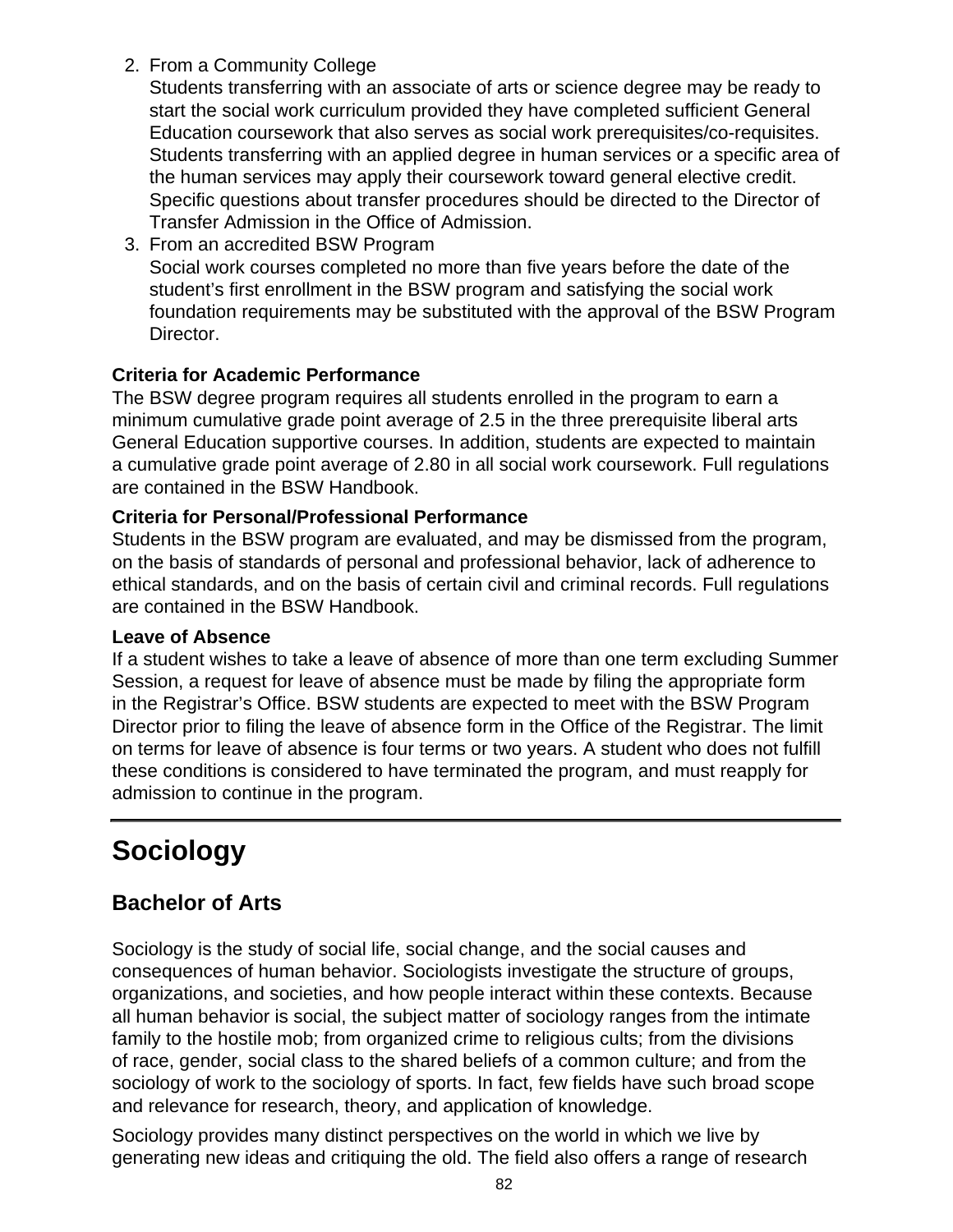techniques that can be applied to virtually any aspect of social life: street crime and delinquency, corporate downsizing, how people express emotions, welfare or education reform, how families differ and flourish, or problems of peace and war. Because sociology addresses the most challenging issues of our time, it is a rapidly expanding field whose potential is increasingly tapped by those who craft policies and create programs. Sociologists understand social inequality, patterns of behavior, forces for social change and resistance, and how social systems work. Sociology is an exciting discipline with expanding opportunities for a wide range of career paths.

Individual attention is the hallmark of the sociology program at Aurora University. The flexibility of the program also provides students with the opportunity to develop and pursue individual interests and either double major or acquire additional minors. Sociology blends very well with business administration, criminal justice, psychology, political science, communication or education, as well as with ethnic studies, gender studies, international studies or religion.

Upon completion of our program students either choose to continue their education in graduate school or find employment in the following areas: social services— in rehabilitation, case management, group work with youth or the elderly, recreation, or administration; community planning and development—in fund-raising for social service organizations, nonprofits, or environmental groups; criminal justice—in law enforcement, probation, parole or other criminal justice work; private business in advertising, marketing and consumer research, insurance, real estate, human resources, training, or sales; applied research—in social media, law firms, community organizations, and government; academic settings—in admissions, alumni relations, or advancement offices; health services—in family planning, substance abuse, rehabilitation counseling, health planning, hospital admissions, and insurance companies; publishing, journalism, and public relations—in writing, research, and editing; public services at the federal, state, and local levels—in such areas as transportation, housing, agriculture, and labor; teaching—in elementary and secondary schools, in conjunction with appropriate certificate.

### **Total Sociology Major Requirements:** 40 semester hours

**Required Courses:** 20 semester hours SOC1100 Introduction to Society (4) SOC2200 Foundations of Sociological Inquiry (4) SOC/PSY3500 Research and Statistical Methods (4) or SOC/PSC/CRJ3600 Methods of Social Scientific Research (4) SOC4400 Seminar in Sociological Theory and Practice (4) SOC2940, 3940, 4940 Community Internship (4) or SOC3480 Globalization and Social Change (4)

**Selected Courses:** Choose 20 semester hours SOC2150 Cultural Anthropology (4) SOC2250 Social Inequalities (4) SOC/CRJ2300 Criminology (4) SOC/PSC/CRJ3510 Human Rights and Responsibilities (4) SOC3350 Race, Ethnicity, and Culture (4) SOC/PSC3400 Social Problems and Public Policies (4) SOC/PSY3430 Issues in the Study of Gender and Sexuality (4) SOC/PSY3450 Social and Applied Psychology (4) SOC3550 Politics of Intimate Relations (4)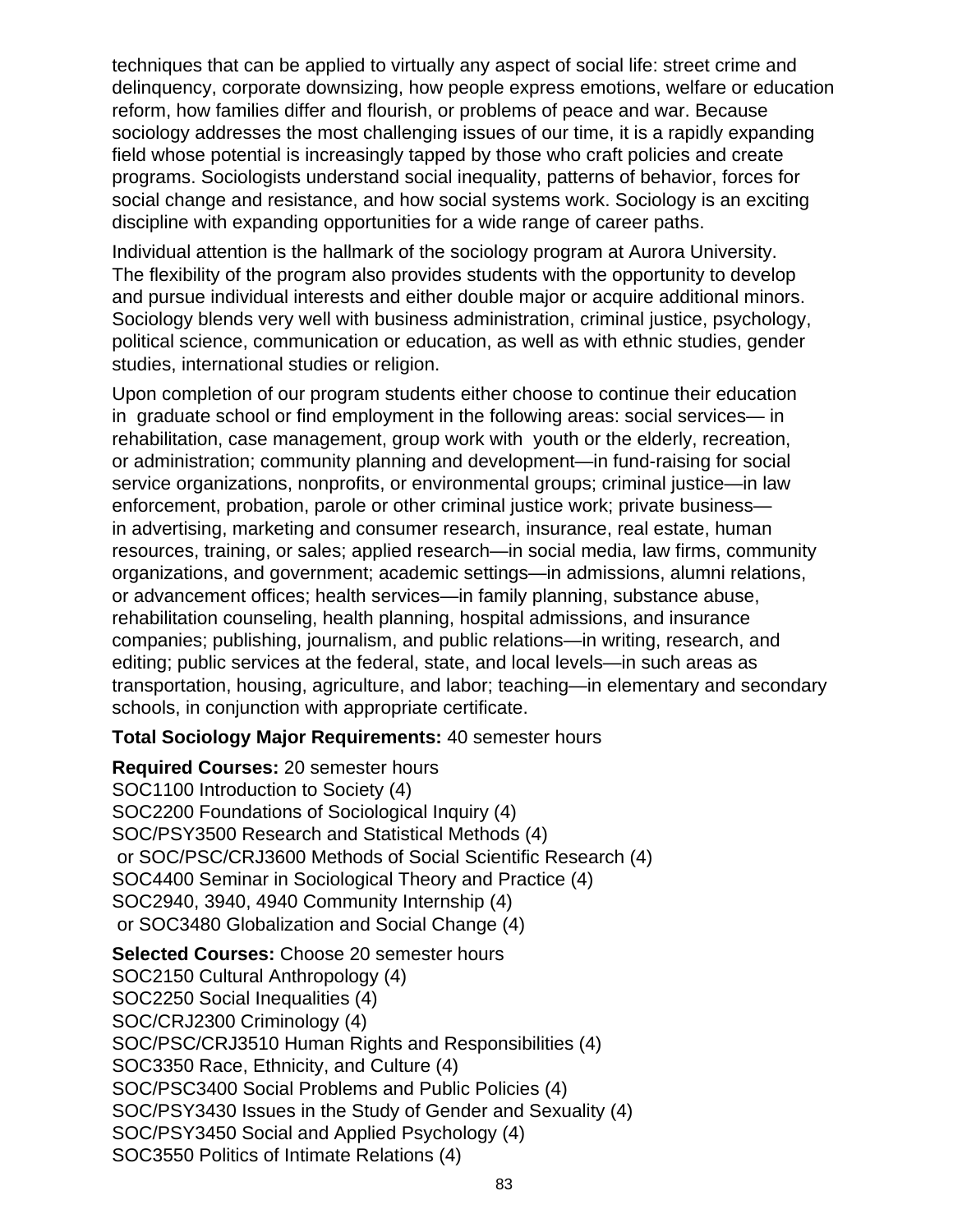SOC/PSC/BIO3700 Politics of Global Health and Medicine (4) SOC2810, 3810, 4810 Special Topics (4) SOC4980 Independent Study (2–4)

**Highly Recommended Courses:**

ENG2010 Introduction to Research Writing (4) MTH2320 General Statistics (4)

# **Sociology Minor**

#### **20 semester hours**

**Required Courses:** 8 semester hours SOC1100 Introduction to Society (4) SOC3480 Globalization and Social Change (4)

**Select Courses:** 12 semester hours Choose from additional courses sociology program.

Note: Students transferring SOC credits from other institutions may apply for substitution of courses listed as prerequisites.

# **Spanish**

## **Bachelor of Arts**

The Spanish program offers students the opportunity to master the four language skills of reading, writing, speaking and listening. Each course is designed to encourage active participation of each language skill and an understanding of and appreciation for the various countries that use Spanish as their first language.

Those who know and use the Spanish language will have an advantage in almost any field that they may choose. Mastery of the Spanish language will prepare students for a variety of professions in fields such as education, social work, business, law, criminal justice, psychology, sociology, communication, health care and nursing.

Those students with sufficient experience or background in Spanish are encouraged to begin coursework at the 2000-level. The Elementary Spanish I course (SPN1120) and Elementary Spanish II course (SPN1220) do not count as part of the credits earned toward a major, but can be used for the Spanish minor.

**Required Courses:** 20 semester hours SPN2200 Intermediate Spanish I (4) SPN2300 Intermediate Spanish II (4) SPN3200 Spanish Phonetics and Conversation (4) SPN3300 Spanish Translation (4) SPN4990 Spanish Capstone Seminar (4)

### **Select Courses:**

#### **Choose 4 semester hours:**

SPN3650 Language and Community Immersion (4) SPN3880 Spanish Travel/Immersion Experience (4)

#### **Choose 12 semester hours:**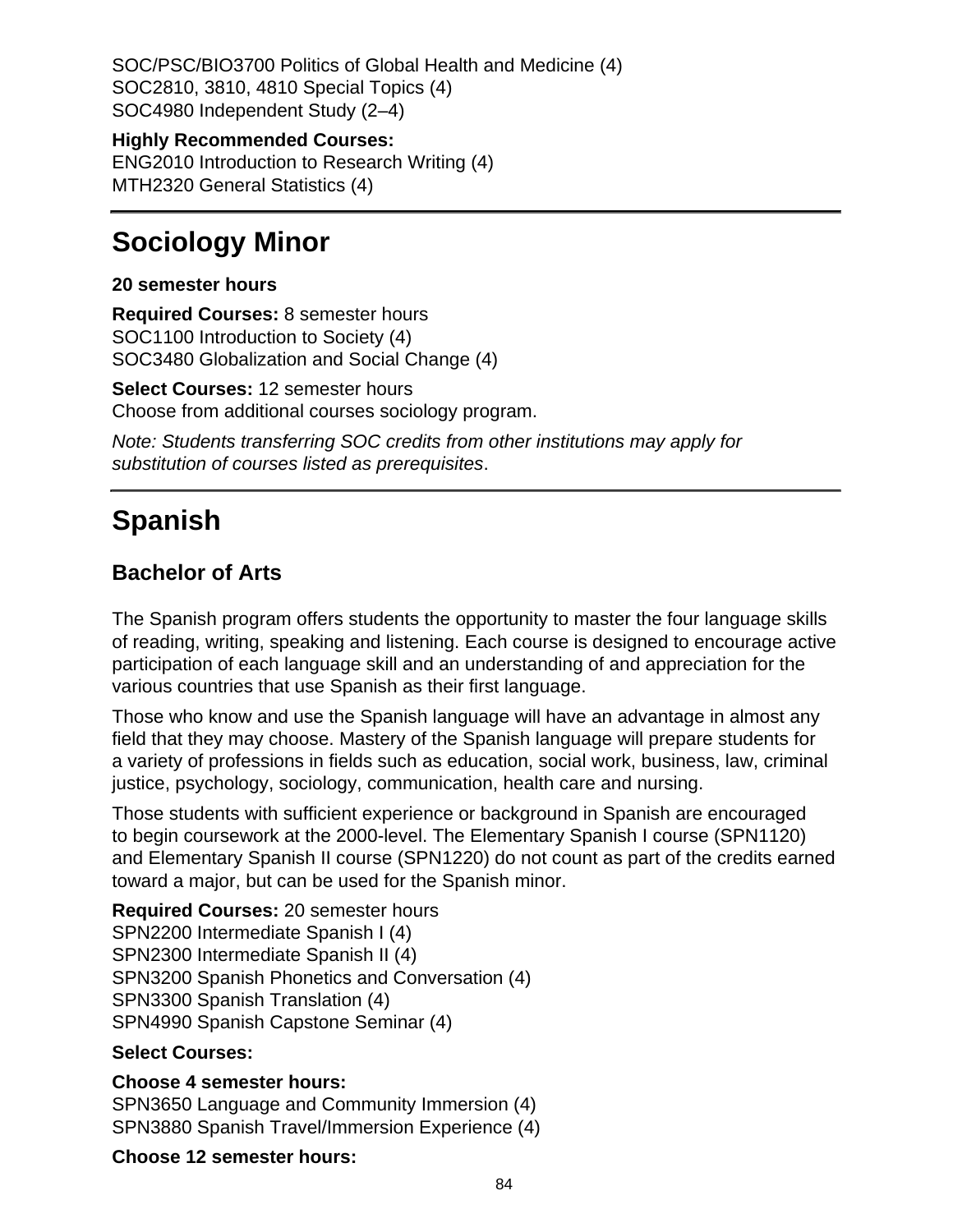SPN3450 Spanish Language Films (4) SPN3500 Advanced Spanish Literature (4) SPN3600 Latin American Civilization and Culture (4) SPN3800 Comparative Grammatical Structures (4)

#### **Choose 4 semester hours:**

LTS1200 Introduction to Latino Cultural Studies (4) LTS1300 Latinos in the United States (4) LTS2100 Latina Writers (4) HIS3450 Latin American History (4) PSC3560 Comparative Political Systems: Developing Nations (4)

# **Spanish Minor**

## **20 semester hours**

SPN1120 Elementary Spanish I (4)\* SPN1220 Elementary Spanish II (4)\* SPN2200 Intermediate Spanish I (4) SPN2300 Intermediate Spanish II (4)

Any other 3000-level Spanish course (4)

\*Those students with sufficient experience or background in Spanish are encouraged to begin coursework at the 2000-level. These students will complete the 20 semester hours required for the minor through additional courses at the 3000-level or higher. Please see advisor for details.

# **Special Education**

# **Bachelor of Arts**

The special education major seeks to prepare candidates to utilize a variety of theoretical and research based practices to enable students with disabilities to reach their full potential. Moreover, candidates will gain experience in the varied settings and roles of the special educator, including expanding consulting and collaborative roles in the inclusive classroom. The major will allow candidates to complete all coursework for Illinois State Board of Education Professional Educator Licensure as a Learning Behavior Specialist I (LBS I) Pre K–Age 21.

Licensure requires teachers to build a knowledge base to identify and intervene with students who exhibit a wide range of disabilities, including learning disabilities, cognitive impairments (intellectual disabilities and traumatic brain injury), autism, social/emotional disabilities, and physical disabilities/other health impaired. Moreover, although the certificate will cover grades K–12 (or age 21 for some students), candidates will have a working knowledge of issues and strategies appropriate for the grades P–12. Furthermore, varied clinical practice and field experiences are considered an integral part of all courses so that the candidate can apply theory to practice and practice to theoretical conceptualizations. The field experiences culminate in a semesterlong student-teaching experience in special education. In addition to the coursework, students will need to complete the following state tests to receive licensure as an LBS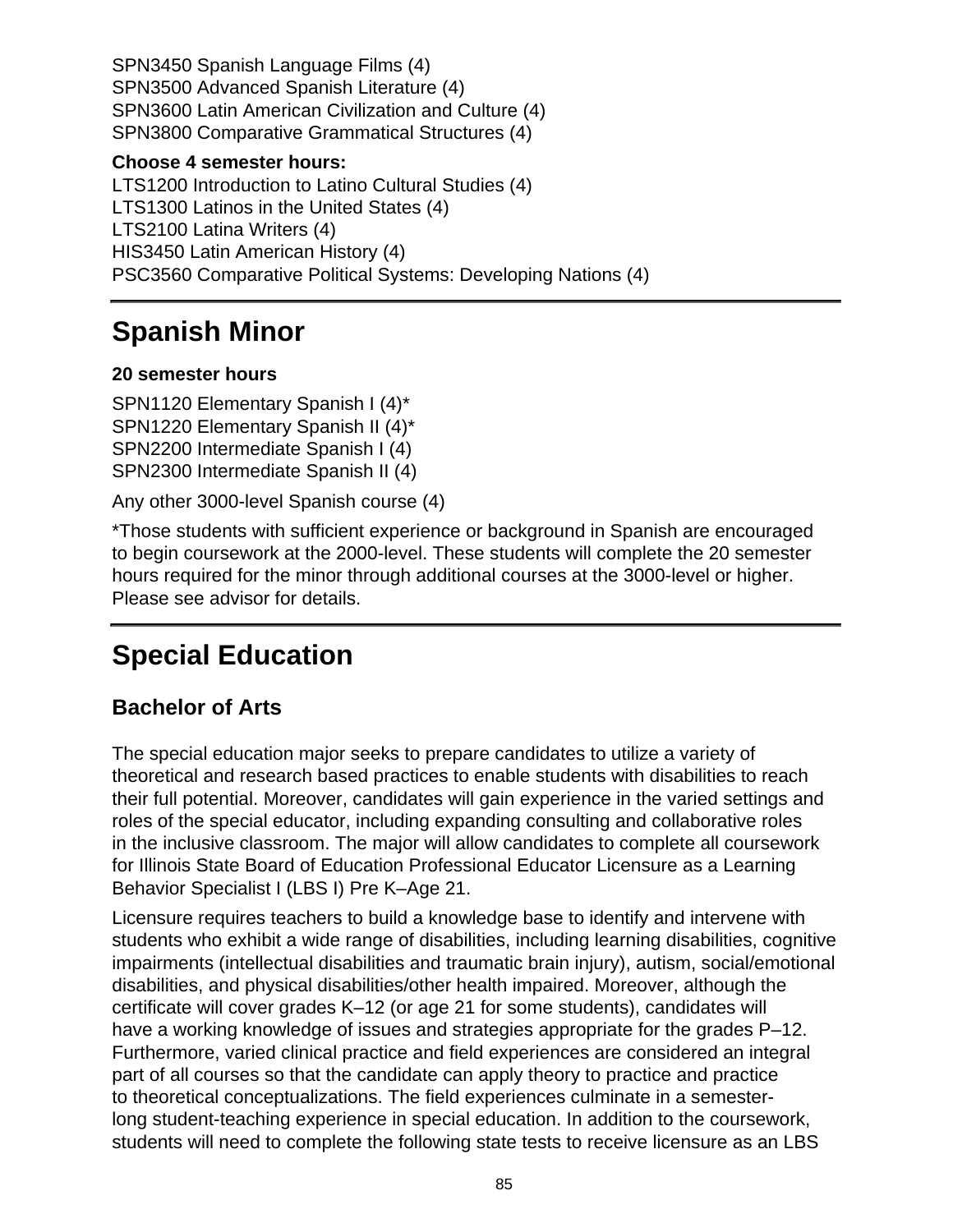I PreK–Age 21: Test of Academic Proficiency (TAP, formally Basic Skills - candidates may also take the ACT Plus Writing or SAT, following ISBE guidelines); Learning Behavior Specialist I (#155 content area); and Special Education General Curriculum Test (#163 content area). Please note that the state now requires two content area tests due to the K–12 span of curriculum covered by the licensure. A more recently added ISBE requirement is passage of the ed-TPA during the student teaching experience; passage of this assessment is now required for licensure in the state of Illinois.

Due to state requirements, this is a particularly challenging major, requiring significant coursework to cover all disability types and levels. While it is possible to complete the coursework in the four-year experience at Aurora University, timely completion will necessitate careful planning. During the freshman and sophomore years, candidates generally focus on completing their General Education requirements and begin their major by taking introductory education course, Learning Theories and Applications K-12, and two introductory special education courses. The junior and senior years are largely devoted to special education courses that demonstrate the breadth of the K–12 teaching experience and to allow the special educator to collaborate with the regular education teacher. While there is some flexibility in when university-wide General Education courses are taken, the order in which the special education courses must be taken is less flexible due to the fact that discipline knowledge builds over the span of the special education coursework. Additionally, some special education courses are offered only once per year. Again, candidates should keep in close contact with their advisor in the Crouse Center and the chair of special education in order to complete this major on schedule.

# **Admission to the Major**

Admission to Aurora University does not guarantee admission to a major in the School of Education. Admission to the major requires that the student first be accepted into the School of Education.

### **Admission Criteria**

To be fully admitted to the School of Education, the teacher candidate must have completed an application form to the School of Education; passed a Criminal Background Check and Sex Offender Check through the Kane County Regional Office of Education and passed the TB Test; earned a cumulative GPA of 2.75 or higher; and passed the Test of Academic Proficiency (TAP), OR have an ACTPlus Writing score of 22 or higher and a combined English/Writing score of 16, OR have an SAT score of:

If SAT taken before March 5, 2016:

- Composite score of 1030 (Critical Reading + Mathematics = 1030 or higher)
- Minimum score of 450 on Writing

If SAT taken on or after March 5, 2016:

- Composite score of 1110 (Evidence-based Reading and Writing + Mathematics = 1110 or higher)
- Minimum score of 26 on Writing and Language Test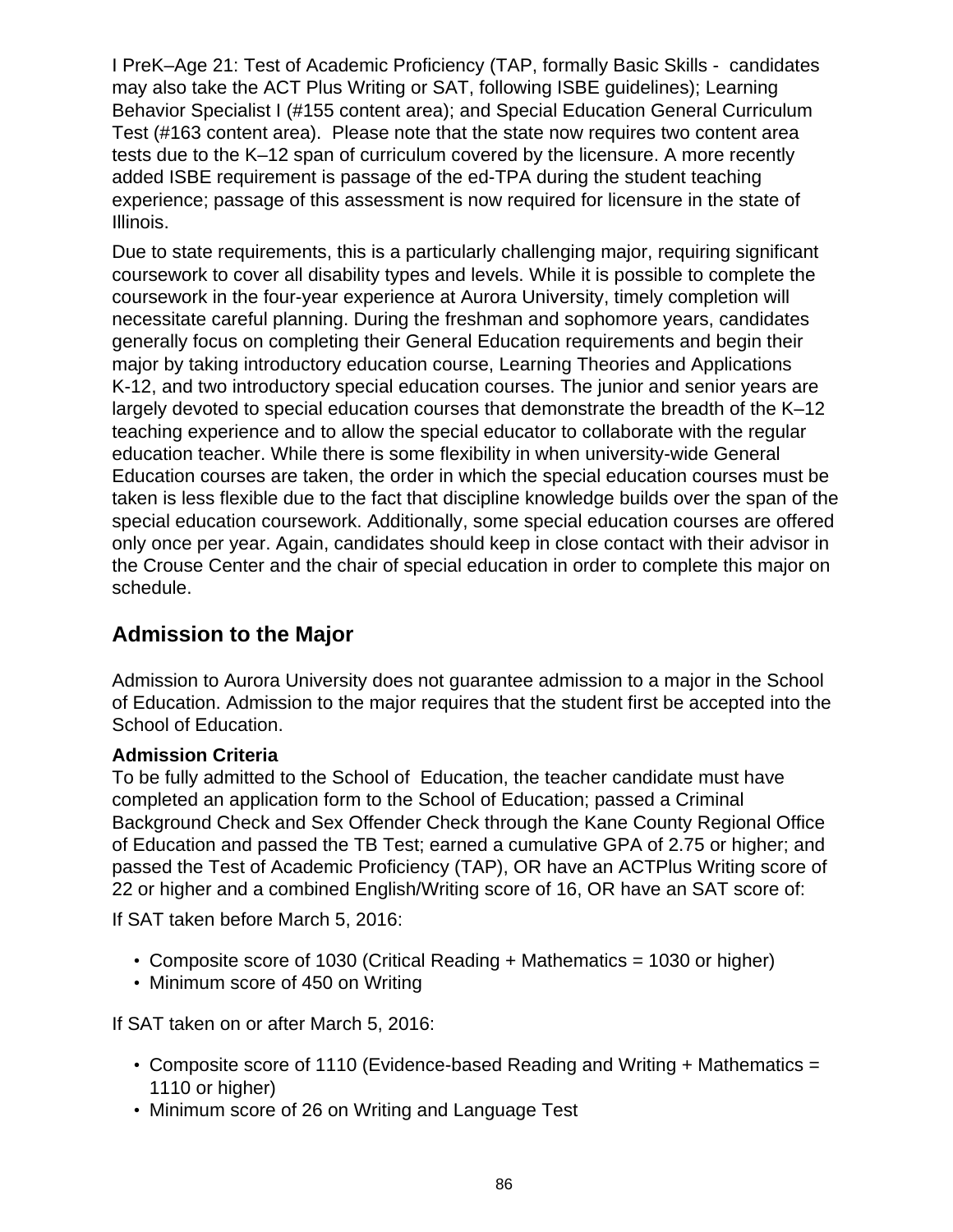If the applicant's grade point average is below that of 2.75, the applicant may be accepted on a probationary basis.

Acceptance into the special education program requires a 3.0 average; the same guidelines for probationary status apply. If probationary status is granted, a formal review will be conducted by the program chair after completion of the first three courses, where progress toward a 3.0 average must be noted or the applicant will not be able to continue the program.

## **Retention Criteria**

Teacher candidates should be aware that continuation in the special education major requires that candidates maintain a 3.0 grade point average in the major. Candidates will not be able to proceed to upper-level special education courses (those with prerequisites) if this grade point average is not sustained. Again, a probationary period may be extended, based on the recommendation of the candidate's advisor and the program chair.

## **Illinois State Board of Education Program Changes**

The School of Education is continuously redesigning its programs based on current research, ISBE mandates, state law and the university's conceptual framework. All teacher candidates must be cognizant of the possibility that a redesign may alter requirements listed in the catalog and the program of study could be subjected to new required program changes.

## **Required Special Education Courses**

EDU2260 Learning, Theories and Application K–12 (4) SPED2120 Characteristics and Identification of Disabilites and the Law (4) SPED3355 Educational Research in Special Education through a Cognitive Development Lens (4) SPED/EDU3510 Diversity Studies for Teaching ELLs and Students with Disabilities EDU Cross Cultural Studies for Teaching ELLs (encompasses course content of EDU3100 and SPED 3500) (4) SPED3560 Reading Methods: Differentiated and Direct Instruction (4) SPED/EDU3610 Development for Special Education and English Language Learners (encompasses course content of EDU3150 and EDU3500) (4) SPED3750 Prosocial Skills and Challenging Behaviors (4) SPED3815 Strategies and Assistive Technology for Students with Low Incidence Disabilities (4) SPED3820 Psychological/Educational Assessment of Students with Disabilities (4) SPED4500 Mathematics and Sciences Methods for Students with Disabilities (4) SPED4550 Reading Disabilities Theory and Interventions (4) SPED4610 Written Language Development and Disorders (4) SPED4620 Collaboration Models for Inclusion (4) SPED4760 Special Education Student Teaching Seminar (2) or

SPED4780 Special and Elementary Education Student Teaching Seminar (2)

SPED4750 Student Teaching in Special Education (13)

or

SPED4770 Student Teaching in Special and Elementary Education (13)

## **Additional General Education Courses**

There are general education requirements (beyond university requirements), based on licensure requirements, which include: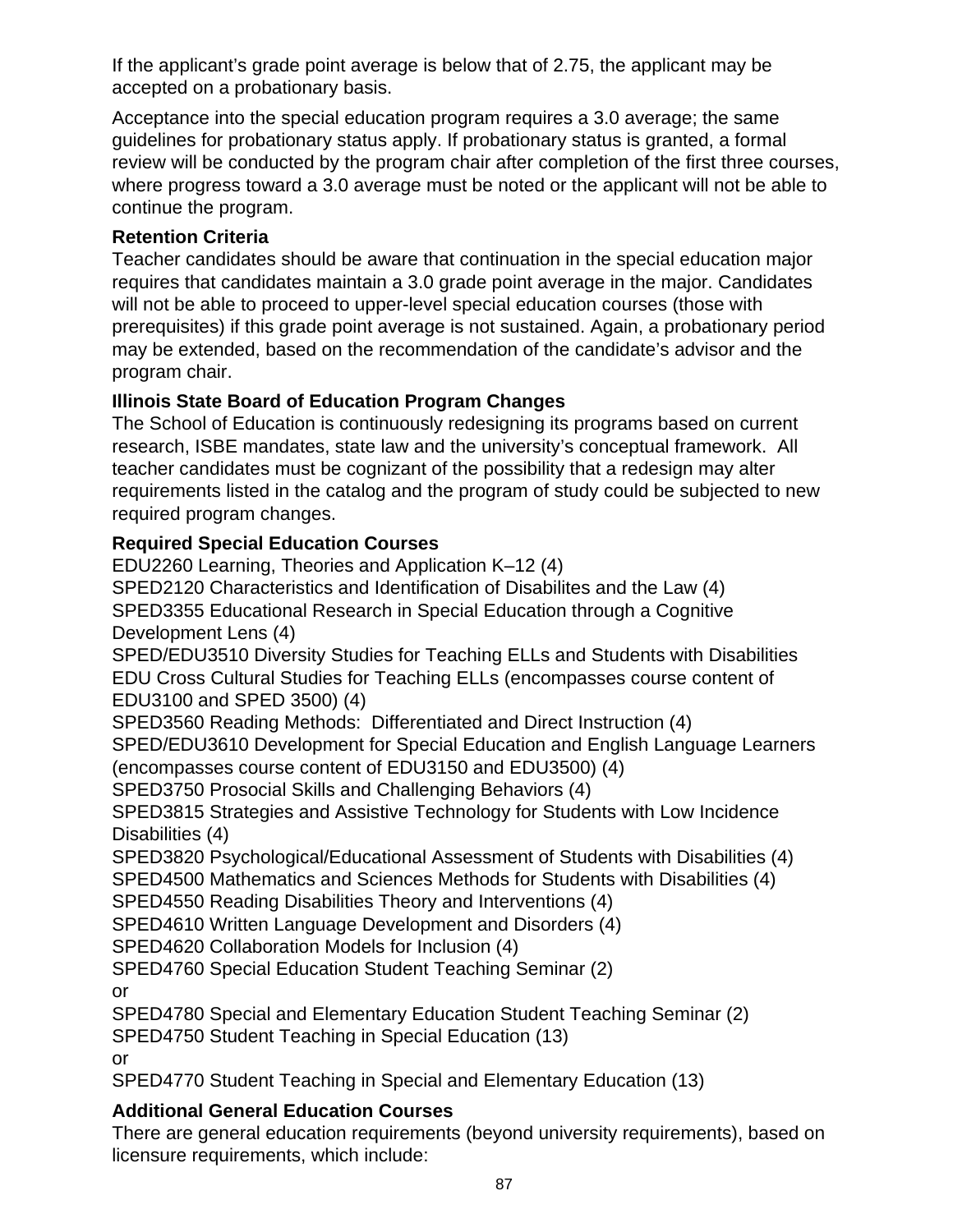## **A two-course sequence in mathematics:**

MTH1210 and MTH1220 Mathematics for Elementary Teachers I and II (4 each) or their equivalent in upper-level mathematics coursework or passage of a proficiency test

#### **Three additional science courses covering biology, physical sciences and earth science, with four-year Aurora University candidates taking the following courses (transfers may petition for other equivalencies):**

BIO1150 Life Science for Educators

NSM1400 Earth and Space Science

NSM2500 Integrated Mathematics and Science for Teachers (4) or a physical science, such as chemistry or physics from another institution

HIS1210 American History

# **Special Education Minor**

## **20 semester hours**

The minor in special education is designed to meet two broad goals:

- 1. To prepare regular education teachers to meet the needs of children with special needs in their classrooms, and
- 2. To begin the process of candidates becoming certified in LBS I at the master's level by offering undergraduates the opportunity to take classes that would result in advanced standing in the Aurora University Master of Arts in Special Education (MASE) program.

Therefore, this minor will enable regular education teachers to enter the workforce with additional knowledge for the inclusive classroom. The minor will also allow undergraduates the potential to achieve advanced standing for a graduate degree (MASE), which would carry an LBS I licensure, complementary to their elementary or secondary classroom licensure achieved with the BA/BS. To receive licensure as an LBS I at the undergraduate level, a candidate must major in special education; however, licensure for a restricted range of grades is possible, but it may not be possible if the candidate wishes to graduate in four years.

## **Academic Standards**

Candidates should be aware that graduate school standards maintain that a grade of "C" or lower is unacceptable academic performance. Graduate school expectations will apply to any undergraduate who elects to pursue this minor and who then plans to apply for advanced standing for an MASE degree at a later date. Coursework completed in the undergraduate courses that does not meet the standards of the graduate school may need to be repeated at the master's level at the discretion of the graduate school admission committee for special education.

### **Minor Requirements**

### **Required Course:** 4 semester hours

SPED2120 Characteristics and Identification of Disabilities and the Law (4)

## **Selected Courses:** 16 semester hours

Candidates may take any of the remaining SPED courses (with the exception of Immersion coursework) totaling a minimum of 16 hours. Candidates should note that other initial licensure programs have special education requirements that are stipulated.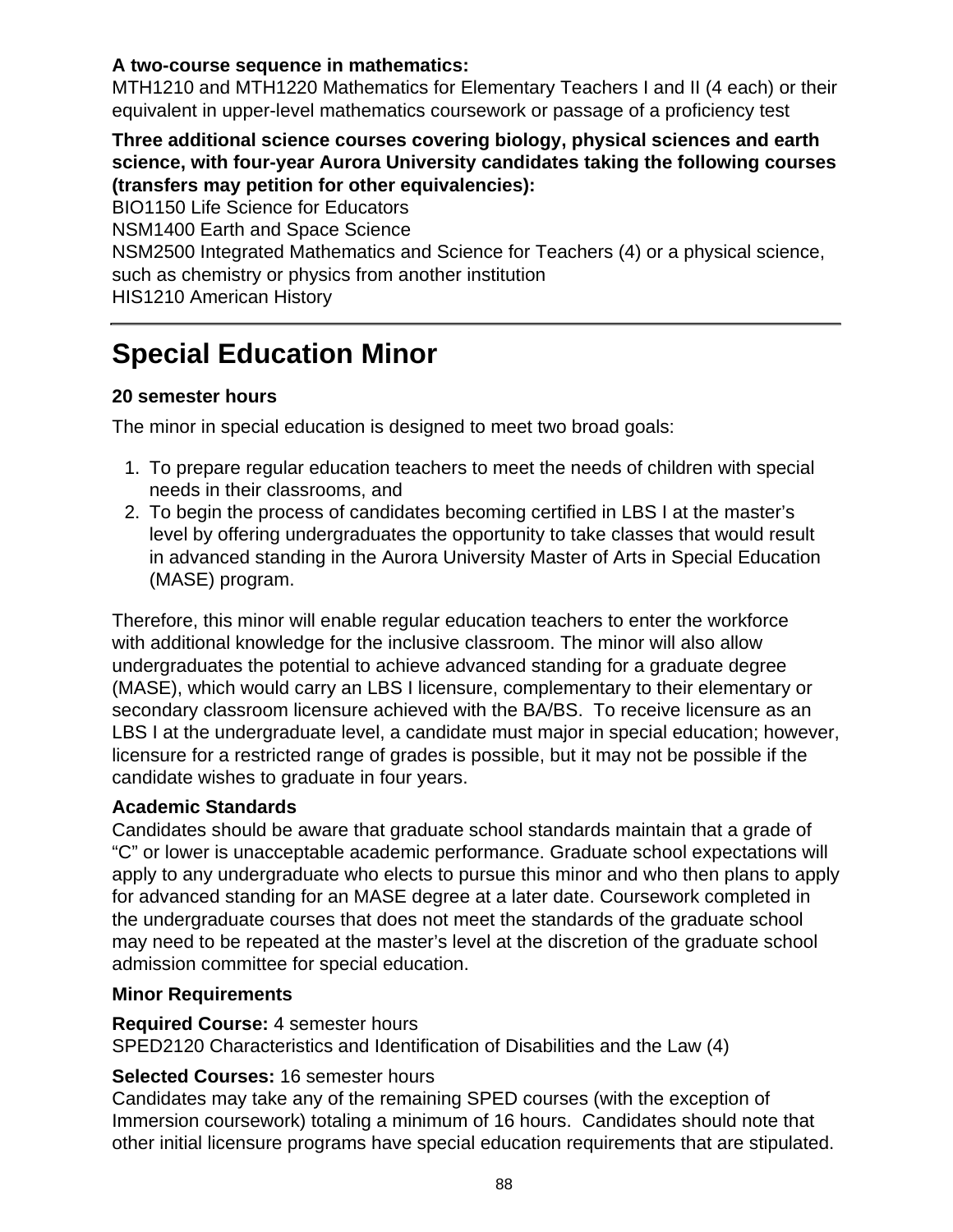The following coursework may be advantageous as they, with SPED2120, comprise the endorsement for education majors:

SPED3355 Educational Research in Special Education through a Cognitive Development Lens(4)

SPED3750 Prosocial Skills and Challenging Behaviors (4)

SPED3815 Strategies and Assistive Technology for Students with Low Incidence Disabilities (4)

SPED3820 Psychological/Educational Assessment of Students with Disabilities (4) SPED4620 Collaboration Models for Inclusion (4)

Note: Some courses require acceptance into the School of Education and/or passage of the TAP (or equivalent ACT/SAT scores as defined by ISBE).

# **Speech and Language Pathology**

# **Bachelor of Science**

The undergraduate program in speech and language pathology (SLP) is a preprofessional program, including coursework that exposes students to potential careers in the allied health fields, with specific focus on audiology and speech-language pathology.

Coursework ranges from foundational courses in the sciences to courses with clinical components that investigate both typical and atypical aspects of language, speech and hearing. It is anticipated that many, if not most, students electing this major will continue on for graduate training. Therefore, the clinical experiences are established to allow students to begin to build toward this goal. Students should be aware that a master's degree in CSD is typically required for positions as a speech language pathologist; for audiology, an AuD is required. This career path enables the professional to conduct diagnostic testing and to provide intervention in a variety of settings, from hospitals to rehabilitation centers to schools for both children and adults. Additionally, many professionals go into private practice.

Because many students will continue their education beyond their undergraduate degree, the undergraduate speech and language program is designed to prepare students for success in a graduate program. For instance, because these graduate programs are very competitive, a grade point average of 3.0 is required to remain in the undergraduate program; students are counseled to be cognizant of maintaining a high level of academic achievement. However, not all majors elect the option of graduate school. The undergraduate major is also an excellent stepping stone for careers in social work, counseling, special education, and many careers within the allied health professions.

**Required Core Courses:** 36 semester hours CSD1100 Introduction to Communication Sciences and Disorders (4) CSD2100 Phonetics (4) CSD3100 Speech and Language Development (4) CSD3400 Anatomy and Physiology of Speech and Hearing (4) CSD3260 Aural Rehabilitation (4) CSD3410 Speech and Hearing Science (4) CSD3250 Introduction to Audiology (4)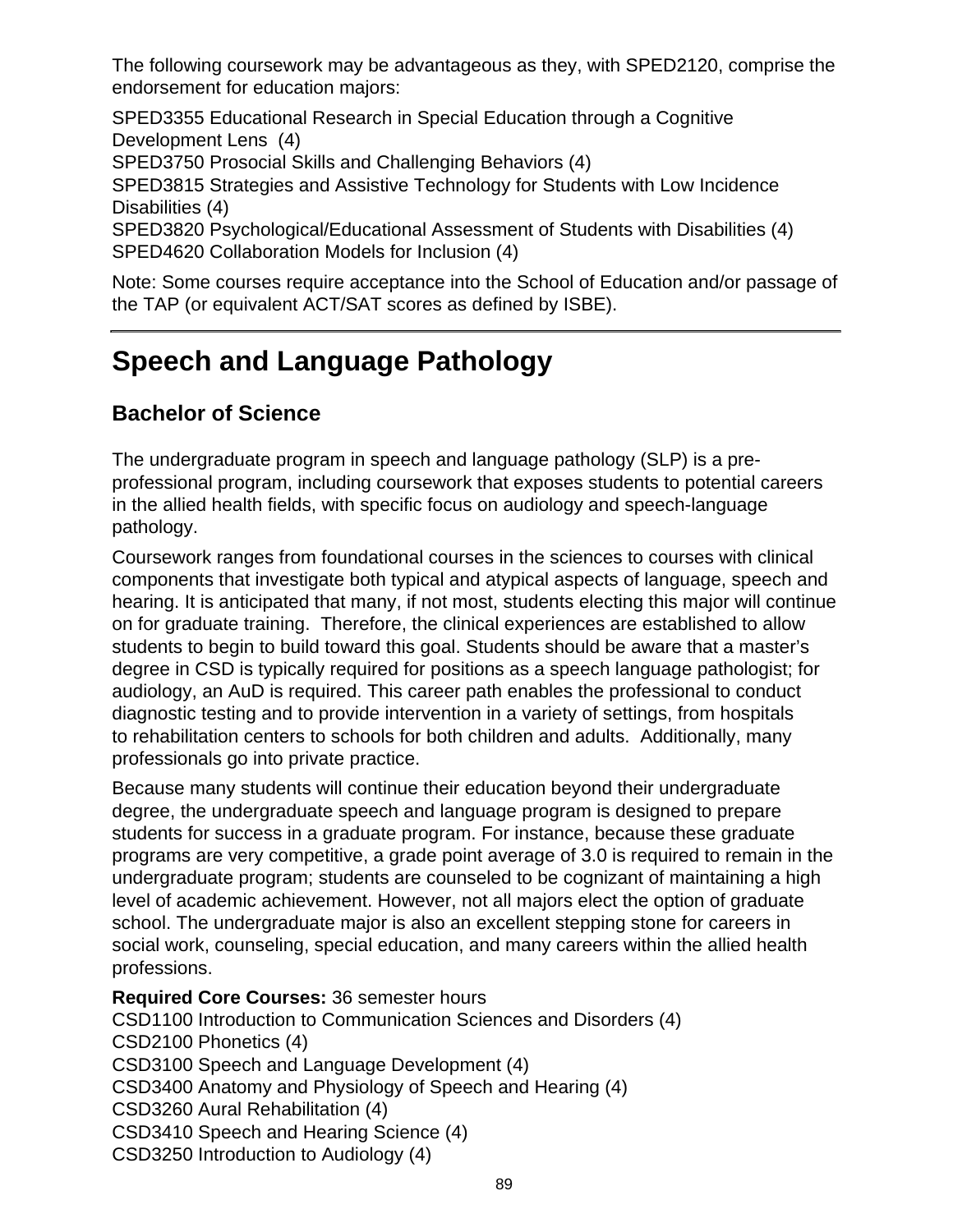CSD3300 Phonological and Articulation Development and Disorders (4) CSD4720 Introduction to the Clinical Process in Speech-Language Pathology (4)

**Required Supporting Courses:** 24 semester hours

**Biological Science: Select one of the following:**

BIO1060 Human Biology (4) BIO1210 Biology of Cells (4) BIO1220 Biology of Organisms (4) BIO2200 Humans and the Environment (4)

## **Physical Science: Select one of the following:**

CHM1200 Principles of Chemistry (4) PHY2210 General Physics (4)

## **Social/Behavioral Science: Both are required**

PSY1100 General Psychology (4) PSY3250 Lifespan Development (4)

## **Statistics: Select one of the following:**

MTH2320 General Statistics (4) MTH2700 Statistics for Research (4) MTH3240 Probability and Statistics I (4) SUS3300 Environmental Statistics (4) SPED3350 Introduction to Educational Research (4) PSY3500 Research and Statistical Methods (4)

## **English:**

ENG2100 Linguistics (4)

# **Speech and Language Pathology Minor**

### **20 semester hours**

**Required Courses:** 8 semester hours CSD1100 Introduction to Communication Sciences and Disorders CSD3410 Speech and Hearing Science

**Selected Courses:** Minimum of 12 semester hours CSD2100 Phonetics CSD3100 Speech and Language Development CSD3400 Anatomy and Physiology of Speech and Hearing CSD3250 Introduction to Audiology CSD3260 Aural Rehabilitation CSD3300 Articulation and Phonological Development and Disorders CSD3450 Neurology for the Speech-Language Pathologist and Audiologist

# **Speech Communication Minor**

## **20 semester hours**

Speech communication is a very flexible and adaptable minor that works well in combination with majors such as theatre, English, history, political science, business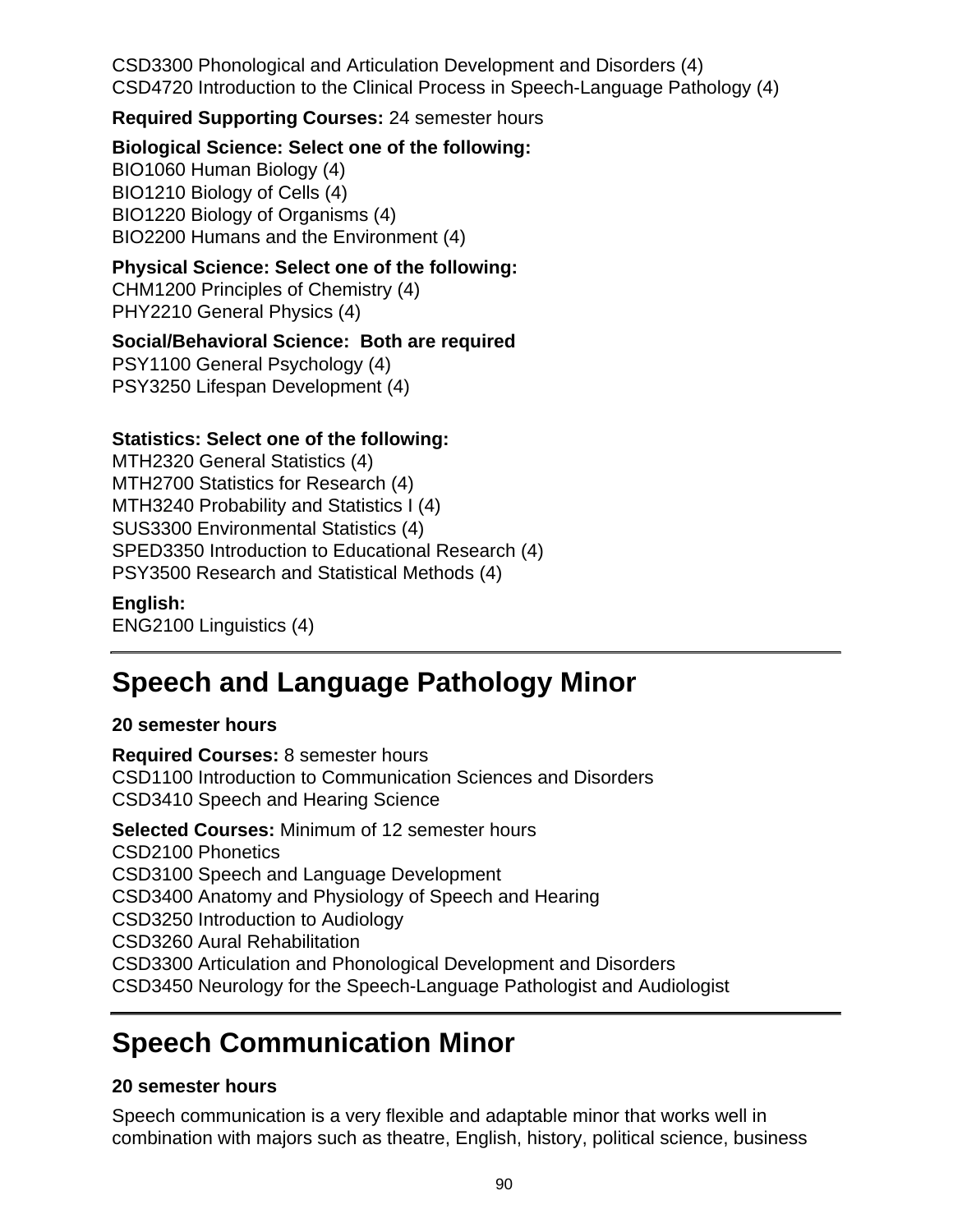and education.#To receive a minor in speech communication, a student must complete 20 semester hours of the following courses:

## **Required Courses:**

COM1550 Professional Communication (4) COM2250 Human Relationships and Interactions (4) COM3200 Persuasion and Consumer Culture (4)

**Selected Courses:** Choose two courses\* COM3000 Navigating Organizations (4) COM3500 Intercultural Communication (4) COM3810 Special Topics in Communication (4)\*\* COM4100 Communication Research (4) COM4940 Communication Internship (4)\*\* THE1200 Introduction to Theatre (4) THE1300 Acting I (4)

\*Communication or media studies majors must select two unique electives not already used to fulfill the requirements of the major or another minor.

\*\*To be eligible for the minor, this course requires approval of course/internship content as relevant to minor.

# **Sport Management**

# **Bachelor of Arts**

The Sport Management major is designed to provide professional preparation that develops competitive sport management leaders to meet the demands of a booming sport and recreation industry. The program prepares students through a comprehensive program of both theory and application. Students will study sport business concepts in the areas of management and organization, marketing and promotion, communication, legal issues, facilities, and media relations.

**Professional Core:** 31 semester hours PED1600 Career Exploration in Sport Management (2) PED2210 Sports in Society (4) PED2260 Technology in Sport Promotion and Programming (2) PED2330 Officiating Team Sports (2) PED2340 Sport Statistics (1) PED3040 Sport Management (4) PED3045 Sport Law (4) PED4110 Administration of Health and Human Performance (4) PED4370 Facilities and Special Events (4) PED4940 Sport Management Internship (4)

**Professional Support Courses:** 12 semester hours

MKT2300 Principles of Marketing (4)

COM1550 Professional Communication (4) BUS1020 Foundations of Management (4)

# **Professional Enhancement - Choose one from each discipline:** 12 semester hours

### **Business:**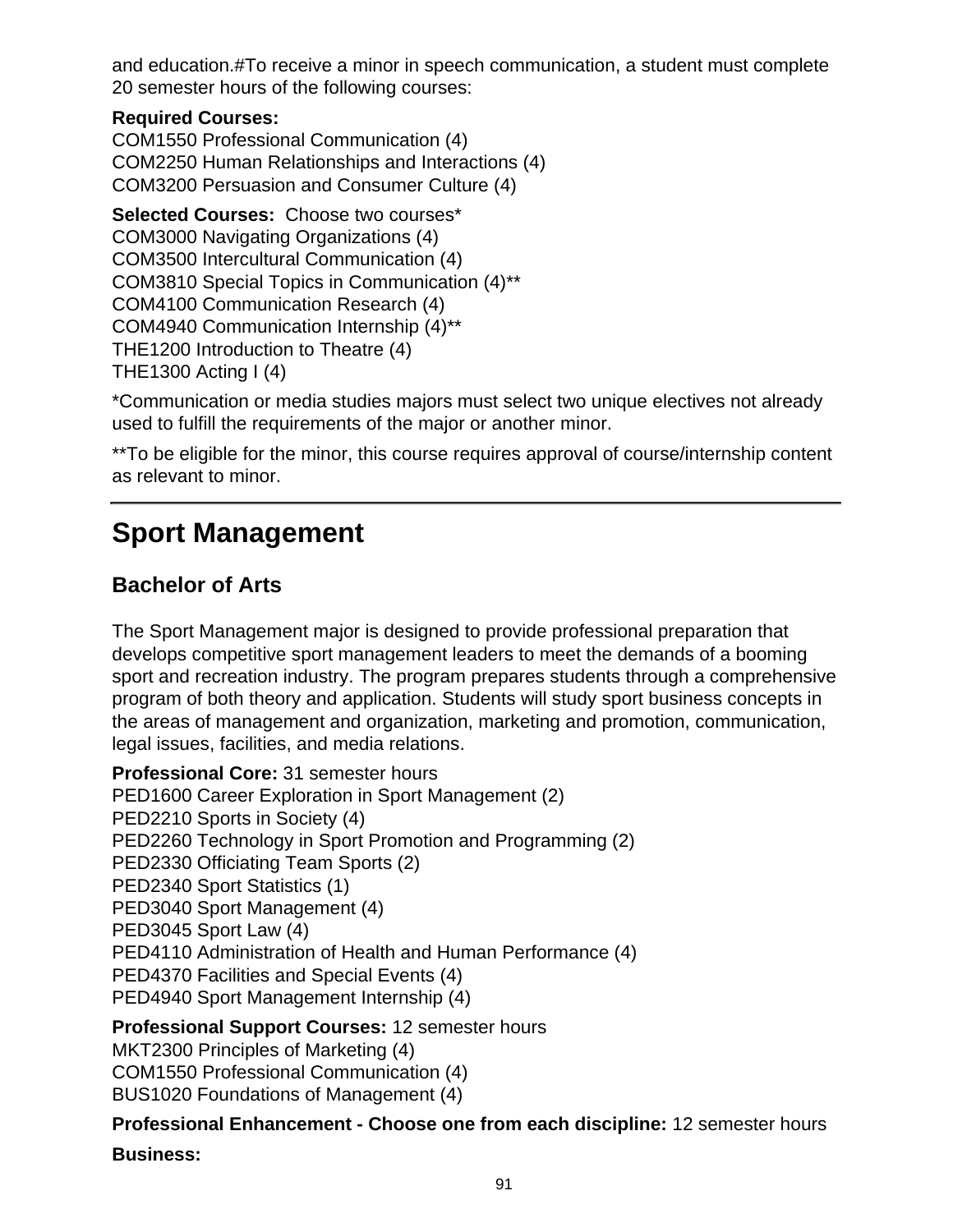BUS3010 Dynamics of Leading Organizations (4) BUS3250 Human Resource Management (4) BUS4200 Not-for-profit Strategic Movement (4) BUS4440 Entrepreneurship and Small Business (4)

#### **Marketing:**

MKT3320 The Professional Sales Process (4) MKT3350 Consumer Behavior (4) MKT4610 Social Media Marketing (4)

#### **Communication:**

COM2150 Human Relationships and Interaction (4) COM2240 Public Relations (4) COM2250 Advertising (4) COM2850 Visual Communication (4)

# **Sport Management Minor**

### **19 semester hours**

#### **Required Courses:**

PED1600 Career Exploration in Sport Management (2) PED2210 Sports in Society (4) PED2260 Technology in Sport Promotion and Programming (2) PED2330 Officiating Team Sports (2) PED2340 Sport Statistics (1) PED3040 Sport Management (4) PED4370 Facilities and Special Events (4)

# **Statistics Minor**

### **20 semester hours**

**Required Courses:** 12 semester hours MTH2210 Calculus I (4) MTH2220 Calculus II (4) MTH3240 Probability and Statistics I (4)

**Selected Courses:** Choose 8 semester hours MTH3500 Applied Statistical Methods (4) MTH3260 Probability and Statistics II (4) MTH3200 Actuarial Mathematics I (4) MTH3590 Business Analytics (4) MTH3280 Biostatistics (4)

# **Strategic Communication: Public Relations and Advertising Minor**

### **20 semester hours**

A minor in strategic communication: public relations and advertising offers an integrated approach to traditionally separate programs in public relations and advertising. Students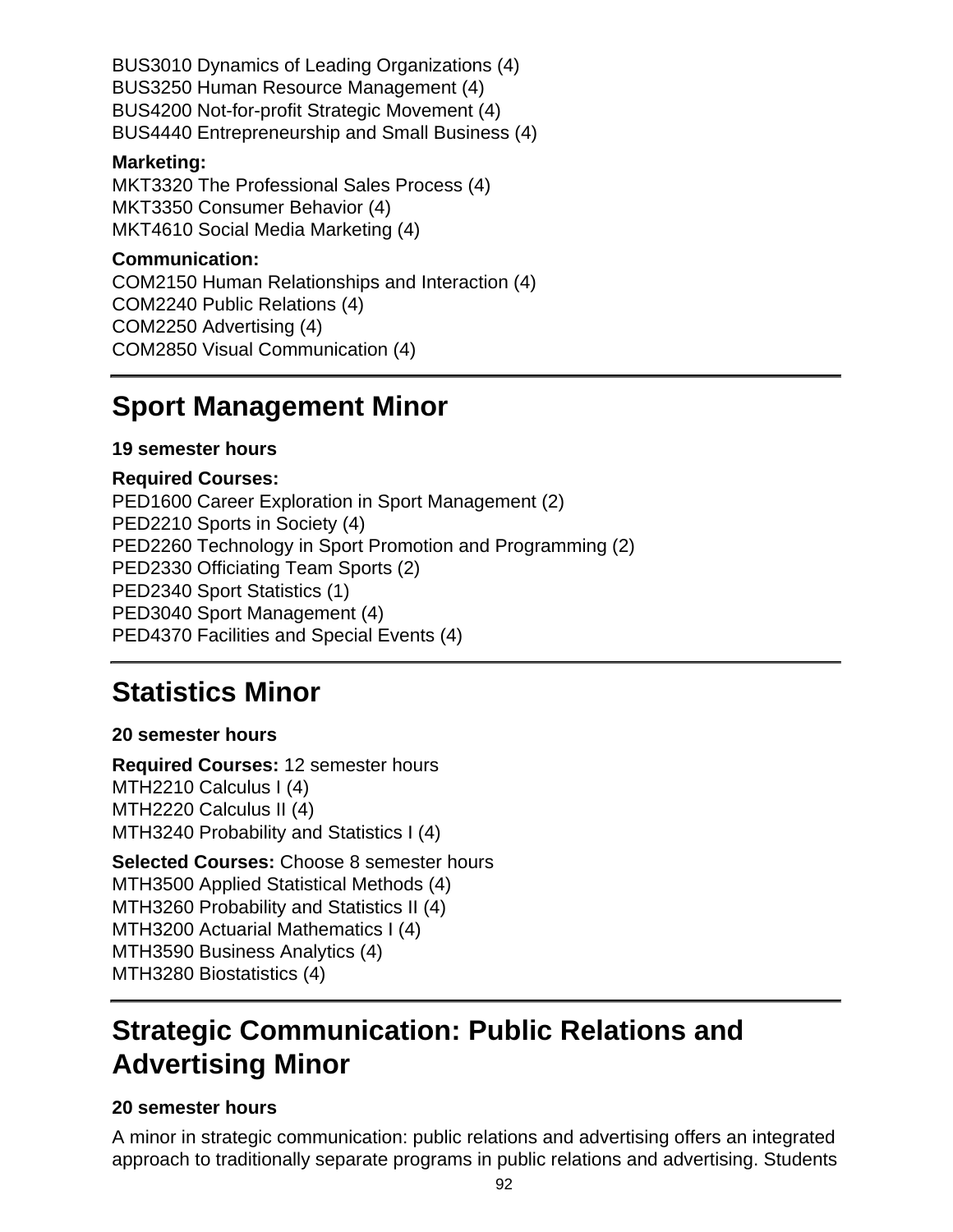complete this minor balancing theory and practice to create and deliver messages targeted to a wide array of audiences: media, employees, customers, legislators, investors and the community. This program serves well as a complement to degrees in English, political science, psychology, history, business and marketing. The minor helps to prepare students for careers in public relations, advertising or corporate communications.

### **Required Courses:**

COM2240 Public Relations (4) or COM2250 Advertising (4) COM3240 Strategic Writing and Production (4) COM4240 Strategic Campaigns (4)

**Selected Courses:** Choose two courses\* BUS3280 Organizational Behavior (4) COM3000 Navigating Organizations (4) COM3810 Special Topics in Communication (4)\*\* COM4100 Communication Research (4) COM4940 Communication Internship (4)\*\* MKT3350 Consumer Behavior (4) MKT3370 Integrated Marketing Communication (4) MKT3610 Internet Marketing (4) MKT4610 Social Media Marketing (4)

\*Communication or media studies majors must select two unique electives not already used to fulfill the requirements of the major or another minor.

\*\*To be eligible for the minor, this course requires approval of course/internship content as relevant to minor.

# **Theatre**

# **Bachelor of Arts**

It is the belief of AU theatre faculty that the best theatre artists develop through intensive training in a specialty combined with knowledge in all areas of theatre. In the core theatre classes, students will explore theatre history, performance elements and literature. In professional quality productions and in concentration-specific classes, students will learn and develop the skills needed for a career in theatre or nearly any field. As students progress through the program, faculty will work collaboratively with them to prepare for graduate study, entrance into the world of theatre, and/or toward any career goals that could be enhanced with theatre training.

On stage, students are provided the opportunity to be actively involved in high caliber productions and work directly with professional directors, designers and other theatre artists. The theatre department explores a variety of themes and styles in these productions while maintaining a very high standard for everyone involved. Each year students and faculty also participate in many other activities, such as student productions, collaborations with other programs and special events on campus. A student's activity level is only limited by his or her desire to be involved.

Many theatre graduates pursue careers in theatre, television and film. Others find that with the combination of theatre studies and a solid liberal arts education, they are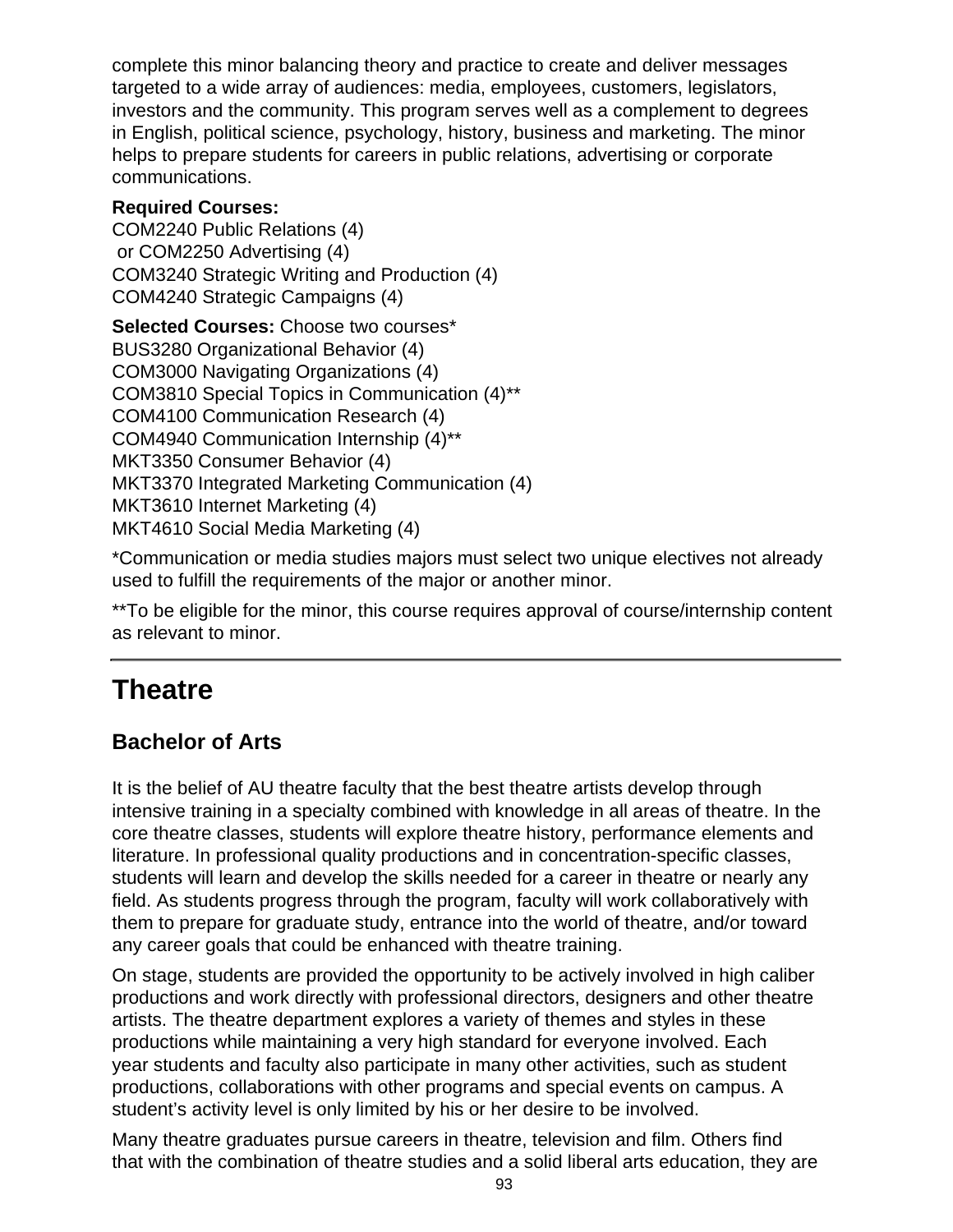prepared to pursue careers in a variety of fields, including law, teaching, business, performance coaching, sales and marketing. The theatre major and minor, are also designed to be easily combined with many other majors to meet the needs of many different career goals. Commonly, theatre is combined with business, communication, English, history and music.

Theatre students must be actively involved in productions presented by the department. Each theatre major must substantially participate in at least four main stage productions (and at least one of those must include backstage or responsible front-of-house work). Quality of student participation will be gauged by theatre faculty and will be assessed as part of annual reviews.

Students are also required to complete an annual review. For transfer students, the first review must be completed upon entry into the program. In these reviews, the students present audition monologues or portfolios. Faculty members work with the students to improve their presentation skills and discuss their progress in the program and their future goals. Students are also given the opportunity to provide feedback about the program. In their final semester, all majors complete an exit review as a final step toward future employment.

### **Required Core Courses:** 32 semester hours

THE1300 Introduction to Acting (4) THE1500 Stagecraft I (4) THE2210 Play Analysis (4) THE3600 History of Theatre: Antiquity to Renaissance (4) THE3610 History of Theatre: Restoration to Present (4) THE2510 Design for the Stage (4) THE3310 Directing (4) THE4900 Senior Capstone Preparation (1) THE4990 Senior Capstone (3)

### **Choose one of two concentrations:**

**Acting Concentration:** 12 semester hours THE2310 Voice and Movement for the Actor (4) THE2300 Scene Study for the Actor (4) THE3300 Classical Acting (4)

### **Design/Technical Theatre Concentration:** 12 semester hours

ART2100 Introduction to Drawing (4) THE4500 Advanced Study in Design or Technical Theatre (4)

#### **Select one course from:**

THE2500 Stagecraft II (4) THE3500 Scenic Design (4) THE3520 Costume Design (4) THE3525 Lighting Design (4) THE3550 Stage Management (4)

# **Theatre Minor**

**20 semester hours Core Requirements:** 16 semester hours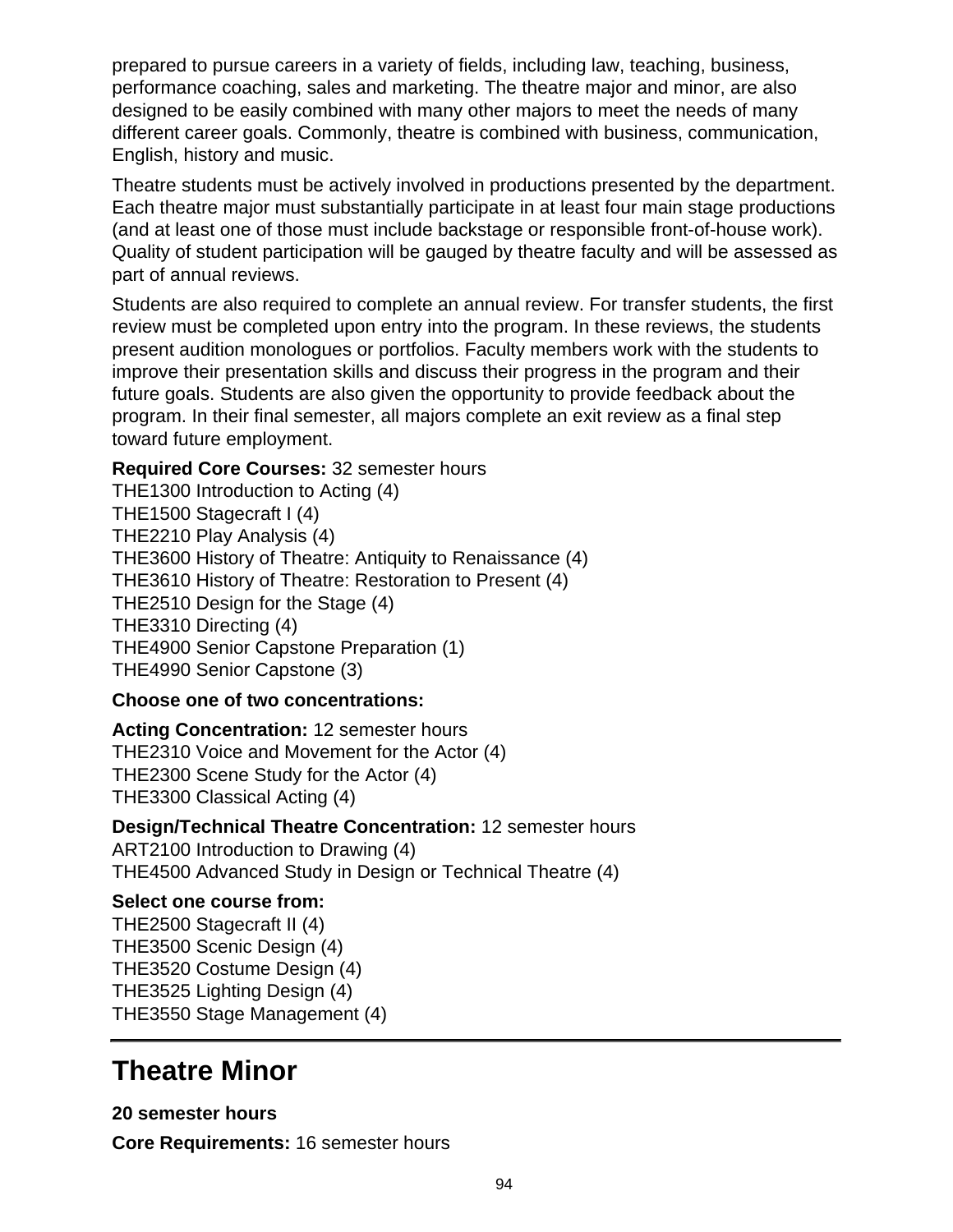THE1200 Introduction to Theatre (4) THE1300 Introduction to Acting (4) THE1500 Stagecraft I (4) THE2210 Play Analysis (4) or THE3600 History of Theatre: Antiquity to Renaissance (4) or THE3610 History of Theatre: Restoration to Present (4)

### **Selected course:** 4 semester hours

Choose from the additional courses listed under the major, including special topic courses.

\*\*\*Minors must substantially work on at least two main stage productions (and at least one of those must include backstage or responsible front-of-house work).

# **Course Descriptions**

# **ACC2010 Principles of Financial Accounting**

This course addresses the study of the fundamental principles of financial accounting theory and practice, including the analysis of assets, liabilities and owners' equity accounts; allocation, estimation and accrual procedures for financial statement preparation.

**Semester hours:** 4

## **ACC2020 Principles of Managerial Accounting**

This course will help students understand and utilize financial statement information for decision making. Topics will include determining product costs, cost behavior, how volume effects cost, different approaches to profit reporting and operational efficiency. Methods of budgeting, standard costing and variance analysis will be discussed as it relates to product costing and measuring operational performance. Activity-based costing and the "just-in-time" philosophy will also be addressed.

#### **Semester hours:** 4

## **ACC3110 Intermediate Accounting I**

This course addresses the study of accounting theory and practice as it relates to current assets, including monetary assets, receivables and inventories. The standard setting process, the accrual process, present value applications, accounting for discontinued operations and extraordinary items, and the preparation of financial statements will also be examined. Additional topics include plant assets, intangible assets, current liabilities, bonds and contingencies. Class work builds on previous coursework, facilitating self-discovery of knowledge and the development of professional skills and attitudes. This course focuses on working through and resolving complex accounting problems in a professional manner.

### **Semester hours:** 4

**Prerequisite(s):** ACC2010.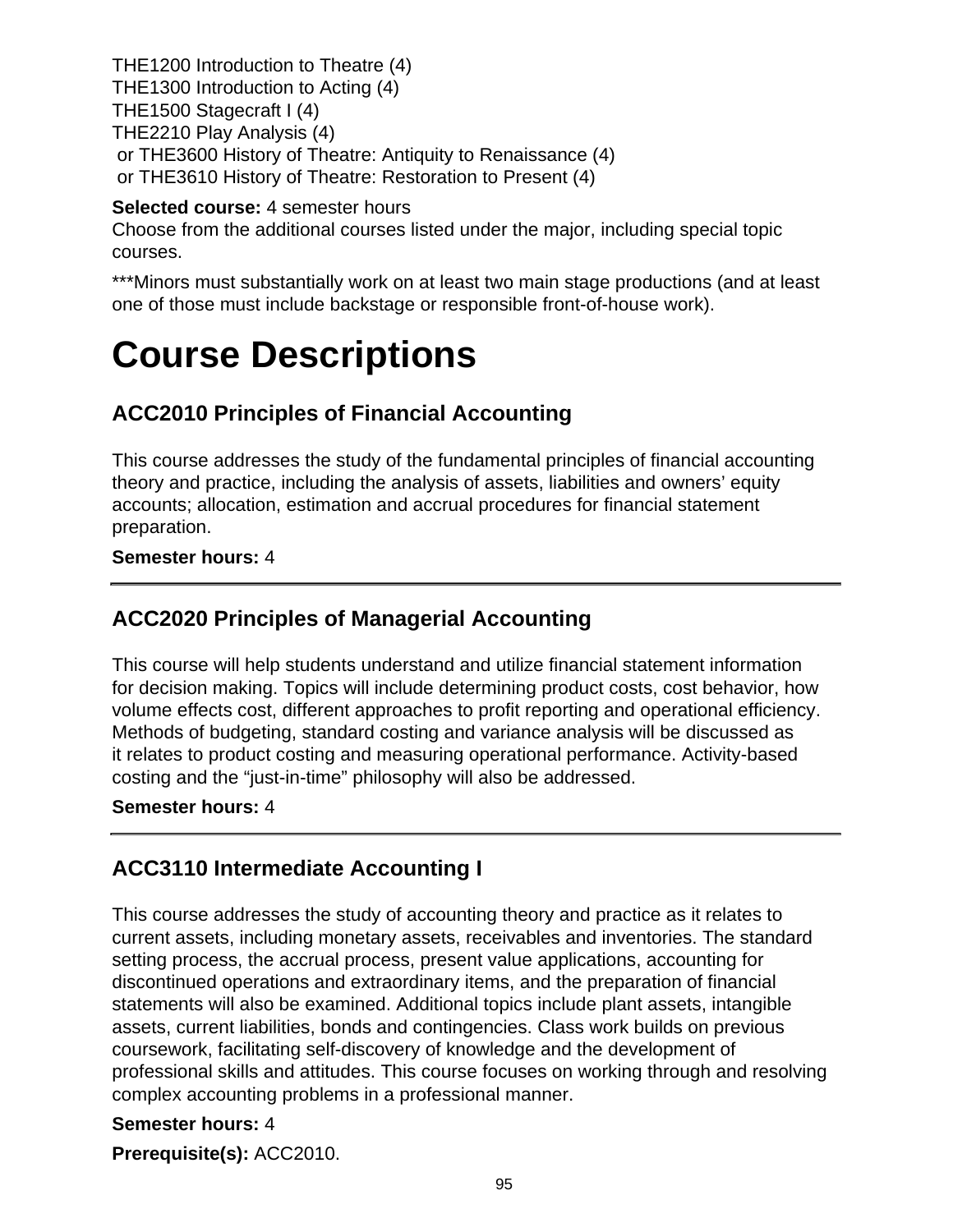# **ACC3120 Intermediate Accounting II**

This course provides a study of accounting theory and practice as it relates to stockholder's equity, investments, revenue recognition, income taxes, pensions and postretirement benefits, leases, accounting changes, cash flow, and full disclosure in the financial statements. Earnings per share for both simple and complex capital structures will also be examined. This course focuses on working through and resolving complex accounting problems in a professional manner.

#### **Semester hours:** 4

**Prerequisite(s):** ACC3110.

## **ACC3210 Cost Accounting**

This course applies general accounting principles to the recording, analysis, and interpretation of material, labor, and overhead costs for divisions, functions, departments, and operations; product cost systems, job cost systems, and factory overhead cost.

#### **Semester hours:** 4

**Prerequisite(s):** ACC2020.

## **ACC3310 Federal and State Taxation of Individuals**

This course addresses the study of individual income tax principles underlying filing status, personal exemptions, dependency, gross income, deductions for adjusted gross income, standard and itemized deductions, and income tax calculation. This is a handson course consisting of the preparation of various individual income tax returns using Form1040EZ, Form1040A, Form1040, and IL-1040. This course also includes voluntary income tax preparation for low income and elderly taxpayers.

#### **Semester hours:** 4

## **ACC3320 Federal Taxation of Business Entities**

This course provides a study of federal taxation of business entities of sole proprietorships, C corporations, partnerships and S corporations. Federal gift and estate taxes and income taxation of trusts and estates will also be studied.

#### **Semester hours:** 4

**Prerequisite(s):** ACC2010.

## **ACC3810 Special Topics in Accounting**

This course will address a specific area of study in Accounting not already covered by other Accounting course offerings. The focus will be on a contemporary content area in Accounting.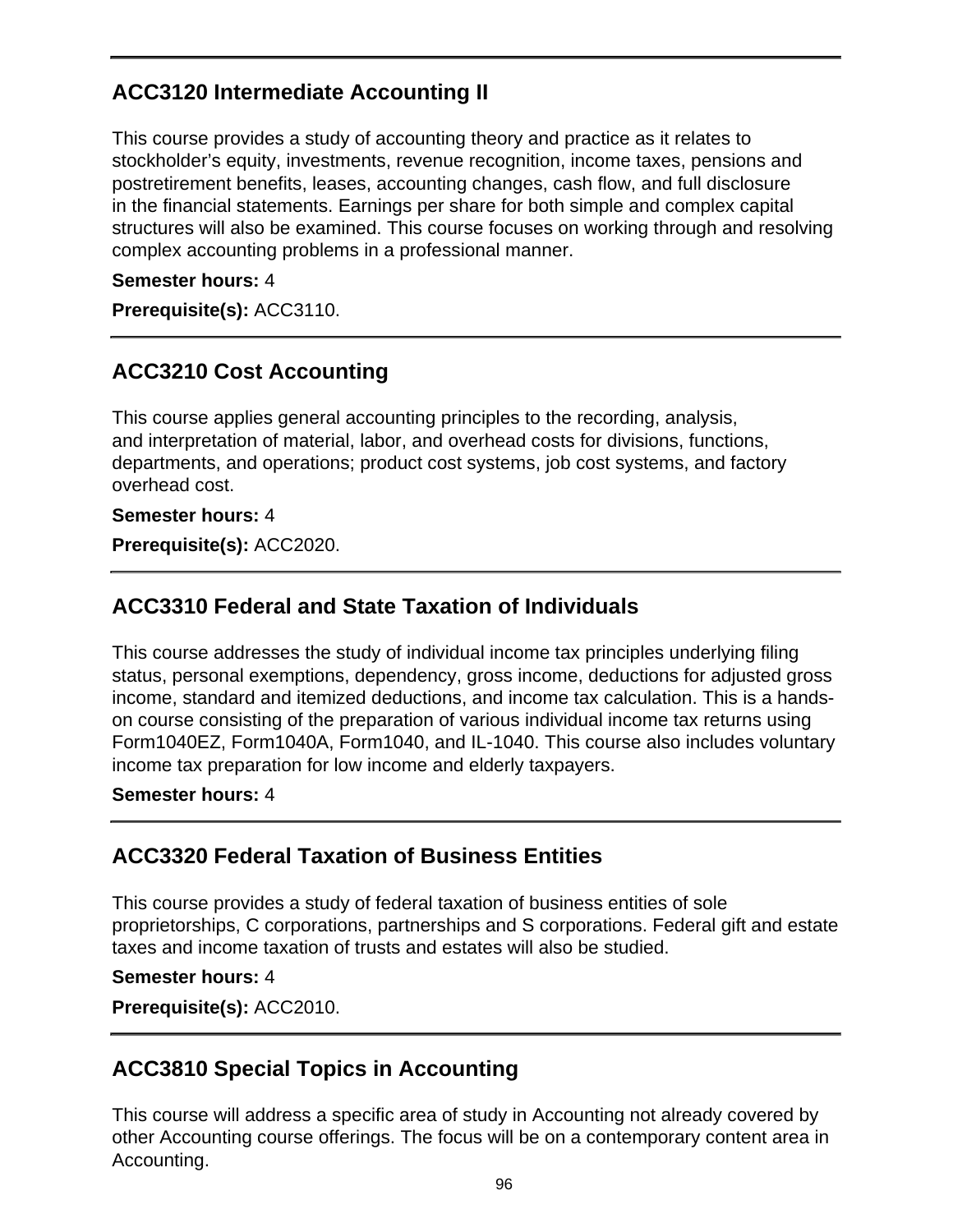# **ACC3910 Professionalism and Ethical Leadership**

This is a seminar course which discusses the accountant's ethical, legal and social responsibility necessary to function as a professional. Topics include the need for independence in fact and in appearance, professional regulation and fiduciary duties.

#### **Semester hours:** 4

**Prerequisite(s):** ACC2010.

# **ACC3940 Accounting Internship**

Students will have the opportunity to embark on new related experiential learning opportunities through the use of general elective accounting internships. Students will work with a faculty coordinator to identify an organization where they can gain pragmatic accounting skills. Specific new learning objectives will be set and agreed upon by the student, site coordinator and faculty member.

#### **Semester hours:** 4

**Prerequisite(s):** Determined by faculty sponsor.

# **ACC4140 Advanced Accounting**

This course provides a study of accounting principles as it relates to business combinations, segment and interim reporting, legal reorganizations, liquidations and partnerships.

#### **Semester hours:** 4

**Prerequisite(s):** ACC3120.

# **ACC4410 Auditing**

This course studies generally accepted auditing standards and procedures used in examining financial statements and supporting records, including the auditor's responsibilities to third parties, the evaluation of the client's internal control and the ethics of the profession. Particular emphasis is placed upon the auditing of cash, accounts and notes receivable, prepaid expenses, inventory, property, plant and equipment, current liabilities, long-term liabilities and stockholder's equity. Electronic auditing will also be reviewed.

#### **Semester hours:** 4

**Prerequisite(s):** MTH2320; ACC3120.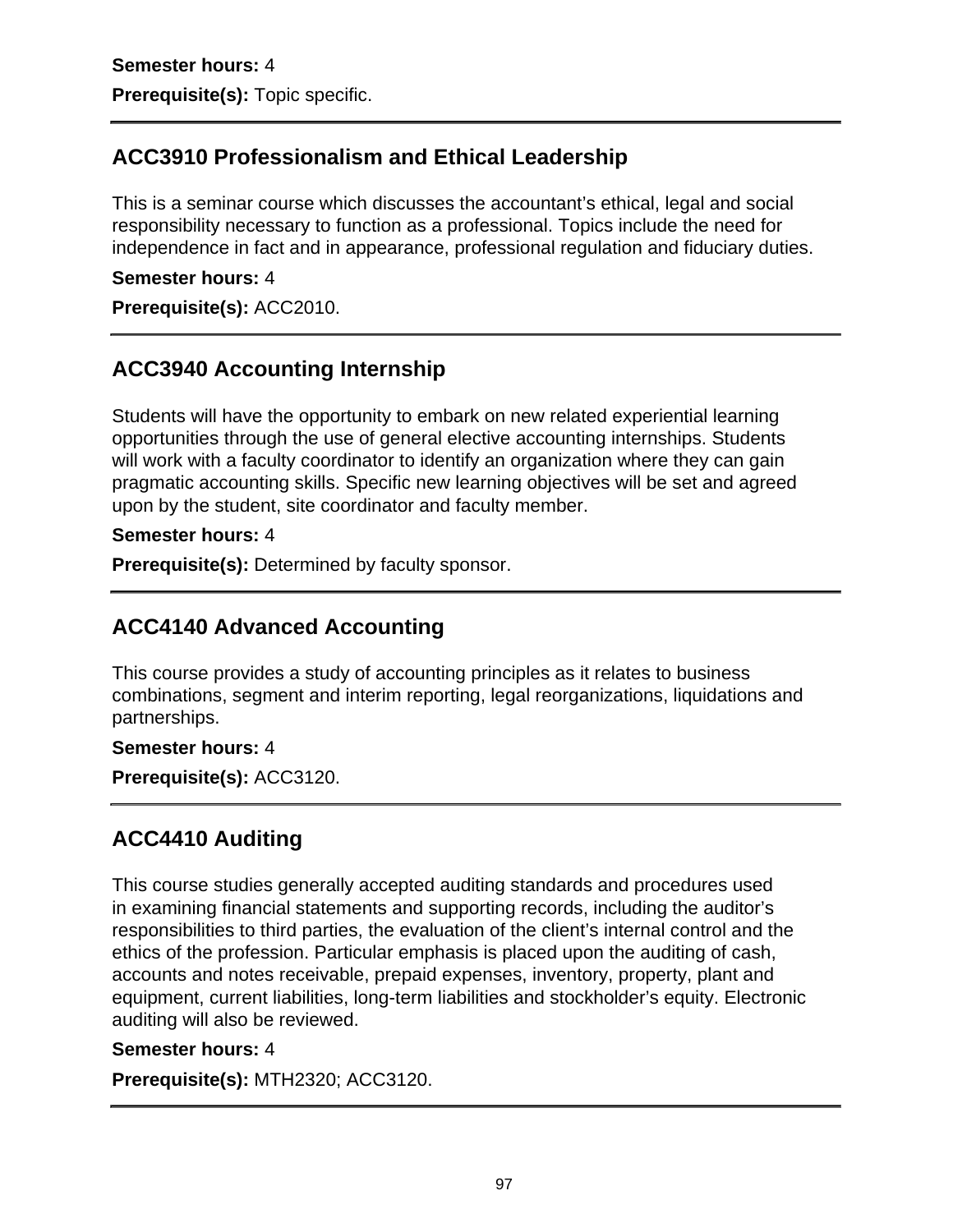# **ART/HIS3360 Renaissance, Renovation and Revival**

History is punctuated by periods of rebirth and renewal. The energy characterized by such periods is illustrated in material culture and in particular in the visual arts. This course explores the idea of renaissance in art and history and its visual manifestations. Topics covered include the Carolingian Renovation, the Italian Renaissance, Neoclassicism and the revivals of the19th century, and the Harlem Renaissance of the 20th century.

#### **Semester hours:** 4

**Prerequisite(s):** One prior college-level history or art history course.

## **ART/PHL2700 Art and Philosophy**

This course studies the varied relationships between philosophy and the production and reception of art. Topics covered include aesthetics, the cross-influences between art and philosophy, and questions about the similarities and differences between the two practices.

#### **Semester hours:** 4

## **ART/REL3450 Icons and Idols: Religion and Art**

What is the difference between an icon and an idol? How does religious imagery function in the unique traditions of Christianity, Islam, Buddhism, Hinduism and other world religions? Icons and Idols takes a critical approach to visual representation, treating image-objects across cultures, times and systems of belief to promote a greater understanding of both visual culture and its informing religions. Readings range from Plato and the Old Testament to contemporary criticism. Prior study of art history and/or religion is recommended, but not required.

#### **Semester hours:** 4

**Prerequisite(s):** One prior college-level art history or religion course.

# **ART1000 Art Appreciation**

This course is designed to encourage an understanding and appreciation of the visual arts through a study of their theory, history and mechanics. The course includes a survey of the major developments in the visual arts and their respective aesthetic criteria, from Classical Greece to the present.

**Semester hours:** 4

# **ART1210 Two-Dimensional Design**

Introductory course that examines, manipulates, and critically evaluates the visual and conceptual properties of two-dimensional art. Designed to heighten aesthetic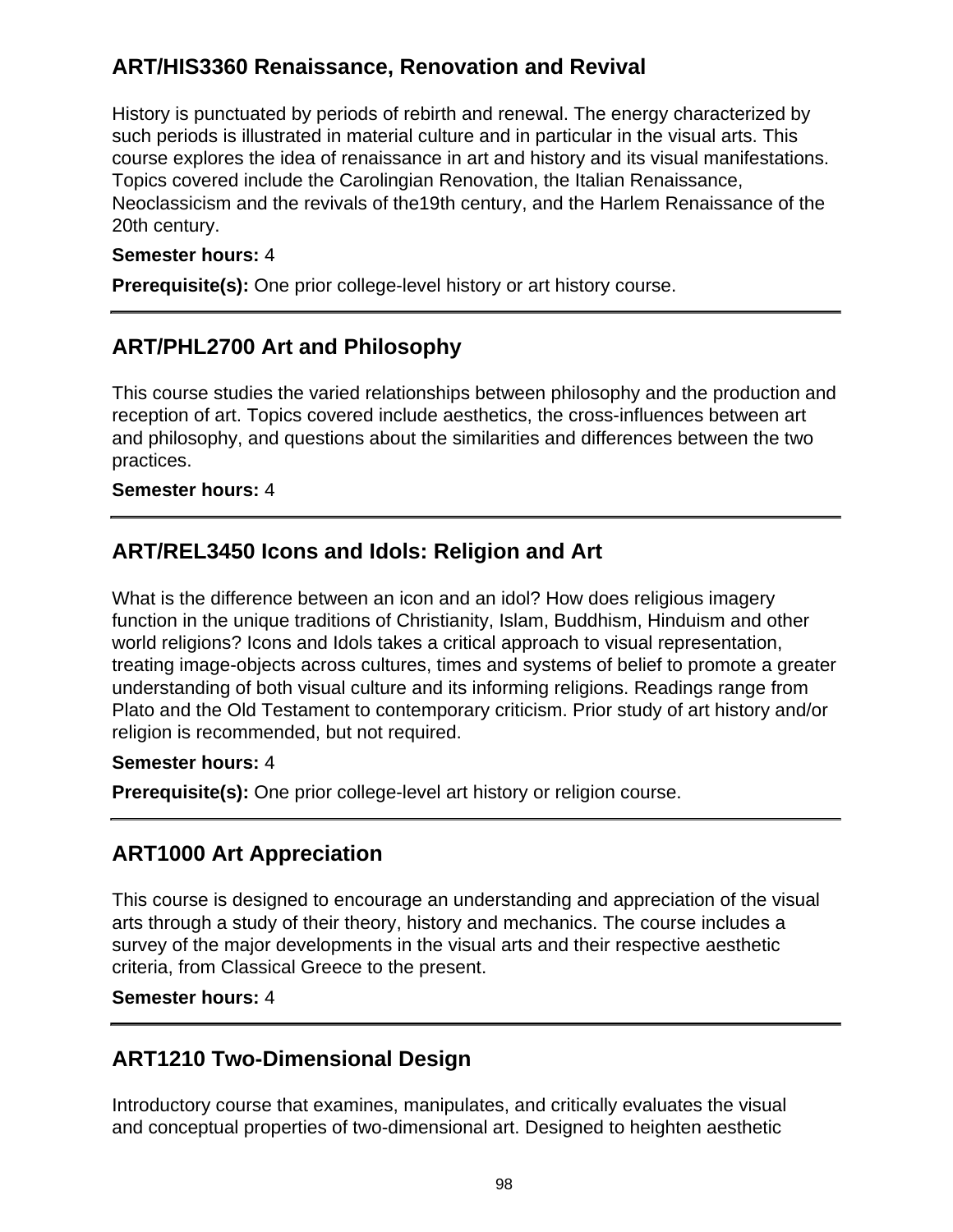appreciation and serve as an introduction for those who wish further study of painting, drawing, or graphic design.

**Semester hours:** 4

# **ART1310 Three-Dimensional Design**

This introductory course examines, manipulates and critically evaluates the visual and conceptual properties of three-dimensional art. The course is designed to heighten aesthetic appreciation and serve as an introduction for those who wish to further study three-dimensional design or sculpture.

#### **Semester hours:** 4

## **ART2100 Introduction to Drawing**

This course is an introduction to the techniques of drawing with emphasis on representation and pictorial composition.

**Semester hours:** 4

## **ART2120 Figure Drawing**

Figure Drawing is a multi-level course in observational drawing that focuses on drawing the human figure and the space surrounding the figure. A nude or dressed model is scheduled to be present in each class designated for studio drawing. Students will develop familiarity with drawing materials and methods. Simultaneously, students will be challenged to develop and engage their own subject matter within the language of drawing and in the context of historical and contemporary artists. Figure Drawing will also introduce students to skeletal and muscular landmarks on the human body. A museum visit, slide lectures, and group discussions will supplement the class.

#### **Semester hours:** 4

## **ART2500 Art History: Prehistoric to Medieval**

This course is a survey of visual art from Prehistory to 1400. It is a course designed to develop an understanding of major developments in the visual arts and the relationship of those developments to the cultures that produced them.

#### **Semester hours:** 4

## **ART2510 Introduction to Painting**

This course brings together the disciplines of drawing, design, color theory and painting technique to help students learn to manipulate the tools and materials of painting media.

#### **Semester hours:** 4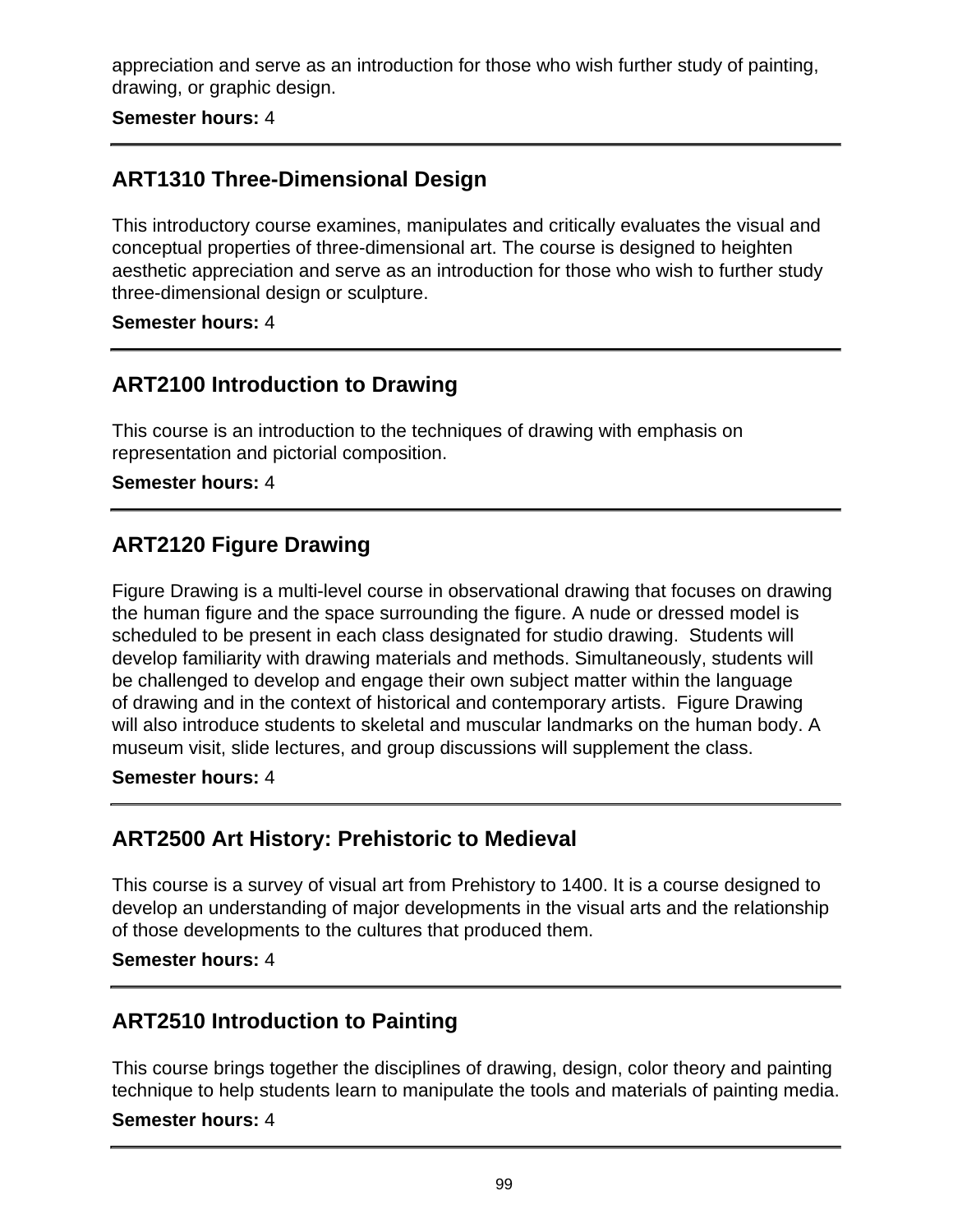# **ART2530 Introduction to Native American Art**

This course is designed to give a broad understanding of the art of the indigenous people of North America from prehistoric petroglyphs to contemporary artists such as Jeaune-Quick-to-See-Smith. An attempt is made to examine these arts in a cultural context, focusing upon the religious, socio-economic and political environments in which they were produced, particularly westward expansion. Art representing many tribes from all culture areas will be the subject of study. Many artifacts from the Aurora University Schingoethe Museum will be the subject of research. Field trips to local museums will be incorporated into the course.

#### **Semester hours:** 4

## **ART2600 Art History: Renaissance to Contemporary**

This course is a survey of visual art from the Renaissance to the present. It is a course designed to develop an understanding of major developments in the visual arts and the relationship of those developments to the cultures that produced them.

**Semester hours:** 4

## **ART2610 Introduction to Sculpture**

This course is an introduction to some of the basic sculptural techniques and media as applied to the visual and conceptual properties of three dimensional art.

#### **Semester hours:** 4

# **ART2670 Introduction to Digital Photography**

This course is an introduction to the aesthetics and practice of photography, the history of photography and its place in contemporary culture. Students learn the mechanics of digital black and white photography, explore the written and visual history of photographic movements and major artists, and create a portfolio of original work and an accompanying paper integrating a personal photographic style and vision with historical and contemporary photographic art. Access to a digital camera with manual exposure adjustments is required (see the instructor for details) and students must purchase some materials, such as digital printing paper and a flash memory drive.

#### **Semester hours:** 4

# **ART3110 Intermediate Drawing**

This course provides a further study of representation and pictorial composition in conjunction with experimentation with the various drawing media.

#### **Semester hours:** 4

**Prerequisite(s):** ART2100 or portfolio review.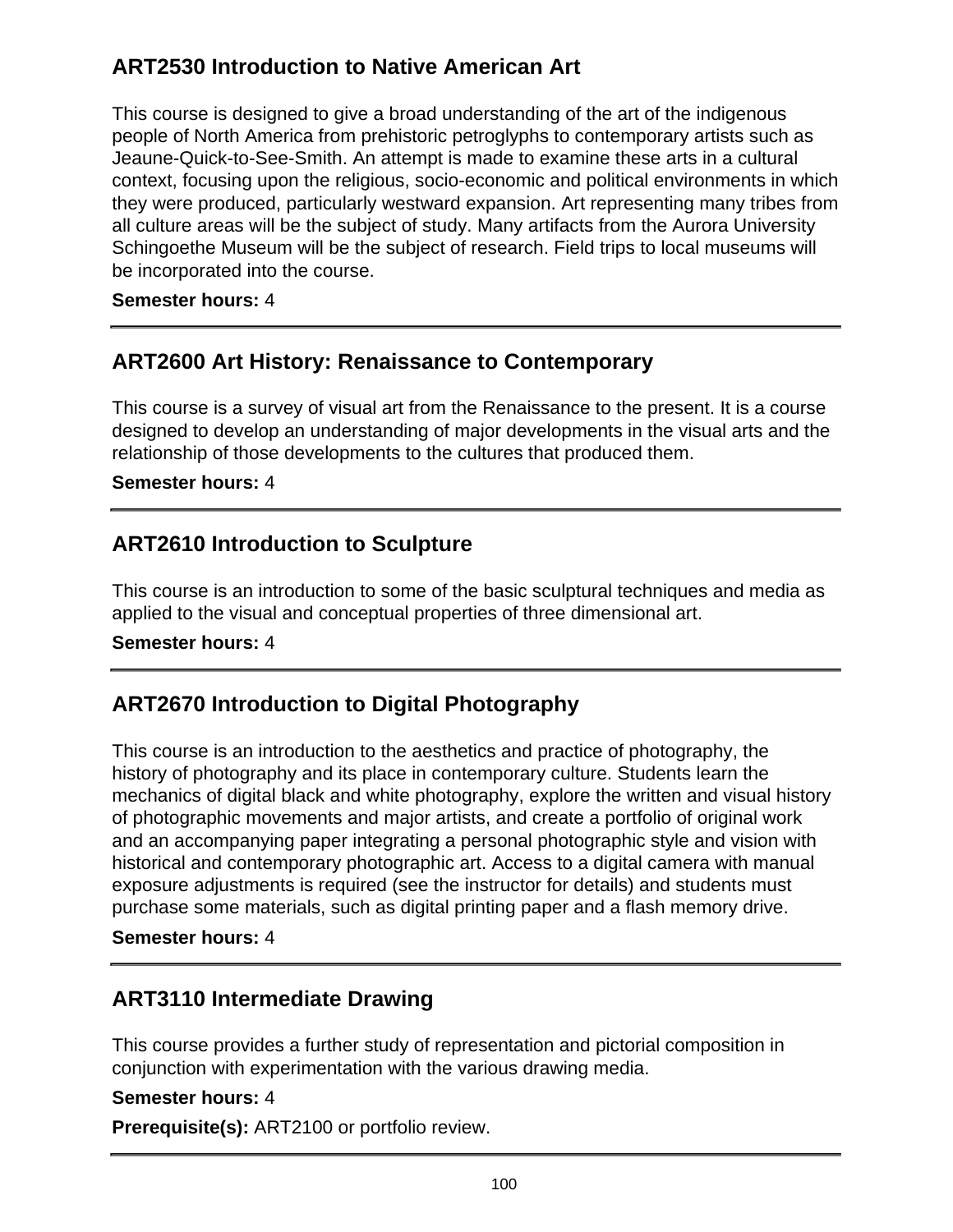## **ART3200 Intermediate Sculpture**

This course provides a further study of sculptural techniques and media as applied to the visual and conceptual properties of three dimensional art.

### **Semester hours:** 4

**Prerequisite(s):** ART2610 or portfolio review.

## **ART3400 Intermediate Digital Photography**

Building on technical skills and aesthetic sensibilities developed in the introductory course, students continue to explore digital photography through color. This course explores creative use of color theory and digital workflow. Skill sets acquired in ART2670 are expanded with emphasis on personal, creative and thematic projects. Access to a digital camera with manual exposure adjustments is required (see instructor for details) and students must purchase some materials such as digital printing paper and portfolio products.

#### **Semester hours:** 4

**Prerequisite(s):** ART2670 or equivalent knowledge and skills as determined by the instructor.

## **ART3510 Intermediate Painting**

This course provides a further study of painting media in a wider range of uses and forms of expression.

#### **Semester hours:** 4

**Prerequisite(s):** ART2510 or portfolio review.

# **ART3540 Photography and Society**

This course explores the history of photography, both as an art form and as a cultural phenomenon that has reshaped our society. It will trace major aspects of the technical and aesthetic development of photography from the early 19th century to the present day and examines the impact of photography on the development of the "image-based" society, as well as exploring the interaction of photography with the other visual arts.

#### **Semester hours:** 4

# **ART4100 Advanced Drawing**

This course offers further intensive experimentation with selected drawing media.

#### **Semester hours:** 4

**Prerequisite(s):** ART3110 or portfolio review.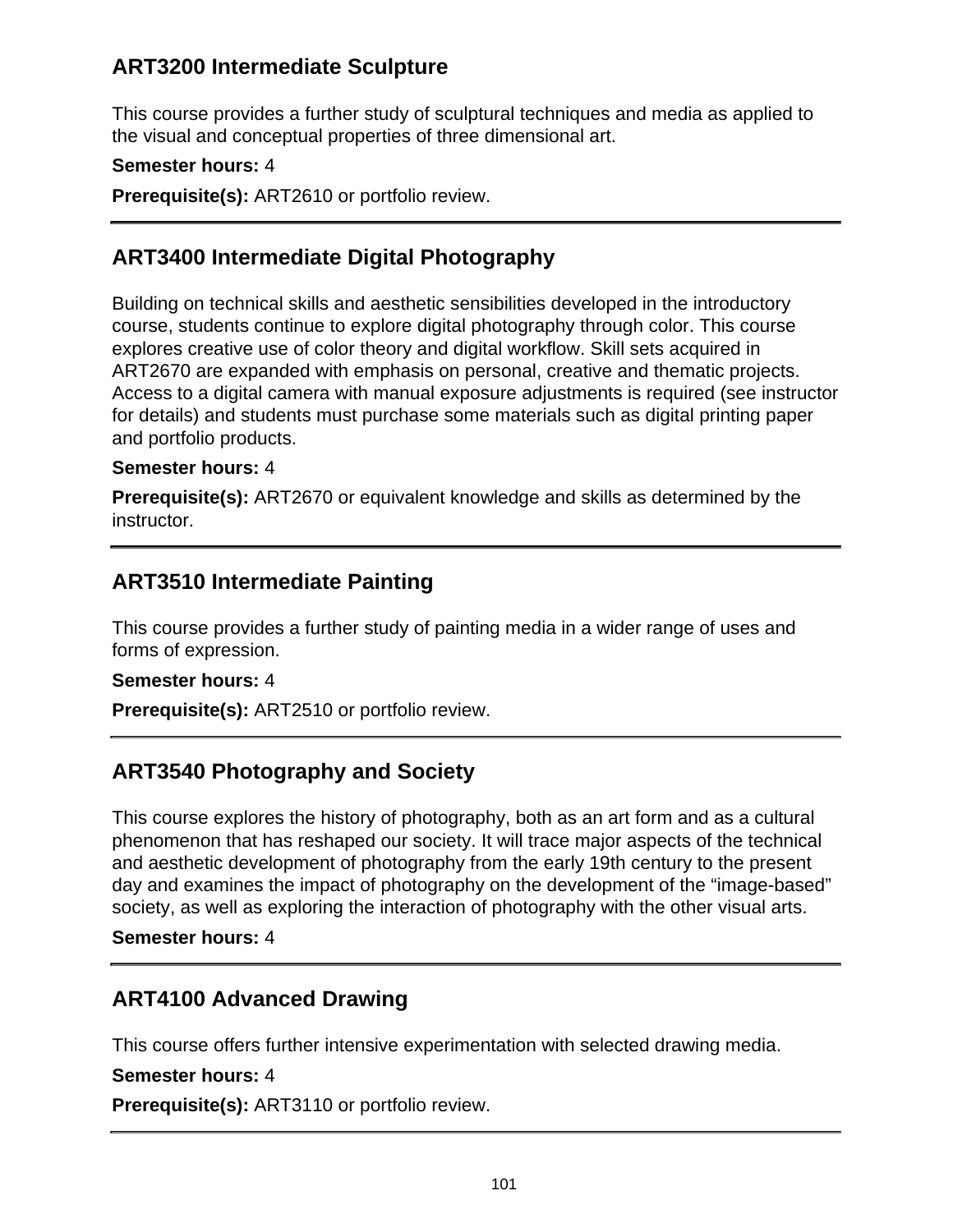# **ART4200 Advanced Sculpture**

This course offers further intensive experimentation with selected sculpture media.

#### **Semester hours:** 4

**Prerequisite(s):** ART3200 or portfolio review.

# **ART4400 Advanced Digital Photography**

This course covers advanced digital photography and imaging with an emphasis on developing and enhancing individual student skills. Students will create portfolios of original work demonstrating mastery of the technical and aesthetic approaches of the course, developing themes and approaches through an extended series of large-format images suitable for exhibition.

#### **Semester hours:** 4

**Prerequisite(s):** ART2670; ART3400 or equivalent coursework.

## **ART4510 Advanced Painting**

This course offers further intensive experimentation with selected painting media.

```
Semester hours: 4
```
**Prerequisite(s):** ART3510 or portfolio review.

## **ART4910 Senior Seminar Preparation**

This course is designed to help the graduating art student prepare and organize a capstone project/exhibition.

#### **Semester hours:** 2

**Prerequisite(s):** Completion of all other art requirements and consent of art faculty.

## **ART4920 Senior Seminar**

This is a capstone course that allows a student to demonstrate comprehensive knowledge and skills expected of an art major at the conclusion of his or her program of study. Written and oral critique will verify the student's ability to verbalize aesthetic concepts. The student will present a public exhibit of his or her creative work which will include responsibility for all aspects of hanging and presenting their work.

#### **Semester hours:** 2

**Prerequisite(s):** ART4910.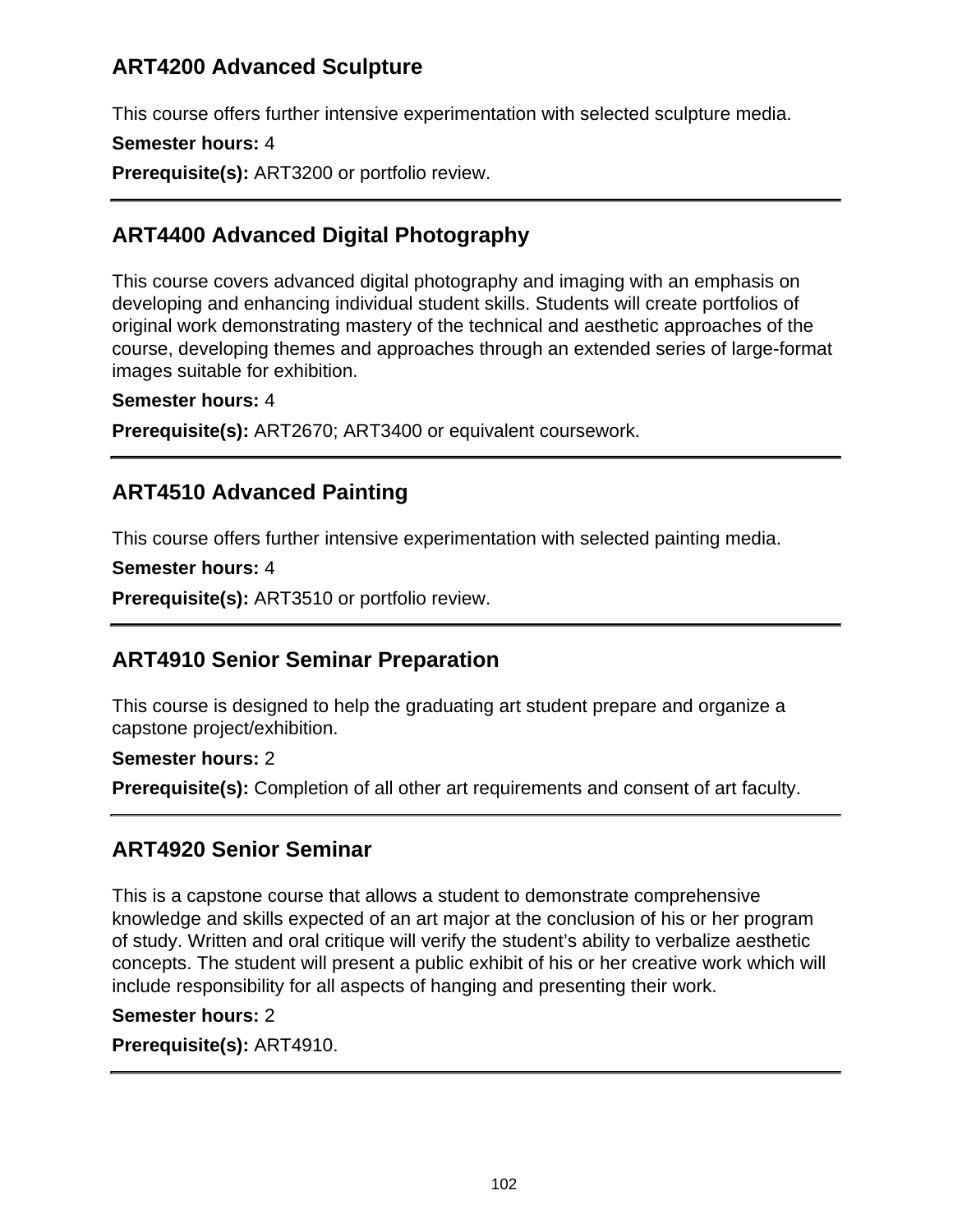# **ATR1760 Athletic Training Practicum I**

Under the direct supervision of a preceptor, students will observe and participate in the health care given to athletes in the athletic training environment. Students will gain an understanding of the daily operations of the athletic training room. Basic skill development includes taping, wrapping and bracing techniques, modality application, risk management and injury prevention. This practicum includes a one hour lab/seminar class. 75 hours of clinical experiences required. This course requires a lab fee.

#### **Semester hours:** 1

**Prerequisite(s):** Only open to declared pre-athletic training majors. Must pass a certified criminal background/sex offender check, as well as a TB test within the current academic year (cost incurred by student).

# **ATR1800 Responding to Emergencies**

This course is designed to provide students with the knowledge and skills necessary to recognize and respond appropriately to cardiac, breathing and first aid emergencies. The course content and activities will prepare students to provide care to a suddenly injured or ill person until more advanced medical personnel arrive and take over. Upon completion of this course, students who qualify will be certified by the American Red Cross in Responding to Emergencies First Aid, CPR for the Professional Rescuer and Health Care Provider, Blood borne Pathogens, Asthma Inhaler, and Epinephrine Administration. This course requires a lab fee.

#### **Semester hours:** 2

**Prerequisite(s):** Only open to declared pre-athletic training majors.

## **ATR2050 Foundations of Athletic Training**

This course is designed to give students an introduction to the field of athletic training. Topics that will be discussed include the athletic training profession, career options, health care administration, infectious diseases and blood borne pathogens, legal considerations, taping and bracing, fitting of protective equipment, and therapeutic modalities.

### **Semester hours:** 2

**Prerequisite(s):** Only open to declared pre-athletic training majors or consent of the instructor.

## **ATR2500 Prevention and Care of Acute Athletic Injuries and Illnesses**

This course is designed to give athletic training students a basic foundation in the prevention and care of acute athletic injuries and illnesses. Injury prevention, identification of acute injuries/illnesses, and on-site injury evaluation and care will be emphasized.

#### **Semester hours:** 4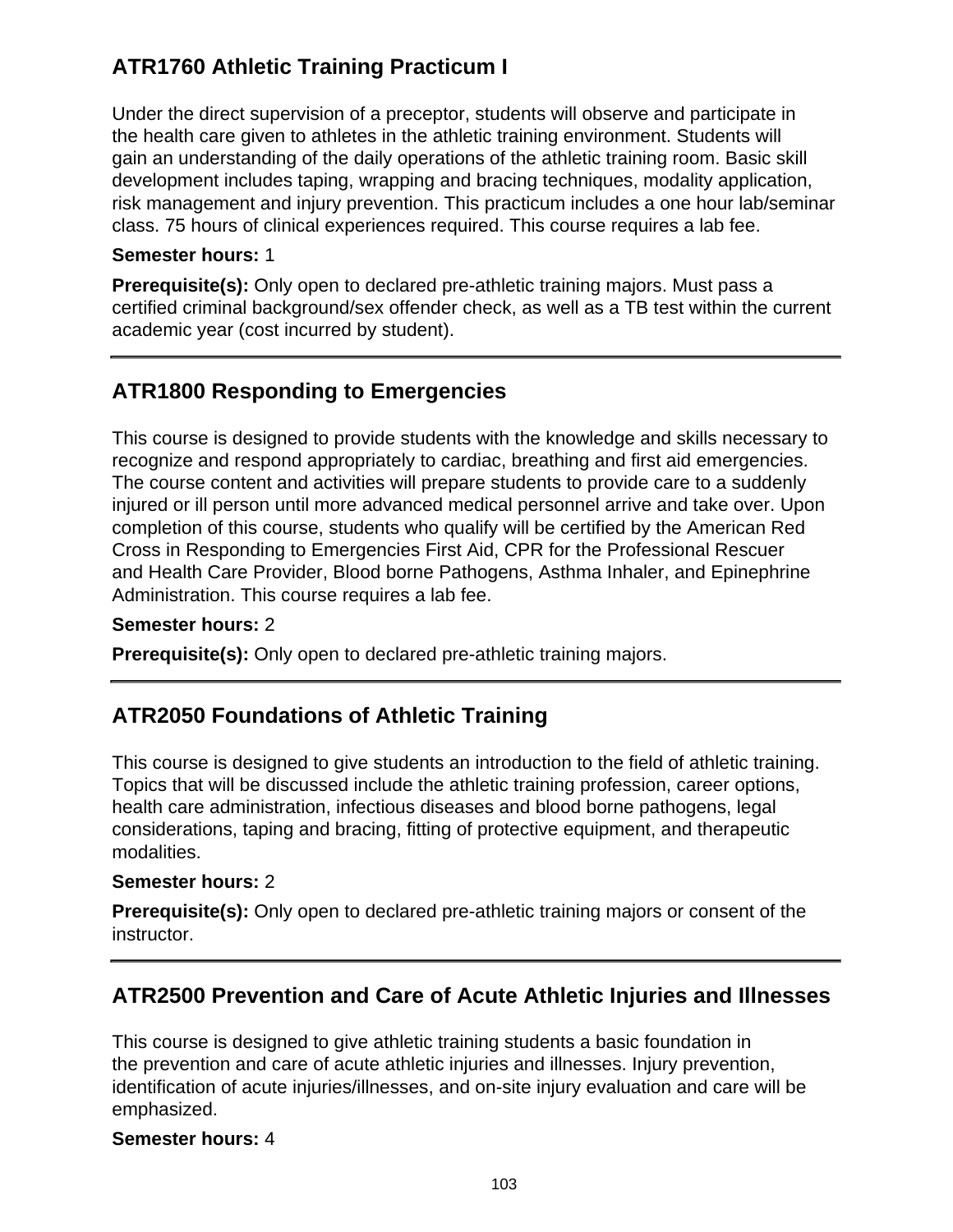**Prerequisite(s):** ATR2050 with a grade of "C" or higher and admission into the athletic training major.

# **ATR2750 Athletic Training Practicum II**

Under the direct supervision of a preceptor, students will observe and participate in the application of athletic training clinical skills and proficiencies previously learned and practiced in courses and practicums. Students will be assigned to a preceptor at a pre-determined clinical affiliate site. Students will also be required to attend a variety of allied health profession presentations conducted outside of scheduled class time. This practicum includes a one-hour lab/seminar class. 150 hours of clinical experiences required. This course requires a lab fee.

#### **Semester hours:** 2

**Prerequisite(s):** ATR1760 with a grade of "C" or higher and admission into the athletic training major. Must pass a TB test within the current academic year (cost incurred by student).

# **ATR2760 Athletic Training Practicum III**

Under the direct supervision of a preceptor, students will observe and participate in the application of athletic training clinical skills and proficiencies previously learned and practiced in courses and practicums. Students will be assigned to a preceptor at a predetermined clinical affiliate site. Students will also be required to attend a variety of allied health profession presentations conducted outside of scheduled class time. This practicum includes a one-hour lab/seminar class. 150 hours of clinical experiences required. This course requires a lab fee.

### **Semester hours:** 2

**Prerequisite(s):** ATR2750 with a grade of "C" or higher.

# **ATR3200 Emergency Medical Response**

This course is designed to provide athletic training students with the knowledge and skills necessary to work as an emergency medical responder (EMR) to help sustain life, reduce pain and minimize the consequences of injury or sudden illness until more advanced medical personnel take over. The course content and activities will prepare the student to make appropriate decisions about the care to provide in a medical emergency. This course teaches the skills that athletic trainers need to act as a crucial link in the emergency medical services (EMS) system. Upon completion of this course, students who qualify will be certified by the American Red Cross as an Emergency Medical Responder with additional certifications in CPR for the Professional Rescuer and Health Care Provider, Blood Borne Pathogens, and Oxygen Administration. Additional skills instructed in this course include emergency airway management, body core temperature management, blood glucose level management, pulse oximetry use, nebulizer treatment therapy, metered dose inhaler, and epinephrine administration. This course requires a lab fee.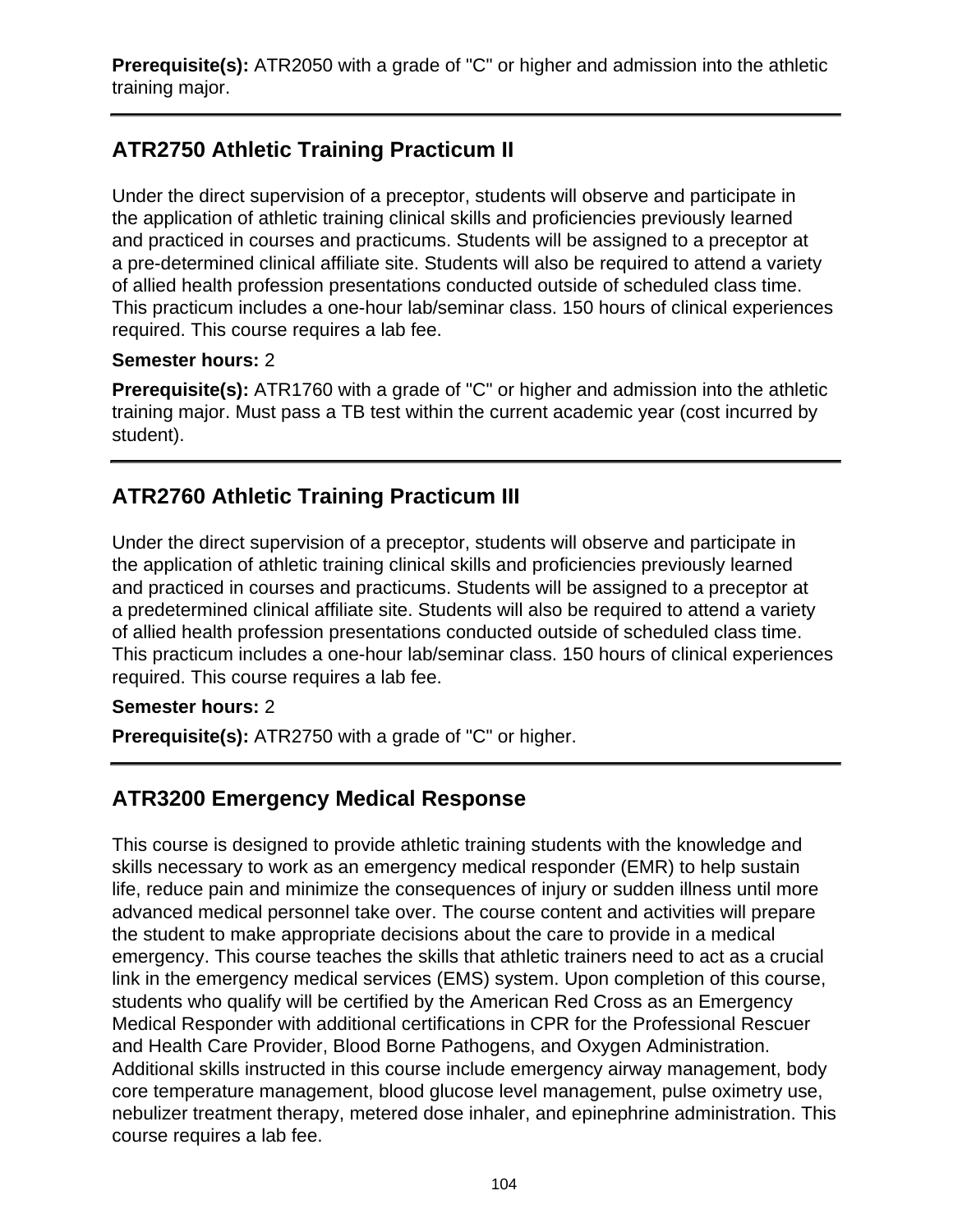# **ATR3500 Medical Aspects of Athletic Training**

This course addresses general medical conditions encountered in the athletic training setting while caring for athletes. Each major body system will be addressed, including common conditions and disease states in relationship to their effect on sports participation. Students will learn about the etiology, clinical presentation, and diagnosis through physical evaluation and treatment options for these conditions. Strategies in prevention and athlete education will occur in each section. Competencies required in the areas of anatomical relationships, mechanism of injury, illness/injury management, pharmacology, and current research will be investigated.

#### **Semester hours:** 4

**Prerequisite(s):** ATR3530, ATR3760, and BIO2670 with a grade of "C" or higher.

# **ATR3510 Assessment of Lower Extremity/Viscera**

This course emphasizes the theory and practical applications of evidence-based practice in orthopedic assessment. Standard assessment techniques will be learned and applied to injuries and illnesses of the lower extremity and viscera. Guidelines for appropriate physician referral, documentation and standard treatment protocols will be discussed. Lab section: Clinical proficiencies addressing the study of the lower extremity and viscera will be practiced and mastered. Orthopedic evaluation, standard documentation, and critical thinking skills will be emphasized. This course requires a lab fee.

### **Semester hours:** 4

**Prerequisite(s):** ATR2500 and BIO2660 with a grade of "C" or higher.

**Co-requisite(s):** Registration in ATR3510z laboratory section.

# **ATR3530 Assessment of Upper Extremity/Axial Skeleton**

This course emphasizes the theory and practical applications of evidence-based practice in orthopedic assessment. Standard assessment techniques will be instructed and applied to injuries and illnesses of the upper extremity and axial skeleton. Guidelines for physician referral, proper documentation and standard treatment protocols will be discussed. Lab section: Clinical proficiencies addressing the study of the upper extremity and axial skeleton will be practiced and mastered. Orthopedic evaluation, standard documentation and critical thinking skills will be emphasized. This course requires a lab fee.

#### **Semester hours:** 4

**Prerequisite(s):** ATR3510 with a grade of "C" or higher.

**Co-requisite(s):** Registration in ATR3530z laboratory section.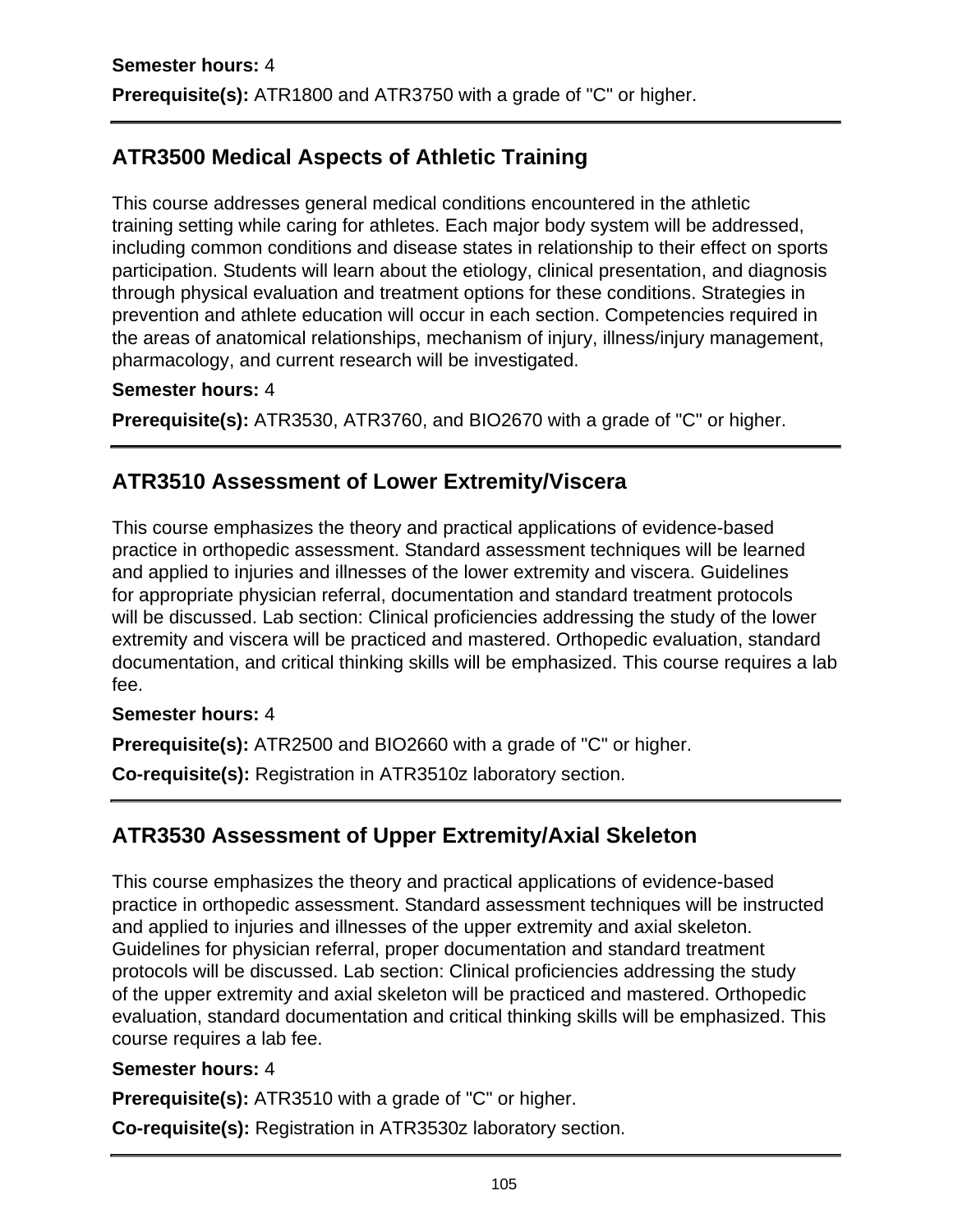# **ATR3550 Therapeutic Exercise**

This course offers a study of clinical sports therapy techniques used in the rehabilitation of athletic-related injuries. The student will gain an understanding of scientific principles and procedures of therapeutic exercise, indications and contraindications in the uses of various therapeutic exercises, manual therapy techniques, surgical techniques, and decision-making skills. Lab section: Clinical proficiencies associated with the rehabilitation of injuries to the musculoskeletal system will be practiced and mastered. Rehabilitation exercises, manual therapy techniques, practical applications and decision-making skills will be emphasized.

### **Semester hours:** 4

**Prerequisite(s):** ATR3530 with a grade of "C" or higher.

**Co-requisite(s):** Registration in ATR3550z laboratory section.

# **ATR3600 Therapeutic Modalities**

This course offers a study of current theories and applications in the use of evidencebased practice in therapeutic modalities. The student will gain an understanding of the underlying physics, physiological effects, indications, and contraindications of the use of therapeutic physical agents. Emphasis will be placed on the proper procedures for application of thermal, electrotherapeutic and hydrotherapeutic modalities. Lab section: Clinical proficiencies associated with the scientific foundations and proper use of therapeutic modalities in the clinic will be mastered. Practical application procedures and standard therapeutic modality protocols will be emphasized. This course requires a lab fee.

### **Semester hours:** 4

**Prerequisite(s):** ATR3510 with grade of "C" or higher.

**Co-requisite(s):** Registration in ATR3600z laboratory section.

# **ATR3750 Athletic Training Practicum IV**

Under the direct supervision of a preceptor, students will observe and participate in the application of athletic training clinical skills and proficiencies previously learned and practiced in courses and practicums. Students will be assigned to a preceptor at a predetermined clinical affiliate site. Students will also be required to attend a variety of allied health profession presentations conducted outside of scheduled class time. This practicum includes a one-hour lab/seminar class. 225 hours of clinical experiences required. This course requires a lab fee.

### **Semester hours:** 3

**Prerequisite(s):** ATR2760 with a grade of "C" or higher. Must pass a TB test within the current academic year (cost incurred by student).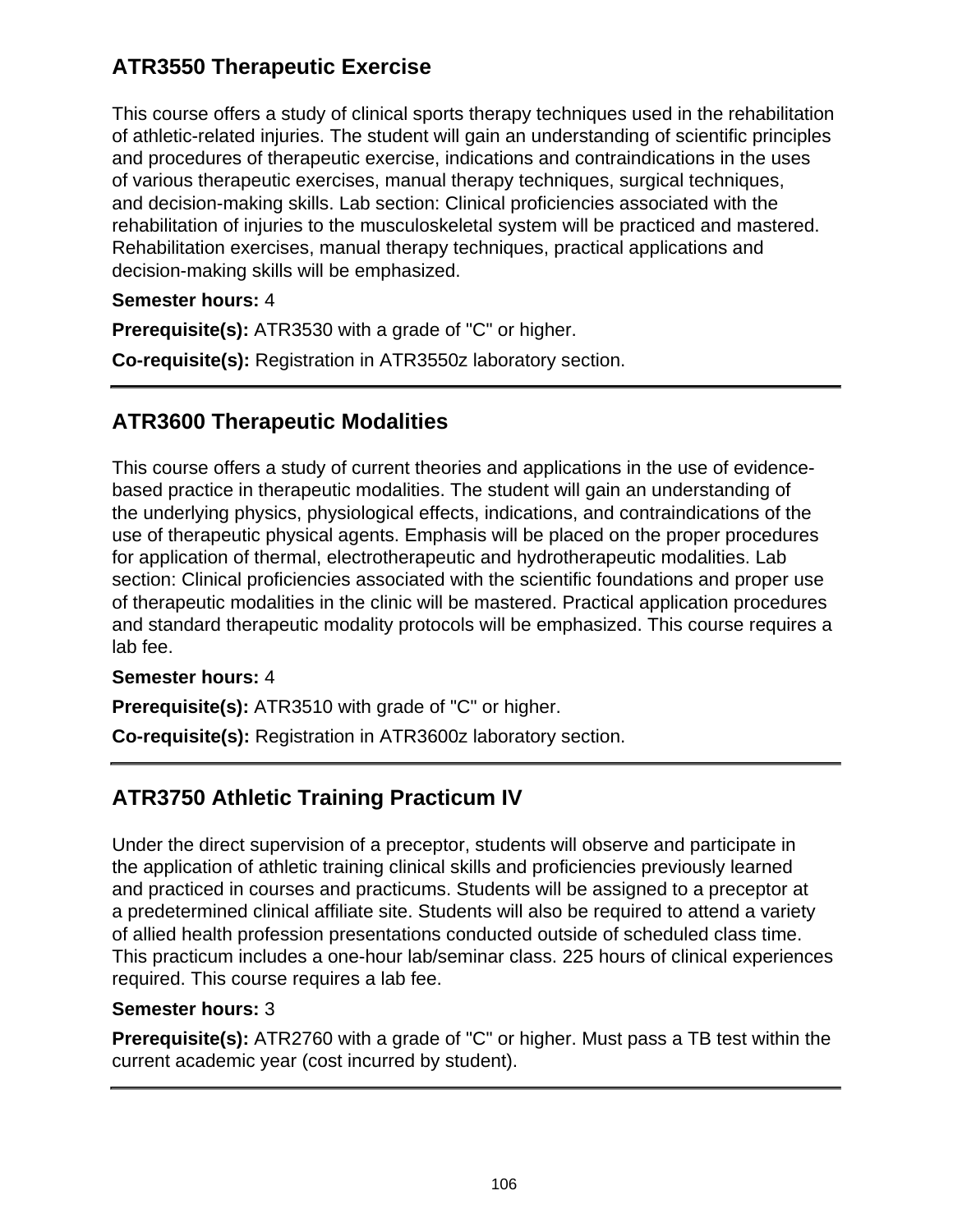# **ATR3760 Athletic Training Practicum V**

Under the direct supervision of a preceptor, students will observe and participate in the application of athletic training clinical skills and proficiencies previously learned and practiced in courses and practicums. Students will be assigned to a preceptor at a predetermined clinical affiliate site. Students will also be required to attend a variety of allied health profession presentations conducted outside of scheduled class time. This practicum includes a one-hour lab/seminar class. 225 hours of clinical experiences required. This course requires a lab fee.

### **Semester hours:** 3

**Prerequisite(s):** ATR3750 with a grade of "C" or higher.

# **ATR4150 Administration of Athletic Training**

This course will focus on the management strategies in athletic training, including facilities, programs, employees, finances and information. Emphasis will be placed upon planning, developing, organizing and directing an athletic training program in a variety of settings. Students will study the standards, policies and practices, supervision and administration of athletic training programs. Health care administration and reimbursement for services, professional development, ethics and legal concepts will also be investigated.

### **Semester hours:** 4

**Prerequisite(s):** Registration in ATR4750.

# **ATR4750 Athletic Training Practicum VI**

Under the direct supervision of a preceptor, students will observe and participate in the application of athletic training clinical skills and proficiencies previously learned and practiced in courses and practicums. Students will be assigned to a preceptor at a predetermined clinical affiliate site. Students will also be required to attend a variety of allied health profession presentations conducted outside of scheduled class time. This practicum includes a one-hour lab/seminar class. 225 hours of clinical experiences required. This course requires a lab fee.

### **Semester hours:** 3

**Prerequisite(s):** ATR3760 with a grade of "C" or higher. Must pass a drug screen and TB test within the current academic year (cost incurred by student).

# **ATR4760 Athletic Training Practicum VII**

Under the direct supervision of a preceptor, students will observe and participate in the application of athletic training clinical skills and proficiencies previously learned and practiced in courses and practicums. Students will be assigned to a preceptor at a predetermined clinical affiliate site. Students will also be required to attend a variety of allied health profession presentations conducted outside of scheduled class time.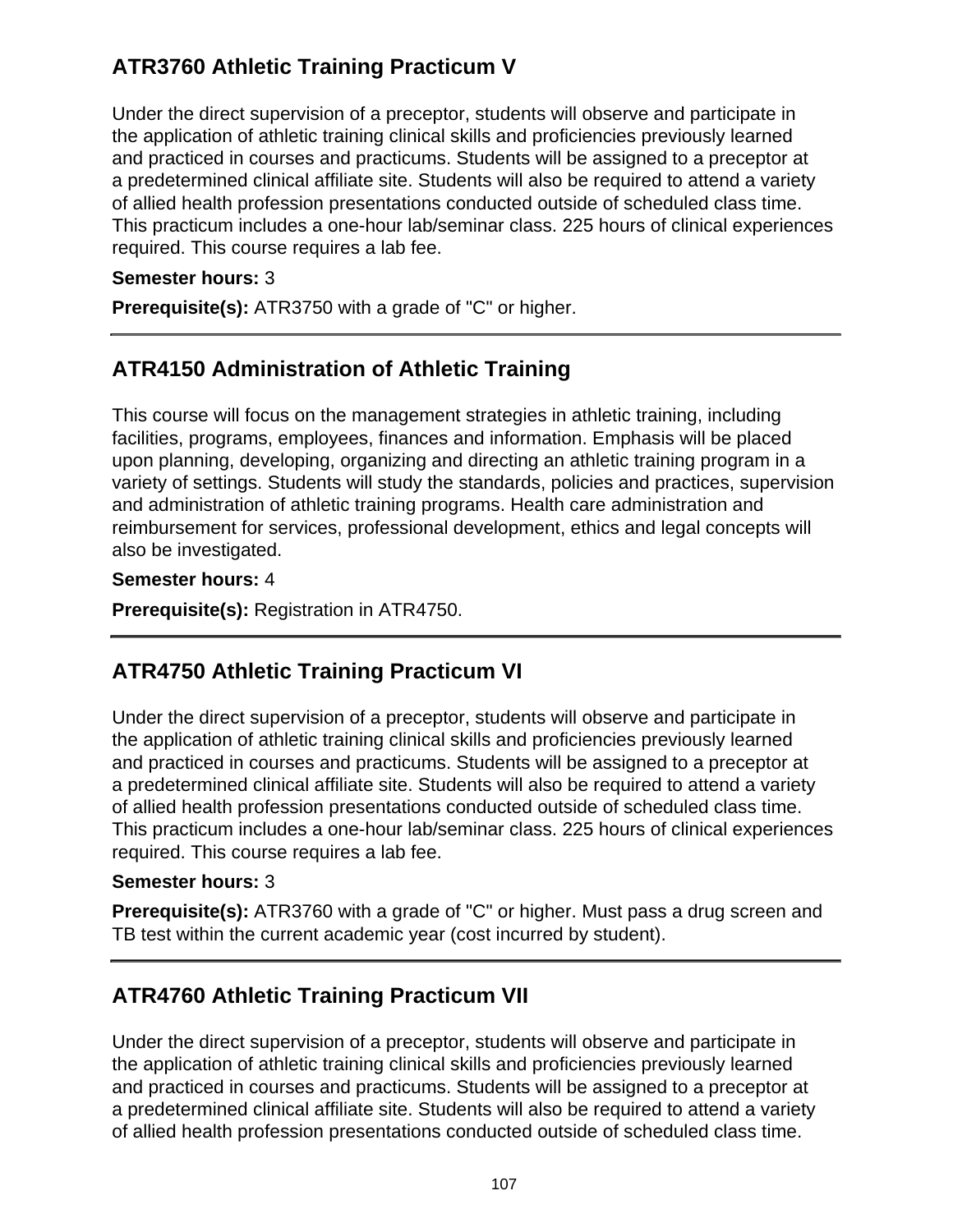This practicum includes a one-hour lab/seminar class. 225 hours of clinical experiences required. This course requires a lab fee.

#### **Semester hours:** 3

**Prerequisite(s):** ATR4750 with a grade of "C" or higher.

## **ATR4990 Athletic Training Senior Seminar/Board of Certification Preparation**

This capstone course emphasizes a student-oriented research project culminating in a presentation at the Aurora University Undergraduate Research Conference. Evidence based research in athletic training will be investigated and discussed throughout the course. Emphasis is also placed on preparation for the Board of Certification (BOC) exam.

#### **Semester hours:** 2

**Prerequisite(s):** ATR4150 with a grade of "C" or higher.

## **BIO/CHM3550 Biochemistry**

This course explores the properties of the four classes of macromolecules and chemical processes important to living organisms. Topics include the structure, properties, function and metabolism of proteins, carbohydrates, lipids and nucleic acids, emphasizing enzymology, bioenergetics and metabolic regulation. Research methods and primary literature will be discussed.

#### **Semester hours:** 4

**Prerequisite(s):** CHM2420/2420Z with a grade of "C" or higher.

## **BIO/CHM3650 Instrumental Methods of Analysis**

This course will provide the fundamentals of instrumental and classical methods of analysis. It will be an introduction to biological and chemical sample preparation, separation techniques, volumetric, electrochemical and spectroscopic methods. Laboratory work combines classical and instrumental methods of analysis.

#### **Semester hours:** 3

**Prerequisite(s):** BIO1210/1210Z; MTH1100; CHM1320/1320Z.

**Co-requisite(s):** Registration in CHM/BIO3650Z Instrumental Methods of Analysis Laboratory.

## **BIO/CHM3650Z Instrumental Methods of Analysis Laboratory**

This course addresses the basic principles of instrumental analysis, including infrared spectroscopy, elemental analysis, potentiometry, and X-ray diffraction.

#### **Semester hours:** 1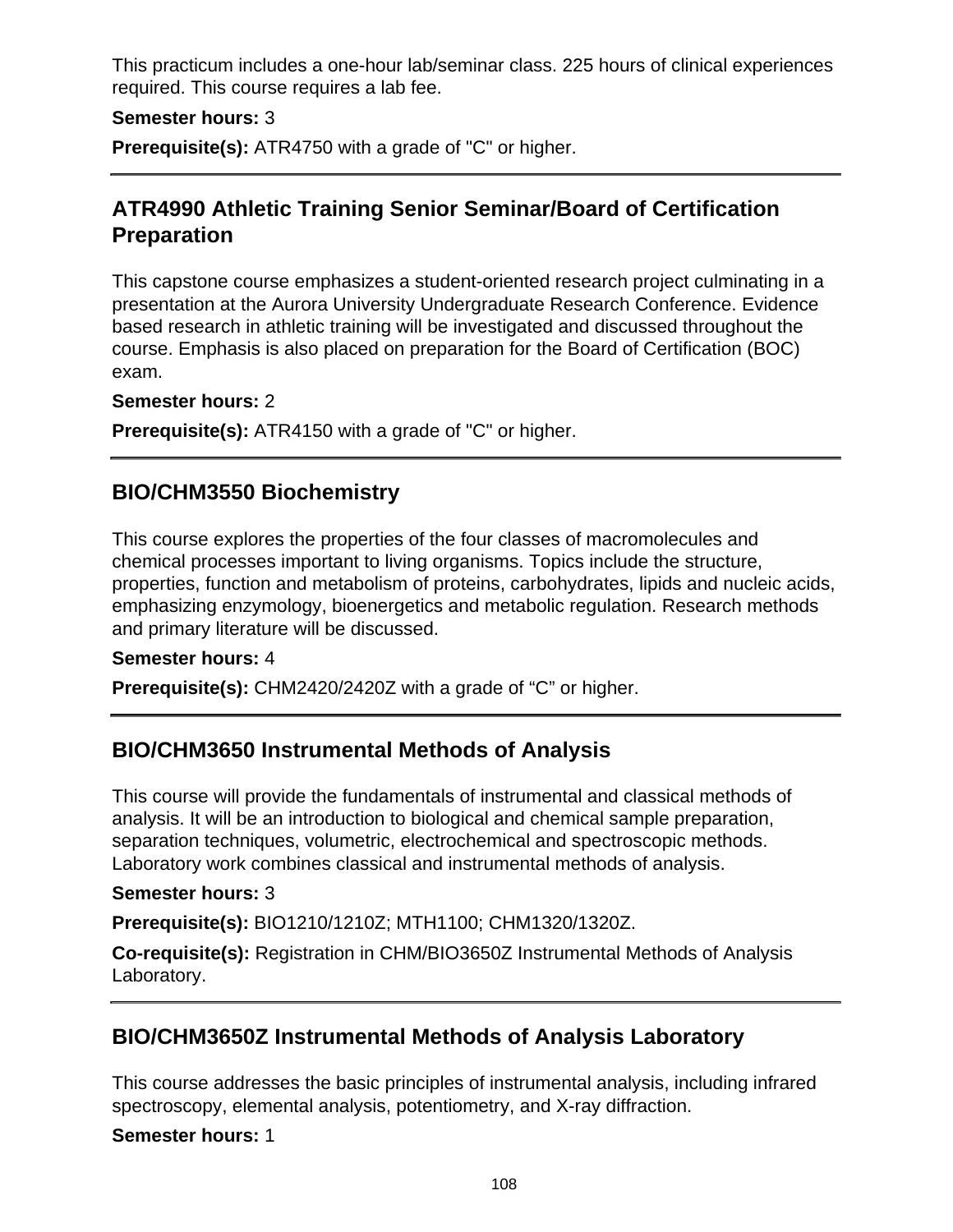### **BIO/PED3240 Biomechanics**

This course gives students greater insight into the biomechanical design of human skeletal muscles and their interactions with the skeletal system. Biomechanics emphasizes the investigation and application of mechanical principles to the study of human motion and the motion of sport objects. Students will learn systematic approaches for the qualitative and quantitative analysis of the human body as it engages in motor activities. This course begins by developing the students' knowledge in several topics related to physics of motion as it relates to sports movement.

#### **Semester hours:** 4

**Prerequisite(s):** PED3010.

## **BIO/PED3460 Sports Nutrition**

This course will examine the different physiological relationships between nutrition and exercise. Emphasis is placed on the body's metabolic response to a wide range of stresses that occur in different sports. This course will examine the different physiological relationships between nutrition and exercise. Emphasis is placed on the body's metabolic response to a wide range of stresses that occur in different sports and activities, at different intensities, and within different environments. Macro and micronutrients and their respective roles in energy production and the development of improved athletic performance are discussed in detail. In addition, this course will study those methods of assessing an athlete's nutritional needs and status.

#### **Semester hours:** 4

**Prerequisite(s):** BIO2080; BIO2660; and BIO2670.

# **BIO/PSC/SOC3700 Politics of Global Health and Medicine**

The course addresses the question of how social and political factors, such as race, nationality or social class, as well as governmental laws, regulations and politics shape and are shaped by individual and population health and well-being around the world.

 Among other questions, students discuss the impact of structural violence of social inequalities on human suffering and on the access to health care and medical care, including access to medications. The ethicality of medical research is also included in that discussion. Assigned readings and discussions address (1) the determinants of disease and health inequalities between populations and over time; (2) how social and political factors influence medical knowledge, health care and medical care; and 3) what must be done to combat and prevent health inequalities in local, national and global contexts.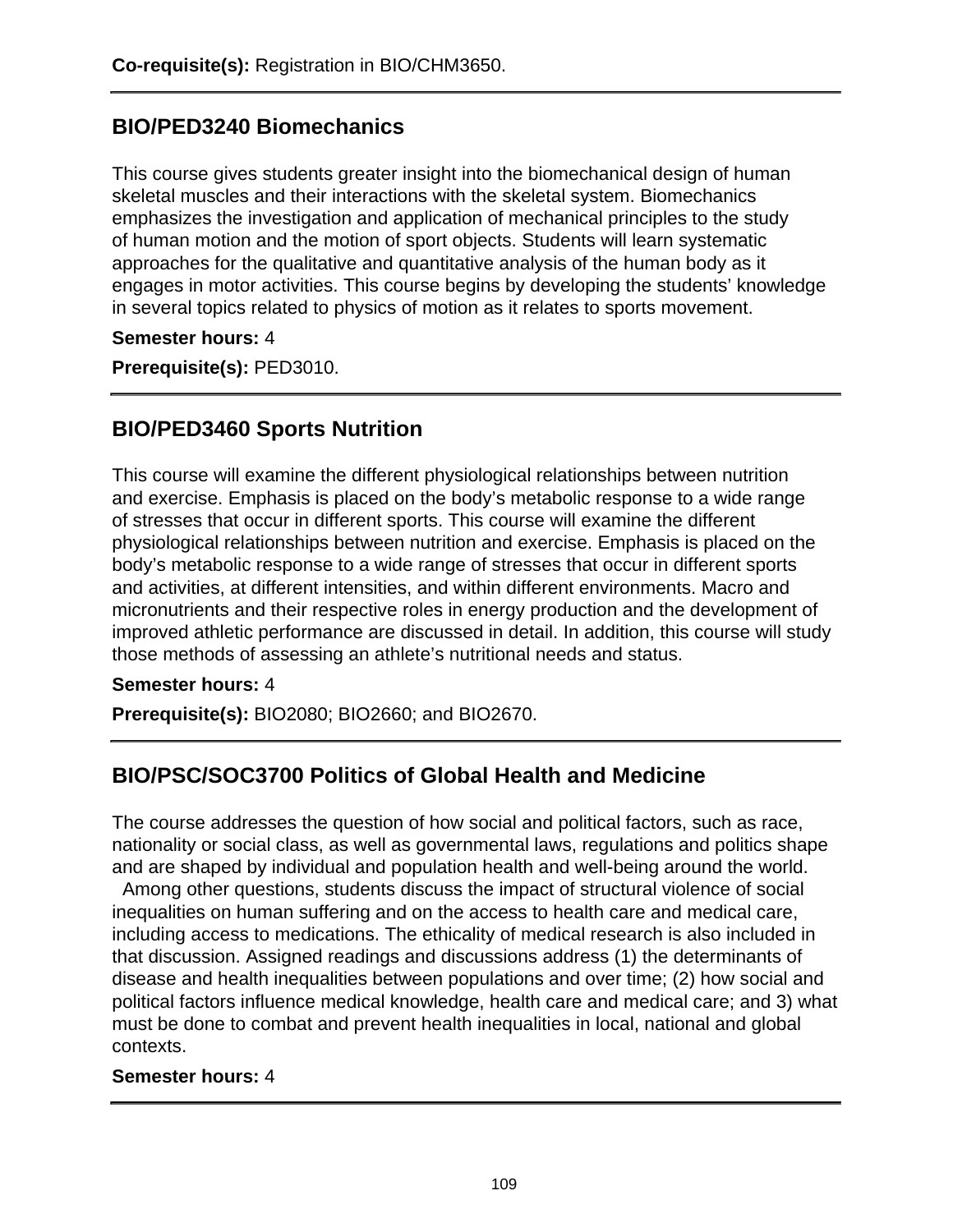# **BIO1050 Life Sciences Seminar**

This course will serve as an introduction to either the biology or health science major at Aurora University. Topics include academic, professional and behavioral expectations of students in the sciences, potential career pathways, and tips for college and future success.

**Semester hours:** 1

## **BIO1060 Human Biology**

The course examines the human organism and the impact of modern biology and medical discoveries on humans. Topics covered include anatomy/physiology, immunity, reproduction, development, genetics, and the relationship between humans and their environment. Laboratory experiences are incorporated into the course where appropriate.

#### **Semester hours:** 4

## **BIO1100 Medical Terminology**

This course is designed to teach word roots, combining forms, suffixes, and prefixes to develop an understanding of health care terms. Definitions, spelling and the use of correct abbreviations are emphasized. The course content is organized around body systems and emphasizes terminology and applications related to the health and fitness career fields.

#### **Semester hours:** 2

# **BIO1150 Life Science for Educators**

This course surveys the major principles of life science for those majoring in elementary, middle school or special education. Topics include evolution, the diversity of life, ecology, cell biology and inheritance. Laboratory experiences will include exercises that enhance content understanding, and will focus on the pedagogy of life science.

#### **Semester hours:** 4

### **BIO1210 Biology of Cells**

This course studies the cell as the basic unit of biology. Topics include structure and roles of biologically important molecules, prokaryote and eukaryote cell structure, concepts of metabolism and energy flow, enzymes, photosynthesis, ATP production, cell reproduction, molecular genetics, and the principles of Mendelian genetics.

#### **Semester hours:** 3

**Co-requisite(s):** Registration in BIO1210Z laboratory section.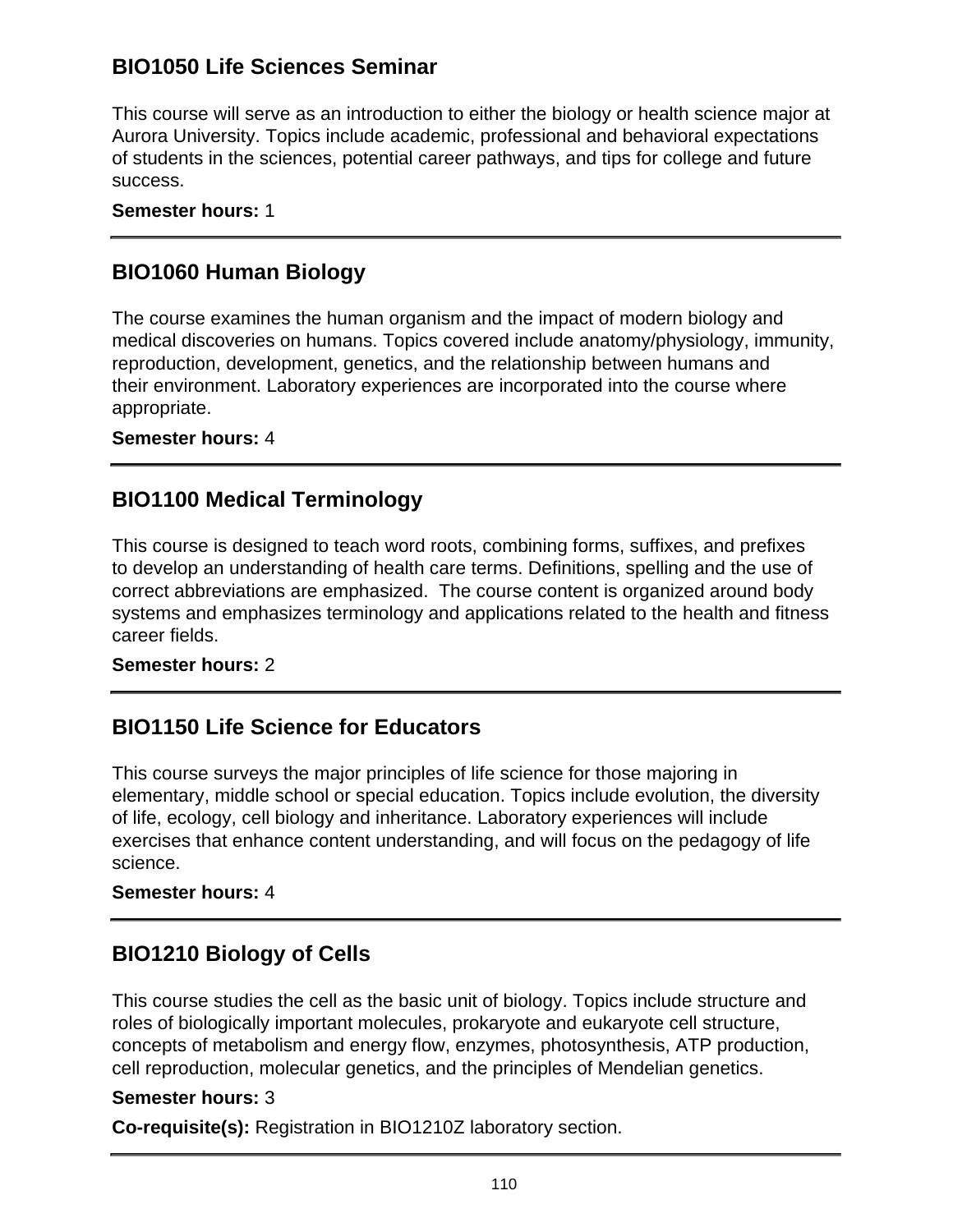# **BIO1210Z Biology of Cells Laboratory**

The laboratory for Biology of Cells will explore the methods and techniques in biology that support the lecture topics of cell and molecular biology.

#### **Semester hours:** 1

**Co-requisite(s):** Registration in BIO1210 lecture section.

## **BIO1220 Biology of Organisms**

This course studies the levels of the biological hierarchy above the level of the individual organism. Topics include microevolution and natural selection, macroevolution, the history and diversity of life, and ecological principles.

#### **Semester hours:** 3

**Co-requisite(s):** Registration in BIO1220Z laboratory section.

# **BIO1220Z Biology of Organisms Laboratory**

The laboratory for Biology of Cells will explore the methods and techniques in biology that support the lecture topics of evolution, diversity and ecology.

#### **Semester hours:** 1

**Co-requisite(s):** Registration in BIO1220 lecture section.

# **BIO1810/HAS1200 Biology of Organisms Laboratory**

This course covers the major biological disciplines and how the science of each of these contributes to the whole of Animal Science. Appropriate feed, housing and care for animals are discussed, as well as disease prevention. Emphasis is placed on the companion animal species, but primarily agricultural species and their care will also be explored. The course also discusses the industries that have arisen as animals' roles in society have changed, and the economic impact of these businesses.

#### **Semester hours:** 4

# **BIO2080 Nutrition and Health Promotion**

This course explores all aspects of health (physical, mental, spiritual), with an emphasis on the impact of nutrition on one's well being. Topics include biochemical, cellular and physiological roles of carbohydrates, lipids, proteins, vitamins and minerals, the body's response to excess and deficiency of various nutrients, and contemporary issues in nutrition.

#### **Semester hours:** 4

**Prerequisite(s):** BIO1060 or BIO1210/1210Z.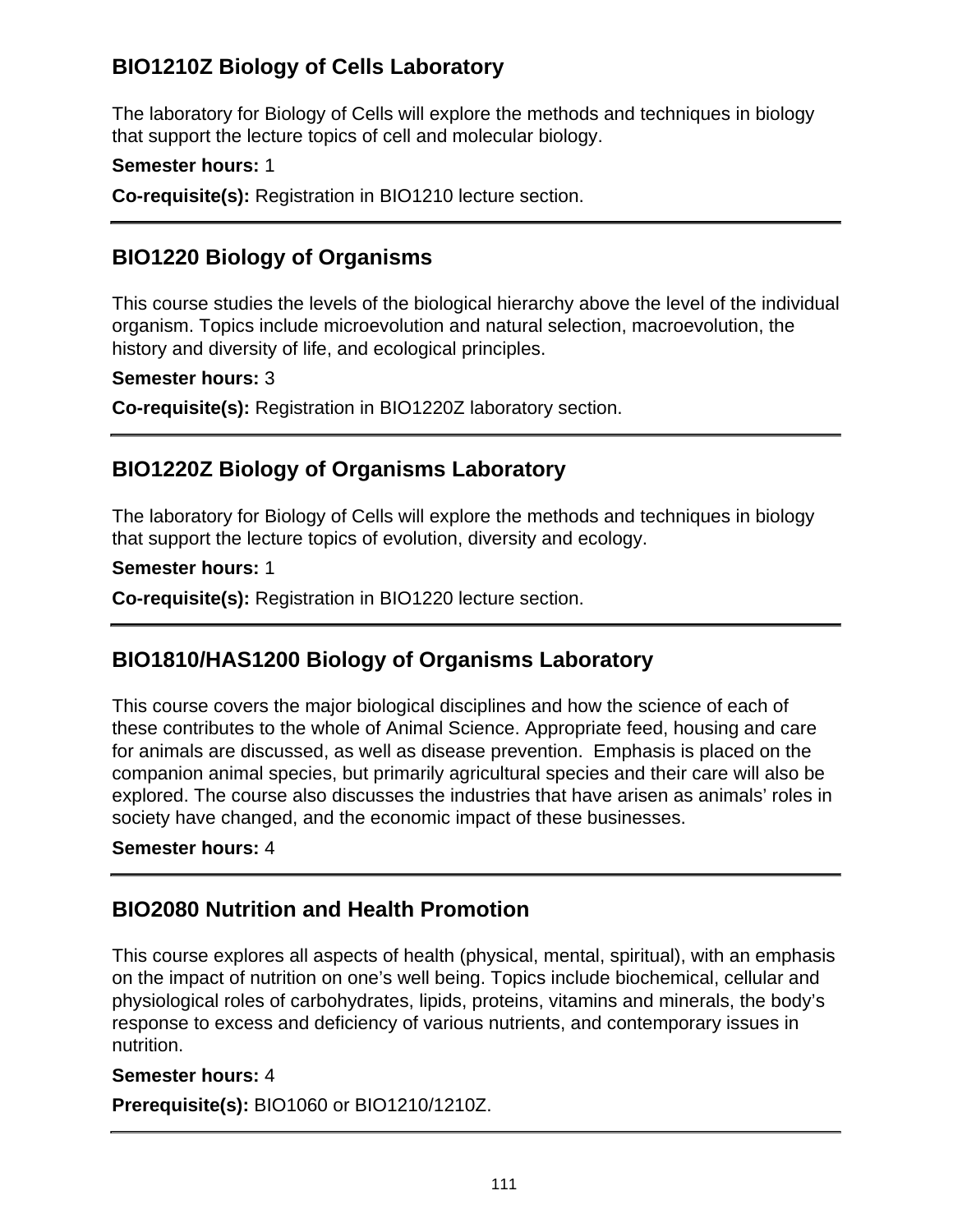# **BIO2200 Humans and the Environment**

This course provides students with an overview of the relationship between humans and their environment, and to the environmental problems that we face. Topics include human population growth, pollution, climate change, energy use, and loss of biodiversity, along with emerging contemporary issues. Implications and potential solutions will be discussed.

#### **Semester hours:** 4

### **BIO2280 Microbiology**

This course covers principles and techniques of microbiology. Topics include the structure and life cycles of bacteria, viruses, protists, fungi, parasitic worms, characteristics of the major groups of bacteria, bacterial growth and metabolism, microbial genetics and pathogenesis, epidemiology, and selected infectious diseases. Laboratory experiences for Microbiology include microscopy and staining techniques, bacterial culture, control of microbes, and identification of microbes using metabolic and morphologic characteristics plus selected topics.

#### **Semester hours:** 4

**Prerequisite(s):** BIO1210/1210Z with a grade of "C" or higher.

# **BIO2300 Introduction to Zoology**

This course will examine the diversity and organ systems of animals, using a comparative approach. Topics include the classification and phylogeny of the major animal groups, the structure and function of animal organ systems, and the ways in which animals are adapted to their environments.

#### **Semester hours:** 3

**Prerequisite(s):** BIO1210/1210Z; BIO1220/1220Z.

**Co-requisite(s):** Registration in BIO2300Z laboratory section.

### **BIO2300Z Introduction to Zoology Laboratory**

Laboratory and experiences for Introduction to Zoology are designed to support the content presented in lecture and to provide hands-on experience with representative animals and techniques.

#### **Semester hours:** 1

**Prerequisite(s):** BIO1210/1210Z; BIO1220/1220Z.

**Co-requisite(s):** Registration in BIO2300 lecture section.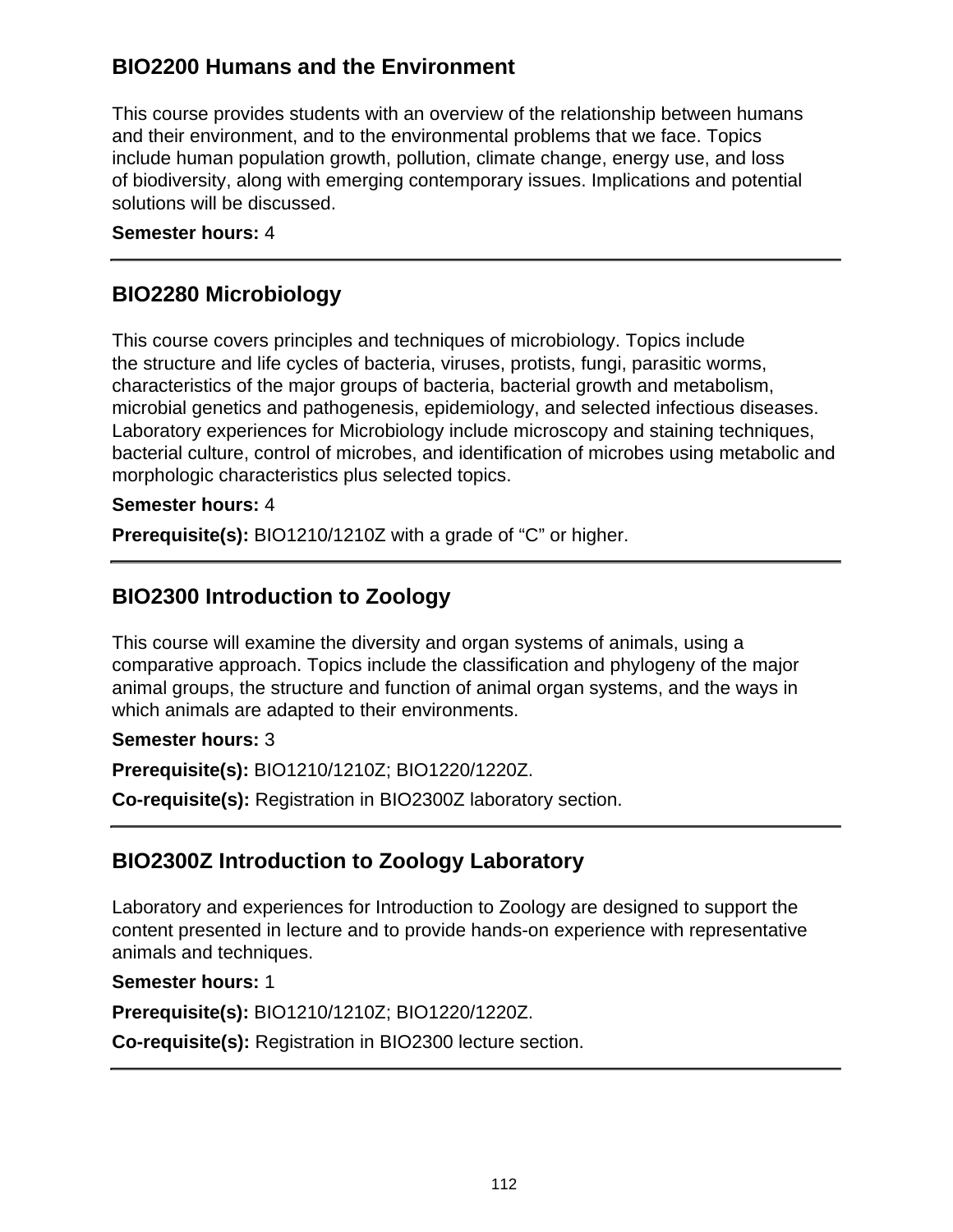# **BIO2350 Introduction to Botany**

This course will examine the diversity and organ systems of "plants," using a comparative approach. Topics include the classification and phylogeny of the major photosynthetic groups (cyanobacteria, algae, and plants) as well as the heterotrophic fungi, characteristics of selected angiosperm families, the structure and function of plant and fungal organ systems, and the ways in which plants and fungi are adapted to their environments.

#### **Semester hours:** 3

**Prerequisite(s):** BIO1210/1210Z; BIO1220/1220Z.

**Co-requisite(s):** Registration in BIO2350Z laboratory section.

## **BIO2350Z Introduction to Botany Laboratory**

Laboratory and experiences for Introduction to Botany are designed to support the content presented in lecture and to provide hands-on experience with representative plants/fungi and techniques.

**Semester hours:** 1

**Prerequisite(s):** BIO1210/1210Z; BIO1220/1220Z.

**Co-requisite(s):** Registration in BIO2350 lecture section.

### **BIO2400 Genetics**

This course provides an in-depth analysis of both transmission and molecular genetics. Topics include the sources of genetic variation, Mendelian inheritance, chromosomal transmission, DNA structure and function, gene expression, gene mapping, bioinformatics and the interaction between genetics and society.

#### **Semester hours:** 4

**Prerequisite(s):** MTH1100 or equivalent; BIO1210/1210Z with "C" or better.

### **BIO2650 Essentials of Anatomy and Physiology**

This course explores the interrelationship between structure and function in the human body at the macro, micro and cellular levels, with an emphasis on how physiological mechanisms operate to maintain homeostasis. Topics include tissues, thermoregulation, and the major body systems (i.e., integumentary, skeletal, muscular, nervous, endocrine, cardiac, respiratory, digestive, renal and reproductive). Laboratory experiences will reinforce lecture material through the use of models, dissection and various modes of technology. (Fall even years)

#### **Semester hours:** 4

**Prerequisite(s):** BIO1210/1210Z; BIO1220/1220Z. Credit WILL NOT be given for this course and BIO2660 and/or BIO2670.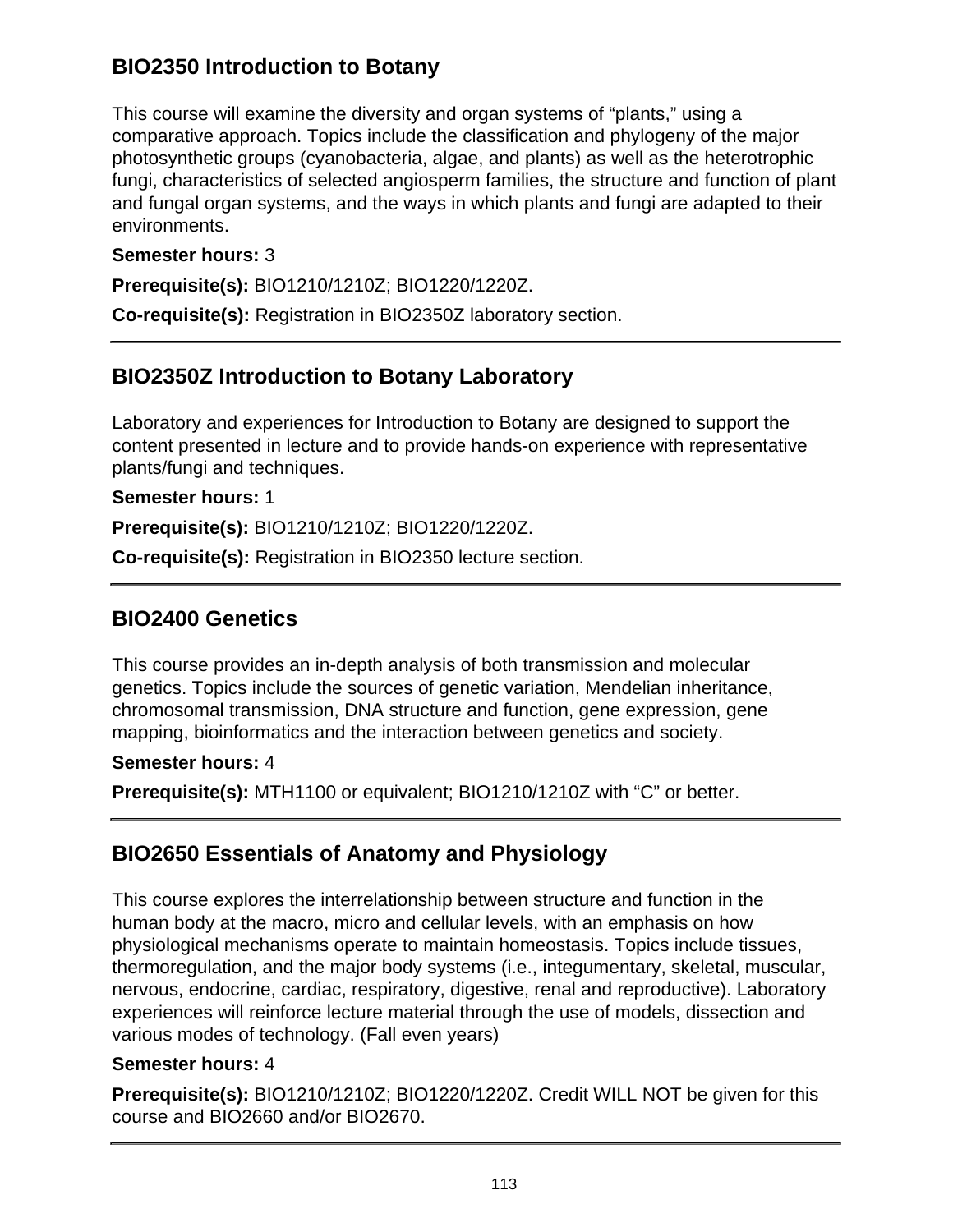# **BIO2660 Anatomy and Physiology I**

This course is the first of a two-course sequence that provides a detailed study of the relationship between structure and function of the human organism. Topics include physical and chemical principles related to the major organ systems, including integumentary, muscular, skeletal, nervous and the sensory systems. Laboratory experiences for Anatomy and Physiology I will reinforce lecture material through the use of models, dissection and various modes of technology.

#### **Semester hours:** 4

**Prerequisite(s):** BIO1210/1210Z with a grade of "C" or higher.

## **BIO2670 Anatomy and Physiology II**

This course is the second of a two-course sequence that provides a detailed study of the relationship between structure and function of the human organism. Topics include the endocrine, digestive, respiratory, cardiovascular, immune, reproductive and urinary systems, with discussion of acid-base and electrolyte balance. Laboratory experiences for Anatomy and Physiology II will reinforce lecture material through the use of models, dissection and various modes of technology.

#### **Semester hours:** 4

**Prerequisite(s):** BIO2660 with a grade of "C" or higher.

### **BIO2750 Health Professions Seminar**

This course is designed for students interested in pursuing a career in the health professions, and introduces them to the health care environment. Topics include the roles and responsibilities of healthcare providers, issues affecting healthcare in America, and the economic, political, sociological, psychological, and ethical problems facing healthcare professionals. The various factors that may influence career decisions in the health field will also be discussed. Intended for sophomore-level students.

#### **Semester hours:** 2

### **BIO2810/HAS2810 Animals in Society**

Animals in Society fulfills the Ways of Understanding the Natural World requirement for the Aurora University Honors and General Education Program. Concepts of the relationship of animals and man throughout history will be explored, especially contemporary changes in those relationships, including industrial agriculture, companion animals, and concepts of animal welfare versus animal rights.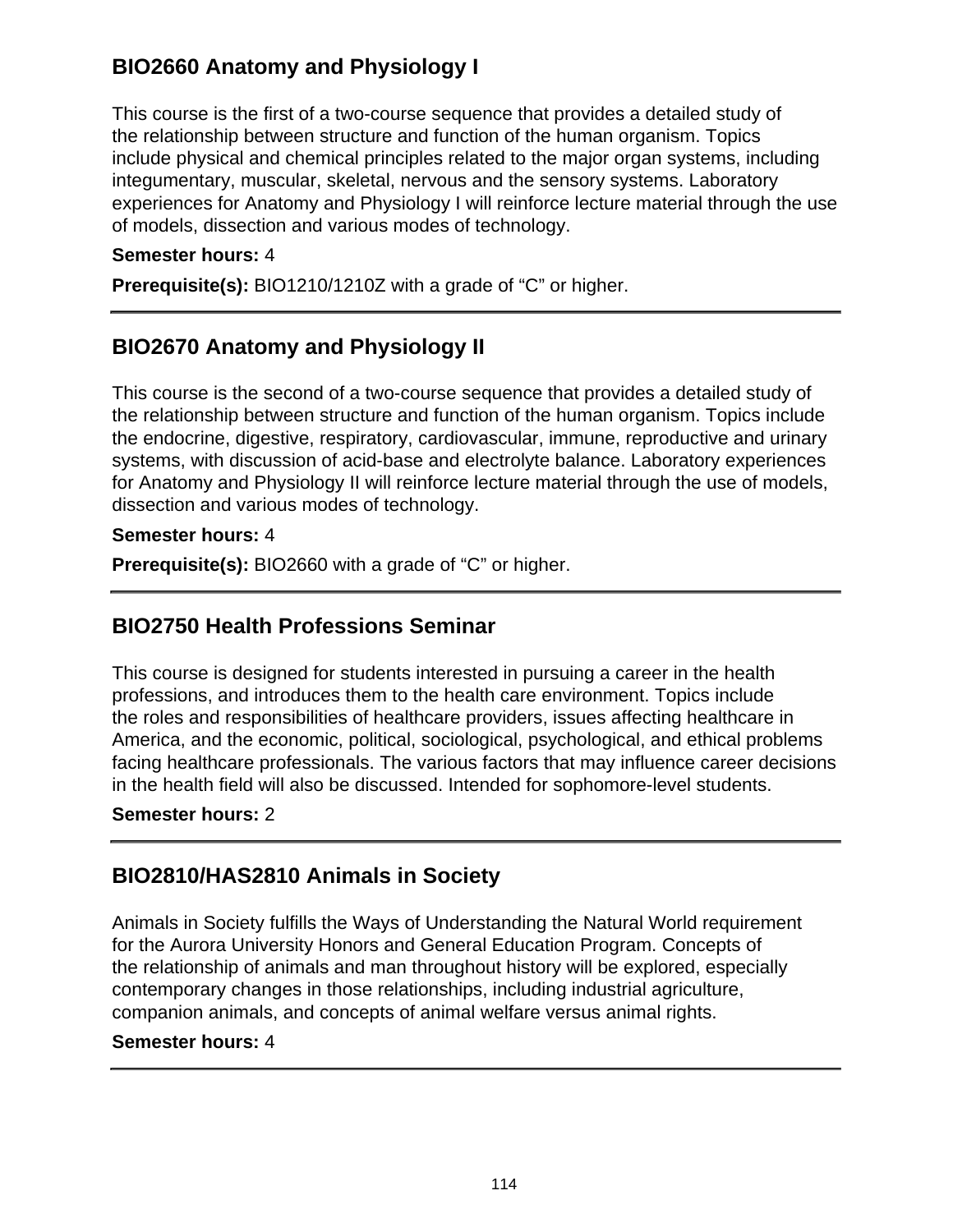# **BIO3040 Immunology**

This course explores the principles and applications of immunology. Topics include the anatomy, physiology and genetics of the immune system, the cellular and antibody response to various infectious organisms (i.e., bacteria, viruses, fungi, protozoa and parasitic worms), and the immune response to tumors. In addition, immune disorders, including hypersensitivity, allergy, autoimmunity, and immune deficiency, will be discussed. Immunologic techniques will be discussed, studied in the laboratory, and applications to research, testing, and diagnosis will be covered.

#### **Semester hours:** 4

**Prerequisite(s):** BIO2280.

## **BIO3050 Pathophysiology**

This course surveys the principles and mechanisms of disease on the cellular and organismal levels. Topics include the immunologic, inflammatory, genetic, nutritional and neoplastic mechanisms of disease, and reviews the major diseases of each organ system.

#### **Semester hours:** 4

**Prerequisite(s):** BIO2670 with a grade of "C" or higher.

### **BIO3100 Human Physiology**

This course covers the fundamentals of human physiology from a homeostatic perspective, emphasizing the intrinsic and extrinsic control of body systems. Topics include membrane and neuronal physiology, fluid and acid-base balance, energy balance, and temperature control, as well as the physiology of the nervous, musculoskeletal, cardiac, immune, respiratory, urinary, digestive, endocrine and reproductive systems.

#### **Semester hours:** 4

**Prerequisite(s):** BIO1210/1210Z; BIO2300.

**Highly Recommended:** PHY2220; BIO/CHM3550.

# **BIO3150 Invertebrate Zoology**

This course provides an in-depth survey of the protozoa and invertebrate animals. Topics include taxonomic classification, key characteristics, body systems, and evolutionary innovations of each invertebrate group studied, using a comparative approach. Laboratory will involve detailed observations of select invertebrates (with emphasis on identification and classification) through behavioral, microscopy, dissection, and field techniques.

#### **Semester hours:** 4

**Prerequisite(s):** BIO2300/2300Z.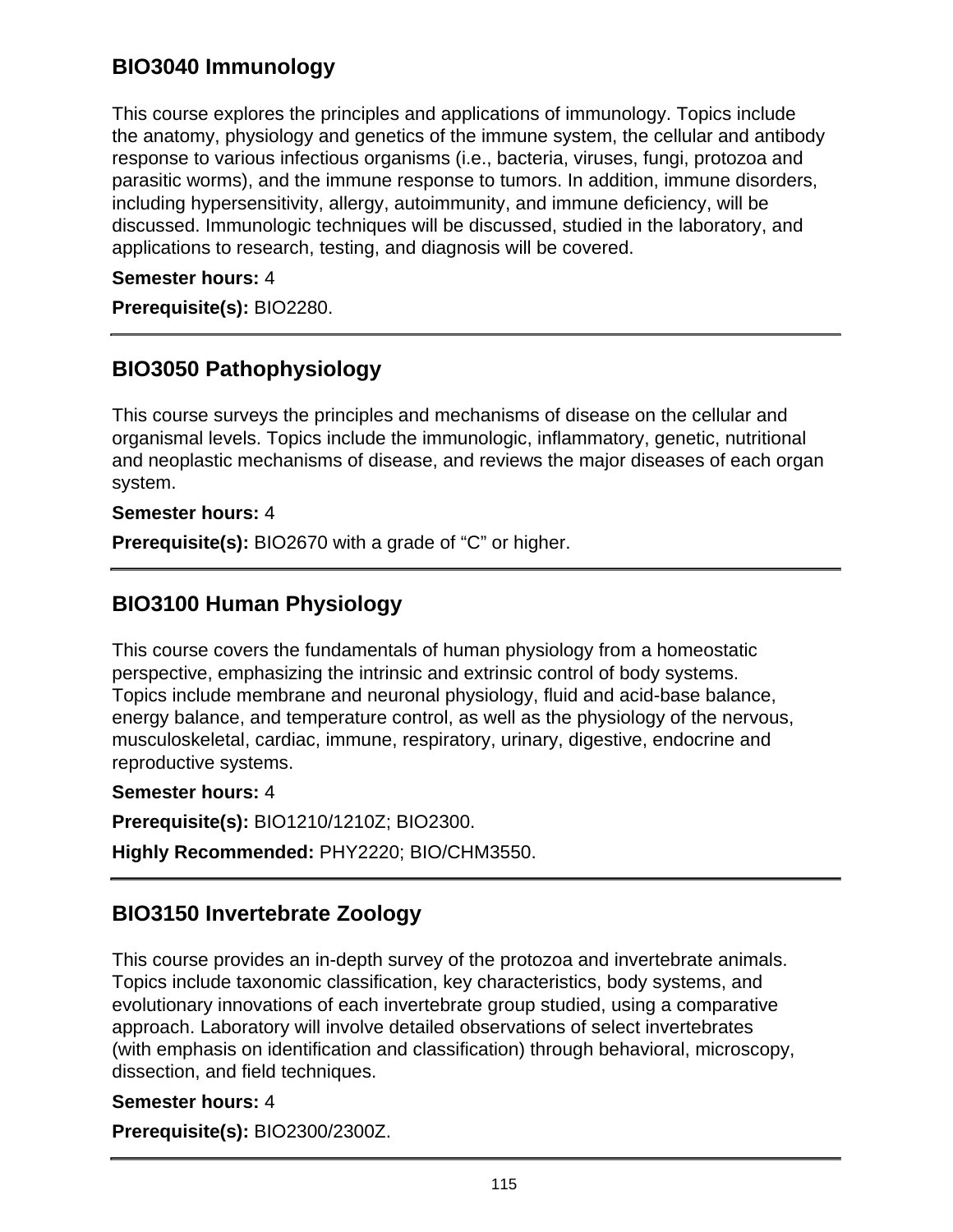### **BIO3250 Vertebrate Zoology**

This course provides an in-depth survey of the vertebrate animals beginning with fishes and ending with mammals. Emphasis will be placed on identification and evolution of vertebrates, comparative physiology, and descriptions of key characteristics and evolutionary innovations of the vertebrate classes, using a comparative approach. Laboratory will involve detailed observations of select vertebrates through behavioral observation, microscopy, dissection and field techniques.

#### **Semester hours:** 4

**Prerequisite(s):** BIO2300/2300Z.

### **BIO3260 Systematic Botany**

This course will examine the morphology and anatomy of the vascular plants, with an emphasis on the characteristics of major families to aid in the diagnostic identification of plant taxa. Topics include a comprehensive overview of vascular plant phylogeny through various lines of taxonomic evidence (e.g., morphology, anatomy, embryology, chromosomes, palynology, secondary plant compounds, proteins and DNA), the history of plant classification and botanical nomenclature, and the interactions between humans and plants. Laboratory will involve detailed observations of plant morphology and anatomy, as well as field and herbarium methods.

**Semester hours:** 4

**Prerequisite(s):** BIO2350/2350Z.

### **BIO3270 Plant Physiology**

This course will examine the functional and related structural aspects of vascular plants. Topics include transport and translocation of water and solutes; mineral nutrient requirements (including deficiency symptoms and availability from soil); biochemistry and metabolism of photosynthesis and respiration, plant regulators; and growth and development (with plant movements and responses to light and temperature). Laboratory will involve short- and long-term experiments in controlled conditions that explore physiological concepts.

#### **Semester hours:** 4

**Prerequisite(s):** BIO2350/2350Z.

### **BIO3360 Biogerontology**

This course provides an in-depth exploration of the biology of aging in humans and distinguishes pathophysiological conditions from "normal aging." Topics include theories of aging and how nutrition, exercise, stress, and social interaction affect aging. Students will have the opportunity to conduct service learning projects with older adults at longterm care facilities.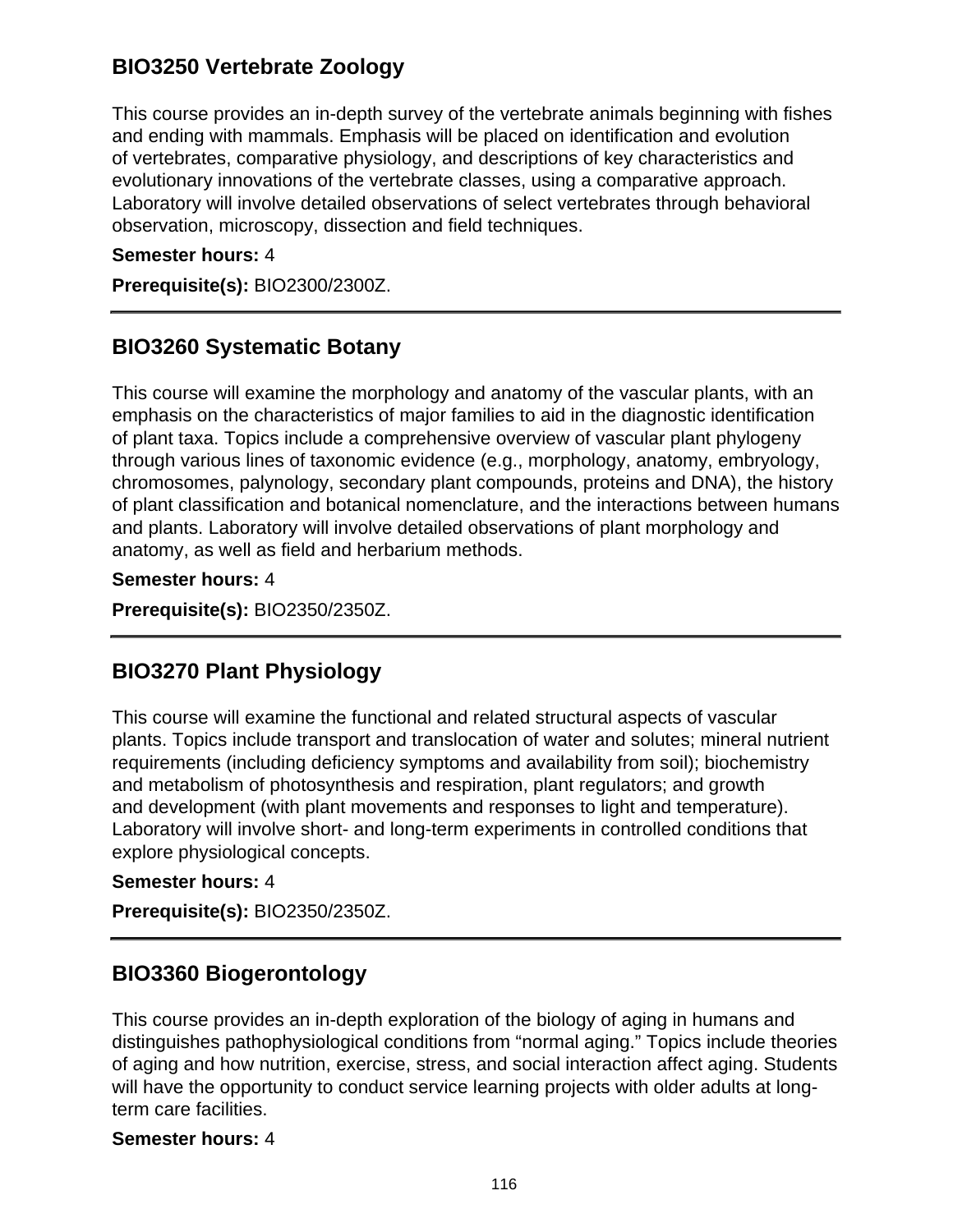# **BIO3370 Conservation Biology**

This course provides an introduction to conservation biology and conservation practice. Topics include the earth's biological diversity, threats to its biological diversity, how threats influence populations and species, and solutions to dealing with those threats. Laboratory experiences will provide opportunities to apply lecture material, and include both conservation management methods and fieldwork at local nature reserves to give students the opportunity for real-world application of conservation techniques.

**Semester hours:** 4

**Prerequisite(s):** BIO2300/2300Z; BIO2350/2350Z.

**Highly Recommended:** BIO3510.

### **BIO3450 Advanced Cell Biology**

This course examines the integration of structure and function of living things on the cellular level. Topics include cell physiology and energetics, molecular biology, and contemporary problems in cell biology, immunology, and developmental biology. Research methods and primary literature will be discussed.

#### **Semester hours:** 4

**Prerequisite(s):** BIO2400; CHM1320/1320Z.

### **BIO3510 Ecology**

This course provides an introduction to ecological principles and the interactions of organisms with their environment (living and non-living). Topics include climate, soils, aquatic and marine environments, an organism's relationship to its environment, population ecology, species interactions, community ecology, and ecosystem ecology. Laboratory exercises will reinforce lecture material and enhance ecological research methods and data analysis through conducting small-scale experiments and exploring the biodiversity in our region.

#### **Semester hours:** 4

**Prerequisite(s):** BIO2300/2300Z or BIO2350/2350Z.

### **BIO3520 Animal Behavior**

This course provides an introduction to the study of ethology, or animal behavior, with an emphasis on both the proximate and ultimate causes of behavior. Topics include genetic and hormonal influences on behavior, types of learning and cultural transmission, predation, foraging, habitat selection, mating systems and social interactions. Laboratory exercises will reinforce lecture materials and expose students to research methods and data analysis in the animal behavior field.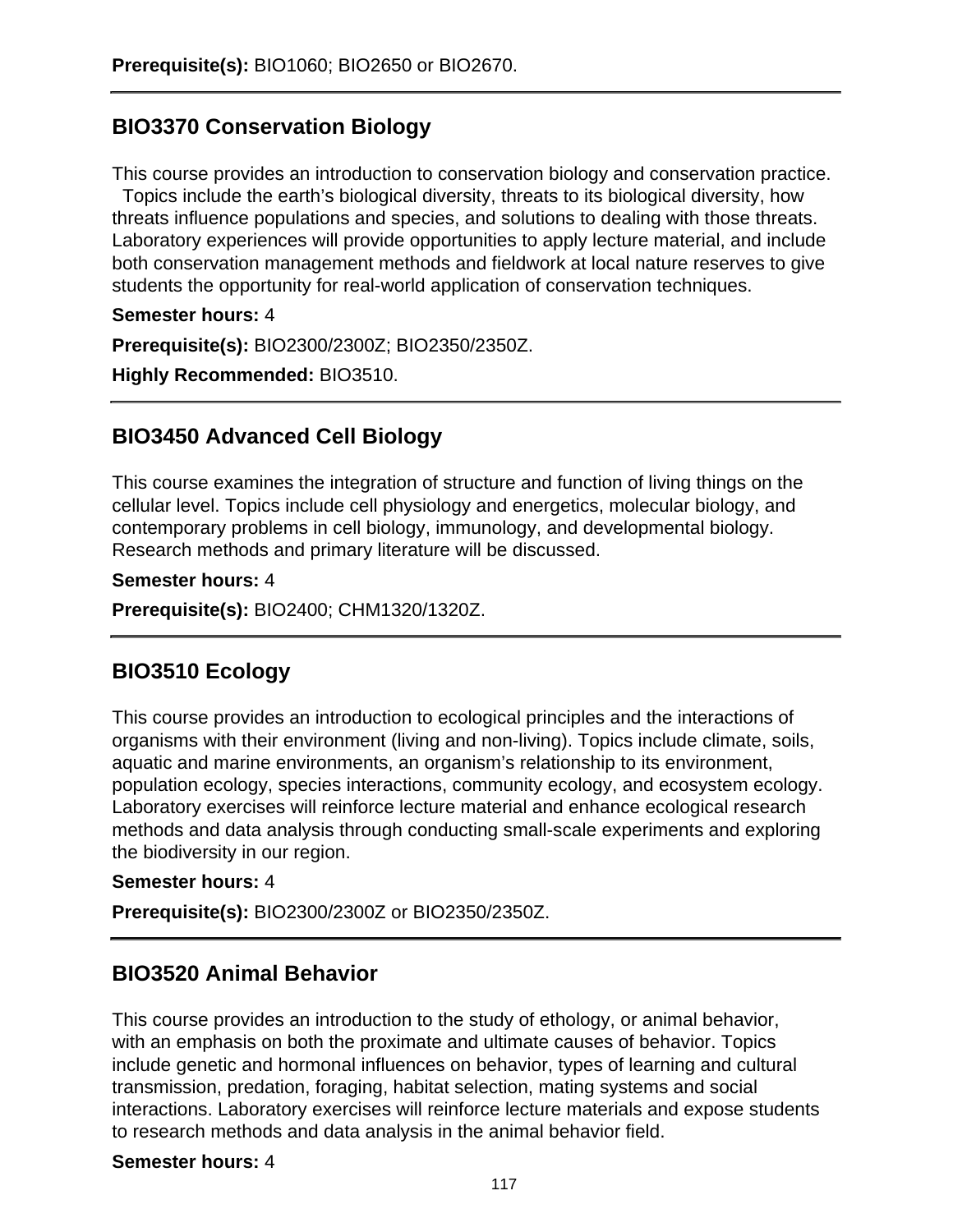### **BIO3530 Evolution**

This course provides an introduction to evolutionary biology. Topics include the evidence for evolution, inferring evolutionary relationships, mechanisms of evolutionary change, population genetics, speciation and the history of life. Research methods and primary literature will be discussed, and students will use online molecular databases to make evolutionary inferences.

#### **Semester hours:** 4

**Prerequisite(s):** BIO2400.

# **BIO3540 Biological Anthropology**

This course provides an overview of the human species in the context of its evolutionary relationships with other primates, with emphasis on the interrelated realms of knowledge that shed light on leading hypotheses for human evolution, biology and behavior. Topics include evidence from the fossil record, molecular evolutionary trees, primatology, evolutionary biology, history of science, human biology, forensics and psychology. Scientific findings from these fields will be explored to understand our origins and contemporary issues in human biology, science and society.

#### **Semester hours:** 4

**Prerequisite(s):** Junior standing.

### **BIO3600 Molecular Biology**

This course will provide a detailed study and analysis of molecular biological processes. Topics include DNA replication, transcription, and translation as well as the regulation of these processes. Laboratory experiences will enable in-depth examination of these topics, and provide opportunities to learn modern molecular biological techniques that play an important role in biological research (including DNA extraction, polymerase chain reaction, gel electrophoresis, molecular cloning, and DNA sequencing).

#### **Semester hours:** 4

**Prerequisite(s):** BIO2400 with a grade of "C" or higher.

### **BIO3610 Selected Topics in Biotechnology**

This course will cover topics related to emergent biotechnologies, ethical issues related to biotechnology, the impact of biotechnology in society, current and historical events, and the biotechnology industry. Students will learn to make connections between science and society through the exploration and evaluation of current topics and readings related to biotechnology.

#### **Semester hours:** 2

**Prerequisite(s):** BIO2400.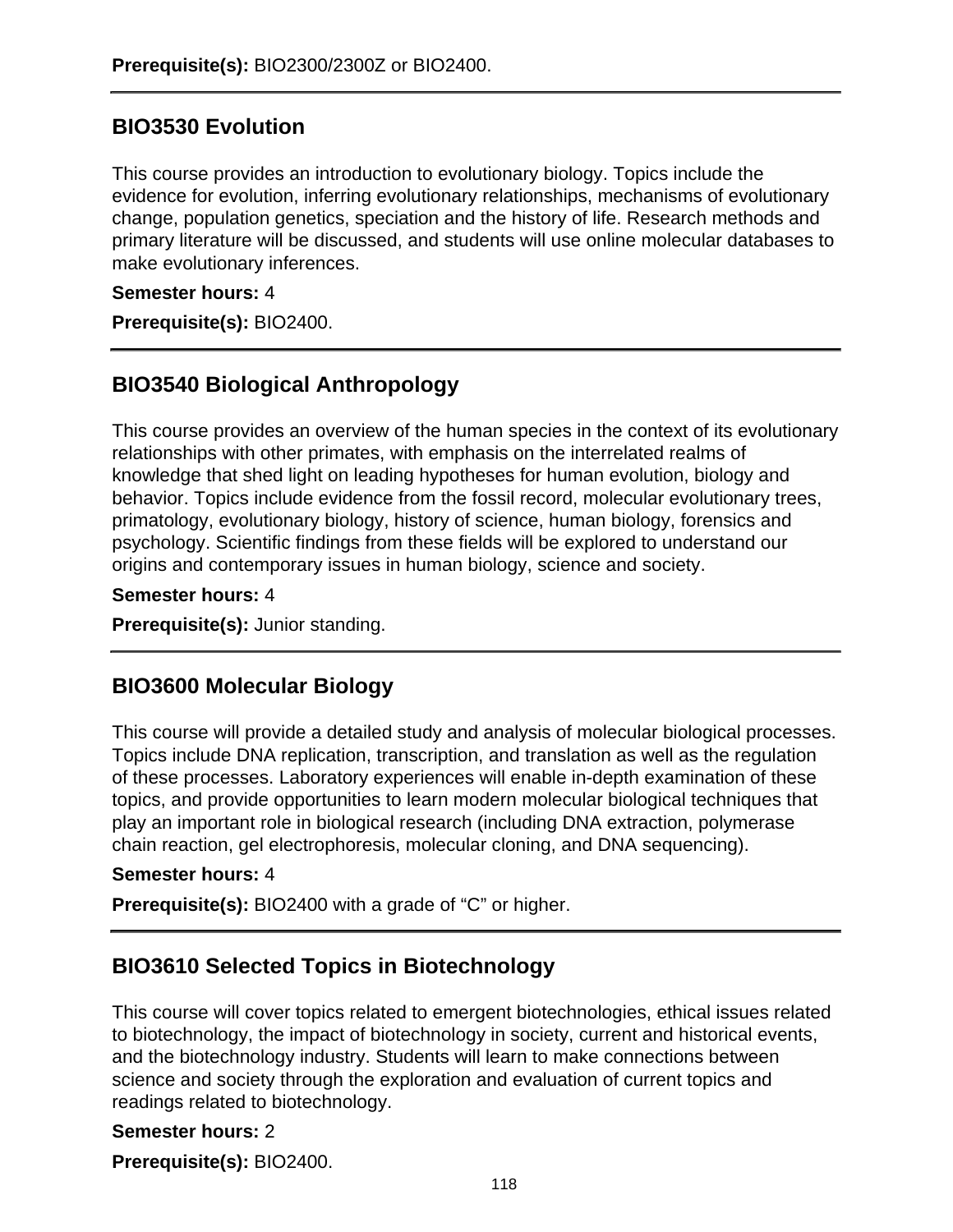# **BIO3620 Techniques in Biotechnology**

The practice and application of diverse biotechnologies are broad and challenging, and the implementation of techniques and data interpretation requires critical thinking and problem solving skills. This course exposes students to the scientific method as it is applicable to biotechnological investigations. Students will gain hands-on experiences as they design and execute experiments, collect and analyze data, and interpret and communicate results.

#### **Semester hours:** 2

**Prerequisite(s):** BIO2400.

# **BIO3790 ACCA Affiliated Course**

Aurora University in collaboration with the other Associated Colleges of the Chicago Area (ACCA), the Shedd Aquarium, and Morton Arboretum offers a range of courses, including lecture series, laboratory courses and field experiences which enrich our core curriculum. These will be offered as student interests and needs indicate.

**Semester hours:** 2-4

**Prerequisite(s):** Consent of program chair.

### **BIO3820 Secondary Methods in Biology**

This course presents techniques that are effective for teaching in the biology content area at the secondary level. Topics include lesson planning, science education standards, assessment, curriculum design, inquiry-based lessons and alternativeteaching strategies. This is usually the last course the student takes prior to student teaching, and includes a simultaneous practicum in addition to regular classroom hours.

#### **Semester hours:** 4

**Prerequisite(s):** Acceptance into the School of Education, including passing the TAP or ACT Plus Writing with a score of 22 and combined English/Writing score of 19; maintaining a content GPA of 3.00; passing an FBI national fingerprint screening that encompasses passing a criminal background/sex offender check; passing a TB test; EDU2200, EDU2260; and EDU3720. Placement applications for the practicum are due to the School of Education placement coordinator the January before the academic year of the practicum or for transfer students upon acceptance into the School of Education.

### **BIO3970 Research in Biology**

This course is designed to provide students with the opportunity to do biological research that has the potential to be published in a peer-reviewed scientific journal and/ or presented at a scientific meeting. Students will accomplish these goals by performing a supervised research project, and attending weekly seminars with their supervising instructor on how to conduct scientific research. A maximum of two semester hours can be used toward graduation.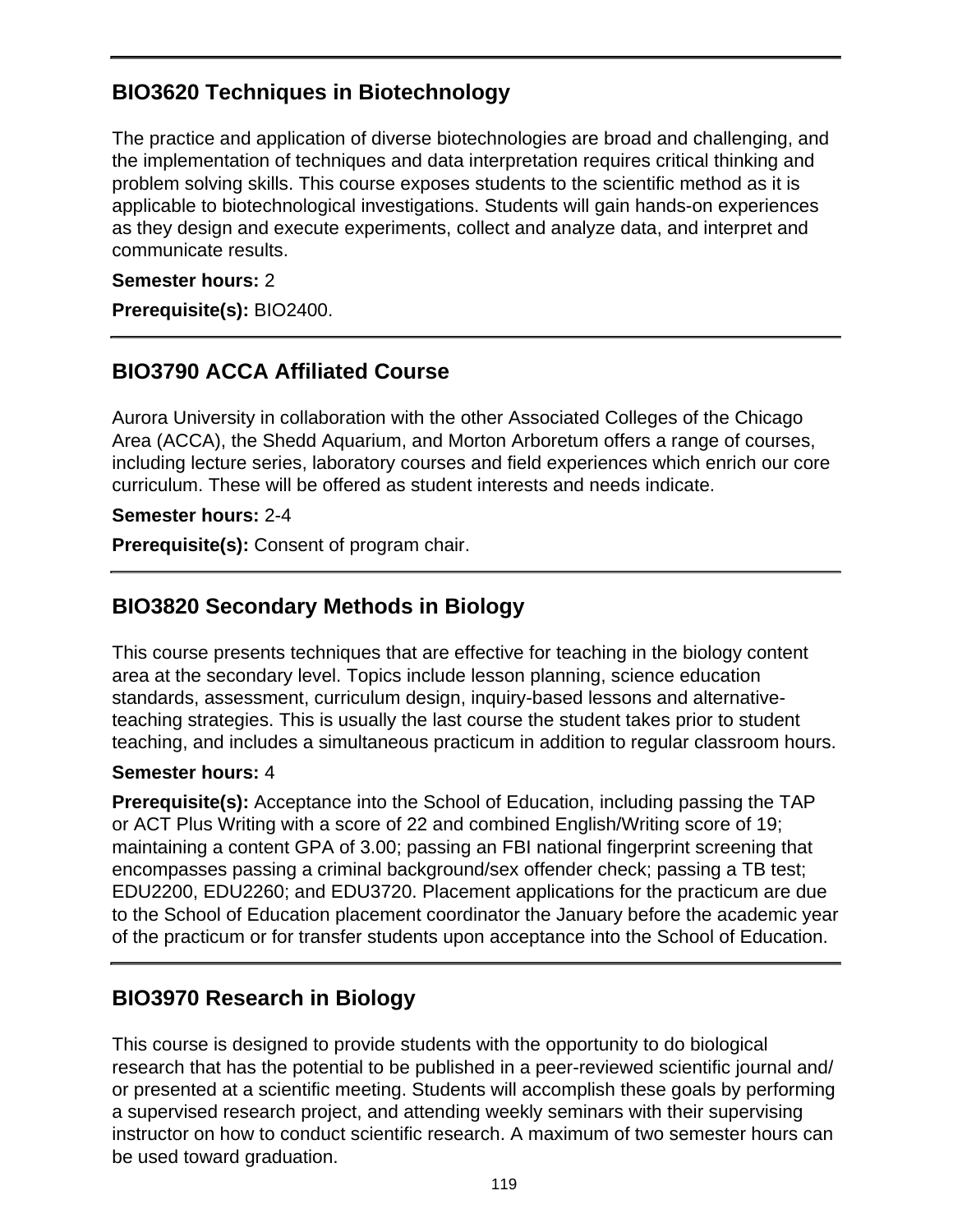# **BIO4985 Senior Capstone in Health Sciences**

This course examines problems and issues at the intersection of the health sciences and society. These problems will be explored through readings, writing, class discussion, group projects and presentations. Students will gather and analyze information from scientific journals, secondary sources and popular literature.

#### **Semester hours:** 2

**Prerequisite(s):** Senior standing.

# **BIO4990 Senior Capstone in Biological Sciences**

This course examines problems and issues at the intersection of the natural sciences and society. These problems will be explored through readings, writing, class discussion, group projects and presentations. Students will gather and analyze information from scientific journals, secondary sources and popular literature.

#### **Semester hours:** 2

**Prerequisite(s):** Senior standing.

# **BST2000 Introduction to Black Studies**

The course serves as an examination of the events, movements, theories, and texts that have shaped the development of the African diaspora. Students will develop a conceptual framework – involving "claims," "grounds," "warrants," "backing," "qualifiers," and "rebuttals" – for making and analyzing arguments within a racial context. In addition, students will learn the critical and methodological tools to investigate topics including slavery; abolitionism; Pan-Africanism; the culture/race/politics nexus; structural and institutional racism; linkages among race, culture, and identity. The course complements students' work in their major fields of study by fostering greater understanding of the historical and social contexts that shape the multifarious experiences of traditionally marginalized peoples.

#### **Semester hours:** 4

# **BST2001 Survey of African-American Literature**

This course is an introductory survey to the rich depth and breadth of African- American literature. We will be reading the novels of Charles Chestnutt, Nella Larson, James Baldwin, Toni Morrison, and Colson Whitehead, among others. The purpose of this course is to examine black life from multiple perspectives including socioeconomics, family history, the impact of race and racism, gender, and sexual identity. This course will also investigate how historical events such as slavery, the Great Migration, Jim Crow, and the civil rights movement have shaped the black aesthetic in literature.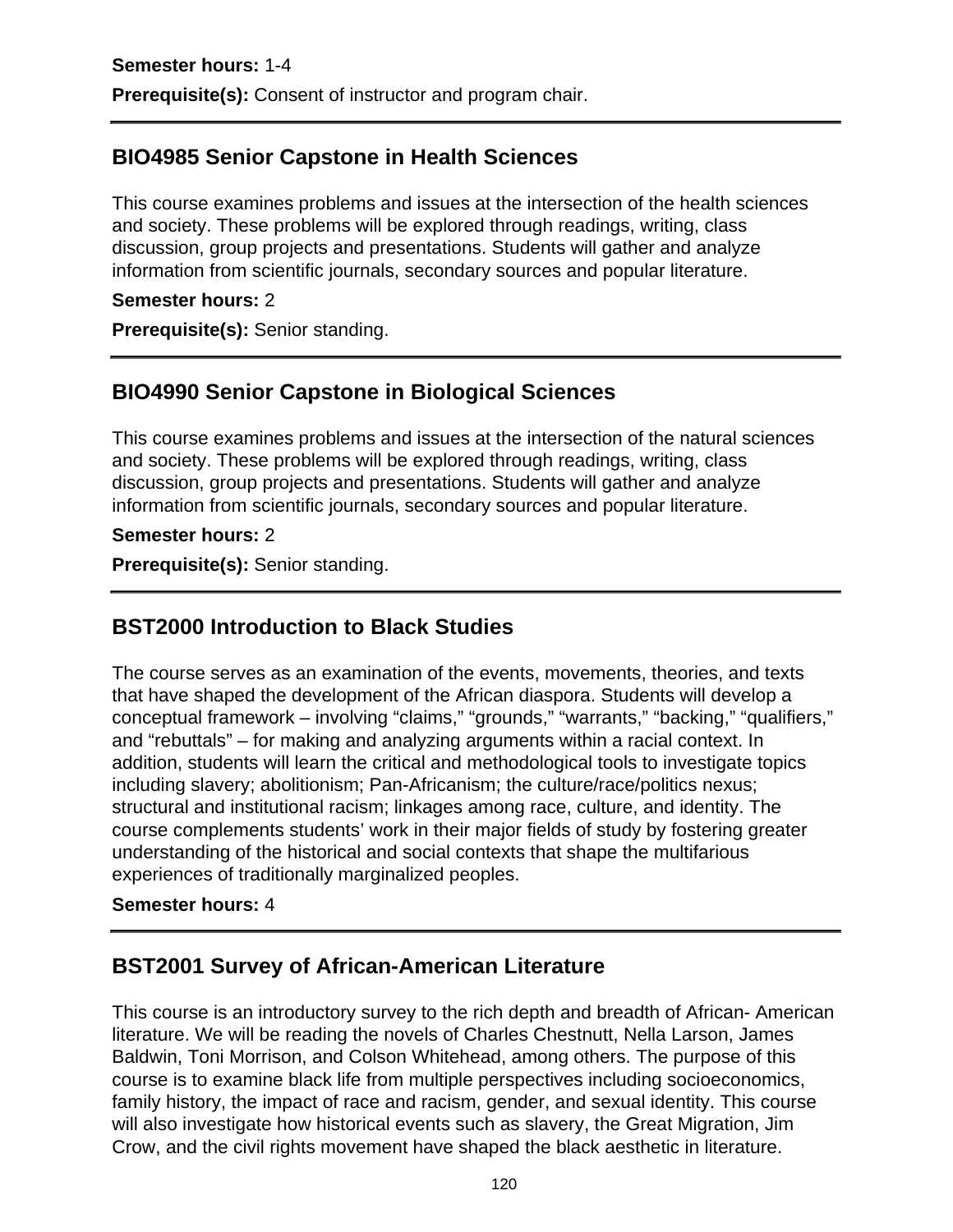### **BST3001 The Harlem Renaissance**

This course will be a survey of the major artistic and intellectual traditions that emerged from one of the greatest outpourings of African-American culture – the Harlem Renaissance. Literature, theater, music, graphic arts, fine arts, and motion pictures will all be examined. Students will understand the importance of this movement upon contemporary African-American life.

#### **Semester hours:** 4

### **BST3002 Literature of the Diaspora**

This course will examine literature from across the African global community — known as the "diaspora." Some of the founding questions of this course shall be, Is there such a thing as "diaspora literature", particularly in the case of black writers of various nationalities and cultures? Moreover, is there an identifiable tradition of black literature, distinctively different from "European" or "American" literature? Novels and shorts stories from black writers from Africa, the Caribbean, the United States, and Britain will be read and discussed in this course.

**Semester hours:** 4

### **BST3003 The Black Intellectual Tradition**

This course will examine the rich intellectual tradition of the Black Diaspora. Philosophy and critical writing from black intellectuals from Africa, France, Britain, the Caribbean, and the United States will be read and discussed. Students will write on the readings assigned and be able to critically discuss the impact of such traditions upon the contemporary world. Specific authors discussed will include Paul Gilroy, bell hooks, Frantz Fanon, W. E. B. Dubois, Martin Delaney, Frederick Douglass, among others.

#### **Semester hours:** 4

### **BST3810/COM3810 African Americans in Film**

Film has been one of the dominant artistic forms of the twentieth and twenty-first centuries. Motion pictures have the power to entertain us, enlighten us, politicize us and expose us to racial, ethnic and gender stereotypes. This course will explore the role of African-American imagery on film and the role of African-American artistic talent behind the camera. This class will involve screening films both within and outside of class, evaluating the imagery we have observed and connecting them to larger historical and political patterns in American history.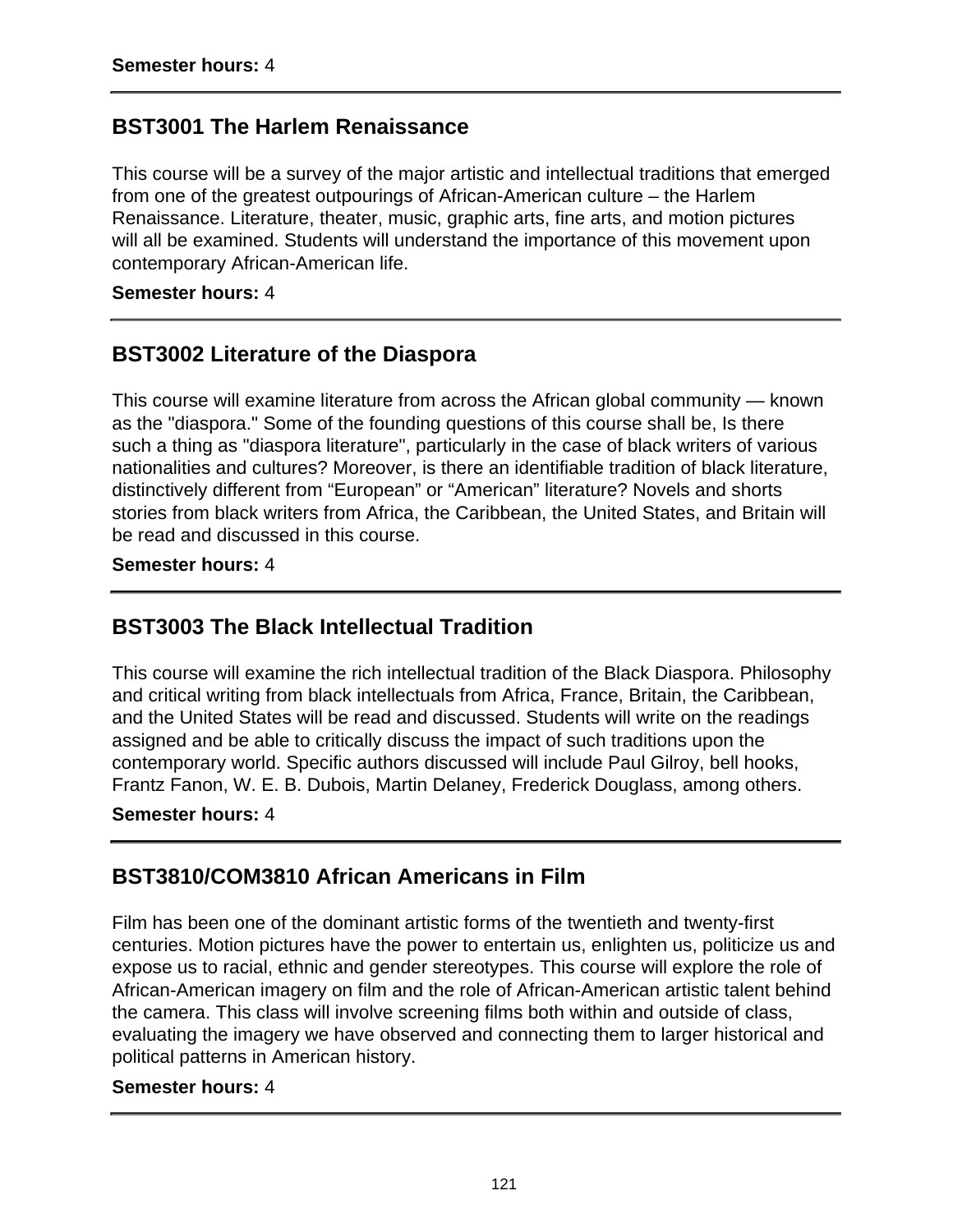# **BUS1020 Foundations of Management**

This course is intended to be a comprehensive and up-to-date introduction to the fundamentals of management. The course introduces the student to the fundamental management issues of planning, organizing, leading, directing and controlling. The text and lectures will address the history of management, what organizations look for in managers, managerial roles, ethics, innovation and leadership. The course also explores decision making, organizational strategy, human resource management, communication, and business control methods and processes. The student will understand and evaluate quality control processes and customer service requirements that are so critical in today's competitive environment.

**Semester hours:** 4

## **BUS1070 Business Communication**

This course is specifically designed to help students develop a variety effective writing skills for a career in business and other professional environments. Areas of emphasis include structure, style, clarity, grammar and spelling. Coursework includes the construction of business reports, resumes, memorandums, proposals, e-mails, evaluations, and basic research reports.

**Semester hours:** 2

### **BUS2010 Legal Environment of Business**

This course introduces students to the nature of the legal system in which society functions, including the Uniform Commercial Code, criminal law, litigation, basic business agreements, business entities, government regulation and other legal concepts applicable to the business field.

**Semester hours:** 4

### **BUS3010 Dynamics of Leading Organizations**

This course provides an analysis of the development of various leadership theories and the practice of leadership. Topics include leadership, motivation, groups and influence. The concept of transformational leadership, contrasted with transactional leadership, is stressed. Students analyze case examples from organizations, practice leadership roles in class and apply their knowledge in a course project.

#### **Semester hours:** 4

**Prerequisite(s):** BUS1020.

#### **BUS3250 Human Resource Management**

This course is a detailed study of the theories, principles, and practices of employing, organizing and leading people. Emphasis is placed on recent research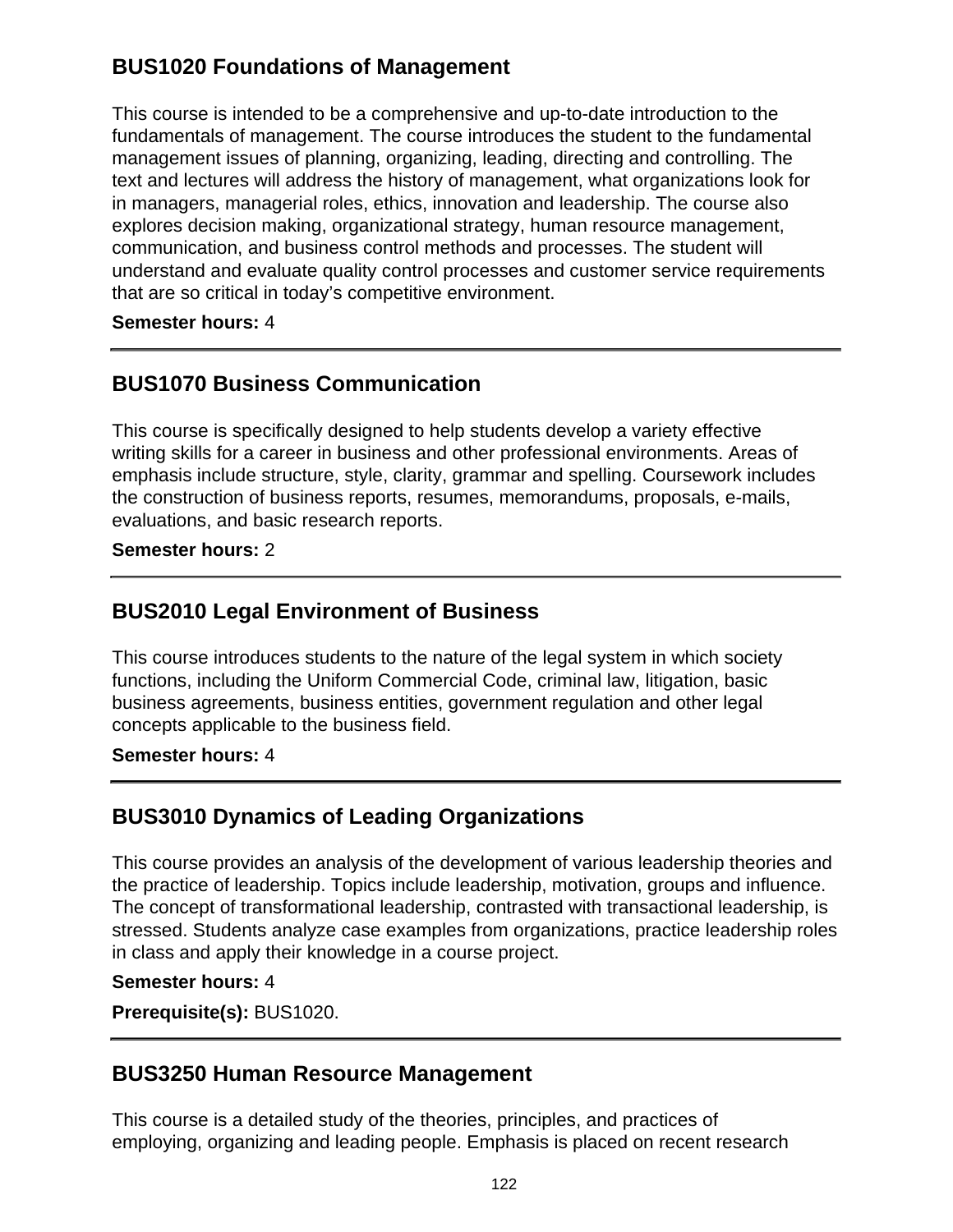in communication, leadership and supervision, motivation, organizational behavior, appraisal, development, compensation, and other traditional functions of staff personnel and development departments.

#### **Semester hours:** 4

**Prerequisite(s):** BUS1020.

### **BUS3280 Organizational Behavior**

This course provides a study of the social and psychological factors that influence the management of groups and individuals in work settings. Topics include communication, leadership, decision-making, power, politics and job design.

#### **Semester hours:** 4

**Prerequisite(s):** BUS1020.

### **BUS3500 International Business**

This course is intended to be a comprehensive and up-to-date review of international business and its impact on world economies. The course is structured to provide the student with an overview of key global issues, the four international strategies and their global implications when dealing with international business, multinational organizations, multinational enterprise, and global operations.

#### **Semester hours:** 4

**Prerequisite(s):** BUS1020; ECN2030; MKT2300; ACC2020.

### **BUS3550 Operational Metrics**

This course seeks to introduce students to the science of operations management with a particular emphasis on making quantitatively supported decisions that increase the firm's value to stakeholders. It is intended that students learn how to combine quantitative methods with management theory to make decisions that improve an organization's financial, production and product/service quality performance. Particular areas of focus in this course include project management, quantitative performance analysis, forecasting of sales cost and profit, linear programming to best define product mix, measurement of the effectiveness of the organization's quality initiatives, and means of planning and scheduling in the short and intermediate term. It is intended that students also be exposed to production factors that impact the efficiency of the organization such as the supply chain, reliability and maintenance, and the learning curve.

#### **Semester hours:** 4

**Prerequisite(s):** MTH2320.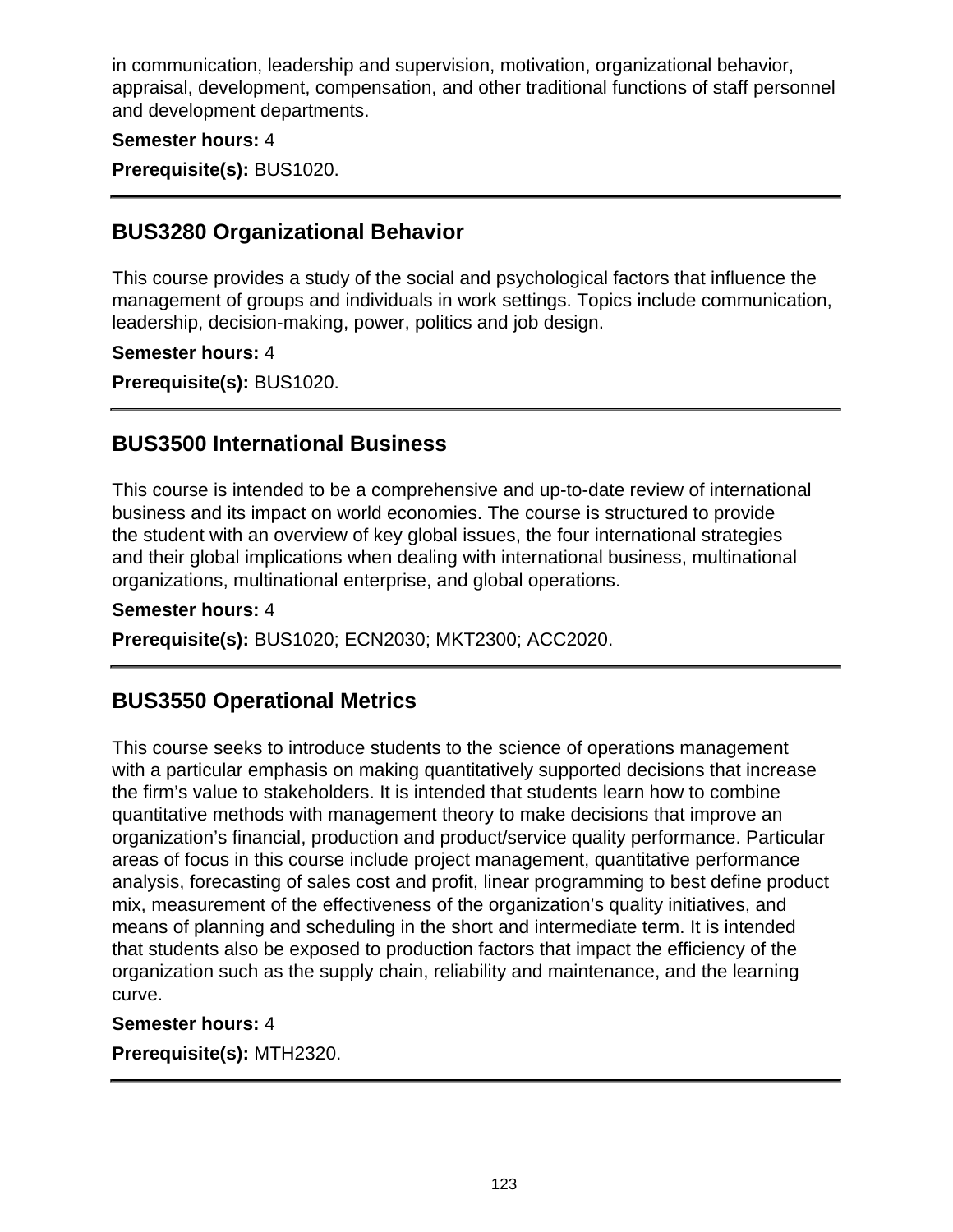# **BUS3810 Special Topics in Business Administration**

This course will address a specific area of study in Business Administration not already covered by other Business Administration course offerings. The focus will be on a contemporary content area in Business Administration.

#### **Semester hours:** 4

**Prerequisite(s):** Topic specific.

### **BUS3880 Travel Study**

This seminar focuses on differences between domestic and international business and the impact of the global economy on all business functions. Students will observe and experience divergent political, economic and social institutions between the U.S. and the country (or countries) visited.

#### **Semester hours:** 4

**Prerequisite(s):** Determined by faculty sponsor.

### **BUS3940 Business Internship**

Students will have the opportunity to embark on new business related experiential learning opportunities through the use of general elective business internships. Students will work with a faculty coordinator to identify an organization where they can gain pragmatic business skills. Specific new learning objectives will be set and agreed upon by the student, site coordinator, and faculty member.

#### **Semester hours:** 4

**Prerequisite(s):** Determined by faculty sponsor.

### **BUS4200 Not-for-Profit Strategic Management**

This course examines the theory and practice of strategic planning and management for organizations, including education, government, healthcare, public agencies, social services, volunteer and other not-for profit organizations. The overall objective of the course is to increase students' abilities as individuals and in groups to think, act and learn strategically. Students taking this course will learn specific knowledge and skills related to setting goals and creating plans in not-for-profit organizations and understand how that differs from for-profit organizations. The knowledge and skills will be applied to case studies, exercises and team projects integrating other business, political science, sociology and other discipline insight and skills in order to develop and implement strategies and action plans that meet a diverse group of stakeholder needs. The linkage between plans and measurable performance, financial and operational, will be studied. They will also have the ability to analyze and evaluate the performance of people responsible for strategic decisions.

#### **Semester hours:** 4

**Prerequisite(s):** BUS1020.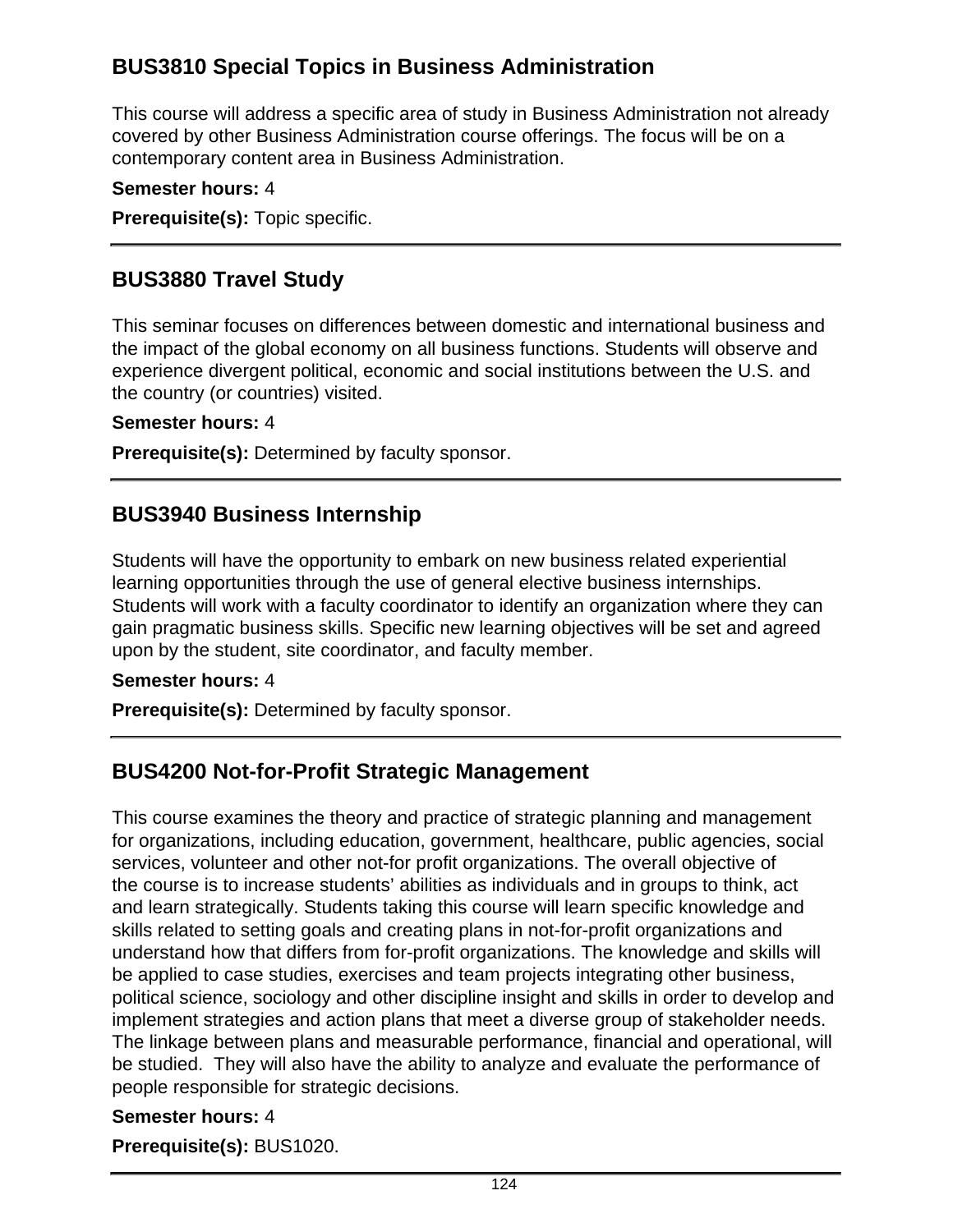# **BUS4230 Operations Management**

Recent developments in both manufacturing and service industries have emphasized the importance of operations excellence in achieving and maintaining competitive advantage. This course strikes a balance between the qualitative (behavioral) aspects of operations management and the increasingly important quantitative or technological aspects. The course considers important advances in project management, designing lean manufacturing operating systems, managing the supply chain, and ensuring quality.

#### **Semester hours:** 4

**Prerequisite(s):** BUS1020; MTH2320.

# **BUS4440 Entrepreneurship and Small Business**

This course is designed to instruct students on how to formulate, plan and implement a new venture or manage a small family business. The course is divided into three sections. First, the course studies the critical role and attributes of entrepreneurs. Second, the entrepreneurial process of creating new ventures is addressed. Topics include evaluating opportunities, writing business plans and alternative sources of financing. Third, attention is paid to managing the new venture or small family business during growth, early operations and expansion. Specific topics include entrepreneurial financing, negotiation, time management and succession planning.

**Semester hours:** 4 **Prerequisite(s):** BUS1020.

# **BUS4990 Strategy and Business Planning**

This is a capstone course for those majoring in business administration. In the course, students test and further develop both knowledge and skills by being cast in the role of top executives for a major company. In that role, students must analyze the industry in which they are operating and develop an implementable and winning strategy for the company they represent. It is a highly challenging semester-long project, and requires students to deal with a complicated real-world situation. Students work in cross-functional teams of three or four members each, draw on the range of knowledge they have accumulated, and use major analytical and quantitative tools they have developed. At the conclusion of the semester, students present detailed reports of their findings and recommendations. In addition to thorough written reports, students make formal presentations as if they were presenting to senior management.

#### **Semester hours:** 4

**Prerequisite(s):** BUS1020; MKT2300; FIN3400.

# **CHM/BIO3550 Biochemistry**

This course explores the properties of the four classes of macromolecules and chemical processes important to living organisms. Topics include the structure,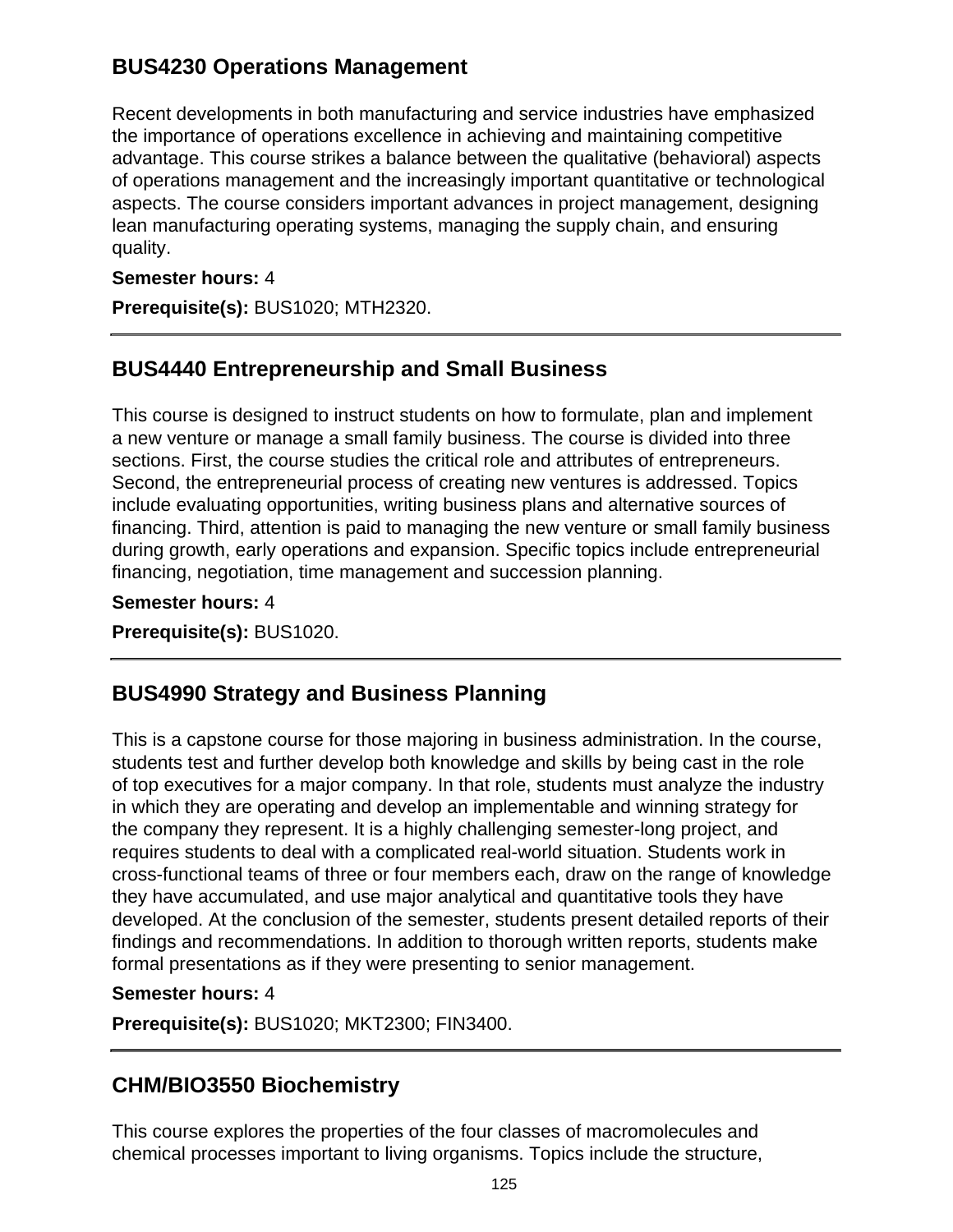properties, function and metabolism of proteins, carbohydrates, lipids and nucleic acids, emphasizing enzymology, bioenergetics and metabolic regulation. Research methods and primary literature will be discussed.

#### **Semester hours:** 4

**Prerequisite(s):** CHM2420/2420Z with a grade of "C" or higher.

### **CHM/BIO3650 Instrumental Methods of Analysis**

This course addresses the fundamentals of instrumental and classical methods of analysis. Introduction to biological and chemical sample preparation, separation techniques, volumetric, electrochemical and spectroscopic methods.

#### **Semester hours:** 3

**Prerequisite(s):** BIO1210; BIO1210Z; MTH1100; CHM1320; CHM1320Z.

## **CHM/BIO3650Z Instrumental Methods of Analysis Laboratory**

Basic principles of instrumental analysis, including infrared spectroscopy, elemental analysis, potentiometry and X-ray diffraction.

**Semester hours:** 1

**Co-requisite(s):** Concurrent registration in CHM/BIO3650.

### **CHM1200 Principles of Chemistry**

This one-term course for non-majors covers the basics of general, inorganic and organic chemistry as they relate to health sciences. Topics covered include atomic structure, chemical bonding, radioactivity, behavior of gases and solutions, acid and bases, hydrocarbons, functional groups and important biological molecules.

#### **Semester hours:** 3

**Prerequisite(s):** Completion of or concurrent registration in MTH1100.

**Co-requisite(s):** Concurrent registration in CHM1200Z.

### **CHM1200Z Principles of Chemistry Lab**

Laboratory activities provide integration of experimental techniques and applications of concepts learned in CHM1200. Lab reports are required.

#### **Semester hours:** 1

**Co-requisite(s):** Concurrent registration in CHM1200.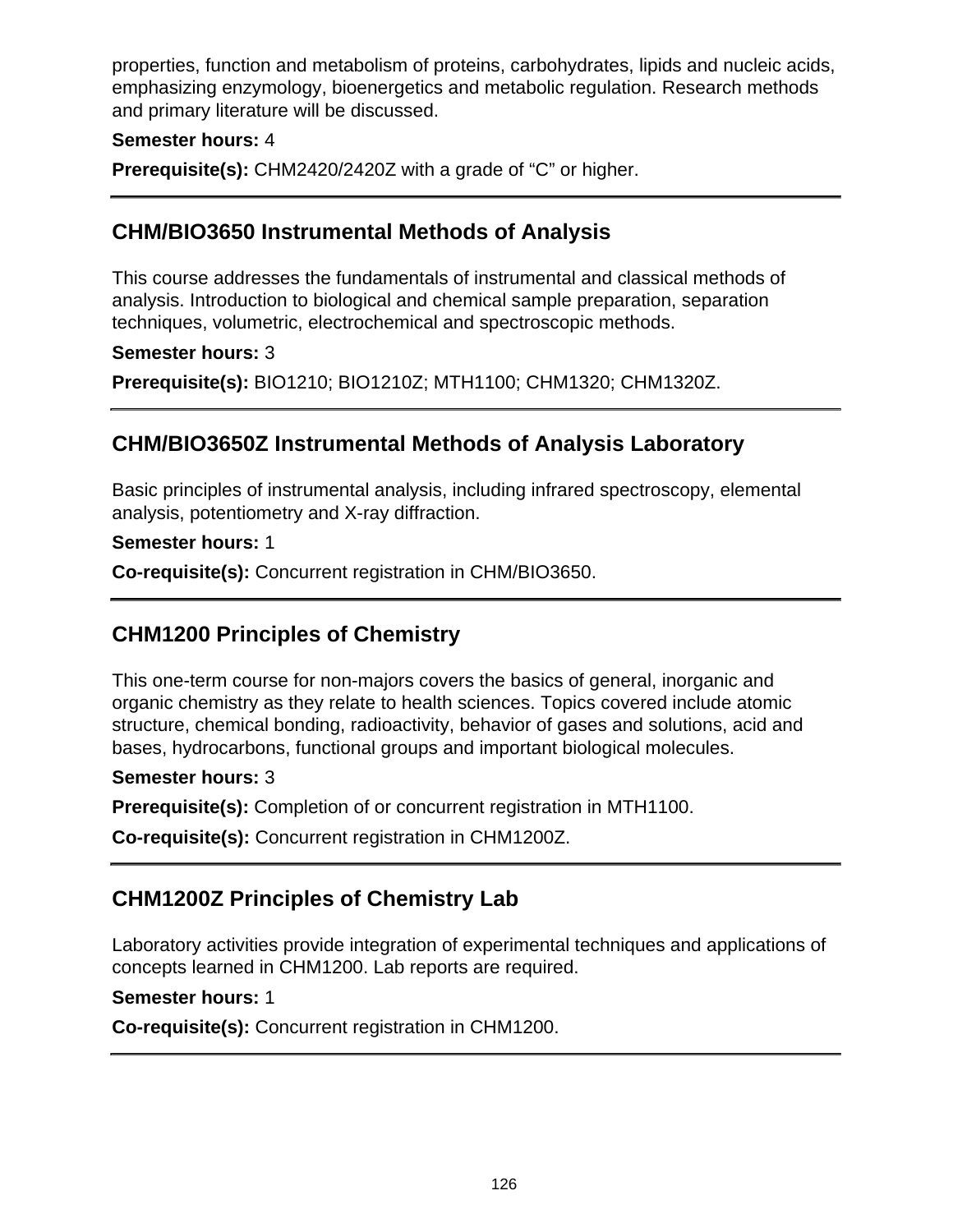# **CHM1310 General Chemistry I**

Fundamental principles of chemistry are covered in this course. Topics include atoms and molecules, nomenclature, stoichiometry, atomic structure and the periodic table, chemical bonding and geometry, and thermochemistry.

#### **Semester hours:** 3

**Prerequisite(s):** Completion of or concurrent registration in MTH1100.

**Co-requisite(s):** Concurrent registration in CHM1310Z.

### **CHM1310Z General Chemistry I Laboratory**

This course introduces students to basic principles of experimental general chemistry: aqueous reaction chemistry, mass composition, solid state chemistry, ionic and covalent compounds and their reactions, stoichiometric reactions, and molecular structure. Compounds will be analyzed and characterized. Lab reports are required.

#### **Semester hours:** 1

**Co-requisite(s):** Concurrent registration in CHM1310.

### **CHM1320 General Chemistry II**

This course is a continuation of General Chemistry I. Topics include chemical equilibria, acid-base equilibria, solubility, reaction rates, electrochemistry, and spontaneity of reactions.

#### **Semester hours:** 3

**Prerequisite(s):** CHM1310 and CHM1310Z with a grade of "C" or higher.

**Co-requisite(s):** Concurrent registration in CHM1320Z.

### **CHM1320Z General Chemistry II Laboratory**

The course introduces students to fundamental concepts, such as acid-base chemistry (pH and titrations), thermodynamics, electrochemistry, and crystallography. Includes characterization of compounds. Lab reports are required.

#### **Semester hours:** 1

**Co-requisite(s):** Concurrent registration in CHM1320.

### **CHM2410 Organic Chemistry I**

This course addresses the fundamental principles of organic chemistry, including nomenclature, molecular structure, stereochemistry, physical and chemical properties. Emphasis on chemical bonding and mechanistic studies.

#### **Semester hours:** 3

**Prerequisite(s):** CHM1320 and CHM1320Z with a grade of "C" or higher.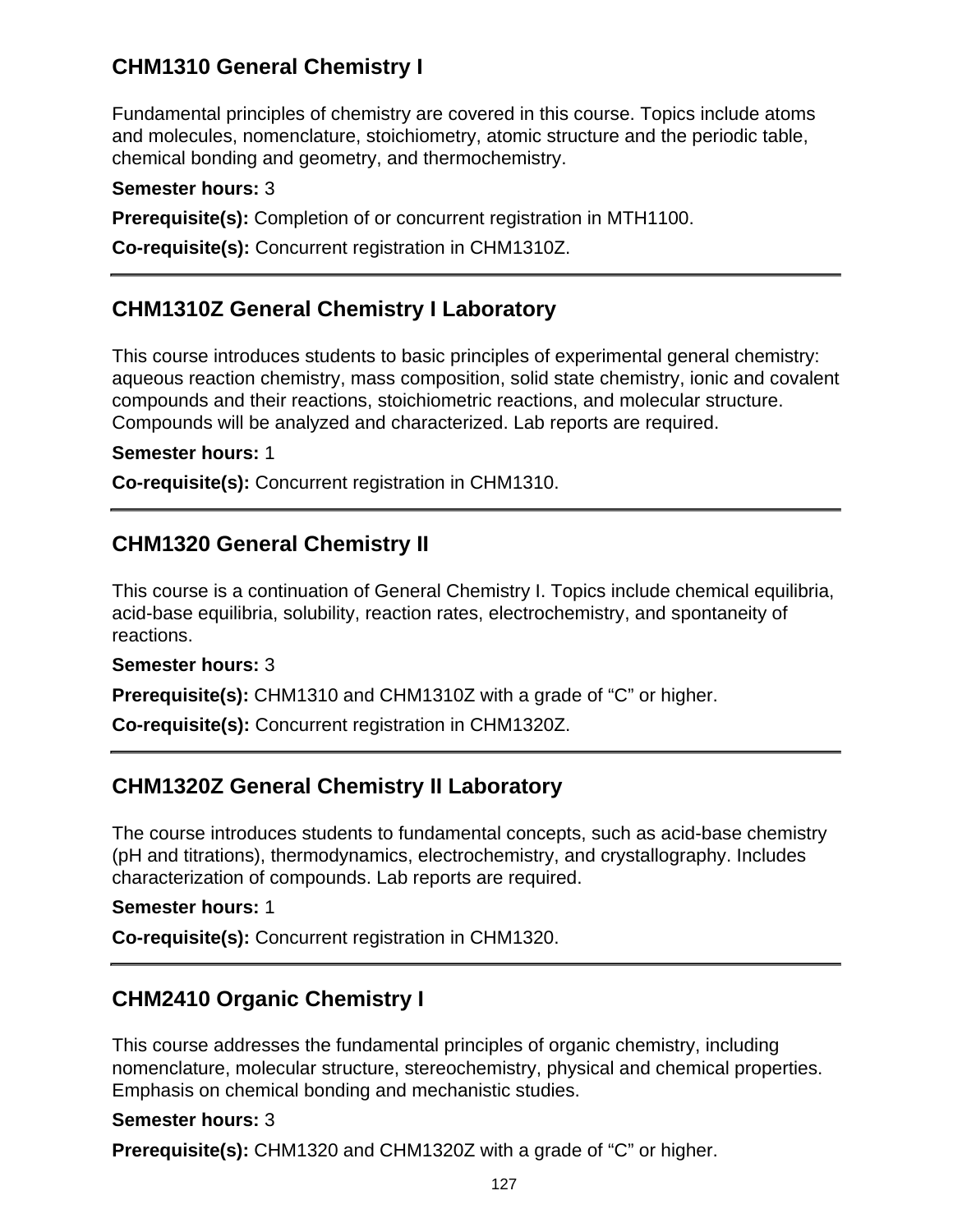## **CHM2410Z Organic Chemistry I Lab**

Laboratory activities will provide integration of experimental techniques, such as extraction, chromatography, isolation of natural compounds, and applications of concepts learned in CHM2410. Lab reports will be required.

#### **Semester hours:** 1

**Co-requisite(s):** Concurrent registration in CHM2410.

### **CHM2420 Organic Chemistry II**

This course is a continuation of Organic Chemistry I. Topics include properties and reactions of aromatics, amines, and carbonyl compounds with emphasis on product synthesis and strategies. Introduction to spectroscopy.

#### **Semester hours:** 3

**Prerequisite(s):** CHM2410 and CHM2410Z with a grade of "C" or higher.

**Co-requisite(s):** Concurrent registration in CHM2420Z.

### **CHM2420Z Organic Chemistry II Lab**

Laboratory activities will provide integration of experimental techniques and applications of concepts learned in CHM2420. Introduction to spectroscopy and characterization of compounds. Lab reports will be required.

#### **Semester hours:** 1

**Co-requisite(s):** Concurrent registration in CHM2420.

### **CHM2450 Analytical Chemistry**

This course is a review of chemical equilibria, gravimetric analysis, acids, bases, and volumetric analysis, statistics in chemical analysis, molecular and atomic spectroscopy, and electroanalytical methods of analysis.

#### **Semester hours:** 3

**Prerequisite(s):** CHM1320 and CHM1320Z with a grade of "C" or higher.

**Co-requisite(s):** Concurrent registration in CHM2450Z.

### **CHM2450Z Analytical Chemistry Laboratory**

Laboratory emphasizes the experimental techniques (e.g., elemental analyses, spectroscopy) discussed in lecture. Lab reports will be required.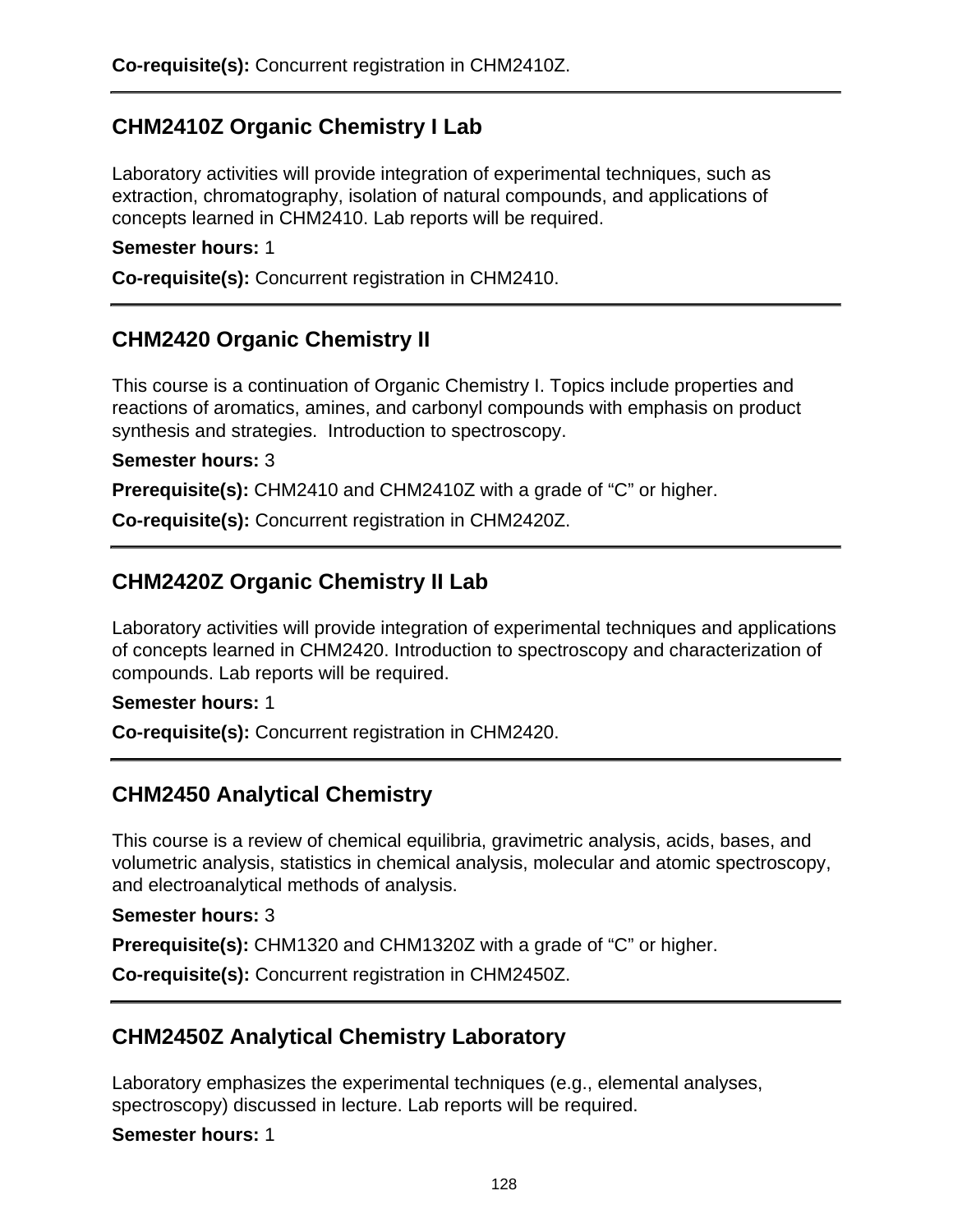# **CHM3570 The Inorganic Chemistry of Materials**

This course addresses the basic principles of inorganic chemistry. Topics include descriptive inorganic chemistry, structure and bonding, transition metal coordination chemistry, reaction mechanisms, solid state chemistry, electron transfer processes and aqueous reaction chemistry. The laboratory emphasizes synthetic, structural and spectroscopic properties of inorganic compounds.

#### **Semester hours:** 3

**Prerequisite(s):** CHM1320 and CHM1320Z with a grade of "C" or higher.

**Co-requisite(s):** Concurrent registration in CHM3570Z.

# **CHM3570Z Inorganic Chemistry of Materials Laboratory**

Experimental Inorganic and Solid State Chemistry are explored. Existing inorganic compounds are targeted via traditional synthetic means (e.g., high temperature and aqueous reaction chemistry) and less common means (e.g., solvothermal reaction chemistry). In addition, students explore electrochemistry, coordination chemistry, organometallic chemistry, and the chemistry of microporous materials. Synthetic products are characterized primarily with powder X-ray diffraction. Laboratory reports are required.

#### **Semester hours:** 1

**Co-requisite(s):** Concurrent registration in CHM3570.

# **CHM3790 ACCA Affiliated Course**

In-depth lecture series offered by the Associated Colleges of the Chicago Area (ACCA) in areas of contemporary applications to chemistry.

#### **Semester hours:** 2

**Prerequisite(s):** Consent of program chair.

# **COM1550 Professional Communication**

Students learn principles for effective written and oral communication in professional settings, with significant in-class presentation and out-of-class topical research. Students analyze the needs of divergent audiences and craft messages using technology tools and media appropriate for effective professional communication. The course focuses on the structure and effective delivery of ideas, use of language, supporting evidence, reasoning and emotional appeals, diction, pronunciation and nonverbal communication, and listening. Topics include making effective informative and persuasive presentations, communication ethics, organizational and workplace diversity, interviewing, and conflict management.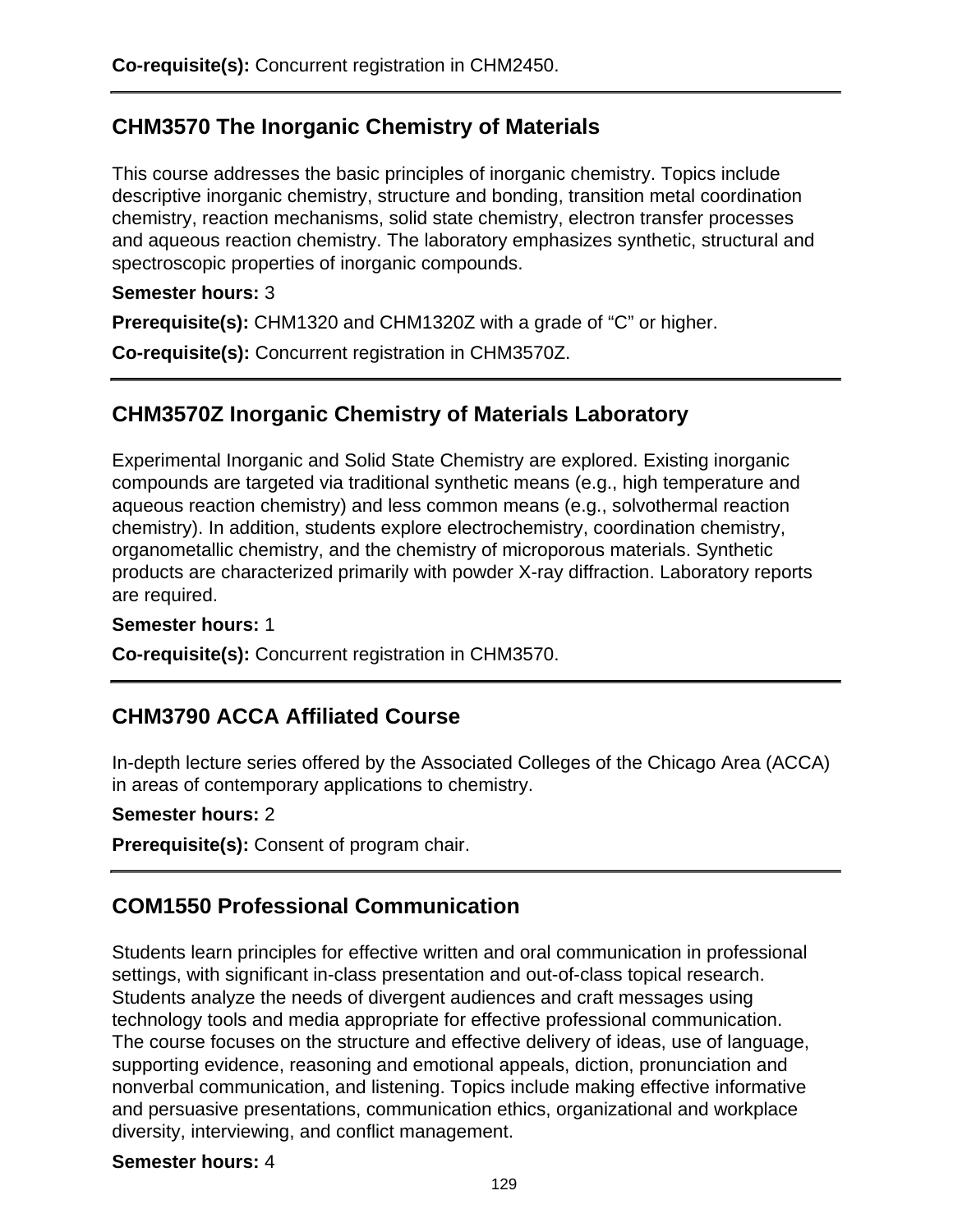# **COM2150 Human Relationships and Interaction**

Students will explore the nature of human relationships and interactions in interpersonal and group contexts. Special emphasis will be placed on the impact of communication in the personal, social and organizational relationships of individuals and on society at large. This course will provide an overview of the communication, psychological, and sociological literatures and theories that have been important in understanding how humans communicate with one another.

#### **Semester hours:** 4

# **COM2200 Writing for Communication**

In this course students will learn the basics of writing for communication contexts (as opposed to academic), including journalism, public relations, broadcast, and online and social media environments. Interviewing techniques, writing leads, Associated Press style, and basic editing will be covered. This course will prepare students for more advanced courses in public relations, journalistic and broadcast writing.

#### **Semester hours:** 4

### **COM2240 Public Relations**

This course will detail the ideas, skills and principles that underlie the public relations craft. Students will study the role and contributions of public relations practitioners in contemporary society; learn about potential legal and ethical aspects of the practice of public relations; study the communications process and how persuasion is used to shape public attitudes, beliefs and behaviors; and learn how to develop a strategic communication plan to achieve specific goals and objectives. The class will also introduce students to specialized practice areas within the public relations field, such as business and industry, government, non-profits and associations, and health care.

#### **Semester hours:** 4

### **COM2250 Advertising**

Advertising is a creative communications process between messenger and consumer. This course offers an overview of advertising trends and developments in the U.S. and around the world. Students will study current and emerging advertising issues. This course studies the research foundation and methods used in creating advertising for print, broadcast and online media. Topics include history, ethics, social dynamics, economic implications for society and the global spread of advertising.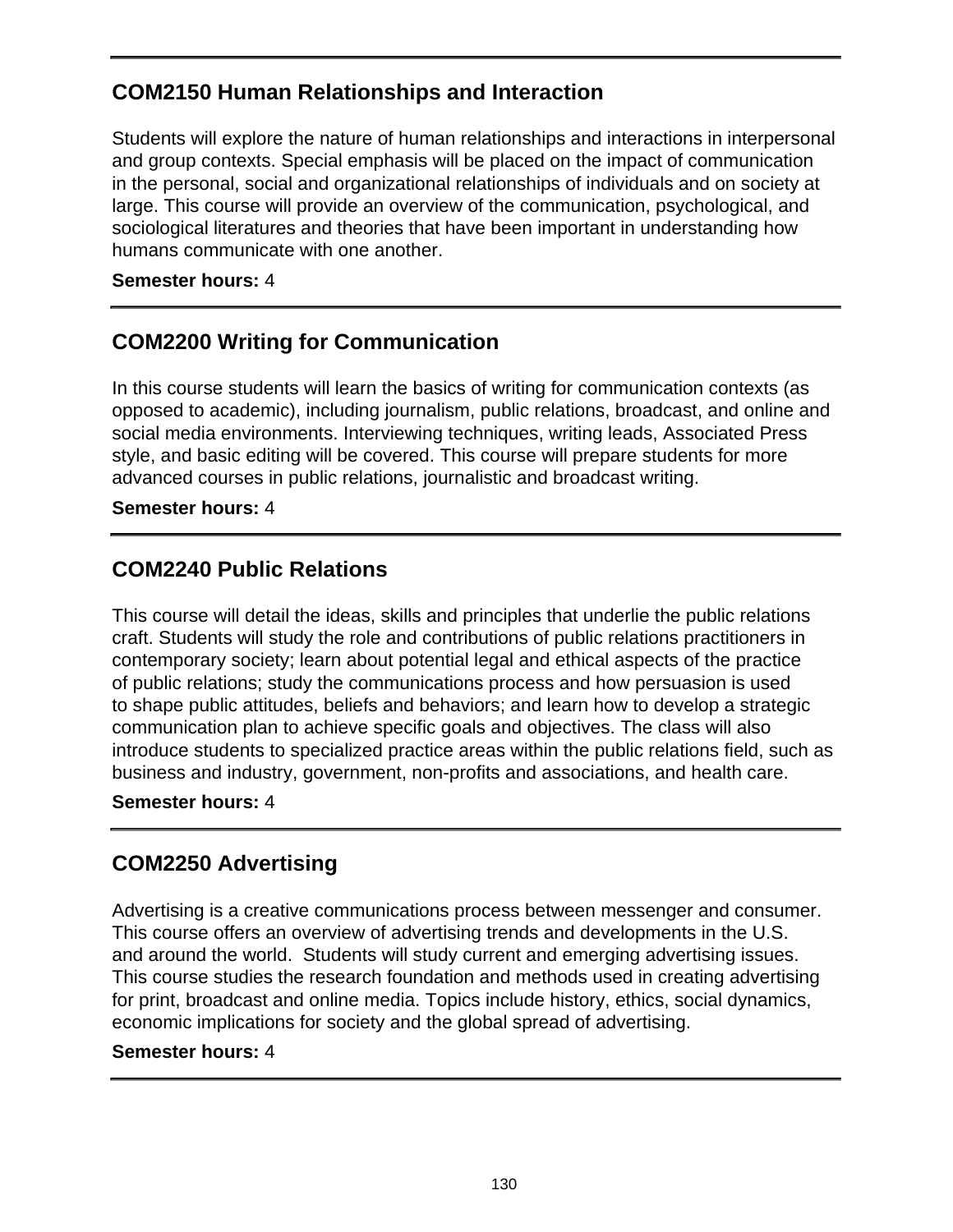# **COM2300 The Art of Film**

This is survey course outlining some of the principle theories and aesthetic techniques associated with American feature films from their inception at the end of the 19th century to present-day blockbusters. Evaluation of the "art" of film will be combined with a focus on the historical, social, industrial and legislative contexts of the times in which the films appeared.

#### **Semester hours:** 4

## **COM2850 Visual Communication**

This course is an introduction to the methods of analyzing and creating visual imagery. Students will also explore the role that visual imagery plays in constructing individual identity and societal ideologies. Special attention is given to modern visual media forms, such as contemporary art, advertising and comic books. Students will also gain skills in digital imaging, web development, and audio and video production through several media design projects. The class includes thorough practice with several widely used software applications. This is a useful course for students in all disciplines, many of whom will be expected to be competent with the basics of digital multimedia production in their careers.

#### **Semester hours:** 4

### **COM3000 Navigating Organizations**

This course will provide students with a solid grounding in the theories, principles, and strategies of organizations and group communication as it is applied in diverse contexts. Students will gain familiarity with relevant research and applications as well as the practical strategies and techniques of working in organizational and group contexts and will participate in coursework that relates to a wide variety of real-life communication situations and settings.

#### **Semester hours:** 4

**Prerequisite(s):** COM1550 or ENG1000.

### **COM3140 Multimedia Journalism**

This course emphasizes newsgathering, writing and media production skills for print, broadcast and online media. Students will learn by writing and producing news and feature stories, podcasts and video news pieces, which may be selected for publication on the campus digital media outlet. How journalism functions in a democratic society as well as ethical and legal issues in journalism will also be covered.

#### **Semester hours:** 4

**Prerequisite(s):** COM2200.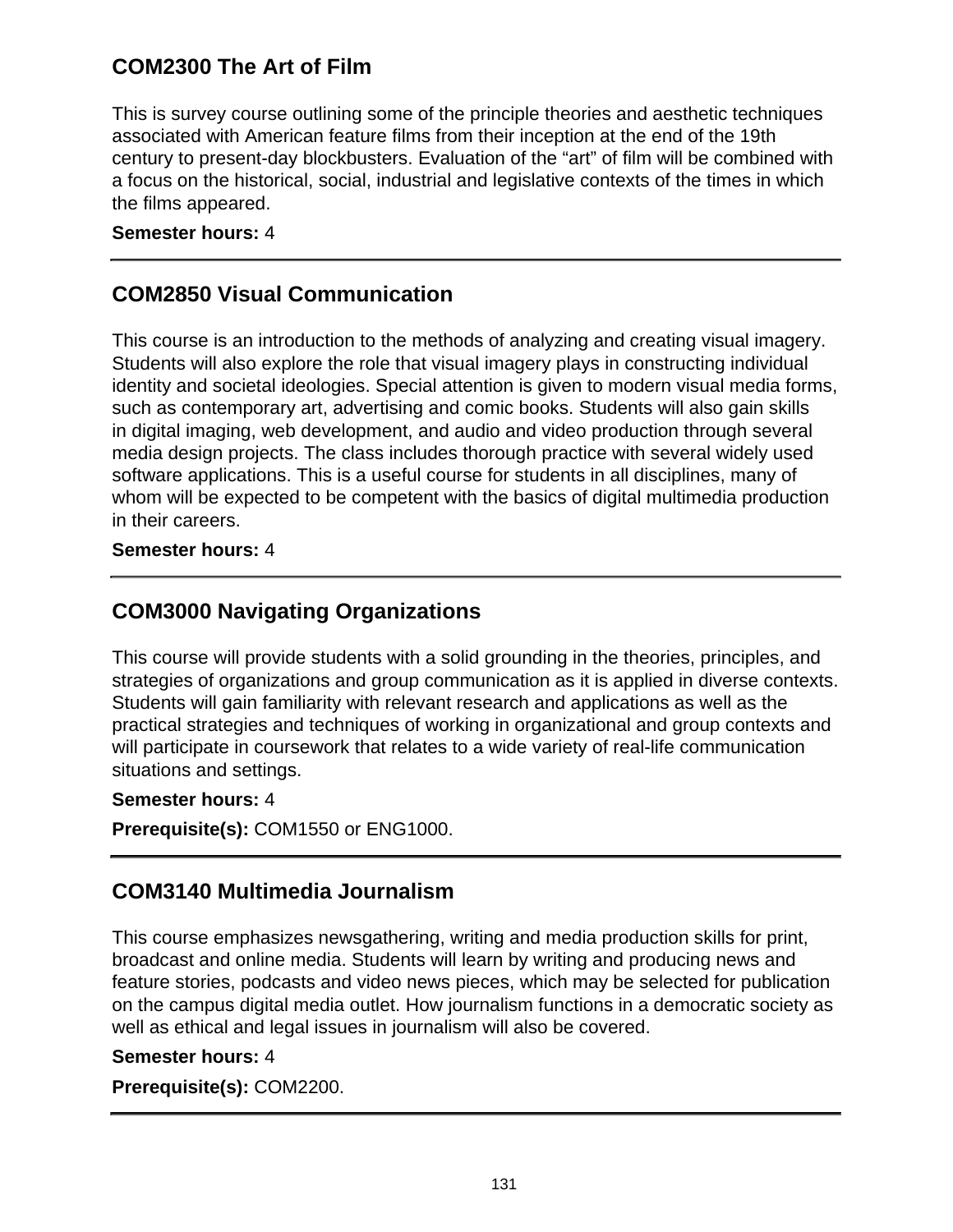# **COM3200 Persuasion and Consumer Culture**

This course explores theoretical and applied approaches to the ways attitudes are formed and changed, the relationship between attitudes and behavior, and how messages transmitted personally and through the mass media are shaped to influence attitudes and behavior. Students will critically examine media theories and practices from diverse ethical, economic and political perspectives to further appreciate the relationship between media messages and society. Students will also study the rhetoric of persuasion established by Aristotle, which is foundational to our modern persuasive practices and applications in areas, such as public address, politics, propaganda, advertising and public relations.

**Semester hours:** 4

**Prerequisite(s):** COM1550.

# **COM3245 Strategic Writing and Production**

This course emphasizes the importance of writing in public relations, advertising and media relations. Informative and persuasive methods include news releases, backgrounders, speech writing, employee publications, annual reports, news conferences, multimedia, public service announcements, and oral presentations to a variety of audiences.

#### **Semester hours:** 4

**Prerequisite(s):** COM2240; COM2250; COM3240; MKT2300 or instructor approval.

# **COM3250 Digital Design**

An introduction to the practice and principles of graphic design for print and electronic media. This lab-based course covers the basics of typography and layout, as well as the technologies and techniques of interactive media production. Students will use modern digital imaging and publication software to create effective informational and promotional materials.

#### **Semester hours:** 4

**Prerequisite(s):** COM2850 or instructor approval.

# **COM3310 Media Criticism**

An introduction to theoretical approaches and practices used to analyze the content, structure and context of media in society. Students will explore factors shaping modern media texts, including politics, economics, technology and cultural traditions. The course will examine a wide spectrum of traditions, theories, and debates central to the field (including Marxism, political economy, semiotics, psychoanalysis, reception, feminism, critical race theory and postmodernism) in relation to a range of media texts (radio, film, television, popular music, print, advertising, music videos, sports and the Internet).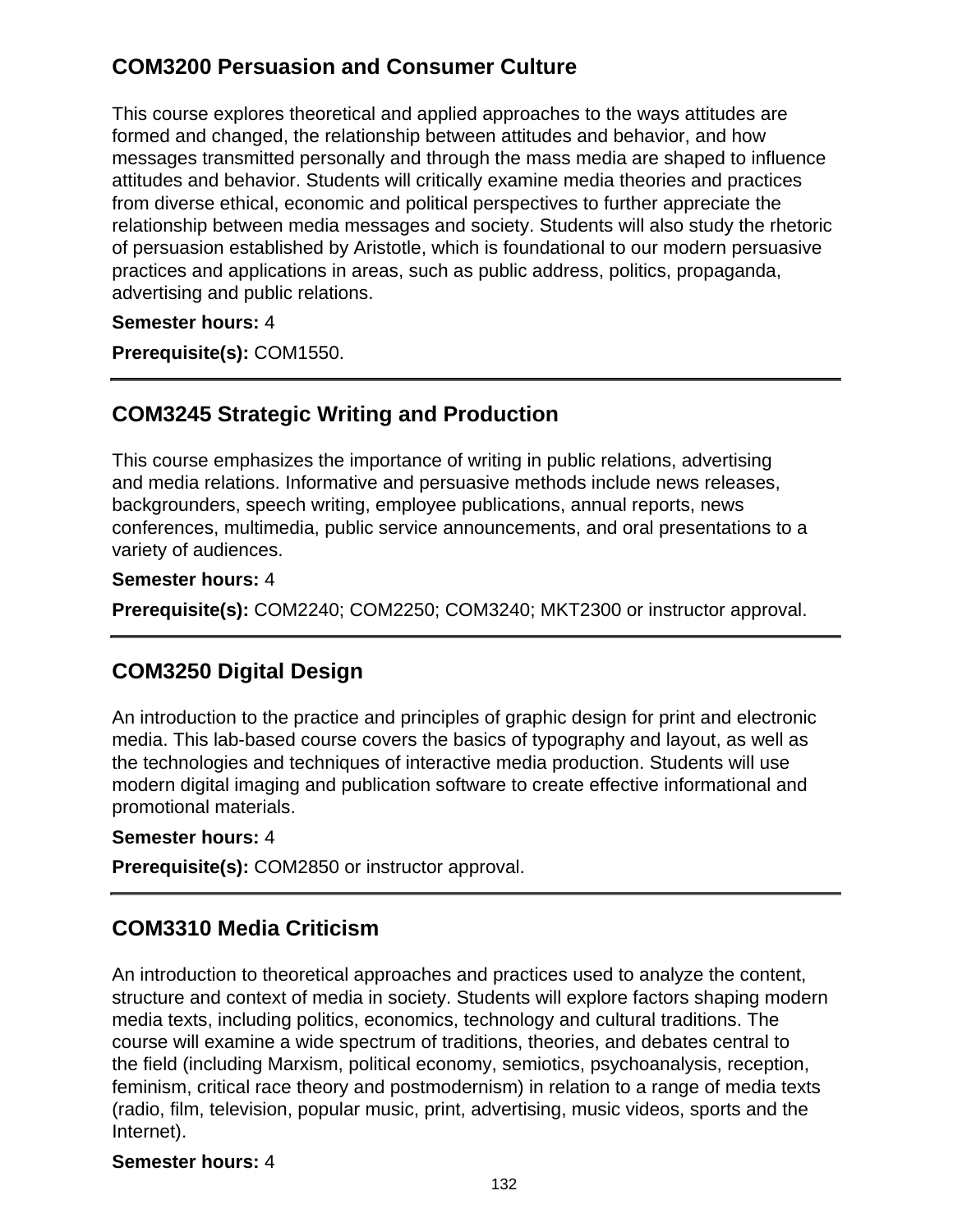# **COM3350 Interactive Media**

This course is an introduction to the design and use of interactive media. Students will explore the creation of narrative using digital programs and will analyze the communication process used in online digital formats. Additionally, students will discover effective use of message design. Activities in this course will focus on the creation of narratives, websites and virtual environments. Students will also gain skills in advanced digital design.

**Semester hours:** 4

**Prerequisite(s):** COM2850 or instructor approval.

### **COM3410 Survey of European Film**

This course will examine the rich legacy of European cinema. Special attention will be paid to the interaction between the political and social history of Europe and the impact on its national cinemas. Topics covered will include the origins of European cinema, German Expressionism, Soviet Montage, French film between the wars, Italian Neorealism, Post-World War II Polish and Swedish cinema, the French New Wave and contemporary transnational film. This course examines the aesthetics of European film as well as its industrial history.

#### **Semester hours:** 4

**Prerequisite(s):** COM2300 or instructor approval.

### **COM3420 Survey of Non-Western Film**

This course will be an overview of the aesthetics, history, and industrial origins of non-Western cinema. Special attention will be paid to the cultural and national cinemas of Japan, Korea, China, India, Iran and sub-Saharan Africa. This course will investigate the differences in storytelling in western and non-western forms of filmmaking.

#### **Semester hours:** 4

**Prerequisite(s):** COM2300 or instructor approval.

# **COM3500 Intercultural Communication**

The course focuses on effective communication of ideas, theories, and practices in a diverse, multicultural world. Differences in perception, worldviews and values will be explored, and both verbal and nonverbal messages will be examined. The course will encourage the discovery and analyses of experiences that occur when people from different cultures communicate different ideas, feelings and information.

#### **Semester hours:** 4

**Prerequisite(s):** COM1550 or ENG1000.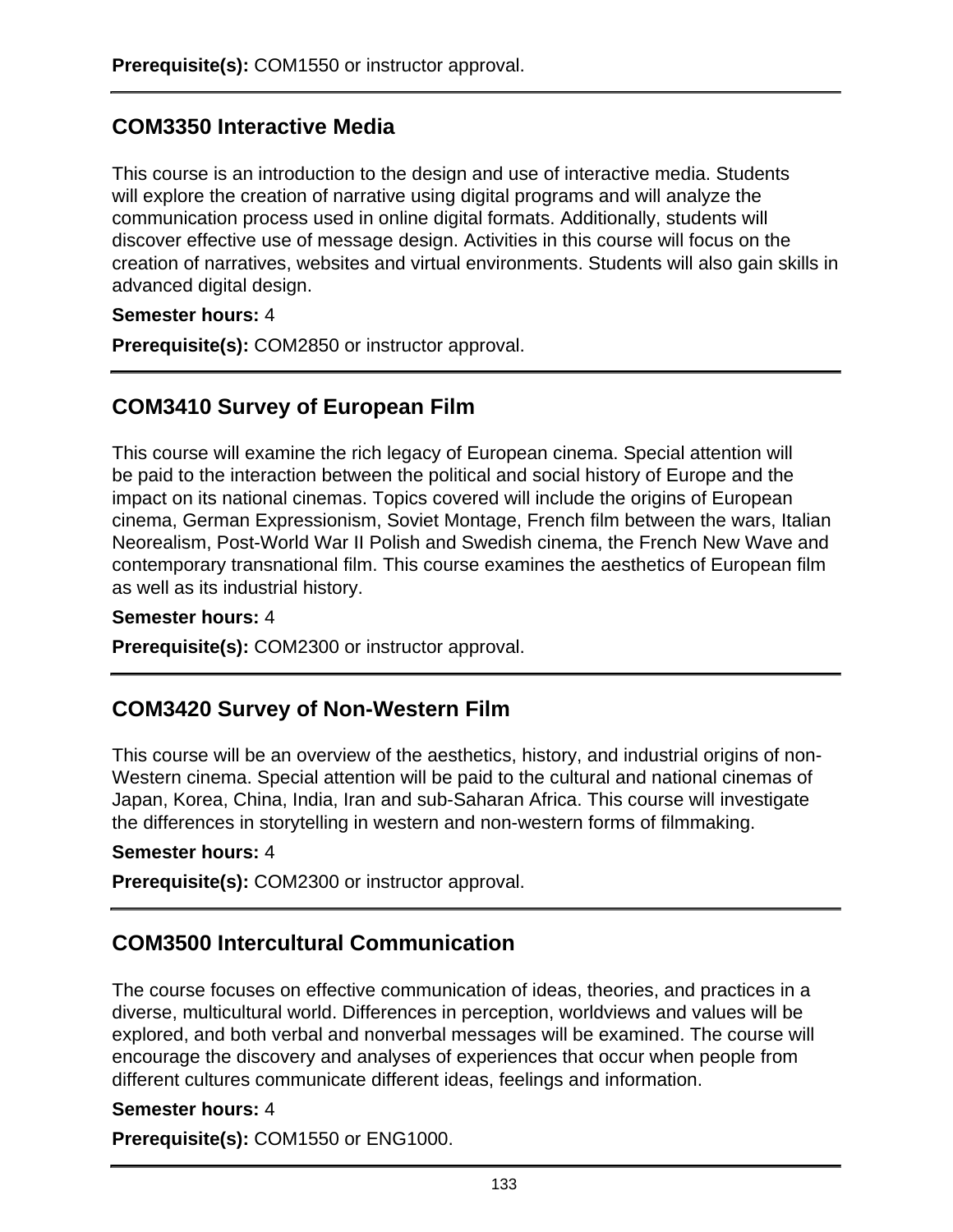# **COM3700 Broadcast Media Production**

Students will learn the fundamentals of broadcast journalism and live multimedia production. A primary topic of the course is non-fiction storytelling, and students will engage in hosting and interviewing, as well as producing and directing news-style radio and video content. After completing a series of individual and collaborative writing and reporting projects, students will participate in the planning and production of an episodic news program. The course also features an introduction to the genre of documentary film as a primer to the techniques of multimedia news writing and editing.

#### **Semester hours:** 4

**Prerequisite(s):** COM2200 or instructor approval.

# **COM3710 Screenwriting and Cinema Production**

This course is built around the production of narrative cinematic films, with an emphasis on the integration of audiovisual elements with story components and character development. Students will gain extensive practice in screenwriting, digital cinematography and editing through the production of several individual and collaborative film projects. Students are involved in all stages of the film production process, from conception and scripting to shooting and editing. This class will also delve into areas, such as video technology, lighting and staging. The course culminates in the production of a comprehensive narrative short film.

#### **Semester hours:** 4

**Prerequisite(s):** COM2850 or COM2300 or instructor approval.

# **COM3810 Special Topics in Communication**

This is a periodic course reflecting faculty research interests. Students may repeat the course on a different special topic for a maximum of 12 semester hours.

#### **Semester hours:** 4

**Prerequisite(s):** Will vary with special topic. May require instructor approval.

# **COM3810/BST3810 African Americans in Film**

Film has been one of the dominant artistic forms of the twentieth and twenty-first centuries. Motion pictures have the power to entertain us, enlighten us, politicize us and expose us to racial, ethnic and gender stereotypes. This course will explore the role of African-American imagery on film and the role of African-American artistic talent behind the camera. This class will involve screening films both within and outside of class, evaluating the imagery we have observed and connecting them to larger historical and political patterns in American history.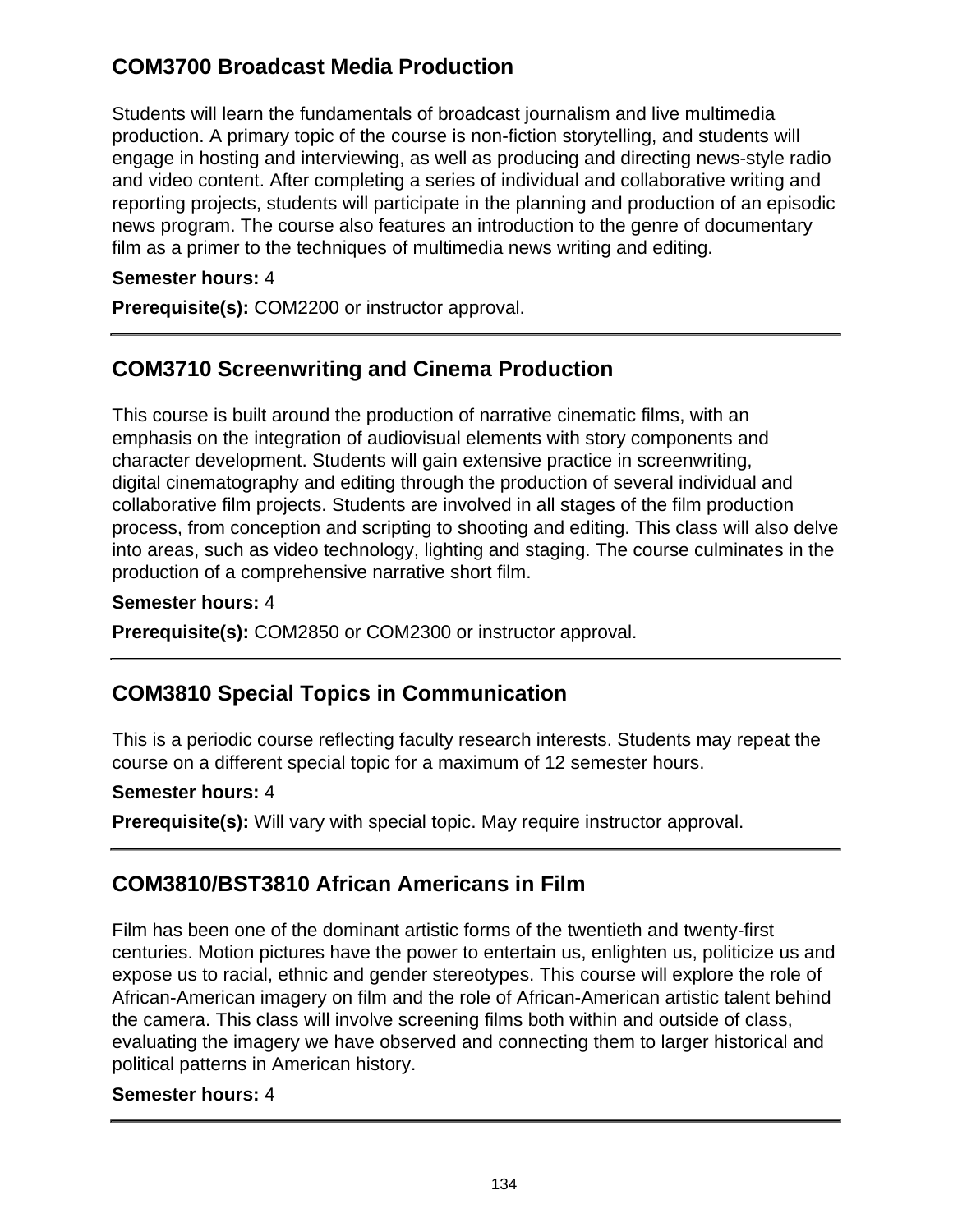# **COM4100 Communication Research**

This course guides students in the methods of inquiry found in the communication and media studies research literature. These methods include experiments, surveys, textual analysis and participant observations/ethnographies. The course examines the underlying philosophical assumptions associated with these methodologies as well as their unique strengths and limitations. Students' conceptual understanding of these methodologies and their ability to become critical consumers of research findings are the major objectives of the course.

#### **Semester hours:** 4

**Prerequisite(s):** COM3200 or instructor approval.

# **COM4240 Strategic Campaigns**

Students apply strategies and techniques to create a communications campaign for real clients. In the process, students engage in audience analysis, budget preparation, and development of a strategic plan for corporate, nonprofit, association and/or government clients. This course also explores career opportunities.

#### **Semester hours:** 4

**Prerequisite(s):** COM3240; MKT3350 or instructor approval.

# **COM4940 Communication Internship**

The purpose of the Communication Studies Internship is to enable Aurora University students to acquire work experiences in the communication professional's business world. This experience is designed to expand on the learning experience and to integrate and reinforce skills and concepts learned in the classroom. The internship provides a practical experience in a structured employment environment. Students may repeat this course involving a different internship experience for a maximum of 12 semester hours.

#### **Semester hours:** 4

**Prerequisite(s):** Major in communication or media studies or minors in speech communication, strategic communication, graphic design, multimedia journalism or film studies. Must meet university requirements of at least junior-level standing. Students must seek advance approval from a communication faculty mentor prior to registering for the communication internship.

# **COM4990 Communication Project Management**

Using a holistic approach, this course is designed to provide communication students with an understanding of what is necessary for successful communication project management. Students are introduced to all phases of the project management process, including planning, scheduling, organizing and controlling projects. The course includes major topics of strategy, priorities, organization, project tools and leadership.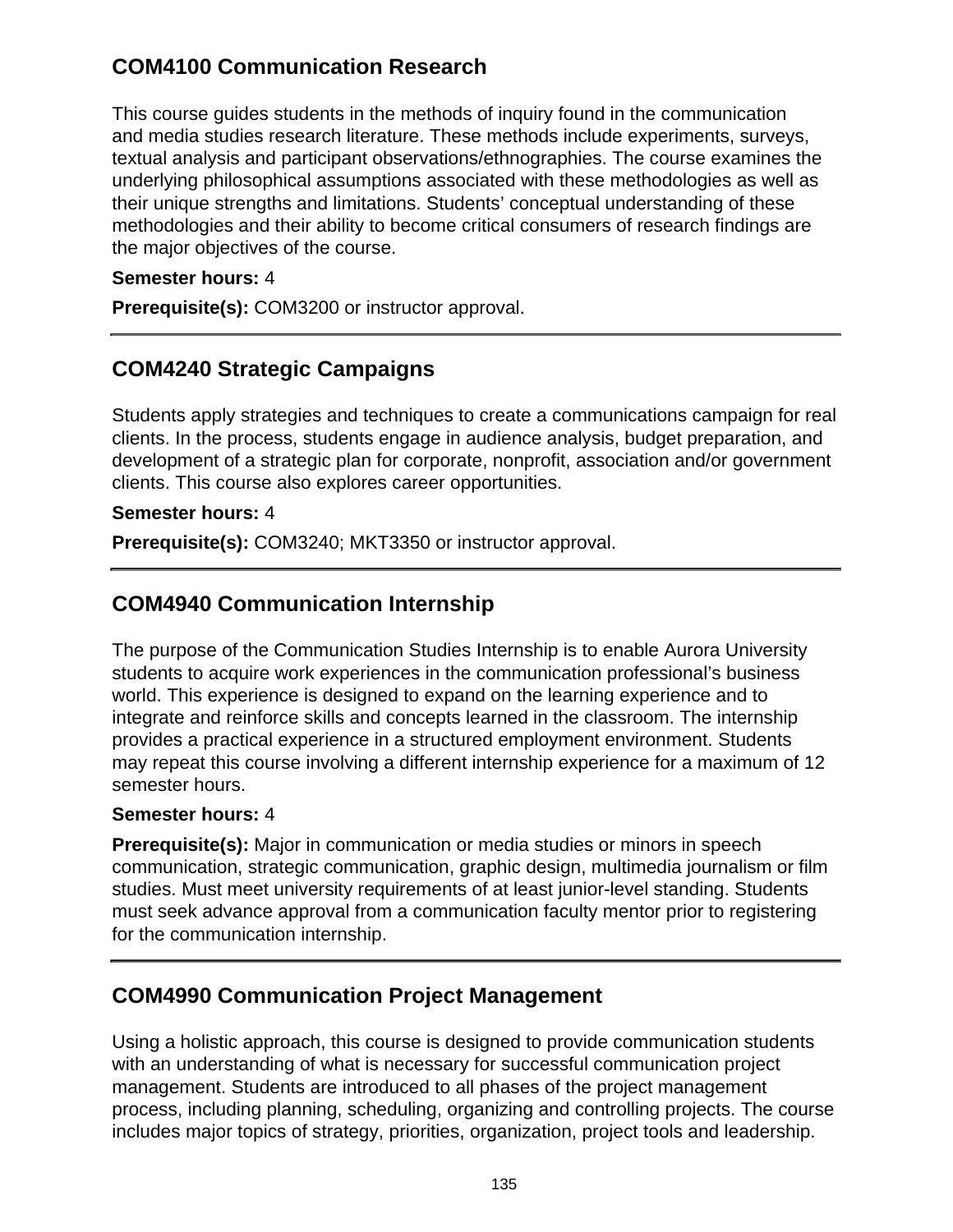Students will gain experience in project management through the completion of an individual communication project plan.

#### **Semester hours:** 4

**Prerequisite(s):** Senior-level standing or instructor approval. Students must be enrolled in the Adult Degree Completion Program to be eligible to enroll in this course.

### **COM4992 Communication Project Planning**

Students will complete the initial phases of planning and coordination of their own individual senior project. This course centers on project planning and development and includes student-led discussions of the issues and research indicative of their selected areas of study. The course also guides students through the first stages of career or graduate study preparation.

#### **Semester hours:** 2

**Prerequisite(s):** Senior-level standing and COM3200.

### **COM4994 Communication Project Implementation**

Students will complete individual senior projects planned in COM4992 that will demonstrate their ability to integrate theoretical and practical aspects of their chosen area of study. The focus of this is the management and implementation of communication projects. Students will be required to demonstrate effective time management, problem-solving skills, and interpersonal leadership in order to orchestrate a significant, self-directed communication project.

#### **Semester hours:** 2

**Prerequisite(s):** Senior-level standing and COM4992.

### **COM4996 Media Production Seminar**

This course constitutes the first half of the senior year experience for communication and media studies majors. Students will begin their residency as a member of the university's digital media outlet, completing reporting, writing, design and multimedia production assignments.

#### **Semester hours:** 2

**Prerequisite(s):** Senior-level standing and COM3200.

### **COM4998 Media Production Management**

Students in the course will also complete their digital media residency begun in COM4996, serving in leadership roles as editors and producers of news content. In addition, the course continues the students' career planning process, through the production of a comprehensive learning portfolio.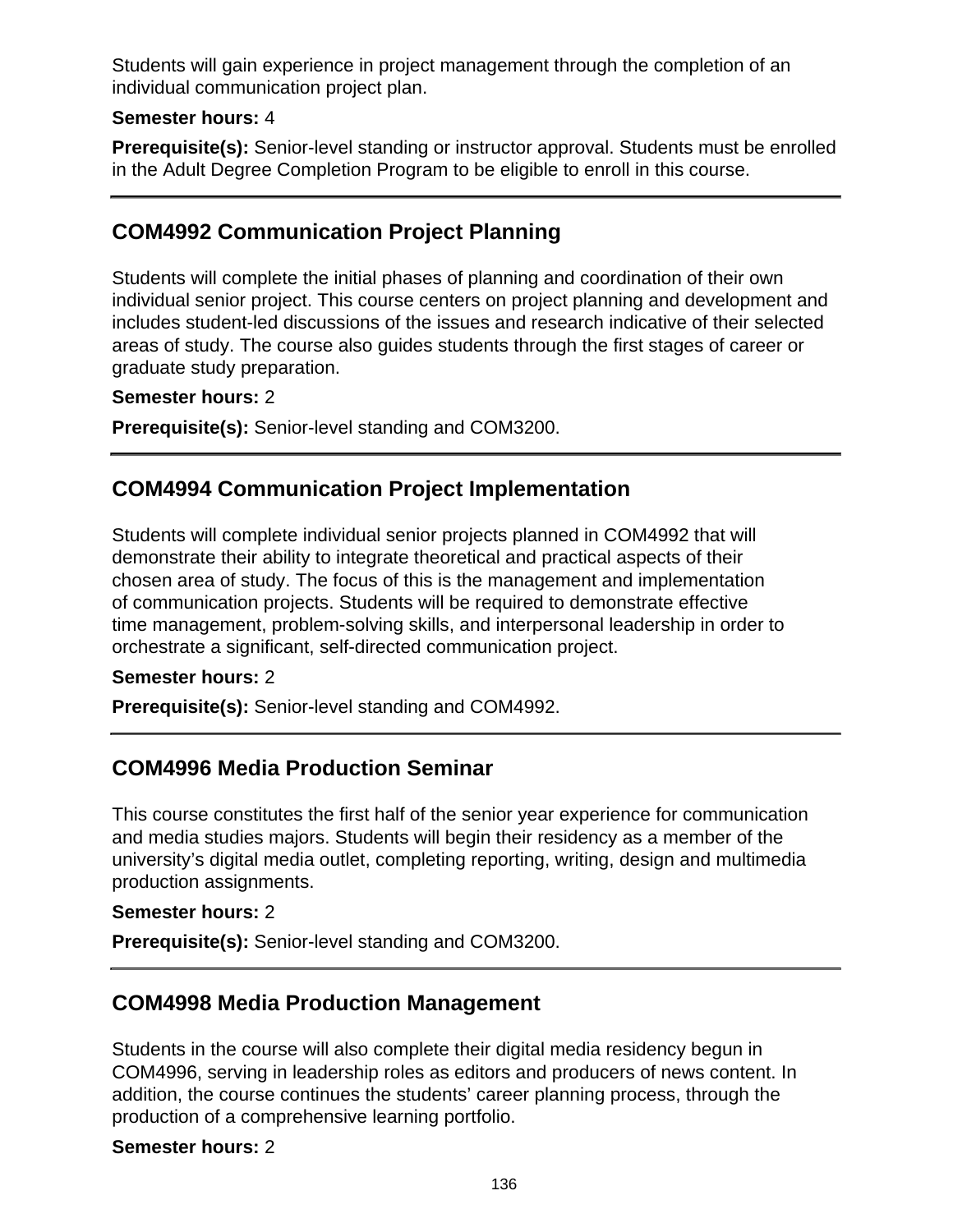# **CRJ/PSC/SOC3510 Human Rights and Responsibilities**

Why is our world continuously on fire? What factors contribute to the intra- and intergroup conflicts? To address these questions, this course takes a historical and a cross cultural approach to the study of the socio-political and economic factors that shape violence, aggression and trauma. The first part of the course introduces students to the emergence of human rights in the 20th century. Next, selected examples of economic, social and cultural victimization, wars, genocidal and terrorist actions are explored to understand how violence varies across contexts. The resulting health challenges, such as malnutrition, HIV/AIDS, trafficking of humans and human organs are also addressed. Finally, issues of nonviolent social change, peaceful conflict resolution, and possibilities for a "new world order" are also explored.

#### **Semester hours:** 4

**Prerequisite(s):** SOC1100 or PSC1500.

### **CRJ/PSC3180 Constitutional Law and the Judicial System**

The case method is utilized to analyze the principles of the American Constitution. Topics include presidential, congressional and Supreme Court power, equal protection of the law and race, gender, sexual orientation, implied fundamental rights to abortion choice and education, free speech and religion, and modern constitutional theories.

# **Semester hours:** 4

#### **Prerequisite(s):** PSC1300.

# **CRJ/SOC2300 Criminology**

This course provides an introduction to theories of criminal causation/control and a general overview of the history and development of both criminology and criminality. Additional areas of study include the criminological enterprise, with attention to crime, criminals, victims and punishment, and special emphasis on understanding the social meaning of crime.

#### **Semester hours:** 4

# **CRJ1010 Introduction to Criminal Justice System**

This course explores the administration of criminal justice in the U.S. with a general overview of the total system. Students will explore the role of the police, criminal courts and corrections while learning about the increasing number of careers available within criminal justice. Students also will be expected to conduct "field experiences" of their choice in order to better explore the broad field and multidisciplinary nature of criminal justice.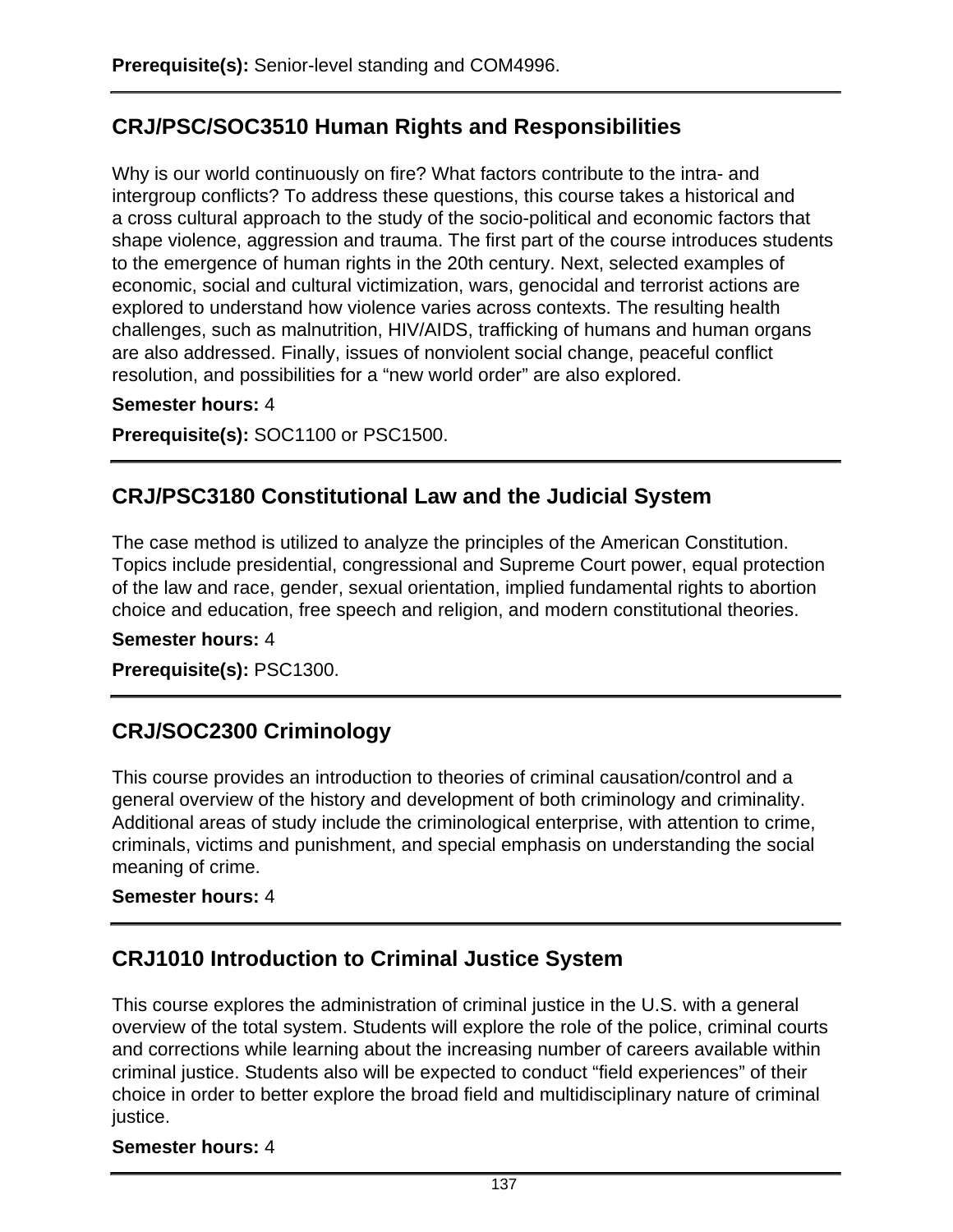### **CRJ2150 Correctional Services**

This course examines the role of corrections (i.e., jails, probation, intermediate sanctions, prisons and parole) in the criminal justice system. Topics include operations and management issues of correctional institutions: custody and discipline; recidivism; alternatives to incarceration; treatment; rehabilitation and reentry of offenders; capital punishment; and current and future trends in corrections. The completion of "field experiences" outside the classroom will be expected as a means to enhance and apply course material.

#### **Semester hours:** 4

**Prerequisite(s):** CRJ1010.

## **CRJ2210 Courts and Justice**

Structures and legal concepts underlying the American criminal court process are the focus of this course, including theoretical framework and functional and dysfunctional aspects of courts of limited and general jurisdiction. Students will be expected to observe at least four hours of a trial at a local criminal court. (Every other year)

**Semester hours:** 4

**Prerequisite(s):** CRJ1010.

### **CRJ2310 Juvenile Justice**

This course examines ideas and practices unique to the juvenile justice system, including differences based on established values and laws. Basic development concepts of delinquency are related to methods of delinquency control and roles of peace officers, court personnel and correctional staff in the juvenile justice system. Aspects of cultural values that exist in American society and their relationship to school delinquency and disorder are emphasized.

#### **Semester hours:** 4

**Prerequisite(s):** CRJ1010.

### **CRJ2400 Principles of Emergency Management**

This course examines the historical context of emergency management to the present day evolution into the world of homeland security. Focus is on the disciplines of the emergency management process: mitigation, preparedness, communications, response and recovery. Students will be provided with a background in international emergency management policies and challenged to develop their own ideas about the future of emergency management in America.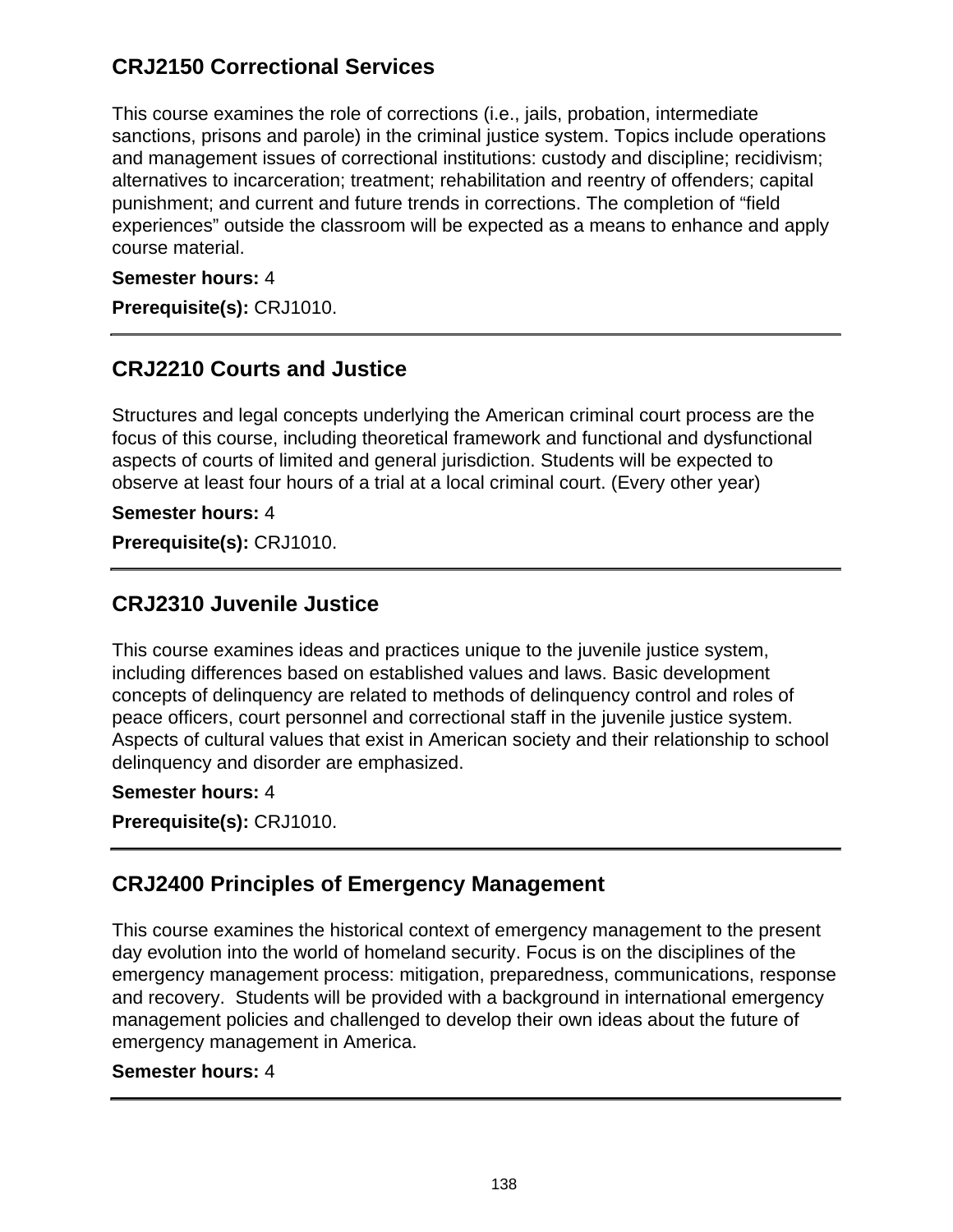### **CRJ2420 Criminal Law**

The course provides students with an understanding in the substantive criminal law. Topics include the general principles of criminal liability, such as the elements of actus reus and mens rea; justifications and excuses; vicarious liability and inchoate crimes; and specific analysis of crimes against persons, property and public order. As part of a "field experience," students will be expected to observe a criminal court proceeding or similar experience.

#### **Semester hours:** 4

**Prerequisite(s):** CRJ1010.

## **CRJ2500 Policing America**

This course examines the policing occupation as it has evolved in the U.S. Traditional law enforcement practices will be compared with contemporary policing and the uses of modern technology. Contemporary topics include spatial crime analysis, directed patrol, profiling, terrorism, misuse of force, problem solving, intelligence-led policing and community building. Students will be expected to conduct "field experiences" outside of the classroom that may be completed individually or within groups.

#### **Semester hours:** 4

**Prerequisite(s):** CRJ1010.

### **CRJ3010 International Crime and Justice**

This course examines the conception of law and justice in Western and Eastern societies, including the cultural foundations of legal systems and how these legal systems are sometimes used as instruments of cultural and social change. Interpretations of ideological and developmental differences and similarities are utilized to identify differences and similarities among legal systems. Patterns in laws, crimes, corrections and law enforcement practices of selected Western and Eastern societies are also identified.

#### **Semester hours:** 4

# **CRJ3100 Security Leadership**

This course is about effective leadership in the workplace, specifically as it relates to private security. We will discuss and contrast the relationships between private protection services and public law enforcement. A crime prevention model will be developed and used to shape our analysis of the justice system as it relates to both public and private policing. Students will become acquainted with basic principles of security, loss prevention and situational crime prevention that are common and fundamental to all areas of business and assets protection. In addition, concepts underlining situational crime prevention will be discussed with references to contemporary theory and research findings.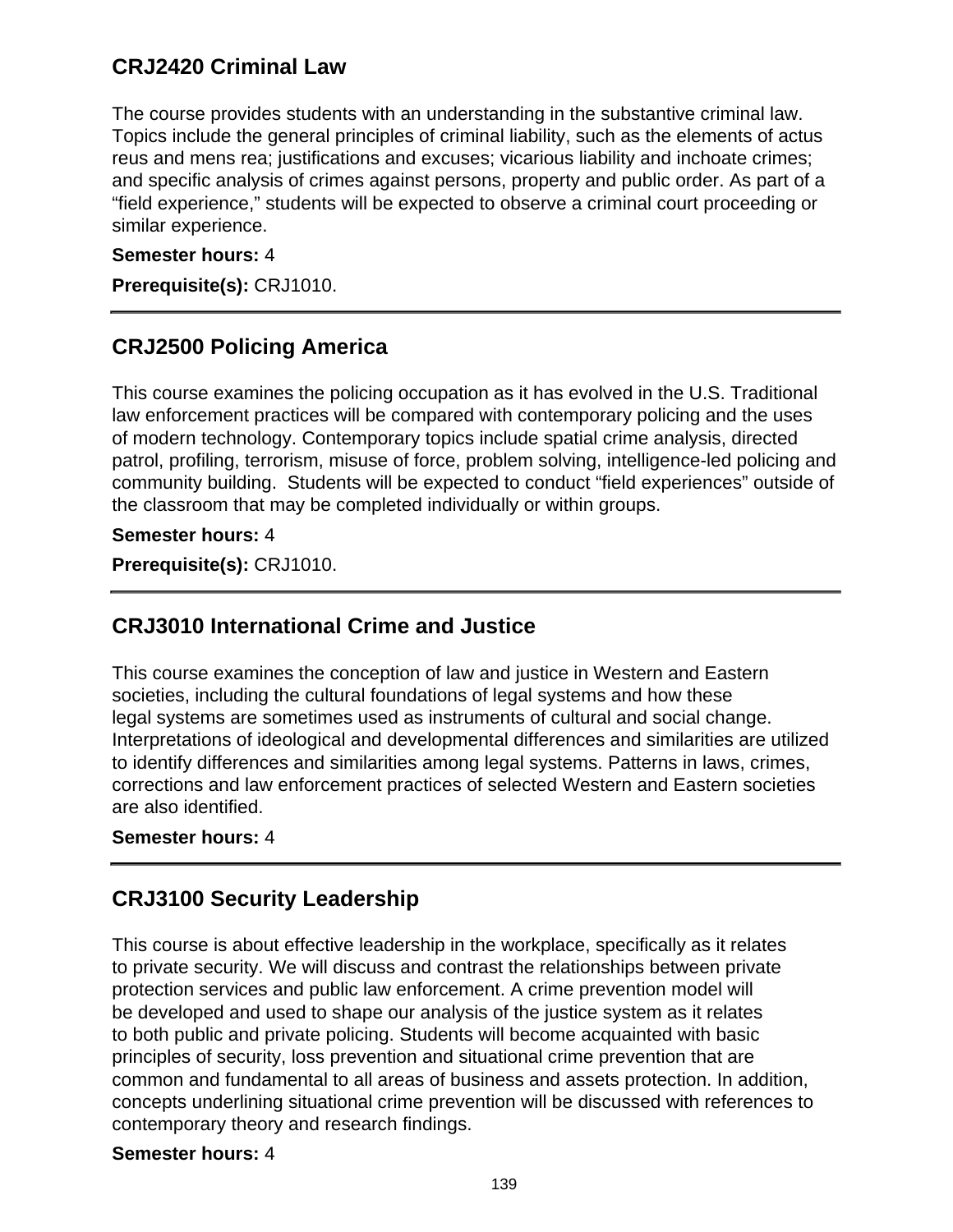# **CRJ3150 Probation and Parole**

This course centers on the organization and operation of probation and parole systems in the U.S., including history, law, ideologies, varieties of practice, evaluation, contemporary issues, and future trends in probation and parole. The response of these agencies to public pressures and court regulation is also examined, along with implications for rehabilitation.

**Semester hours:** 4

**Prerequisite(s):** CRJ1010.

## **CRJ3200 Homeland Security**

The focus of this course is the complex and ever-changing nature of homeland security in America. The development of the present system of the protection of our homeland is explored by examining the history of security threats to our nation. Students will learn about how the beginning of the Cold War period shaped America's policies in the Korean War, the Cuban Missile Crisis and in Vietnam. The progressive nature of domestic and international terrorism that culminated in the single largest attack by a foreign enemy on American soil will be explained. In addition, the effect of natural disasters that impact our homeland security priorities will be identified.

**Semester hours:** 4

**Prerequisite(s):** CRJ1010.

### **CRJ3300 Criminal Investigation**

This course focuses on proper ways to examine crime scenes and collect a wide variety of physical evidence that may be encountered at crime scenes. In addition to the collection and preservation of evidence, this course will emphasize increased use of science and technology to solve crimes. Additional topics include the pragmatic aspects of using evidence to achieve the single goal of delivering justice in a fair and impartial manner.

#### **Semester hours:** 4

**Prerequisite(s):** CRJ1010.

### **CRJ3310 Forensic Science**

Forensic science, simply defined, is the application of science to the law. It involves the collection, examination, evaluation, and interpretation of evidence. This course is intended to introduce students to the fundamental principles of forensic science and its application to the American justice system. Students are taught to evaluate the use of biological, chemical and behavioral sciences by our justice system while gaining a basic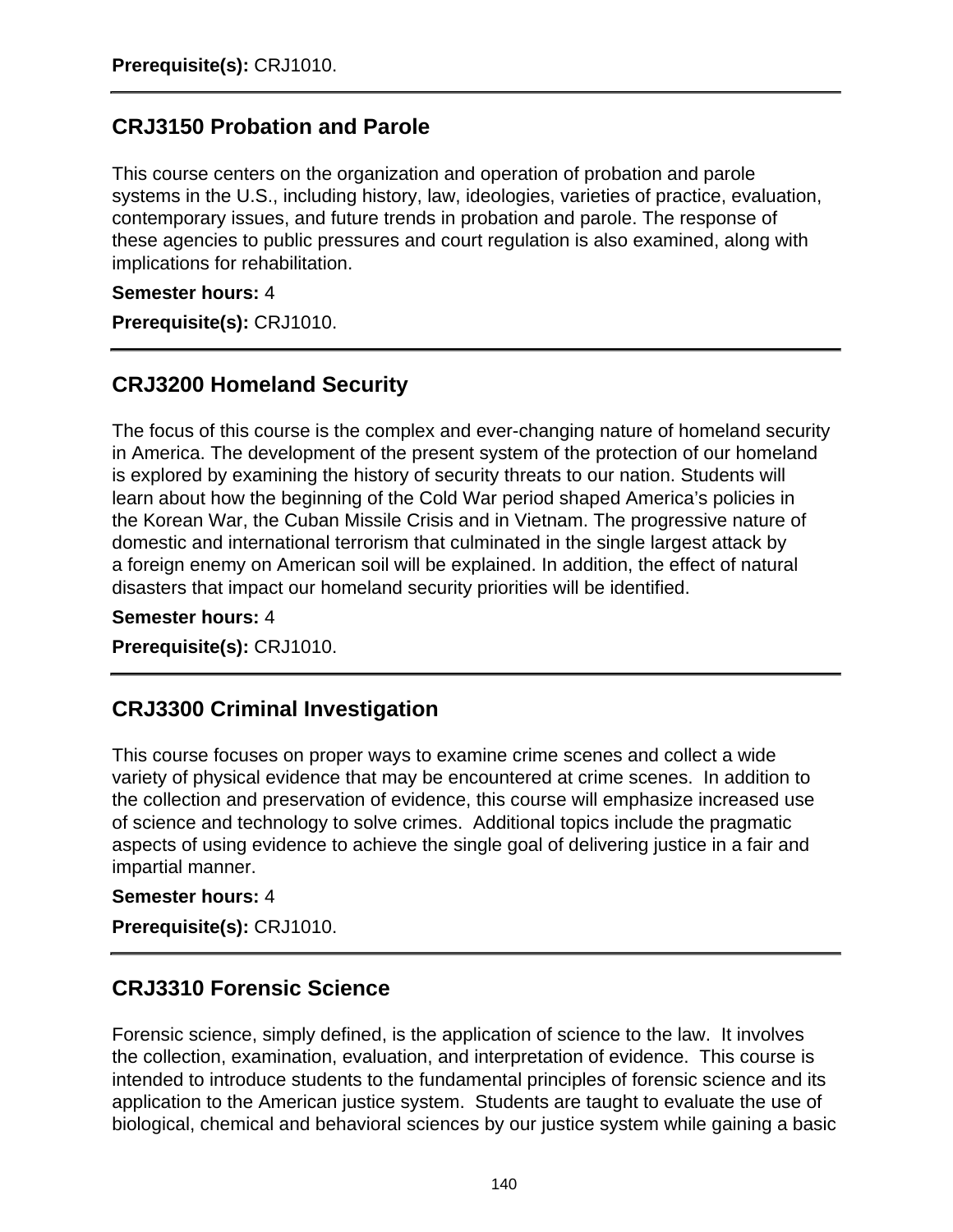understanding of the capabilities and limitations of the application of forensic science to the law.

#### **Semester hours:** 4

# **CRJ3320 Forensic Investigations Involving Animals**

Laws are constantly changing on both the state and local levels pertaining to animal cruelty. Actions that were previously considered non-offenses are now being prosecuted on misdemeanor and felony levels. Because of this evolution to convictions and heavier sentencing, there is a significantly higher expectation that those working in animal specific fields have knowledge and training in animal forensic science. This course is designed as an introduction to the fundamentals of forensics in relation to animals in preparation for these elevated expectations.

#### **Semester hours:** 4

### **CRJ3350 Terrorism and Counterterrorism**

This course attempts to explain why terrorists "do what they do" by exploring the history of terrorism and shedding light on likely future scenarios. By design, the emphasis is on key historical themes rather than abstract theory. Related topics include international terrorism, religiously motivated terrorism, suicidal terrorism and how the media is used to shape public opinions about terrorist acts.

#### **Semester hours:** 4

# **CRJ3400 Criminal Evidence and Procedure**

This course analyzes the concept of evidence and rules governing its admissibility. New technologies impacting constitutional rights will be explored. Additional topics include theoretical and pragmatic considerations of substantive and procedural laws affecting arrest, search and seizure.

#### **Semester hours:** 4

**Prerequisite(s):** CRJ1010; CRJ2420.

### **CRJ3500 Organized Crime**

This course examines the different organized criminal elements in American society, including crimes committed by corporations, governments, political groups, white-collar workers and syndicates. The economic effect of these violations on society is explored, as well as law enforcement efforts to minimize that effect.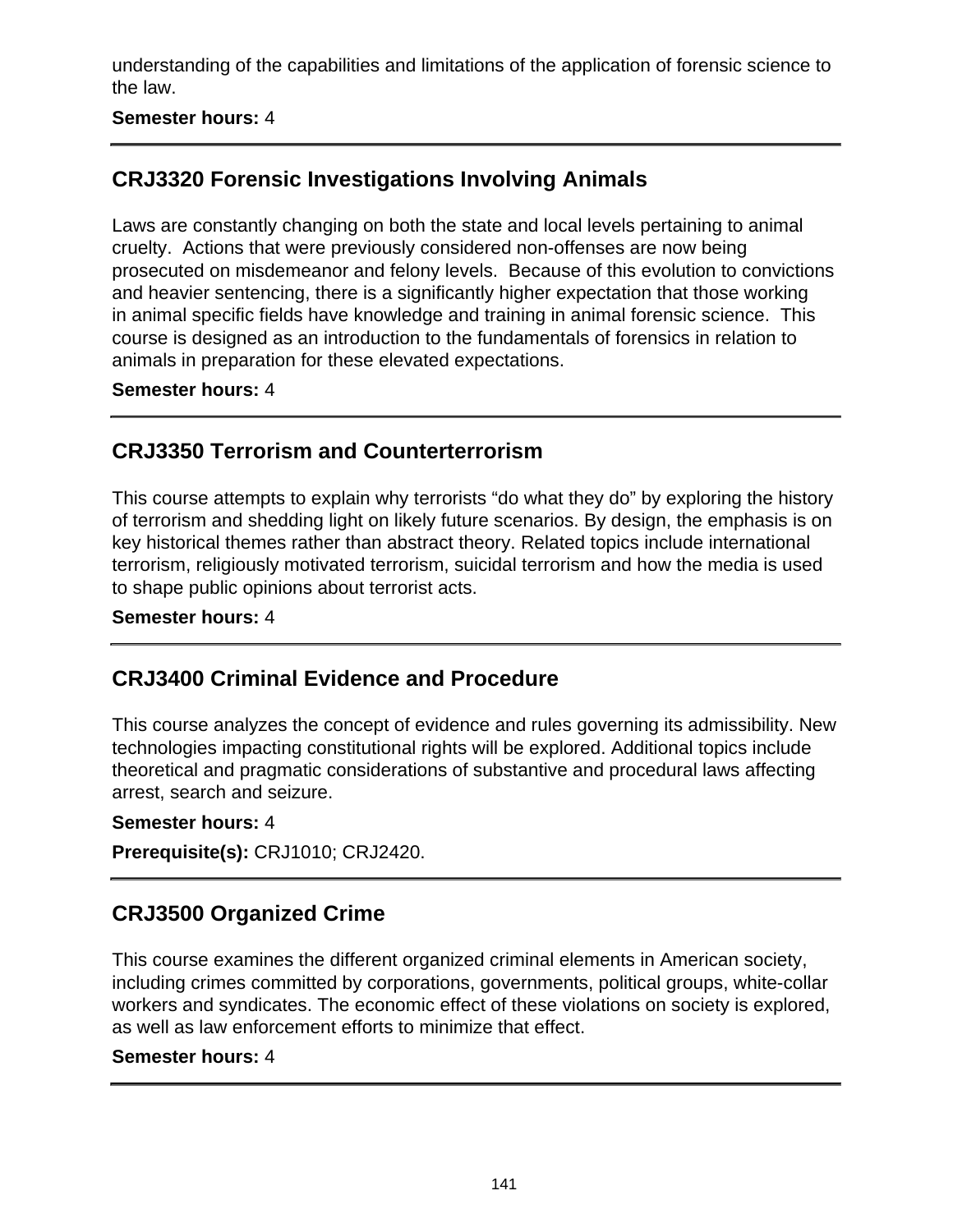# **CRJ3550 Cyber Crime Investigations**

This course explores how a "networked" world has bred new crimes and new responses. It investigates how information and communication technology (ICT) has become a tool, a target, and a place of criminal activity and national security threats, as well as a mechanism of response. This course addresses such questions as how emerging technologies challenge existing laws and criminal procedures; what reasonable expectations of privacy are in cyberspace; and how control is shifting from traditional mechanisms of law enforcement to new regulatory regimes, including technology. The focus of this course is how the emergence of advanced information societies challenges certain prevailing social and philosophical constructs of criminal justice, social control and individual freedom.

**Semester hours:** 4

### **CRJ3605/PSC3600/SOC3600 Methods of Social Scientific Research**

This course provides an overview of the methods used to devise, design and perform social science research. Following a brief overview of the nature and philosophy of science, qualitative, quantitative, and mixed methods approaches are explored, as students generate their own social science research questions, and create appropriate research designs. The course also includes instruction in the SPSS statistical package.

**Semester hours:** 4

**Prerequisite(s):** SOC2200; CRJ1010; or PSC2200.

**Highly Recommended:** MTH2320.

### **CRJ3610 Research Methods**

This course provides students with knowledge of basic principles and understandings fundamental to research used in criminal justice. Topics include the theory and application of social science research: the selection of appropriate research methods, ethical and practical issues, and data collection and preparation. Students will utilize SPSS in computer lab exercises to enter and analyze data to produce statistical information for interpretation and presentation of findings. Ultimately, the course aims to assist students in becoming more informed consumers and producers of criminal justice information. Students who double major in Psychology and Criminal Justice must complete both PSY3500 and PSY3520. CRJ3610 may be waived if both PSY3500 and PSY3520 have been completed.

#### **Semester hours:** 4

**Prerequisite(s):** CRJ1010.

# **CRJ3650 Schools and Delinquency**

In this course, attempts are made to identify those variables associated with schools that have relevance to delinquency. Delinquency is viewed as adjustments that juveniles as individuals and as members of subculture groups make in relation to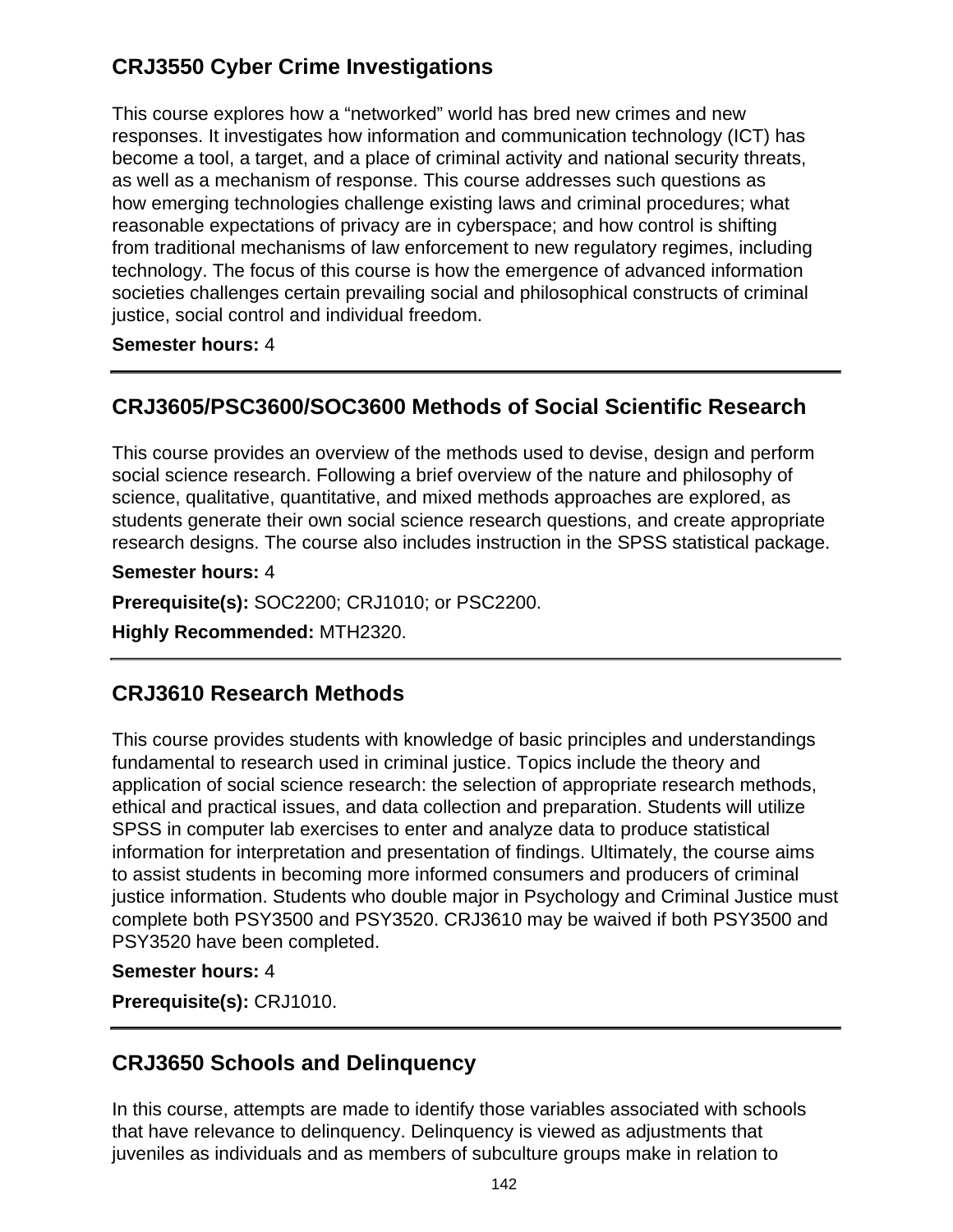school goals, performance, rules and expectations. Aspects of cultural values that are emphasized in American society and their relationship to school delinquency and disorder are analyzed, along with laws governing school children and school administrators on matters of juvenile law violation.

#### **Semester hours:** 4

**Prerequisite(s):** CRJ1010.

## **CRJ3700 Forensic Investigation of Child Abuse and Neglect**

This course explains the causes, symptoms, and signs of child physical abuse and sexual abuse. Sexual abuse myths and realities are explored along with delayed disclosures and recantations. The lessons learned in this class will be practical and applicable for students in a wide variety of fields to include criminal justice, education, nursing, social work and psychology.

#### **Semester hours:** 4

## **CRJ3710 Serial and Mass Murder**

This course is an advanced-level special topics elective in the criminal justice major curriculum. Given the cross-disciplinary nature of the topic, non-criminal justice majors are also welcome. This course is a broad-based overview of the phenomena of serial and mass homicide, and will involve learning about the various definitions and theories constructed to explain these types of killings. The course focuses specifically on distinguishing serial homicide from other forms of multiple homicide, on "serial killers" themselves, basic techniques of social-psychological profiling, the demographics of the crime of serial homicide and mass murder, methods of killing, general and serial homicide trends over time, the impact of multiple murder on society as a whole, and the difficulties in apprehension of serial killers and mass murderers from the perspective of law enforcement officials.

#### **Semester hours:** 4

### **CRJ3720 Criminal Profiling**

This course explores the use of typologies and profiles in criminological theory and criminal justice practice with focus on profiling of violent crimes. Central topics in the course include the purpose of typologies in criminal justice, criminal profiling and serial murder. This course is intended to provide students with a general understanding of the theory and purpose of criminal typologies and focused review of the literature on criminal profiling. Teaching students how to become "profilers" is beyond the scope of this course. Instead, students will be introduced to the theory and practice of profiling, and the scientific literature on criminal profiling and serial murder. Students will be engaged in critical discussion of the use of typologies and profiles in the criminal justice system. Throughout the course, students will be exposed to the existing profiles of a variety of offenders, offenses and victims through the analysis of case studies. Finally, students will connect course material to reality crime television ("First 48," "Cold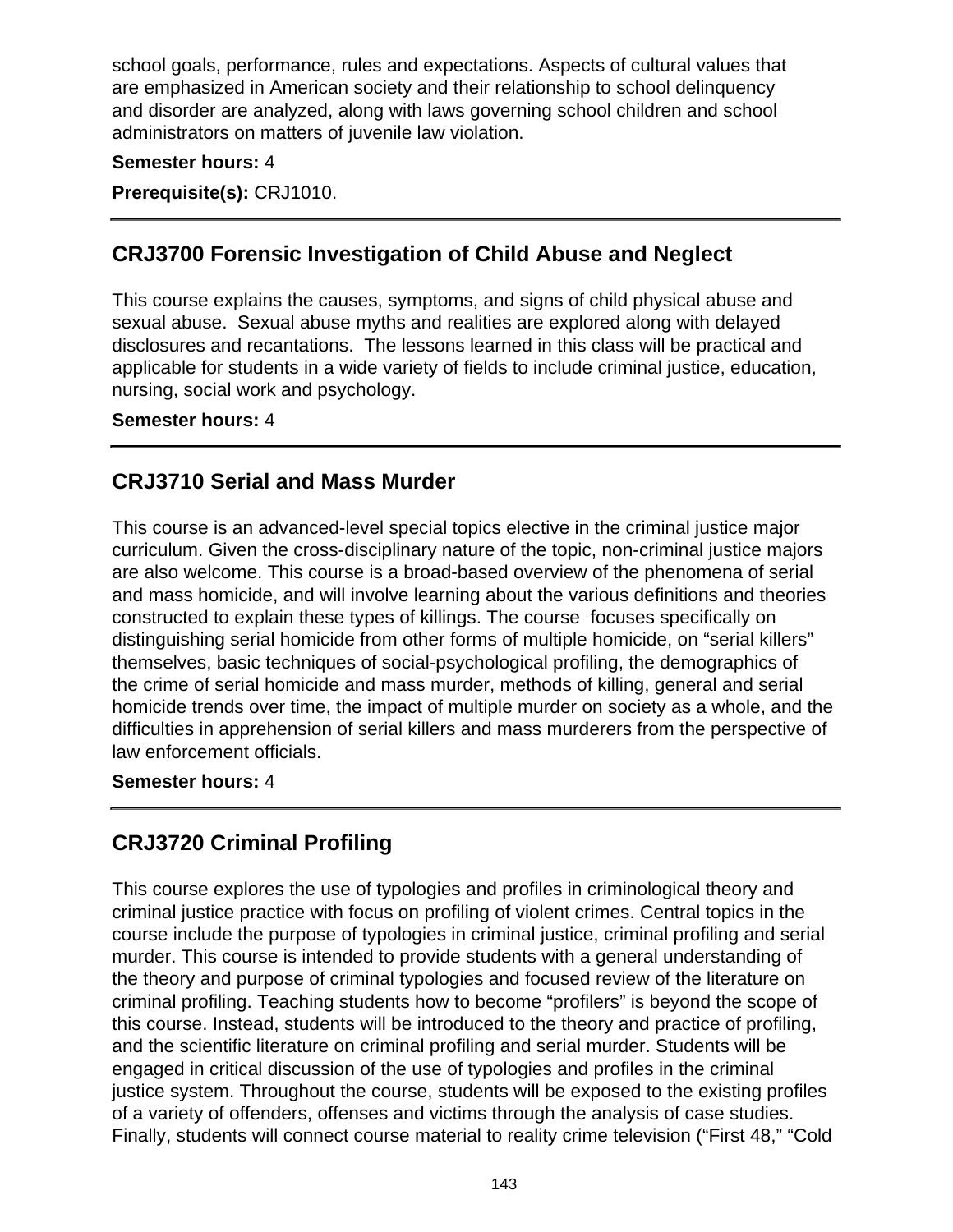Case Files," "Forensic Files," etc.) to determine how behavioral crime myths are often perpetuated by the media.

**Semester hours:** 4

## **CRJ3810 Issues in Criminal Justice**

This course entails intensive discussion and research in contemporary and permanent problems affecting the criminal justice system and hence the American regime. Specific content is determined by the needs and interests of the student. Students may take two different issues courses.

#### **Semester hours:** 4

**Prerequisite(s):** Consent of instructor.

# **CRJ4200 Administration of Criminal Justice Agencies**

This course is about how leadership drives change in criminal justice agencies. The impact of politics, unions, conflicting service demands and limited resources will be explored. This course provides a critical examination of the organization and administration of municipal police agencies and their functions. Concepts of organizational theory are used to integrate proven concepts into the police service.

#### **Semester hours:** 4

**Prerequisite(s):** CRJ2500 or consent of instructor.

# **CRJ4400 Introduction to Intelligence Policy**

This course is designed to give students an understanding of the role intelligence plays in making national security policy and insight into its strengths and weaknesses. The history and an overview of the U.S. intelligence community will be explored. Focus will be on the intelligence processes: requirements, collection, analysis, dissemination and policy. Additional topics will include covert action and counter intelligence. Students will be required to debate and form their own conclusions about how the U.S. intelligence community operates.

#### **Semester hours:** 4

# **CRJ4800 Strategic Planning and Ethics**

This course discusses effective management practices that are central to criminal justice professionals and academic researchers who evaluate and question managerial methodology. This course is designed to analyze these organizational changes to prepare students to effectively lead within these changes. Students will learn how to comprehend and direct strategic planning, missions, goals, objectives, and action plans through an ethical lens that will test personal values and beliefs. Students will be expected to develop a professional résumé and create a working leadership career path.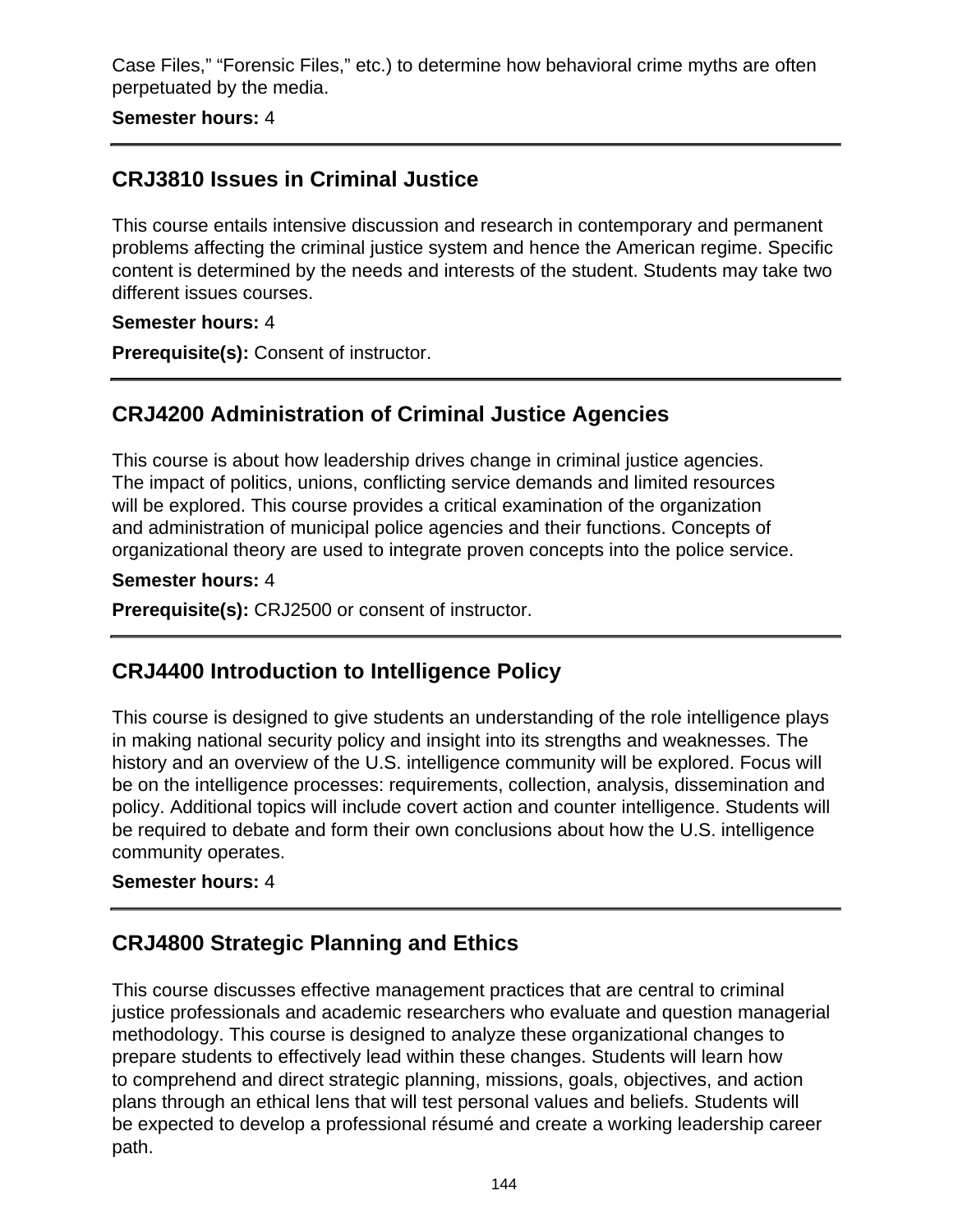### **Semester hours:** 4

**Prerequisite(s):** CRJ1010; junior status (prerequisite for internship); consent of instructor.

## **CRJ4940 Criminal Justice Internship**

This course is designed for criminal justice students who are undertaking an internship with a public agency or private firm. Research, observation, study and/or work in selected criminal justice agencies supplement classroom study with constructive participation in the criminal justice system. The internship experience must be planned through student-instructor interviews before registration as provided under internship regulations. The objective of the course is to assist the intern and the participating agencies in getting the most out of the student-learning experience. Students electing this option will need to complete a contract with the participating internship agency and a member of the criminal justice faculty. They will contract 48 clock hours for every one (1) semester hour. Therefore, a student must contract for at least 192 hours and a maximum of 576 hours to complete this elective. A maximum of four semester hours of internship count toward the criminal justice major electives, with any remaining semester hours counting toward the 120 total semester hours required for graduation.

**Semester hours:** 4-12

**Prerequisite(s):** CRJ4800 or consent of instructor.

### **CRJ6810 Environmental Law**

This course is only available on the George Williams College campus. This course provides students with an understanding of laws and executive orders that have been enacted to serve as a foundation for the protection of the environment and public health. Topics include the Marine Protection, Research and Sanctuaries Act, the Endangered Species Act, the Clean Water Act, and the Clean Air Act. Specific attention will be given to policy guidelines that govern the civil and criminal enforcement of environmental laws.

#### **Semester hours:** 4

### **CRJ6810 Restoration Ecology**

This course is only available on the George Williams College campus. This course examines the science of restoring damaged ecosystems. The course will emphasize the assessment of the antecedent conditions, setting restoration objectives, manipulating environments both from a theoretical and applied initiative. Students will be immersed in the field application and examining restoration practices.

#### **Semester hours:** 4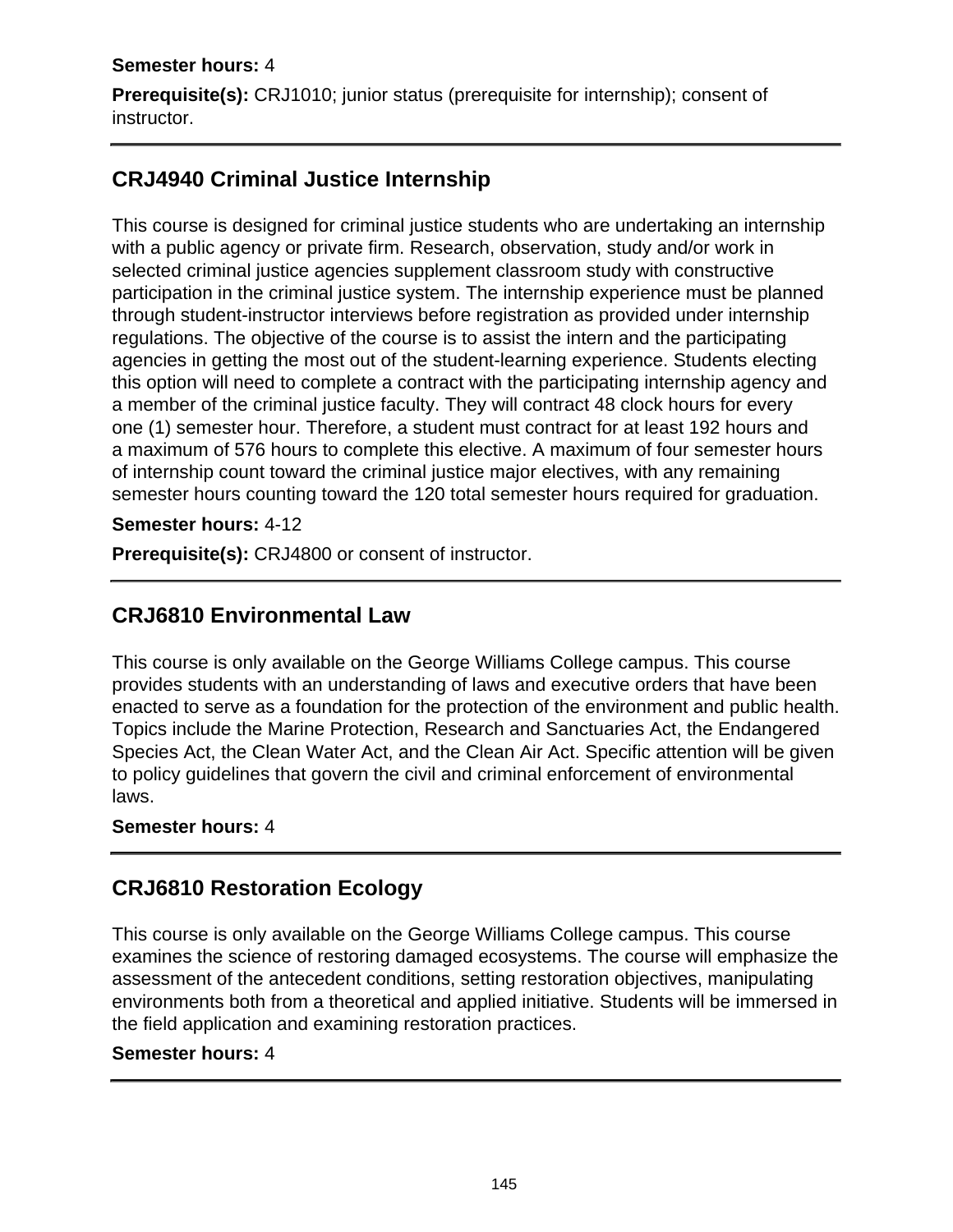## **CRJ6810 Fire Prevention and Management**

This course is only available on the George Williams College campus. This course is an introduction to provide the knowledge and skills to prevent and reduce forest fires. Students are taught current fire science principles, concepts, and policies. Students will receive hands on experience with fire use terminology, principles, and applications. Students will develop management programs for fire prevention and control burns. The students will learn the basics of arson investigations.

#### **Semester hours:** 4

### **CRJ6810 Wildlife Ecology**

This course is only available on the George Williams College campus. This course is an introduction to management and conservation of wildlife by natural resources agencies. The emphasis will be placed on identification of wildlife species and management of their critical habitats. This course will address basic and applied questions about fish and wildlife ecology, habitat use, conservation, production, harvest, and interactions with humans.

#### **Semester hours:** 4

### **CSC1010 Introduction to Computer Science**

This course is an introduction to computer science and the fundamentals of human computer interaction. Technological topics include hardware components and their function, software, databases, the Internet and Intranets. Current sociological computing issues will be discussed, along with emerging technologies and their current and future impact on society. Programming in Visual Basic or VBA will be introduced.

#### **Semester hours:** 4

# **CSC1700 Introduction to Computer Programming**

This course provides an introduction to computer programming, with a focus on objectoriented program design and development. Topics include basic logic structures, looping, one and two- dimensional arrays, basic I/O, and an introduction to objectoriented design. Extensive programming is required.

#### **Semester hours:** 4

**Prerequisite(s):** Completion or concurrent enrollment in MTH1100 or higher.

### **CSC2200 Web Application Development**

This course is an introduction to web-based software development focusing on clientside web technologies to build dynamic and robust websites. Topics include HTTP protocols, PHP, HTML, CSS, JavaScript and AJAX. Programming is required.

#### **Semester hours:** 4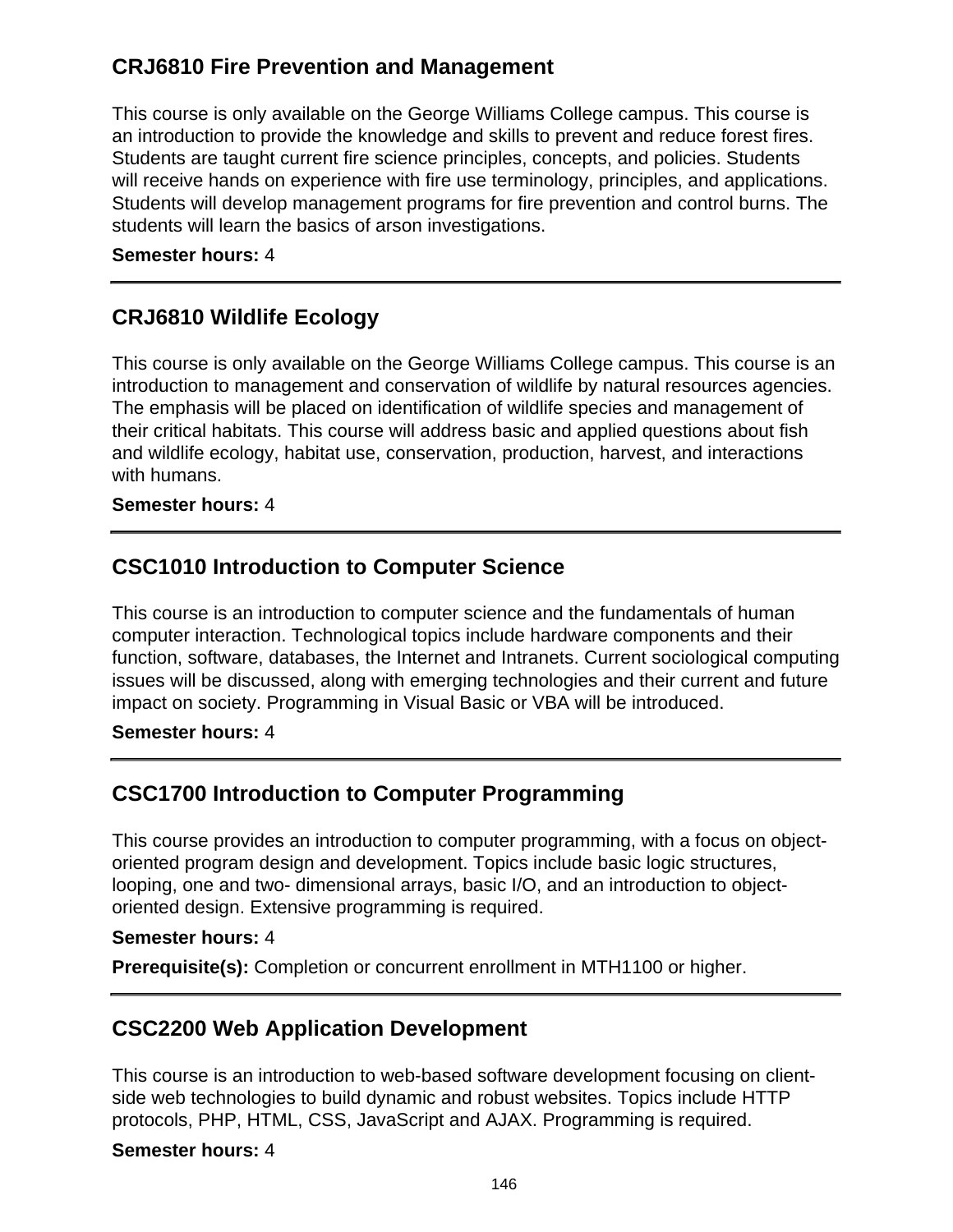## **CSC2300 Computer Architecture**

This course covers the mechanics of information transfer and representation between system components. Topics include addressing modes, CPU organization, ALU, bus structures, data organization, interrupts, input/output and instruction sets.

**Semester hours:** 4

### **CSC2400 C++ for Java Developers**

This course is an introduction to the C++ programming language for Java developers. Emphasis will be on basic syntactical differences between C++ and Java, along with the challenges of implementing C++ in an object-oriented paradigm. Additionally, major language differences, such as the use of pointers, copy constructors, virtual functions, and the application of destructors to avoid memory leaks, will be discussed and practiced through various programming exercises.

#### **Semester hours:** 4

**Prerequisite(s):** CSC1700.

### **CSC2550 Network Communications**

This course is an introduction to computer networking and data communications. Topics include various network types, TCP/IP protocols, data transmission techniques, network security, wireless and mobile networks, and network topologies.

#### **Semester hours:** 4

**Prerequisite(s):** CSC2300.

### **CSC2650 Data Structures and Algorithms**

This course is a continuation of CSC1700, with a focus on advanced data structures: stacks, queues, priority queues, lists, binary trees, and hash maps. Advanced coding practices, algorithm design, recursive functions, and sorting and searching techniques are studied and utilized in various programming projects. Program design is introduced utilizing modeling tools, such as UML. Extensive programming is required.

#### **Semester hours:** 4

**Prerequisite(s):** CSC1700.

### **CSC3100 Operating Systems**

This is an advanced course on operating system design and implementation. Utilizing Java, the concepts of process and memory management are explored in connection with multithreading. Additional topics include kernels, semaphores, mutual exclusion, deadlocks, access control, scheduling and message passing. Programming is required.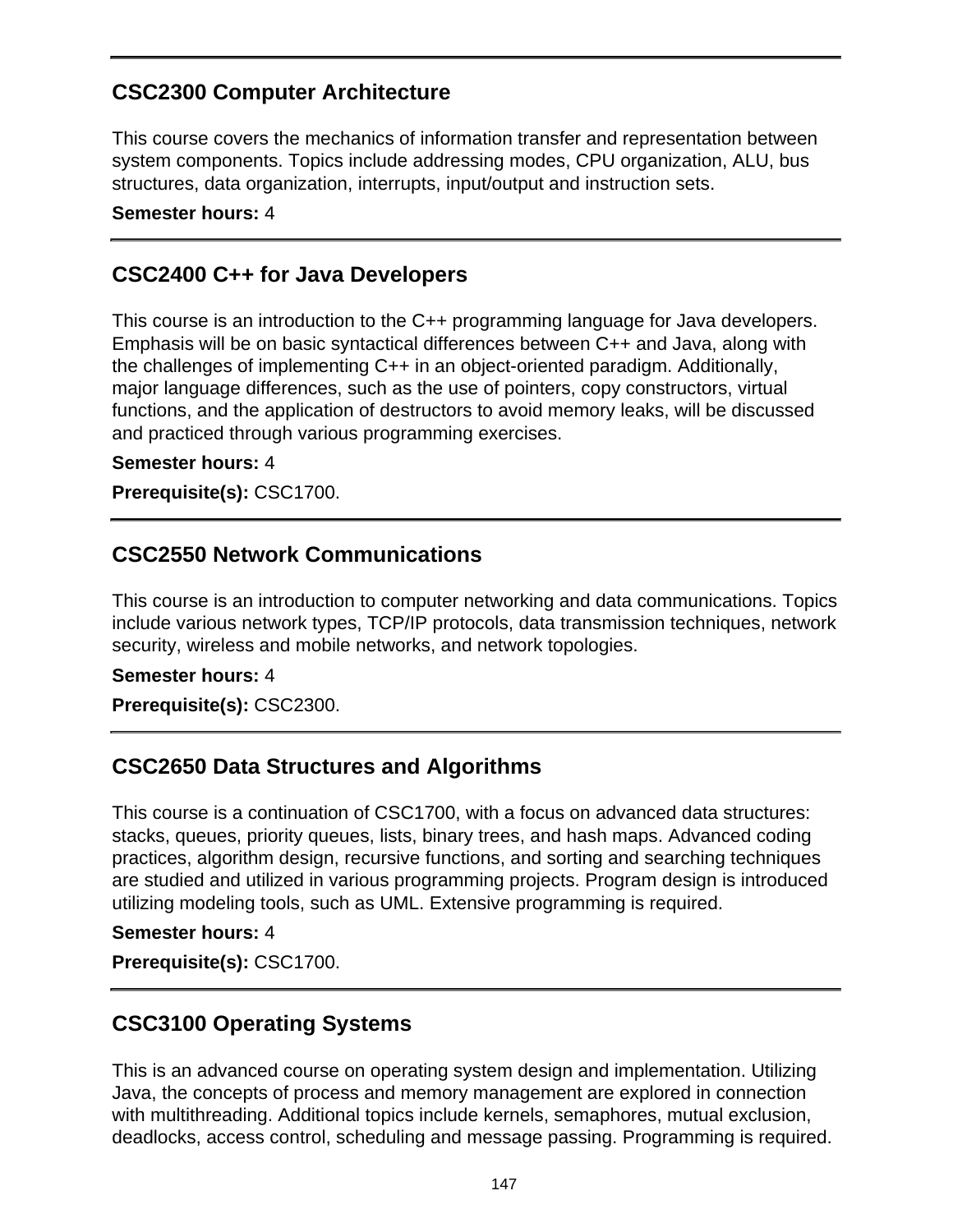# **CSC3200 Unix/Linux Administration**

This is an advanced course on administering Unix and Linux systems. Students will be required to configure and use a Linux computer throughout the course. Topics include command line manipulation, shell programming, process scheduling, user administration and package management. Lab and programming required.

### **Semester hours:** 4

**Prerequisite(s):** CSC1700; CSC3100.

# **CSC3400 Computer Security**

This course is an introduction to the core principles of computer security. Topics include network security, database security, security auditing, data encryption, operating system security, vulnerabilities, user authentication, access control, malicious software, secure software development techniques, firewalls and intrusion detection, site security, legal and ethical security issues, and risk management.

#### **Semester hours:** 4

**Prerequisite(s):** CSC2550.

# **CSC3610 Advanced Programming**

This course is a continuation of CSC2650, with a focus on advanced object-oriented programming techniques, including event-driven programming and advanced graphical user interfaces. Topics include encapsulation, polymorphism, persistence, layers of abstraction, inheritance, and intensive discussion on overall program design and efficiency.

#### **Semester hours:** 4

**Prerequisite(s):** CSC2650.

# **CSC3700 Advanced Web Application Development**

This course is a continuation of CSC2200, with a focus on server-side web technologies on the Java EE platform. Web-based applications will be built in a team-based environment utilizing current standards and source control (SVN). Topics include JSP, JDBC, JSTL, XML, Apache Web Server, ANT, JUnit, system load testing, data persistence, server configuration, and application deployment on multiple OS types. Extensive programming is required.

#### **Semester hours:** 4

**Prerequisite(s):** CSC2200.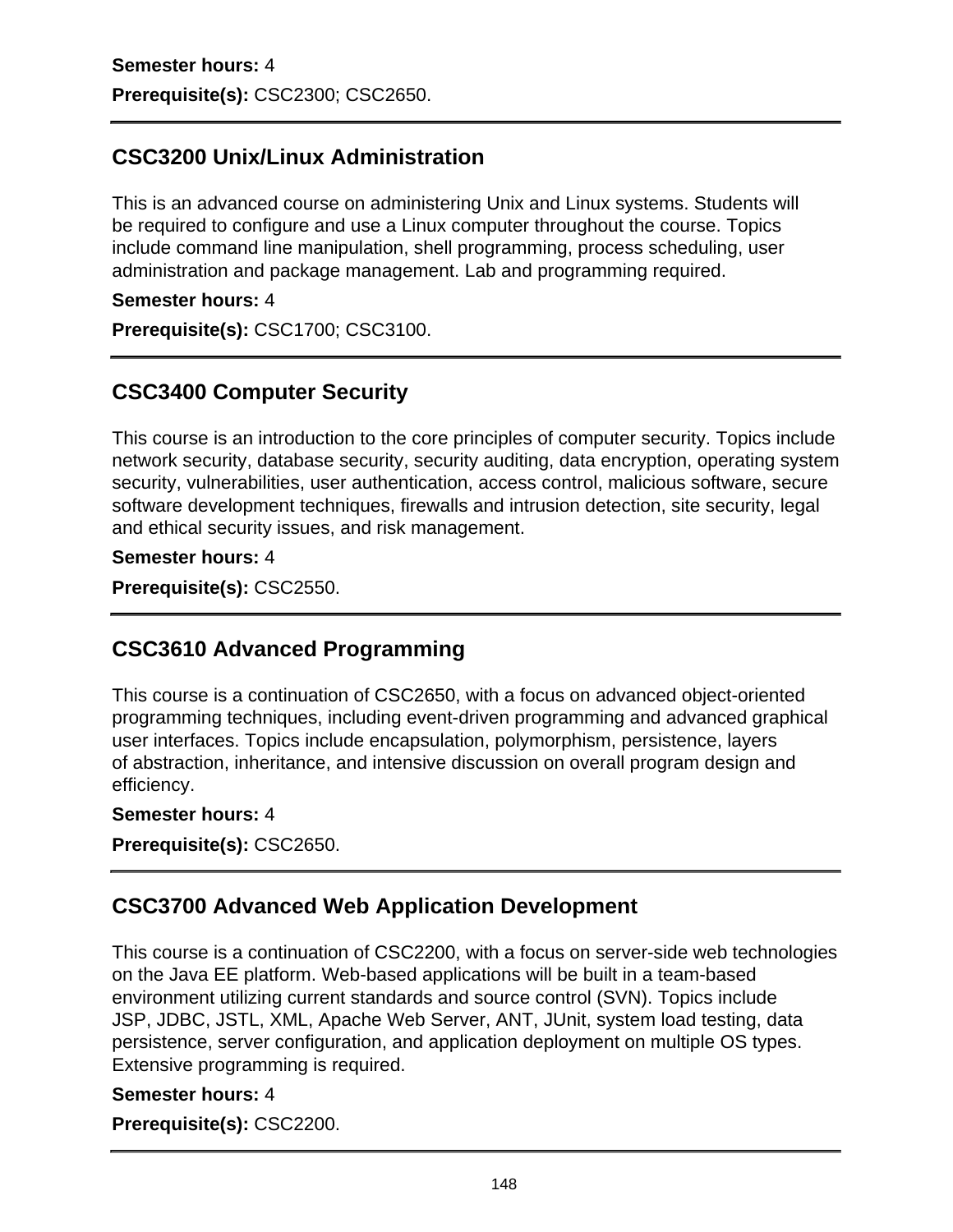## **CSC3800 Artificial Intelligence**

This course is an introduction to basic neural nets, expert systems and intelligent agent algorithms. Additional topics include logic programming, heuristic search strategies, pattern recognition, and natural language processing. Programming required.

**Semester hours:** 4

**Prerequisite(s):** CSC2650.

# **CSC3810, CSC4810 Selected Topic**

Various topics chosen to supplement the curriculum.

**Semester hours:** 1-4

**Prerequisite(s):** Topic specific.

## **CSC3830, CSC4830 Directed Study**

This course involves independent work on a project supervised by a faculty member in the program.

**Semester hours:** 1-4

**Prerequisite(s):** Consent of instructor.

### **CSC3850 Introduction to Robotics**

This course introduces students to fundamental concepts in autonomous, mobile robotics. Robot behaviors are programmed. Lab and programming required.

**Semester hours:** 4

**Prerequisite(s):** CSC2650; MTH3270.

# **CSC4100 Systems Analysis and Design**

This course is an introduction to information analysis and logical design and specification of various system types. Methods, techniques, and tools to design large-scale software applications are utilized to analyze, critique, and build systems. Discussion will include hardware constraints and specifications required to support various software applications and methods to determine and maintain system integrity.

#### **Semester hours:** 4

**Prerequisite(s):** CSC2300; CSC2650; CSC3400.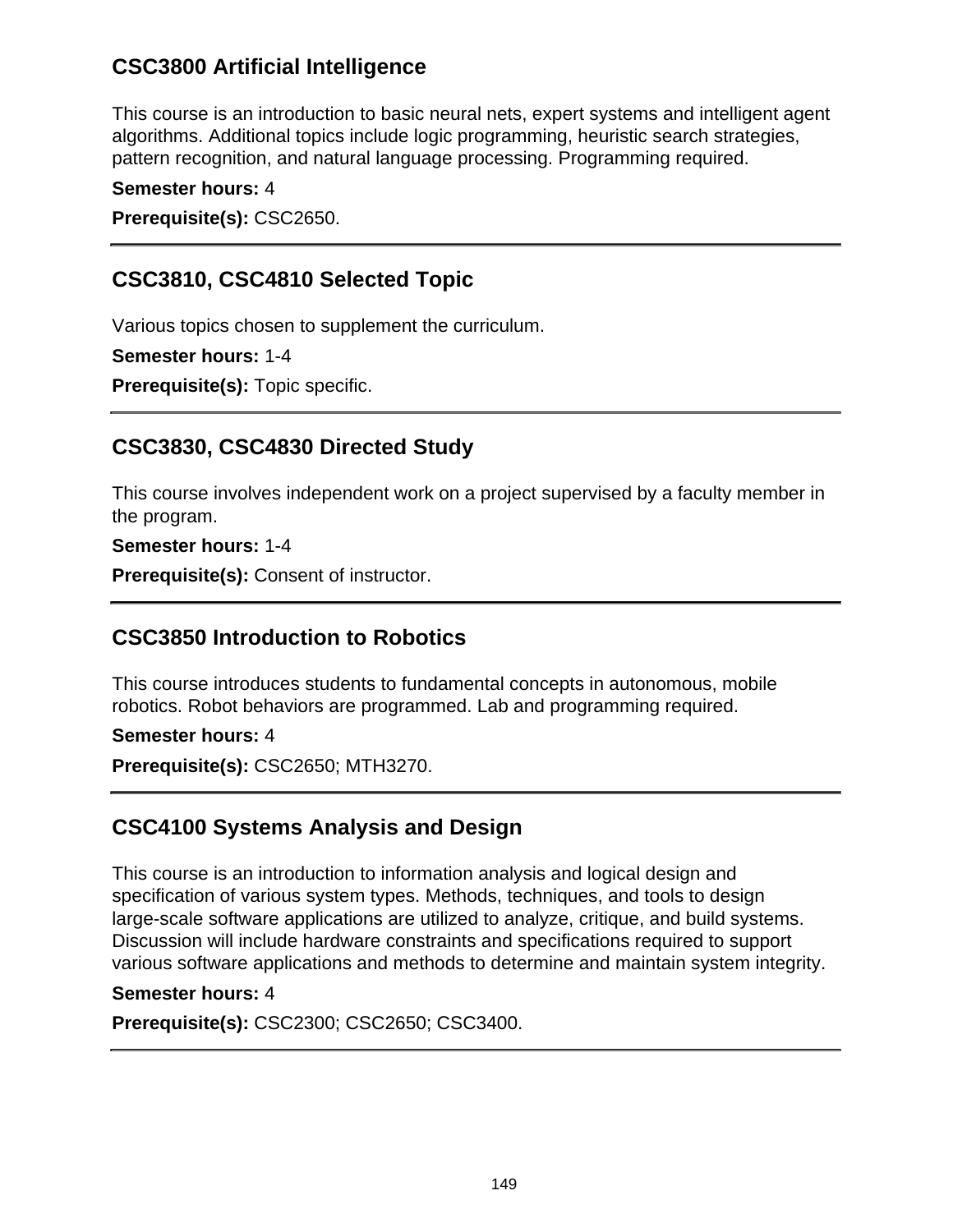## **CSC4210 Introduction to Mobile Application Development**

This course provides the student with the foundation necessary to build mobile applications. This course is intended for students that have experience with objectoriented programming. Lab and programming required.

**Semester hours:** 4

**Prerequisite(s):** CSC3610.

### **CSC4350 Software Engineering**

This course is an introduction to software engineering concepts and the role of project management, in conjunction with advanced object-oriented programming techniques. The course will provide an in-depth look at architectural design, application modeling, time and risk management, unit and user testing, proper use of inheritance and encapsulation, and discussions on aspects of code quality, design, and efficiency.

#### **Semester hours:** 4

**Prerequisite(s):** CSC3610.

### **CSC4500 Database Design and Implementation**

This course will address the design and implementation of relational databases in conjunction with Java-based applications. Emphasis will be on data-modeling techniques, such as ER modeling, database normalization and optimization, relational algebra, SQL, functional dependency, security, stored procedures, and transaction management. Projects will include the design of a complete database with basic application interaction.

#### **Semester hours:** 4

**Prerequisite(s):** MTH3270.

### **CSC4940 Computer Science Internship**

Internship.

**Semester hours:** 1-4

**Prerequisite(s):** Consent of Instructor. Course repeatable up to four total hours.

### **CSC4990 Computer Science Capstone**

This course involves a team-based design and development of a large-scale application from conception to deployment. The team will function as a complete software development group; beginning with requirements gathering from external users, to modeling and architecting the application, to implementation, and concluding with user acceptance testing. The course is based on the culmination of knowledge and skills of the students, in an effort to simulate a real-world application development scenario.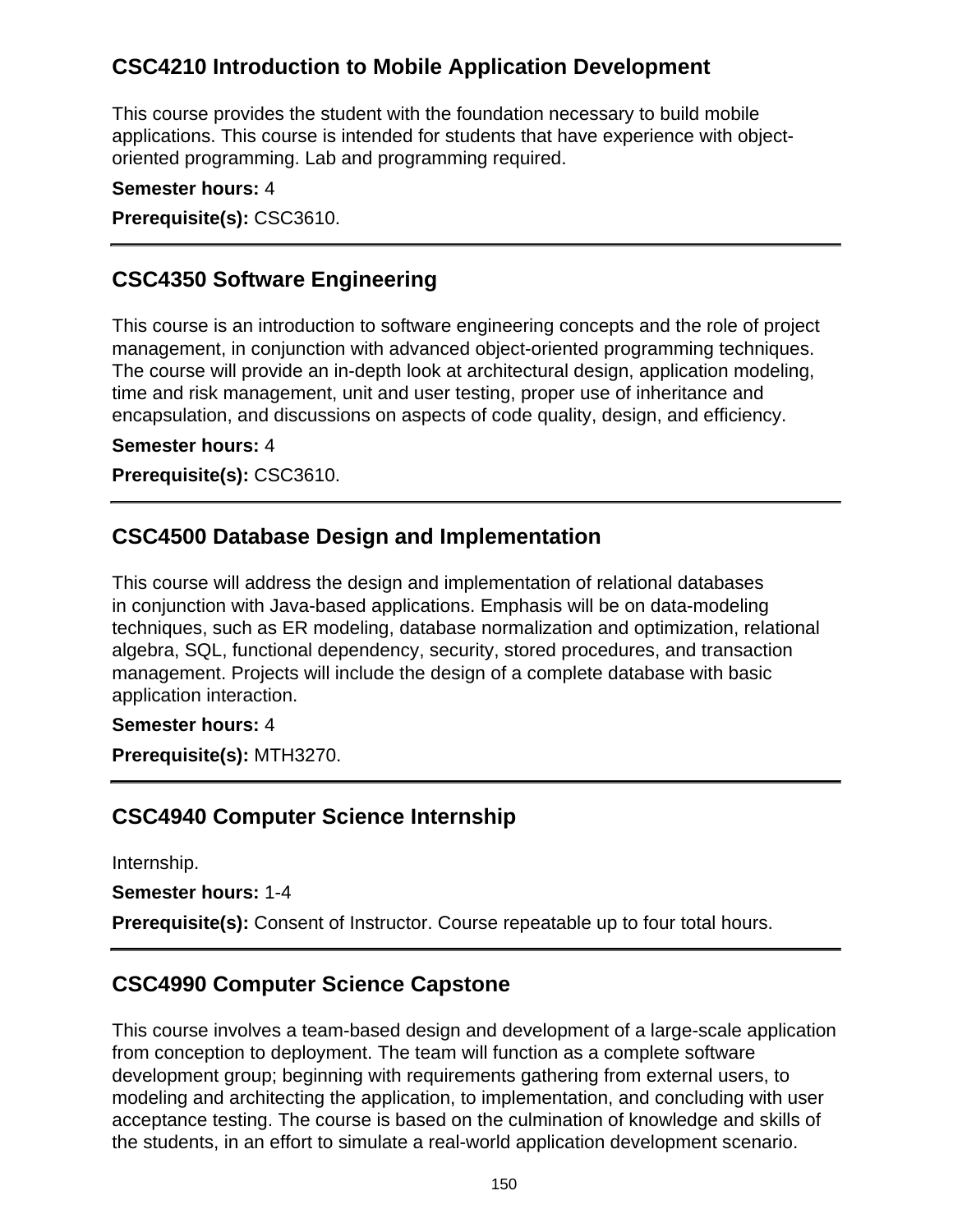## **CSD1000 Introduction to American Sign Language**

This course provides an introduction to American Sign Language (ASL), including ASL sign vocabulary and grammatical structures. Deaf culture is also explored, including an introduction to the deaf community, history of deaf education programs, and legislation impacting the deaf community.

#### **Semester hours:** 4

### **CSD1100 Introduction to Communication Sciences and Disorders**

This course provides an orientation and investigation of how the fields related to communication, speech, and auditory processes are studied scientifically as well as how they interrelate to other areas in the health sciences. Issues related to the definition of disorders and differences in these fields for both children and adults are discussed.

#### **Semester hours:** 4

### **CSD2100 Phonetics**

Theories of acquisition and development, phoneme classification and factors affecting phonological systems are addressed, as well as dialect variations and language differences. Development of proficiency in phonetic transcription is emphasized.

#### **Semester hours:** 4

### **CSD2810 Intermediate American Sign Language**

Continues building receptive and expressive abilities. Puts emphasis on the use of signing space, facial grammar, body postures, fluent finger spelling, and continued vocabulary development. More complex grammatical structures are introduced. Deaf culture component included.

#### **Semester hours:** 4

**Prerequisite(s):** CSD1000.

### **CSD3100 Speech and Language Development**

Normal spoken and written language development is addressed, including biological bases, learning of phonology, semantics, syntax, morphology and pragmatics, and cultural and individual diversity in language development. Major issues/theories of speech and language development impacting the evaluation and treatment of children and adults with speech and language variations or disorders are considered.

#### **Semester hours:** 4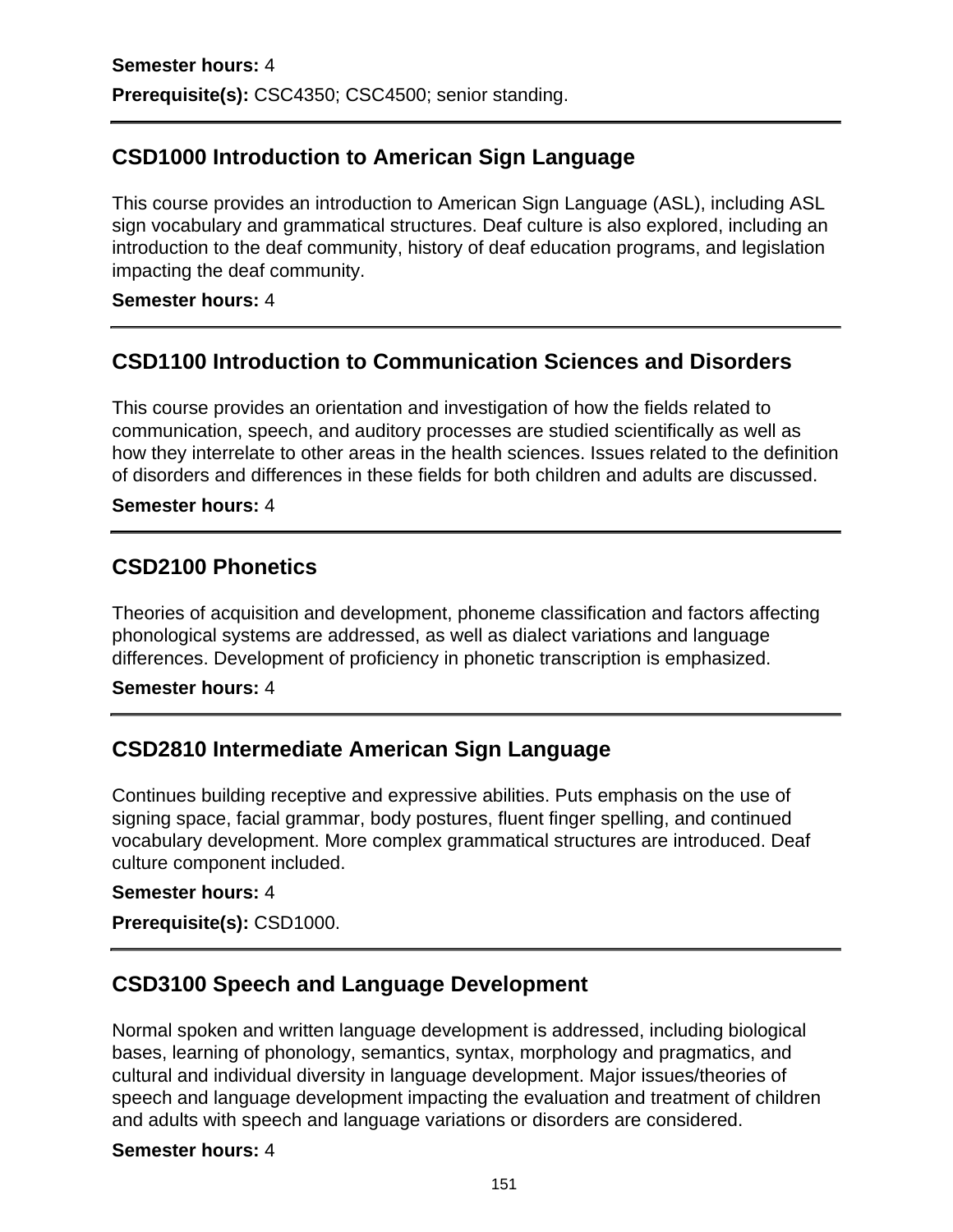## **CSD3250 Introduction to Audiology**

This course provides an introduction to normal auditory processing, anatomy and physiology of the auditory system, and identification of the deaf or hard of hearing. Etiologies and pathologies of hearing impairment are presented. Basic testing techniques of pure tone and speech audiometry are taught.

#### **Semester hours:** 4

**Prerequisite(s):** CSD1100.

### **CSD3260 Aural Rehabilitation**

Basic orientation to the theories and techniques of audiologic rehabilitation for children and adults. Topics covered include auditory training, speechreading, hearing aids, assistive listening devices, implantable auditory prostheses, cultural issues, and assessment and treatment options for children and adults with hearing loss. The significance of Deaf culture in the field of aural rehabilitation is addressed throughout the course.

#### **Semester hours:** 4

### **CSD3300 Phonological and Articulation Development and Disorders**

This course provides an investigation of typical speech sound learning and how atypical phonological and articulatory patterns manifest themselves. Treatment of these disorders and differences are also studied, with a focus on data collection and analysis. Additionally, issues related to swallowing disorders (dysphagia) are also discussed.

#### **Semester hours:** 4

**Prerequisite(s):** CSD2100.

### **CSD3400 Anatomy and Physiology of Speech and Hearing**

Study of the structures and functions that underlie speech and hearing. Emphasis on the respiratory, phonatory, and articulatory systems. Introduction to neuroanatomy and neural control of speech and hearing. Examples and laboratory work are directed toward clinical issues in speech-language pathology and audiology.

#### **Semester hours:** 4

### **CSD3410 Speech and Hearing Science**

The basic principles and theories concerning sound production and reception are presented. The relationship of these principles and theories to the practice of speech-language pathology and audiology is established. This course examines the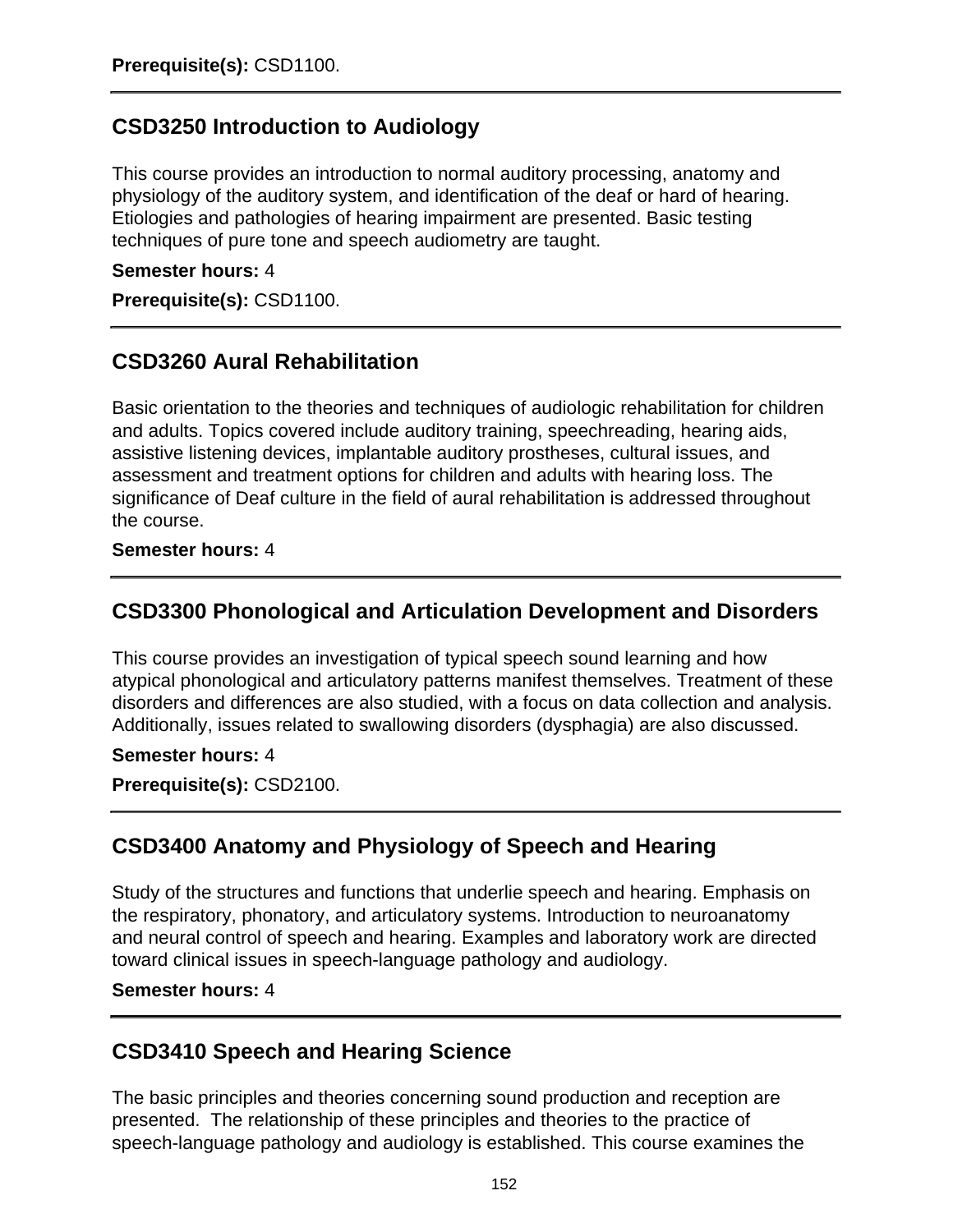multidisciplinary nature of speech-language pathology and audiology by applying principles from physics, biology, and psychology to speech and hearing.

#### **Semester hours:** 4

## **CSD3450 Neurology for the Speech-Language Pathologist and Audiologist**

This course focuses on the role of the central and peripheral nervous systems in speech, language, swallowing, and hearing including visual and auditory perception/ encoding, attention, memory, and executive functioning. The study of brain anatomy and physiology is approached from the perspective of how neurological systems support speech, language, swallowing, and hearing, and how breakdowns in these systems disrupt aspects of communication and related functions. Scientific vehicles for this study, including neuroimaging approaches, are discussed.

#### **Semester hours:** 4

**Prerequisite(s):** CSD3400.

## **CSD4720 Introduction to the Clinical Process in Speech-Language Pathology**

Students will be introduced to the clinical process in speech-language pathology through lectures, reading, discussion, and guided observation experiences. Emphasis on behavioral observation and description, goal planning, analysis of clinical interactions, and the generation and use of clinical data to solve clinical problems; development of a conceptual framework for active participation in the supervisory process. Qualified seniors will be selected for placement in a clinical or educational setting under the supervision of a certified speech-language pathologist. This course is designed to provide students with an opportunity to develop basic clinical skills in a professional setting. As part of this course, students will complete the ASHA requirement of 25 clinical observation hours, as well as 8-10 hours of intervention experience.

#### **Semester hours:** 4

### **ECN2030 Principles of Economics**

This course covers introductory microeconomics and macroeconomics with particular attention given to the U.S. economy and global issues. The microeconomic portion introduces the discipline and fundamental tools of economics. It proceeds to study the workings of a price system and theories of consumer and firm decisionmaking. It further analyzes particular market structures characterized by perfect and imperfect competition, reviews the strengths and weaknesses of a market economy, and considers the government's role in correcting market failures and promoting competition. The macroeconomic portion studies the domestic and international forces that govern the determination of the aggregate level of economic activity and stabilization policies used to manage business cycles. The course will further explore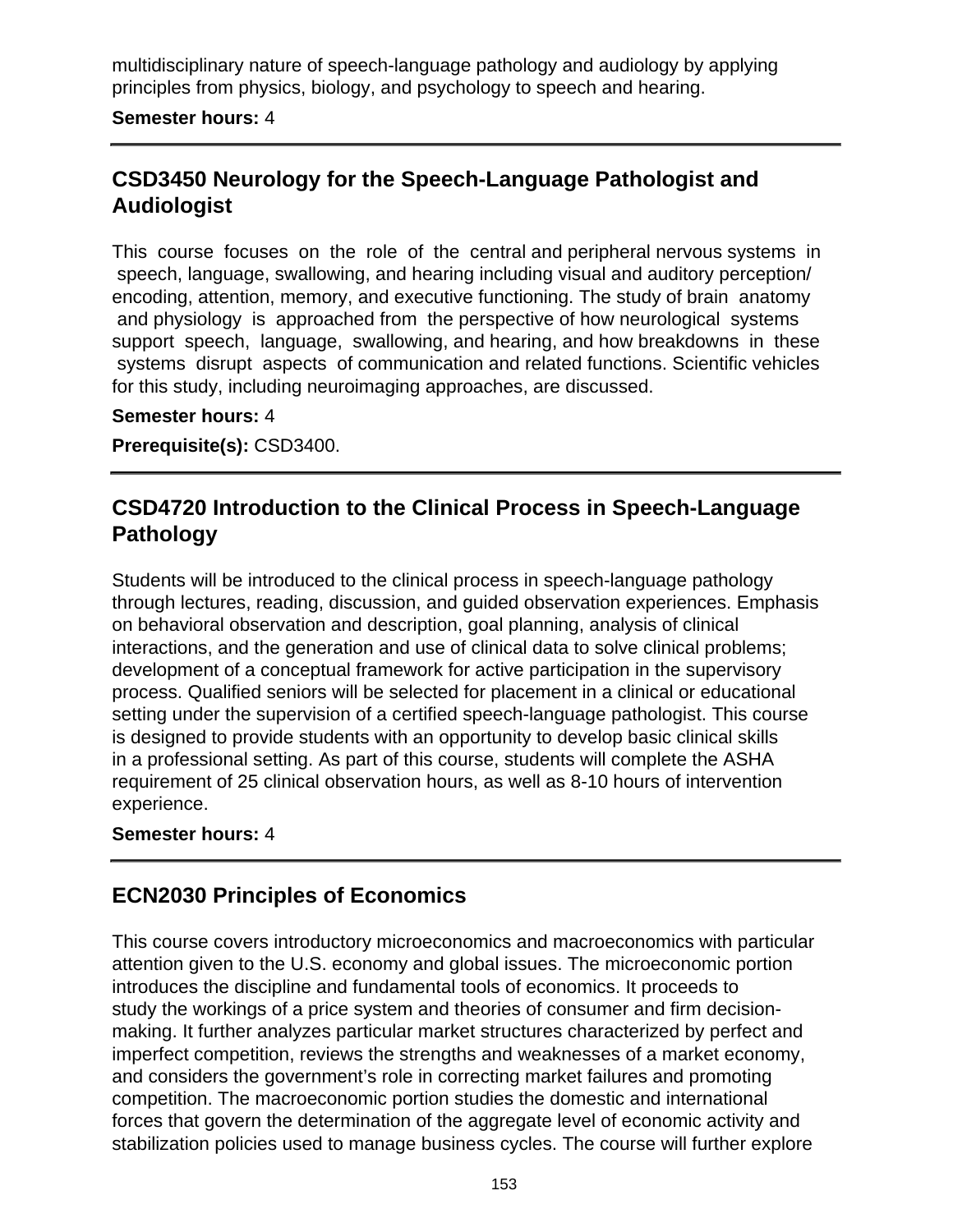the causes and effects of inflation and unemployment, the importance of international trade, trade policy and economic integration.

### **Semester hours:** 4

**Prerequisite(s):** Fulfillment of AU math general education requirement.

# **ECS2050 Introduction to Early Childhood Education**

This survey course provides an overview of early childhood care and education including historical and cultural perspectives, organization, structure, programming, and evidence-based practices. Professional and evidence-based practices of highly qualified early childhood educators are outlined with an emphasis on their ability to enhance development and learning of each and every child between the ages of birth and eight. Considerations for diversity of culture, language, race, socio-economic status, gender, ethnicity, and ability will be included. Students will spend a minimum of 15 hours of observation in diverse early childhood settings. A complete schedule of clinic/lab experiences will be distributed in class.

### **Semester hours:** 2

**Prerequisite(s):** Passing CBC (FBI Criminal Background Check includes fingerprinting/ screening/sex offender check); passing TB Test.

# **ECS2100 Child Growth and Development and the Social and Emotional Characteristics of the Young Child – Birth to age 8**

This course will provide focus on typical and atypical orders of human development, emotional and social development and theories of learning in early childhood settings, birth to age eight. Course content includes the various areas of exceptionality in terms of causes, characteristics and general intervention, strategies for adapting the learning environment and modifying instruction to make the classroom and curriculum accessible to all children, through inclusion of those with special needs. Teacher candidates will engage in the analysis of what constitutes developmentally appropriate adaptive and academic growth. Additionally, contrasts will be drawn between impact on various types of processing strengths and weaknesses, such as auditory or other sensory processing and memory (both working memory and long term memory), and how they might impact learning and behavior, as well as remedial efforts for differing disabilities, such as learning disabilities, intellectual disabilities, ADHD, Autism, or acquired disorders (traumatic brain injury).An overview of developmentally appropriate practices, normal individual variations in learning styles and effect of stress, trauma, disabilities, social and emotional development, language acquisition and cultural diversity for children birth to age eight will be explored and evaluated. A complete schedule of clinic/lab experiences will be distributed in class.

### **Semester hours:** 4

**Prerequisite(s):** Passing CBC (FBI Criminal Background Check includes fingerprinting/ screening/sex offender check); passing TB Test.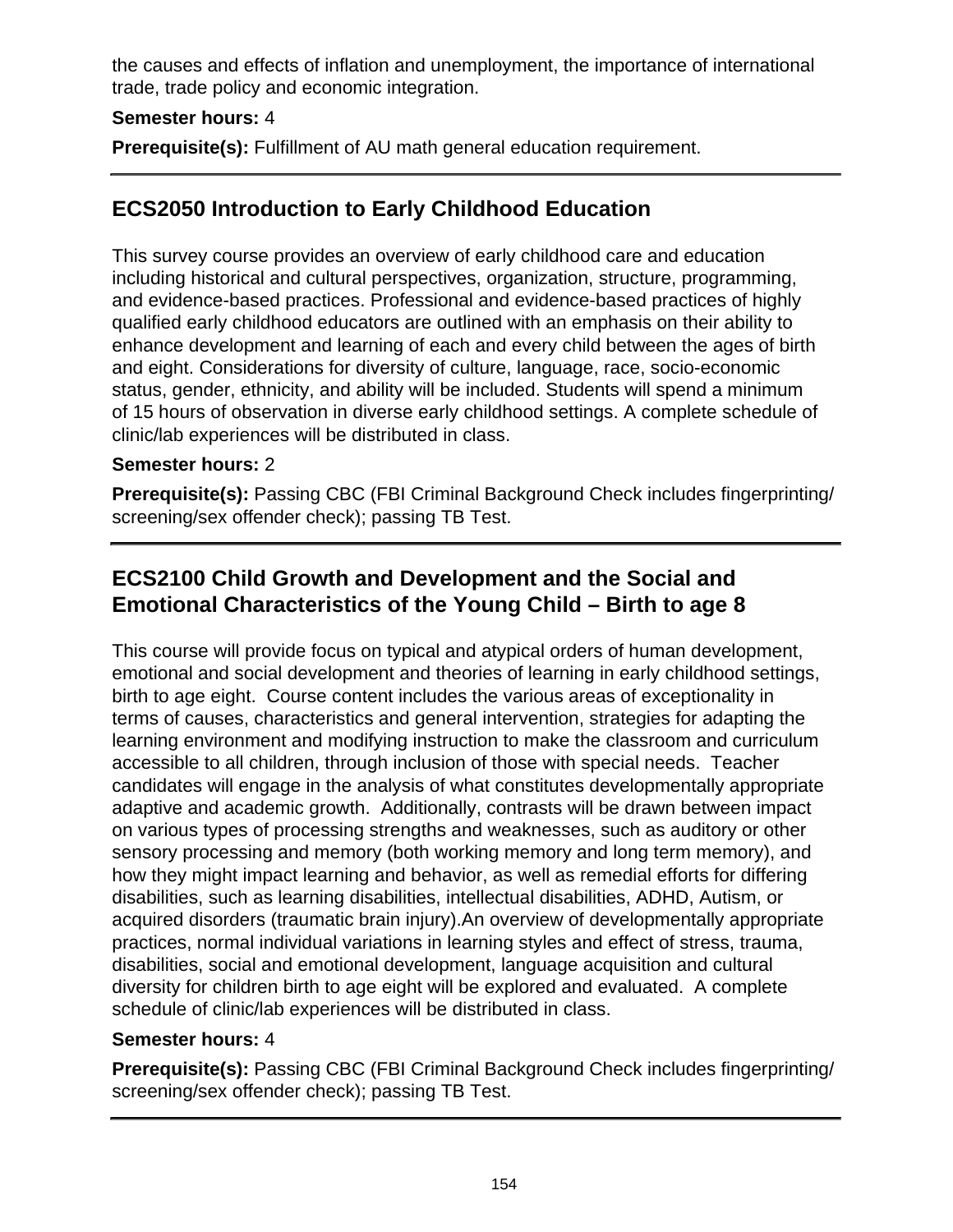# **ECS2200 Legal Aspects of Early Childhood/Special Education – Birth to age 8**

This course presents historical, philosophical, legislative developments and legal precedence in the education for young children, birth to age eight, both with and without disabilities. Teacher candidates will explore various school, community and home settings available to children and various community agencies and professional organizations which support and collaborate with young children and their families. IDEA, the recent reauthorization, the Illinois Professional Teaching Standards, Early Childhood Standards and rules and regulations about IEPs and IFSPs will be analyzed.

### **Semester hours:** 2

**Prerequisite(s):** Passing CBC (FBI Criminal Background Check includes fingerprinting/ screening/sex offender check); passing TB Test.

## **ECS2300 Speech and Language Development of the Young Child – Birth to age 8**

This course covers typical and atypical speech and language development of the young children, birth to age eight. The course presents a broad range of techniques that parents, caregivers and teachers can use to foster speech and language development.

 Specific language disorders and remedial strategies are covered. Adaptive and assistive technology for facilitating and ameliorating delays in language are observed and practiced, as well as using technology to access and manage information. In addition, second language acquisition, as well as culturally unbiased assessments and procedures are analyzed. A complete schedule of clinic/lab experiences will be distributed in class.

#### **Semester hours:** 4

**Prerequisite(s):** Passing CBC (FBI Criminal Background Check includes fingerprinting/ screening/sex offender check); passing TB Test; ECS2100; ECS2200.

# **ECS2400 Infants and Children with Special Needs – Birth to age 8**

This course covers the characteristics and etiologies of various disabilities and the educational implications of these disabilities. Teacher candidates learn how infants and children are identified, how health and educational issues are addressed and how the disability affects the family system. Strategies and techniques for ameliorating the delays and for facilitating the functional integration of children with disabilities in a variety of settings will be addressed. In addition, the characteristics of children with individual differences related to cultural and language diversity are emphasized. A complete schedule of clinic/lab experiences will be distributed in class.

#### **Semester hours:** 2

**Prerequisite(s):** Passing CBC (FBI Criminal Background Check includes fingerprinting/ screening/sex offender check); passing TB Test; ECS2100; ECS2200.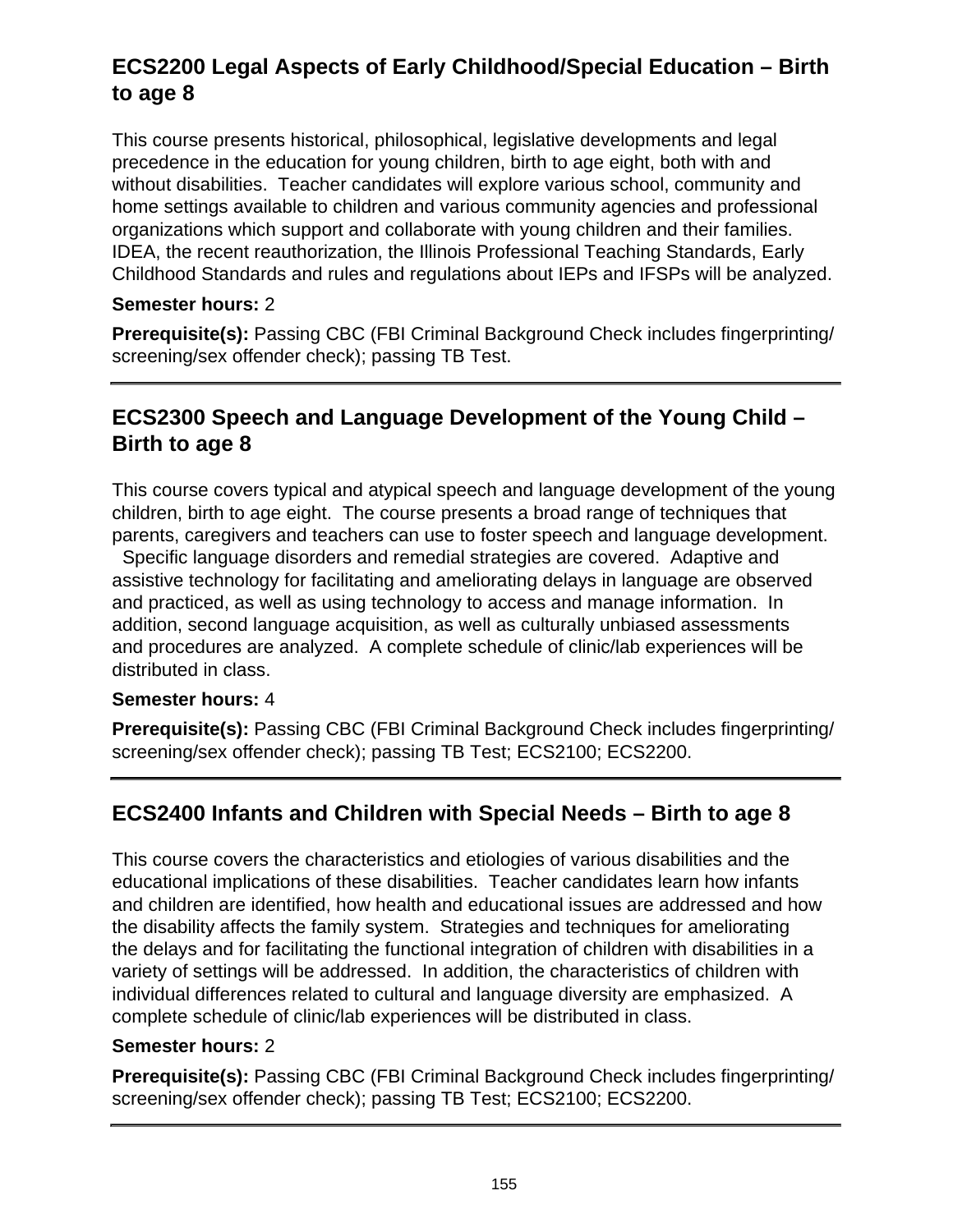# **ECS2500 Health, Safety and Nutrition for the Young Child, Birth to Gr. 2**

This course provides an overview of the health, safety and nutritional needs of young children and early childhood practices to ensure the health and well-being of each child in a group setting. Content includes roles and responsibilities of adults in meeting children's diverse needs, the promotion of healthy life style practices, understanding common childhood illnesses and injuries, meeting health, nutrition and safety standards, and planning nutritious meals that are appropriate for each child. A complete schedule of clinic/lab experiences will be distributed in class.

### **Semester hours:** 2

**Prerequisite(s):** Passing CBC (FBI Criminal Background Check includes fingerprinting/ screening/sex offender check); passing TB Test; ECS2100; ECS2200.

# **ECS3100 Curriculum and Classroom Environment – Birth to age 8**

Teacher candidates will learn how to design language, literacy, and stimulusrich indoor and outdoor environments that foster learning and problem solving; encourage appropriate social interactions and self-regulation; use technology to access information, maintain records, and enhance classroom learning; and become familiar with materials and strategies to accommodate children with disabilities. The importance of play for young children, of providing learning opportunities which are embedded in daily routines and of establishing a physically and psychologically safe environment will be emphasized. Teacher candidates will have the opportunity to study, develop and implement developmental, functional/adaptive, and academic curricula which meet the Illinois Early Learning Standards through the development of short and long term lesson plans. Specific strategies for children with disabilities, for children from diverse cultural and linguistic backgrounds, and for gifted children are analyzed. A complete schedule of clinic/lab experiences will be distributed in class.

#### **Semester hours:** 4

**Prerequisite(s):** Admission to the School of Education includes passing the TAP (Test of Academic Proficiency) OR ACTPlus Writing (Composite of 22 AND combined English/Writing of 19); maintaining a 3.0 GPA; passing CBC (FBI Criminal Background Check includes fingerprinting/screening/sex offender check); passing TB Test; ECS2100; ECS2200.

## **ECS3200 Observation and Assessment of the Young Child – Birth to age 8**

In this course teacher candidates will learn to assess children's cognitive, socialemotional, motor and sensory-motor, communication, adaptive and academic skills through a variety of techniques, including observation, informal and formal instruments, and family member interviews. Culture and bias-free instruments and procedures are presented along with adaptation assessments for children with disabilities and those children who may be identified as gifted. Teacher candidates will have the opportunity to test, interpret results, present the results in a team setting and collaborative develop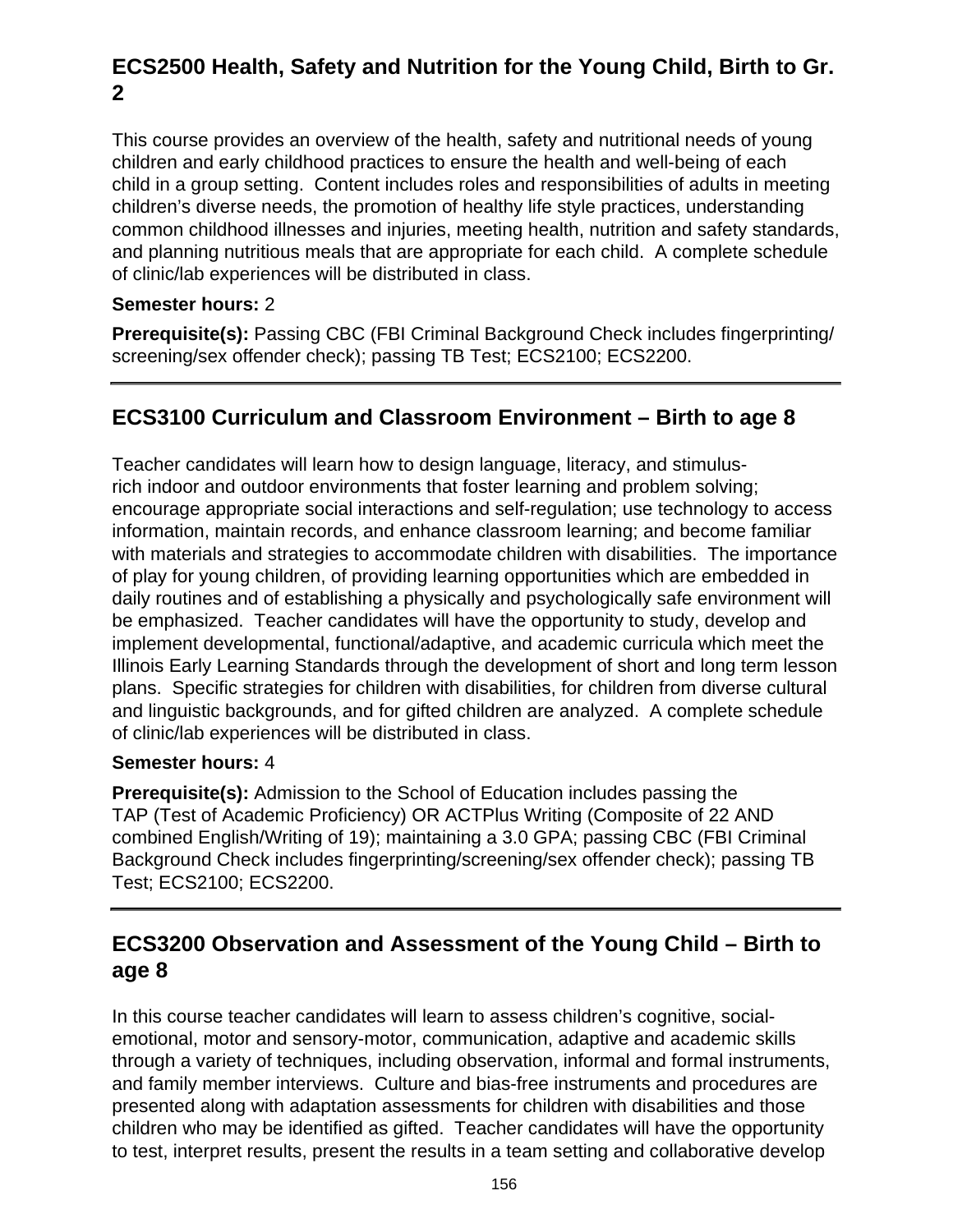a learning plan. The different purposes of assessment (screening, pre-referral, referral, classification, instructional planning and progress evaluation) as well as the due process rights and procedures will be analyzed. A complete schedule of clinic/lab experiences will be distributed in class.

### **Semester hours:** 2

**Prerequisite(s):** Admission to the School of Education includes passing the TAP (Test of Academic Proficiency) OR ACTPlus Writing (Composite of 22 AND combined English/Writing of 19); maintaining a 3.0 GPA; passing CBC (FBI Criminal Background Check includes fingerprinting/screening/sex offender check); passing TB Test; ECS2100; ECS2200.

## **ECS3300 Collaborating with Families, Professionals and the Community**

This course emphasizes the importance of the family and the community in the development of the young child, birth to age eight. Culturally appropriate strategies and techniques for respecting, supporting and involving the family in the assessment process and the development of the learning plan are presented. Candidates become aware of the typical concerns of families of children both with special needs and from diverse cultures. Team and family dynamics, conflict resolution, interagency collaboration, community resources, and ethical procedures are explored. Candidates will have the opportunity to interact with professionals and family members and to create newsletters and other means of communication which are sensitive to the family's culture and home language. A complete schedule of clinic/lab experiences will be distributed in class.

### **Semester hours:** 2

**Prerequisite(s):** Admission to the School of Education includes passing the TAP (Test of Academic Proficiency) OR ACTPlus Writing (Composite of 22 AND combined English/Writing of 19); maintaining a 3.0 GPA; passing CBC (FBI Criminal Background Check includes fingerprinting/screening/sex offender check); passing TB Test; ECS2100; ECS2200.

# **ECS3400 Methods and Practices for Infants and Toddlers**

This course teaches methods and techniques for working with typical and atypical infants and toddlers. Natural environments and home settings are stressed. Medical issues, health, nutrition and safety issues will be covered as well as fostering motor, self help, language, social/emotional and cognitive skills. Teacher candidates will have the opportunity to observe screenings and the development of the IFSP. In addition, teacher candidates will learn strategies for implementing learning activities embedded in the child's daily routine. Transition issues and procedures are also presented. This course includes a clinical/lab experience designed to provide candidates with an understanding of the development of infants and toddlers through participation in handson learning experiences in infant and toddler settings. Teacher candidates will facilitate small group lessons and experience, first-hand, the construction of knowledge. Teacher candidates will develop an awareness of appropriate adult/child interaction while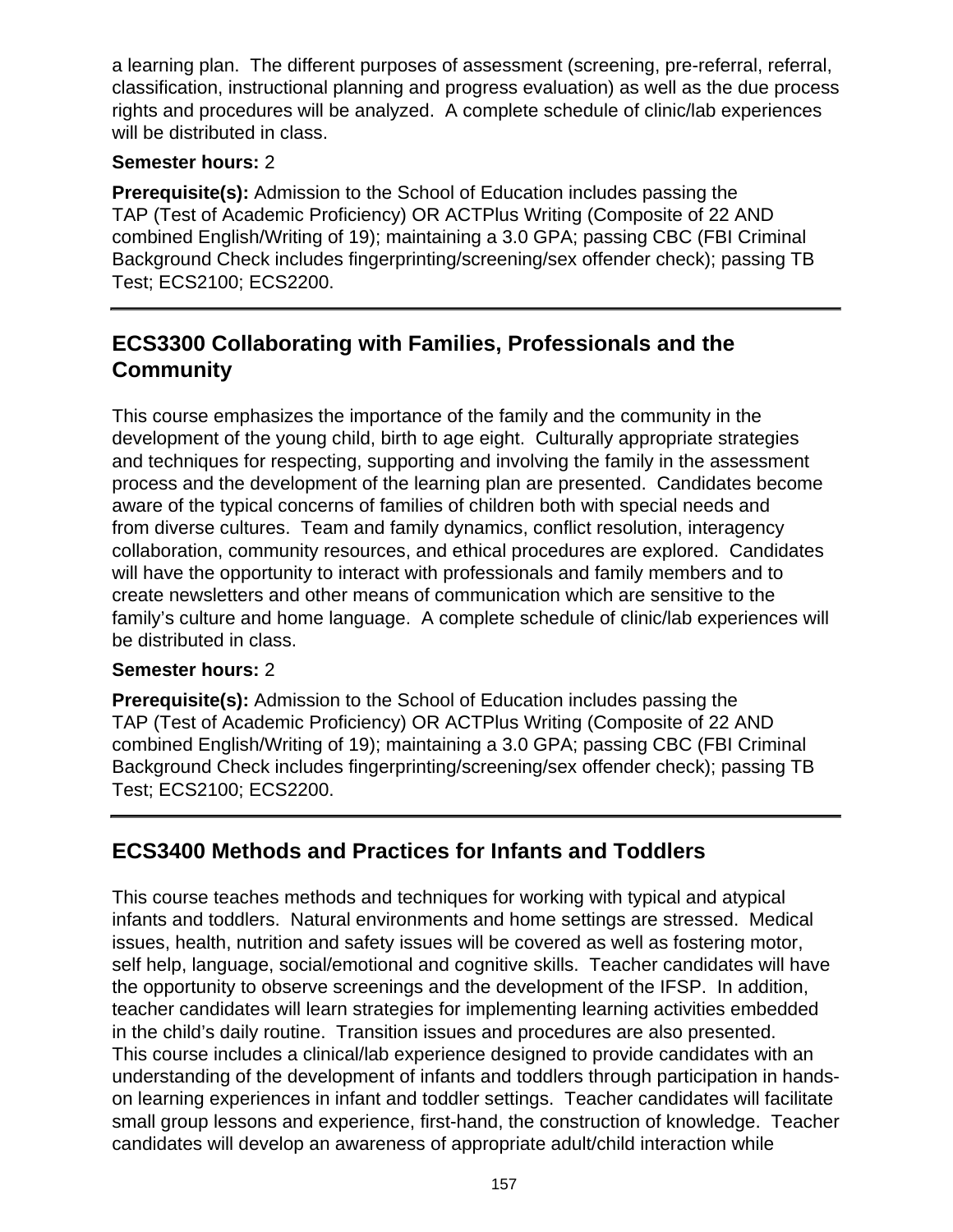developing professionalism and overall competence as future teachers. A complete schedule of clinic/lab experiences will be distributed in class.

### **Semester hours:** 2

**Prerequisite(s):** Admission to the School of Education includes passing the TAP (Test of Academic Proficiency) OR ACTPlus Writing (Composite of 22 AND combined English/Writing of 19); maintaining a 3.0 GPA; passing CBC (FBI Criminal Background Check includes fingerprinting/screening/sex offender check); passing TB Test; ECS2100; ECS2200.

## **ECS3410 Methods and Practices for Preschoolers**

Teacher candidates develop an understanding of the methods and techniques for working with typical and atypical preschoolers. Developmentally appropriate methods and materials for teaching the integration of content including reading, social studies, science, mathematics and the arts are stressed along with interventions and adaptive technology available for all children with disabilities, children from diverse cultures, and second language learners. Teacher candidates will learn strategies for integrating children with exceptional needs within various settings and for using varying levels of complexity to engage all children. This course includes a clinical/lab experience designed to provide candidates with an understanding of the development of preschoolers through participation in hands-on learning experiences in a preschool setting. Teacher candidates will facilitate small group lessons and experience, firsthand, the construction of knowledge. Teacher candidates will develop an awareness of appropriate adult/child interaction while developing professionalism and overall competence as future teachers. A complete schedule of clinic/lab experiences will be distributed in class.

### **Semester hours:** 2

**Prerequisite(s):** Admission to the School of Education includes passing the TAP (Test of Academic Proficiency) OR ACTPlus Writing (Composite of 22 AND combined English/Writing of 19); maintaining a 3.0 GPA; passing CBC (FBI Criminal Background Check includes fingerprinting/screening/sex offender check); passing TB Test; ECS2100; ECS2200.

# **ECS3420 Methods of Teaching Early Reading and Writing**

Early literacy development and its relationship to a child's oral language are explored. The role of developmentally appropriate children's literature, vocabulary development and prior experience, and the use of print in the classroom are covered. Teacher candidates will learn the importance of early phonemic awareness, phonics, reading comprehension, and spelling development and acquire strategies to assess and teach reading literacy skills. Research based methods for teaching reading and writing in the early grades are taught and practiced in an early childhood classroom setting. Candidates will learn reading assessments and apply the knowledge when students have difficulty with reading and/or writing and utilize strategies for remediation. Specific techniques for children with disabilities, for children from diverse cultural and linguistic backgrounds, and for gifted will be emphasized. A complete schedule of clinic/lab experiences will be distributed in class.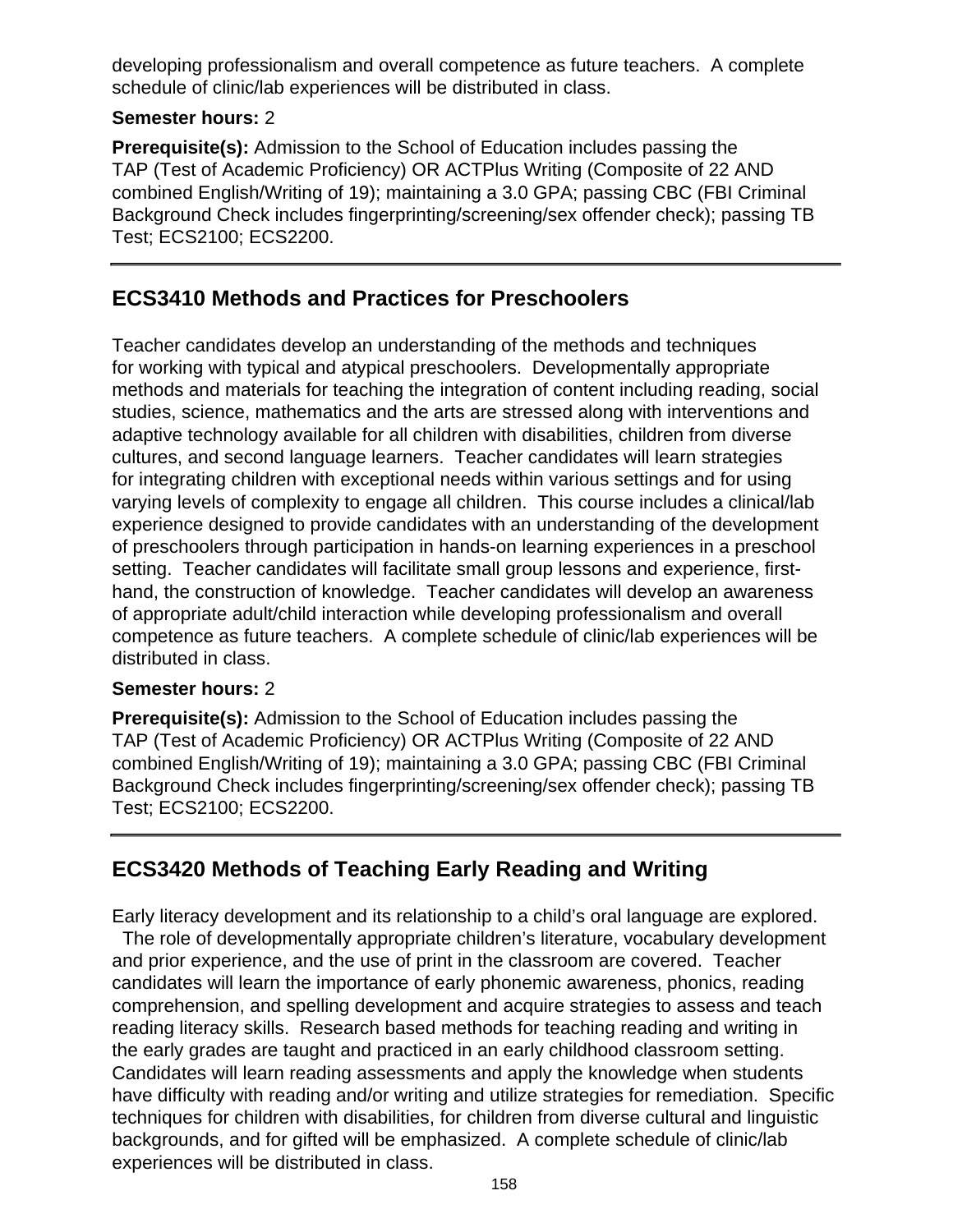### **Semester hours:** 4

**Prerequisite(s):** Admission to the School of Education includes passing the TAP (Test of Academic Proficiency) OR ACTPlus Writing (Composite of 22 AND combined English/Writing of 19); maintaining a 3.0 GPA; passing CBC (FBI Criminal Background Check includes fingerprinting/screening/sex offender check); passing TB Test; ECS2100; ECS2200.

## **ECS3430 Methods of Teaching Early Mathematical Thinking**

The development of mathematical thinking in young children is included in this course. Integrating developmentally appropriate mathematical experiences include number development, the relationship of more, less, and the same, estimation, counting, numeral recognition, pattern recognition, manipulative modeling, algebra, geometry and probability. Methods and activities for teaching number systems, measurement, spatial relationships, data collection and computation are presented. Teacher candidates will have the opportunity to develop and implement lessons which increase students' ability to apply mathematical skills in a variety of contexts. Specific techniques for children with disabilities, children from diverse cultures and children considered gifted are explored. A complete schedule of clinic/lab experiences will be distributed in class.

### **Semester hours:** 2

**Prerequisite(s):** Admission to the School of Education includes passing the TAP (Test of Academic Proficiency) OR ACTPlus Writing (Composite of 22 AND combined English/Writing of 19); maintaining a 3.0 GPA; passing CBC (FBI Criminal Background Check includes fingerprinting/screening/sex offender check); passing TB Test; ECS2100; ECS2200; ECS3420.

## **ECS3440 Methods of Teaching Early Science, Social Studies and the Arts**

This course will cover methods and strategies for promoting scientific knowledge and inquiry in young children. Developmentally appropriate activities for exploring social sciences and the fine arts (visual arts, music, drama and dance) are also investigated.

 Approaches and activities for integrating these learning experiences with experiences in other content areas are emphasized. This course will present adaptive strategies and techniques for children with disabilities, children from diverse cultures and children considered gifted. A complete schedule of clinic/lab experiences will be distributed in class.

### **Semester hours:** 2

**Prerequisite(s):** Admission to the School of Education includes passing the TAP (Test of Academic Proficiency) OR ACTPlus Writing (Composite of 22 AND combined English/Writing of 19); maintaining a 3.0 GPA; passing CBC (FBI Criminal Background Check includes fingerprinting/screening/sex offender check); passing TB Test; ECS2100; ECS2200; ECS3420.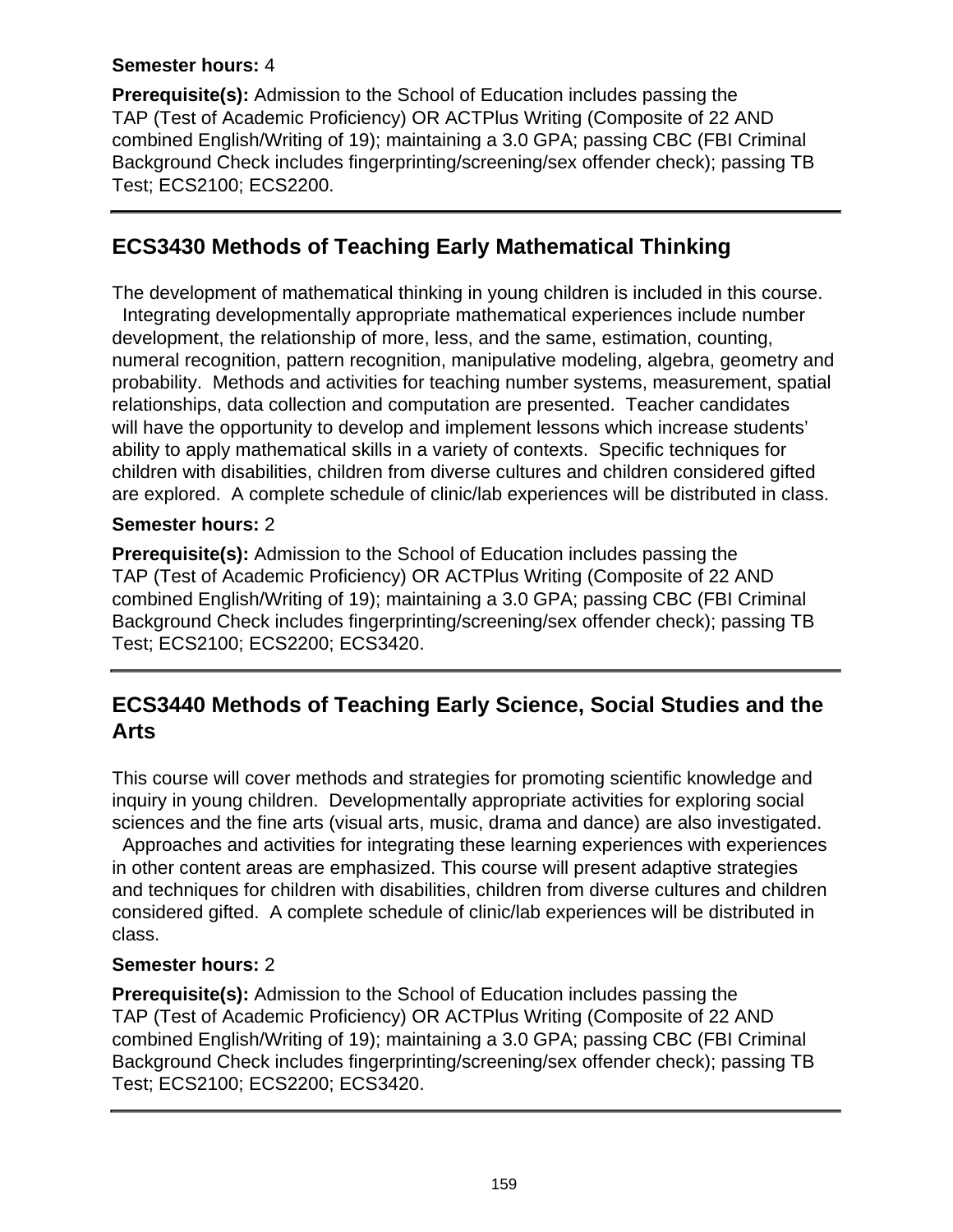# **ECS4100 Early Childhood Practicum Field Experience – Birth to age 3**

This course is a supervised practicum to provide teacher candidates more extensive clinical experience working with early childhood children and their families (birth to age 3). Candidates observe, plan and implement activities for birth to age 3 typical and atypical infants and toddlers over the course of a semester or summer. Settings may include hospitals, homes, daycare settings, early intervention or community centers and more. Teacher candidates have the opportunity to observe occupational, physical and speech therapists working with young children and their families, including those from diverse cultures. This course requires the clinical component to be a minimum of 50 hours. A complete schedule of clinic/lab experiences will be distributed in class.

### **Semester hours:** 2

**Prerequisite(s):** Admission to the School of Education includes passing the TAP (Test of Academic Proficiency) OR ACTPlus Writing (Composite of 22 AND combined English/Writing of 19); maintaining a 3.0 GPA; passing CBC (FBI Criminal Background Check includes fingerprinting/screening/sex offender check); passing TB Test; ECS2100; ECS2200; ECS3420.

# **ECS4200 Early Childhood Practicum Field Experience – Preschool**

This course is a supervised practicum to provide teacher candidates more extensive clinical experience working with early childhood children 3-5 years of age. Candidates plan and implement lesson plan units for individual children and small groups which allow for individual differences and special needs, language and cultural diversity, and which incorporate varying levels of complexity to include all students. Settings may include Early Childhood Special Education classrooms, blended ECS classrooms, and daycare or nursery school settings which include children with special needs. Continued interaction and support for families is stressed. This course requires the clinical component to be a minimum of 50 hours. A complete schedule of clinic/lab experiences will be distributed in class.

### **Semester hours:** 2

**Prerequisite(s):** Admission to the School of Education includes passing the TAP (Test of Academic Proficiency) OR ACTPlus Writing (Composite of 22 AND combined English/Writing of 19); maintaining a 3.0 GPA; passing CBC (FBI Criminal Background Check includes fingerprinting/screening/sex offender check); passing TB Test; ECS2100; ECS2200; ECS3420.

# **ECS4300 Early Childhood Field Experience – K-2**

This course is a supervised practicum to provide teacher candidates more extensive clinical experience working with early childhood children 5-8 years of age. Candidates will be assigned a kindergarten, first or second grade classroom, or a self-contained primary special education classroom. Candidates will plan and implement lesson plan units in math and reading. The will utilize formal and informal assessments to inform their planning and teaching. This course requires the clinical component to be a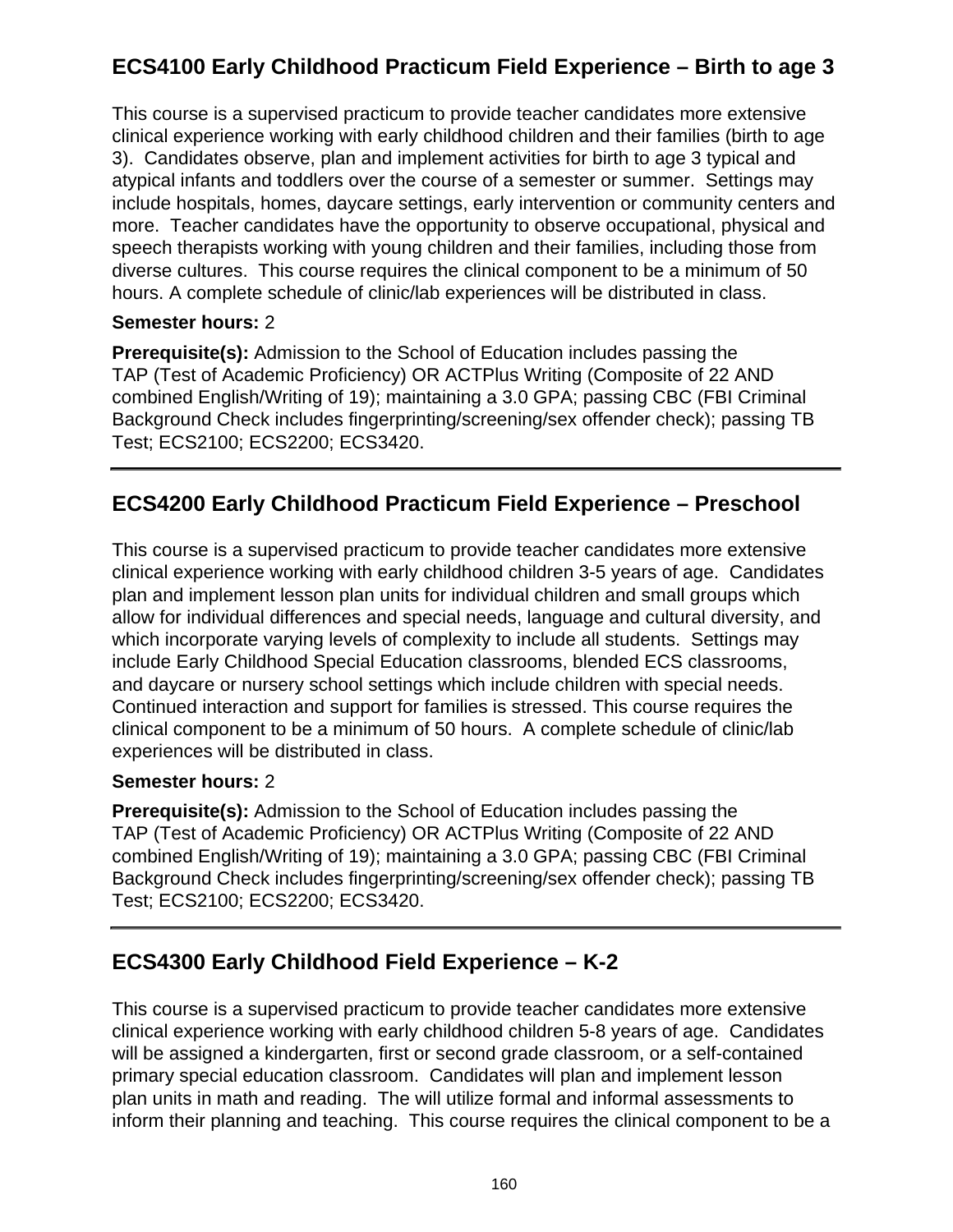minimum of 50 hours. A complete schedule of clinic/lab experiences will be distributed in class.

### **Semester hours:** 2

**Prerequisite(s):** Admission to the School of Education includes passing the TAP (Test of Academic Proficiency) OR ACTPlus Writing (Composite of 22 AND combined English/Writing of 19); maintaining a 3.0 GPA; passing CBC (FBI Criminal Background Check includes fingerprinting/screening/sex offender check); passing TB Test; ECS2100; ECS2200; ECS3420.

## **ECS4750 Student Teaching Internship in Early Childhood Education**

Student teaching is the capstone experience of Aurora University's School of Education.

 It is the culminating experience for teacher candidates. Teacher candidates will be responsible for directing the learning of a group of students under the competent supervision of a licensed teacher. The student is guided through experiences designed to apply the knowledge and skill gained in the classroom. In essence, the student performs major instructional responsibilities of a classroom teacher with appropriate assignments and supervision. The early childhood student teaching experience will encompass two distinct placements: birth to 4 years of age and K-3. Students will be expected to successfully complete the ISBE (Illinois State Board of Education) requirement of an edTPA to fulfill the requirements of the course. (Fall and Spring)

### **Semester hours:** 13

**Prerequisite(s):** Admission to the School of Education includes passing the TAP (Test of Academic Proficiency) OR ACTPlus Writing (Composite of 22 AND combined English/Writing of 19); maintaining a 3.0 GPA; passing CBC (FBI Criminal Background Check includes fingerprinting/screening/sex offender check); passing TB Test and successful completion of ALL coursework and passing scores on the Content Test and APT and completion of all School of Education paperwork.

# **ECS4760 Student Teaching Seminar**

This seminar meets in conjunction with student teaching and is required for all early childhood education majors. (Fall and Spring)

### **Semester hours:** 2

**Prerequisite(s):** Admission to the School of Education includes passing the TAP (Test of Academic Proficiency) OR ACTPlus Writing (Composite of 22 AND combined English/Writing of 19); maintaining a 3.0 GPA; passing CBC (FBI Criminal Background Check includes fingerprinting/screening/sex offender check); passing TB Test and successful completion of ALL coursework and passing scores on the Content Test and APT and completion of all School of Education paperwork.

### **Co-requisite(s):** ECS4750.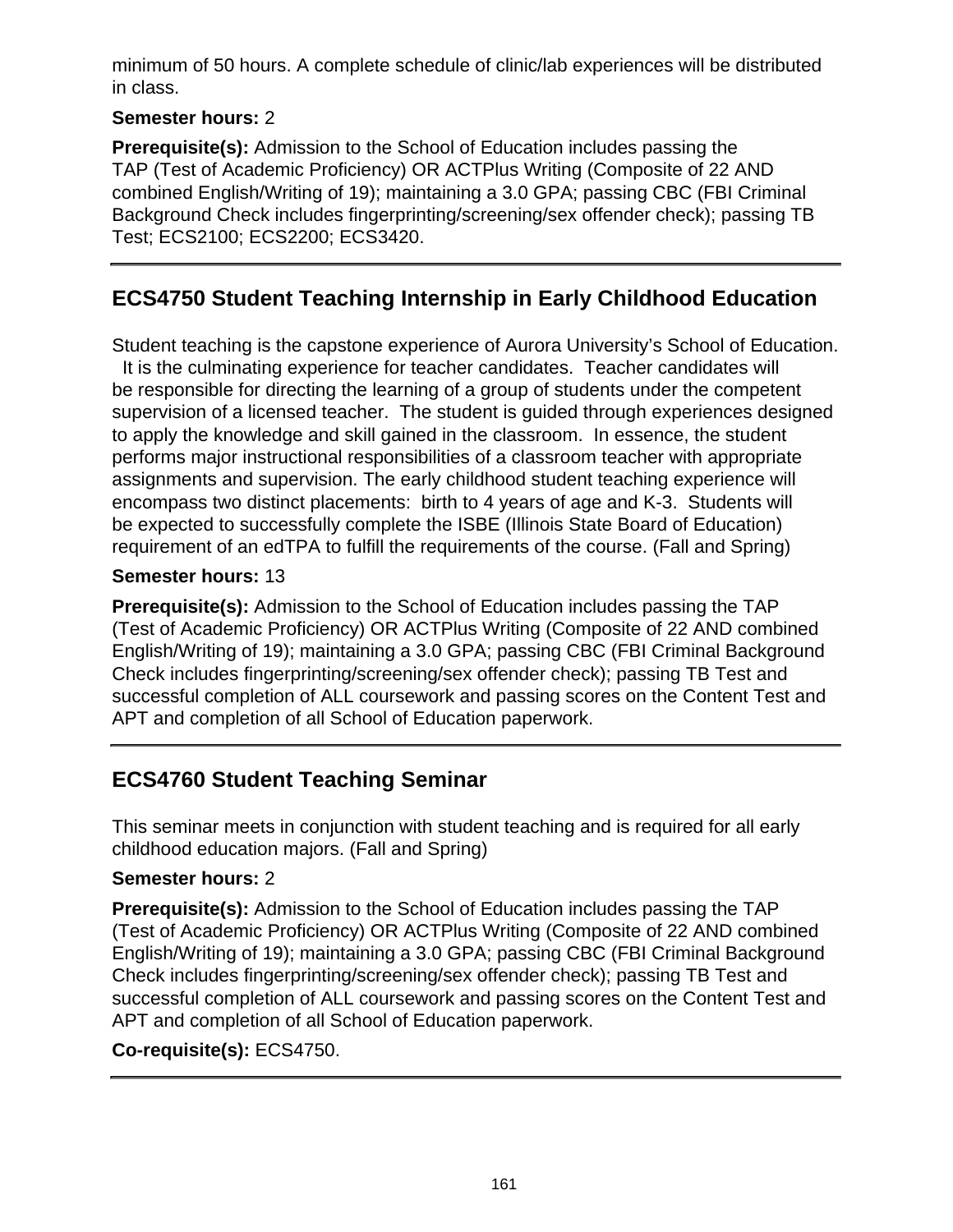# **EDU/ENG3180 Multicultural Literature for Children**

Survey of children's literature and its authors and illustrators emphasizing developing children's appreciation for literature and reading on a wide range of multicultural topics. Students will be able to understand and teach a diverse body of works, authors, and movements of U.S. and world literature within the framework of various literary genres.

#### **Semester hours:** 2

## **EDU/ENG3190 Multicultural Literature for Young Adults**

This course explores and considers the distinctive needs, interests and learning styles of young adults. Procedures for the evaluation, selection and integration of young adult literature into the curriculum are examined. Students learn that the young adult novel deserves a worthy and legitimate place in the classroom.

### **Semester hours:** 2

## **EDU2100 Foundations of Teaching and Learning**

This course is an introduction to schools and classrooms in the U.S. Learning strands will include classroom management, classroom discipline, diversity, No Child Left Behind, cooperative learning, and lesson planning. A major focus will be on learning to observe objectively. Structured observations of classrooms and children will be conducted and analyzed. These observations will be placed into the context of schooling in the U.S. through a series of readings and discussions on the organizational, legal and financial structure of schools, professional standards and ethics, and the history of American education. In addition, we will familiarize ourselves with current journals and research in education. We will reflect on our own educational experiences as we contemplate our readings and observations and begin the process of portfolio development.

#### **Semester hours:** 4

**Prerequisite(s):** Passing an FBI National Fingerprinting Screening that encompasses passing a criminal background/sex offender check; passing a TB test.

# **EDU2260 Learning, Theories and Application K–12**

The focus of the course will be on theories of learning, development and motivation with an emphasis on applying theory to the classroom, both in content and pedagogy. Major developmental, learning and motivation theorists and theories will be discussed. Other strands covered will include individual and group diversity, accessing and analyzing educational research, the diverse learner, and use of technology as a teaching/learning tool. All content will be applied to the classroom in the guise of guided classroom observations, lesson planning, lesson implementation and classroom management.

### **Semester hours:** 4

**Prerequisite(s):** Passing an FBI National Fingerprinting Screening that encompasses passing a criminal background/sex offender check; passing a TB test.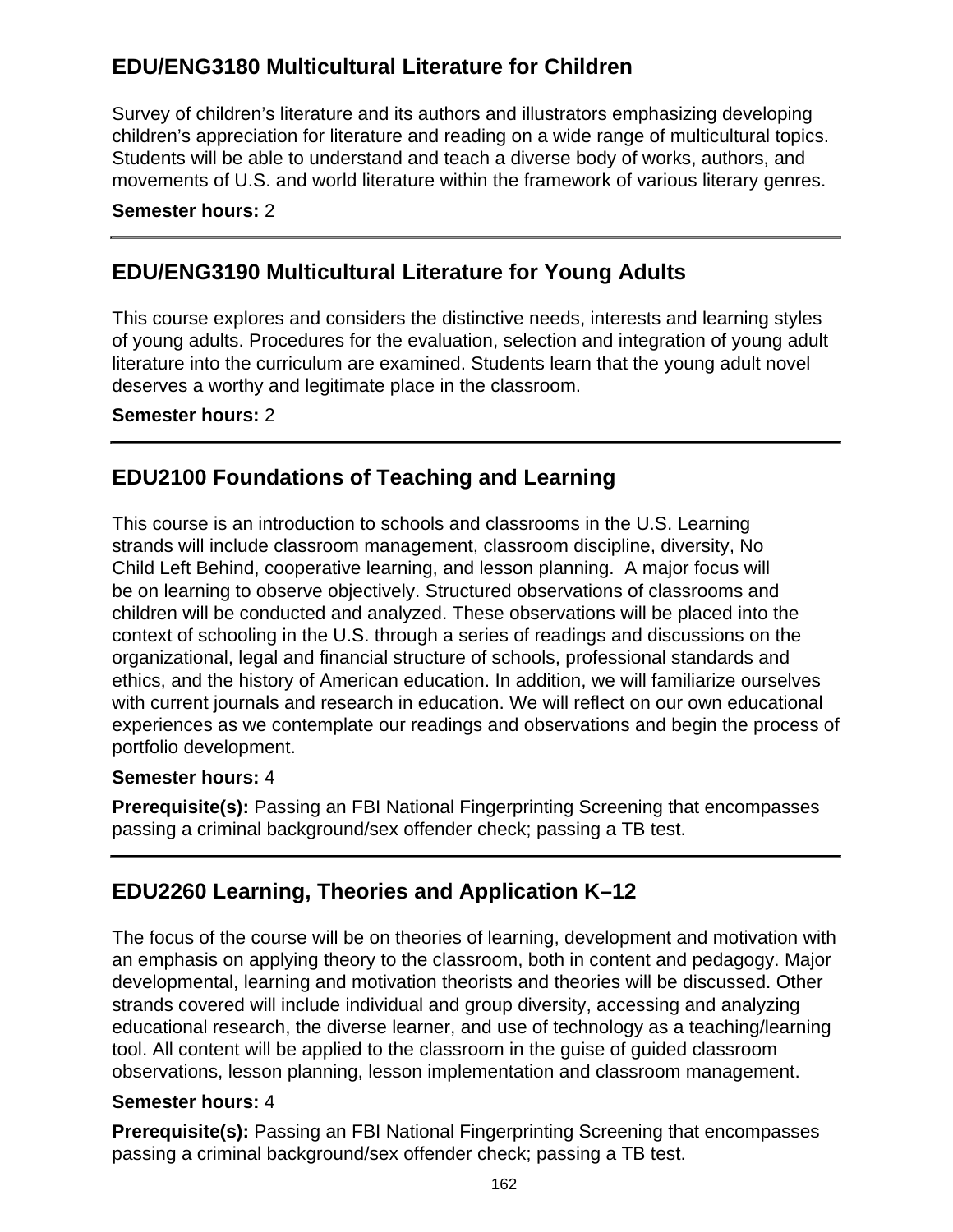# **EDU2300 Technology for Teachers**

This course enables teacher education candidates to demonstrate mastery of the knowledge and skills required to demonstrate proficiency in the current Illinois Professional Teaching Standards addressing technology. Strands will include the role and responsible use of technology in education, effective use of instructional hardware and software to differentiate and facilitate student growth and achievement, teaching with multimedia and hypermedia, use of distance learning tools including the Internet, use of technology to communicate and collaborate with colleagues and parents, conduct assessments, conduct research, as well as use of instructional technology to facilitate student learning. The course focuses on both knowledge and performance indicators, and includes hands-on technology activities.

#### **Semester hours:** 4

# **EDU2900 Secondary Education Pre-Teaching**

The student logs a minimum of 50 clock hours of clinical experience in a middle or senior high school. This assists the student in determining if teaching should be his or her career goal and provides an experiential background for assimilating future professional education courses.

### **Semester hours:** 1

**Prerequisite(s):** Acceptance into the School of Education, including passing the Test of Academic Proficiency (TAP); maintaining a GPA of 3.00 in major courses as required in secondary education; passing an FBI National Fingerprinting Screening that encompasses passing a criminal background/sex offender check; passing a TB test; successfully completing at least 24 semester hours; EDU2200; and EDU2260. Placement applications for the practicum are due the January before the academic year of the practicum or for transfer students upon acceptance into the School of Education.

# **EDU3110 Foundations for Language Minority Education**

This course focuses on the theoretical foundations of bilingual and English as a second language education. Historical trends and legal issues related to the education of language minority children in U.S. will be discussed as well as effective instructional practices for English Language Learners in our schools. (includes clinical experience)

#### **Semester hours:** 2

### **EDU3120 Methods and Materials for Teaching ESL**

This course will focus on approaches and techniques to teach English as a second language. It will cover how to teach academic content in English to ELLs at different levels of English proficiency. (includes clinical experience)

#### **Semester hours:** 4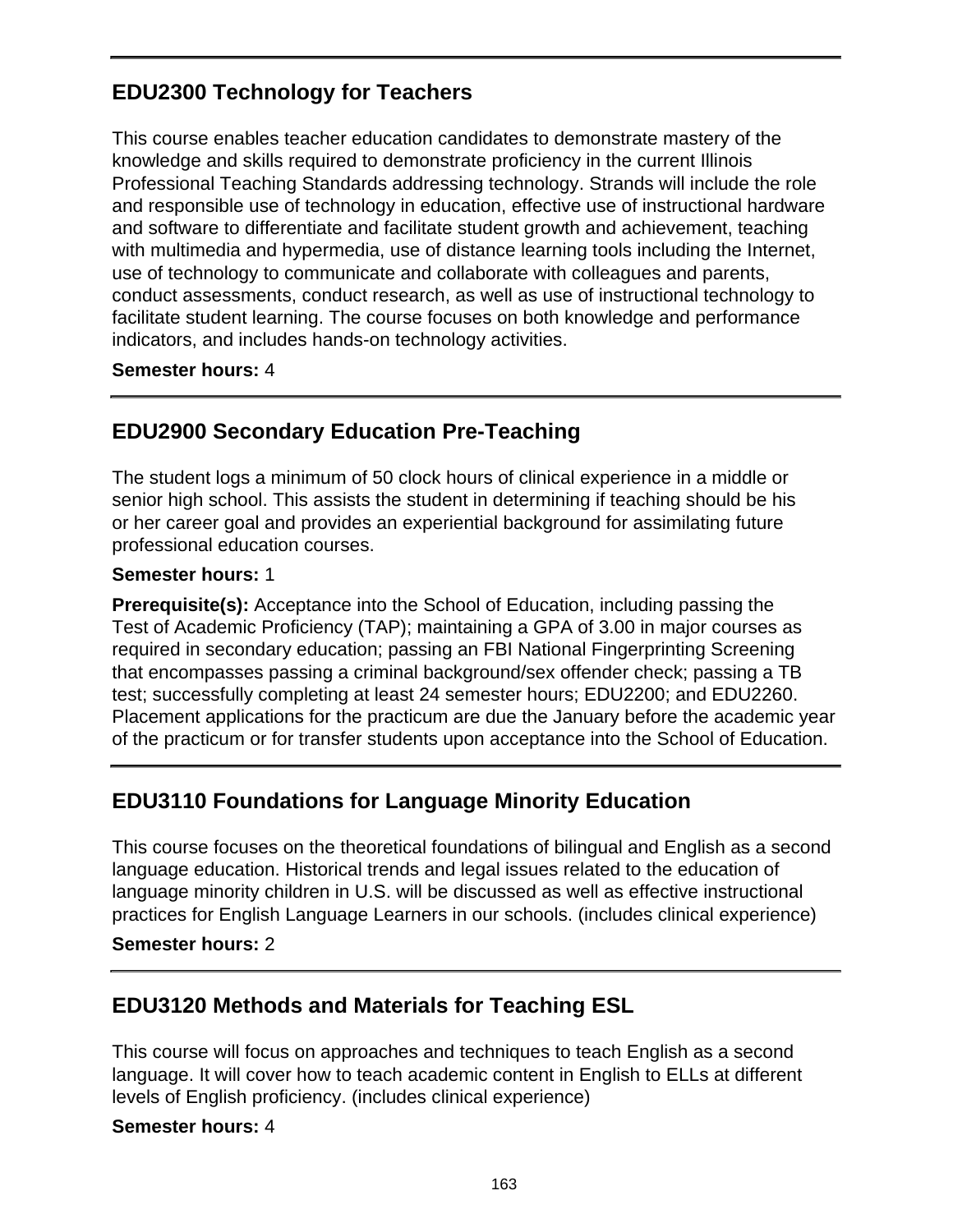**Prerequisite(s):** Passing an FBI National Fingerprinting Screening that encompasses passing a criminal background/sex offender check; passing a TB test.

# **EDU3130 Cross-Cultural Studies for Teaching ELLs**

This course focuses on historical and contemporary social and cultural issues affecting selected ethnic groups. Extensive consideration and emphasis will be placed on the impact of culture, learning, and schooling on language minority children in the United States and the need for appropriate teaching and learning strategies for a diverse student population in today's classrooms. (includes clinical experience)

### **Semester hours:** 2

# **EDU3140 Assessment of Bilingual Students**

This course focuses on language assessment tools used to identify, place and monitor the English language proficiency and academic development of ELLs. Emphasis will be placed on the use of assessment instruments in the teaching and learning of ELL students. (includes clinical experience)

#### **Semester hours:** 4

**Prerequisite(s):** Passing an FBI National Fingerprinting Screening that encompasses passing a criminal background/sex offender check; passing a TB test.

# **EDU3150 Linguistics for Teaching ELLs**

This course provides an introduction to the study of linguistics applied to teaching English Language Learners. The course provides exposure to English phonology, morphology, syntax, analysis and application of linguistics theories. Participants will also study theories and practices involving first and second language acquisition. (includes clinical experience)

#### **Semester hours:** 4

## **EDU3170 Methods and Materials for Teaching ELLs in Bilingual Programs**

This course focuses on the theoretical basis, methods and techniques needed to teach in bilingual classrooms and how to develop and deliver lessons that take into consideration the linguistic abilities (in student's native language and target language) and the academic development of ELL students. (includes clinical experience)

#### **Semester hours:** 4

**Prerequisite(s):** EDU3110; EDU 3120; EDU/SPED3510 or EDU 3130; EDU3140; EDU3160 or EDU3150 or consent of BIL/ESL program chair; Passing an FBI National Fingerprinting Screening that encompasses passing a criminal background/sex offender check; passing a TB test.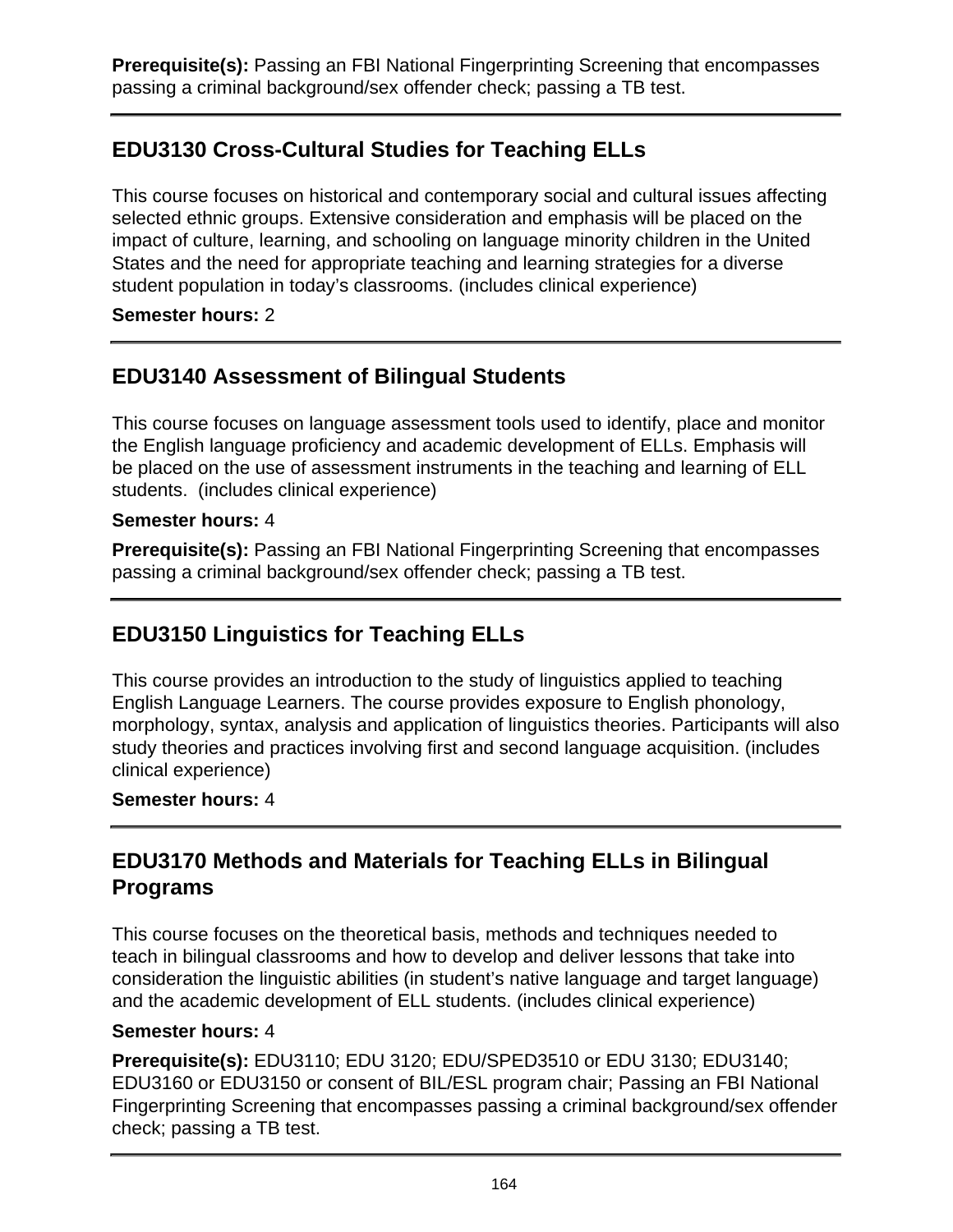# **EDU3330 Science Inquiry Methods**

Students will develop an understanding of the methodologies and approaches to teaching science in the elementary school. The purpose of this course is to explore, create and utilize a variety of instructional strategies that are developmentally appropriate and motivating for the elementary school child. Mathematics and science are a systematic combination of quantitative and spatial thinking. Students will have the opportunity to participate in activities in science in order to facilitate the learning, the application and the implementation of concepts and procedures to real-world situations. In addition, this course involves pre-service teachers in a variety of problem-solving activities designed to develop meanings and properties of and scientific concepts.

### **Semester hours:** 4

**Prerequisite(s):** Acceptance into the School of Education, including passing the Test of Academic Proficiency (TAP); maintaining a minimum GPA of 2.75; passing an FBI National Fingerprinting Screening that encompasses passing a criminal background/sex offender check; passing a TB test; successfully completing at least 24 semester hours; EDU2100; and EDU2260.

# **EDU3350 Democracy, Diversity and Social Justice for Teachers**

This course will prepare teacher candidates to teach social studies in the classroom while grappling with issues of diversity, democracy, oppression and cultural awareness. Along with this, teacher candidates will be exposed to social justice perspectives in order to promote equity in the classroom. A variety of teaching strategies will be discussed and professional development plans will be created in order to provide reflective learning and teaching. Digital-age media and formats will be discussed and created.

### **Semester hours:** 4

**Prerequisite(s):** Maintaining a GPA of 2.75; passing an FBI National Fingerprinting Screening that encompasses passing a criminal background/sex offender check; passing a TB test; successfully completing at least 24 semester hours; EDU2100; and EDU2260.

### **EDU3355 Assessment**

This course will enable teacher candidates to understand and use a variety of appropriate formative and summative assessments in order to determine student needs, monitor student progress, measure student growth and evaluate student outcomes. Course experiences will cause candidates to know how to make data-driven decisions about curricular and instructional effectiveness and to adjust practices to meet the needs of each student regardless of achievement level, disability, cultural background or primary language.

#### **Semester hours:** 4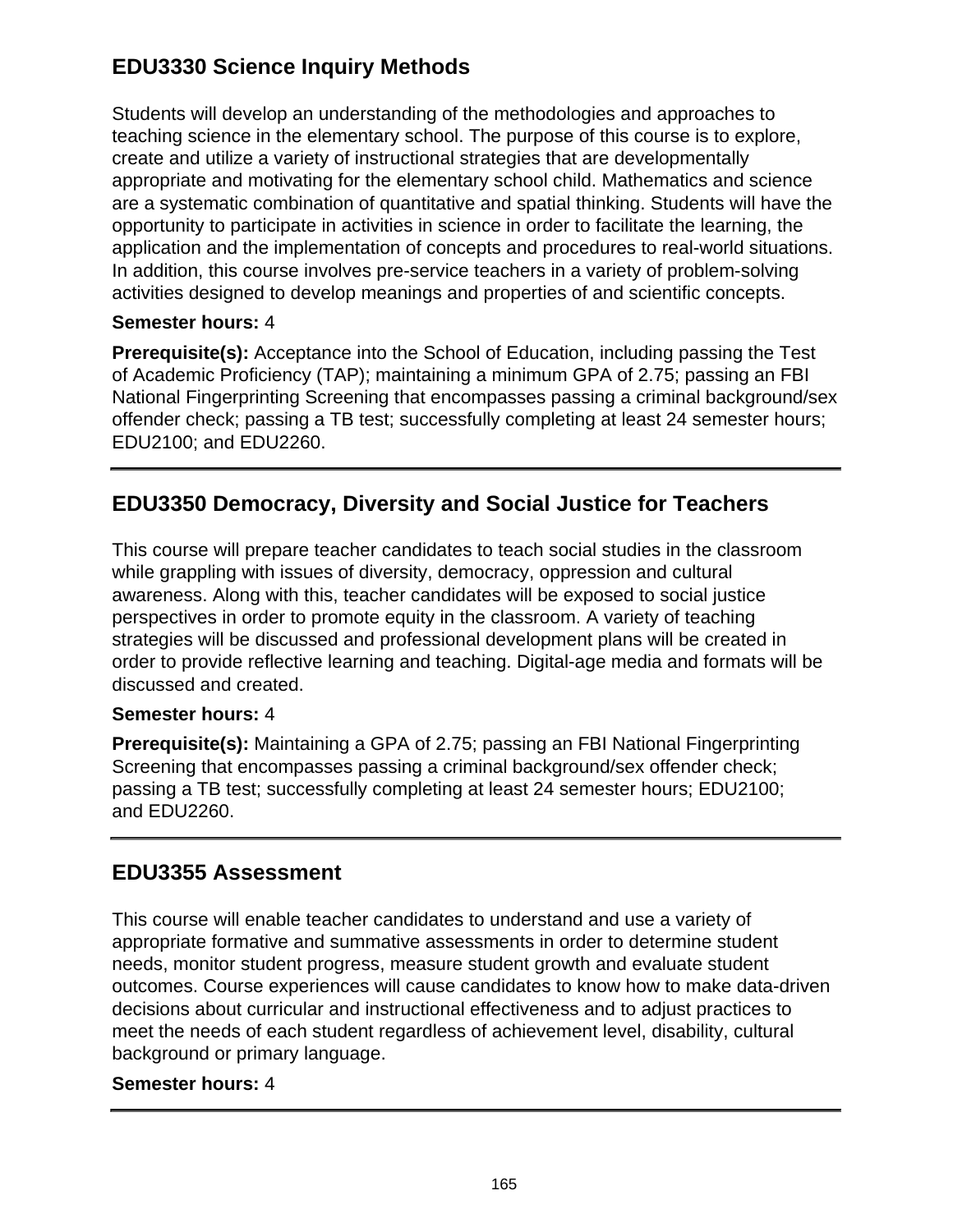# **EDU3360 Mathematics Methods**

Students will develop an understanding of the methodologies and approaches to teaching and integrating mathematics in the elementary school. The purpose of this course is to explore, create and utilize a variety of instructional mathematics strategies that are developmentally appropriate and motivating for the elementary school child. Students will have the opportunity to participate in activities using mathematics in order to facilitate the learning, the application and the implementation of concepts and procedures to real-world situations. In addition, this course involves pre-service teachers in a variety of problem-solving activities designed to develop meanings and properties of mathematical concepts.

### **Semester hours:** 4

**Prerequisite(s):** Acceptance into the School of Education, including passing the Test of Academic Proficiency (TAP); maintaining a minimum GPA of 2.75; passing an FBI National Fingerprinting Screening that encompasses passing a criminal background/sex offender check; passing a TB test; successfully completing at least 24 semester hours; EDU2100; and EDU2260. Holy Angels students will need to complete Protecting God's Children Program.

# **EDU3365 Methods of Reading and Language Arts in Primary Grades**

This is a basic course in methods of teaching beginning reading. The course includes a study of methods for teaching early literacy skills to primary grade readers, including emergent literacy, the development of the alphabetic principle, concepts about print letter-sound patterns, comprehension of connected text, vocabulary, fluency and writing. Teacher candidates will learn classroom-based assessments to evaluate student learning in these areas, including such things as concepts of print interviews, running records, miscue analysis, informal reading inventories, fluency checks, oral retelling rubrics and rubrics to assess strategy use. Many approaches to teaching reading are examined, including basal, literature-based, individualized, reading workshop, guided reading, and language experience. Through lecture, classroom practice and labs, the teacher candidates gain experience in planning reading lessons designed to meet the needs of young children from various cultural and experiential backgrounds. Teacher candidates will develop an understanding of the methods of teaching language arts, with an emphasis on principles, trends, methods and materials based on current research, practice and the integration of technology. Teacher candidates will learn how to develop a community of learners in a classroom where the teacher interacts with the children while applying learning theories and gaining an understanding of how children learn best.

### **Semester hours:** 4

**Prerequisite(s):** Acceptance into the School of Education, including passing the Test of Academic Proficiency (TAP); maintaining a minimum GPA of 2.75; passing an FBI National Fingerprinting Screening that encompasses passing a criminal background/sex offender check; passing a TB test; successfully completing at least 24 semester hours; EDU2100; and EDU2260.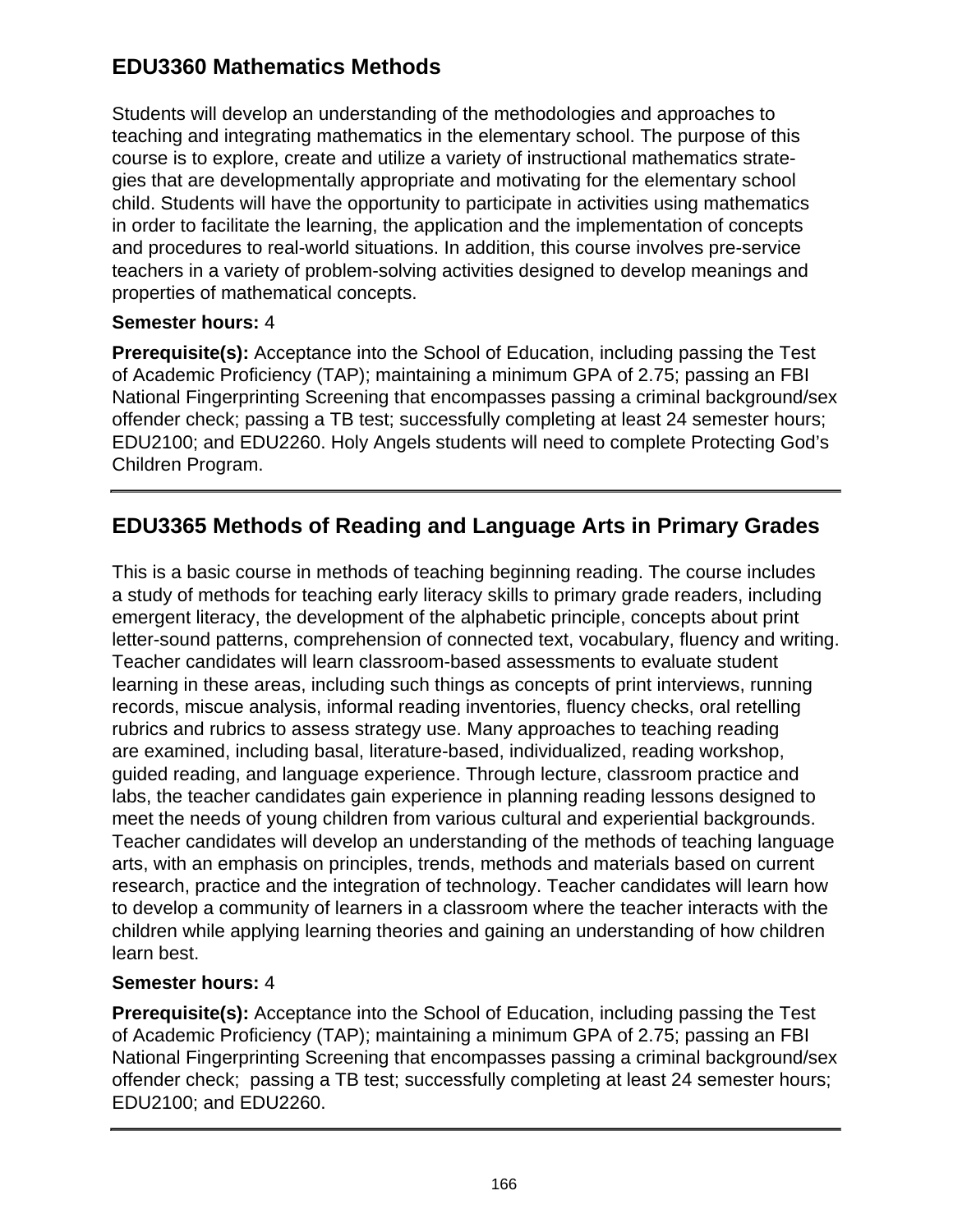# **EDU3380 Methods of Reading/Language Arts in Grades 3-6**

This course extends the theories and applications students learned about in Methods of Reading and Language Arts in Primary Grades. Teacher candidates will learn about the teaching and learning processes associated with research-based comprehensive literacy instruction in grades 3–6 elementary classrooms and will continue to emphasize the methodology around the Science of Reading instruction: phonemic awareness, phonics, vocabulary, comprehension and fluency. In this course, teacher candidates will learn appropriate and varied instructional approaches used before, during and after reading (BDA), including those that develop word knowledge, vocabulary, comprehension, fluency and strategy use in the content areas. Teacher candidates will also learn about how meaning is constructed through the interaction of the reader's background knowledge and experiences, the information presented in the text and the purpose for reading. Teacher candidates will also study the communication theory, language development and role of language in learning. In this course, students will learn how to use expository text to teach critical thinking, comprehension strategies, study skills, content reading, text structures, guided reading, reading and writing workshop, literature circles and writing strategies to 3rd- through 6th-grade readers. Teacher candidates will learn classroom-based assessments to evaluate student learning in literacy. Teacher candidates will also gain experience with understanding the writing process and the importance of content learning while modeling standard conventions of written and oral communications. Teacher candidates will also understand the relationships across reading, writing and oral communication and how to integrate these components to increase content learning. Teacher candidates will learn how to use a variety of formal and informal assessments to recognize and address the reading, writing and oral communication needs of each student. Teacher candidates will also teach elementary students to develop written text appropriate to the content areas that utilize organizational text patterns, including, and not limited to, compare/ contrast, problem solution. Teacher candidates will also teach elementary students about focus, elaboration, word choice and the relationships among the four cueing systems including phonological, syntactic, semantic and pragmatic cueing systems.

### **Semester hours:** 4

**Prerequisite(s):** Acceptance into the School of Education including passing the Test of Academic Proficiency (TAP); maintaining a minimum GPA of 2.75; passing an FBI National Fingerprinting Screening that encompasses passing a criminal background/ sex offender check; passing a TB test; and successfully completing at least 24 semester hours; EDU2100; EDU2260; and EDU3365.

### **EDU3420 Fine Arts Methods**

This is a methods course in which the teacher candidates explore the educational, communicative and aesthetic value of drama, music, and visual art by promoting artistic development, appreciation, and performance through the use of various tools, including technology, for creating, analyzing and performing works of art.

#### **Semester hours:** 2

**Prerequisite(s):** Maintaining a minimum GPA of 2.75; passing an FBI National Fingerprinting Screening that encompasses passing a criminal background/sex offender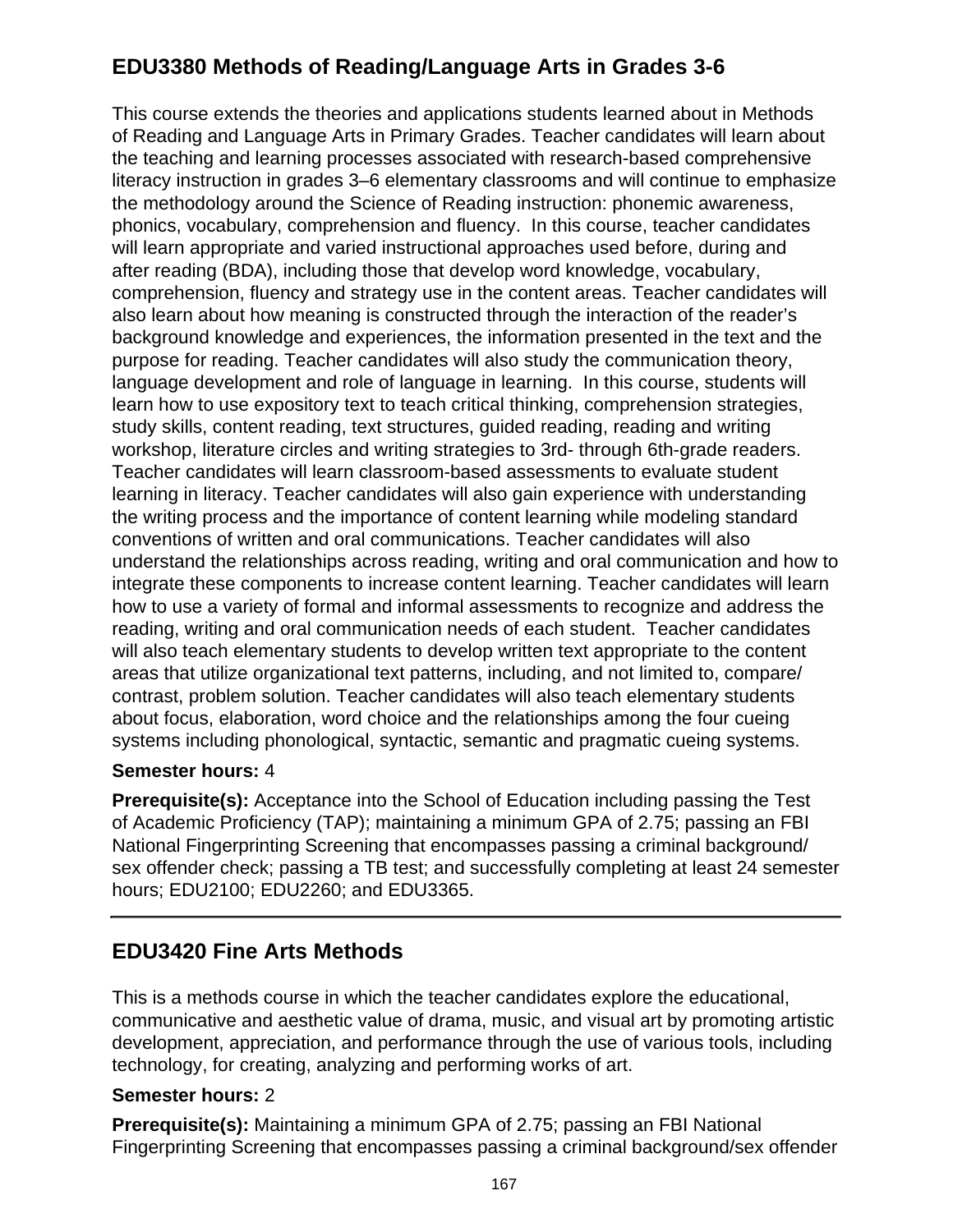# **EDU3440 Middle School Mission and Methods**

This course explores some of the key issues impacting middle schools and secondary schools in our society today. These issues are analyzed in an attempt to clarify the changing roles of the schools, teachers and students in our increasingly complex multicultural society. Using current research, case studies, and class projects, students will discuss and analyze issues that shape educational institutions and current practices. Students will also explore strategies teachers can use to address some of these issues in their own classrooms. Working as part of a team, each student will participate in the creation of an interdisciplinary thematic unit appropriate for use in a middle school. Students will also analyze different strategies for reading in the content areas.

### **Semester hours:** 4

**Prerequisite(s):** Acceptance into the School of Education, including passing the Test of Academic Proficiency (TAP); maintaining a minimum GPA of 2.75; passing an FBI National Fingerprinting Screening that encompasses passing a criminal background/sex offender check; passing a TB test; successfully completing at least 24 semester hours; EDU2200 or EDU2100; and EDU2260.

## **EDU3500 Physical Education Methods**

Students will be introduced to theory, child development, lesson planning and technology as it applies to health and physical education.

### **Semester hours:** 2

**Prerequisite(s):** Maintaining a minimum GPA of 2.75; passing an FBI National Fingerprinting Screening that encompasses passing a criminal background/sex offender check; passing a TB test; successfully completing at least 24 semester hours; EDU2100; and EDU2260.

# **EDU3510 Cross Cultural Studies for Teaching ELLs/SPED3510 Diversity Studies for Teaching ELLs and Students with Disabilities**

(Encompasses course content of EDU3100 and SPED 3500)This course focuses on how language, culture/ethnicity, socioeconomic level, gender, perceived disability, and cultural awareness impact the teaching and learning of diverse children. An additional focus will be on how various social institutions, particularly the school and family, may define roles and issues of diversity and disability and how this may impact collaboration and communication in regular, ESL/Bilingual, and special education. Research related to over- and under-representation, including potential bias in assessment and identification, will be studied. Finally, the teaching of appropriate strategies to support a diverse population will be addressed. Includes clinical experience in the form of a laboratory attached to the course.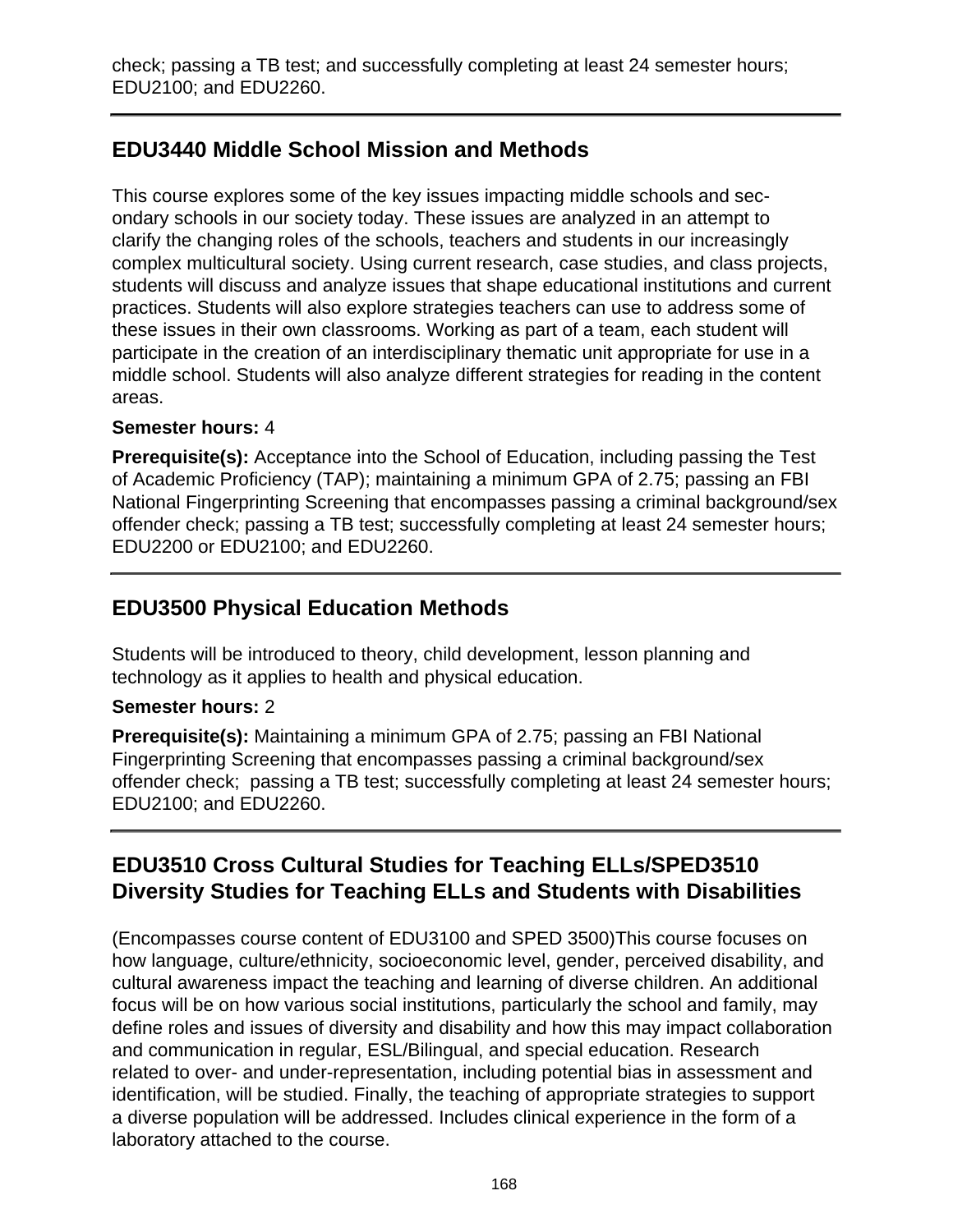#### **Semester hours:** 4

**Prerequisite(s):** Passing an FBI National Fingerprinting Screening that encompasses passing a criminal background/sex offender check; passing a TB test; and SPED2120 or concurrent registration.

# **EDU3610 Linguistics for Teaching English Language Learners/ SPED3610 Oral Language Development for Special Education and English Language Learners**

(Encompasses course content of EDU3150)This course covers the nature and functions of language: phonology, morphology, syntax, semantics and pragmatics as well as the analysis and application of linguistic theory. It also contrasts theories and processes related to second language acquisition with typical monolingual oral and nonverbal development of the K–21 period. This, in turn, will be distinguished from atypical development. Informal assessment, teaching techniques and accommodations, will be an additional focus. Specific focus will be given to communication intervention for some children, such as those using ESL, sign language, or alternative and augmentative communication. Includes 20 hours of clinical experience laboratory for special education majors and those who use this course for an ESL/Bilingual Endorsement, including informal assessment and exposure to software technology in common use in the schools.

### **Semester hours:** 4

**Prerequisite(s):** Passing an FBI National Fingerprinting Screening that encompasses passing a criminal background/sex offender check; passing a TB test; EDU1030; SPED2120; and passage of the ISBE TAP/Basic Skills Test.

## **EDU3620 Secondary Methods of Teaching, Learning, Motivation and Assessment**

This course will focus on readings, discussions, articles and presentation materials to emphasize the results of research on teaching, learning, motivation and assessment in secondary school settings. Overarching themes include teacher and student expectations, the influence of culture and society on the high school student and moving from theory to practice. Candidates will learn how to develop learning environments to stimulate critical thinking and creativity to promote cooperative learning, motivation and fair assessment practices. This course will explore the issues and pragmatic approaches to teaching, learning, motivation and assessment for secondary education. Researchers, instructors and students know teaching, learning, motivation and assessment are at the heart of effective teaching and learning. Clinical experiences will provide opportunities for teacher candidates to connect teaching theory with classroom practice.

### **Semester hours:** 4

**Prerequisite(s):** Acceptance into the College of Education including passing the Basic Skills Test; maintaining an overall GPA of 2.75 and a GPA of 3.0 in the major content area; a)Passing a FBI National Fingerprinting Screening that encompasses passing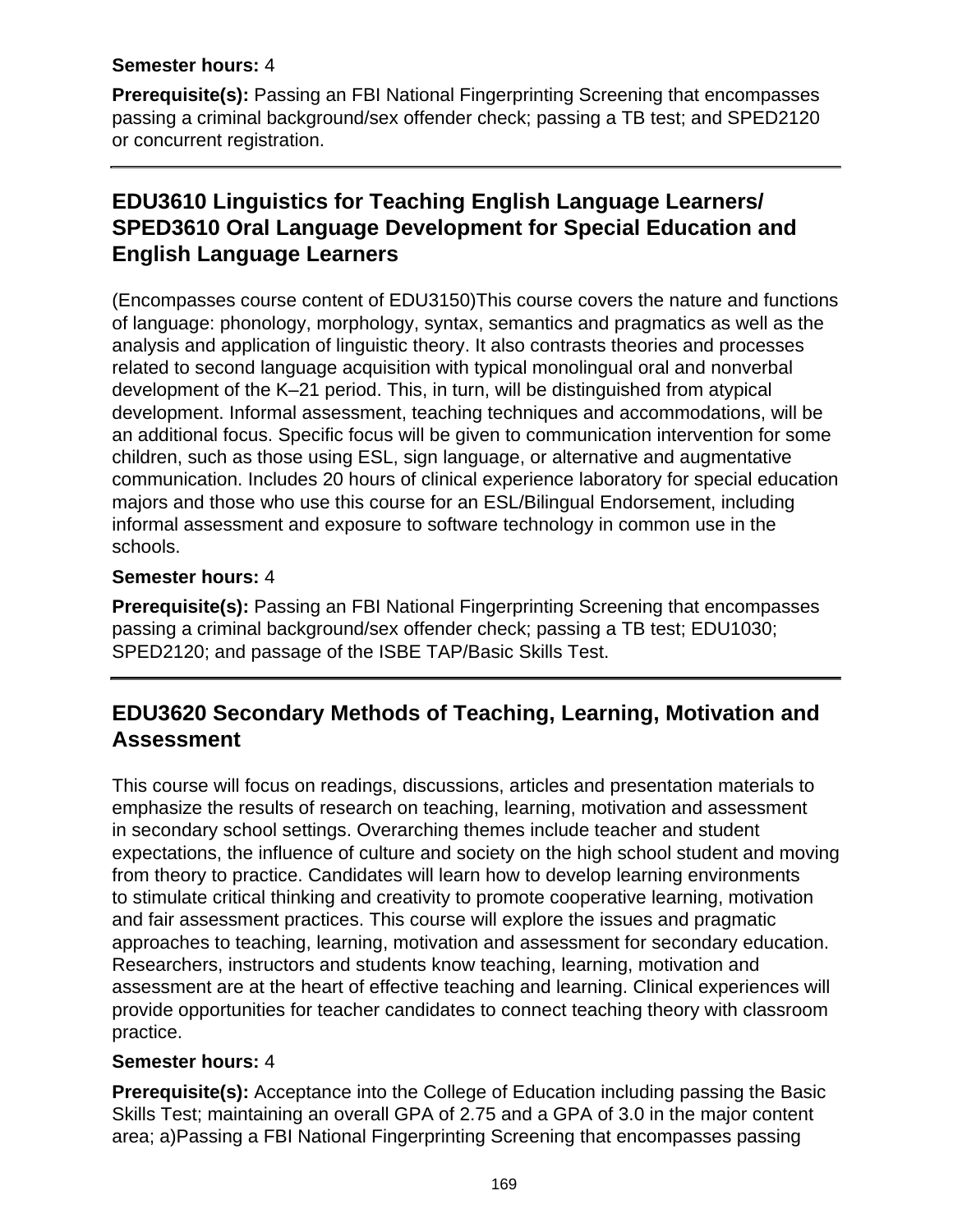a criminal background/sex offender check; b) passing a TB test and c) successfully completing at least 24 semester hours; EDU2200; EDU2260 and EDU3720.

## **EDU3720 Reading Across the Curriculum**

Students will develop an understanding of teaching reading and writing in the content areas in the secondary classroom with an emphasis on principles, trends, methods, materials, approaches and strategies. Based on theories of interactive language and writing development, the course presents methodology designed to help teachers develop literacy and comprehension abilities in the content areas.

### **Semester hours:** 4

**Prerequisite(s):** Acceptance into the School of Education, including passing the Test of Academic Proficiency (TAP); maintaining an overall GPA of 2.75 and a GPA of 3.0 in the major content area; passing an FBI National Fingerprinting Screening that encompasses passing a criminal background/sex offender check; passing a TB test; successfully completing at least 24 semester hours; EDU2200; and EDU2260.

# **EDU4360 Methods of Teaching Mathematics: Middle School**

This course will explore how mathematics is the study of several things. First, it is the science of numbers and their operations, interrelations, combinations and generalizations. Second, it is the study of abstractions and of space configurations and their structure, measurement and transformations. Finally, it is the study of analytical methods, logical thinking, equations and numbers. The nature of a good mathematics course provides the methods that enable students to develop good mathematical problem-solving skills, critical-thinking skills, and an in-depth analysis of mathematics. Note taking, mathematics anxiety, and real world applications of mathematics and its foundations should also be stressed continually throughout any mathematics course. This course is designed to prepare the student to teach mathematics at the middle school level. The teacher candidate will also study and explore different effective teaching strategies, current trends and best practices in mathematical education and assessment, as well as current research in the practice of mathematical education.

### **Semester hours:** 4

**Prerequisite(s):** Acceptance into the School of Education, including passing the Test of Academic Proficiency (TAP), maintaining an overall GPA of 2.75; passing an FBI National Fingerprinting Screening that encompasses passing a criminal background/sex offender check; and passing a TB test.

# **EDU4750 Student Teaching**

Student teaching is the capstone experience of Aurora University's School of Education. It is the segment of that program when a student is responsible for directing the learning of a group of students under the competent supervision of a certified teacher. The student is guided through experiences designed to apply the knowledge and skill gained in the classroom. In essence, the student performs the major functions of a teacher with appropriate responsibilities and supervision. For candidates who double major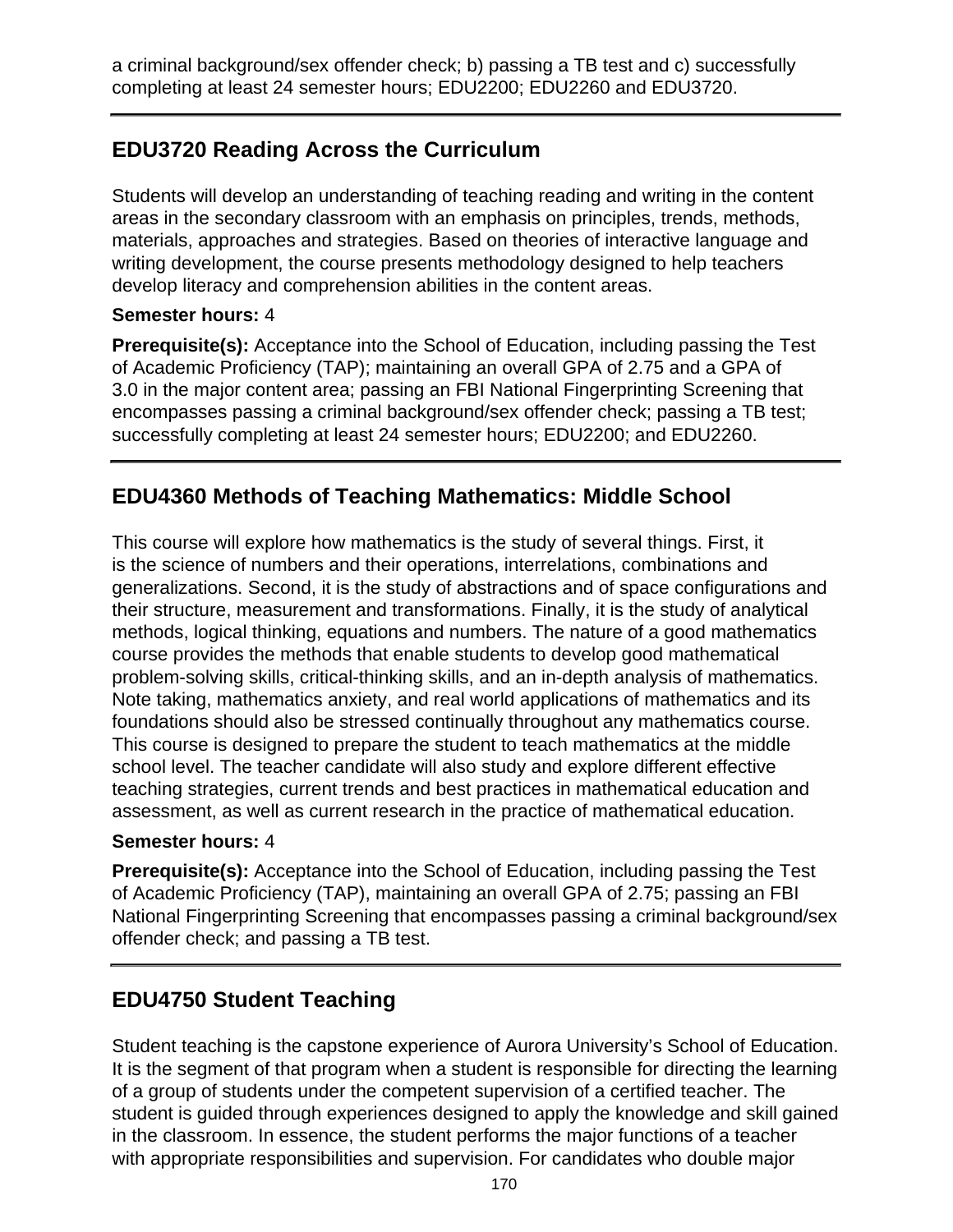in elementary education and special education, student teaching is required to be 20 weeks in duration.

### **Semester hours:** 13

**Prerequisite(s):** Admission to the School of Education, a 2.75 or better GPA, officially reported passing score on the Illinois Content Area Test and Assessment of Professional Teaching (APT), as well as having all education coursework completed. Placement applications are due the November or January preceding the academic year of student teaching.

## **EDU4760 Student Teaching Seminar**

This seminar meets in conjunction with student teaching and is required for all elementary and secondary education majors.

#### **Semester hours:** 2

**Prerequisite(s):** Admission to the School of Education, a 2.75 or better GPA, officially reported passing score on the Illinois Content Area Test and Assessment of Professional Teaching (APT), as well as having all education coursework completed.

### **Co-requisite(s):** EDU4750.

### **ENG/EDU3180 Multicultural Literature for Children**

Survey of children's literature and its authors and illustrators emphasizing developing children's appreciation for literature and reading on a wide range of multicultural topics. Students will be able to understand and teach a diverse body of works, authors, and movements of U.S. and world literature within the framework of various literary genres.

#### **Semester hours:** 2

### **ENG/EDU3190 Multicultural Literature for Young Adults**

This course explores and considers the distinctive needs, interests and learning styles of young adults. Procedures for the evaluation, selection and integration of young adult literature into the curriculum are examined. Students learn that the young adult novel deserves a worthy and legitimate place in the classroom.

#### **Semester hours:** 2

### **ENG/THE2220 Drama**

This course investigates representative dramatic works from a variety of times and cultures, organized thematically and/or chronologically. Students will investigate the cultural and historical contexts of the works, as well as the features of the genre of drama (performance, staging, acting, among others) that give it its unique capabilities as an art form. When possible, students will view theatrical performances of the works studied in the course.

#### **Semester hours:** 4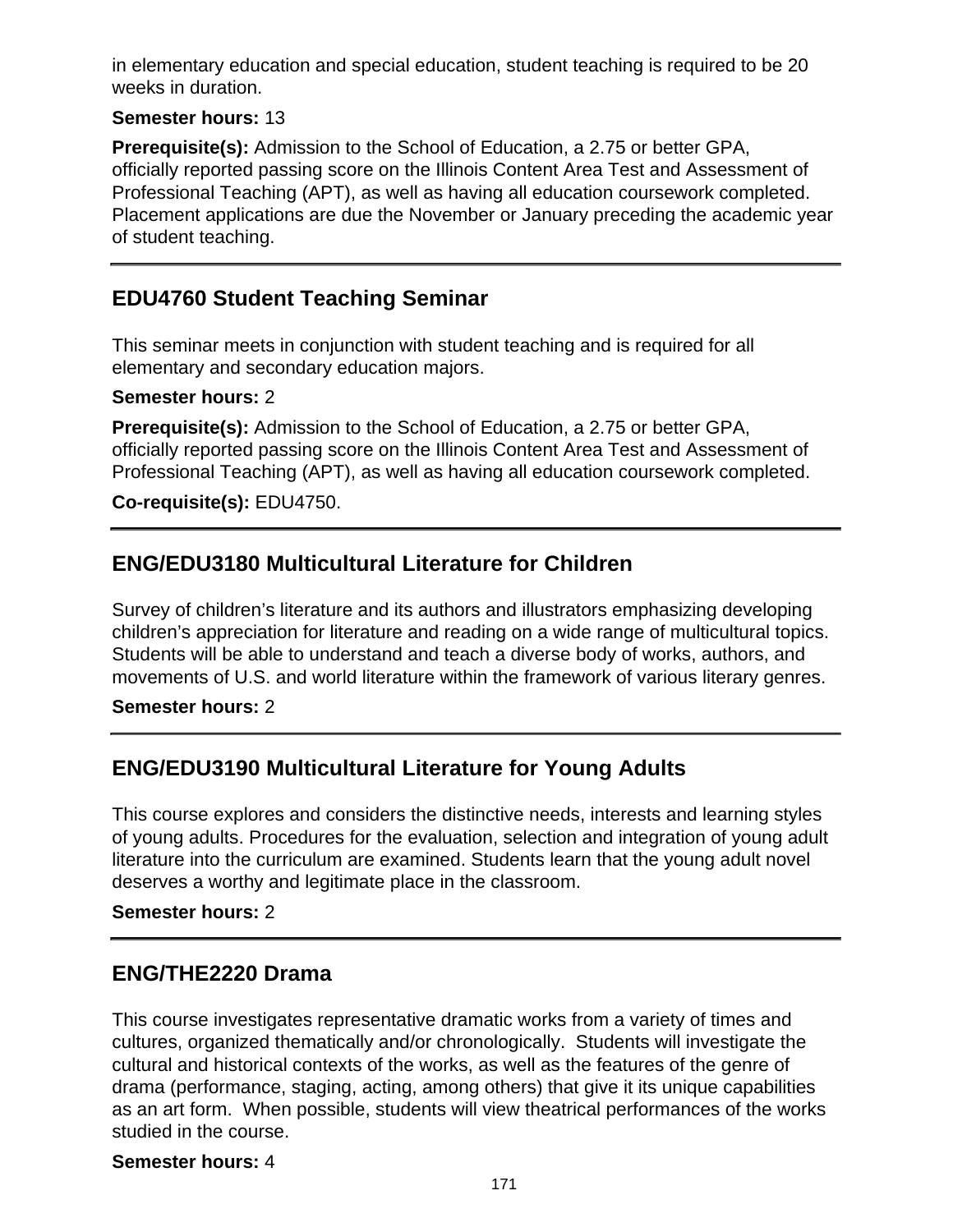# **ENG1000 Introduction to Academic Writing**

This course introduces students to the conventions and skills of college writing and reading. Through reading a variety of texts, students will develop their own skills in writing in response to written arguments. Students will compose several short papers and revise them extensively, in order to practice and internalize the process of thinking, writing, rethinking, and revision that is central to the practice of effective writing. Students will also develop an awareness of themselves as writers, become conscious of their strengths and weaknesses, and develop strategies to improve. Meets first-year General Education requirement. ENG1000 and IDS1610 should be taken in opposite semesters in either order.

**Semester hours:** 4

## **ENG1030 Grammar**

This course is designed to ensure that students, especially those planning on careers in the classroom, leave the university with a reasonably good understanding of the grammatical structure of the English sentence—and of why this structure is worth understanding. Students who successfully complete the course will be able to identify parts of speech, various types of grammatical phrases and clauses, and will be able to construct sentences that conform to various structural descriptions.

**Semester hours:** 2

# **ENG1060 Introduction to Literature**

This course helps students become more competent and productive readers of literature through the examination of works from a variety of periods and genres. Through the reading of novels, short stories, plays and poems from a variety of authors writing during a variety of eras, the course addresses such questions as: How does reading literature differ from reading other kinds of writing? How does the experience of literature vary according to the type of work one is reading? What is the use or value of reading literature? The course will also aim to provide students with a basic critical vocabulary for the analysis and discussion of literature.

### **Semester hours:** 4

### **ENG2010 Introduction to Research Writing**

In this course, students read and discuss both fictional and non-fictional prose and prepare related writing assignments, including a substantial research-based argument paper requiring library research and documentation and synthesis of materials gathered from diverse sources into a coherently organized paper.

#### **Semester hours:** 4

**Prerequisite(s):** ENG1000.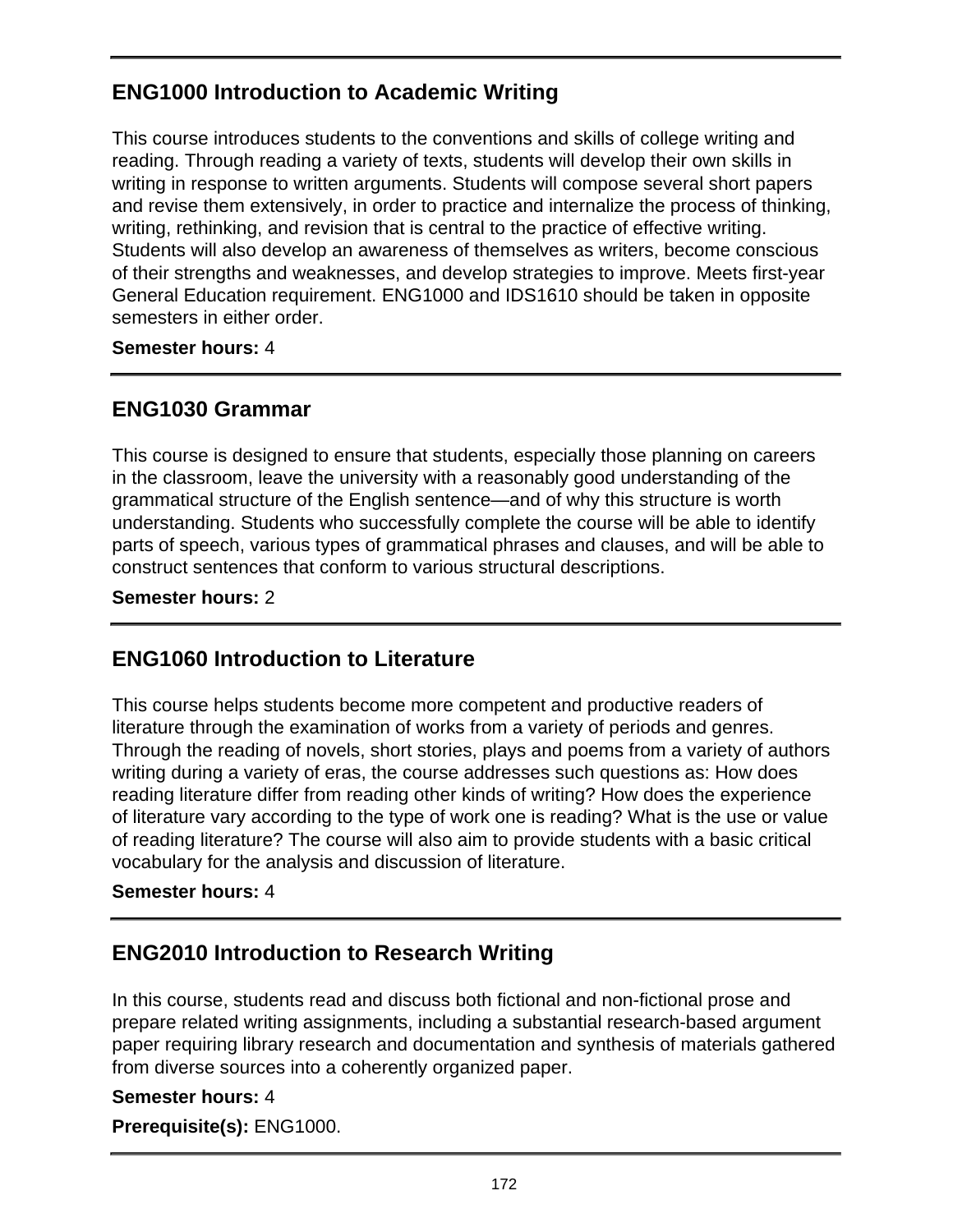# **ENG2060 Introduction to Creative Writing**

This course will be primarily concerned with the production and study of creative poetry and fiction. Students will study techniques and the imaginative uses of language in short stories and poems, in order to write their own original poetry and short fiction. Participants will read examples by diverse, contemporary writers as models for their own work. Students will read and critique the creative works produced by members of the class in a friendly, yet rigorous workshop environment.

### **Semester hours:** 4

**Prerequisite(s):** ENG1000.

## **ENG2100 Linguistics**

This course serves as an introduction to the scientific study of language. We will approach language descriptively rather than prescriptively; which is to say, we will test hypotheses through observation of the phenomenon of language rather than mandate what language "should" be. We will explore problems in the main areas of linguistics: phonology, morphology, syntax, semantics and pragmatics. In doing so, we will address a range of topics such as the neurological basis of language; the process and stages of language acquisition; methods of second language learning; linguistic change and variation; and sociolinguistic issues such as the social status of African-American Vernacular English and regional dialects.

**Semester hours:** 4

**Prerequisite(s):** ENG1000.

### **ENG2200 The Novel**

This course studies the development of the novel from the 18th through the 21st centuries. The focus will be on the English novel, but some attention will be given to American and European instances of the form. The course will also explore a range of critical approaches to the form and to its relationship with the various contexts that shape the way we read novels.

#### **Semester hours:** 4

**Prerequisite(s):** ENG1000.

### **ENG2240 Poetry**

Students will study poetry written in English during the last 400 years. Reading in the poetry is supplemented and focused by readings in criticism and poetics. The approach is topical rather than chronological and should develop a student's sense of what kind of thing a poem is and how poems can best be read.

#### **Semester hours:** 4

**Prerequisite(s):** ENG1000.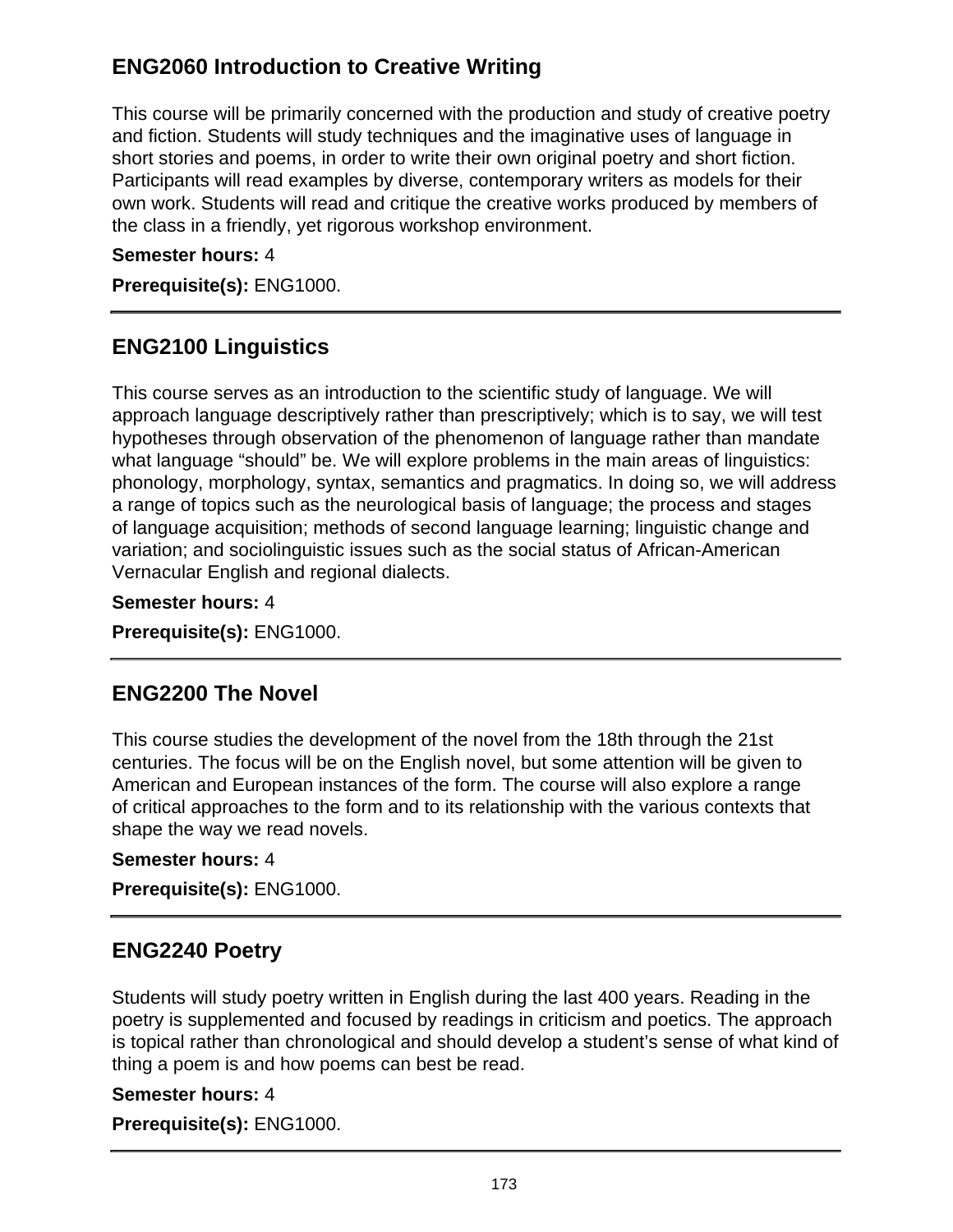# **ENG2260 Critical Approaches to Literature**

This course provides preparation in the methods and materials of literary study. While the course devotes some attention to introducing or reviewing basic analytic vocabulary, it emphasizes the application of different critical and theoretical approaches to the interpretation of primary literary texts. Along with the selected literary works, assigned readings will include a variety of scholarly secondary texts.

### **Semester hours:** 4

**Prerequisite(s):** ENG1000.

## **ENG2400 Grammar and Composition for Teachers**

This course is focused primarily upon how English sentences are structured grammatically and upon how an understanding of grammatical functioning of language can inform the teaching of the discipline of English. The course will also introduce fundamental concepts of composition theory to future teachers. Through an investigation of the relationship between an individual's grammatical knowledge and writing abilities, the course will prepare teachers to enter careers focused upon developing students' knowledge about the structures of the English language in order to enhance their skills as readers and writers.

**Semester hours:** 4

**Prerequisite(s):** ENG1000.

# **ENG3020 Advanced Academic Writing**

This course analyzes and prepares students to produce prose of the sort expected in upper- level undergraduate courses or graduate programs, primarily in the humanities and social sciences. The course emphasizes the development of a flexible and efficient style and of sophisticated expository and argumentative discourse strategies.

### **Semester hours:** 4

**Prerequisite(s):** ENG1000; IDS1610.

# **ENG3060 Intermediate Fiction Writing**

This workshop focuses on the writing of short fiction using modern and contemporary short stories as models and inspiration, which will expose students to a wide range of literary fiction.

#### **Semester hours:** 4

**Prerequisite(s):** ENG2060.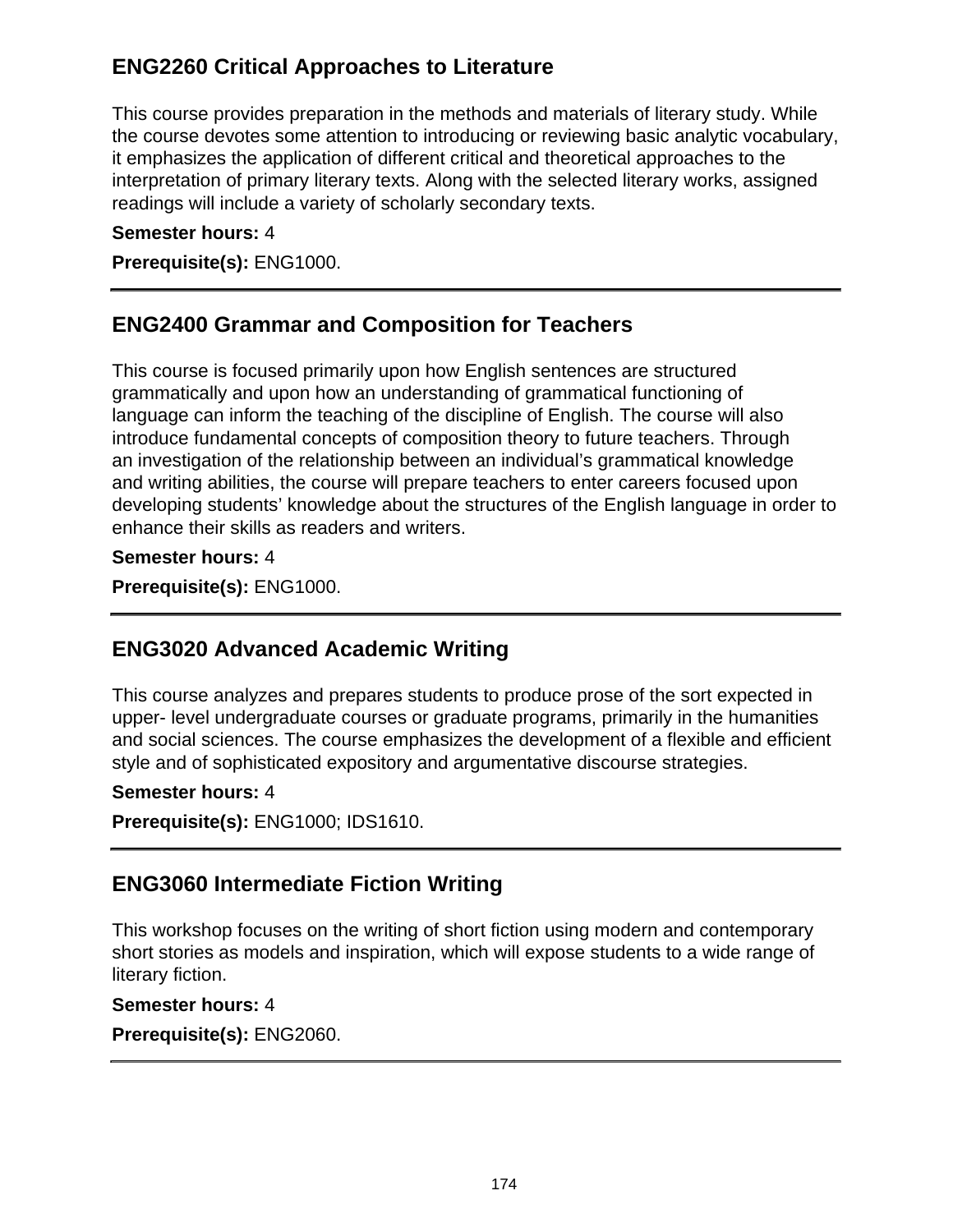# **ENG3100 Stylistics**

This course will employ the methods of linguistics to analyze literary texts and explore the linguistic choices that authors make in composing a work, and what effects those decisions have on the text and its reception. Topics that may be covered include: point of view, narration, dialogue and speech markers, implicature, speech acts, meter and prosody, figurative language, and qualitative and quantitative methods of stylistic analysis. To tie our linguistic analyses both to literary criticism and the production of literary texts, students will apply linguistic analysis to literary works of their own creation, as well as canonical works of literature.

### **Semester hours:** 4

**Prerequisite(s):** ENG1000; IDS1610.

### **ENG3200 Comparative Literature**

This course studies classic works of literature, primarily from the western tradition, ranging from the Greeks through the modernist period. Versions of the course will be organized around particular themes or issues (e.g., the Antigone or Faust story, the development and exhaustion of the epic tradition, the rise of realism in European literature, etc.). The course will also explore a range of critical and scholarly perspectives on the literature it studies.

#### **Semester hours:** 4

**Prerequisite(s):** ENG1000 and IDS1610.

### **ENG3240 Intermediate Poetry Writing**

This workshop gives students the opportunity to sharpen their skills as poets and exposes them to a wide range of contemporary poetry.

#### **Semester hours:** 4

**Prerequisite(s):** ENG2060.

### **ENG3320 American Literature: Puritanism–1865**

American Literature presents a study of Americans in their developing and changing environment from the Puritanism, to the Colonial and the Romantic periods, to the end of the Civil War. We will cover a broad range of texts: political essays, songs, captivity narratives, memoirs, myths and tales, poetry, and the emerging American novel. Writers studied may include Bradford, Bradstreet, Mather, Franklin, Jefferson, Wheatley, Douglass, Truth, Melville, Hawthorne, Emerson, Thoreau, Fuller and Whitman.

#### **Semester hours:** 4

**Prerequisite(s):** ENG1000; IDS1610.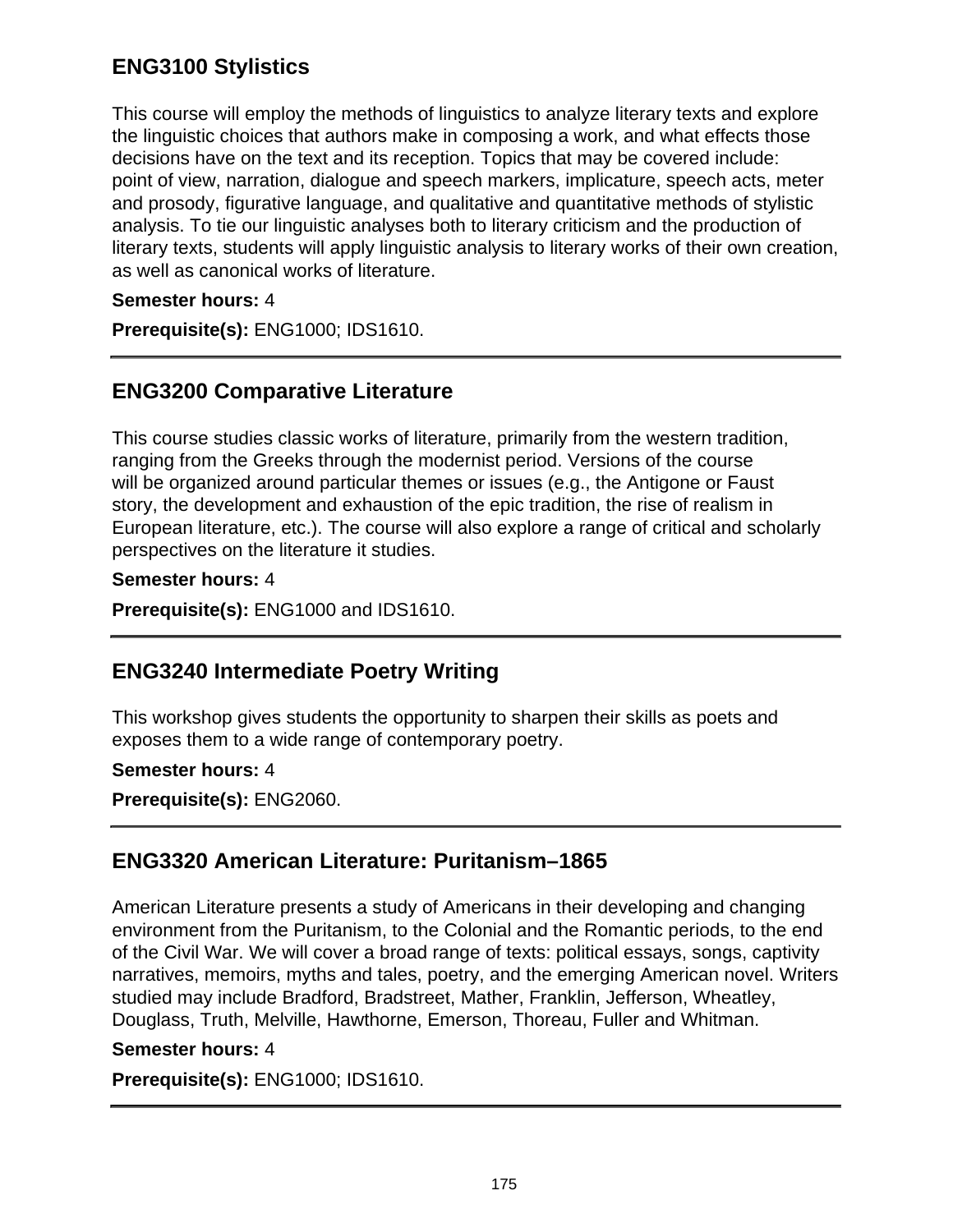# **ENG3350 American Literature: 1865–1945**

This course examines the development of American literature from the end of the Civil War through the end of World War II. The course will pay particular attention to understanding literature within historical, social, political and psychological contexts. Fiction and poetry will be the central elements of the course, though drama, essays and memoir may be included. Students will also interact with literary criticism related to the primary texts studied. The significant literary movements, or modes, of realism, naturalism and modernism will provide a framework for the course.

#### **Semester hours:** 4

**Prerequisite(s):** ENG1000; IDS1610.

### **ENG3370 American Literature, 1945 to the Present**

Students will study modern and contemporary literature written since World War II. Reading is supplemented and focused by readings in criticism. The approach may be topical rather than chronological and should develop a student's sense of what literature has been produced more contemporarily. In poetry, this might include topics such as the Beat movement, the Black Mountain poetry movement, language poetry, confessional and dramatic monologue; and in fiction, this might include the novella or the short-short story or techniques, such as magical realism, meta-fiction and minimalism.

#### **Semester hours:** 4

**Prerequisite(s):** ENG1000; IDS1610.

### **ENG3400 British Literature: Anglo-Saxons to the Renaissance**

The course provides a survey of British Literature, beginning with works from its Anglo-Saxon period, progressing through the Medieval Age in the work of such writers as Chaucer and the Gawain poet, into the height of the Renaissance in England, as exemplified by the poetry of Spenser, Sidney, and Shakespeare. Also explores the changes in the English language during this span of time. The course will also explore critical approaches to literature, especially those that emphasize the reading of literary texts within historical and cultural contexts.

#### **Semester hours:** 4

**Prerequisite(s):** ENG1000; IDS1610.

### **ENG3420 British Literature: Renaissance to the Romantics**

This course continues the survey of British literature through the study of poetry, drama, and some of the nonfictional prose written in England between the height of the Renaissance through the 17th and 18th centuries to arrive at the beginnings of the Romantic period. Authors studied may include Marlowe, Shakespeare, Milton, the Metaphysical poets, Dryden, Pope, Swift, Johnson and Blake. The course will also explore critical approaches to literature, particularly those that emphasize the reacting of literary texts within historical and cultural contexts.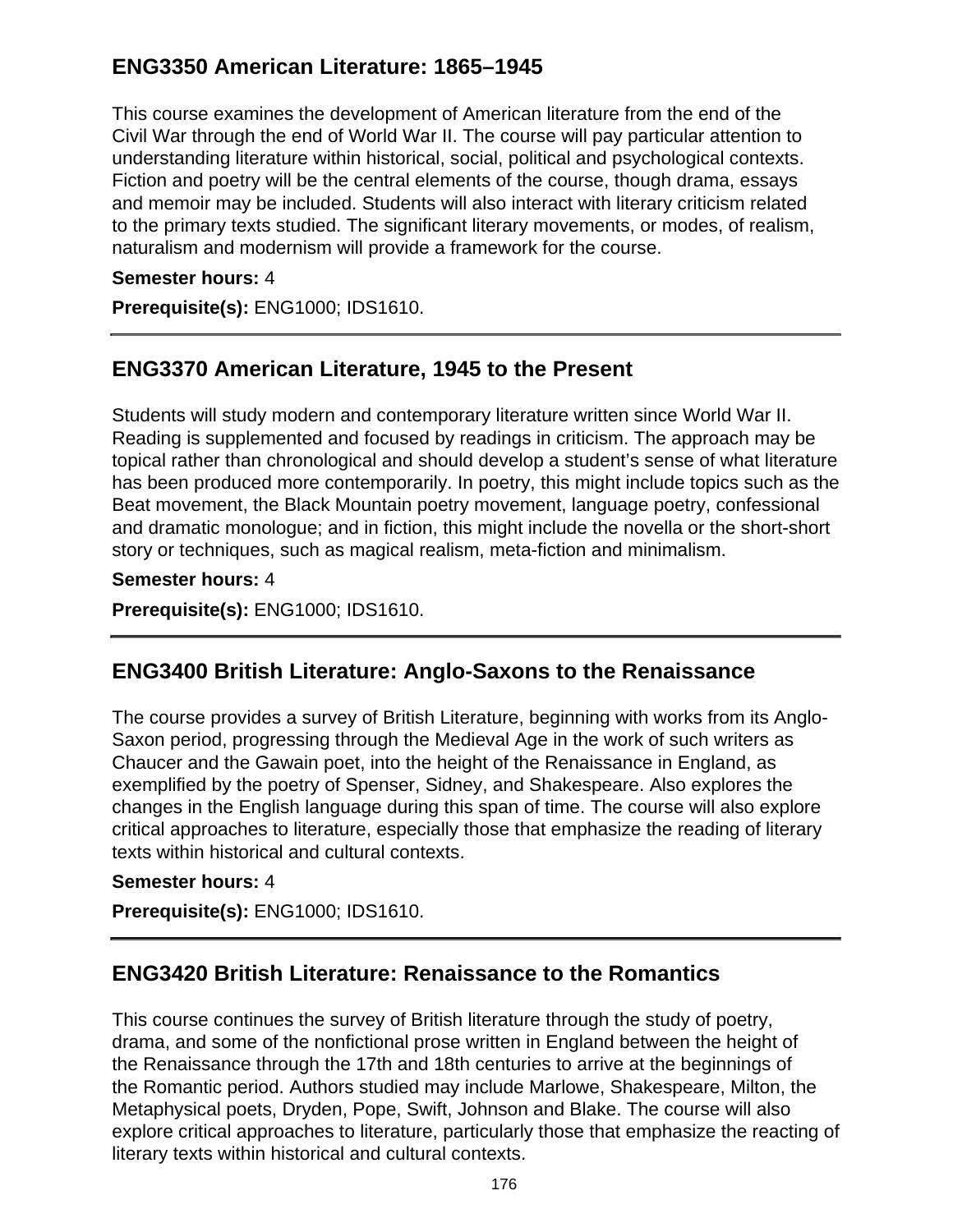## **ENG3440 British Literature: The Romantics to the Modernists**

This course continues the survey of British literature by tracing the literary developments from Romanticism through the Victorian and Modernist periods. Readings will reflect the popularity of prose fiction during these eras. In addition to Wordsworth and the Romantic poets, readings may include works by Austen, Tennyson, Arnold, Browning, Dickens, Eliot, Hardy, Conrad, Lawrence, Woolf, Forster and Shaw. The course will also explore critical approaches to literature, particularly those that emphasize the reading of literary texts within historical and cultural contexts.

#### **Semester hours:** 4

**Prerequisite(s):** ENG1000; IDS1610.

### **ENG3460 British Literature: The Modernists to the Present**

This course concludes the survey of British literature by examining British and Anglophone writers from the modernist era until the present, a period marked by two world wars, the decline of the British empire, and the emergence of a multicultural Britain. Readings may include works by Eliot, Woolf, Auden, Larkin, Hughes, Rhys, Lessing, Achebe, Rushdie, Boland and Heaney. The course will also explore critical approaches to literature, particularly those that emphasize the reading of literary texts within historical and cultural contexts.

#### **Semester hours:** 4

**Prerequisite(s):** ENG1000; IDS1610.

### **ENG3500 Contemporary World Literature**

This course studies literature since WWII, with special emphasis on the postcolonial and postmodern strands in the imaginative writing of the last half-century. The course will also explore a range of critical approaches to this work and to its relationship with the various contexts that shape the way we read it.

#### **Semester hours:** 4

**Prerequisite(s):** ENG1000; IDS1610.

### **ENG3510 Gender and Literature**

This course examines the intersections among sex, gender, and culture, as represented in literature. A range of critical frameworks — LGBTQ studies, feminisms, and masculinity studies — will be used to engage with questions of how literature represents, constructs, reinforces, and interrogates understandings of sex, sexual orientation, and gender. Students will read literary works of underrepresented authors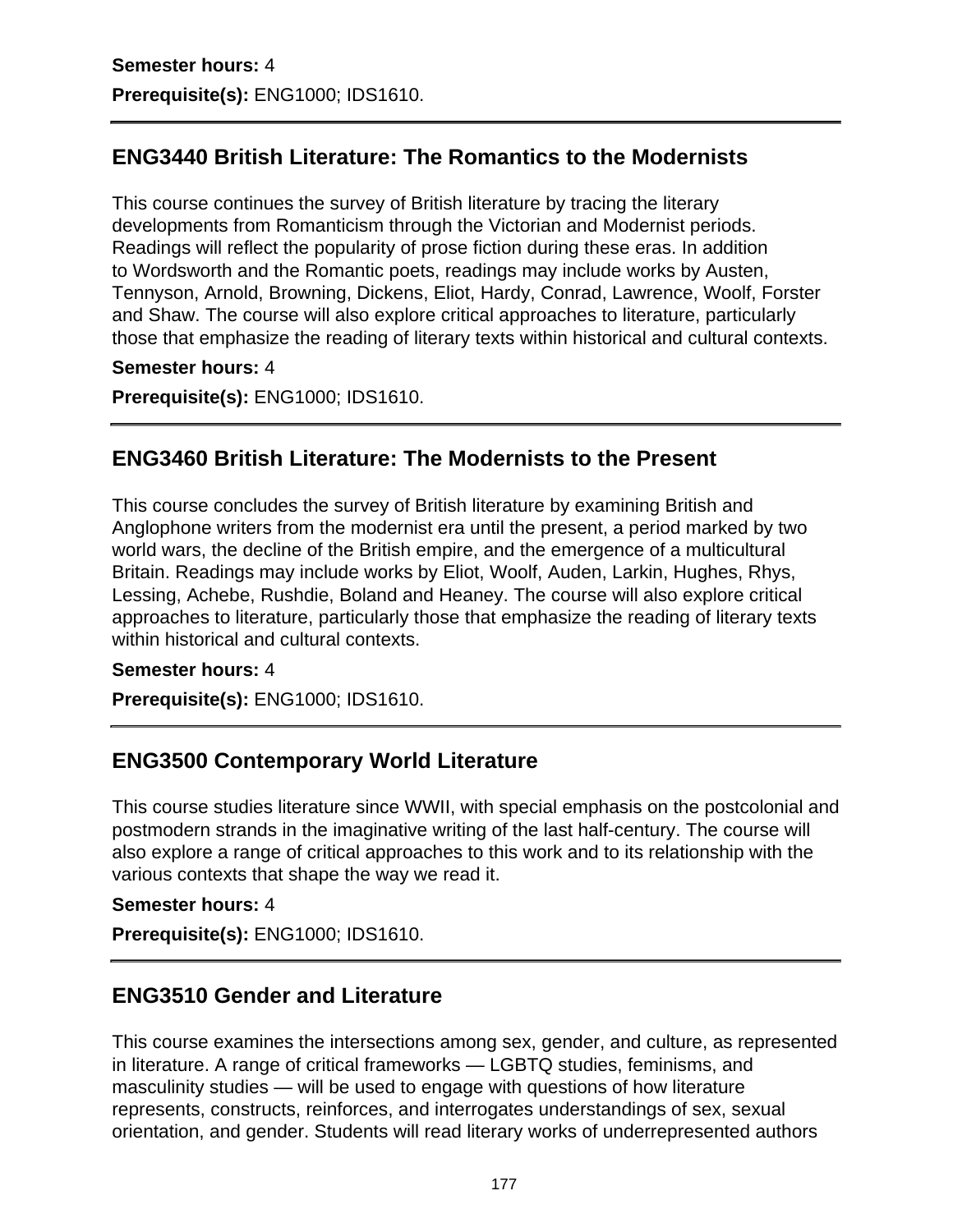from a variety of world cultures and within specific national and historical contexts. This course is also required for the Gender Studies Minor.

#### **Semester hours:** 4

# **ENG3520 Racial and Ethnic Themes in Literature**

This course addresses the development of racial or ethnic themes in different literary genres created in America and the diaspora by African American, Asian/Pacific American, Native American, Latino/American origin, or writers of other ethnic origin, from the 19th century to the present. We will focus on interpretations of texts, the world that these texts create as well as our everyday world. We will also examine the sociopolitical, historical and ethnic foundations underlying the contexts that shape these texts. Critical approaches to the interpretation of these works will include cultural criticism.

### **Semester hours:** 4

**Prerequisite(s):** ENG1000; IDS1610.

# **ENG3550 Language, Literacy and Cognition**

This course studies the ways in which the mind acquires, produces and understands language; the origins, development, uses, and—especially the cognitive consequences —of literacy; the impact of various technologies on literacy and its uses; and the interaction between literacy and schooling.

#### **Semester hours:** 4

**Prerequisite(s):** ENG1000; IDS1610.

# **ENG3820 Secondary Methods in English**

This course presents techniques that are effective in teaching in the content areas. The course includes lesson planning, classroom arrangement, curriculum design, alternative teaching strategies and evaluation. In addition to the classroom hours, there is a simultaneous practicum. This is usually the last course the student takes prior to student teaching.

### **Semester hours:** 4

**Prerequisite(s):** Acceptance into the School of Education, including passing the TAP or ACT Plus Writing with a score of 22 and combined English/Writing score of 19; maintaining a content GPA of 3.00; passing an FBI national fingerprint screening that encompasses passing a criminal background/sex offender check; passing a TB test; EDU2200; EDU2260; and EDU3720. Placement applications for the practicum are due to the School of Education placement coordinator the January before the academic year of the practicum or for transfer students upon acceptance into the School of Education.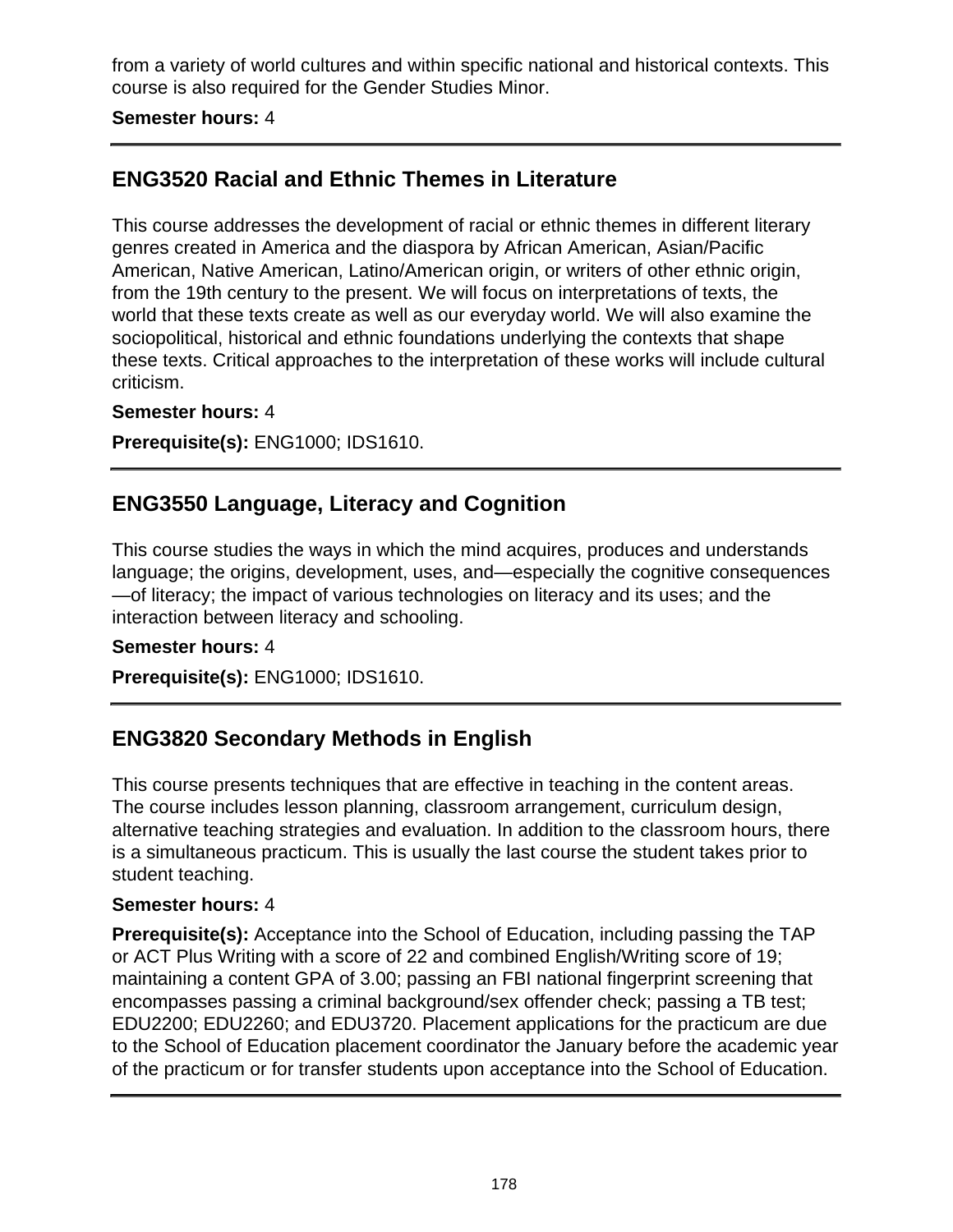# **ENG4060 Advanced Creative Writing**

This course is chiefly devoted to both the production and study of creative writing (poetry and short fiction) and the venues that publish these sorts of works. Students in this course will study contemporary collections of poetry and fiction with an eye to producing work that may be used as a portfolio for graduate school. Students will also study a variety of aspects of the "business of writing," considering the following questions throughout the term: What do writers do to make a living? How does one get published? What kinds of magazines publish creative writing, and what do people get paid? To answer those questions, the class will look at small presses and little magazines to better understand the business end of writing. In addition, students will learn about editing through involvement in service-learning practica on campus, such as editing the student literary magazine, planning a reading series, or contributing to other writing-specific projects. Guest speakers and field trips may be included.

### **Semester hours:** 4

**Prerequisite(s):** ENG3060 or ENG3240; a declared major or minor in the creative writing track; senior standing recommended.

# **ENG4990 Seminar in English**

This course will survey major theoretical positions on the structure and functions of written texts, literary and otherwise, and on the processes by which they are written and read. It will also examine significant contemporary interactions between English studies and other fields of scholarly inquiry.

### **Semester hours:** 4

**Prerequisite(s):** A declared major or minor in English; a minimum of four courses in English, including ENG2260 or equivalent, and at least two of them at the 3000-level; senior standing recommended.

# **EQS1200 Fundamentals of the Equine Studies**

This course is online and incorporates two complementary hands-on experiences over two weekends. In the online setting, this course will provide an overview of the horse with emphasis on the history and development of the horse and the equine industry; basic equine terminology and equipment; equine anatomy and physiology; and equine health, care and maintenance. During the two experiential settings, students will have opportunities to observe, question, and assist equine professionals in the field under the guidance of an instructor.

#### **Semester hours:** 4

# **EQS1300 Introduction to Horsemanship & Basic Equitation\***

In this course, students will learn about equine behavior and psychology, proper equipment usage, and basic horsemanship theories. Additionally, in this course, students will receive a strong foundation in the fundamental principles of riding, with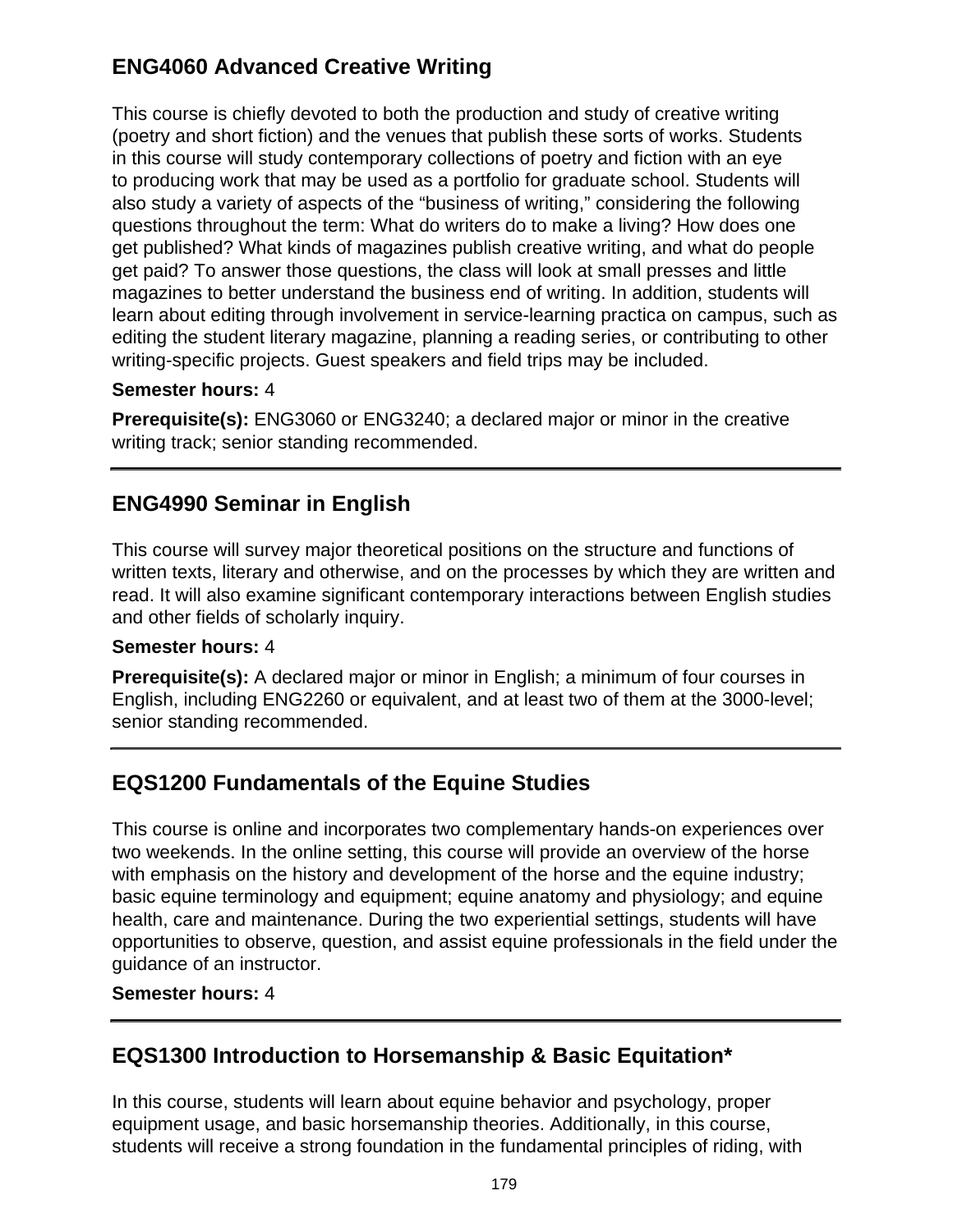a focus on riding aids, position, balance, control and learning methodologies as they relate to the horse and rider and the respective disciplines. \*Students would have the option to test out of these courses through both a written and practical skills-based exams.

**Semester hours:** 2

**Prerequisite(s):** EQS1200.

**Co-requisite(s):** EQS1300Z.

# **EQS1300Z Introduction to Horsemanship & Basic Equitation Laboratory\***

The lab time will allow students to apply the theories learned in lecture, as the student practices basic horse handling, which may include various basic training techniques used in groundwork with horses. In mounted lab time, students will apply the basic theories of riding to maintain balance, position and control through all three gaits. \*Students would have the option to test out of these courses through both a written and practical skills-based exams.

**Semester hours:** 2

**Prerequisite(s):** EQS1200.

**Co-requisite(s):** EQS1300.

# **EQS2200 Equine Business Management**

This course is a vital component in understanding professional practices in equestrian management, with the focus on effective management of clients, facilities, and regulatory bodies. Students learn about contracts and legal implications throughout the industry, financial management, professional associations, and equine properties and facilities as they relate to the goals of business and the needs of the horse.

### **Semester hours:** 4

**Prerequisite(s):** EQS1200.

# **EQS3300 Teaching Methodology for Riding Instruction**

This course will prepare students to safely and effectively instruct others in horseback riding. In this class, students will explore theories of proper instruction and facilitation of mounts and dismounts; postural alignment; gaits; natural and artificial aids; control; and technique. This course is beneficial to anyone who desires to become a riding instructor in therapeutic or recreational settings.

### **Semester hours:** 2

**Prerequisite(s):** EQS1300 and EQS1300Z; or demonstrated equivalency in knowledge and skills, or coursework.

**Co-requisite(s):** EQS3300Z.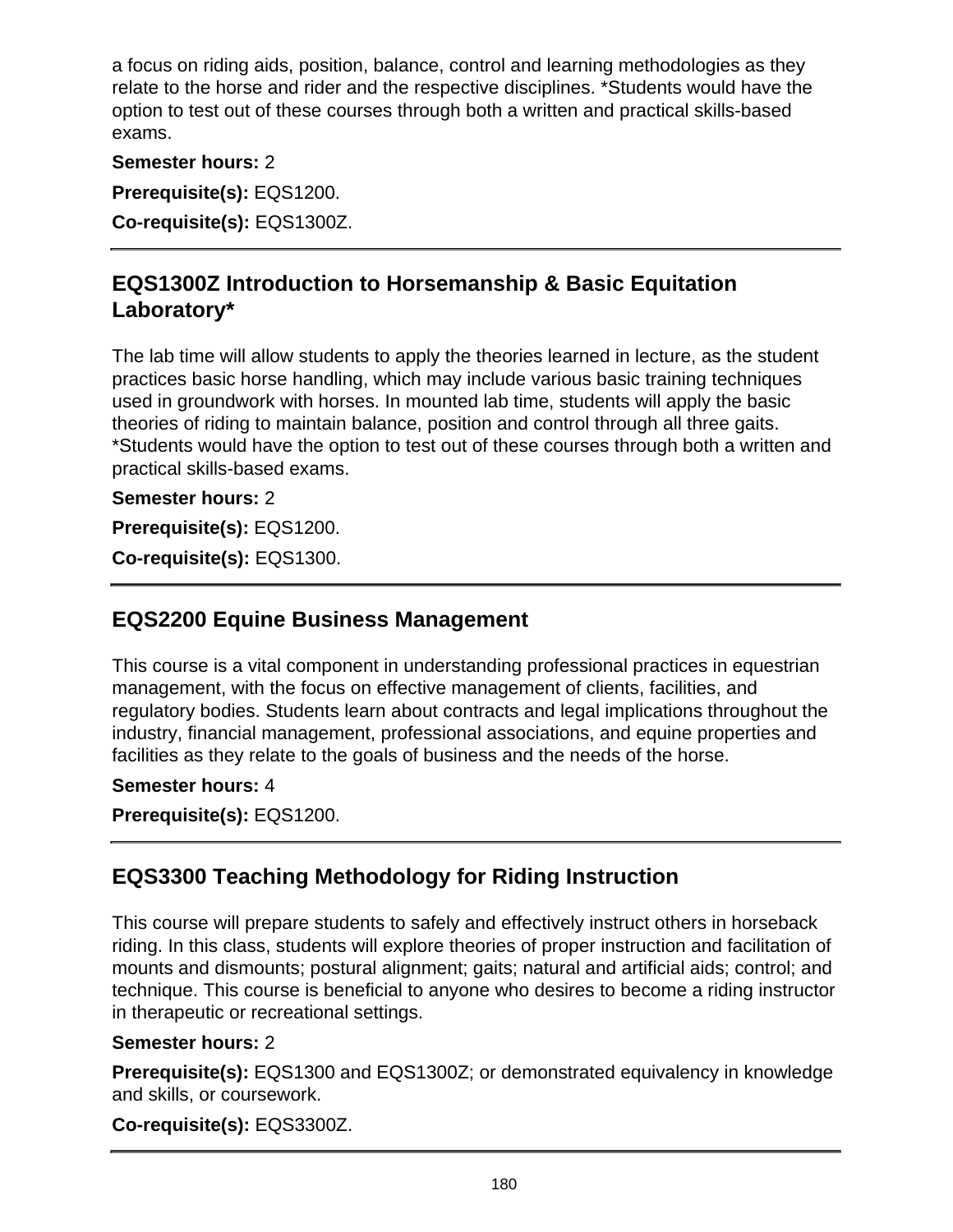# **EQS3300Z Riding Instruction Lab**

Laboratory experiences for Riding Instruction are designed to complement the content presented in the Teaching Methodology for Riding Instruction and to give students hands on experience with riding instruction. Within the lab, students will observe lessons, assist in lessons, and by the conclusion of the course facilitate basic riding instruction under the observation of a mentor.

### **Semester hours:** 2

**Prerequisite(s):** EQS1300 and EQS1300Z; or demonstrated equivalency in knowledge and skills, or coursework.

**Co-requisite(s):** EQS3300.

# **EQS3400 Introduction to Equine-Assisted Activities and Therapies**

This course will provide an overview of equine-assisted activities and therapies (EAAT) for individuals with physical, cognitive, or emotional special needs. In lecture, students will discuss the various facets of an EAAT programs, including administrative aspects, facility design, therapy horses, and teaching techniques.

### **Semester hours:** 3

**Prerequisite(s):** EQS1300 and EQS3300 or demonstrated equivalency in knowledge and skills or coursework.

**Co-requisite(s):** EQS3400Z.

## **EQS3400Z Introduction to Equine-Assisted Activities and Therapies Lab**

Laboratory and experiences for EAAT are designed to complement the content presented in the lecture and to give students hands on experience with EAAT. In the lab, students will observe different types of therapy sessions, attend training sessions to prepare them for working with special needs individuals, role-play scenarios, and work directly with special needs individuals in an equine setting.

### **Semester hours:** 1

**Prerequisite(s):** EQS1300 and EQS3300 or demonstrated equivalency in knowledge and skills or coursework.

**Co-requisite(s):** EQS3400.

# **EQS4200 Psychology, Health, and Therapeutic Riding Instruction**

This course will build on fundamental concepts of learning essential to effective horseback riding instruction, with a focus on instructing clients with special physical, cognitive, emotional and/or psychological needs. Additionally, this class will investigate human anatomy associated with postural alignment and body mechanics in horseback riding. The class will explore the psychological and health benefits of therapeutic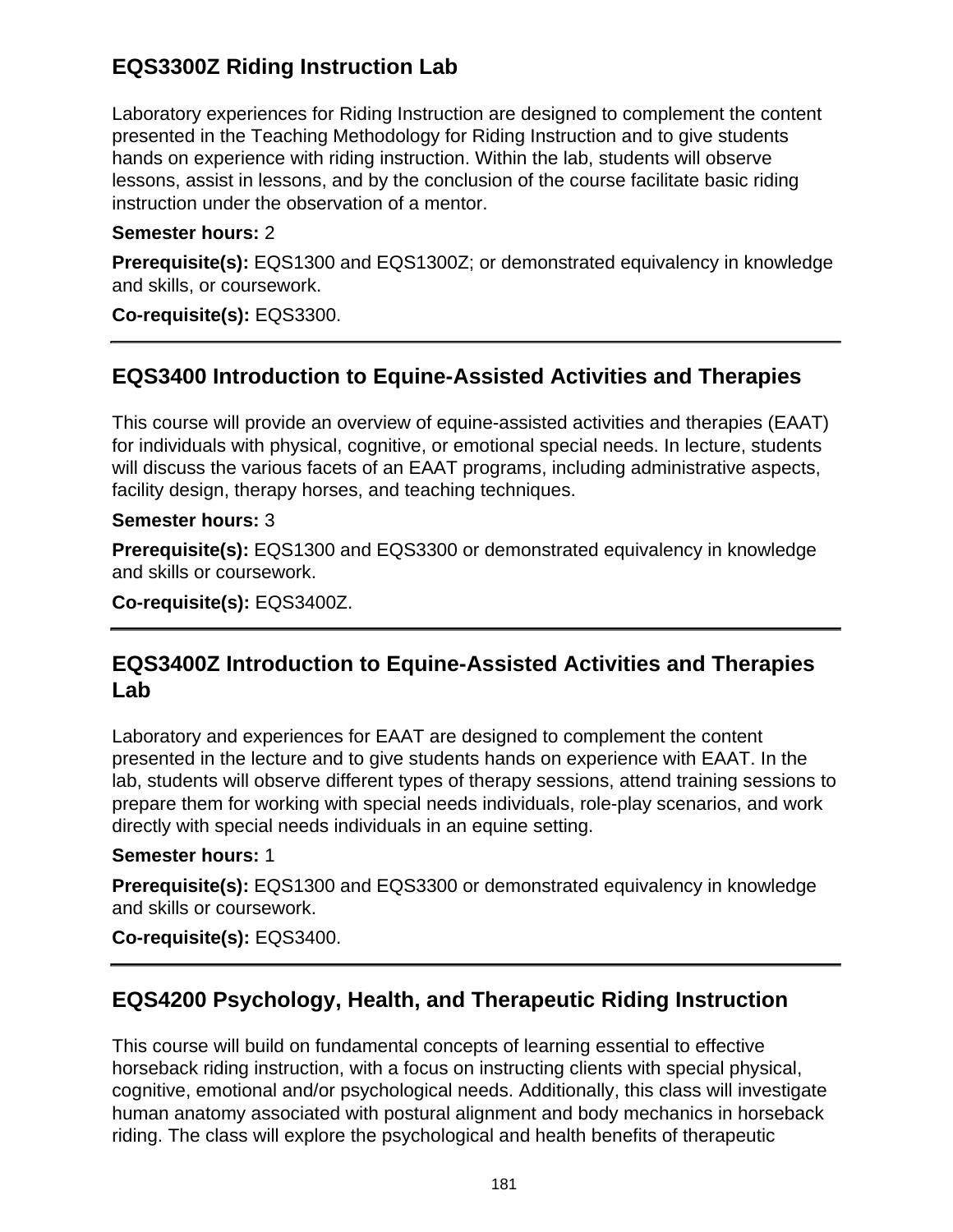riding and introduce the precautions and contraindications unique to therapeutic riding instruction.

### **Semester hours:** 4

**Prerequisite(s):** EQS3400; EQS3300; EQS1300 or demonstrated equivalency in knowledge and skills or coursework.

### **EQS4300 Intermediate Equitation and Horsemanship Activity**

This course will be predominantly hands on learning experiences. In small groups, students will practice more advanced horse handling, which may include various training techniques used in groundwork with horses, longing, long lining, and freework. Additionally in this course, students will receive a strong foundation in the more advanced techniques of English style riding. Students will practice correct usage of aids, position, balance, and control and discuss related methodologies as they relate to the horse and rider and the respective disciplines. More advanced equitation may involve learning basic dressage patterns, lateral work, and jumping.

### **Semester hours:** 2

**Prerequisite(s):** EQS1300 or demonstrated equivalency in knowledge and skills or coursework.

# **EQS4940 Internship in Equine Studies\***

Through internship hours, students will have the opportunity to work within a particular industry of interest. Appropriate internships may involve assisting in therapeutic riding centers, professional equestrian boarding and training facilities, equine events programming, or a number of other professional equine establishments. \*With permission from major and equine minor cHASrs, students may apply appropriate (SWK, REC, PSY, etc.) internship hours in fulfillment of this requirement.

### **Semester hours:** 2

**Prerequisite(s):** Faculty approval.

### **FIN3400 Principles of Finance**

This course introduces students to financial markets; time value of money; risk and return; market valuation of securities; capital budgeting, capital structure, and the fundamentals of international finance.

#### **Semester hours:** 4

**Prerequisite(s):** ACC2020; ECN2030; MTH2320.

### **FIN3450 Personal Financial Management**

This course will examine the personal financial planning process. Topics will include client interactions, time value of money applications, personal financial statements, cash flow and debt management, asset acquisition, education planning, an overview of risk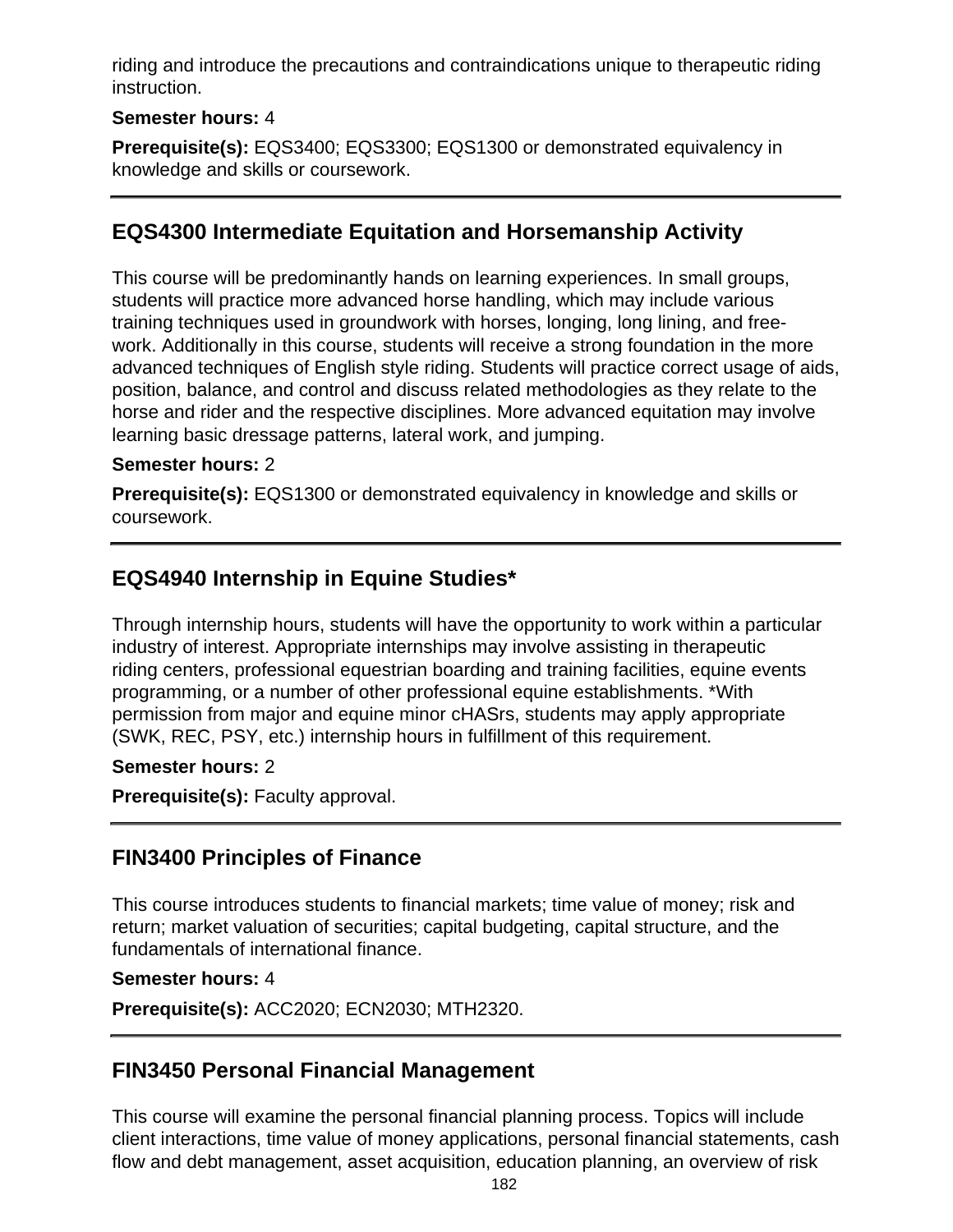management, investment planning and retirement planning, ethics, and the business of financial planning. The course is based on the model financial planning curriculum of the Academy of Financial Services and the Certified Financial Planning Board.

#### **Semester hours:** 4

**Prerequisite(s):** FIN3400.

### **FIN3480 Financial Markets and Institutions**

This course will examine the types and functions of financial institutions and the operation of financial markets. Specifically, it will study how fluctuating economic and government forces, such as the Federal Reserve and SEC, influence money and capital markets.

#### **Semester hours:** 4

**Prerequisite(s):** ECN2030.

### **FIN3560 International Finance**

This course is a comprehensive study of international finance reflecting the growing importance of global business in an integrated world economy. The curriculum will emphasize international financial basics from a managerial prospective. Key concepts for the student will be the understanding and managing of foreign exchange and political risk, corporate governance, balance of payments issues, international banking and the money market, multinational cash management, foreign direct investment, the Foreign Exchange Market, the International Monetary System, transaction exposure, translation exposure, foreign direct investment and international commercial terms.

#### **Semester hours:** 4

**Prerequisite(s):** FIN3400.

### **FIN3810 Special Topics in Finance**

This course will address a specific area of study in Finance not already covered by other Finance course offerings. The focus will be on a contemporary content area in Finance.

#### **Semester hours:** 4

**Prerequisite(s):** Topic Specific.

### **FIN3940 Finance Internship**

Students will have the opportunity to embark on new business-related experiential learning opportunities through the use of general elective business internships. Students will work with a faculty coordinator to identify an organization where they can gain pragmatic finance skills. Specific new learning objectives will be set and agreed upon by the student, site coordinator and faculty member.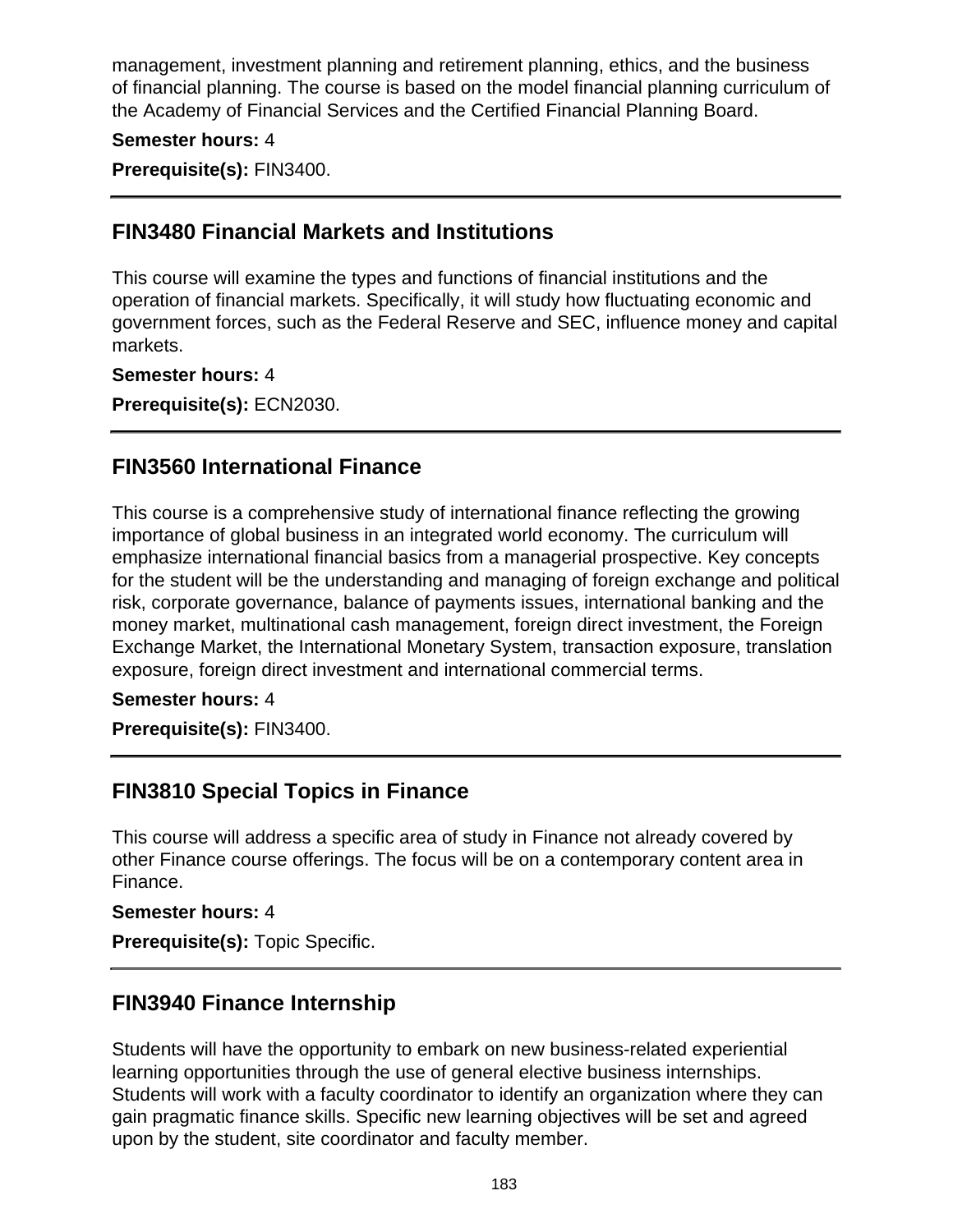# **FIN4250 Investments and Portfolio Management**

Investing within the context of an overall portfolio management approach is the focus of this course. Principal emphasis of the course is given to the risk and investment characteristics of asset classes rather than individual security selection. The course will cover the risk and return of general investment strategies, the operation and mechanics of the securities markets, and the evaluation of debt and equity securities within the context of portfolio objectives. Derivative securities, such as options and futures contracts, will be introduced.

**Semester hours:** 4

**Prerequisite(s):** FIN3400.

### **FIN4430 Advanced Corporate Finance**

The objective of this course is to provide an in-depth treatment of the major decisionmaking areas of managerial finance and some selected topics in financial theory. This course serves as a complement and supplement to FIN3400. Topics will include estimation of the cost of capital, financial leverage, dividend policy, capital budgeting techniques, working capital, short-term and long-term financing, and equity and debt financing in mergers and consolidations.

#### **Semester hours:** 4

**Prerequisite(s):** FIN3400.

### **FRN1120 Elementary French**

The fundamentals of French grammar will be taught with an emphasis on the active use of the language in all four skills of reading, writing, speaking and listening. Students will begin to develop a basic French vocabulary and to read simple French texts as well as learn cultural components of various French-speaking countries.

#### **Semester hours:** 4

# **FRN1220 Elementary French II**

Students will extend their use of their French language skills as they continue their understanding of French grammar, vocabulary, conversation, reading, composition and cultural knowledge.

#### **Semester hours:** 4

**Prerequisite(s):** FRN1120 or consent of instructor.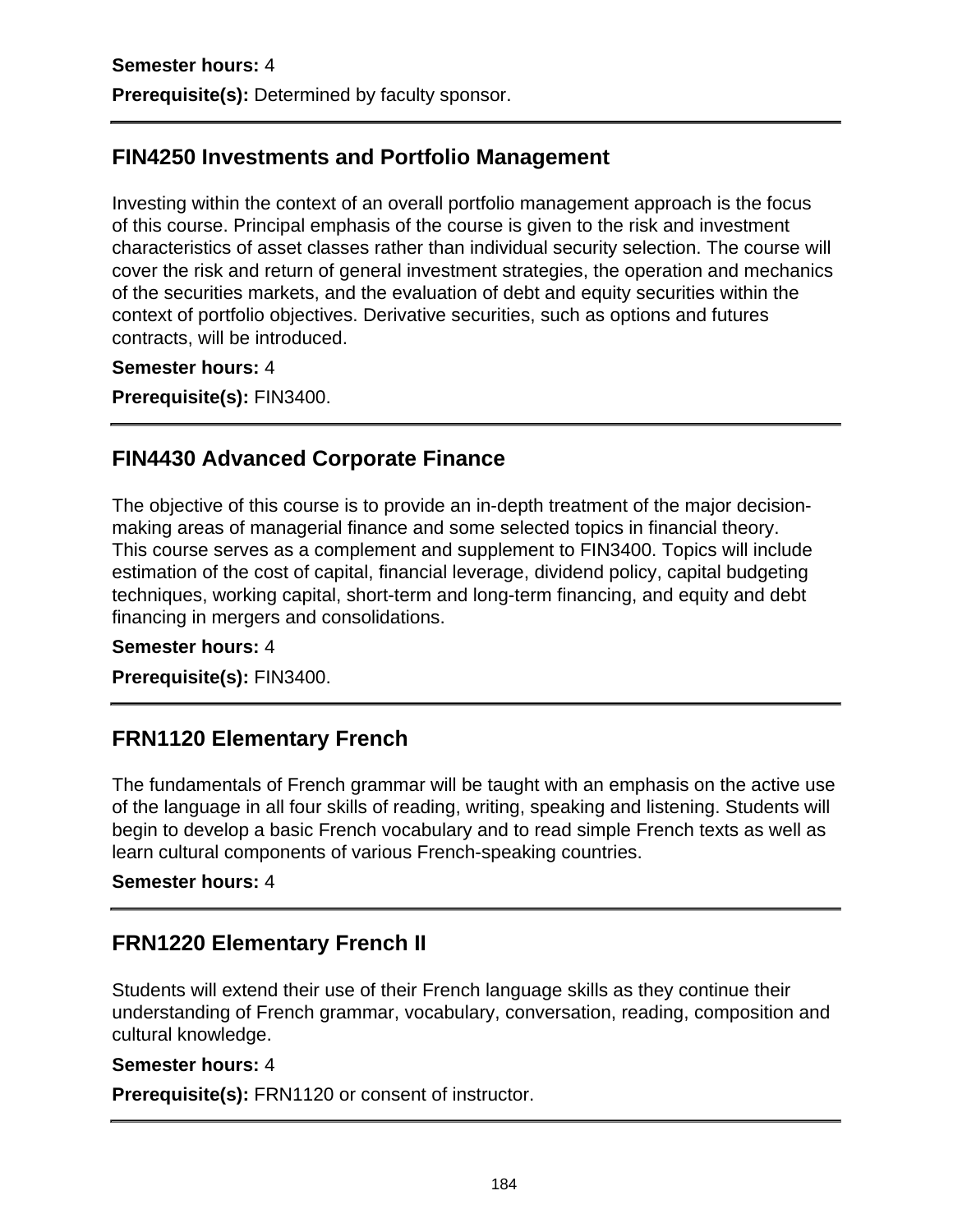# **FRN2200 Intermediate French**

This course is a continuation of FRN1220 with emphasis on developing facility in oral and written expression. The course will introduce more advanced French grammar topics that students will incorporate into their production of the language as well as their comprehension of spoken and written French. Authentic French media and primary texts from around the French-speaking world will also be central to students' learning.

#### **Semester hours:** 4

**Prerequisite(s):** FRN1220 or consent of instructor.

### **FRN2500 French Composition and Conversation**

Emphasis in this course will be on expanding the students' abilities to more complex and sophisticated patterns of both written and oral expression in French. Attention will be given to French language patterns, dialects and accents, pronunciation and syntax as well as sentence structure and the incorporation of advanced grammar. Authentic primary texts, Francophone literature and media will be incorporated into the course discussions and activities.

#### **Semester hours:** 4

**Prerequisite(s):** FRN2200 or consent of instructor.

### **FRN3700 Survey of Francophone Literature**

Students in this course will learn about the major trends and literary thoughts of several time periods in Francophone literature. Primary texts, including poetry, theater, short stories or the novel, will be included. This course will serve as an introduction to interpretive reading of French texts and will include discussions on literary criticism and critical terminology. Students will read the selected works in French and participate in class discussions, analyses and written assignments pertinent to the reading selections. All these activities will be conducted in French.

#### **Semester hours:** 4

**Prerequisite(s):** FRN2500 or consent of instructor.

### **GWC1000 GWC College Experience**

This course is designed for first-year students. In the course students will develop skills for academic success, receive support in the transition to the college community, and begin educational experiences to promote the development of intellectual sophistication. Students will begin to develop knowledge, values, and skills congruent with responsible citizenship within the college and community. These objectives will be accomplished in a number of ways through classroom and online learning as well as service learning projects.

#### **Semester hours:** 4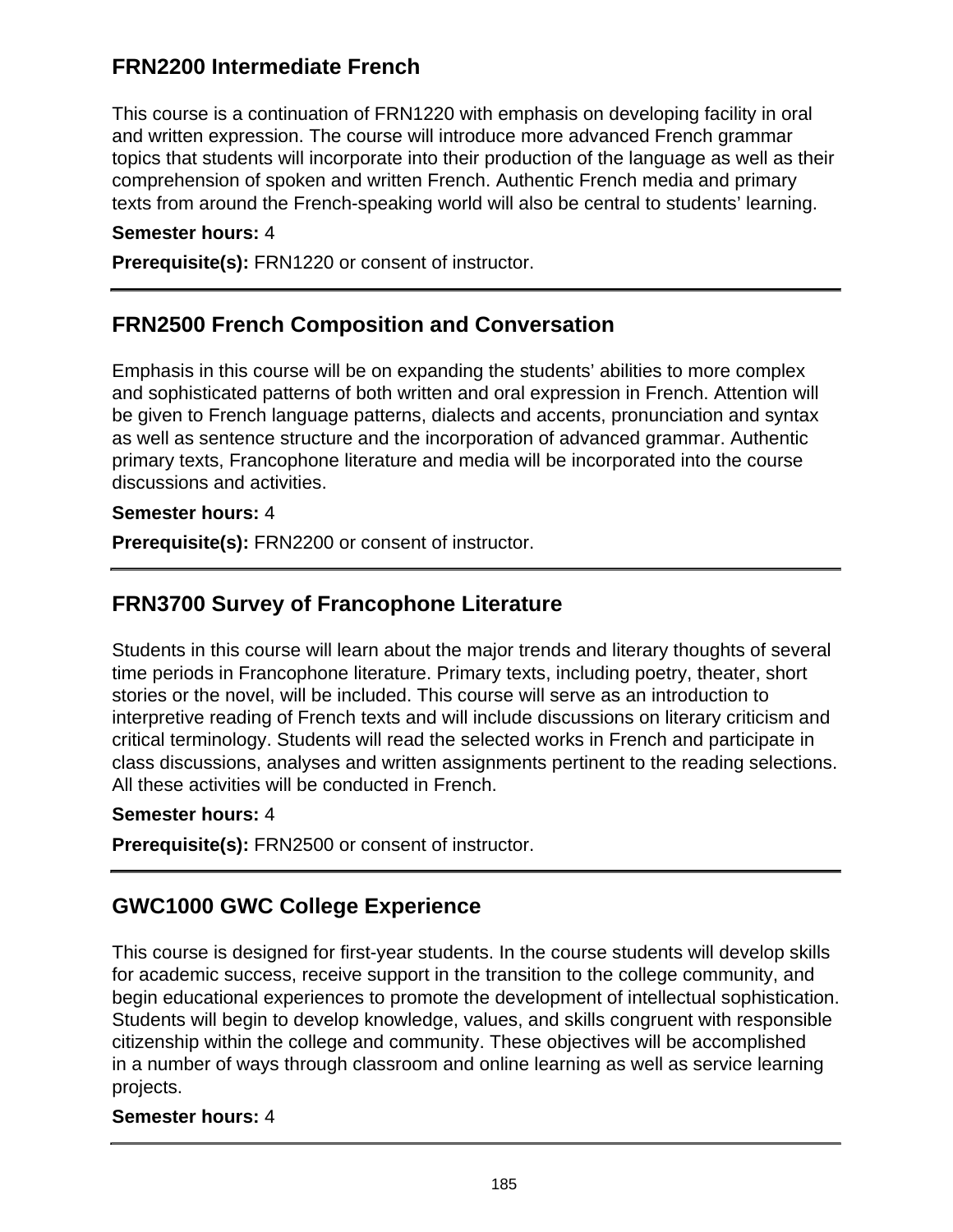# **HAS1200/BIO1810 Introduction to Animal Science**

This course covers the major biological disciplines and how the science of each of these contributes to the whole of Animal Science. Appropriate feed, housing and care for animals are discussed, as well as disease prevention. Emphasis is placed on the companion animal species, but primarily agricultural species and their care will also be explored. The course also discusses the industries that have arisen as animals' roles in society have changed, and the economic impact of these businesses.

### **Semester hours:** 4

### **HAS2400 Animal Nutrition and Fitness**

Nutrition is the study of how the body uses the nutrients in feed to sustain life and for productive purposes. The study of nutrition in animals is complex because we must study both the nutrients themselves, and how animals consume, digest, absorb, transport, metabolize and excrete them, which is different for each species. An animal's nutritional status is a key component in animal fitness, which is the ability to produce or perform at the best of their ability for the purpose for which they are being used and for their own wellbeing.

#### **Semester hours:** 4

### **HAS2810/BIO2810 Animals in Society**

Animals in Society fulfills the Ways of Understanding the Natural World requirement for the Aurora University Honors and General Education Program. Concepts of the relationship of animals and man throughout history will be explored, especially contemporary changes in those relationships, including industrial agriculture, companion animals, and concepts of animal welfare versus animal rights.

#### **Semester hours:** 4

### **HAS3200 Animal Welfare**

This course will explore the historical development and contemporary issues involving the concepts of animal welfare and animal rights, and how human and animal interactions have evolved over time. The different global perspectives on appropriate animal care and use will be explored. Issues of animal neglect and abuse will be discussed, as well as the link between domestic violence and animal abuse. A service project chosen by the class will be implemented.

#### **Semester hours:** 4

**Prerequisite(s):** HAS1200/BIO1810; and HAS2810.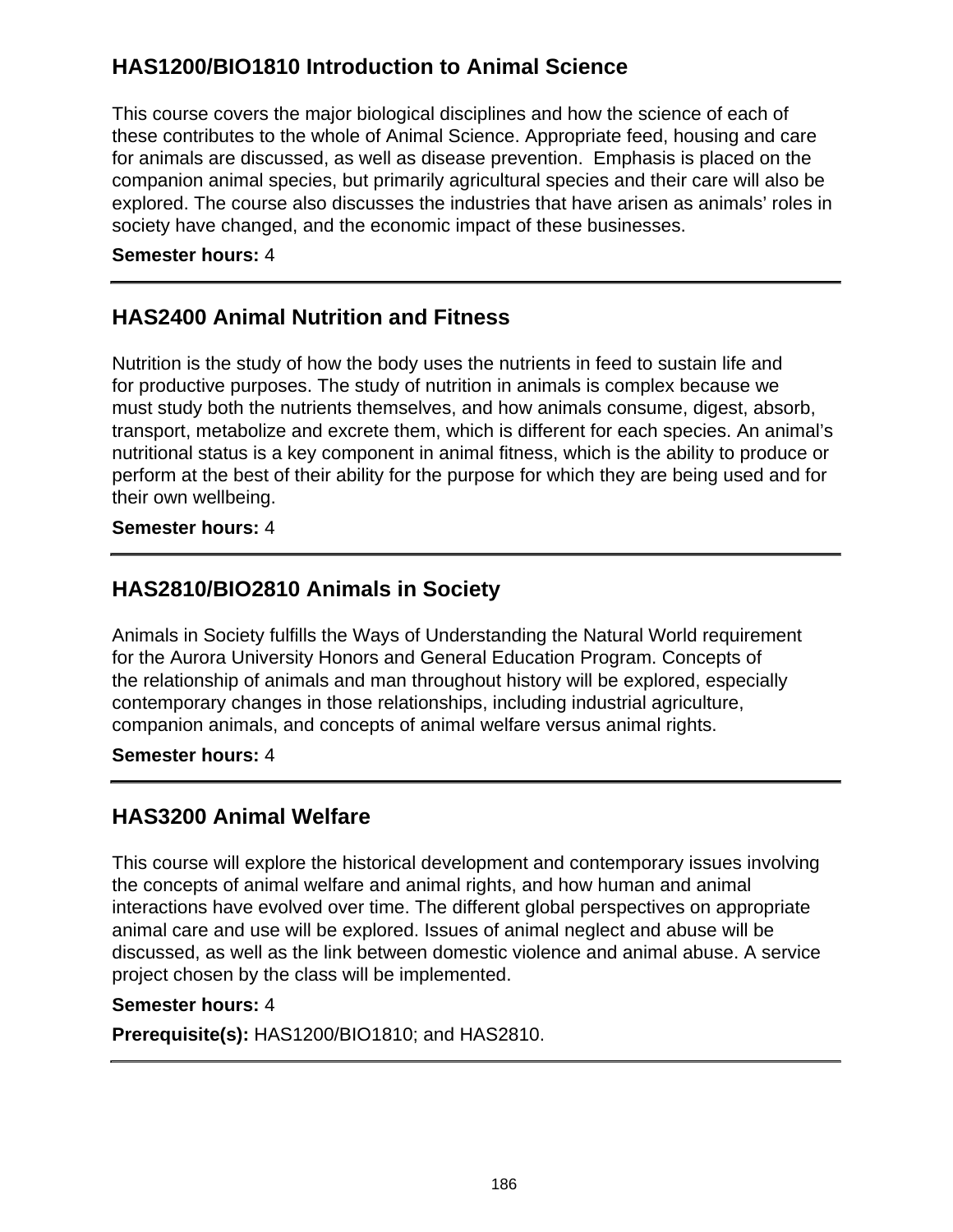# **HAS3300 Prevention and Control of Animal and Zoonotic Diseases**

This course will discuss techniques used to prevent and control animal and zoonotic diseases, particularly in populations of animals housed together. Though all domestic animals will be addressed, the course will emphasize control and prevention techniques in companion animals. Hygiene, vaccination protocols, medications, and management will be explored.

#### **Semester hours:** 4

**Prerequisite(s):** HAS1200/BIO1810; HAS2810; HAS3200; and HAS2400.

## **HAS3400 Animals and Public Policy**

There has been an increase in the identification of a number of complex issues associated with the development and recognition of the human-animal bond. With these changes, there is a recognition that ethics, culture, values, and economics greatly impact and influence that dynamic. Animals and public policy is a course designed to analyze and evaluate how those influences and trends are shaping the treatment of animals in public policy and practice, and how these policies can be developed to utilize research findings as evidence to support them.

**Semester hours:** 4

# **HAS3500 Behavior, Training, and Rehabilitation of Animals**

This course explores the scientific behavioral basis of animal training, and offers a comparison of various training techniques. Students will also explore the various modalities of rehabilitation for companion animals, particularly those involved in sporting activities.

### **Semester hours:** 4

**Prerequisite(s):** HAS3300; PSY1100; and MTH2320.

### **HAS4940 Animal Studies Internship**

Students will find and complete a 4 hour internship in a professional environment involving human-animal interactions. Students will report to a site supervisor and be overseen by a faculty member from Aurora University. It is expected that students will be exposed to animal management and handling, observing human and animal interactions, and furthering their career goals. Students are expected to present themselves as professionals and further the reputation of Aurora University and the Human Animal Studies program.

#### **Semester hours:** 4

**Prerequisite(s):** HAS3500 or SWK3600.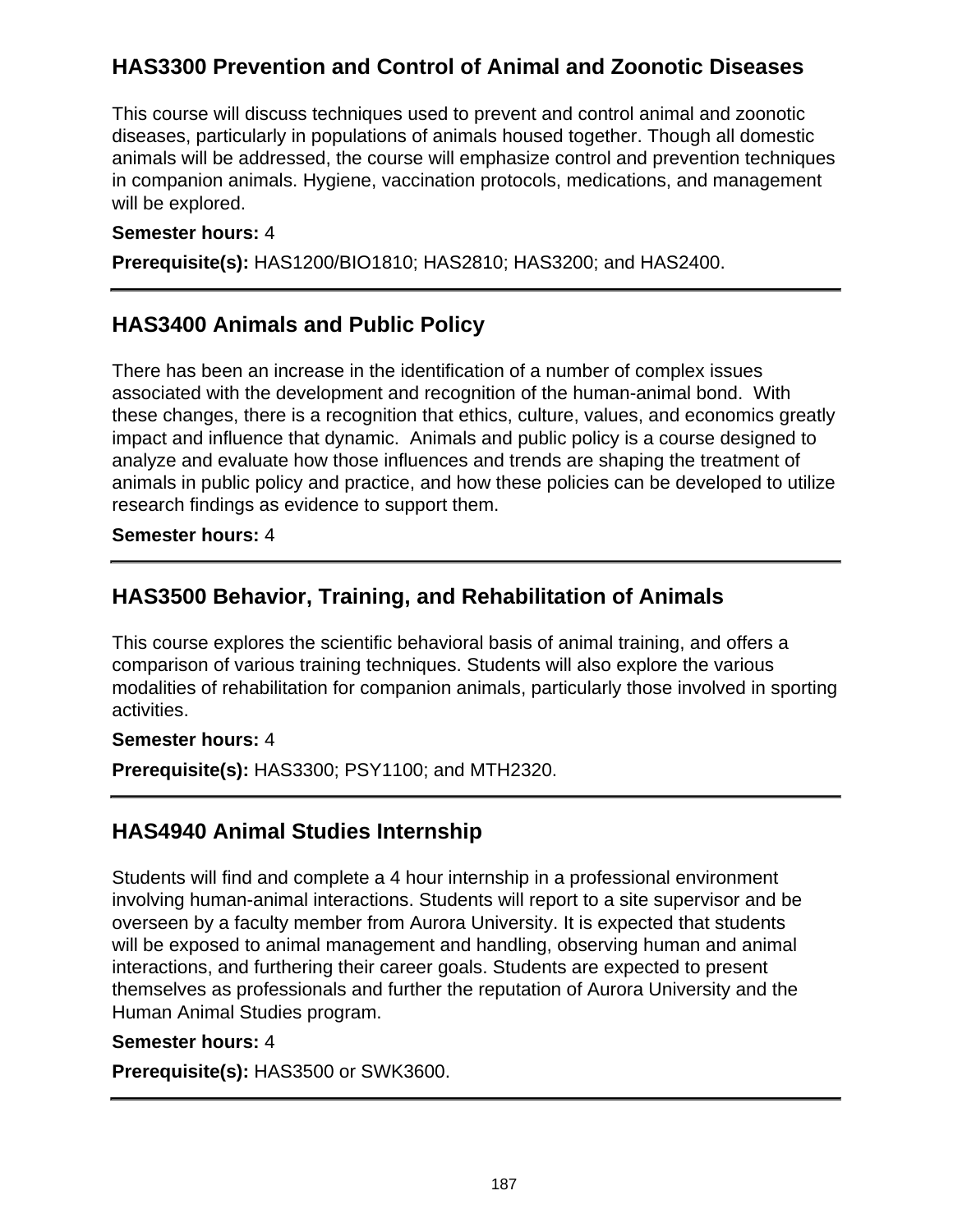# **HAS4950 Animal Studies Internship**

Students will find and complete an additional 4 hour internship in a professional environment involving human-animal interactions. Students will report to a site supervisor and be overseen by a faculty member from Aurora University. It is expected that students will be exposed to animal management and handling, observing human and animal interactions, and furthering their career goals. Students are expected to present themselves as professionals and further the reputation of Aurora University and the Human Animal Studies program.

### **Semester hours:** 4

**Prerequisite(s):** HAS3500 or SWK3600.

# **HED/PED3215 Kinesiology for Physical Education and Coaching**

The purpose of this course is to study the human body from both the musculoskeletal anatomy and biomechanical perspectives. The first half of the course is designated to the anatomical components of human movement, including bones, joints and muscles. The second half of the course is the analysis of human motion through the use of biomechanical principles and the application of proper technique, with an emphasis on proper analysis to recognize errors in those techniques and prescribe corrections. Students will be more prepared to teach and coach athletes on proper technique to improve performance and prevent injury. Finally, students will be introduced to the proper kinesiology analysis method of movement, analyzing a broad range of movements throughout the course of the semester.

### **Semester hours:** 4

**Prerequisite(s):** BIO1060 or an equivalent human biology course. This course is for physical education K–12 teacher licensure, and coaching and youth sport development majors only.

# **HED/PED3230 Physiology of Exercise for Physical Education and Coaching**

Physical education and coaching majors will identify key terms, concepts, and assessment tools for energy transfer and expenditure at rest and during physical activity. Students will study the role that the physiological support systems of the body (pulmonary, cardiovascular, and neuromuscular) play as they adapt to exercise. This course will also explore the role that anaerobic and aerobic energy systems play in fueling children, youth and adolescents for physical activity. Practical application of principles will also be presented and explored in relation to performance-enhancement substances, exercising in hot and cold environments, and weight control.

### **Semester hours:** 4

**Prerequisite(s):** BIO1060. This course is only open to physical education K–12, and coaching and youth sport development majors.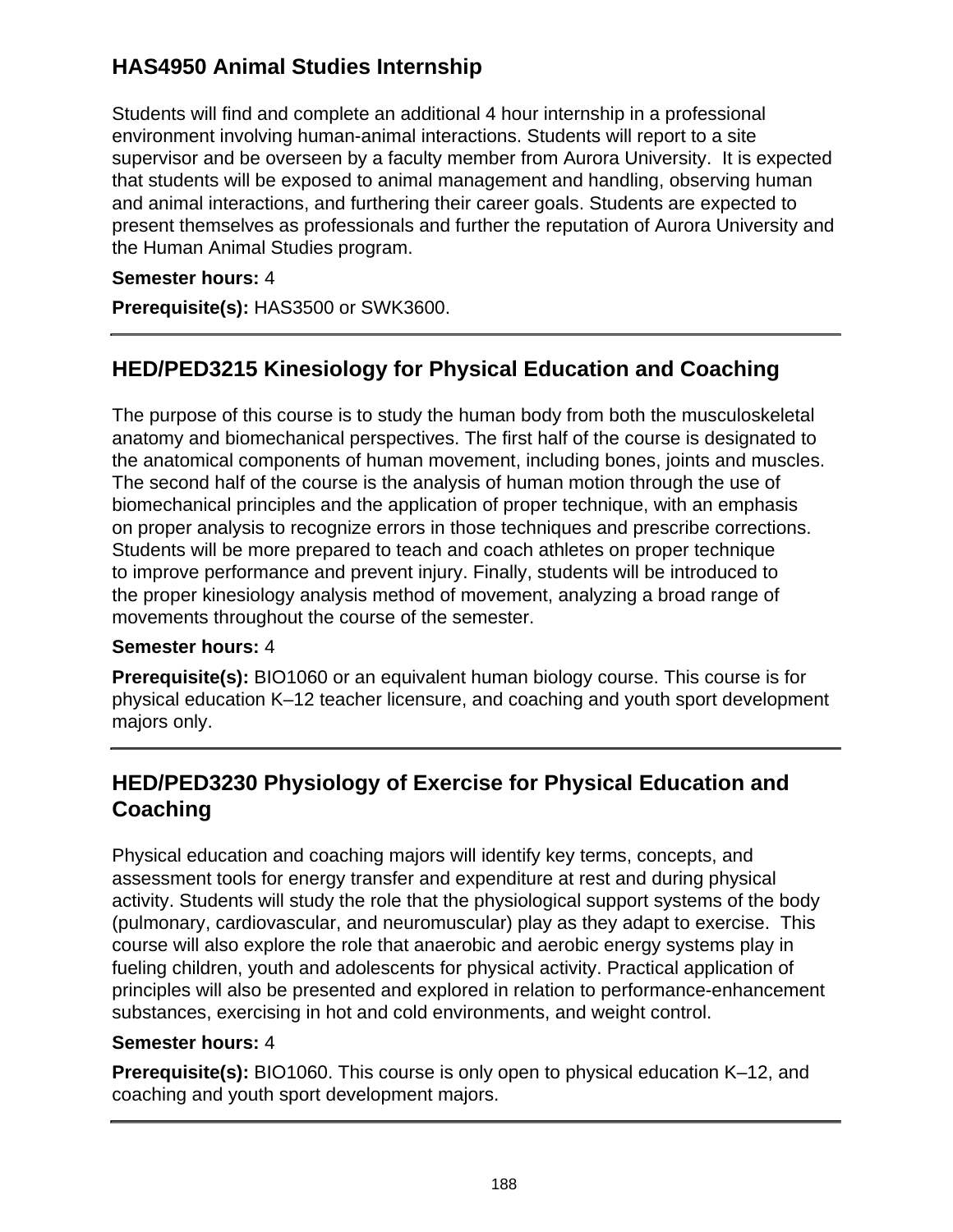# **HED1500 Health Behaviors and Social Responsibility**

Health is dictated by behaviors as well as genetics. This course examines common health risk behaviors that eventually could lead to disability or death later in life. Each of the risk behaviors will be explored for possible social, mental, physical, emotional, and environmental impacts and how each contributes to overall wellness. Social marketing is a persuasion technique to "sell" behavior modification ideas to prevent disease and disability. Students will create and market a health behavior plan for a designated group that incorporates content covered in class. Students will also look at own personal health behaviors and create a strategy to enhance personal health.

#### **Semester hours:** 2

## **HED3260 Strategies in Health Promotion**

Health promotion success is often based on the strategies of delivery and timing. This class will examine the various opportunities to promote positive health behaviors in order to reduce common diseases and conditions that affect absenteeism, productivity, and health care costs. It will examine the health promotion process that includes needs assessment, planning implementation, evaluation, participation and budget concerns. The strategy of the promotion will consider the demographics of target audiences and any cultural influences. Topics for examination will include common diseases, health weight, nutrition, physical activity, safety, mental health, and stress.

#### **Semester hours:** 4

# **HED3300 Planning for Health Education**

This course focuses on the components of planning a comprehensive health education curriculum. Students will examine a variety of teaching strategies for educating youth on the 10 components of health. The course will include instruction and activities related to classroom management, lesson planning, unit organization, development of formative and summative assessments, organizing a K–12 health education scope and sequence, and incorporating the National Health Education Standards and/or Common Core. Course activities will include K–12 school health observation(s) and will require students to obtain a required educational background check and TB test.

#### **Semester hours:** 4

### **HED4300 Methods in Health Education**

This course addresses essential information for successful teaching at the secondary school level in regard to the 6–12 learner, the curriculum and the teacher. The content will address the development of a scope and sequence plan for comprehensive school health education. Furthermore, students will develop measurable cognitive, affective and behavioral learning outcomes. Various curricular models pertaining to the 10 key content areas of health instruction will be explored. Students will incorporate technology and other educational media into the instructional process. National and state health standards will be examined in detail. Issues and methods related to the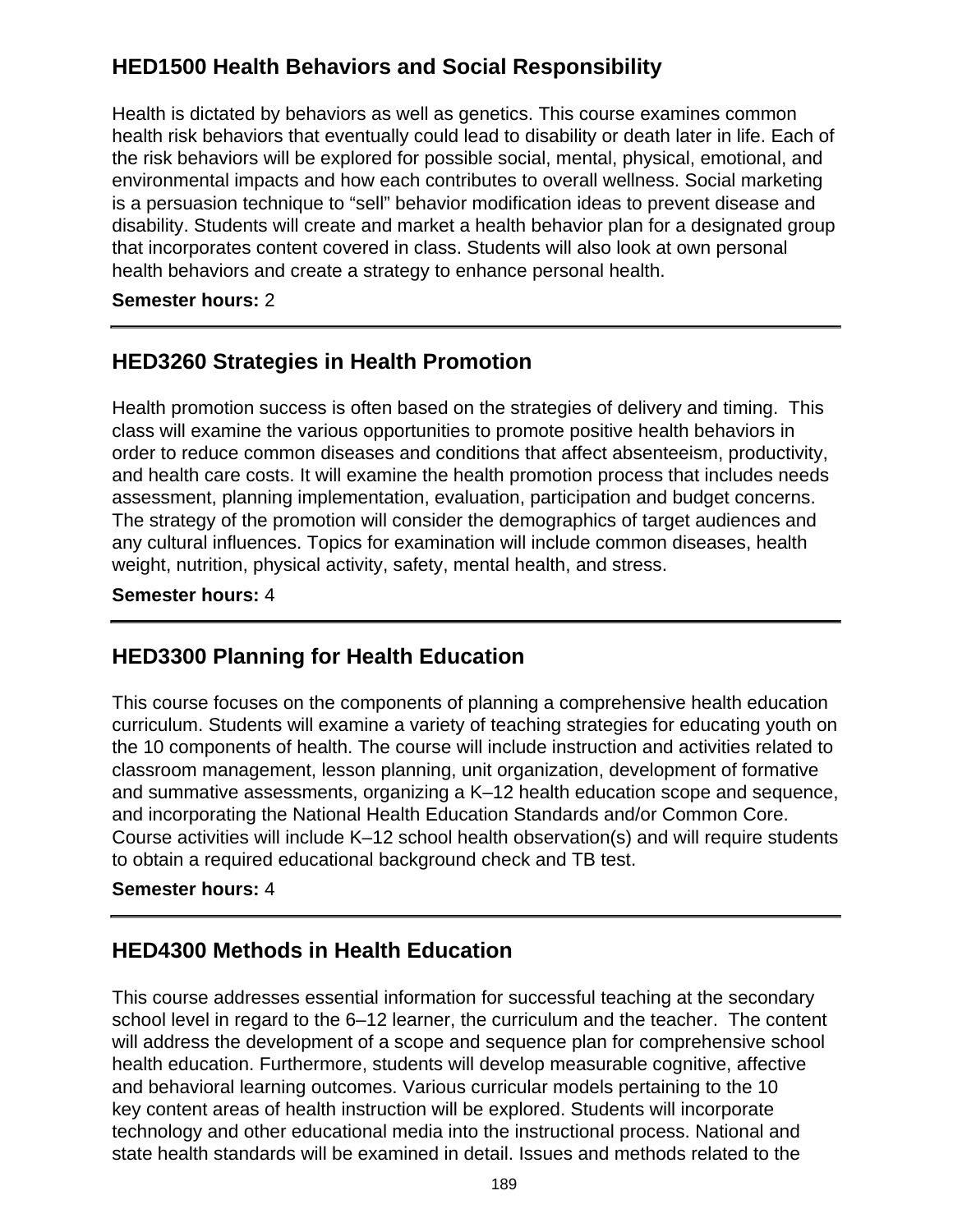planning, implementation and evaluation of comprehensive school health education will be emphasized as students develop unit plans. Teacher candidates will engage in a 25-hour, supervised methods experience in an assigned school and participation in this course will link philosophy, knowledge and pedagogy to the authentic experience of teaching health education in the secondary school. Students will do classroom observations; therefore, will require a national FBI fingerprint/criminal background check and TB test. Acceptance into the School of Education is also required.

#### **Semester hours:** 4

**Co-requisite(s):** PED3050.

### **HIS/ART3360 Renaissance, Renovation and Revival**

Cross-listed with ART3360. For description, see ART3360.

**Semester hours:** 4

**Prerequisite(s):** One prior college-level history or art history course.

## **HIS/PHL2250 Ancient Philosophy: History of Philosophy I**

This course will focus on Greek and Roman philosophy from the pre-Socratics up to the Hellenistic era. Special attention will be placed on the seminal work of Plato and Aristotle.

#### **Semester hours:** 4

### **HIS/REL2750 Topics in Religious History**

These are regular courses reflecting faculty interests. Courses are designed to provide students with an introduction to significant religious figures, events and movements, and the history of religion in specific regions or eras. Students will gain skills in analyzing both historical and scholarly sources and learn the foundational principles needed for taking more advanced courses found at the 3000-level. This course designation is repeatable for credit.

#### **Semester hours:** 4

### **HIS/REL2760 Religion in America**

This course examines the history of religion in America from the period immediately prior to European contact with its indigenous peoples to the present, examining the religious institutions, beliefs, practices, and experiences that have been formative in the shaping of American culture. Topics may include Native American religious traditions prior to European contact; Christian implication in and critiques of the European colonization of the "new world"; Christian enslavement of native peoples; religious aspects of the early colonial experience; the Puritan commonwealth; the experience of religious minorities in the colonies (e.g., Catholics, Jews); the Great Awakening; religion in the American Revolution; the Second Great Awakening; the abolition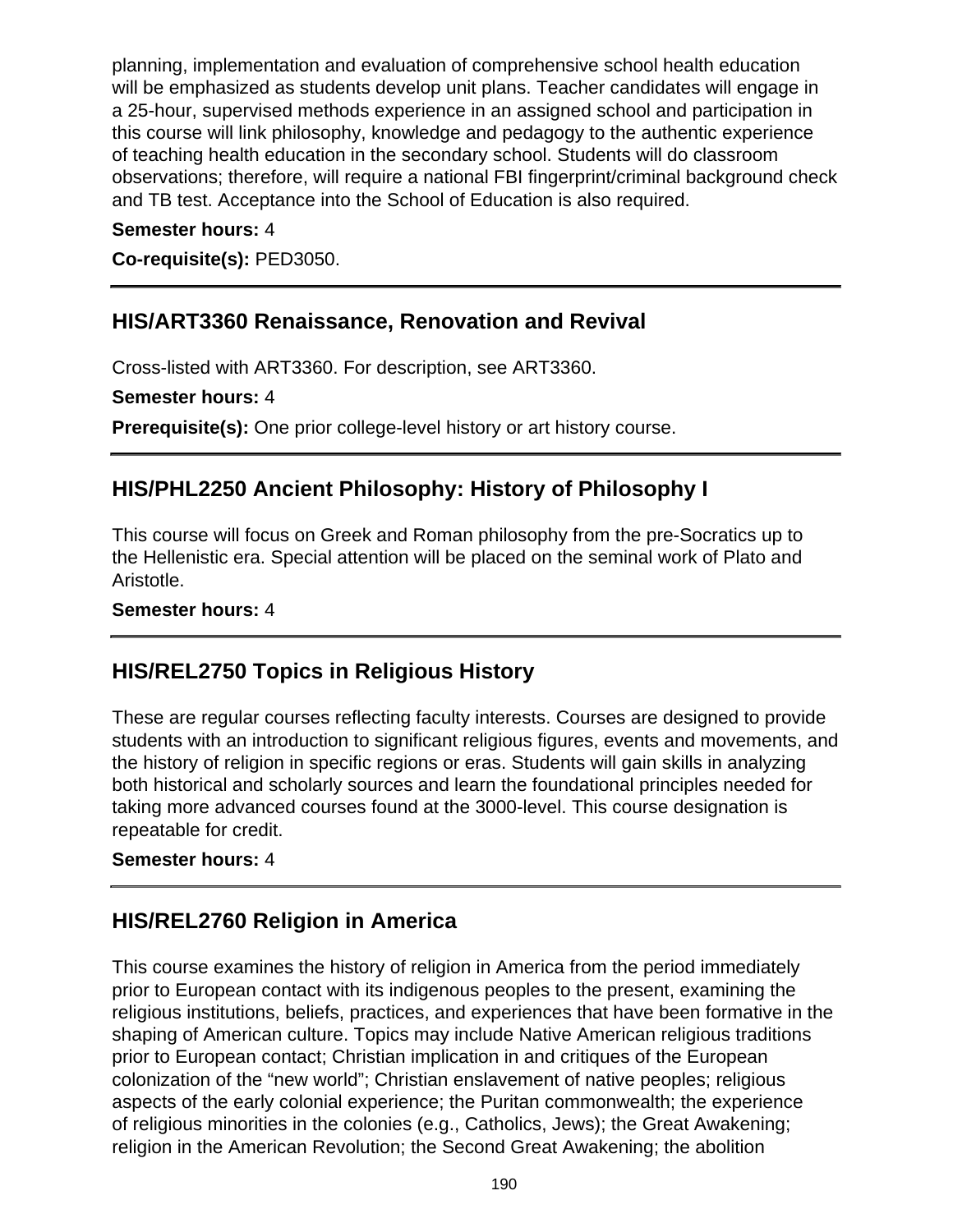movement; religion and the Civil War; challenges to traditional religious belief in the nineteenth century (e.g., Darwin, Marx, Freud); religion and the rights of women; the global missions movement; industrialization and the social gospel; fundamentalism and liberalism as responses to modernity; religion and war in the twentieth century; the rise of religious pluralism and the "post-secular" state; and Islam in America.

### **Semester hours:** 4

# **HIS/REL3800 Reformation Europe**

This course will examine the fragmentation of Western Christendom in the 16th century, a constellation of events with epoch-making consequences for the religious, political, social, and economic history of Western civilization. Topics may include the late medieval backdrop to the Reformation movements; competing theories of papal authority and secular sovereignty in the later middle ages; the rise of print technology; renaissance humanism; the life and career of Martin Luther; the "princes' reformation" in the Holy Roman Empire; the "urban reformation" in upper Germany and the Swiss cantons; the Peasants' War; the life and career of John Calvin; the Huguenot movement and the St. Bartholomew's Day Massacre; the French Wars of Religion; the Dutch Revolt; reform of the church under the Tudor monarchs; the Anabaptist movement and the "Radical Reformation"; the Counter-Reformation, Catholic reform, and the Council of Trent; the life and career of Ignatius of Loyola and the formation of the Jesuit order; the confessionalization of church and state; the effects of the Reformation on art, architecture, and music; and modern interpretations of the Reformation era (e.g., Engels, Weber).

#### **Semester hours:** 4

**Prerequisite(s):** One prior college-level history or religion course.

### **HIS/SBS3350 The Native Americans**

This is an introductory survey of the history, culture, and current social issues affecting Native Americans in North America: migration and pre-history, the relationship between Native American lifeways and the environment, the process and effects of European contact, the history of political and legal connections with the United States, encounter and conflict with Euro-American culture, social/cultural dimensions of Native American groups, diversity and common themes in Native American cultures and the current condition and prospects of Native Americans in U.S. society. Includes student projects based on the study of Native American artifacts and other primary sources.

#### **Semester hours:** 4

### **HIS1000 World History I (to 1500)**

This course surveys the history of the world from the evolution of Homo sapiens in Africa and migration across the continents; through the development of agriculture, civilizations, and world religions; to the collision of "Old" and "New" worlds in the fifteenth century.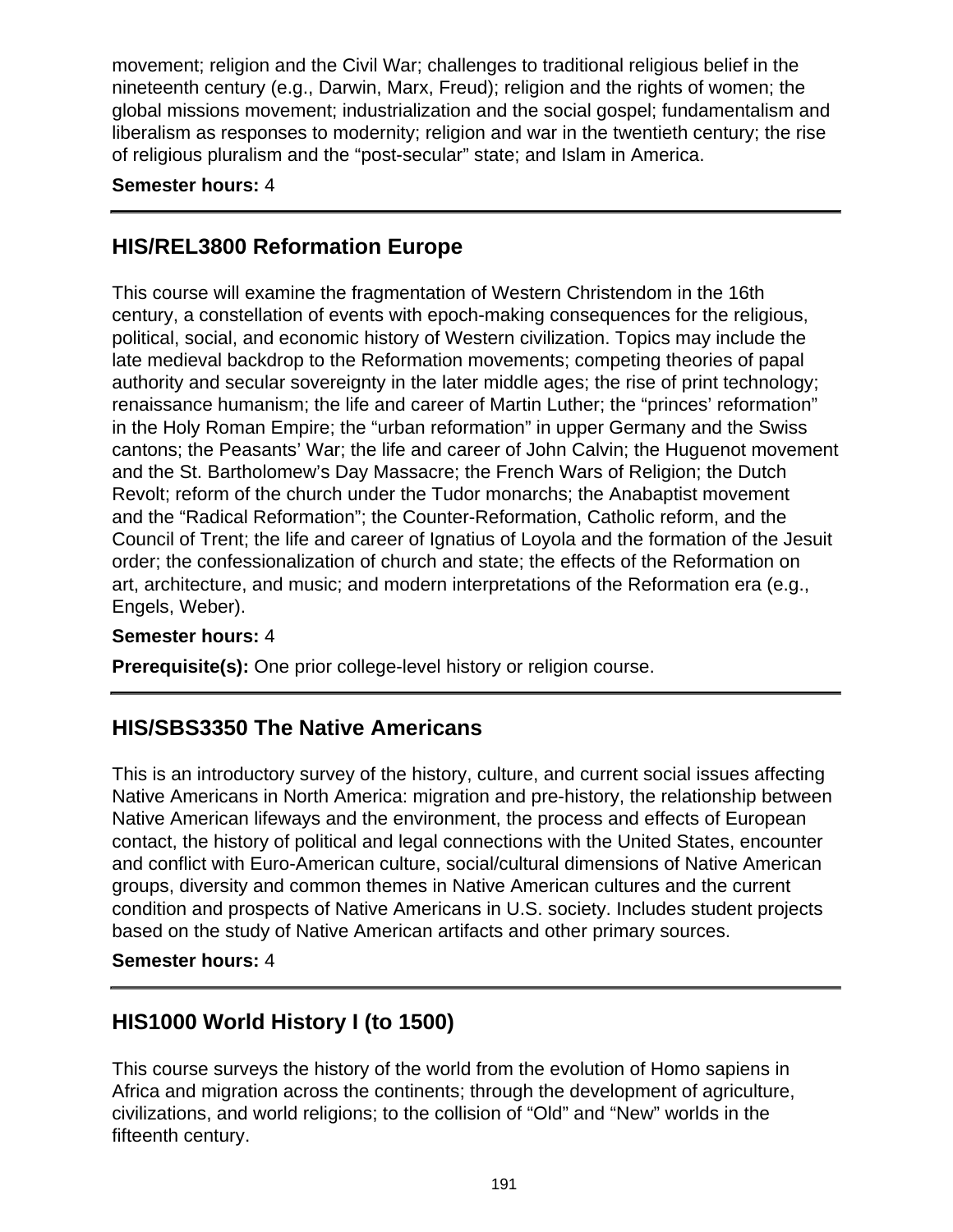### **HIS1010 World History II (since 1500)**

This course surveys the history of the "modern" world, focusing on its accelerating integration over the past five centuries, from the Columbian Exchange and rise of overseas empires in the "early modern" era; through the "dual revolution" of industrialization and democratization in the eighteenth and nineteenth centuries; through the world wars of the twentieth; to the age of the Anthropocene in the twentyfirst.

#### **Semester hours:** 4

## **HIS1200 American History I (to 1877)**

This course examines the evolution of the U.S. from its colonial origins to the end of the Civil War and Reconstruction. It looks at the Columbian Exchange and the exploration of North America, the concept of empire as practiced by Spain, France, and England in the Americas, and the founding of the British American colonies and their differences. The course compares the colonial American experience in the 17th and 18th centuries. It analyzes the causes and nature of the American Revolution and the problems associated with the founding of the nation. Students will examine the development of the American party system and economy, along with the clashing voices of growing nationalism and sectionalism. The course will analyze the causes and nature of the Civil War and the problems associated with reuniting the country.

#### **Semester hours:** 4

### **HIS1210 American History II (since 1877)**

This course examines the major political, economic, social, and cultural developments in the U.S. since 1877. It considers such political developments as imperialism, the growth in the power of the federal government (especially the presidency), the development of the Cold War, and the emergence of the U.S. as a superpower, and such economic developments as the maturation of the Industrial Revolution and the Great Depression. The course examines the causes and consequences of six wars (including the two world wars) along with the major social reform and liberation movements since 1877 and the conservative reactions produced by them.

#### **Semester hours:** 4

### **HIS2200 Introduction to Historical Methods**

This course introduces students to the tools and methods used by historians. Students will explore archives, both physical and virtual, to learn how to work with primary sources. Additionally, they will acquire the knowledge necessary to be able to analyze secondary sources.

#### **Semester hours:** 4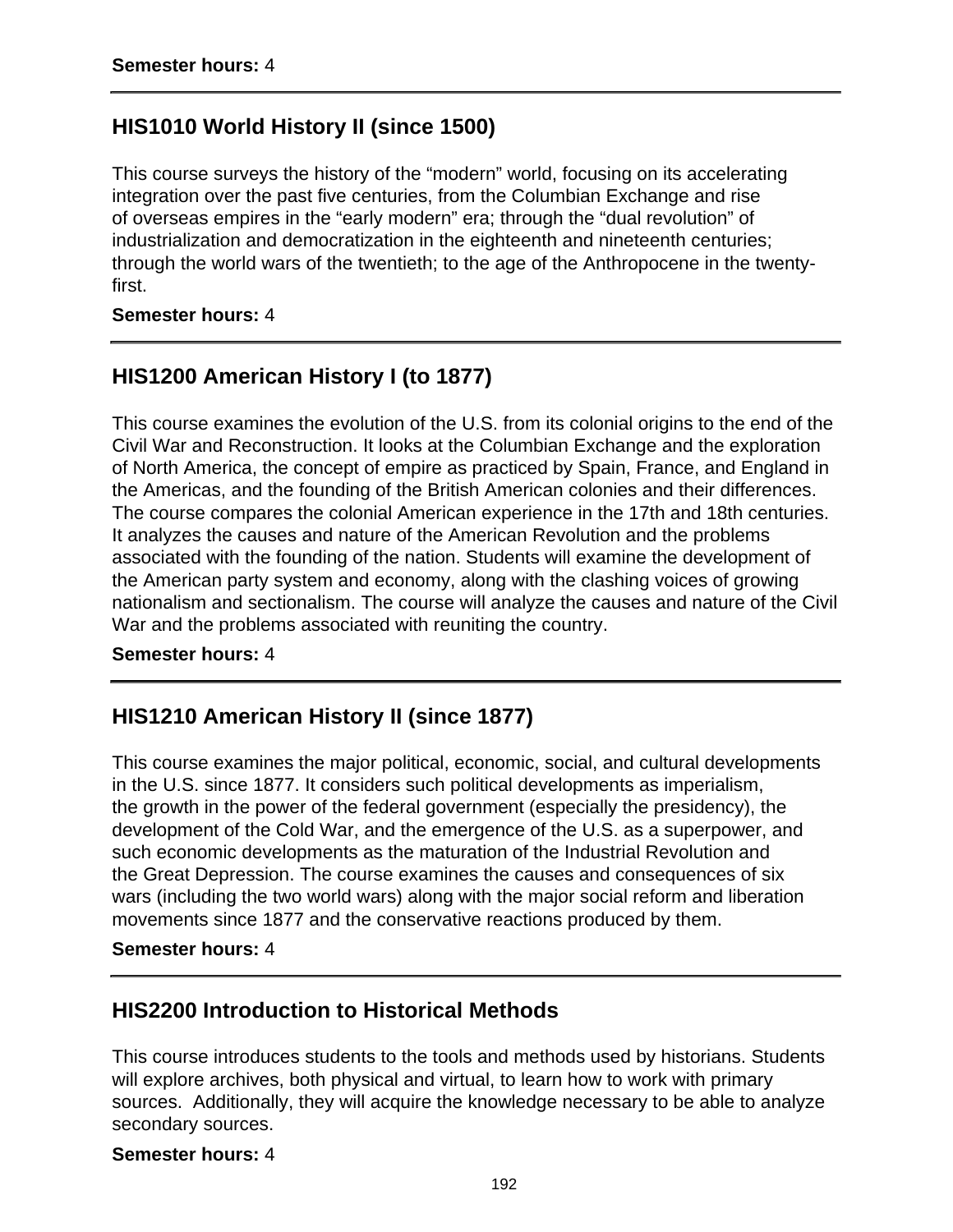## **HIS2310 Early Modern British History**

This course examines the political, social, economic, and cultural history of the British Isles (including Ireland) from c. 1500 to 1800. Course topics include the English Reformation, the Age of the Tudors and Stuarts, exploration and imperialism, the English Civil War, and the Glorious Revolution.

#### **Semester hours:** 4

### **HIS2320 Modern British History**

This course examines the political, social, economic, and cultural history of the British Isles (including Ireland) from 1800 to the present. Course topics include the formation of the United Kingdom, the rise of the British Empire and decolonization, 19th-century industrial development, the creation of the Republic of Ireland, the First and Second World Wars, post-war cultural developments, and Britain's role in the European Union.

#### **Semester hours:** 4

### **HIS2350 Africa in World History**

Out of Africa: the enterprise of being human began in the lush flatlands of Eastern and Southern Africa. Earliest fossil records are about 195,000 years ago. Yet there's a pervasive, racist notion among Europeans and Americans that Africa is the 'Dark Continent', full of people who came late, if at all, to civilization. The cultures of, say, ancient Egypt, Ghana and Mali, give the lie to this dismissive caricature. While it's true to say that writing arrived only lately in sub-Saharan Africa (frustrating historians and making some of their verdicts somewhat provisional), its very tardiness encouraged the creation of wonderful buildings, fascinating art and artifacts, and spell-binding oral stories often transmitted through the mediums of singing and dancing. We'll examine the continent's history, from the first humans to the present day. We'll give a good amount of time to recent African history, and its engagement with the rest of the world. The north of the continent, with its desert and Arab cultures, differs greatly from the peoples and scenery of sub-Saharan Africa. In many parts of Africa, traditional African religions often mingle and merge with Christian and Muslim forms of faith to produce hybrid spiritualities that emphasize healing and hopefulness. The remarkable achievements of the rainbow nation of South Africa contrast with the seeming endemic corruption and intolerance of other African states: the legacies of slavery (some of it perpetrated by Africans on their own people as well as by Europeans) and European colonialism cast a long shadow. Aids and other diseases take their toll. Yet African food and culture tell other, more hopeful tales, and we shall certainly sample the continent's cuisine and culture. African Americans have a special relationship to the continent: some have wanted to return, for example to the experiment of Liberia, while others have been content to be American yet feel the rhythms of Africa play out in their lives even many generations after their ancestors became hybrid African Americans. Not the Dark Continent at all, we shall discover. From the River Nile to Table Mountain, from Pharaoh Khufu to Nelson Mandela, taking in camels, (African) elephants and lions: the continent is vibrant, full of color, with wondrous tales to tell those who'll listen to them.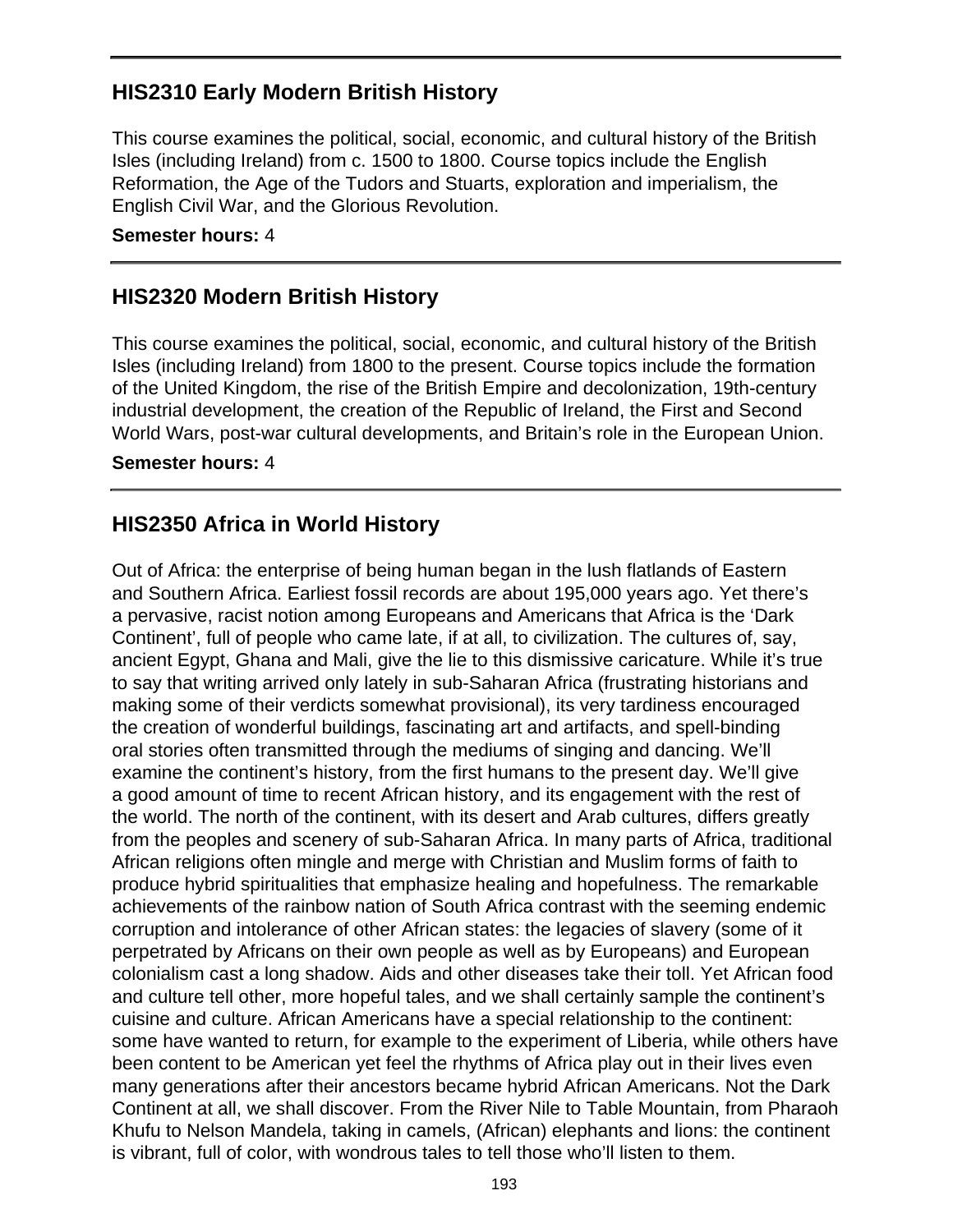## **HIS2360 Black Chicago**

This course will be an introduction to the historical experience of African Americans in the city of Chicago. Attention will be paid to early black settlers in Chicago, the impact of the Civil War and Reconstruction, the rise of black businesses, endemic racism and Jim Crow, the Great Migration, artistic and intellectual life, the Great Depression, the Civil Rights Movement, the Black Arts movement, de-industrialization, the mayorship of Harold Washington, and contemporary black Chicago life.

#### **Semester hours:** 4

### **HIS2400 History of the Ancient Mediterranean World**

This course examines the ancient societies that emerged around the Mediterranean Sea. The course will survey the ancient worlds of Egypt, Greece, and Rome through a variety of primary and secondary resources. The course will begin with the rise of Egypt and end with the fall of Rome and will focus on the connections between the three societies.

#### **Semester hours:** 4

### **HIS2700 20th Century European History**

This course examines the history of Central, Western, and Eastern Europe from the late 19th century to the present. The course will cover such topics as the First and Second World Wars, the Russian Revolution, the Spanish Civil War, the rise of dictatorships during the interwar period, the Holocaust, imperialism and decolonization, post-war culture and the rise of civic activism, the creation of the European Union, the fall of communism, and the end of the Cold War.

#### **Semester hours:** 4

# **HIS2900 Topics in U.S., European, Non-Western or Latin American History**

These are regular courses reflecting faculty interests. Courses are designed to provide students with an introduction to the histories of specific regions, eras, or themes from ancient times to the present. Students will gain skills in analyzing both historical and scholarly sources and learn the foundational principles needed for taking more advanced courses found at the 3000-level. Courses will cover such things as national histories of countries around the globe; histories of imperialism and colonialism; women's and gender history; environmental history; comparative histories; and a range of social, cultural and political histories. This course designation is repeatable for credit.

#### **Semester hours:** 4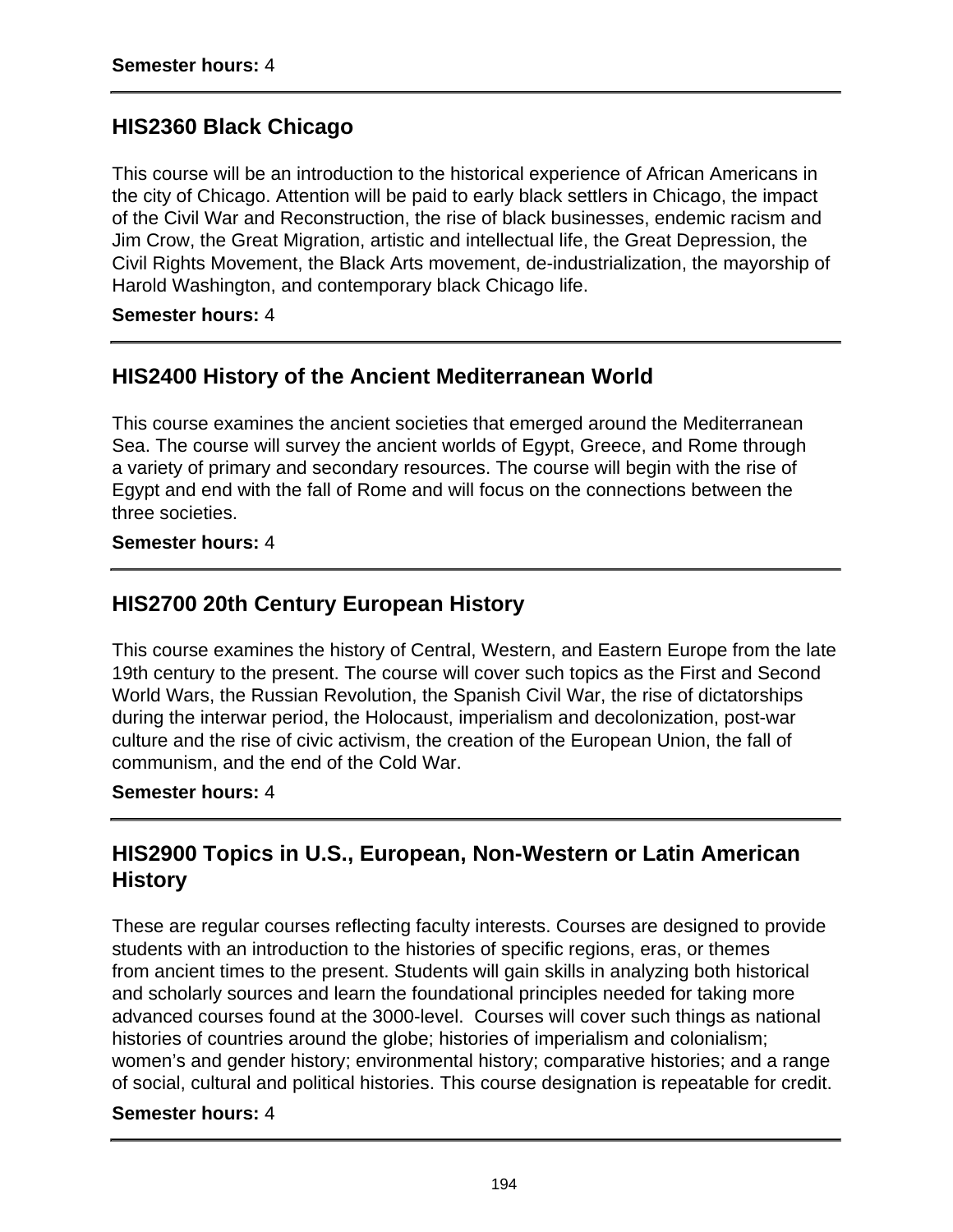# **HIS3050 American Urban History**

This course examines American city-building and the diverse populations that inhabited American cities. It compares the preindustrial city of the colonial period and early 19th century with the modern, industrial city in the 19th and 20th centuries. It considers such contributing factors to urbanization as industrialization, the transportation revolution, population growth/immigration, and new types of architecture/city planning. The course investigates such 20th-century developments as the emergence of the metropolis, the modern suburb, urban sprawl, and the modern urban planning movement.

### **Semester hours:** 4

## **HIS3100 The African-American Experience**

This course examines the history of the black experience in the U.S., tracing the history of African Americans from their African origins through their struggle against slavery and segregation to the drive for civil rights and full legal and social equality.

#### **Semester hours:** 4

### **HIS3120 History of African-American Masculinity**

This course is a reading seminar on the contemporary history of African-American men. Intensive reading, thought about this reading, and discussion will play an integral role in this class. The use of audiovisuals to illustrate certain points and to provoke discussion will be important.

#### **Semester hours:** 4

### **HIS3150 Women in American History**

This course emphasizes the average woman from the colonial period to the present her life's opportunities, values, and culture—and the changing idea of womanhood and the family as reflections of changing socioeconomic conditions in the U.S. The course examines the origins, development, and major ideas of the 19th- and 20th-century women's movements. It reviews the status of modern women in the workplace and family as well as major current women's issues.

#### **Semester hours:** 4

### **HIS3200 United States History since the 1960s**

This course examines the major social, cultural, political, and economic developments in the U.S. since the 1960s. It emphasizes the social/cultural revolution that swept the U.S. in the 1960s and its consequences (including a resurgence of conservatism) and the political developments of this era, such as the changing relationship between the President and Congress and the United States' changing role as a superpower, both during and after the Cold War.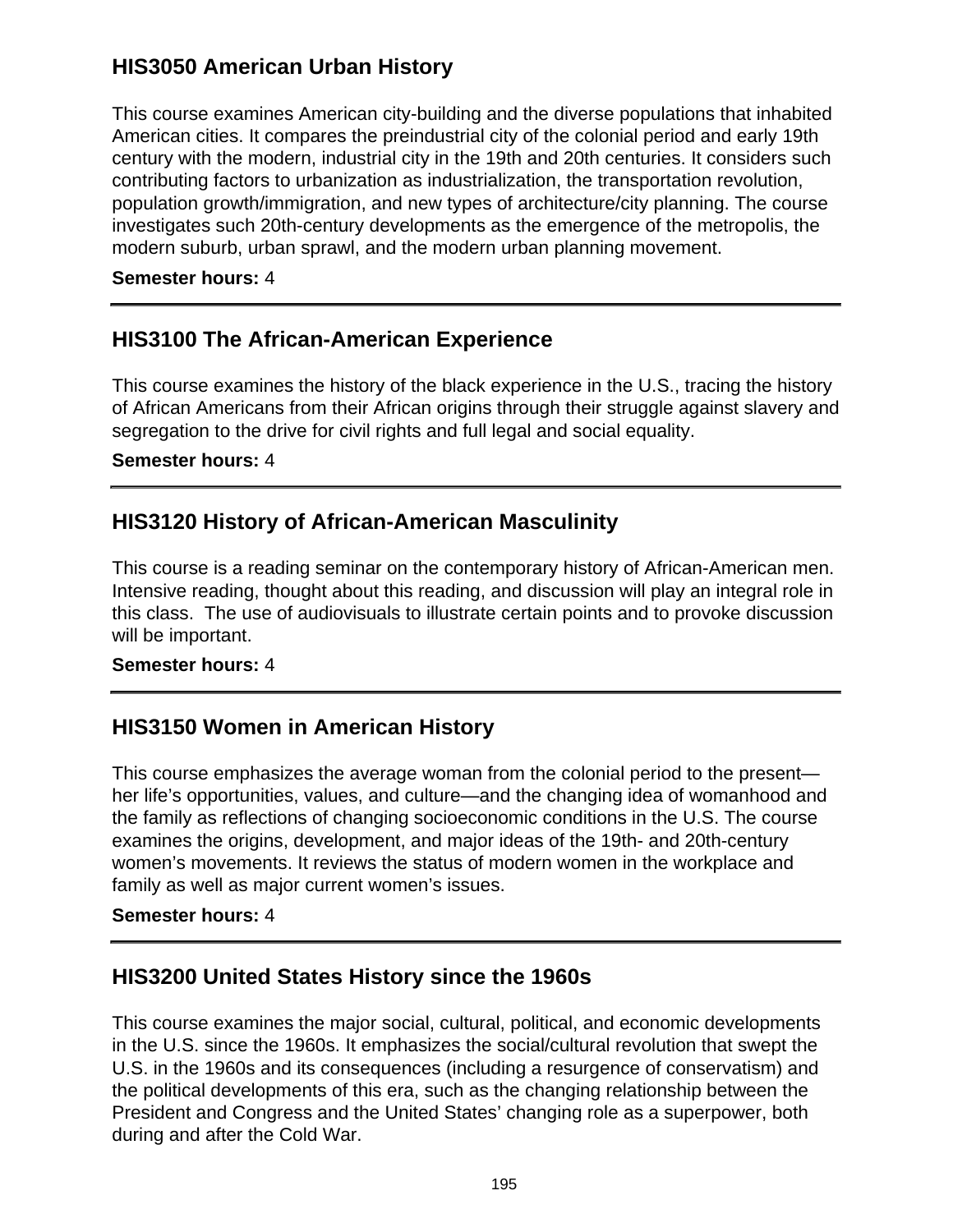### **HIS3250 Illinois History and Government**

This course provides an overview of Illinois history and government from the colonial era to the present. It emphasizes the geography of Illinois, the political and economic development of the state, and the various groups of people across the centuries who have made Illinois their home. Surveys the major historical figures in Illinois history.

**Semester hours:** 2

### **HIS3300 The American West**

This course examines the Old West of the 19th century, discussing both myth, reality, and the New West of the 20th century. It investigates the exploration and settlement of the Old West, including the mining, ranching, and farming frontiers. It reviews the various Native American cultures in the Old West and their changing relationship with the U.S. government (including the Indian wars and reservation system). The course examines the ways in which the West changed in the 20th century, considering such issues as growing corporate and governmental power, the environmental movement, and urbanization.

**Semester hours:** 4

### **HIS3400 Problems in History**

This is a reading seminar that focuses on a major era, issue, or event in history. This course is based on such readings as historical monographs, journal articles, and primary sources. Such issues as interpretation, bias, sources, and documentation will be discussed. There will be extensive reading on the selected topic (which will change each time the course is offered).

#### **Semester hours:** 4

**Prerequisite(s):** HIS2200.

## **HIS3450 Latin American History**

This course examines the establishment of European power and civilization in Latin America, the wars for independence, and the major developments during the 19th and 20th centuries. This course will also cover the contributions of indigenous peoples and those of African descent to Latin American culture. This course emphasizes major trends and developments in the various Latin American countries rather than the details of each of the present republics.

#### **Semester hours:** 4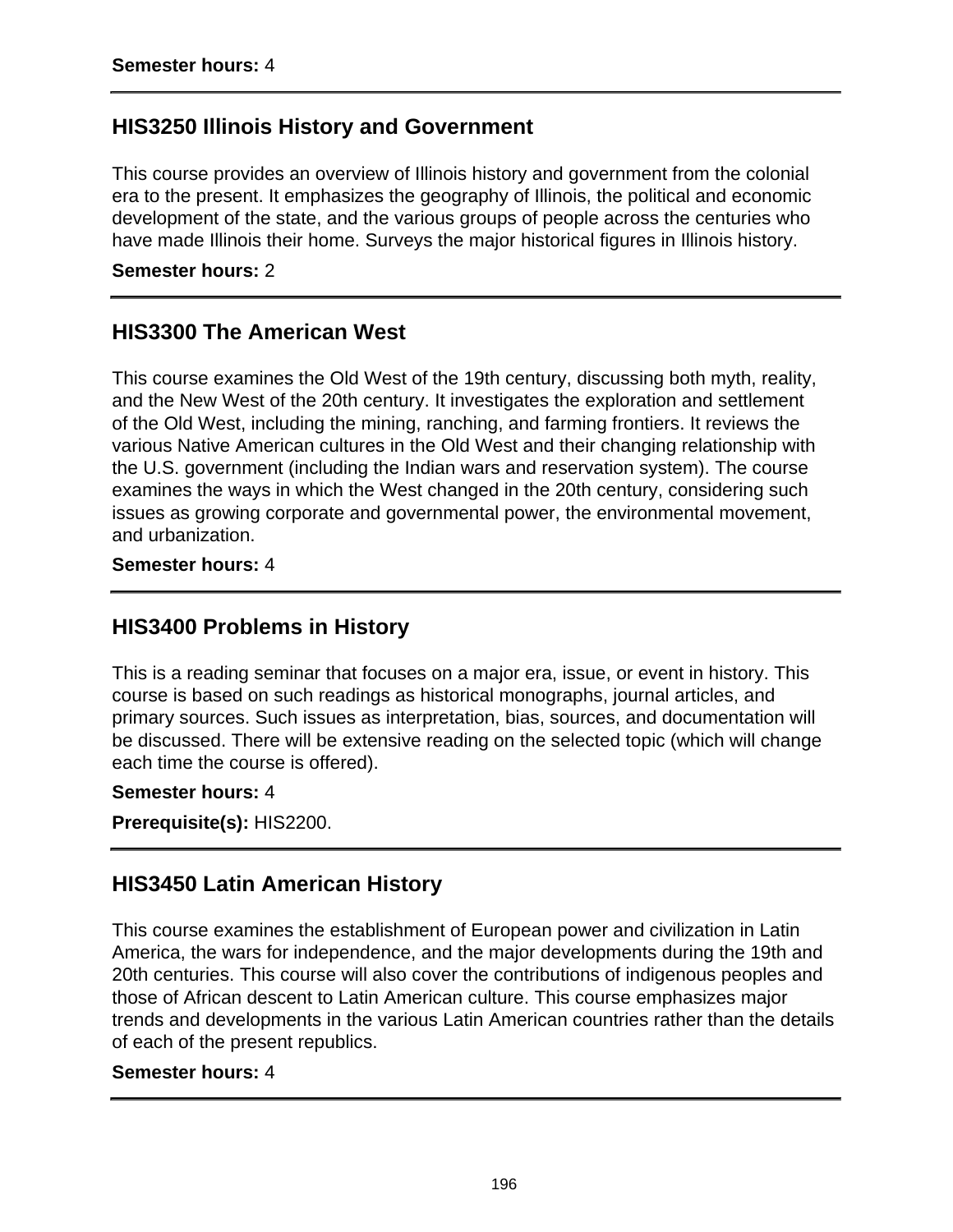# **HIS3650 Hitler and the Nazi Revolution**

This course examines the origins and development of European fascism (including 19th-century racial thought, World War I and the Great Depression), the nature of European fascism, the rise of Hitler and the Nazi Party to power, and Hitler's blueprint for the Nazi revolution (and the extent to which it was fulfilled, both domestically and internationally). The course reviews the origins of World War II, Hitler's performance as a war leader, and the nature of the German home front and the Nazi Empire during the war. It investigates the origins, implementation, and consequences of the Holocaust, as well as the question of why Hitler's revolution ultimately failed.

### **Semester hours:** 4

## **HIS3700 History of the Middle East**

This course examines the political, cultural, social, and economic history of the Middle East from the rise of Islam to the present, focusing in particular on the rise of Islam; the expansion and development of Islamic empires; the region's relations with Western powers, particularly since the 19th century; nationalism; the creation of Israel; and Israeli-Arab relations; the Iranian Revolution; the politics of oil; and the rise of Islamic fundamentalism (and reactions to it).

### **Semester hours:** 4

### **HIS3750 History of East Asia**

This course examines the development of East Asian civilization up to the present, focusing in particular on cultural, social, economic, and political trends; the relations between China, Japan and Korea; the region's interaction with Western powers, particularly since the 19th century; and the development and growing influence of East Asian countries in the 20th and 21st centuries.

### **Semester hours:** 4

# **HIS3900 Advanced Topics in U.S., European, Non-Western or Latin American History**

These are regular courses reflecting faculty research interests. These 3000-level courses enable students to build upon the content knowledge and skill sets acquired in lower-level courses, to study an historical topic in depth, and to become more familiar with the historiography on a given subject. Courses taught will cover such things as national histories of countries around the globe; histories of imperialism and colonialism; women's and gender history; film history; environmental history; and a range of social, cultural, and political histories. This course designation is repeatable for credit.

#### **Semester hours:** 4

**Prerequisite(s):** One prior college-level history class.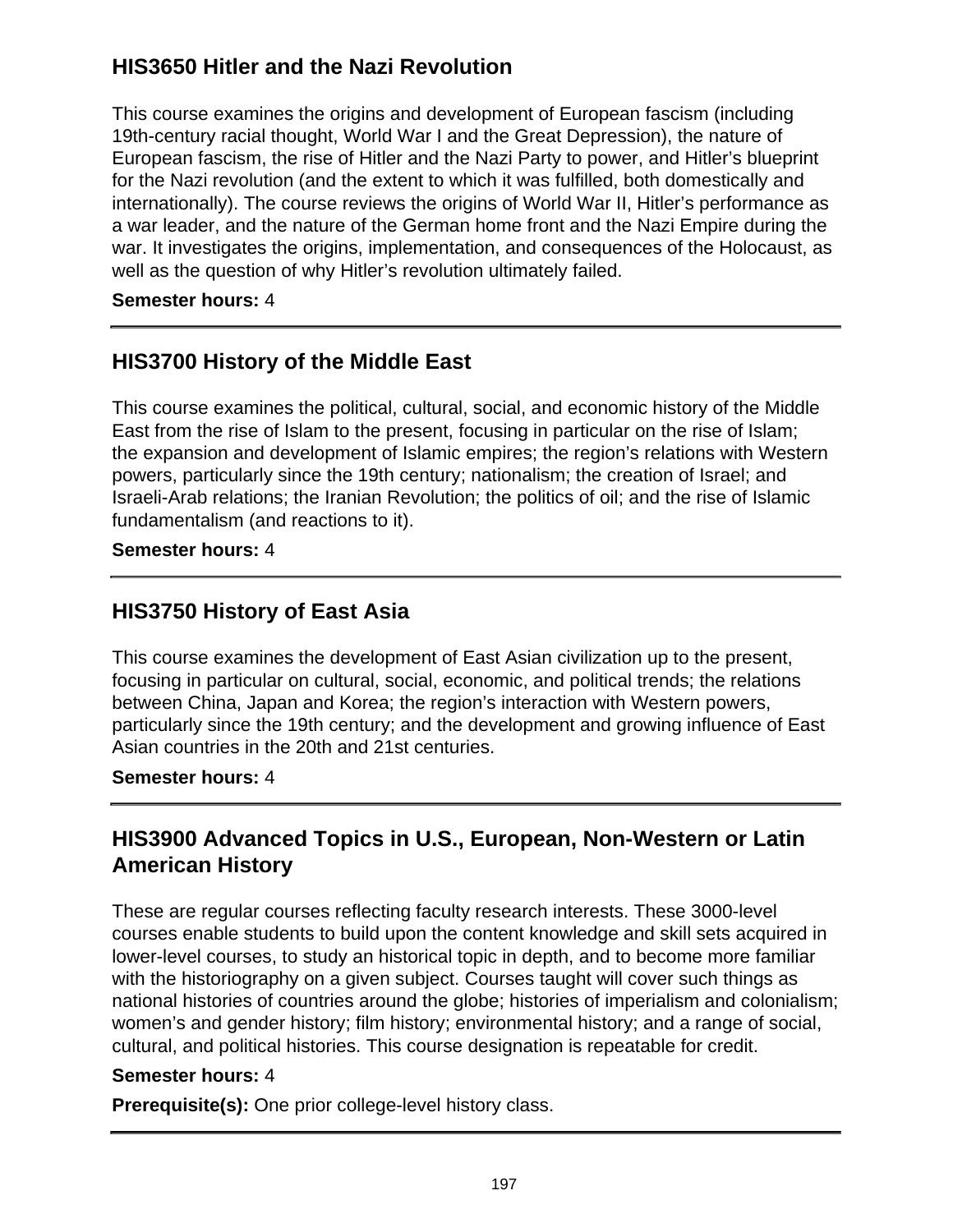## **HIS4100 Readings Seminars in U.S., European, Non-Western, Latin American or Intellectual History**

These are regular courses reflecting faculty research interests. These readings seminars assume proficiency in foundational and intermediate-level subject matter and provide students with the opportunity to analyze the historiography and historical sources on a particular topic in depth. This course designation is repeatable for credit.

#### **Semester hours:** 4

**Prerequisite(s):** Open to junior and senior history majors or by permission of the instructor.

# **HIS4940 History Internship**

The purpose of the history internship is to enable Aurora University students to acquire work experiences in the history profession. This experience is designed to expand on the learning experience and to integrate and reinforce skills and concepts learned in the classroom. The internship provides a practical experience in a structured employment environment approved by the History Department, including internships on campus in the Jenks Memorial Collection of Adventual Materials and the Doris M. Colby Memorial Archives. This course designation is repeatable for credit.

### **Semester hours:** 1-4

**Prerequisite(s):** Major or minor in history and at least junior-level standing. Students must seek advanced approval from a history department faculty mentor prior to registering for the history internship.

### **HIS4990 Senior Seminar in History**

This is a capstone course that examines the nature and definition of history and historical truth, research methodology and tests of evidence, synthesis and skill in writing, the evolution of history as a discipline, and the tasks of the professional historian. It treats history as a liberal arts discipline and as a profession and is designed to be useful both to those going on to graduate work and to those who will undertake no further formal study of history.

#### **Semester hours:** 4

**Prerequisite(s):** Open only to senior history majors; successful completion of HIS3400 (no lower than "C" grade).

### **HUM2100 The Arts and Human Experience**

A survey of the fine and performing arts that will develop students' understanding of concepts, techniques, and materials relevant to the production and appreciation of painting, sculpture, music, theatre, and dance. The course will also explore the relationship of the arts to one another and to their historical and cultural contexts.

### **Semester hours:** 4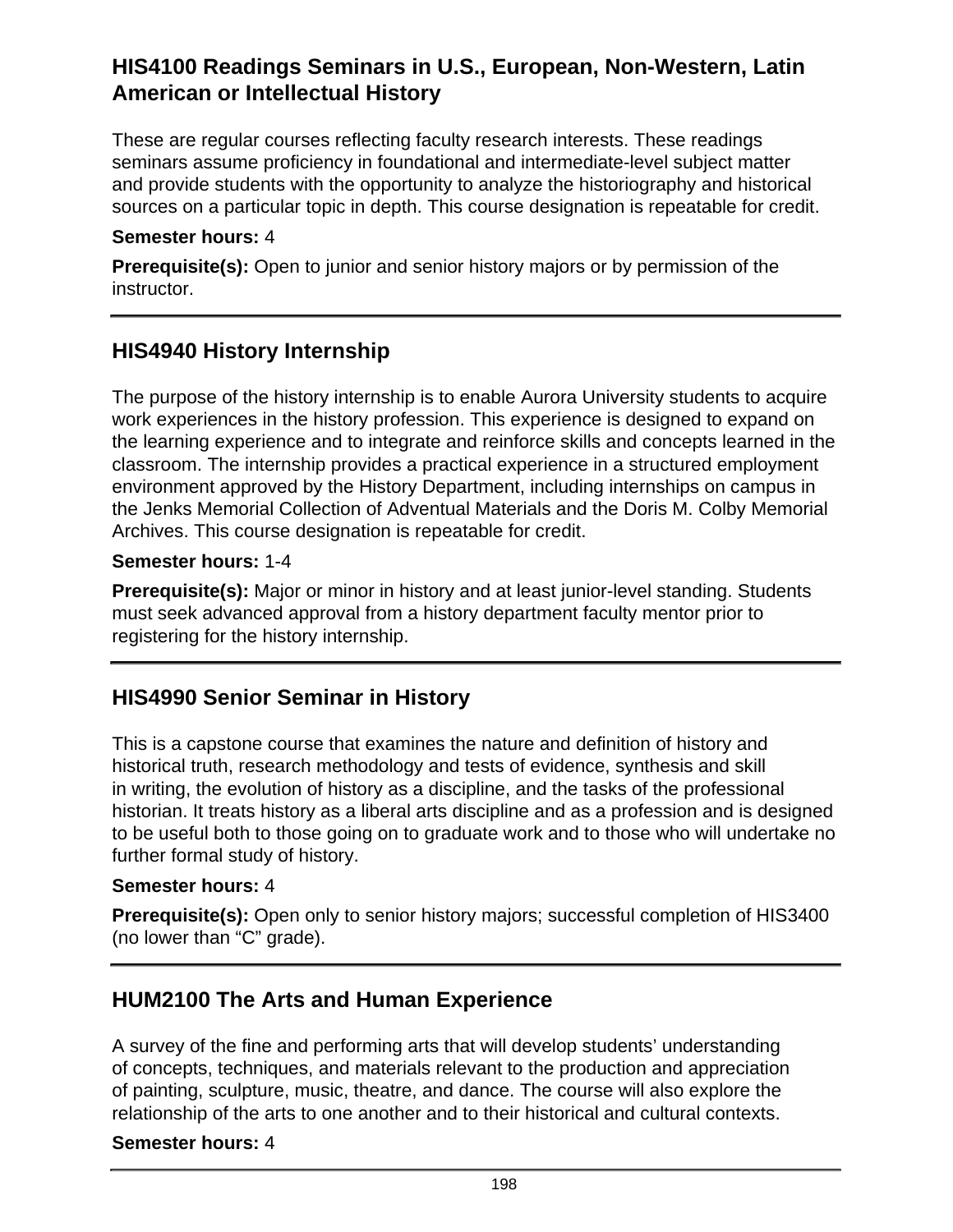# **IDS1100 Creating Success for College and Beyond**

This course is designed to help first-year students transition to college during their first semester. The course will emphasize time management, personal responsibility, identification and use of learning styles, financial literacy, the development of supportive relationships, and campus involvement. The course and its assignments emphasize engagement and the achievement of pragmatic, personal learning outcomes.

#### **Semester hours:** 1

## **IDS1110 Academic Paths and Career Opportunities**

This course is designed primarily for the first-year student. It provides an introduction to some of the academic paths available at Aurora University and what career opportunities are open in those fields of study. In this course, students will also explore personality types in relationship to careers, brand their leadership style, and develop a resume bank.

#### **Semester hours:** 1

### **IDS1610 Being Human: Ethics and Morality**

This first-year course gives us the opportunity to explore different visions of what it means to be human, to think about how these ideas ground our ethical understanding, and to consider their practical consequences for our lives. Through close reading and discussion, you will learn how to think through and understand views about being human that are both similar to and different from your own, as well as to appreciate the extent to which ideas have implications for ethical action and for life, relationships, and institutions in various communities. Through writing and interactive projects, you will learn how to reflect on your own moral assumptions and commitments—as well as those of others—and work on articulating the ongoing development of your ethical understanding. Finally, we will have the opportunity to apply our ethical views, tempered by a reflective understanding of the views of others, to a project that explores and reacts to concrete ethical issues in today's world. Meets first-year General Education requirement.

### **Semester hours:** 4

### **IDS2020 Trajectories of Human History**

Who are we? Where are we from? How did we get here? Where are we going? These are fundamental questions, basic to any discussion of what it means to be human. They are at the center of this course, which will help students develop a global perspective on historical change. The course examines human history's earliest roots and fundamental contours, before exploring how more recent trajectories of globalization, industrialization, and democratization have reshaped—and are reshaping —the human experience. Students will read, discuss, and write about a wide variety of sources (such as historical documents, secondary works, and films), all of which are chosen to illuminate the human past and its many meanings. In doing so, students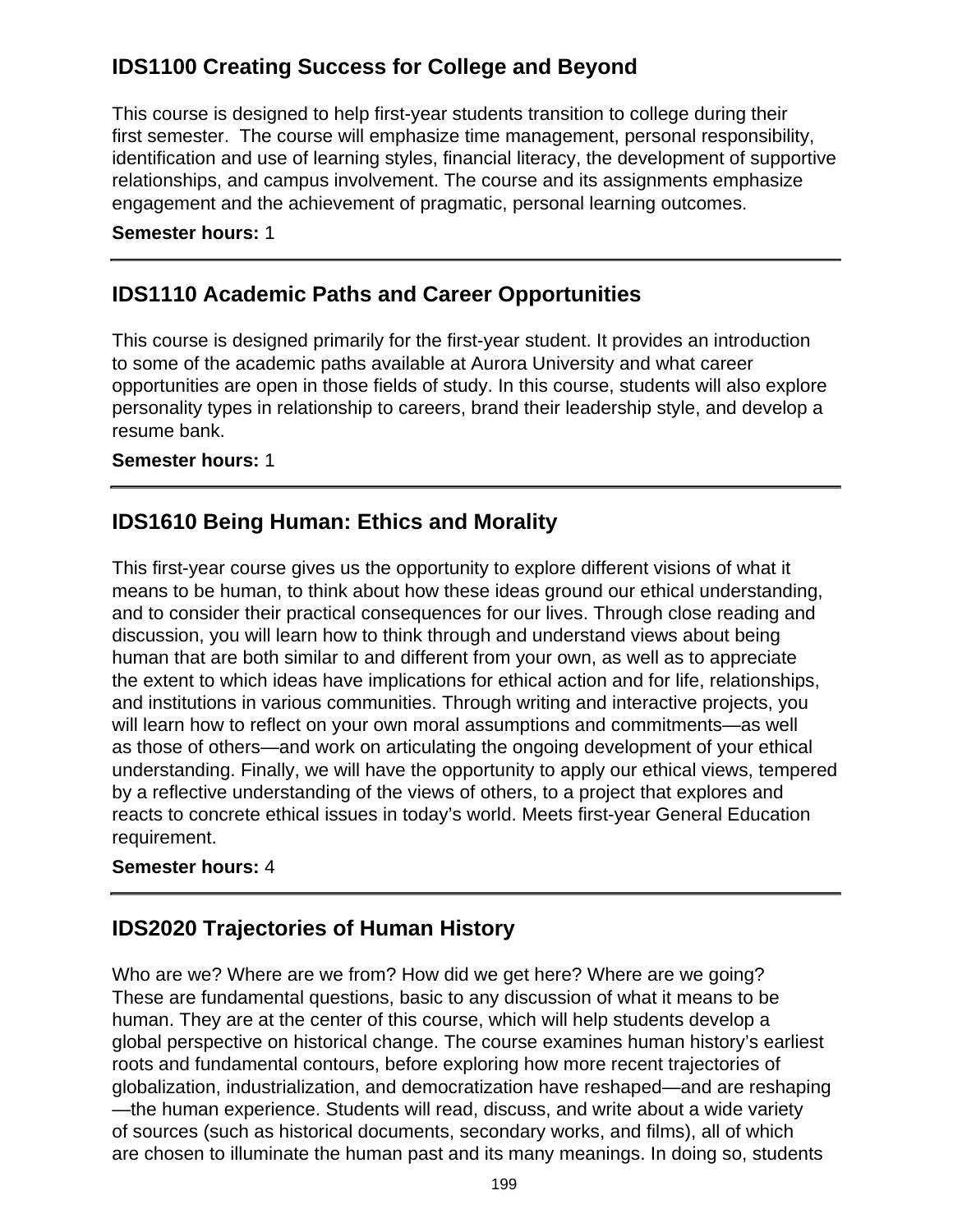will develop a deeper understanding of historical context, change, causation and geography, while sharpening essential critical thinking, reading, speaking and writing skills. Meets a second-year General Education requirement.

### **Semester hours:** 4

**Prerequisite(s):** IDS1610.

### **IDS2030 Science and Society**

The mission of Aurora University supports the development of young adults who can generate independent thoughts, converse intellectually on diverse topics, and involve themselves creatively in our society as productive and informed citizens. This class challenges each student individually to better develop these skills using science as the context. Science encompasses a wide net of disciplines, but starts with central ideas and theories that humans have contemplated for some time. This course will help students recognize that inquiry is the nature of science, observe that the foundations of science include evolving knowledge and practice, and describe how science and society shape each other. Universal themes that permeate the course and guide class discussions include: ethics and policy, scientific argument, history and culture, and inquiry vs. design. Through this course, students will be better able to comprehend new scientific information, translate current and past ethical questions involving how science affects society, and gain the skills and knowledge necessary to participate as more informed citizens. Meets a second-year General Education requirement.

**Semester hours:** 4

**Prerequisite(s):** IDS1610.

### **IDS3040 Global Justice**

What does it mean to be responsible citizens in today's global village? Which human rights should apply to all, and how can a global justice framework address issues ranging from income inequality to climate change to HIV/AIDS? In this interdisciplinary course, students will examine others' worldviews on human dignity and human rights, justice and fairness, and social responsibility. After articulating their own global justice framework, students will investigate a contemporary issue of global significance, examine the issue from the viewpoint of various local and global stakeholders, and create a plan of action directed toward addressing the problem. Systems of government, activists/nonprofits, business/for-profits and social entrepreneurship will be analyzed as possible means of addressing these issues. Meets a third-year General Education requirement.

#### **Semester hours:** 4

**Prerequisite(s):** IDS2020 and IDS2030.

### **IDS3500 Junior Mentoring Program I (fall semester)**

The junior year is a pivotal moment in a student's academic career. It is a time for reflecting, for identifying, and for planning—a time for discovering what matters and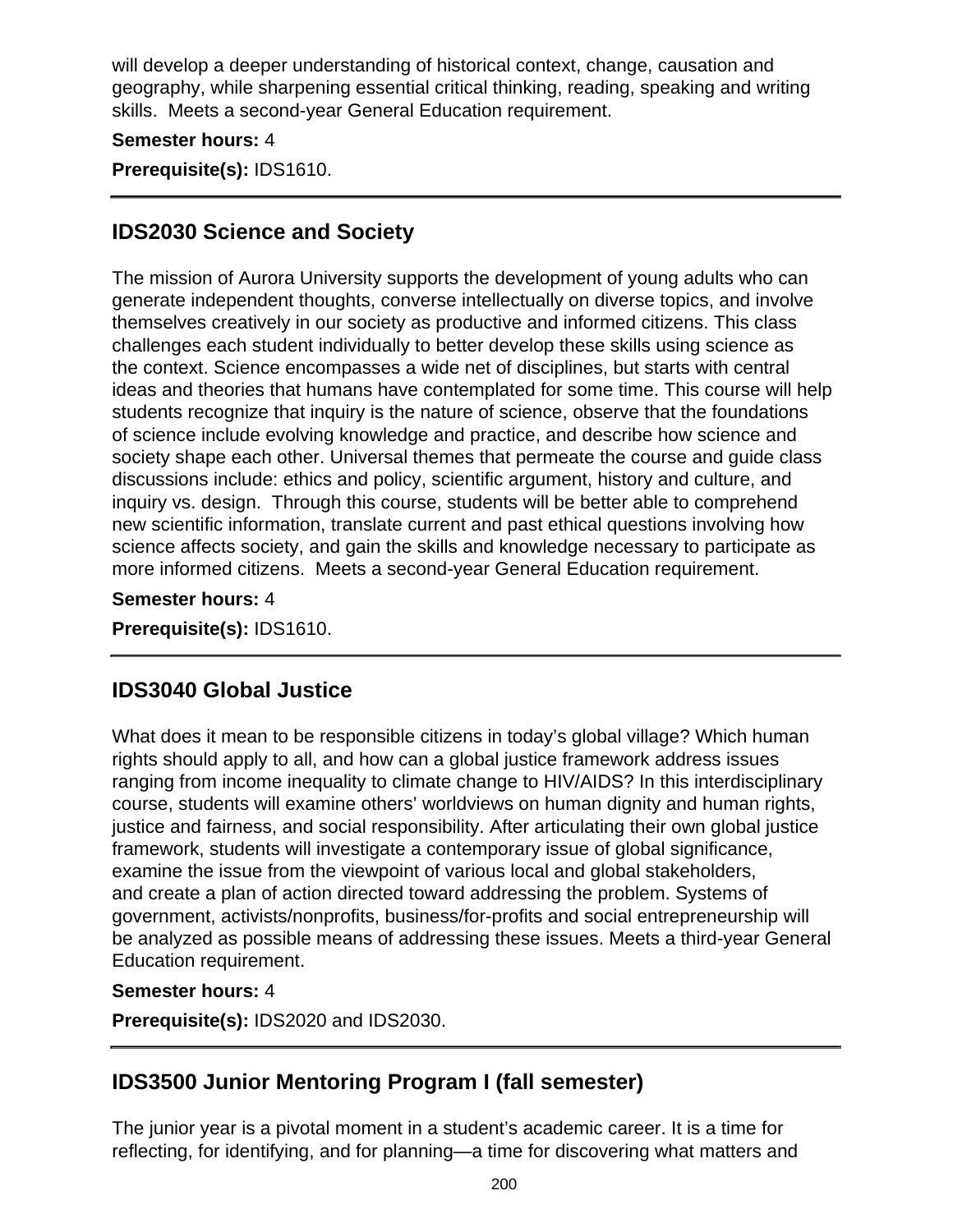building one's life around it. This distinctive junior-year experience is designed to facilitate this vital work. Each student will work intensively with a faculty mentor in their major program to articulate their personal and professional goals; develop a meaningful, individualized plan to achieve those goals; and sharpen the skills essential to achieving those goals.

### **Semester hours:** .5

### **IDS3550 Junior Mentoring Program II (spring semester)**

The junior year is a pivotal moment in a student's academic career. It is a time for reflecting, for identifying, and for planning—a time for discovering what matters and building one's life around it. This distinctive junior-year experience is designed to facilitate this vital work. Each student will work intensively with a faculty mentor in their major program to articulate their personal and professional goals; develop a meaningful, individualized plan to achieve those goals; and sharpen the skills essential to achieving those goals.

### **Semester hours:** .5

### **IDS4810 Backpack to Briefcase**

This is an interactive course designed to help students transition from the more familiar role of a student to that of a professional. Within a supportive learning community, students will develop strategies for executing a successful job search as well as managing their career. Some course topics include preparing for the roles as new professionals, identifying workplace "rules of the game" for success, determining personal strengths and weaknesses through self-reflection and assessment, and understanding how to manage upward.

#### **Semester hours:** 2

# **LED1500 Foundations of Leadership**

This course will explore historical and contemporary leadership theories, personal assessment and development of leadership skills, followership, the relationship between leadership and vocation, and begin to examine the role of ethics and developing a moral foundation in leadership. Students will be introduced to traditional leadership development strategies while also beginning to learn about group work theory and effective goal setting techniques. Content will be delivered through dynamic interactions, selected readings, experiential learning, case studies, and practical applications.

**Semester hours:** 4

# **LED2100 Leadership Ethics**

Course will examine major perspectives on ethical reasoning, the role of ethics/morality in leadership, ethical perspectives of different regional and cultural contexts, and the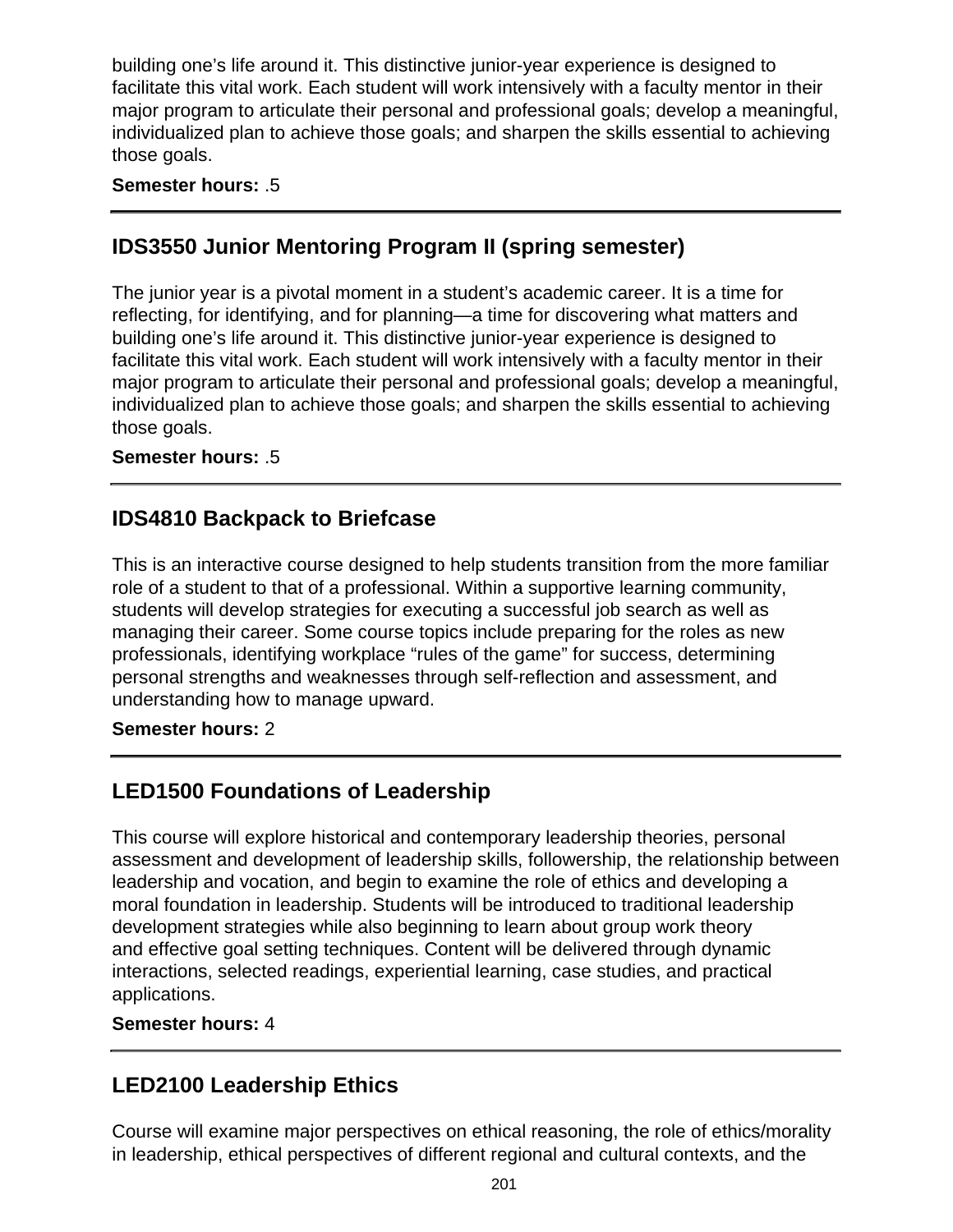role of leadership in global change and issues of conflict. Students will be immersed in selected readings from classical texts, learn multiple approaches to ethical reflection, review case studies, and engage in practical application through leadership evaluations.

#### **Semester hours:** 4

## **LED2320 Introduction to Nonprofit Leadership**

Course is intended to introduce students to the nonprofit sector by examining the historical and contemporary roles of nonprofit organizations in American society, as well as a variety of nonprofit management and leadership topics, including key aspects related to nonprofit governance, how best to engage in advocacy and organizing, roles and responsibilities of boards, strategies for managing volunteers and staff, and examining critical questions/challenges that face nonprofit leaders.

#### **Semester hours:** 4

# **LED3810 Special Topics in Leadership Studies**

Periodic course reflecting specialty topic interests.

#### **Semester hours:** 4

**Prerequisite(s):** Topic specific.

# **LED3880 Leadership Principles in Practice**

This course is proposed to be an outdoor immersion experience designed to teach strategies and techniques for leading people, groups, and organizations through experiential learning techniques. Through an extended outdoor expedition, life in intentional community and outdoor adventure pursuits, students will obtain valuable leadership skills and experience in practice. Students will also sharpen their decisionmaking abilities, communication skills, ability to lead small/large group and accomplish difficult objectives, and capacity for followership.

#### **Semester hours:** 4

**Prerequisite(s):** LED1500 or instructor approval; junior-level standing.

### **LED4940 Leadership Studies Field Experience**

The purpose of the Leadership Studies Internship is to enable Aurora University students to acquire real-world experiences in the field (e.g., internship, practicum, etc.). This experience is designed to expand on the learning experience and to integrate and reinforce skills and concepts learned in the classroom. The internship provides a practical experience in a structured field environment. Students may repeat this course involving a different field experience for a maximum of 12 semester hours.

#### **Semester hours:** 1-4

**Prerequisite(s):** Major/minor in Leadership Studies or instructor approval; junior-level standing and instructor approval.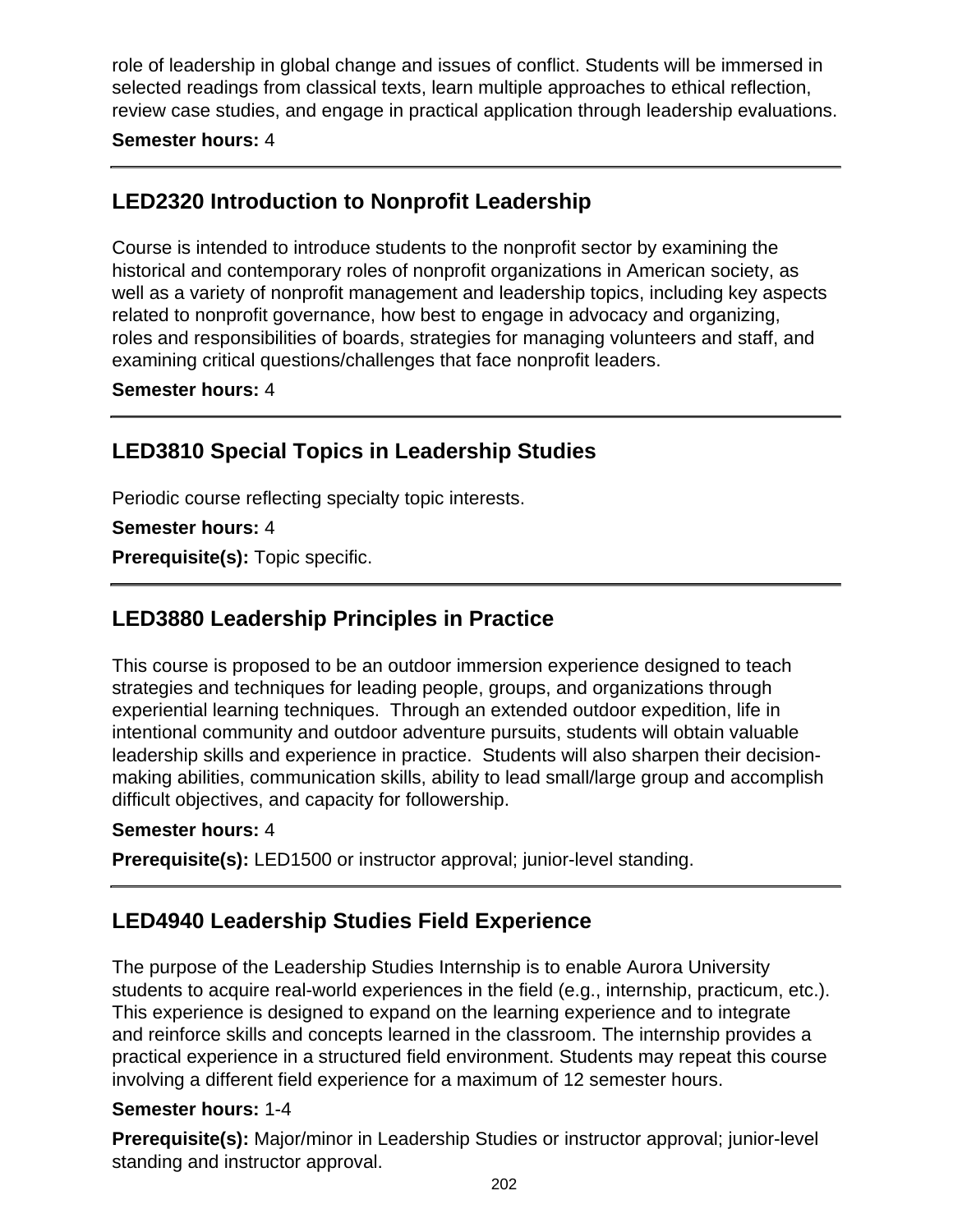# **LED4990 Capstone in Leadership Studies**

Students will complete an intensive practical application of their leadership skills under the supervision of a faculty member. This capstone will be designed to help students apply and test their leadership skills in new situations and provide opportunities for students to interact in different settings, both on and off campus, for deep, meaningful learning experiences.

#### **Semester hours:** 4

**Prerequisite(s):** LED3880 or instructor approval; senior-level standing.

### **LTS/PSC3200 Contemporary Latin American Politics**

This course outlines the major political conflicts in contemporary Latin America with emphasis on selected countries. The course traces back these conflicts to the period of democratization in the 1980s and the adoption of free-market policies across the region in the 1990s. It then looks at the current "turn to the Left" in many nations in the region. This course also emphasizes the relationship between people of Latin American origin living in the United States and their countries of origin, on political issues such as drug trafficking and immigration. This course will be taught in English.

**Semester hours:** 4

## **LTS1200 Introduction to Latino Cultural Studies**

This introductory course will explore the effects of migration, urbanization and acculturation on the Latino population in the United States. Special attention will be paid to diversity of Latino groups in the U.S. along with exploration of Latinos in Chicago and surrounding suburban communities. This course will be taught in English.

**Semester hours:** 4

# **LTS1300 Latinos and Latinas in the United States**

This course will provide an in-depth study of the various contributions of Latinos in the United States mainstream culture. The history and integration of Latinos in the U.S. landscape in venues such as politics, education, economics and healthcare will be explored. Key individuals who have enabled these contributions will also be identified. This course will be taught in English.

**Semester hours:** 4

# **LTS2100 Latina Writers**

This course will examine gender, socio-political, historical, economic or artistic issues as viewed by women writers from the Americas in different literary genres: poetry, the short story and the novel. Texts from Sor Juana Ines de la Cruz, Rosario Ferre, Elena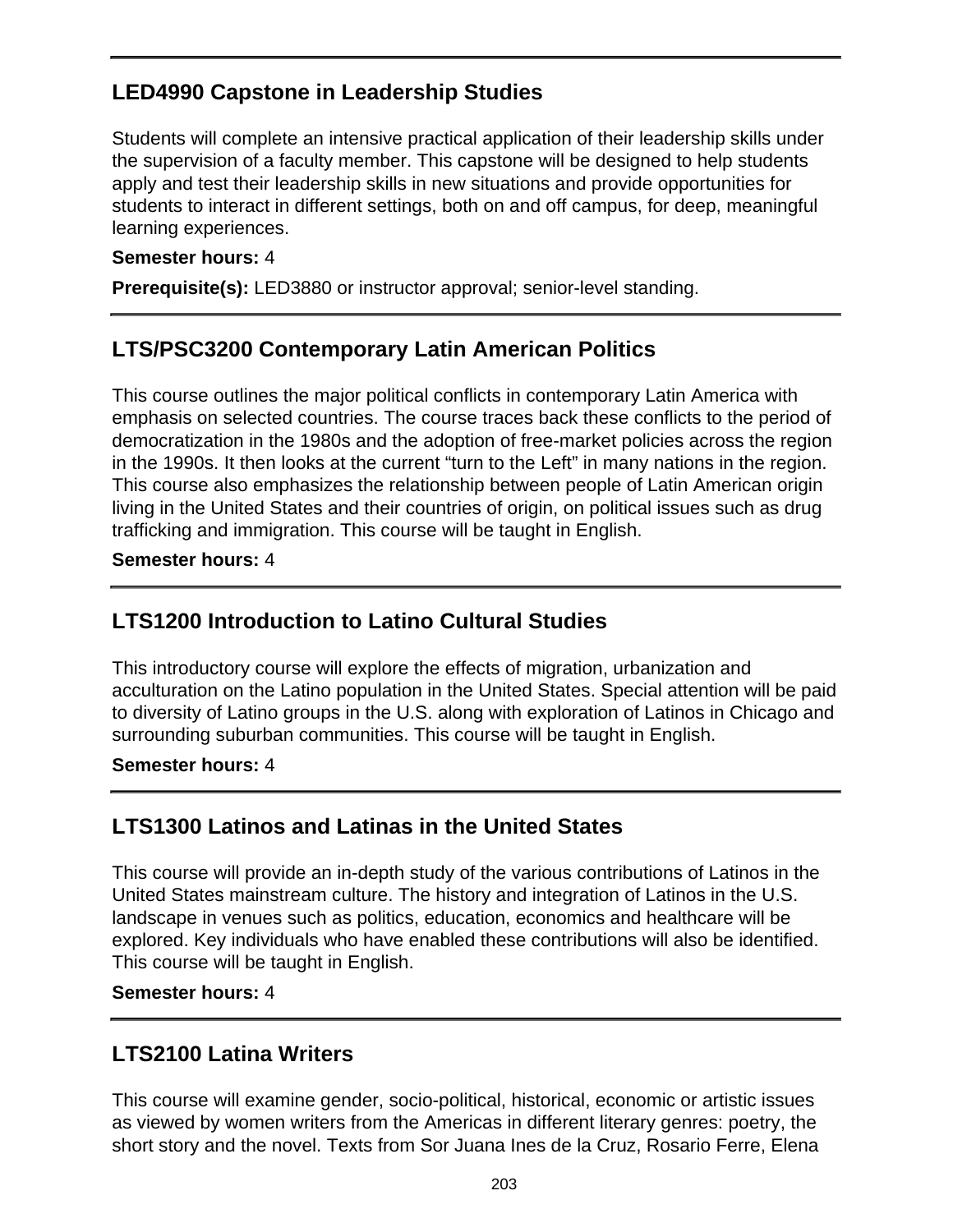Garro, Liliana Heker, Isabel Allende, Maria Luisa Bombal, Luisa Valenzuela, Elena Poniatowska, Maria Elena Llano, Angeles Mastretta, Esmeralda Santiago, Sandra Cisneros, Ana Castillo, and others, may be included in the course of study. Selected texts may vary, depending on contemporary issues. This course will be taught in English.

#### **Semester hours:** 4

**Prerequisite(s):** ENG1000.

## **LTS4800 Introduction to Community-Based Research**

This course introduces students to rudimentary qualitative research methods including community-based research. Students will produce a final research document based on a research project conducted in the Aurora/Fox Valley Latino/a community during the course of the semester. This document will include a statement of the research problem, supported by some references to a literature review, and an explanation of research methodology. Students will be asked to abide by research guidelines established by the university's Institutional Review Board. This course will be taught in English.

#### **Semester hours:** 4

### **MIT1200 Business Computer Software Applications**

This course provides an overview of using computer software as a business tool. The course addresses spreadsheets, graphic data analytic tools, database management, and using word processing and presentation software, to accomplish business objectives.

#### **Semester hours:** 2

### **MIT3520 Advanced Software Applications**

This course focuses on application software used in the real business world. This course focuses on advancing competencies and introduces additional business software at the PC level. Using software such as Access and Excel, students develop advanced skills in using personal database applications and computerized spreadsheets for problem solving and decision making. However, the course is not limited to MS Office products and will include exposure to other widely used software applications, such as accounting packages, HRIS packages and quality control.

#### **Semester hours:** 4

### **MKT2300 Principles of Marketing**

In this course, students will be introduced to all aspects of marketing with a focus on meeting target customers' needs and wants. A strategic marketing approach based on product, pricing, promotional, and place objectives, brand building, and value delivery methodology is examined. Students also evaluate market opportunities based on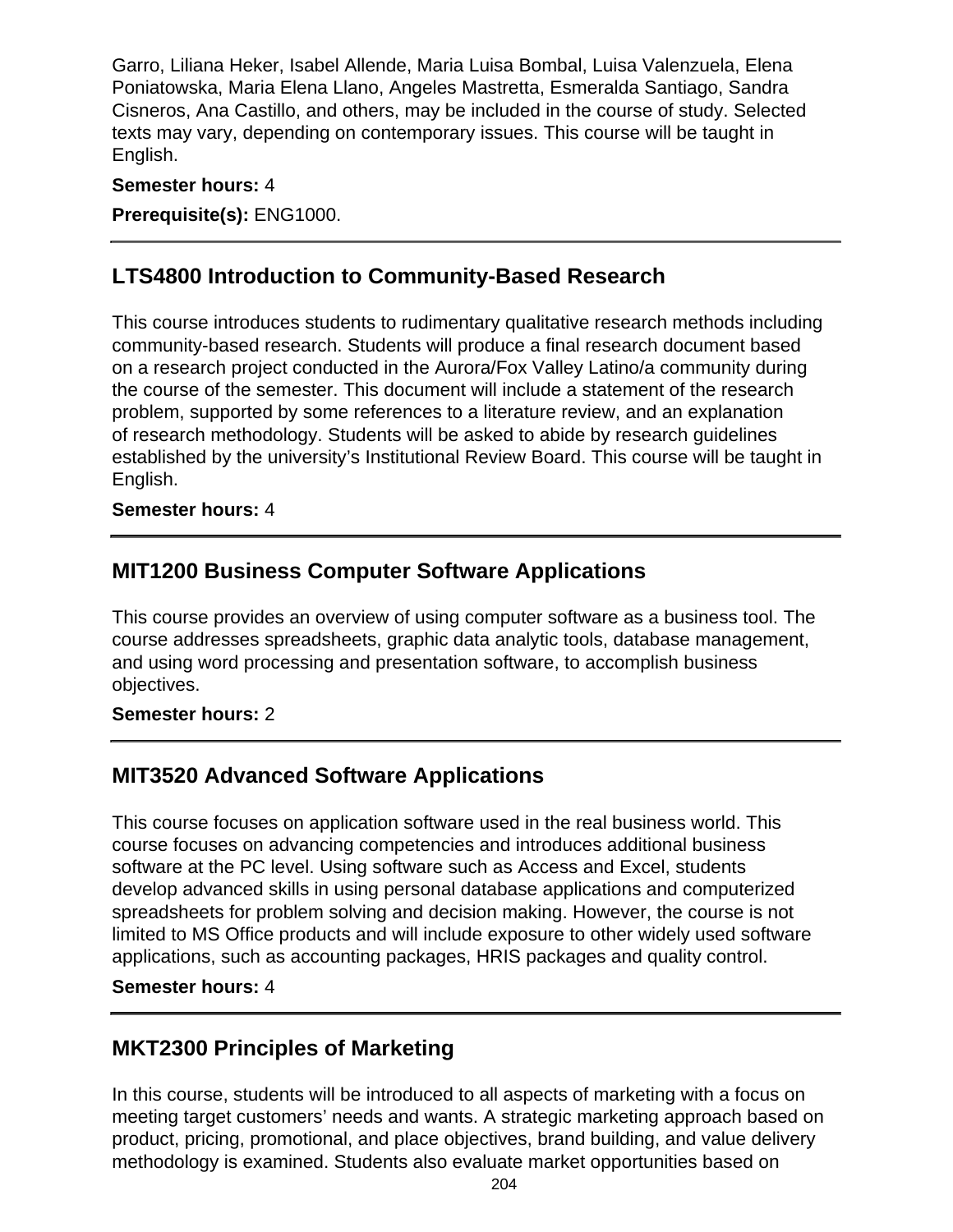changes in environmental business forces, and provide solutions based on a critical examination of marketing information.

#### **Semester hours:** 4

### **MKT3320 The Professional Sales Process**

In this course, students will work through each step of the sales process by developing a sales plan and executing a professional sales role-play. This includes prospecting, sales pre-planning, writing sales proposals, preventing and handling objections, sales closing and post sales servicing. These steps will be addressed within the context of an ethically based relationship selling approach. Students will use these selling tools to enhance sales performance and to make better sales management decisions, including hiring and motivation activities. Course outcomes include: mapping out the entire customer buying process, conducting written sales plans and a professional interactive oral sales presentation, and developing a sales strategy with action points for every step in the professional sales process.

#### **Semester hours:** 4

**Prerequisite(s):** MKT2300.

### **MKT3350 Consumer Behavior**

This course investigates behavior and communication related to research, appraising models, methodology and concepts applicable to marketing. The course draws on concepts from communication, psychology, sociology and economics to better understand factors that influence consumer decision making. A major qualitative clientbased research project allows students to apply theoretical concepts in the marketplace. The course also uses contemporary examples to illustrate consumer behavior models.

#### **Semester hours:** 4

**Prerequisite(s):** MKT2300.

### **MKT3360 Sales Management and Motivation**

To effectively manage a sales force, three processes need to be taken into account. These include formulating a strategic sales program, implementing the formulated sales program, as well as evaluation, control and measurement of sales performance. Sales managers are responsible for taking into account multiple issues that affect the overall performance of sales teams. The issues can include the business environment, selecting and hiring sales people, responsibilities of the sales team along with aptitude and skills of the sales force. This course will also examine issues related to sales force motivation, including intrinsic (developing an inner drive) and extrinsic (compensation structures) factors required to balance the demands of new client acquisition and current client development. The course will also address how salespeople can overcome some of the obstacles common in selling, such as call reluctance and sales rejection.

#### **Semester hours:** 4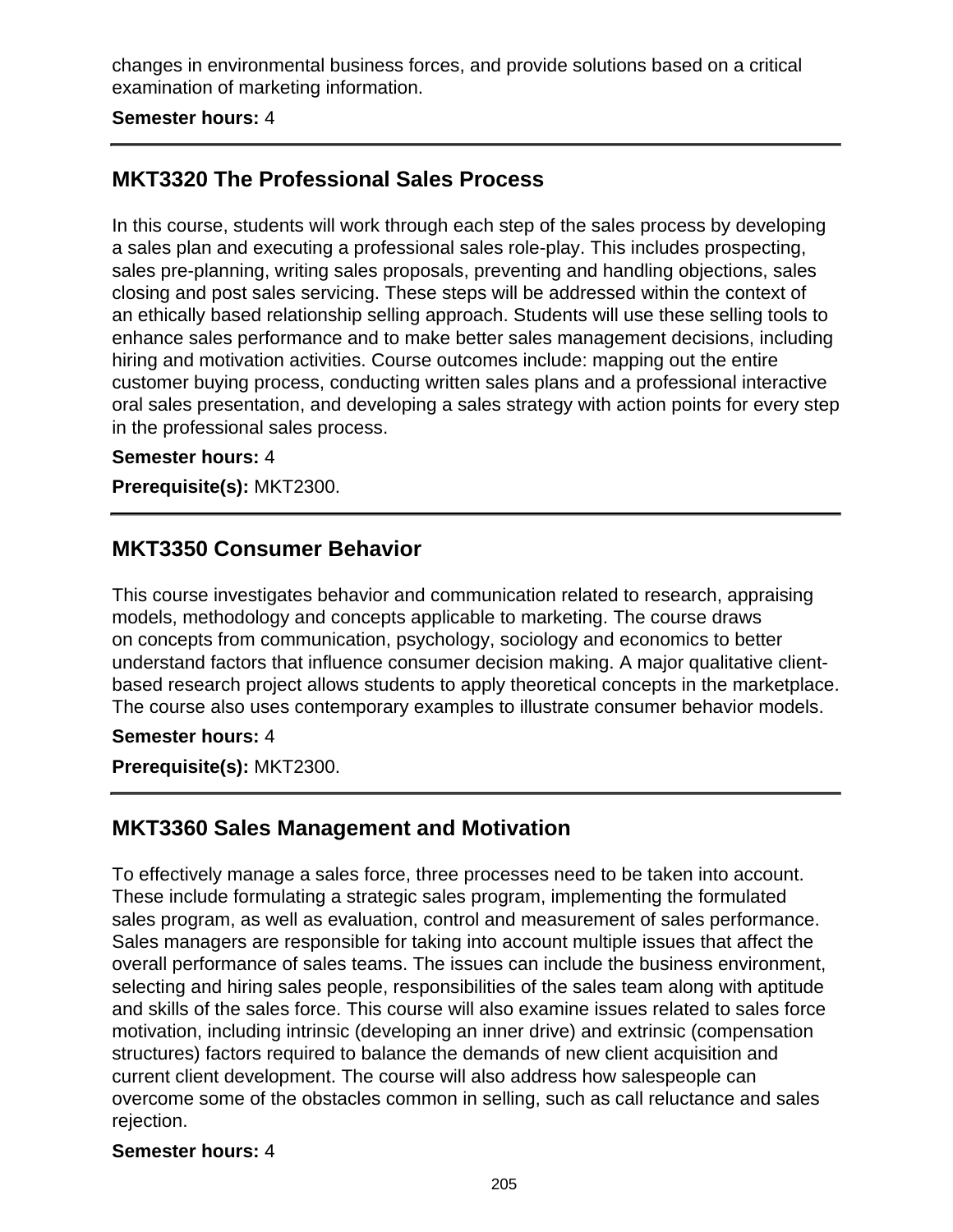## **MKT3370 Integrated Marketing Communication**

The purpose of this course is to provide a thorough understanding of promotional objectives, developing promotional campaigns (using specific promotional activities) along with integrated marketing communications (knowing how different media work synergistically), that develop long-term relationship partners. Students develop a promotional campaign for a local business-client designed to elicit a direct inquiry or response from a qualified lead (a member of a narrow target market) to a prospect. As a result of completing this course, students will have competence in developing a promotional direct marketing and advertising campaign.

#### **Semester hours:** 4

**Prerequisite(s):** MKT2300 or COM2250.

### **MKT3610 Internet Marketing**

This course will cover the foundations of Internet marketing, Internet marketing tools, strategies and programs as well as methods to evaluate performance and opportunities and how to integrate online and offline marketing strategies. Topics include strategy integration; search marketing, including paid search and search engine optimization; social media marketing; email marketing; as well as mobile strategies and tactics. Students will also explore how to maintain an effective web presence through website usability, optimization and conversion practices. Consideration will also be given to ethical issues associated with online privacy and security.

#### **Semester hours:** 4

**Prerequisite(s):** MKT2300 or COM2250.

### **MKT3810 Special Topics in Marketing**

This is a periodic course reflecting faculty research interests. Students may repeat the course on a different special topic for a maximum of 12 semester hours.

#### **Semester hours:** 4

**Prerequisite(s):** Will vary with special topic. May require instructor approval.

### **MKT3940 Marketing Internship**

Students will have the opportunity to embark on new business-related experiential learning opportunities through a marketing internship. Students will work with a faculty sponsor to identify an organization where they can gain pragmatic marketing skills. Specific new learning objectives will be set and agreed upon by the student, site coordinator and faculty member.

#### **Semester hours:** 4

**Prerequisite(s):** Determined by faculty sponsor.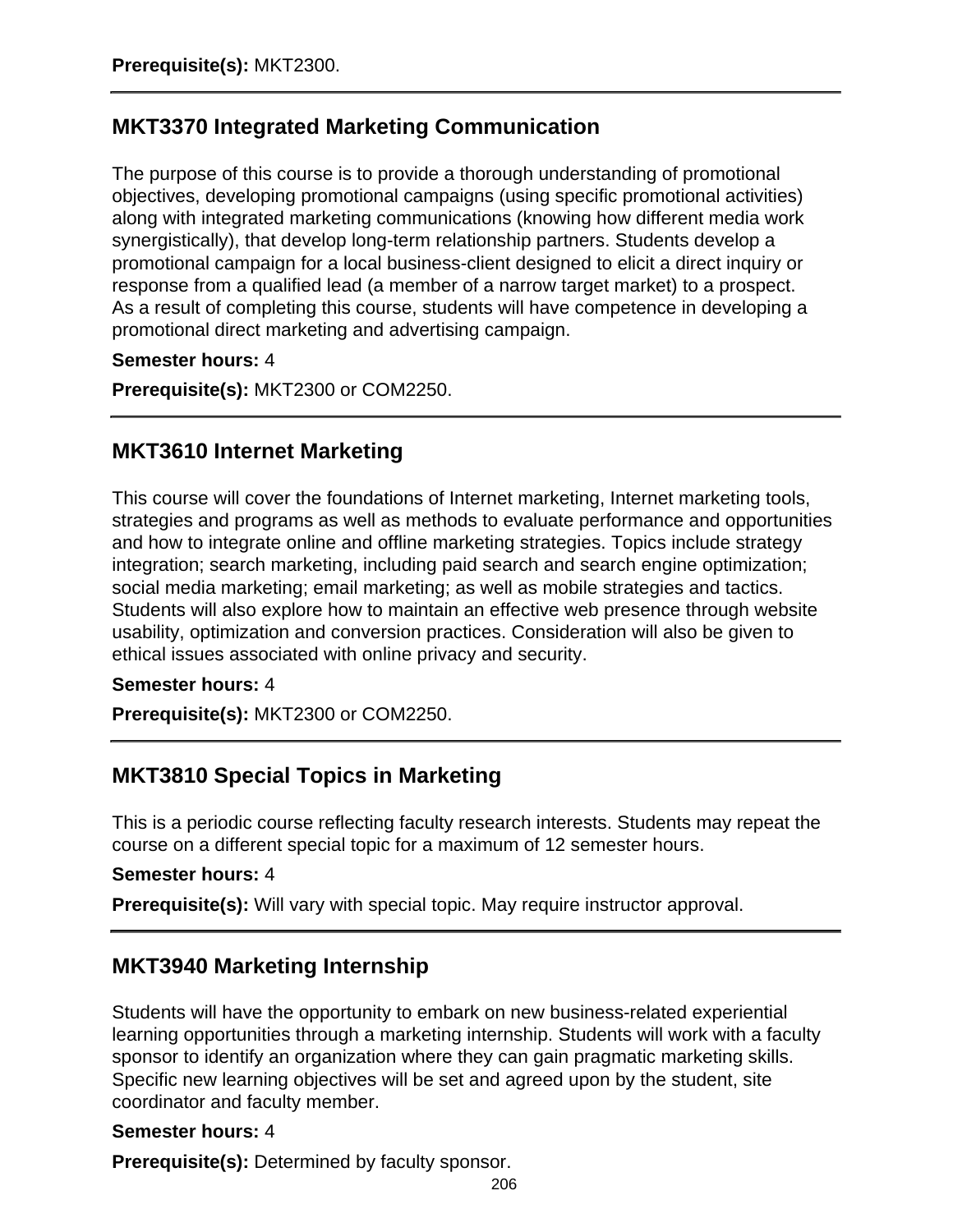## **MKT4320 Advanced Business Selling**

The purpose of this course is to have students develop effective professional-selling approaches to complex selling roles and managing key accounts. Students will learn how to conduct business prospect research to identify focused target markets that a sales organization may best serve. How to cultivate customized account recommendations while reducing pressure to provide commoditized pricing will be examined. Students will also develop a strategic sales plan based on an established sales process designed to build a sustainable customer base that drives profitable growth.

**Semester hours:** 4

**Prerequisite(s):** MKT3320.

### **MKT4350 Marketing Research**

This course introduces students to marketing research methods, design and analysis. Instruction focuses on surveys and marketplace experiments, information evaluation, sampling techniques, instrument construction and statistical analysis, as well as validity and reliability. Students design and execute a quantitative marketing research project for a local business client. SPSS predictive analytics software is used extensively in this course.

**Semester hours:** 4

**Prerequisite(s):** MKT2300.

### **MKT4610 Social Media Marketing**

This course will introduce students to concepts and tactical concerns related to social media marketing in the context of an organization's overall content marketing strategy. The course will touch on social media history, environment and regulation; however, the focus will be on the marketing implications of using social media tools to foster customer relationships and personal branding. Topics include social brand building, communityand location-based social networks, podcasts, photo and video sharing, video and viral marketing, and blogs. Social media platforms discussed will vary as new communities gain a web presence.

#### **Semester hours:** 4

**Prerequisite(s):** MKT2300 or COM2250.

### **MKT4710 Marketing Competition**

This course allows students to apply marketing concepts to a client-based national competition entry. Class time is focused on developing skills related to the particular competition. Competition examples include but are not limited to: AMA Case Competition (Comprehensive), DMEF ECHO Collegiate Challenge (Direct and Interactive), GfK NextGen Marketing Research Competition, and Caples Student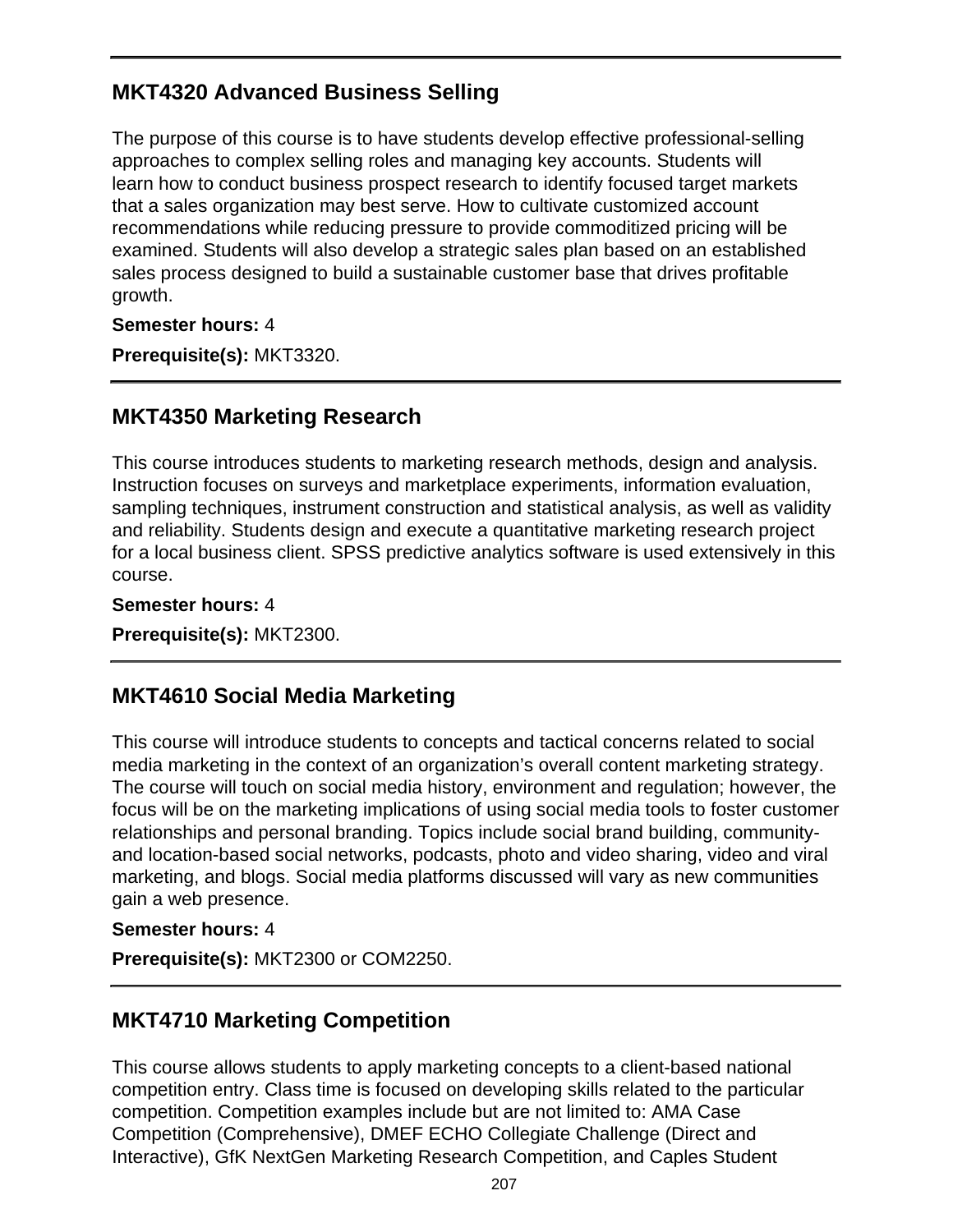Campaign of the Year Competition (IMC). This course may be taken for academic credit up to three times.

#### **Semester hours:** 1

**Prerequisite(s):** Permission of instructor.

### **MST1110 Introduction to Museum Studies**

This course serves as a broad introduction to the world of museums, including the historical origins, development, philosophy, purposes and administrative structure of the various types of museums (e.g., art, history, natural history, science, culturally specific etc.) Students will investigate the variety of jobs and responsibilities that museum professionals hold, such as collection management, conservation, exhibition development, research and museum education. Students will examine the ethical, moral and legal responsibilities of museums. The course includes lectures, discussion, guest speakers and field trips.

#### **Semester hours:** 4

### **MST2200 Museum Exhibitions**

This course will explore the many facets of exhibit production, including conceptualization, planning, design, interpretation, themes, educational goals, implementation and project management with an emphasis on problem solving and creativity. This class will create an original exhibition in the Schingoethe Museum.

**Semester hours:** 4

**Prerequisite(s):** MST1110.

### **MST2250 Museum Methods**

Students will be introduced to the development and care of a museum's collection, including registration methods (i.e., accessioning, deaccessioning, marking, storing, records keeping) and conservation issues and methods. Ethical and legal issues, including NAGPRA, will be covered. Through hands-on experience, students will analyze an artifact and take it through these processes, from donation to storage.

#### **Semester hours:** 4

**Prerequisite(s):** MST1110.

### **MST2300 Museum Education**

This course is designed to introduce students to the basic components of teaching and learning in museums, with an emphasis on application. Topics include types of museum education, tour techniques, history and current trends, public programming, museum-school services, object-based learning and development of educational materials. Assessment materials for a variety of audiences will be developed by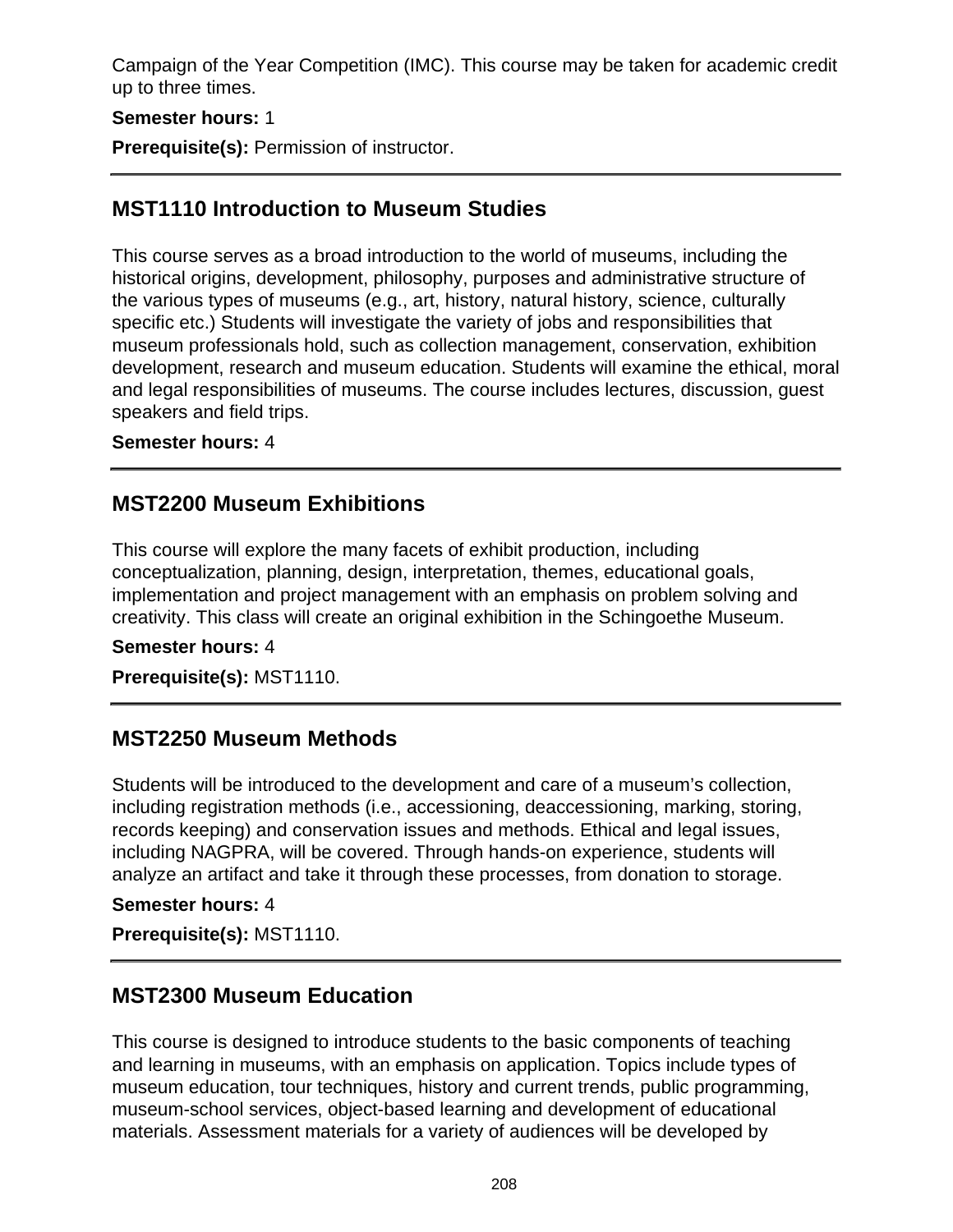course participants. The course will include lectures, field trips, individual projects and practicum.

### **Semester hours:** 4

**Prerequisite(s):** MST1110.

### **MST3940 Internship in Museum Studies**

This internship is in collaboration with the Schingoethe Center/Jenks Collection or area museums. Student, appropriate museum staff and faculty members designate a project for the intern.

#### **Semester hours:** 4

**Prerequisite(s):** Declared museum studies minor.

## **MTH1010 Foundations of Algebra**

This course includes a review of natural numbers, fractions, negative numbers, and the irrationals. Concepts of algebra including polynomials and rational expressions, exponents and roots, variables and linear equations will be covered.

### **Semester hours:** 4

**Prerequisite(s):** Placement in MTH1010 is based on demonstrated student outcomes of AU Mathematics Competency Examination or ACT mathematics sub-score. Does not satisfy General Education Distribution Category requirement.

### **MTH1100 College Algebra**

This course addresses the fundamentals of algebra for students of all majors. It prepares the student mathematically for such courses as MTH1120, MTH1310, MTH2320, CSC1700, ECN2030 and CHM1310. Topics include equations and systems of linear equations, inequalities, graphs, and functions, including polynomial, rational, inverse, exponential, and logarithmic functions.

### **Semester hours:** 4

**Prerequisite(s):** Placement in MTH1100 is based on demonstrated student outcomes of the AU Mathematics Competency Examination, ACT mathematics sub-score, or MTH1010 with a grade of "C" or higher. Does not satisfy General Education Distribution Category requirement.

### **MTH1110 Quantitative Reasoning**

This course is designed to fulfill the general education core requirement in mathematics for students whose majors do not require specific skills in mathematics. The course focuses on mathematical reasoning and applications in today's world. Topics include graph theory, including optimal routes, planning and scheduling, statistics and interpretation of data, and probability.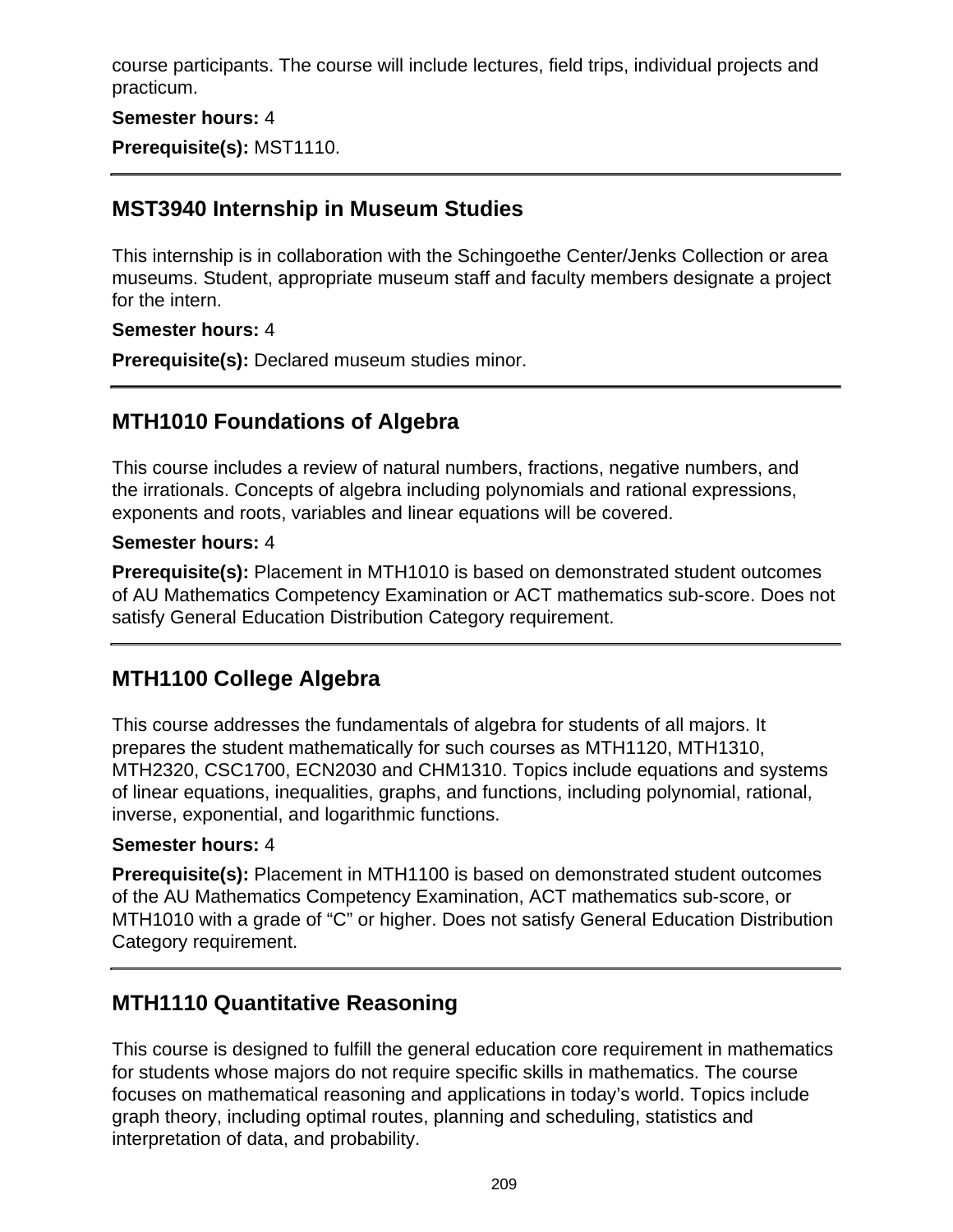#### **Semester hours:** 4

**Prerequisite(s):** Placement in MTH1110 is based on demonstrated student outcomes of AU Mathematics Competency Examination or ACT mathematics sub-score. Does not satisfy General Education Distribution Category requirement.

### **MTH1120 Finite Mathematics**

In this course, students will be introduced to the tools of finite mathematics. They will review the basic functions, their graphs, transformations, and applications. Financial mathematics, including interest, present value, future value, and amortization calculations are taught. Systems of linear equations, linear inequalities and linear programming are also covered. This course enables the business or social science student to read mathematics and use it as a tool.

### **Semester hours:** 4

**Prerequisite(s):** MTH1100 or placement in MTH1120 based on demonstrated student outcomes of AU Mathematics Competency Examination. Does not satisfy General Education Distribution Category requirement.

## **MTH1210 Mathematics for Elementary Teachers I**

This course is the first of a three-course sequence (MTH1210, MTH1220, NSM2500) for those majoring in elementary education. Topics include problem solving, sets and set operations, numeration systems, whole number operations, estimation, integer operations, number theory concepts, rational numbers and proportional reasoning. Does not satisfy General Education Distribution Category requirement.

**Semester hours:** 4

### **MTH1220 Mathematics for Elementary Teachers II**

This course is a continuation of MTH1210. Topics include decimals, percents, operations with decimals, probability, statistics and statistical analysis, fundamentals of geometry, congruence and similarity, geometric constructions, motion geometry, the Pythagorean Theorem, measurement, area and volume.

#### **Semester hours:** 4

**Prerequisite(s):** MTH1210. Does not satisfy General Education Distribution Category requirement.

### **MTH1310 Precalculus**

This course is a preparation for calculus beyond college algebra. Topics include a brief review of functions and graphs, trigonometric functions, analytic trigonometry, vector arithmetic, and analytic geometry in two and three dimensions.

#### **Semester hours:** 4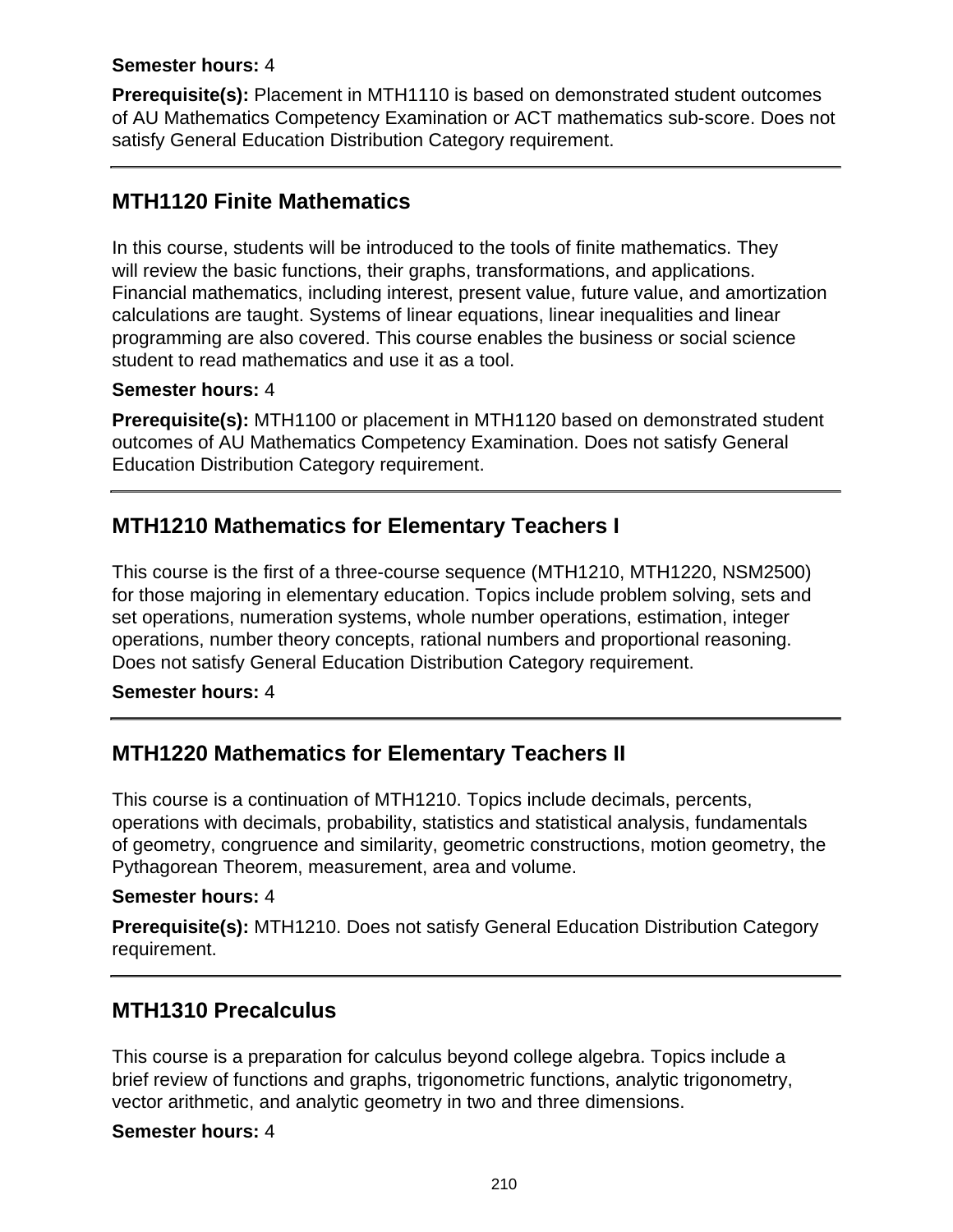## **MTH2120 Calculus for Management and Sciences**

This is a short calculus course designed for the management and social/life science student. It addresses elementary functions and their graphs, limits and continuity, the derivative and applications to extreme value problems, the integral and its applications, and methods of integration.

### **Semester hours:** 4

**Prerequisite(s):** MTH1310 or placement in MTH2120 is based on demonstrated student outcomes of AU Mathematics Competency Examination.

### **MTH2210 Calculus I**

This is the first of three courses covering the fundamentals of calculus and its applications. Topics include limits, continuity, derivatives, implicit differentiation, applications of differentiation, indefinite integral, the definite integral, numerical integration, logarithmic and exponential functions, and inverse functions.

### **Semester hours:** 4

**Prerequisite(s):** MTH1310 with a grade of "C" or higher or its equivalent as demonstrated on the AU Mathematics Competency Examination.

### **MTH2220 Calculus II**

This course is a continuation of MTH2210. Topics include application of integration, area, volume of revolution, arc length, techniques of integration, L'Hôpital's rule, improper integrals, sequences, infinite series, power series, conics, parametric equations, polar, cylindrical and spherical coordinates.

#### **Semester hours:** 4

**Prerequisite(s):** MTH2210.

### **MTH2230 Calculus III**

This course is a continuation of MTH2220. This is a multivariable calculus course. Topics include vectors, vector functions and their derivatives, partial derivatives, multiple integrals, vector analysis, and infinite series.

#### **Semester hours:** 4

**Prerequisite(s):** MTH2220.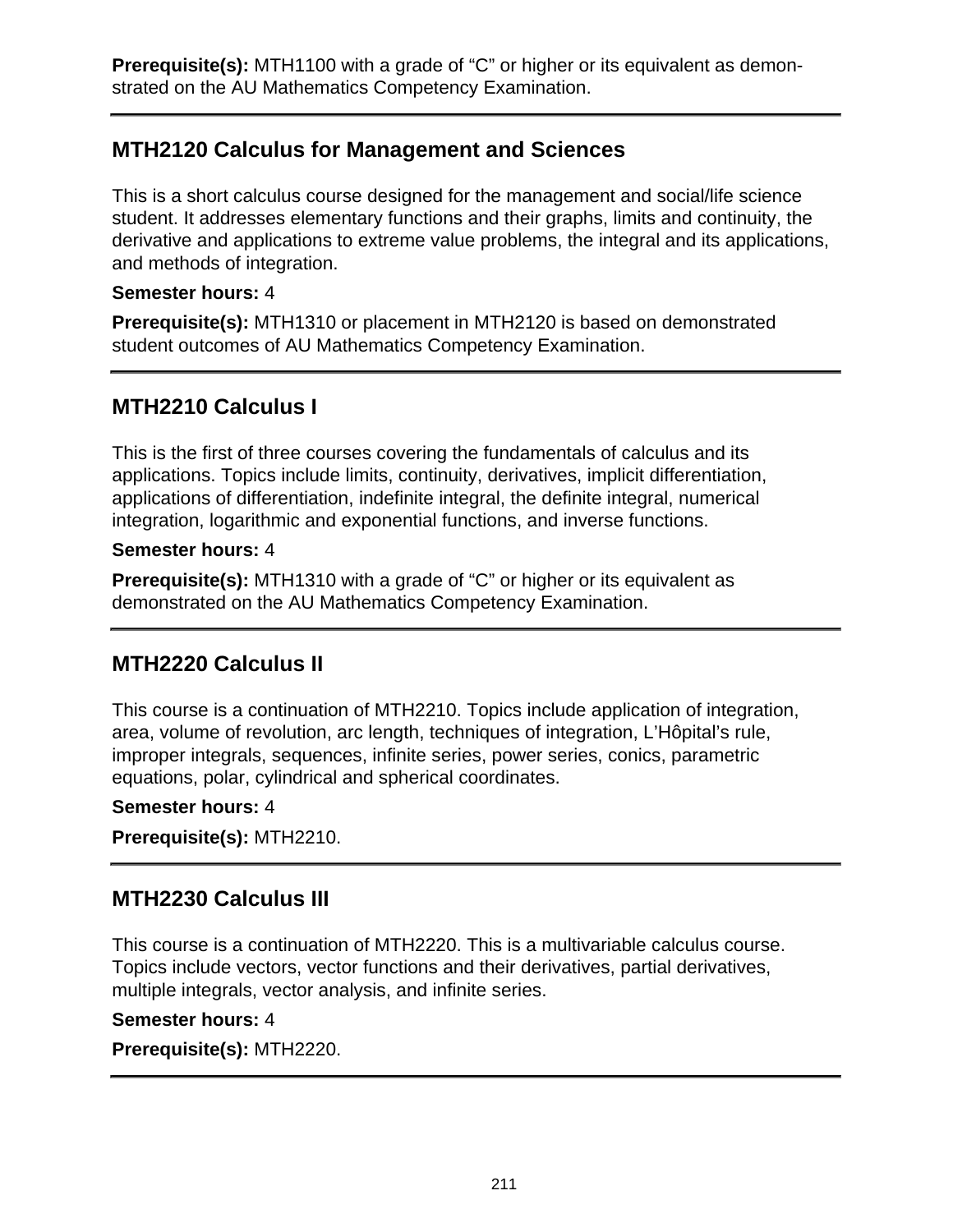## **MTH2320 General Statistics**

This course is designed to acquaint the student with the principles of descriptive and inferential statistics. Topics will include types of data, frequency distributions and histograms, measures of central tendency, measures of variation, probability, probability distributions including binomial, normal probability and student's t distributions, standard scores, confidence intervals, hypothesis testing, correlation and linear regression analysis. This course is open to any student interested in general statistics and it will include applications pertaining to students majoring in athletic training, pre-nursing and business.

#### **Semester hours:** 4

**Prerequisite(s):** MTH1100 or placement based on AU Mathematics Competency Examination or ACT score.

### **MTH2700 Statistics for Research**

This course is designed to provide the science student with the requisite background in descriptive and inferential statistics to design and analyze results of research in his/ her field. Special emphasis is placed on experimental design, derivations of statistics, and will use applications from the sciences. Topics will include measures of central tendency, measures of variability, probability, the normal distribution, confidence intervals, hypothesis testing, correlation, linear regression, analysis of variance, and multiway factorial design. Students will use a statistical calculator, and be given an introduction to computer software packages applicable to statistical analysis.

**Semester hours:** 4

**Prerequisite(s):** MTH1310.

# **MTH2810, MTH3810, MTH4810 Selected Topic**

Various topics chosen to supplement the curriculum.

**Semester hours:** 1-4

**Prerequisite(s):** Topic specific.

### **MTH3100 Theory of Interest**

This course gives a comprehensive overview of the theory of interest and its application to a wide variety of financial instruments. Topics include rates of interest, present and future value, effective and nominal rates, annuities, loans, bonds, rate of return, stocks, fixed income investment, cashflow duration and immunization.

#### **Semester hours:** 4

**Prerequisite(s):** MTH2220.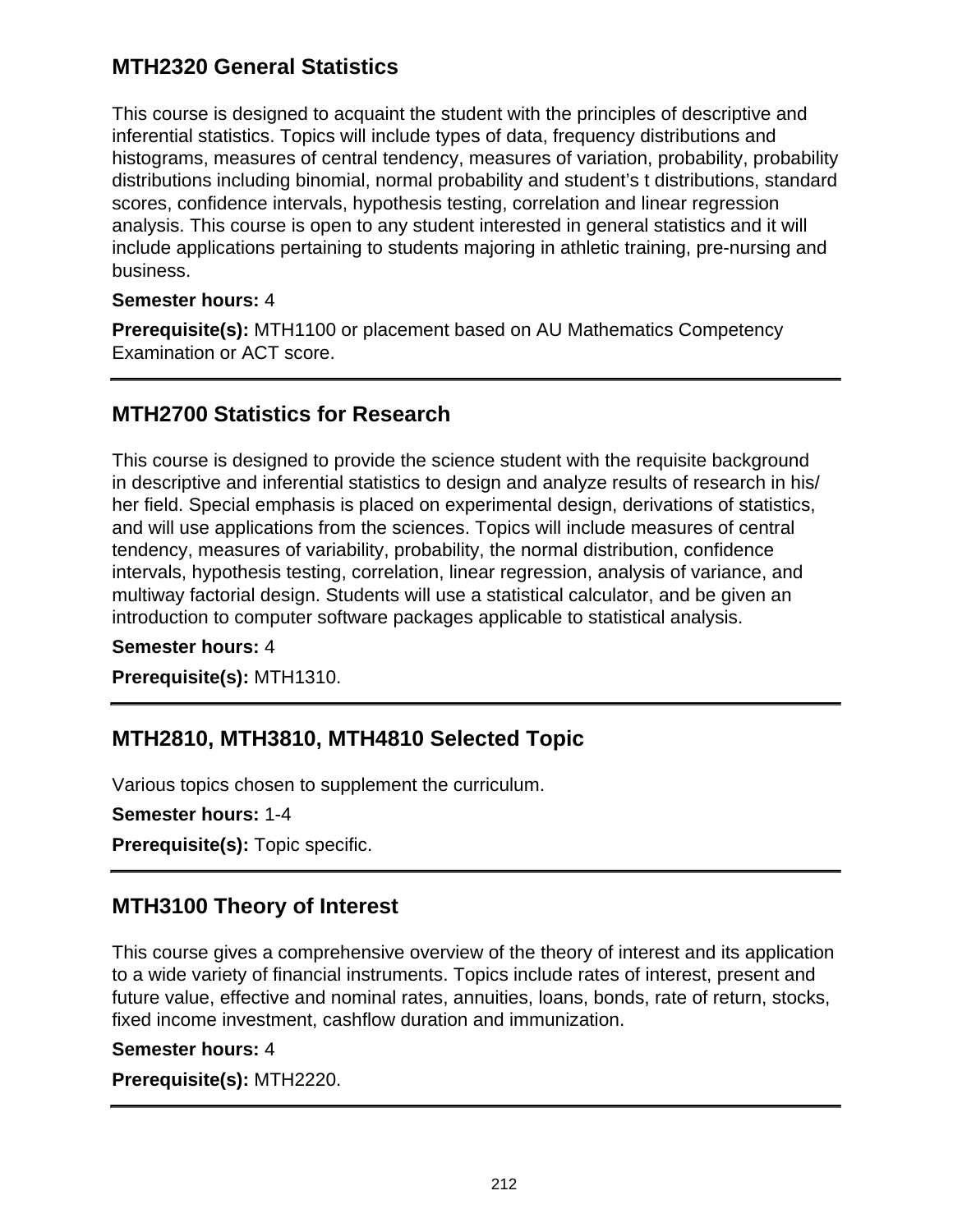## **MTH3200 Actuarial Mathematics I**

This course prepares students to take SOA/CAS actuarial Exam P/1. Students will apply the concepts learned in MTH3260 to solve advanced problems in probability. Topics include discrete and continuous random variables, functions of random variables, special probability distribution functions, multivariate distributions, covariance and moment generating functions. Test-taking strategies unique to Exam P/1 will also be discussed.

### **Semester hours:** 4

**Prerequisite(s):** MTH3260.

### **MTH3220 Actuarial Mathematics II**

This course prepares students to take SOA/CAS actuarial Exam FM/2. Students will apply the concepts learned in MTH3100 to solve advanced problems in interest theory. Students will learn the fundamentals of derivatives markets, including general derivatives, options, hedging and investment strategies, forwards, futures and swaps. Test-taking strategies unique to Exam FM/2 will also be discussed.

#### **Semester hours:** 4

**Prerequisite(s):** MTH3100.

### **MTH3240 Probability and Statistics I**

This course provides students with the fundamentals of statistical methods, probability and data analysis. It includes descriptive measures for data characterization (statistics), graphical representations and organization of data, random variables, expectation, distribution functions, central limit theorem, and an introduction to statistical inference. The theories of probability and statistics and their relational value to applied real-world problem solving are studied.

#### **Semester hours:** 4

**Prerequisite(s):** MTH2210.

### **MTH3250 Linear Algebra**

Topics in this course include systems of linear equations, matrices, determinants, vector spaces, subspaces, bases, dimension, eigenvalues and eigenvectors, inner products, linear transformations and matrices of linear transformations. Mathematical proofs of theorems and properties are also introduced in the course.

#### **Semester hours:** 4

**Prerequisite(s):** MTH2220; MTH3270.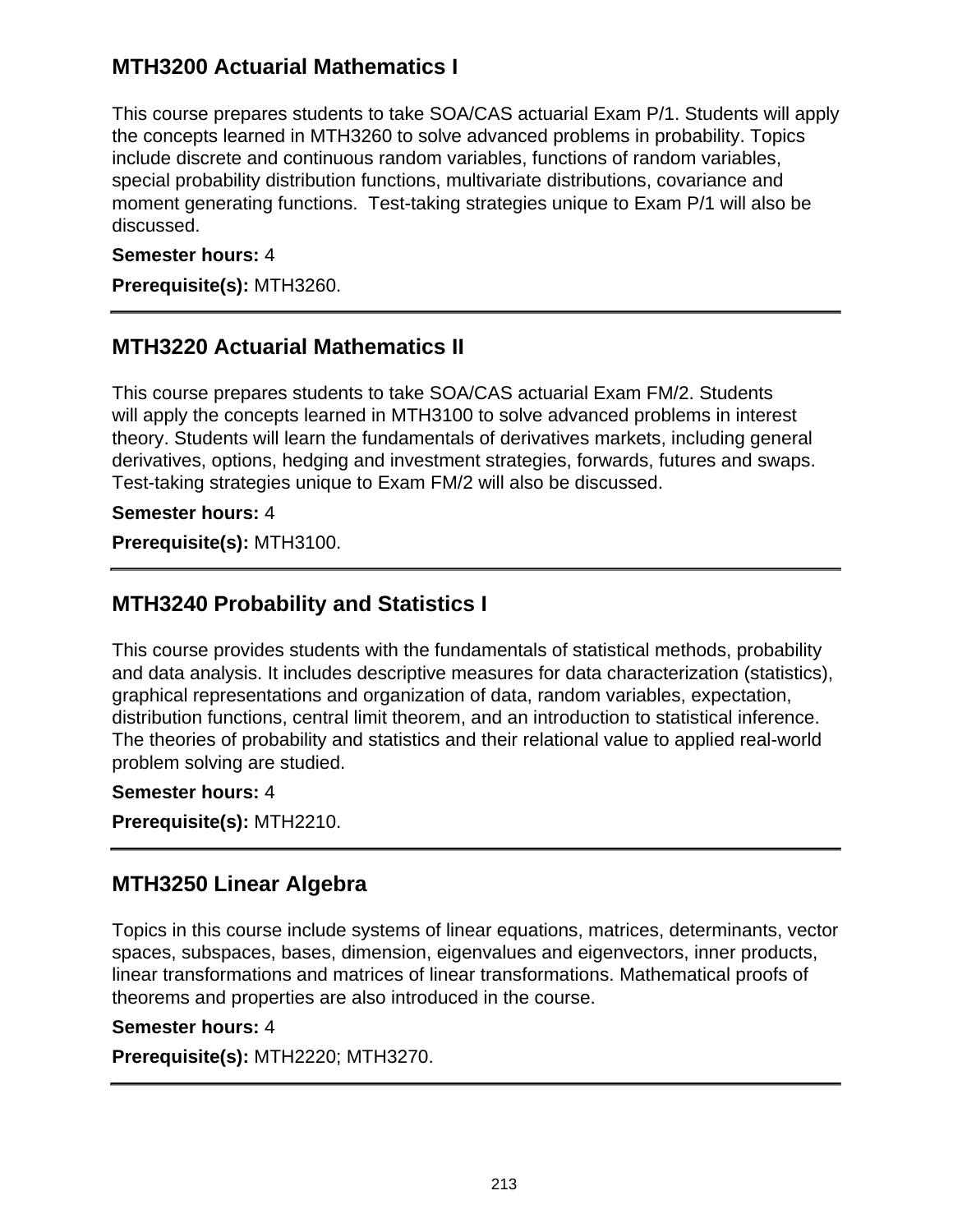## **MTH3260 Probability and Statistics II**

This course serves as a continuation of MTH3240, Probability and Statistics I. Topics include continuous random variables, continuous distributions, bivariate and multivariate distributions, covariance, correlation, moment-generating functions, and the Central Limit Theorem.

#### **Semester hours:** 4

**Prerequisite(s):** MTH2230; MTH3240.

### **MTH3270 Discrete Mathematics**

This course will provide students with the fundamentals of mathematical proof. Different proof techniques, such as direct proof and induction, will be introduced. Logic, graph theory, set theory, Boolean algebra, theory of automata, computability, Turing machines, and formal language theory will also be presented.

**Semester hours:** 4

**Prerequisite(s):** MTH2210.

### **MTH3280 Biostatistics**

This course provides an introduction to statistical concepts and techniques commonly encountered in the biological sciences. Lecture topics include study design, probability, comparing sample means and proportions, survival analysis, and sample size/power calculations. Computer software is used to describe and analyze data.

#### **Semester hours:** 4

**Prerequisite(s):** MTH3240.

### **MTH3300 Differential Equations**

Topics in this course include mathematical modeling, graphical solutions, techniques for solving first order differential equations, Euler's method, homogeneous constant coefficient linear equations, nonhomogeneous linear equations and their solutions, and Laplace transformations.

#### **Semester hours:** 4

**Prerequisite(s):** MTH2230.

### **MTH3320 Modern Geometry**

This course will provide students with the fundamentals of mathematical proof. It will entail a study of Euclidean and non-Euclidean geometries from an axiomatic viewpoint, convexity and constructions.

**Semester hours:** 4 **Prerequisite(s):** MTH2230; MTH3270.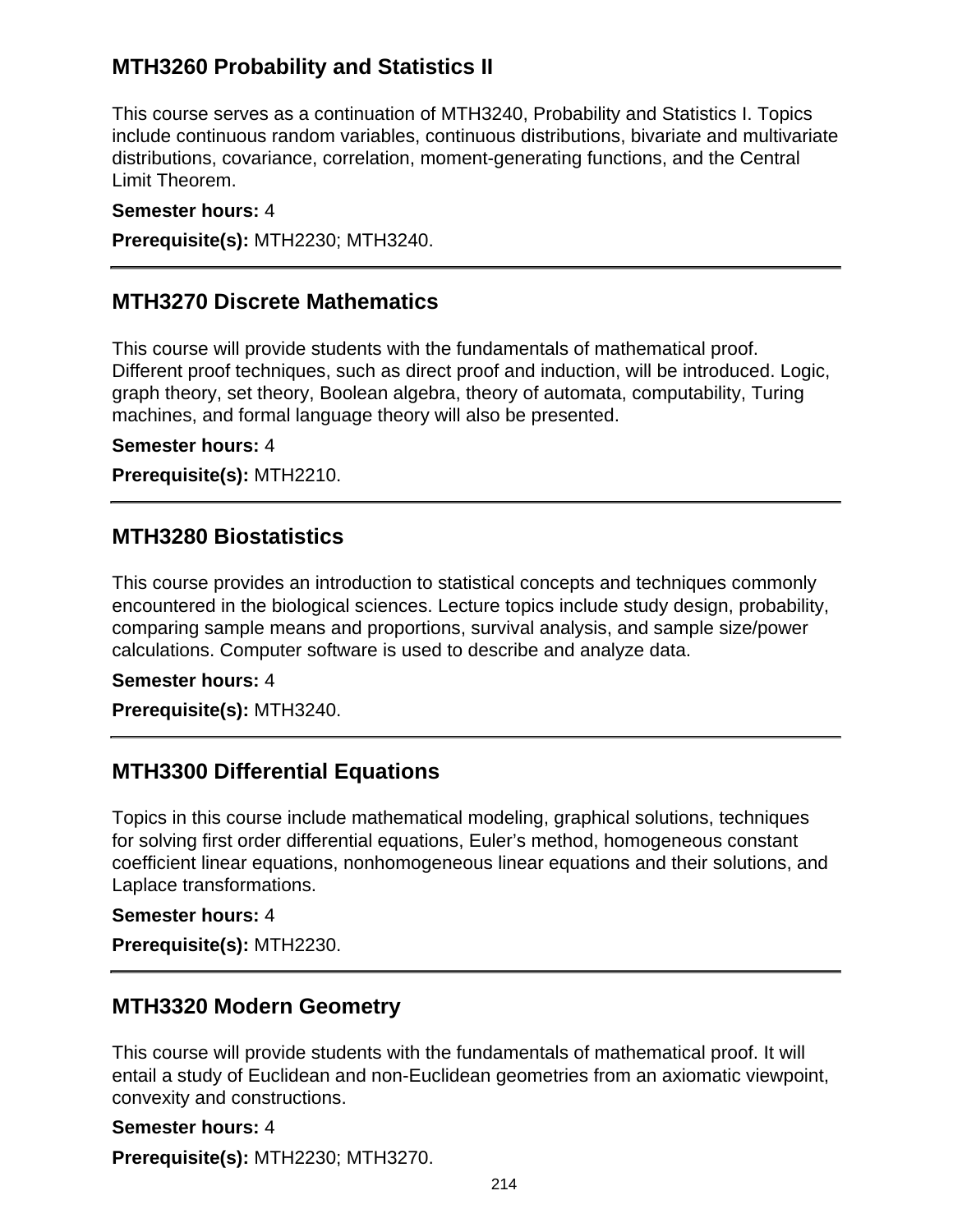## **MTH3350 History of Mathematics**

This course addresses the development of mathematics from the early Babylonian, Greek, and Arabic mathematics to the modern mathematics of the last 300 years; the development of numeration, geometry, algebra, and the calculus. Highly recommended for students in secondary education.

#### **Semester hours:** 4

**Prerequisite(s):** MTH2220.

### **MTH3490 Numerical Analysis**

This course addresses the use of the computer in solving mathematical problems: roots of algebraic equations, nonlinear equations, numerical integration, differential equations, curve fitting, error analysis, iterative processes, non-linear equations, and numerical methods in linear algebra.

#### **Semester hours:** 4

**Prerequisite(s):** MTH2230; CSC1700.

### **MTH3500 Applied Statistical Methods**

In this course, regression analysis and time series will be discussed in detail, including analysis of real data. The topics to be discussed are least squares estimates of parameters, single linear regression, multiple regression, hypothesis testing and confidence intervals in linear regression models, testing of models, appropriateness of models, linear time series models, moving averages, autoregressive or ARIMA models, estimation, forecasting with time series models, forecast errors, and confidence intervals.

#### **Semester hours:** 4

**Prerequisite(s):** MTH3240.

### **MTH3590 Business Analytics**

Students will learn how statistical and quantitative data analysis, modeling and optimization are used to drive business performance. The use of descriptive, predictive and prescriptive analytics will be explored in the context of real data. Topics to be discussed include statistical analysis and inference, regression analysis, forecasting and optimization.

#### **Semester hours:** 4

**Prerequisite(s):** MTH2320.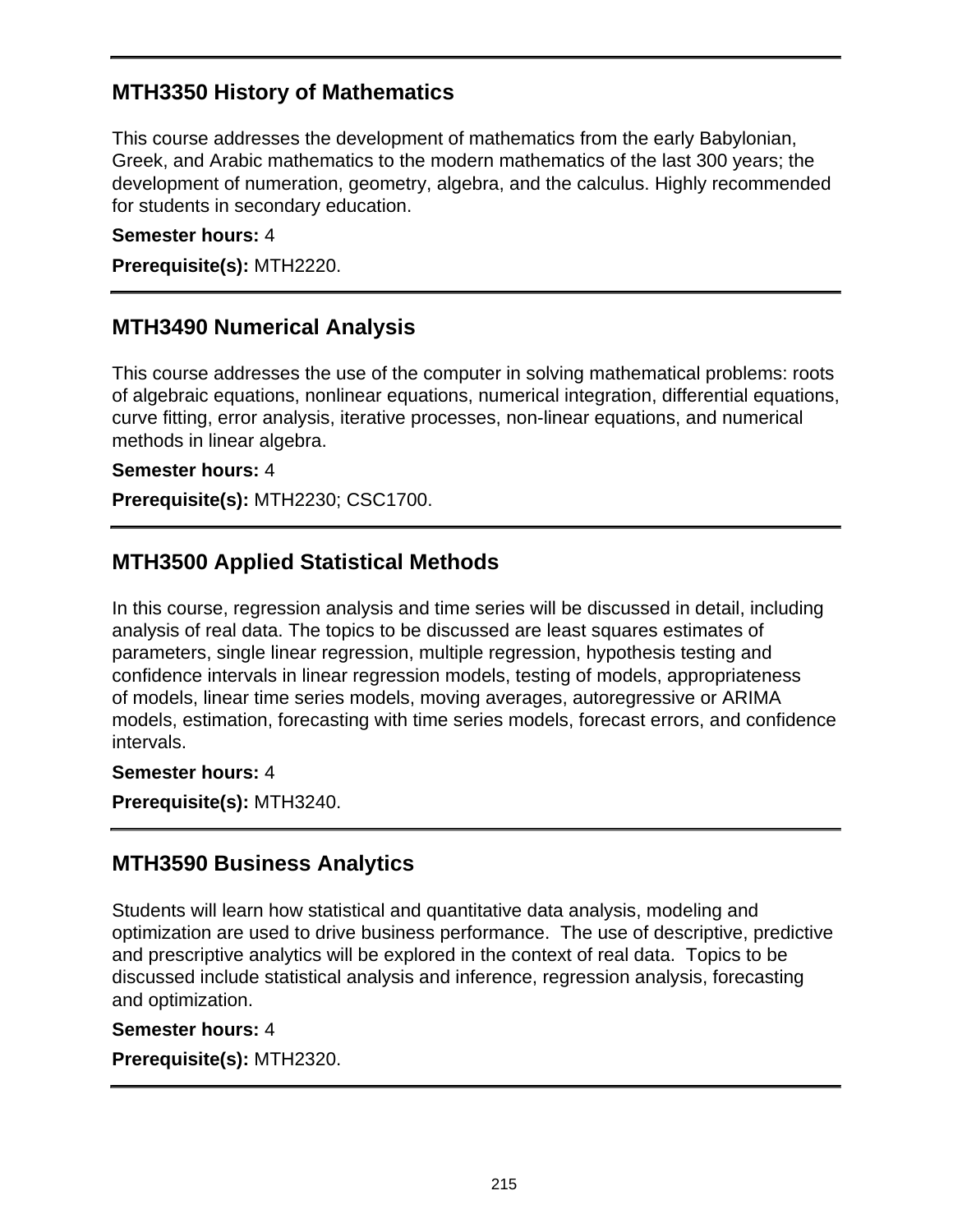## **MTH3600 Models for Financial Economics**

This course is designed to teach the fundamental concepts that are tested on the SOA Exam MFE and CAS Exam 3F. Topics to be covered are put-call parity, exploiting arbitrage, binomial pricing models, Black-Scholes pricing formula, options Greeks, lognormal distributions, Ito's lemma, variance reduction, and delta-hedging.

#### **Semester hours:** 4

**Prerequisite(s):** MTH3240.

### **MTH3700 Models for Life Contingencies**

This course is designed to teach the fundamental concepts that are tested on the SOA Exam MLC and CAS Exam 3L. Topics to be covered are survival models, Markov chain models, life insurances and annuities, premiums, liabilities, recursive calculation of expected values and variances, and Poisson processes.

#### **Semester hours:** 4

**Prerequisite(s):** MTH3260; MTH3100.

### **MTH3820 Secondary Methods in Mathematics**

This course presents techniques that are effective in teaching in the content areas. The course includes lesson planning, classroom arrangement, curriculum design, alternative teaching strategies and evaluation. In addition to the classroom hours there is a simultaneous practicum. This is usually the last course the student takes prior to student teaching.

#### **Semester hours:** 4

**Prerequisite(s):** Acceptance into the School of Education, including passing the TAP or ACT Plus Writing with a score of 22 and combined English/Writing score of 19; maintaining a content GPA of 3.00; passing an FBI national fingerprint screening that encompasses passing a criminal background/sex offender check; passing a TB test; EDU2200; EDU2260; EDU3720. Placement applications for the practicum are due to the School of Education placement coordinator the January before the academic year of the practicum or for transfer students upon acceptance into the School of Education.

### **MTH3820, MTH4830 Directed Study**

This course involves independent work on a project supervised by a faculty member in the program.

#### **Semester hours:** 1-4

**Prerequisite(s):** Consent of instructor.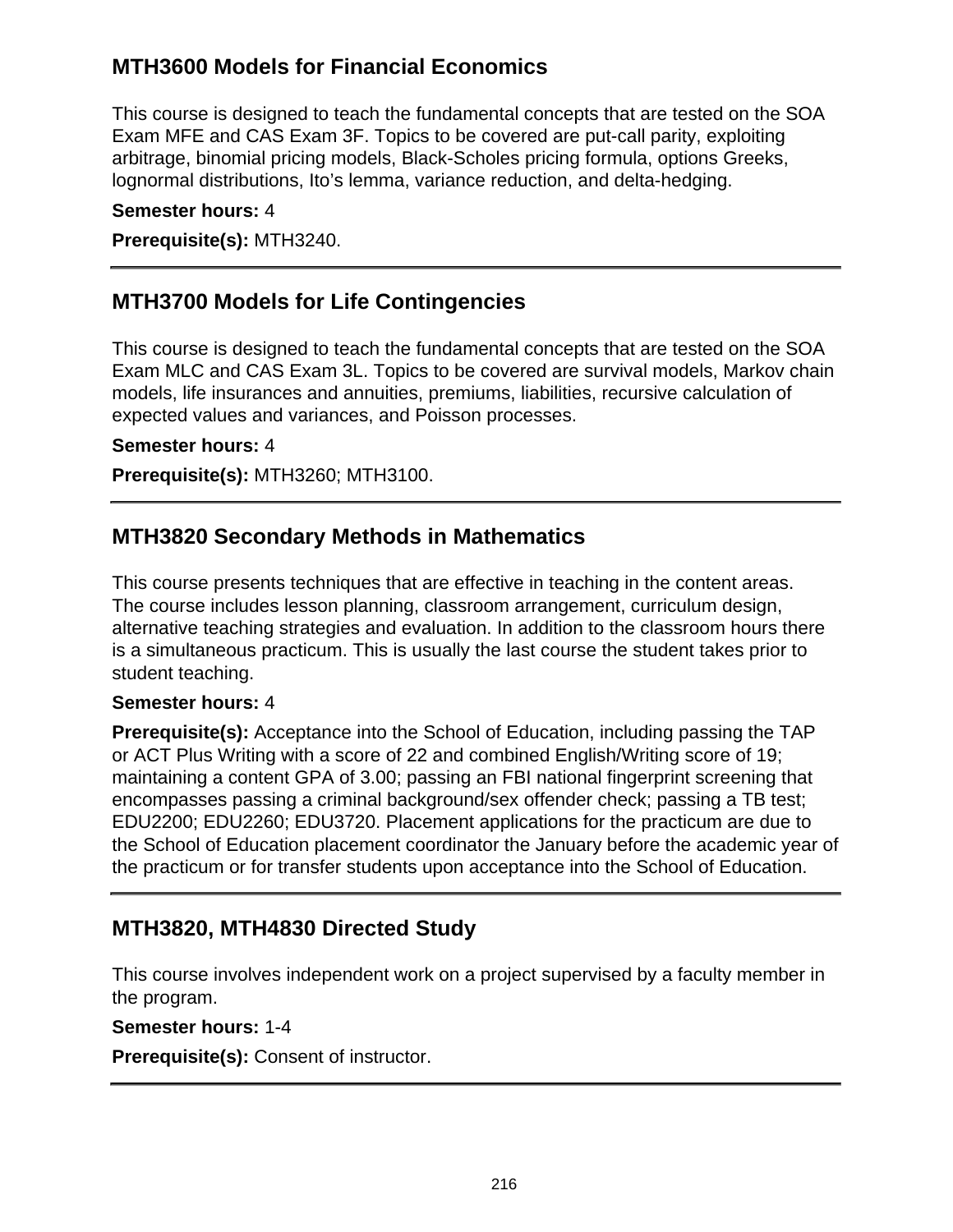## **MTH4260 Number Theory**

This course addresses the theory of mathematical induction, divisibility theory, prime numbers and their distribution, theory of congruences and modular arithmetic, Fermat's theorem, and number theoretic functions and their applications.

**Semester hours:** 4 **Prerequisite(s):** MTH2220; MTH3270.

### **MTH4300 Introduction to Real Analysis**

This course introduces students to the theory of the calculus of functions of one variable. Introduction to advanced proof techniques is an emphasis of this course. Topics in this course could include, but are not limited to, functions, limits, continuity, differentiability and integrability for functions of one variable.

**Semester hours:** 4

**Prerequisite(s):** MTH2230; MTH3270.

### **MTH4450 Abstract Algebra**

This course is an introduction to abstract algebra. Topics include groups, subgroups, factor groups, polynomial rings, general rings, and fields. Emphasis is placed on both the writing of clear and logically correct proofs as well as demonstration of computational proficiency.

#### **Semester hours:** 4

**Prerequisite(s):** MTH2220; MTH3270 or MTH3320 or consent of department.

### **MTH4940 Internship in Actuary Science**

The goal of the internship is to provide an opportunity for students to apply knowledge learned in the classroom and grow professionally. It gives new graduates an edge in the current competitive job market and a formal experience within their chosen industry. As a result, internships are a key component in the transformative power of learning, aiding students' transition from the role of student to that of a professional.

#### **Semester hours:** 0

### **MTH4990 Senior Capstone in the Mathematical Sciences I**

This course is the culmination of the mathematics and actuarial science major's academic experience. Students engage in independent research on a chosen topic or question under the direction of a faculty member. Guest lectures by various faculty members will expose students to content suitable for independent research. The course will also prepare students for entry into the job market or graduate school.

#### **Semester hours:** 2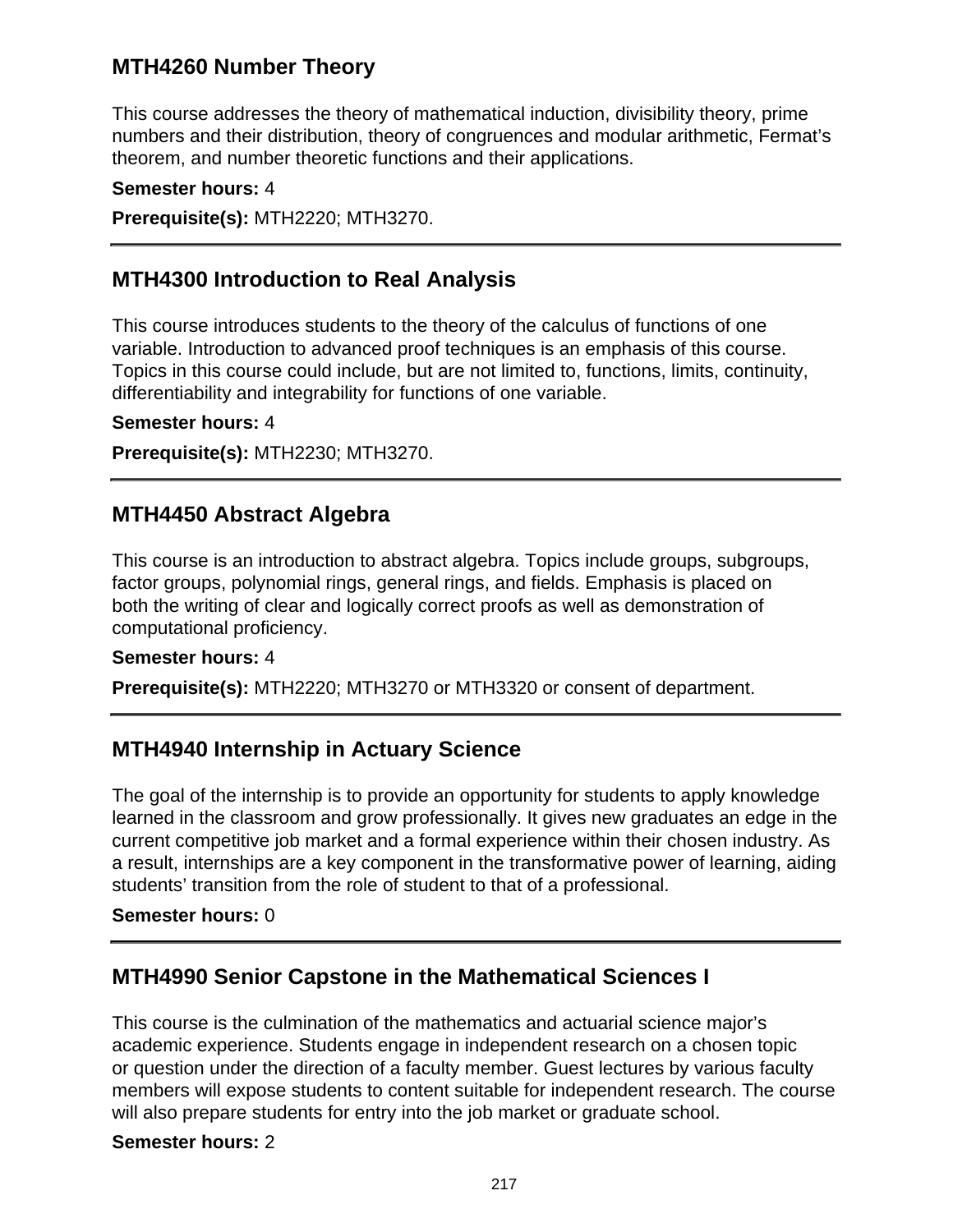## **MTH4991 Senior Capstone in the Mathematical Sciences II**

This course is a continuation of MTH4990. During the semester, students will finish their research and present their conclusion to other students and faculty in a public venue. Students will write a paper summarizing their work.

#### **Semester hours:** 2

**Prerequisite(s):** MTH4990.

### **MUS1010 Beginning Voice**

Beginning Voice is organized as a group lesson in which students explore visual, auditory and aesthetic dimensions of vocal music. Attention will be given to the fundamentals of singing, including technique, tone production, breath control, ear training, diction, dynamic control, interpretation and analytical preparation. Students gain performance experience in a studio-class setting, while learning to give and take musical suggestions and criticism. Attendance may be required at live concerts, some of which may be off campus and/or evenings with additional ticket charges.

#### **Semester hours:** 1

### **MUS1070 Recital Attendance**

Intentional listening is essential for the growth of all musicians. Students enrolled in Recital Attendance are expected to listen critically in order to increase their musical experience, their knowledge of performance skill and literature with the intent of applying this knowledge to better their own performance and understanding of music. Recital Attendance is a pass/fail course that is required of all music majors each semester of enrollment.

#### **Semester hours:** 0

### **MUS1410 Beginning Classical Guitar**

This course is an introduction to technical skills for performing classical guitar repertoire, including the study of representative works from the literature, scales, arpeggios, etudes, and the development of aesthetic awareness. Jury performance for music faculty is required. Attendance may be required at live concerts, some of which may be off-campus and/or evenings with additional ticket charges.

#### **Semester hours:** .5

### **MUS1520 Exploring Music: World of Opera**

World of Opera traces the history and development of opera from its beginnings to the present, emphasizing opera as a combination of music, literature, theatre, dance and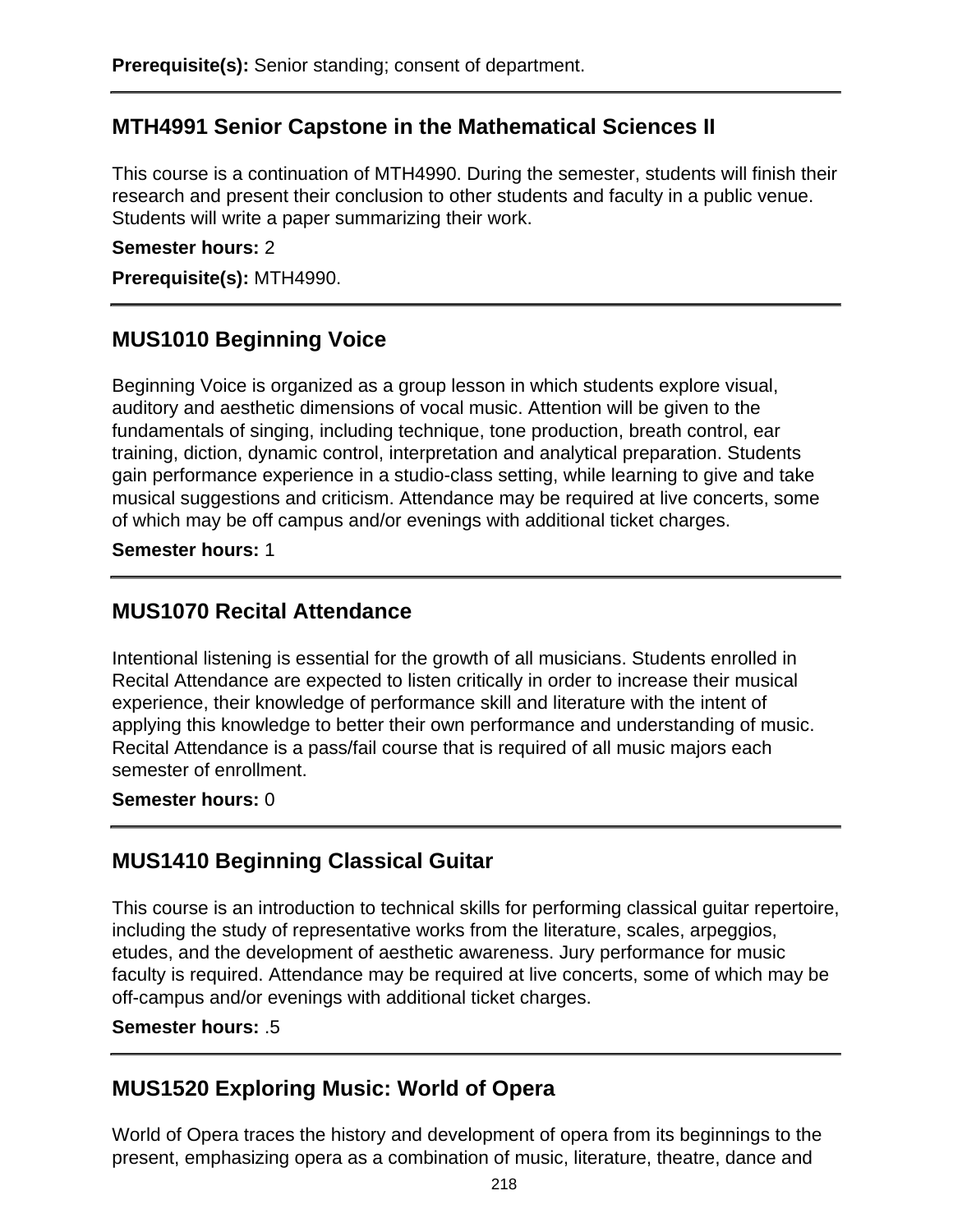visual arts. This course introduces operas, composers and performers through listening to live and recorded music, discussions and films.

**Semester hours:** 2

## **MUS1550 Exploring Music**

This course explores topics in music with the aim of increasing active listening skills, components of musical composition and history. Exploring Music will offer a variety of genres to serve as the basis of these skill and knowledge developments. Possible topics will be Jazz History, World Music, Music across the Centuries, and others. Attendance will likely be required at live concerts, some of which may be off campus and/or evenings with additional ticket charges.

**Semester hours:** 4

## **MUS1900 Women's Ensemble**

The AU Women's Ensemble explores treble choral literature from all historical periods and seeks out a variety of performance venues. The group focuses on vocal technique, precision intonation and choral unity. The Women's Ensemble represents the music department at special campus events. Public performances, some of which may be off campus and/or evenings, are required. A maximum of eight semester hours of MUS1900 may be counted toward graduation.

#### **Semester hours:** 1

**Prerequisite(s):** Permission of instructor based on successful vocal audition.

## **MUS1910 University Chorale**

Open to musicians of all majors, the AU Chorale focuses primarily on vocal skills and the creation of a unified choral sound. Members study a variety of music, ranging from medieval and renaissance to contemporary, preparing quality choral literature for performance and education. Public performances, some of which may be off campus and/or evenings, are required. A maximum of eight semester hours of MUS1910 may be counted toward graduation.

### **Semester hours:** 1

**Prerequisite(s):** Permission of instructor based on successful audition.

## **MUS1930 Chamber Ensemble**

This is a performance class for instrumentalists or singers who will prepare, study, and perform literature spanning several eras and styles for small groups of 3–30. Public performances, some of which may be off campus and/or evenings, are required. A maximum of eight semester hours of MUS1930 may be counted toward graduation. Chamber Ensemble options may include Chamber Choir, AU Band, Flute Ensemble, Opera Workshop, Chamber Strings or others as determined by the music department.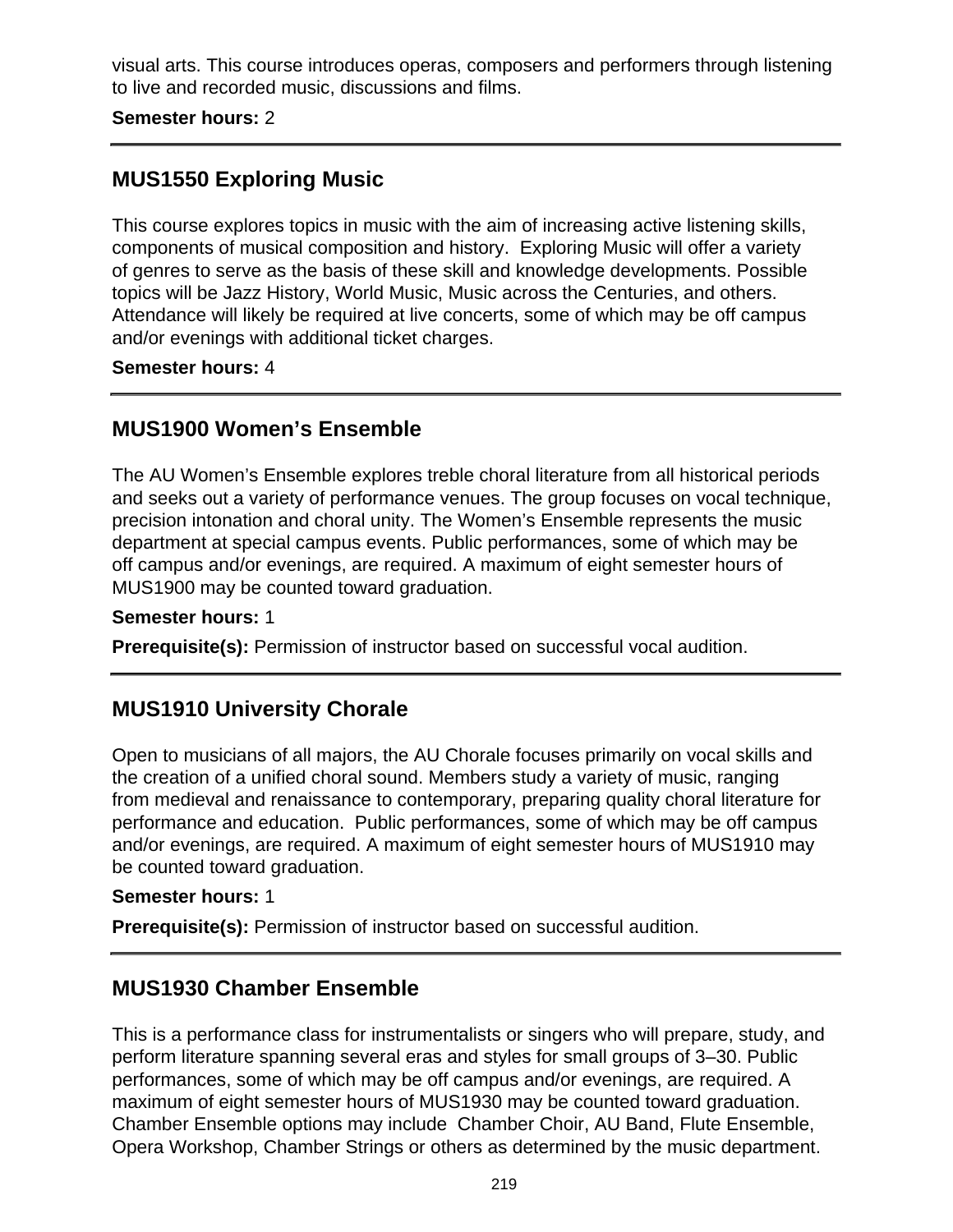# **MUS2030 Applied Voice for Non-Majors**

Students work individually with an instructor to develop the technical production of vocal sound. Learners will explore various vocal styles with a focus on classical art songs, arias and folk songs and may include works in foreign languages. Students will gain the tools to progress toward the next level of vocal skill. Studio class and final jury examination are required. A maximum of eight semester hours of MUS2030 may be counted toward graduation.

**Semester hours:** .5-1

**Prerequisite(s):** Permission of instructor based on successful vocal audition.

**Co-requisite(s):** MUS1900 or MUS1910.

## **MUS2100 Diction for Singers I**

This course explores language pronunciation for the vocalist focusing upon English and Italian. Attention in this course will be given to the proper vocal production (sounds) of the language, with a minimum of grammar and construction. Skills will be demonstrated through classroom foreign language readings, as well as in classroom performances. Attendance may be required at live concerts, some of which may be off campus and/or evenings with additional ticket charges.

### **Semester hours:** 2

## **MUS2110 Diction for Singers II**

This course explores language pronunciation for the vocalist focusing upon German and French. Attention in this course will be given to the proper vocal production (sounds) of the language, with a minimum of grammar and construction. Skills will be demonstrated through classroom foreign language readings, as well as in classroom performances. Attendance may be required at live concerts, some of which may be off campus and/or evenings with additional ticket charges.

### **Semester hours:** 2

## **MUS2200 Applied Piano for Non-Majors**

Students who wish to begin or continue piano study will gain skill in reading musical notation, piano technique and forms and styles of piano composition. Mastery of technical skills for performing and memorizing piano repertoire, including the study of representative works from the piano literature, scales, triads, arpeggios and the development of aesthetic awareness. Studio recital and jury performance for music faculty will be required. Attendance may be required at live concerts, some of which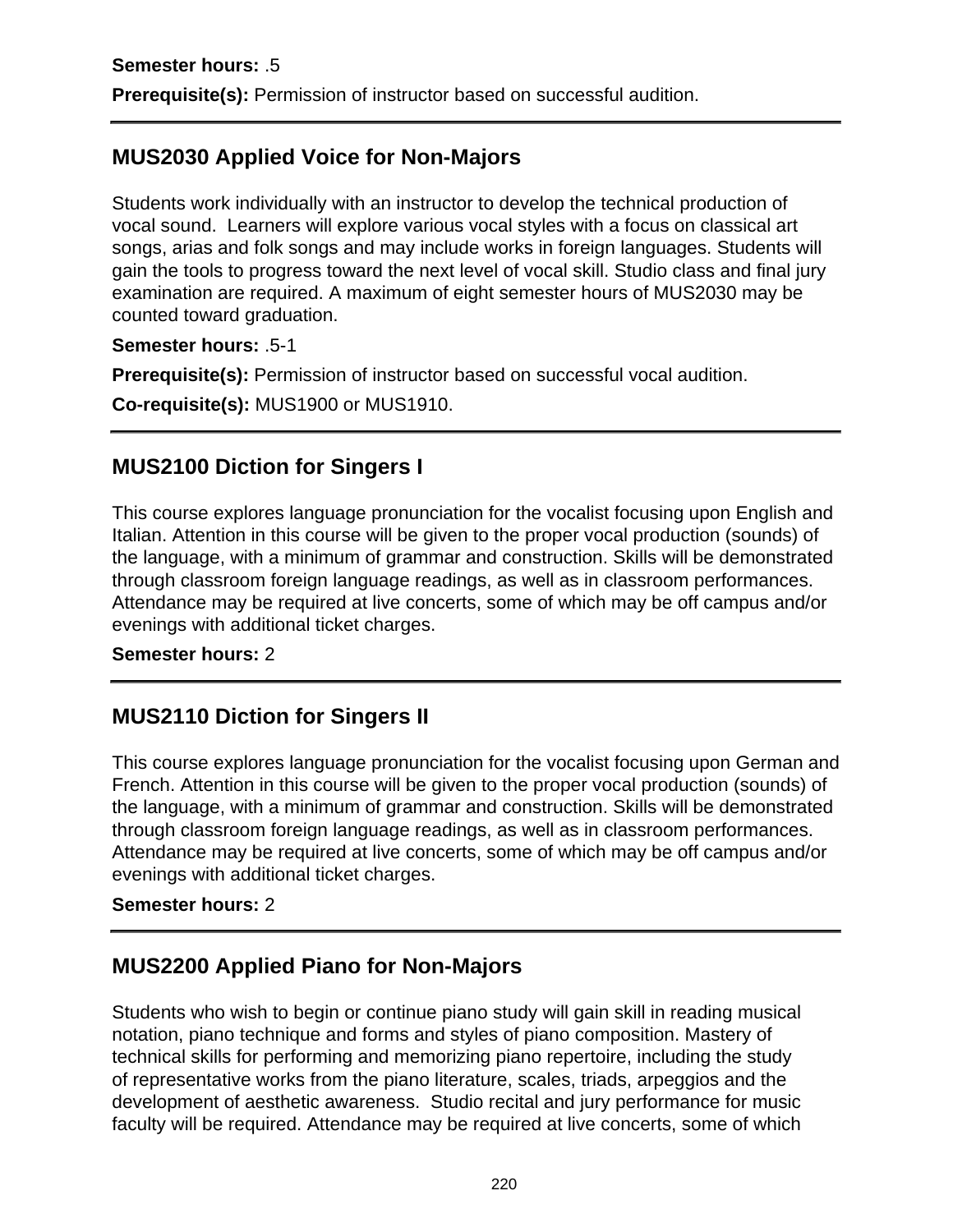may be off campus and/or evenings with additional ticket charges. A maximum of eight semester hours of MUS2200 may be counted toward graduation.

**Semester hours:** .5-1

**Prerequisite(s):** Permission of instructor.

## **MUS2230 Applied Woodwinds**

This course involves the mastery of technical skills for performing woodwind repertoire (flute, oboe, clarinet, bassoon, saxophone), including the study of representative works from the literature, scales, arpeggios, etudes, and the development of aesthetic awareness. Studio recital and final jury examination are required. A maximum of eight semester hours of MUS2230 may be counted toward graduation.

**Semester hours:** .5-1

**Prerequisite(s):** Permission of instructor.

### **MUS2240 Applied Brass**

This course involves the mastery of technical skills for performing brass (trumpet, horn, trombone, tuba) repertoire, including the study of representative works from the literature, scales, arpeggios, etudes, and the development of aesthetic awareness. Studio recital and final jury examination are required. A maximum of eight semester hours of MUS2240 may be counted toward graduation.

**Semester hours:** .5-1

**Prerequisite(s):** Permission of instructor.

## **MUS2250 Applied Strings**

This course involves the mastery of technical skills for performing string (violin, viola, cello, double bass) repertoire, including the study of representative works from the literature, scales, arpeggios, etudes, and the development of aesthetic awareness. Studio recital and final jury examination are required. A maximum of eight semester hours of MUS2250 may be counted toward graduation.

**Semester hours:** .5-1

**Prerequisite(s):** Permission of instructor.

## **MUS2260 Applied Classical Guitar**

This course continues the development of technical skills for performing classical guitar repertoire, including the study of representative works from the literature, scales, arpeggios and etudes, and the development of musicianship and aesthetic awareness. Studio recital and jury performance are required. Performance or attendance may be required at live concerts, some of which may be off campus and/or evenings with additional ticket charges. A maximum of eight semester hours of MUS2260 may be counted toward graduation.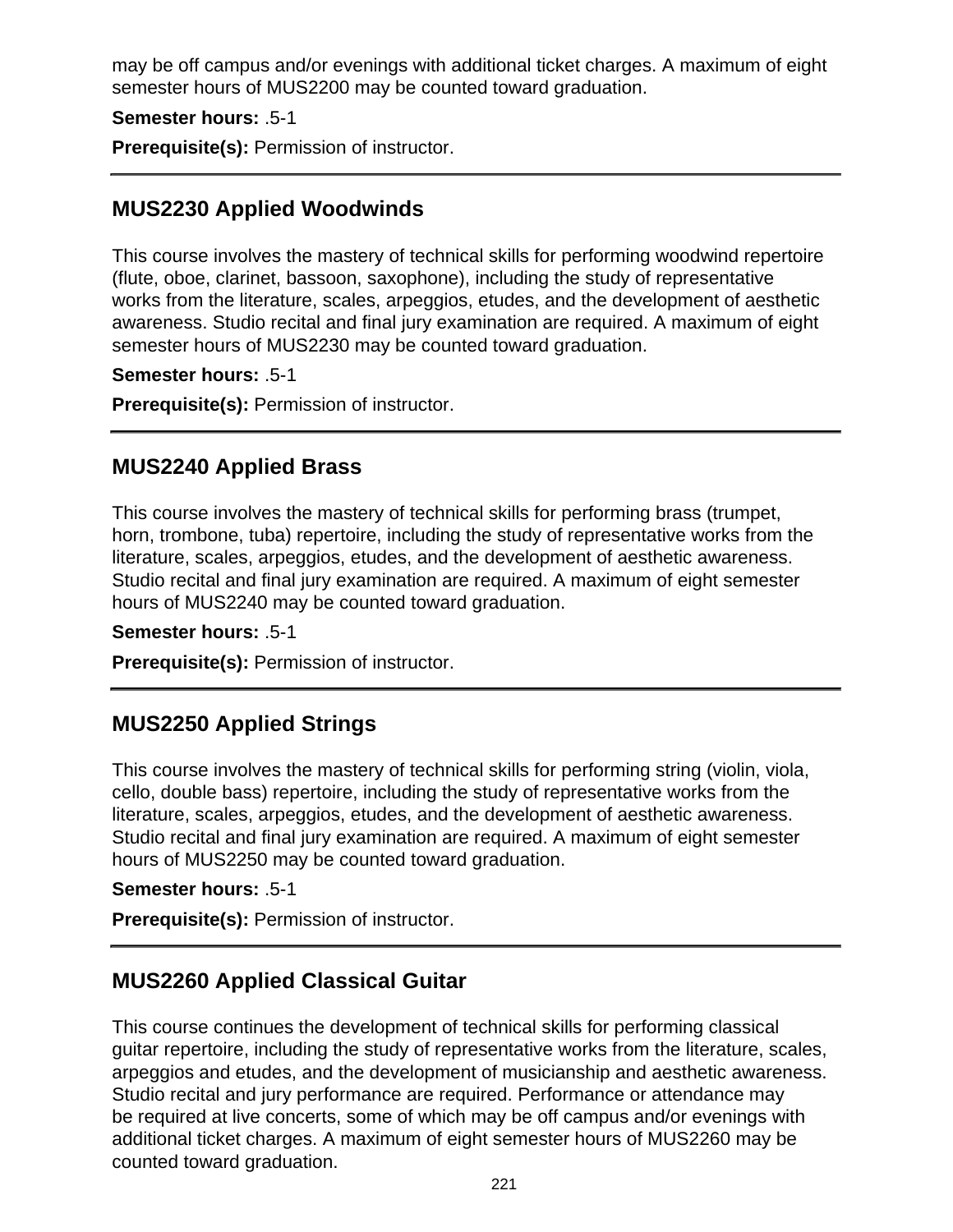## **MUS2270 Applied Organ**

This course introduces technical skills for performing organ repertoire, including the study of representative works from the literature, development of musicianship, and basic knowledge of the construction of the instrument. Jury performance for music faculty will be required. A maximum of eight semester hours of MUS2270 may be counted toward graduation.

**Semester hours:** .5-1

**Prerequisite(s):** Permission of instructor.

## **MUS2300 Piano Accompanying**

The purpose of this course is threefold: to broaden and deepen the student's knowledge of vocal and instrumental repertoire, to develop proficiency in collaborative keyboard skills and to strengthen accompanying skills. Piano Accompanying focuses on two main components: keyboard skills and ensemble repertoire. Keyboard skills consist of the development of sight reading, open-score reading, transposition, score-reading, harmonization, or any skill related to collaborative activities. Ensemble groups and repertoire will be assigned at the beginning of the semester, and keyboard skills assignments will be addressed on a weekly basis. This course serves as the ensemble requirement for piano majors and minors.

**Semester hours:** 1

**Prerequisite(s):** Permission of instructor.

## **MUS2600 Musicianship I**

Musicianship I is an introduction to fundamental organizing principles of Western tonal music, including notating and reading major and minor scales, key signatures, chords, intervals on treble and bass clefs, rhythms, and meters. Basic score reading and instrumental transpositions, vocabulary for tempo and expression will be covered. In addition to theoretical study, this course is an introductory development of the ability to hear the basic elements of diatonic music, including scales, intervals, chord qualities, melodic shapes, rhythms, harmonic functions and form. Practice reading and singing rhythms and diatonic melodies at sight and notating music examples will be the foundational methods for accomplishing the goals of the course. The course will include listening assignments and possible attendance at live concerts, some of which may be off campus and/or evenings with additional ticket charges. Musicianship I is a requirement of all music majors and music minors.

### **Semester hours:** 4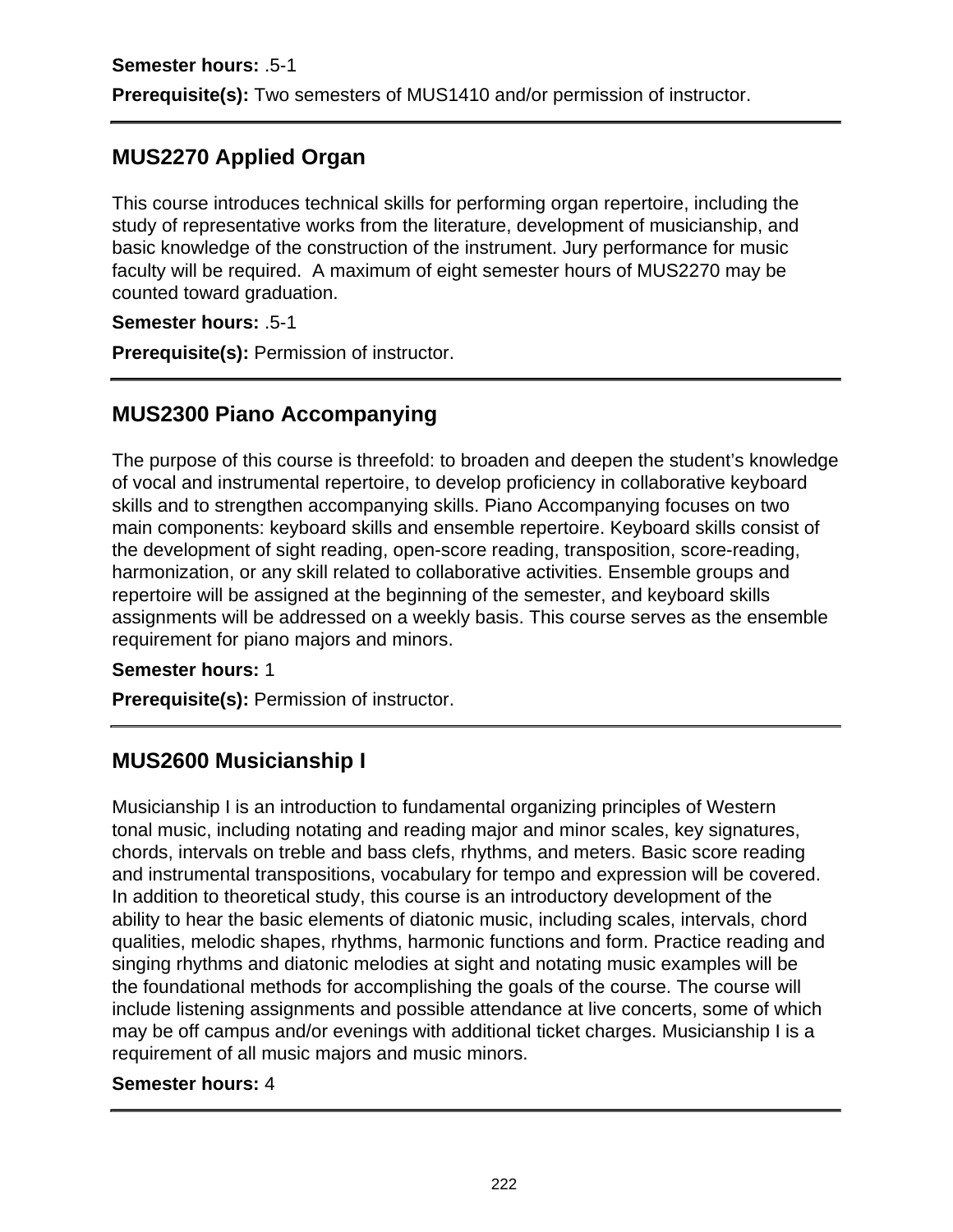## **MUS2610 Musicianship II**

This course is an introduction to the theoretical basis of diatonic harmony, including chord spellings, harmonic functions and composition in two, three, and four parts using triads in the common practice style. Analysis of the compositional features of masterworks and an introduction to phrase structures, elementary forms, and score reading are undertaken. Included also are the aural skill components of increased the ability to hear diatonic music and the basic elements of chromatic music, including scales, intervals, chord qualities, melodic shapes, rhythms, harmonic functions, and form. Skills will be developed through practice reading and singing rhythms and diatonic and chromatic melodies at sight and notating music examples. Musicianship II is a requirement of all music majors and music minors.

### **Semester hours:** 4

**Prerequisite(s):** MUS2600.

## **MUS2620 Musicianship III**

Musicianship III is a study of modulation to closely related keys, binary and ternary forms, altered and borrowed chords, leading tone chords, and diminished seventh chords. Students will be introduced to polyphonic analysis and writing, variations forms, fugue and related forms. Additionally, analysis of representative classical compositions will be included. Aural skill components commensurate with the theoretical concepts presented in the course will be acquired including sight-singing in multiple clefs, oneand two-voice melodic dictation will be mastered. The course explores further use of chromatic material, intermediate rhythm and more advanced harmonic dictation. Musicianship III is a requirement of all music majors.

#### **Semester hours:** 4

**Prerequisite(s):** MUS2610.

## **MUS2630 Musicianship IV**

Musicianship IV explores advanced harmonic analysis of the late 19th century, including higher tension and non-tertiary chords. The course involves analysis of tonal forms, including sonata and rondo forms. Students will further investigate techniques to develop a mastery of traditional harmony and exploration of compositional technique of the 20th century. Aural skills commensurate with the theoretical concepts presented will be acquired, including advanced sight singing of chromatic and atonal material, advanced rhythmic and harmonic dictation and preparation for score reading. Musicianship IV is a requirement of all music majors.

#### **Semester hours:** 4

**Prerequisite(s):** MUS2620.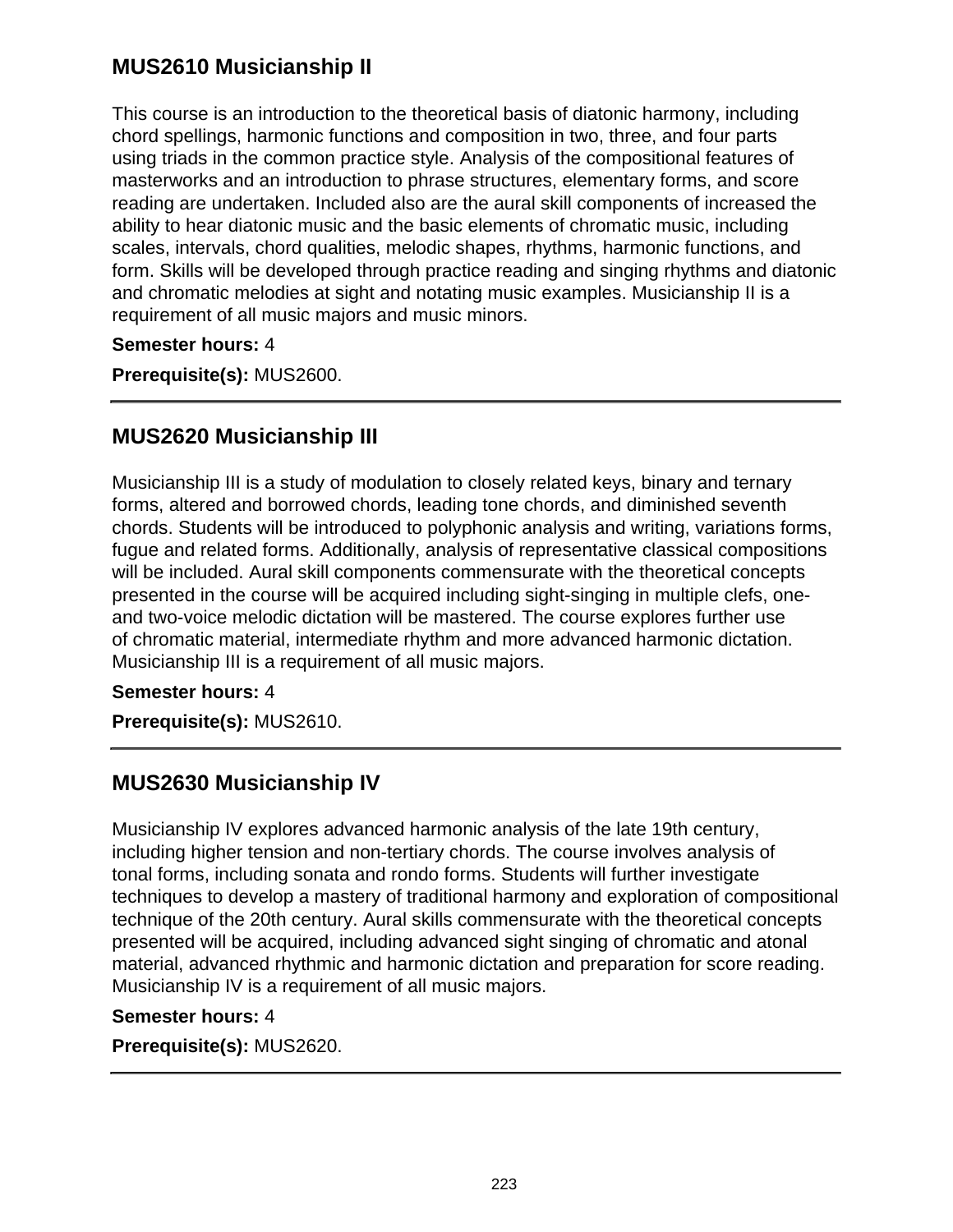## **MUS3030 Intermediate Applied Voice**

This course is primarily for music majors and minors or individuals with high interest in vocal progress. Singers work individually with an instructor to gain and refine mastery of the technical production of vocal sound. Exploration of musical style and interpretation will be emphasized. Repertoire will focus on art songs, arias and folk songs and musical theater. Repertoire will include works in a variety of languages. Performance on Studio Class or Student Recital and final jury examination are required. A maximum of eight semester hours of MUS3030 may be counted toward graduation.

**Semester hours:** .5-1

**Prerequisite(s):** Permission of instructor.

**Co-requisite(s):** MUS1900 or MUS1910.

### **MUS3130 Vocal Literature**

Vocal Literature is a fundamental course designed to examine the history and development of the art song and opera through reading, hearing and performing examples of the song literature for solo voice.

#### **Semester hours:** 2

**Prerequisite(s):** Two semesters of applied vocal study.

### **MUS3200 Intermediate Applied Piano**

This course is primarily intended for music majors or minors in piano. Non-majors who are highly motivated or advanced may be included by permission. Pianists work individually with an instructor to gain and refine mastery of the technique of playing the piano. Exploration of musical style and interpretation will be emphasized. Performance on Studio Class or Student Recital and jury performance for music faculty are required. Attendance may be required at live concerts, some of which may be off campus and/ or evenings with additional ticket charges. A maximum of eight semester hours of MUS3200 may be counted toward graduation.

### **Semester hours:** .5-1

**Prerequisite(s):** Permission of instructor.

## **MUS3330 Keyboard Literature**

This course provides an overview of piano literature and performance practices beginning with the earliest examples of keyboard music leading up to and inclusive of the standard repertoire of the standard periods of western art music. By means of score study, listening, readings and presentations, the student will acquire analytical skills and develop historical concepts needed for the understanding and performance of this literature.

### **Semester hours:** 2

**Prerequisite(s):** Two semesters of Applied Piano Study.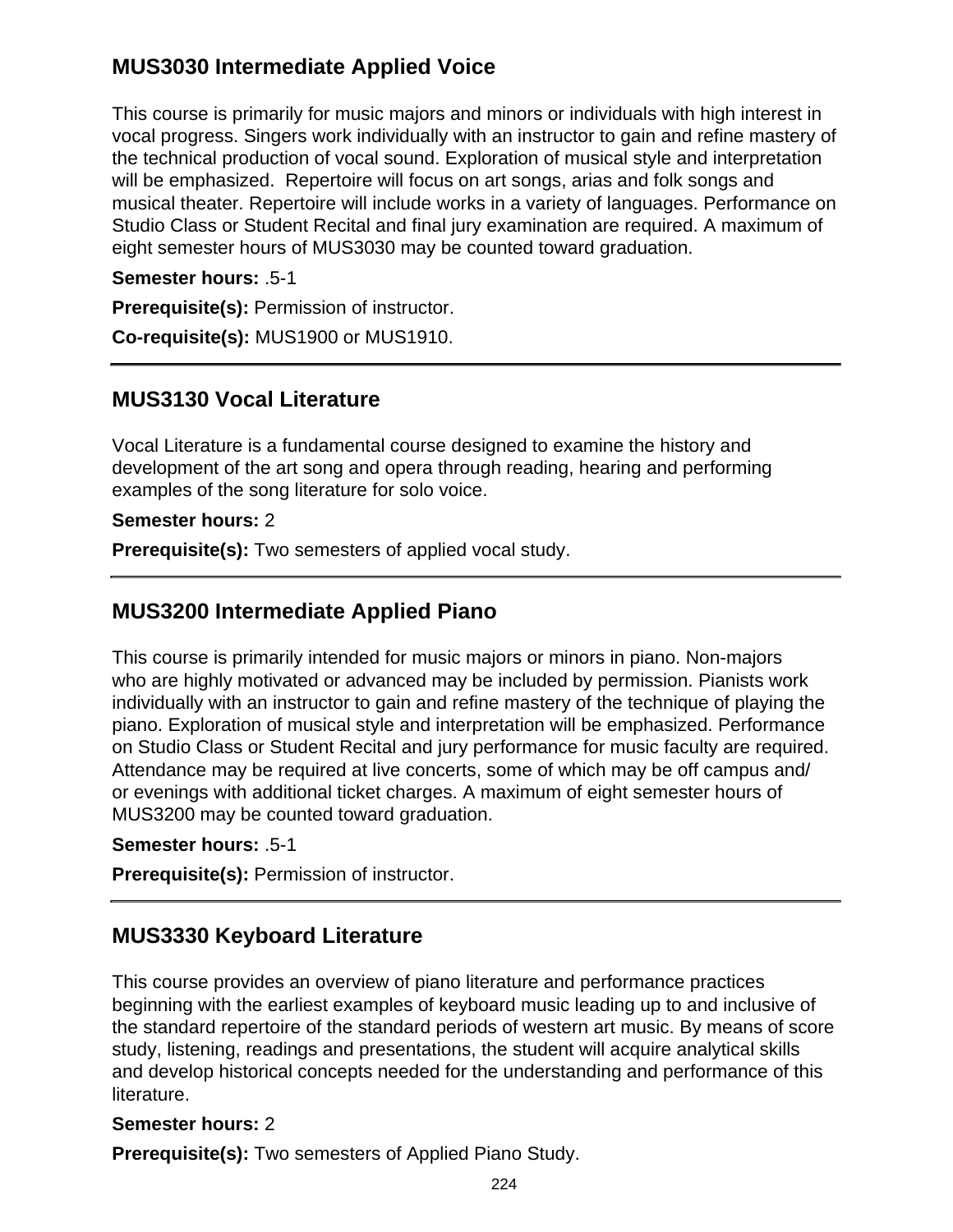## **MUS3400 Conducting**

In this course, students will gain skill in conducting choral and instrumental ensembles. Skills presented include beat patterns, rehearsal techniques, score study, terminology, transpositions, left hand independency, and expressive conducting techniques. Students will use the class and on occasions existing groups on campus as laboratory ensembles.

#### **Semester hours:** 2

**Prerequisite(s):** MUS2610.

## **MUS3410 Music History I**

This course studies the development of Western Art Music from antiquity through the end of the Baroque era. Attention will be placed on the relationship of music to the artistic, historical and social trends of each era. Emphasis will be placed on the ability to analyze, evaluate and communicate, both verbally and in writing, about music history and literature through listening and the reading of primary and secondary texts.

**Semester hours:** 4

**Prerequisite(s):** MUS2610.

## **MUS3450 Music History II**

A continuation of MUS3410, this class is a study of the development of Western Art Music during the Classical and Romantic eras. Attention will be placed on the relationship of music to the artistic, historical and social trends of each era. Emphasis will be placed on the ability to analyze, evaluate and communicate, both verbally and in writing, about music history and literature through listening and the reading of primary and secondary texts.

#### **Semester hours:** 4

**Prerequisite(s):** MUS2610.

## **MUS3500 Applied Conducting**

This course is organized as an applied lesson in conducting. The student will get highly individualized feedback and instruction on the finer points of conducting, while still developing conducting skills from the student's starting point and attempting to take further his or her conducting potential. In the practice of the spiral curriculum, all conducting skills will be revisited to hone them to a sharper edge, a higher level of proficiency. These skills will be put into use in the conducting practicum for a hands-on approach to the art. Literature will be approached in a seminar fashion, with students making frequent presentations of research on assigned topics.

### **Semester hours:** .5-1

**Prerequisite(s):** Instructor permission or MUS3400.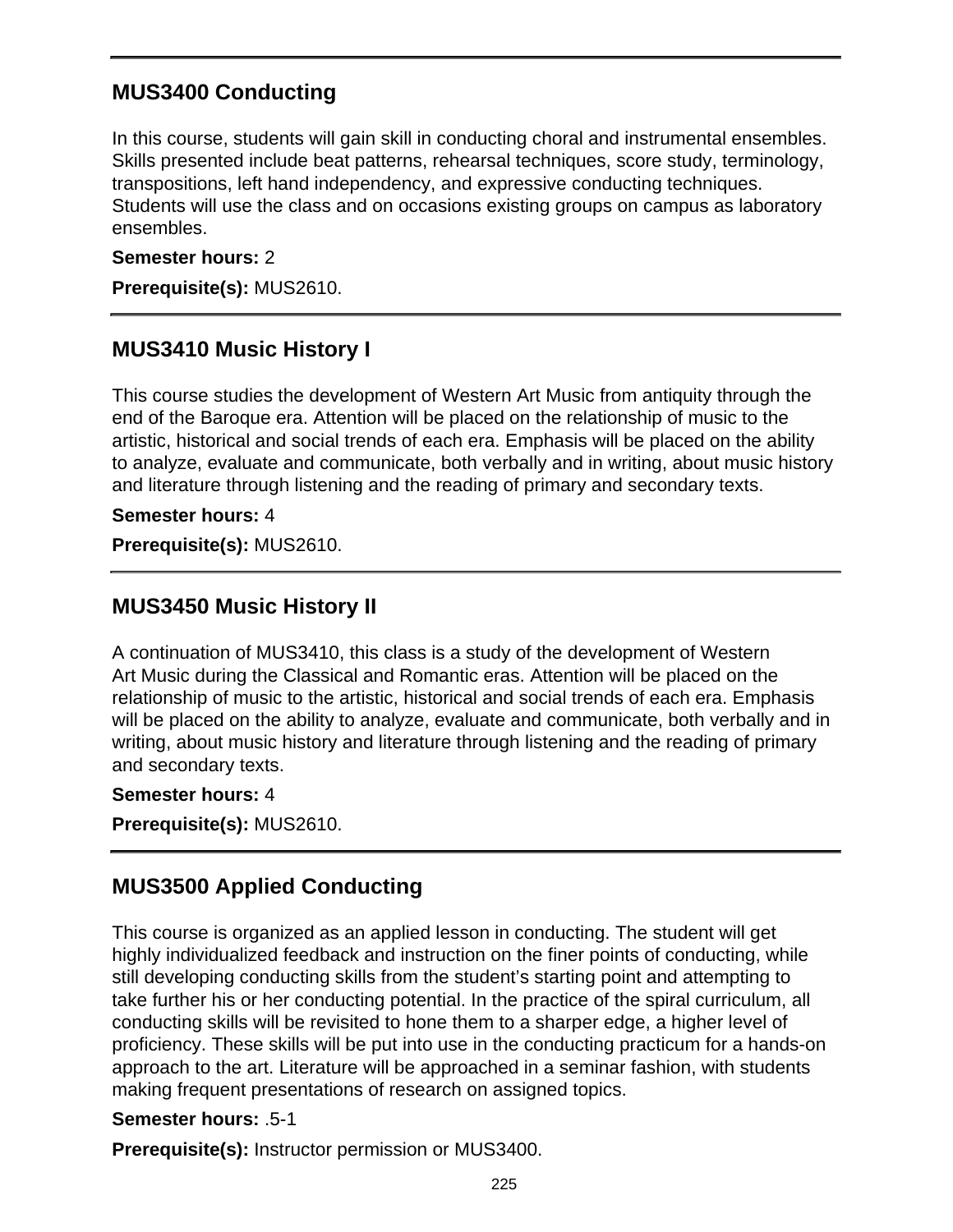## **MUS3510 Music History III**

Music History III is an integrative study of the history and theory of Art Music since 1900. This course will explore the historical, sociological, philosophical and aesthetic contexts of music in the 20th century and beyond through an examination of compositional methods and materials, history, critical listening and research. Additional study of World Music is included.

#### **Semester hours:** 4

**Prerequisite(s):** MUS2610.

## **MUS4030 Advanced Applied Voice**

This course is primarily intended for music majors. Highly motivated advanced nonmajors can be admitted with instructor permission. Singers work with an instructor to accomplish upper level literature and advanced concepts in musical style and interpretation. Students will gain advanced vocal techniques and repertoire ranging throughout all style periods and in foreign languages. Performance on Studio Class, Student Recital and a final jury examination are required. Attendance will be required at live concerts, some of which may be off-campus and/or evenings with additional ticket charges. A maximum of 8 semester hours of MUS4010 may be counted toward graduation.

#### **Semester hours:** 1

**Prerequisite(s):** Permission of instructor based on successful passage of the sophomore jury.

**Co-requisite(s):** MUS1900 or MUS1910.

## **MUS4100 Vocal Pedagogy**

This course is designed to help students: 1) develop a working knowledge of the anatomy and function of the vocal mechanism and how it relates to specific vocal problems, 2) develop their own teaching philosophy and style by exposing them to a variety of pedagogical methodologies, 3) become acquainted with appropriate teaching repertoire and resources. Laboratory teaching will be utilized to give the students hands-on experience.

#### **Semester hours:** 2

**Prerequisite(s):** Five semesters of applied vocal study.

## **MUS4200 Advanced Applied Piano**

Advanced Applied Piano lessons for music majors and minors is designed to instruct students in methods and techniques that polishes expressive performance skill and explores in greater detail the mastery of piano technique. The development of this high level of performance will be guided through the use of etudes, scales, arpeggios and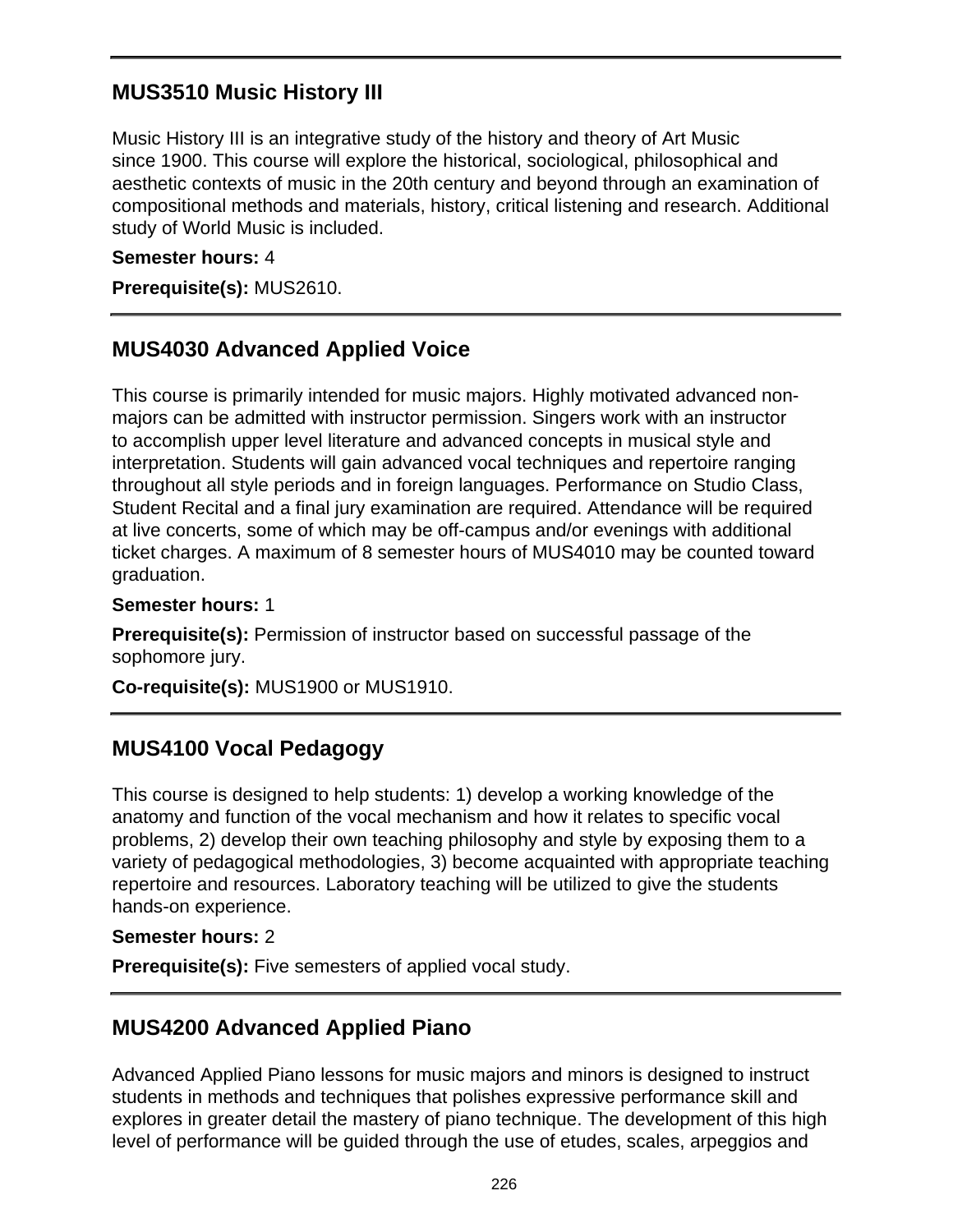exploration of compositional styles and advanced musical literature appropriate to the pianist's level. The student's repertoire will include standard compositions from across eras, genres and styles. Skill mastery will be demonstrated through performance in Studio Class, Student Recital, and final jury examination for music faculty.

### **Semester hours:** 1

**Prerequisite(s):** Permission of instructor based on successful passage of the sophomore jury.

## **MUS4300 Piano Pedagogy**

Piano Pedagogy is the study of principles and practices of music teaching focused on the piano. The discussion of methods and materials is followed by guided laboratory work with both class and private students. The course includes methods of teaching piano, appropriate materials and techniques for all levels.

#### **Semester hours:** 2

**Prerequisite(s):** Five semesters of applied piano study.

### **MUS4400 Audio Recording and the Business of Music**

This course gives the student an introduction to important aspects of the music profession. Topics covered are basic sound recording techniques and principles, selfpromotion, music advocacy, taxes for self-employed musicians, and music and the law.

#### **Semester hours:** 2

**Prerequisite(s):** MUS2610.

## **MUS4990 Senior Recital/Capstone**

This course is the final or penultimate course in the sequence of Applied Lessons depending on when the recital is scheduled during the senior year. The student will successfully perform a full recital from memory, unless accepted performance practice indicates usage of music. The student will research the music selected for performance and write program notes for the recital.

#### **Semester hours:** 1

**Prerequisite(s):** Six semesters of applied study and instructor permission.

### **NSM1150 Science Foundations**

This course explores some of the fundamental physical concepts, including energy and the atomic view of matter, that are necessary to our understanding of science and technology in our world.

#### **Semester hours:** 4

**Prerequisite(s):** Completion or concurrent enrollment in MTH1100 or higher.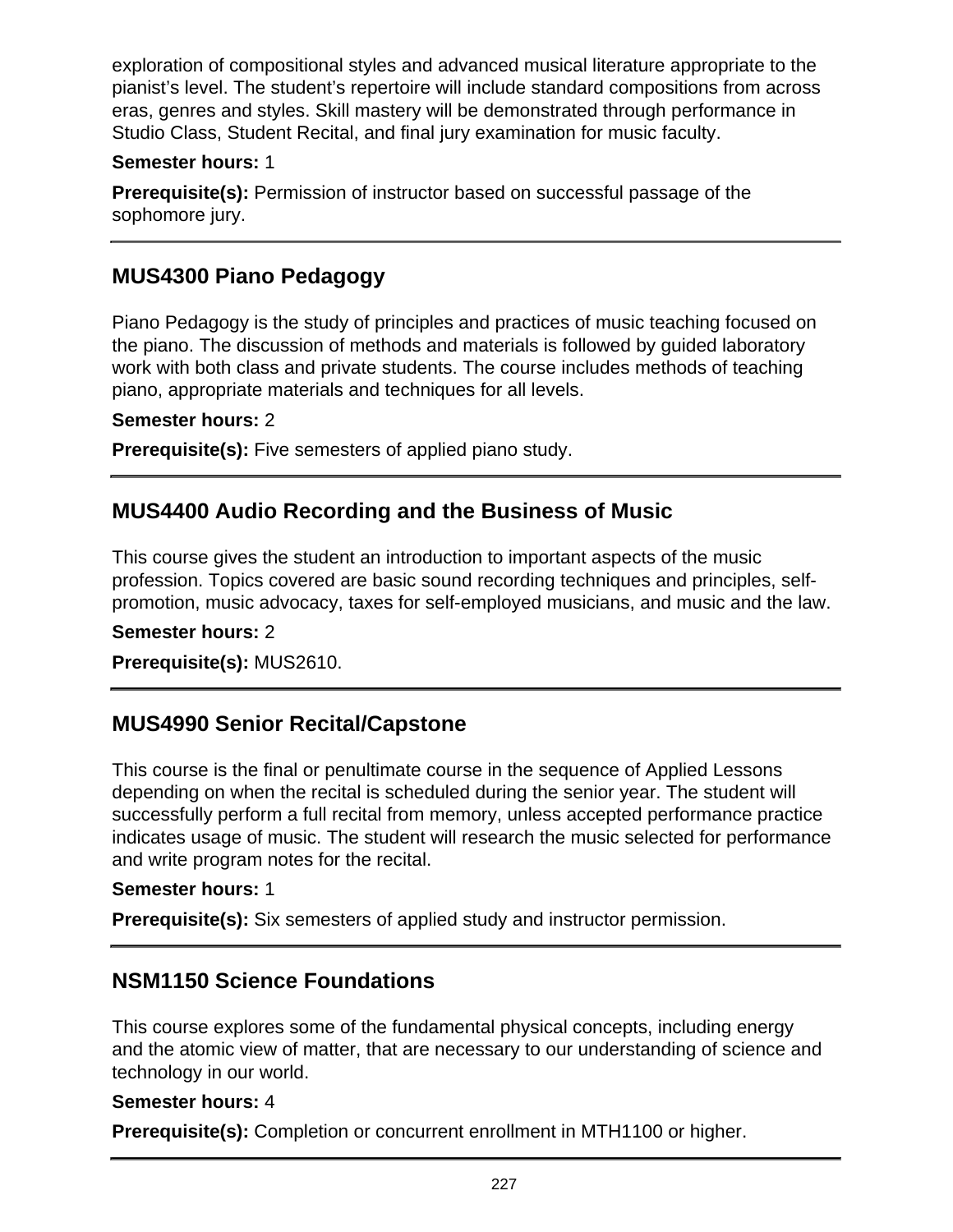## **NSM1300 Earth Science**

This course is only available on the George Williams College campus. This course includes an overview of those sciences that collectively seek to understand our dynamic Earth and its relationship to the larger universe. Includes material from the fields of geology, oceanography, meteorology and astronomy through which we examine the physical laws and natural processes that have helped to shape and change the Earth and the universe around it.

#### **Semester hours:** 4

## **NSM1400 Earth and Space Science**

This course includes an overview of those sciences that collectively seek to understand our dynamic Earth and its relationship to the larger universe. Includes material from the fields of geology, oceanography, meteorology and astronomy through which we examine the physical laws and natural processes that have helped to shape and change Earth and the universe around it. An introduction to astronomy will explore the universe and solar system, including basic cosmological principles, the life and death of stars, and the objects in our solar system.

#### **Semester hours:** 4

## **NSM1600 Science Technology Engineering and Mathematics Pre-Service Teacher Immersion Experience, STEM TIE I**

The course provides an immersion experience to observe firsthand the teaching of mathematics and science in an elementary classroom. The pre-service teacher will be placed in an accredited public or private school for 4–6 hours of elementary classroom observation experience. The student will have an opportunity to observe the classroom environment, teacher's use of technology and teacher-student interactions. This course will provide information on observation protocols, reflective practices, pedagogical techniques and connections to relevant mathematics and science applications.

### **Semester hours:** 1

## **NSM1700 Science Technology Engineering and Mathematics Pre-Service Teacher Immersion Experience, STEM TIE II**

The course provides an immersion experience to observe firsthand the teaching of mathematics and science in an elementary classroom. The student will be placed in an accredited public or private school for 4–6 hours of elementary classroom observation experience. The student will have the opportunity to observe assessment practices, differentiated instruction, and teacher-student interactions. The student will also participate in small group tutoring and reflect through journaling on the assessment of teaching and learning in the small group. This course will provide information on observation protocols, reflective practices, pedagogical techniques, and connections to relevant mathematics and science applications.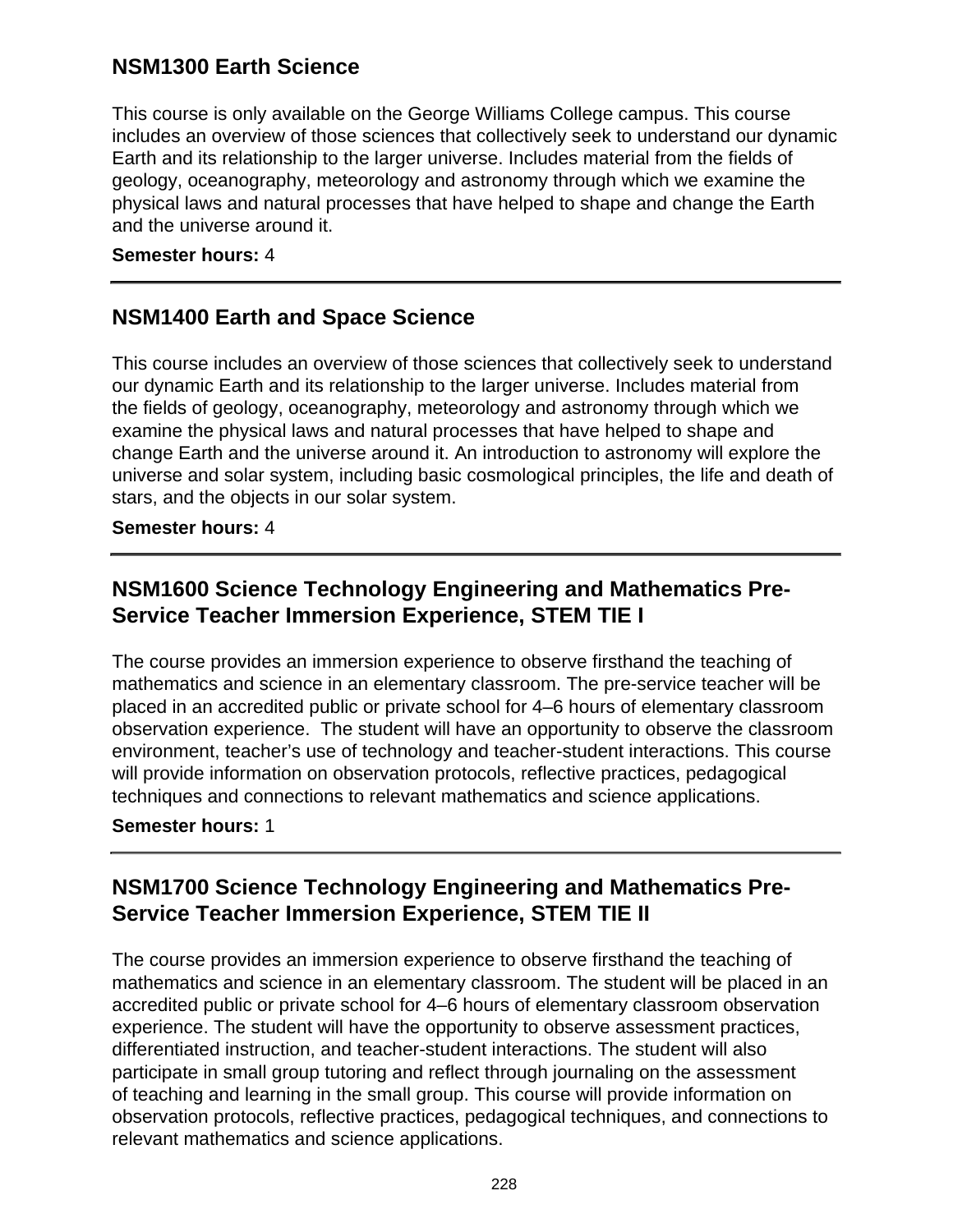## **NSM2500 Integrated Mathematics and Science for Teachers**

This course presents an integrated approach to mathematics and science and their applications to problem solving. Topics in science include exploration of fundamental physical concepts, including transformation of energy, force and motion, waves, electricity and magnetism, and the atomic view of matter. Topics in mathematics include real numbers, representation and evaluation of functions, properties of linear and nonlinear functions, problem solving with and without linear equations, problem solving and representation of systems of linear equations, the relationship between symbolic expressions, and graphs of lines.

### **Semester hours:** 4

**Prerequisite(s):** MTH1220 or consent of the mathematics department. Note: Successful completion of MTH1210, MTH1220, NSM2500 satisfies the mathematics competency requirement for graduation for elementary education majors.

## **NSM2600 Science Technology Engineering and Mathematics Pre-Service Teacher Immersion Experience, STEM TIE III**

The course provides an opportunity to practice teaching mathematics and science in an elementary classroom. The student will be placed in an accredited public or private school for 4–6 hours of classroom experience. The student will develop and teach two lesson plans on extended responses and a lesson plan on the integration of mathematics and science in literature. This course will provide information on reflective practices, pedagogical techniques and connections to relevant mathematics and science applications.

### **Semester hours:** 1

**Prerequisite(s):** NSM1700.

## **NSM2700 Science Technology Engineering and Mathematics Pre-Service Teacher Immersion Experience, STEM TIE IV**

The course provides an opportunity to develop and implement 4–5 activities integrating mathematics and science. The student will be placed in an accredited public or private school for 4–6 hours of elementary classroom experience. The course will provide information on reflective practices, pedagogical techniques, assessment techniques and connections to relevant mathematics and science applications.

### **Semester hours:** 1

**Prerequisite(s):** NSM2600.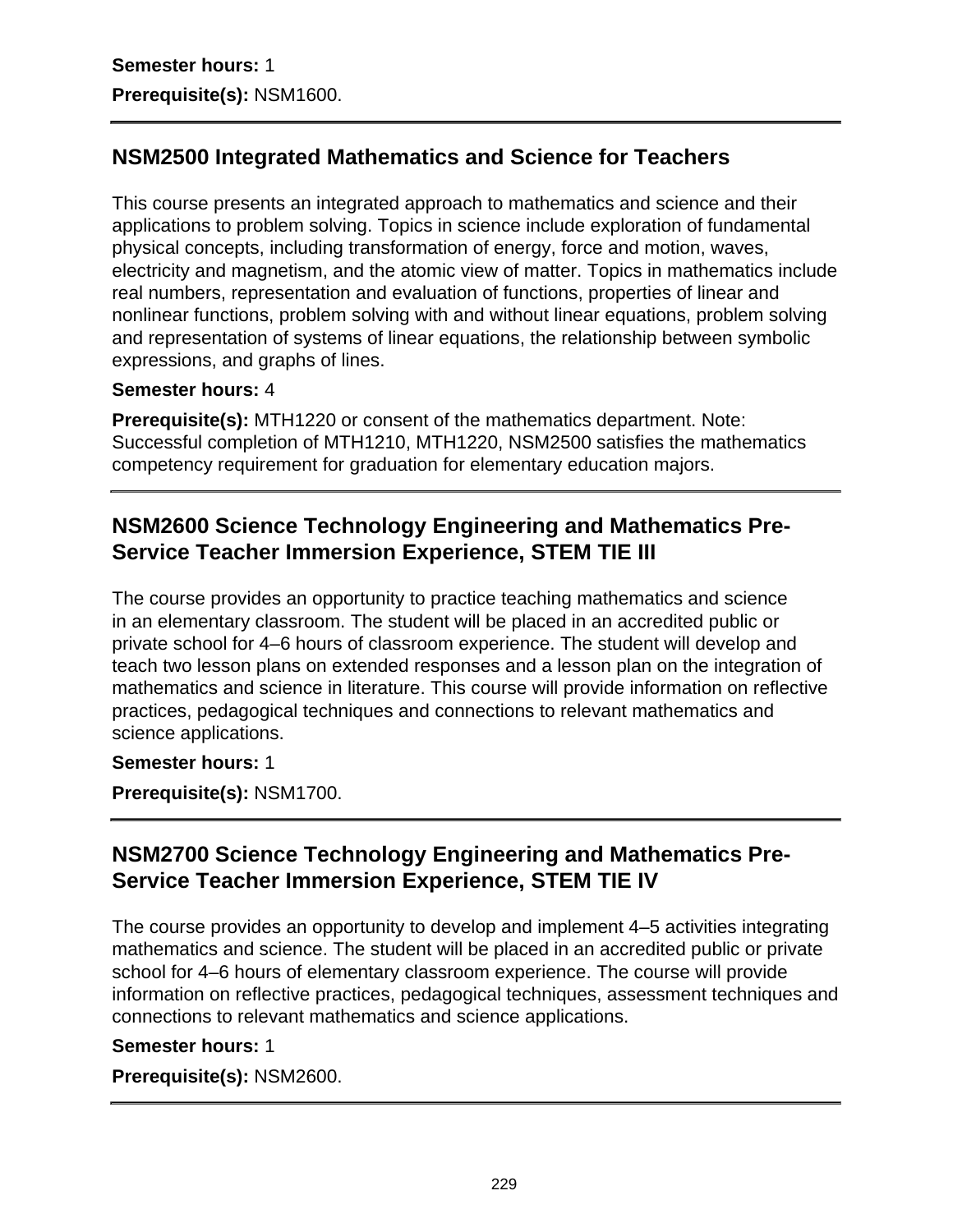## **NSM3600 STEM Industrial Pre-Service Teacher Immersion Experience (80 hours for 2–4 weeks)**

The course provides an opportunity to participate in an immersion experience at two STEM-related industry partners. The student will be expected to have at least 80 hours of total immersion experience and will be able to work with a mentor or facilitator at the partner site. The student will have an opportunity to observe and work in an industrial environment. The immersion will provide an opportunity to understand STEM applications in various disciplines and reflect on how this experience can be integrated with the curriculum in a K–5 classroom.

### **Semester hours:** 2

**Prerequisite(s):** NSM2700.

### **NSM3790 ACCA Affiliated Course**

Aurora University in collaboration with the other Associated Colleges of the Chicago Area (ACCA), the Shedd Aquarium and Morton Arboretum, offers a range of courses, including lecture series, laboratory courses and field experiences that enrich our core curriculum. These will be offered as student interests and needs indicate.

**Semester hours:** 2-4

**Prerequisite(s):** Consent of program chair.

## **NSM3970 Research in Natural Sciences**

This course is designed to provide students with the opportunity to do research in the natural sciences that has the potential to be published in a peer-reviewed scientific journal and presented at a scientific meeting. Students will accomplish these goals by performing a supervised research project and attending weekly seminars on how to conduct scientific research.

#### **Semester hours:** 3

**Prerequisite(s):** Consent of instructor.

## **NSM4970 Advanced Research in Natural Sciences**

This course is designed to provide students with the continued opportunity to do research in natural sciences that has the potential to be published in a peer-reviewed scientific journal and presented at a scientific meeting. Students will accomplish these goals by performing a supervised research project, and attending weekly seminars on how to conduct scientific research.

#### **Semester hours:** 3

**Prerequisite(s):** NSM3970; consent of instructor.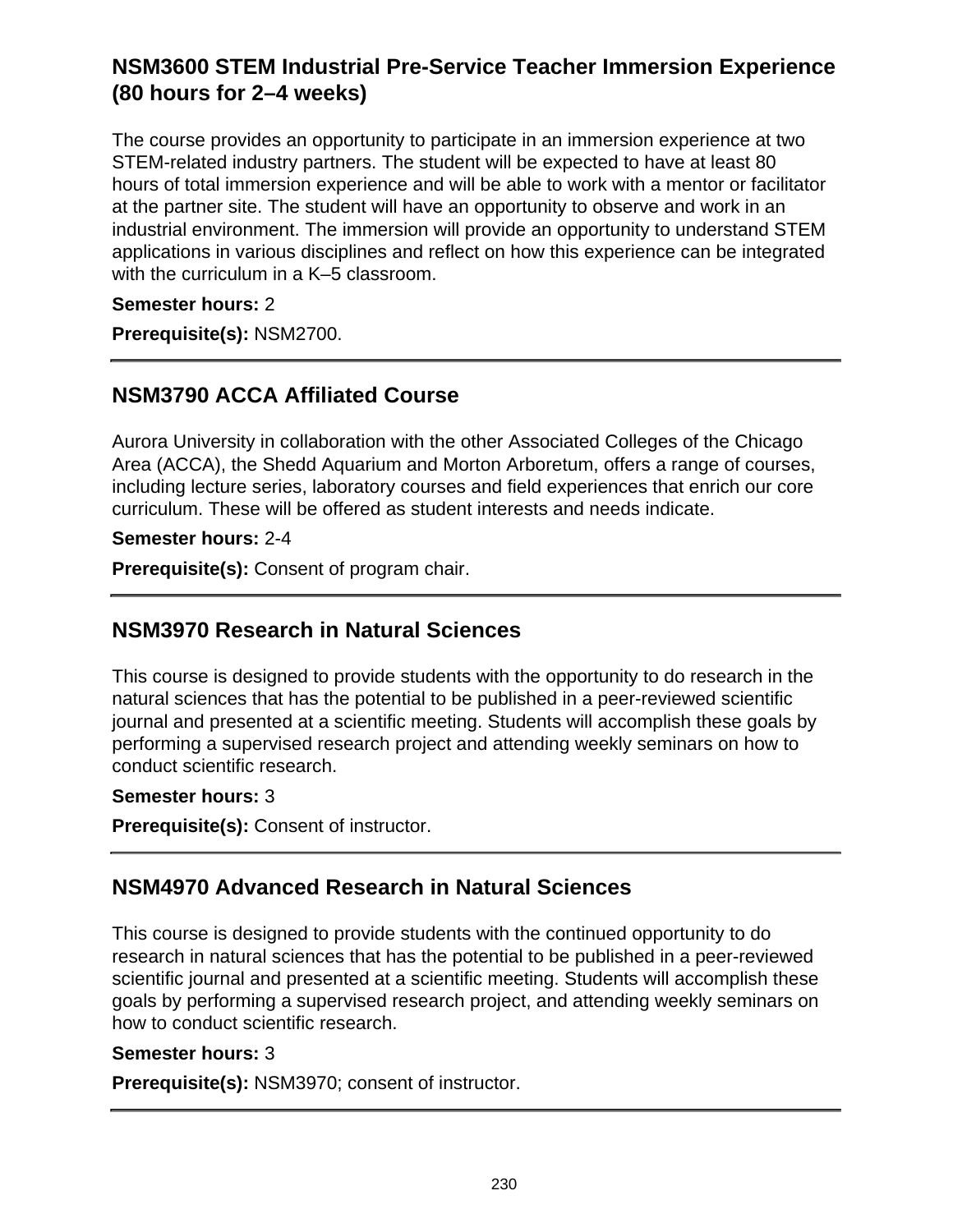## **NUR3000 Introduction to Professional Nursing**

This course explores the development of professional nursing. Students are introduced to selected concepts, themes and theories which will be used as a foundation throughout the curriculum. Major contemporary nursing issues are explored within historic, economic, philosophical and political contexts. The concepts of health and illness as influenced by psychological, social, cultural, ethical and legal issues are examined. Nursing theories, the ANA Nursing Scope and Standards of Practice, Code of Ethics for Nurses, and the Illinois Nurse Practice Act are explored. The development of nursing knowledge, diagnoses, interventions and outcomes are emphasized.

### **Semester hours:** 3

**Prerequisite(s):** Concurrent with NUR3100/Z; NUR3260/Z.

## **NUR3015 Introduction to Nursing Informatics/RN**

An introduction to computers and nursing informatics focuses on application to the nursing profession. This course introduces nursing informatics as an integration of nursing, computer and information sciences for the support of nursing practices. It acquaints practicing nurses with the effective utilization of technology and its applications throughout all aspects of health delivery.

#### **Semester hours:** 4

**Prerequisite(s):** RN students only.

## **NUR3030 Dimensions of Professional Practice/RN**

This RN bridge course focuses on furthering the development of professional values and value-based behaviors as foundational to the practice of nursing. Professionalism involves accountability for one's self and nursing practice, including continued professional engagement and lifelong learning. The RN student will be introduced to selected concepts, themes, and theories that present an understanding of the historical, legal, and contemporary context of nursing practice and serve as a foundation throughout the curriculum. The concepts of health and illness as influenced by psychological, social, cultural, ethical, and legal issues are examined. Nursing theories, the ANA Nursing Scope and Standards of Practice, Code of Ethics for Nurses, and the Illinois/Wisconsin Nurse Practice Act are explored.

#### **Semester hours:** 4

**Prerequisite(s):** RN students only; NUR3015.

## **NUR3100/Z Principles of Nursing I**

This course applies major concepts from the liberal arts and sciences to the understanding of the nursing profession. The framework for nursing knowledge base is developed and fundamental nursing interventions (physiologic, communicative, behavioral, and environmental) are taught using the evidence upon which the profession and the care of patients and populations is based. The course introduces the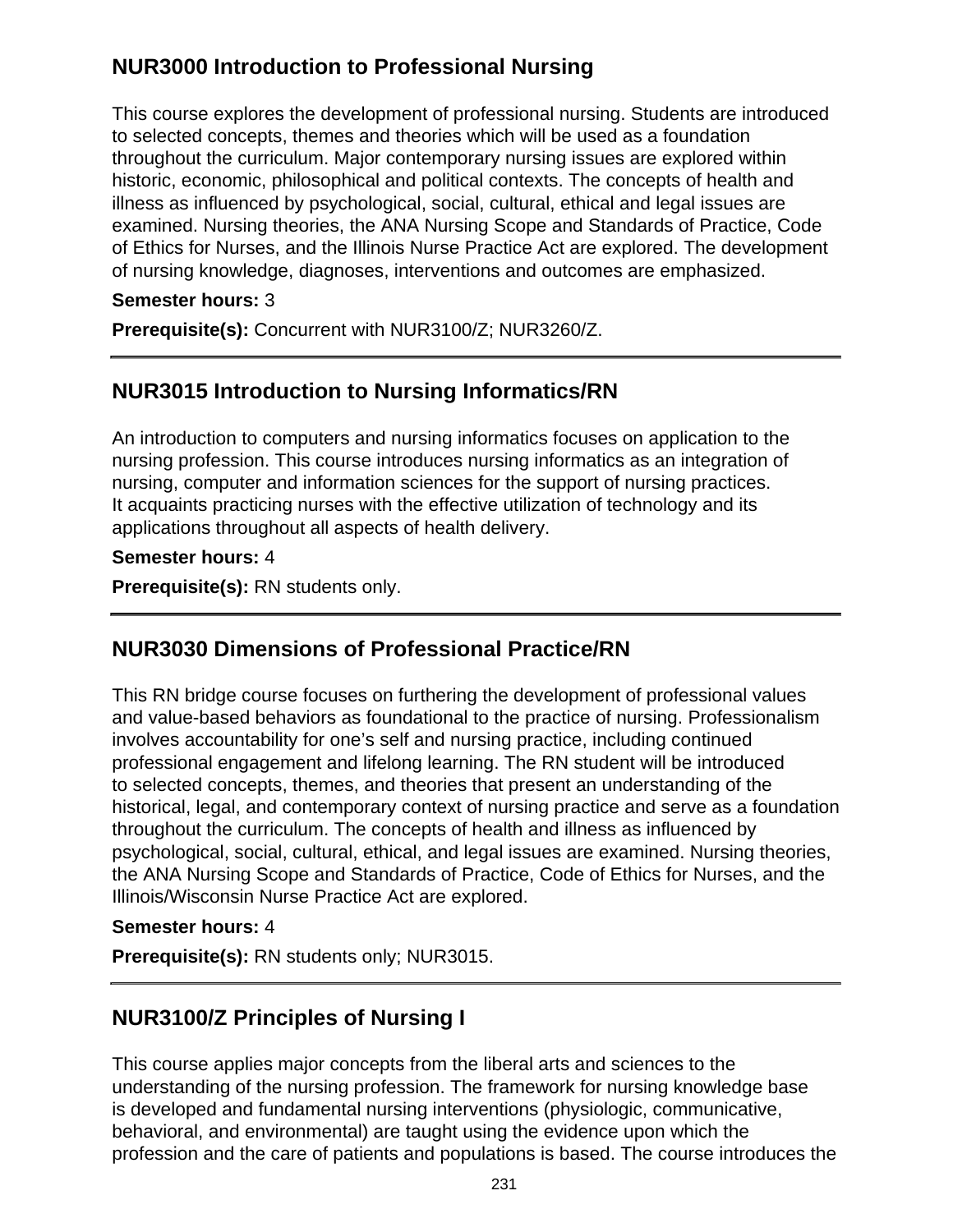nursing student to the professional nursing role and its influence on health and illness, health promotion and disease prevention at the individual and population level across the lifespan. The professional role is explored within the context of the social, cultural, ethical and legal issues inherent in the nurse's role as provider of care, educator and advocate and as a member of the profession. The student is introduced to the health care system and the nurse's role as a member of a multidisciplinary care team. Clinical: An integration of laboratory and clinical experiences will focus on the development of the nursing student to begin to systematically analyze information and implement fundamental nursing interventions based on evidence-based practice and recognize patterns of patient needs.

### **Semester hours:** 6

**Prerequisite(s):** Admission to the School of Nursing; all BSN core courses; ENG1000; MTH1100 or successfully passed the mathematics competency examination. Concurrent with NUR3000; NUR3260/Z.

# **NUR3105/Z Exploring Intraoperative Nursing**

This course introduces students to the specialty of intraoperative nursing. Didactic content explores fundamental principles and the intraoperative experience from the perspectives of the patient and the operating room nurse. Emphasis is placed on the importance of asepsis, prioritization, multidisciplinary communication, teamwork, complex technological skills, patient safety and ethical standards. Clinical Component: The clinical experience is designed to make students become comfortable in the dynamic operating room environment. Students are placed with nurses who are recognized by their peers as experts in their specialty area. Patient assessment, advocacy, dignity and confidentiality are stressed. The roles of the operative nurse in both the scrub and circulating functions are emphasized.

### **Semester hours:** 2

**Prerequisite(s):** NUR3100/Z; NUR3000; NUR3260/Z.

# **NUR3110/Z Principles of Nursing II**

This course builds on the conceptual framework developed in Principles of Nursing I. The professional nursing role is explored further to gain a deeper understanding of the nurse's role as provider of care, educator, advocate and member of the profession. The student continues to function within the health care system as a member of an inter-professional care team. Clinical: An integration of laboratory and clinical experiences will focus on the development of the nursing student to expand the ability to systematically analyze information, implement fundamental nursing interventions based on evidence-based practice and recognize patterns of patient needs. The course uses a blend of experiential and simulated learning activities.

### **Semester hours:** 6

**Prerequisite(s):** NUR3000, NUR3100/Z; NUR3260/Z. Concurrent with NUR3160; NUR3400/Z.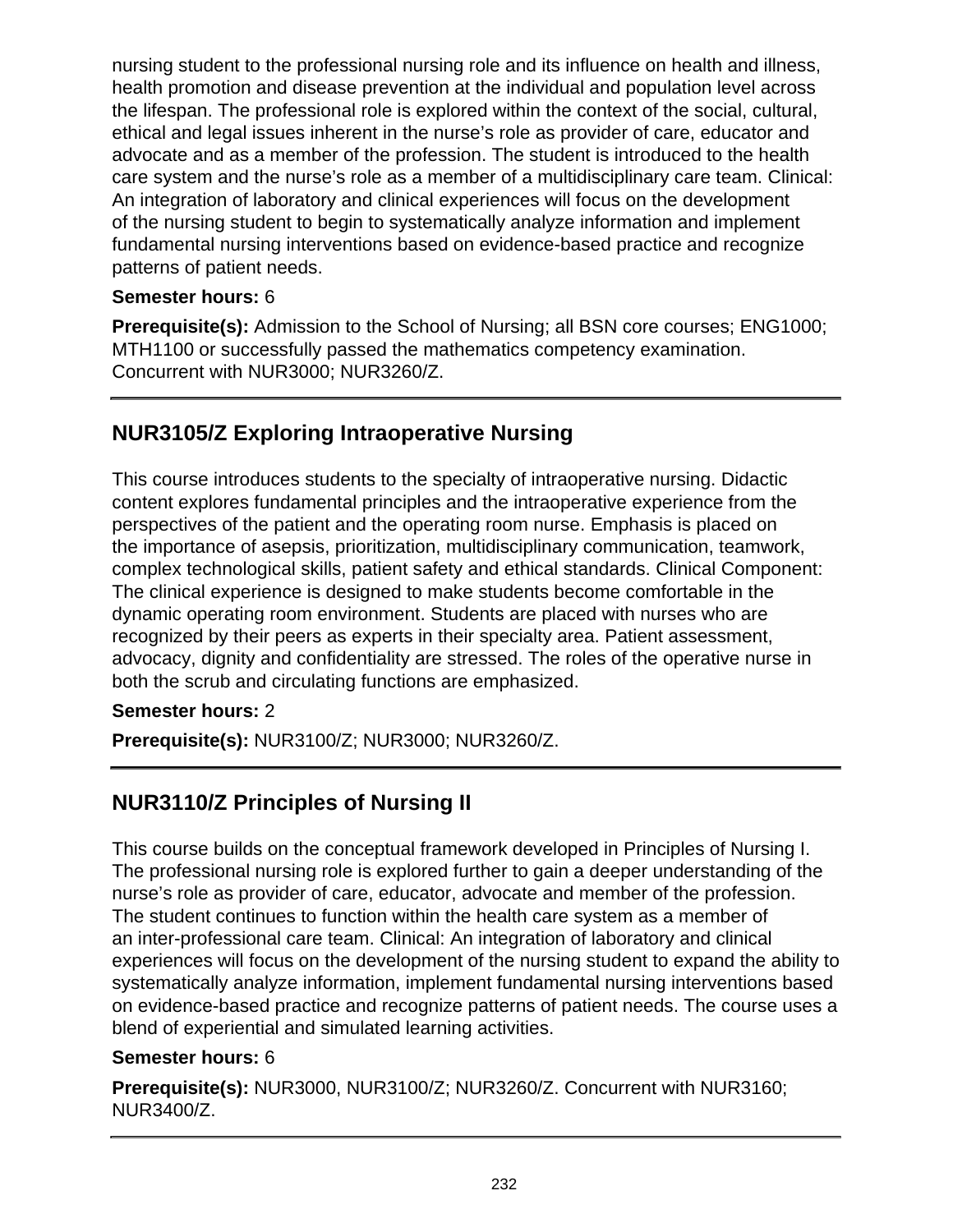## **NUR3160 Pharmacological Concepts**

This course utilizes the basic knowledge from the physical and life science foundation to study the effects and interactions of pharmacologic agents on the client population. The focus of the course is to gain an understanding of the underlying physiology of the human body and the pharmacologic effects an agent will have on the human body. The pharmacological concepts of pharmacokinetics and pharmacodynamics are applied to each pharmacologic agent therapeutic category. The course also explores the ethical, legal, cultural and age implications of pharmacologic therapy across diverse populations and the lifespan.

### **Semester hours:** 4

**Prerequisite(s):** BI03050; CHM1200; NUR3000; NUR3100/Z; NUR3260/Z. Concurrent with NUR3110/Z; NUR3400/Z.

## **NUR3260/Z Health Assessment, Education and Promotion/Lab**

This course provides the framework for the systematic collection, organization, interpretation, integration and communication of data reflecting the health status of individuals across the lifespan with emphasis on aging. This includes assessment of mental status, basic psychosocial status, functional health patterns, and physical assessment skills. The National Health Objectives provide the organizing framework for promotion of health and reduction of risks that impact individuals, families, and communities in aggregate. Health promotion strategies and practices are explored. Clinical laboratory provides integration for advancing critical thinking skills.

### **Semester hours:** 4

**Prerequisite(s):** Concurrent with NUR3000; NUR3100/Z.

## **NUR3280/Z Health Assessment, Education and Promotion/RN**

This course provides the framework for the RN student to expand existing physical and psychological assessment skills. Acquisition of clinical evidence for the assessment of rapidly changing situations, patient risk and situations related to patient safety will be the focus. Knowledge acquisition related to wellness, health promotion, illness and disease management is core to the baccalaureate nurse practice. National Health Objectives provide the organizing framework for promotion of health and reduction of risks that impact individuals, families and communities in aggregation. Students identify and explore these concepts across the lifespan, including those of healthy aging.

#### **Semester hours:** 4

**Prerequisite(s):** RN students only; BIO3050.

## **NUR3400/Z Psychiatric-Mental Health Nursing**

Reflecting the ANA Psychiatric-Mental Health Nursing Scope and Standards of Practice, this course prepares the nurse generalist to utilize effective communication to develop therapeutic interpersonal relationships foundational to all nursing practice. The dynamic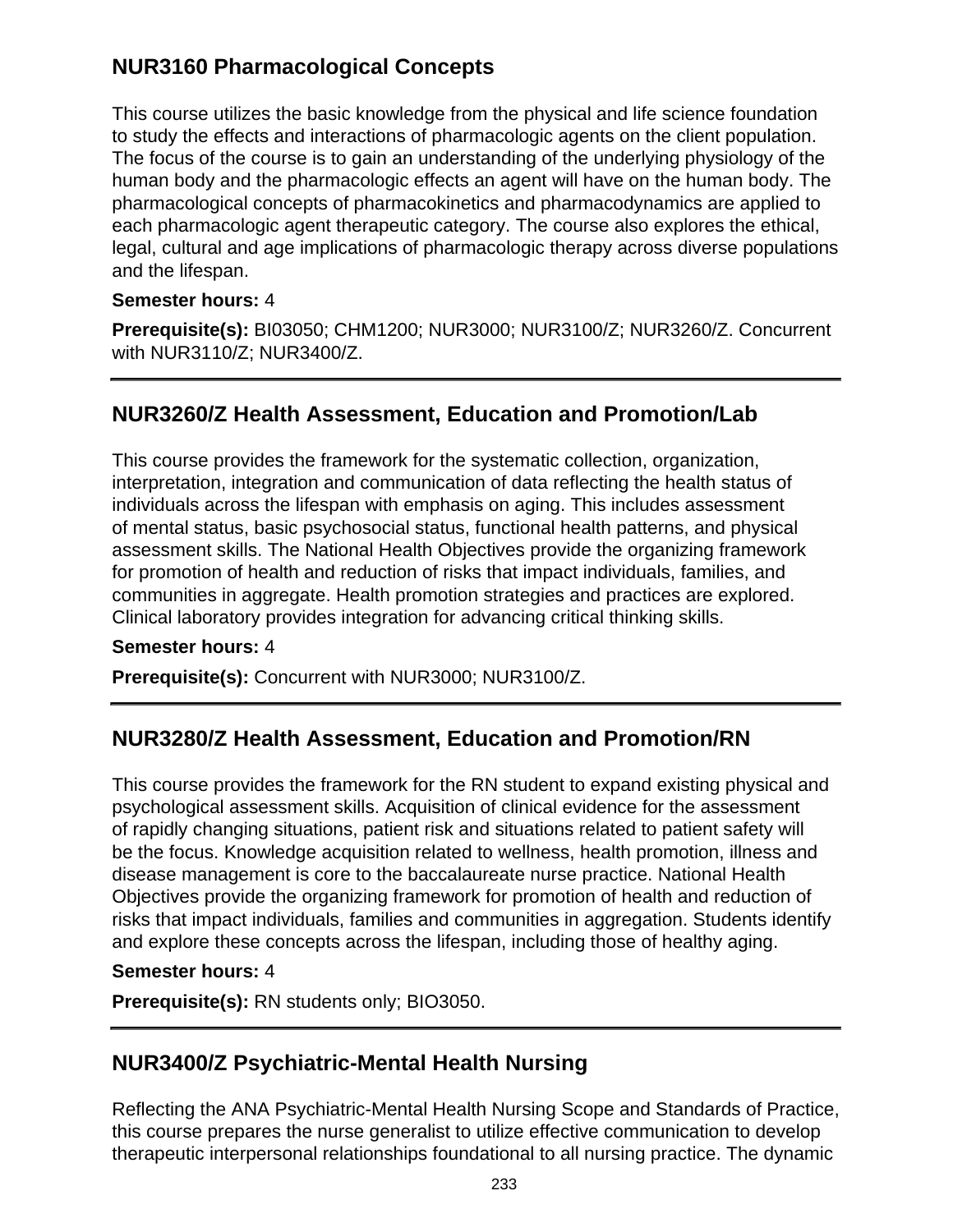interaction of physical and mental illnesses requires holistic nursing approaches developed from broad-based ways of knowing. Purposeful use of self is the art of psychiatric-mental health nursing while nursing, psychosocial, neurobiological theories, and research evidence provide its scientific base. A comprehensive exploration of major psychiatric disorders and current treatments prepares the nurse to function as an effective member of the inter-professional care team. Clinical: Clinical opportunities include experiential learning activities involving psychiatric patents across the lifespan in acute care and community-based settings. Exposure to self-help groups and other community resources are included. Simulated experiences may be utilized.

### **Semester hours:** 5

**Prerequisite(s):** NUR3000, NUR3100/Z; NUR3260/Z. Concurrent with NUR3110/Z; NUR3160.

## **NUR4050 Nursing Research**

Research provides the foundation for evidence-based professional nursing practice. A basic understanding of how evidence is developed incorporates the research process, clinical judgment, inter-professional perspectives and patient preferences. The role of the baccalaureate nurse as consumer of research is the focus of this course. Students will develop skills to accurately interpret evidence to improve patient outcomes.

### **Semester hours:** 3

**Prerequisite(s):** All NUR3000-level courses; MTH2320. Concurrent with NUR4200/Z; NUR4300/Z.

## **NUR4060 Nursing Research/RN**

Research provides the foundation for evidence-based professional nursing practice. This course focuses on the role of the baccalaureate nurse as a consumer of research. The baccalaureate nurse can integrate reliable evidence for multiple ways of knowing to inform practice and make clinical judgments. RN students will participate in documenting and interpreting evidence for improving patient outcomes.

### **Semester hours:** 4

**Prerequisite(s):** RN students only; all NUR3000-level courses; MTH2320, ENG2010.

## **NUR4200/Z Nursing: A Global Community Outlook**

This course incorporates concepts from nursing and applies them to public health functions and community-based patient care. The focus shifts from individual health to population-focused nursing. The dynamic influence of social justice, political agendas, health disparities and culture on the collective values of health promotion, disease and injury prevention, and quality and accessibility of health services are emphasized. Current trends in the global health community are explored. Clinical: The clinical component for this course will apply nursing concepts and public health and communitybased practices to selected populations to facilitate the promotion, maintenance and restoration of optimal health across the lifespan.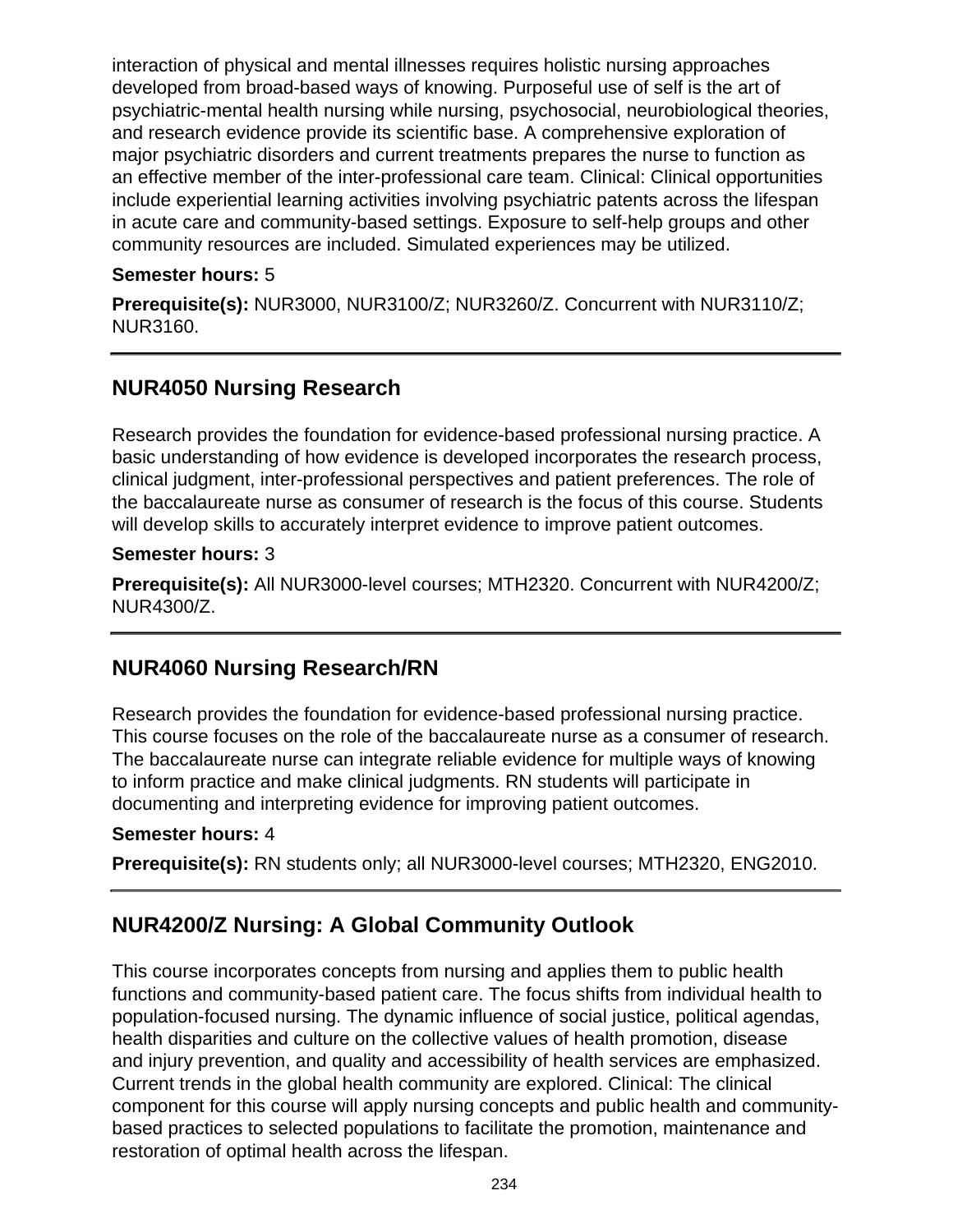## **NUR4300/Z Medical Surgical Nursing I: Collaborative Practice in Health and Illness**

This medical surgical nursing course builds on the conceptual foundations learned in the principles of nursing practice, health assessment, pharmacology and behavioral health nursing courses. Pathophysiologic processes of all body systems are discussed focusing on evidence-based nursing interventions in the acute care setting. Application of the nursing process in interdisciplinary practice to prevent, promote, maintain and restore health throughout the lifespan is emphasized. Clinical: The clinical practicum focuses on intermediate nursing care and critical thinking within a collaborative practice setting. Emphasis is placed on the integration of evidence-based nursing interventions with the goal of meeting the diverse health needs of vulnerable adult patients from young adulthood to older adults.

### **Semester hours:** 7

**Prerequisite(s):** All NUR3000-level courses. Concurrent with NUR4050; NUR4200.

## **NUR4500/Z Nursing Care of the Family**

This course focuses on the care and support of women, children and families. The course assists students in using critical thinking to identify the options for holistic, evidence-based practice within the realm of maternal and child nursing. In addition, students will explore strategies and resources for the provision of appropriate care in various clinical settings within social, ethical and multicultural frameworks. Clinical: The nursing care of women, children and families in various clinical settings is the focus of this clinical. Simulation learning experiences may be utilized to augment clinical experiences.

#### **Semester hours:** 7

**Prerequisite(s):** All NUR3000-level courses. Concurrent with NUR4600; NUR4800/Z.

## **NUR4600 Leadership Ethics & Policy**

This capstone course for the pre-licensure student facilitates the transition from student to professional nurse. The roles, traits, and contributions of the nurse in leadership and managerial positions are explored. Conceptual aspects of power, problem solving/ decision making, effective communications, conflict resolution, delegation, team building, quality improvement and patient safety are applied to a variety of situational contexts. Legal and ethical issues related to the professional nurse are discussed and applied to theoretical situations.

### **Semester hours:** 3

**Prerequisite(s):** All NUR3000-level courses; NUR4200/Z; NUR4300/Z; NUR4050. **Co-requisite(s):** NUR4500/Z; NUR4800/Z.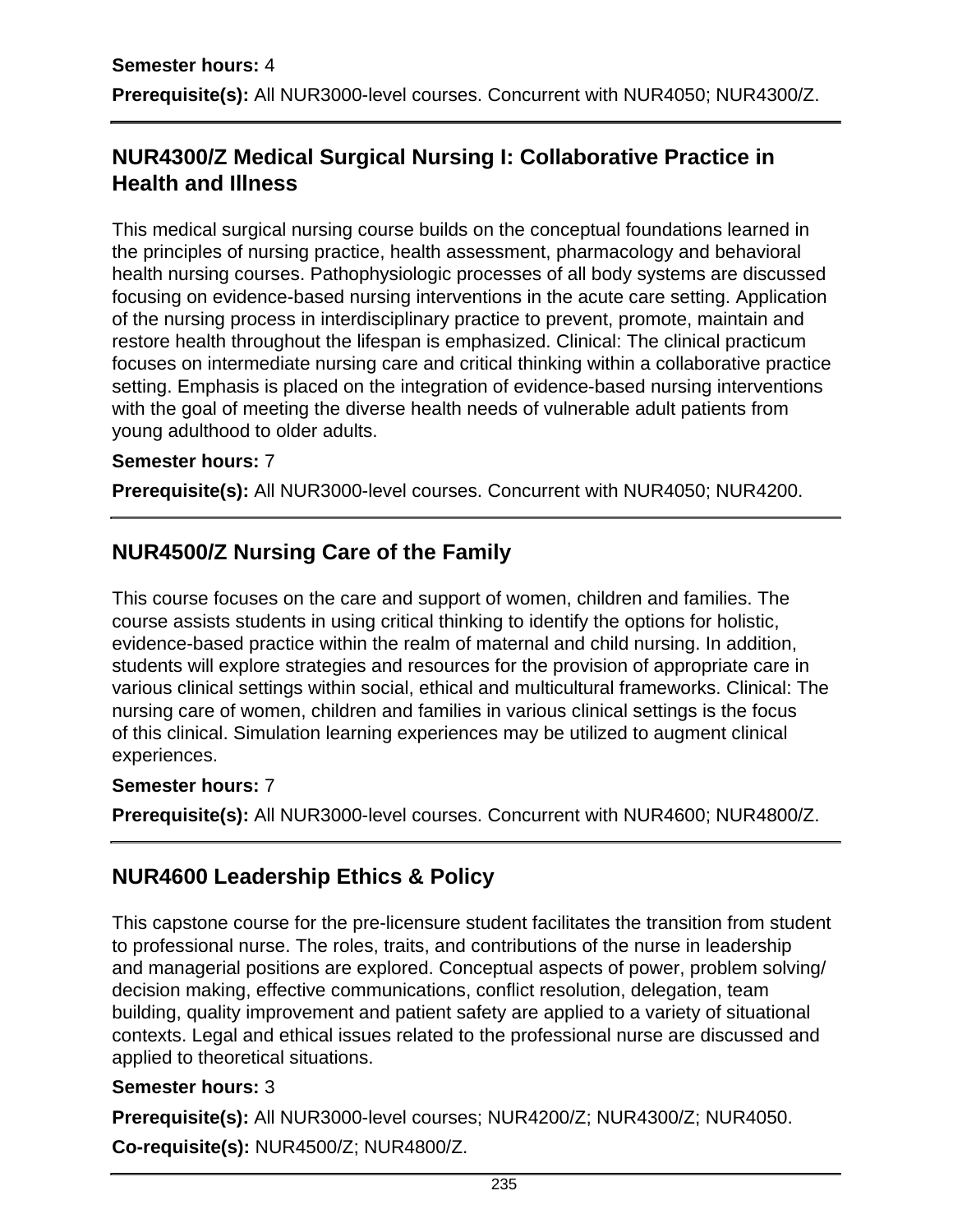## **NUR4605 NCLEX Review**

Review of concepts required for licensure examination and entry Into the practice of professional nursing. Includes application of National Council Licensure Examination for Registered Nurses (NCLEX-RN) test plan, assessment of strengths as well as knowledge deficits, and planning and implementation of needed remediation.

#### **Semester hours:** 1

## **NUR4620 Leadership and Management/RN**

This capstone course for the RN student explores the development of the nurse leader role, which includes an awareness of complex systems, and the impact of power, potential, policy and regulatory guidelines on these systems. Leadership requires incorporating ethical decision making and effective work relationships based on respectful communication and collaboration. Care-coordination, delegation and conflict resolution strategies are discussed. The course includes a leadership practicum where the student focuses on identification and development of leadership skills. The practicum includes opportunities for scholarly inquiry, professional writing and presentation.

### **Semester hours:** 6

**Prerequisite(s):** All NUR3000-level courses; RN students only; NUR4060.

## **NUR4780 Ethical, Cultural and Policy Consideration in Healthcare/RN**

This course examines the cultural influence on belief, values and practices in relation to health, illness and health-seeking behaviors. It strives to incorporate the constructs of cultural humility and cultural sensitivity. Concepts of individual rights and the common good are examined and debated. The content explores current healthcare policy as it impacts vulnerable populations. Critical analysis of the issues and trends of the global health community are discussed. On the international level, the student will question the fundamental ethical and moral questions that impact our shared humanity.

### **Semester hours:** 4

**Prerequisite(s):** RN students only; all NUR3000-level courses.

## **NUR4800/Z Medical Surgical Nursing II: Collaborative Practice in Health and Illness**

The medical surgical course builds on the conceptual foundations developed in Medical-Surgical Nursing I and in Nursing Research. Pathophysiological processes are discussed, focusing on evidence-based nursing interventions in the acute care setting with an emphasis on the high-acuity patient, examining a diverse population across the adult lifespan. The professional nursing role is explored further to gain a deeper understanding of the nurse's role as provider of care, educator, advocate, researcher and manager of care. The student continues to function as a member of the interprofessional care team and is expected to continue to gain skills and confidence when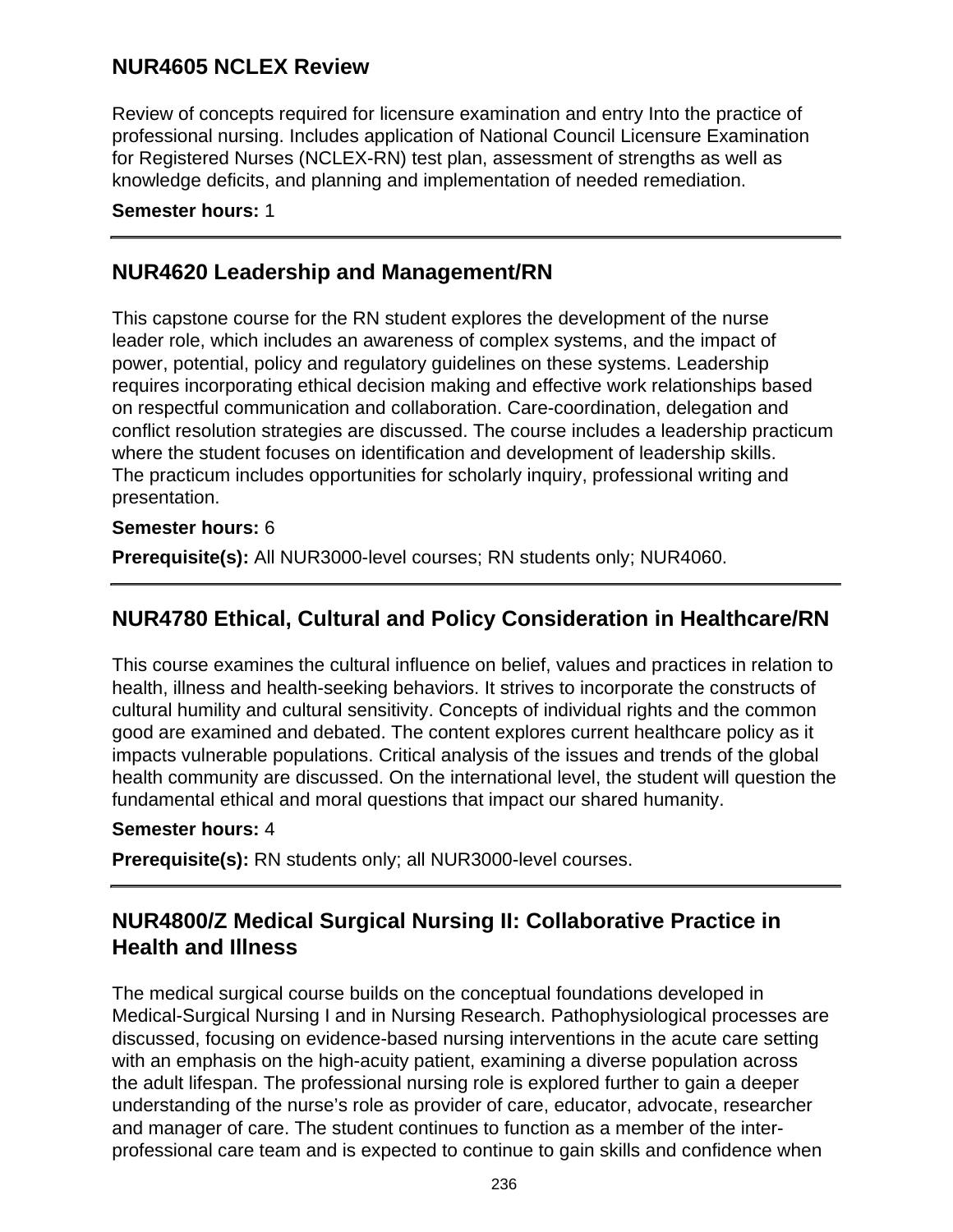collaborating with others. Clinical: The clinical experience, utilizing professional nurse mentors, emphasizes complex decision making through collaborative practice in high acuity and critical care settings. The student must demonstrate increasing autonomy and assume an assignment that more closely approximates a realistic workload for the novice nurse by developing skills in delegation, prioritization and management of care as an integral part of the inter-professional team.

#### **Semester hours:** 6

**Prerequisite(s):** All 3000-level NUR courses; NUR4300; NUR4200/Z; NUR4050. Concurrent with NUR4500; NUR4600.

## **NUR4850 Nursing: A Community Outlook/RN**

This course transitions the RN to population-focused nursing practice. Concepts from nursing and the liberal studies are applied to public health functions and communitybased patient care. The dynamic influence of social justice, political agendas, health disparities and culture on the collective values of health promotion, disease and injury prevention, and quality and accessibility of health services are emphasized. Current trends in the global health community are explored. Projects assigned during the course apply nursing concepts and public health and community-based practices to selected populations to facilitate the promotion, maintenance and restoration of optimal health across the lifespan.

### **Semester hours:** 4

**Prerequisite(s):** RN students only; all NUR3000-level courses; NUR4060.

## **PED/BIO3240 Biomechanics**

This course will provide students with greater insight into the biomechanical design of human skeletal muscles and their interactions with the skeletal system. Biomechanics emphasizes the investigation and application of mechanical principles to the study of human motion and the motion of sport objects. Students will learn systematic approaches for the qualitative and quantitative analysis of the human body as it engages in motor activities. This course begins by developing the students' knowledge in several topics related to physics of motion as it relates to sports movement.

### **Semester hours:** 4

**Prerequisite(s):** PED3210.

## **PED/BIO3460 Sports Nutrition**

This course will examine the different physiological relationships between nutrition and exercise. Emphasis is placed on the body's metabolic response to a wide range of stresses that occur in different sports and activities, at different intensities, and within different environments. Macro and micronutrients and their respective roles in energy production and the development of improved athletic performance are discussed in detail. In addition, this course will study those methods of assessing an athlete's nutritional needs and status.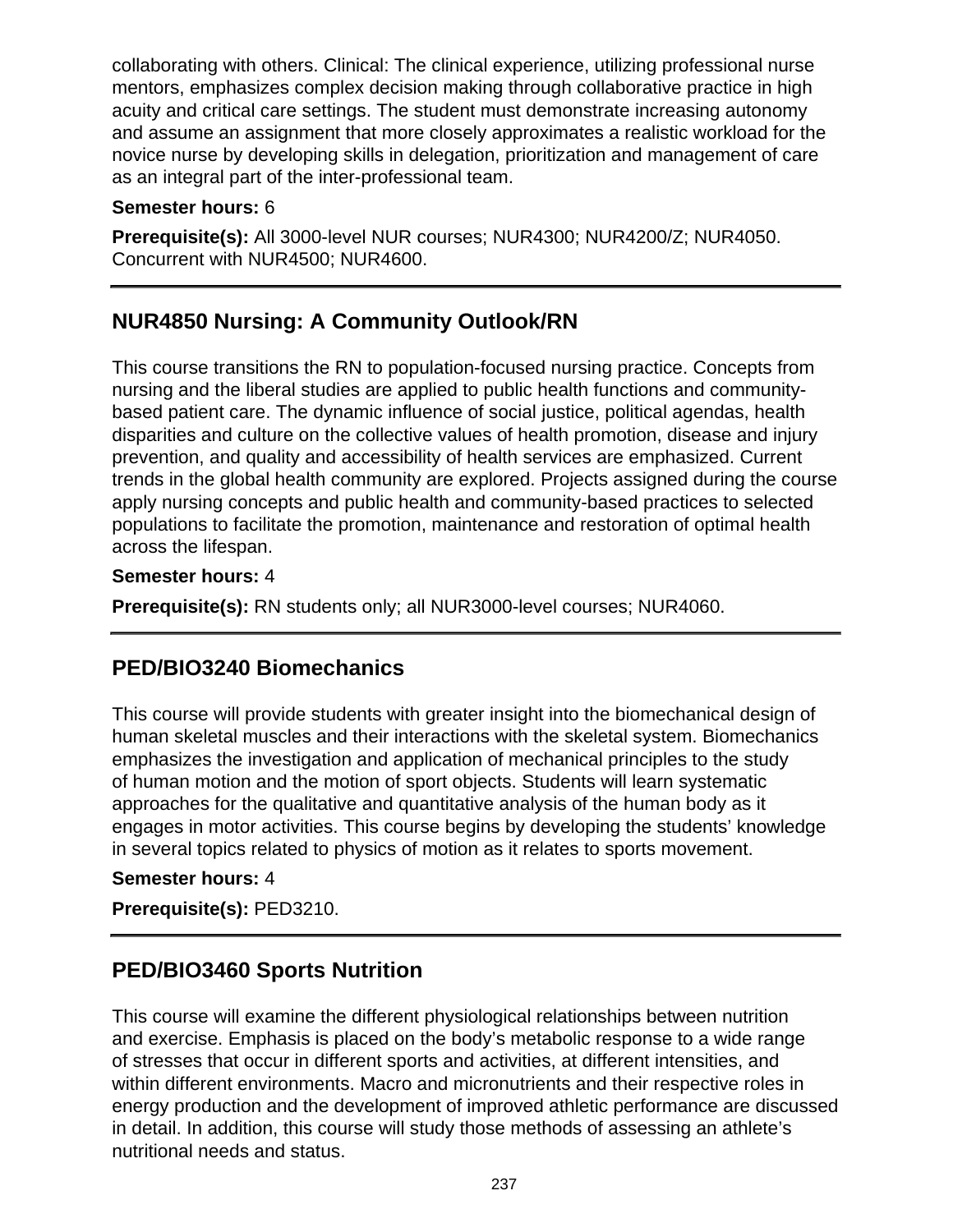# **PED/HED3215 Kinesiology for Physical Education and Coaching**

The purpose of this course is to study the human body from both the musculoskeletal anatomy and biomechanical perspectives. The first half of the course is designated to the anatomical components of human movement, including bones, joints and muscles. The second half of the course is the analysis of human motion through the use of biomechanical principles and the application of proper technique, with an emphasis on proper analysis to recognize errors in those techniques and prescribe corrections. Students will be more prepared to teach and coach athletes on proper technique to improve performance and prevent injury. Finally, students will be introduced to the proper kinesiology analysis method of movement, analyzing a broad range of movements throughout the course of the semester.

#### **Semester hours:** 4

**Prerequisite(s):** BIO1060 or an equivalent human biology course. This course is for physical education K–12 teacher licensure, and coaching and youth sport development majors only.

## **PED/HED3230 Physiology of Exercise for Physical Education and Coaching**

Physical education and coaching majors will identify key terms, concepts, and assessment tools for energy transfer and expenditure at rest and during physical activity. Students will study the role that the physiological support systems of the body (pulmonary, cardiovascular, and neuromuscular) play as they adapt to exercise. This course will also explore the role that anaerobic and aerobic energy systems play in fueling children, youth and adolescents for physical activity. Practical application of principles will also be presented and explored in relation to performance-enhancement substances, exercising in hot and cold environments, and weight control.

#### **Semester hours:** 4

**Prerequisite(s):** BIO1060. This course is only open to physical education K–12, and coaching and youth sport development majors.

# **PED/PSY3480 Sport Psychology**

Sport psychology is a field of study in which the principles of psychology are applied in a sports setting. These principles are often applied to enhance the athletic performance of teams and individuals. It also focuses on the study of personal and social factors responsible for the development of citizenship, sport behavior and personality.

### **Semester hours:** 4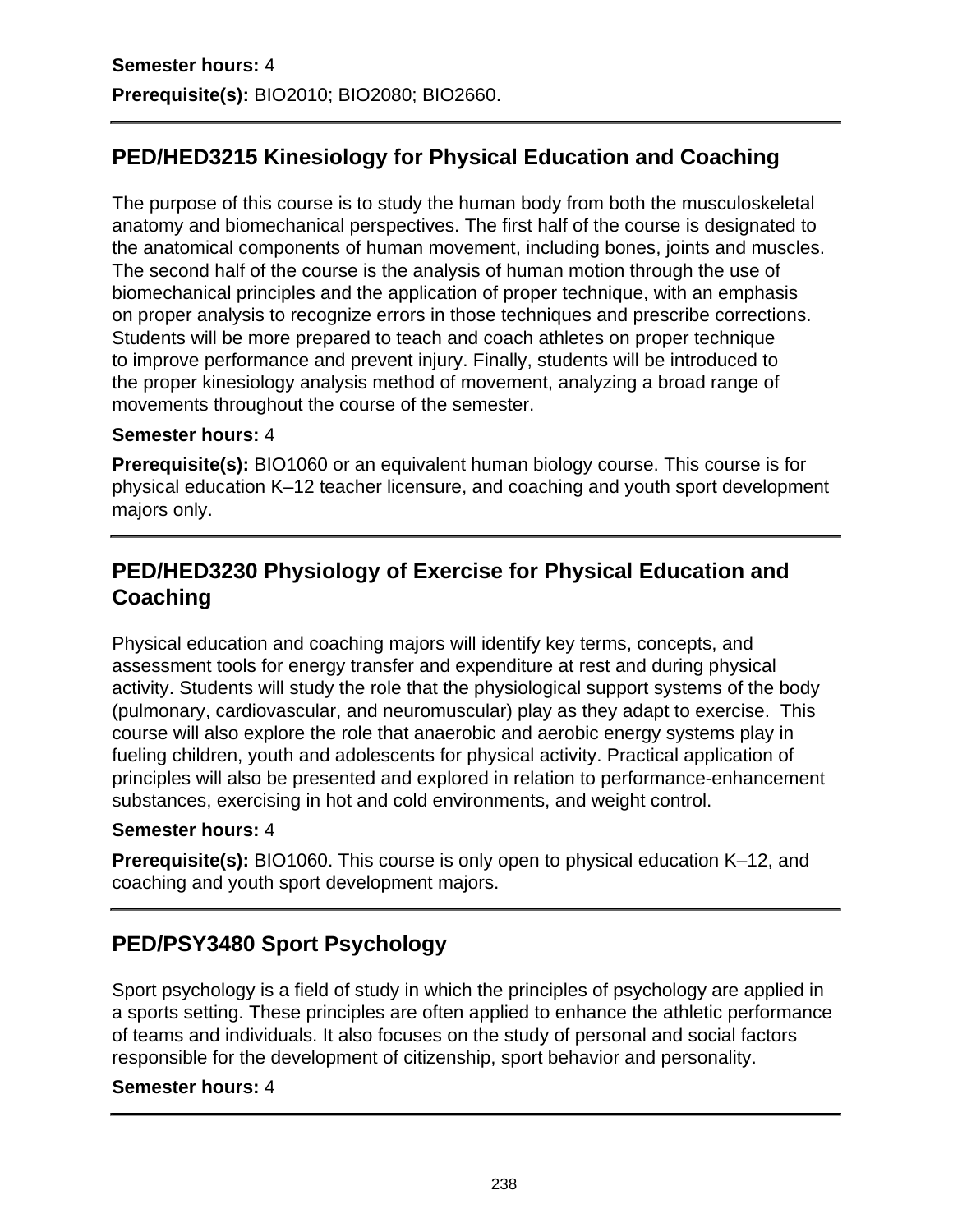## **PED1000 Beginning Tennis**

Off-campus Location: Washington Middle School. Must provide own transportation. Equipment is provided.

**Semester hours:** 1

### **PED1110 Golf**

Must provide own transportation. Equipment is provided. This course requires a lab fee.

**Semester hours:** 1

### **PED1120 Business Golf**

This course develops golf skills and appropriate etiquette for a business environment. Students will learn how a social golf outing is different from a corporate golf outing and will have an opportunity to golf with administrators and executive officers. Must provide own transportation. This course requires a lab fee. Equipment is provided.

### **Semester hours:** 1

## **PED1130 Yoga I**

This course will expose students to the study of yoga. Yoga uses bodily postures (asanas), breathing techniques (pranayama) and meditation (dyna) with the goal of bringing about a sound healthy body, and a clear peaceful mind.

**Semester hours:** 1

## **PED1140 Yoga II**

This course is a continuation into the study of yoga and will cover more in-depth the history, Sanskrit terminology, philosophy and movements appropriate for the intermediate yoga practitioner.

### **Semester hours:** 1

**Prerequisite(s):** PED1130.

### **PED1150 Pilates I**

This course introduces the fundamentals and principles of the classical Pilates method of exercise. Students will focus on proper breathing techniques and will learn proper form and execution of all exercises to strengthen the core. Students will be introduced to using bands and Pilates rings.

#### **Semester hours:** 1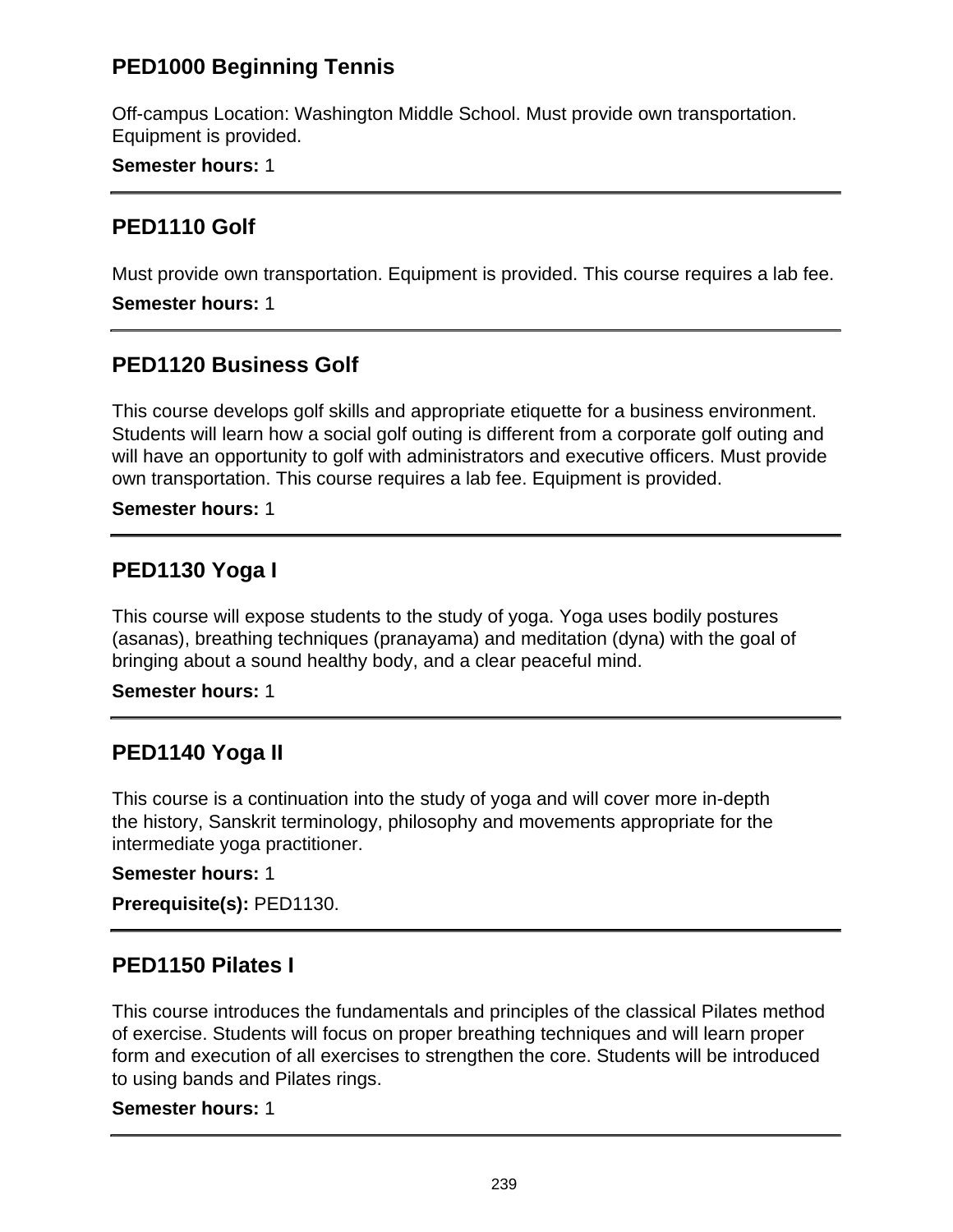## **PED1160 Pilates II**

This course will focus on breathing and spinal alignment while improving strength, precision and flow of the Pilates principles. Various props such as flex bands and Pilates rings will be used to enhance and intensify the Pilates workout.

**Semester hours:** 1 **Prerequisite(s):** PED1150.

### **PED1170 Cardio Kick and Sculpt**

This course will focus on developing cardiovascular fitness and general strength through a variety of exercises and conditioning methods. Students will learn proper technique and exercise variations on equipment such as stability balls, dumbbells, foam pads, medicine balls, and BOSU balls. Students will develop their own personal fitness and learn how to vary intensity based on changing resistance, duration and rest intervals.

#### **Semester hours:** 1

## **PED1180 Cardiovascular Training**

This course is for students desiring to reach and maintain optimal levels of fitness. Specifically, the student will be introduced to a variety of aerobic equipment, including treadmill, climber, rower, elliptical trainer, recumbent, and upright bicycle ergometers. Students will learn safe and proper use of the equipment and how to vary resistance, duration, and rest intervals in planning a personal training program based on one's individual capacity.

**Semester hours:** 1

## **PED1190 Wellness Walking**

With specially designed poles and easy-to-learn techniques, students will learn how to exercise every major muscle with each stride. Students will enjoy the safety, simplicity, and convenience of walking, and the total body fitness benefits of what experts call the world's best exercise, "cross-country skiing"—all year round.

**Semester hours:** 1

### **PED1200 Fitness for Life**

This course investigates the value of fitness in daily life and its effect on total wellness. Through lecture, discussion, and laboratory experiences, students will acquire a general understanding of fitness principles according to the American College of Sports Medicine (ACSM) guidelines. Specifically, students will assess their current fitness levels and health behaviors, set health goals based on strengths and weaknesses, and devise a realistic plan to achieve this goal. In correlation to fitness and performance,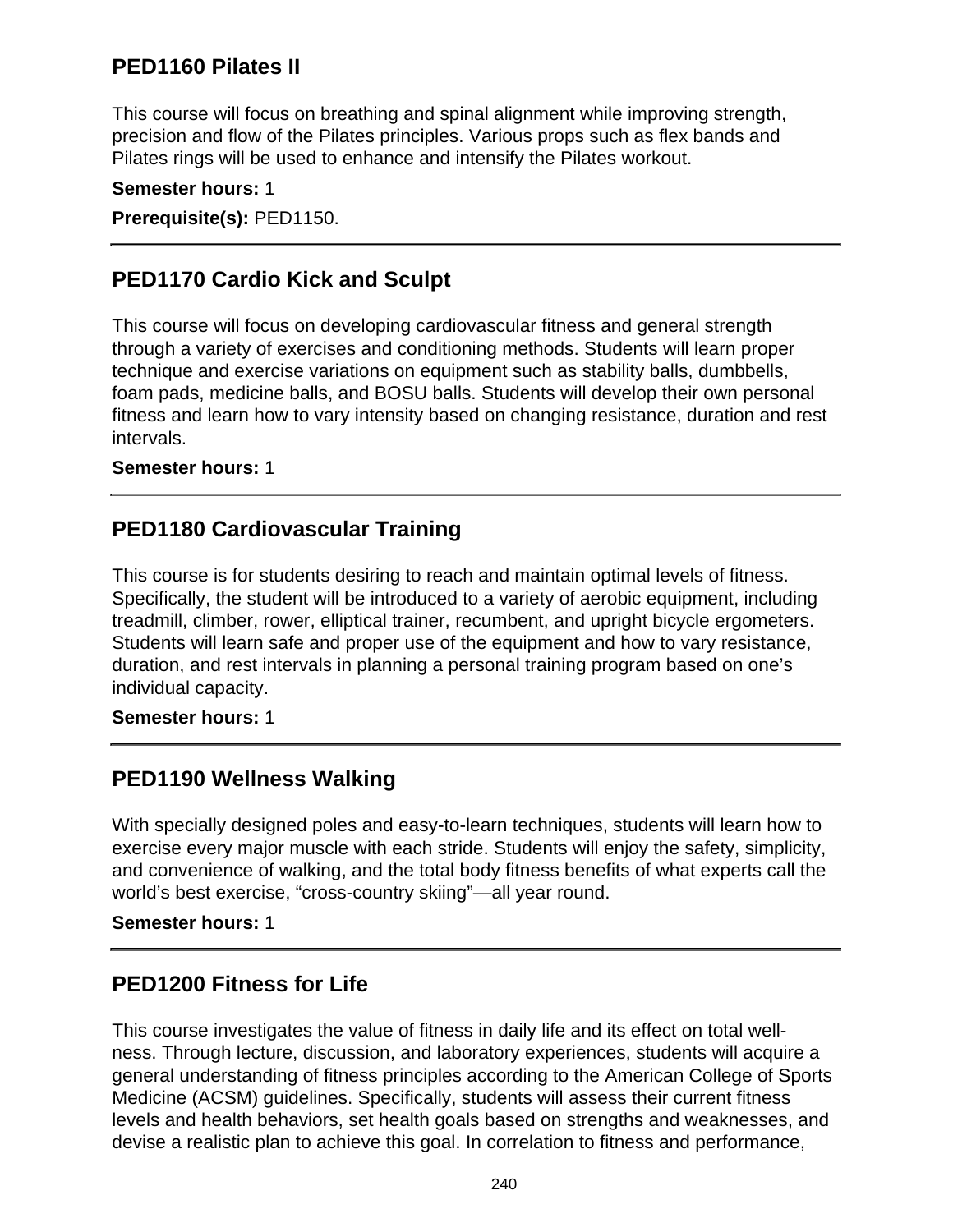students will also explore related content areas of nutrition, sleep, stress, disease prevention weight management, and injury prevention.

**Semester hours:** 2

## **PED1210 Strength Training**

This course is designed to improve health and fitness through training of the whole body. Training of the muscular, skeletal and nervous systems using the three energy systems of the body will be addressed. Students will be exposed to methodology of training that will include exercise: mode or type, frequency, intensity, volume, proper periodization and programming.

### **Semester hours:** 1

## **PED1220 Self-Defense**

Participants in the course will learn practical self-defense strategies and tactics designed to overcome modern day threats and assailants. Students will identify risks of personal safety; become aware of risk-reduction strategies; learn physical self-defense techniques and increase their technique skills through practice and study. This class offers a basic education of confrontation principles and personal defense. The program ranges from awareness, risk reduction, and avoidance, to basic physical defense.

**Semester hours:** 1

## **PED1230 Core Strengthening**

This course will focus on developing core strength through a variety of exercises. Core strength includes abdominals, postural muscles, balance and the posterior chain. Students will be exposed to different exercise equipment such as stability balls, dumbbells, medicine balls, and BOSU balls. Students will develop their own personal core strength, and learn the muscle groups targeted by each exercise. Students will also learn safety techniques, variations of each exercise, proper form and the importance of core strength.

### **Semester hours:** 1

## **PED1240 Aerobic Dance**

This course will focus on developing cardiovascular fitness and general strength through a variety of different types of aerobic dance. Aerobic dance is a combination of traditional exercise movements combined with dance steps. For example, high knee running, grapevines, v-steps, ham curls and jumping jacks. Students will develop their own personal fitness and learn how to vary intensity based on changing resistance, duration, and rest intervals.

#### **Semester hours:** 1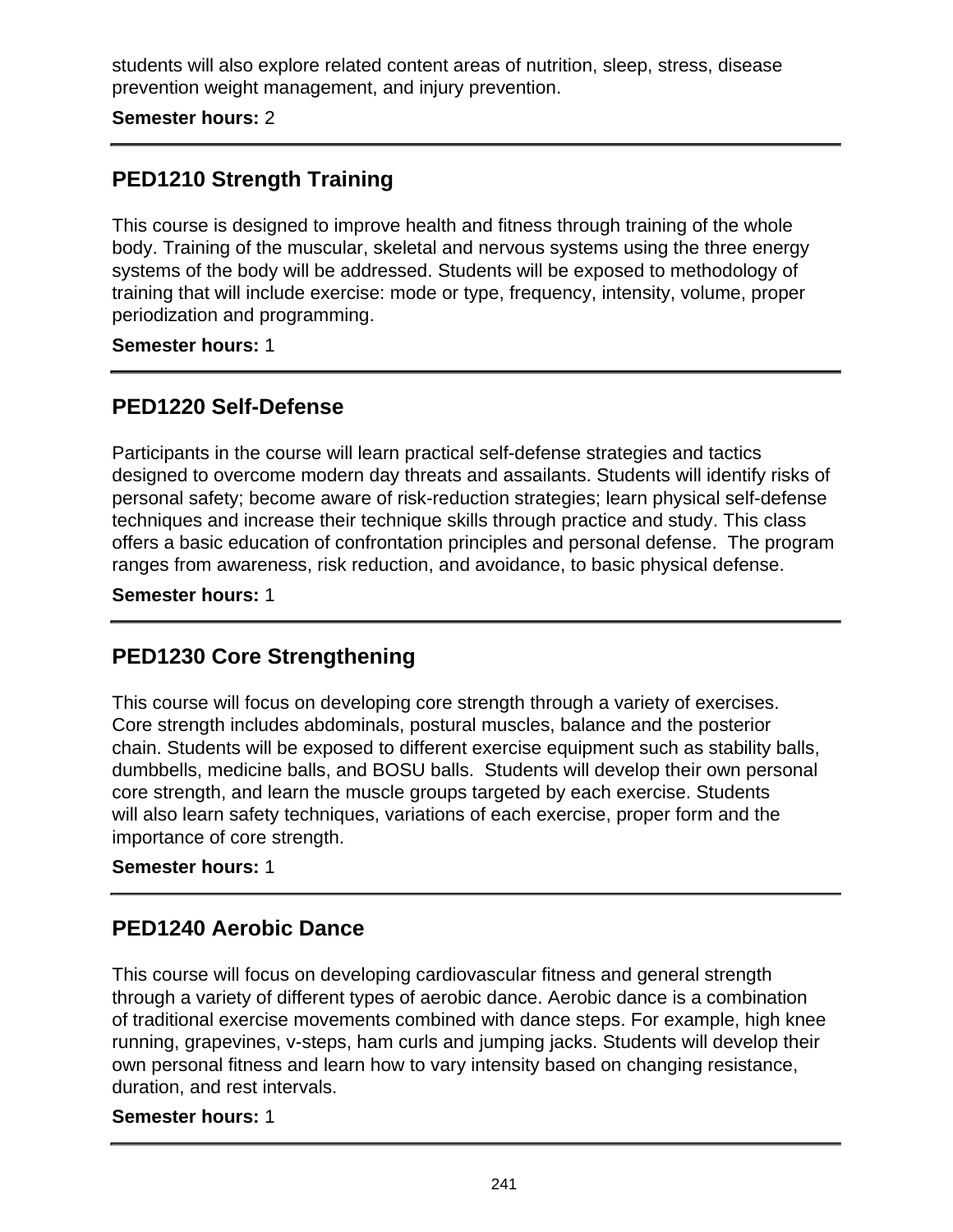## **PED1250 Ninjutsu as Self Defense**

This course offers a simplistic but quick-paced education on confrontation principles and personal defense. Students will learn about awareness, risk reduction, and avoidance, to basic physical defense. This course will also instruct students on the use of improvised weapons to get out of dangerous situations against a trained attacker.

**Semester hours:** 1

## **PED1310 Step Aerobics**

This course will provide students with a general understanding of the basic principles and techniques involved in step training. Students will be introduced to step-training benefits, latest research, how to choose bench height and music, proper alignment and technique, training zone heart rates, positions to avoid, and safety precautions. The student will participate in bi-weekly step classes, including warm-up, step aerobics, strength/isolation training, cool-down, flexibility and relaxation segments. Each student also will have an opportunity to create her/his own step routine.

**Semester hours:** 1

### **PED1320 Foundation of Dance**

This course is designed to provide students with a foundational knowledge base of basic dance skills and concepts used in many recreational dance forms. Students will learn and perform a variety of folk, square and round dances and be introduced to the history and culture of the dance forms. Movement concepts, locomotor skills and rhythmic activities will also be introduced. This course is a prerequisite for PED3025 Enhancing Cultural Awareness Through Dance.

**Semester hours:** 1

## **PED1400 Lifeguarding**

A hands on and proactive approach to lifeguard training which will upon completion will certify you as a n Ellis and Associate lifeguard. Course includes lifeguard rescue skills, First Aid, cardio pulmonary resuscitation (CPR) for Professional Rescuers, Emergency Oxygen Support and Automated External Defibrillation. Lifeguard certificate is valid at any aquatic facility in the U.S. where water depth is 16 feet or less (excluding beaches and wave pools). Certificate is issued upon successful completion of course and is valid for one year. Annual renewal is required.

#### **Semester hours:** 2

### **PED1410 Cardiovascular Training Inside and Out**

This course combines cardiovascular training indoors and wellness walking outdoors and provides the opportunity to exercise throughout the entire semester with some variety. See PED1180 and PED1190 for descriptions.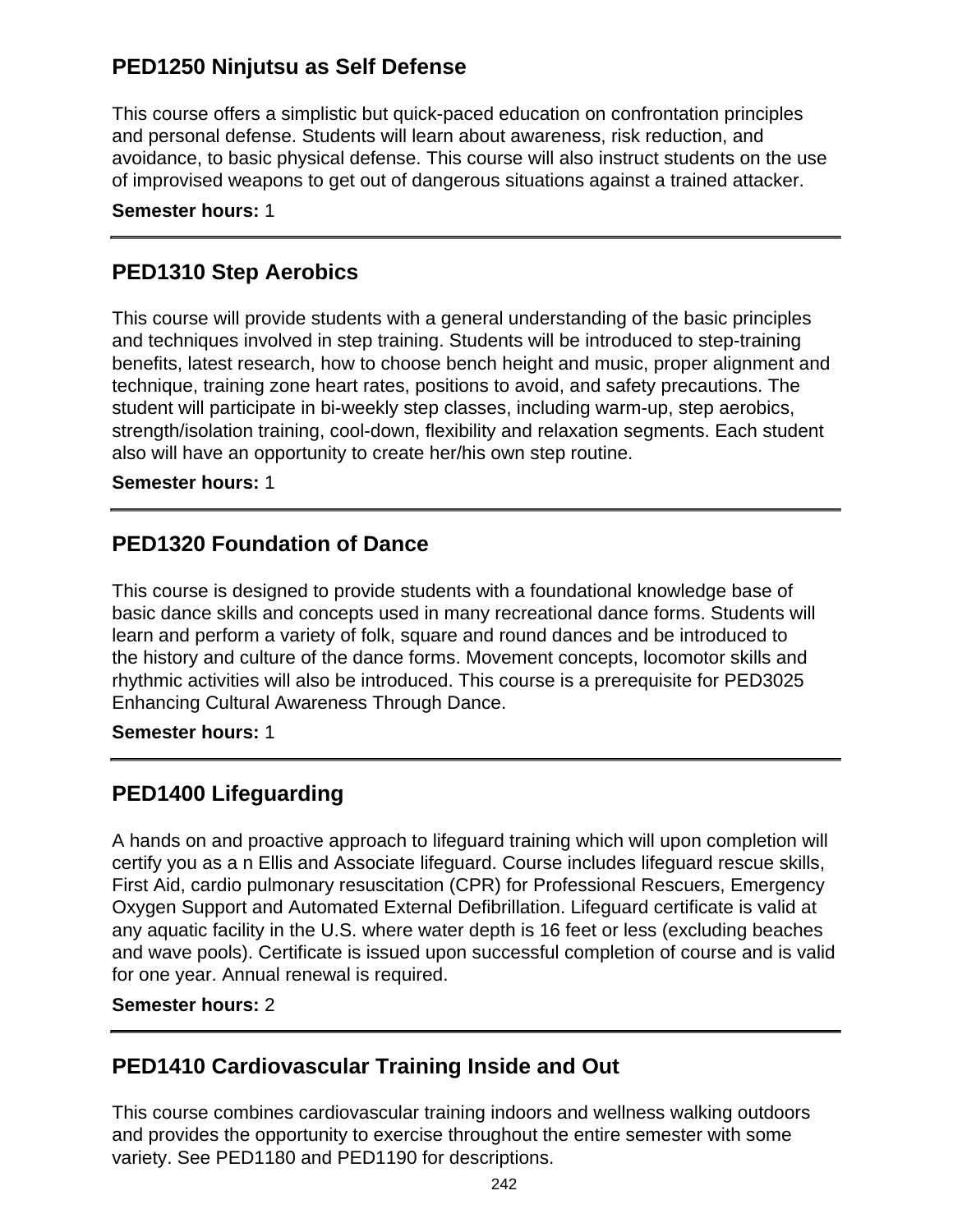## **PED1420 Step and Train**

This course combines step aerobics and strength training, specifically designed to improve both muscular strength and cardio-respiratory endurance, and provides the opportunity to exercise throughout the entire semester with some variety. See PED1310 and PED1210 for descriptions. Students will acquire a general understanding of the basic principles and techniques involved in step training and weight training. The first eight weeks will focus on cardiovascular and muscular endurance as students participate in bi-weekly step classes, including warm-up, step aerobics, strength/ isolation training, cool-down, flexibility and relaxation. Each student will also have an opportunity to create her/his own step routine. The second eight weeks will focus on muscular strength as students learn the latest methods and techniques of weight training.

**Semester hours:** 2

### **PED1450 Train and Tee-Off**

This course combines strength training and golf. The course will focus on a specific strength-training program to get in shape for an effective golf game. The second half of the course is designed to learn the basic rules and fundamentals of golf. This class will acquaint students with the biomechanical analysis of the golf swing for all clubs, progressing to hitting golf balls. Students will play two rounds of golf under instructor supervision. Equipment is provided. This course requires a lab fee.

#### **Semester hours:** 2

## **PED1510 Foundations of Teaching K–12 Physical Education**

This course provides foundational knowledge of teaching K–12 physical education through understanding of major concepts, assumptions, principles, processes of inquiry, and theories that are central to the discipline. Introductory frameworks of professionalism, collaboration and advocacy are introduced. Principles of K–12 physical education are addressed through historical, philosophical and modern perspectives of content knowledge and pedagogical skills. Students will learn of the role of physical education in enhancing language acquisition (first and second), literacy development, reading, writing and oral communication, and how to integrate these components to increase content learning. Students will engage in assignments aligned with current teaching practices that meet the diverse learning needs of all K–12 students. Students must pass an FBI national fingerprint screening that encompasses passing a criminal background/sex offender check, as well as a TB test (cost incurred by student). In fulfillment of the course requirements, students will experience a day-long educational adventure near the George Williams College campus in Williams Bay, Wisconsin. The Outdoor Wisconsin Leadership School (OWLS) staff leads the teambuilding, ropes, courses and other outdoor activities. This course requires a lab fee.

#### **Semester hours:** 2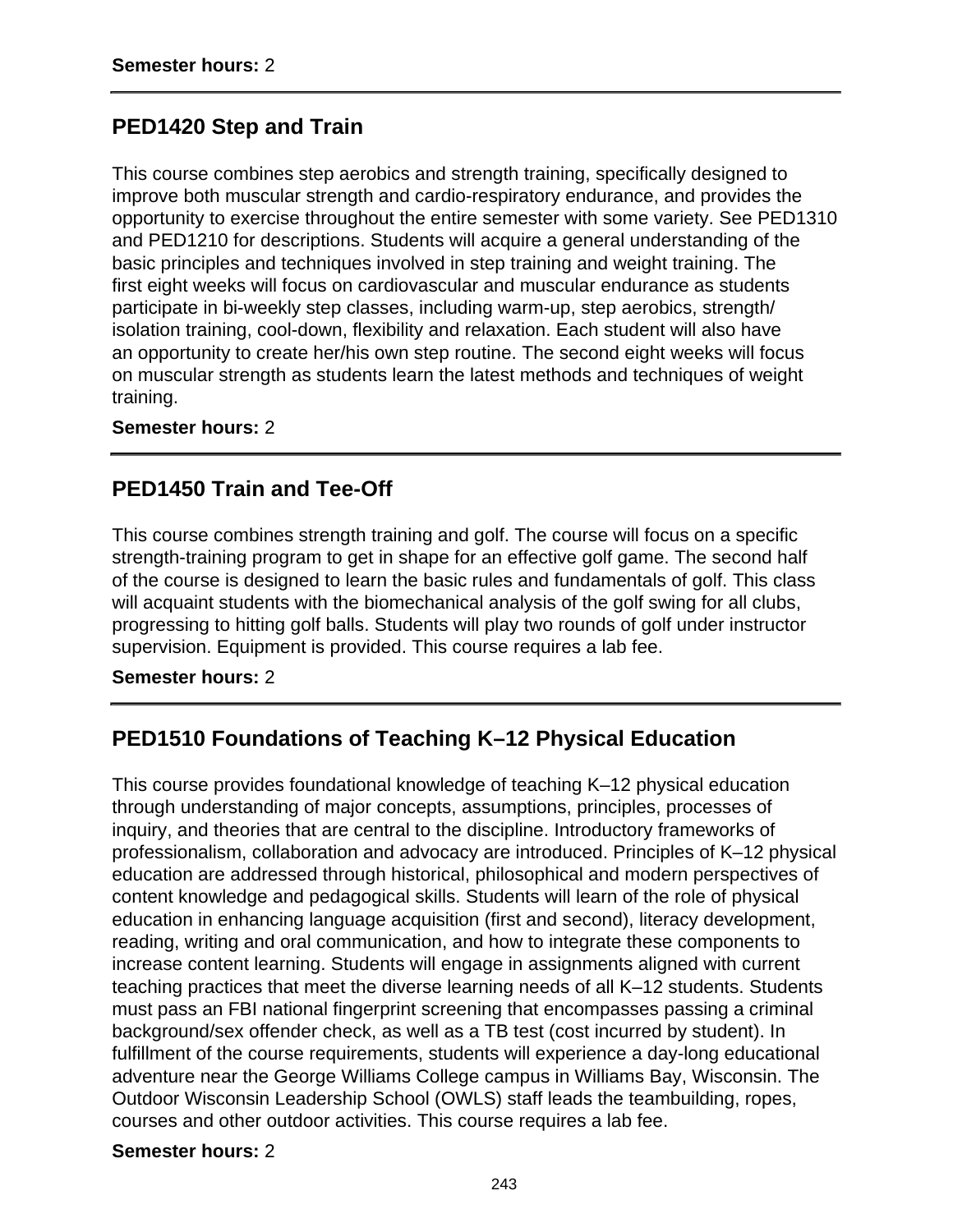## **PED1600 Career Exploration in Sport Management**

This course will expose students to career opportunities in sport management at all levels (private, public, club, professional, collegiate, etc). Coverage and case studies of current professionals in the field with enhance the students understanding and development of careers in sport management. Observation, interviewing, and research on the current industry will allow students to establish goals towards a career path.

#### **Semester hours:** 2

## **PED2080 First Aid/CPR**

This course is designed to provide the knowledge and skills necessary to prevent and treat injuries effectively and safely. The course will follow the guidelines established for first aid and CPR by the American Red Cross. Throughout the course, students will gain knowledge and confidence in their skills by participating in practice scenarios. Upon successful completion, students who qualify will be certified in lay person first aid, adult CPR/AED, child CPR/AED and infant CPR.

#### **Semester hours:** 1

## **PED2210 Sports in Society**

This course will examine the sociology of sport and the impact sport has in society. Students will be introduced to concepts, theories, and research that explore the dynamic relationship between sports, culture, and society. Emphasis will be on the impact this dynamic relationship has on sport, management, and business. Content will explore the translation of sport research into practical application for sport managers, coaches, teachers and administrators.

#### **Semester hours:** 4

## **PED2230 Olympic Style Weightlifting I**

This course is designed to improve health and fitness through Olympic style weightlifting. Progressions through Olympic lifts will allow athletes to enhance performance and develop technique. The methodology of training will address: mode or type of exercise, frequency, intensity, and volume. Course content will prepare students to sit for the USA Weightlifting Level I Sports Performance Coach Certification.

#### **Semester hours:** 0

## **PED2235 Olympic Style Weightlifting II**

This course is designed to improve health and fitness through Olympic style weightlifting. Implementation of advanced training methods will allow athletes to enhance performance and further develop technique in Olympic lifts. The methodology of training will highlight: triphasic training, biometric training, and complex training.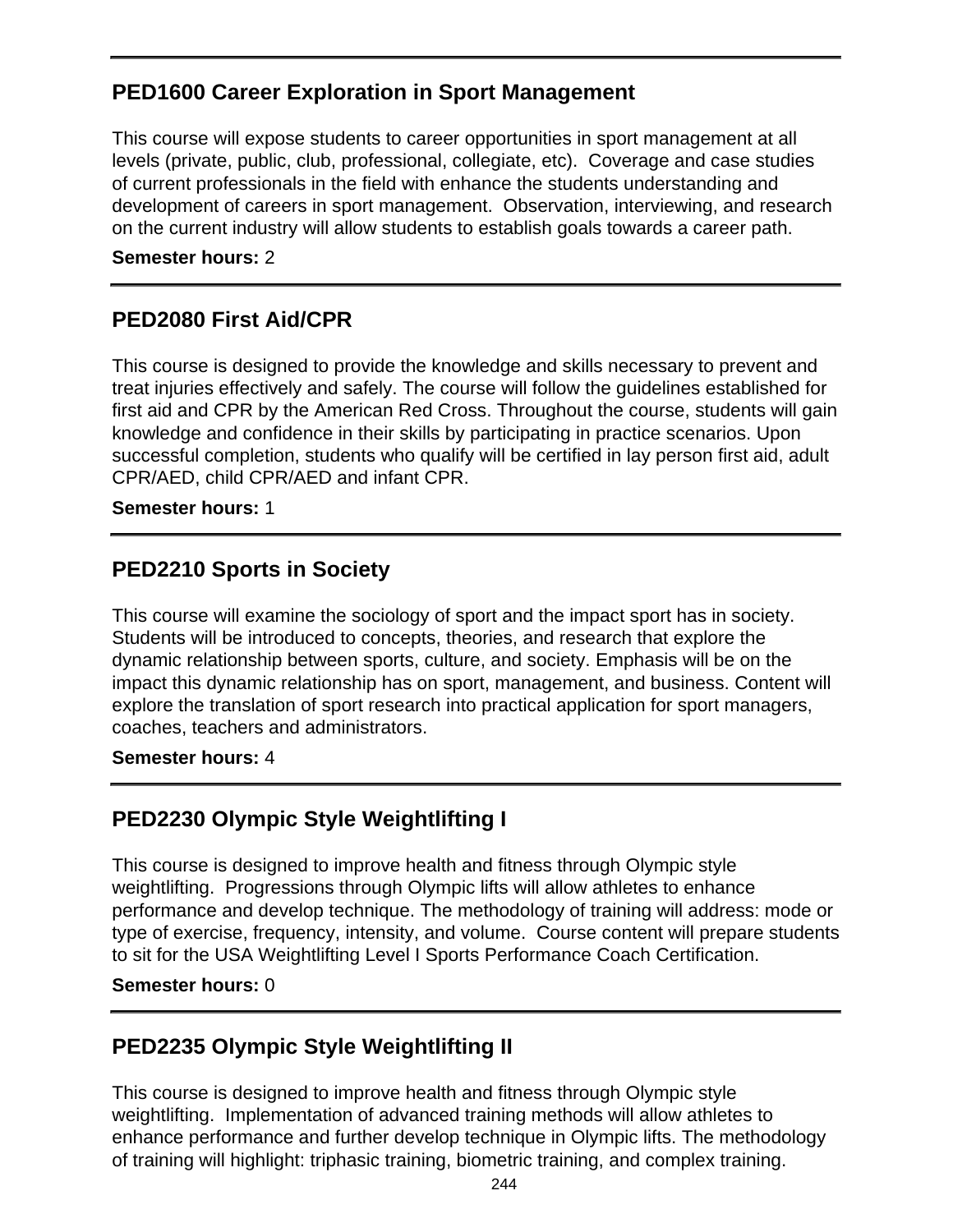Course content will further prepare students to sit for the USA Weightlifting Level I Sports Performance Coach Certification through a deeper understanding of advanced program design.

#### **Semester hours:** 0

**Prerequisite(s):** PED2230.

## **PED2260 Technology in Sport Promotion and Programming**

This course will examine the fundamental theories/issues in sport marketing grounded within traditional marketing principles. Instruction emphasizes unique application to the sport business industry. How technology is evolving and being utilized within sports marketing will also be explored.

**Semester hours:** 2

## **PED2300 Coaching Principles and Techniques**

This course addresses the fundamentals of coaching techniques, including coachplayer, coach-institution and coach-community relationships. Students study the American Sport Education Program (ASEP) and complete the ASEP Coaching Principles and Sport First Aid certification exams. This ASEP coaching certification is required to be able to coach in Illinois.

### **Semester hours:** 4

## **PED2330 Officiating Team Sports**

This course addresses the responsibilities and techniques of the official in high school sports. Sports covered will depend upon the term it is offered (i.e., fall: football, volleyball soccer; spring: basketball, baseball and softball.) The course is directed toward the achievement of an Illinois High School Association certification.

#### **Semester hours:** 2

## **PED2340 Sports Statistics**

This course prepares students for recognizing, identifying, and accurately reporting sport statistics during a live game, for the major sports of baseball, basketball, football, soccer, softball and volleyball. Students will become familiar with paperwork associated with NCAA score reporting forms and newspaper box scores.

#### **Semester hours:** 1

## **PED2400 Inclusive PE Characteristics/ID Disability and the Law**

This course is designed to provide an overview of the physical, cognitive, emotional and sensory conditions that qualify an individual for special services under federal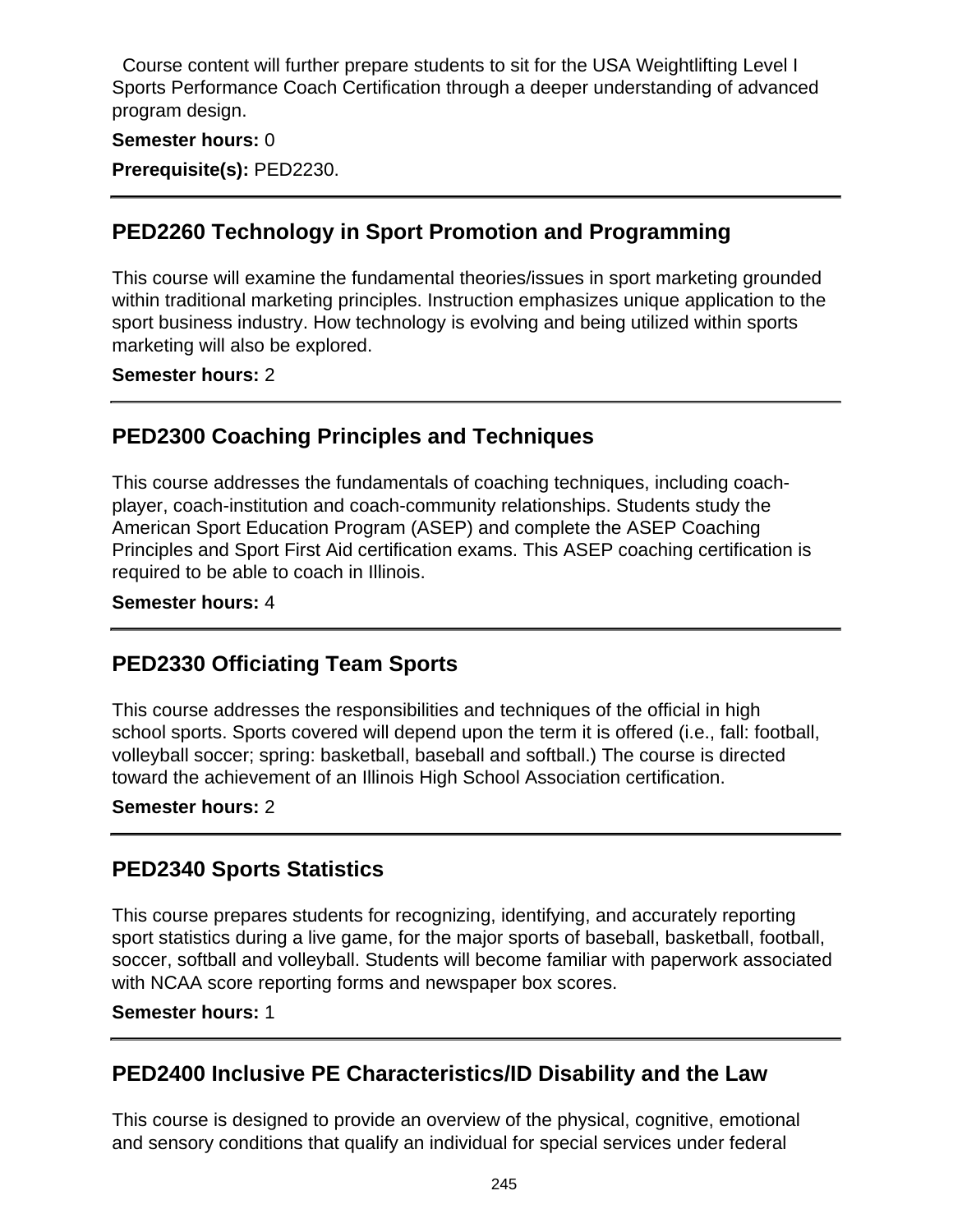law. The course covers content necessary for understanding the safety implications associated with working with special populations; accessing information regarding specific disabilities; modifying activities, equipment and the environment to ensure safe participation for all; and compliance with inclusive laws.

### **Semester hours:** 4

**Prerequisite(s):** PED1510; students will be required to pass an FBI national fingerprint screening that encompasses passing a criminal background/sex offender check, as well as pass a TB test (cost incurred by student).

## **PED2500 Prevention and Care of Athletic Injuries and Illness**

This course addresses the recognition, first aid, prevention and care of acute injuries. This course is designed to provide fitness professionals and coaches a basic knowledge and understanding of injury prevention and acute injury care. Emphasis will be on understanding the care and prevention of athletic injuries and basic concepts of athletic training. Open to non-athletic training majors only. This course requires a lab fee.

### **Semester hours:** 4

## **PED2510 K–12 Learning through Fitness Activities**

This course will provide opportunities for physical education majors to learn developmentally appropriate strategies for teaching health-related fitness activities that meet the diverse needs of children. Information on how to successfully plan, implement and evaluate a fitness/wellness program will be presented within the context of sound physiological principles and current trends in the field. Fitness activities will be considered in relation to readiness to learn from a physical, intellectual, cultural and emotional developmental perspective. Fitness activities will be created around the unique characteristics and abilities of a diverse student population. These activities will use a variety of strategies that encourage critical and creative thinking. Interdisciplinary themes will be incorporated into fitness activities in an effort to reinforce learning while respecting individual differences. Students will employ differentiated instructional strategies and techniques to create, and teach, lessons specific to health-related fitness.

#### **Semester hours:** 4

**Prerequisite(s):** Physical education K–12 majors take PED1510. Students must pass an FBI national fingerprint screening that encompasses passing a criminal background/ sex offender check, as well as pass a TB test (cost incurred by student). This course if for physical education K–12 majors only.

## **PED2520 K–12 Student Learning through Sport Activities**

This course provides opportunities to understand content and pedagogical knowledge for teaching a variety of sport activities through active participation. The goal of this course is to experience related instructional strategies (e.g., problem solving and guided discovery) that meet the learning needs of all K-–12 students through peer teaching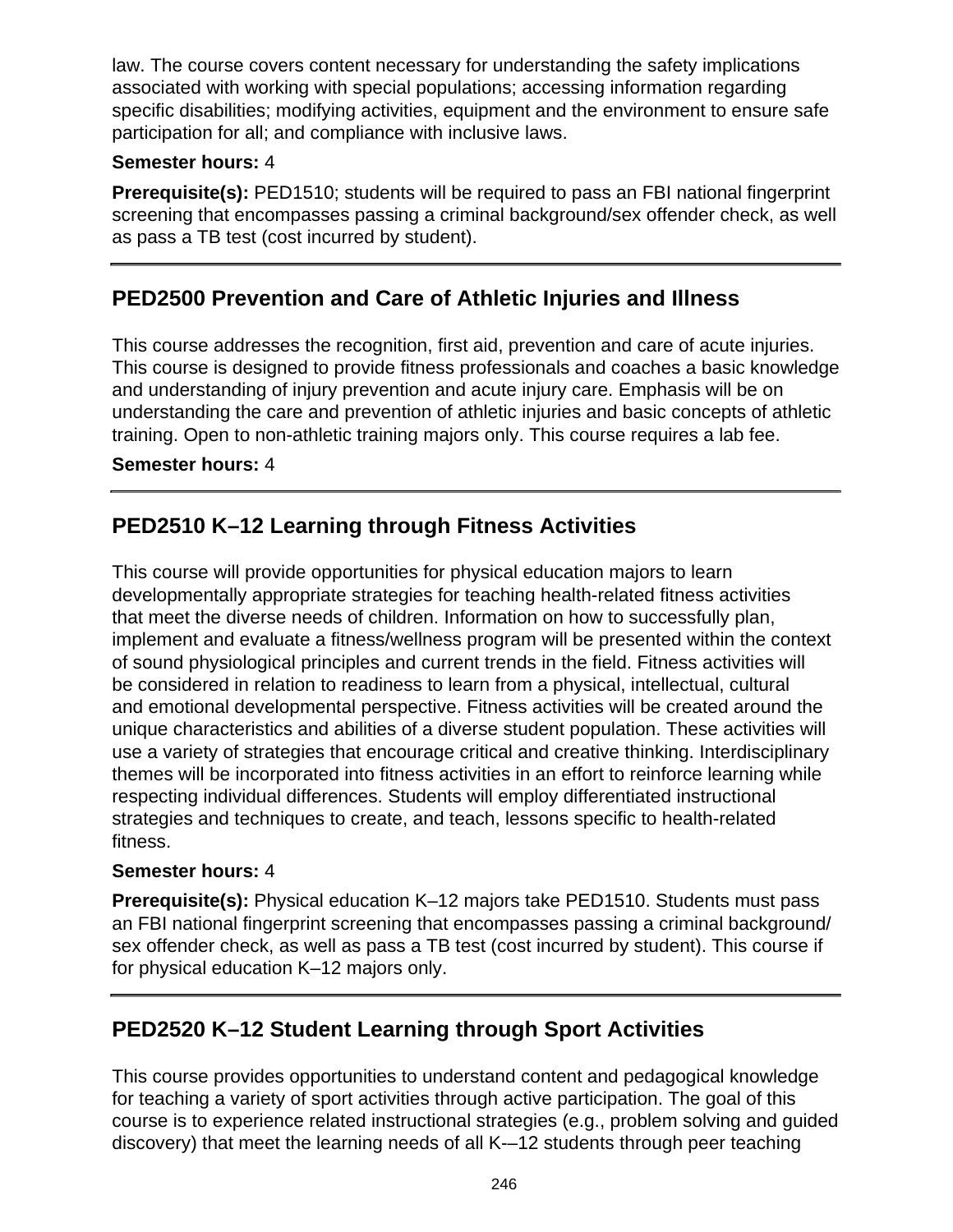and skill mastery. Peer teaching experiences require the generation of lesson plans, skill tests, and a unit block plan to develop and create instructional opportunities that maximize learning by addressing the K–12 learner's needs, the community and cultural diversity. Teacher candidates will also learn appropriate formative and summative assessment techniques as evidence of student learning.

### **Semester hours:** 4

**Prerequisite(s):** PED1510; physical education K–12 majors only. Students must pass an FBI national fingerprint screening that encompasses passing a criminal background/ sex offender check, as well as pass a TB test (cost incurred by student).

## **PED2550 Advanced Strength Training and Conditioning: Certification Preparation**

This course explores scientific foundations of strength training and conditioning. It prepares students for the National Strength and Conditioning Association's Certified Strength and Conditioning Specialist (CSCS) exam. The CSCS credential identifies those individuals who have knowledge in scientific foundations of strength and conditioning as well as the skills to apply that knowledge in a practical format.

### **Semester hours:** 4

**Prerequisite(s):** BIO1060 or BIO2070.

## **PED2600 Motor Development**

The essence of the study of motor development involves observing how movements change across the lifespan, then determining why they change. Students will examine why movements change to include the individual, environment and task, as well as interactions among these factors. The theoretical and historical roots of the field of motor development will be addressed. In addition, students will observe many facets of movement skills, such as growth, aging and perception, and discover how different constraints or factors can encourage or discourage different movements.

### **Semester hours:** 2

**Prerequisite(s):** Students must pass an FBI national fingerprint screening that encompasses passing a criminal background/sex offender check, as well as pass a TB test (cost incurred by student).

## **PED2860 Intercollegiate Participation Courses**

The following participation credits are available only to intercollegiate team members. Students must register prior to the term and are awarded credit at the end of the sports academic term upon recommendation of the head coach. All varsity and junior varsity award winners completing the sports season in good standing are eligible to receive credit. Registration and tuition are required for intercollegiate participation credit. Participants should be aware that participation credit is included in course load calculations during the term. All participation credit is transcripted, but only a maximum of three semester hours of participation credit may be counted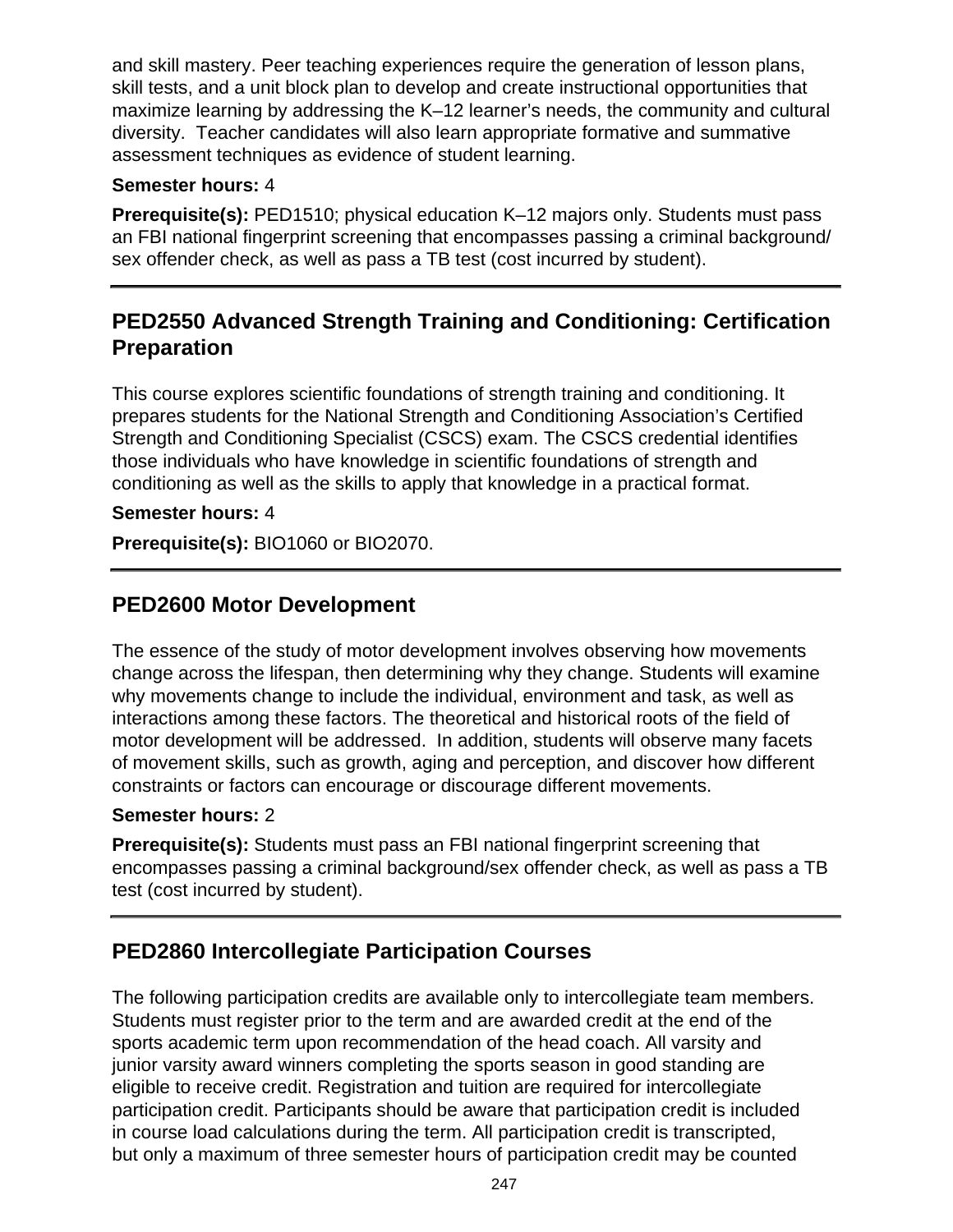toward graduation. PED2860 Participation: Intercollegiate Baseball (M)PED2860 Participation: Intercollegiate Basketball (M)PED2860 Participation: Intercollegiate Basketball (W)PED2860 Participation: Intercollegiate Cross-Country (M)PED2860 Participation: Intercollegiate Cross-Country (W)PED2860 Participation: Intercollegiate Football (M)PED2860 Participation: Intercollegiate Golf (M)PED2860 Participation: Intercollegiate Golf (W)PED2860 Participation: Intercollegiate Lacrosse (M)PED2860 Participation: Intercollegiate Lacrosse (W)PED2860 Participation: Intercollegiate Soccer (M)PED2860 Participation: Intercollegiate Soccer (W)PED2860 Participation: Intercollegiate Softball (W)PED2860 Participation: Cheer and Dance (M and W)PED2860 Participation: Intercollegiate Tennis (M)PED2860 Participation: Intercollegiate Tennis (W)PED2860 Participation: Intercollegiate Track (M)PED2860 Participation: Intercollegiate Track (W)PED2860 Participation: Intercollegiate Volleyball (W)PED2860 Participation: Hockey (M)

#### **Semester hours:** 1

## **PED2942 Sport Management Field Experience**

This course is designed to give students an introduction to the field of sport management through practical experience. Students will invest 75 hours in an approved site, working in an assisting capacity with a variety of management experiences within a sport setting.

#### **Semester hours:** 2

**Prerequisite(s):** PED3040; consent of instructor; and sophomore standing. Students must pass a certified criminal background/sex offender check and TB test (cost incurred by student). Must apply one term in advance through the coaching and youth sport development program coordinator.

## **PED3000 An Integrated Approach to Teaching K–5 Physical Education**

This course offers essential information for successful teaching at the elementary school level in regard to the K–5 learner, the curriculum, and the teacher. The developmental approach advocated analyzes knowledge of children's growth and motor development in a comprehensive manner that recognizes the essential concept of the individuality of the learner in relation to the motor, cognitive and affective domains. Teacher candidates will understand how each K–5 student constructs knowledge, acquires skills, and develops effective and efficient critical-thinking and problemsolving capabilities, within the perspective of diverse K–5 student characteristics and abilities that affect processes of inquiry and influence patterns of learning. Appropriate and varied instructional approaches will be experienced, including how physical education can help develop word knowledge, vocabulary, comprehension, fluency and strategy use. Teacher candidates will learn about school laws and rules (e.g., mandatory reporting, sexual misconduct, corporal punishment) as a foundation for the fair and just treatment of all students and their families in addition to emergency response procedures that include school safety and crisis intervention protocol. Teacher candidates will engage in a 75-hour, supervised methods experience in an assigned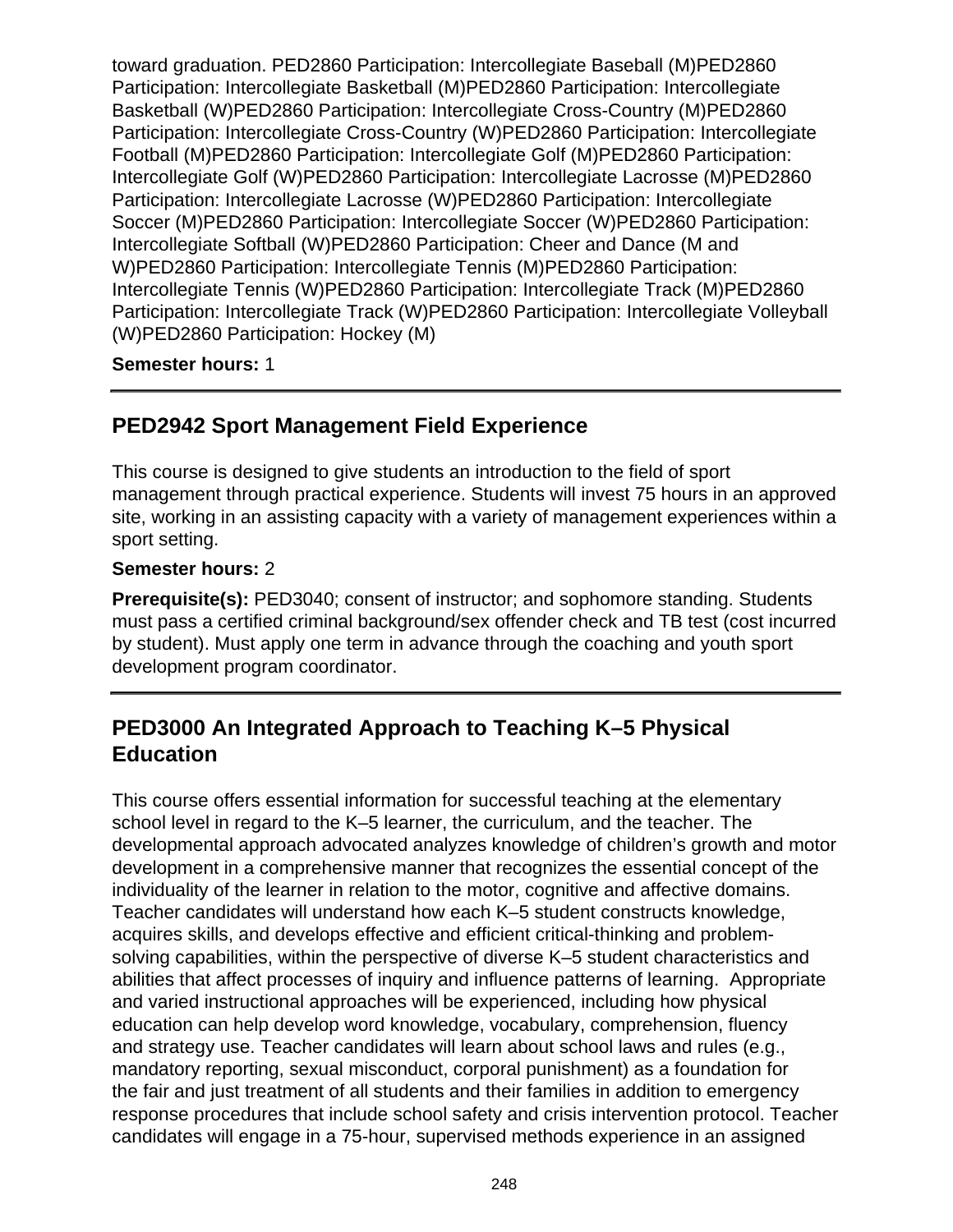school and participate in this course that links philosophy, knowledge and pedagogy to the authentic experience of teaching physical education in the elementary school.

### **Semester hours:** 4

**Prerequisite(s):** PED1510; PED2520; EDU2100; EDU2260; acceptance into the School of Education. This course is for physical education K–12 majors only. A minimum cumulative GPA of 2.75. Students must pass an FBI national fingerprint screening that encompasses passing a criminal background/sex offender check, as well as a TB test (cost incurred by student). Must apply two terms in advance through the School of Education for site placement.

## **PED3025 Enhancing Cultural Awareness through Dance**

The fine arts are an essential component of a comprehensive education and are necessary to accommodate the needs of students as they prepare to take their place in the 21st century global environment. Students will explore how the arts impact and enrich education; provide training in critical and creative thinking, communication and collaboration; and address the impact of diverse cultures within society. Students will learn methodologies for teaching a variety of dance forms, introduce the culture and history associated with each, and present strategies to establish a socially and emotionally safe environment for all K–12 learners.

### **Semester hours:** 2

**Prerequisite(s):** PED1510 and PED1320. This course is designed for physical education K–12 majors..Must pass an FBI national fingerprint screening that encompasses passing a criminal background/ sex offender check, as well as a TB test (cost incurred by student).

## **PED3040 Sport Management**

This course explores the role of sport management in athletics, club sports, intramural sports and leisure services. The course will investigate the role management in sport. It provides an understanding of the administrative aspect of a comprehensive sports program, including organizational philosophy, goal setting, financing, facilities, equipment, risk management, legal considerations, personnel management, marketing and sports information. Students will explore the choices administrators and managers deal with every day and how to use business and leadership skills to improve quality of life for all participants.

#### **Semester hours:** 4

## **PED3045 Sport Law**

This course provides a foundation for general legal concepts and familiarizes students with those legal issues they are most likely to encounter as coaches and managers in the sports industry. Topics covered include tort law, negligence, acts and amendments, contracts, compliance with codes and regulations, and the regulatory authority of the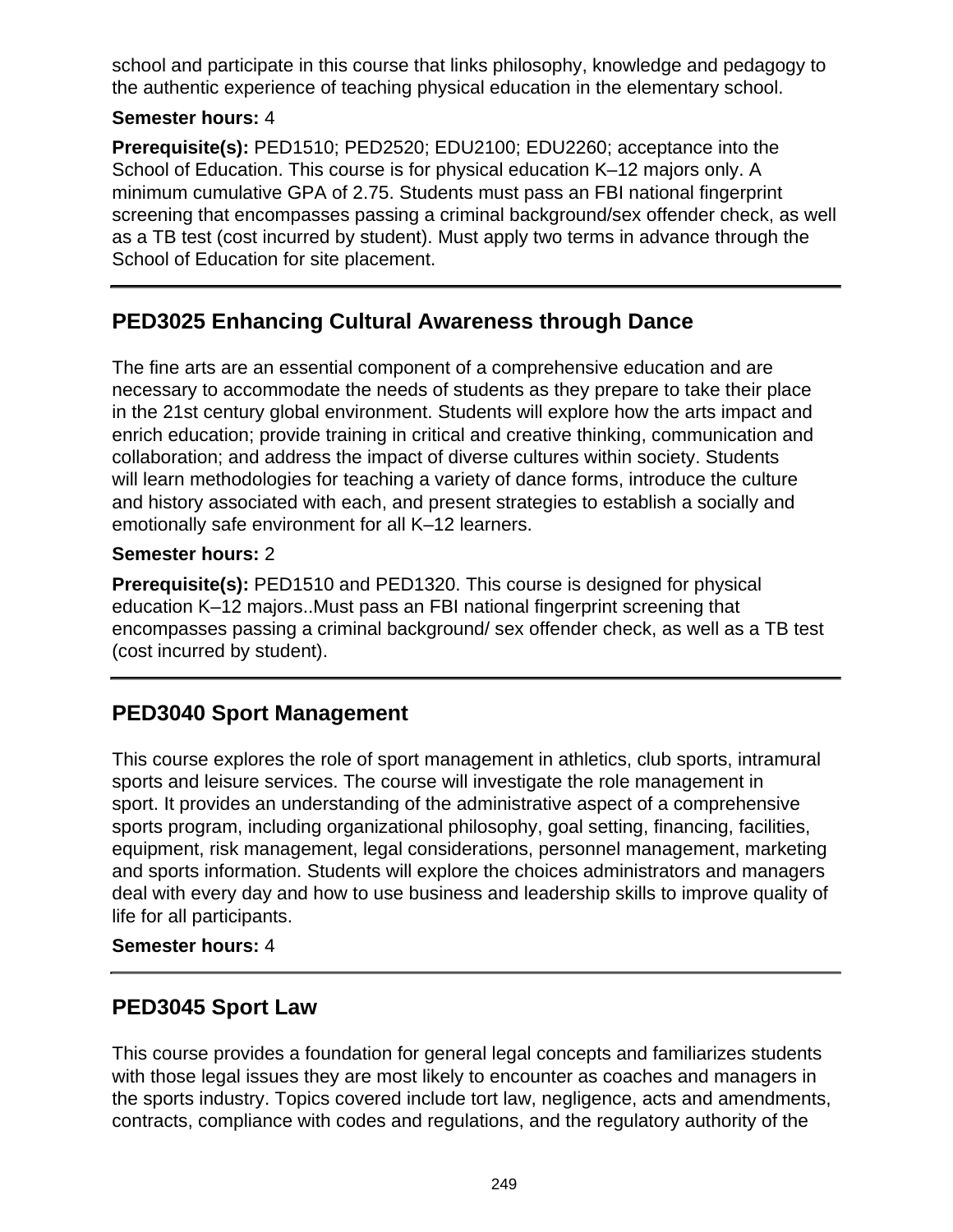NCAA. Students will examine lawsuits and case studies that have established current laws and regulations.

### **Semester hours:** 4

## **PED3050 An Integrated Approach to Teaching 6–12 Physical Education**

This course addresses essential information for successful teaching at the secondary school level in regard to the 6–12 learner, the curriculum, and the teacher. The developmental approach advocated analyzes knowledge of 6–12 students' growth and maturation in a comprehensive manner that recognizes the essential concept of the individuality of the learner in relation to the motor, cognitive and affective domains. Teacher candidates will understand how each 6–12 student constructs knowledge, refines skills, and develops effective and efficient critical-thinking and problem-solving capabilities within the perspective of diverse student characteristics and abilities that affect processes of inquiry and influence patterns of learning. Appropriate and varied instructional approaches will be experienced, including how physical education can help develop word knowledge, vocabulary, comprehension, fluency and strategy use. Teacher candidates will learn about school laws and rules (e.g., mandatory reporting, sexual misconduct, corporal punishment) as a foundation for the fair and just treatment of all students and their families in addition to emergency response procedures that include school safety and crisis intervention protocol. Teacher candidates will engage in a 50-hour, supervised methods experience in an assigned school and participate in this course that will link philosophy, knowledge and pedagogy to the authentic experience of teaching physical education in the secondary school.

#### **Semester hours:** 4

**Prerequisite(s):** EDU2100; EDU2260; and acceptance into the School of Education. Physical education K–12 majors only. A minimum cumulative GPA of 2.75. Students must pass an FBI national fingerprint screening that encompasses passing a criminal background/sex offender check as well as a TB test (cost incurred by student). Must apply two terms in advance through the School of Education for site placement.

**Co-requisite(s):** HED4300.

## **PED3060 Curriculum Development and Administration of K–12 Physical Education**

This course will help teacher candidates to understanding the process of curriculum development which is critical for developing progressive, developmentally appropriate, and standards aligned physical education curriculums that span all grade levels. Teacher candidates will develop a scope and sequence, grade level benchmarks, and align lesson plans and assessments with district level benchmarks and national/ state standards as part of a collaborative learning process. This process of curriculum development will also help teacher candidates to development necessary leadership and advocacy skills necessary for advancing the field of physical education.

#### **Semester hours:** 2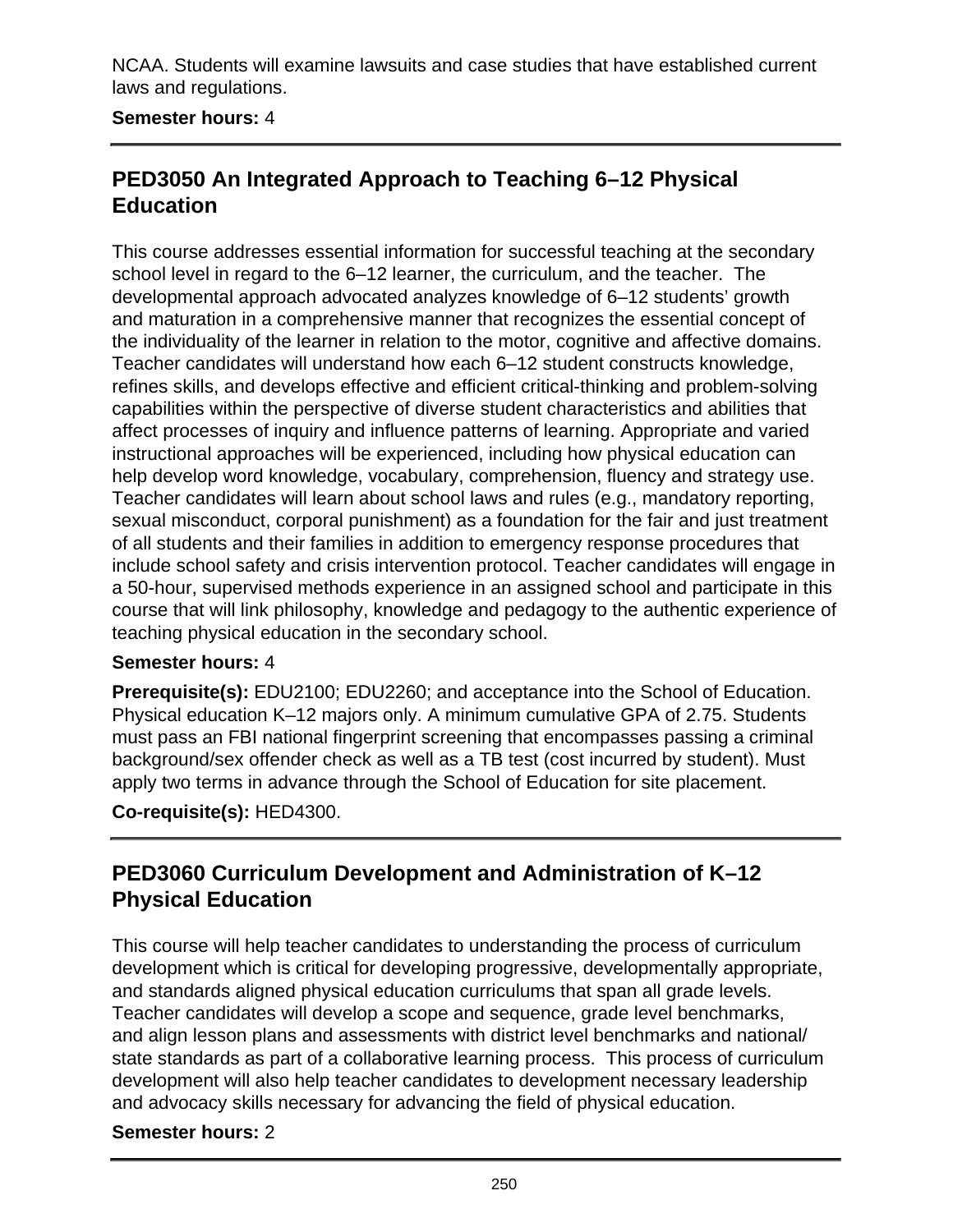## **PED3150 Assessing Student learning in Health and Physical Education**

Understanding the theory, tools, and techniques of assessment and its application are crucial for effective teaching and accountability. Students will become familiar with current assessment techniques in health and physical education and learn how to select and administer the most appropriate tool for the task. Students will experience heart rate monitors, pedometers, software programs, and applications.

#### **Semester hours:** 4

**Prerequisite(s):** PED1510; PED2520. PED2600 is recommended. Students need to be a junior in standing. Students must pass an FBI national fingerprint screening that encompasses passing a criminal background/sex offender check, as well as a TB test (cost incurred by student).

## **PED3210 Kinesiology for Athletic Training, Fitness and Health Sciences**

The purpose of this course is to study the human body from both the functional anatomy and biomechanical perspectives. The first half of the course is designated to the anatomical components of human movement, including bones, joints, nerves and muscles. The second half of the course is the analysis of human motion through the use of biomechanical principles and the application of proper technique, with an emphasis of proper analysis and training techniques for movement effectiveness, efficiency and injury prevention. Finally, students will be introduced to the kinesiology analysis method of movement, analyzing a broad range of movements throughout the course of the semester.

### **Semester hours:** 4

**Prerequisite(s):** BIO2660 or an equivalent human anatomy course. This course is for athletic training, exercise science, and health science majors only.

## **PED3225 Physiology of Exercise for Athletic Training, Fitness and Health Sciences**

Students will investigate the relationship between human energy and physical activity, inclusive of energy transfer and expenditure, at rest and during exercise. The roles of the pulmonary, cardiovascular and neuromuscular systems will be studied as support systems to physical training and its application to the athletic training, fitness and health science field. Exercise training and functional capacity will be addressed in relation to the muscles, and the anaerobic and aerobic energy systems. Practical application of the physiological theory presented will be explored in relation to ergogenic aids, environmental factors, body composition, weight control and age.

### **Semester hours:** 4

**Prerequisite(s):** BIO2660. This course is only open to athletic training, exercise science, and health science majors.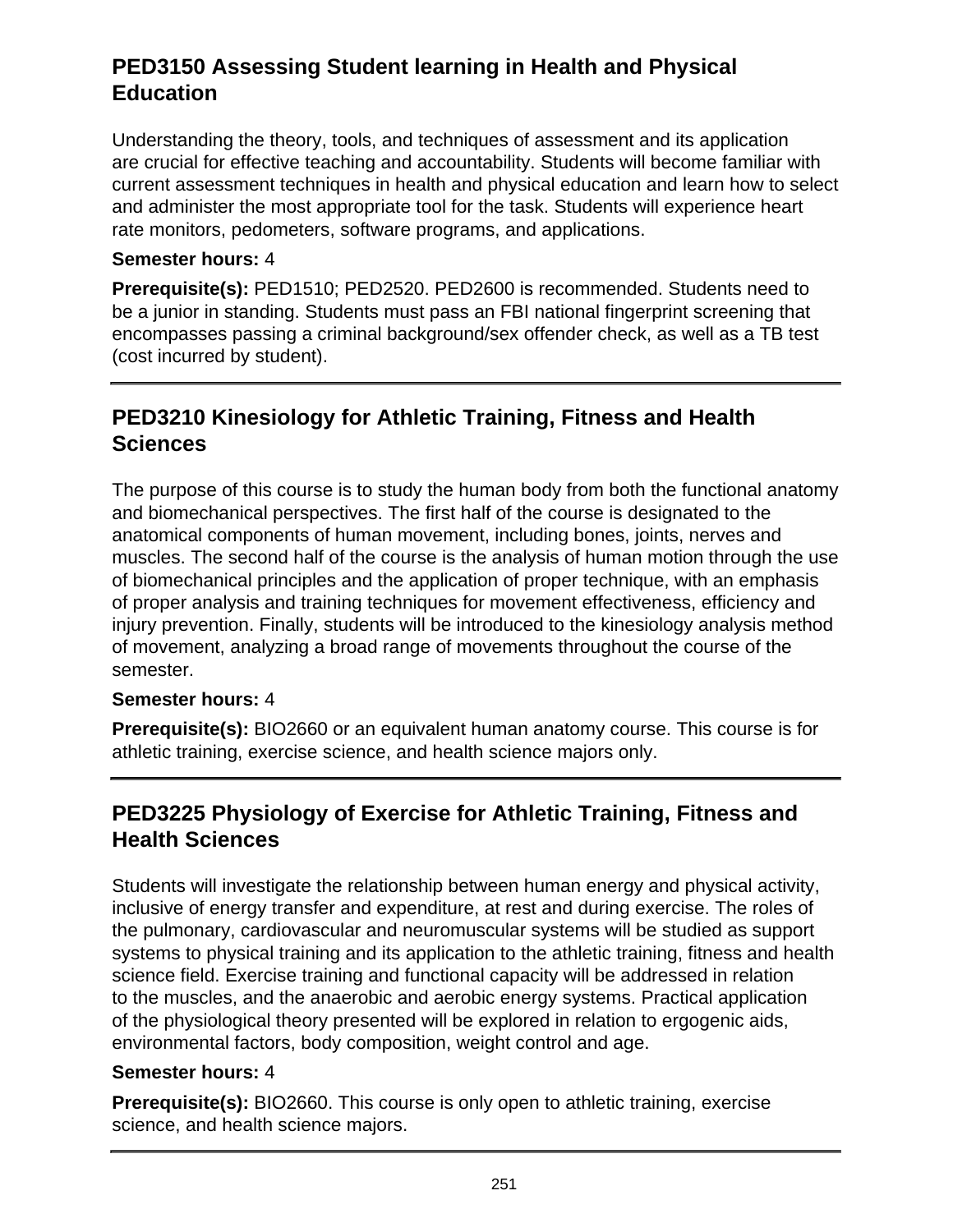# **PED3250 Fitness Assessment and Program Design**

This course is designed to offer students practical field experience in fitness and health promotion. Students will invest 150 hours over a 15-week period in an approved fitness or strength and conditioning facility. This is an in-depth course addressing application of exercise principles, assessment tools and technology. A three-hour weekly seminar accompanies this field experience.

### **Semester hours:** 4

**Prerequisite(s):** Junior standing. Students must pass a certified criminal background/ sex offender check, as well as a TB test (cost incurred by student). Must apply one term in advance through the exercise science program coordinator for site placement.

# **PED3300 Advanced Program Design for Special Populations**

This course will develop the fitness instructor's skills for designing exercise programs for normal and controlled disease populations. Program design considerations will be examined for youth, older adults, individuals diagnosed with diabetes, chronic obstructed pulmonary disease, heart disease, Parkinson's disease and cancer. Students are encouraged to sit for the American College of Sports Medicine (ACSM) Health Fitness Instructor certification exam.

### **Semester hours:** 4

**Prerequisite(s):** PED3250; senior standing.

# **PED3350 Advanced Sports Performance and Program Design**

The focus of the class will include the concepts and theory of program design for athletes, general population and special populations. A thorough examination of the theory and methodology of training will be used to design exercise programs for improvement of muscular system and cardiovascular system. Topics will include program design, functional movement screening, corrective strategies, and periodization. Exercise progressions and nutritional interventions will also be discussed.

### **Semester hours:** 4

**Prerequisite(s):** PED2550.

# **PED4010 Applied Exercise Physiology**

This course will investigate application of exercise physiological principles. Students will explore concepts related to enhancement of energy transfer capacity, exercise performance and environmental stress, body composition, energy balance, weight control, and the role that exercise plays in successful aging and disease prevention. Clinical exercise physiology will also be examined for cancer, cardiovascular, and pulmonary rehabilitation.

### **Semester hours:** 4 **Prerequisite(s):** PED3225.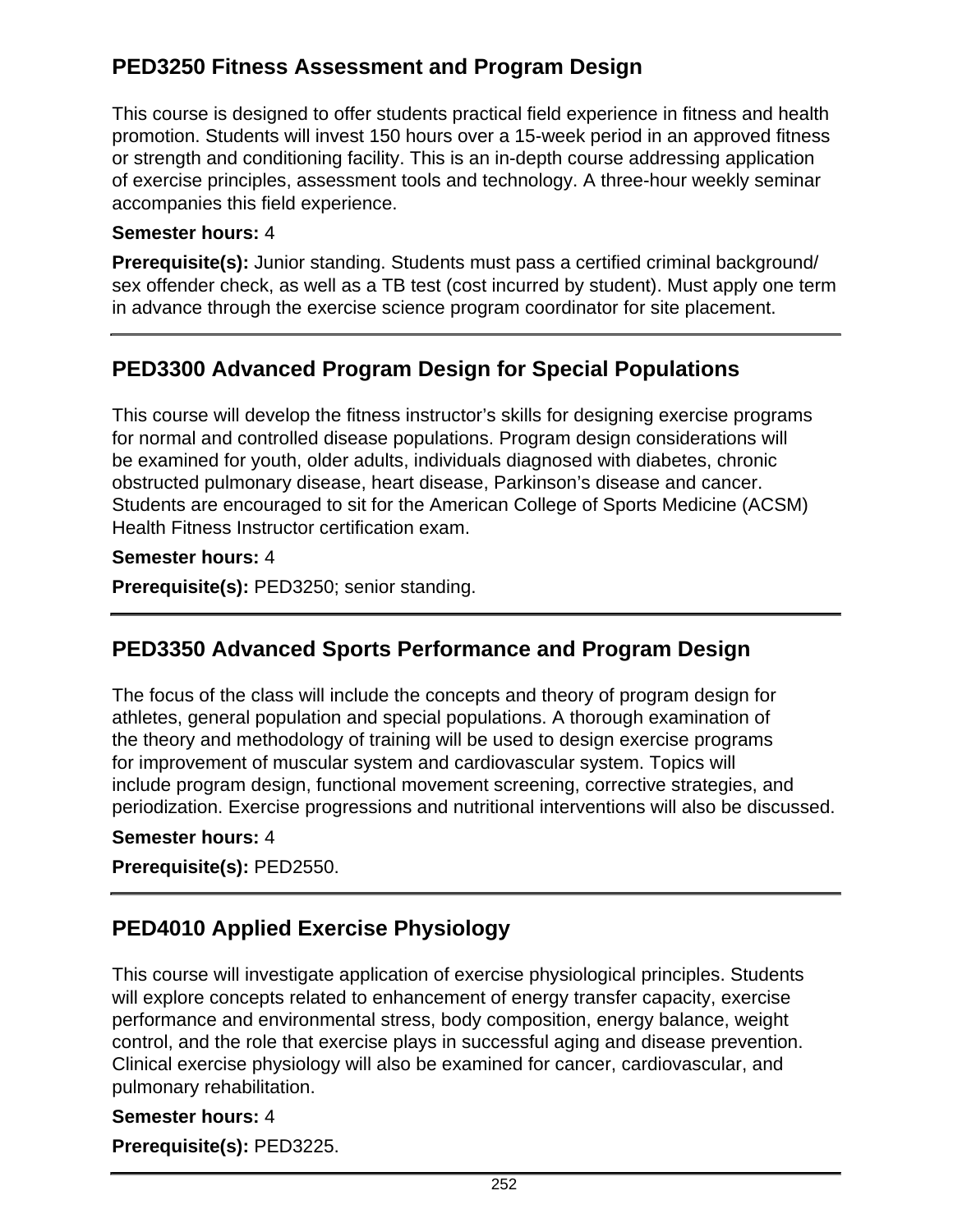# **PED4110 Administration of Health and Human Performance**

The art of managing people productively and effectively is perhaps the most challenging task facing any professional. The art of managing others is a dynamic process that is ever-changing and evolving, just as people, professional environments, government, and the economy continue to change. Attracting, training, motivating, and retaining quality employees are critical in the fields of coaching, sport management and fitness and exercise science. This course focuses on the interactive management skills necessary to develop effective teams of satisfied and productive individuals by creating trusting interpersonal relationships with employees.

### **Semester hours:** 4

**Prerequisite(s):** Senior standing. This course is for sport management, and exercise science majors only.

## **PED4200 Pre-Professional Practicum**

The emphasis of this practicum is to expose students in the pre-professional track of the exercise science major to their future professional practice. Students will engage in professional socialization in a real-world clinical experience, including physical therapy, occupational therapy and physician extender. Students will also learn professional behaviors and attributes essential to effective professional practice in their chosen field.

### **Semester hours:** 2

**Prerequisite(s):** Senior status. Students must pass a certified criminal background/sex offender check, as well as a TB test (cost incurred by student). Must apply one term in advance through the exercise science program coordinator for site placement.

### **PED4250 Internship**

This course is designed to offer students practical internship experience in exercise science. Students will complete 600 hours over a 15-week period in an approved health/ wellness program (hospital, clinic, rehabilitation facility) as a contributing member of the agency staff. Includes a one-hour weekly seminar.

### **Semester hours:** 12

**Prerequisite(s):** PED4110; consent of instructor; and senior standing. Students must pass a certified criminal background/sex offender check, as well as a TB test (cost incurred by student). Must apply one term in advance through the exercise science program coordinator for site placement.

### **PED4370 Facilities and Special Events**

This course provides a systems approach to facility management. The focus will include elements of design and development as it relates to facilities and special events. Trends in facility operations, scheduling, purchasing, equipment, maintenance and evaluative techniques will be explored. Theory as it relates to event management, administration, coordination and marketing will be examined.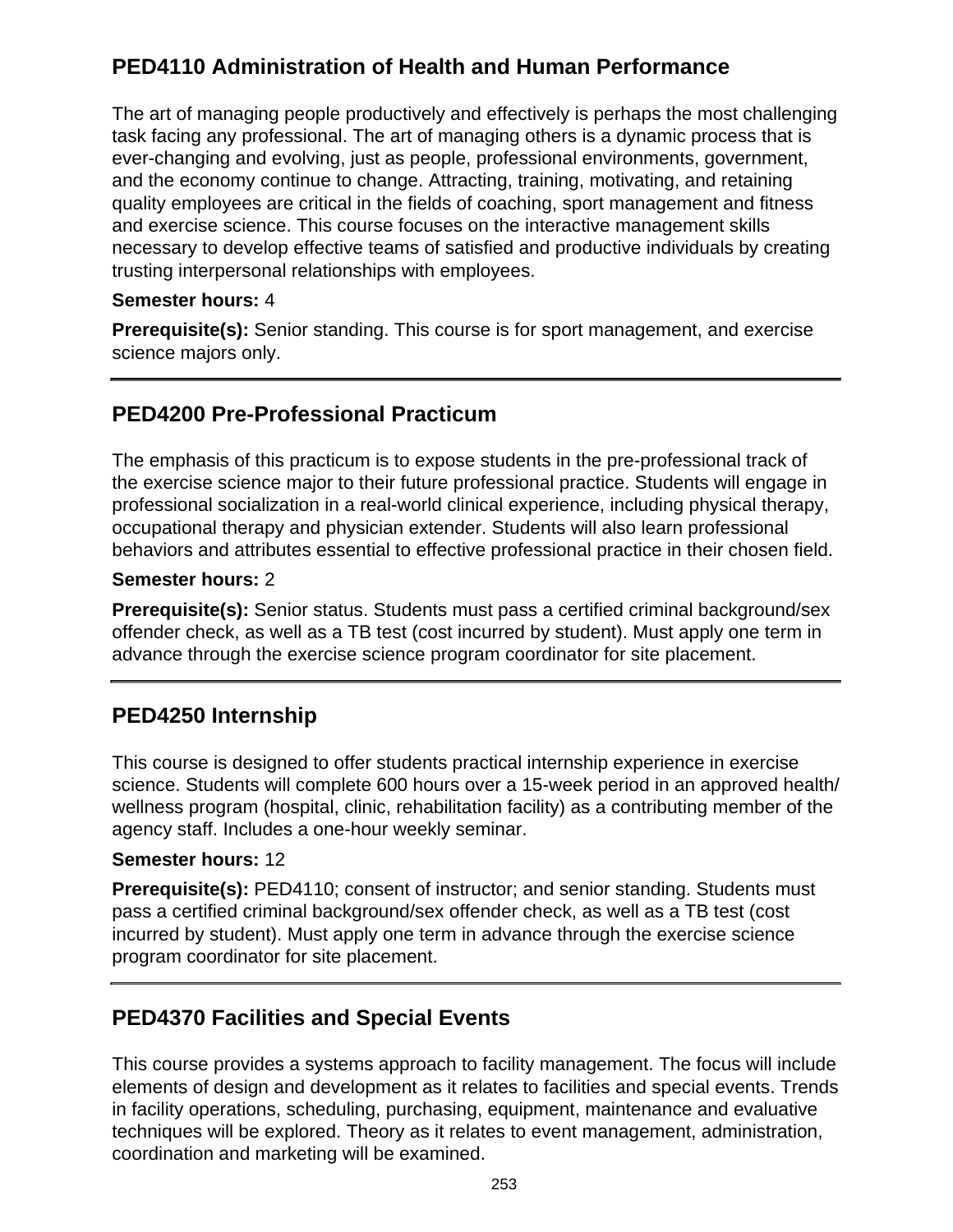# **PED4760 Student Teaching Seminar for PED K–12**

This seminar is designed to support student teachers in identifying, selecting and implementing appropriate learning/practice opportunities that encourage positive social interactions, active engagement in learning and develop self-motivation in K–12 students. Instruction of K–12 students will be developmentally appropriate, address the needs of the individual learner, and provide a safe, supportive and cooperative learning environment. Seminar assignments will require an understanding and application of the principles and strategies for effective classroom and behavior management; the ability to assess student performance and related instructional environment; and the ability to make data-driven decisions to adjust practices to meet the needs of each K–12 student.

### **Semester hours:** 2

**Prerequisite(s):** Admission to the School of Education. Minimum cumulative GPA of 2.75 or higher. Officially reported passing score on the Illinois Content Area Test, all education and physical education coursework completed. Students must pass an FBI national fingerprint screening that encompasses passing a criminal background/sex offender check, as well as a TB test (cost incurred by student). Student must apply two terms in advance through the School of Education for site placement.

**Co-requisite(s):** Concurrent with EDU4750.

## **PED4945 Sport Management Internship**

This internship is designed to offer practical experience in agencies affiliated with sport management. The experience is intended to expand on the learning experience by integrating and reinforcing skills and concepts learned in the classroom. Students must complete 200 hours in the sport management field at an approved site.

#### **Semester hours:** 4

**Prerequisite(s):** Major in Sport Management. Must meet university and major requirements of senior standing. Students must pass a certified criminal background check as well as complete a TB test (cost incurred by student). Must apply one term in advance through sport management program coordinator.

**Co-requisite(s):** Concurrent with EDU4750.

# **PHL/ART2700 Art and Philosophy**

This course studies the varied relationships between philosophy and the production and reception of art. Topics covered include aesthetics, the cross-influences between art and philosophy, and questions about the similarities and differences between the two practices.

#### **Semester hours:** 4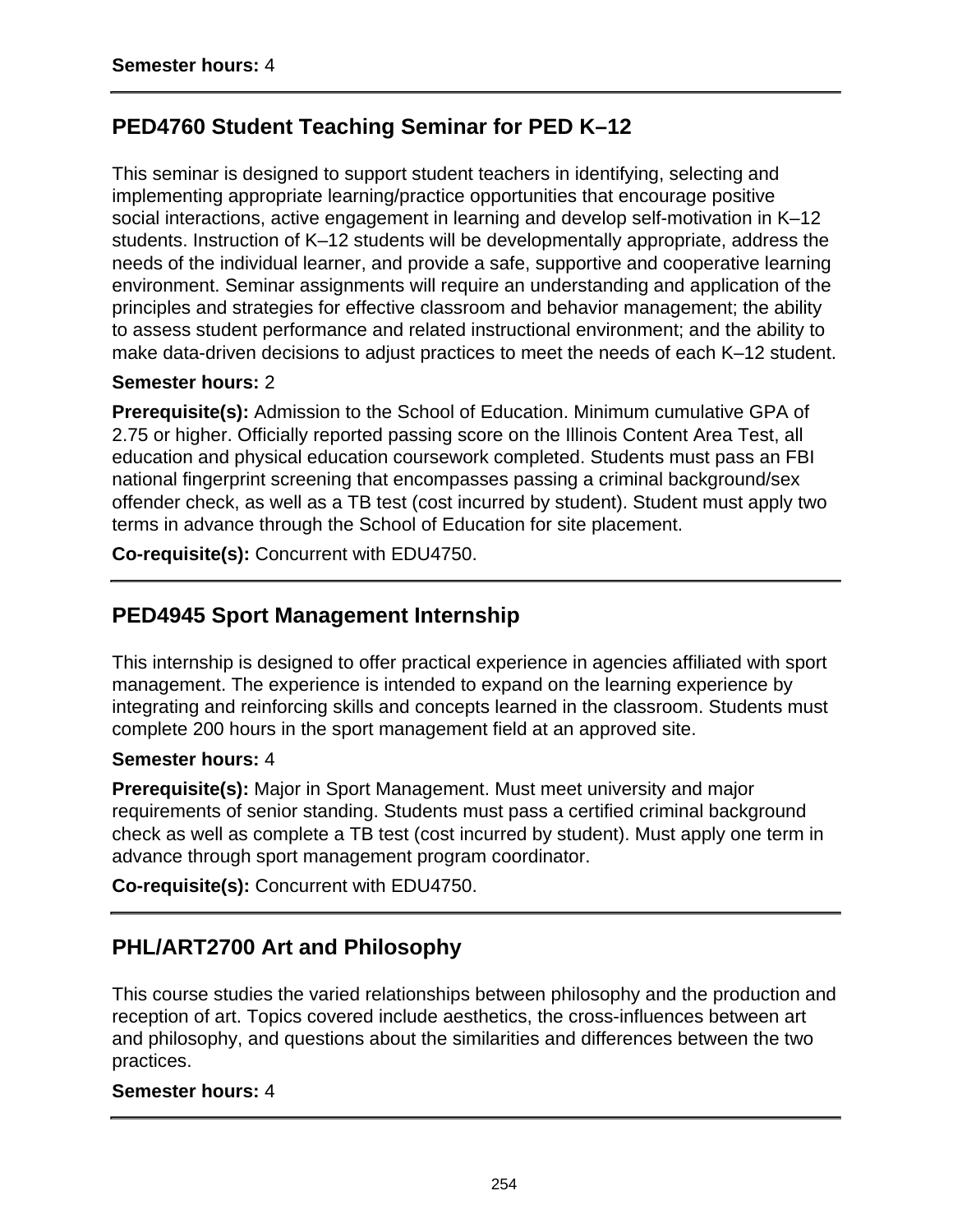# **PHL/HIS2250 Ancient Philosophy: History of Philosophy I**

This course will focus on Greek and Roman philosophy from the pre-Socratics up to the Hellenistic era. Special attention will be placed on the seminal work of Plato and Aristotle.

### **Semester hours:** 4

### **PHL/PSC2200 Introduction to Political Philosophy**

This course examines the history of political philosophy in the Western world—the study of how to evaluate and organize human societies. It will offer an overview of the major thinkers and ideas in this field, beginning with the ancient Greeks and ending with some major 20th century figures. Topics discussed will include the relationship between human nature and politics, competing conceptions of the ideal society, the relationship between government and religion, reason and emotion, selfishness and altruism, civil disobedience, and revolution.

#### **Semester hours:** 4

## **PHL/PSC4650 Classical Political Philosophy**

This course examines methodological, conceptual and substantive ideas of major political theorists, emphasizing primary sources and the contributions of Aristotle, Plato, Machiavelli, Hobbes, Locke and Rousseau.

#### **Semester hours:** 4

**Prerequisite(s):** Demonstrated research and writing skills; two prior 3000-level courses in philosophy and/or political science required.

# **PHL/PSC4660 Modern Political Philosophy**

This course examines methodological, conceptual and substantive ideas of major political theorists and movements in the 19th and 20th centuries, emphasizing primary sources and the contributions of Hegel, Marx, Mill, and contemporary approaches to the study of political theory.

#### **Semester hours:** 4

**Prerequisite(s):** Demonstrated research and writing skills; two prior 3000-level courses in philosophy and/or political science required.

### **PHL/REL3100 Philosophy of Religion**

This course is a study of the philosophical issues in religion: the nature of religion, the relation between philosophy and religion, the possibility of demonstrating the existence of God, the problem of evil, and the nature of religious knowledge and language.

#### **Semester hours:** 4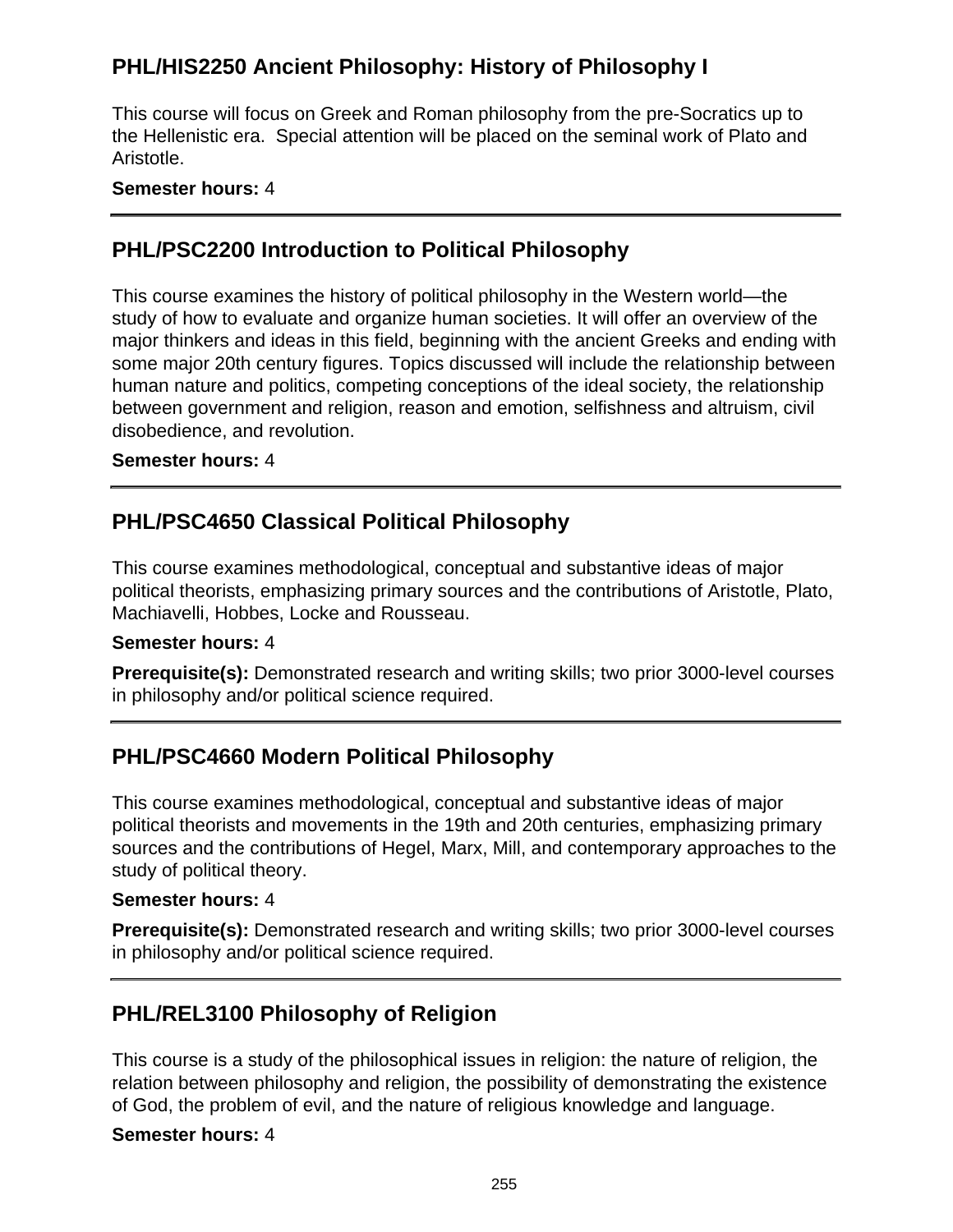## **PHL1100 Problems of Philosophy**

This course is an introduction to the nature of philosophy through reading and discussion of various philosophical problems and comparisons of different philosophical viewpoints. The topics discussed will include the nature of reality, the existence of God, the nature of human existence, the nature of knowledge, the criteria for making value judgments, and the terminology of philosophical inquiry.

### **Semester hours:** 4

### **PHL1200 Logic**

This course is a study of the nature of arguments and the criteria for evaluating and constructing arguments. Topics in the course will include formal logic, informal fallacies, rules for definitions, constructing and presenting arguments, and the relation between logic and the scientific method.

#### **Semester hours:** 4

### **PHL2100 Ethics**

This course is a study of a variety of answers that have been given to the questions of what constitutes the good life and what standard should be used to evaluate actions. The course will include the study of significant ethical theorists from Plato to the present and examination and discussion of various contemporary ethical issues.

#### **Semester hours:** 4

### **PHL3150 Professional Ethics**

This course explores the moral standards, responsibilities, and duties of professionals, such as physicians, nurses, lawyers, social workers, teachers, administrators, public officers, accountants, and managers. We will examine the criteria for a profession as well as obligations of professionals toward their clients and toward third parties. We will explore some common philosophical theories of moral obligation, rights and justice and how they apply to cases.

#### **Semester hours:** 4

**Prerequisite(s):** Demonstrated research and writing skills; not recommended for firstand second-year students.

### **PHL3200 Business Ethics**

This course is a study of the ethical principles that apply to business practices and goals. In addition to an examination of the moral theory and values behind a free market, this course examines a variety of issues such as employer/employee rights and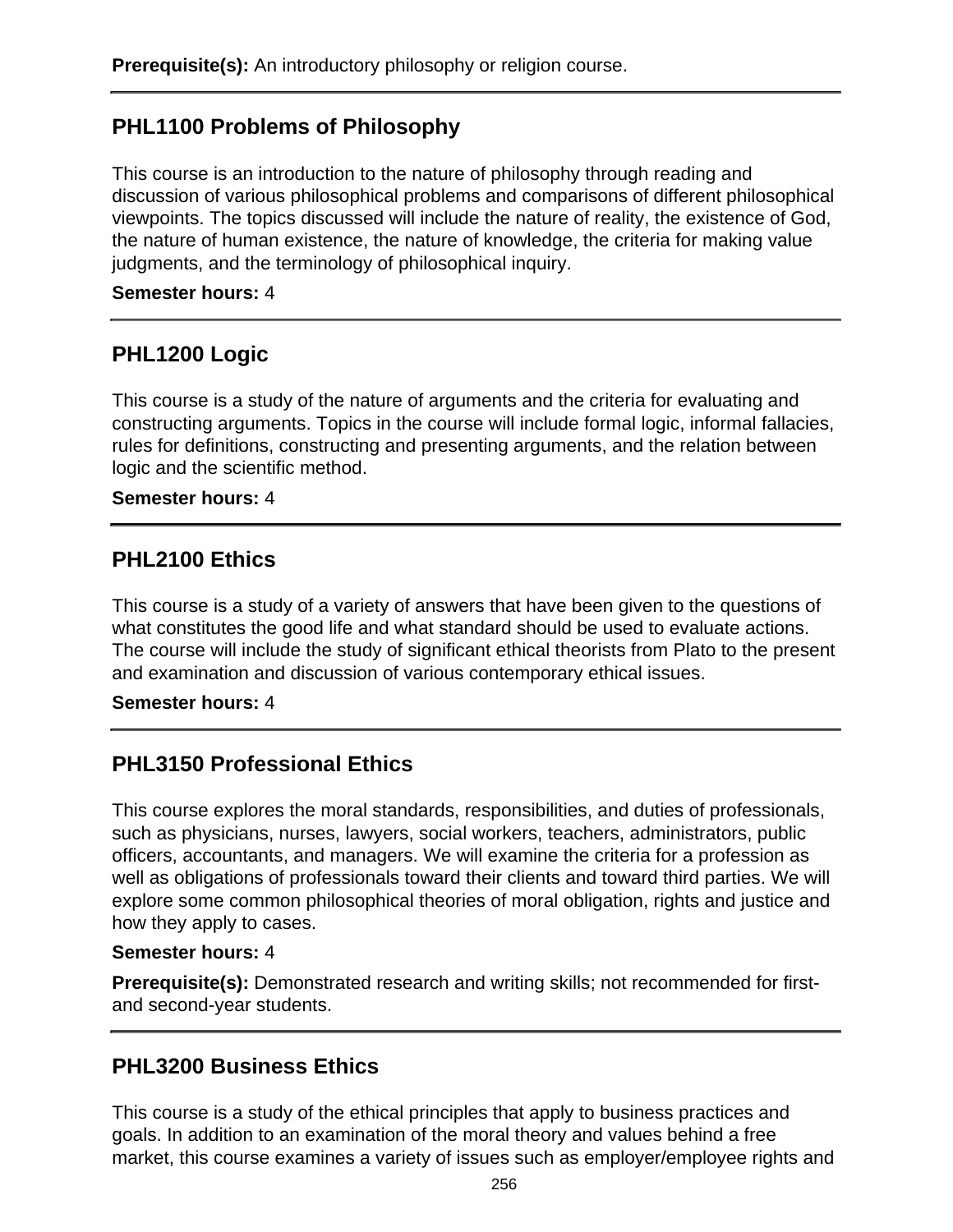responsibilities, privacy in the workplace, whistle blowing, corporate responsibilities, and advertising practices, all of which are examined in the light of alternative approaches to making moral judgments.

### **Semester hours:** 4

**Prerequisite(s):** An introductory course in philosophy.

### **PHL3300 Modern Philosophy: History of Philosophy II**

This course will focus on the foundation of Modern philosophy in the 17th and 18th centuries. Emphasis will be placed on 1.) the Rationalist tradition, starting with Descartes and continuing in Spinoza and Leibniz; and 2.) Empiricism, focusing on Locke and Hume.

#### **Semester hours:** 4

**Prerequisite(s):** A prior course in philosophy or PHL2250 is recommended.

### **PHL3350 History of Philosophy III**

This course will focus on Kant's thinking and the influence of it on such schools as German Idealism, Phenomenology and Existentialism.

#### **Semester hours:** 4

**Prerequisite(s):** PHL2250 or PHL3300 is strongly recommended.

### **PHL3400 The Good Life?**

This course is a study of how a variety of philosophical authors have defined both the good life and happiness and how they may be achieved. Topics in the course range from Socrates' question as to what life is worth living to the belief that the pursuit of happiness is an inalienable right.

#### **Semester hours:** 4

### **PHL3500 Philosophy of Love and Sex**

This course is a study of the various philosophical issues that surround the topics of love and sex. The topic will include the philosophical, theological and contemporary influences that have shaped the public debates about love and sex; the ethical issues associated with these topics; and the social policy implications.

#### **Semester hours:** 4

**Prerequisite(s):** PHL1100 is helpful but not required.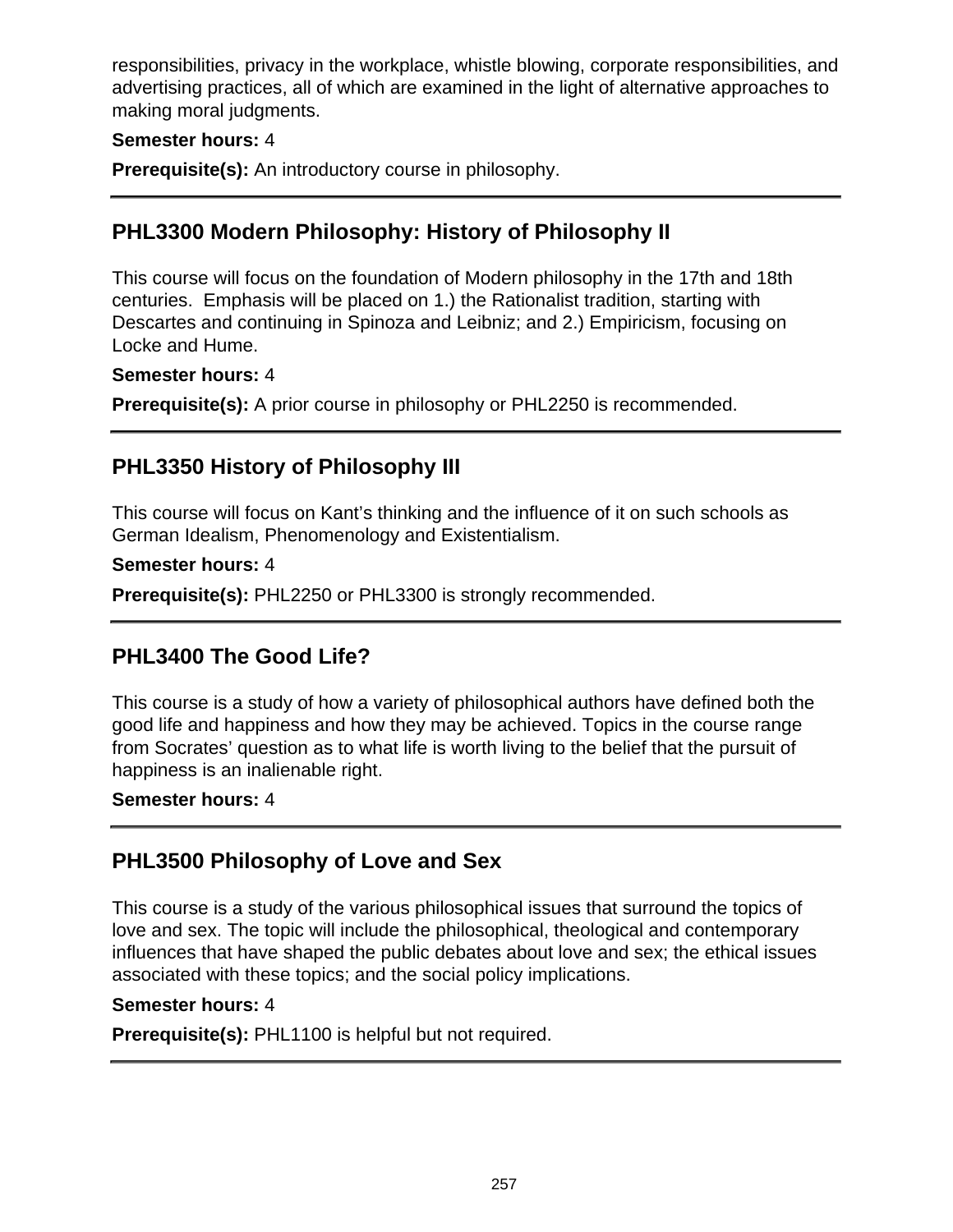## **PHL3600 Analytic Philosophy**

This course will focus on the schools grounded in the work of Frege and Russell, emphasizing such thinkers as Wittgenstein, Austin, Popper, Searle and Dennett.

### **Semester hours:** 4

**Prerequisite(s):** Either one prior history-sequence course or PHL2250; PHL3330 or PHL3350 or PHL1200 is strongly recommended.

### **PHL4990 Senior Seminar in Philosophy**

This course will focus on major theoretical positions in contemporary philosophy. It will also examine the significance of philosophical theory for other disciplines, social and political life, and the arts.

### **Semester hours:** 4

**Prerequisite(s):** A declared major or minor in philosophy; a minimum of three courses in philosophy, including at least two at the 3000-level; senior standing recommended.

## **PHY2210 General Physics I**

This is the first of a two-course non-calculus sequence in physics intended primarily for students in health science and biology. Mechanics topics covered in the first term include force and motion, work, energy, fluid behavior and waves. Biomedical applications are emphasized in all topics being explored.

### **Semester hours:** 3

**Prerequisite(s):** MTH1310 with a grade of "C" or higher.

**Co-requisite(s):** Concurrent registration in PHY2210Z.

# **PHY2210Z General Physics I Lab**

This is a one-semester course that reinforces physics concepts of mechanics by engaging in experiments related to motion, free body diagrams, acceleration, momentum, conservation of energy, circular motion, material properties, fluid flow and waves. Data collection, analysis and presentation are emphasized with scientific practices. Lab reports required.

### **Semester hours:** 1

**Co-requisite(s):** Concurrent registration in PHY2210.

### **PHY2220 General Physics II**

This is the second of a two-course, non-calculus sequence in physics intended primarily for students in health science and biology. Topics include electrical force and field, circuits, electromagnetism, optics, and electromagnetic radiation. Modern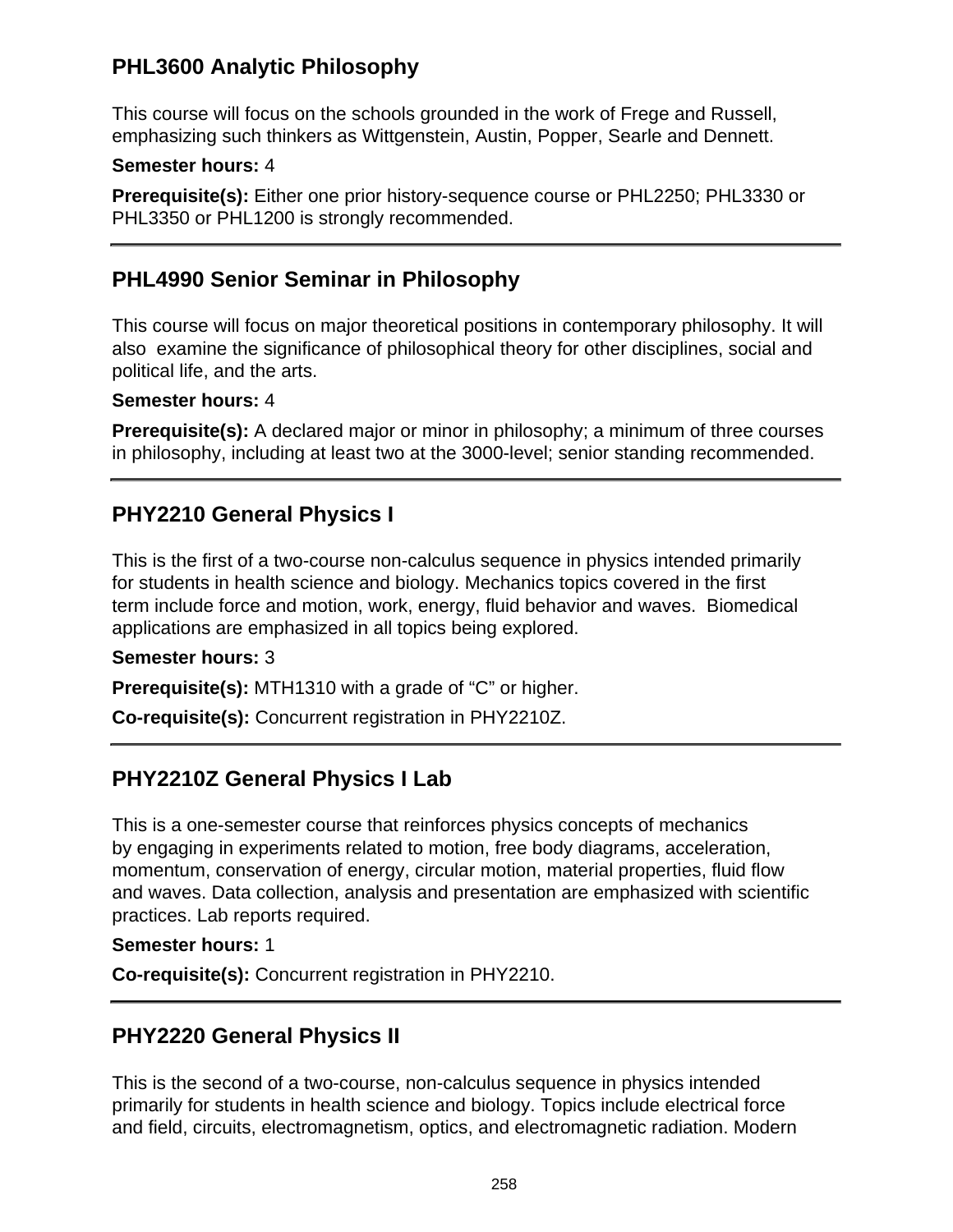communication and health-related technologies will be used to explore the four fundamental forces that govern the world.

**Semester hours:** 3

**Prerequisite(s):** PHY2210 and PHY2210Z with a grade of "C" or higher.

**Co-requisite(s):** Concurrent registration in PHY2220Z.

# **PHY2220Z General Physics II Lab**

A one semester course that reinforces physics concepts of electricity, magnetism and optics by engaging in experiments related to electric fields, capacitors, circuits, magnetic fields, motors, spectroscopy, and optics. Data collection, analysis and presentation continue to be emphasized scientific practices. Real-world physics connections are explored in researching modern technological and health-care related instrumentation. Lab reports required.

**Semester hours:** 1

**Prerequisite(s):** PHY2210 and PHY2210Z with a grade of "C" or higher.

**Co-requisite(s):** Concurrent registration in PHY2220.

## **PSC/CRJ3180 Constitutional Law and the Judicial System**

The case method is utilized to analyze the principles of the American Constitution. Topics include presidential, congressional and Supreme Court power, equal protection of the law and race, gender, sexual orientation, implied fundamental rights to abortion choice and education, free speech and religion, and modern constitutional theories.

#### **Semester hours:** 4

**Prerequisite(s):** PSC1300.

### **PSC/HIS3250 Illinois History and Government**

This course provides an overview of Illinois history and government from the colonial era to the present. It emphasizes the geography of Illinois, the political and economic development of the state, and the various groups of people across the centuries who have made Illinois their home. Surveys the major historical figures in Illinois history.

#### **Semester hours:** 2

### **PSC/LTS3200 Contemporary Latin American Politics**

This course outlines the major political conflicts in contemporary Latin America with emphasis on selected countries. The course traces back these conflicts to the period of democratization in the 1980s and the adoption of free-market policies across the region in the 1990s. It then looks at the current "turn to the Left" in many nations in the region. This course also emphasizes the relationship between people of Latin American origin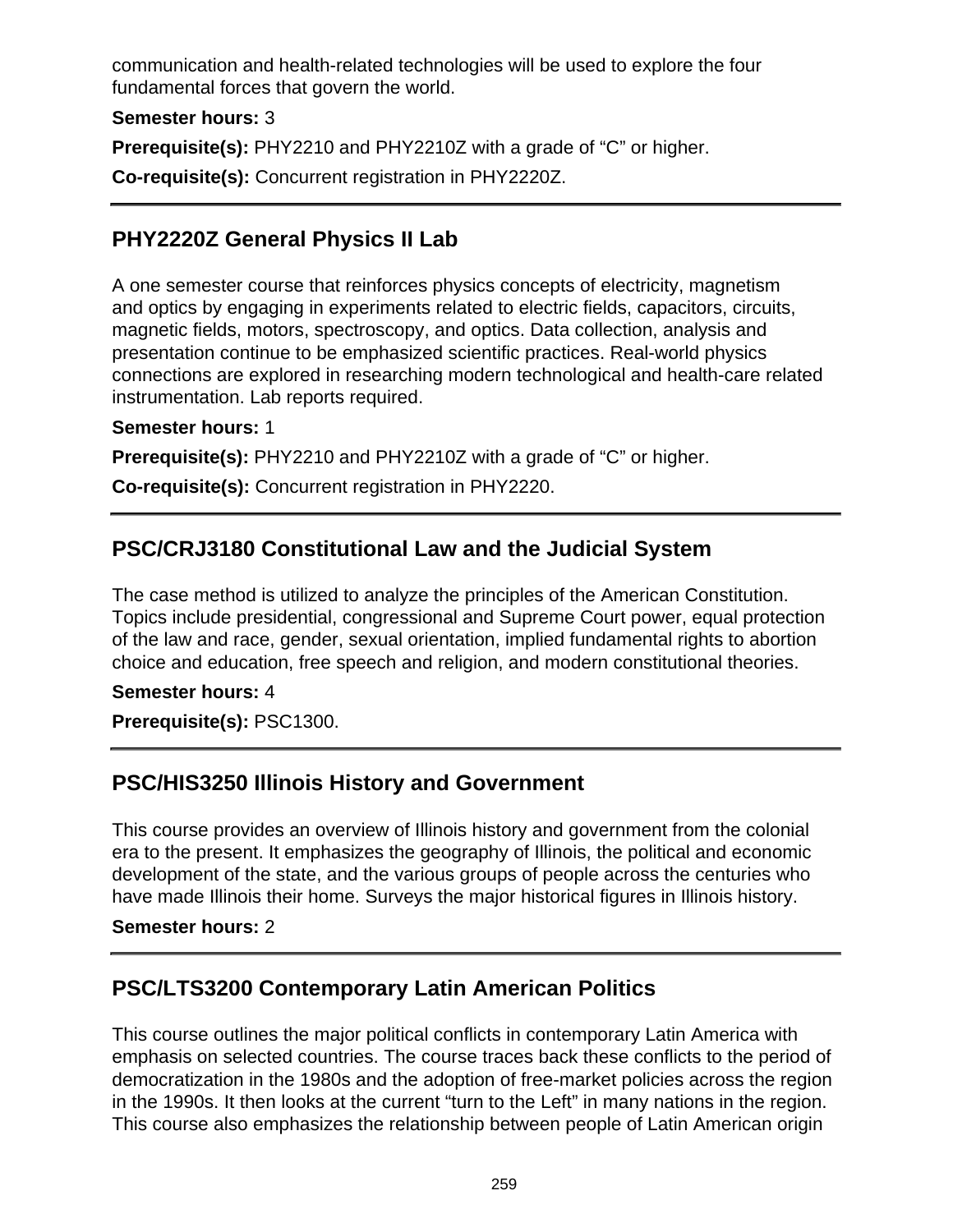living in the United States and their countries of origin, on political issues such as drug trafficking and immigration. This course will be taught in English.

#### **Semester hours:** 4

## **PSC/PHL2200 Introduction to Political Theory**

This course examines political philosophy in the Western world—the study of how to evaluate and organize human societies. It offers an overview of the major thinkers and ideas in this field, beginning with the ancient Greeks and ending with some major 20th century figures. Topics discussed include the relationship between human nature and politics, competing conceptions of the ideal society, the relationship between government and religion, reason and emotion, selfishness and altruism, civil disobedience and revolution.

#### **Semester hours:** 4

### **PSC/PHL4650 Classical Political Philosophy**

This course examines methodological, conceptual and substantive ideas of major political theorists, emphasizing primary sources and the contributions of Aristotle, Plato, Machiavelli, Hobbes, Locke and Rousseau.

#### **Semester hours:** 4

**Prerequisite(s):** Demonstrated research and writing skills; two prior 3000-level courses in philosophy and/or political science required.

### **PSC/PHL4660 Modern Political Philosophy**

This course examines methodological, conceptual and substantive ideas of major political theorists and movements in the 19th and 20th centuries, emphasizing primary sources and the contributions of Hegel, Marx, Mill, and contemporary approaches to the study of political theory.

#### **Semester hours:** 4

**Prerequisite(s):** Demonstrated research and writing skills; two prior 3000-level courses in philosophy and/or political science required.

### **PSC/SOC/BIO3700 Politics of Global Health and Medicine**

The course addresses the question of how social and political factors, such as race, nationality or social class, as well as governmental laws, regulations and politics shape and are shaped by individual and population health and well-being around the world. Among other questions, students discuss the impact of structural violence of social inequalities on human suffering and on the access to health care and medical care, including access to medications. The ethicality of medical research is also included in that discussion. Assigned readings and discussions address 1) the determinants of disease and health inequalities between populations and over time; 2) how social and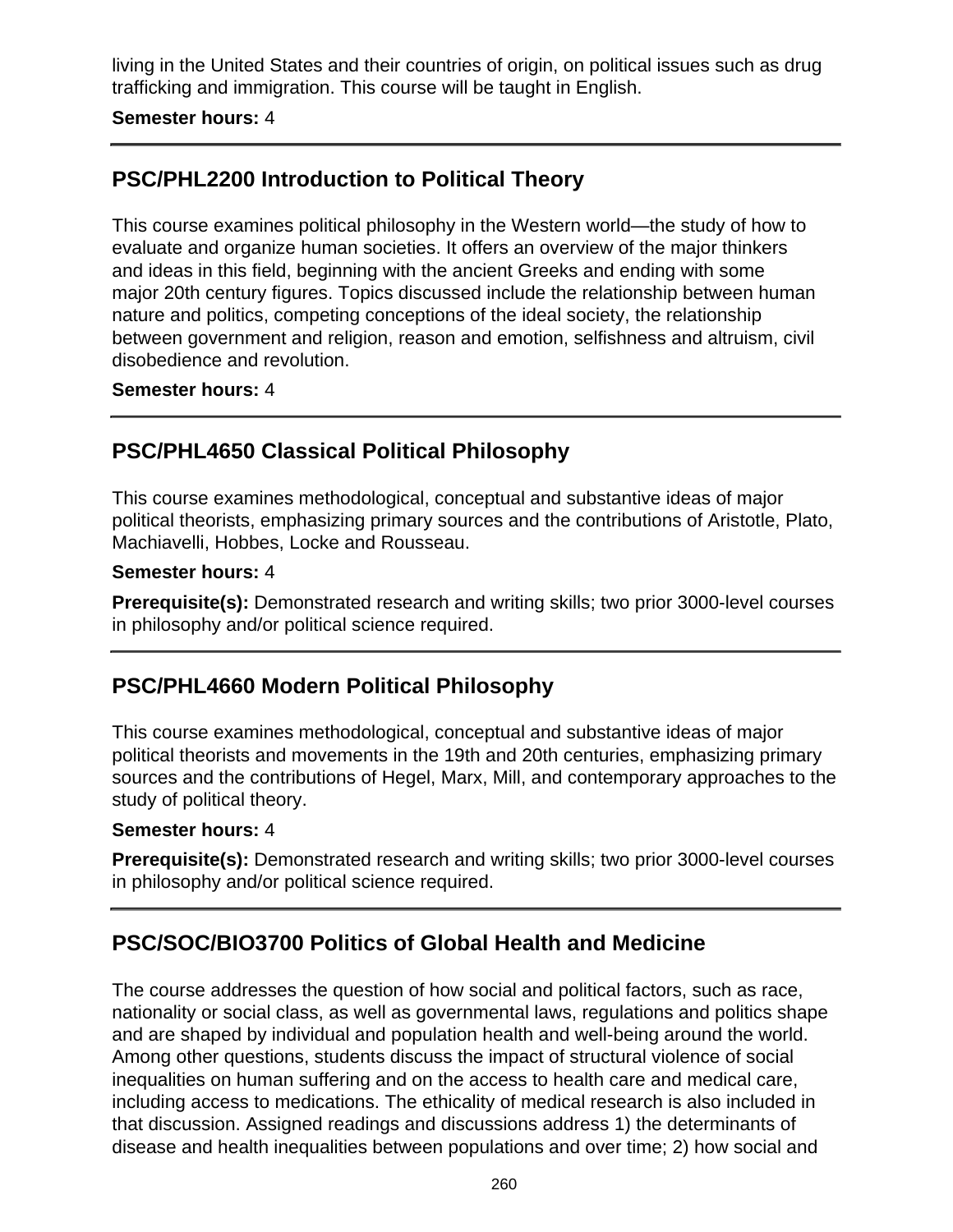political factors influence medical knowledge, health care and medical care; and 3) what must be done to combat and prevent health inequalities in local, national and global contexts.

### **Semester hours:** 4

**Prerequisite(s):** SOC1100 or PSC1500 or SOC2150.

**Highly Recommended:** SOC/PSC3480 or BIO3540.

## **PSC/SOC/CRJ3510 Human Rights and Responsibilities**

Why is our world continuously on fire? What factors contribute to the intra- and intergroup conflicts? To address these questions, this course takes a historical and a cross cultural approach to the study of the socio-political and economic factors that shape violence, aggression and trauma. The first part of the course introduces students to the emergence of human rights in the 20th century. Next, selected examples of economic, social and cultural victimization, wars, genocidal and terrorist actions are explored to understand how violence varies across contexts. The resulting health challenges, such as malnutrition, HIV/AIDS, trafficking of humans and human organs are also addressed. Finally, issues of nonviolent social change, peaceful conflict resolution, and possibilities for a "new world order" are also explored.

#### **Semester hours:** 4

**Prerequisite(s):** SOC1100 or PSC1500.

# **PSC/SOC3400 Social Problems and Public Policies**

This course provides a comprehensive introduction to important social and political problems and policies from a cross-societal perspective. The fundamental questions ask about the origins of social problems and policies that are developed to solve them. The course focuses on the social construction of social problems, and on the role played by the power elites, social experts, media and social movements in the process of that construction. The strengths and weaknesses of governmental programs and regulations and of market-based solutions of these problems also are discussed. The role of volunteerism and philanthropy is analyzed, and so are the unanticipated consequences of politically motivated reforms.

#### **Semester hours:** 4

**Prerequisite(s):** SOC1100 or PSC1500.

### **PSC/SOC3610 European Politics**

This course examines the similarities and differences among political and economic systems in contemporary Europe. Special attention is paid to the ongoing development of the European Union, the continuing integration of the post-Communist states of Central and Eastern Europe, European culture and values, and contemporary challenges, such as immigration, Islamophobia, economic crises, and environmental concerns.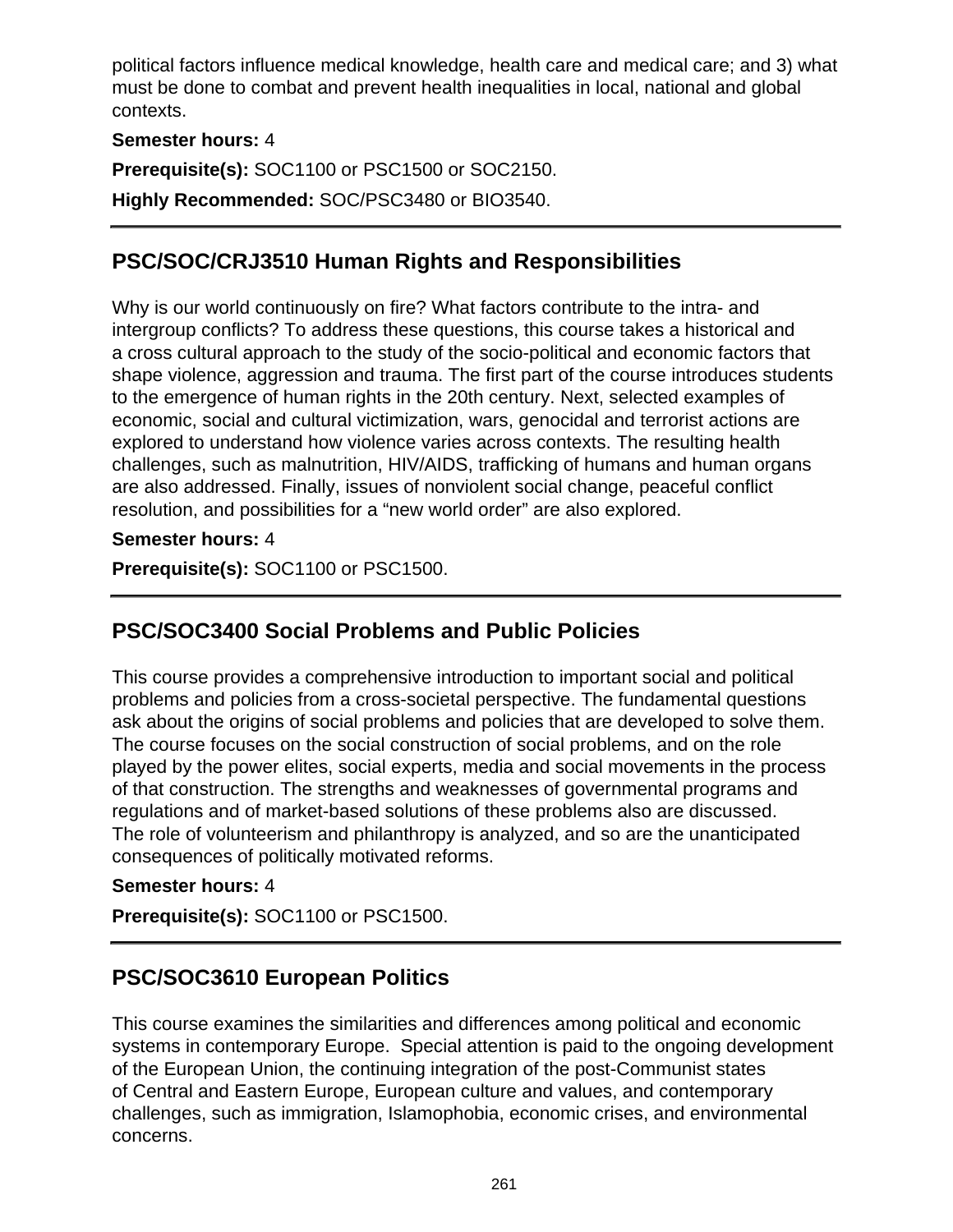### **PSC1300 Introduction to U.S. Government**

This course examines the history, founding documents, structure, culture, and values of the American political system, along with some of the contemporary challenges (poverty, inequality, discrimination, immigration, crime, corruption) this country faces as it continues to evolve.

#### **Semester hours:** 4

### **PSC1500 Introduction to International Relations**

This course addresses phenomena such as war, terrorism, immigration, trafficking, disease, economic instability, global warming. How do sovereign states address issues like these in a diverse, interconnected, anarchic environment? Do institutions like the United Nations offer opportunities for cooperative solutions? Or are countries left to rely upon their own power and resources as they pursue self-interested goals? This course will provide an introduction to the complicated world in which we live and the immense challenges we face, viewed from both American and foreign perspectives.

#### **Semester hours:** 4

### **PSC2130 Introduction to Comparative Politics**

This course evaluates political and economic arrangements in a diverse collection of both wealthy and developing societies across the globe, utilizing comparative methodologies to examine democratic and authoritarian governments, as well as free market and centrally planned economies.

#### **Semester hours:** 4

**Prerequisite(s):** PSC1500 or PSC1300.

### **PSC2400 Special Topics in Political Science**

These are regular courses reflecting faculty interests. Courses are designed to provide students with an introduction to important topics covered more briefly in the department's four core courses. This course designation is repeatable for credit.

#### **Semester hours:** 4

### **PSC3140 Campaigns, Elections, and Voting**

Examines the process by which leaders are selected and interests are identified. Topics include public opinion and behavior, the media in elections, the electoral process,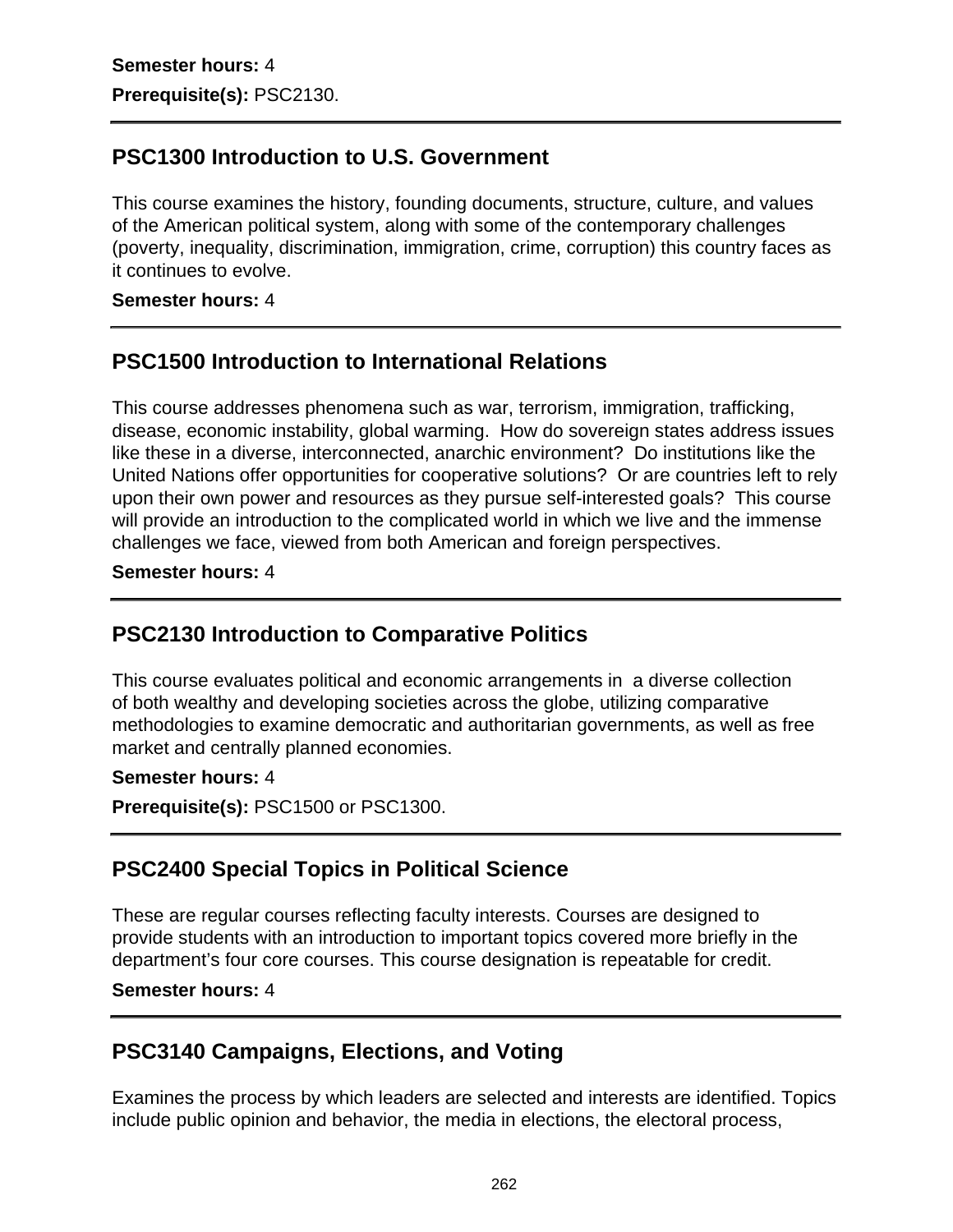candidate nominations and campaigns, organization and activities of political parties and interest groups. Contemporary issues will also be examined.

**Semester hours:** 4

**Prerequisite(s):** PSC1300.

### **PSC3260 American Political Culture**

This course examines the origins and content of Americans' political values and beliefs. Topics include American exceptionalism, the "culture war", freedom end equality, civic engagement, the American dream, individualism, and political ideology.

#### **Semester hours:** 4

**Prerequisite(s):** PSC1300.

### **PSC3270 The American Presidency**

This course examines the nature and evolution of the modern United States' presidency and the leadership role of the president in such areas as administration, legislative affairs, and national security. Topics also include selection, impeachment and presidential reputation.

#### **Semester hours:** 4

**Prerequisite(s):** PSC1300.

### **PSC3280 State and Local Politics**

This course examines the structure, functions, and governance dynamics of local and state governments. Topics include the relationships among local and state government legislative, executive, and administrative actors, management processes, and intergovernmental relations.

#### **Semester hours:** 4

**Prerequisite(s):** PSC1300.

### **PSC3320 International Organizations and Human Rights**

In this course, the contemporary international political system is examined within the context of the foreign policies of major international actors and institutions. Topics include hunger, development, disease and population problems, terrorism, genocide and international law, and international treaties and organizations.

#### **Semester hours:** 4

**Prerequisite(s):** PSC1500.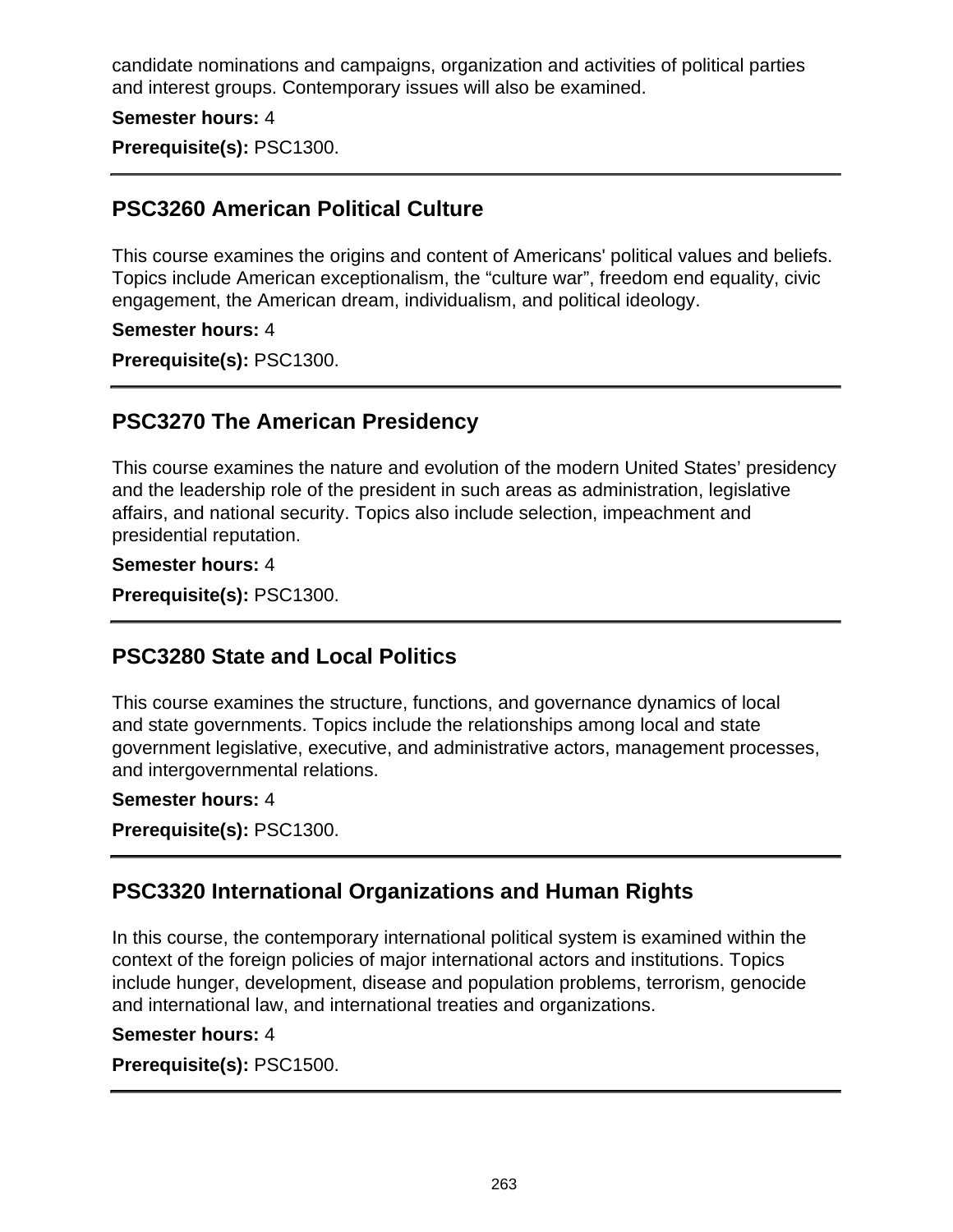### **PSC3330 Anti-Americanism**

This course examines the nature, causes, and consequences of the complicated relationship between the United States of America, as the dominant global power, and the rest of the international community, focusing particularly on the post-World War II era, and relying extensively on cross-national survey data.

#### **Semester hours:** 4

**Prerequisite(s):** PSC1500.

### **PSC3520 African Politics**

This course examines the impact of colonialism and nationalism in Africa, and the emergence of independent governments. Additional topics include contemporary political and administrative issues, such as ethnic conflict, civil war, the failed state and problems of national identity.

#### **Semester hours:** 4

**Prerequisite(s):** PSC2130.

### **PSC3530 Middle Eastern Politics**

This course is a comparative examination of selected Middle Eastern and North African states. Course emphasis is on contemporary political systems, public policies, and foreign relations. Topics also include examination of Islam and democracy.

#### **Semester hours:** 4

**Prerequisite(s):** PSC2130.

### **PSC3540 Asian Politics**

This course is a comparative study of governmental and political institutions and processes in Asian countries such as China, Japan, Korea, Thailand, and Indonesia. Course focus is on political processes and public policies with emphasis on government institutions and economic development. Also included are examination of issues such as ideological and minority conflicts, insurgencies, refugees, military rule, prospects for democracy, and United States interests in Asia.

#### **Semester hours:** 4

**Prerequisite(s):** PSC2130.

### **PSC3600/SOC3600/CRJ3605 Methods of Social Scientific Research**

This course provides an overview of the methods used to devise, design and perform social science research. Following a brief overview of the nature and philosophy of science, qualitative, quantitative, and mixed methods approaches are explored, as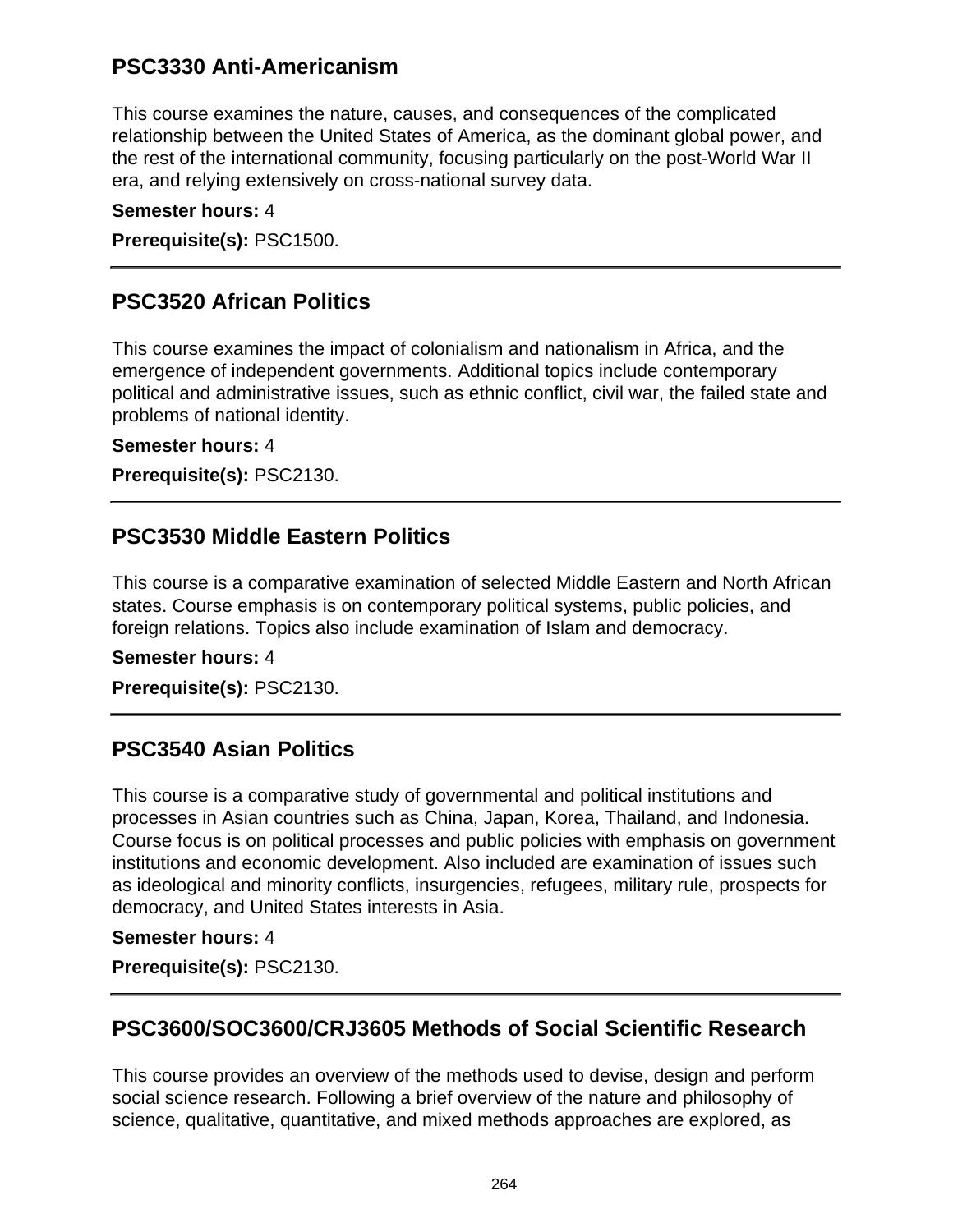students generate their own social science research questions, and create appropriate research designs. The course also includes instruction in the SPSS statistical package.

#### **Semester hours:** 4

**Prerequisite(s):** SOC2200; CRJ1010; or PSC2200.

### **PSC3650 Capitalism vs Communism**

The interplay between political and economic systems is analyzed in this course. After considering the influential works of economic theorists such as Adam Smith and Karl Marx, we compare the functioning and outcomes of various socioeconomic models, including relatively laissez-faire countries (the US and Great Britain), European welfare capitalism (such as Sweden and Germany), and centrally planned societies (i.e., China and Cuba).

#### **Semester hours:** 4

**Prerequisite(s):** PSC2130.

### **PSC3810 Advanced Topics in Political Science**

These are regular courses reflecting faculty research interests. These 3000-level courses enable students to build upon the content knowledge and skill sets acquired in lower-level courses, to provide an in-depth study of a more specialized topic. This course designation is repeatable for credit.

#### **Semester hours:** 4

**Prerequisite(s):** One prior college-level Political Science class.

### **PSC4410 Readings Seminars in Political Science**

These are regular courses reflecting faculty research interests. These readings seminars assume proficiency in foundational and intermediate-level subject matter and provide students with the opportunity to analyze a specific political topic in depth. This course designation is repeatable for credit.

#### **Semester hours:** 4

**Prerequisite(s):** Open to junior and senior Political Science majors or by permission of the instructor.

### **PSC4700 Senior Thesis Seminar**

All students writing a senior thesis are required to participate in a colloquium/seminar that is designed to help students carry out their senior thesis research and offer feedback on their progress. Students may select their own research topic for the senior thesis but this topic needs to be approved by the faculty teaching the course. Students write a senior thesis based on their research and the final grade for the course is the grade the faculty issues for the completed thesis.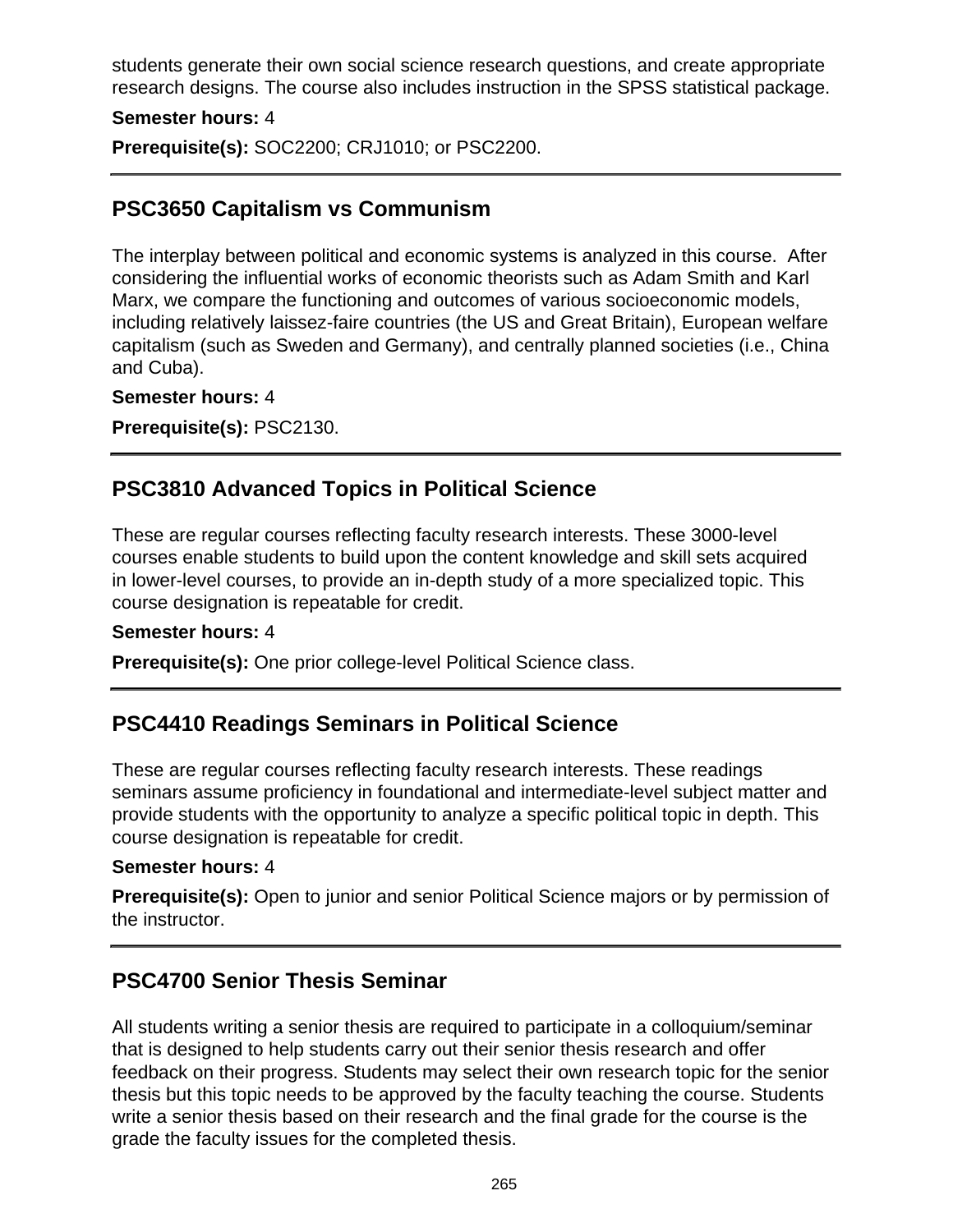**Semester hours:** 4 **Prerequisite(s):** PSC3600. **Highly Recommended:** ENG2010.

## **PSC4830 Internship in Political Science**

Internship.

**Semester hours:** 2-4

### **PSC4980 Independent Study**

Independent Study.

**Semester hours:** 2-4

### **PSY/PED3480 Sport Psychology**

Sport psychology is a field of study in which the principles of psychology are applied in a sports setting. These principles are often applied to enhance the athletic performance of teams and individuals. It also focuses on the study of personal and social factors responsible for the development of citizenship, sport behavior and personality.

#### **Semester hours:** 4

### **PSY/SOC3430 Issues in the Study of Gender and Sexuality**

In this course students are introduced to various theoretical and empirical approaches to the understanding of the diversity of sexual and gender expression, including the politics of sexual orientation and gender identity. They explore the biological, psychological, and social aspects of human sexuality and gender and the processes that lead from difference to discrimination and inequality. They learn about the continuously changing relationship between gender/sexuality and various social institutions (e.g., government, family) and elements of culture (e.g., religion, language). Issues of structural, symbolic, and intimate violence related to gender and sexuality, and of its impact on physical and mental health are also discussed. Multicultural and global perspectives constitute the framework for the discussion.

#### **Semester hours:** 4

**Prerequisite(s):** SOC1100 or PSY1100.

### **PSY/SOC3450 Social and Applied Psychology**

This course is a general survey of the field of social and applied psychology. Although a broad range of subjects is sampled, the primary focus of this course is on individuals and their social environment. Social psychology focuses on how one's social environment affects his or her thoughts, attitudes and behaviors.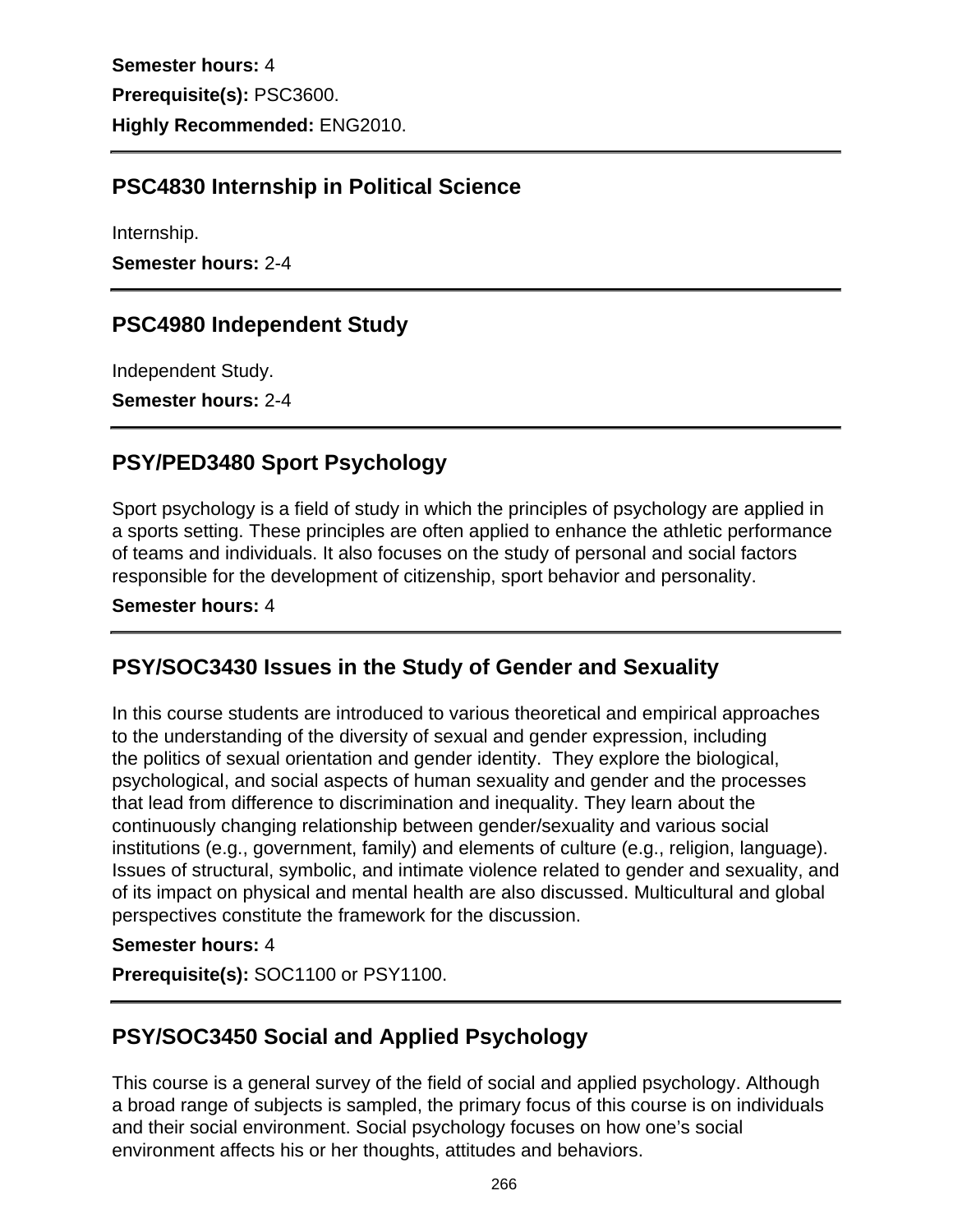## **PSY/SOC3500 Research and Statistical Methods**

This course addresses the basic research methodology and the scientific method of inquiry for psychological research. Discussed will be concepts, methods and designs involved in the statistical evaluation of research data. The course will include instruction in the SPSS statistical package. Includes laboratory work.

#### **Semester hours:** 4

**Prerequisite(s):** PSY1100; MTH1100 with a "C" or higher.

## **PSY1100 General Psychology**

This course addresses the study of psychology as a behavioral science; basic research methods and design, learning, motivation, emotion, perception, development, personality, abnormal behavior, and the social and biological bases of psychology.

### **Semester hours:** 4

## **PSY2210 Careers in Psychology**

This course is designed to help students decide whether a degree in psychology will prepare them for the career they wish to pursue or identify the kinds of careers they could pursue once they obtain a degree in psychology. Topics and issues to be explored include: life as a psychology major; what can you do with a BA in psychology; psychology majors in the workplace; presenting yourself to employers; preparing and applying to graduate school; credentialing and licensure; psychology as a profession; and issues of special interest groups.

#### **Semester hours:** 1

### **PSY2250 Intro to Applied Psychology**

This course is only available on the George Williams College campus. This course will show students how psychological theories apply to practical workplace issues such as management, customer service, worker satisfaction, interpersonal relationships, and general problem-solving. Students will learn about opportunities in the fields of business, non-profit organizations, and government. Each student will begin a portfolio related to experience, skills, strengths, and interests in the field of psychology.

#### **Semester hours:** 4

#### **Prerequisite(s):** PSY1100.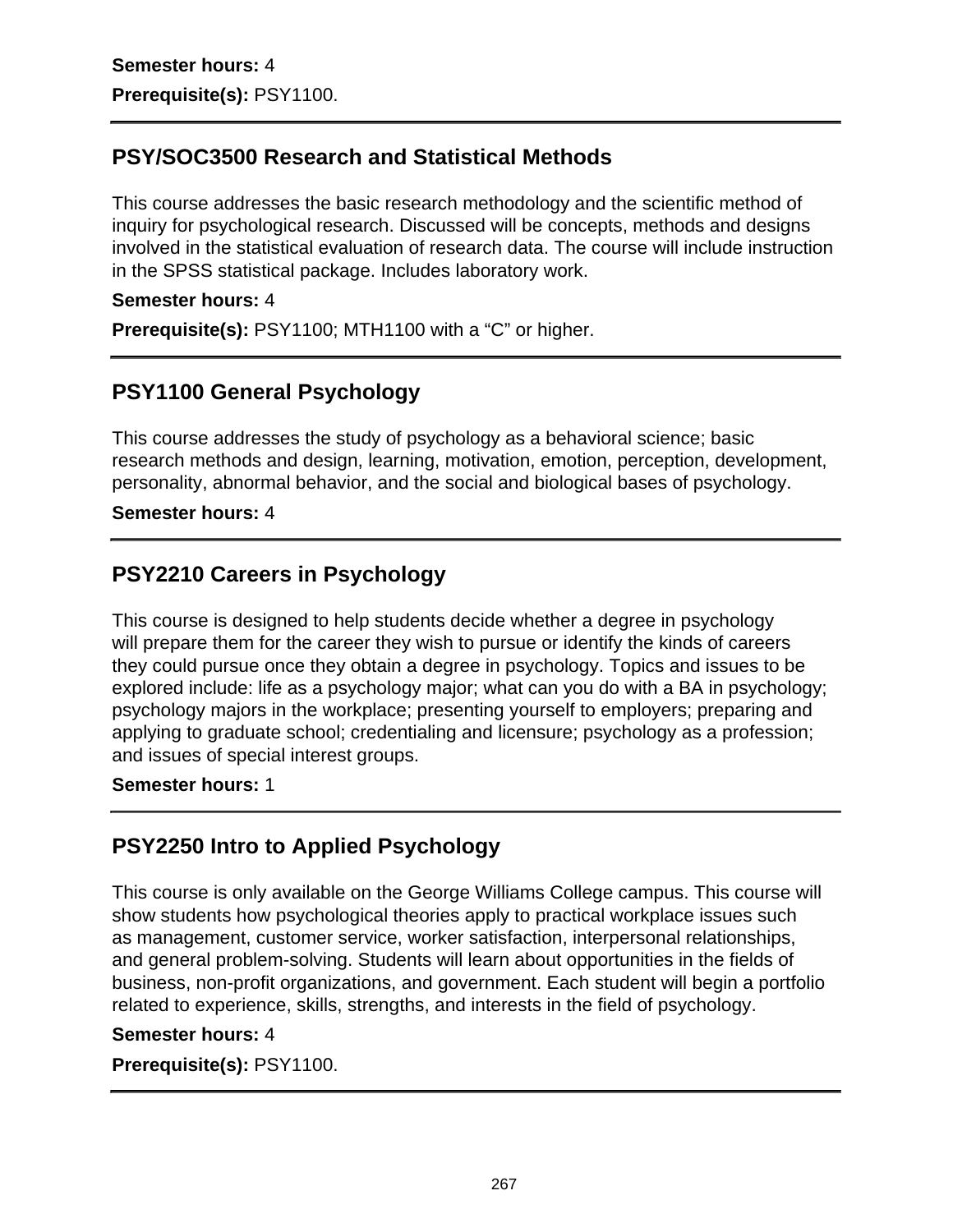## **PSY2300 Learning and Motivation**

This course is an introduction to the topics of learning and memory, with an emphasis on experimental studies that have applications to human behavior. The topics of learning theories will include classical and instrumental learning, reinforcement, generalization, forgetting, and the limits of learning. Additionally, this course will cover factors that motivate humans in terms of their behaviors, desires and aspirations. To fully appreciate human motivation, this course will explore conditions in the person, environment and culture that explain human behavior, goals and thoughts. Applied areas such as addictions, phobias, depression, and eating disorders will also be explored.

**Semester hours:** 4

**Prerequisite(s):** PSY1100.

### **PSY2340 Personality**

A study of the major historical and contemporary theoretical viewpoints advanced to explain human behavior and personality development.

#### **Semester hours:** 4

**Prerequisite(s):** PSY1100.

### **PSY3250 Lifespan Development**

This course explores the cognitive, physical, biological, emotional, moral, and social development of the normal individual from conception through old age and death. Developmental process, issues, and stages will be examined. This course does not count toward the Psychology major. Psychology majors should not enroll in this course, as this course does not count toward the psychology major.

#### **Semester hours:** 4

**Prerequisite(s):** PSY1100.

### **PSY3350 Child and Adolescent Development**

This course introduces the cognitive, physical, emotional, social and sex/gender role development of the normal individual from conception through adolescence. Racial/ ethnic variation and vocational development of the adolescent are also explored.

#### **Semester hours:** 4

**Prerequisite(s):** PSY1100 or EDU2260.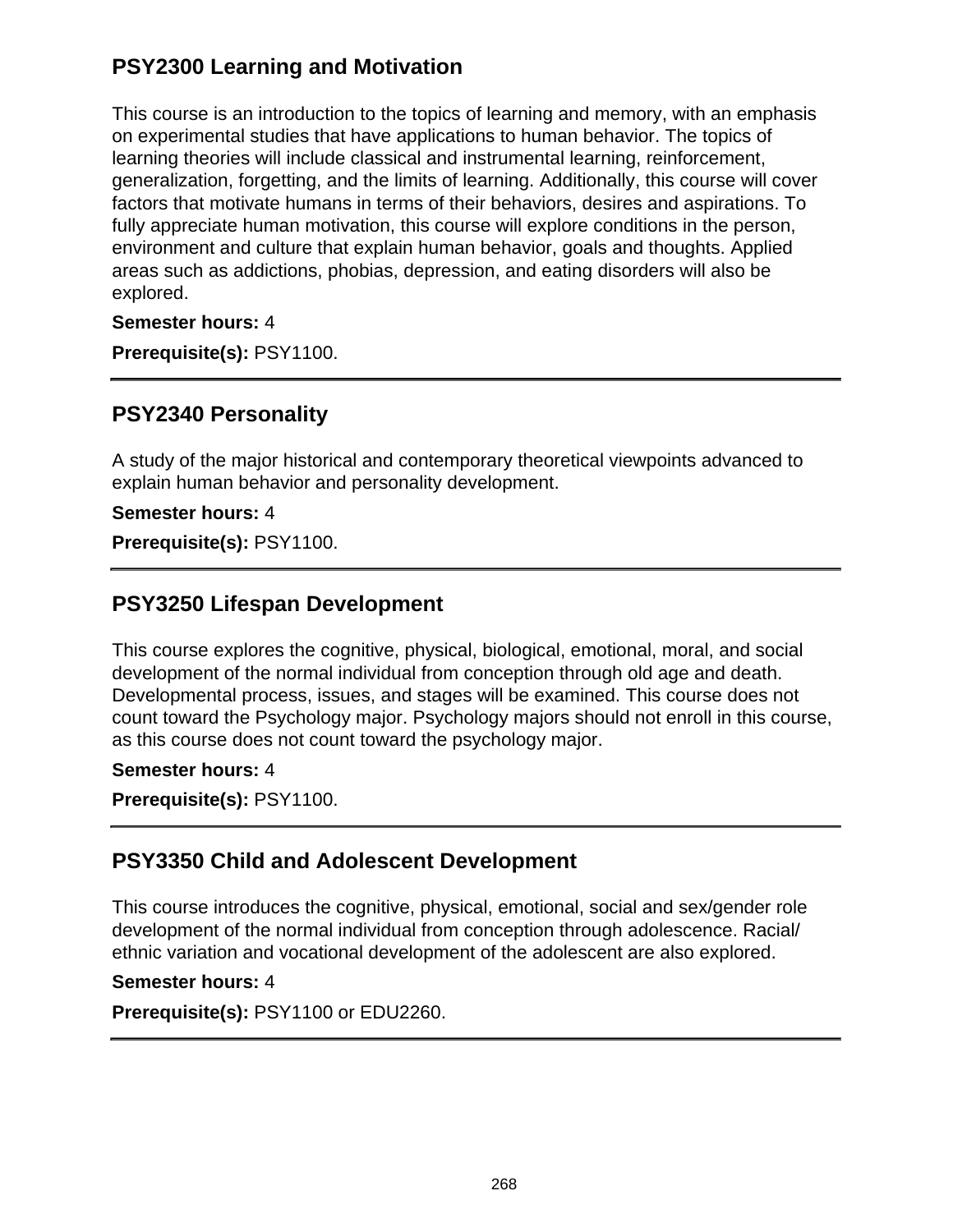## **PSY3360 Adult Development and Aging**

This course explores the cognitive, physical, biological, emotional, moral and social development of the normal individual from emerging adulthood through old age and death.

**Semester hours:** 4 **Prerequisite(s):** PSY1100.

### **PSY3380 Brain and Behavior**

This course provides a study of the anatomical, biochemical and neurological bases of behavior with particular attention to such phenomena as cognition, emotion, perception, sensation, and behavioral pathologies.

#### **Semester hours:** 4

**Prerequisite(s):** PSY1100 and a course in cell biology or human anatomy.

### **PSY3400 Cognitive Psychology**

This course is an introduction to the concepts in cognitive psychology, including theories and applications of memory systems, pattern recognition, attention, decision-making, problem solving, language and text comprehension, reasoning and neurocognition.

#### **Semester hours:** 4

**Prerequisite(s):** PSY1100.

### **PSY3440 Social Psychology**

This course is only available on the George Williams College campus. This course is a general survey of the field of social psychology. Social psychology focuses on how one's social environment affects his or her thoughts, attitudes and behaviors. A broad range of subjects is sampled, organized into units on social cognition, social influence, attitudes and persuasion, social influence, and social relations.

#### **Semester hours:** 4

**Prerequisite(s):** PSY1100 or SOC1100.

### **PSY3460 Exceptional Individual**

This course focuses on causes and characteristics of persons evidencing exceptionality. It also includes the psychology of prevention, identification, rehabilitation, and methods of teaching the exceptional individual. Covers major areas of exceptionality, including learning disabilities.

#### **Semester hours:** 4

**Prerequisite(s):** PSY1100.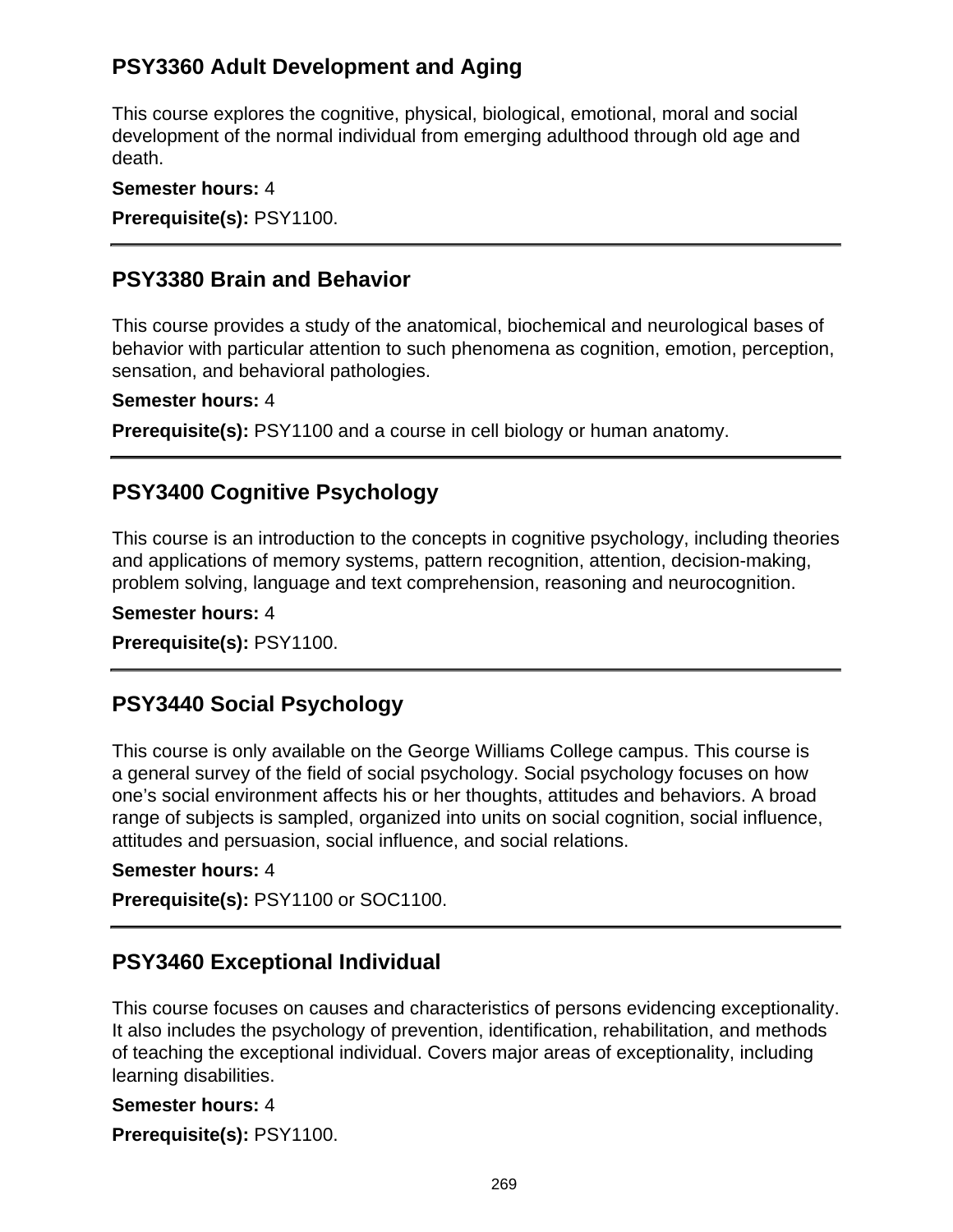## **PSY3470 Industrial/Organizational Psychology**

Industrial/Organizational (I/O) psychology applies the science of behavior and social psychology to the work environment. I/O Psychology is a growing area and is one of the most lucrative in the field of psychology. I/O psychology influences every stage of the employment process from recruitment and hiring procedures to performance evaluations and employee satisfaction. A goal of this class is to develop the informed employee by making one aware of strategies and techniques that future employers might use. Other topics include training, leadership, harassment, motivation, and group dynamics in the business setting.

#### **Semester hours:** 4

**Prerequisite(s):** PSY1100.

### **PSY3520 Experimental Psychology**

This courses addresses advanced research methods for psychological research. Student projects will involve a literature review, research design and recruitment of appropriate participants, data collection, statistical analyses, and an APA style research report. Includes SPSS laboratory work.

#### **Semester hours:** 4

**Prerequisite(s):** PSY1100; PSY3500 with a "C" or higher.

### **PSY3660 Abnormal Psychology**

This course addresses the causes, symptoms, treatment and prevention of mental disorders in adults (such as depression, anxiety disorders, schizophrenia, and personality disorders); may include discussion of such topics as stigma, diagnostic interviewing, alternatives to traditional classification schemes, and ethical/ legal issues in mental health.

#### **Semester hours:** 4

**Prerequisite(s):** PSY1100.

# **PSY3700 Clinical and Counseling Psychology**

Students learn about the research and theory behind the major schools (e.g., psychodynamic, cognitive, behavioral and humanistic) and modalities (e.g., individual, group and family) of psychotherapy, and begin to develop basic counseling skills through observation, role play, and other exercises. Cultural, ethical, and legal issues in the counseling profession are also emphasized.

#### **Semester hours:** 4

**Prerequisite(s):** PSY1100; PSY2340; upper-class status.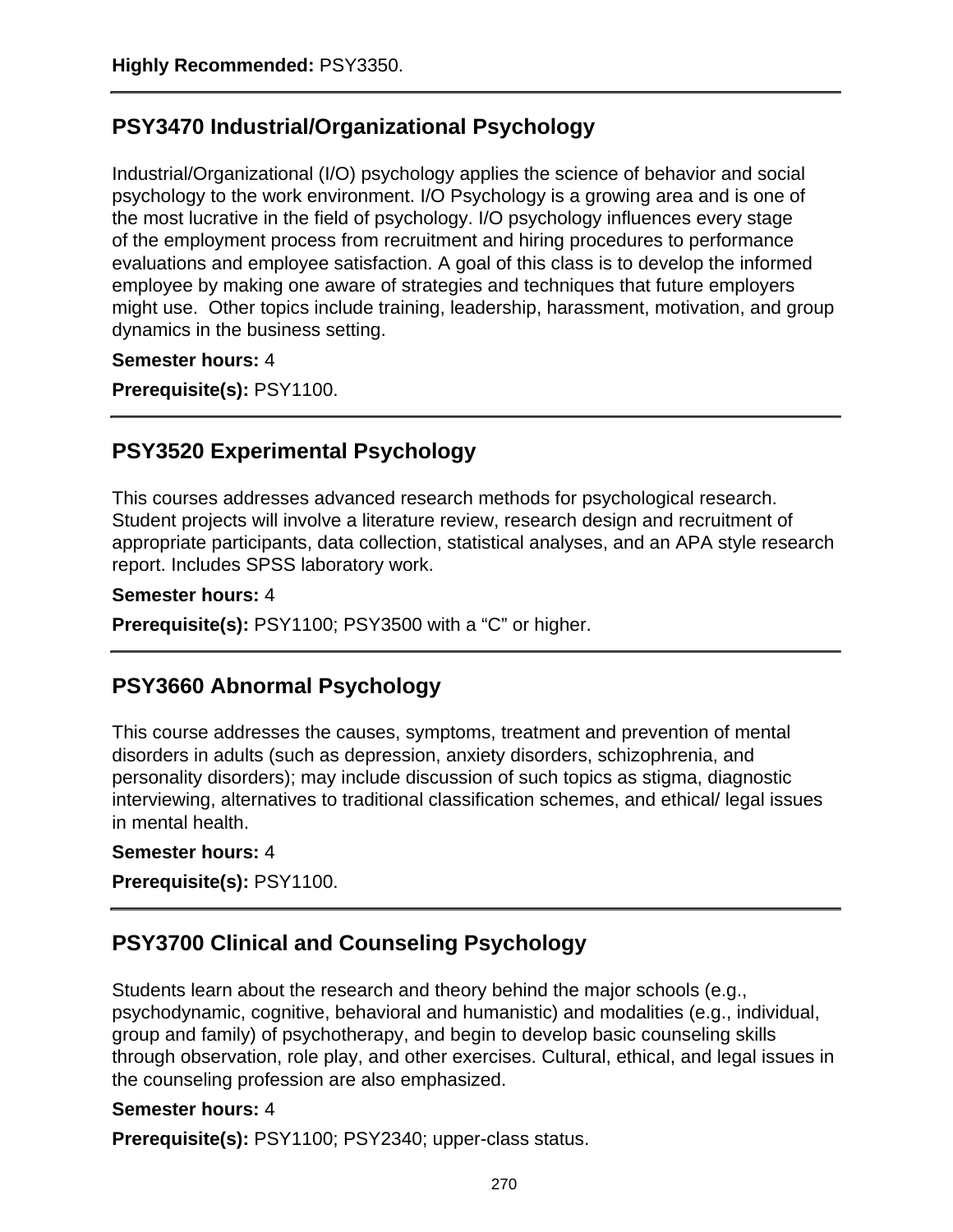# **PSY3800 Pre-Practicum in Applied Psychology**

This course is only available on the George Williams College campus. This course provides an opportunity for students to prepare for their senior year internships. They will identify specific career interests and personal skills, research and make connections with potential internship sites, and develop professional and personal goals for their internship experiences.

**Semester hours:** 1

## **PSY3810 Special Topics in Psychology**

This course is developed by faculty to examine a specialty topic in psychology outside of the usual courses offered.

#### **Semester hours:** 4

**Prerequisite(s):** Varies by special topic.

## **PSY3940/4940 Psychology Internship**

An internship is an opportunity for students to apply the theories and knowledge that they learn in the classroom to a real-world setting while learning skills that can help them post-graduation. Internships offer students an opportunity to determine the type of career they want to pursue in the field of psychology. Internships are also great additions to a resume and/or graduate school application. Opportunities include working in a mental health center, a crisis hotline, a community agency, a human resources department of an organization, and a variety of other psychology-related contexts. Students interested in an internship will need to complete an agreement with the participating organization and a member of the psychology faculty who will serve as their faculty advisor. Students are expected to contract 48 hours of work at the organization per one semester hour of psychology credit earned at Aurora University. Students may arrange an internship ranging from one to four semester hours in any given semester, with a maximum of 14 semester hours counting towards graduation.

#### **Semester hours:** 1-4

**Prerequisite(s):** PSY1100.

### **PSY4200 Sensation and Perception**

This advanced laboratory course examines the mechanisms of our primary senses as well as how our brain interprets stimuli in order to allow us to respond with thoughts, emotions and behaviors. The influence of experience, cultural background, mood, social situations, and physiological factors on our interpretation of sensory stimuli will also be explored. There is a laboratory component with this class.

#### **Semester hours:** 4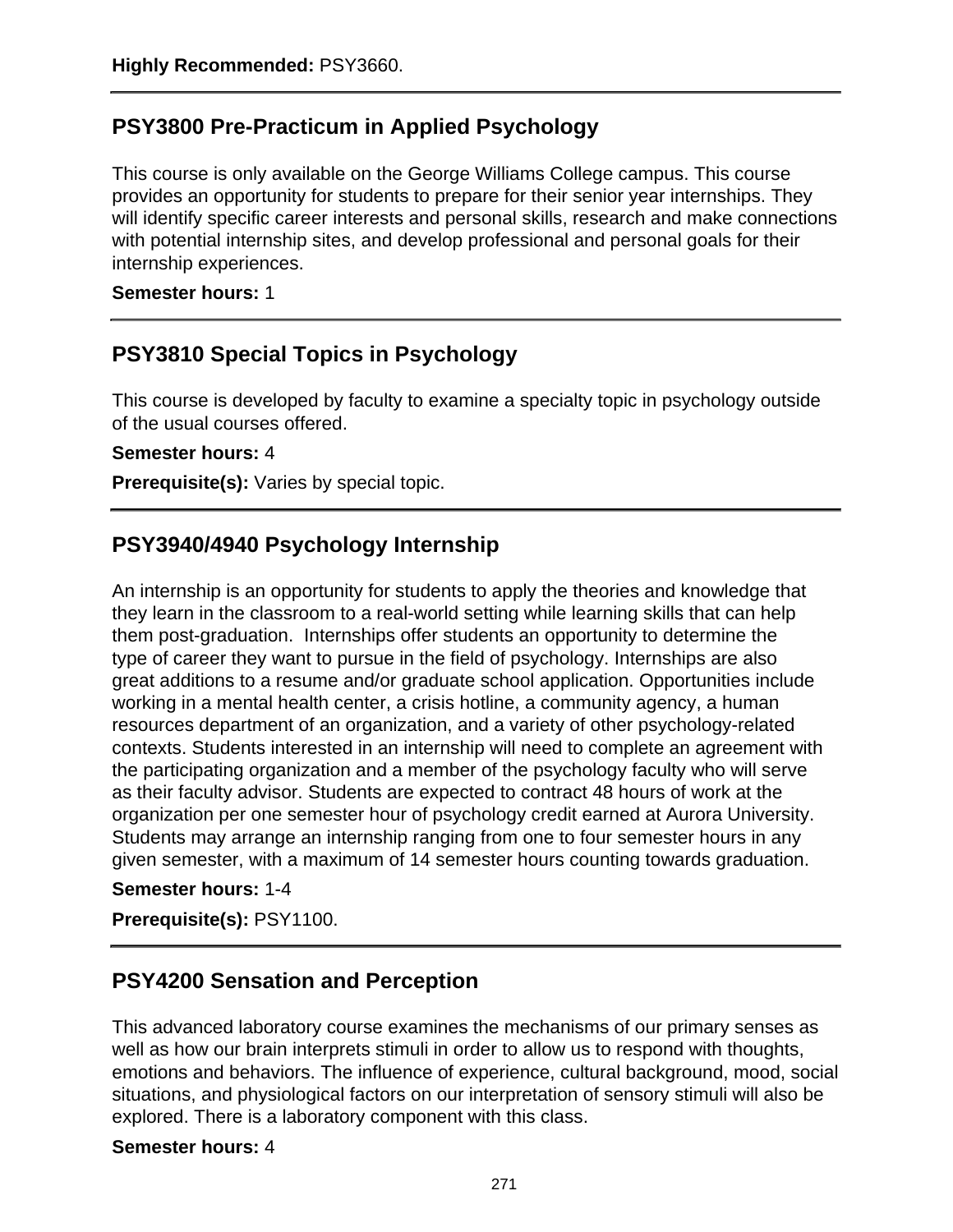### **PSY4520 Psychological Assessment**

This course addresses major concepts of testing: sample populations; random samples; reliability; validity. It includes the nature, administration, scoring, interpretation, and use of representative tests of ability, aptitude, interest, intelligence, and personality.

#### **Semester hours:** 4

**Prerequisite(s):** PSY1100; PSY3500.

### **PSY4700 Contemporary Issues in Psychology**

Students select topics from the major areas of contemporary psychology for in-depth study. May cover such areas as mental health, industrial psychology, developmental psychology, personality theory, social psychology, physiological psychology, behavior disorders, learning, motivation, perception, or group dynamics.

#### **Semester hours:** 4

**Prerequisite(s):** PSY1100; PSY3520 with a "C" or higher; senior standing.

### **REC1750 Practicum in Outdoor Living Skills**

This field experience course takes place over four alternate Saturdays during the fall semester. The first weekend will include an overnight camping activity that will conclude around noon on Sunday.

#### **Semester hours:** 4

**Prerequisite(s):** Special registration. Additional room, board and materials fee is required. Group camping equipment provided.

### **REC1760 Leisure and Society**

This course focuses on the phenomena of leisure, recreation and play and their impact on individuals and society. It traces the historical development of recreation and leisure and the corresponding concepts of time, work, meaning, pleasure, culture, technology and rapid change. Students are challenged to think critically about the issues related to choices an individual and society make when using "free time" and the resulting benefits and consequences.

**Semester hours:** 4

### **REC2220 Recreation Leadership**

This course focuses on the development of foundational leadership knowledge and skills within the recreation field. Students will learn about various leadership styles, interpersonal and organizational communication, motivational theories, group dynamics,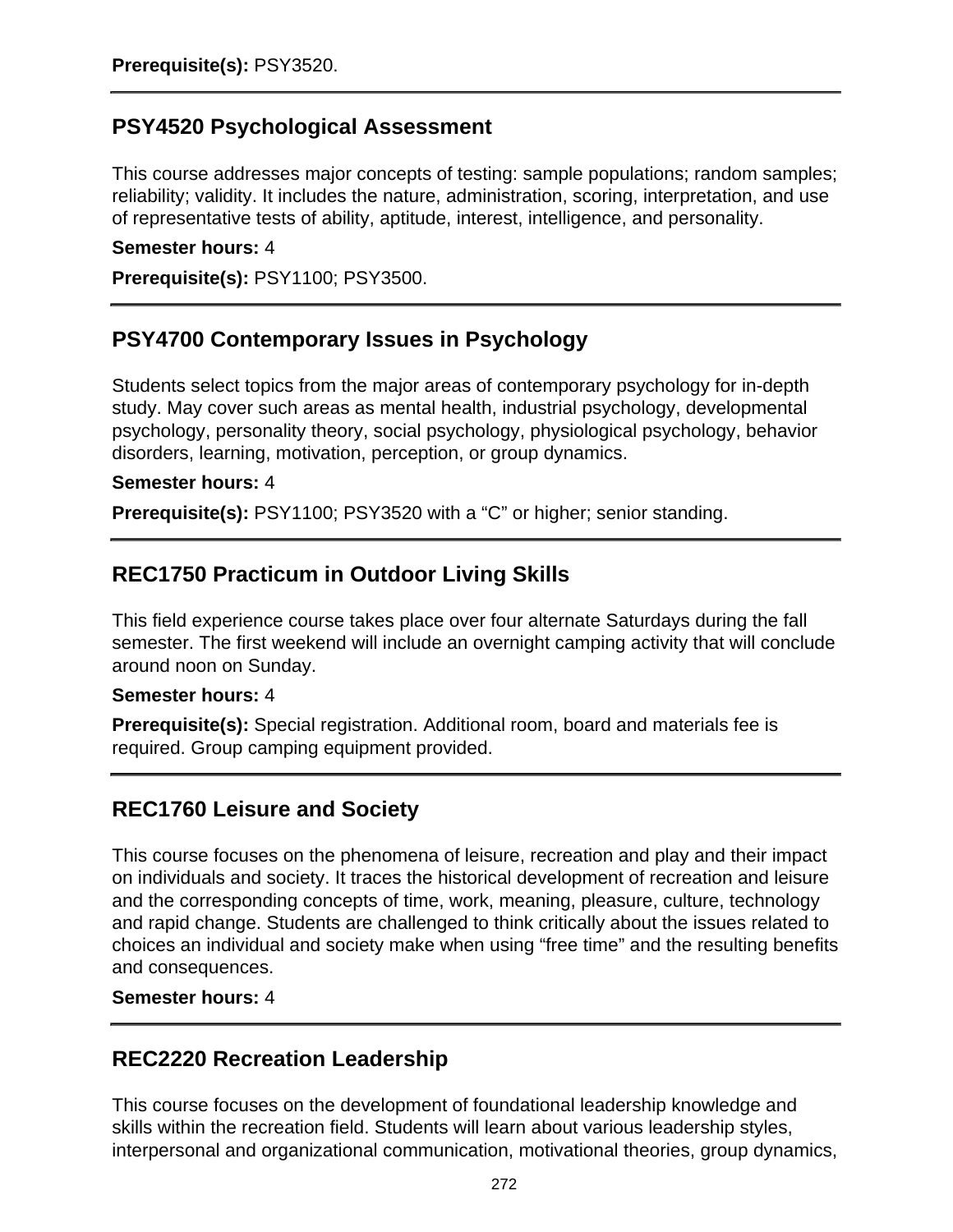process and technical skills, as well as knowledge of liability and risk management issues.

### **Semester hours:** 4

## **REC2500 Working with Diverse Populations in Parks and Recreation**

This course will focus on theoretical and practical issues encountered in serving diverse populations in parks and recreation. It will provide the student with an introduction to the practice of inclusive programming for persons with disabilities as well as programming concepts for the elderly, gender specific groups and ethnically diverse populations.

#### **Semester hours:** 4

## **REC3330 Recreation Programming**

This course provides an introduction to programming concepts and theory for delivering recreation and leisure programs. Planning, implementing and evaluating program services are explored. The course also addresses a variety of program formats, including education, competition and special events.

#### **Semester hours:** 4

**Prerequisite(s):** REC2220 or equivalent experience determined by instructor.

### **REC3400 Outdoor Recreation and Education**

Students study outdoor education theory and philosophy, and apply their learning by preparing and delivering lessons to visiting students. Topics include introduction to outdoor education curriculum development, teaching techniques and administrative programming practices. Students will participate in developing curricula and activities appropriate for extending academic classroom subjects to the outdoors according to state standards of education.

#### **Semester hours:** 4

**Prerequisite(s):** Junior standing.

### **REC3500 Outdoor Recreation Skills I**

This course provides an experiential opportunity to develop skills in designing, preparing and implementing outdoor adventure based activities and trips. Topics include: planning, logistics, safety and risk management, equipment and clothing selection and use, health and sanitation, navigation, decision making and problem-solving. Fieldbased activities include: sailing, kayaking, hiking, and campsite preparation. Students must wear a personal flotation device (PFD) for all water-based activities. An additional lab fee is required for this course.

#### **Semester hours:** 4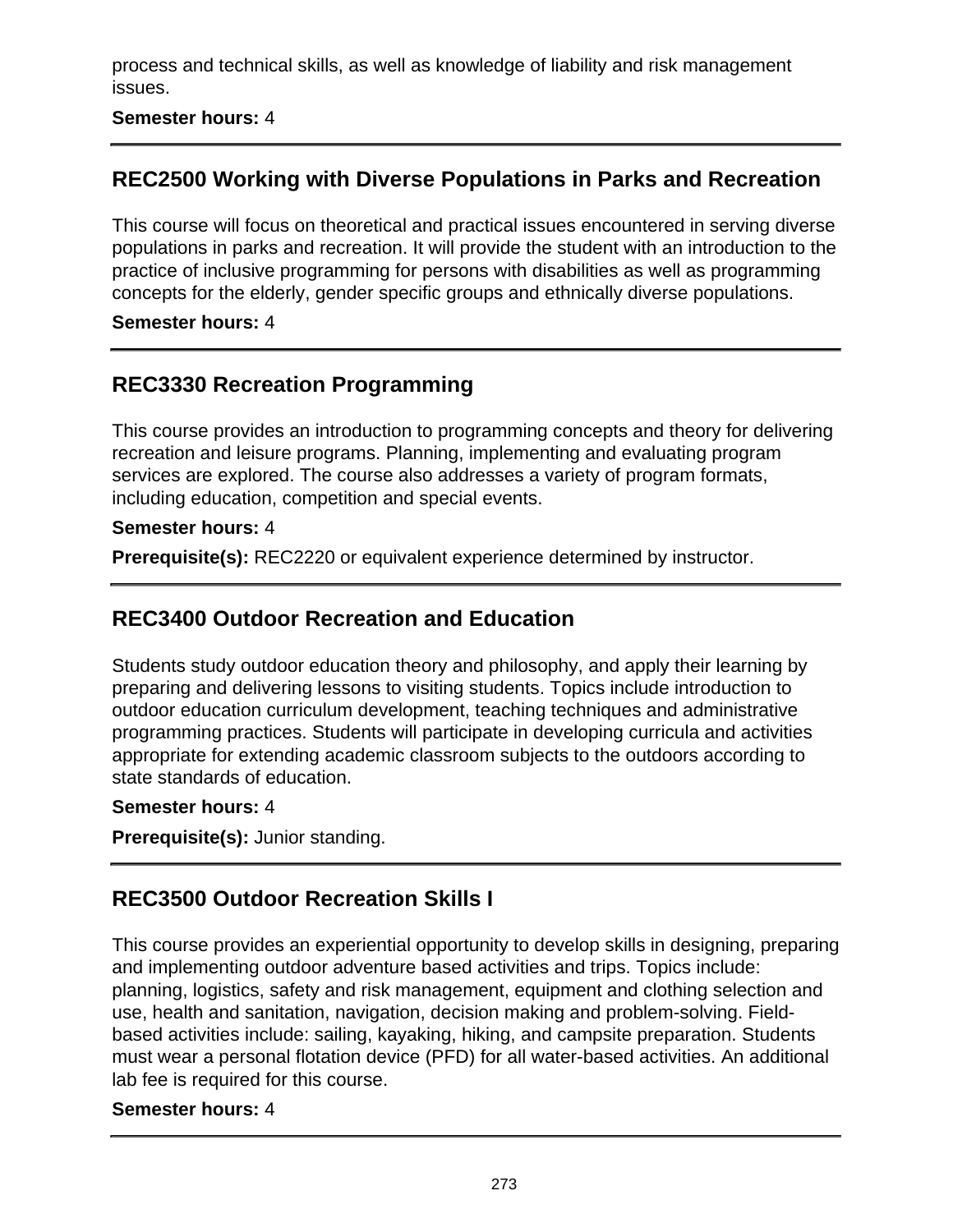# **REC3510 Outdoor Recreation Skills II**

This course provides an experiential opportunity to develop skills in designing, preparing and implementing outdoor adventure-based activities and trips. Topics include: planning, logistics, safety and risk management, equipment and clothing selection and use, meal planning and preparation, the Leave No Trace environmental ethic, and travel planning. Field-based activities include: snowshoeing, winter hiking and camping, and rock climbing. Students must wear a helmet and other protective gear while rock climbing. An additional lab fee is required for this course.

### **Semester hours:** 4

## **REC3990 Recreation Administration: Issues and Ethics**

This course will examine organizational structure, personnel supervision, budget and finance of leisure service organizations. It will then investigate ethical issues and situations in the profession. Students will employ critical thinking skills in applying both their own values and knowledge and the core values of the university: integrity, citizenship, continuous learning and excellence. Other topics will include multicultural competence, gender equity, accessibility, use of the environment, as well as professionalism and competence.

### **Semester hours:** 4

### **REC4400 Camp and Outdoor Center Administration**

This course focuses on administration of youth camps, outdoor nature centers and outdoor adventure centers. A contextualized learning opportunity that focuses on staff leadership, scheduling, marketing, budgeting, financing, facility maintenance, project management, care of outdoor and natural areas, and minimizing impact on the environment.

#### **Semester hours:** 4

### **REC4780 Parks and Recreation Leadership Internship**

Students complete a 193-hour/16-week internship at a professional recreation agency. The agency supervisor, the university internship supervisor, and the student work as a team to develop a comprehensive hands-on learning experience for the student. Internship contract must have approval from both the Outdoor Recreation Internship Coordinator and the Department Chairperson.

#### **Semester hours:** 4

**Prerequisite(s):** Senior standing; REC2220; REC3330; REC4370 or consent of the Department Chairperson.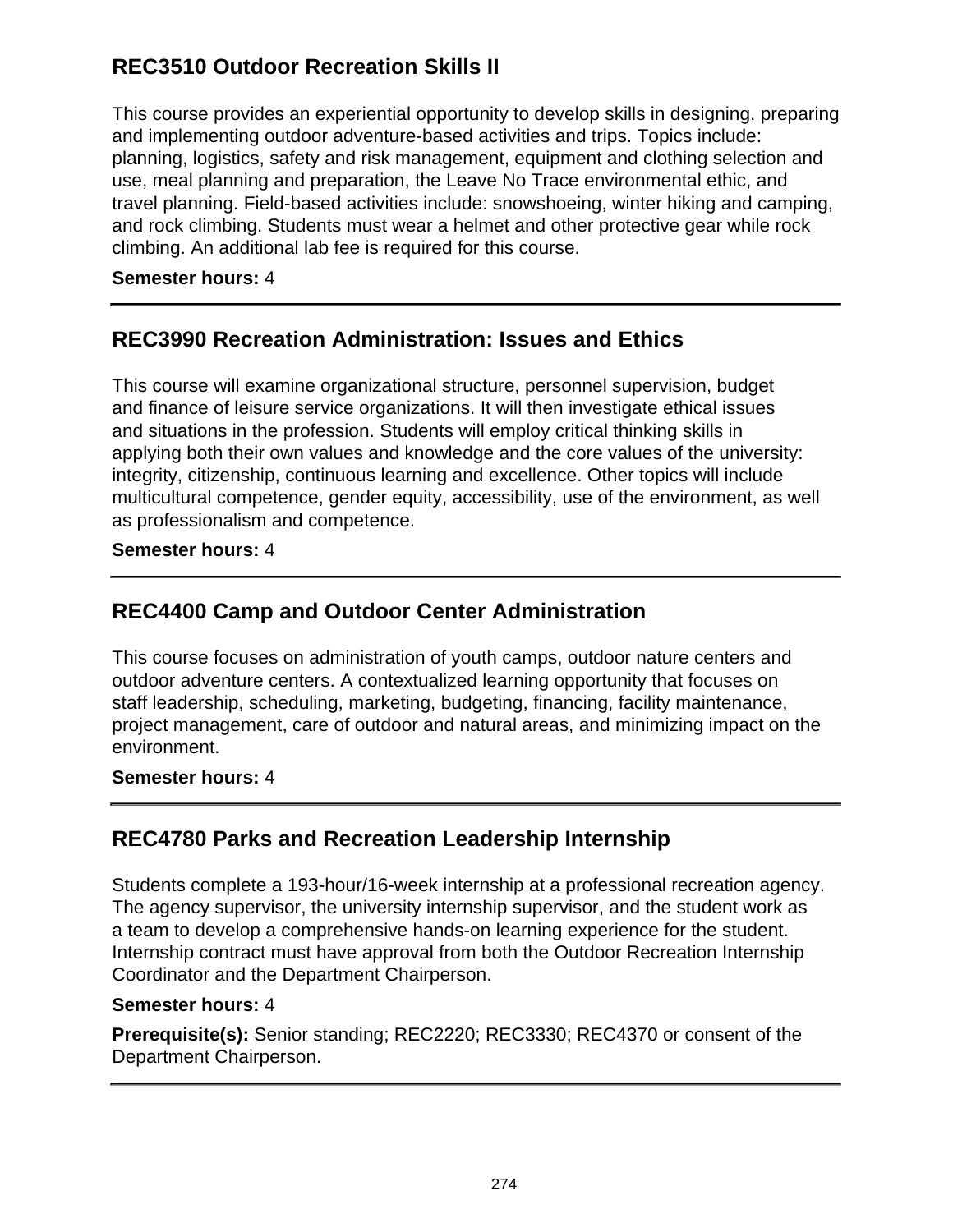# **REC4980 Senior Seminar in Parks and Recreation Leadership**

This course will focus on preparing the student for the internship experience and beyond. Topics will include integrating theory with best practices in the field, professional core competencies, ethics, professional organizations, certification, the development of resumes and cover letters, as well as interviewing skills.

#### **Semester hours:** 4

**Prerequisite(s):** Senior standing.

### **REL/ART3450 Icons and Idols: Religion and Art**

What is the difference between an icon and an idol? How does religious imagery function in the unique traditions of Christianity, Islam, Buddhism, Hinduism and other world religions? Icons and Idols takes a critical approach to visual representation, treating image-objects across cultures, times and systems of belief to promote a greater understanding of both visual culture and its informing religions. Readings range from Plato and the Old Testament to contemporary criticism. Prior study of art history and/or religion is recommended, but not required.

#### **Semester hours:** 4

**Prerequisite(s):** One prior college-level art history or religion course.

### **REL/HIS2750 Topics in Religious History**

These are regular courses reflecting faculty interests. Courses are designed to provide students with an introduction to significant religious figures, events and movements, and the history of religion in specific regions or eras. Students will gain skills in analyzing both historical and scholarly sources and learn the foundational principles needed for taking more advanced courses found at the 3000-level. This course designation is repeatable for credit.

#### **Semester hours:** 4

### **REL/HIS2760 Religion in America**

This course will survey the history of religion in America from the period immediately prior to European contact with its indigenous peoples to the present, examining the religious institutions, beliefs, practices, and experiences that have been formative in the shaping of American culture. Topics may include: Native American religious traditions prior to European contact; Christian implication in and critiques of the European colonization of the "new world"; Christian enslavement of native peoples; religious aspects of the early colonial experience; the Puritan commonwealth; the experience of religious minorities in the colonies (e.g., Catholics, Jews); the Great Awakening; religion in the American Revolution; the Second Great Awakening; the abolition movement; religion and the Civil War; challenges to traditional religious belief in the 19th century (e.g., Darwin, Marx, Freud); religion and the rights of women; the global missions movement; industrialization and the social gospel; fundamentalism and liberalism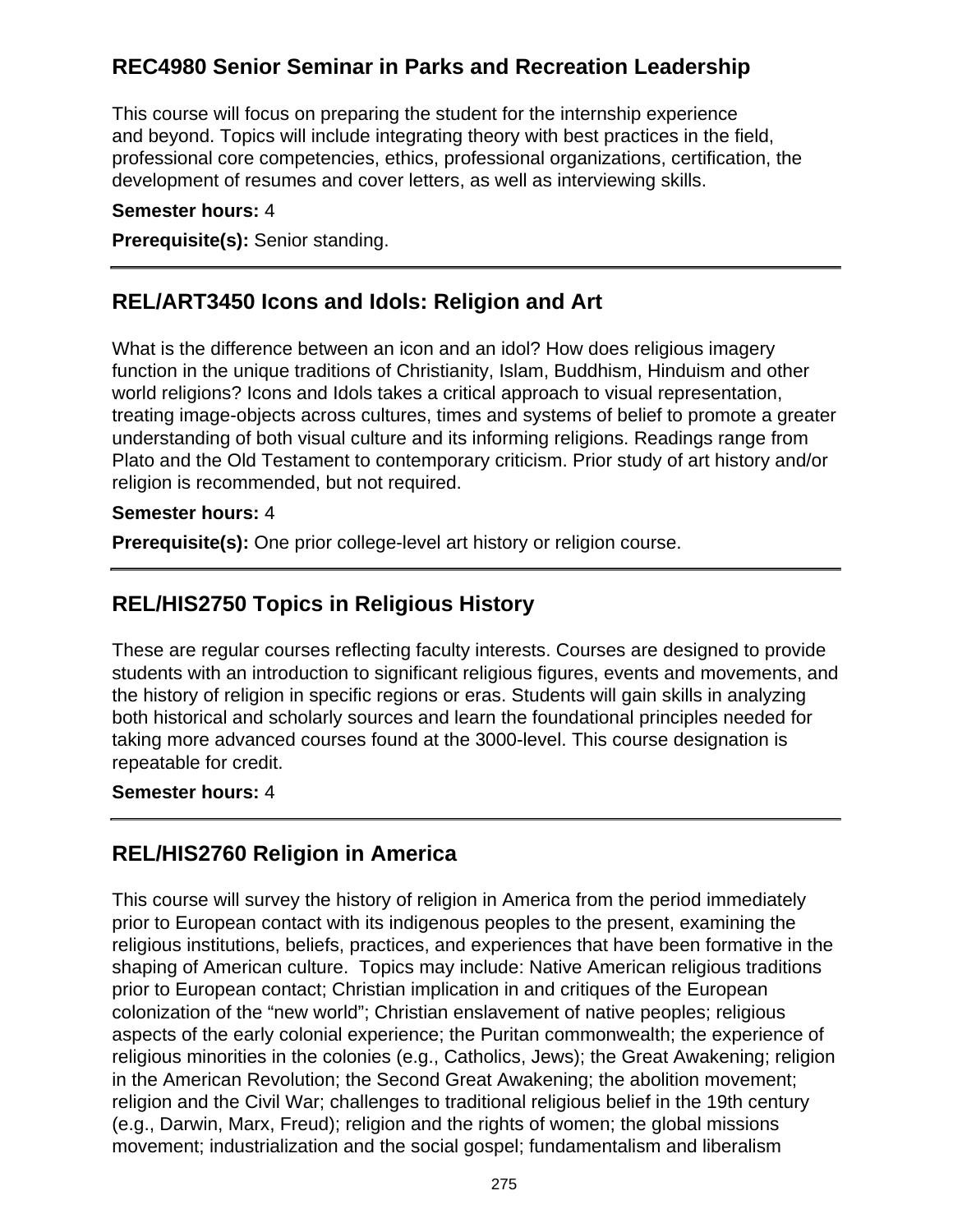as responses to modernity; religion and war in the 20th century; the rise of religious pluralism and the "post-secular" state; and Islam in America.

**Semester hours:** 4

# **REL/HIS3750 Topics in Religious History**

Regular courses reflecting faculty interests. Courses are designed to provide students with an introduction to significant religious figures, events, and movements and the history of religion in specific regions or eras. Students will gain skills in analyzing both historical and scholarly sources and learn the foundational principles needed for taking more advanced courses found at the 3000-level. This course designation is repeatable for credit.

### **Semester hours:** 4

## **REL/HIS3800 Reformation Europe**

This course will examine the fragmentation of Western Christendom in the 16th century, a constellation of events with epoch-making consequences for the religious, political, social and economic history of Western civilization. Topics may include: the late medieval backdrop to the Reformation movements; competing theories of papal authority and secular sovereignty in the later middle ages; the rise of print technology; renaissance humanism; the life and career of Martin Luther; the "princes' reformation" in the Holy Roman Empire; the "urban reformation" in upper Germany and the Swiss cantons; the Peasants' War; the life and career of John Calvin; the Huguenot movement and the St. Bartholomew's Day Massacre; the French Wars of Religion; the Dutch Revolt; reform of the church under the Tudor monarchs; the Anabaptist movement and the "Radical Reformation"; the Counter-Reformation, Catholic reform, and the Council of Trent; the life and career of Ignatius of Loyola and the formation of the Jesuit order; the confessionalization of church and state; the effects of the Reformation on art, architecture and music; and modern interpretations of the Reformation era (e.g., Engels, Weber).

#### **Semester hours:** 4

**Prerequisite(s):** One prior college-level history or religion course.

# **REL/PHL3100 Philosophy of Religion**

This course is a study of the philosophical issues in religion: the nature of religion, the relation between philosophy and religion, the possibility of demonstrating the existence of God, the problem of evil, and the nature of religious knowledge and language.

#### **Semester hours:** 4

**Prerequisite(s):** An introductory philosophy or religion course.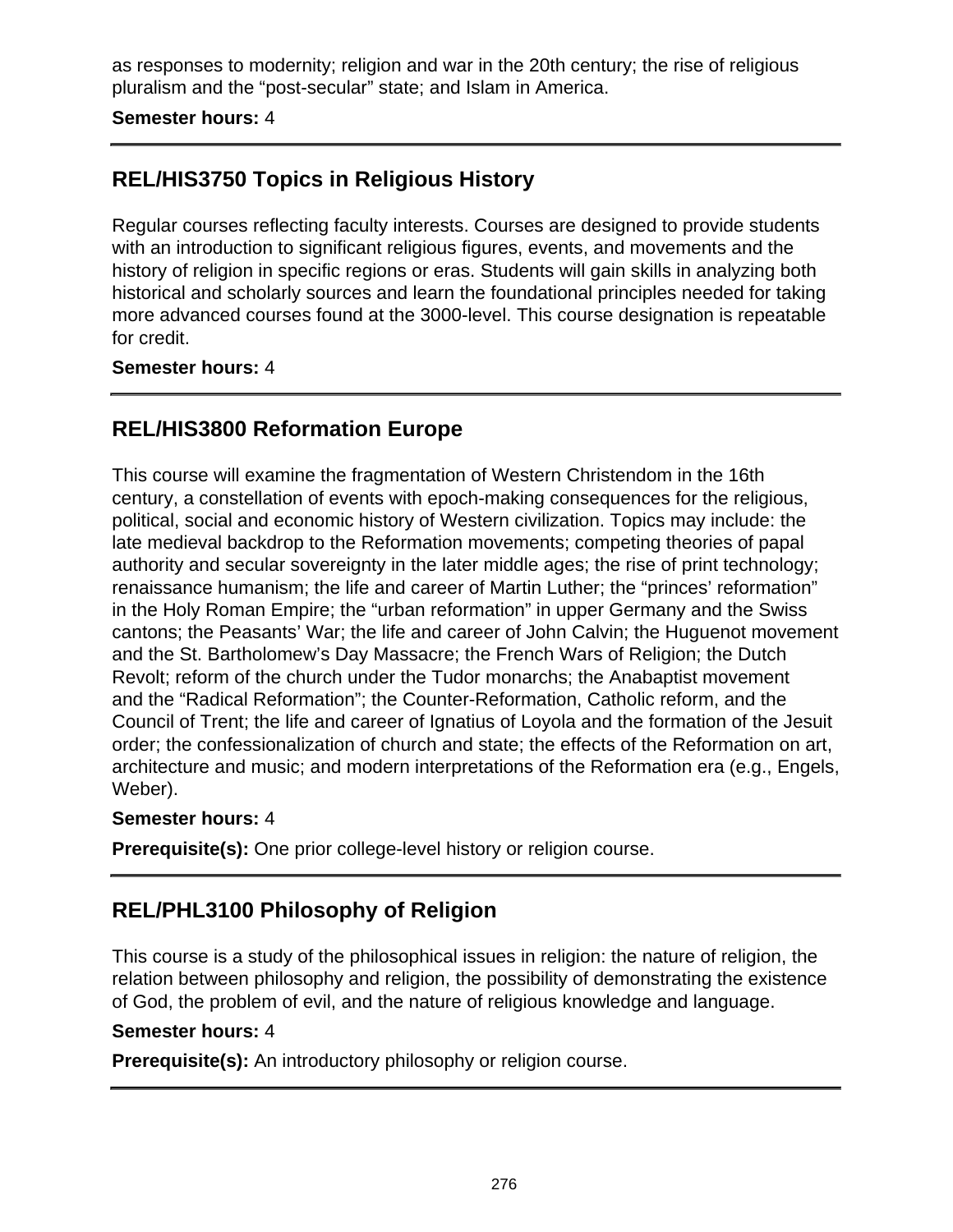# **REL1050 An Introduction to World Religions**

This course introduces students to four major families of the world's religions: Primal Faith; Semitic or West Asian Religions; South Asian Religions; and East Asian Religions. It looks in depth at one representative way of faith from within each major family group. It explores these issues through an examination of art and music and individual thinkers, as well as an examination of beliefs and practices.

#### **Semester hours:** 4

### **REL1100 The Christian Bible**

This course introduces students to the history and theology of ancient Israel and of the New Testament church, through the medium of the Christian Bible. It examines how and why the church chose the books that form the Christian Bible, and illustrates how the Bible has been used, and continues to be used, to define and reform Christian faith.

#### **Semester hours:** 4

### **REL1400 Spirituality for Today's World**

This course looks at spiritual alternatives to established religions in the contemporary world: New Age movements; new religious movements; and re-formations of earth, feminist and primal spiritualities. It also asks whether these alternatives are friends or foes of religions, replacements for religions or ways of renewing them.

#### **Semester hours:** 4

### **REL2060 Exploring Religion**

This course introduces students to the study of religion, and distinguishes religion from the religions. While it acknowledges the importance to religion of the older social sciences (specifically, anthropology, sociology and psychology), it stresses the importance to religious studies of cultural studies. It also looks at the claims by religion to transcendent, revelatory truth, and inquires how the truth of such claims might be established. In the process, it explores whether religious studies is a discrete field of study, or a multi-disciplinary area of inquiry, or even a vague and nebulous "subject" that has no place in a respectable university.

#### **Semester hours:** 4

### **REL2200 The Shaping of Christian Identity**

This course examines various momentous occasions that have contributed to the cultural and doctrinal identity of contemporary Christianity. These would include, among other events: the Council of Jerusalem, which incorporated Gentiles as well as Jews into Christian faith; the Council of Chalcedon, which interpreted the meaning of Christ for Christians; the iconoclastic controversy in the 8th and 9th century Byzantine Empire, which foreshadowed the splitting of the Eastern and Western churches, and focused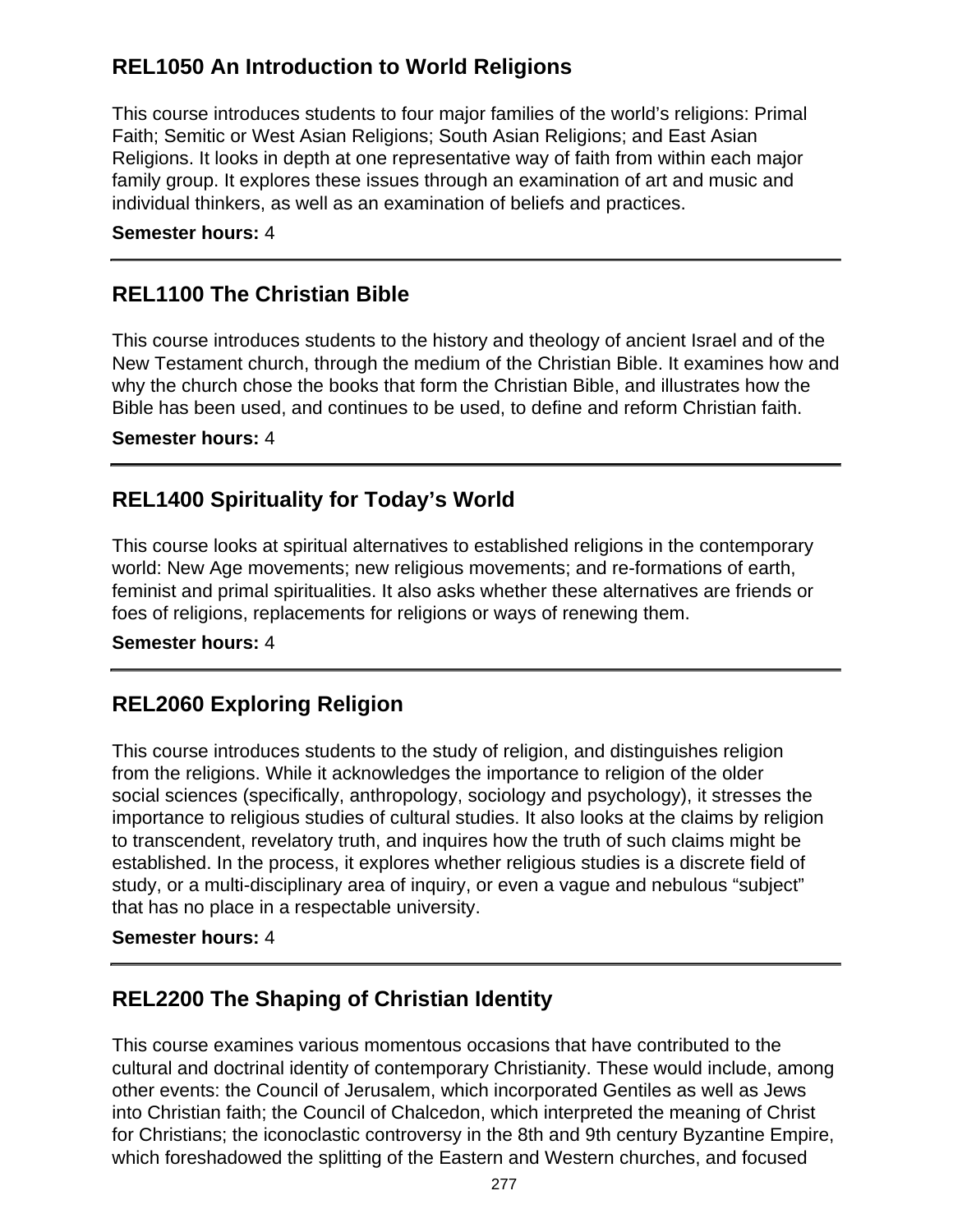the issue of the place of the appropriateness and importance of artistic representations of God for Christians; the consequences of Martin Luther's "Here I stand; I can do no other," and the founding of Protestant religion; the first Great Awakening, and its effect upon North American Christian identity; the modern ecumenical movement, and its development within an increasingly interlinked world. Students will study Christianity's impact upon civilizations and upon culture, as well as its claims to religious truth.

#### **Semester hours:** 4

## **REL2310 The Faiths of Abraham**

This course introduces students to the study of Judaism, Christianity and Islam and their interaction. It examines their core beliefs and practices, partly through sacred texts. Students are encouraged to take seriously the cultural and aesthetic achievements and interaction of these religions. Special attention is given to the interaction of these religions in the contemporary world. Students will and must visit local places of worship if they take this course.

#### **Semester hours:** 4

### **REL2320 The Faiths of India**

This course introduces students primarily to the study of Hinduism and Buddhism, but also examines Jainism and Sikhism. It studies their origins in the South Asian subcontinent. It explores some of their seminal texts and divergent beliefs and practices. Students are encouraged to take seriously the cultural and aesthetic achievements and interaction of these religions. It introduces students to diaspora communities ("dispersion" into other countries, including the U.S.) and to modern reconstructions of faith. Students will and must visit a local Hindu or Buddhist place of worship if they take this course.

#### **Semester hours:** 4

# **REL2330 The Faiths of East Asia**

This course introduces students to some of the main currents of religious belief, practice and identity in China, Japan and Southeast Asia, taking into account both historical development and contemporary expressions. Topics may include "classic" traditions, such as Daoism, Confucianism and Buddhism, as well as folk religions, such as Shinto. Some consideration also may be given to the interactions between religious traditions and political ideologies in the 20th century, as well as to the reception of Western faiths (e.g., Christianity and Islam) and competing models of secularity. Students will be encouraged to take seriously the cultural, aesthetic and intellectual achievements of these traditions, as well as to reflect critically on the challenges and opportunities they face at the start of the 21st century.

#### **Semester hours:** 4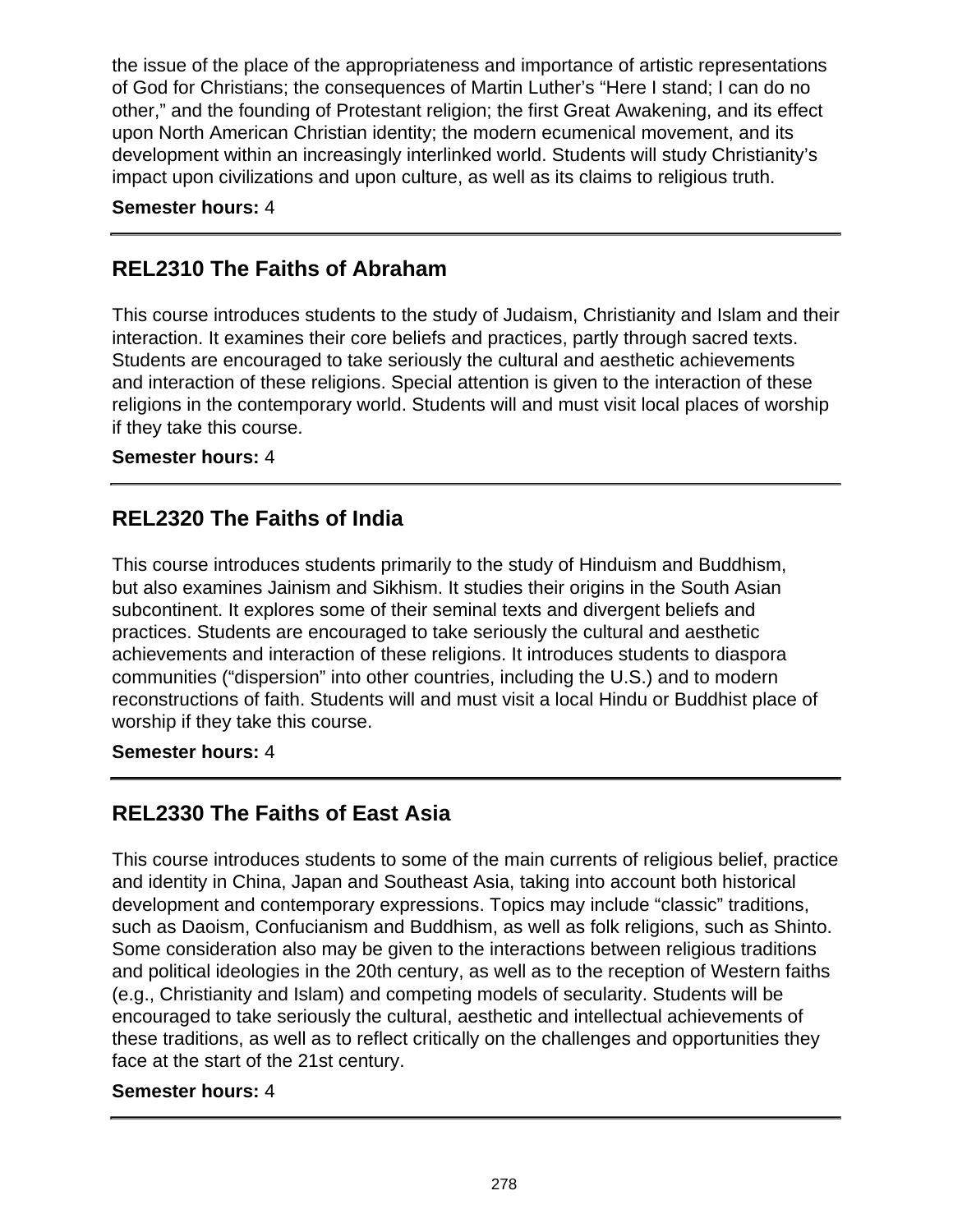### **REL3350 Jesus**

This course introduces students to different portrayals of Jesus, mostly within, but occasionally outside, the Christian religion. This course describes a number of New Testament understandings of Jesus; explores understandings of Jesus conveyed by music, art and architecture; describes understandings of Jesus in at least one religion other than Christianity; and explores contemporary Western understandings of Jesus, influenced by secularism.

### **Semester hours:** 4

### **REL3360 Jewish and Christian Responses to the Holocaust**

This course examines the radical reshaping of Christian (especially Roman Catholic and Protestant) beliefs and practices toward Jews in the wake of the impact of Christian teaching upon the Nazis' justification for the destruction of European Jewry in the 1930s and 1940s. This reshaping has particularly affected Christian liturgy (including hymns and set orders of worship), approaches toward mission and evangelism, core teachings about the meaning and purpose of Jesus as God's messenger to humankind, and attitudes toward the meaning of the State of Israel for both Christians and Jews. Students will also examine recent Jewish reflections upon how Jews now regard Christianity as an instrument of the divine purpose.

### **Semester hours:** 4

## **REL3400 Love the Stranger: The History and Significance of Interfaith Dialogue**

This course argues that interfaith dialogue is an exciting and vibrant part of contemporary religious studies, and must be taken seriously as a faithful alternative to fundamentalist and other exclusive claims to truth. It explores the origin of a dialogical approach to other faiths from its roots in seminal religious texts, and its growing importance since the first Parliament of the World's Religions in 1893. It also introduces students to the views of important contemporary and near contemporary intellectuals, mostly but not all Christians, who have examined this issue. These may include, among others: Geoffrey Parrinder, Wilfred Cantwell Smith, Seyyed Hossain Nasr, Kenneth Cracknell and Diana Eck.

#### **Semester hours:** 4

### **REL4200 Topics in Contemporary Religion**

Regular courses reflecting faculty research interests. These advanced-level courses enable students to build upon the content knowledge, analytical skills and investigative methods acquired in other courses, to study a more specific religious subject in depth, and to deepen their engagement in a particular area related to the place of religion and the religions in the modern world. Courses may include: the impact of religion in politics and/or conflict (e.g. in the Middle East); religion in film; religion and contemporary ethics; issues in inter-religious dialogue and engagement; and religion and culture.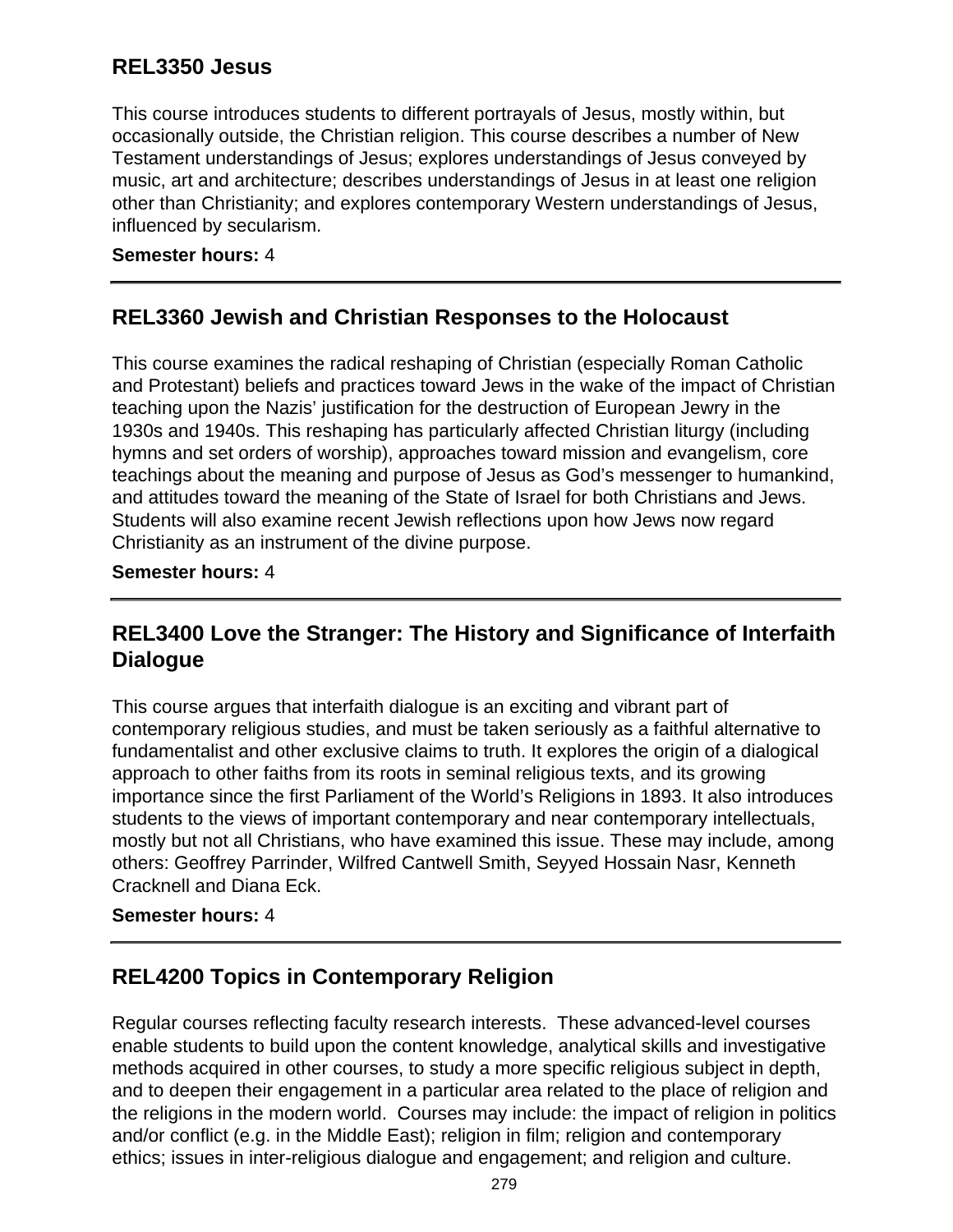# **REL4990 Seminar in Religious Studies**

This is the senior capstone for the religion major and is conducted in seminar fashion that may change from year to year. The seminar is chosen from the major areas of contemporary religious studies for an in-depth study and presentation. Students will engage in individual research specific aspects related to the topic. Course content will vary according to contemporary issues and research interests.

### **Semester hours:** 4

**Prerequisite(s):** REL2060; additional coursework in religion.

### **SBS/HIS3350 The Native Americans**

This is an introductory survey of the history, culture, and current social issues affecting Native Americans in North America: migration and pre-history, the relationship between Native American lifeways and the environment, the process and effects of European contact, the history of political and legal connections with the United States, encounter and conflict with Euro-American culture, social/cultural dimensions of Native American groups, diversity and common themes in Native American cultures and the current condition and prospects of Native Americans in U.S. society. Includes student projects based on the study of Native American artifacts and other primary sources.

#### **Semester hours:** 4

# **SBS2100 Human Geography**

The overarching themes of this class are geography's impact on human development and the impact of collective human activity on global ecology. This class will explore how geographic realities impact population distributions, human migration, and the global diffusions of social customs, languages, religions, and folk and popular cultures. Topics will include ethnic distribution and competition, the links between ethnicity and state formation, state development, and state competition. This class will explore the origins and development of agriculture and industry as well as natural resource utilization and depletion and their accompanying impact on regional and global environments. Additional topics to be explored include multiple theories of urbanization and the ecological, economic and human impacts of globalization. This class also will expose students to the theories, models and approaches used in the social sciences. Students will gain experience analyzing and creating maps.

#### **Semester hours:** 4

# **SBS3820 Secondary Methods in Social Studies**

This course presents techniques that are effective in teaching in the content areas. The course includes lesson planning, classroom arrangement, curriculum design,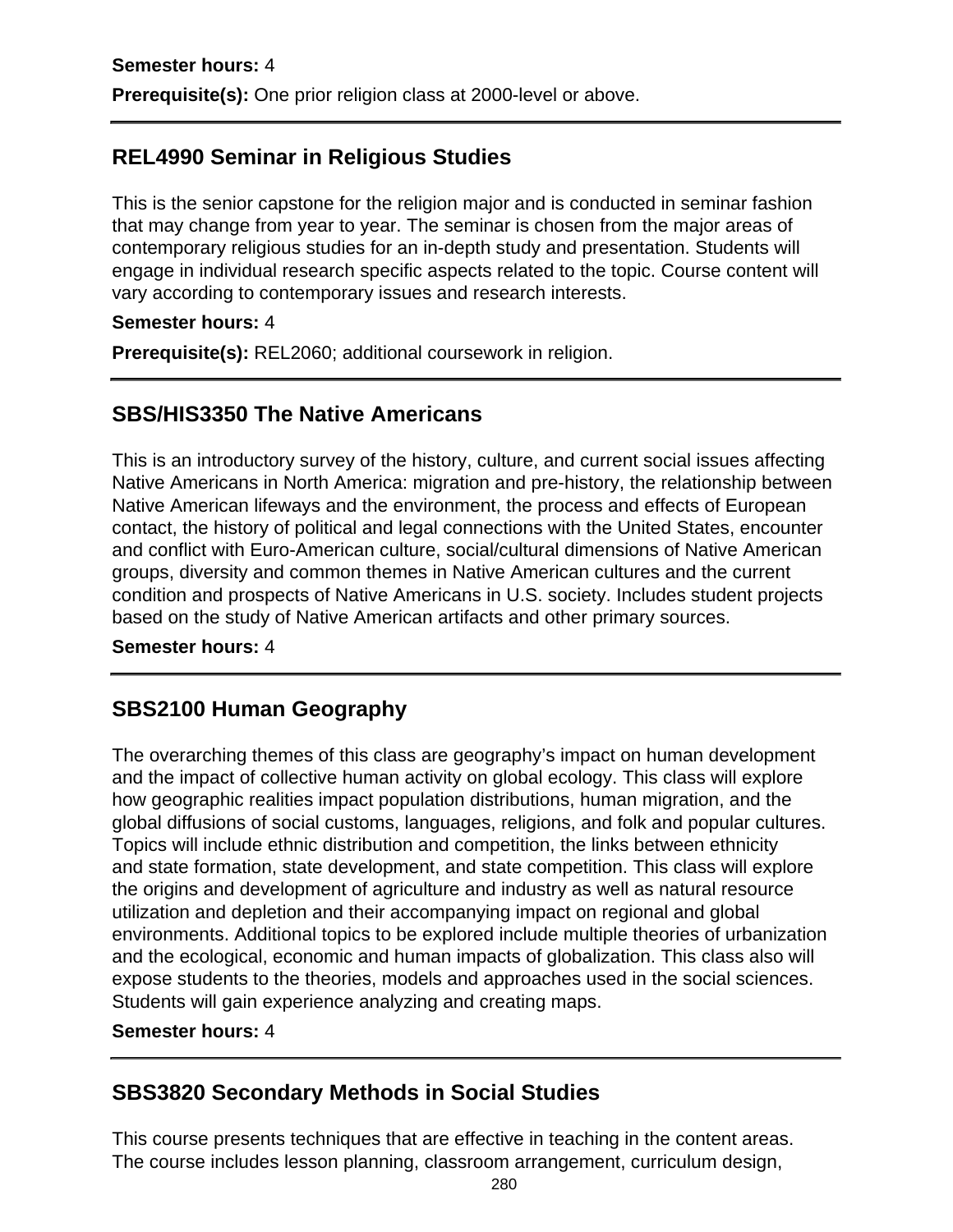alternative teaching strategy and evaluation. In addition to the classroom hours, there is an accompanying practicum. This is usually the last course the student takes prior to student teaching.

### **Semester hours:** 4

**Prerequisite(s):** Acceptance into the School of Education, including passing the TAP or ACT Plus Writing with a score of 22 and combined English/Writing score of 19; maintaining a content GPA of 3.00; passing an FBI national fingerprint screening that encompasses passing a criminal background/sex offender check; passing a TB test; EDU2200; EDU2260; and EDU3720. Placement applications for the practicum are due to the School of Education placement coordinator the January before the academic year of the practicum or for transfer students upon acceptance into the School of Education.

# **SOC/CRJ2300 Criminology**

This course provides an introduction to theories of criminal causation/control and a general overview of the history and development of both criminology and criminality. Additional areas of study include the criminological enterprise, with attention to crime, criminals, victims and punishment, and special emphasis on understanding the social meaning of crime.

### **Semester hours:** 4

# **SOC/PSC/BIO3700 Politics of Global Health and Medicine**

The course addresses the question of how social and political factors, such as race, nationality or social class, as well as governmental laws, regulations and politics shape and are shaped by individual and population health and well-being around the world. Among other questions, students discuss the impact of structural violence of social inequalities on human suffering and on the access to health care and medical care, including access to medications. The ethicality of medical research is also included in that discussion. Assigned readings and discussions address 1) the determinants of disease and health inequalities between populations and over time; 2) how social and political factors influence medical knowledge, health care and medical care; and 3) what must be done to combat and prevent health inequalities in local, national and global contexts.

### **Semester hours:** 4

**Prerequisite(s):** SOC1100 or PSC1500 or SOC2150.

**Highly Recommended:** SOC/PSC3480 or BIO3540.

# **SOC/PSC/CRJ3510 Human Rights and Responsibilities**

Why is our world continuously on fire? What factors contribute to the intra- and intergroup conflicts? To address these questions, this course takes a historical and a cross cultural approach to the study of the socio-political and economic factors that shape violence, aggression and trauma. The first part of the course introduces students to the emergence of human rights in the 20th century. Next, selected examples of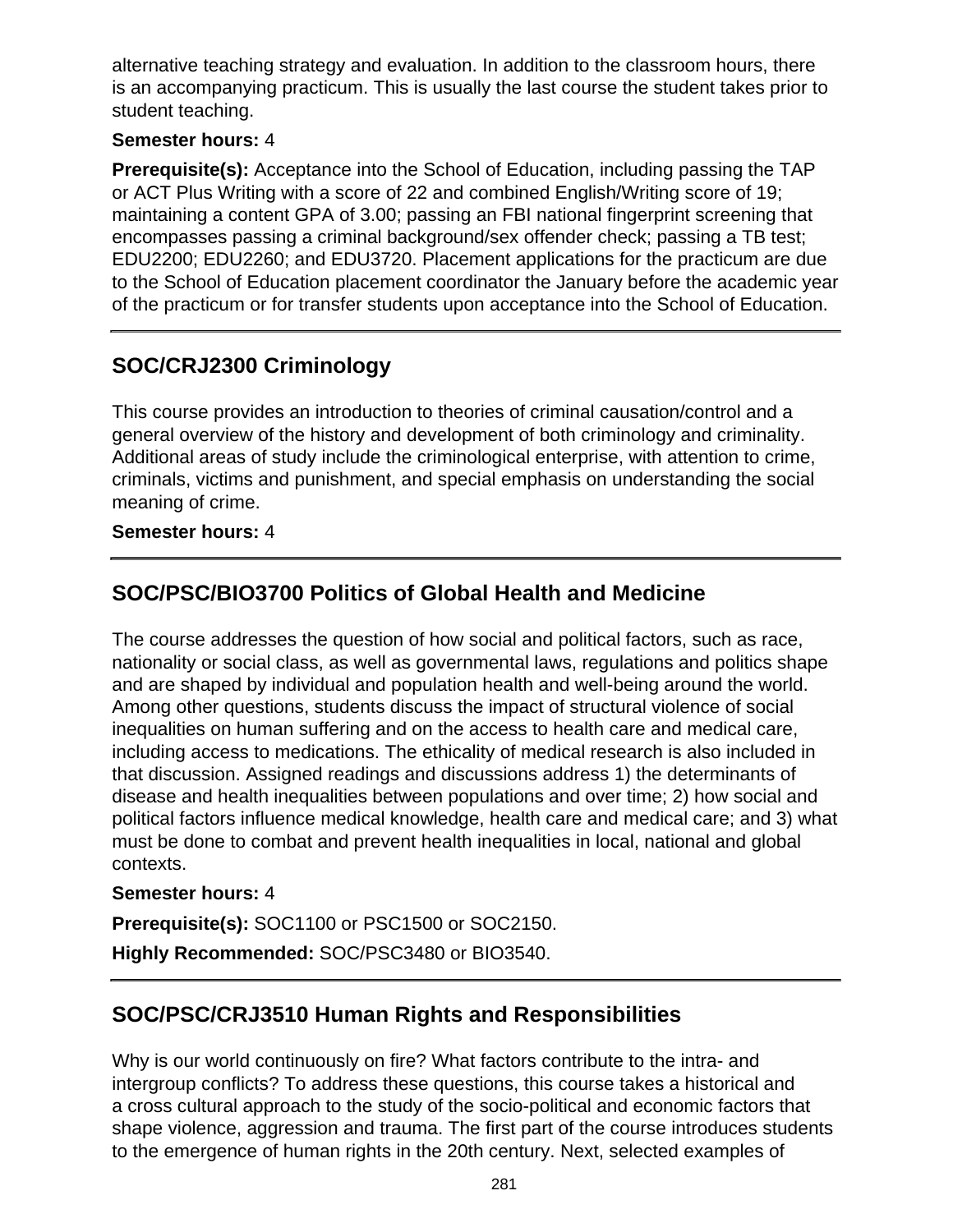economic, social and cultural victimization, wars, genocidal and terrorist actions are explored to understand how violence varies across contexts. The resulting health challenges, such as malnutrition, HIV/AIDS, trafficking of humans and human organs are also addressed. Finally, issues of nonviolent social change, peaceful conflict resolution, and possibilities for a "new world order" are also explored.

### **Semester hours:** 4

**Prerequisite(s):** SOC1100 or PSC1500.

## **SOC/PSC3400 Social Problems and Public Policies**

This course provides a comprehensive introduction to important social and political problems and policies from a cross-societal perspective. The fundamental questions ask about the origins of social problems and policies that are developed to solve them. The course focuses on the social construction of social problems, and on the role played by the power elites, social experts, media and social movements in the process of that construction. The strengths and weaknesses of governmental programs and regulations and of market-based solutions of these problems also are discussed. The role of volunteerism and philanthropy is analyzed, and so are the unanticipated consequences of politically motivated reforms.

#### **Semester hours:** 4

**Prerequisite(s):** SOC1100 or PSC1500.

# **SOC/PSC3610 European Politics**

This course examines the similarities and differences among political and economic systems in contemporary Europe. Special attention is paid to the ongoing development of the European Union, the continuing integration of the post-Communist states of Central and Eastern Europe, European culture and values, and contemporary challenges, such as immigration, Islamophobia, economic crises, and environmental concerns.

#### **Semester hours:** 4

**Prerequisite(s):** PSC2130.

# **SOC/PSY3430 Issues in the Study of Gender and Sexuality**

In this course students are introduced to various theoretical and empirical approaches to the understanding of the diversity of sexual and gender expression, including the politics of sexual orientation and gender identity. They explore the biological, psychological, and social aspects of human sexuality and gender and the processes that lead from difference to discrimination and inequality. They learn about the continuously changing relationship between gender/sexuality and various social institutions (e.g., government, family) and elements of culture (e.g., religion, language). Issues of structural, symbolic, and intimate violence related to gender and sexuality, and of its impact on physical and mental health are also discussed. Multicultural and global perspectives constitute the framework for the discussion.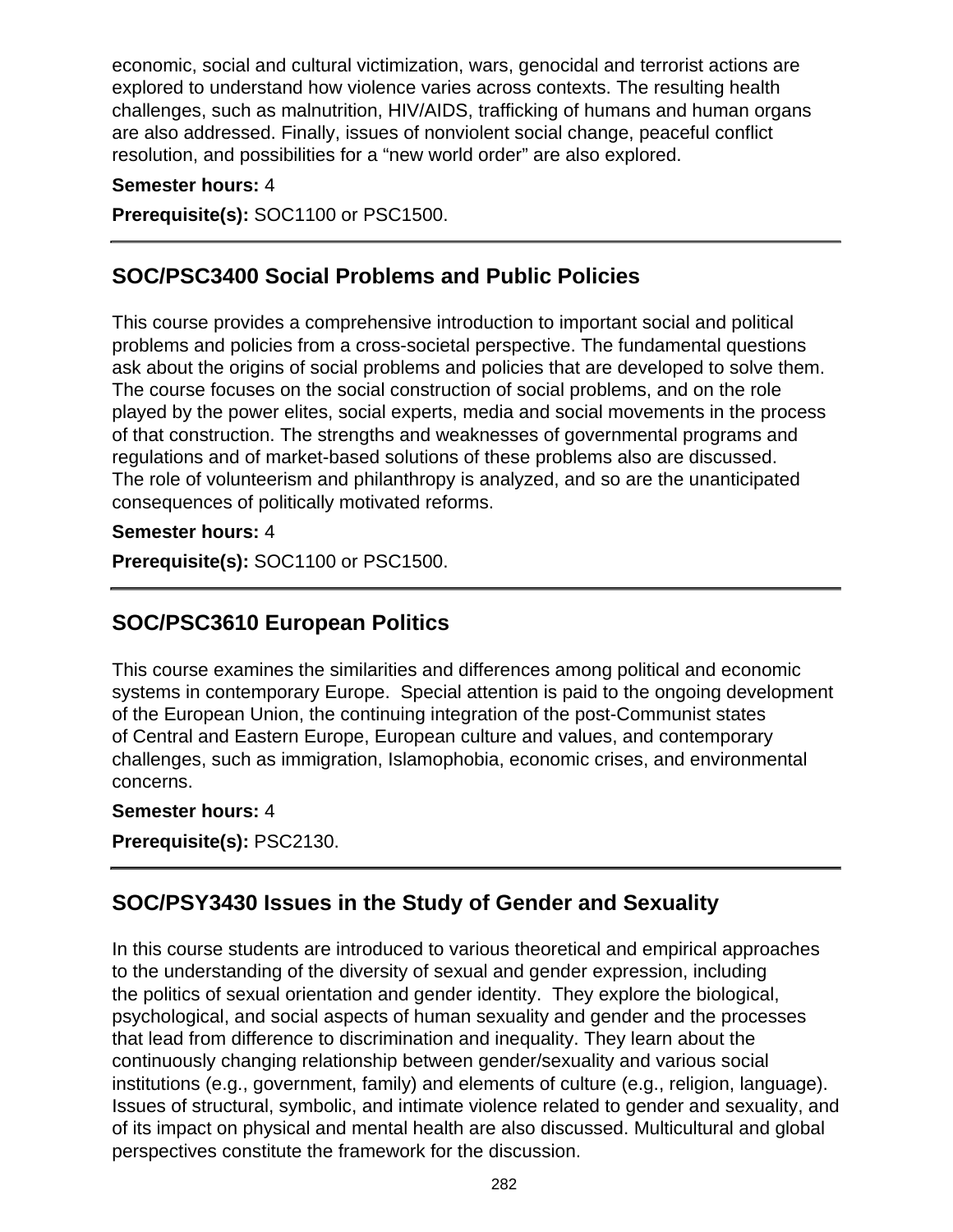# **SOC/PSY3450 Social and Applied Psychology**

This course is a general survey of the field of social and applied psychology. Although a broad range of subjects is sampled, the primary focus of this course is on individuals and their social environment. Social psychology focuses on how one's social environment affects his or her thoughts, attitudes and behaviors.

### **Semester hours:** 4

**Prerequisite(s):** PSY1100.

## **SOC/PSY3500 Research and Statistical Methods**

This course addresses the basic research methodology and the scientific method of inquiry for psychological research. Discussed will be concepts, methods and designs involved in the statistical evaluation of research data. The course will include instruction in the SPSS statistical package. Includes laboratory work.

#### **Semester hours:** 4

**Prerequisite(s):** PSY1100; MTH1100 with a "C" or higher.

## **SOC1100 Introduction to Society**

This course provides an introduction to the systematic study of human society. Students learn about the process of the construction of social life and culture by individuals and groups, and students learn about the role society and culture play in shaping the life of individuals. Students develop their own sociological imagination and sociological mindfulness and learn how to apply the new skills to the interpretation of social reality and their own experience. Students are introduced to the major social institutions and the basic processes of human interaction to be better prepared to play the role of agents of social change.

#### **Semester hours:** 4

### **SOC2150 Cultural Anthropology**

This course focuses on culture defined as a key aspect of human adaptability to the natural and social environment. Students learn about the influences on and processes of culture change, and develop an appreciation of the negative impact of essentialist approaches to culture. They study human biological and cultural characteristics, including language, values, norms, customs and institutions that make up diverse ways of life. A cross-societal analysis of cultures helps students develop acceptance and respect for cultures other than their own. Students are encouraged to develop cultural self-awareness and self-reflection, and create new ways of understanding of their own culture within the context of the emerging global culture.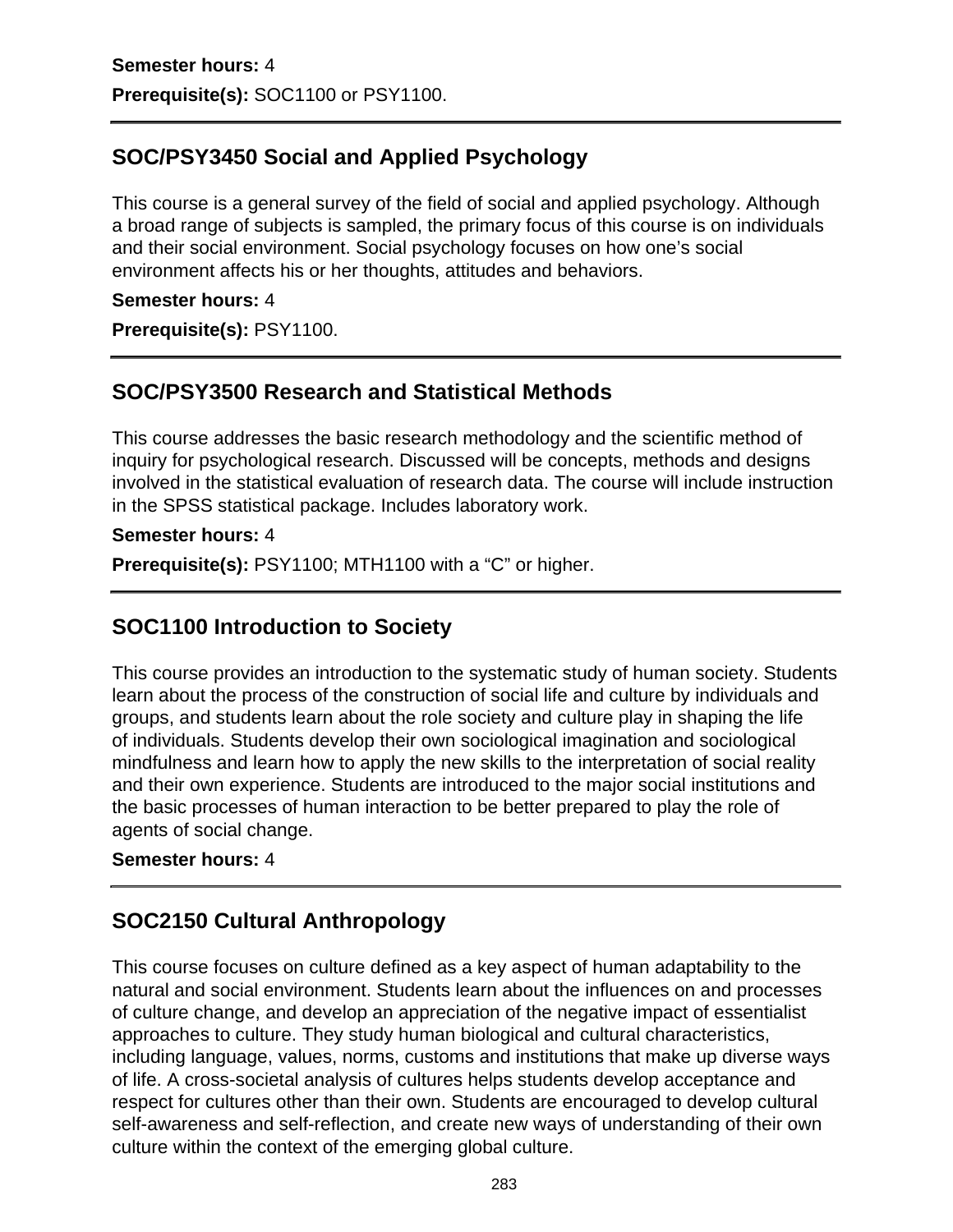### **SOC2200 Foundations of Sociological Inquiry**

This course introduces students to fundamental sociological concepts and selected classical theories. It helps students establish a foundation which enables them to understand, appreciate, and engage in sociological analysis. The most central questions to this course are, how are individual actions shaped by their relation to and position in the social structure, and how do individuals influence the social structure and contribute to societal change? Students develop an understanding of the symbiotic relationship between sociological theory and sociological research. They are empowered to apply course concepts to their own experience and encouraged to pose questions about various dimensions of social life.

**Semester hours:** 4

**Prerequisite(s):** SOC1100.

### **SOC2250 Social Inequalities**

All societies are characterized by the unequal distribution of income, wealth, mobility, power, prestige, etc. This course introduces students to various patterns of inequality, how they are formed and maintained, and how they influence the life of individuals and social groups. Students also learn about the efforts to reduce various dimensions of social inequalities.

#### **Semester hours:** 4

### **SOC2940/3940/4940 Community Internship**

Students are individually placed with community organizations and agencies where they work and acquire professional experience. The internship is recommended for students in their junior or senior year. The internship gives students an opportunity to learn the daily operation of community institutions and to develop skills they need to work in culturally diverse contexts. At the same time, students apply their sociological imagination and mindfulness developed in the classroom as well as their knowledge of sociological theories to the interpretation of the directly observed and experienced aspects of social life.

#### **Semester hours:** 2-4

**Prerequisite(s):** Consent of the instructor.

### **SOC3350 Race, Ethnicity, and Culture**

Why is it that even today discussions concerning ethnic diversity, race, color and the Constitutional promise and actual practice of equal opportunity continue to evoke uneasiness and personal discomfort? This is an interesting question since our cultural context and national identity are often admired as symbols of liberty. Whether we seek employment in education, business, or social services, we need to be aware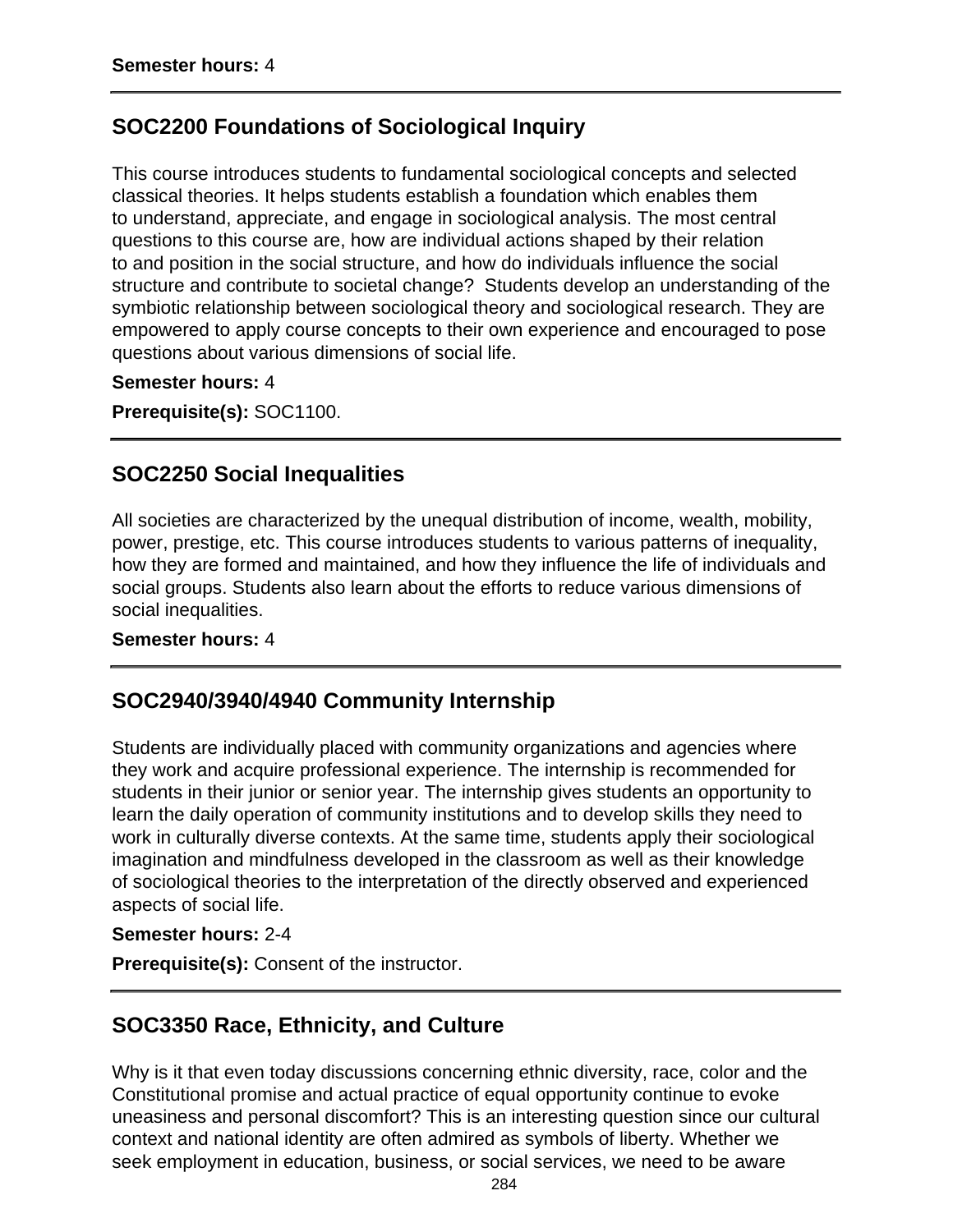of the factors that shape the unique experiences of diverse groups. To expand this awareness, the course analyzes how differences in ethnicity, skin color and other indicators of group membership impact vulnerability and opportunity for diverse groups. The legal and moral questions related to the responses by the mainstream population to racial and cultural minority groups, including the new immigrants are also examined. Stereotypes, prejudices, and discrimination of a wide range of social categories, and the role they play in shaping of the structures of power are also analyzed.

### **Semester hours:** 4

**Prerequisite(s):** SOC1100 or SOC2150.

## **SOC3480 Globalization and Social Change**

This course focuses on the trends in economic, political, social, and cultural globalization, hybridization, fragmentation, and on selected local/community phenomena related to those macro/global changes that occur in our times. Elements of world-systems theory and the theory of culture change, theories of social stratification, of the origin and perpetuation of inequalities in society and in the world, in combination with other current approaches to the explanation of human experience both on the macro and micro levels, will be explored. Questions related to ethics, human rights, individualization, consumerism, politics, and to growing awareness of the ambivalence of human experience will be debated.

### **Semester hours:** 4

**Prerequisite(s):** SOC1100 or PSC1500.

### **SOC3550 Politics of Intimate Relations**

This course applies a historical, comparative and global approach to the study of social and political forces that shape patterns of mate selection, dating, intimate relationships, power relations, conflicts and violence among members of intimate relationships, and of the dissolution of such relations with all its consequences. The issues related to parentchild dynamic and the problems that emerge in single- parent, multi-generational, transitional, same-sex or blended families are also taken into consideration. The issues of individual and population aging are contextualized by broader interpersonal, familial, social and political perspectives. The role of contemporary media representation of intimate relations and their challenges is included in the analysis.

### **Semester hours:** 4

**Prerequisite(s):** SOC1100 or PSC1500.

### **SOC3600/PSC3600/CRJ3605 Methods of Social Scientific Research**

This course provides an overview of the methods used to devise, design and perform social science research. Following a brief overview of the nature and philosophy of science, qualitative, quantitative, and mixed methods approaches are explored, as students generate their own social science research questions, and create appropriate research designs. The course also includes instruction in the SPSS statistical package.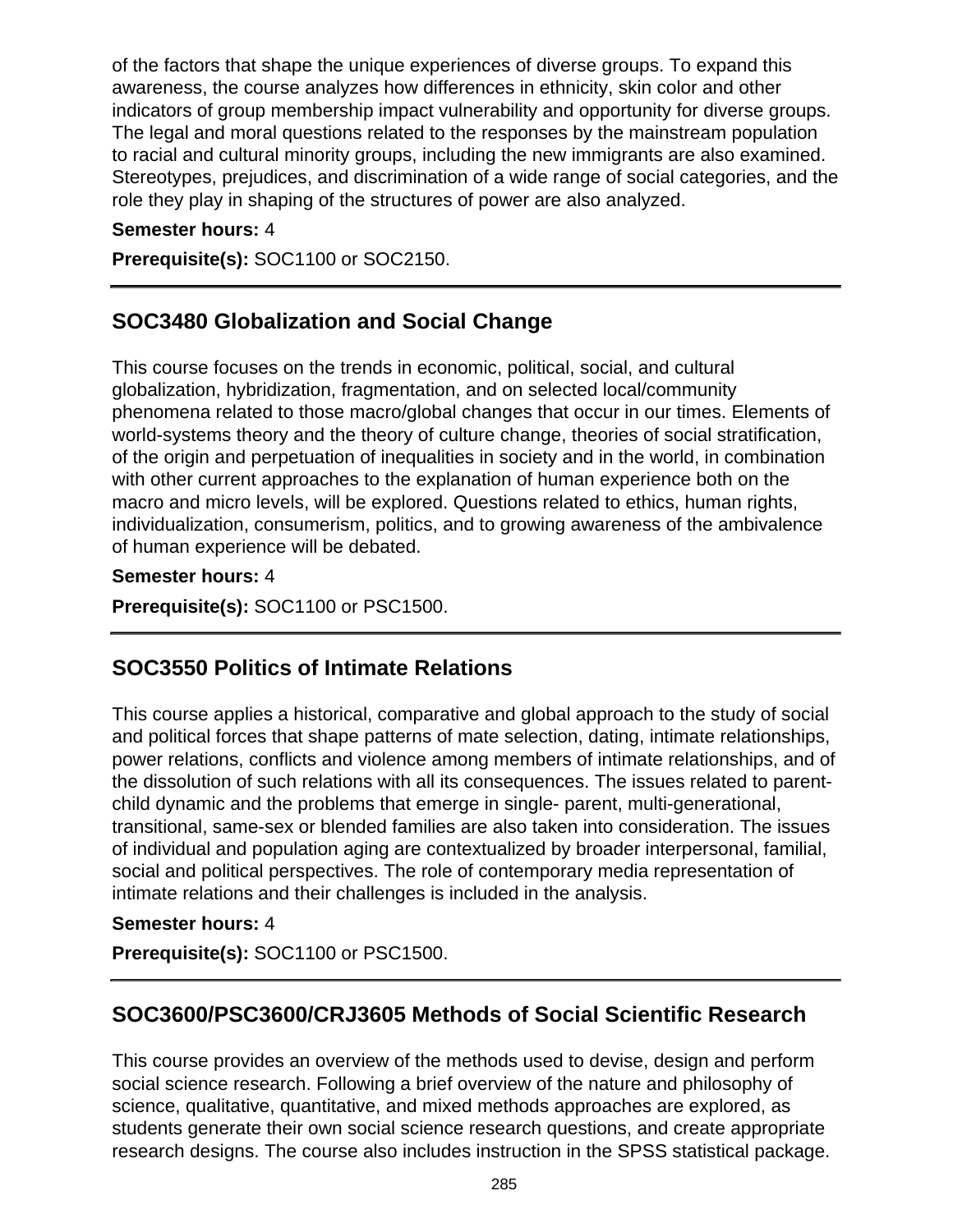**Semester hours:** 4 **Prerequisite(s):** SOC2200; CRJ1010; or PSC2200. **Highly Recommended:** MTH2320.

# **SOC4400 Senior Seminar in Sociological Theory and Practice**

The course is a continuation of the examination of prevailing sociological perspectives and their relation to researchable questions. Readings from contemporary and postmodern sociological theorists on selected topics build the foundations for students' individual research. Examples of the most recent conceptualizations of specific social and cultural issues broaden students' perspective of sociology as a discipline. Students design and conduct their own research project - collect data, analyze and interpret them and write the final paper.

**Semester hours:** 4

**Prerequisite(s):** SOC3600.

## **SPED2120 Characteristics and Identification of Disabilities and the Law**

The focus of this course will be on the defining characteristics of disability classifications in common use in the schools (learning disabilities, cognitive issues, such as intellectual disabilities and traumatic brain injury, autism, emotional disorders, and physical disabilities/other health impaired), including discussion of subtypes within disability groupings that have been suggested by research, educational, or clinical practice. Definition of exceptionality and incidence rates and how they vary by state or urban/ suburban/rural area will be considered. Moreover, candidates will be introduced to teaching interventions relevant to student needs in each area; these methods of instruction are for cross-categorical special education environments. Historical perspective will be given regarding major national education laws, including IDEA and the most recent reauthorization. Discussion will center on how these laws have been interpreted and how this impacts the service provision in the schools, both for students who receive accommodations (504 Plans) and for those who receive services from a variety of school professionals. The special education referral process will be studied, delineating how and when either a 504 Plan or an Individual Education Plan might be established. Also, state-level legislation that has influenced identification and placement will also be discussed. Ethical and legal issues related to issues such as confidentiality or the reporting of suspected abuse will also be considered. Includes 15 hours of observation centering on the legal aspects of the special education process.

### **Semester hours:** 4

**Prerequisite(s):** Passing an FBI National Fingerprinting Screening that encompasses passing a criminal background/sex offender check; passing a TB test; and successfully completing at least 24 semester hours.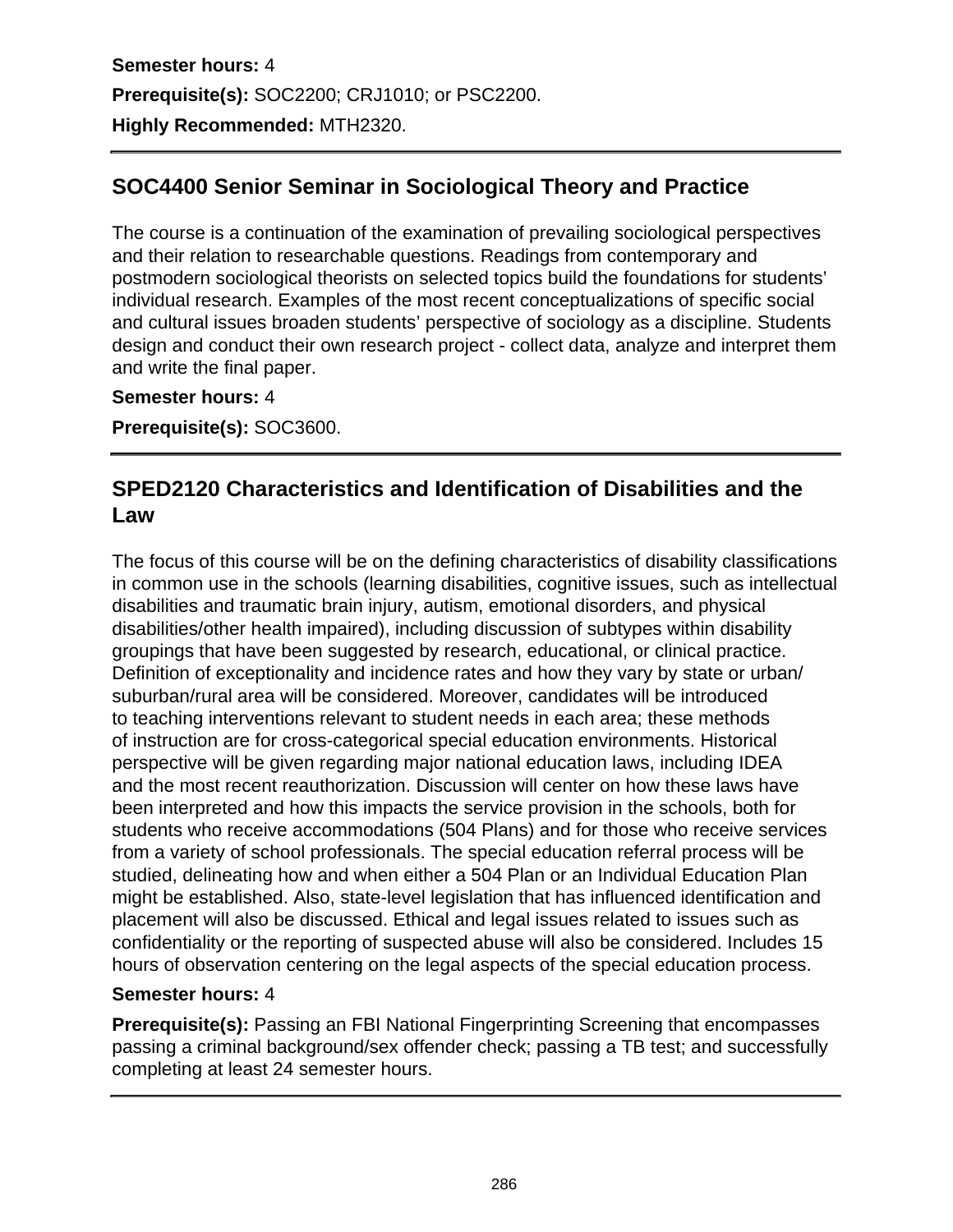# **SPED3355 Educational Research in Special Education through a Cognitive Development Lens**

Candidates will be introduced to educational research paradigms, including basic qualitative and quantitative methodology and how primary research should be evaluated. The purpose of quantitative statistics and single subject design will be included. Candidates will generate a survey of the literature in some area related to cognitive development or motivational theory as it relates to special education. To facilitate the candidates' ability to distinguish between difference or delays for students in special education, an overview of typical cognitive development for the K-12 years will be undertaken. Additionally, contrasts will be drawn between the impact on various types of cognitive processing strengths and weaknesses, such as auditory or other sensory processing, memory, concept formation, and problem solving. Discussion will focus on how these issues might impact students with learning disabilities, behavior disorders, intellectual disability, and acquired disorders (traumatic brain injury). Research examples will be utilized. Topics that will be highlighted include those related to self-determination, self-evaluation, time management, and self-advocacy, particularly for the middle and high school years. One objective of the course will be how to use research to support the candidate's use of evidence-based practices, which will be a focus in ISBE ed-TPA student teaching requirement. Includes a minimum of 16 hours additional laboratory time of observation and analysis of data gathered while working with children, focusing on typical cognitive development and the differential impact of cognitive disorders above.

### **Semester hours:** 4

**Prerequisite(s):** Passing an FBI National Fingerprinting Screening that encompasses passing a criminal background/sex offender check; passing a TB test; and SPED2120 or concurrent registration.

# **SPED3510 Diversity Studies for Teaching ELLs and Students with Disabilities/EDU 3510 Cross Cultural Studies for Teaching ELLs**

(Encompasses course content of EDU3100 and SPED3500) This course focuses on how language, culture/ethnicity, socioeconomic level, gender, perceived disability, and cultural awareness impact the teaching and learning of diverse children. An additional focus will be on how various social institutions, particularly the school and family, may define roles and issues of diversity and disability and how this may impact collaboration and communication in regular, ESL/Bilingual, and special education. Research related to over- and under-representation, including potential bias in assessment and identification, will be studied. Finally, the teaching of appropriate strategies to support a diverse population will be addressed. Includes 20 hours of clinical experience in the form of a laboratory attached to the course.

#### **Semester hours:** 4

**Prerequisite(s):** Passing an FBI National Fingerprinting Screening that encompasses passing a criminal background/sex offender check; passing a TB test; and SPED2120 or concurrent registration.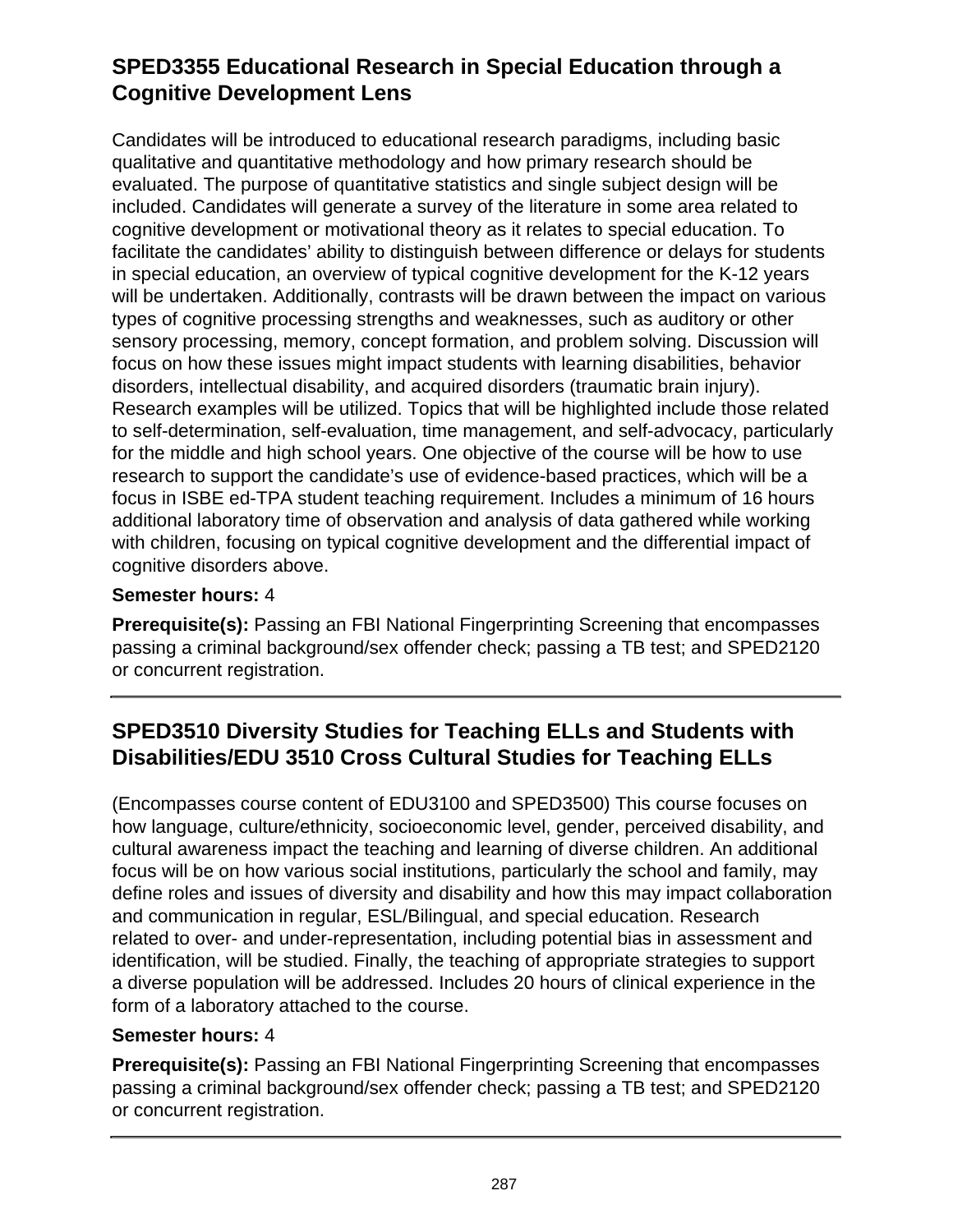# **SPED3560 Reading Methods: Differentiated and Direct Instruction**

The course includes an introduction to methods for teaching early literacy skills to primary grade readers, including emergent literacy, the development of the alphabetic principle, concepts about print letter-sound patterns, comprehension of connected text, vocabulary, fluency and writing. Teacher candidates will learn classroom-based assessments to evaluate student learning in these areas, including such things as concepts of print interviews, running records, miscue analysis, informal reading inventories, fluency checks, oral retelling rubrics and rubrics to assess strategy use. Many approaches to teaching reading are examined, including basal, literature- based, individualized, reading workshop, guided reading, and language experience. Teacher candidates will learn how to develop a community of learners in a classroom where the teacher interacts with the children while differentiating instruction in the regular education classroom, particularly for students of diverse backgrounds, including students with disabilities. Within this framework, candidates will study interventions that focus on students who will benefit from highly structured, explicit instruction in reading, writing, mathematics and other content areas. Interventions, methods and programs for small groups and individualized instruction will be evaluated. Common application in Response to Intervention plans will also be discussed. Systems that may be investigated include, but are not limited to, Multi-sensory Instruction, Direct Instruction and explicit instruction. Includes 14 hours (minimum) of school laboratory time utilizing direct instruction programs with students.

### **Semester hours:** 4

**Prerequisite(s):** Acceptance into the School of Education and special education major, including passing the Basic Skills Test/TAP/SAT/ACT; maintaining a GPA of 3.0; passing an FBI National Fingerprinting Screening that encompasses passing a criminal background/sex offender check; passing a TB test; SPED2120.

## **SPED3610 Oral Language Development for Special Education and English Language Learners/EDU3610 Linguistics for Teaching English Language Learners**

(Encompasses course content of EDU3150) This course covers the nature and functions of language: phonology, morphology, syntax, semantics and pragmatics as well as the analysis and application of linguistic theory. It also contrasts theories and processes related to second language acquisition with typical monolingual oral and nonverbal development of the K–21 period. This, in turn, will be distinguished from atypical development. Informal assessment, teaching techniques and accommodations, will be an additional focus. Specific focus will be given to communication intervention for some children, such as those using ESL, sign language, or alternative and augmentative communication. Includes 20 hours of clinical experience laboratory for special education majors and those who use this course for an ESL/Bilingual Endorsement, including informal assessment and exposure to software technology in common use in the schools.

#### **Semester hours:** 4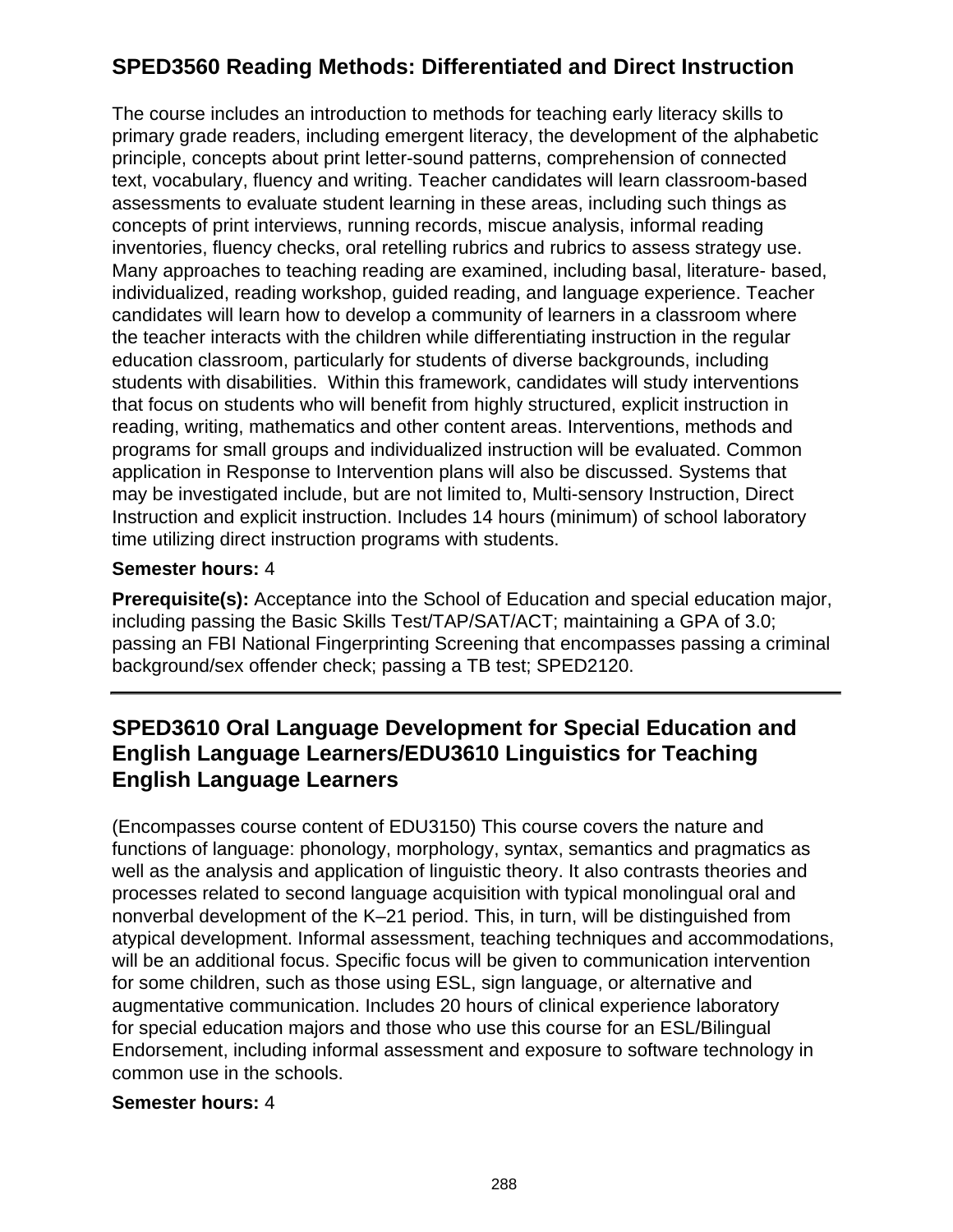**Prerequisite(s):** Passing an FBI National Fingerprinting Screening that encompasses passing a criminal background/sex offender check; passing a TB test; EDU1030; SPED2120; and passage of the ISBE TAP/Basic Skills Test.

# **SPED3620 Language Development and Diversity**

This course will provide a foundation in typical language development; while the first six years of life will be surveyed, the focus will be on language development in the school-aged years (including high school). This study will then be applied to advancing an understanding of how this developmental process intersects with linguistic diversity often noted in English Language Learners and students with disabilities. In addition to topics related to language acquisition, other aspects of diversity that may impact students' engagement in the classroom will be studied, such as culture/ ethnicity (beyond linguistics per se and including cultures' belief structures regarding disability and parental roles in education), socio-economic level (class), religion and gender. There will be recursive discussion regarding the impact of all issues on English Language Learners and students with disabilities and how this may impact the classroom and school community.

#### **Semester hours:** 4

**Prerequisite(s):** SPED2120 and ENG1030 or consent of the instructor; and passage of the ISBE TAP/Basic Skills Test.

# **SPED3750 Prosocial Skills and Challenging Behaviors**

Initial focus will be on developing prosocial behavior, thereby facilitating involvement in the least restrictive environment, and how intervention may be adjusted based on needs of students with varying disabilities. Both school-wide and classroom-wide strategies will be discussed. Therefore, programs in common use in the schools, such as PBIS, and how they relate to Response to Intervention will be studied. Subsequent focus will be on behavioral interventions for more challenging behaviors and how issues may change from the elementary to high school years. Environmental modifications, techniques of non-aversive behavioral control and methods to maintain attention, and effective reinforcement techniques will be taught. Techniques such as problem solving, crisis prevention, and conflict resolution, also potentially used to develop prosocial behavior, will be extending in this class to deal with more significant behavior problems, including issues such as self-stimulation and self-abuse. Issues related to the law and the range of service provision outside the school, such as residential placements, will be discussed in relation to challenging behaviors and how the schools collaborate with external professional groups. Candidates will gain applied knowledge and practice creating functional behavior assessments plans.

#### **Semester hours:** 4

**Prerequisite(s):** Passing an FBI National Fingerprinting Screening that encompasses passing a criminal background/sex offender check; passing a TB test; and SPED2120.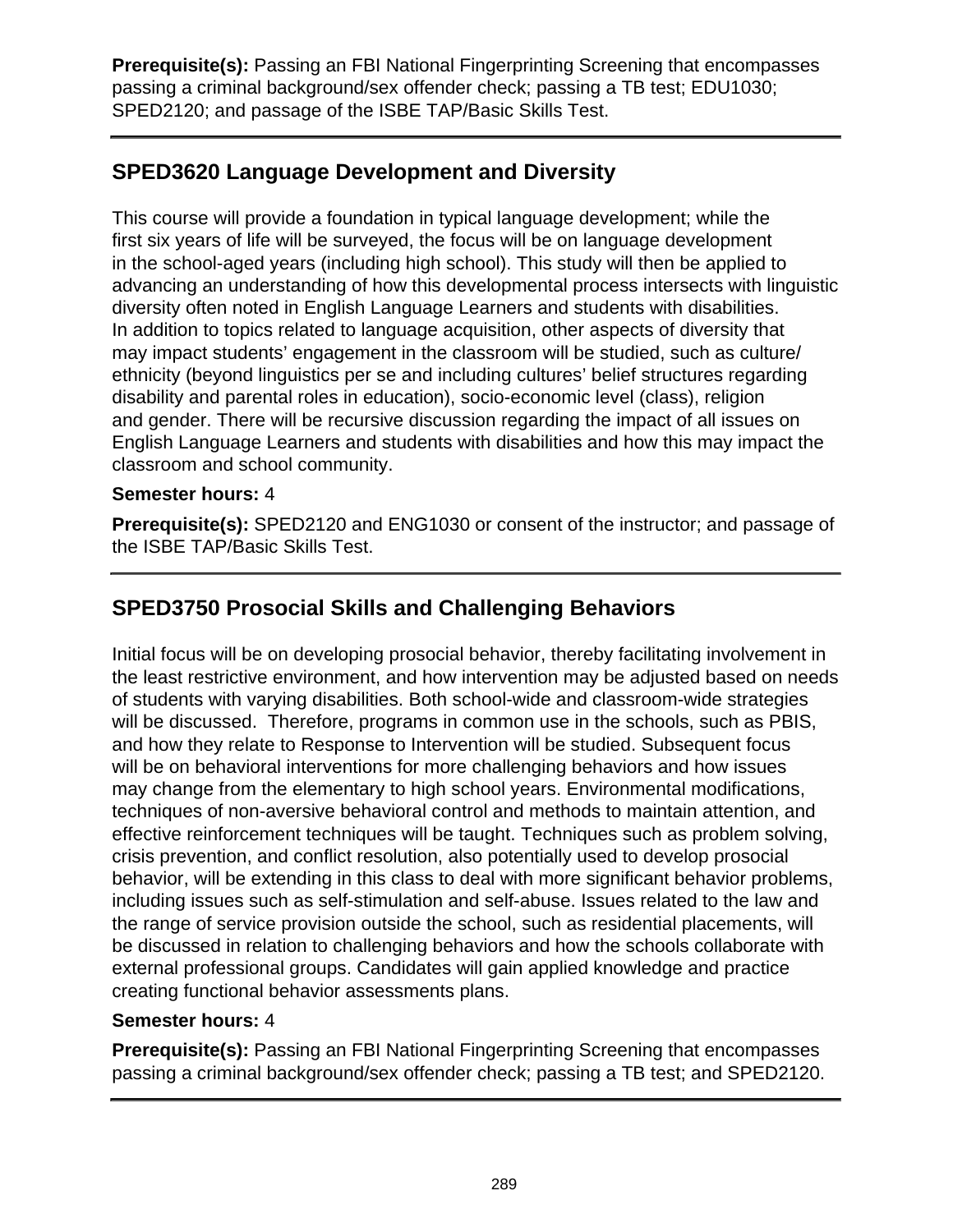## **SPED3815 Strategies and Assistive Technology for Students with Low Incidence Disabilities**

This course will focus on intervention techniques, adaptations and assistive technology for students with more significant disabilities (e.g., the PECS system Boardmaker), including intellectual disability, traumatic brain injury, orthopedic impairments, more significant autism and other health impaired. Typical and atypical motor development will be addressed. Functional adaptation of curriculum will be stressed, as well as resources available in the community and transition needs for this population. Study will span the needs of students in relation to life skills, recreation/leisure, community, and career/vocational issues and the development of goals and interventions to meet those needs. Specific life skills addressed will include toileting, eating, dressing, grooming, mobility, positioning, and transfers. Includes a minimum of 16 hours additional laboratory time of school observation.

#### **Semester hours:** 4

**Prerequisite(s):** Passing an FBI National Fingerprinting Screening that encompasses passing a criminal background/sex offender check; passing a TB test; and SPED2120 or concurrent registration.

## **SPED3820 Psychological Assessment of Students with Disabilities**

This course focuses on the assessment of language, development, academic performance, psychosocial behavior and vocational skills for the P–12 grades and how it is used to identify, place and monitor students with disabilities. Moreover, issues related to second language acquisition, cognitive development (e.g., memory, speed of processing), modification and adaptations will be addressed. Case studies will be used to understand the process of differential diagnosis, assessment of the learning environment (including curriculum-based assessment and portfolio assessment), and planning for instruction. Oral and written dissemination of results will be included. State and local language and learning assessment tools will be examined. Research will focus on the strengths and limitations of formal and informal testing and how this impacts response to intervention and service provision for students with disabilities. Includes 20 hours of laboratory assessment and clinical experience.

#### **Semester hours:** 4

**Prerequisite(s):** Acceptance into the School of Education; passage of the Basic Skills Test; special education major or consent of the instructor; GPA of 3.0; passing an FBI National Fingerprinting Screening that encompasses passing a criminal background/sex offender check; passing a TB test; and SPED2120 or concurrent registration.

# **SPED4200 Introduction to Lifespan Work with People with Autism Spectrum Disorders**

Participants will develop an understanding of the characteristics of students and adults with autism spectrum disorders (ASD). A brief history of autism, and related disorders, will precede current research on the etiology and psychological theories of ASD's causality. Participants will gain an understanding of the systems and institutions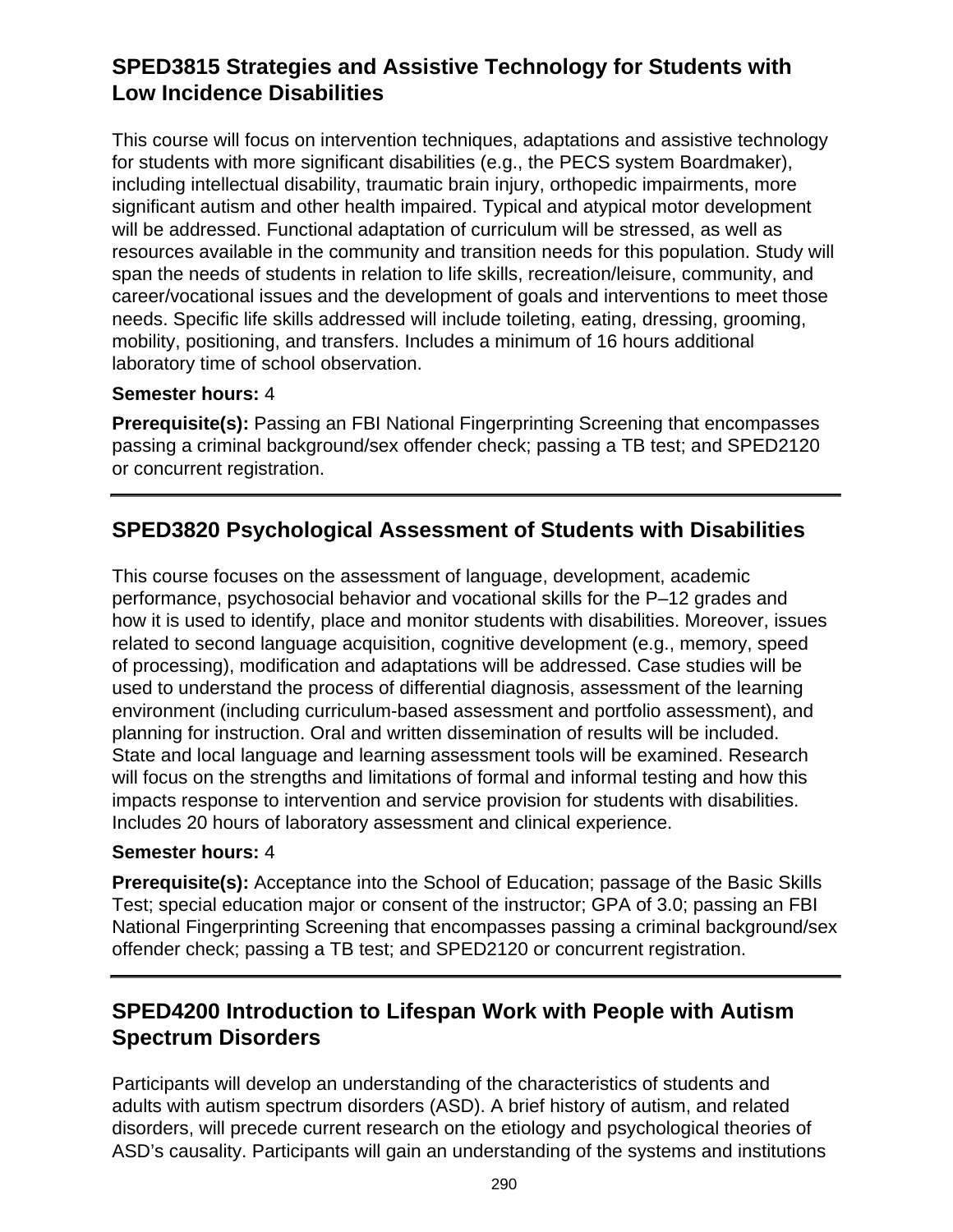involved in the diagnosis, treatment and case management of students and adults with autism spectrum disorders as well as identify the use of broad evidence-based education and treatment methods. Emphasis will be placed on early identification of autism and treatment of school-aged children through transition and into adulthood. The topics of child-centered inclusive education and ongoing family-centered support systems in home, school and community settings will also be discussed. This course will provide a thorough grounding in the characteristics of autism spectrum disorder and introduce the learner to best practices in serving persons experiencing ASD. Eligible for graduate credit.

### **Semester hours:** 4

**Prerequisite(s):** Passing an FBI National Fingerprinting Screening that encompasses passing a criminal background/sex offender check; passing a TB test and SPED2120 or concurrent registration.

### **SPED4300 Advocacy of and Models for Vocational, Social/Leisure, and Residential Needs of People with Disabilities**

Service models that cover the range of support services needed by people with disabilities will be investigated, including vocational, social/leisure, residential and case management spheres. In addition to providing evaluation of intervention techniques such as job-coaching, sheltered employment, group and independent living options, and the importance of integrated opportunities for social/leisure activities, the course will provide historical context for service provision and require candidates to evaluate where the field should expand in relation to advocacy activities for people with disabilities. Eligible for graduate credit.

### **Semester hours:** 4

**Prerequisite(s):** Passing an FBI National Fingerprinting Screening that encompasses passing a criminal background/sex offender check; passing a TB test and SPED2120 or concurrent registration.

# **SPED4400 Internship in Vocational, Social/Leisure, and/or Residential Agencies Serving People with Disabilities**

Students will engage in two eight-week placements in two different life areas: vocational, social/leisure, or residential to gain a broad exposure to the types of support service offered to adults with disabilities. With permission of the chair, a placement in an agency devoted to advocacy or political lobbying for people with disabilities is another viable option. This internship will be accompanied by a two-semester hour seminar to both provide support and to expose all candidates in the course to the variety of employment opportunities.

#### **Semester hours:** 4

**Prerequisite(s):** All major courses (can be concurrent registration). Passing an FBI National Fingerprinting Screening that encompasses passing a criminal background/ sex offender check; passing a TB test; SPED2120 or concurrent registration; and SPED4300 (can be concurrent).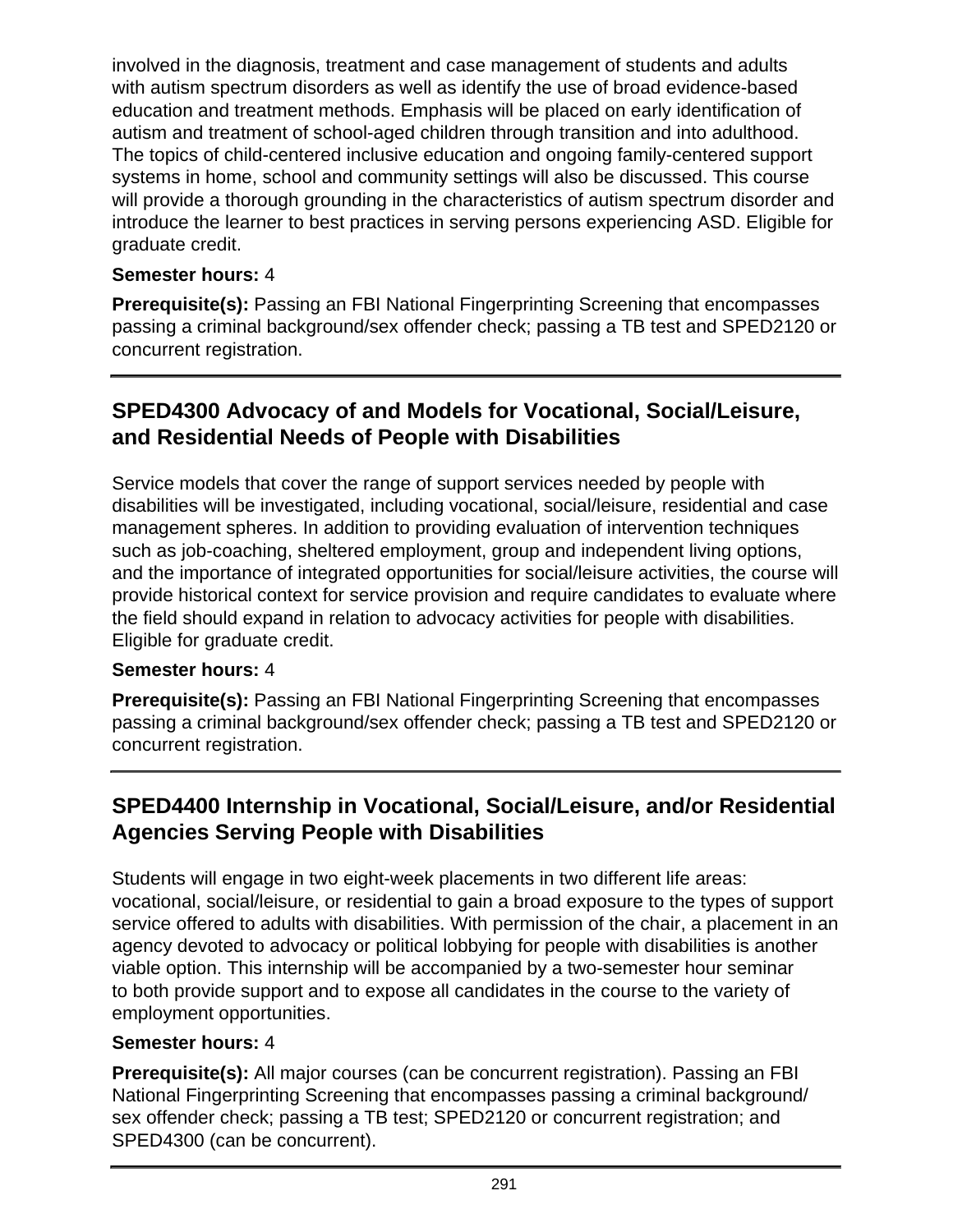## **SPED4500 Mathematics and Science Methods for Students with Disabilities**

The development of mathematical and science knowledge and reasoning will be studied in conjunction with disorders of these domains. Candidates will learn to assess and remediate weaknesses in both physical, biological and social sciences and mathematics, including the use of manipulatives and software technology. Strategy instruction as applied to the sciences will be a focus for middle and high school levels, as well as common accommodations. The development of lesson plans to deal with difficulties that may be encountered in topics, such as estimation, mental mathematics, measurement, algebra, geometry, patterns and problem solving in mathematics; the inquiry process, experimentation, and safety in science; and integration and interrelatedness of areas within the social sciences will be covered. For all domains, the importance of utilizing authentic activities that take into account issues of diversity and facilitate the student integrating academic skills to the spheres of family, community, vocation and recreation will be stressed. Includes a minimum of 16 hours laboratory time for embedded (some experiences may be outside of class time periods) clinical experience at the elementary and middle/high school levels, focusing on collaboration in mathematics and sciences.

#### **Semester hours:** 4

**Prerequisite(s):** Acceptance into the School of Education including passing the TAP and a special education major; maintaining a GPA of 3.0; passing an FBI National Fingerprinting Screening that encompasses passing a criminal background/sex offender check; passing a TB test; and SPED2120 or concurrent registration.

### **SPED4550 Reading Disabilities Theory and Interventions**

The focus of this course will be on the theoretical models of reading development and disorders and how these theories have impacted the definition of the causes, diagnosis and treatment of reading disorders. Normal development of pre-reading and reading skills will be contrasted with atypical development. Research regarding how reading achievement relates to decoding and phonological awareness; word recognition; vocabulary; comprehension; fluency; self- monitoring; and instruction/service provision (individual, small group, and whole-class programs) will be studied, with practice of intervention techniques. For the middle and high school years, techniques effective for various domain areas will be stressed, as well as how accommodations in relation to reading can be integrated into the student's curriculum. In addition, the course will include further training on the standardized tests and software technology interventions specific to reading, as well as the performance of informal measures such as running records and informal reading inventories, with a focus on error analysis, interpretation, and communication of results to students, families and colleagues. Includes additional laboratory time of a minimum of 20 hours of work with students in addition to semester hours.

#### **Semester hours:** 4

**Prerequisite(s):** Acceptance into the School of Education, including passing the Basic Skills Test/TAP; maintaining a GPA of 3.0; passing an FBI National Fingerprinting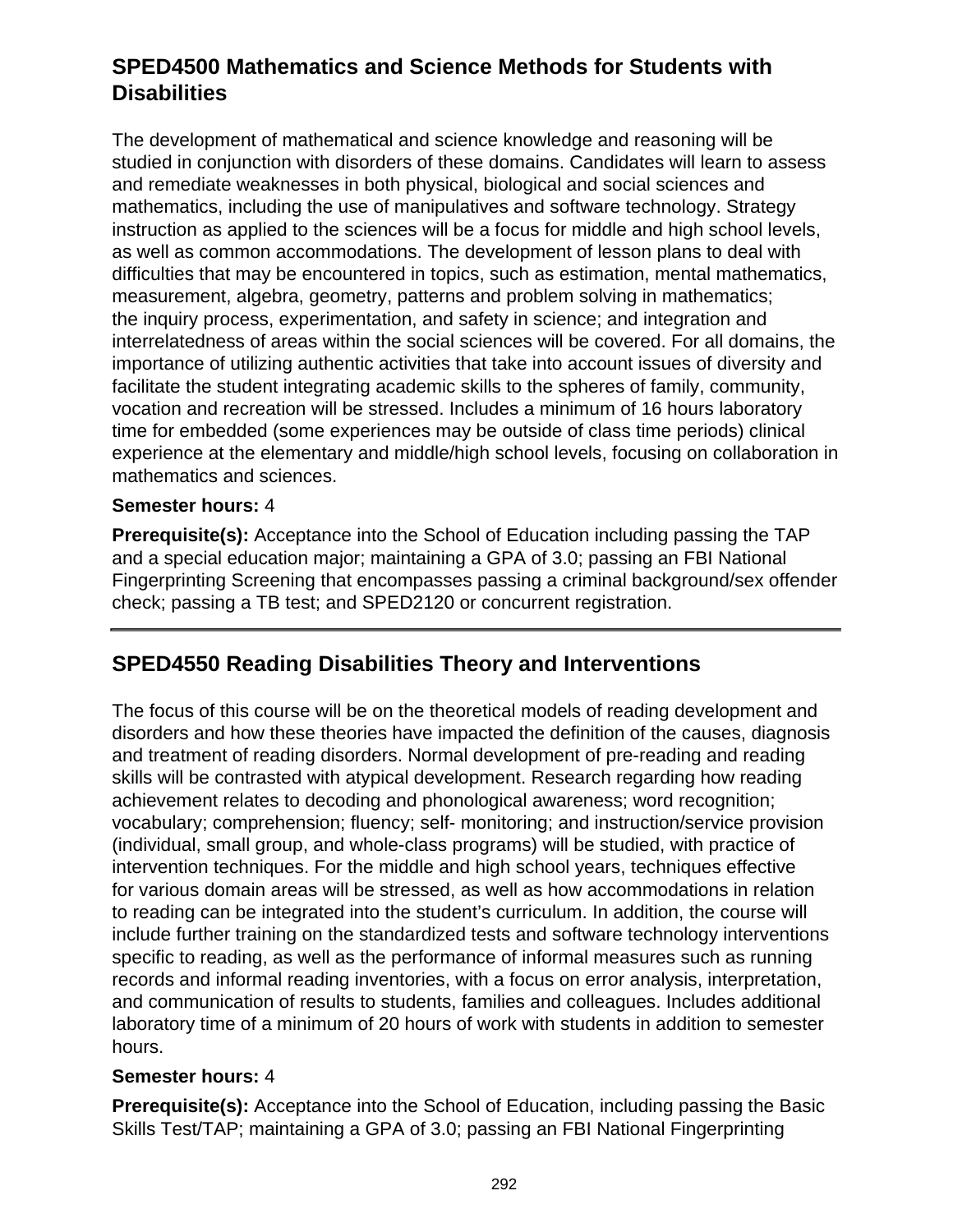Screening that encompasses passing a criminal background/sex offender check; passing a TB test; EDU3365; and SPED2120.

# **SPED4610 Written Language Development and Disorders**

This course will study theories and research regarding the development and disorders of written language, including handwriting, spelling and written discourse, from emergent literacy to strategies for research and essay forms used more extensively in middle/high school. The range of impact, dependent on disability, will be investigated, both in regard to academic, social and vocational pursuits. Formal and informal assessments to elicit and analyze written language samples will be learned and practiced, as well as lesson plans using remedial techniques and software technology commonly in use for varying disabilities, ranging from learning disabilities to physical disorders impacting the physical act of writing. Includes a minimum of 15 hours working with students at both the elementary and middle/high school levels. Includes a one-hour lab in addition to semester hours.

#### **Semester hours:** 4

**Prerequisite(s):** Acceptance into the School of Education, including passing the Basic Skills Test/TAP; maintaining a GPA of 3.0; passing an FBI National Fingerprinting Screening that encompasses passing a criminal background/sex offender check; passing a TB test; SPED2120; and EDU3365.

# **SPED4620 Collaboration Models for Inclusion**

Intervention theories and models for the preschool to postsecondary years will be investigated, ranging from individual to small group to inclusion classroom settings. An overview of how remedial efforts in oral language, reading, writing, mathematics, nonverbal and social issues might interrelate will be delineated. Current trends in service provision will be explored, such as response to intervention models. The role of the special educator as a facilitator for differentiating curriculum and providing accommodations in the regular education classroom will be highlighted, as well as coplanning and co-teaching models. Moreover, transition services and how they might be impacted by differing needs dependent upon disability will be an additional focus. Local and state resources that pertain to issues of employment, sexuality, independent living and learning, and social participation in leisure activities will be explored, particularly for the middle and high school student. Special educators' varying roles, from addressing family concerns and advocacy to supervision of para-educators, will be discussed. Candidates will be exposed to professional organizations in the field and will develop a professional development plan and a personal philosophy of special education. The necessity for consultation, collaboration and flexibility of services will permeate all discussion of theory and models. Includes a minimum of 15 hours of observation and work related to course topics.

### **Semester hours:** 4

**Prerequisite(s):** Passing an FBI National Fingerprinting Screening that encompasses passing a criminal background/sex offender check; passing a TB test; and SPED2120 or concurrent registration.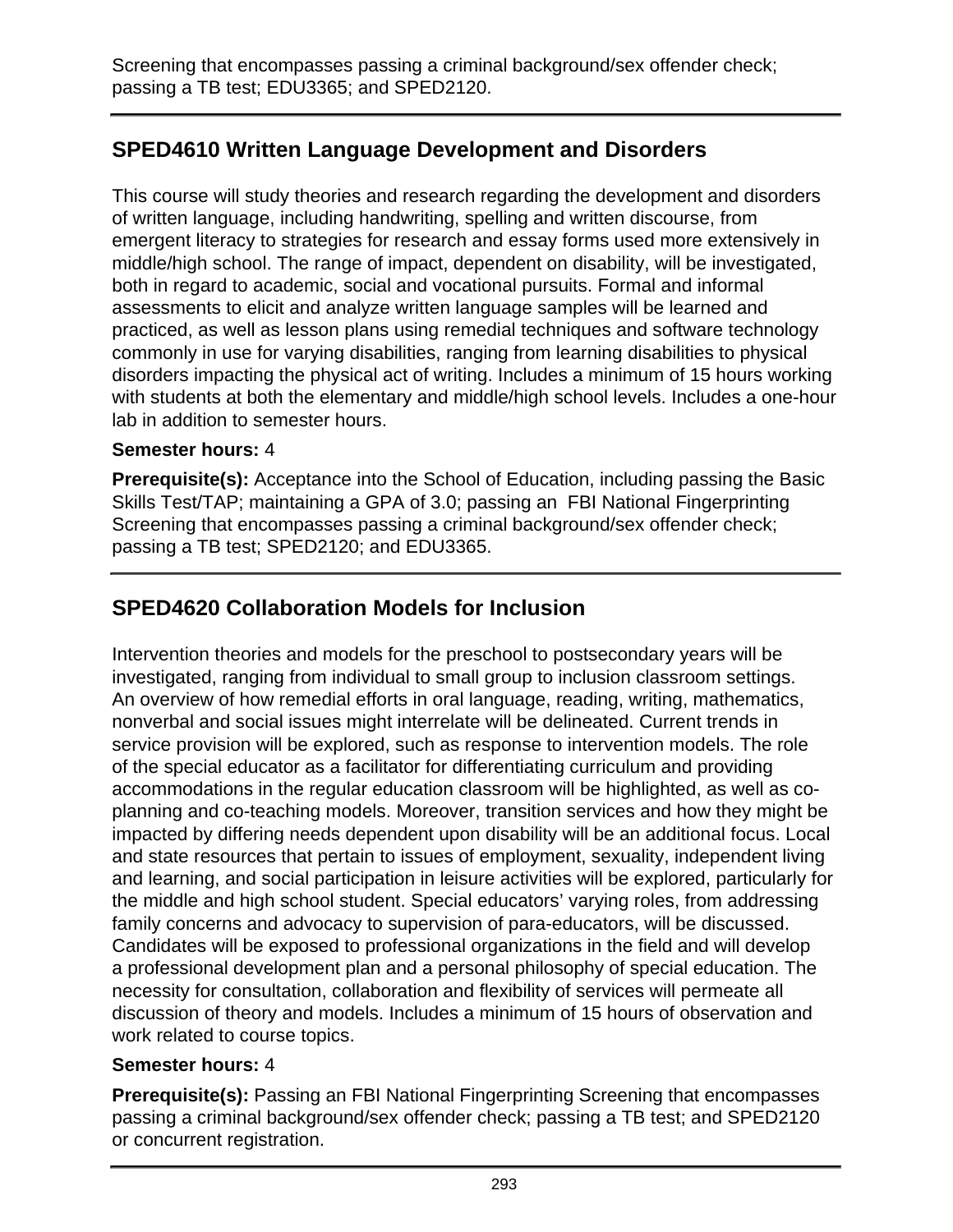# **SPED4750 Student Teaching in Special Education**

The student-teaching experience involves placement in a special education setting under the supervision of a certified teacher. Placements will encompass the K–21 age range, experiencing two separate placements, and including a range of level of disability. Candidates will capitalize on skills learned in earlier courses to conduct formal, informal and functional assessments. Based on this information, they will generate and implement lesson plans, establishing an effective learning climate for their students. Additionally, candidates must demonstrate the ability to collaborate with colleagues, para-educators (candidates should expect a supervisory role as well), other professionals within the school and community, and families to meet students' academic, social and life skill needs. In short, the candidate will learn to fill all roles and major functions expected of the special educator, with the benefit of supervision.

### **Semester hours:** 13

**Prerequisite(s):** Admission to the School of Education; a 3.0 or better GPA in special education courses; officially reported passing score on the pertinent Illinois certification tests (Basic Skills/TAP); Assessment of Professional Teaching K–12; Learning Behavior Specialist I (content area); Special Education General Curriculum Test (content area); and all special education coursework for the major.

# **SPED4760 Seminar for Student Teaching in Special Education**

The special education student-teaching seminar will guide the teacher candidate through her or his student-teaching experience by facilitating work and discussions on competencies related to becoming a successful special educator. As part of this work, the teacher candidate will complete both the edTPA and an electronic professional portfolio structured around the Illinois Professional Teaching Standards and the Council on Exceptional Children (CEC) standards. Seminar topics will cover best practices in instructional decision making, analysis of student learning via formative and summative assessments, self-evaluation of teaching practices through the use of action research, supporting diverse learners through a positive, prosocial learning environment, professional and legal obligations as a special educator, fostering positive parent and community relationships, seeking and obtaining a teaching position, managing the first year as a professional special educator, and becoming a teacher leader in the first year of teaching and beyond. In particular, the seminar will provide candidates with support in completing their edTPA and comparative case study projects that will be incorporated into their portfolio in Livetext, with a focus on how to conduct effectively action research in the candidate's own classroom, developing culturally responsive collaboration and co-teaching skills, professional ethics, and professional development plans for lifelong learning. Includes support for ISBE TPA.

### **Semester hours:** 2

**Prerequisite(s):** Admission to the School of Education; a 3.0 or better GPA in special education courses; officially reported passing score on the pertinent Illinois certification tests (Basic Skills/TAP); Assessment of Professional Teaching K--–12; Learning Behavior Specialist I (content area); Special Education General Curriculum Test (content area); all special education coursework for the major; concurrent enrollment in SPED4750.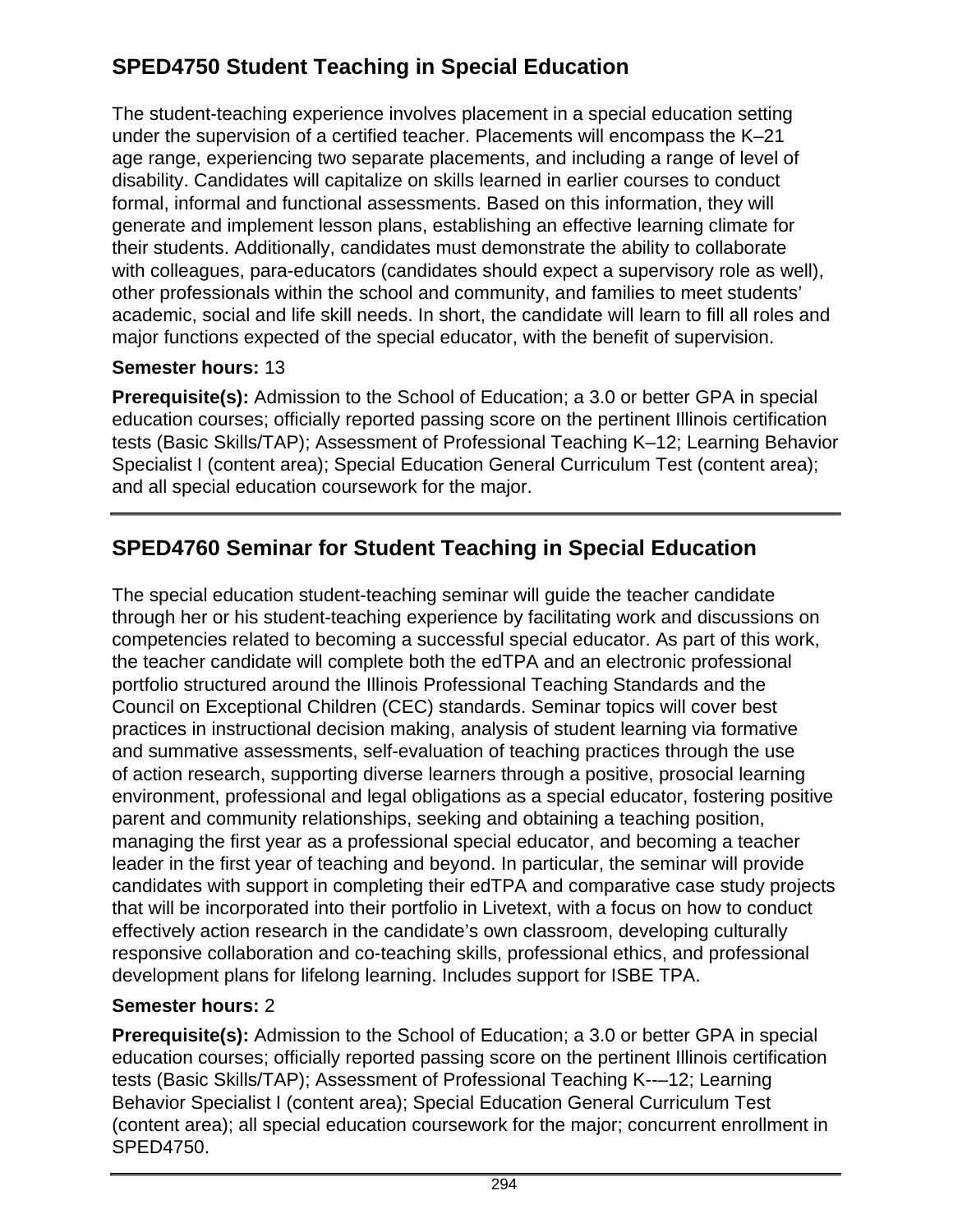# **SPED4770 Student Teaching in Special and Elementary Education**

The student-teaching experience involves placements in both elementary and special education settings under the supervision of a certified teacher. Placements will encompass the K–21 age range, affording candidates with experience in a range of ages. Candidates will capitalize on skills learned in earlier courses to conduct formal, informal, and functional assessments. Based on this information, they will generate and implement lesson plans, establishing an effective learning climate for their students. Additionally, candidates must demonstrate the ability to collaborate with colleagues, para-educators (candidates should expect a supervisory role as well), other professionals within the school and community, and families to meet students' academic, social and life skill needs. In short, the candidate will learn to fill all roles and major functions expected of the elementary and special educator, with the benefit of supervision. Additionally, this will assure maximum exposure during the candidates' field experiences to both elementary classrooms and the range/severity/age levels of all disabilities covered by the LBS I certification. It should be noted that the student teaching process for both Elementary and Special Education certification extends beyond the duration required for either of the certifications individually. Candidates should anticipate that the field experience will go beyond the published dates for the semester in which they engage in the experience and that this extended experience may result in the graduate date also being extended.

#### **Semester hours:** 13

**Prerequisite(s):** Admission to the School of Education; a 2.75 GPA in elementary education courses; 3.0 or better GPA in special education courses; officially reported passing score on the pertinent Illinois certification tests (Basic Skills; Assessment of Professional Teaching K-12; Elementary/Middle Grades Content Test; Learning Behavior Specialist I; and Special Education Curriculum Test ); all elementary and special education coursework for the majors; FBI fingerprints check; National Sex Offender list check; TB test; and passing grade on ISBE Child Abuse Reporting regulations; concurrent enrollment in SPED4780.

## **SPED4780 Student Teaching in Special and Elementary Education Student Teaching Seminar**

The special and elementary education student-teaching seminar will guide the teacher candidate through his or her student teaching experience by facilitating work and discussions on competencies related to becoming a successful special and elementary educator. As part of this work, the teacher candidate will complete both the edTPA and an electronic professional portfolio structured around the Illinois Professional Teaching Standards, the Council on Exceptional Children (CEC), and EMAG standards. Seminar topics will cover best practices in instructional decision making, analysis of student learning via formative and summative assessments, self-evaluation of teaching practices through the use of action research, supporting diverse learners through a positive, prosocial learning environment, professional and legal obligations as a regular and special educator, fostering positive parent and community relationships, seeking and obtaining a teaching position, managing the first year as a professional educator, and becoming a teacher leader in the first year of teaching and beyond. In particular, the seminar will provide candidates with support in completing their edTPA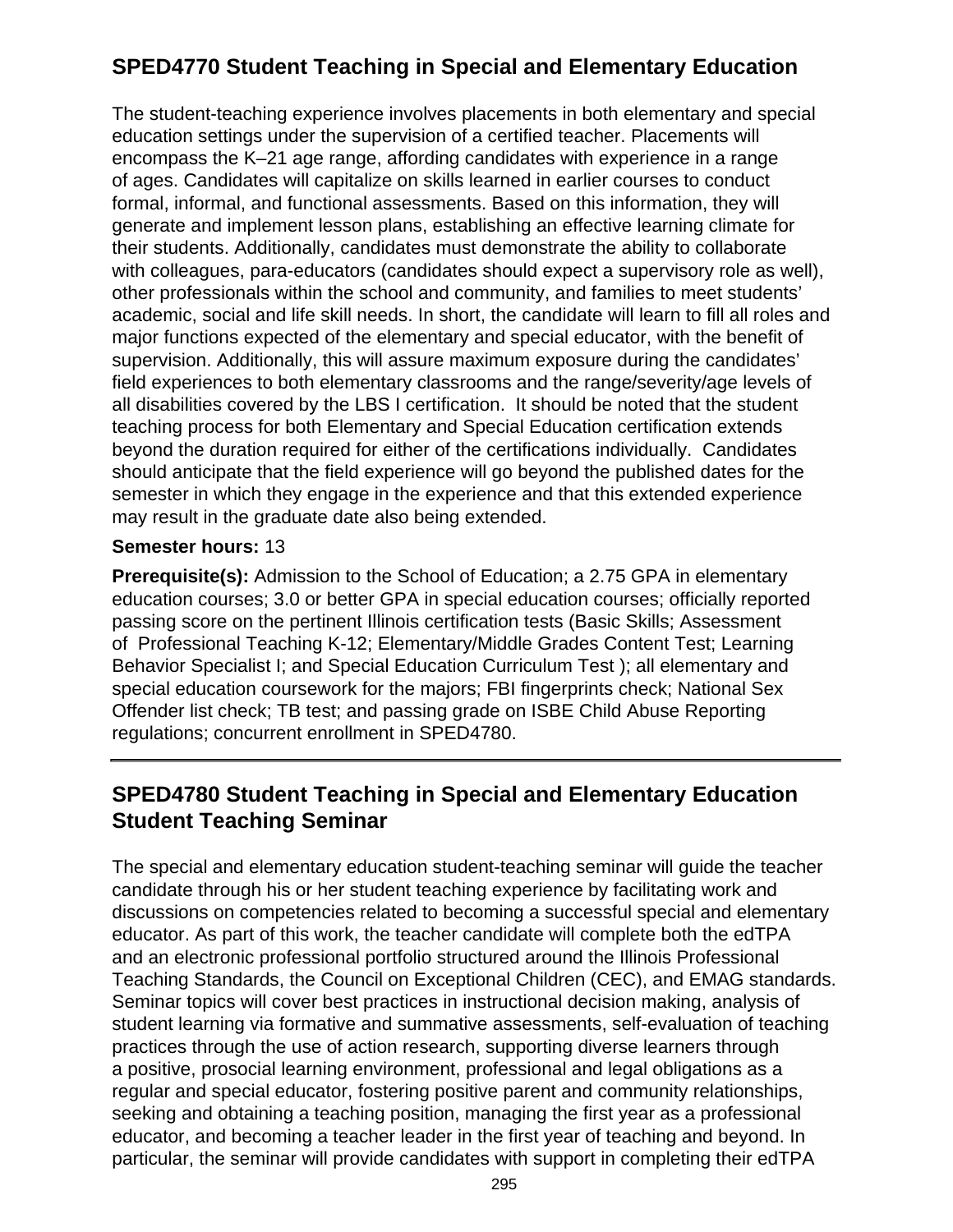and comparative case study projects that will be incorporated into their portfolio in Livetext, with a focus on how to conduct effectively action research in the candidate's own classroom, developing culturally responsive collaboration and co-teaching skills, professional ethics, and professional development plans for lifelong learning. Includes support for ISBE TPA.

### **Semester hours:** 2

**Prerequisite(s):** Admission to the School of Education; a 3.0 or better GPA in special education courses; officially reported passing score on the pertinent Illinois certification tests (Basic Skills/TAP); Assessment of Professional Teaching K–12; Learning Behavior Specialist I (content area); and Special Education General Curriculum Test (content area); all special education coursework for the major; concurrent enrollment in SPED4770.

# **SPN1120 Elementary Spanish I**

Please note that SPN1120 and 1220, the elementary level courses, are designed for students who have no or very little experience with the Spanish language. The fundamentals of Spanish grammar will be taught with an emphasis on the active use of the language. Students will begin to develop their Spanish vocabularies and to read simple Spanish texts as well as learn cultural components of various Spanish-speaking countries.

### **Semester hours:** 4

# **SPN1220 Elementary Spanish II**

Please note that SPN1120 and 1220, the elementary level courses, are designed for students who have no or very little experience with the Spanish language. This course is a continuation of SPN1120 in which students will begin to build and refine their Spanish language skills as they increase their understanding of Spanish grammar, vocabulary and cultural knowledge.

### **Semester hours:** 4

**Prerequisite(s):** SPN1120 or consent of instructor.

# **SPN2200 Intermediate Spanish I**

Please note that SPN2200 and SPN2300, the intermediate level courses, are designed for students who have had successful past experiences with the Spanish language. Frequently students who begin to study Spanish at AU in the SPN2200 course have Advanced Placement or CLEP credit. Advanced Placement or CLEP credit must be earned before enrolling in a Spanish course at AU. Students will begin to refine their Spanish language skills as they continue their understanding of Spanish grammar, vocabulary and cultural knowledge. This course is designed for students who have past experience in Spanish, such as Advanced Placement or CLEP credit.

### **Semester hours:** 4

**Prerequisite(s):** SPN1220 or consent of instructor.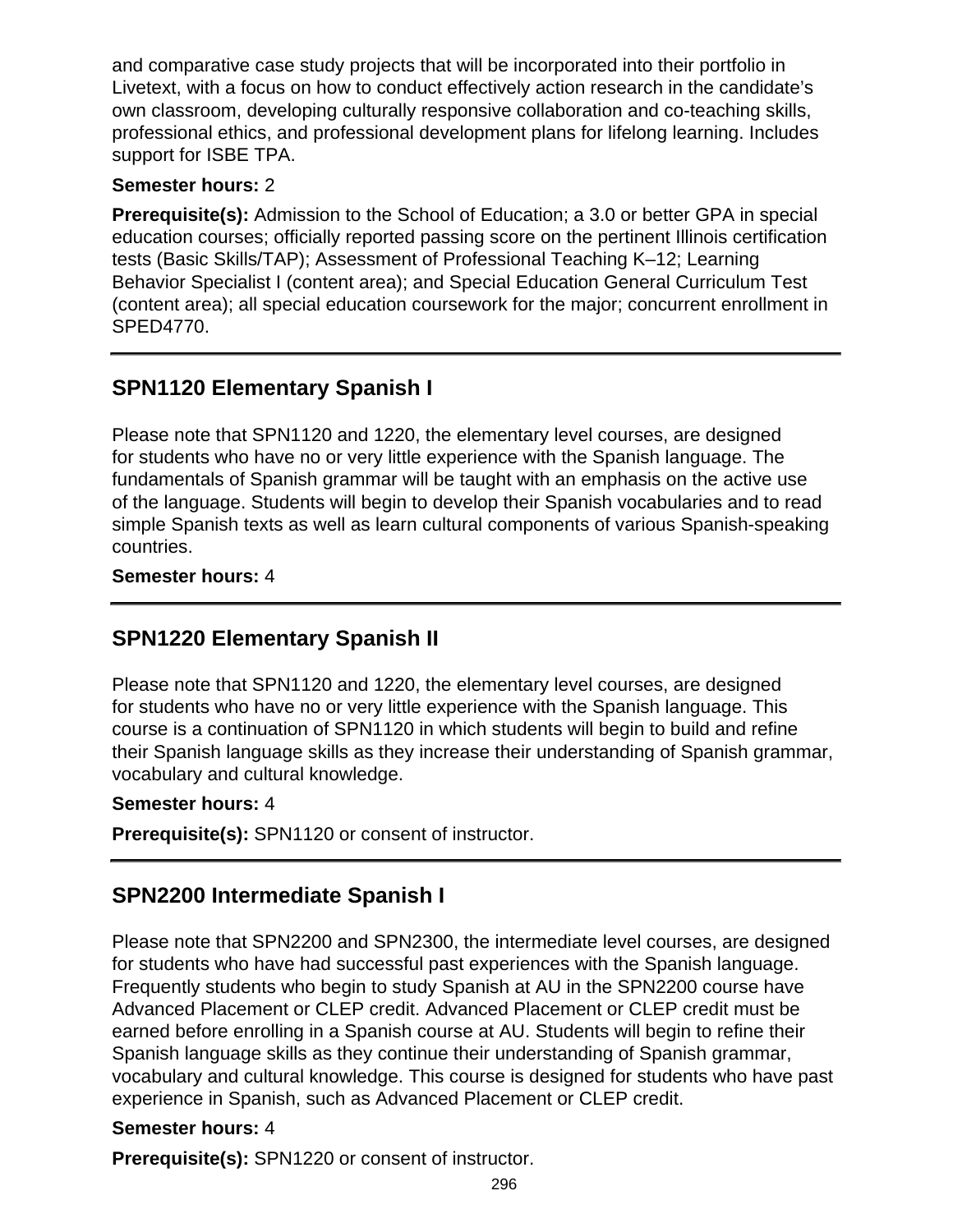# **SPN2300 Intermediate Spanish II**

Please note that SPN2200 and SPN2300, the intermediate level courses, are designed for students who have had successful past experiences with the Spanish language. Frequently students who begin to study Spanish at AU in the SPN2200 course have Advanced Placement or CLEP credit. Advanced Placement or CLEP credit must be earned before enrolling in a Spanish course at AU. This course is a continuation of SPN2200 and will emphasize and require students to refine the use of Spanish grammar, paying particular attention to the use of verb tenses and the subjunctive mood in their active use of the Spanish language.

#### **Semester hours:** 4

**Prerequisite(s):** SPN2200 or consent of instructor.

### **SPN3200 Advanced Conversation and Spanish Phonetics**

This course will focus on the prescriptive grammar rules pertaining to spoken Spanish. Students will complete exercises that will aid in their understanding of Spanish speech patterns via written and spoken assignments. This course will be taught in Spanish.

#### **Semester hours:** 4

**Prerequisite(s):** SPN2300 or consent of instructor.

### **SPN3300 Spanish Translation**

Students will practice translating documents from English into Spanish and Spanish into English as the documents require. The goals of this course are for students to apply the correct grammatical conventions of the English and Spanish languages.

#### **Semester hours:** 4

**Prerequisite(s):** SPN2300.

### **SPN3450 Spanish Language Films**

Students enrolled in this course will use the Spanish language to watch and critique various thematic issues central to films produced in Spanish speaking countries.

#### **Semester hours:** 4

**Prerequisite(s):** SPN2300 or consent of instructor.

### **SPN3500 Advanced Spanish Literature**

Students will read, discuss and research the literature of a selected anthology of Spanish literature. All of these activities will be conducted in Spanish.

#### **Semester hours:** 4

**Prerequisite(s):** SPN2300 or consent of instructor.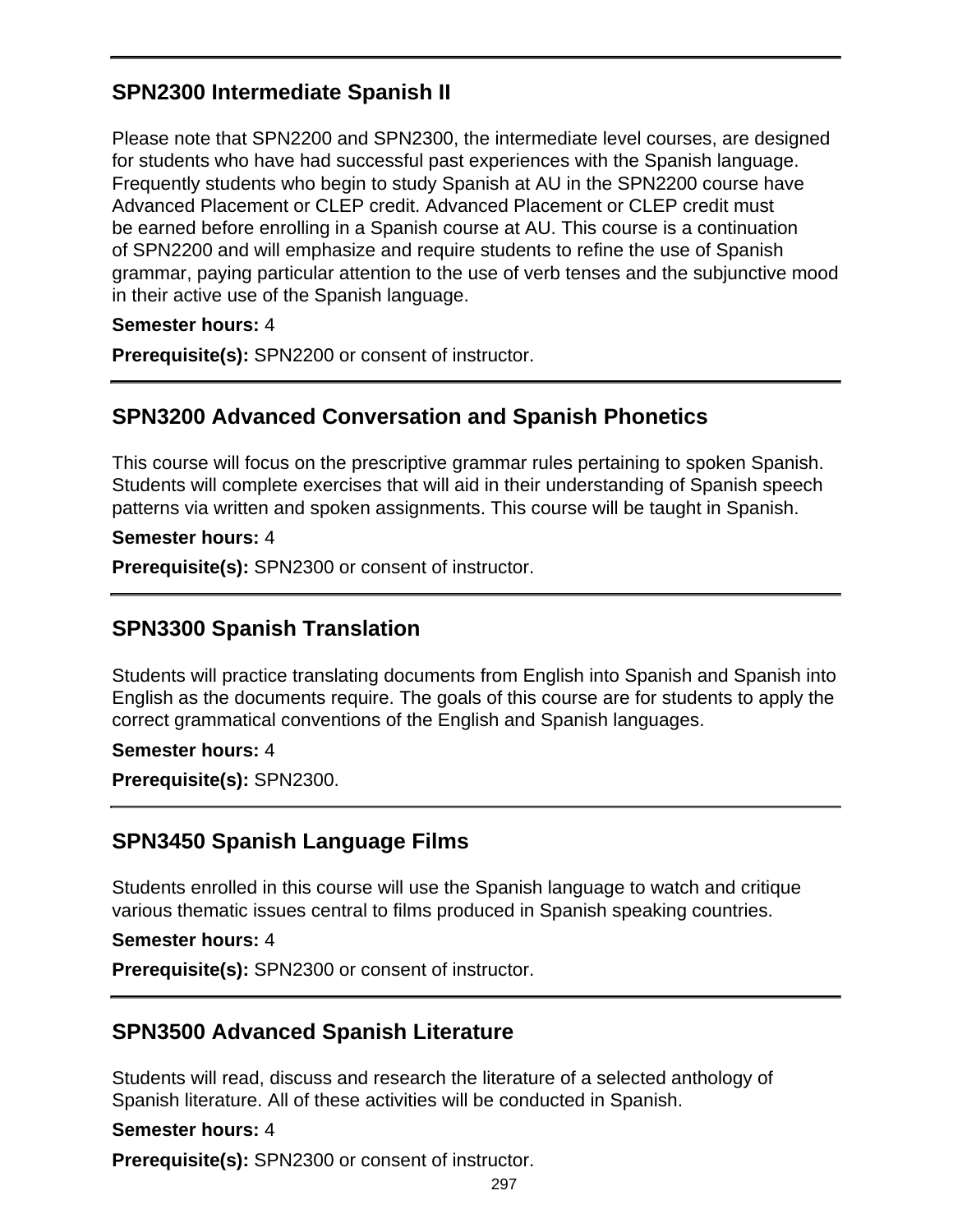## **SPN3600 Latin American Civilization and Culture**

This course will explore the history and current cultural components of Latin American countries. This course will be taught in Spanish.

#### **Semester hours:** 4

**Prerequisite(s):** SPN2300 or consent of instructor.

## **SPN3650 Language and Community Immersion**

As the world continues to evolve, so too, do the issues within Spanish-speaking countries. This course will allow students to explore the politics, history, cultural, and other topics needed that are central to the identity of those in the Spanish-speaking world. Discussions, workshops, entertainment, and free time will be spent in such a way in which students are speaking Spanish and learning about culturally appropriate material. Students will spend time off campus in a variety of settings in the community or in a retreat setting actively using the Spanish language.

#### **Semester hours:** 4

**Prerequisite(s):** SPN2300.

### **SPN3800 Comparative Grammatical Structures**

This class will identify basic structural differences between the English and Spanish languages. This course will be taught in both languages to provide specific examples.

### **Semester hours:** 4

**Prerequisite(s):** SPN2300.

### **SPN4990 Spanish Capstone Seminar**

This is a capstone course in which the students demonstrate the acquisition of the second language, the knowledge of how the process occurred, the different perspectives concerning bilingualism, and the abilities to research and create in Spanish.

#### **Semester hours:** 4

**Prerequisite(s):** SPN2300.

# **SUS2100 Environmental Ethics**

This course is an introduction to environmental ethics in developed and developing countries. Lectures will emphasize current philosophical environmental ethics, understanding the values and responsibility of individuals toward the environment, and an understanding of how to balance the use of natural resources to development of sustainable approaches. The course will also focus on individual's environmental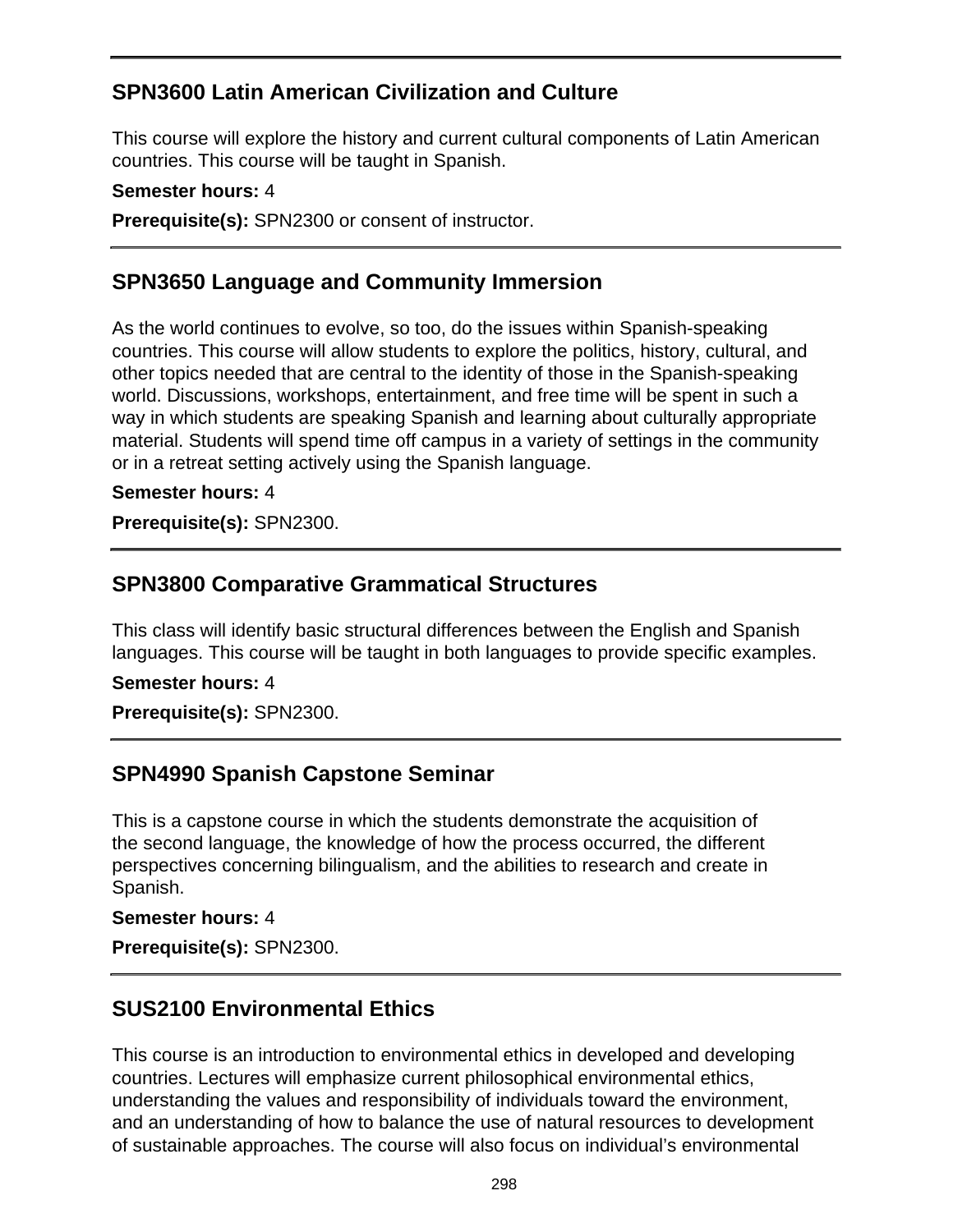ethics and obligations to dealing with environmental issues. In addition, view society's movements and values toward these issues.

**Semester hours:** 4

## **SUS2200 Environmental Chemistry**

This course is intended to provide students with a basic understanding of atmospheric chemistry principles, water chemistry principles and soil chemistry principles. Specifically, this course will use a quantitative approach to examining pollutants in air, water and soils. Students will develop skills for sampling, quantitative detection and data analysis in environmental chemistry. Students will have an understanding of biogeochemical cycles and human effects to these cycles.

**Semester hours:** 4

**Prerequisite(s):** CHEM1200/1200Z.

### **SUS2300 Natural Resources Economics**

This course introduces the concepts and components of economics and dealing with non-recyclable, recyclable and replenishable resources. This course will discuss economic tools and techniques that can be used to make better management decisions, valuing the environment and dealing with environmental issues. Concepts of property rights, externalities, natural resource capital and markets will be discussed. This course will include case studies dealing with air pollution, water pollution, toxic substances and environmental justice in regard to risk.

#### **Semester hours:** 4

### **SUS2400 Literature and the Environment**

This course examines the relationship between literature and the environment by addressing both stylistic and cultural concerns. In doing so, the course will examine the conventions of three major genres: poetry, fiction and non-fiction. Throughout the course, students will gain experience writing both about and in each of these literary genres in order to gain greater understanding of the relationship between literature and the environment.

#### **Semester hours:** 4

### **SUS3100 Introduction to Geographic Information Systems**

This course introduces the concepts and components of a geographic information system (GIS). It also teaches the essential skills of spatial data management, analysis, and visualization through the use of GIS software. Upon completion of this course, students will understand the fundamental concepts of GIS, including spatial data models, spatial analysis and cartographic principles.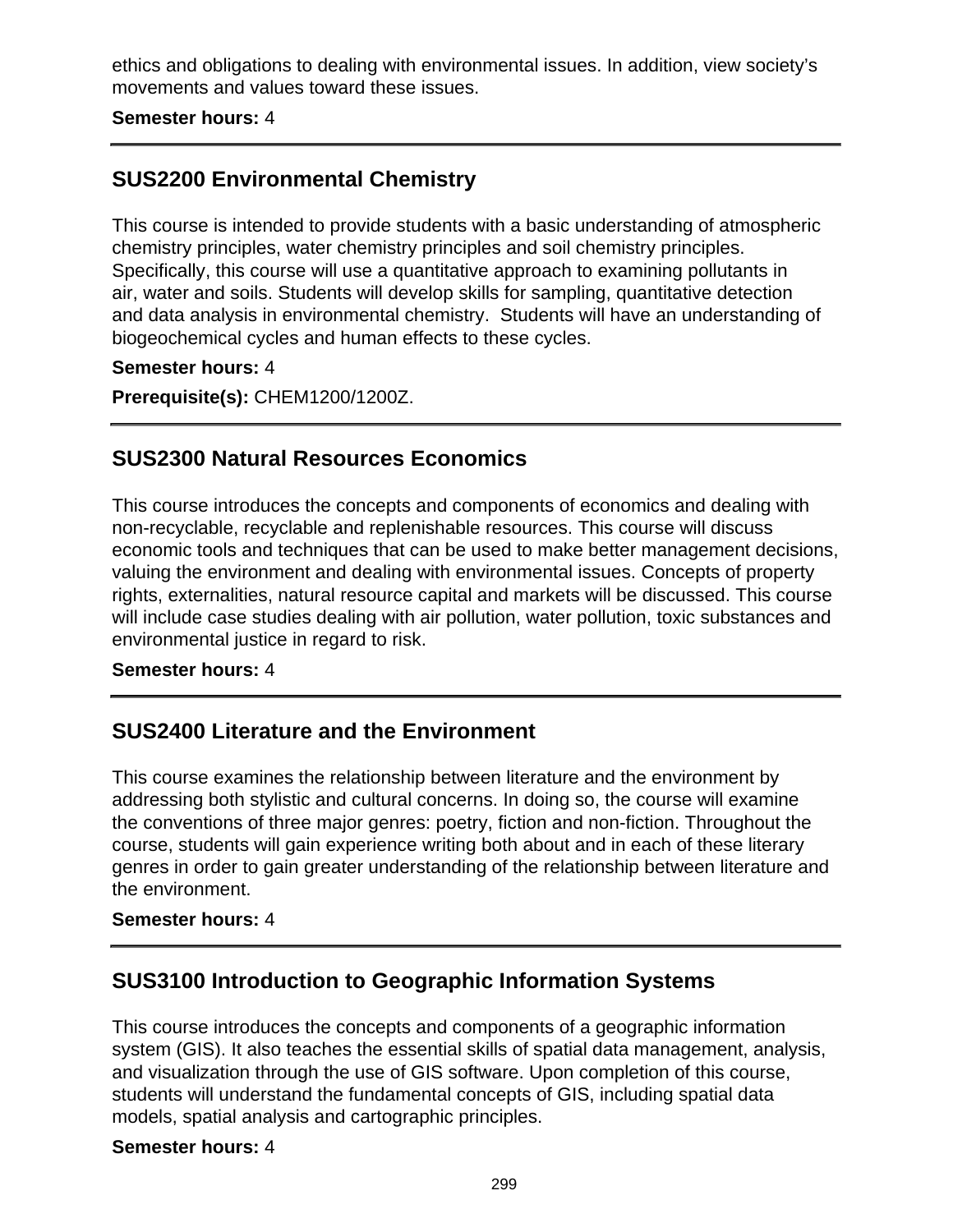# **SUS3200 Ecology and Conservation Biology**

This course will provide an introduction to the ecology and conservation of natural resource. Basic principles of ecology and conservation techniques will be discussed with an emphasis on humans as part of this system. The course will utilize experiential methods in examining global and local ecosystem issues and current management practices.

### **Semester hours:** 4

**Prerequisite(s):** BIO1220/1220Z.

## **SUS3300 Environmental Statistics**

This course introduces different types of statistical analyses used in the environmental field. This course will begin with basic concepts of statistics, including formulating and testing hypothesis, random variables and inferential statistics. This course will also address more advanced topics, including sampling design, limits of detection and spatial statistics. The course focuses on applications in a variety of different environmental fields.

#### **Semester hours:** 4

**Prerequisite(s):** Majors only or consent of instructor.

### **SUS3400 Environmental Soils and Food Production**

This course is an introduction to urban and rural soil science. Lectures will emphasize the inter-relationships of hydrology, landforms, vegetation, climate, and geologic materials with soils. The course will also focus on using soil resource information in making wise land-use decisions. In addition, the impact of humans on soils will be discussed. Students will examine organic versus conventional food production.

#### **Semester hours:** 4

**Prerequisite(s):** Majors only or consent of instructor.

### **SUS4100 Grant Writing and Fundraising**

This course prepares students for writing grants and participating in fundraising activities. The course will utilize experiential methods and real world examples in teaching the skills necessary to maximize successful outcomes in the grant writing process. Additionally, the course will teach fundamental components of the fundraising process through a combination of experiential learning and research instruction, as students participate in activities, such as designing newsletters or organizing and presenting in public forums.

### **Semester hours:** 4

**Prerequisite(s):** Majors only.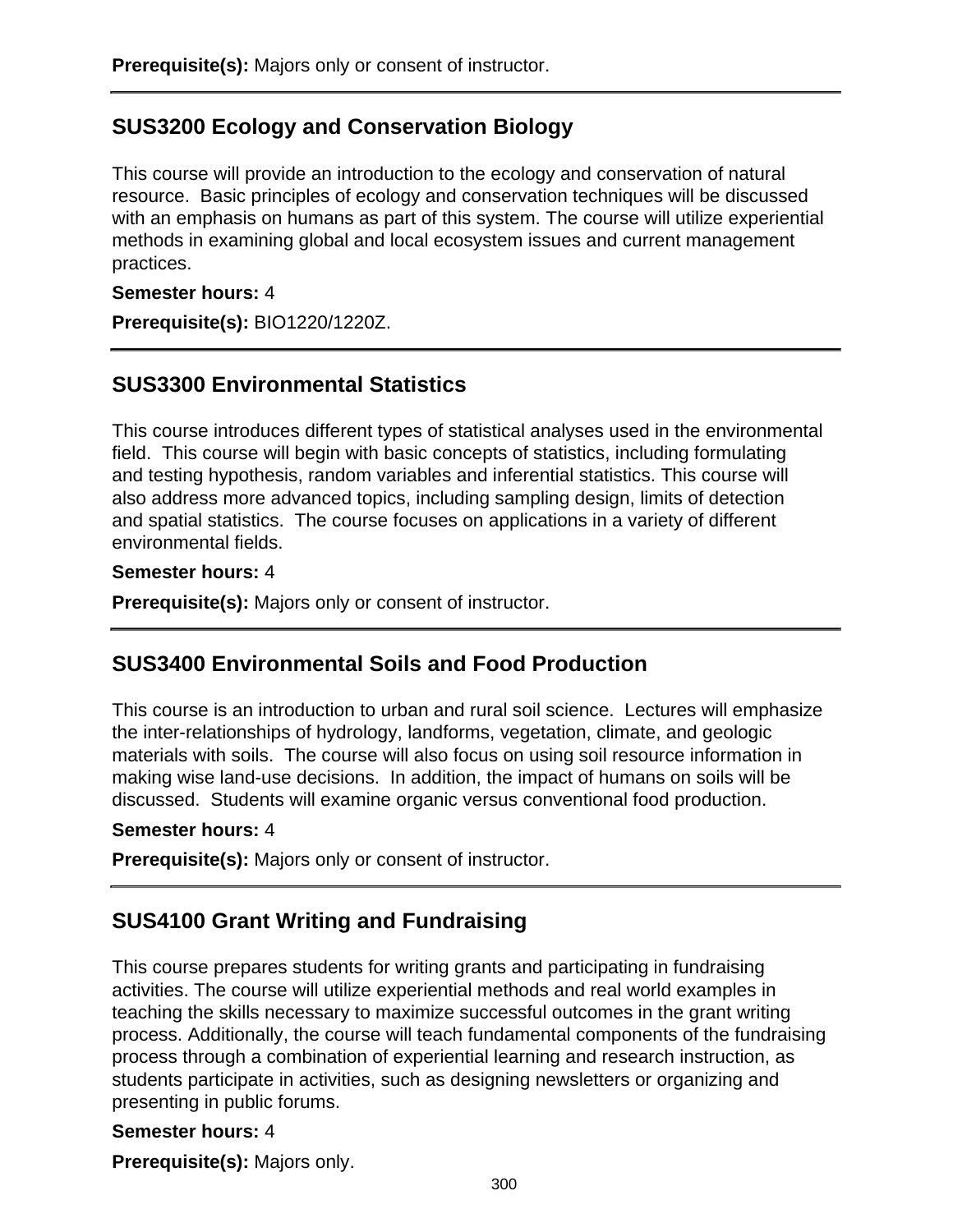## **SUS4200 Water Resources and Environment**

This course is intended to provide students with a broader understanding of water as a natural resource and its importance to our lives and the Earth's complex environment. Specifically, this course will cover physical properties of water, the hydrologic cycle, and issues related to water distribution, water usage, and water management. Students will understand the social/economical, legal, and political aspects of water resources.

#### **Semester hours:** 4

**Prerequisite(s):** SUS2200.

## **SUS4210 Terrestrial Ecosystems**

This course will introduce students to flora/fauna-soil ecosystems and focus on water, carbon and nitrogen processes. Students will learn the dynamics of change in a terrestrial ecosystem including soil pedology, and edaphology. Field sampling and research will be done in forest, prairie, wetland as well as urban ecosystems.

#### **Semester hours:** 4

**Prerequisite(s):** A chemistry course; SUS2200; CHM1320/1320Z or equivalent.

## **SUS4300 Senior Capstone in Environmental Issues**

This course explores the interrelationships of the environment and society through the study of a complex problem that addresses issues of importance to the environment, ethics and society. Information regarding the problem will be gathered through peer-reviewed sources, reliable news sources, personal communications and field experience. The course will culminate in a major presentation, project and written piece regarding both the research and field experience.

#### **Semester hours:** 4

**Prerequisite(s):** SUS3100; SUS3200; SUS3300; and SUS3400.

### **SUS4400 Environmental Literacy and Critical Inquiry**

This course examines the relationship between contemporary environmental issues and effective argumentation. In doing so, the course will examine the conventions of environmental scientific, popular, philosophical and literary authors used in the presentation of various modes and contexts. Throughout the course, students will gain experience writing both about and in each of these modes in order to gain greater understanding of the relationship between rhetoric, argumentation and effective communication regarding environmental issues.

### **Semester hours:** 4

**Prerequisite(s):** GEN1500.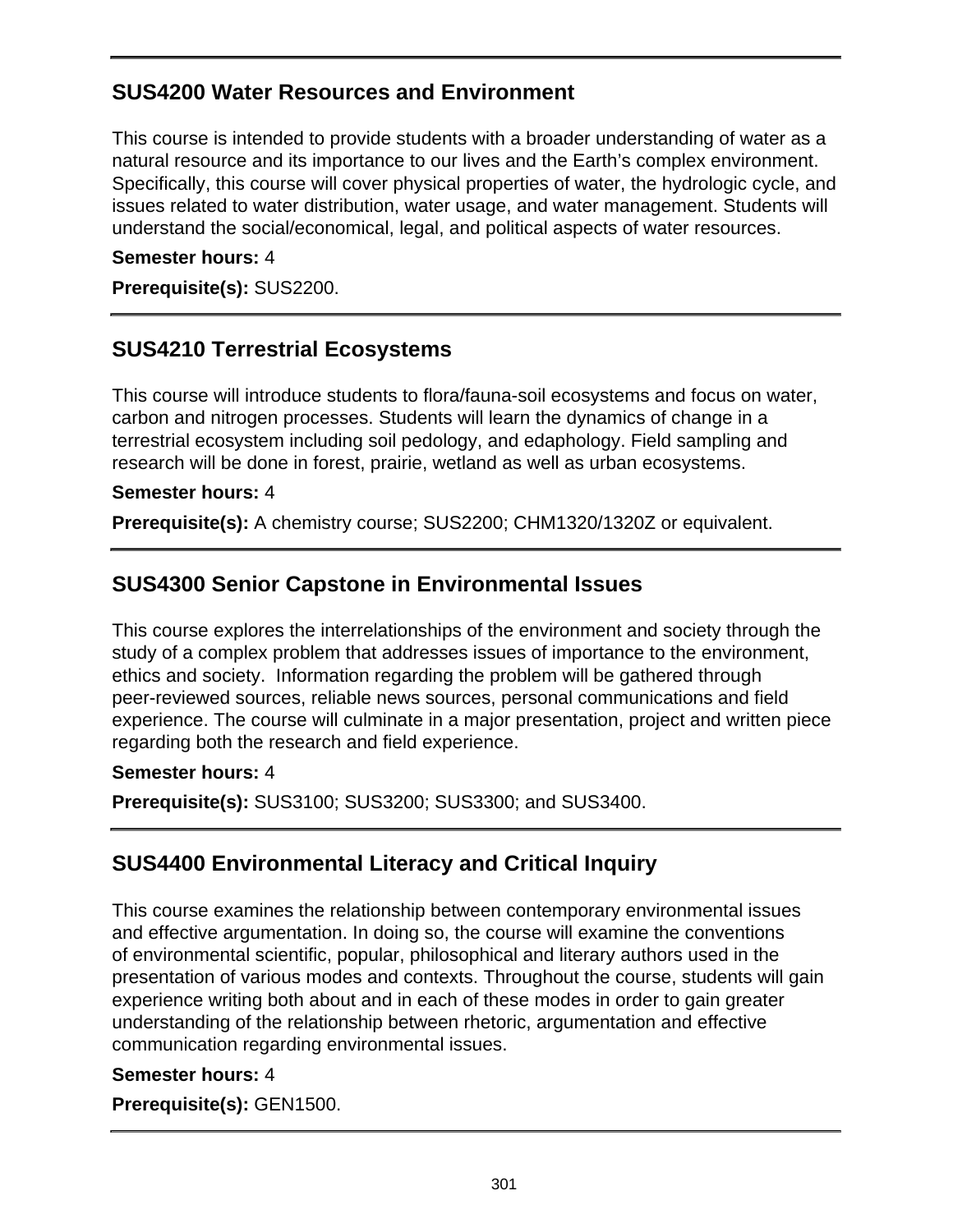## **SUS4500 Environmental Management**

This course is designed to provide an overview of the environmental management of natural resources by addressing issues such as technical, political, administrative and social forces influencing the quality of the environment and the use of resources. It includes coverage of government and industrial programs to combat pollution of the air, soil and water, and the legislative and regulatory regimes.

#### **Semester hours:** 4

**Prerequisite(s):** SUS3400 and SUS4200.

### **SUS4600 Civilizations and Their Environment**

Through an historic and artistic lens, this course examines the interrelationship between civilizations and the environment on global, national and local levels. In doing so, the course will examine the relationship between the indigenous people and nature as well as that between developing nations and nature. In addition to this historical content, the course will look at the ways in which these relationships reflect the ideology behind contemporary man's relationship with nature.

#### **Semester hours:** 4

**Prerequisite(s):** Majors only.

### **SUS4700 Energy and Changing Technology**

This course introduces students to the latest research on evolving patterns of energy use and new energy producing and harnessing technologies. Historical examples of engineered projects, chemical processes or electronics which have changed to utilize fewer or more environmentally sustainable materials will be studied along with alternative energy, transportation planning and sustainable criteria for new construction and renovations. Social and technological changes and adaptations that human communities may have to make as the Earth's climate continues to change in the coming years will be the focus of class projects.

#### **Semester hours:** 4

**Prerequisite(s):** Majors only.

### **SVL2300 Servant Leadership: Philosophy and Action**

This course will introduce the basic elements comprising the philosophy of servant leadership, along with the core values of citizenship, excellence, continuous learning and integrity. Texts pertaining to key historic figures and recent leadership exemplars, as well as classic texts from the humanities will be utilized. The process of reflection will be studied and employed in the examination of course topics which include the philosophy of servant leadership and the practices employed, select core values, power, how leadership plays out under real life circumstances, and the role and value of uncertainty to lifelong learning. This course will also facilitate the incorporation of a multidisciplinary reference for leadership and service. Course activities and discussion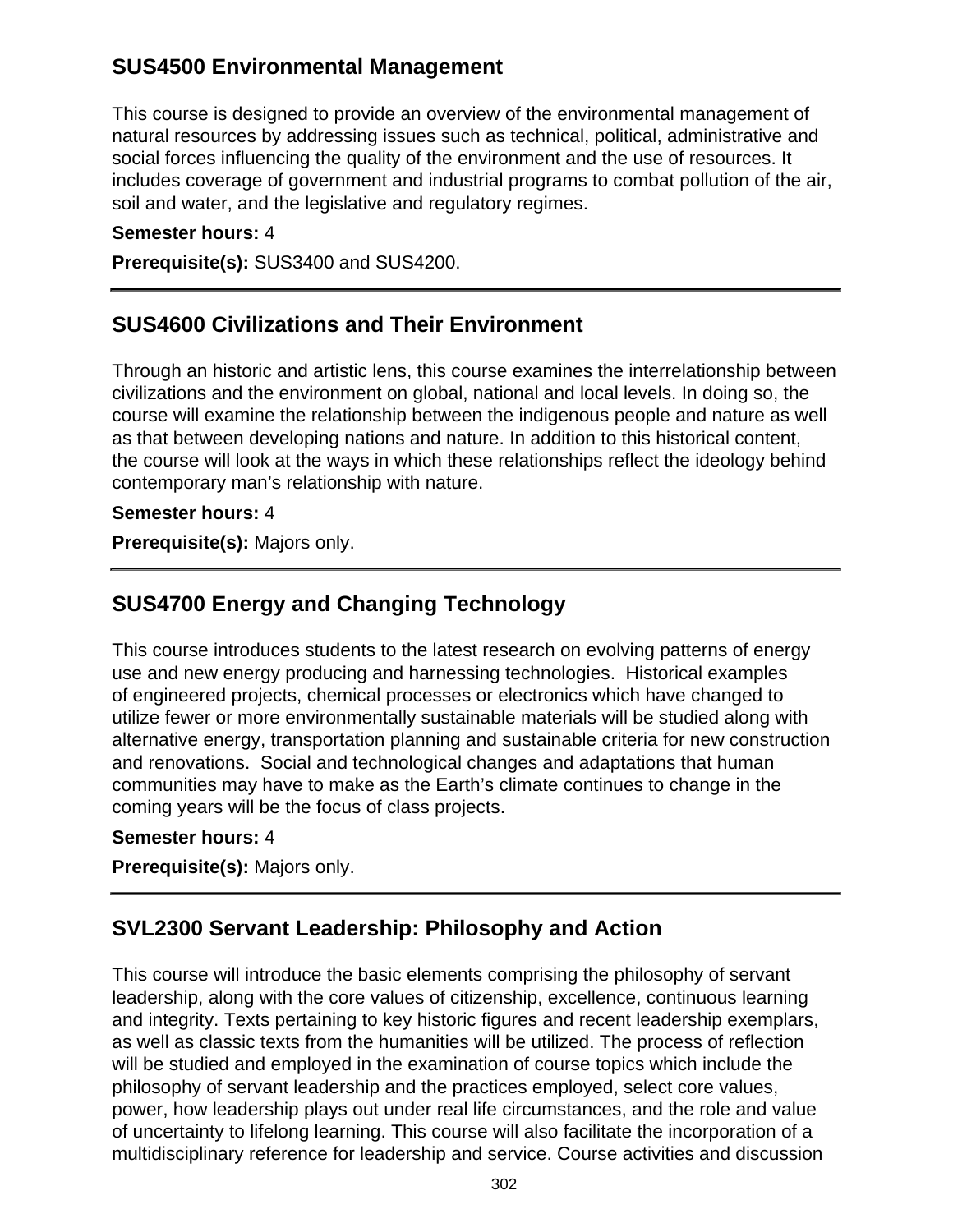will be engaged to establish connections between courses taken and the philosophy of servant leadership, as well as examine the role of interpersonal skills in leadership and collaboration. Students will begin to explore the components and consequences of academic, emotional, social and intrapersonal intelligence. Students will consider the ways in which life experience and spirituality inform the approach to leadership, and appreciate the balance between the need for leadership and followership and the ability to recognize the difference.

#### **Semester hours:** 4

## **SVL3100 Servant Leadership Capstone**

This course will explore advanced leadership concepts such as vision and purpose, motivation and empowerment, citizenship, followership, storytelling in leadership, building community and stewardship, all from a service oriented perspective. The attainable and sometimes unattainable definition of common good will be considered along with the rights and responsibilities of leadership with respect to that common good. The interplay of conceptualization in the development and execution of a strategy will be demonstrated. The core values of citizenship, excellence, continuous learning and integrity will be considered on a personal and discipline based level to explore their impact and feasibility, all in pursuit of equipping students with these concepts as cornerstones upon which they may rely to construct the course of their professional and personal lives.

#### **Semester hours:** 4

**Prerequisite(s):** SVL2300; PSY1100 or SOC1100.

### **SWK1100 Careers in Social Work**

Designed for the undergraduate student considering a major in the profession of social work or who holds an interest in volunteer community service. This course explores the nature of helping relationships, social justice and the empowerment of individuals, families and communities. This course also covers the mission, values, philosophy, knowledge base, roles and skills as well as the nature of professional education itself. Course includes a service learning component. This course, when completed along with SWK2100 Social Work in American Society, constitutes the equivalent of SWK2500 Survey of Social Work for social work majors.

#### **Semester hours:** 4

## **SWK2050 Drugs and Human Behavior: Substance Abuse Evaluation and Treatment**

This course provides an overview of the history of both the use and abuse of a range of psychoactive drugs based upon current research. Various mood altering substances as well as theories used to explain drug use and addiction are examined. This course emphasizes the physical, emotional, and psychological dimensions of addiction, the impact of substance abuse on the individual, the family, and the community, and the controversies regarding national and international drug policies.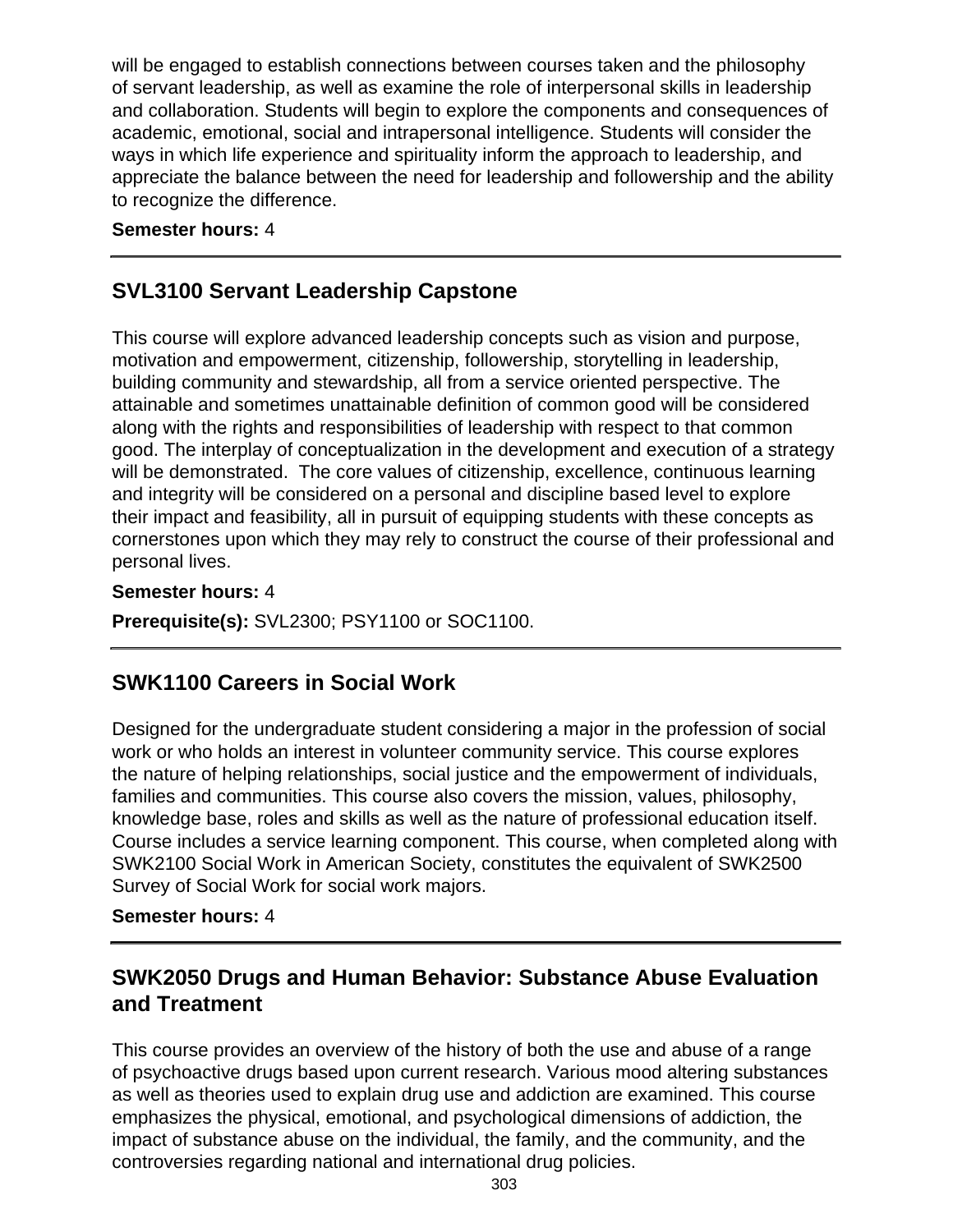### **SWK2100 Social Work in American Society**

This course provides students with a comprehensive understanding of the profession of social work and its relationship to the social welfare system. The course explores the history of the profession and distinguishes social work from other helping professions. Introduction to generalist social work practice grounded in the profession's Code of Ethics. Special attention is placed upon underserved and historically oppressed populations and relevant issues facing social workers today. This course, when completed along with SWK1100 Careers in Social Work, constitutes the equivalent of SWK2500 Survey of Social Work for social work majors.

**Semester hours:** 4

### **SWK2150 Violence in America**

This course provides an overview of the various aspects of violence in American society. The course places violence in a historical context and emphasizes the causes and possible solutions. Violence related to family violence, including child abuse and spousal battering, police brutality, gun violence and gun control, media violence, school violence, workplace violence, youth and gang violence, drug violence, hate crimes, murder and capital punishment are addressed. Differential causes and impact of violence related to culture, race, gender, and age are examined. This course emphasizes the role of social workers when intervening with victims of violence.

#### **Semester hours:** 4

### **SWK2500 Survey of Contemporary Social Work**

This course provides an overview and historical perspective of the social work profession, discussion of social work values, knowledge and skills. The course is an introduction to generalist social work practice, human diversity within the social work profession and fields of practice. It will include discussion of relevant issues facing social workers today. Students will prepare for the social work field with professional skill-building focused on professional identity, communication skills and professional goal setting. To be taken in the sophomore year.

#### **Semester hours:** 4

### **SWK3140 Social Work with Groups**

This course provides an overview of group work theory, including group development, leadership, group formation, group process, group roles, communication, non-verbal behavior and ethics. Development of group leadership skills, as well as group dynamics are taught through the use of experiential group activities.

#### **Semester hours:** 4

**Prerequisite(s):** SOC1100; SWK2500; majors only.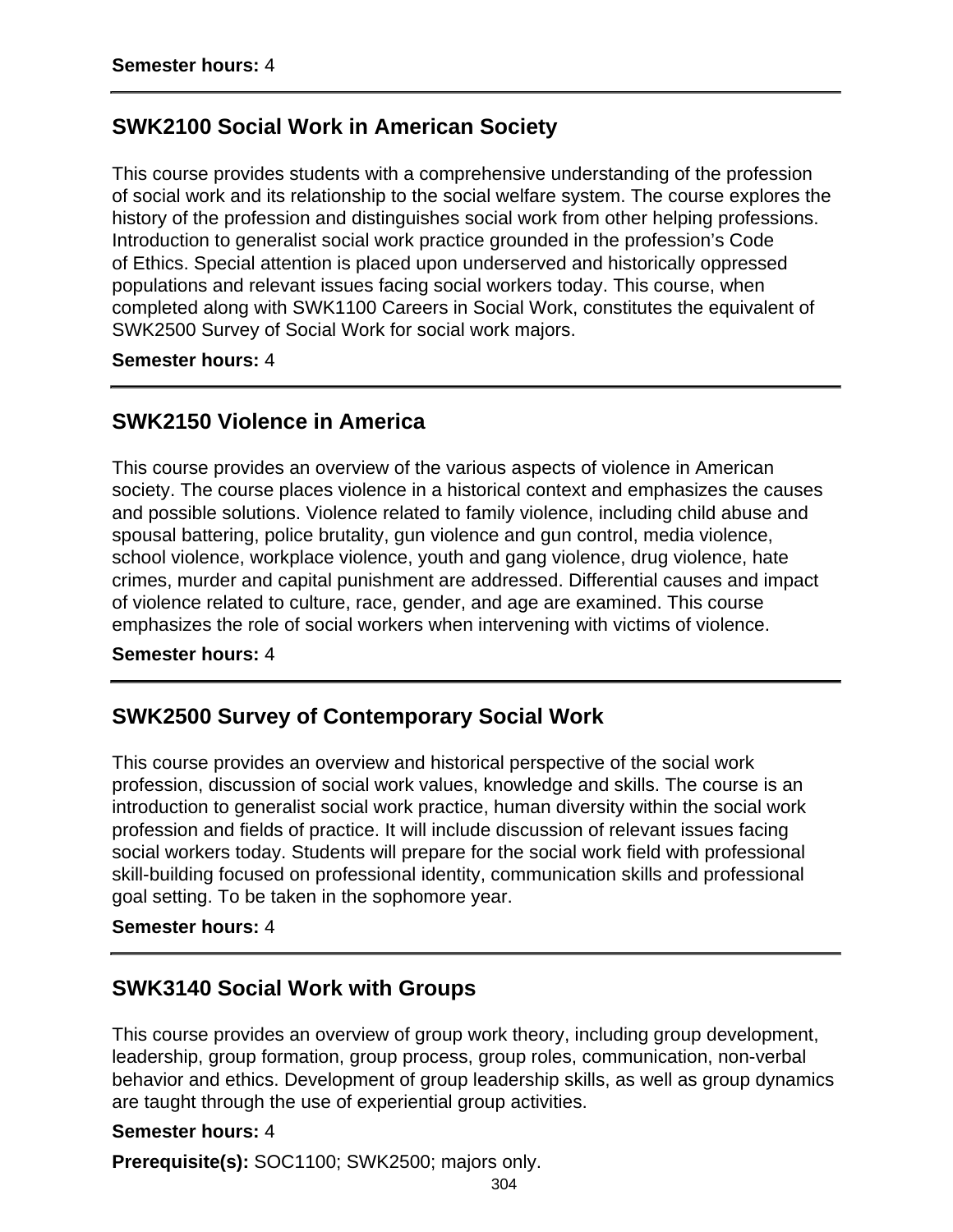# **SWK3150 Social Welfare: Institutions and Policies**

This course addresses social welfare and community services as social institutions (societal response to social problems): values, motivations, and methods by which institutions are developed, issues and social policies affecting programs and services, including analysis of policy-making process.

#### **Semester hours:** 4

**Prerequisite(s):** PSC2110; SWK2500; majors only.

## **SWK3200 Psychopharmacology**

This specific course will initially address and explore all of the commonly abused drugs seen in the addicted population. This class will review these drugs based upon their classification and what each drug can do to the body from a physiological and psychological perspective. Specific treatment approaches, unique complications for withdrawal and relapse potential for each of the drugs covered will be explored.

#### **Semester hours:** 4

**Prerequisite(s):** SWK2050 (or can take concurrently); SWK2500 or consent of instructor; majors only.

## **SWK3210 Human Behavior in the Social Environment I: Infancy to Adolescence**

This course, based in an ecological systems perspective, follows human development from infancy to adolescence in the context of family and larger environments. The course includes research-based knowledge about physical, social-emotional and cognitive development. This course emphasizes both knowledge and application of human development theories to social work assessment and practice.

#### **Semester hours:** 4

**Prerequisite(s):** PSY1100 General Psychology; SWK2500; majors only.

## **SWK3400 Human Behavior in the Social Environment II: Adult Lifespan**

This course is designed to provide the student with an understanding of the normal processes of physical, emotional, and socio-cultural development from young adulthood through old age. This course also incorporates systems theory in looking at individual and systems of all sizes.

#### **Semester hours:** 4

**Prerequisite(s):** PSY1100; SWK2500; SWK3210; majors only or consent of instructor.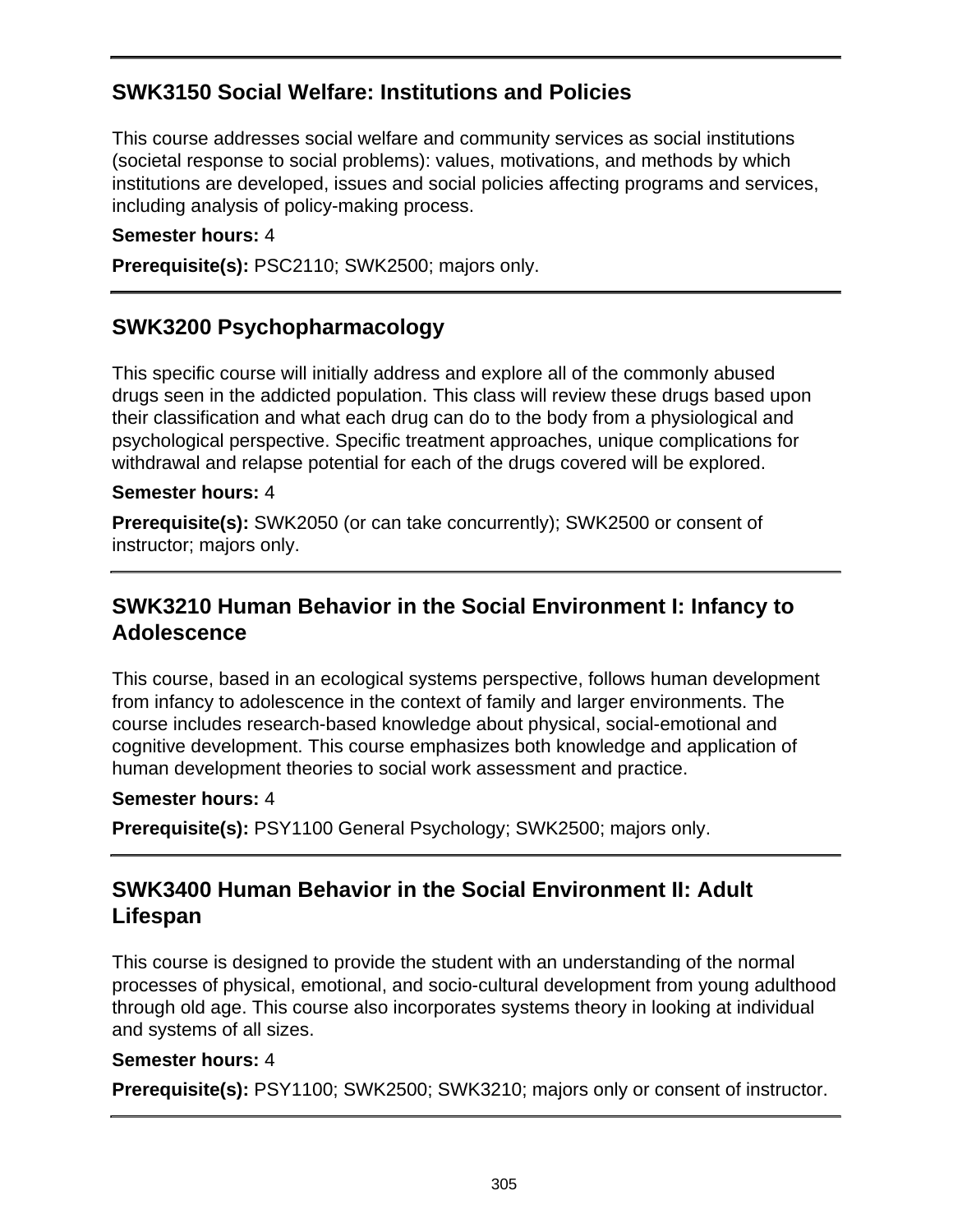# **SWK3600 Animal Assisted Therapy**

This course is designed to provide students with foundational knowledge as well as practical application of animal assisted therapeutic interventions as they are utilized with a variety of vulnerable populations and settings. Students will be introduced to standards for practice, practice methods, and research conducted to study the impact of animal assisted therapy on vulnerable populations. Skills for intervention design, implementation and assessment of efficacy will be developed and practiced in this course.

#### **Semester hours:** 4

**Prerequisite(s):** HAS2810; CSD1100; PSY3460; and MTH2320.

## **SWK3730 Social Development and Prevention Programs**

This course is only available on the George Williams College campus. Social work has long been concerned with providing opportunities for the growth and development of youth, their families, and communities. Recently, foundations and policy groups have been reemphasizing the critical importance of services that are often referred to as "primary social services." This course will be examining primary social service networks for youth, family, and community development. Elective course.

#### **Semester hours:** 4

**Prerequisite(s):** SWK2500 or consent of instructor.

# **SWK3750 Addictions Counseling**

This course will cover basic information regarding alcohol use as a substance and its psychological and physiological impact. Roles and dynamics are examined in families where alcohol and drug use is problematic. Intervention strategies and the range of techniques used to address addiction are covered. State rules and regulations in the treatment of addictions are discussed. Community resources for the addicted population are reviewed.

### **Semester hours:** 4

**Prerequisite(s):** SWK2050; SWK2500; SWK3200 or consent of instructor; majors only.

### **SWK3760 Effects of Trauma on Children**

This course will focus on children and adolescents who have been exposed to significant trauma and/or loss. Child trauma theory, impact of trauma and loss, and assessment of traumatized children will be explored. Factors such as the therapeutic relationship, working with caregivers, self-care for social workers and the critical need for supervision will be examined. Skills will be developed to directly treat children of trauma to assist with the management of their symptoms, healing from trauma/loss memories and increasing coping skills to prepare for future challenges.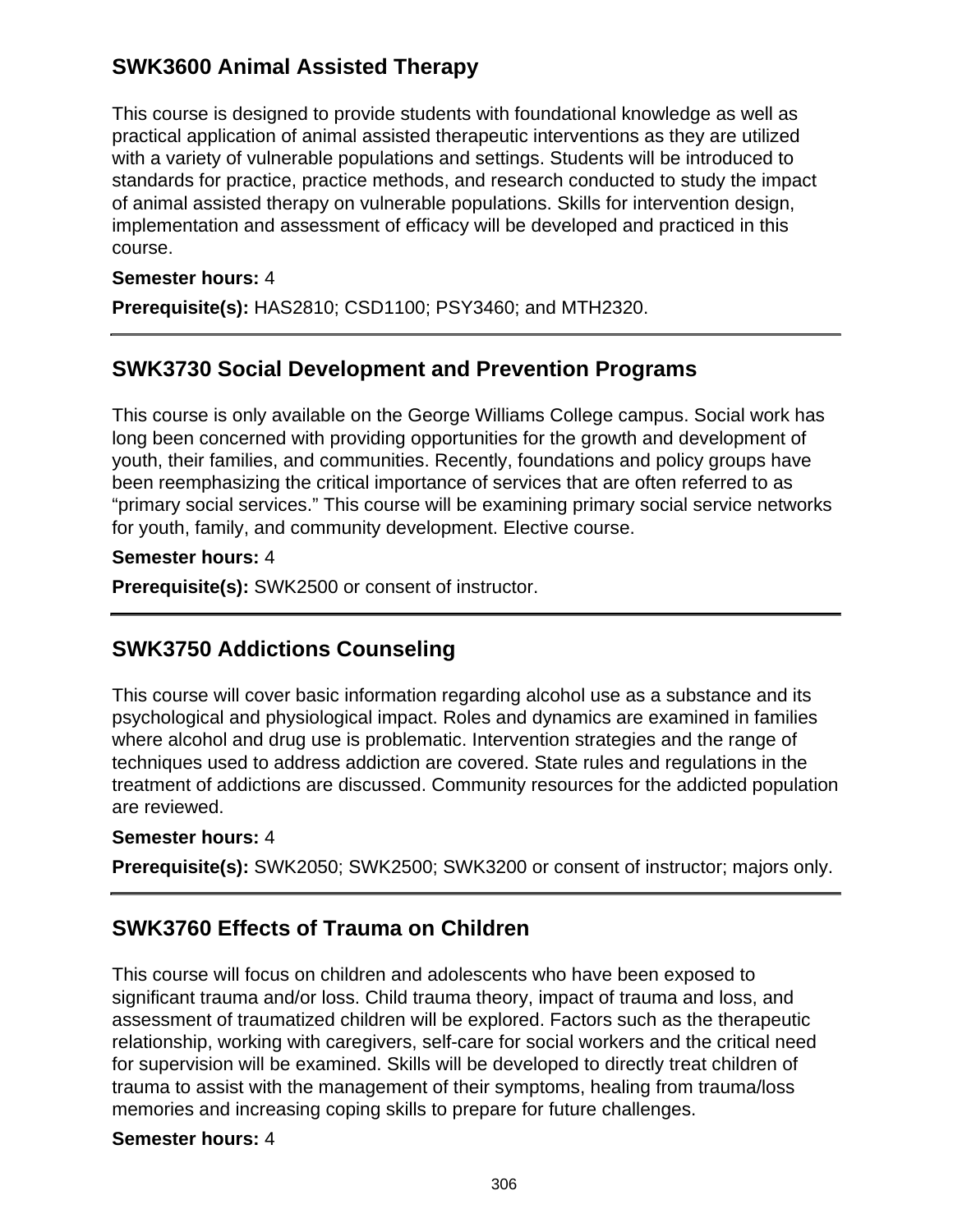### **SWK3770 Social Work Practice with Older Adults**

The study of major theories of aging and their implications for social work practice will be explored in this course. The course focuses on community services for the aged and examines current issues and trends related to the service delivery system. Elective course.

#### **Semester hours:** 4

**Prerequisite(s):** SWK2500; majors only or consent of instructor.

### **SWK4010 Social Work with Communities and Organizations**

This course explores basic concepts and principles of community organization and organizational theory, including social structures and processes, social change, social control, social stratification and socialization through community organizations and institutions. The course emphasizes community and organizational assessment and intervention, ethics and the roles of the social worker in working within an organizational context and within a community.

#### **Semester hours:** 4

**Prerequisite(s):** SOC1100; SWK2500; SWK3150; majors only.

### **SWK4110 Social Work with Individuals and Families**

This course develops and builds on skills, knowledge, values and ethics of the social work profession. The course emphasizes developing practice competence by studying the generic principles of the helping process and applying systems theory; the ecological and strengths perspectives; and problem solving methods of working with individuals, families, groups and communities. The engagement and assessment phases of social work are addressed. Practice issues prompted from the field experiences are an integral part of the course.

#### **Semester hours:** 4

**Prerequisite(s):** SWK3210; SWK3400; majors only.

**Co-requisite(s):** SWK4210.

### **SWK4120 Integrative Seminar in Social Work**

This course further facilitates the student's integration of classroom and field learning. It emphasizes improved demonstration of the social work professional role(s) and the overall development of practice competence as well as the middle and the ending phases of intervention with families, individuals, groups and communities. A continued focus on ethical considerations; theory and skill development, the development of the student's own practice theory are addressed.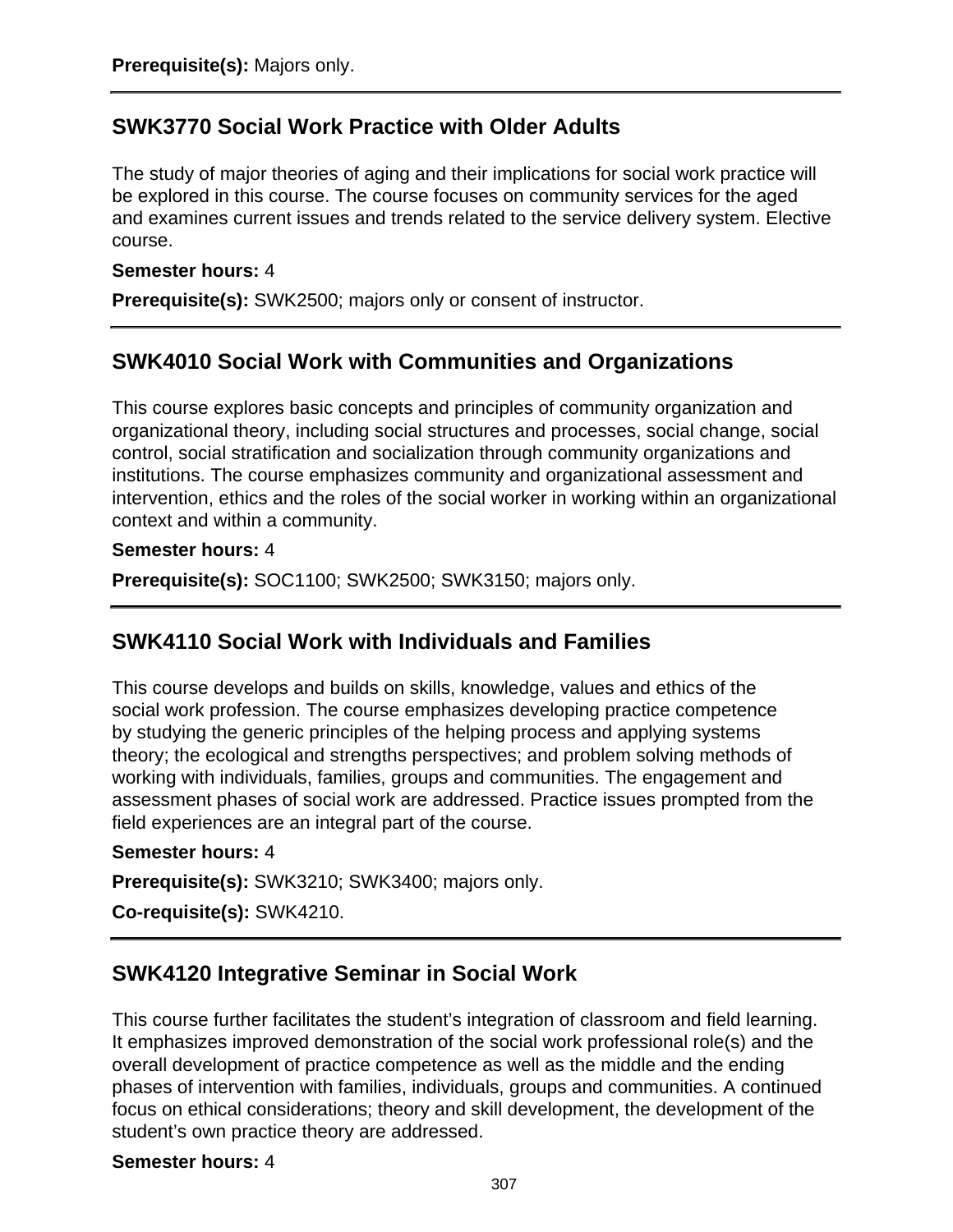**Prerequisite(s):** SWK4110; majors only. **Co-requisite(s):** SWK4220.

### **SWK4200 Social Work Research I**

This course addresses research knowledge and competencies essential to the beginning professional worker for effective practice and for entry into graduate social work programs; students gather relevant data, describe, monitor, and account for one's own practice and through participating in research efforts.

#### **Semester hours:** 4

**Prerequisite(s):** Majors only.

### **SWK4210 Field Instruction I**

This course is taken in conjunction with SWK4110; minimum of 225 clock hours in service at a social service organization for each semester (fall). Learning experiences in the field setting are under the instruction of an MSW with at least two years' experience. Experiences include direct work with individuals, groups, families and communities, as well as participation in staff activities. Students will attend weekly class meetings focused on professional development and skill building.

#### **Semester hours:** 4

**Prerequisite(s):** SWK2500; SWK3140; SWK3150; majors only.

**Co-requisite(s):** SWK4110.

### **SWK4220 Field Instruction II**

This course is taken in conjunction with SWK4120; minimum of 225 clock hours in service at a social service organization for each semester (spring). Learning experiences in the field setting are under the instruction of an MSW with at least two years' experience. Experiences include direct work with individuals, groups, families and communities, as well as participation in staff activities. Students will attend weekly class meetings focused on professional development and skill building.

#### **Semester hours:** 4

**Prerequisite(s):** SWK4210; majors only.

**Co-requisite(s):** SWK4120.

### **SWK4300 Social Work Research II**

This statistical methods course acquaints the student with data analysis using Excel. Basic concepts of descriptive and inferential statistics, descriptions of central tendency, dispersion, association and difference, inference via statistical estimation, hypothesis testing, and tests of significance are covered to enable students to conceptualize, apply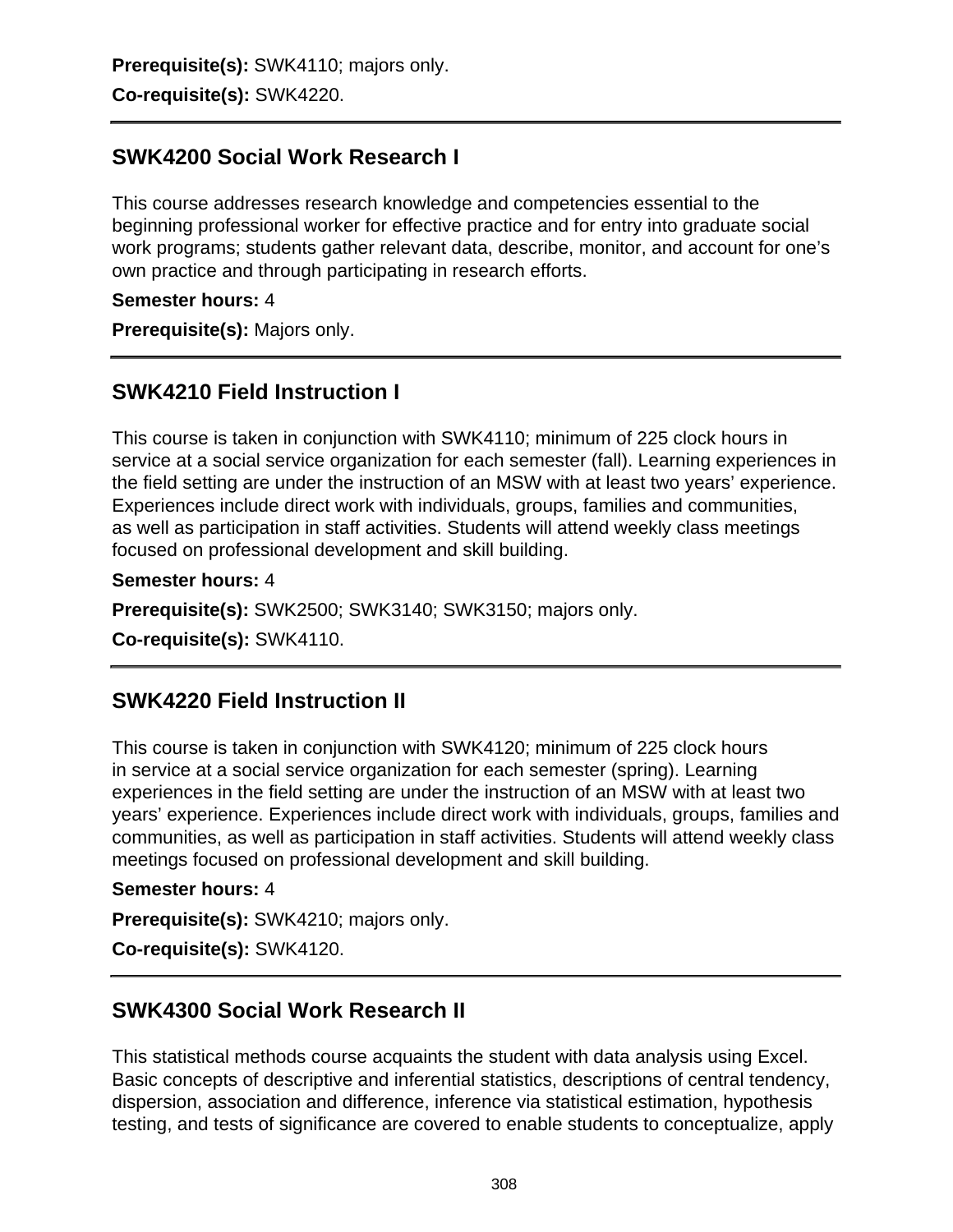and interpret statistical methods in relation to problems which confront the field of social work.

#### **Semester hours:** 4

**Prerequisite(s):** SWK4200; majors only.

# **SWK4700 Addictions Counseling II**

This is the second course designed to specifically address treatment approaches utilized while working with the addicted population. In this course, students will continue building their expertise of addictions treatment by studying specific treatment approaches found to have had positive outcomes with the addicted populations.

#### **Semester hours:** 4

**Prerequisite(s):** SWK2050; SWK3200; SWK3750; concurrent enrollment in SWK4210; majors only.

## **SWK4710 Expressive Therapies for Children**

This course is designed to explore the expressive therapies, such as art, clay, dance, drama, music, sand and writing. Through the creative therapies, social workers will become self aware of the use of imagination, mind, body and emotions. Students will understand the effect of expressive therapy on children from diverse populations with diverse needs. Assessment and intervention of such treatments will be examined. The intermodal treatments will allow the social work student to alter his/her approach based on the client's needs, or through using multiple forms of expression with the same client to aid with deeper exploration.

### **Semester hours:** 4

**Prerequisite(s):** Majors only.

# **SWK4720 Social Work with Vulnerable Children and Families**

This course will focus on the practice implications for social workers within the juvenile justice system and substance abuse treatment programs. Current and historical policies and research specific to the juvenile justice system will be examined. Coursework and lectures will investigate all phases of the contemporary juvenile justice system and examine juvenile rights, the nature and explanation of delinquency, truancy, classifications of juvenile offenders, juvenile courts and corrections, as well as effective treatment programs. Students will gain an understanding of the legal process, including due process, adjudication, alternatives to incarceration and forensic evaluation. Collaboration with protective services, treatment programs and court services will be evaluated.

#### **Semester hours:** 4

**Prerequisite(s):** Majors only.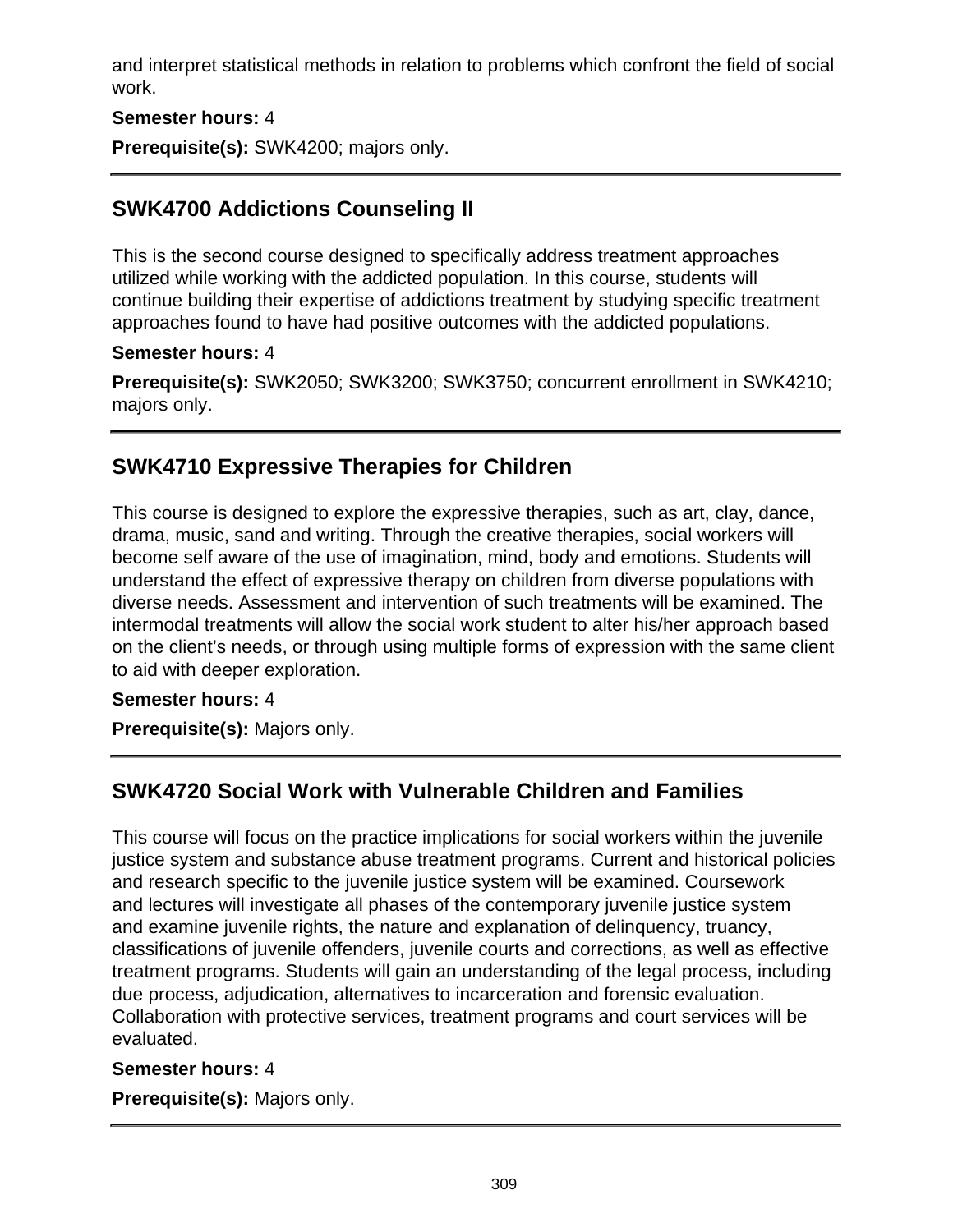## **SWK4725 Child Welfare Services**

This course is designed to present an overview of policy and practice issues in the field of child welfare from a historical, theoretical, political and practice perspective. Emphasis is placed on the role and function of the child welfare worker in each content area presented. Child welfare services are components of a network or continuum of services designed to provide services to children and their families for a variety of child-related issues. The course will provide a conceptual framework of child welfare as an area of study in the field of social work and will describe the various agencies and services that make up the child welfare field of study. Additional work in the critical analysis related to decision making in the child welfare field will be provided. This course builds upon the social work foundation core course work in social welfare policy and human development.

**Semester hours:** 4

**Prerequisite(s):** Majors only.

### **SWK4740 Family Violence: Issues and Intervention**

This course provides a socio-cultural analysis of the victimization, through violence, of men and women in the family, with a particular focus on the problems of battering and incest. It includes exploration of preventions, intervention strategies and implications for social work practice. Elective course.

**Semester hours:** 4

**Prerequisite(s):** SWK2500; majors only.

### **THE/ENG2220 Drama**

This course investigates representative dramatic works from a variety of times and cultures, organized thematically and/or chronologically. Students will investigate the cultural and historical contexts of the works, as well as the features of the genre of drama (performance, staging, acting, among others) that give it its unique capabilities as an art form. When possible, students will view theatrical performances of the works studied in the course.

### **Semester hours:** 4

# **THE1200 Introduction to Theatre**

This course is designed to introduce the student to a brief history of theatre and the functions of the playwright, actor, director, producer, critic and designers. The course will help develop an appreciation and understanding of the theatrical experience.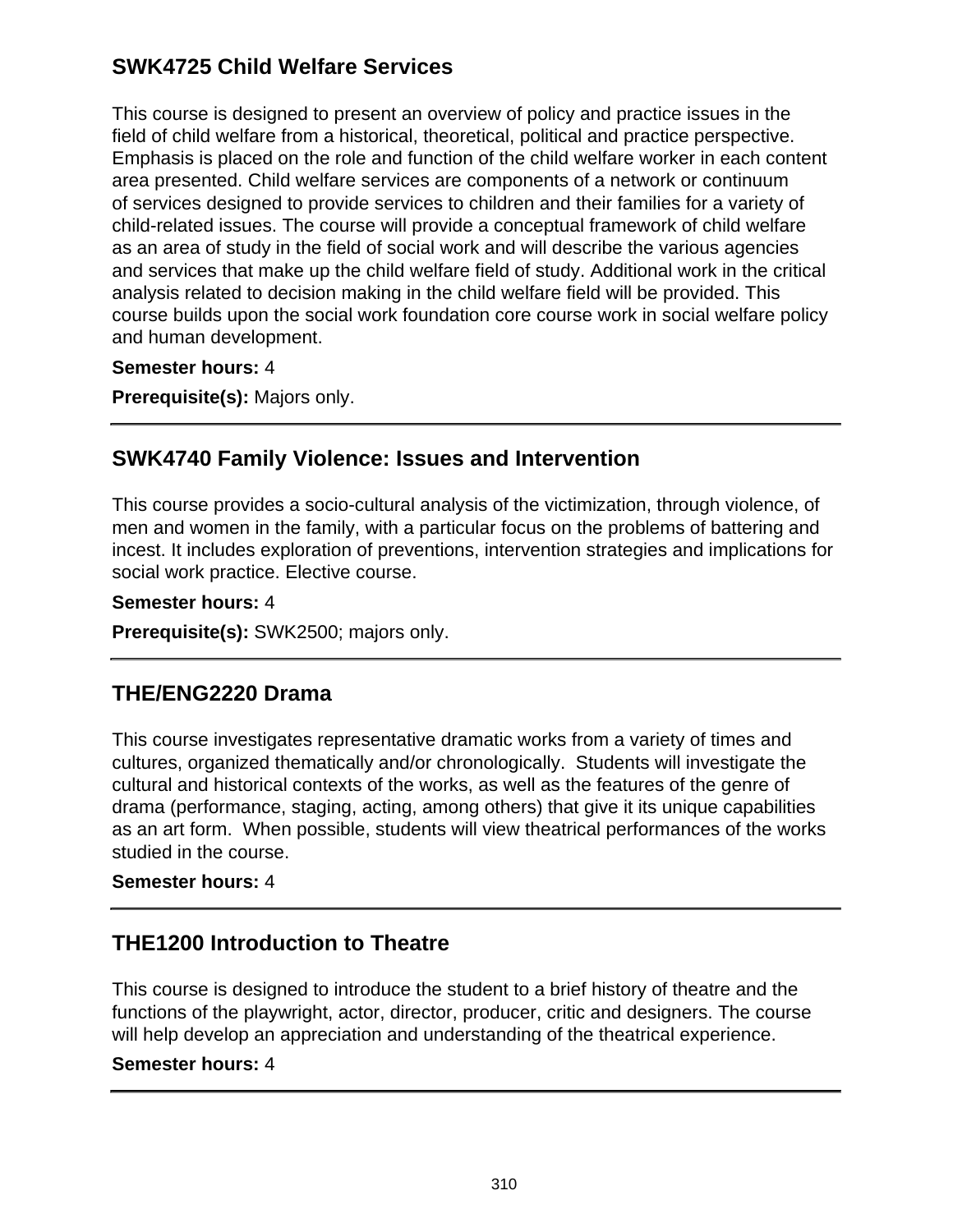# **THE1300 Introduction to Acting**

This course is an introduction to the study and fundamentals of acting. Through exercises in movement, voice, imagination, and game playing, the student actor will develop control over body and movement, learn techniques to reduce performance anxiety and stage fright, sharpen focus and concentration, heighten imagination, and develop skills needed to define and support the life of a character.

#### **Semester hours:** 4

## **THE1310 Improvisation**

This course is an introduction to improvisational skills necessary for both traditional comedic improv and the character building and compositional tools used in acting for theatre and film.

**Semester hours:** 4

## **THE1500 Stagecraft I**

This course is an introduction to the terminology and techniques used in technical theatre. The course examines two-dimensional and three-dimensional scenery, the physical theater, stage and scene shop equipment, project organization and process, technical theater graphics, materials, and theatrical construction techniques. Students in this course will be actively involved in AU Theatre Department productions and students will be required to schedule scene shop time outside of class.

#### **Semester hours:** 4

# **THE2210 Play Analysis**

This course explores the relationships between dramatic text and the play in performance. Representative plays are studied in their genre, historical and social contexts. An emphasis is placed on basic structural terminology and methodology.

### **Semester hours:** 4

### **THE2300 Scene Study for the Actor**

This course focuses on acting technique for scene analysis and character development. Emphasis is placed upon expanding the actor's capabilities through scene work, monologues and character study.

#### **Semester hours:** 4

### **THE2310 Voice and Movement for the Actor**

This course develops the actor for the vocal and physical demands of the stage. The actor's voice is explored through exercises in relaxation, breathing, articulation and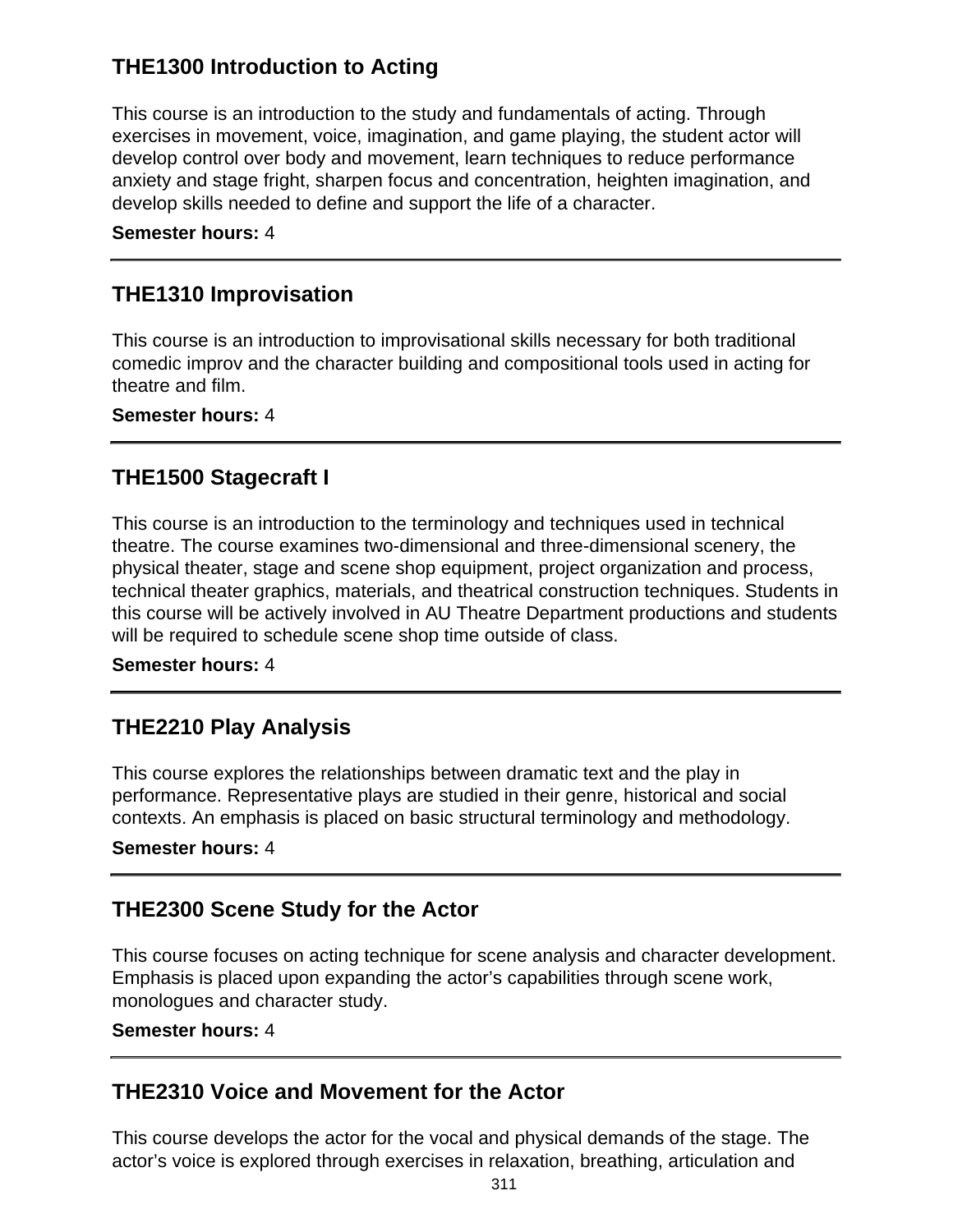projection. The actor's body is explored through techniques of movement in an effort to make the actor's body a more flexible and efficient instrument of expression.

#### **Semester hours:** 4

### **THE2400 Introduction to Musical Theatre Performance**

An introductory course in musical theatre scene study, in which acting, singing, and movement skills are blended in the performance of songs and scenes. The course will require students to research musical theatre productions and characters, train in vocal technique and work with a collaborative pianist.

#### **Semester hours:** 4

### **THE2440 Musical Theatre Dance Styles I**

This course will include study of classical ballet and jazz at the beginner level in order to prepare the musical theatre student for more advanced study. Students will be taught dance combinations from musical theatre repertoire in order to enhance technical skills while preparing for performance.

#### **Semester hours:** 2

### **THE2500 Stagecraft II**

Students will explore advanced construction techniques and practices, such as welding, ornamental carpentry and furniture construction. Special emphasis will be placed on creative approaches and problem solving. Students will demonstrate their knowledge through individual and group projects. Students in this course will be actively involved in AU Theatre Department productions and they will be required to schedule scene shop time outside of class.

#### **Semester hours:** 4

**Prerequisite(s):** THE1500 or instructor approval.

### **THE2510 Design for the Stage**

Using a variety of media, students will explore design skills, creative process and essentials of costume, lighting and scenic design. Students will explore the process of translating a script into a visual design. Topics will include designer responsibilities, research techniques, communication tools, creative problem solving, and the director/ designer relationship.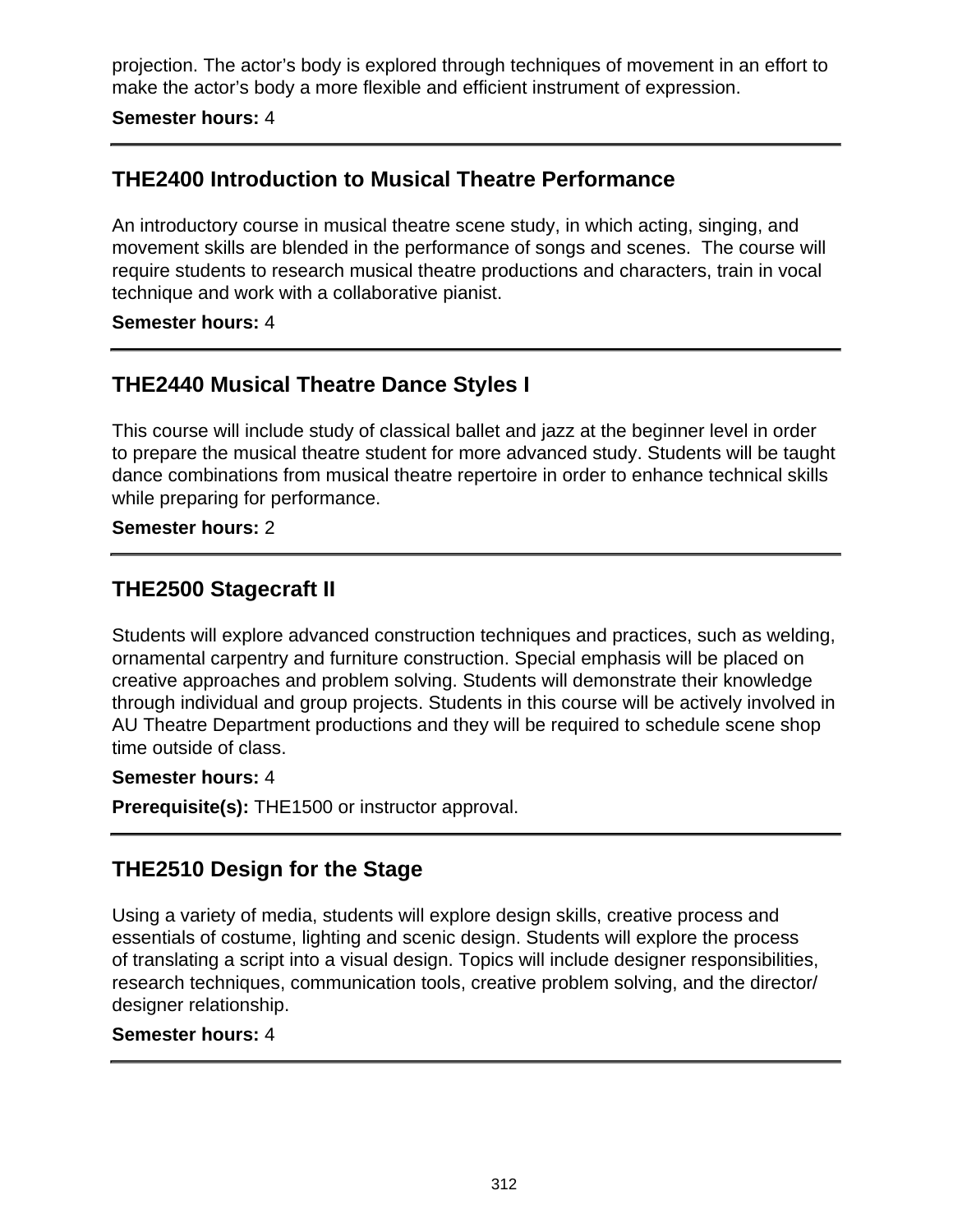# **THE2810 Special Topics in Theatre**

This course is developed by faculty to examine a specialty theatre subject outside of the usual courses. This is an elective course that may not be used toward the requirements for the theatre major.

#### **Semester hours:** 4

### **THE3300 Classical Acting**

This course is advanced training for students who have taken the core 1000 and 2000 level acting courses. Special attention for this course will be placed on classical acting using works from Shakespeare.

#### **Semester hours:** 4

**Prerequisite(s):** THE1300; THE2300; THE2310.

### **THE3310 Directing**

This course is an introduction to the process of directing. It will begin with analysis and research, and move into the actual staging and rehearsal process. The class will also concentrate on analysis, the foundation for the entire process.

#### **Semester hours:** 4

**Prerequisite(s):** THE1300; THE1500; THE2210; and THE2510 or instructor approval.

### **THE3400 Musical Theatre Scene Study**

A practical application of musical theatre scene study and historical musical theatre styles. Students will learn to critically evaluate musical theatre text and song and incorporate the two elements through the application of multiple acting and singing techniques. Students will explore a range of musical theatre styles from the 1940's through present day.

#### **Semester hours:** 4

**Prerequisite(s):** THE2400.

### **THE3440 Musical Theatre Dance Styles II**

This course will include study of hip hop and jazz dance technique at the beginner level in order to prepare the musical theatre student for more advanced study. Students will be taught dance combinations from musical theatre repertoire in order to enhance technical skills while preparing for performance.

#### **Semester hours:** 2

**Prerequisite(s):** THE2450.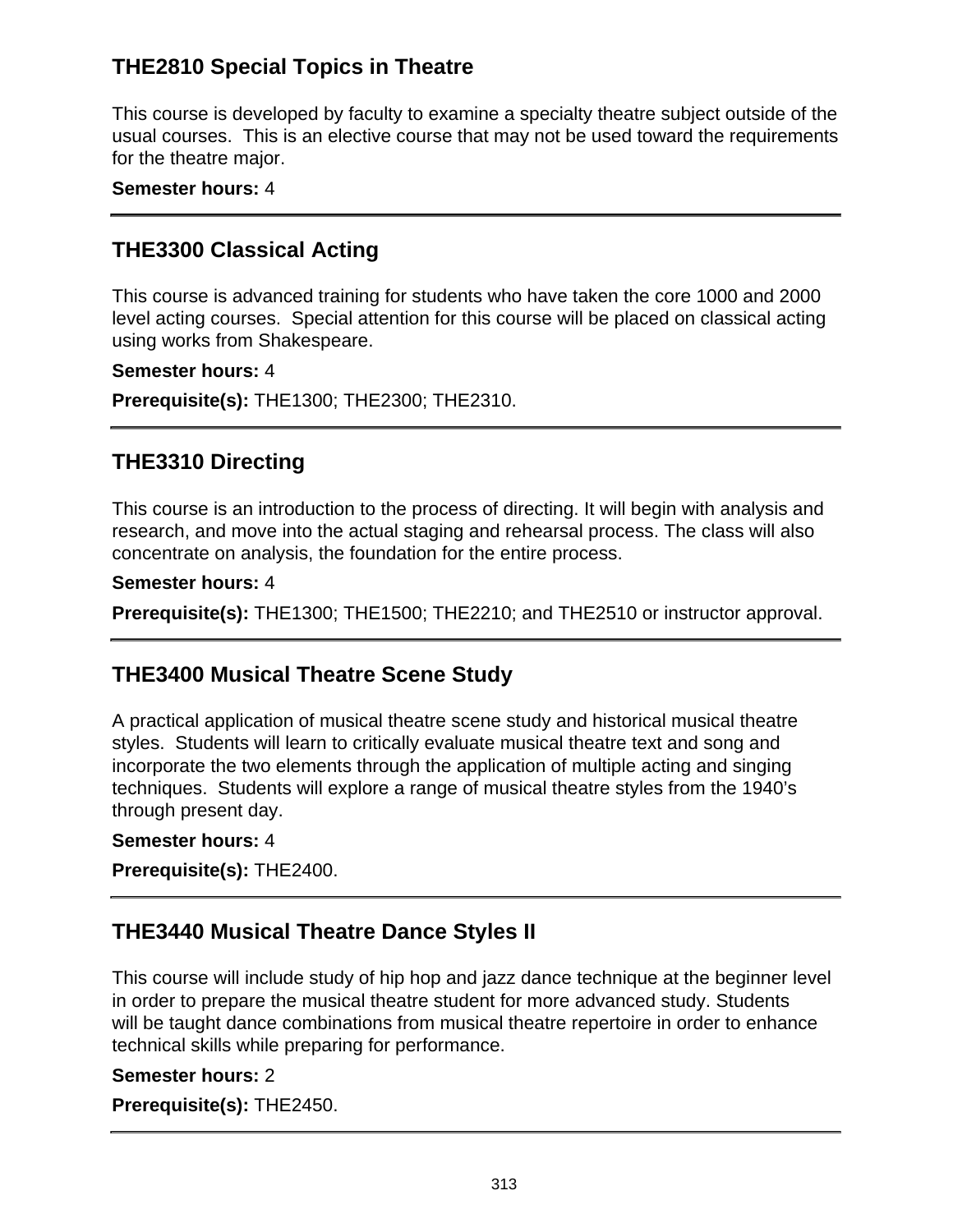# **THE3500 Scenic Design**

This course examines the practice of designing theatrical scenery. Building from skills learned in Design for the Stage, students will continue to explore communications tools used to develop scenic ideas for the stage. Special attention will be placed on refining visual communication, presentation skills and theatrical drafting.

#### **Semester hours:** 4

**Prerequisite(s):** ART2100; THE1500; THE2210; and THE2510 or instructor approval.

### **THE3520 Costume Design**

This course will examine the practice of designing and creating theatrical costumes. Building from skills learned in Design for the Stage, students will continue to explore communications tools used to develop costume ideas for the stage. This class will also examine basic sewing, pattern creation/modification, and other processes used to create costumes for the stage.

#### **Semester hours:** 4

**Prerequisite(s):** ART2100; THE1500; THE2210; and THE2510 or instructor approval.

### **THE3525 Lighting Design**

This course will examine the practice of designing and creating theatrical lighting. Building from skills learned in Design for the Stage, students will continue to explore communications tools used to develop lighting ideas for the stage. This course will also examine lighting instruments, command equipment and theatrical drafting.

#### **Semester hours:** 4

**Prerequisite(s):** ART2100; THE1500; THE2210; and THE2510 or instructor approval.

### **THE3550 Stage Management**

This course will examine the practice of stage managing in a variety of different types of theatre productions. Students will explore responsibilities and common paperwork and tools used by professional stage managers.

#### **Semester hours:** 4

**Prerequisite(s):** THE1300 and THE1500 or instructor approval.

### **THE3600 History of Theatre: Antiquity to Renaissance**

This course will give an overview of theatre history from Antiquity through the Renaissance. The highlights of different periods of history will be explored, which will include the study of plays and their playwrights, acting styles, staging conventions, architecture and costuming.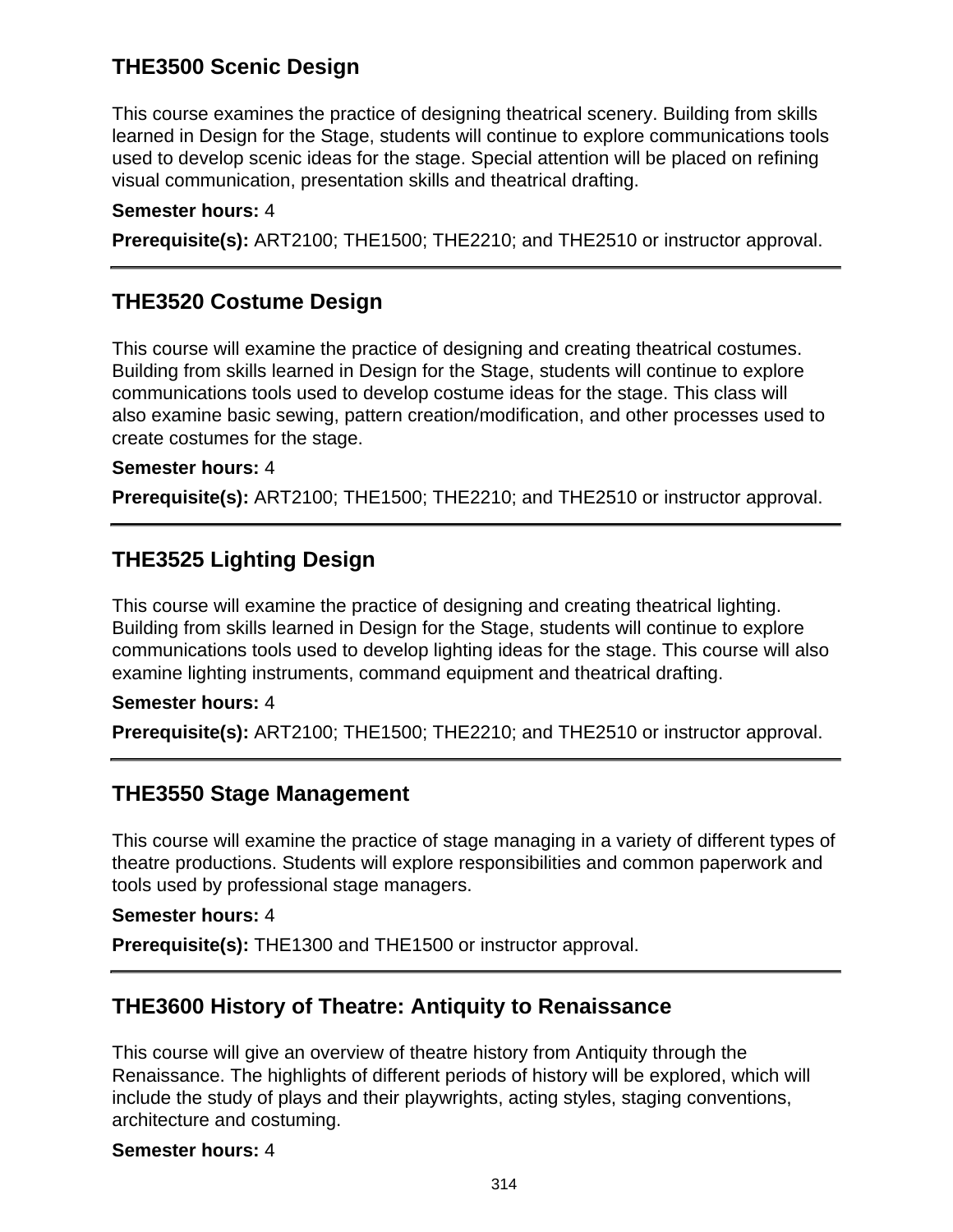# **THE3610 History of Theatre: Restoration to Present**

This course will give an overview of theatre history from Restoration through the Modern theatre. We will explore the highlights of different periods of history, which will include the study of plays and their playwrights, acting styles, staging conventions, architecture and costuming.

#### **Semester hours:** 4

## **THE3640 Musical Theatre History**

This class is a survey of the development of musical theatre as a performing art form in America. In addition, by looking at musical theatre from multiple perspectives – historical, cultural, political, social, aesthetic – the class will explore the ways in which musicals both reflect and embody values, tastes and trends in the cultures and eras from which they spring.

#### **Semester hours:** 4

### **THE4300 Advanced Contemporary Scene Study**

This course is advanced training for students who have taken the core 1000 and 2000 level acting courses.. Special emphasis will be placed on 20th and 21st century literature and honing the individual skills needed by professional actors.

#### **Semester hours:** 4

**Prerequisite(s):** THE1300; THE2300; THE2310.

### **THE4400 Advanced Musical Theatre Performance**

A practical study of audition techniques, cabaret performance, and role research. Students will master 5 audition songs from various musical theatre genres. They will also write and develop their own cabaret performance which will be performed as the course final.

#### **Semester hours:** 4

**Prerequisite(s):** THE3400.

### **THE4440 Musical Theatre Dance Styles III**

An advanced study of a variety of musical theatre dance styles. Students will be taught dance combinations from musical theatre repertoire in order to enhance technical skills while preparing for performance. Students will also learn the basic of choreography and will be asked to choreograph and teach one dance combination.

#### **Semester hours:** 2

**Prerequisite(s):** THE3450.